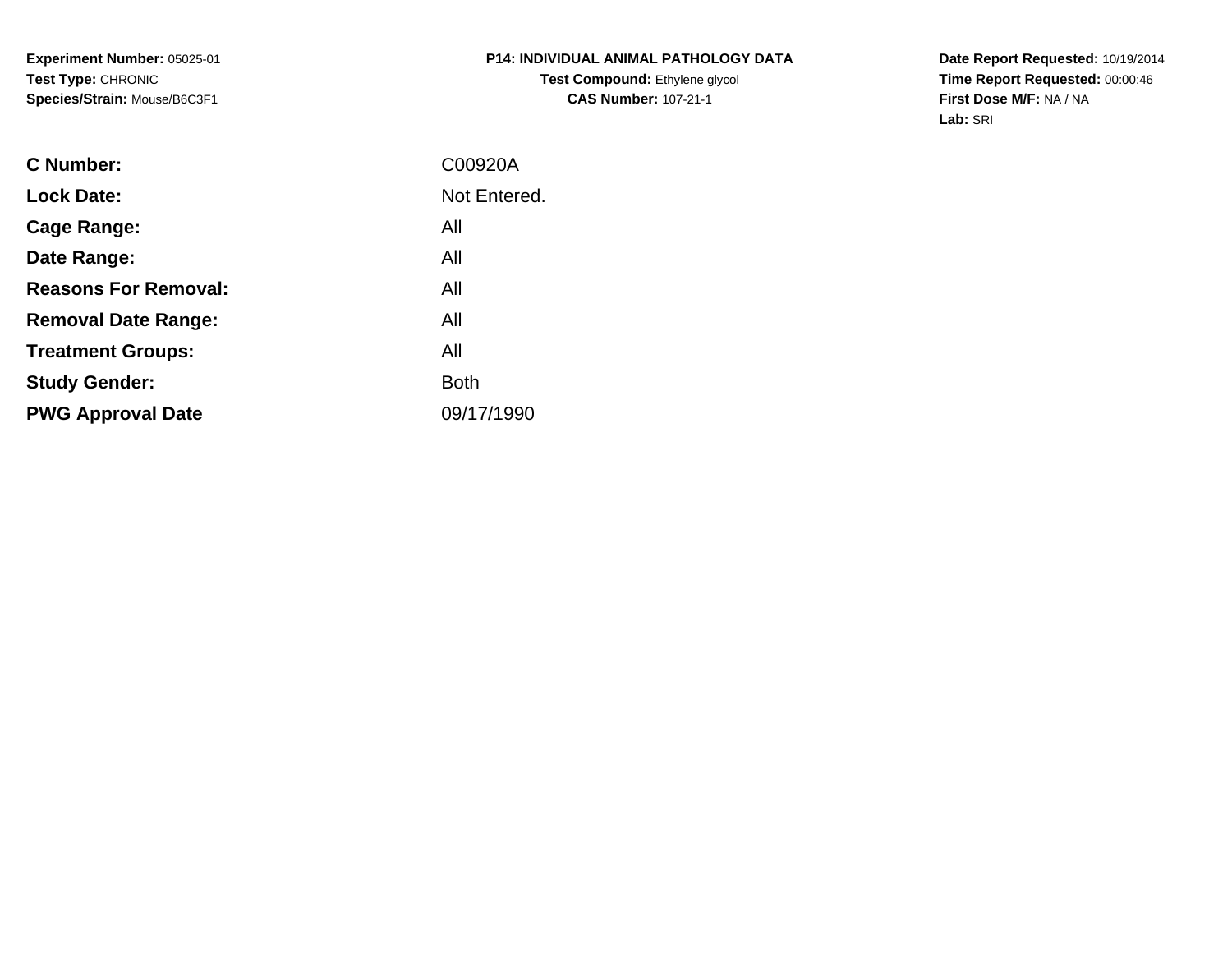| Experiment Number: 05025-01<br>Test Type: CHRONIC<br>Species/Strain: Mouse/B6C3F1 | P14: INDIVIDUAL ANIMAL PATHOLOGY DATA<br>Test Compound: Ethylene glycol<br><b>CAS Number: 107-21-1</b> |                                   | Date Report Requested: 10/19/2014<br>Time Report Requested: 00:00:46<br>First Dose M/F: NA / NA<br>Lab: SRI |  |
|-----------------------------------------------------------------------------------|--------------------------------------------------------------------------------------------------------|-----------------------------------|-------------------------------------------------------------------------------------------------------------|--|
| <b>ANIMAL ID: 1</b>                                                               | <b>TRT#: 1</b>                                                                                         | <b>SEX: Male</b>                  | DAY ON TEST: 731                                                                                            |  |
|                                                                                   | <b>DOSE: UNTREATD CONTROL</b>                                                                          | <b>DISP: Terminal Sacrifice</b>   | <b>HISTO: A85-0840</b>                                                                                      |  |
|                                                                                   |                                                                                                        | ORGAN AND ACCOUNTABLE SITE STATUS |                                                                                                             |  |
| <b>NORMAL</b>                                                                     |                                                                                                        |                                   |                                                                                                             |  |
| <b>Adrenal Gland - Cortex</b>                                                     | Adrenal Gland - Medulla                                                                                | Bone                              | <b>Bone Marrow</b>                                                                                          |  |
| <b>Brain</b>                                                                      | Epididymis                                                                                             | Esophagus                         | Gallbladder                                                                                                 |  |
| Heart                                                                             | Intestine Large - Cecum                                                                                | Intestine Large - Colon           | Intestine Large - Rectum                                                                                    |  |
| Intestine Small - Duodenum                                                        | Intestine Small - Ileum                                                                                | Intestine Small - Jejunum         | Islets, Pancreatic                                                                                          |  |
| Lung                                                                              | Lymph Node - Mandibular                                                                                | Nose                              | Pancreas                                                                                                    |  |
| Parathyroid Gland                                                                 | <b>Pituitary Gland</b>                                                                                 | Prostate                          | Seminal Vesicle                                                                                             |  |
| Skin                                                                              | Spleen                                                                                                 | Stomach - Forestomach             | Stomach - Glandular                                                                                         |  |
| <b>Testes</b>                                                                     | Thymus                                                                                                 | Trachea                           | <b>Urinary Bladder</b>                                                                                      |  |
| <b>MISSING</b>                                                                    |                                                                                                        |                                   |                                                                                                             |  |
| <b>Mammary Gland</b>                                                              |                                                                                                        |                                   |                                                                                                             |  |
| <b>OBSERVATIONS</b>                                                               |                                                                                                        |                                   |                                                                                                             |  |
| Kidney                                                                            |                                                                                                        | Nephropathy                       | Minimal                                                                                                     |  |
|                                                                                   | <b>Renal Tubule</b>                                                                                    | Vacuolization Cytoplasmic         | Minimal                                                                                                     |  |
| Liver                                                                             |                                                                                                        | Inflammation                      | Multifocal, Minimal                                                                                         |  |
|                                                                                   |                                                                                                        | <b>Necrosis</b>                   | Multifocal, Minimal                                                                                         |  |
| Lymph Node                                                                        | Mesenteric                                                                                             | Angiectasis                       | Moderate                                                                                                    |  |
| [ Angiectasis TGLS = 1-6 ]                                                        |                                                                                                        |                                   |                                                                                                             |  |
| <b>Salivary Glands</b>                                                            |                                                                                                        | Atrophy                           | Focal, Moderate                                                                                             |  |
|                                                                                   |                                                                                                        | Fibrosis                          | Focal, Moderate                                                                                             |  |
| <b>Thyroid Gland</b>                                                              | <b>Follicular Cel</b>                                                                                  | Carcinoma                         |                                                                                                             |  |
| [Carcinoma TGLS = 2-3]                                                            |                                                                                                        |                                   |                                                                                                             |  |
| Tooth                                                                             | Incisor                                                                                                | Dysplasia                         | Mild                                                                                                        |  |
| PRIMARY CAUSE OF DEATH                                                            | $\sim$                                                                                                 |                                   |                                                                                                             |  |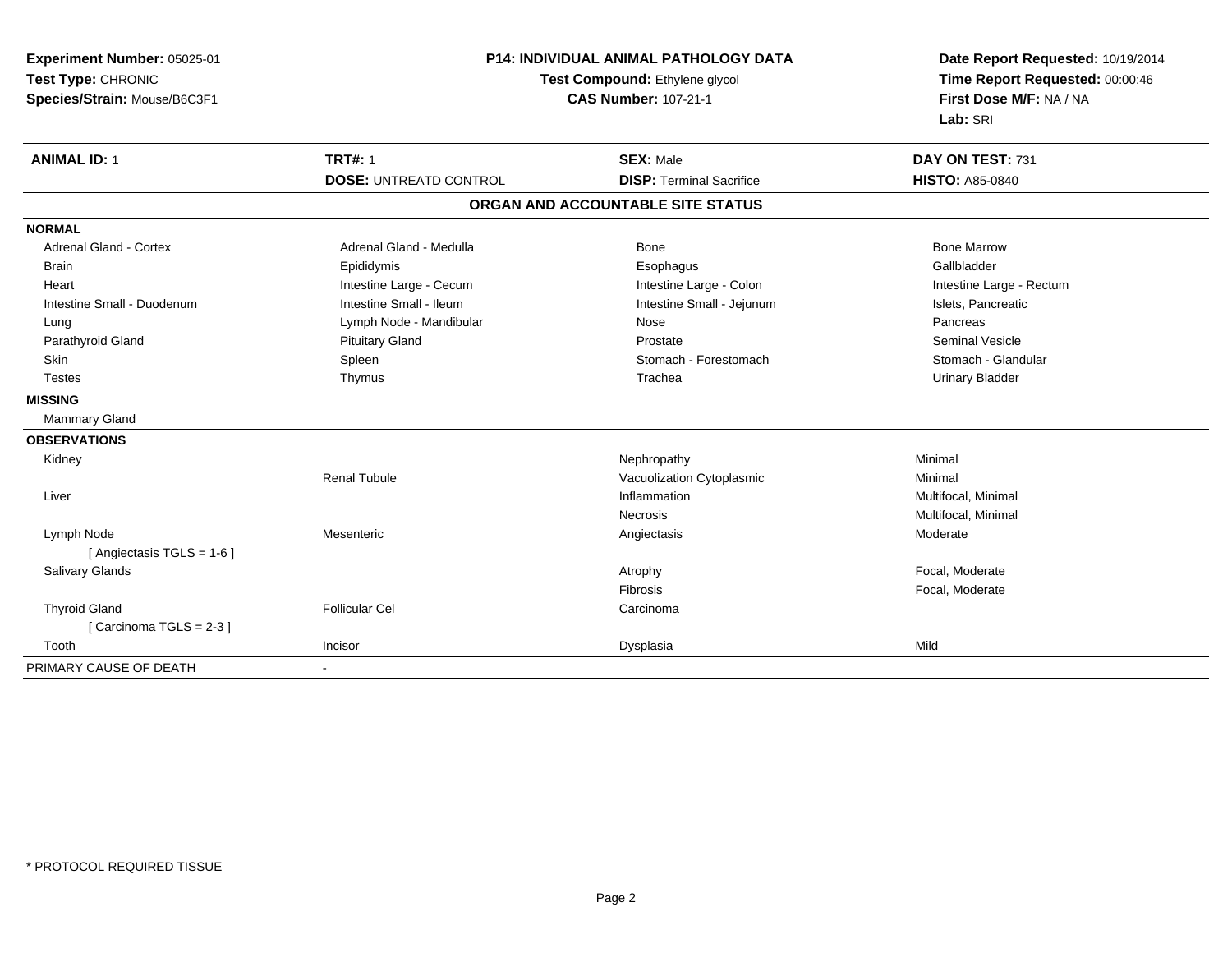| <b>Experiment Number: 05025-01</b><br>Test Type: CHRONIC<br>Species/Strain: Mouse/B6C3F1 | <b>P14: INDIVIDUAL ANIMAL PATHOLOGY DATA</b><br>Test Compound: Ethylene glycol<br><b>CAS Number: 107-21-1</b> |                                   | Date Report Requested: 10/19/2014<br>Time Report Requested: 00:00:46<br>First Dose M/F: NA / NA<br>Lab: SRI |  |
|------------------------------------------------------------------------------------------|---------------------------------------------------------------------------------------------------------------|-----------------------------------|-------------------------------------------------------------------------------------------------------------|--|
| <b>ANIMAL ID: 2</b>                                                                      | <b>TRT#: 1</b>                                                                                                | <b>SEX: Male</b>                  | DAY ON TEST: 731                                                                                            |  |
|                                                                                          | <b>DOSE: UNTREATD CONTROL</b>                                                                                 | <b>DISP:</b> Terminal Sacrifice   | <b>HISTO: A85-0841</b>                                                                                      |  |
|                                                                                          |                                                                                                               | ORGAN AND ACCOUNTABLE SITE STATUS |                                                                                                             |  |
| <b>NORMAL</b>                                                                            |                                                                                                               |                                   |                                                                                                             |  |
| <b>Adrenal Gland - Cortex</b>                                                            | Adrenal Gland - Medulla                                                                                       | Bone                              | <b>Bone Marrow</b>                                                                                          |  |
| <b>Brain</b>                                                                             | Epididymis                                                                                                    | Esophagus                         | Gallbladder                                                                                                 |  |
| Heart                                                                                    | Intestine Large - Cecum                                                                                       | Intestine Large - Colon           | Intestine Large - Rectum                                                                                    |  |
| Intestine Small - Duodenum                                                               | Intestine Small - Ileum                                                                                       | Intestine Small - Jejunum         | Islets, Pancreatic                                                                                          |  |
| Lung                                                                                     | Lymph Node - Mandibular                                                                                       | Nose                              | Pancreas                                                                                                    |  |
| Parathyroid Gland                                                                        | <b>Pituitary Gland</b>                                                                                        | Prostate                          | <b>Salivary Glands</b>                                                                                      |  |
| <b>Seminal Vesicle</b>                                                                   | Skin                                                                                                          | Spleen                            | Stomach - Forestomach                                                                                       |  |
| Stomach - Glandular                                                                      | <b>Testes</b>                                                                                                 | Thymus                            | <b>Thyroid Gland</b>                                                                                        |  |
| Trachea                                                                                  | <b>Urinary Bladder</b>                                                                                        |                                   |                                                                                                             |  |
| <b>MISSING</b>                                                                           |                                                                                                               |                                   |                                                                                                             |  |
| Mammary Gland                                                                            |                                                                                                               |                                   |                                                                                                             |  |
| <b>OBSERVATIONS</b>                                                                      |                                                                                                               |                                   |                                                                                                             |  |
| Kidney                                                                                   |                                                                                                               | Nephropathy                       | Minimal                                                                                                     |  |
|                                                                                          | <b>Renal Tubule</b>                                                                                           | Vacuolization Cytoplasmic         | Minimal                                                                                                     |  |
| Liver                                                                                    |                                                                                                               | <b>Focal Cellular Change</b>      | Minimal                                                                                                     |  |
| PRIMARY CAUSE OF DEATH                                                                   |                                                                                                               |                                   |                                                                                                             |  |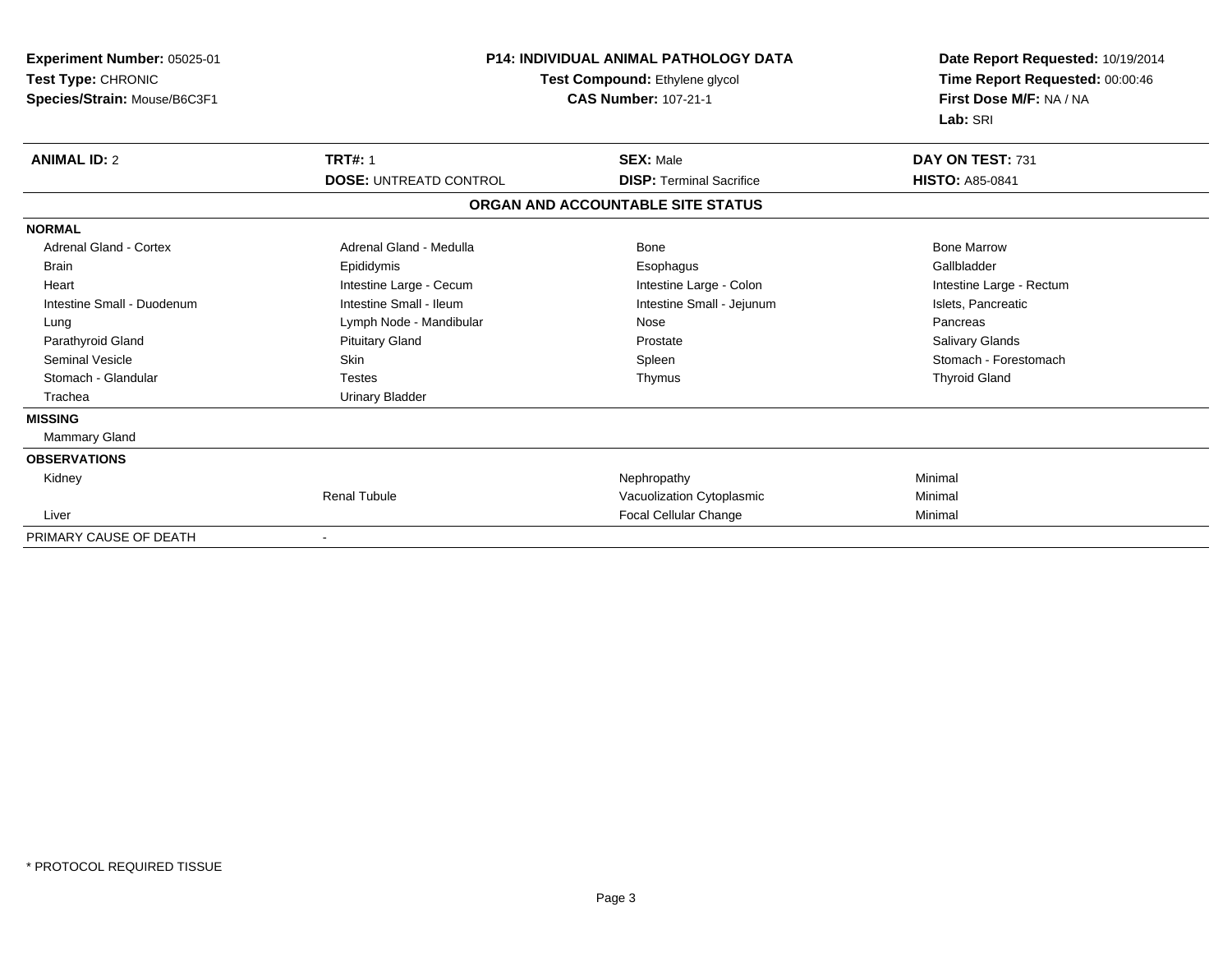| Experiment Number: 05025-01<br>Test Type: CHRONIC<br>Species/Strain: Mouse/B6C3F1 | <b>P14: INDIVIDUAL ANIMAL PATHOLOGY DATA</b><br>Test Compound: Ethylene glycol<br><b>CAS Number: 107-21-1</b> |                                   | Date Report Requested: 10/19/2014<br>Time Report Requested: 00:00:46<br>First Dose M/F: NA / NA<br>Lab: SRI |  |
|-----------------------------------------------------------------------------------|---------------------------------------------------------------------------------------------------------------|-----------------------------------|-------------------------------------------------------------------------------------------------------------|--|
| <b>ANIMAL ID: 3</b>                                                               | <b>TRT#: 1</b>                                                                                                | <b>SEX: Male</b>                  | DAY ON TEST: 731                                                                                            |  |
|                                                                                   | <b>DOSE: UNTREATD CONTROL</b>                                                                                 | <b>DISP: Terminal Sacrifice</b>   | <b>HISTO: A85-0842</b>                                                                                      |  |
|                                                                                   |                                                                                                               | ORGAN AND ACCOUNTABLE SITE STATUS |                                                                                                             |  |
| <b>NORMAL</b>                                                                     |                                                                                                               |                                   |                                                                                                             |  |
| Adrenal Gland - Medulla                                                           | <b>Bone</b>                                                                                                   | <b>Bone Marrow</b>                | <b>Brain</b>                                                                                                |  |
| Esophagus                                                                         | Gallbladder                                                                                                   | Heart                             | Intestine Large - Cecum                                                                                     |  |
| Intestine Large - Colon                                                           | Intestine Large - Rectum                                                                                      | Intestine Small - Duodenum        | Intestine Small - Ileum                                                                                     |  |
| Intestine Small - Jejunum                                                         | Islets, Pancreatic                                                                                            | Lung                              | Lymph Node - Mandibular                                                                                     |  |
| Nose                                                                              | Pancreas                                                                                                      | Parathyroid Gland                 | <b>Pituitary Gland</b>                                                                                      |  |
| Prostate                                                                          | Salivary Glands                                                                                               | <b>Seminal Vesicle</b>            | Skin                                                                                                        |  |
| Spleen                                                                            | Stomach - Forestomach                                                                                         | Stomach - Glandular               | <b>Testes</b>                                                                                               |  |
| Thymus                                                                            | <b>Thyroid Gland</b>                                                                                          | Trachea                           | <b>Urinary Bladder</b>                                                                                      |  |
| <b>MISSING</b>                                                                    |                                                                                                               |                                   |                                                                                                             |  |
| Mammary Gland                                                                     |                                                                                                               |                                   |                                                                                                             |  |
| <b>OBSERVATIONS</b>                                                               |                                                                                                               |                                   |                                                                                                             |  |
| <b>Adrenal Gland</b>                                                              | Cortex, Subcapsular                                                                                           | Adenoma                           | Multiple                                                                                                    |  |
| Epididymis                                                                        |                                                                                                               | Hyperplasia                       | Lymphoid, Moderate                                                                                          |  |
| Kidney                                                                            |                                                                                                               | Nephropathy                       | Minimal                                                                                                     |  |
|                                                                                   | <b>Renal Tubule</b>                                                                                           | Vacuolization Cytoplasmic         | Minimal                                                                                                     |  |
| Liver                                                                             |                                                                                                               | Hepatocellular Adenoma            |                                                                                                             |  |
| [ Hepatocellular Adenoma TGLS = 1-11 ]                                            |                                                                                                               |                                   |                                                                                                             |  |
| Lymph Node                                                                        | Mesenteric                                                                                                    | Angiectasis                       | Minimal                                                                                                     |  |
| [Angiectasis TGLS = 2-6]                                                          |                                                                                                               |                                   |                                                                                                             |  |
| Tooth                                                                             | Incisor                                                                                                       | Dysplasia                         | Mild                                                                                                        |  |
| PRIMARY CAUSE OF DEATH                                                            | $\blacksquare$                                                                                                |                                   |                                                                                                             |  |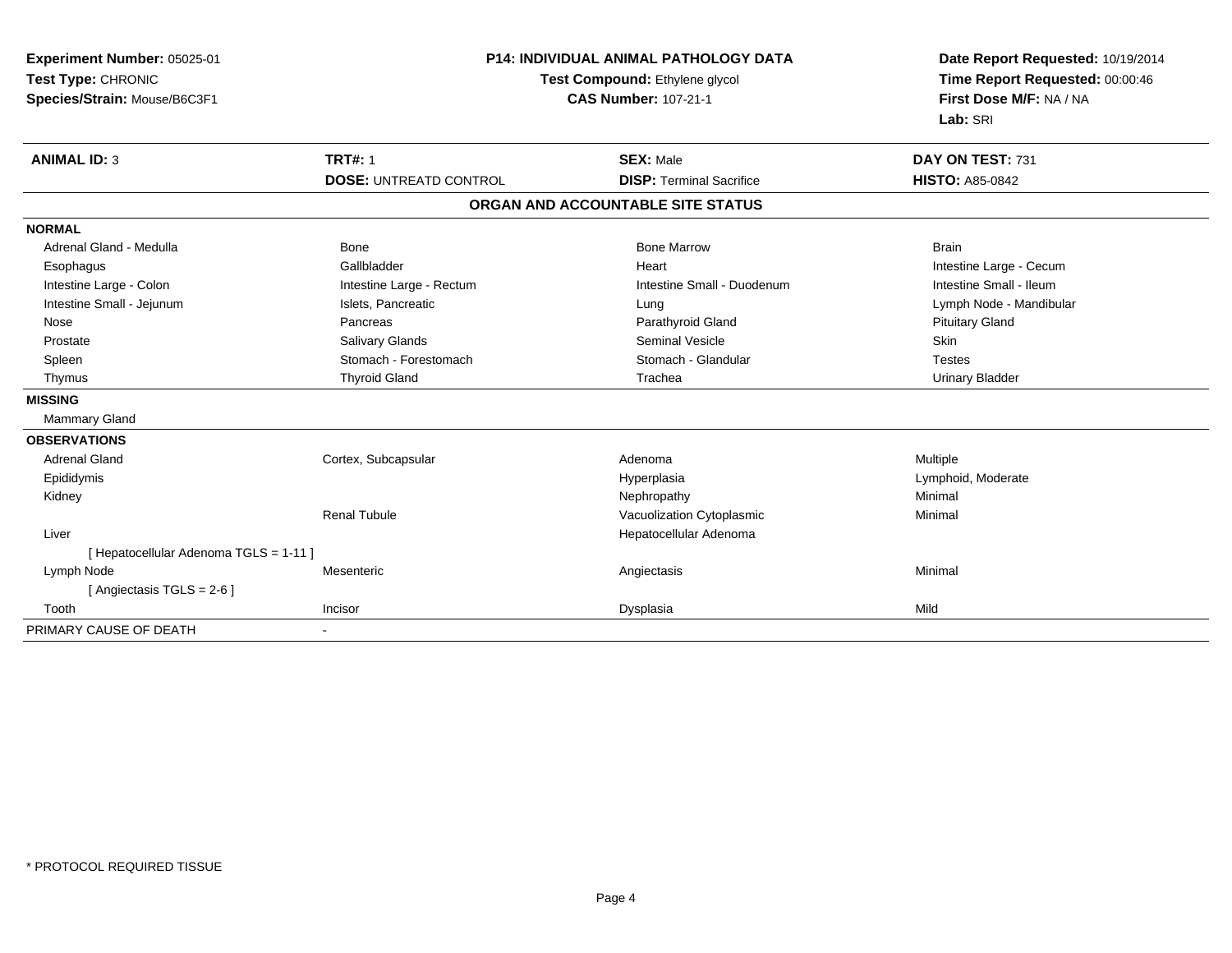| Experiment Number: 05025-01           | <b>P14: INDIVIDUAL ANIMAL PATHOLOGY DATA</b> |                                   | Date Report Requested: 10/19/2014 |  |
|---------------------------------------|----------------------------------------------|-----------------------------------|-----------------------------------|--|
| Test Type: CHRONIC                    | Test Compound: Ethylene glycol               |                                   | Time Report Requested: 00:00:46   |  |
| Species/Strain: Mouse/B6C3F1          |                                              | <b>CAS Number: 107-21-1</b>       | First Dose M/F: NA / NA           |  |
|                                       |                                              |                                   | Lab: SRI                          |  |
| <b>ANIMAL ID: 4</b>                   | <b>TRT#: 1</b>                               | <b>SEX: Male</b>                  | DAY ON TEST: 585                  |  |
|                                       | <b>DOSE: UNTREATD CONTROL</b>                | <b>DISP: Dead</b>                 | <b>HISTO: A85-0843</b>            |  |
|                                       |                                              | ORGAN AND ACCOUNTABLE SITE STATUS |                                   |  |
| <b>NORMAL</b>                         |                                              |                                   |                                   |  |
| Adrenal Gland - Medulla               | Bone                                         | <b>Bone Marrow</b>                | <b>Brain</b>                      |  |
| Epididymis                            | Esophagus                                    | Gallbladder                       | Heart                             |  |
| Intestine Large - Cecum               | Intestine Large - Colon                      | Intestine Large - Rectum          | Intestine Small - Duodenum        |  |
| Intestine Small - Ileum               | Intestine Small - Jejunum                    | Islets, Pancreatic                | Lymph Node - Mandibular           |  |
| Nose                                  | Pancreas                                     | Parathyroid Gland                 | Penis                             |  |
| <b>Pituitary Gland</b>                | Prostate                                     | Salivary Glands                   | <b>Seminal Vesicle</b>            |  |
| Stomach - Forestomach                 | Stomach - Glandular                          | Testes                            | Thymus                            |  |
| <b>Thyroid Gland</b>                  | Trachea                                      | <b>Urinary Bladder</b>            |                                   |  |
| <b>MISSING</b>                        |                                              |                                   |                                   |  |
| <b>Mammary Gland</b>                  |                                              |                                   |                                   |  |
| <b>OBSERVATIONS</b>                   |                                              |                                   |                                   |  |
| <b>Adrenal Gland</b>                  | Capsule, Cortex                              | Cholangiocarcinoma                | Metastatic (Liver)                |  |
| Kidney                                |                                              | Cholangiocarcinoma                | Metastatic (Liver)                |  |
|                                       |                                              | Nephropathy                       | Minimal                           |  |
|                                       | <b>Renal Tubule</b>                          | Vacuolization Cytoplasmic         | Minimal                           |  |
| [Cholangiocarcinoma TGLS = 5,6-16]    |                                              |                                   |                                   |  |
| Liver                                 |                                              | Cholangiocarcinoma                |                                   |  |
|                                       |                                              | Hepatocellular Carcinoma          |                                   |  |
|                                       | <b>Bile Duct</b>                             | Hyperplasia                       | Mild                              |  |
|                                       |                                              | <b>Infiltration Cellular</b>      | Mixed Cell, Minimal               |  |
|                                       |                                              | Necrosis                          | Multifocal, Minimal               |  |
| [Cholangiocarcinoma TGLS = 8-14,9-15] |                                              |                                   |                                   |  |
| Lung                                  |                                              | Cholangiocarcinoma                | Metastatic (Liver)                |  |
| [ Cholangiocarcinoma TGLS = 10-6 ]    |                                              |                                   |                                   |  |
| Mesentery                             |                                              | Cholangiocarcinoma                | Metastatic (Liver)                |  |
| [Cholangiocarcinoma TGLS = 7-13]      |                                              |                                   |                                   |  |
| <b>Skeletal Muscle</b>                | Diaphragm                                    | Cholangiocarcinoma                | Metastatic (Liver)                |  |
| Note: [ CHOLANGIOCARC ] TGLs = 8-14   |                                              |                                   |                                   |  |
| Skin                                  |                                              | Inflammation                      | Chronic, Minimal                  |  |
| [Inflammation TGLS = $1-11$ ]         |                                              |                                   |                                   |  |
|                                       |                                              |                                   |                                   |  |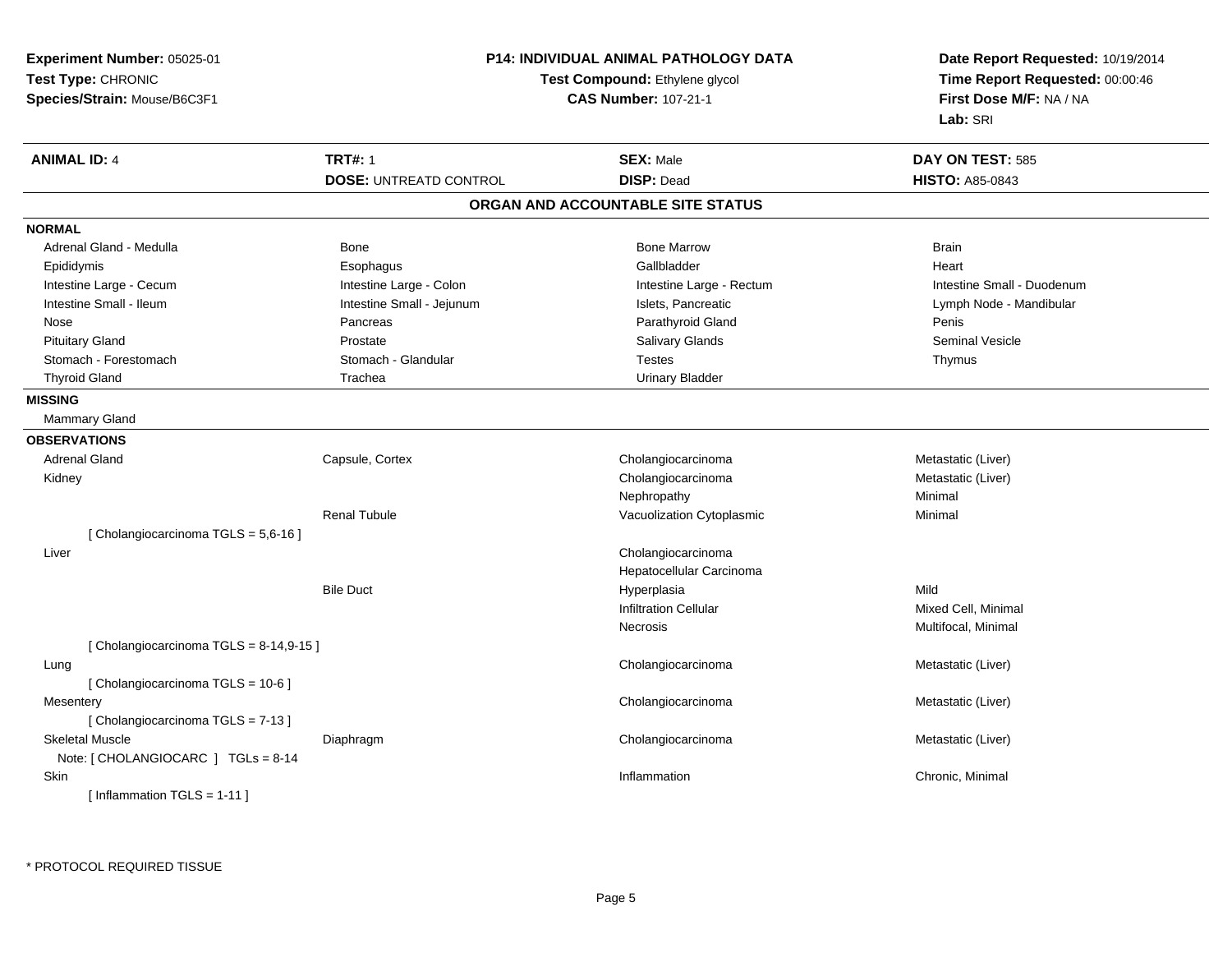| <b>Experiment Number: 05025-01</b><br>Test Type: CHRONIC<br>Species/Strain: Mouse/B6C3F1 | <b>P14: INDIVIDUAL ANIMAL PATHOLOGY DATA</b><br>Test Compound: Ethylene glycol<br><b>CAS Number: 107-21-1</b> |                                   | Date Report Requested: 10/19/2014<br>Time Report Requested: 00:00:46<br>First Dose M/F: NA / NA<br>Lab: SRI |
|------------------------------------------------------------------------------------------|---------------------------------------------------------------------------------------------------------------|-----------------------------------|-------------------------------------------------------------------------------------------------------------|
| <b>ANIMAL ID: 4</b>                                                                      | <b>TRT#: 1</b>                                                                                                | <b>SEX: Male</b>                  | <b>DAY ON TEST: 585</b>                                                                                     |
|                                                                                          | <b>DOSE: UNTREATD CONTROL</b>                                                                                 | <b>DISP: Dead</b>                 | <b>HISTO: A85-0843</b>                                                                                      |
|                                                                                          |                                                                                                               | ORGAN AND ACCOUNTABLE SITE STATUS |                                                                                                             |
| Spleen                                                                                   |                                                                                                               | Angiectasis                       | Mild                                                                                                        |
| PRIMARY CAUSE OF DEATH                                                                   | $\overline{\phantom{a}}$                                                                                      |                                   |                                                                                                             |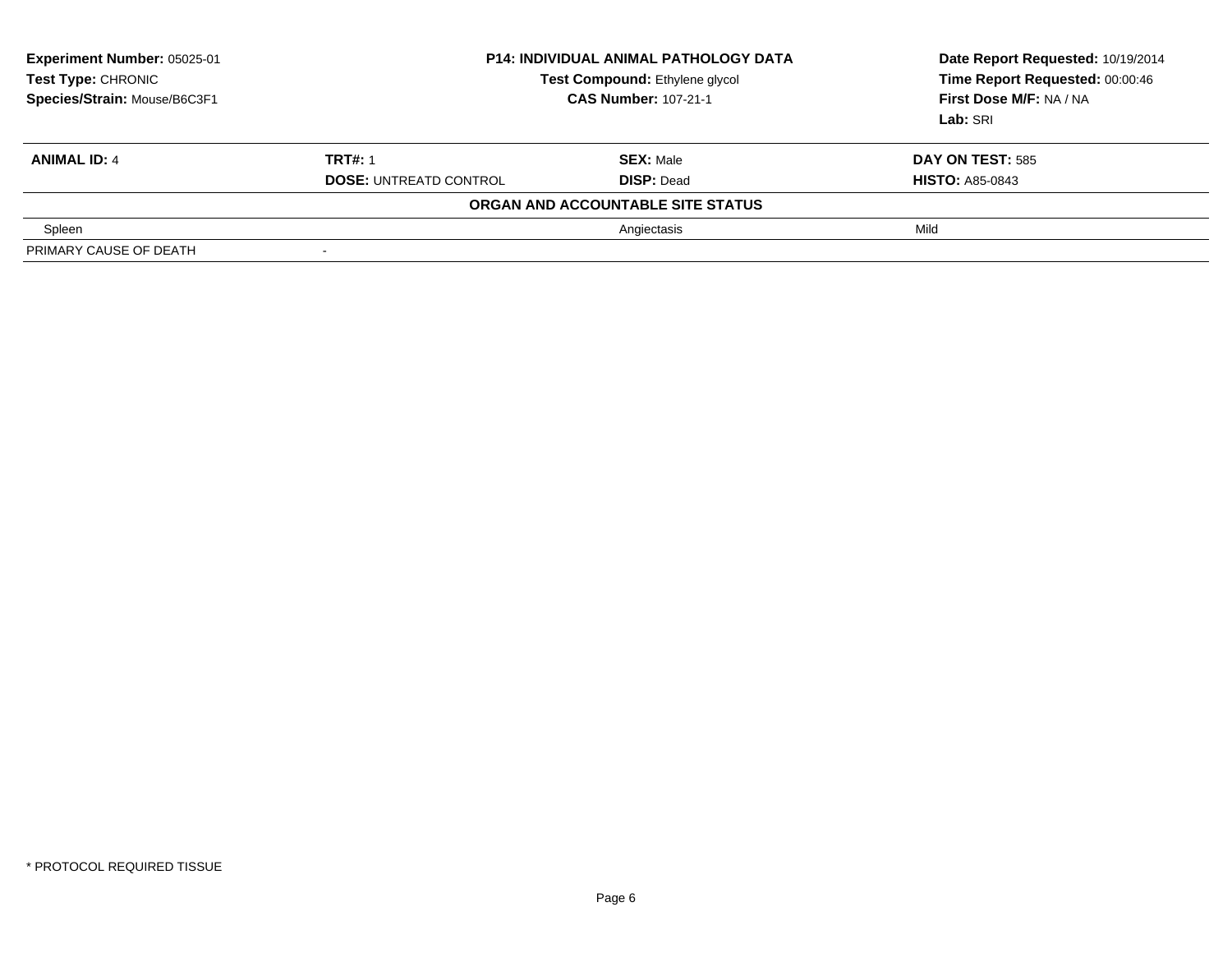| Experiment Number: 05025-01                                                            |                               | <b>P14: INDIVIDUAL ANIMAL PATHOLOGY DATA</b> | Date Report Requested: 10/19/2014                          |  |
|----------------------------------------------------------------------------------------|-------------------------------|----------------------------------------------|------------------------------------------------------------|--|
| Test Type: CHRONIC                                                                     |                               | Test Compound: Ethylene glycol               |                                                            |  |
| Species/Strain: Mouse/B6C3F1                                                           |                               | <b>CAS Number: 107-21-1</b>                  | Time Report Requested: 00:00:46<br>First Dose M/F: NA / NA |  |
|                                                                                        |                               |                                              | Lab: SRI                                                   |  |
| <b>ANIMAL ID: 5</b>                                                                    | <b>TRT#: 1</b>                | <b>SEX: Male</b>                             | DAY ON TEST: 213                                           |  |
|                                                                                        | <b>DOSE: UNTREATD CONTROL</b> | <b>DISP: Dead</b>                            | HISTO: A83028304                                           |  |
|                                                                                        |                               | ORGAN AND ACCOUNTABLE SITE STATUS            |                                                            |  |
| <b>NORMAL</b>                                                                          |                               |                                              |                                                            |  |
| Adrenal Gland - Cortex                                                                 | Adrenal Gland - Medulla       | Bone                                         | <b>Bone Marrow</b>                                         |  |
| <b>Brain</b>                                                                           | Epididymis                    | Esophagus                                    | Gallbladder                                                |  |
| Heart                                                                                  | Intestine Large - Cecum       | Intestine Large - Colon                      | Intestine Large - Rectum                                   |  |
| Intestine Small - Duodenum                                                             | Intestine Small - Ileum       | Intestine Small - Jejunum                    | Islets, Pancreatic                                         |  |
| Liver                                                                                  | Mammary Gland                 | Nose                                         | Pancreas                                                   |  |
| Parathyroid Gland                                                                      | <b>Pituitary Gland</b>        | Prostate                                     | Salivary Glands                                            |  |
| Seminal Vesicle                                                                        | Spleen                        | Stomach - Forestomach                        | Stomach - Glandular                                        |  |
| <b>Testes</b>                                                                          | Thymus                        | <b>Thyroid Gland</b>                         | Trachea                                                    |  |
| <b>Urinary Bladder</b>                                                                 |                               |                                              |                                                            |  |
| <b>MISSING</b>                                                                         |                               |                                              |                                                            |  |
| Lymph Node - Mandibular                                                                |                               |                                              |                                                            |  |
| <b>OBSERVATIONS</b>                                                                    |                               |                                              |                                                            |  |
| Kidney                                                                                 |                               | Congestion                                   | Moderate                                                   |  |
|                                                                                        | <b>Renal Tubule</b>           | <b>Dilatation</b>                            | Mild                                                       |  |
| Note: $[DILATATION] TGLs = 4-6$<br>[Dilatation TGLS = 5-6]                             |                               |                                              |                                                            |  |
| Lung                                                                                   |                               | Congestion                                   | Moderate                                                   |  |
| [Congestion TGLS = $6-4$ ]                                                             |                               |                                              |                                                            |  |
| Lymph Node                                                                             |                               |                                              |                                                            |  |
| Note: ALTHOUGH MANDIBULAR IS MISSING MESENTERIC IS NORMAL.                             |                               |                                              |                                                            |  |
| <b>Preputial Gland</b>                                                                 |                               | Inflammation                                 | Suppurative, Moderate                                      |  |
| Note: [INFLAMMATION ] TGLs = 2-7.1                                                     |                               |                                              |                                                            |  |
| Skin                                                                                   |                               | Inflammation                                 | Chronic, Moderate                                          |  |
|                                                                                        | Prepuce                       | Ulcer                                        | Moderate                                                   |  |
|                                                                                        |                               | Ulcer                                        | Moderate                                                   |  |
| Note: [ ULCER<br>$\vert$ TGLs = 3-7.1                                                  |                               |                                              |                                                            |  |
| Note: TGL 1 IS ON SLIDE I FOR INFLAMMATION AND ULCER<br>Note: [INFLAMMATION ] TGLs = 1 |                               |                                              |                                                            |  |
| Note: [ ULCER<br>$1 TGLs = 1$                                                          |                               |                                              |                                                            |  |
|                                                                                        |                               |                                              |                                                            |  |

PRIMARY CAUSE OF DEATH-

\* PROTOCOL REQUIRED TISSUE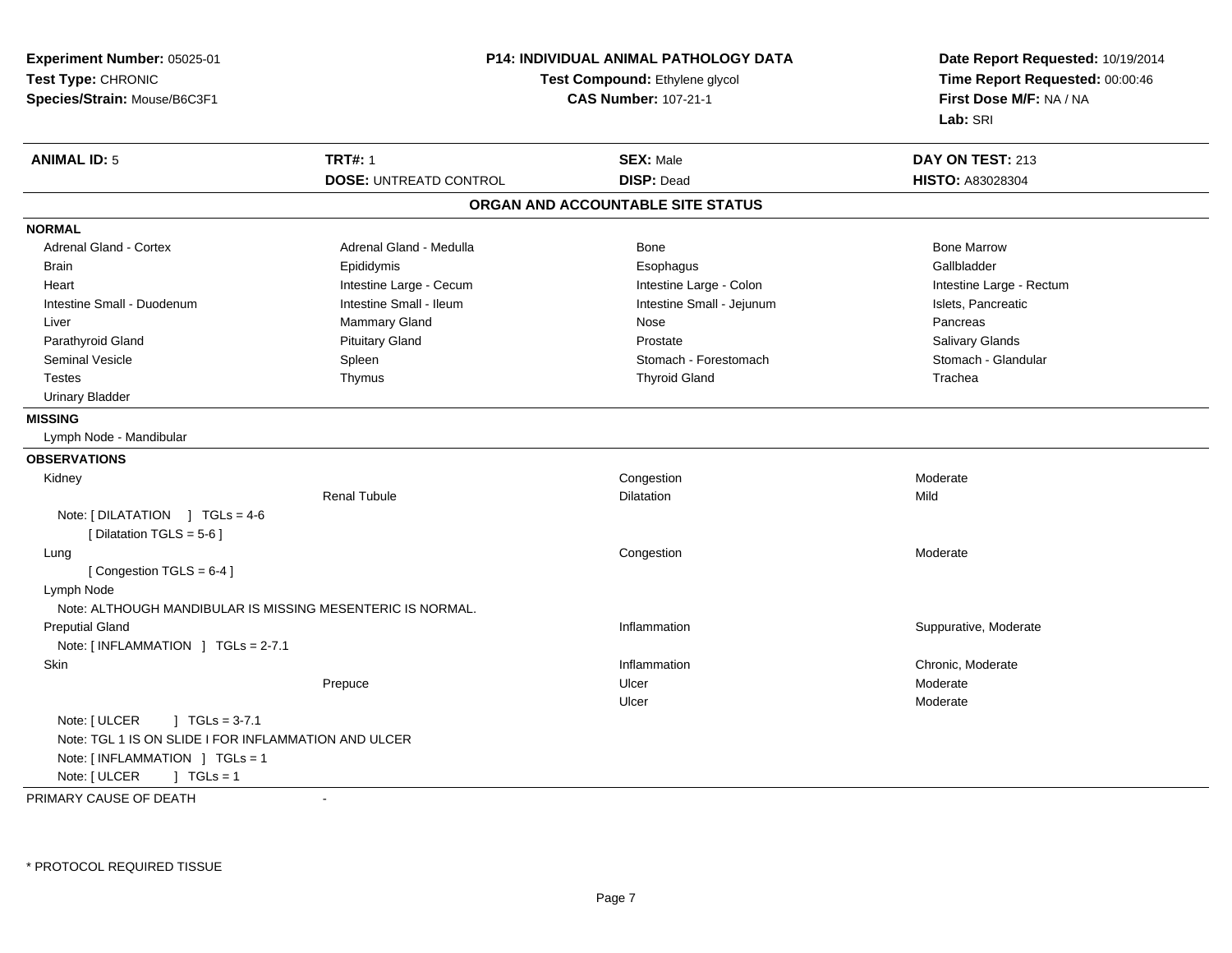| <b>Experiment Number: 05025-01</b><br>Test Type: CHRONIC<br>Species/Strain: Mouse/B6C3F1 | <b>P14: INDIVIDUAL ANIMAL PATHOLOGY DATA</b><br>Test Compound: Ethylene glycol<br><b>CAS Number: 107-21-1</b> |                                       | Date Report Requested: 10/19/2014<br>Time Report Requested: 00:00:46<br>First Dose M/F: NA / NA<br>Lab: SRI |
|------------------------------------------------------------------------------------------|---------------------------------------------------------------------------------------------------------------|---------------------------------------|-------------------------------------------------------------------------------------------------------------|
| <b>ANIMAL ID: 5</b>                                                                      | <b>TRT#: 1</b><br><b>DOSE: UNTREATD CONTROL</b>                                                               | <b>SEX:</b> Male<br><b>DISP: Dead</b> | <b>DAY ON TEST: 213</b><br><b>HISTO: A83028304</b>                                                          |
|                                                                                          |                                                                                                               | ORGAN AND ACCOUNTABLE SITE STATUS     |                                                                                                             |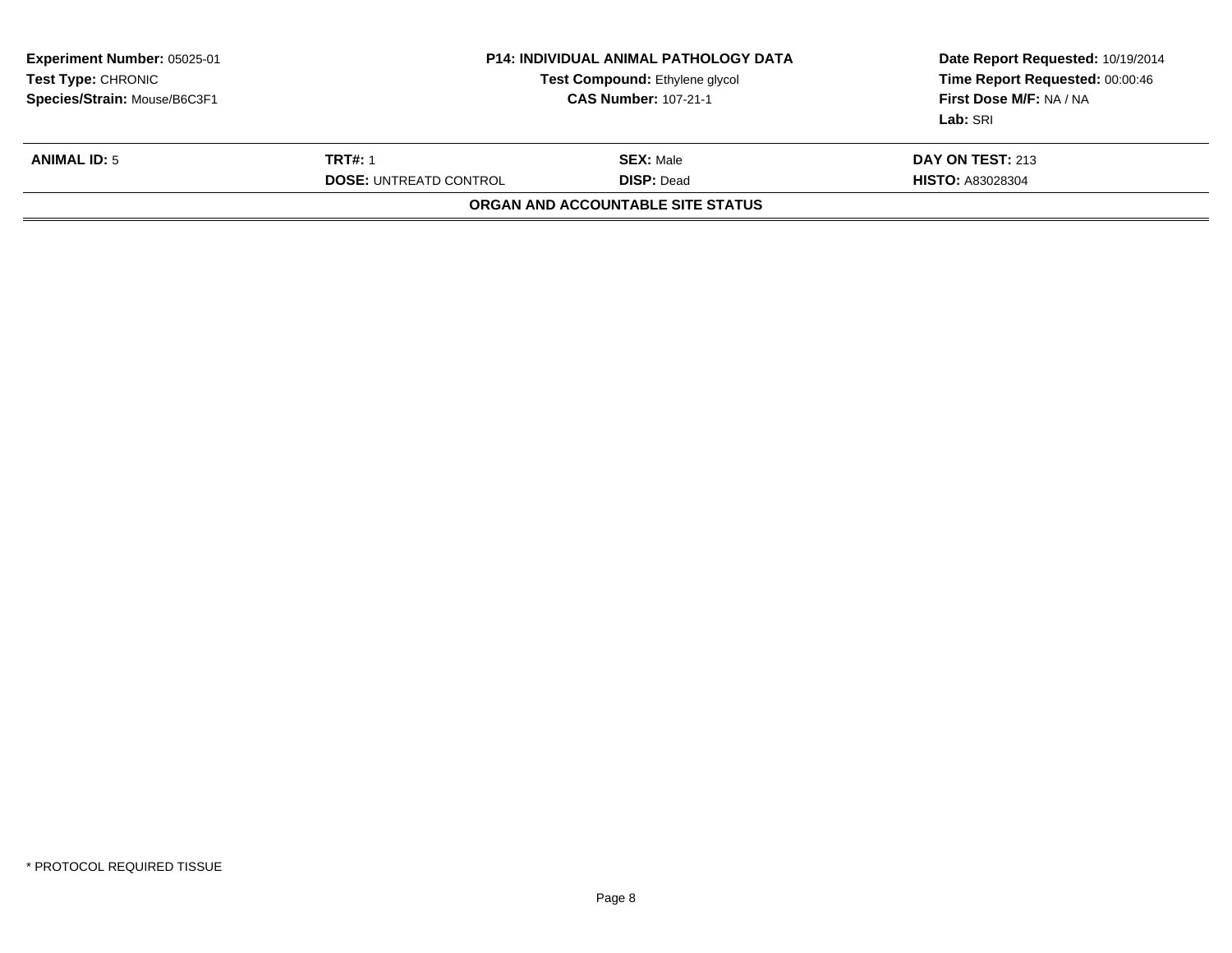| Experiment Number: 05025-01                | P14: INDIVIDUAL ANIMAL PATHOLOGY DATA<br>Test Compound: Ethylene glycol<br><b>CAS Number: 107-21-1</b> |                                   | Date Report Requested: 10/19/2014<br>Time Report Requested: 00:00:46 |  |
|--------------------------------------------|--------------------------------------------------------------------------------------------------------|-----------------------------------|----------------------------------------------------------------------|--|
| Test Type: CHRONIC                         |                                                                                                        |                                   |                                                                      |  |
| Species/Strain: Mouse/B6C3F1               |                                                                                                        |                                   | First Dose M/F: NA / NA                                              |  |
|                                            |                                                                                                        |                                   | Lab: SRI                                                             |  |
| <b>ANIMAL ID: 6</b>                        | <b>TRT#: 1</b>                                                                                         | <b>SEX: Male</b>                  | DAY ON TEST: 415                                                     |  |
|                                            | <b>DOSE: UNTREATD CONTROL</b>                                                                          | <b>DISP: Dead</b>                 | HISTO: A84031149                                                     |  |
|                                            |                                                                                                        | ORGAN AND ACCOUNTABLE SITE STATUS |                                                                      |  |
| <b>NORMAL</b>                              |                                                                                                        |                                   |                                                                      |  |
| <b>Adrenal Gland - Cortex</b>              | Adrenal Gland - Medulla                                                                                | Bone                              | <b>Bone Marrow</b>                                                   |  |
| <b>Brain</b>                               | Epididymis                                                                                             | Esophagus                         | Gallbladder                                                          |  |
| Heart                                      | Intestine Large - Cecum                                                                                | Intestine Large - Colon           | Intestine Large - Rectum                                             |  |
| Intestine Small - Duodenum                 | Intestine Small - Ileum                                                                                | Intestine Small - Jejunum         | Islets, Pancreatic                                                   |  |
| Kidney                                     | Lymph Node - Mandibular                                                                                | Mammary Gland                     | Nose                                                                 |  |
| Pancreas                                   | Parathyroid Gland                                                                                      | <b>Pituitary Gland</b>            | Salivary Glands                                                      |  |
| Spleen                                     | Stomach - Forestomach                                                                                  | Stomach - Glandular               | <b>Testes</b>                                                        |  |
| Thymus                                     | <b>Thyroid Gland</b>                                                                                   | Trachea                           | <b>Urinary Bladder</b>                                               |  |
| <b>OBSERVATIONS</b>                        |                                                                                                        |                                   |                                                                      |  |
| Liver                                      |                                                                                                        | <b>Infiltration Cellular</b>      | Mixed Cell, Mild                                                     |  |
|                                            |                                                                                                        | <b>Necrosis</b>                   | Multifocal, Mild                                                     |  |
| Note: [ NECROSIS<br>$1 \text{ TGLs} = 6.5$ |                                                                                                        |                                   |                                                                      |  |
| Lung                                       | Artery                                                                                                 | <b>Embolus</b>                    | Moderate                                                             |  |
|                                            |                                                                                                        | <b>Infiltration Cellular</b>      | Mixed Cell, Moderate                                                 |  |
| Note: EMBOLUS CONSISTS OF SEMEN            |                                                                                                        |                                   |                                                                      |  |
| Lymph Node                                 | Mesenteric                                                                                             | Angiectasis                       | Mild                                                                 |  |
|                                            | <b>Iliac</b>                                                                                           | Hyperplasia                       | Moderate                                                             |  |
|                                            | Inguinal                                                                                               | Hyperplasia                       | Mild                                                                 |  |
| Note: [HYPERPLASIA ] TGLs = 3-8            |                                                                                                        |                                   |                                                                      |  |
| Note: [HYPERPLASIA ] TGLs = 2-22           |                                                                                                        |                                   |                                                                      |  |
| Penis                                      |                                                                                                        | Inflammation                      | Suppurative, Marked                                                  |  |
|                                            |                                                                                                        | <b>Necrosis</b>                   | Marked                                                               |  |
| Note: [ NECROSIS<br>$\sqrt{1}$ TGLs = 1-21 |                                                                                                        |                                   |                                                                      |  |
| Prostate                                   |                                                                                                        | Inflammation                      | Chronic, Mild                                                        |  |
| <b>Seminal Vesicle</b>                     |                                                                                                        | <b>Dilatation</b>                 | Mild                                                                 |  |
|                                            |                                                                                                        | Inflammation                      | Chronic, Mild                                                        |  |
| Skin                                       | Prepuce                                                                                                | Ulcer                             | Moderate                                                             |  |
| Note: [ ULCER<br>$J TGLs = 4-21$           |                                                                                                        |                                   |                                                                      |  |
| PRIMARY CAUSE OF DEATH                     | $\blacksquare$                                                                                         |                                   |                                                                      |  |
|                                            |                                                                                                        |                                   |                                                                      |  |

\* PROTOCOL REQUIRED TISSUE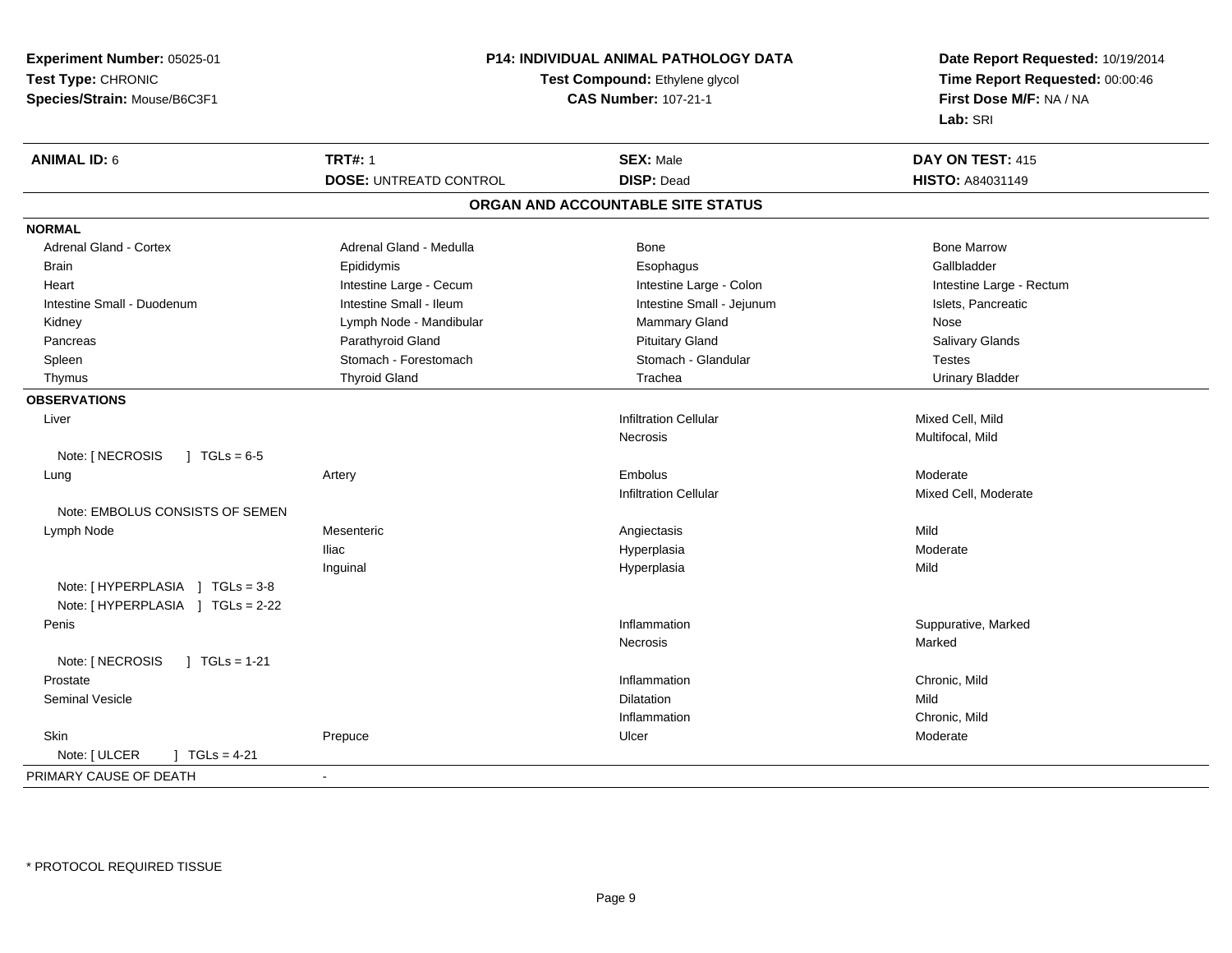| Experiment Number: 05025-01<br>Test Type: CHRONIC<br>Species/Strain: Mouse/B6C3F1 | <b>P14: INDIVIDUAL ANIMAL PATHOLOGY DATA</b><br>Test Compound: Ethylene glycol<br><b>CAS Number: 107-21-1</b> |                                   | Date Report Requested: 10/19/2014<br>Time Report Requested: 00:00:46<br>First Dose M/F: NA / NA<br>Lab: SRI |  |
|-----------------------------------------------------------------------------------|---------------------------------------------------------------------------------------------------------------|-----------------------------------|-------------------------------------------------------------------------------------------------------------|--|
| <b>ANIMAL ID: 7</b>                                                               | <b>TRT#: 1</b>                                                                                                | <b>SEX: Male</b>                  | DAY ON TEST: 731                                                                                            |  |
|                                                                                   | <b>DOSE: UNTREATD CONTROL</b>                                                                                 | <b>DISP: Terminal Sacrifice</b>   | <b>HISTO: A85-0846</b>                                                                                      |  |
|                                                                                   |                                                                                                               | ORGAN AND ACCOUNTABLE SITE STATUS |                                                                                                             |  |
| <b>NORMAL</b>                                                                     |                                                                                                               |                                   |                                                                                                             |  |
| Adrenal Gland - Cortex                                                            | Adrenal Gland - Medulla                                                                                       | Bone                              | <b>Bone Marrow</b>                                                                                          |  |
| <b>Brain</b>                                                                      | Epididymis                                                                                                    | Esophagus                         | Gallbladder                                                                                                 |  |
| Heart                                                                             | Intestine Large - Cecum                                                                                       | Intestine Large - Colon           | Intestine Large - Rectum                                                                                    |  |
| Intestine Small - Duodenum                                                        | Intestine Small - Ileum                                                                                       | Intestine Small - Jejunum         | Islets, Pancreatic                                                                                          |  |
| Lung                                                                              | Lymph Node - Mandibular                                                                                       | Nose                              | Pancreas                                                                                                    |  |
| Parathyroid Gland                                                                 | <b>Pituitary Gland</b>                                                                                        | Prostate                          | Salivary Glands                                                                                             |  |
| <b>Seminal Vesicle</b>                                                            | Stomach - Glandular                                                                                           | <b>Testes</b>                     | Thymus                                                                                                      |  |
| <b>Thyroid Gland</b>                                                              | Trachea                                                                                                       | <b>Urinary Bladder</b>            |                                                                                                             |  |
| <b>MISSING</b>                                                                    |                                                                                                               |                                   |                                                                                                             |  |
| Mammary Gland                                                                     |                                                                                                               |                                   |                                                                                                             |  |
| <b>OBSERVATIONS</b>                                                               |                                                                                                               |                                   |                                                                                                             |  |
| Kidney                                                                            |                                                                                                               | Nephropathy                       | Minimal                                                                                                     |  |
|                                                                                   | <b>Renal Tubule</b>                                                                                           | Vacuolization Cytoplasmic         | Minimal                                                                                                     |  |
| Liver                                                                             |                                                                                                               | Inflammation                      | Multifocal, Minimal                                                                                         |  |
| Skin                                                                              |                                                                                                               | Inflammation                      | Chronic, Minimal                                                                                            |  |
|                                                                                   |                                                                                                               | Mast Cell Tumor Benign            |                                                                                                             |  |
| [Inflammation TGLS = $1-11$ ]                                                     |                                                                                                               |                                   |                                                                                                             |  |
| Spleen                                                                            |                                                                                                               | Hematopoietic Cell Proliferation  | Moderate                                                                                                    |  |
| Note: [ HEMA CELL PROL ] TGLs = 2-8                                               |                                                                                                               |                                   |                                                                                                             |  |
| Stomach                                                                           | Forestomach, Mucosa                                                                                           | Hyperplasia                       | Papillary, Mild                                                                                             |  |
|                                                                                   | Forestomach                                                                                                   | Mast Cell Tumor Benign            |                                                                                                             |  |
| PRIMARY CAUSE OF DEATH                                                            |                                                                                                               |                                   |                                                                                                             |  |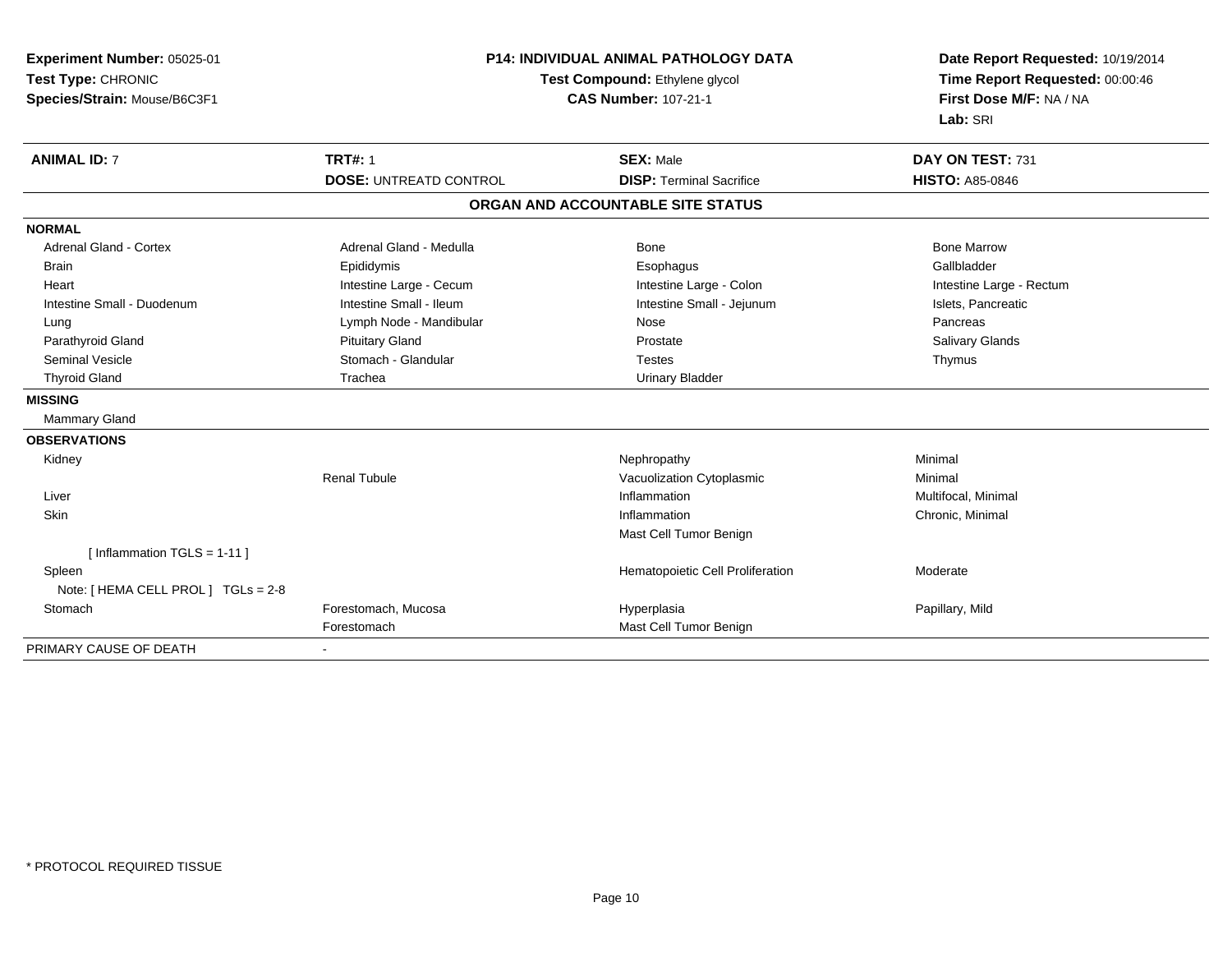| Experiment Number: 05025-01<br>Test Type: CHRONIC<br>Species/Strain: Mouse/B6C3F1 | <b>P14: INDIVIDUAL ANIMAL PATHOLOGY DATA</b><br>Test Compound: Ethylene glycol<br><b>CAS Number: 107-21-1</b> |                                   | Date Report Requested: 10/19/2014<br>Time Report Requested: 00:00:46<br>First Dose M/F: NA / NA<br>Lab: SRI |  |
|-----------------------------------------------------------------------------------|---------------------------------------------------------------------------------------------------------------|-----------------------------------|-------------------------------------------------------------------------------------------------------------|--|
| <b>ANIMAL ID: 8</b>                                                               | <b>TRT#: 1</b>                                                                                                | <b>SEX: Male</b>                  | DAY ON TEST: 731                                                                                            |  |
|                                                                                   | <b>DOSE: UNTREATD CONTROL</b>                                                                                 | <b>DISP: Terminal Sacrifice</b>   | <b>HISTO: A85-0847</b>                                                                                      |  |
|                                                                                   |                                                                                                               | ORGAN AND ACCOUNTABLE SITE STATUS |                                                                                                             |  |
| <b>NORMAL</b>                                                                     |                                                                                                               |                                   |                                                                                                             |  |
| <b>Adrenal Gland - Cortex</b>                                                     | Adrenal Gland - Medulla                                                                                       | Bone                              | <b>Bone Marrow</b>                                                                                          |  |
| <b>Brain</b>                                                                      | Epididymis                                                                                                    | Esophagus                         | Gallbladder                                                                                                 |  |
| Heart                                                                             | Intestine Large - Cecum                                                                                       | Intestine Large - Colon           | Intestine Large - Rectum                                                                                    |  |
| Intestine Small - Duodenum                                                        | Intestine Small - Ileum                                                                                       | Intestine Small - Jejunum         | Islets, Pancreatic                                                                                          |  |
| Liver                                                                             | Lung                                                                                                          | Lymph Node - Mandibular           | Nose                                                                                                        |  |
| Pancreas                                                                          | Parathyroid Gland                                                                                             | <b>Pituitary Gland</b>            | Prostate                                                                                                    |  |
| Salivary Glands                                                                   | <b>Seminal Vesicle</b>                                                                                        | Skin                              | Spleen                                                                                                      |  |
| Stomach - Forestomach                                                             | Stomach - Glandular                                                                                           | <b>Testes</b>                     | Thymus                                                                                                      |  |
| <b>Thyroid Gland</b>                                                              | Trachea                                                                                                       | <b>Urinary Bladder</b>            |                                                                                                             |  |
| <b>MISSING</b>                                                                    |                                                                                                               |                                   |                                                                                                             |  |
| <b>Mammary Gland</b>                                                              |                                                                                                               |                                   |                                                                                                             |  |
| <b>OBSERVATIONS</b>                                                               |                                                                                                               |                                   |                                                                                                             |  |
| Kidney                                                                            |                                                                                                               | Nephropathy                       | Mild                                                                                                        |  |
|                                                                                   | <b>Renal Tubule</b>                                                                                           | Vacuolization Cytoplasmic         | Minimal                                                                                                     |  |
| Tooth                                                                             | Incisor                                                                                                       | Dysplasia                         | Minimal                                                                                                     |  |
| PRIMARY CAUSE OF DEATH                                                            |                                                                                                               |                                   |                                                                                                             |  |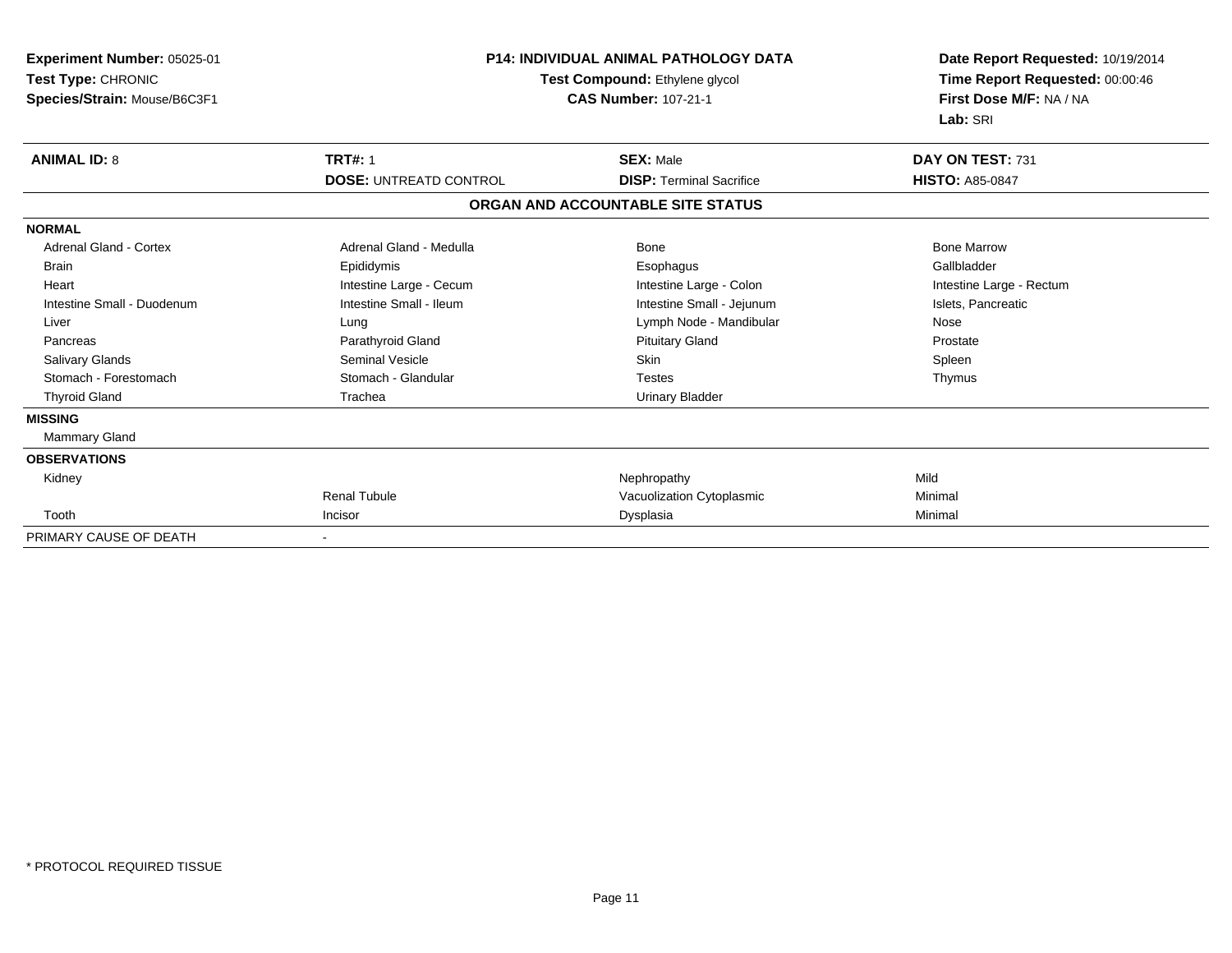| Experiment Number: 05025-01<br>Test Type: CHRONIC<br>Species/Strain: Mouse/B6C3F1 | <b>P14: INDIVIDUAL ANIMAL PATHOLOGY DATA</b><br>Test Compound: Ethylene glycol<br><b>CAS Number: 107-21-1</b> |                                                     | Date Report Requested: 10/19/2014<br>Time Report Requested: 00:00:46<br>First Dose M/F: NA / NA<br>Lab: SRI |  |
|-----------------------------------------------------------------------------------|---------------------------------------------------------------------------------------------------------------|-----------------------------------------------------|-------------------------------------------------------------------------------------------------------------|--|
| <b>ANIMAL ID: 9</b>                                                               | <b>TRT#: 1</b><br><b>DOSE: UNTREATD CONTROL</b>                                                               | <b>SEX: Male</b><br><b>DISP: Terminal Sacrifice</b> | DAY ON TEST: 731<br><b>HISTO: A85-0848</b>                                                                  |  |
|                                                                                   |                                                                                                               | ORGAN AND ACCOUNTABLE SITE STATUS                   |                                                                                                             |  |
| <b>NORMAL</b>                                                                     |                                                                                                               |                                                     |                                                                                                             |  |
| <b>Adrenal Gland - Cortex</b>                                                     | Adrenal Gland - Medulla                                                                                       | <b>Bone</b>                                         | <b>Bone Marrow</b>                                                                                          |  |
| <b>Brain</b>                                                                      | Epididymis                                                                                                    | Esophagus                                           | Gallbladder                                                                                                 |  |
| Heart                                                                             | Intestine Large - Cecum                                                                                       | Intestine Large - Colon                             | Intestine Large - Rectum                                                                                    |  |
| Intestine Small - Duodenum                                                        | Intestine Small - Ileum                                                                                       | Intestine Small - Jejunum                           | Islets, Pancreatic                                                                                          |  |
| Lung                                                                              | Lymph Node - Mandibular                                                                                       | Nose                                                | Pancreas                                                                                                    |  |
| Parathyroid Gland                                                                 | <b>Pituitary Gland</b>                                                                                        | Prostate                                            | Salivary Glands                                                                                             |  |
| <b>Seminal Vesicle</b>                                                            | Skin                                                                                                          | Stomach - Forestomach                               | Stomach - Glandular                                                                                         |  |
| <b>Testes</b>                                                                     | Thymus                                                                                                        | Trachea                                             | <b>Urinary Bladder</b>                                                                                      |  |
| <b>MISSING</b>                                                                    |                                                                                                               |                                                     |                                                                                                             |  |
| Mammary Gland                                                                     |                                                                                                               |                                                     |                                                                                                             |  |
| <b>OBSERVATIONS</b>                                                               |                                                                                                               |                                                     |                                                                                                             |  |
| Kidney                                                                            |                                                                                                               | Nephropathy                                         | Minimal                                                                                                     |  |
|                                                                                   | Renal Tubule                                                                                                  | Vacuolization Cytoplasmic                           | Minimal                                                                                                     |  |
| Liver                                                                             |                                                                                                               | Hepatocellular Adenoma                              |                                                                                                             |  |
| Note: [ HEPATOCLR ADEN ] TGLs = 3-12                                              |                                                                                                               |                                                     |                                                                                                             |  |
| Lymph Node                                                                        | Mesenteric                                                                                                    | Angiectasis                                         | Mild                                                                                                        |  |
| Spleen                                                                            |                                                                                                               | Hemangiosarcoma                                     |                                                                                                             |  |
| Note: [HEMANGIOSARC ] TGLs = 2-11                                                 |                                                                                                               |                                                     |                                                                                                             |  |
| <b>Thyroid Gland</b>                                                              |                                                                                                               | Degeneration                                        | Cystic, Minimal                                                                                             |  |
|                                                                                   | <b>Follicular Cel</b>                                                                                         | Hyperplasia                                         | Minimal                                                                                                     |  |
| PRIMARY CAUSE OF DEATH                                                            |                                                                                                               |                                                     |                                                                                                             |  |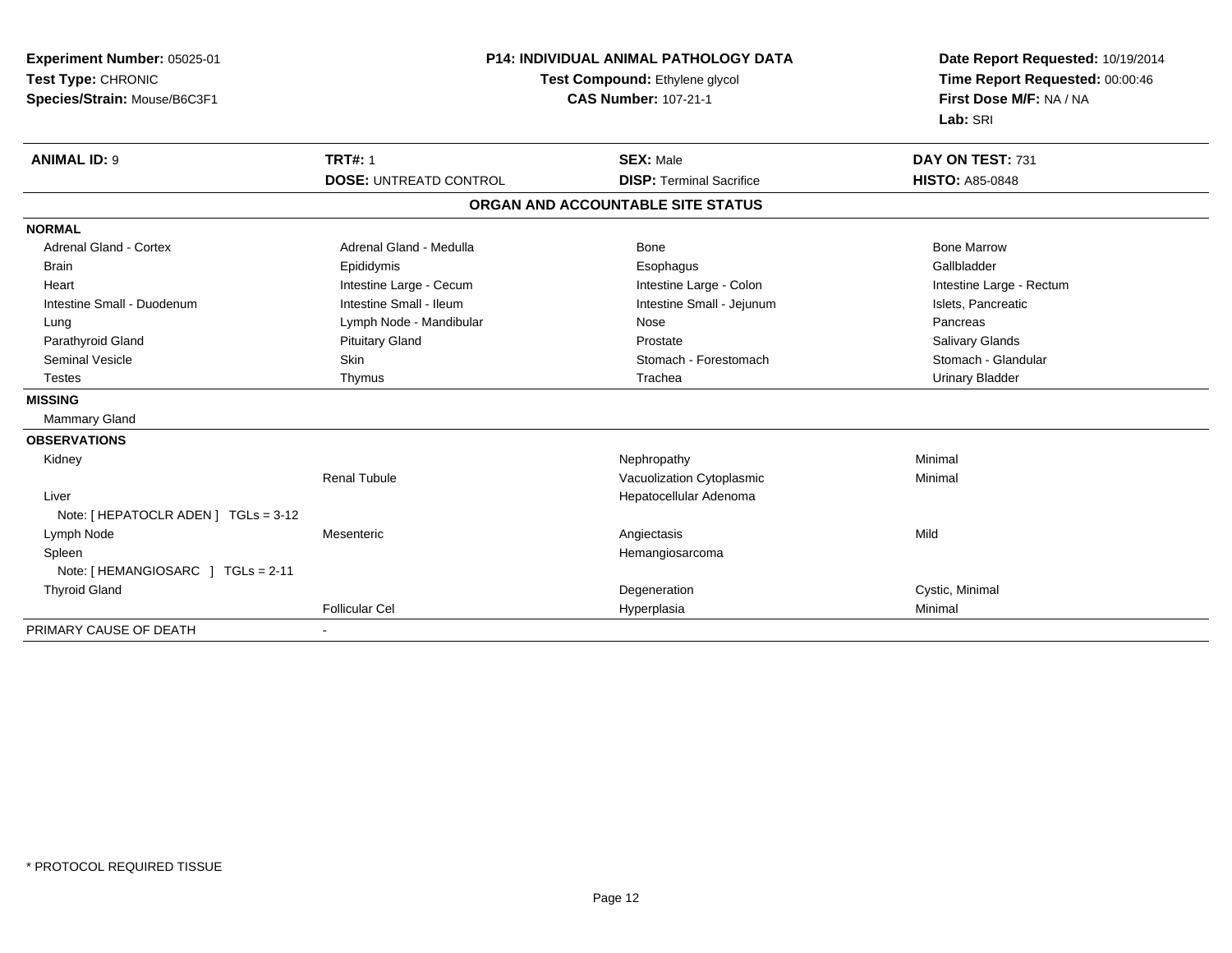| Experiment Number: 05025-01<br>Test Type: CHRONIC<br>Species/Strain: Mouse/B6C3F1 |                               | P14: INDIVIDUAL ANIMAL PATHOLOGY DATA<br>Test Compound: Ethylene glycol<br><b>CAS Number: 107-21-1</b> |                          |
|-----------------------------------------------------------------------------------|-------------------------------|--------------------------------------------------------------------------------------------------------|--------------------------|
| <b>ANIMAL ID: 10</b>                                                              | <b>TRT#: 1</b>                | <b>SEX: Male</b>                                                                                       | DAY ON TEST: 731         |
|                                                                                   | <b>DOSE: UNTREATD CONTROL</b> | <b>DISP: Terminal Sacrifice</b>                                                                        | <b>HISTO: A85-0849</b>   |
|                                                                                   |                               | ORGAN AND ACCOUNTABLE SITE STATUS                                                                      |                          |
| <b>NORMAL</b>                                                                     |                               |                                                                                                        |                          |
| Adrenal Gland - Cortex                                                            | Adrenal Gland - Medulla       | <b>Bone</b>                                                                                            | <b>Bone Marrow</b>       |
| <b>Brain</b>                                                                      | Epididymis                    | Esophagus                                                                                              | Gallbladder              |
| Heart                                                                             | Intestine Large - Cecum       | Intestine Large - Colon                                                                                | Intestine Large - Rectum |
| Intestine Small - Duodenum                                                        | Intestine Small - Ileum       | Intestine Small - Jejunum                                                                              | Islets, Pancreatic       |
| Lung                                                                              | Nose                          | Pancreas                                                                                               | Parathyroid Gland        |
| <b>Pituitary Gland</b>                                                            | Prostate                      | <b>Salivary Glands</b>                                                                                 | <b>Seminal Vesicle</b>   |
| Skin                                                                              | Stomach - Forestomach         | Stomach - Glandular                                                                                    | <b>Testes</b>            |
| Thymus                                                                            | Trachea                       | <b>Urinary Bladder</b>                                                                                 |                          |
| <b>MISSING</b>                                                                    |                               |                                                                                                        |                          |
| Mammary Gland                                                                     |                               |                                                                                                        |                          |
| <b>OBSERVATIONS</b>                                                               |                               |                                                                                                        |                          |
| Kidney                                                                            |                               | Lymphoma Malignant Mixed                                                                               |                          |
|                                                                                   |                               | Nephropathy                                                                                            | Minimal                  |
|                                                                                   | <b>Renal Tubule</b>           | Vacuolization Cytoplasmic                                                                              | Minimal                  |
| Liver                                                                             |                               | Hepatocellular Carcinoma                                                                               |                          |
|                                                                                   |                               | Lymphoma Malignant Mixed                                                                               |                          |
| Note: [ HEPATOCLR CARC ] TGLs = 4-12                                              |                               |                                                                                                        |                          |
| Lymph Node                                                                        | Mesenteric                    | Angiectasis                                                                                            | Moderate                 |
|                                                                                   | Mandibular                    | Lymphoma Malignant Mixed                                                                               |                          |
|                                                                                   | Mesenteric                    | Lymphoma Malignant Mixed                                                                               |                          |
| [ Lymphoma Malignant Mixed TGLS = 3-6 ]                                           |                               |                                                                                                        |                          |
| Mesentery                                                                         |                               | Lymphoma Malignant Mixed                                                                               |                          |
| [ Lymphoma Malignant Mixed TGLS = 2-11 ]                                          |                               |                                                                                                        |                          |
| <b>Preputial Gland</b>                                                            |                               | Degeneration                                                                                           | Cystic, Moderate         |
| Note: [ DEGEN<br>$J \cdot TGLS = 1-13$                                            |                               |                                                                                                        |                          |
| Spleen                                                                            |                               | Hematopoietic Cell Proliferation                                                                       | Mild                     |
|                                                                                   |                               | Lymphoma Malignant Mixed                                                                               |                          |
| <b>Thyroid Gland</b>                                                              |                               | Cyst                                                                                                   | Mild                     |
| Tooth                                                                             | Incisor                       | Dysplasia                                                                                              | Mild                     |

PRIMARY CAUSE OF DEATH-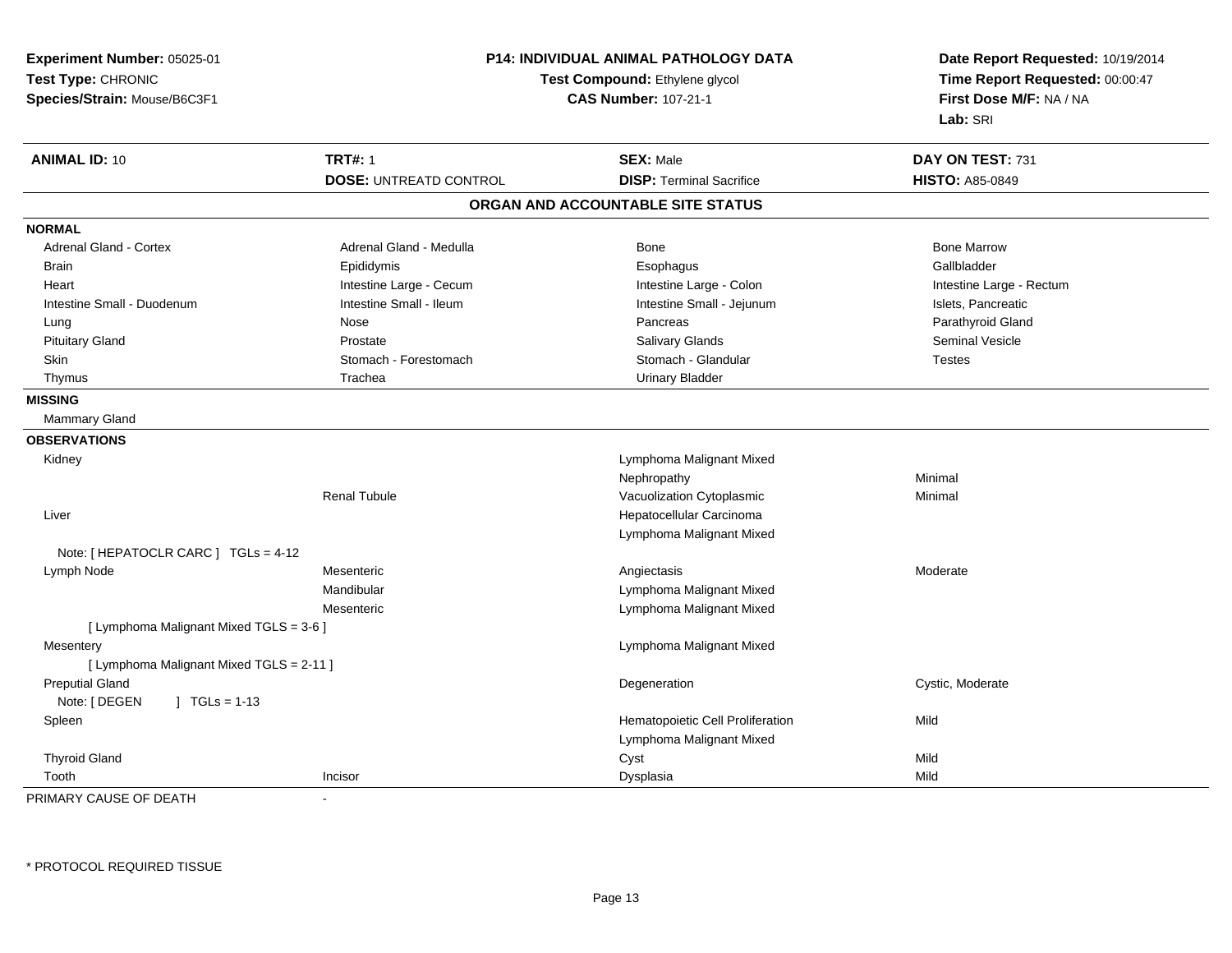| Species/Strain: Mouse/B6C3F1 | <b>P14: INDIVIDUAL ANIMAL PATHOLOGY DATA</b><br><b>Test Compound: Ethylene glycol</b><br><b>CAS Number: 107-21-1</b> |                                            | Time Report Requested: 00:00:47<br>First Dose M/F: NA / NA<br>Lab: SRI |
|------------------------------|----------------------------------------------------------------------------------------------------------------------|--------------------------------------------|------------------------------------------------------------------------|
| <b>ANIMAL ID: 10</b>         | <b>TRT#: 1</b><br><b>DOSE: UNTREATD CONTROL</b><br>ORGAN AND ACCOUNTABLE SITE STATUS                                 | DAY ON TEST: 731<br><b>HISTO: A85-0849</b> |                                                                        |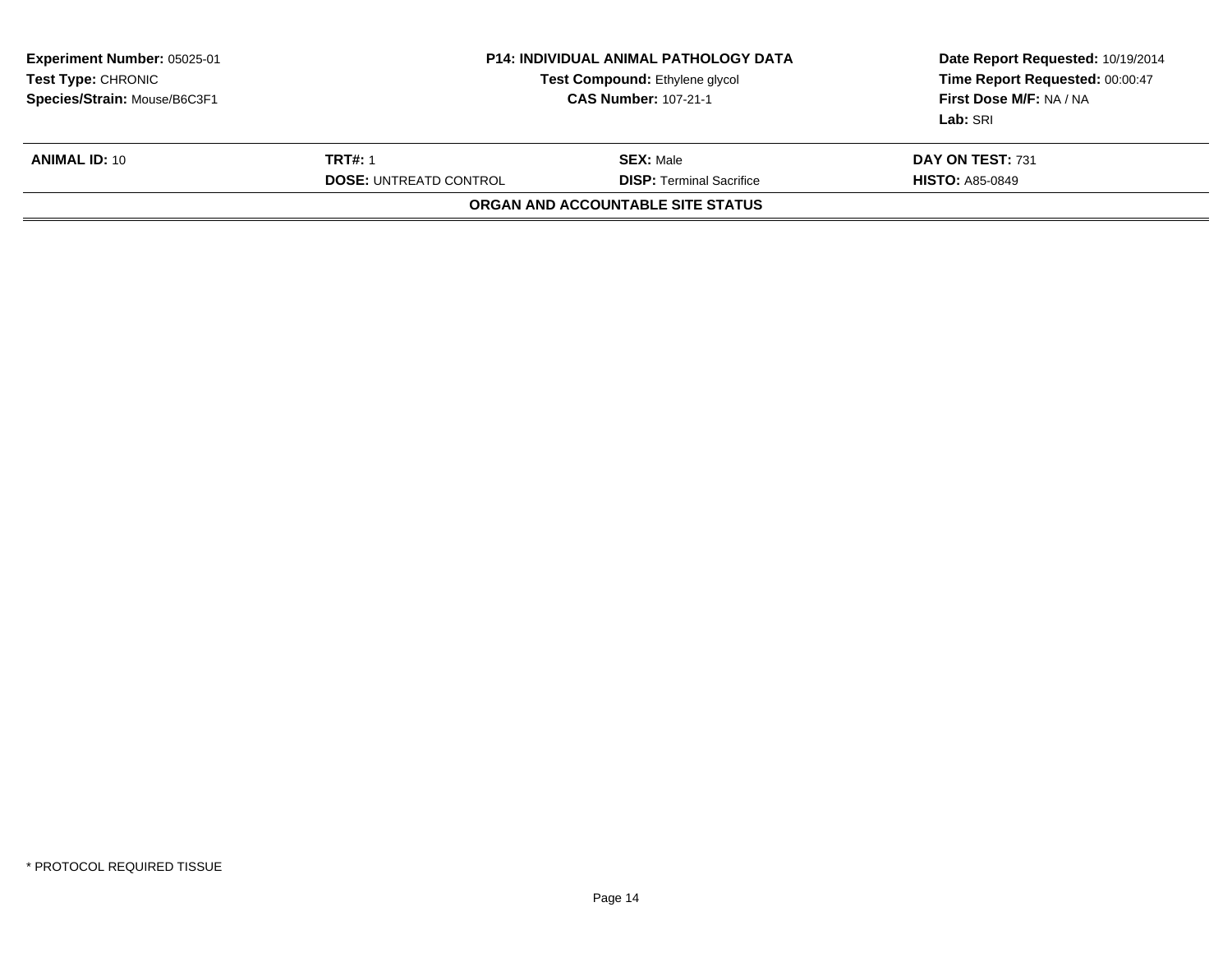| Experiment Number: 05025-01<br>Test Type: CHRONIC<br>Species/Strain: Mouse/B6C3F1 |                               | <b>P14: INDIVIDUAL ANIMAL PATHOLOGY DATA</b><br>Test Compound: Ethylene glycol<br><b>CAS Number: 107-21-1</b> |                          |
|-----------------------------------------------------------------------------------|-------------------------------|---------------------------------------------------------------------------------------------------------------|--------------------------|
| <b>ANIMAL ID: 11</b>                                                              | <b>TRT#: 1</b>                | <b>SEX: Male</b>                                                                                              | DAY ON TEST: 731         |
|                                                                                   | <b>DOSE: UNTREATD CONTROL</b> | <b>DISP: Terminal Sacrifice</b>                                                                               | <b>HISTO: A85-0850</b>   |
|                                                                                   |                               | ORGAN AND ACCOUNTABLE SITE STATUS                                                                             |                          |
| <b>NORMAL</b>                                                                     |                               |                                                                                                               |                          |
| <b>Adrenal Gland - Cortex</b>                                                     | Adrenal Gland - Medulla       | Bone                                                                                                          | <b>Bone Marrow</b>       |
| <b>Brain</b>                                                                      | Epididymis                    | Esophagus                                                                                                     | Gallbladder              |
| Heart                                                                             | Intestine Large - Cecum       | Intestine Large - Colon                                                                                       | Intestine Large - Rectum |
| Intestine Small - Duodenum                                                        | Intestine Small - Ileum       | Intestine Small - Jejunum                                                                                     | Islets, Pancreatic       |
| Lymph Node - Mandibular                                                           | Nose                          | Pancreas                                                                                                      | Parathyroid Gland        |
| <b>Pituitary Gland</b>                                                            | Prostate                      | Seminal Vesicle                                                                                               | Skin                     |
| Stomach - Forestomach                                                             | Stomach - Glandular           | <b>Thyroid Gland</b>                                                                                          | Trachea                  |
| <b>Urinary Bladder</b>                                                            |                               |                                                                                                               |                          |
| <b>MISSING</b>                                                                    |                               |                                                                                                               |                          |
| Mammary Gland                                                                     |                               |                                                                                                               |                          |
| <b>OBSERVATIONS</b>                                                               |                               |                                                                                                               |                          |
| Kidney                                                                            |                               | Lymphoma Malignant Mixed                                                                                      |                          |
|                                                                                   |                               | Metaplasia                                                                                                    | Osseous, Minimal         |
|                                                                                   |                               | Nephropathy                                                                                                   | Minimal                  |
|                                                                                   | <b>Renal Tubule</b>           | Vacuolization Cytoplasmic                                                                                     | Minimal                  |
| Liver                                                                             |                               | Hemangiosarcoma                                                                                               | Multiple, Two            |
|                                                                                   |                               | Lymphoma Malignant Mixed                                                                                      |                          |
| Note: [HEMANGIOSARC ] TGLs = 3-12,2-11                                            |                               |                                                                                                               |                          |
| Lung                                                                              |                               | Hyperplasia                                                                                                   | Lymphoid, Minimal        |
| Lymph Node                                                                        | Mesenteric                    | Lymphoma Malignant Mixed                                                                                      |                          |
| Salivary Glands                                                                   |                               | Lymphoma Malignant Mixed                                                                                      |                          |
| Spleen                                                                            |                               | Lymphoma Malignant Mixed                                                                                      |                          |
| [ Lymphoma Malignant Mixed TGLS = 1-6 ]                                           |                               |                                                                                                               |                          |
| <b>Testes</b>                                                                     | <b>Germinal Epith</b>         | Degeneration                                                                                                  | Moderate                 |
| Thymus                                                                            |                               | Lymphoma Malignant Mixed                                                                                      |                          |
| Tooth                                                                             | Incisor                       | Dysplasia                                                                                                     | Minimal                  |
| PRIMARY CAUSE OF DEATH                                                            |                               |                                                                                                               |                          |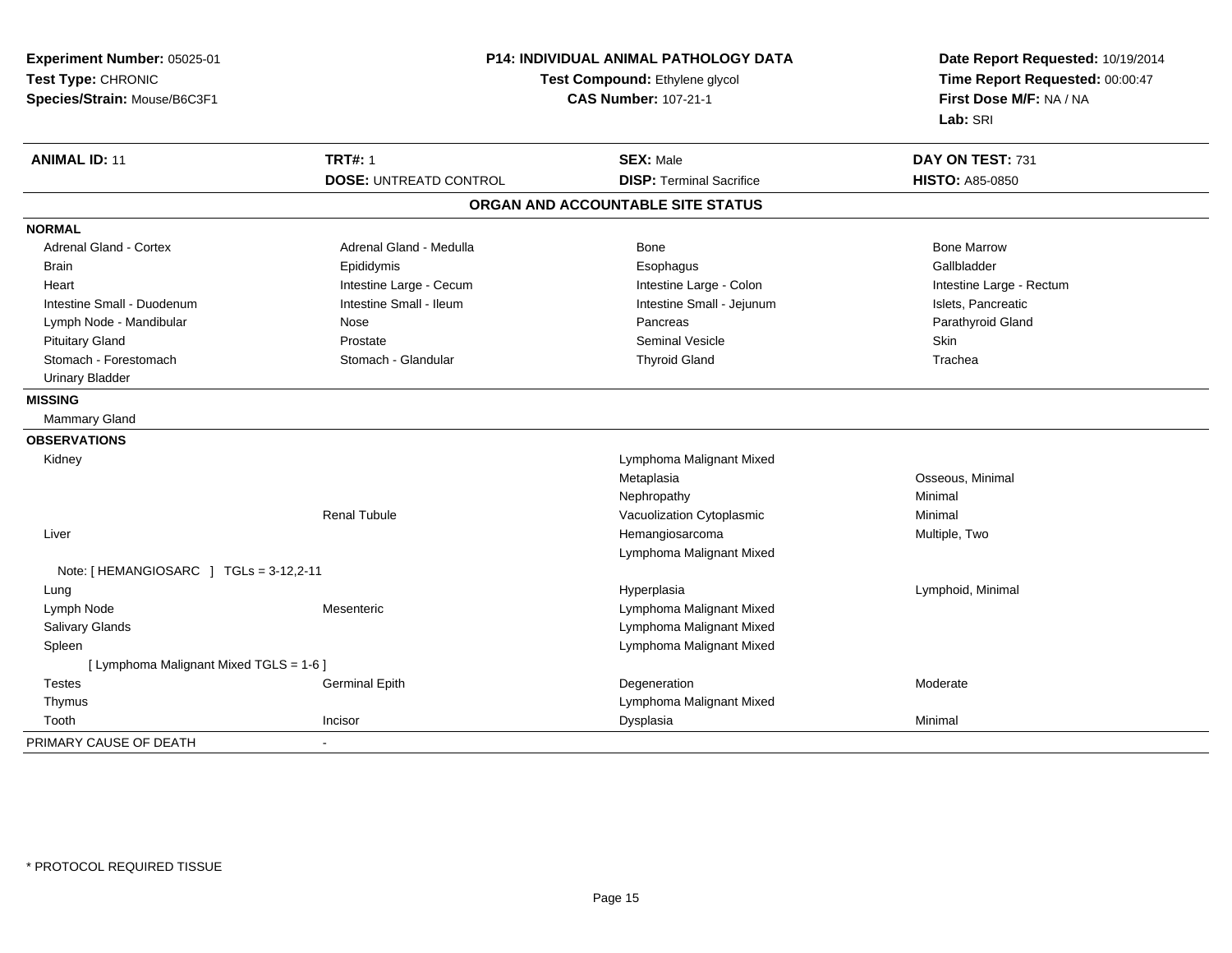| <b>ANIMAL ID: 12</b><br><b>TRT#: 1</b><br><b>SEX: Male</b><br>DAY ON TEST: 731<br><b>DOSE: UNTREATD CONTROL</b><br><b>DISP: Terminal Sacrifice</b><br><b>HISTO: A85-0851</b><br>ORGAN AND ACCOUNTABLE SITE STATUS<br><b>NORMAL</b><br>Adrenal Gland - Cortex<br>Adrenal Gland - Medulla<br><b>Bone Marrow</b><br><b>Brain</b><br>Gallbladder<br>Epididymis<br>Esophagus<br>Heart<br>Intestine Large - Cecum<br>Intestine Large - Rectum<br>Intestine Large - Colon<br>Intestine Small - Duodenum<br>Intestine Small - Ileum<br>Intestine Small - Jejunum<br>Islets, Pancreatic<br>Nose<br>Parathyroid Gland<br>Prostate<br>Salivary Glands<br>Pancreas<br>Stomach - Glandular<br>Stomach - Forestomach<br><b>Testes</b><br>Thymus<br><b>Thyroid Gland</b><br>Trachea<br><b>Urinary Bladder</b><br><b>MISSING</b><br>Lymph Node - Mandibular<br><b>Mammary Gland</b><br><b>Pituitary Gland</b><br><b>OBSERVATIONS</b><br>Bone<br>Distal, Femur, Joint<br>Arthrosis<br>Moderate<br>Kidney<br>Nephropathy<br>Minimal<br><b>Renal Tubule</b><br>Vacuolization Cytoplasmic<br>Mild<br>Hepatocellular Carcinoma<br>Liver<br>Hyperplasia<br>Lymphoid, Minimal<br>Multifocal, Minimal<br>Inflammation<br>Multifocal, Minimal<br>Necrosis<br>Note: [ HEPATOCLR CARC ] $TGLs = 7-12$<br>Congestion<br>Mild<br>Lung<br>Lymph Node<br>Mesenteric<br>Angiectasis<br>Moderate<br>[Angiectasis TGLS = 6-6]<br><b>Preputial Gland</b><br>Degeneration<br>Cystic, Moderate<br>[Degeneration TGLS = 3-13]<br>Seminal Vesicle<br><b>Dilatation</b><br>Moderate<br>Inflammation<br>Chronic, Moderate<br>Note: [DILATATION ] TGLs = 4-7<br>[Inflammation TGLS = 4-7]<br>Skin<br>Chronic, Minimal<br>Inflammation<br>[Inflammation TGLS = 2-11] | Experiment Number: 05025-01<br>Test Type: CHRONIC<br>Species/Strain: Mouse/B6C3F1 | <b>P14: INDIVIDUAL ANIMAL PATHOLOGY DATA</b><br>Test Compound: Ethylene glycol<br><b>CAS Number: 107-21-1</b> | Date Report Requested: 10/19/2014<br>Time Report Requested: 00:00:47<br>First Dose M/F: NA / NA<br>Lab: SRI |
|---------------------------------------------------------------------------------------------------------------------------------------------------------------------------------------------------------------------------------------------------------------------------------------------------------------------------------------------------------------------------------------------------------------------------------------------------------------------------------------------------------------------------------------------------------------------------------------------------------------------------------------------------------------------------------------------------------------------------------------------------------------------------------------------------------------------------------------------------------------------------------------------------------------------------------------------------------------------------------------------------------------------------------------------------------------------------------------------------------------------------------------------------------------------------------------------------------------------------------------------------------------------------------------------------------------------------------------------------------------------------------------------------------------------------------------------------------------------------------------------------------------------------------------------------------------------------------------------------------------------------------------------------------------------------------------------------------------------------|-----------------------------------------------------------------------------------|---------------------------------------------------------------------------------------------------------------|-------------------------------------------------------------------------------------------------------------|
|                                                                                                                                                                                                                                                                                                                                                                                                                                                                                                                                                                                                                                                                                                                                                                                                                                                                                                                                                                                                                                                                                                                                                                                                                                                                                                                                                                                                                                                                                                                                                                                                                                                                                                                           |                                                                                   |                                                                                                               |                                                                                                             |
|                                                                                                                                                                                                                                                                                                                                                                                                                                                                                                                                                                                                                                                                                                                                                                                                                                                                                                                                                                                                                                                                                                                                                                                                                                                                                                                                                                                                                                                                                                                                                                                                                                                                                                                           |                                                                                   |                                                                                                               |                                                                                                             |
|                                                                                                                                                                                                                                                                                                                                                                                                                                                                                                                                                                                                                                                                                                                                                                                                                                                                                                                                                                                                                                                                                                                                                                                                                                                                                                                                                                                                                                                                                                                                                                                                                                                                                                                           |                                                                                   |                                                                                                               |                                                                                                             |
|                                                                                                                                                                                                                                                                                                                                                                                                                                                                                                                                                                                                                                                                                                                                                                                                                                                                                                                                                                                                                                                                                                                                                                                                                                                                                                                                                                                                                                                                                                                                                                                                                                                                                                                           |                                                                                   |                                                                                                               |                                                                                                             |
|                                                                                                                                                                                                                                                                                                                                                                                                                                                                                                                                                                                                                                                                                                                                                                                                                                                                                                                                                                                                                                                                                                                                                                                                                                                                                                                                                                                                                                                                                                                                                                                                                                                                                                                           |                                                                                   |                                                                                                               |                                                                                                             |
|                                                                                                                                                                                                                                                                                                                                                                                                                                                                                                                                                                                                                                                                                                                                                                                                                                                                                                                                                                                                                                                                                                                                                                                                                                                                                                                                                                                                                                                                                                                                                                                                                                                                                                                           |                                                                                   |                                                                                                               |                                                                                                             |
|                                                                                                                                                                                                                                                                                                                                                                                                                                                                                                                                                                                                                                                                                                                                                                                                                                                                                                                                                                                                                                                                                                                                                                                                                                                                                                                                                                                                                                                                                                                                                                                                                                                                                                                           |                                                                                   |                                                                                                               |                                                                                                             |
|                                                                                                                                                                                                                                                                                                                                                                                                                                                                                                                                                                                                                                                                                                                                                                                                                                                                                                                                                                                                                                                                                                                                                                                                                                                                                                                                                                                                                                                                                                                                                                                                                                                                                                                           |                                                                                   |                                                                                                               |                                                                                                             |
|                                                                                                                                                                                                                                                                                                                                                                                                                                                                                                                                                                                                                                                                                                                                                                                                                                                                                                                                                                                                                                                                                                                                                                                                                                                                                                                                                                                                                                                                                                                                                                                                                                                                                                                           |                                                                                   |                                                                                                               |                                                                                                             |
|                                                                                                                                                                                                                                                                                                                                                                                                                                                                                                                                                                                                                                                                                                                                                                                                                                                                                                                                                                                                                                                                                                                                                                                                                                                                                                                                                                                                                                                                                                                                                                                                                                                                                                                           |                                                                                   |                                                                                                               |                                                                                                             |
|                                                                                                                                                                                                                                                                                                                                                                                                                                                                                                                                                                                                                                                                                                                                                                                                                                                                                                                                                                                                                                                                                                                                                                                                                                                                                                                                                                                                                                                                                                                                                                                                                                                                                                                           |                                                                                   |                                                                                                               |                                                                                                             |
|                                                                                                                                                                                                                                                                                                                                                                                                                                                                                                                                                                                                                                                                                                                                                                                                                                                                                                                                                                                                                                                                                                                                                                                                                                                                                                                                                                                                                                                                                                                                                                                                                                                                                                                           |                                                                                   |                                                                                                               |                                                                                                             |
|                                                                                                                                                                                                                                                                                                                                                                                                                                                                                                                                                                                                                                                                                                                                                                                                                                                                                                                                                                                                                                                                                                                                                                                                                                                                                                                                                                                                                                                                                                                                                                                                                                                                                                                           |                                                                                   |                                                                                                               |                                                                                                             |
|                                                                                                                                                                                                                                                                                                                                                                                                                                                                                                                                                                                                                                                                                                                                                                                                                                                                                                                                                                                                                                                                                                                                                                                                                                                                                                                                                                                                                                                                                                                                                                                                                                                                                                                           |                                                                                   |                                                                                                               |                                                                                                             |
|                                                                                                                                                                                                                                                                                                                                                                                                                                                                                                                                                                                                                                                                                                                                                                                                                                                                                                                                                                                                                                                                                                                                                                                                                                                                                                                                                                                                                                                                                                                                                                                                                                                                                                                           |                                                                                   |                                                                                                               |                                                                                                             |
|                                                                                                                                                                                                                                                                                                                                                                                                                                                                                                                                                                                                                                                                                                                                                                                                                                                                                                                                                                                                                                                                                                                                                                                                                                                                                                                                                                                                                                                                                                                                                                                                                                                                                                                           |                                                                                   |                                                                                                               |                                                                                                             |
|                                                                                                                                                                                                                                                                                                                                                                                                                                                                                                                                                                                                                                                                                                                                                                                                                                                                                                                                                                                                                                                                                                                                                                                                                                                                                                                                                                                                                                                                                                                                                                                                                                                                                                                           |                                                                                   |                                                                                                               |                                                                                                             |
|                                                                                                                                                                                                                                                                                                                                                                                                                                                                                                                                                                                                                                                                                                                                                                                                                                                                                                                                                                                                                                                                                                                                                                                                                                                                                                                                                                                                                                                                                                                                                                                                                                                                                                                           |                                                                                   |                                                                                                               |                                                                                                             |
|                                                                                                                                                                                                                                                                                                                                                                                                                                                                                                                                                                                                                                                                                                                                                                                                                                                                                                                                                                                                                                                                                                                                                                                                                                                                                                                                                                                                                                                                                                                                                                                                                                                                                                                           |                                                                                   |                                                                                                               |                                                                                                             |
|                                                                                                                                                                                                                                                                                                                                                                                                                                                                                                                                                                                                                                                                                                                                                                                                                                                                                                                                                                                                                                                                                                                                                                                                                                                                                                                                                                                                                                                                                                                                                                                                                                                                                                                           |                                                                                   |                                                                                                               |                                                                                                             |
|                                                                                                                                                                                                                                                                                                                                                                                                                                                                                                                                                                                                                                                                                                                                                                                                                                                                                                                                                                                                                                                                                                                                                                                                                                                                                                                                                                                                                                                                                                                                                                                                                                                                                                                           |                                                                                   |                                                                                                               |                                                                                                             |
|                                                                                                                                                                                                                                                                                                                                                                                                                                                                                                                                                                                                                                                                                                                                                                                                                                                                                                                                                                                                                                                                                                                                                                                                                                                                                                                                                                                                                                                                                                                                                                                                                                                                                                                           |                                                                                   |                                                                                                               |                                                                                                             |
|                                                                                                                                                                                                                                                                                                                                                                                                                                                                                                                                                                                                                                                                                                                                                                                                                                                                                                                                                                                                                                                                                                                                                                                                                                                                                                                                                                                                                                                                                                                                                                                                                                                                                                                           |                                                                                   |                                                                                                               |                                                                                                             |
|                                                                                                                                                                                                                                                                                                                                                                                                                                                                                                                                                                                                                                                                                                                                                                                                                                                                                                                                                                                                                                                                                                                                                                                                                                                                                                                                                                                                                                                                                                                                                                                                                                                                                                                           |                                                                                   |                                                                                                               |                                                                                                             |
|                                                                                                                                                                                                                                                                                                                                                                                                                                                                                                                                                                                                                                                                                                                                                                                                                                                                                                                                                                                                                                                                                                                                                                                                                                                                                                                                                                                                                                                                                                                                                                                                                                                                                                                           |                                                                                   |                                                                                                               |                                                                                                             |
|                                                                                                                                                                                                                                                                                                                                                                                                                                                                                                                                                                                                                                                                                                                                                                                                                                                                                                                                                                                                                                                                                                                                                                                                                                                                                                                                                                                                                                                                                                                                                                                                                                                                                                                           |                                                                                   |                                                                                                               |                                                                                                             |
|                                                                                                                                                                                                                                                                                                                                                                                                                                                                                                                                                                                                                                                                                                                                                                                                                                                                                                                                                                                                                                                                                                                                                                                                                                                                                                                                                                                                                                                                                                                                                                                                                                                                                                                           |                                                                                   |                                                                                                               |                                                                                                             |
|                                                                                                                                                                                                                                                                                                                                                                                                                                                                                                                                                                                                                                                                                                                                                                                                                                                                                                                                                                                                                                                                                                                                                                                                                                                                                                                                                                                                                                                                                                                                                                                                                                                                                                                           |                                                                                   |                                                                                                               |                                                                                                             |
|                                                                                                                                                                                                                                                                                                                                                                                                                                                                                                                                                                                                                                                                                                                                                                                                                                                                                                                                                                                                                                                                                                                                                                                                                                                                                                                                                                                                                                                                                                                                                                                                                                                                                                                           |                                                                                   |                                                                                                               |                                                                                                             |
|                                                                                                                                                                                                                                                                                                                                                                                                                                                                                                                                                                                                                                                                                                                                                                                                                                                                                                                                                                                                                                                                                                                                                                                                                                                                                                                                                                                                                                                                                                                                                                                                                                                                                                                           |                                                                                   |                                                                                                               |                                                                                                             |
|                                                                                                                                                                                                                                                                                                                                                                                                                                                                                                                                                                                                                                                                                                                                                                                                                                                                                                                                                                                                                                                                                                                                                                                                                                                                                                                                                                                                                                                                                                                                                                                                                                                                                                                           |                                                                                   |                                                                                                               |                                                                                                             |
|                                                                                                                                                                                                                                                                                                                                                                                                                                                                                                                                                                                                                                                                                                                                                                                                                                                                                                                                                                                                                                                                                                                                                                                                                                                                                                                                                                                                                                                                                                                                                                                                                                                                                                                           |                                                                                   |                                                                                                               |                                                                                                             |
|                                                                                                                                                                                                                                                                                                                                                                                                                                                                                                                                                                                                                                                                                                                                                                                                                                                                                                                                                                                                                                                                                                                                                                                                                                                                                                                                                                                                                                                                                                                                                                                                                                                                                                                           | Spleen                                                                            | Hematopoietic Cell Proliferation                                                                              | Moderate                                                                                                    |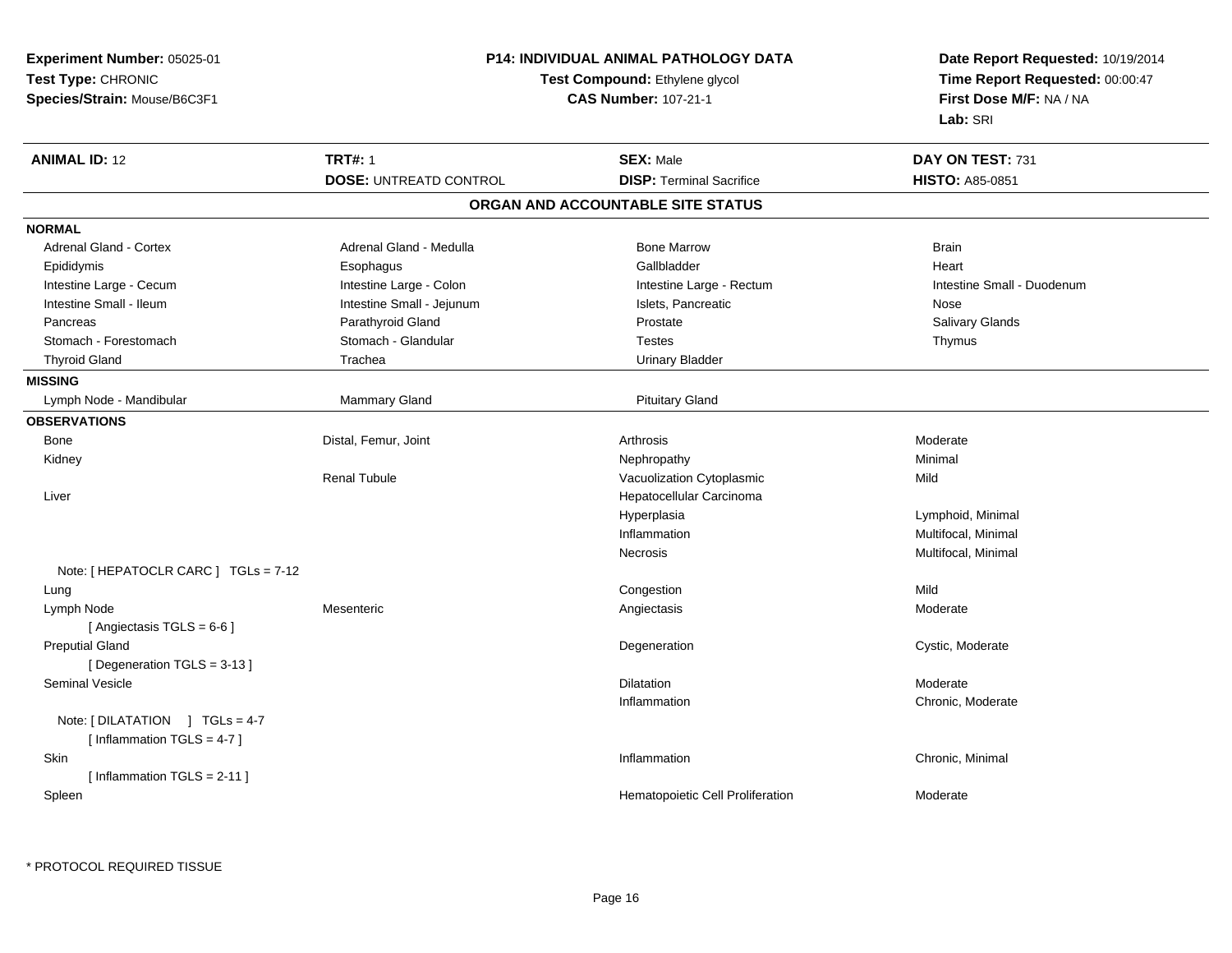| <b>Experiment Number: 05025-01</b><br>Test Type: CHRONIC<br>Species/Strain: Mouse/B6C3F1 | <b>P14: INDIVIDUAL ANIMAL PATHOLOGY DATA</b><br><b>Test Compound: Ethylene glycol</b><br><b>CAS Number: 107-21-1</b> |                                   | Date Report Requested: 10/19/2014<br>Time Report Requested: 00:00:47<br>First Dose M/F: NA / NA<br>Lab: SRI |
|------------------------------------------------------------------------------------------|----------------------------------------------------------------------------------------------------------------------|-----------------------------------|-------------------------------------------------------------------------------------------------------------|
| <b>ANIMAL ID: 12</b>                                                                     | <b>TRT#: 1</b>                                                                                                       | <b>SEX: Male</b>                  | DAY ON TEST: 731                                                                                            |
|                                                                                          | <b>DOSE: UNTREATD CONTROL</b>                                                                                        | <b>DISP: Terminal Sacrifice</b>   | <b>HISTO: A85-0851</b>                                                                                      |
|                                                                                          |                                                                                                                      | ORGAN AND ACCOUNTABLE SITE STATUS |                                                                                                             |
| Note: [ HEMA CELL PROL ]<br>$TGLs = 5-8$                                                 |                                                                                                                      |                                   |                                                                                                             |
| PRIMARY CAUSE OF DEATH                                                                   | $\overline{\phantom{0}}$                                                                                             |                                   |                                                                                                             |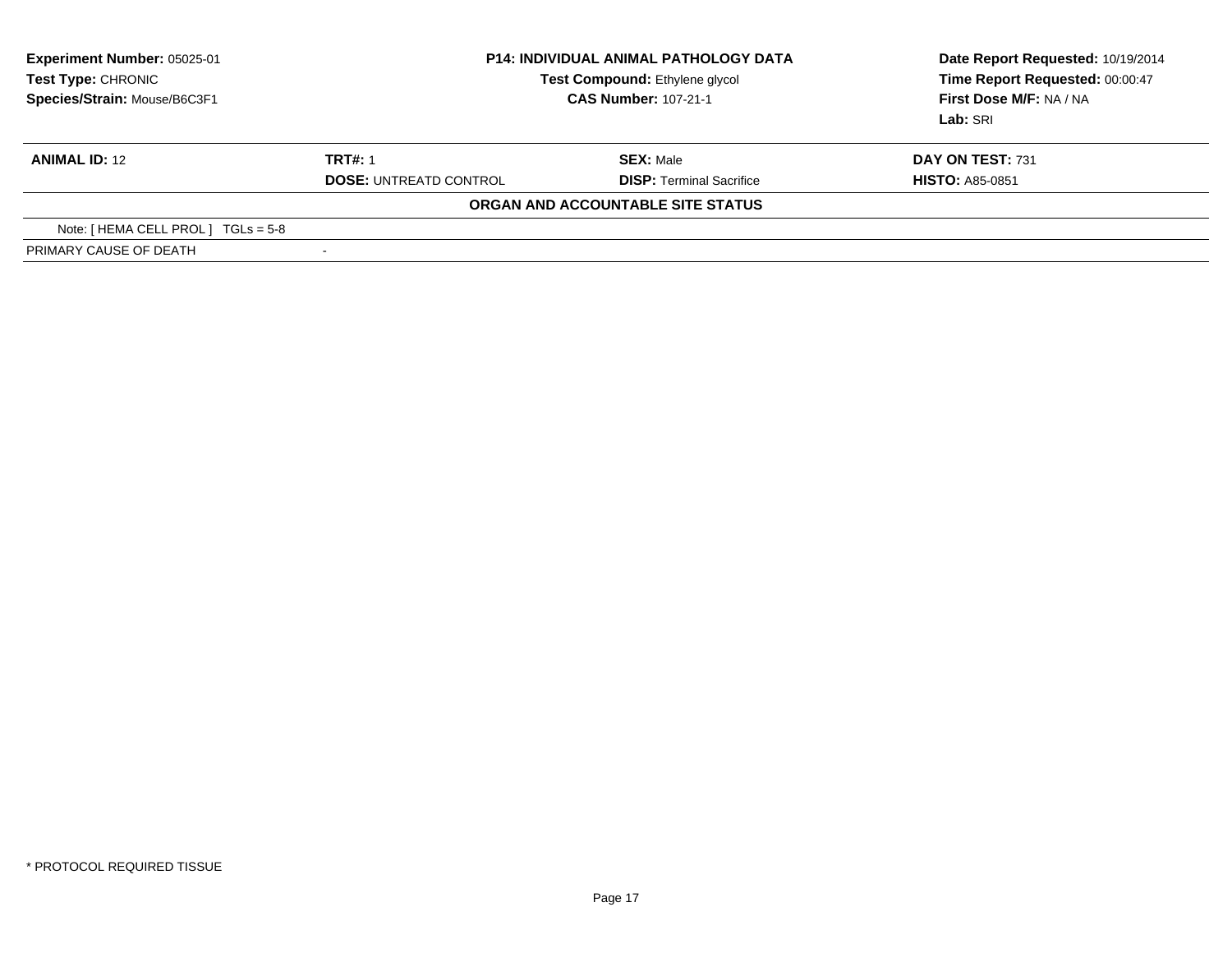| Experiment Number: 05025-01<br>Test Type: CHRONIC<br>Species/Strain: Mouse/B6C3F1 | <b>P14: INDIVIDUAL ANIMAL PATHOLOGY DATA</b><br>Test Compound: Ethylene glycol<br><b>CAS Number: 107-21-1</b> |                                   | Date Report Requested: 10/19/2014<br>Time Report Requested: 00:00:47<br>First Dose M/F: NA / NA<br>Lab: SRI |
|-----------------------------------------------------------------------------------|---------------------------------------------------------------------------------------------------------------|-----------------------------------|-------------------------------------------------------------------------------------------------------------|
| <b>ANIMAL ID: 13</b>                                                              | <b>TRT#: 1</b>                                                                                                | <b>SEX: Male</b>                  | DAY ON TEST: 731                                                                                            |
|                                                                                   | <b>DOSE: UNTREATD CONTROL</b>                                                                                 | <b>DISP: Terminal Sacrifice</b>   | <b>HISTO: A85-0852</b>                                                                                      |
|                                                                                   |                                                                                                               | ORGAN AND ACCOUNTABLE SITE STATUS |                                                                                                             |
| <b>NORMAL</b>                                                                     |                                                                                                               |                                   |                                                                                                             |
| <b>Adrenal Gland - Cortex</b>                                                     | Adrenal Gland - Medulla                                                                                       | Bone                              | <b>Bone Marrow</b>                                                                                          |
| <b>Brain</b>                                                                      | Epididymis                                                                                                    | Esophagus                         | Gallbladder                                                                                                 |
| Heart                                                                             | Intestine Large - Cecum                                                                                       | Intestine Large - Colon           | Intestine Large - Rectum                                                                                    |
| Intestine Small - Duodenum                                                        | Intestine Small - Ileum                                                                                       | Intestine Small - Jejunum         | Islets, Pancreatic                                                                                          |
| Lymph Node - Mandibular                                                           | Nose                                                                                                          | Pancreas                          | Parathyroid Gland                                                                                           |
| <b>Pituitary Gland</b>                                                            | Prostate                                                                                                      | <b>Salivary Glands</b>            | Spleen                                                                                                      |
| Stomach - Forestomach                                                             | Stomach - Glandular                                                                                           | <b>Testes</b>                     | Thymus                                                                                                      |
| <b>Thyroid Gland</b>                                                              | Trachea                                                                                                       | <b>Urinary Bladder</b>            |                                                                                                             |
| <b>MISSING</b>                                                                    |                                                                                                               |                                   |                                                                                                             |
| Mammary Gland                                                                     |                                                                                                               |                                   |                                                                                                             |
| <b>OBSERVATIONS</b>                                                               |                                                                                                               |                                   |                                                                                                             |
| Kidney                                                                            |                                                                                                               | Nephropathy                       | Minimal                                                                                                     |
|                                                                                   | <b>Renal Tubule</b>                                                                                           | Vacuolization Cytoplasmic         | Mild                                                                                                        |
| Liver                                                                             |                                                                                                               | Inflammation                      | Multifocal, Minimal                                                                                         |
| Lung                                                                              |                                                                                                               | Hyperplasia                       | Lymphoid, Minimal                                                                                           |
| <b>Seminal Vesicle</b>                                                            |                                                                                                               | <b>Dilatation</b>                 | Mild                                                                                                        |
| Skin                                                                              |                                                                                                               | Inflammation                      | Chronic, Minimal                                                                                            |
| [Inflammation TGLS = $1-11$ ]                                                     |                                                                                                               |                                   |                                                                                                             |
| Tooth                                                                             | Incisor                                                                                                       | Dysplasia                         | Moderate                                                                                                    |
|                                                                                   | Incisor                                                                                                       | Inflammation                      | Suppurative, Moderate                                                                                       |
| PRIMARY CAUSE OF DEATH                                                            |                                                                                                               |                                   |                                                                                                             |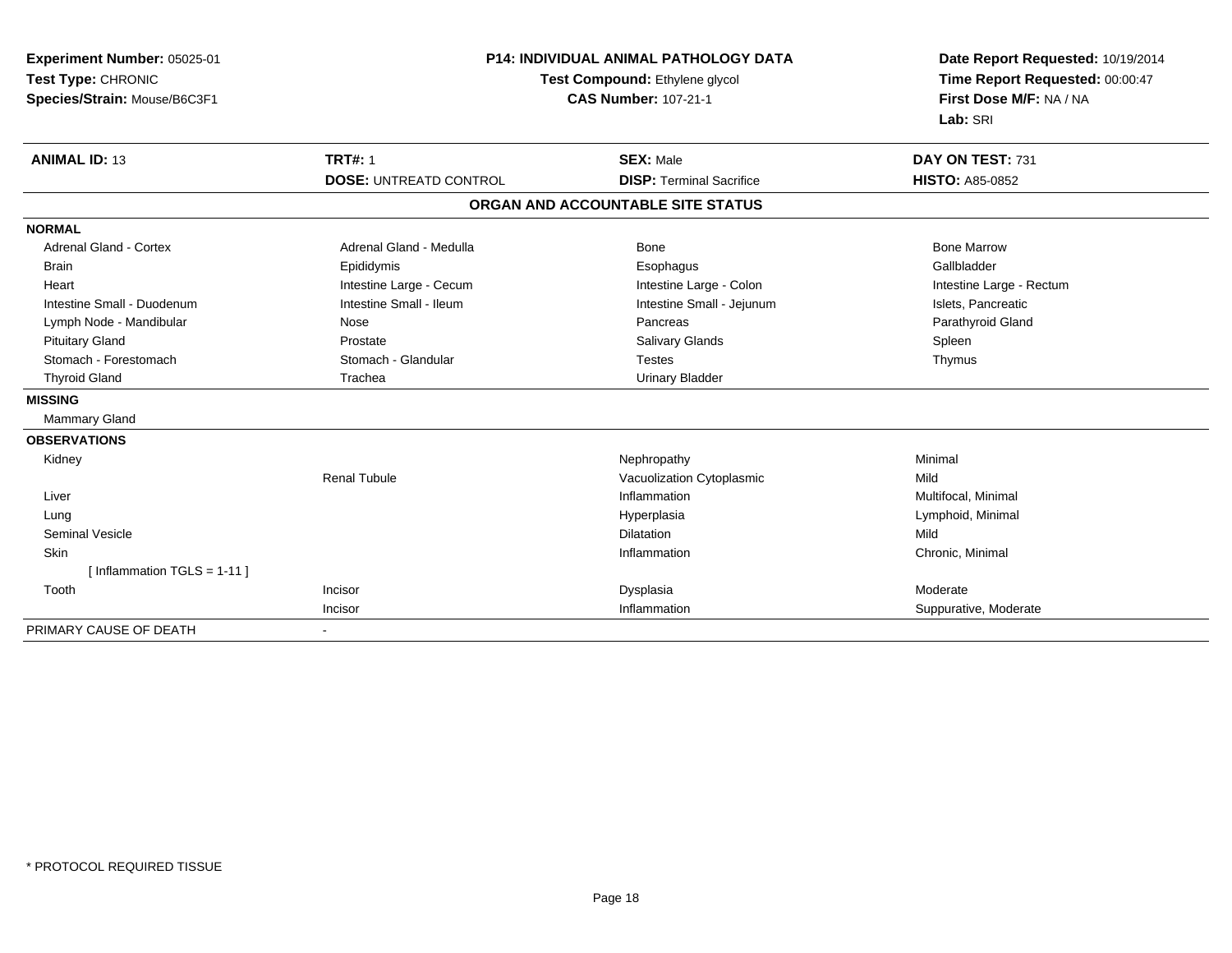| Experiment Number: 05025-01<br>Test Type: CHRONIC<br>Species/Strain: Mouse/B6C3F1 | <b>P14: INDIVIDUAL ANIMAL PATHOLOGY DATA</b><br>Test Compound: Ethylene glycol<br><b>CAS Number: 107-21-1</b> |                                                     | Date Report Requested: 10/19/2014<br>Time Report Requested: 00:00:47<br>First Dose M/F: NA / NA<br>Lab: SRI |
|-----------------------------------------------------------------------------------|---------------------------------------------------------------------------------------------------------------|-----------------------------------------------------|-------------------------------------------------------------------------------------------------------------|
| <b>ANIMAL ID: 14</b>                                                              | <b>TRT#: 1</b><br><b>DOSE: UNTREATD CONTROL</b>                                                               | <b>SEX: Male</b><br><b>DISP: Terminal Sacrifice</b> | DAY ON TEST: 731<br><b>HISTO: A85-0853</b>                                                                  |
|                                                                                   |                                                                                                               | ORGAN AND ACCOUNTABLE SITE STATUS                   |                                                                                                             |
| <b>NORMAL</b>                                                                     |                                                                                                               |                                                     |                                                                                                             |
| Adrenal Gland - Cortex                                                            | Adrenal Gland - Medulla                                                                                       | <b>Bone</b>                                         | <b>Brain</b>                                                                                                |
| Epididymis                                                                        | Esophagus                                                                                                     | Gallbladder                                         | Heart                                                                                                       |
| Intestine Large - Cecum                                                           | Intestine Large - Colon                                                                                       | Intestine Large - Rectum                            | Intestine Small - Duodenum                                                                                  |
| Intestine Small - Ileum                                                           | Intestine Small - Jejunum                                                                                     | Islets, Pancreatic                                  | Lymph Node - Mandibular                                                                                     |
| Nose                                                                              | Pancreas                                                                                                      | Parathyroid Gland                                   | <b>Pituitary Gland</b>                                                                                      |
| Salivary Glands                                                                   | Stomach - Glandular                                                                                           | <b>Testes</b>                                       | Thymus                                                                                                      |
| Trachea                                                                           |                                                                                                               |                                                     |                                                                                                             |
| <b>MISSING</b>                                                                    |                                                                                                               |                                                     |                                                                                                             |
| Mammary Gland                                                                     | Prostate                                                                                                      | <b>Seminal Vesicle</b>                              | <b>Urinary Bladder</b>                                                                                      |
| <b>OBSERVATIONS</b>                                                               |                                                                                                               |                                                     |                                                                                                             |
| <b>Bone Marrow</b>                                                                |                                                                                                               | Hemangiosarcoma                                     |                                                                                                             |
| Kidney                                                                            |                                                                                                               | Nephropathy                                         | Mild                                                                                                        |
|                                                                                   | <b>Renal Tubule</b>                                                                                           | Vacuolization Cytoplasmic                           | Mild                                                                                                        |
| Liver                                                                             |                                                                                                               | Hyperplasia                                         | Lymphoid, Minimal                                                                                           |
| Lung                                                                              |                                                                                                               | Alveolar/Bronchiolar Adenoma                        |                                                                                                             |
| Note: [ ALV BRON ADEN ] TGLs = 4-6                                                |                                                                                                               |                                                     |                                                                                                             |
| Lymph Node                                                                        | Mesenteric                                                                                                    | Angiectasis                                         | Minimal                                                                                                     |
|                                                                                   | Inguinal                                                                                                      | Inflammation                                        | Chronic, Marked                                                                                             |
| Note: [INFLAMMATION ] TGLs = 1-13                                                 |                                                                                                               |                                                     |                                                                                                             |
| Mesentery                                                                         |                                                                                                               | Hemangiosarcoma                                     |                                                                                                             |
| [Hemangiosarcoma TGLS = 3-12]                                                     |                                                                                                               |                                                     |                                                                                                             |
| Skin                                                                              | <b>Subcut Tiss</b>                                                                                            | Exudate                                             | Moderate                                                                                                    |
|                                                                                   | <b>Subcut Tiss</b>                                                                                            | Foreign Body                                        | Moderate                                                                                                    |
| Note: [ FOREIGN BODY ] TGLs = 2-11<br>[Foreign Body TGLS = 2-11]                  | <b>Subcut Tiss</b>                                                                                            | Inflammation                                        | Chronic, Moderate                                                                                           |
| Spleen                                                                            |                                                                                                               | Hemangiosarcoma                                     |                                                                                                             |
|                                                                                   |                                                                                                               | Hematopoietic Cell Proliferation                    | Mild                                                                                                        |
| Stomach                                                                           | Forestomach, Mucosa                                                                                           | Hyperplasia                                         | Papillary, Mild                                                                                             |
|                                                                                   | Forestomach                                                                                                   | Mineralization                                      | Mild                                                                                                        |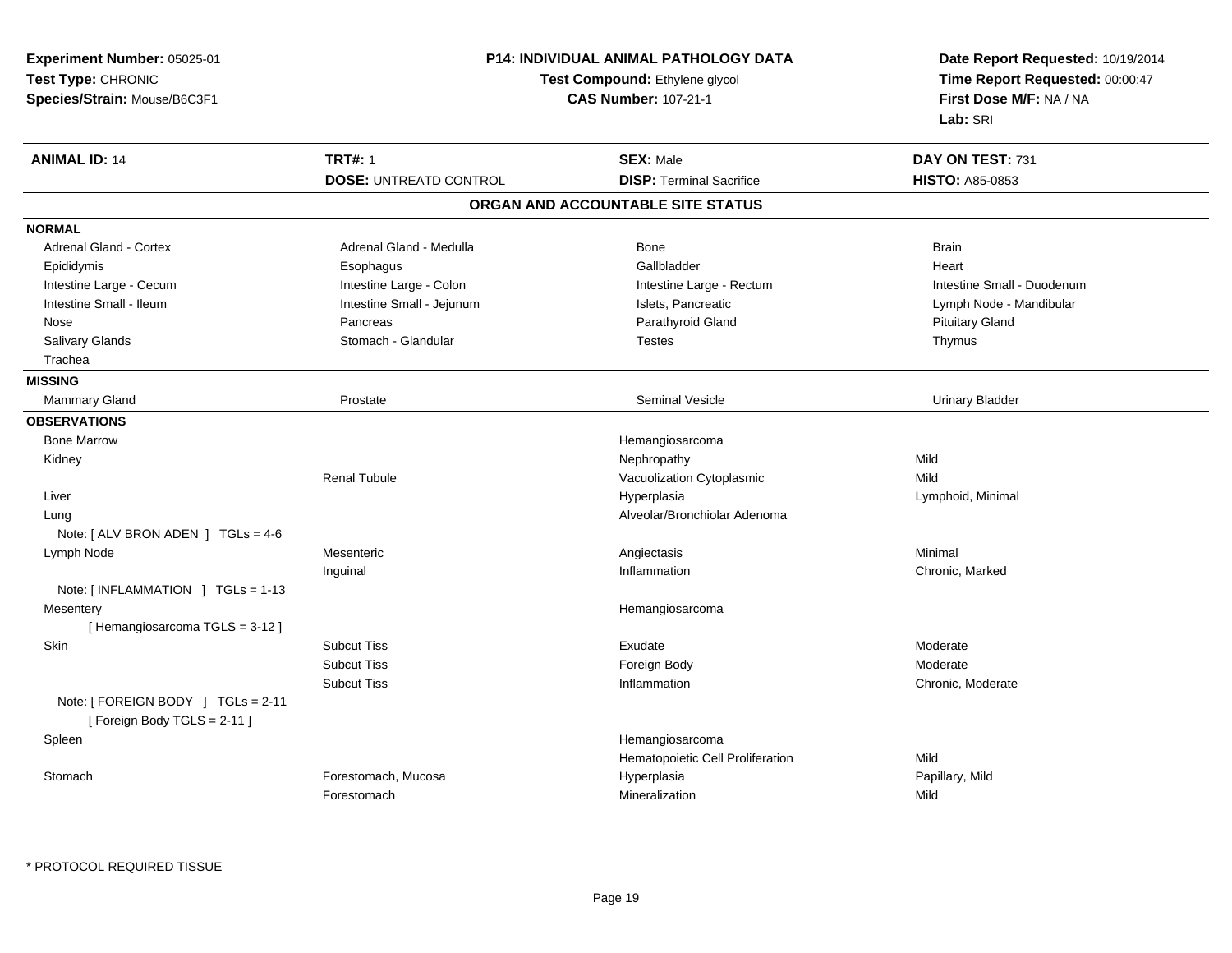| Experiment Number: 05025-01<br><b>Test Type: CHRONIC</b><br>Species/Strain: Mouse/B6C3F1 | <b>P14: INDIVIDUAL ANIMAL PATHOLOGY DATA</b><br>Test Compound: Ethylene glycol<br><b>CAS Number: 107-21-1</b> |                                   | Date Report Requested: 10/19/2014<br>Time Report Requested: 00:00:47<br>First Dose M/F: NA / NA<br>Lab: SRI |
|------------------------------------------------------------------------------------------|---------------------------------------------------------------------------------------------------------------|-----------------------------------|-------------------------------------------------------------------------------------------------------------|
| <b>ANIMAL ID: 14</b>                                                                     | <b>TRT#: 1</b>                                                                                                | <b>SEX: Male</b>                  | DAY ON TEST: 731                                                                                            |
|                                                                                          | <b>DOSE: UNTREATD CONTROL</b>                                                                                 | <b>DISP:</b> Terminal Sacrifice   | <b>HISTO: A85-0853</b>                                                                                      |
|                                                                                          |                                                                                                               | ORGAN AND ACCOUNTABLE SITE STATUS |                                                                                                             |
| <b>Thyroid Gland</b>                                                                     |                                                                                                               | Inflammation                      | Focal, Minimal                                                                                              |
| Tooth                                                                                    | Incisor                                                                                                       | Dysplasia                         | Moderate                                                                                                    |
|                                                                                          | Incisor                                                                                                       | Inflammation                      | Chronic, Moderate                                                                                           |
| PRIMARY CAUSE OF DEATH                                                                   |                                                                                                               |                                   |                                                                                                             |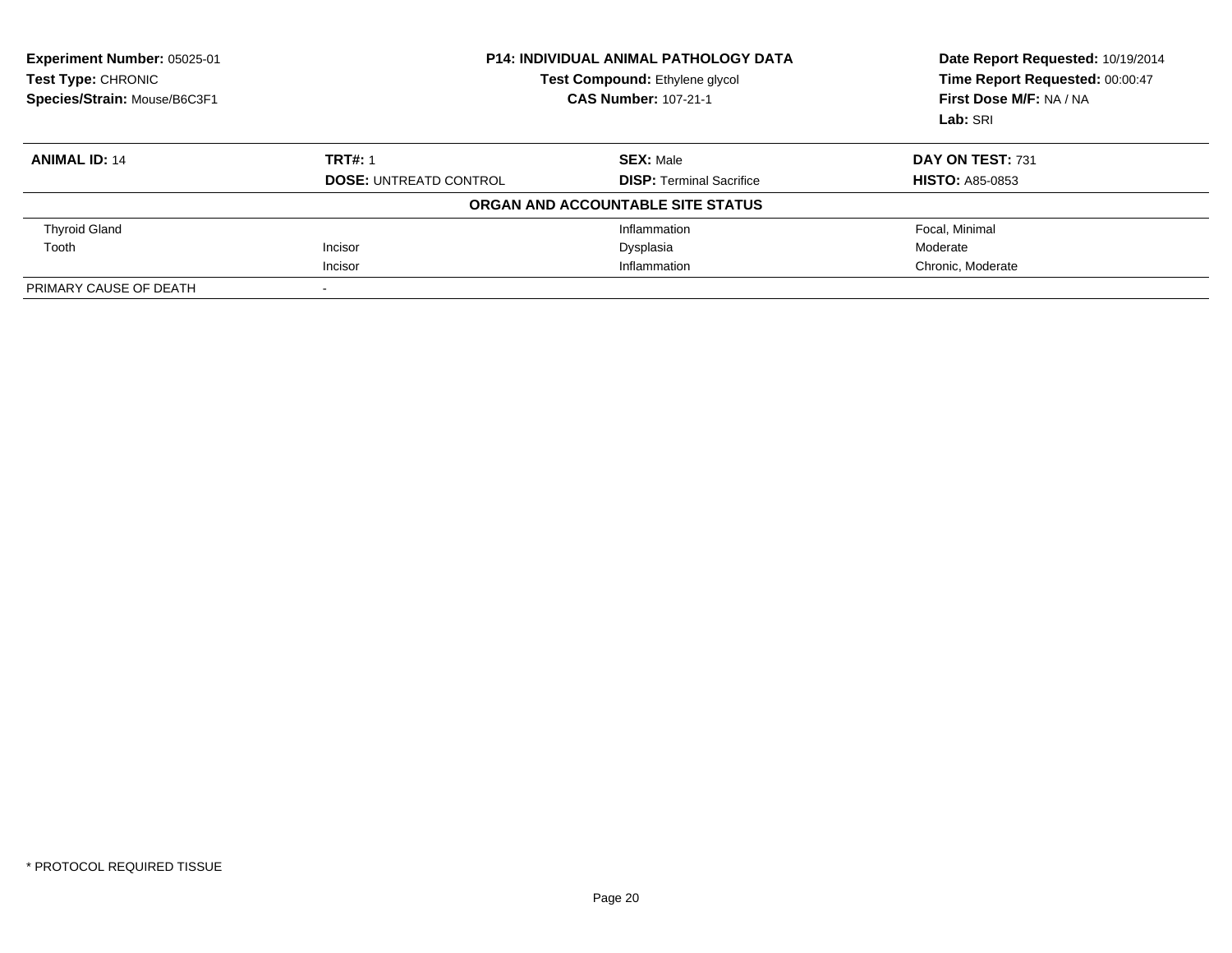| Experiment Number: 05025-01   | P14: INDIVIDUAL ANIMAL PATHOLOGY DATA<br>Test Compound: Ethylene glycol<br><b>CAS Number: 107-21-1</b> |                                   | Date Report Requested: 10/19/2014 |  |
|-------------------------------|--------------------------------------------------------------------------------------------------------|-----------------------------------|-----------------------------------|--|
| Test Type: CHRONIC            |                                                                                                        |                                   | Time Report Requested: 00:00:47   |  |
| Species/Strain: Mouse/B6C3F1  |                                                                                                        |                                   | First Dose M/F: NA / NA           |  |
|                               |                                                                                                        |                                   | Lab: SRI                          |  |
| <b>ANIMAL ID: 15</b>          | <b>TRT#: 1</b>                                                                                         | <b>SEX: Male</b>                  | DAY ON TEST: 682                  |  |
|                               | <b>DOSE: UNTREATD CONTROL</b>                                                                          | <b>DISP: Moribund</b>             | <b>HISTO: A85-0854</b>            |  |
|                               |                                                                                                        | ORGAN AND ACCOUNTABLE SITE STATUS |                                   |  |
| <b>NORMAL</b>                 |                                                                                                        |                                   |                                   |  |
| <b>Adrenal Gland - Cortex</b> | Adrenal Gland - Medulla                                                                                | <b>Bone</b>                       | <b>Bone Marrow</b>                |  |
| <b>Brain</b>                  | Epididymis                                                                                             | Esophagus                         | Gallbladder                       |  |
| Heart                         | Intestine Large - Cecum                                                                                | Intestine Large - Colon           | Intestine Large - Rectum          |  |
| Intestine Small - Duodenum    | Intestine Small - Ileum                                                                                | Intestine Small - Jejunum         | Islets, Pancreatic                |  |
| Lymph Node - Mandibular       | Nose                                                                                                   | Pancreas                          | Parathyroid Gland                 |  |
| <b>Pituitary Gland</b>        | Prostate                                                                                               | Salivary Glands                   | <b>Seminal Vesicle</b>            |  |
| Stomach - Forestomach         | Stomach - Glandular                                                                                    | <b>Testes</b>                     | Trachea                           |  |
| <b>Urinary Bladder</b>        |                                                                                                        |                                   |                                   |  |
| <b>MISSING</b>                |                                                                                                        |                                   |                                   |  |
| <b>Mammary Gland</b>          |                                                                                                        |                                   |                                   |  |
| <b>OBSERVATIONS</b>           |                                                                                                        |                                   |                                   |  |
| Kidney                        |                                                                                                        | Nephropathy                       | Mild                              |  |
|                               | <b>Renal Tubule</b>                                                                                    | Vacuolization Cytoplasmic         | Minimal                           |  |
| Liver                         |                                                                                                        | Inflammation                      | Multifocal, Minimal               |  |
| Lung                          |                                                                                                        | Hyperplasia                       | Lymphoid, Minimal                 |  |
| Lymph Node                    | Mesenteric                                                                                             | Angiectasis                       | Minimal                           |  |
| [ Angiectasis TGLS = $4-6$ ]  |                                                                                                        |                                   |                                   |  |
| <b>Preputial Gland</b>        |                                                                                                        | Inflammation                      | Suppurative, Marked               |  |
| [Inflammation $TGLS = 3-13$ ] |                                                                                                        |                                   |                                   |  |
| <b>Skin</b>                   | <b>Subcut Tiss</b>                                                                                     | Fibrosarcoma                      |                                   |  |
|                               |                                                                                                        | Inflammation                      | Chronic, Moderate                 |  |
| [Fibrosarcoma TGLS = 2-12]    |                                                                                                        |                                   |                                   |  |
| [Inflammation TGLS = 1-11]    |                                                                                                        |                                   |                                   |  |
| Spleen                        |                                                                                                        | Hematopoietic Cell Proliferation  | Moderate                          |  |
|                               |                                                                                                        | Hyperplasia                       | Lymphoid, Mild                    |  |
| Thymus                        |                                                                                                        | Cyst                              | Minimal                           |  |
| <b>Thyroid Gland</b>          |                                                                                                        | Degeneration                      | Cystic, Minimal                   |  |
| PRIMARY CAUSE OF DEATH        | $\mathbf{r}$                                                                                           |                                   |                                   |  |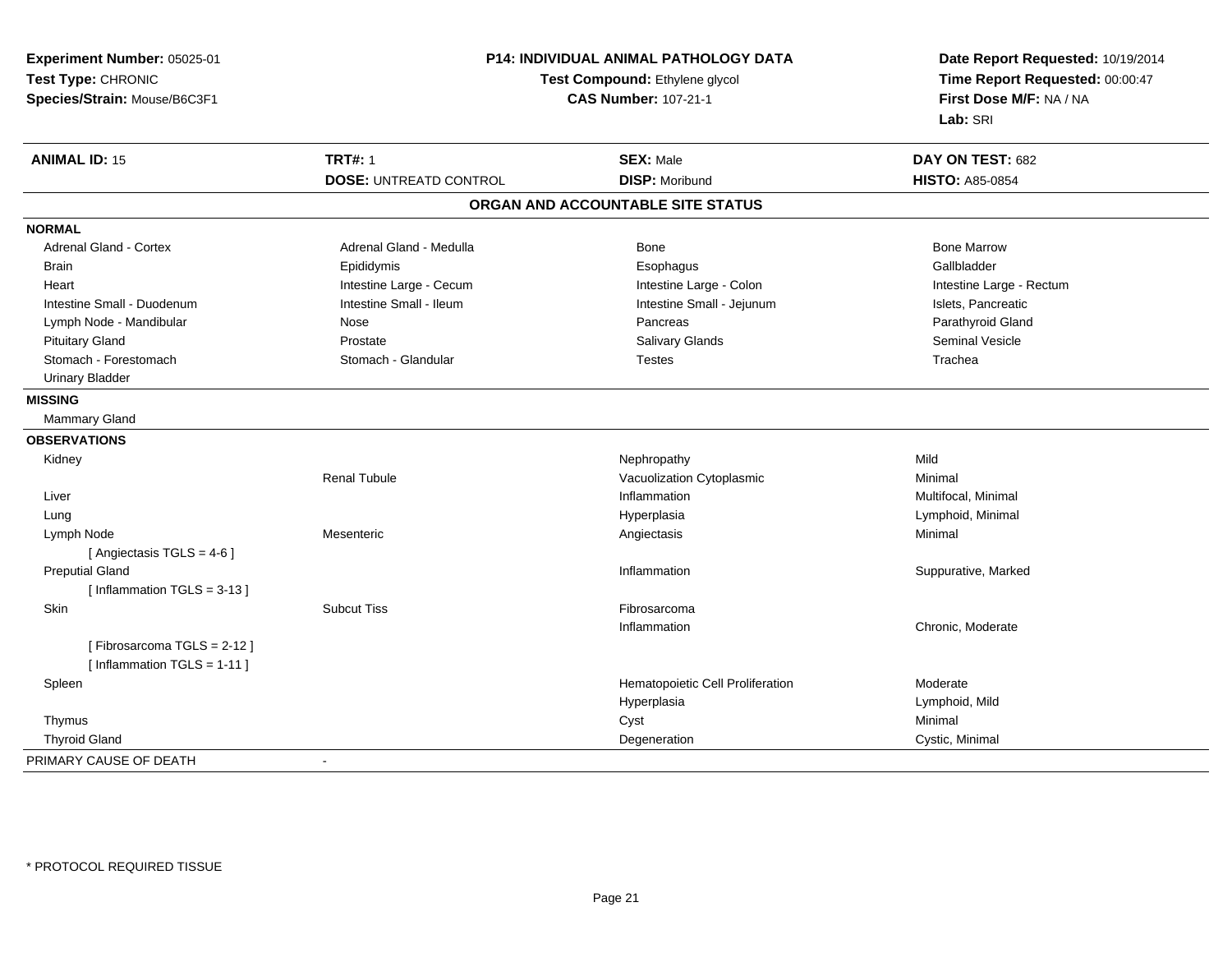| Experiment Number: 05025-01                                    | <b>P14: INDIVIDUAL ANIMAL PATHOLOGY DATA</b><br>Test Compound: Ethylene glycol |                                   | Date Report Requested: 10/19/2014<br>Time Report Requested: 00:00:47 |  |
|----------------------------------------------------------------|--------------------------------------------------------------------------------|-----------------------------------|----------------------------------------------------------------------|--|
| Test Type: CHRONIC                                             |                                                                                |                                   |                                                                      |  |
| Species/Strain: Mouse/B6C3F1                                   |                                                                                | <b>CAS Number: 107-21-1</b>       | First Dose M/F: NA / NA                                              |  |
|                                                                |                                                                                |                                   | Lab: SRI                                                             |  |
| <b>ANIMAL ID: 16</b>                                           | <b>TRT#: 1</b>                                                                 | <b>SEX: Male</b>                  | DAY ON TEST: 350                                                     |  |
|                                                                | <b>DOSE: UNTREATD CONTROL</b>                                                  | <b>DISP: Dead</b>                 | <b>HISTO: A83029783</b>                                              |  |
|                                                                |                                                                                | ORGAN AND ACCOUNTABLE SITE STATUS |                                                                      |  |
| <b>NORMAL</b>                                                  |                                                                                |                                   |                                                                      |  |
| <b>Adrenal Gland - Cortex</b>                                  | Adrenal Gland - Medulla                                                        | Bone                              | <b>Bone Marrow</b>                                                   |  |
| <b>Brain</b>                                                   | Epididymis                                                                     | Esophagus                         | Gallbladder                                                          |  |
| Intestine Large - Cecum                                        | Intestine Large - Colon                                                        | Intestine Large - Rectum          | Intestine Small - Duodenum                                           |  |
| Intestine Small - Ileum                                        | Intestine Small - Jejunum                                                      | Islets, Pancreatic                | Mammary Gland                                                        |  |
| <b>Pituitary Gland</b>                                         | Prostate                                                                       | <b>Seminal Vesicle</b>            | Stomach - Forestomach                                                |  |
| Stomach - Glandular                                            | <b>Testes</b>                                                                  | Trachea                           | <b>Urinary Bladder</b>                                               |  |
| <b>MISSING</b>                                                 |                                                                                |                                   |                                                                      |  |
| Lymph Node - Mandibular                                        | Parathyroid Gland                                                              | Salivary Glands                   | <b>Thyroid Gland</b>                                                 |  |
| <b>OBSERVATIONS</b>                                            |                                                                                |                                   |                                                                      |  |
| Heart                                                          |                                                                                | Inflammation                      | Chronic, Minimal                                                     |  |
| Kidney                                                         | <b>Renal Tubule</b>                                                            | Vacuolization Cytoplasmic         | Mild                                                                 |  |
| Liver                                                          |                                                                                | <b>Necrosis</b>                   | Multifocal, Minimal                                                  |  |
| Lung                                                           |                                                                                | <b>Infiltration Cellular</b>      | Mixed Cell, Moderate                                                 |  |
| Nose                                                           | Nasolacrim Dct                                                                 | Inflammation                      | Suppurative, Moderate                                                |  |
| Pancreas                                                       |                                                                                | Fibrosis                          | Focal, Mild                                                          |  |
|                                                                |                                                                                | Necrosis                          | Focal, Mild                                                          |  |
| Skin                                                           |                                                                                | Inflammation                      | Chronic, Minimal                                                     |  |
|                                                                | <b>Subcut Tiss</b>                                                             | Sarcoma                           |                                                                      |  |
| Note: TGL 2 IS ON SLIDE II.<br>Note: [ SARCOMA<br>$1 TGLs = 2$ |                                                                                |                                   |                                                                      |  |
| Note: TGL 1 IS ON SLIDE I.                                     |                                                                                |                                   |                                                                      |  |
| Note: [INFLAMMATION ] TGLs = 1                                 |                                                                                |                                   |                                                                      |  |
| Spleen                                                         |                                                                                | Hematopoietic Cell Proliferation  | Moderate                                                             |  |
| Thymus                                                         |                                                                                | Depletion Lymphoid                | Mild                                                                 |  |
| PRIMARY CAUSE OF DEATH                                         |                                                                                |                                   |                                                                      |  |
|                                                                |                                                                                |                                   |                                                                      |  |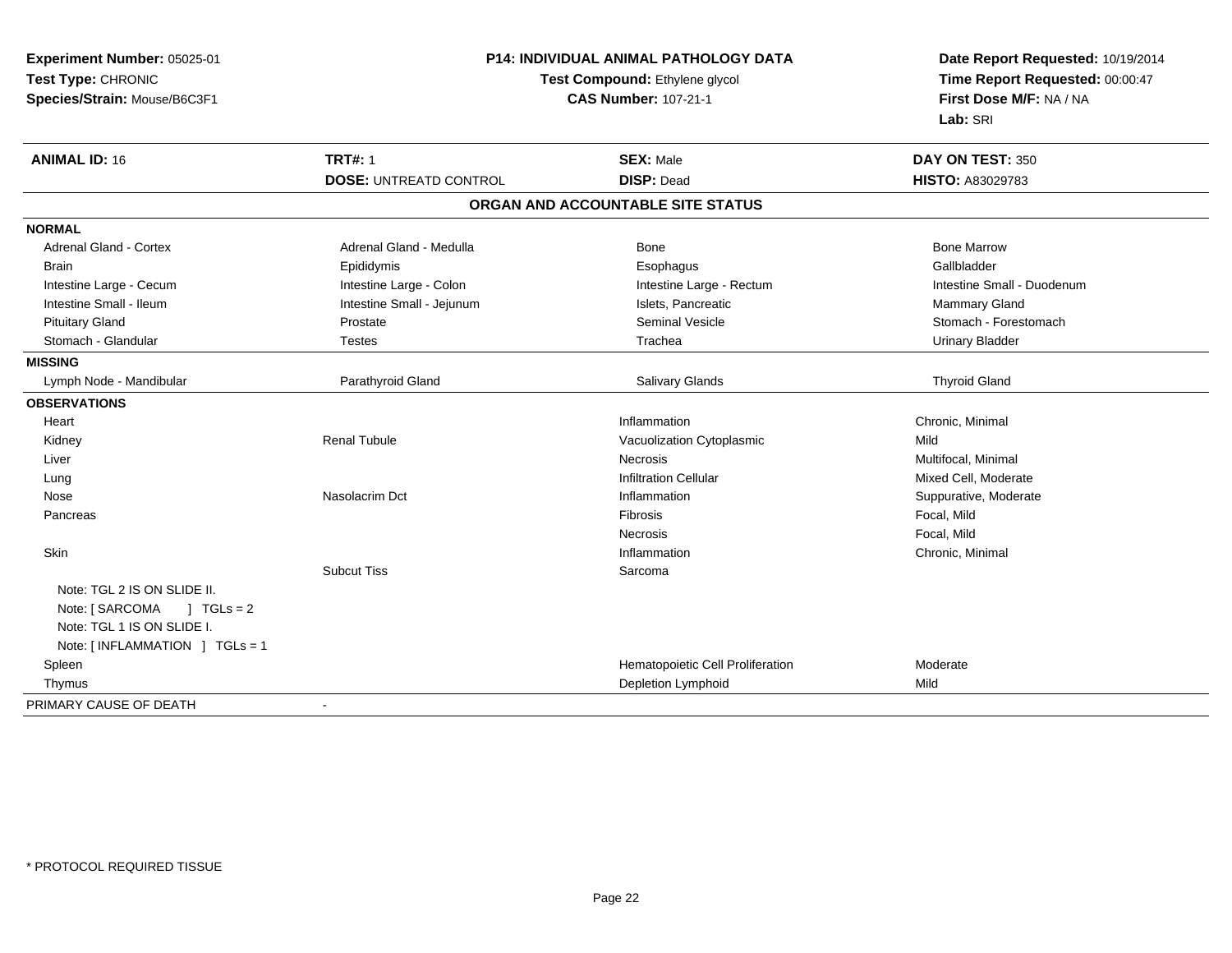| Experiment Number: 05025-01<br>Test Type: CHRONIC<br>Species/Strain: Mouse/B6C3F1                                           | P14: INDIVIDUAL ANIMAL PATHOLOGY DATA<br>Test Compound: Ethylene glycol<br><b>CAS Number: 107-21-1</b> |                                   | Date Report Requested: 10/19/2014<br>Time Report Requested: 00:00:47<br>First Dose M/F: NA / NA<br>Lab: SRI |
|-----------------------------------------------------------------------------------------------------------------------------|--------------------------------------------------------------------------------------------------------|-----------------------------------|-------------------------------------------------------------------------------------------------------------|
| <b>ANIMAL ID: 17</b>                                                                                                        | <b>TRT#: 1</b>                                                                                         | <b>SEX: Male</b>                  | DAY ON TEST: 630                                                                                            |
|                                                                                                                             | <b>DOSE: UNTREATD CONTROL</b>                                                                          | <b>DISP: Moribund</b>             | <b>HISTO: A85-0856</b>                                                                                      |
|                                                                                                                             |                                                                                                        | ORGAN AND ACCOUNTABLE SITE STATUS |                                                                                                             |
| <b>NORMAL</b>                                                                                                               |                                                                                                        |                                   |                                                                                                             |
| Adrenal Gland - Cortex                                                                                                      | Adrenal Gland - Medulla                                                                                | <b>Bone</b>                       | <b>Bone Marrow</b>                                                                                          |
| <b>Brain</b>                                                                                                                | Epididymis                                                                                             | Esophagus                         | Gallbladder                                                                                                 |
| Intestine Large - Cecum                                                                                                     | Intestine Large - Colon                                                                                | Intestine Large - Rectum          | Intestine Small - Duodenum                                                                                  |
| Intestine Small - Ileum                                                                                                     | Intestine Small - Jejunum                                                                              | Islets, Pancreatic                | Liver                                                                                                       |
| Lung                                                                                                                        | Lymph Node - Mandibular                                                                                | Nose                              | Pancreas                                                                                                    |
| Parathyroid Gland                                                                                                           | <b>Pituitary Gland</b>                                                                                 | Prostate                          | Salivary Glands                                                                                             |
| <b>Seminal Vesicle</b>                                                                                                      | Stomach - Forestomach                                                                                  | Stomach - Glandular               | <b>Testes</b>                                                                                               |
| Thymus                                                                                                                      | Trachea                                                                                                | <b>Urinary Bladder</b>            |                                                                                                             |
| <b>MISSING</b>                                                                                                              |                                                                                                        |                                   |                                                                                                             |
| <b>Mammary Gland</b>                                                                                                        |                                                                                                        |                                   |                                                                                                             |
| <b>OBSERVATIONS</b>                                                                                                         |                                                                                                        |                                   |                                                                                                             |
| Heart                                                                                                                       |                                                                                                        | Inflammation                      | Chronic, Minimal                                                                                            |
| Kidney                                                                                                                      |                                                                                                        | Hematopoietic Cell Proliferation  | Minimal                                                                                                     |
|                                                                                                                             |                                                                                                        | Nephropathy                       | Minimal                                                                                                     |
|                                                                                                                             | <b>Renal Tubule</b>                                                                                    | Vacuolization Cytoplasmic         | Minimal                                                                                                     |
| Skin                                                                                                                        | <b>Subcut Tiss</b>                                                                                     | Histiocytic Sarcoma               |                                                                                                             |
|                                                                                                                             |                                                                                                        | Inflammation                      | Chronic, Moderate                                                                                           |
|                                                                                                                             |                                                                                                        | Ulcer                             | Moderate                                                                                                    |
| Note: $[INFLAMMATION] TGLs = 1-11,2-12$<br>Note: [ ULCER<br>$\sqrt{1 + 11}$ TGLs = 1-11<br>Note: [HISTIO SARC ] TGLs = 3-13 |                                                                                                        |                                   |                                                                                                             |
| Spleen                                                                                                                      |                                                                                                        | Hematopoietic Cell Proliferation  | Marked                                                                                                      |
| Note: [ HEMA CELL PROL ] TGLs = 4-8                                                                                         |                                                                                                        |                                   |                                                                                                             |
| <b>Thyroid Gland</b>                                                                                                        |                                                                                                        | Degeneration                      | Cystic, Mild                                                                                                |
|                                                                                                                             | <b>Follicular Cel</b>                                                                                  | Hyperplasia                       | Mild                                                                                                        |
| PRIMARY CAUSE OF DEATH                                                                                                      |                                                                                                        |                                   |                                                                                                             |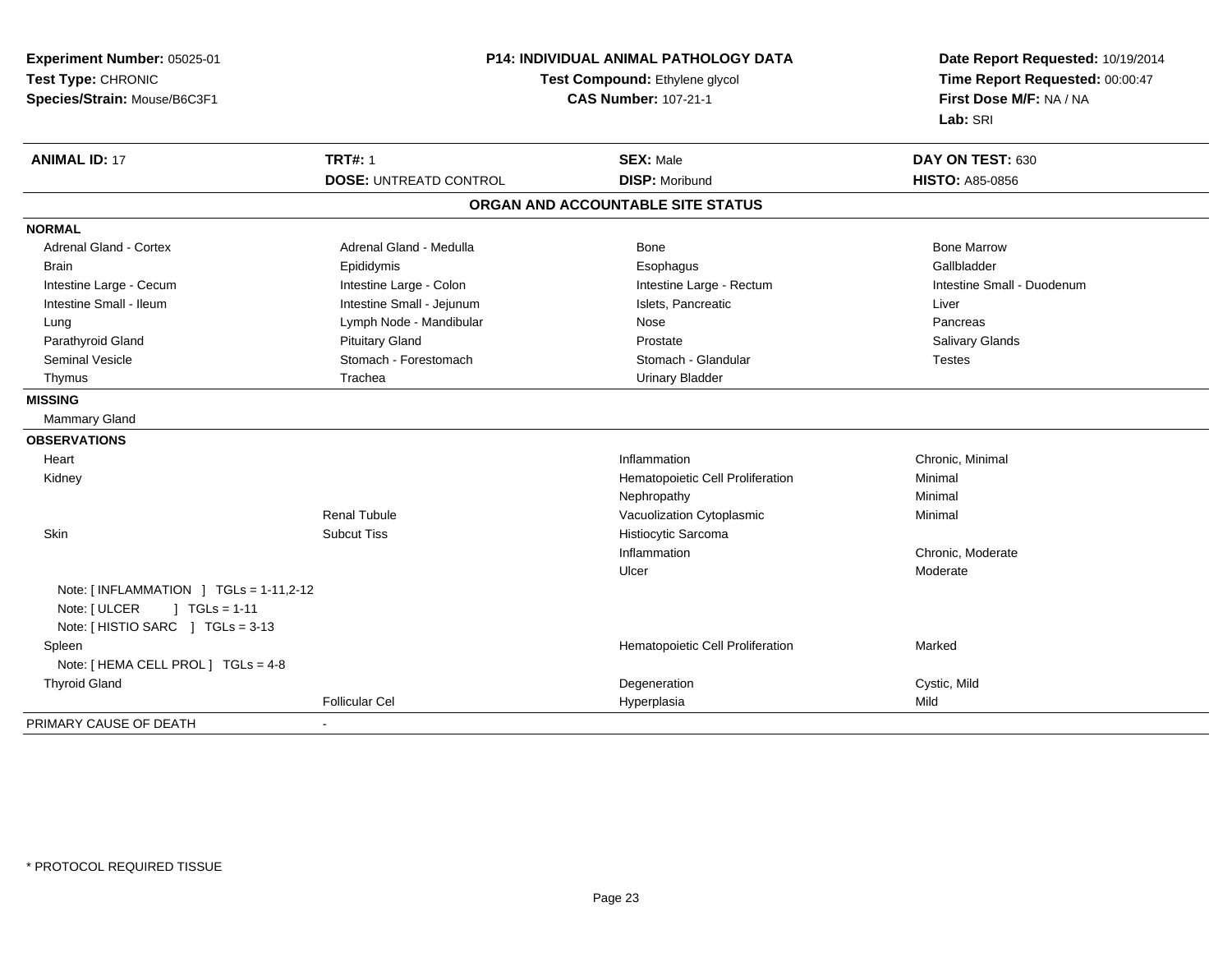| Experiment Number: 05025-01<br>Test Type: CHRONIC<br>Species/Strain: Mouse/B6C3F1 | <b>P14: INDIVIDUAL ANIMAL PATHOLOGY DATA</b><br>Test Compound: Ethylene glycol<br><b>CAS Number: 107-21-1</b> |                                   | Date Report Requested: 10/19/2014<br>Time Report Requested: 00:00:47<br>First Dose M/F: NA / NA<br>Lab: SRI |
|-----------------------------------------------------------------------------------|---------------------------------------------------------------------------------------------------------------|-----------------------------------|-------------------------------------------------------------------------------------------------------------|
| <b>ANIMAL ID: 18</b>                                                              | <b>TRT#: 1</b>                                                                                                | <b>SEX: Male</b>                  | DAY ON TEST: 731                                                                                            |
|                                                                                   | <b>DOSE: UNTREATD CONTROL</b>                                                                                 | <b>DISP: Terminal Sacrifice</b>   | <b>HISTO: A85-0857</b>                                                                                      |
|                                                                                   |                                                                                                               | ORGAN AND ACCOUNTABLE SITE STATUS |                                                                                                             |
| <b>NORMAL</b>                                                                     |                                                                                                               |                                   |                                                                                                             |
| <b>Adrenal Gland - Cortex</b>                                                     | Adrenal Gland - Medulla                                                                                       | Bone                              | <b>Bone Marrow</b>                                                                                          |
| <b>Brain</b>                                                                      | Epididymis                                                                                                    | Esophagus                         | Gallbladder                                                                                                 |
| Heart                                                                             | Intestine Large - Cecum                                                                                       | Intestine Large - Colon           | Intestine Large - Rectum                                                                                    |
| Intestine Small - Duodenum                                                        | Intestine Small - Jejunum                                                                                     | Islets, Pancreatic                | Liver                                                                                                       |
| Lung                                                                              | Lymph Node - Mandibular                                                                                       | Nose                              | Pancreas                                                                                                    |
| Parathyroid Gland                                                                 | <b>Pituitary Gland</b>                                                                                        | Prostate                          | Salivary Glands                                                                                             |
| <b>Seminal Vesicle</b>                                                            | Spleen                                                                                                        | Stomach - Forestomach             | Stomach - Glandular                                                                                         |
| <b>Testes</b>                                                                     | Thymus                                                                                                        | Tooth                             | Trachea                                                                                                     |
| <b>Urinary Bladder</b>                                                            |                                                                                                               |                                   |                                                                                                             |
| <b>MISSING</b>                                                                    |                                                                                                               |                                   |                                                                                                             |
| Intestine Small - Ileum                                                           | Mammary Gland                                                                                                 |                                   |                                                                                                             |
| <b>OBSERVATIONS</b>                                                               |                                                                                                               |                                   |                                                                                                             |
| Kidney                                                                            |                                                                                                               | Nephropathy                       | Minimal                                                                                                     |
|                                                                                   | <b>Renal Tubule</b>                                                                                           | Vacuolization Cytoplasmic         | Minimal                                                                                                     |
| <b>Preputial Gland</b>                                                            |                                                                                                               | Degeneration                      | Cystic, Mild                                                                                                |
|                                                                                   |                                                                                                               | Inflammation                      | Suppurative, Mild                                                                                           |
| Note: [INFLAMMATION ] TGLs = 1-11<br>Note: [ DEGEN<br>$1 TGLs = 1-11$             |                                                                                                               |                                   |                                                                                                             |
| Skin                                                                              |                                                                                                               | Inflammation                      | Chronic, Minimal                                                                                            |
| Note: $\lceil$ INFLAMMATION $\lceil$ TGLs = 2-12                                  |                                                                                                               |                                   |                                                                                                             |
| <b>Thyroid Gland</b>                                                              |                                                                                                               | Degeneration                      | Cystic, Minimal                                                                                             |
| PRIMARY CAUSE OF DEATH                                                            | $\blacksquare$                                                                                                |                                   |                                                                                                             |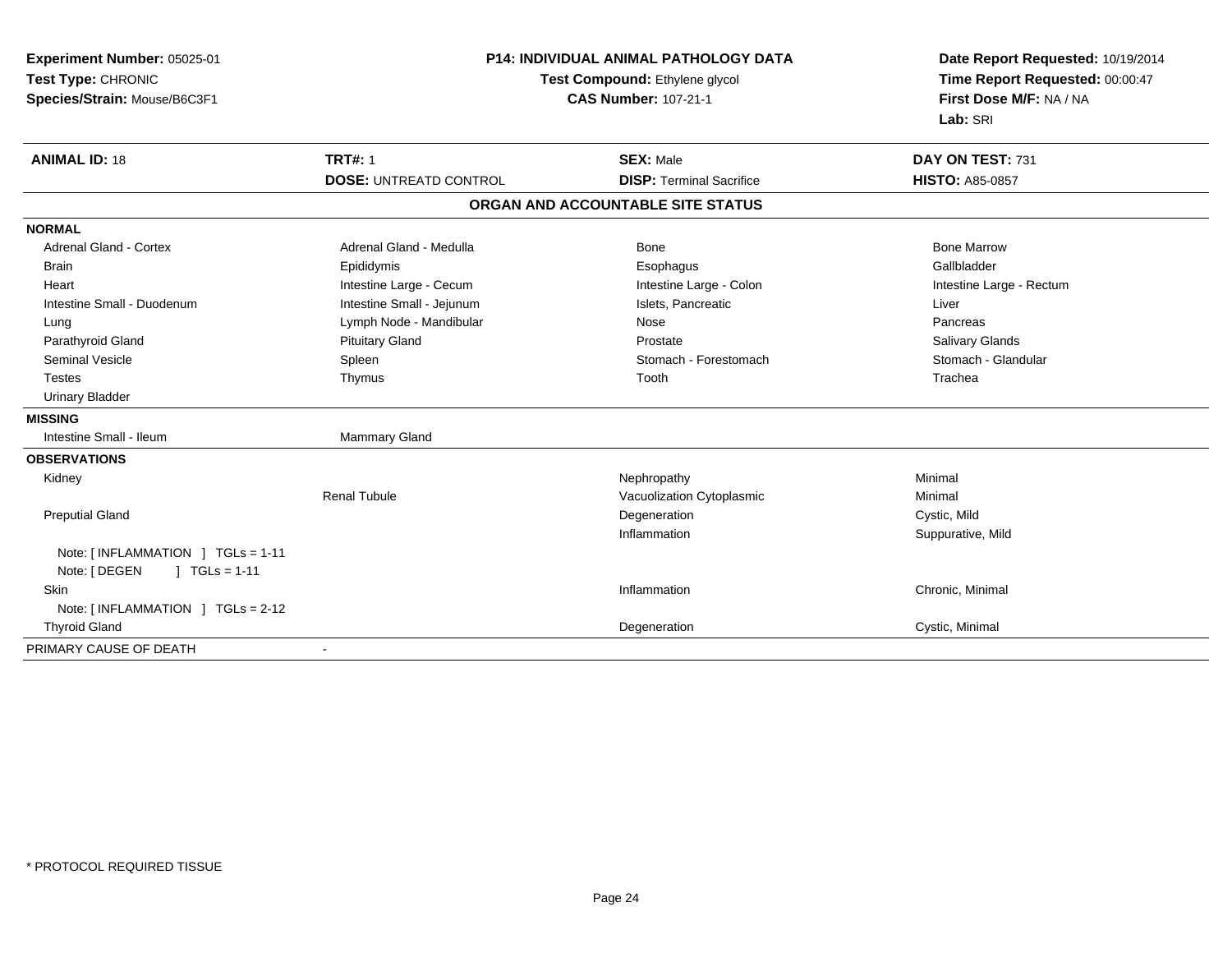| Experiment Number: 05025-01       |                                | <b>P14: INDIVIDUAL ANIMAL PATHOLOGY DATA</b> | Date Report Requested: 10/19/2014 |
|-----------------------------------|--------------------------------|----------------------------------------------|-----------------------------------|
| Test Type: CHRONIC                | Test Compound: Ethylene glycol |                                              | Time Report Requested: 00:00:47   |
| Species/Strain: Mouse/B6C3F1      |                                | <b>CAS Number: 107-21-1</b>                  | First Dose M/F: NA / NA           |
|                                   |                                |                                              | Lab: SRI                          |
|                                   |                                |                                              |                                   |
| <b>ANIMAL ID: 19</b>              | <b>TRT#: 1</b>                 | <b>SEX: Male</b>                             | DAY ON TEST: 145                  |
|                                   | <b>DOSE: UNTREATD CONTROL</b>  | <b>DISP: Dead</b>                            | <b>HISTO: A83027891</b>           |
|                                   |                                | ORGAN AND ACCOUNTABLE SITE STATUS            |                                   |
| <b>NORMAL</b>                     |                                |                                              |                                   |
| <b>Adrenal Gland - Cortex</b>     | Adrenal Gland - Medulla        | Bone                                         | <b>Bone Marrow</b>                |
| Epididymis                        | Intestine Large - Cecum        | Intestine Large - Colon                      | Intestine Large - Rectum          |
| Intestine Small - Duodenum        | Intestine Small - Ileum        | Intestine Small - Jejunum                    | Islets, Pancreatic                |
| Nose                              | Parathyroid Gland              | <b>Pituitary Gland</b>                       | Prostate                          |
| Salivary Glands                   | Seminal Vesicle                | Stomach - Forestomach                        | Stomach - Glandular               |
| <b>Testes</b>                     | Thymus                         | <b>Thyroid Gland</b>                         | Trachea                           |
| <b>Urinary Bladder</b>            |                                |                                              |                                   |
| <b>MISSING</b>                    |                                |                                              |                                   |
| <b>Mammary Gland</b>              |                                |                                              |                                   |
| <b>OBSERVATIONS</b>               |                                |                                              |                                   |
| <b>Brain</b>                      |                                | Gliosis                                      | Mild                              |
| Esophagus                         |                                | Inflammation                                 | Chronic, Moderate                 |
| Gallbladder                       |                                | Inflammation                                 | Mild                              |
| Heart                             |                                | Inflammation                                 | Suppurative, Mild                 |
| Kidney                            |                                | Bacterium                                    | Minimal                           |
|                                   |                                | Inflammation                                 | Suppurative, Minimal              |
|                                   | <b>Renal Tubule</b>            | Vacuolization Cytoplasmic                    | Minimal                           |
| Liver                             |                                | Necrosis                                     | Multifocal, Mild                  |
| Lung                              |                                | <b>Infiltration Cellular</b>                 | Mixed Cell, Moderate              |
| Lymph Node                        | Mandibular                     | Angiectasis                                  | Mild                              |
|                                   | Mandibular                     | Depletion Lymphoid                           | Mild                              |
|                                   | Mesenteric                     | Depletion Lymphoid                           | Mild                              |
| Pancreas                          | Vein                           | <b>Infiltration Cellular</b>                 | Mixed Cell, Minimal               |
| <b>Skin</b>                       |                                | Inflammation                                 | Chronic, Mild                     |
|                                   |                                | Ulcer                                        | Moderate                          |
| Note: [INFLAMMATION ] TGLs = 1    |                                |                                              |                                   |
| Note: TGL 1 IS ON SLIDE I.        |                                |                                              |                                   |
| Note: [ ULCER<br>$\vert$ TGLs = 1 |                                |                                              |                                   |
| Note: TGL 1 IS ON SLIDE I.        |                                |                                              |                                   |
| Spleen                            |                                | Hematopoietic Cell Proliferation             | Moderate                          |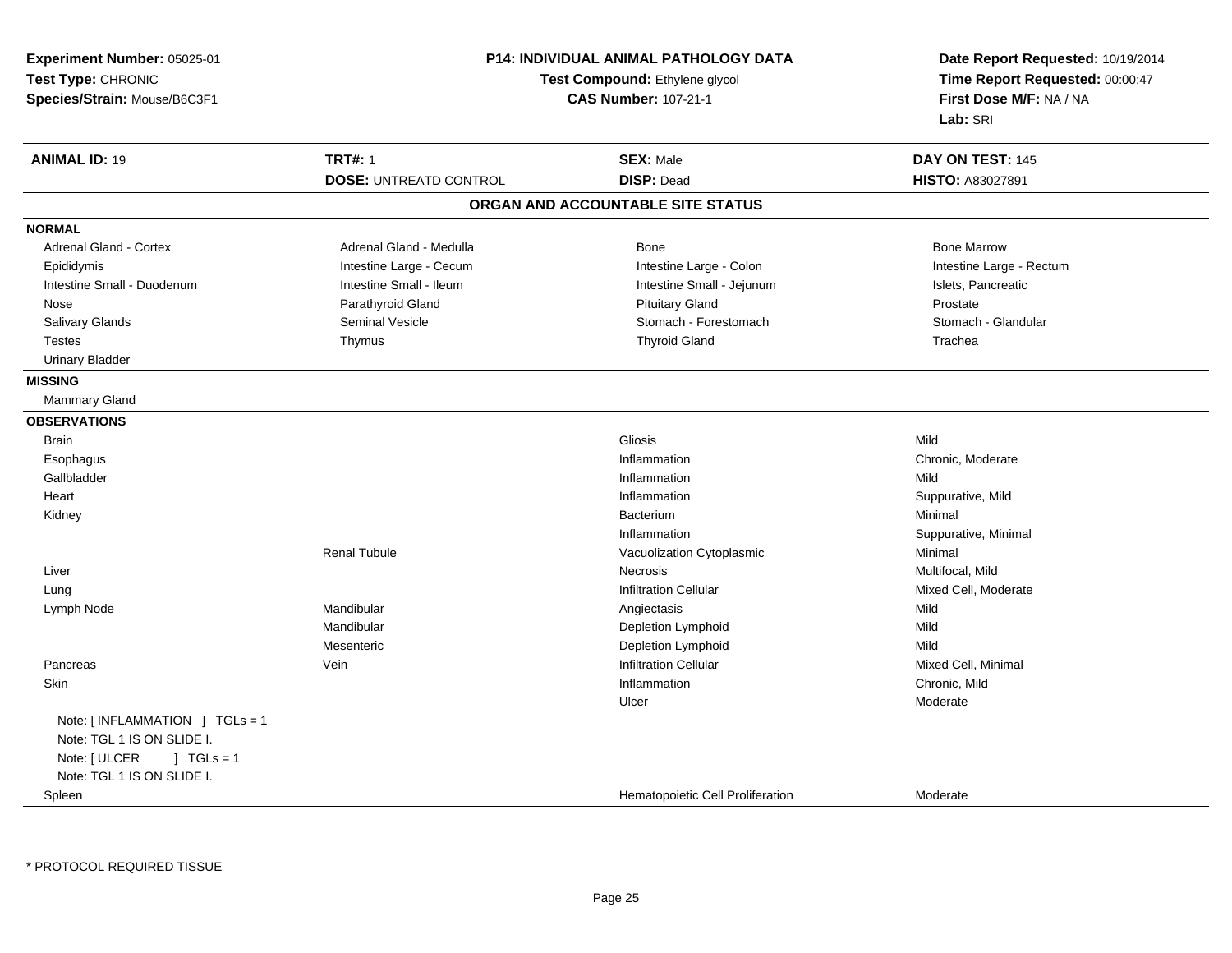| <b>Experiment Number: 05025-01</b><br><b>Test Type: CHRONIC</b><br>Species/Strain: Mouse/B6C3F1 | <b>P14: INDIVIDUAL ANIMAL PATHOLOGY DATA</b><br>Test Compound: Ethylene glycol<br><b>CAS Number: 107-21-1</b> |                                   | Date Report Requested: 10/19/2014<br>Time Report Requested: 00:00:47<br>First Dose M/F: NA / NA<br>Lab: SRI |
|-------------------------------------------------------------------------------------------------|---------------------------------------------------------------------------------------------------------------|-----------------------------------|-------------------------------------------------------------------------------------------------------------|
| <b>ANIMAL ID: 19</b>                                                                            | <b>TRT#: 1</b>                                                                                                | <b>SEX: Male</b>                  | <b>DAY ON TEST: 145</b>                                                                                     |
|                                                                                                 | <b>DOSE: UNTREATD CONTROL</b>                                                                                 | <b>DISP: Dead</b>                 | <b>HISTO: A83027891</b>                                                                                     |
|                                                                                                 |                                                                                                               | ORGAN AND ACCOUNTABLE SITE STATUS |                                                                                                             |
| PRIMARY CAUSE OF DEATH                                                                          | $\overline{\phantom{a}}$                                                                                      |                                   |                                                                                                             |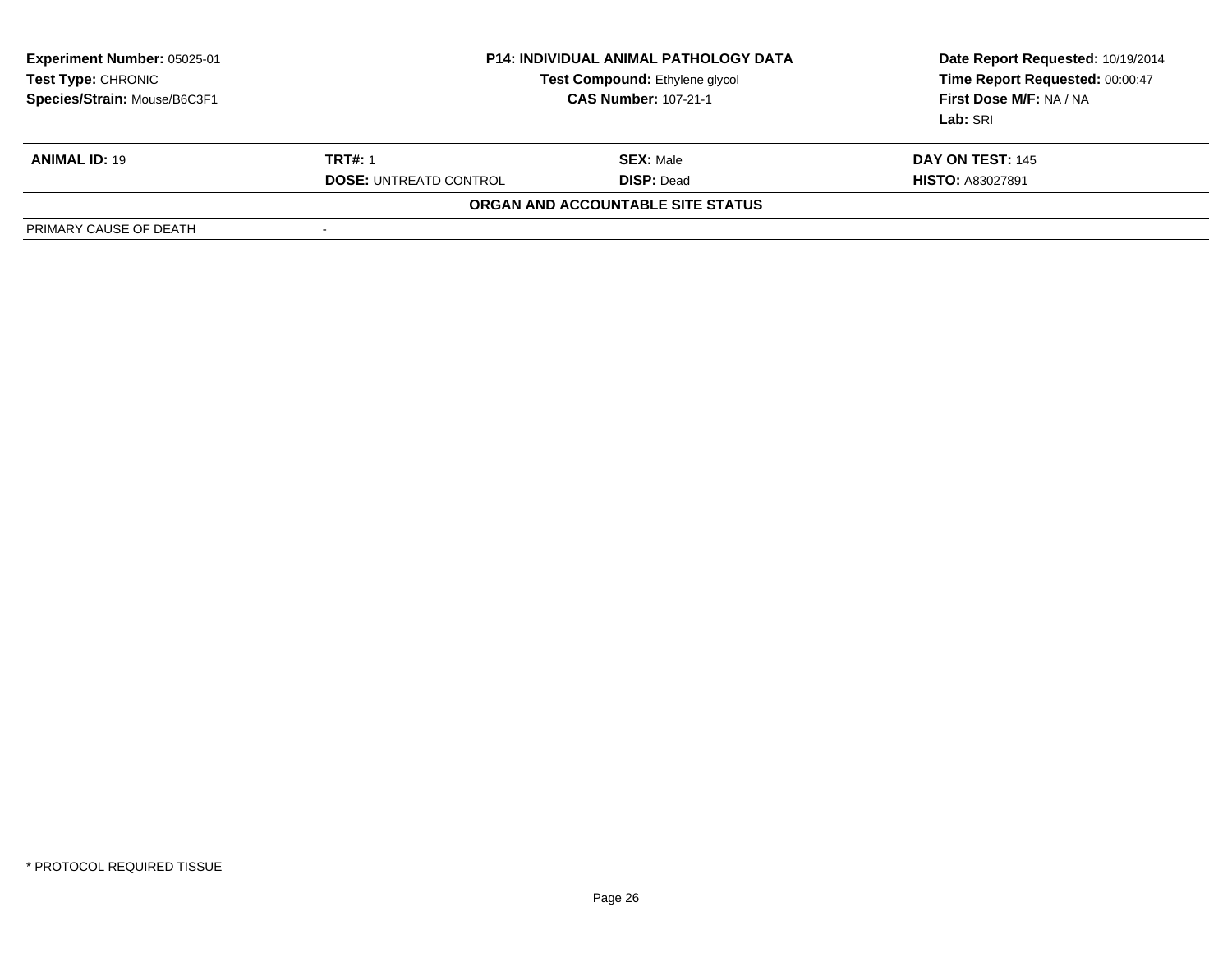| Experiment Number: 05025-01<br>Test Type: CHRONIC<br>Species/Strain: Mouse/B6C3F1 | P14: INDIVIDUAL ANIMAL PATHOLOGY DATA<br>Test Compound: Ethylene glycol<br><b>CAS Number: 107-21-1</b> |                                   | Date Report Requested: 10/19/2014<br>Time Report Requested: 00:00:47<br>First Dose M/F: NA / NA<br>Lab: SRI |
|-----------------------------------------------------------------------------------|--------------------------------------------------------------------------------------------------------|-----------------------------------|-------------------------------------------------------------------------------------------------------------|
| <b>ANIMAL ID: 20</b>                                                              | <b>TRT#: 1</b>                                                                                         | <b>SEX: Male</b>                  | DAY ON TEST: 731                                                                                            |
|                                                                                   | <b>DOSE: UNTREATD CONTROL</b>                                                                          | <b>DISP: Terminal Sacrifice</b>   | <b>HISTO: A85-0859</b>                                                                                      |
|                                                                                   |                                                                                                        | ORGAN AND ACCOUNTABLE SITE STATUS |                                                                                                             |
| <b>NORMAL</b>                                                                     |                                                                                                        |                                   |                                                                                                             |
| <b>Adrenal Gland - Cortex</b>                                                     | Adrenal Gland - Medulla                                                                                | Bone                              | <b>Bone Marrow</b>                                                                                          |
| <b>Brain</b>                                                                      | Epididymis                                                                                             | Esophagus                         | Gallbladder                                                                                                 |
| Heart                                                                             | Intestine Large - Cecum                                                                                | Intestine Large - Colon           | Intestine Large - Rectum                                                                                    |
| Intestine Small - Duodenum                                                        | Intestine Small - Ileum                                                                                | Islets, Pancreatic                | Lymph Node - Mandibular                                                                                     |
| Pancreas                                                                          | Parathyroid Gland                                                                                      | <b>Pituitary Gland</b>            | Prostate                                                                                                    |
| <b>Salivary Glands</b>                                                            | Seminal Vesicle                                                                                        | Skin                              | Spleen                                                                                                      |
| Stomach - Forestomach                                                             | Stomach - Glandular                                                                                    | <b>Testes</b>                     | Thymus                                                                                                      |
| Trachea                                                                           | <b>Urinary Bladder</b>                                                                                 |                                   |                                                                                                             |
| <b>MISSING</b>                                                                    |                                                                                                        |                                   |                                                                                                             |
| <b>Mammary Gland</b>                                                              |                                                                                                        |                                   |                                                                                                             |
| <b>OBSERVATIONS</b>                                                               |                                                                                                        |                                   |                                                                                                             |
| Intestine Small                                                                   | Jejunum                                                                                                | Polyp Adenomatous                 |                                                                                                             |
| Note: [ POLYP ADENOMAT ] TGLs = 3-13                                              |                                                                                                        |                                   |                                                                                                             |
| Kidney                                                                            |                                                                                                        | Nephropathy                       | Minimal                                                                                                     |
|                                                                                   | <b>Renal Tubule</b>                                                                                    | Vacuolization Cytoplasmic         | Minimal                                                                                                     |
| Liver                                                                             |                                                                                                        | Hepatocellular Adenoma            |                                                                                                             |
| [ Hepatocellular Adenoma TGLS = 4-14 ]                                            |                                                                                                        |                                   |                                                                                                             |
| Lung                                                                              |                                                                                                        | Alveolar/Bronchiolar Adenoma      | > Five, Multiple                                                                                            |
|                                                                                   |                                                                                                        | Alveolar/Bronchiolar Carcinoma    |                                                                                                             |
|                                                                                   |                                                                                                        | Hyperplasia                       | Macrophage, Mild                                                                                            |
| [ Alveolar/Bronchiolar Carcinoma TGLS = 5-15 ]                                    |                                                                                                        |                                   |                                                                                                             |
| Nose                                                                              | Lumen                                                                                                  | Exudate                           | Mild                                                                                                        |
| <b>Preputial Gland</b>                                                            |                                                                                                        | Degeneration                      | Cystic, Marked                                                                                              |
| [ Degeneration TGLS = 2-12 ]                                                      |                                                                                                        |                                   |                                                                                                             |
| <b>Thyroid Gland</b>                                                              |                                                                                                        | Degeneration                      | Cystic, Minimal                                                                                             |
| PRIMARY CAUSE OF DEATH                                                            | $\blacksquare$                                                                                         |                                   |                                                                                                             |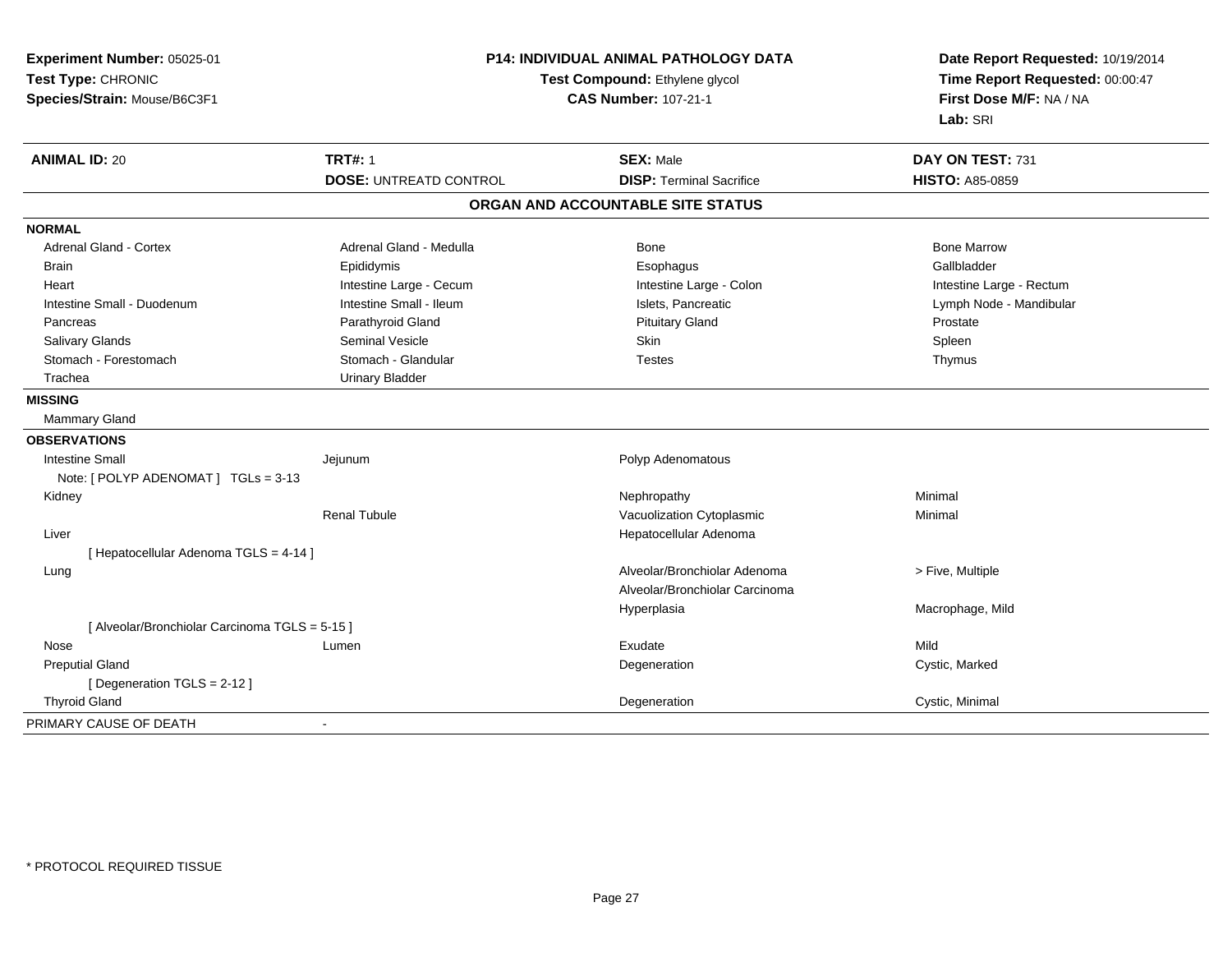| Experiment Number: 05025-01<br>Test Type: CHRONIC<br>Species/Strain: Mouse/B6C3F1 | <b>P14: INDIVIDUAL ANIMAL PATHOLOGY DATA</b><br>Test Compound: Ethylene glycol<br><b>CAS Number: 107-21-1</b> |                                   | Date Report Requested: 10/19/2014<br>Time Report Requested: 00:00:47<br>First Dose M/F: NA / NA<br>Lab: SRI |
|-----------------------------------------------------------------------------------|---------------------------------------------------------------------------------------------------------------|-----------------------------------|-------------------------------------------------------------------------------------------------------------|
| <b>ANIMAL ID: 21</b>                                                              | <b>TRT#: 1</b>                                                                                                | <b>SEX: Male</b>                  | DAY ON TEST: 126                                                                                            |
|                                                                                   | <b>DOSE: UNTREATD CONTROL</b>                                                                                 | <b>DISP: Dead</b>                 | <b>HISTO: A83027878</b>                                                                                     |
|                                                                                   |                                                                                                               | ORGAN AND ACCOUNTABLE SITE STATUS |                                                                                                             |
| <b>NORMAL</b>                                                                     |                                                                                                               |                                   |                                                                                                             |
| <b>Adrenal Gland - Cortex</b>                                                     | Adrenal Gland - Medulla                                                                                       | Bone                              | <b>Brain</b>                                                                                                |
| Epididymis                                                                        | Esophagus                                                                                                     | Gallbladder                       | Heart                                                                                                       |
| Intestine Large - Cecum                                                           | Intestine Large - Colon                                                                                       | Intestine Large - Rectum          | Intestine Small - Duodenum                                                                                  |
| Intestine Small - Ileum                                                           | Intestine Small - Jejunum                                                                                     | Islets, Pancreatic                | Lymph Node - Mandibular                                                                                     |
| Pancreas                                                                          | Parathyroid Gland                                                                                             | <b>Pituitary Gland</b>            | Salivary Glands                                                                                             |
| Stomach - Forestomach                                                             | Stomach - Glandular                                                                                           | <b>Testes</b>                     | Thymus                                                                                                      |
| <b>Thyroid Gland</b>                                                              | Trachea                                                                                                       |                                   |                                                                                                             |
| <b>MISSING</b>                                                                    |                                                                                                               |                                   |                                                                                                             |
| Mammary Gland                                                                     |                                                                                                               |                                   |                                                                                                             |
| <b>OBSERVATIONS</b>                                                               |                                                                                                               |                                   |                                                                                                             |
| <b>Bone Marrow</b>                                                                |                                                                                                               | Hyperplasia                       | Neutrophil, Moderate                                                                                        |
| Kidney                                                                            |                                                                                                               | Inflammation                      | Suppurative, Moderate                                                                                       |
| Note: [INFLAMMATION ] TGLs = 2-6                                                  |                                                                                                               |                                   |                                                                                                             |
| Liver                                                                             |                                                                                                               | <b>Infiltration Cellular</b>      | Mixed Cell, Moderate                                                                                        |
|                                                                                   |                                                                                                               | <b>Necrosis</b>                   | Multifocal, Minimal                                                                                         |
| Lung                                                                              |                                                                                                               | <b>Infiltration Cellular</b>      | Mixed Cell, Marked                                                                                          |
| Nose                                                                              | Nasolacrim Dct                                                                                                | Foreign Body                      | Mild                                                                                                        |
|                                                                                   | Nasolacrim Dct                                                                                                | Inflammation                      | Suppurative, Mild                                                                                           |
| Prostate                                                                          |                                                                                                               | Inflammation                      | Chronic, Moderate                                                                                           |
| <b>Seminal Vesicle</b>                                                            |                                                                                                               | Inflammation                      | Chronic, Moderate                                                                                           |
| Skin<br>Note: TGL 1 IS ON SLIDE I.                                                |                                                                                                               | Inflammation                      | Chronic, Minimal                                                                                            |
| Note: [INFLAMMATION ] TGLs = 1                                                    |                                                                                                               |                                   |                                                                                                             |
| Spleen                                                                            |                                                                                                               | Hematopoietic Cell Proliferation  | Moderate                                                                                                    |
| <b>Urinary Bladder</b>                                                            | <b>Transit Epithe</b>                                                                                         | Hyperplasia<br>Inflammation       | Mild<br>Chronic, Moderate                                                                                   |
|                                                                                   |                                                                                                               |                                   |                                                                                                             |
| PRIMARY CAUSE OF DEATH                                                            |                                                                                                               |                                   |                                                                                                             |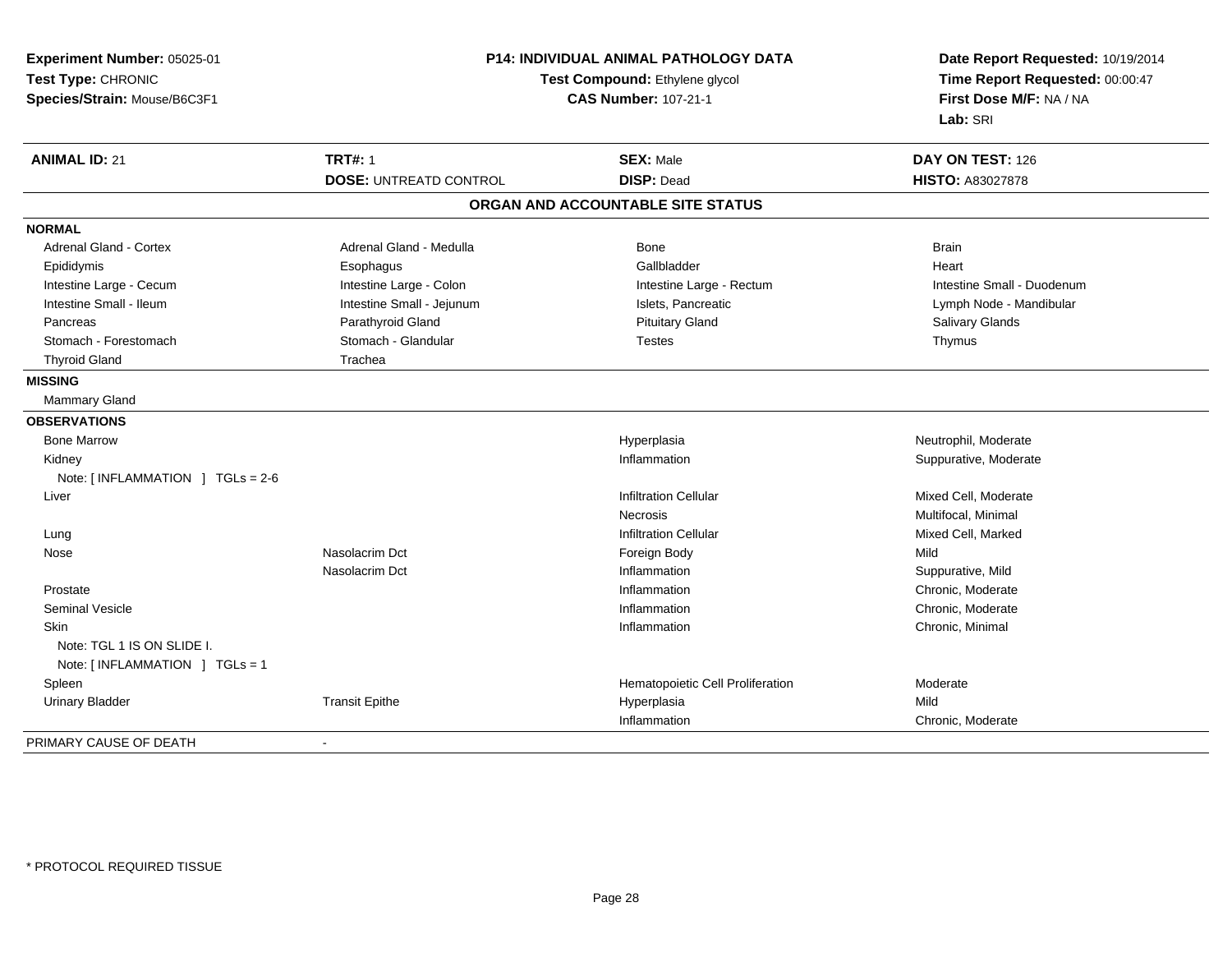| Experiment Number: 05025-01<br>Test Type: CHRONIC<br>Species/Strain: Mouse/B6C3F1 | <b>P14: INDIVIDUAL ANIMAL PATHOLOGY DATA</b><br>Test Compound: Ethylene glycol<br><b>CAS Number: 107-21-1</b> |                                   | Date Report Requested: 10/19/2014<br>Time Report Requested: 00:00:47<br>First Dose M/F: NA / NA<br>Lab: SRI |  |
|-----------------------------------------------------------------------------------|---------------------------------------------------------------------------------------------------------------|-----------------------------------|-------------------------------------------------------------------------------------------------------------|--|
| <b>ANIMAL ID: 22</b>                                                              | <b>TRT#: 1</b>                                                                                                | <b>SEX: Male</b>                  | DAY ON TEST: 731                                                                                            |  |
|                                                                                   | <b>DOSE: UNTREATD CONTROL</b>                                                                                 | <b>DISP: Terminal Sacrifice</b>   | <b>HISTO: A85-0861</b>                                                                                      |  |
|                                                                                   |                                                                                                               | ORGAN AND ACCOUNTABLE SITE STATUS |                                                                                                             |  |
| <b>NORMAL</b>                                                                     |                                                                                                               |                                   |                                                                                                             |  |
| <b>Adrenal Gland - Cortex</b>                                                     | Adrenal Gland - Medulla                                                                                       | Bone                              | <b>Bone Marrow</b>                                                                                          |  |
| <b>Brain</b>                                                                      | Epididymis                                                                                                    | Esophagus                         | Gallbladder                                                                                                 |  |
| Heart                                                                             | Intestine Large - Cecum                                                                                       | Intestine Large - Colon           | Intestine Large - Rectum                                                                                    |  |
| Intestine Small - Duodenum                                                        | Intestine Small - Ileum                                                                                       | Intestine Small - Jejunum         | Islets, Pancreatic                                                                                          |  |
| Lung                                                                              | Lymph Node - Mandibular                                                                                       | Nose                              | Pancreas                                                                                                    |  |
| Parathyroid Gland                                                                 | Prostate                                                                                                      | Salivary Glands                   | <b>Seminal Vesicle</b>                                                                                      |  |
| Skin                                                                              | Spleen                                                                                                        | Stomach - Forestomach             | <b>Testes</b>                                                                                               |  |
| Thymus                                                                            | Trachea                                                                                                       | <b>Urinary Bladder</b>            |                                                                                                             |  |
| <b>MISSING</b>                                                                    |                                                                                                               |                                   |                                                                                                             |  |
| Mammary Gland                                                                     | <b>Pituitary Gland</b>                                                                                        |                                   |                                                                                                             |  |
| <b>OBSERVATIONS</b>                                                               |                                                                                                               |                                   |                                                                                                             |  |
| Kidney                                                                            |                                                                                                               | Nephropathy                       | Minimal                                                                                                     |  |
|                                                                                   | <b>Renal Tubule</b>                                                                                           | Vacuolization Cytoplasmic         | Minimal                                                                                                     |  |
| Liver                                                                             |                                                                                                               | <b>Eosinophilic Focus</b>         | Mild                                                                                                        |  |
| Lymph Node                                                                        | Mesenteric                                                                                                    | Angiectasis                       | Mild                                                                                                        |  |
| [ Angiectasis TGLS = 1-6 ]                                                        |                                                                                                               |                                   |                                                                                                             |  |
| Stomach                                                                           | Glandular                                                                                                     | Inflammation                      | Focal, Minimal                                                                                              |  |
| <b>Thyroid Gland</b>                                                              |                                                                                                               | Degeneration                      | Cystic, Minimal                                                                                             |  |
| PRIMARY CAUSE OF DEATH                                                            |                                                                                                               |                                   |                                                                                                             |  |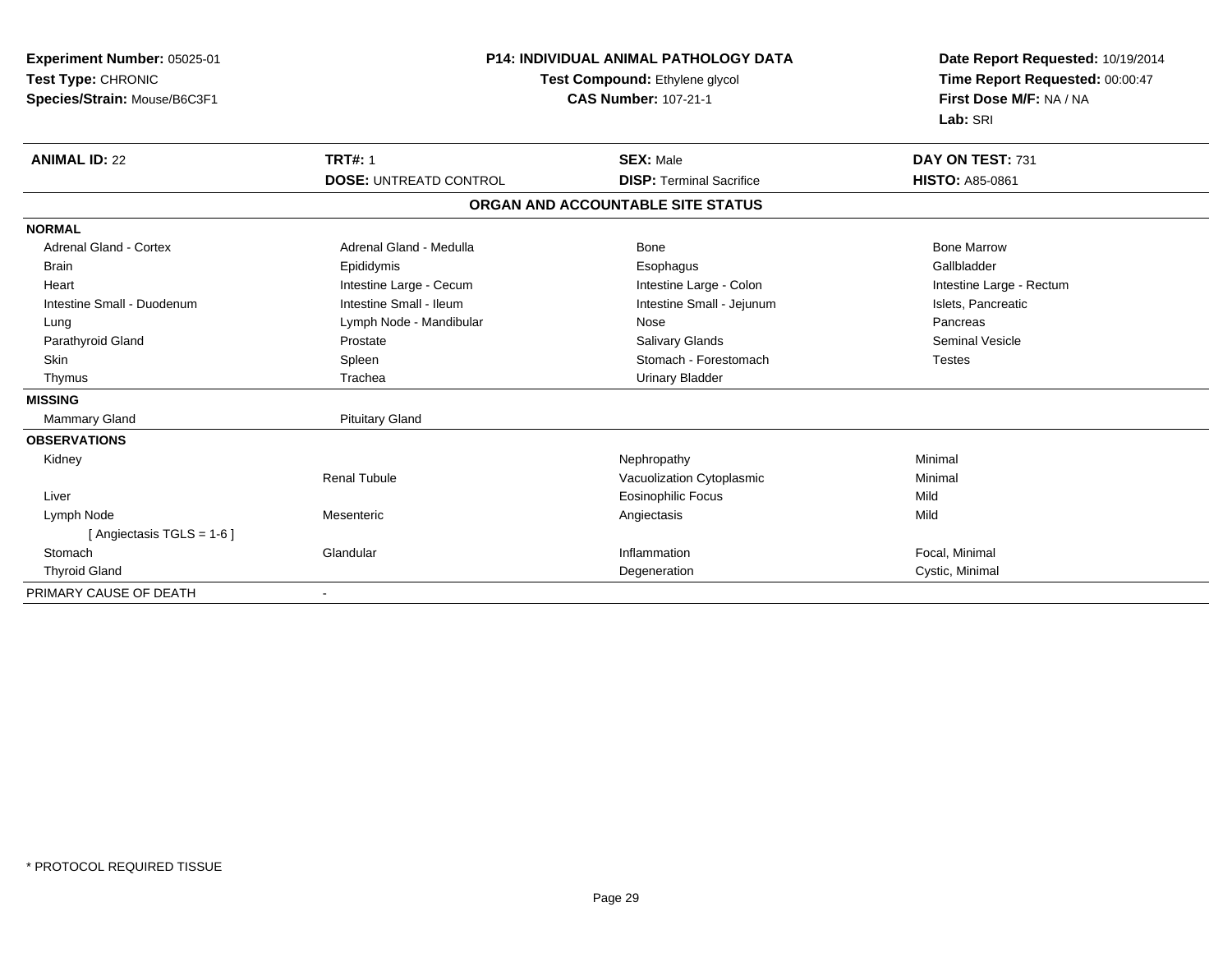| Experiment Number: 05025-01<br>Test Type: CHRONIC<br>Species/Strain: Mouse/B6C3F1 | <b>P14: INDIVIDUAL ANIMAL PATHOLOGY DATA</b><br>Test Compound: Ethylene glycol<br><b>CAS Number: 107-21-1</b> |                                   | Date Report Requested: 10/19/2014<br>Time Report Requested: 00:00:47<br>First Dose M/F: NA / NA<br>Lab: SRI |  |
|-----------------------------------------------------------------------------------|---------------------------------------------------------------------------------------------------------------|-----------------------------------|-------------------------------------------------------------------------------------------------------------|--|
| <b>ANIMAL ID: 23</b>                                                              | <b>TRT#: 1</b>                                                                                                | <b>SEX: Male</b>                  | DAY ON TEST: 595                                                                                            |  |
|                                                                                   | <b>DOSE: UNTREATD CONTROL</b>                                                                                 | <b>DISP: Moribund</b>             | <b>HISTO: A85-0862</b>                                                                                      |  |
|                                                                                   |                                                                                                               | ORGAN AND ACCOUNTABLE SITE STATUS |                                                                                                             |  |
| <b>NORMAL</b>                                                                     |                                                                                                               |                                   |                                                                                                             |  |
| <b>Adrenal Gland - Cortex</b>                                                     | Adrenal Gland - Medulla                                                                                       | Bone                              | <b>Bone Marrow</b>                                                                                          |  |
| <b>Brain</b>                                                                      | Epididymis                                                                                                    | Esophagus                         | Gallbladder                                                                                                 |  |
| Heart                                                                             | Intestine Large - Cecum                                                                                       | Intestine Large - Colon           | Intestine Large - Rectum                                                                                    |  |
| Intestine Small - Duodenum                                                        | Intestine Small - Ileum                                                                                       | Intestine Small - Jejunum         | Islets, Pancreatic                                                                                          |  |
| Lung                                                                              | Lymph Node - Mandibular                                                                                       | Nose                              | Pancreas                                                                                                    |  |
| Parathyroid Gland                                                                 | <b>Pituitary Gland</b>                                                                                        | Prostate                          | Salivary Glands                                                                                             |  |
| <b>Seminal Vesicle</b>                                                            | Stomach - Forestomach                                                                                         | Stomach - Glandular               | <b>Testes</b>                                                                                               |  |
| Thymus                                                                            | <b>Thyroid Gland</b>                                                                                          | Trachea                           | <b>Urinary Bladder</b>                                                                                      |  |
| <b>MISSING</b>                                                                    |                                                                                                               |                                   |                                                                                                             |  |
| Mammary Gland                                                                     |                                                                                                               |                                   |                                                                                                             |  |
| <b>OBSERVATIONS</b>                                                               |                                                                                                               |                                   |                                                                                                             |  |
| Kidney                                                                            |                                                                                                               | Nephropathy                       | Minimal                                                                                                     |  |
|                                                                                   | <b>Renal Tubule</b>                                                                                           | Vacuolization Cytoplasmic         | Minimal                                                                                                     |  |
| Liver                                                                             |                                                                                                               | Hepatocellular Carcinoma          |                                                                                                             |  |
| [ Hepatocellular Carcinoma TGLS = 3-13 ]                                          |                                                                                                               |                                   |                                                                                                             |  |
| Skin                                                                              |                                                                                                               | Inflammation                      | Chronic, Minimal                                                                                            |  |
| [Inflammation TGLS = $1-11,2-12$ ]                                                |                                                                                                               |                                   |                                                                                                             |  |
| Spleen                                                                            |                                                                                                               | <b>Depletion Cellular</b>         | Mild                                                                                                        |  |
| PRIMARY CAUSE OF DEATH                                                            |                                                                                                               |                                   |                                                                                                             |  |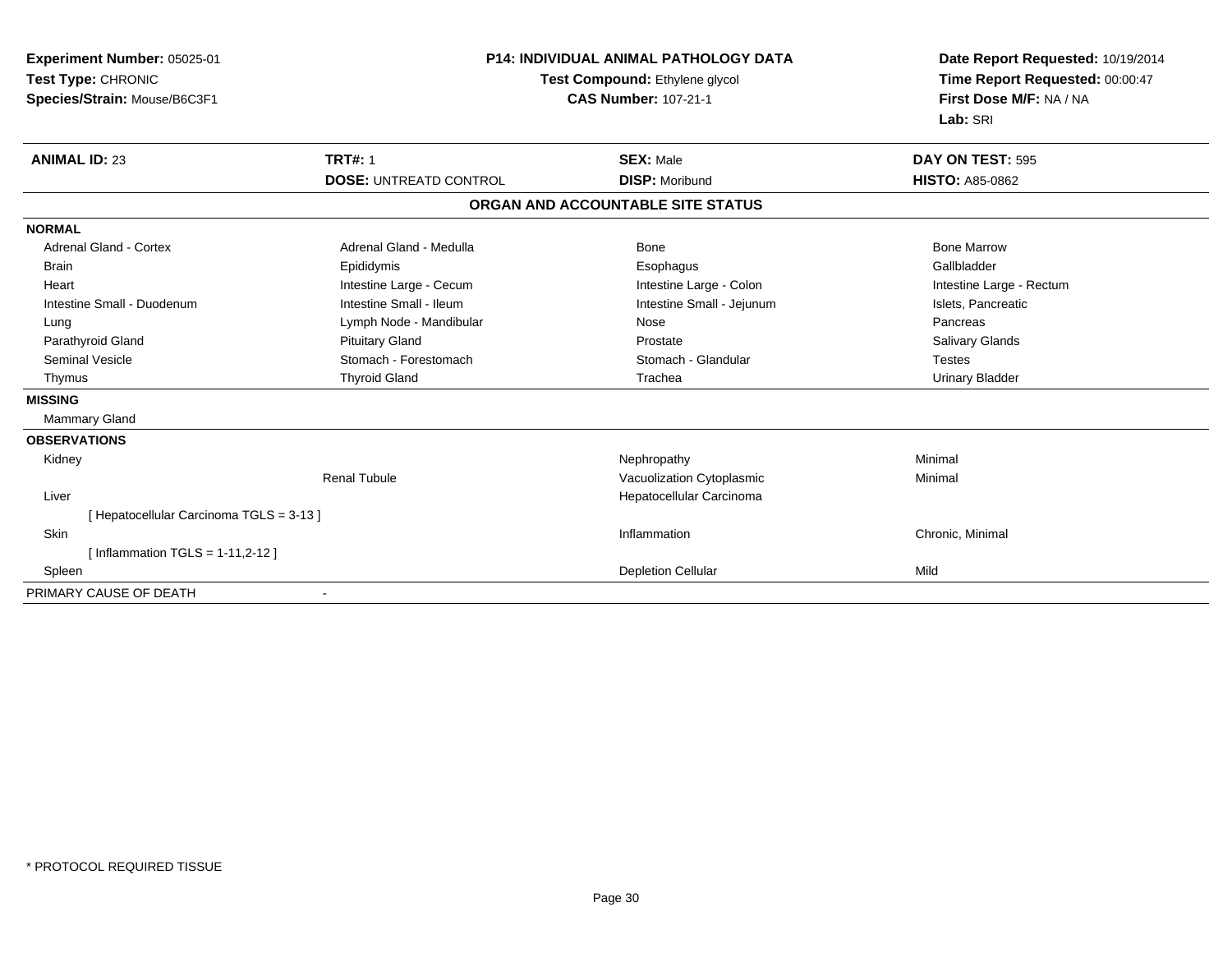| Experiment Number: 05025-01          | <b>P14: INDIVIDUAL ANIMAL PATHOLOGY DATA</b> |                                       | Date Report Requested: 10/19/2014                          |
|--------------------------------------|----------------------------------------------|---------------------------------------|------------------------------------------------------------|
| Test Type: CHRONIC                   |                                              | Test Compound: Ethylene glycol        |                                                            |
| Species/Strain: Mouse/B6C3F1         |                                              | <b>CAS Number: 107-21-1</b>           | Time Report Requested: 00:00:47<br>First Dose M/F: NA / NA |
|                                      |                                              |                                       | Lab: SRI                                                   |
| <b>ANIMAL ID: 24</b>                 | <b>TRT#: 1</b>                               | <b>SEX: Male</b>                      | DAY ON TEST: 469                                           |
|                                      | <b>DOSE: UNTREATD CONTROL</b>                | <b>DISP: Dead</b>                     | HISTO: A84031150                                           |
|                                      |                                              | ORGAN AND ACCOUNTABLE SITE STATUS     |                                                            |
| <b>NORMAL</b>                        |                                              |                                       |                                                            |
| <b>Adrenal Gland - Cortex</b>        | Adrenal Gland - Medulla                      | <b>Bone</b>                           | <b>Bone Marrow</b>                                         |
| <b>Brain</b>                         | Epididymis                                   | Esophagus                             | Gallbladder                                                |
| Heart                                | Intestine Large - Cecum                      | Intestine Large - Colon               | Intestine Large - Rectum                                   |
| Intestine Small - Duodenum           | Intestine Small - Ileum                      | Intestine Small - Jejunum             | Islets, Pancreatic                                         |
| Lung                                 | Lymph Node - Mandibular                      | Mammary Gland                         | Nose                                                       |
| Pancreas                             | Parathyroid Gland                            | Penis                                 | <b>Pituitary Gland</b>                                     |
| Prostate                             | <b>Salivary Glands</b>                       | <b>Seminal Vesicle</b>                | Spleen                                                     |
| Stomach - Forestomach                | Stomach - Glandular                          | <b>Testes</b>                         | Thymus                                                     |
| <b>Thyroid Gland</b>                 | Trachea                                      | <b>Urinary Bladder</b>                |                                                            |
| <b>OBSERVATIONS</b>                  |                                              |                                       |                                                            |
| Kidney                               | <b>Renal Tubule</b>                          | Vacuolization Cytoplasmic             | Mild                                                       |
| Liver                                |                                              | Angiectasis<br>Hepatocellular Adenoma | Moderate                                                   |
| Note: [ HEPATOCLR ADEN ] TGLs = 6-23 |                                              |                                       |                                                            |
| [Angiectasis TGLS = 5-22]            |                                              |                                       |                                                            |
| <b>Preputial Gland</b>               |                                              | Degeneration                          | Cystic, Moderate                                           |
|                                      |                                              | Inflammation                          | Suppurative, Moderate                                      |
| [Degeneration TGLS = 3-7.1]          |                                              |                                       |                                                            |
| [Inflammation TGLS = $3-7.1$ ]       |                                              |                                       |                                                            |
| Skin                                 | Prepuce                                      | Angiectasis                           | Moderate                                                   |
|                                      | Prepuce                                      | Inflammation                          | Chronic, Moderate                                          |
| [Angiectasis TGLS = 2-21]            |                                              |                                       |                                                            |
| [Inflammation $TGLS = 2-21$ ]        |                                              |                                       |                                                            |
| PRIMARY CAUSE OF DEATH               | $\blacksquare$                               |                                       |                                                            |
|                                      |                                              |                                       |                                                            |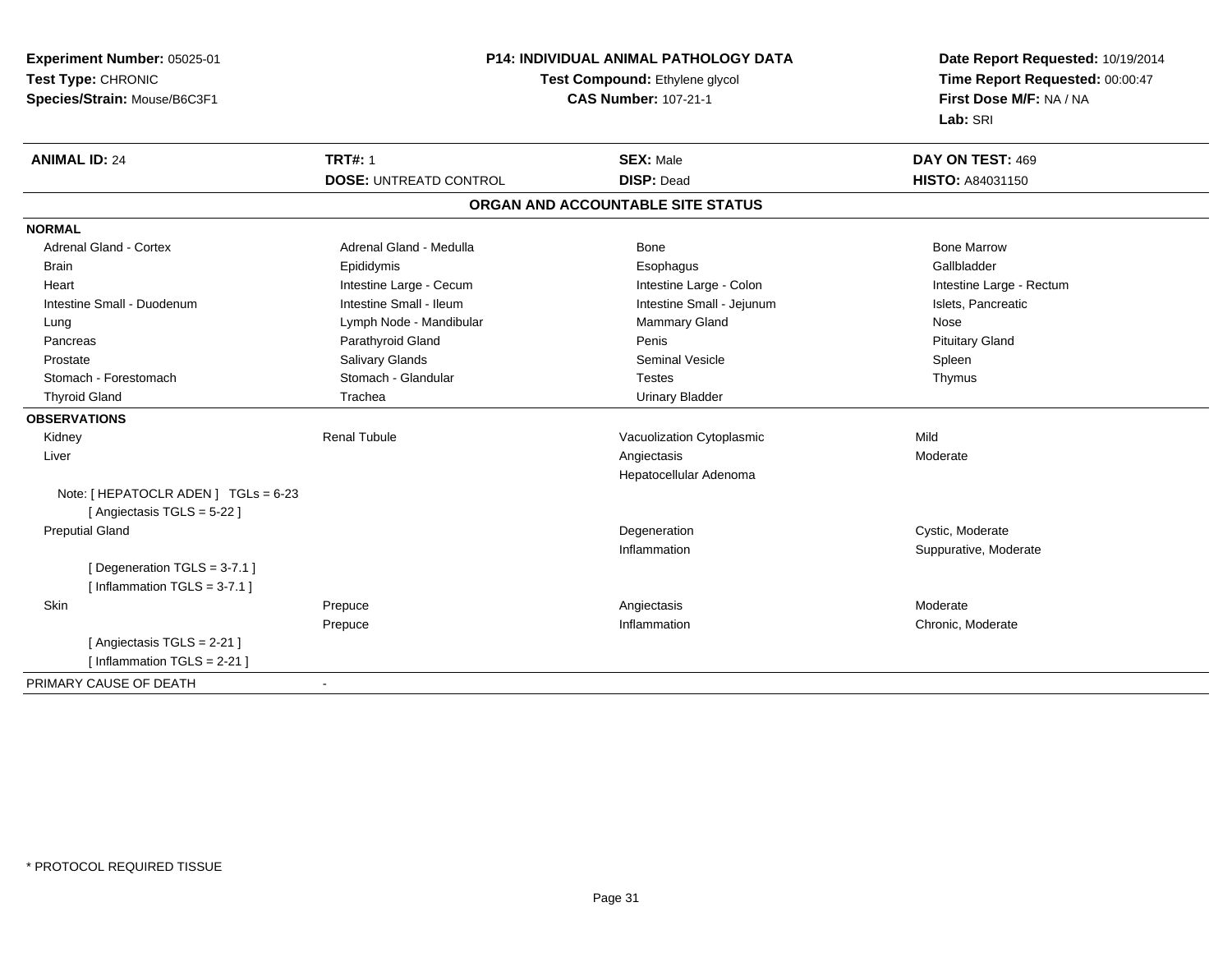| <b>Experiment Number: 05025-01</b><br>Test Type: CHRONIC<br>Species/Strain: Mouse/B6C3F1 | <b>P14: INDIVIDUAL ANIMAL PATHOLOGY DATA</b><br>Test Compound: Ethylene glycol<br><b>CAS Number: 107-21-1</b> |                                   | Date Report Requested: 10/19/2014<br>Time Report Requested: 00:00:47<br>First Dose M/F: NA / NA<br>Lab: SRI |  |
|------------------------------------------------------------------------------------------|---------------------------------------------------------------------------------------------------------------|-----------------------------------|-------------------------------------------------------------------------------------------------------------|--|
| <b>ANIMAL ID: 25</b>                                                                     | <b>TRT#: 1</b>                                                                                                | <b>SEX: Male</b>                  | DAY ON TEST: 731                                                                                            |  |
|                                                                                          | <b>DOSE: UNTREATD CONTROL</b>                                                                                 | <b>DISP: Terminal Sacrifice</b>   | <b>HISTO: A85-0864</b>                                                                                      |  |
|                                                                                          |                                                                                                               | ORGAN AND ACCOUNTABLE SITE STATUS |                                                                                                             |  |
| <b>NORMAL</b>                                                                            |                                                                                                               |                                   |                                                                                                             |  |
| <b>Adrenal Gland - Cortex</b>                                                            | Adrenal Gland - Medulla                                                                                       | <b>Bone</b>                       | <b>Bone Marrow</b>                                                                                          |  |
| <b>Brain</b>                                                                             | Epididymis                                                                                                    | Esophagus                         | Gallbladder                                                                                                 |  |
| Heart                                                                                    | Intestine Large - Cecum                                                                                       | Intestine Large - Colon           | Intestine Large - Rectum                                                                                    |  |
| Intestine Small - Duodenum                                                               | Intestine Small - Ileum                                                                                       | Intestine Small - Jejunum         | Islets, Pancreatic                                                                                          |  |
| Lymph Node - Mandibular                                                                  | Nose                                                                                                          | Pancreas                          | Parathyroid Gland                                                                                           |  |
| <b>Pituitary Gland</b>                                                                   | Prostate                                                                                                      | <b>Salivary Glands</b>            | <b>Seminal Vesicle</b>                                                                                      |  |
| Spleen                                                                                   | Stomach - Forestomach                                                                                         | Stomach - Glandular               | <b>Testes</b>                                                                                               |  |
| Thymus                                                                                   | <b>Thyroid Gland</b>                                                                                          | Trachea                           | <b>Urinary Bladder</b>                                                                                      |  |
| <b>MISSING</b>                                                                           |                                                                                                               |                                   |                                                                                                             |  |
| Mammary Gland                                                                            |                                                                                                               |                                   |                                                                                                             |  |
| <b>OBSERVATIONS</b>                                                                      |                                                                                                               |                                   |                                                                                                             |  |
| Kidney                                                                                   |                                                                                                               | Nephropathy                       | Minimal                                                                                                     |  |
|                                                                                          | <b>Renal Tubule</b>                                                                                           | Vacuolization Cytoplasmic         | Minimal                                                                                                     |  |
| Liver                                                                                    |                                                                                                               | Hepatocellular Adenoma            |                                                                                                             |  |
| [ Hepatocellular Adenoma TGLS = 2-12 ]                                                   |                                                                                                               |                                   |                                                                                                             |  |
| Lung                                                                                     |                                                                                                               | Alveolar/Bronchiolar Adenoma      |                                                                                                             |  |
| [ Alveolar/Bronchiolar Adenoma TGLS = 3-6 ]                                              |                                                                                                               |                                   |                                                                                                             |  |
| Skin                                                                                     |                                                                                                               | Inflammation                      | Chronic, Minimal                                                                                            |  |
| [ Inflammation TGLS = 1-11 ]                                                             |                                                                                                               |                                   |                                                                                                             |  |
| PRIMARY CAUSE OF DEATH                                                                   |                                                                                                               |                                   |                                                                                                             |  |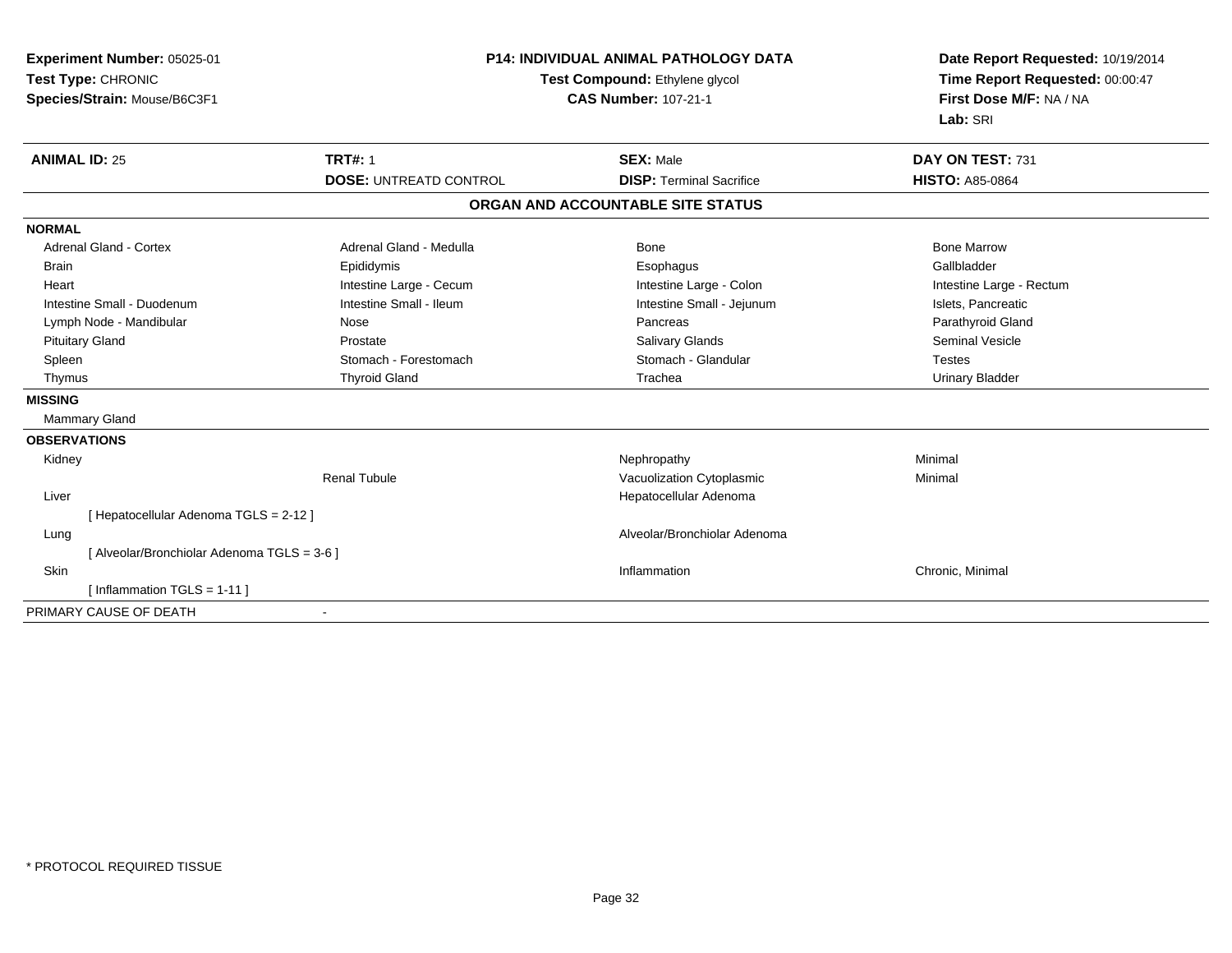| Experiment Number: 05025-01   | <b>P14: INDIVIDUAL ANIMAL PATHOLOGY DATA</b><br>Test Compound: Ethylene glycol |                                   | Date Report Requested: 10/19/2014 |  |
|-------------------------------|--------------------------------------------------------------------------------|-----------------------------------|-----------------------------------|--|
| Test Type: CHRONIC            |                                                                                |                                   | Time Report Requested: 00:00:47   |  |
| Species/Strain: Mouse/B6C3F1  |                                                                                | <b>CAS Number: 107-21-1</b>       | First Dose M/F: NA / NA           |  |
|                               |                                                                                |                                   | Lab: SRI                          |  |
| <b>ANIMAL ID: 26</b>          | <b>TRT#: 1</b>                                                                 | <b>SEX: Male</b>                  | DAY ON TEST: 732                  |  |
|                               | <b>DOSE: UNTREATD CONTROL</b>                                                  | <b>DISP: Terminal Sacrifice</b>   | <b>HISTO: A85-0865</b>            |  |
|                               |                                                                                | ORGAN AND ACCOUNTABLE SITE STATUS |                                   |  |
| <b>NORMAL</b>                 |                                                                                |                                   |                                   |  |
| Adrenal Gland - Medulla       | Bone                                                                           | <b>Bone Marrow</b>                | <b>Brain</b>                      |  |
| Epididymis                    | Esophagus                                                                      | Gallbladder                       | Heart                             |  |
| Intestine Large - Cecum       | Intestine Large - Colon                                                        | Intestine Large - Rectum          | Intestine Small - Duodenum        |  |
| Intestine Small - Ileum       | Intestine Small - Jejunum                                                      | Islets, Pancreatic                | Lung                              |  |
| Lymph Node - Mandibular       | Mammary Gland                                                                  | <b>Nose</b>                       | Pancreas                          |  |
| Parathyroid Gland             | Prostate                                                                       | Salivary Glands                   | <b>Seminal Vesicle</b>            |  |
| Spleen                        | Stomach - Forestomach                                                          | Stomach - Glandular               | <b>Testes</b>                     |  |
| Thymus                        | <b>Thyroid Gland</b>                                                           | Trachea                           | <b>Urinary Bladder</b>            |  |
| <b>OBSERVATIONS</b>           |                                                                                |                                   |                                   |  |
| <b>Adrenal Gland</b>          | Cortex, Subcapsular                                                            | Adenoma                           |                                   |  |
| Kidney                        |                                                                                | Nephropathy                       | Minimal                           |  |
|                               | <b>Renal Tubule</b>                                                            | Vacuolization Cytoplasmic         | Minimal                           |  |
| Liver                         |                                                                                | Inflammation                      | Multifocal, Mild                  |  |
|                               |                                                                                | Necrosis                          | Multifocal, Mild                  |  |
| <b>Pituitary Gland</b>        | <b>Pars Distalis</b>                                                           | Hyperplasia                       | Focal. Minimal                    |  |
| <b>Skin</b>                   |                                                                                | Inflammation                      | Chronic, Mild                     |  |
| [Inflammation TGLS = $1-11$ ] |                                                                                |                                   |                                   |  |
| Tooth                         | Incisor                                                                        | Dysplasia                         | Mild                              |  |
|                               | Incisor                                                                        | Inflammation                      | Suppurative, Mild                 |  |
| PRIMARY CAUSE OF DEATH        |                                                                                |                                   |                                   |  |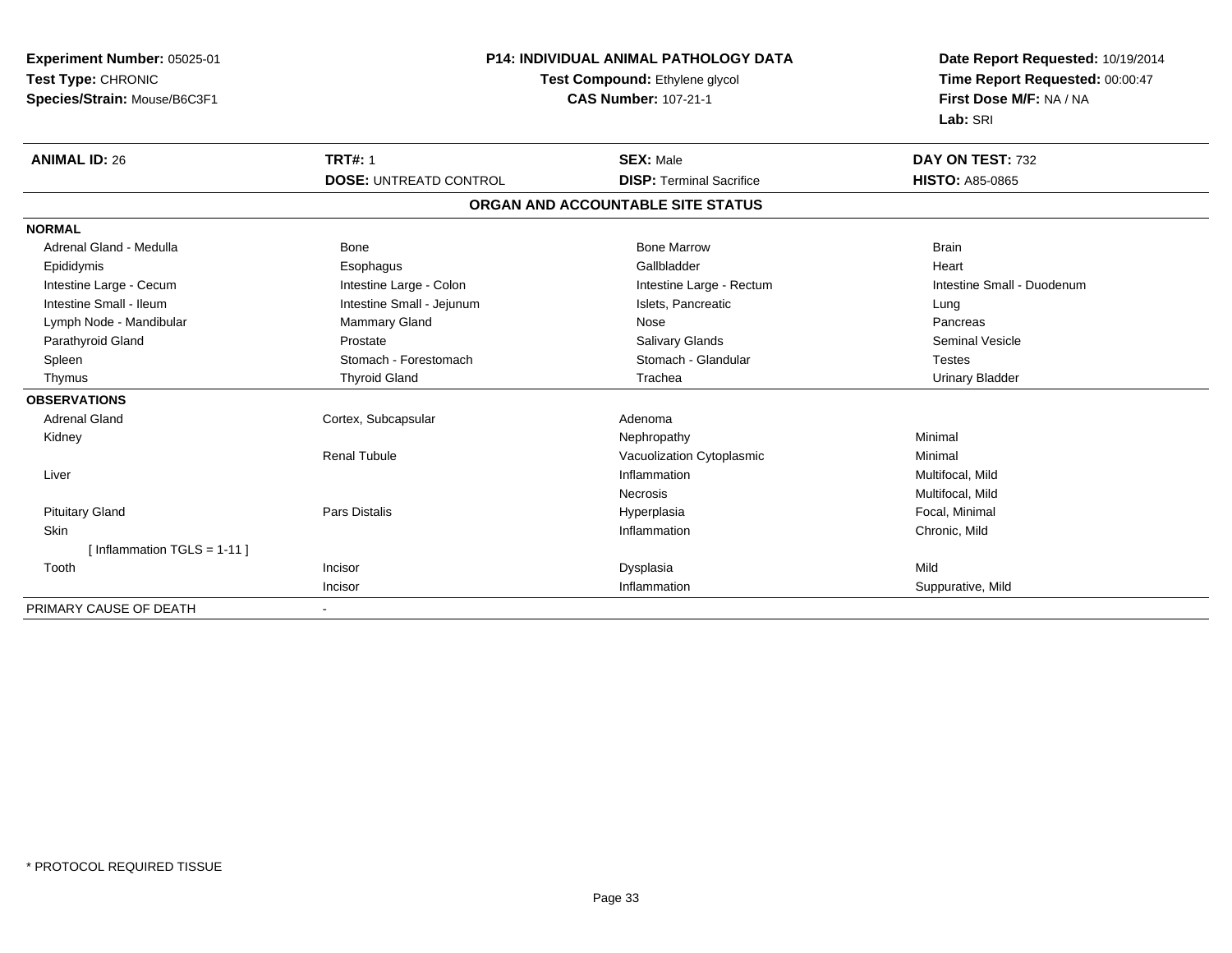| Experiment Number: 05025-01<br>Test Type: CHRONIC<br>Species/Strain: Mouse/B6C3F1 | <b>P14: INDIVIDUAL ANIMAL PATHOLOGY DATA</b><br>Test Compound: Ethylene glycol<br><b>CAS Number: 107-21-1</b> |                                   | Date Report Requested: 10/19/2014<br>Time Report Requested: 00:00:47<br>First Dose M/F: NA / NA<br>Lab: SRI |
|-----------------------------------------------------------------------------------|---------------------------------------------------------------------------------------------------------------|-----------------------------------|-------------------------------------------------------------------------------------------------------------|
| <b>ANIMAL ID: 27</b>                                                              | <b>TRT#: 1</b>                                                                                                | <b>SEX: Male</b>                  | DAY ON TEST: 667                                                                                            |
|                                                                                   | <b>DOSE: UNTREATD CONTROL</b>                                                                                 | <b>DISP: Moribund</b>             | <b>HISTO: A85-0866</b>                                                                                      |
|                                                                                   |                                                                                                               | ORGAN AND ACCOUNTABLE SITE STATUS |                                                                                                             |
| <b>NORMAL</b>                                                                     |                                                                                                               |                                   |                                                                                                             |
| <b>Adrenal Gland - Cortex</b>                                                     | Adrenal Gland - Medulla                                                                                       | <b>Bone</b>                       | <b>Bone Marrow</b>                                                                                          |
| <b>Brain</b>                                                                      | Epididymis                                                                                                    | Esophagus                         | Gallbladder                                                                                                 |
| Heart                                                                             | Intestine Large - Cecum                                                                                       | Intestine Large - Colon           | Intestine Large - Rectum                                                                                    |
| Intestine Small - Duodenum                                                        | Intestine Small - Ileum                                                                                       | Intestine Small - Jejunum         | Islets, Pancreatic                                                                                          |
| Lung                                                                              | Lymph Node - Mandibular                                                                                       | Nose                              | Pancreas                                                                                                    |
| Parathyroid Gland                                                                 | <b>Pituitary Gland</b>                                                                                        | Prostate                          | Salivary Glands                                                                                             |
| <b>Seminal Vesicle</b>                                                            | Stomach - Forestomach                                                                                         | Stomach - Glandular               | <b>Testes</b>                                                                                               |
| Thymus                                                                            | Trachea                                                                                                       | <b>Urinary Bladder</b>            |                                                                                                             |
| <b>MISSING</b>                                                                    |                                                                                                               |                                   |                                                                                                             |
| <b>Mammary Gland</b>                                                              |                                                                                                               |                                   |                                                                                                             |
| <b>OBSERVATIONS</b>                                                               |                                                                                                               |                                   |                                                                                                             |
| <b>Blood</b>                                                                      |                                                                                                               | Neutrophilia                      | Mild                                                                                                        |
| Note: [ NEUTROPHILIA ] TGLs = 1-61                                                |                                                                                                               |                                   |                                                                                                             |
| Kidney                                                                            |                                                                                                               | Nephropathy                       | Minimal                                                                                                     |
|                                                                                   | <b>Renal Tubule</b>                                                                                           | Vacuolization Cytoplasmic         | Minimal                                                                                                     |
| Liver                                                                             |                                                                                                               | Hepatocellular Carcinoma          |                                                                                                             |
|                                                                                   |                                                                                                               | Necrosis                          | Multifocal, Mild                                                                                            |
| [ Hepatocellular Carcinoma TGLS = 4-12 ]                                          |                                                                                                               |                                   |                                                                                                             |
| Skin                                                                              | <b>Subcut Tiss</b>                                                                                            | Histiocytic Sarcoma               |                                                                                                             |
| [ Histiocytic Sarcoma TGLS = 2-11 ]                                               |                                                                                                               |                                   |                                                                                                             |
| Spleen                                                                            |                                                                                                               | Hematopoietic Cell Proliferation  | Marked                                                                                                      |
| [ Hematopoietic Cell Proliferation TGLS = 3-8 ]                                   |                                                                                                               |                                   |                                                                                                             |
| <b>Thyroid Gland</b>                                                              |                                                                                                               | Degeneration                      | Cystic, Mild                                                                                                |
| PRIMARY CAUSE OF DEATH                                                            | $\blacksquare$                                                                                                |                                   |                                                                                                             |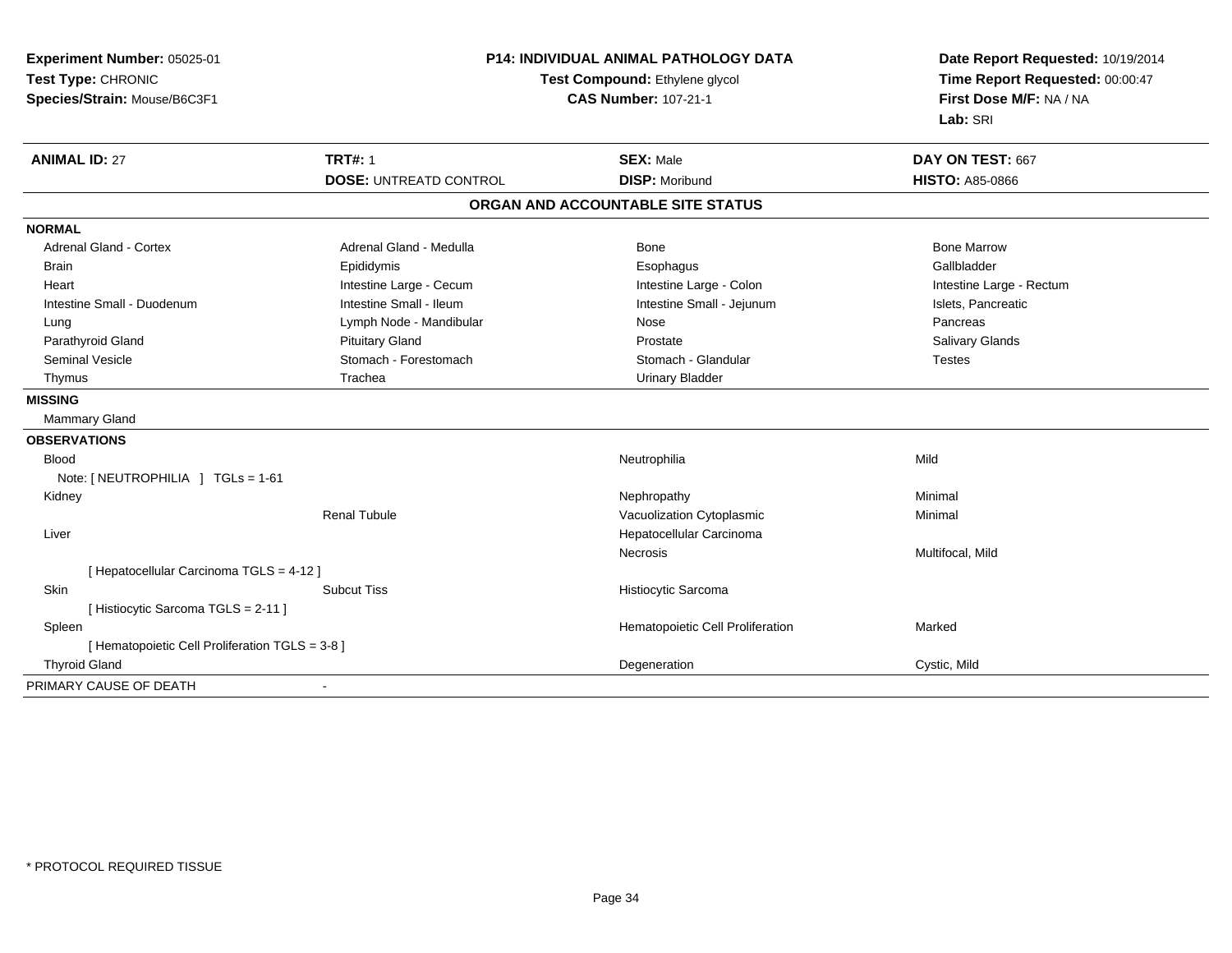| Experiment Number: 05025-01<br>Test Type: CHRONIC<br>Species/Strain: Mouse/B6C3F1 | P14: INDIVIDUAL ANIMAL PATHOLOGY DATA<br>Test Compound: Ethylene glycol<br><b>CAS Number: 107-21-1</b> |                                       | Date Report Requested: 10/19/2014<br>Time Report Requested: 00:00:47<br>First Dose M/F: NA / NA<br>Lab: SRI |
|-----------------------------------------------------------------------------------|--------------------------------------------------------------------------------------------------------|---------------------------------------|-------------------------------------------------------------------------------------------------------------|
| <b>ANIMAL ID: 28</b>                                                              | <b>TRT#: 1</b>                                                                                         | <b>SEX: Male</b><br><b>DISP: Dead</b> | DAY ON TEST: 538                                                                                            |
|                                                                                   | <b>DOSE: UNTREATD CONTROL</b>                                                                          |                                       | <b>HISTO: A85-0867</b>                                                                                      |
|                                                                                   |                                                                                                        | ORGAN AND ACCOUNTABLE SITE STATUS     |                                                                                                             |
| <b>NORMAL</b>                                                                     |                                                                                                        |                                       |                                                                                                             |
| Adrenal Gland - Medulla                                                           | Bone                                                                                                   | <b>Bone Marrow</b>                    | <b>Brain</b>                                                                                                |
| Epididymis                                                                        | Esophagus                                                                                              | Heart                                 | Intestine Large - Cecum                                                                                     |
| Intestine Large - Colon                                                           | Intestine Large - Rectum                                                                               | Intestine Small - Duodenum            | Intestine Small - Ileum                                                                                     |
| Intestine Small - Jejunum                                                         | Islets, Pancreatic                                                                                     | Lung                                  | Lymph Node - Mandibular                                                                                     |
| Nose                                                                              | Pancreas                                                                                               | Parathyroid Gland                     | <b>Pituitary Gland</b>                                                                                      |
| Salivary Glands                                                                   | Spleen                                                                                                 | Stomach - Forestomach                 | Stomach - Glandular                                                                                         |
| <b>Testes</b>                                                                     | Thymus                                                                                                 | Trachea                               | <b>Urinary Bladder</b>                                                                                      |
| <b>MISSING</b>                                                                    |                                                                                                        |                                       |                                                                                                             |
| <b>Mammary Gland</b>                                                              |                                                                                                        |                                       |                                                                                                             |
| <b>OBSERVATIONS</b>                                                               |                                                                                                        |                                       |                                                                                                             |
| <b>Adrenal Gland</b>                                                              | Capsule, Cortex                                                                                        | Sarcoma                               |                                                                                                             |
| Gallbladder                                                                       |                                                                                                        | Sarcoma                               |                                                                                                             |
| Kidney                                                                            |                                                                                                        | Nephropathy                           | Mild                                                                                                        |
|                                                                                   | Capsule                                                                                                | Sarcoma                               |                                                                                                             |
|                                                                                   | <b>Renal Tubule</b>                                                                                    | Vacuolization Cytoplasmic             | Mild                                                                                                        |
| Liver                                                                             |                                                                                                        | Hepatocellular Carcinoma              |                                                                                                             |
|                                                                                   | Serosa                                                                                                 | Sarcoma                               |                                                                                                             |
| [Hepatocellular Carcinoma TGLS = 3-12,4-13]                                       |                                                                                                        |                                       |                                                                                                             |
| Mesentery                                                                         |                                                                                                        | Sarcoma                               |                                                                                                             |
| <b>Preputial Gland</b>                                                            |                                                                                                        | Degeneration                          | Cystic, Moderate                                                                                            |
|                                                                                   |                                                                                                        | Inflammation                          | Suppurative, Mild                                                                                           |
| [Degeneration TGLS = 7-14]<br>[Inflammation $TGLS = 7-14$ ]                       |                                                                                                        |                                       |                                                                                                             |
| Prostate                                                                          |                                                                                                        | Sarcoma                               |                                                                                                             |
| <b>Seminal Vesicle</b>                                                            |                                                                                                        | Sarcoma                               |                                                                                                             |
| [Sarcoma TGLS = $6-7$ ]                                                           |                                                                                                        |                                       |                                                                                                             |
| Skin                                                                              | Prepuce                                                                                                | Fibrosis                              | Moderate                                                                                                    |
| [ Fibrosis TGLS = $1-11$ ]                                                        |                                                                                                        |                                       |                                                                                                             |
| <b>Thyroid Gland</b>                                                              |                                                                                                        | Degeneration                          | Cystic, Mild                                                                                                |
| Tissue NOS                                                                        |                                                                                                        | Sarcoma                               |                                                                                                             |
|                                                                                   |                                                                                                        |                                       |                                                                                                             |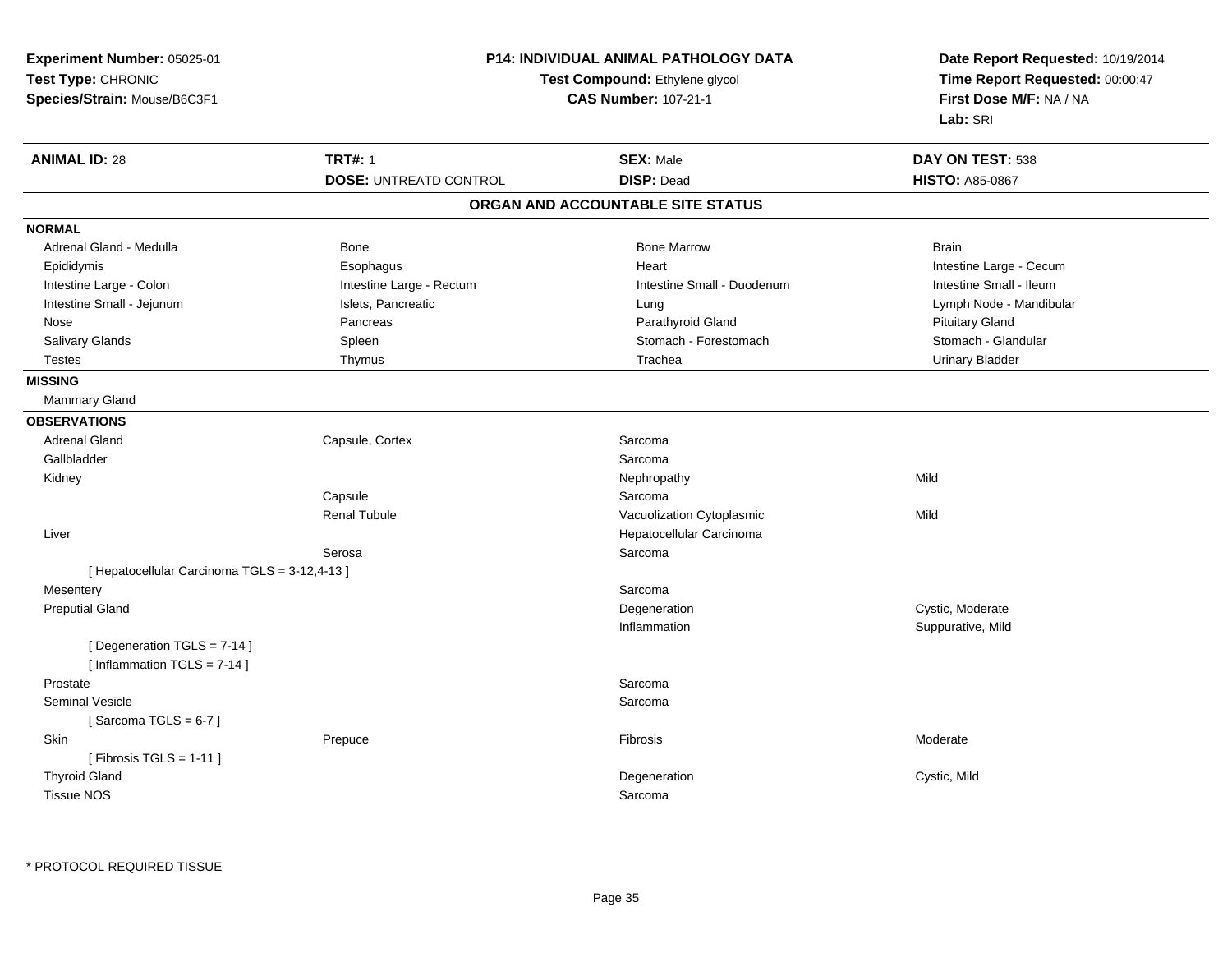| <b>Experiment Number: 05025-01</b><br>Test Type: CHRONIC<br>Species/Strain: Mouse/B6C3F1 | <b>P14: INDIVIDUAL ANIMAL PATHOLOGY DATA</b><br>Test Compound: Ethylene glycol<br><b>CAS Number: 107-21-1</b> |                                   | Date Report Requested: 10/19/2014<br>Time Report Requested: 00:00:47<br>First Dose M/F: NA / NA<br>Lab: SRI |
|------------------------------------------------------------------------------------------|---------------------------------------------------------------------------------------------------------------|-----------------------------------|-------------------------------------------------------------------------------------------------------------|
| <b>ANIMAL ID: 28</b>                                                                     | <b>TRT#: 1</b>                                                                                                | <b>SEX: Male</b>                  | DAY ON TEST: 538                                                                                            |
|                                                                                          | <b>DOSE: UNTREATD CONTROL</b>                                                                                 | <b>DISP: Dead</b>                 | <b>HISTO: A85-0867</b>                                                                                      |
|                                                                                          |                                                                                                               | ORGAN AND ACCOUNTABLE SITE STATUS |                                                                                                             |
| [Sarcoma TGLS = $5-15+16$ ]                                                              |                                                                                                               |                                   |                                                                                                             |
| PRIMARY CAUSE OF DEATH                                                                   | ۰                                                                                                             |                                   |                                                                                                             |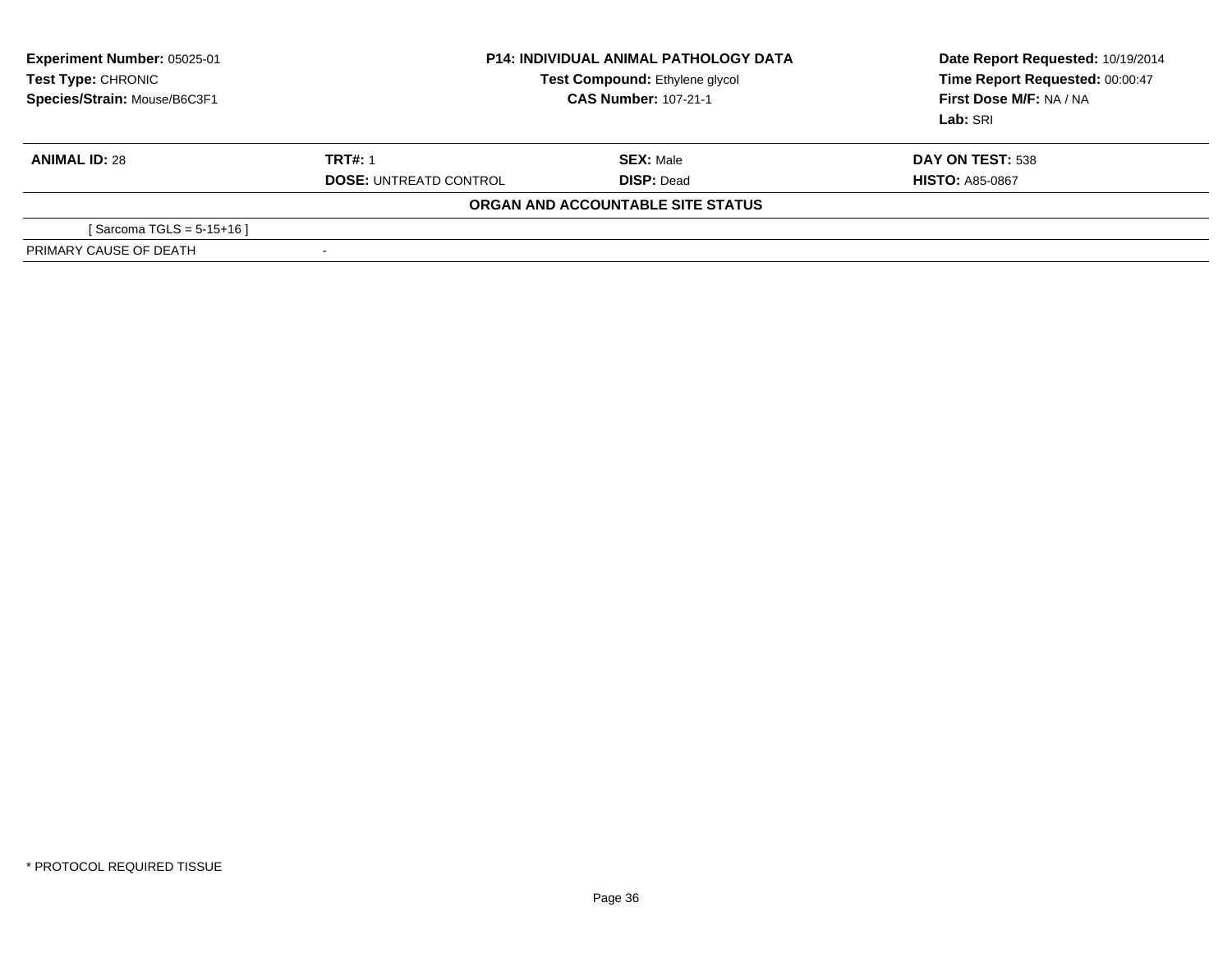| Experiment Number: 05025-01<br>Test Type: CHRONIC<br>Species/Strain: Mouse/B6C3F1 | <b>P14: INDIVIDUAL ANIMAL PATHOLOGY DATA</b><br>Test Compound: Ethylene glycol<br><b>CAS Number: 107-21-1</b> |                                   | Date Report Requested: 10/19/2014<br>Time Report Requested: 00:00:47<br>First Dose M/F: NA / NA<br>Lab: SRI |  |
|-----------------------------------------------------------------------------------|---------------------------------------------------------------------------------------------------------------|-----------------------------------|-------------------------------------------------------------------------------------------------------------|--|
| <b>ANIMAL ID: 29</b>                                                              | <b>TRT#: 1</b>                                                                                                | <b>SEX: Male</b>                  | DAY ON TEST: 732                                                                                            |  |
|                                                                                   | <b>DOSE: UNTREATD CONTROL</b>                                                                                 | <b>DISP: Terminal Sacrifice</b>   | <b>HISTO: A85-0868</b>                                                                                      |  |
|                                                                                   |                                                                                                               | ORGAN AND ACCOUNTABLE SITE STATUS |                                                                                                             |  |
| <b>NORMAL</b>                                                                     |                                                                                                               |                                   |                                                                                                             |  |
| <b>Adrenal Gland - Cortex</b>                                                     | Adrenal Gland - Medulla                                                                                       | Bone                              | <b>Bone Marrow</b>                                                                                          |  |
| <b>Brain</b>                                                                      | Epididymis                                                                                                    | Esophagus                         | Gallbladder                                                                                                 |  |
| Heart                                                                             | Intestine Large - Cecum                                                                                       | Intestine Large - Colon           | Intestine Large - Rectum                                                                                    |  |
| Intestine Small - Duodenum                                                        | Intestine Small - Ileum                                                                                       | Intestine Small - Jejunum         | Islets, Pancreatic                                                                                          |  |
| Liver                                                                             | Lung                                                                                                          | Lymph Node - Mandibular           | Nose                                                                                                        |  |
| Pancreas                                                                          | Parathyroid Gland                                                                                             | Prostate                          | Salivary Glands                                                                                             |  |
| <b>Seminal Vesicle</b>                                                            | Skin                                                                                                          | Spleen                            | Stomach - Forestomach                                                                                       |  |
| Stomach - Glandular                                                               | <b>Testes</b>                                                                                                 | Thymus                            | <b>Tissue NOS</b>                                                                                           |  |
| Trachea                                                                           | <b>Urinary Bladder</b>                                                                                        |                                   |                                                                                                             |  |
| <b>MISSING</b>                                                                    |                                                                                                               |                                   |                                                                                                             |  |
| Mammary Gland                                                                     |                                                                                                               |                                   |                                                                                                             |  |
| <b>OBSERVATIONS</b>                                                               |                                                                                                               |                                   |                                                                                                             |  |
| Kidney                                                                            |                                                                                                               | Nephropathy                       | Minimal                                                                                                     |  |
|                                                                                   | <b>Renal Tubule</b>                                                                                           | Vacuolization Cytoplasmic         | Minimal                                                                                                     |  |
| Lymph Node                                                                        | Mesenteric                                                                                                    | Angiectasis                       | Minimal                                                                                                     |  |
| <b>Pituitary Gland</b>                                                            | Pars Distalis                                                                                                 | Hyperplasia                       | Focal, Minimal                                                                                              |  |
| <b>Thyroid Gland</b>                                                              |                                                                                                               | Degeneration                      | Cystic, Mild                                                                                                |  |
| Tooth                                                                             | Incisor                                                                                                       | Dysplasia                         | Minimal                                                                                                     |  |
| PRIMARY CAUSE OF DEATH                                                            |                                                                                                               |                                   |                                                                                                             |  |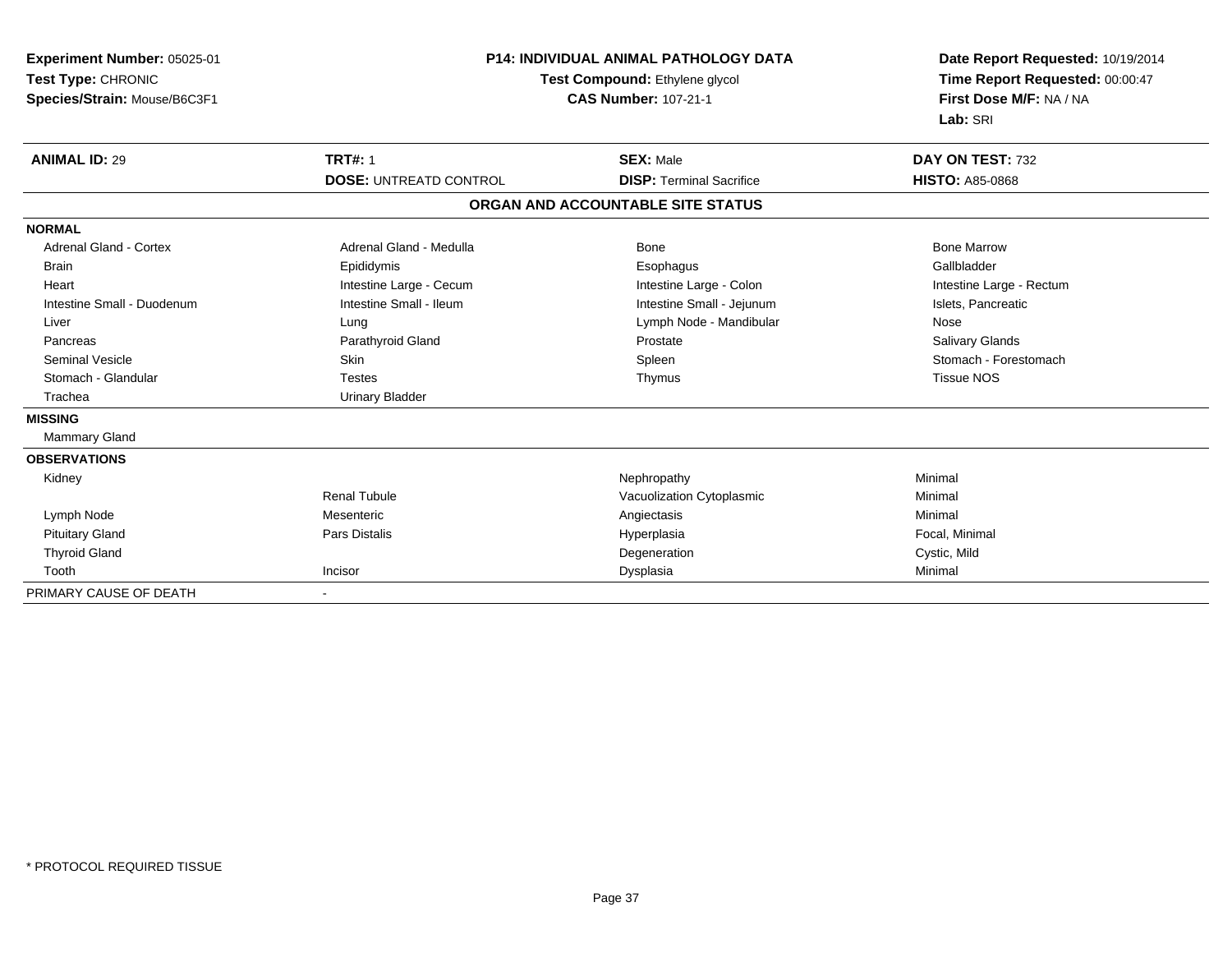| Experiment Number: 05025-01<br>Test Type: CHRONIC<br>Species/Strain: Mouse/B6C3F1 | <b>P14: INDIVIDUAL ANIMAL PATHOLOGY DATA</b><br>Test Compound: Ethylene glycol<br><b>CAS Number: 107-21-1</b> |                                   | Date Report Requested: 10/19/2014<br>Time Report Requested: 00:00:47<br>First Dose M/F: NA / NA<br>Lab: SRI |  |
|-----------------------------------------------------------------------------------|---------------------------------------------------------------------------------------------------------------|-----------------------------------|-------------------------------------------------------------------------------------------------------------|--|
| <b>ANIMAL ID: 30</b>                                                              | <b>TRT#: 1</b>                                                                                                | <b>SEX: Male</b>                  | DAY ON TEST: 732                                                                                            |  |
|                                                                                   | <b>DOSE: UNTREATD CONTROL</b>                                                                                 | <b>DISP: Terminal Sacrifice</b>   | <b>HISTO: A85-0869</b>                                                                                      |  |
|                                                                                   |                                                                                                               | ORGAN AND ACCOUNTABLE SITE STATUS |                                                                                                             |  |
| <b>NORMAL</b>                                                                     |                                                                                                               |                                   |                                                                                                             |  |
| Adrenal Gland - Cortex                                                            | Adrenal Gland - Medulla                                                                                       | Bone                              | <b>Bone Marrow</b>                                                                                          |  |
| Brain                                                                             | Epididymis                                                                                                    | Esophagus                         | Gallbladder                                                                                                 |  |
| Heart                                                                             | Intestine Large - Cecum                                                                                       | Intestine Large - Colon           | Intestine Large - Rectum                                                                                    |  |
| Intestine Small - Duodenum                                                        | Intestine Small - Ileum                                                                                       | Intestine Small - Jejunum         | Islets, Pancreatic                                                                                          |  |
| Liver                                                                             | Lung                                                                                                          | Lymph Node - Mandibular           | Nose                                                                                                        |  |
| Pancreas                                                                          | Parathyroid Gland                                                                                             | Prostate                          | <b>Salivary Glands</b>                                                                                      |  |
| <b>Seminal Vesicle</b>                                                            | <b>Skin</b>                                                                                                   | Spleen                            | Stomach - Forestomach                                                                                       |  |
| Stomach - Glandular                                                               | <b>Testes</b>                                                                                                 | Thymus                            | Trachea                                                                                                     |  |
| <b>Urinary Bladder</b>                                                            |                                                                                                               |                                   |                                                                                                             |  |
| <b>MISSING</b>                                                                    |                                                                                                               |                                   |                                                                                                             |  |
| <b>Mammary Gland</b>                                                              |                                                                                                               |                                   |                                                                                                             |  |
| <b>OBSERVATIONS</b>                                                               |                                                                                                               |                                   |                                                                                                             |  |
| Kidney                                                                            |                                                                                                               | Nephropathy                       | Minimal                                                                                                     |  |
|                                                                                   | <b>Renal Tubule</b>                                                                                           | Vacuolization Cytoplasmic         | Mild                                                                                                        |  |
| Lymph Node<br>[ Angiectasis $TGLS = 1-6$ ]                                        | Mesenteric                                                                                                    | Angiectasis                       | Minimal                                                                                                     |  |
| <b>Pituitary Gland</b>                                                            | <b>Pars Distalis</b>                                                                                          | Hyperplasia                       | Focal, Minimal                                                                                              |  |
| <b>Thyroid Gland</b>                                                              | <b>Follicular Cel</b>                                                                                         | Hyperplasia                       | Minimal                                                                                                     |  |
| Tooth                                                                             | Incisor                                                                                                       | Dysplasia                         | Mild                                                                                                        |  |
| PRIMARY CAUSE OF DEATH                                                            |                                                                                                               |                                   |                                                                                                             |  |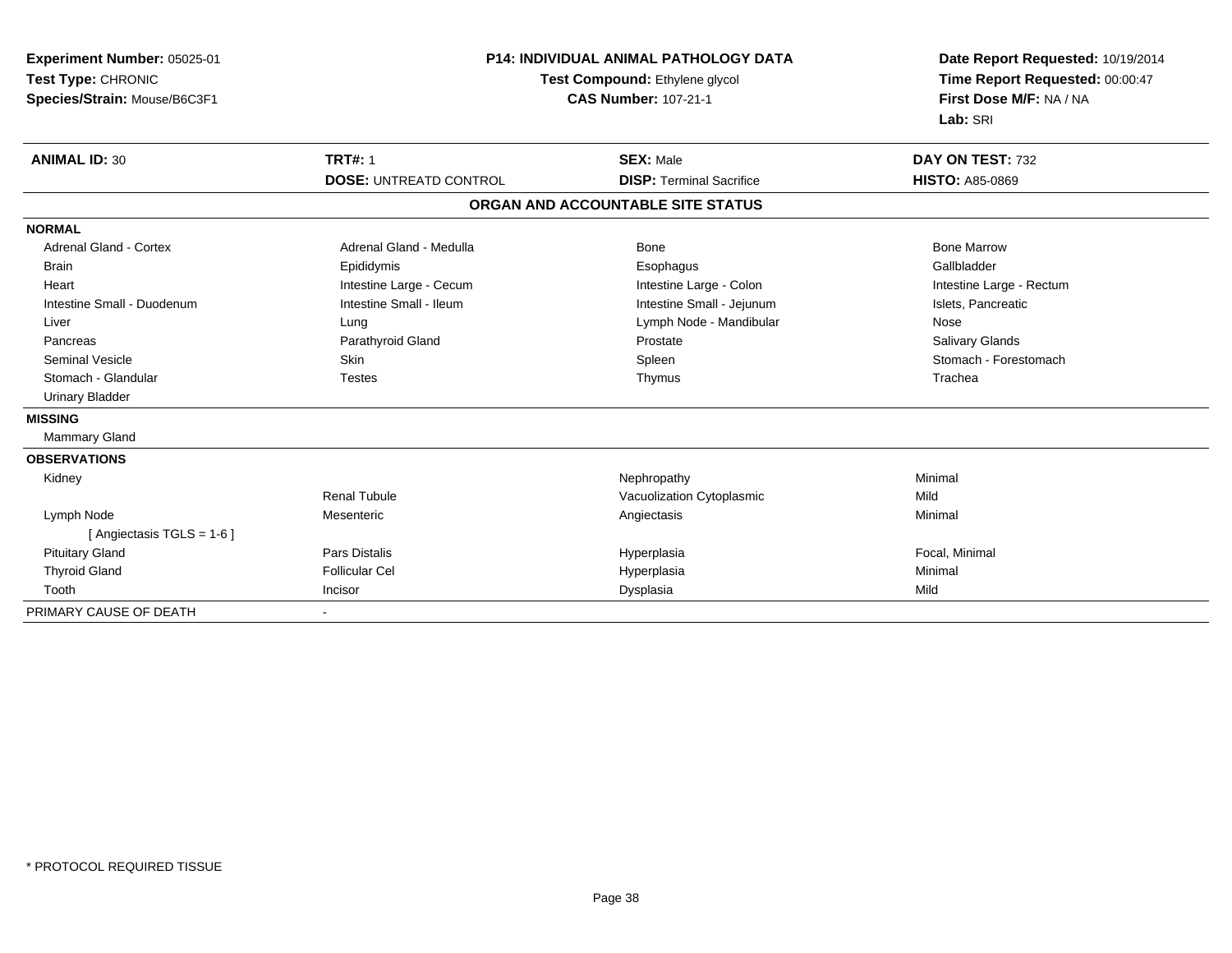| Experiment Number: 05025-01<br>Test Type: CHRONIC<br>Species/Strain: Mouse/B6C3F1    |                               | <b>P14: INDIVIDUAL ANIMAL PATHOLOGY DATA</b><br>Test Compound: Ethylene glycol<br><b>CAS Number: 107-21-1</b> | Date Report Requested: 10/19/2014<br>Time Report Requested: 00:00:47<br>First Dose M/F: NA / NA<br>Lab: SRI |
|--------------------------------------------------------------------------------------|-------------------------------|---------------------------------------------------------------------------------------------------------------|-------------------------------------------------------------------------------------------------------------|
| <b>ANIMAL ID: 31</b>                                                                 | <b>TRT#: 1</b>                | <b>SEX: Male</b>                                                                                              | DAY ON TEST: 732                                                                                            |
|                                                                                      | <b>DOSE: UNTREATD CONTROL</b> | <b>DISP: Terminal Sacrifice</b>                                                                               | <b>HISTO: A85-0870</b>                                                                                      |
|                                                                                      |                               | ORGAN AND ACCOUNTABLE SITE STATUS                                                                             |                                                                                                             |
| <b>NORMAL</b>                                                                        |                               |                                                                                                               |                                                                                                             |
| Adrenal Gland - Cortex                                                               | Adrenal Gland - Medulla       | <b>Bone</b>                                                                                                   | <b>Bone Marrow</b>                                                                                          |
| <b>Brain</b>                                                                         | Epididymis                    | Esophagus                                                                                                     | Gallbladder                                                                                                 |
| Heart                                                                                | Intestine Large - Cecum       | Intestine Large - Colon                                                                                       | Intestine Large - Rectum                                                                                    |
| Intestine Small - Duodenum                                                           | Intestine Small - Ileum       | Islets, Pancreatic                                                                                            | Lung                                                                                                        |
| Pancreas                                                                             | Parathyroid Gland             | <b>Pituitary Gland</b>                                                                                        | Prostate                                                                                                    |
| Salivary Glands                                                                      | Seminal Vesicle               | Stomach - Forestomach                                                                                         | Stomach - Glandular                                                                                         |
| <b>Testes</b>                                                                        | Thymus                        | <b>Thyroid Gland</b>                                                                                          | Trachea                                                                                                     |
| <b>Urinary Bladder</b>                                                               |                               |                                                                                                               |                                                                                                             |
| <b>MISSING</b>                                                                       |                               |                                                                                                               |                                                                                                             |
| Mammary Gland                                                                        |                               |                                                                                                               |                                                                                                             |
| <b>OBSERVATIONS</b>                                                                  |                               |                                                                                                               |                                                                                                             |
| <b>Intestine Small</b>                                                               | Jejunum                       | Polyp Adenomatous                                                                                             |                                                                                                             |
| [ Polyp Adenomatous TGLS = 5-14 ]                                                    |                               |                                                                                                               |                                                                                                             |
| Kidney                                                                               |                               | Nephropathy                                                                                                   | Minimal                                                                                                     |
|                                                                                      | <b>Renal Tubule</b>           | Vacuolization Cytoplasmic                                                                                     | Mild                                                                                                        |
| Liver                                                                                |                               | Hepatocellular Carcinoma                                                                                      |                                                                                                             |
|                                                                                      |                               | Lymphoma Malignant Mixed                                                                                      |                                                                                                             |
| [ Hepatocellular Carcinoma TGLS = 7-16 ]                                             |                               |                                                                                                               |                                                                                                             |
| Lymph Node                                                                           | Mandibular                    | Lymphoma Malignant Mixed                                                                                      |                                                                                                             |
|                                                                                      | Pancreatic                    | Lymphoma Malignant Mixed                                                                                      |                                                                                                             |
|                                                                                      | Renal                         | Lymphoma Malignant Mixed                                                                                      |                                                                                                             |
| [ Lymphoma Malignant Mixed TGLS = 4-13 ]<br>[ Lymphoma Malignant Mixed TGLS = 6-15 ] |                               |                                                                                                               |                                                                                                             |
| Nose                                                                                 |                               | Lymphoma Malignant Mixed                                                                                      |                                                                                                             |
| [ Lymphoma Malignant Mixed TGLS = 8-10 ]                                             |                               |                                                                                                               |                                                                                                             |
| Skin                                                                                 |                               | Inflammation                                                                                                  | Chronic, Mild                                                                                               |
|                                                                                      |                               | Ulcer                                                                                                         | Mild                                                                                                        |
| [Inflammation TGLS = 1-11]<br>[ Ulcer TGLS = $1-11$ ]                                |                               |                                                                                                               |                                                                                                             |
| Spleen                                                                               |                               | Lymphoma Malignant Mixed                                                                                      |                                                                                                             |
|                                                                                      |                               |                                                                                                               |                                                                                                             |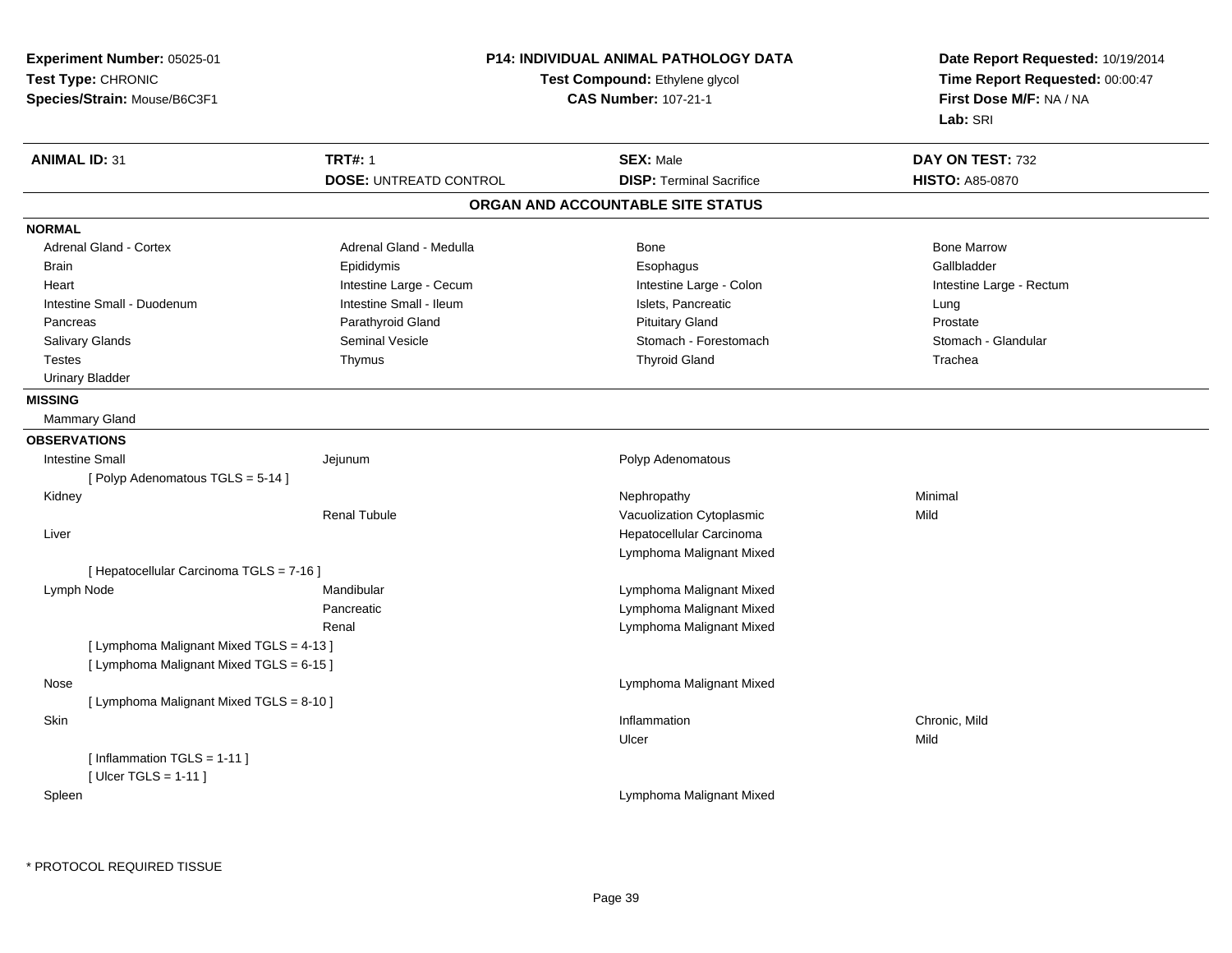| Experiment Number: 05025-01<br>Test Type: CHRONIC<br>Species/Strain: Mouse/B6C3F1 | <b>P14: INDIVIDUAL ANIMAL PATHOLOGY DATA</b><br>Test Compound: Ethylene glycol<br><b>CAS Number: 107-21-1</b> |                                   | Date Report Requested: 10/19/2014<br>Time Report Requested: 00:00:47<br>First Dose M/F: NA / NA<br>Lab: SRI |
|-----------------------------------------------------------------------------------|---------------------------------------------------------------------------------------------------------------|-----------------------------------|-------------------------------------------------------------------------------------------------------------|
| <b>ANIMAL ID: 31</b>                                                              | <b>TRT#: 1</b>                                                                                                | <b>SEX: Male</b>                  | DAY ON TEST: 732                                                                                            |
|                                                                                   | <b>DOSE: UNTREATD CONTROL</b>                                                                                 | <b>DISP: Terminal Sacrifice</b>   | <b>HISTO: A85-0870</b>                                                                                      |
|                                                                                   |                                                                                                               | ORGAN AND ACCOUNTABLE SITE STATUS |                                                                                                             |
| [ Lymphoma Malignant Mixed TGLS = 3-12 ]                                          |                                                                                                               |                                   |                                                                                                             |
| Tooth                                                                             | Incisor, Pulp                                                                                                 | Lymphoma Malignant Mixed          |                                                                                                             |
| PRIMARY CAUSE OF DEATH                                                            | $\overline{\phantom{a}}$                                                                                      |                                   |                                                                                                             |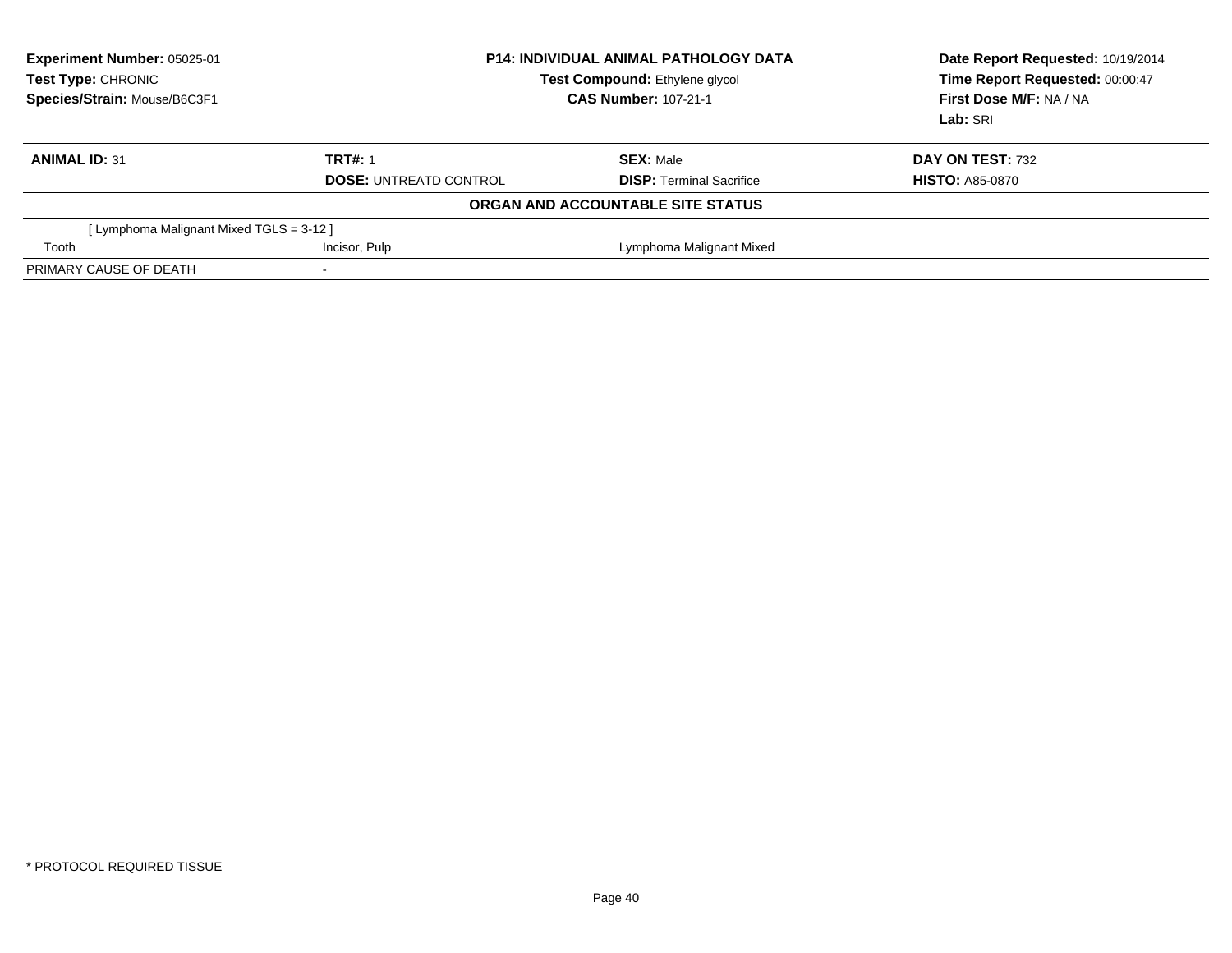| Experiment Number: 05025-01<br>Test Type: CHRONIC<br>Species/Strain: Mouse/B6C3F1 | <b>P14: INDIVIDUAL ANIMAL PATHOLOGY DATA</b><br>Test Compound: Ethylene glycol<br><b>CAS Number: 107-21-1</b> |                                           | Date Report Requested: 10/19/2014<br>Time Report Requested: 00:00:47<br>First Dose M/F: NA / NA<br>Lab: SRI |  |
|-----------------------------------------------------------------------------------|---------------------------------------------------------------------------------------------------------------|-------------------------------------------|-------------------------------------------------------------------------------------------------------------|--|
| <b>ANIMAL ID: 32</b>                                                              | <b>TRT#: 1</b><br><b>DOSE: UNTREATD CONTROL</b>                                                               | <b>SEX: Male</b><br><b>DISP: Moribund</b> | DAY ON TEST: 654<br><b>HISTO: A85-0871</b>                                                                  |  |
|                                                                                   |                                                                                                               | ORGAN AND ACCOUNTABLE SITE STATUS         |                                                                                                             |  |
| <b>NORMAL</b>                                                                     |                                                                                                               |                                           |                                                                                                             |  |
| Adrenal Gland - Cortex                                                            | Adrenal Gland - Medulla                                                                                       | Bone                                      | <b>Bone Marrow</b>                                                                                          |  |
| <b>Brain</b>                                                                      | Epididymis                                                                                                    | Esophagus                                 | Gallbladder                                                                                                 |  |
| Intestine Large - Cecum                                                           | Intestine Large - Colon                                                                                       | Intestine Large - Rectum                  | Intestine Small - Duodenum                                                                                  |  |
| Intestine Small - Ileum                                                           | Intestine Small - Jejunum                                                                                     | Islets, Pancreatic                        | Lymph Node - Mandibular                                                                                     |  |
| Nose                                                                              | Pancreas                                                                                                      | Parathyroid Gland                         | Penis                                                                                                       |  |
| Prostate                                                                          | Salivary Glands                                                                                               | Stomach - Forestomach                     | Stomach - Glandular                                                                                         |  |
| <b>Testes</b>                                                                     | Thymus                                                                                                        | <b>Thyroid Gland</b>                      | Trachea                                                                                                     |  |
| <b>Urinary Bladder</b>                                                            |                                                                                                               |                                           |                                                                                                             |  |
| <b>MISSING</b>                                                                    |                                                                                                               |                                           |                                                                                                             |  |
| <b>Mammary Gland</b>                                                              |                                                                                                               |                                           |                                                                                                             |  |
| <b>OBSERVATIONS</b>                                                               |                                                                                                               |                                           |                                                                                                             |  |
| Heart                                                                             |                                                                                                               | Adenocarcinoma                            | Metastatic (Uncertain Primary Site)                                                                         |  |
| Note: [ ADENOCARC<br>$TGLs = 6-4$                                                 |                                                                                                               |                                           |                                                                                                             |  |
| Kidney                                                                            | <b>Renal Tubule</b>                                                                                           | Adenoma                                   |                                                                                                             |  |
|                                                                                   |                                                                                                               | Congestion                                | Mild                                                                                                        |  |
|                                                                                   |                                                                                                               | Nephropathy                               | Minimal                                                                                                     |  |
|                                                                                   | <b>Renal Tubule</b>                                                                                           | Vacuolization Cytoplasmic                 | Mild                                                                                                        |  |
| Liver                                                                             |                                                                                                               | Hepatocellular Carcinoma                  |                                                                                                             |  |
| [ Hepatocellular Carcinoma TGLS = 5-12 ]                                          |                                                                                                               |                                           |                                                                                                             |  |
| Lung                                                                              |                                                                                                               | Adenocarcinoma                            | Metastatic (Uncertain Primary Site)                                                                         |  |
|                                                                                   | Alveolar Epith                                                                                                | Hyperplasia                               | Minimal                                                                                                     |  |
| Lymph Node                                                                        | Mesenteric                                                                                                    | Angiectasis                               | Minimal                                                                                                     |  |
| <b>Pituitary Gland</b>                                                            | Pars Intermed                                                                                                 | Adenoma                                   |                                                                                                             |  |
| Seminal Vesicle                                                                   |                                                                                                               | Dilatation                                | Mild                                                                                                        |  |
|                                                                                   |                                                                                                               | Inflammation                              | Chronic, Moderate                                                                                           |  |
| [Dilatation TGLS = 3-7]                                                           |                                                                                                               |                                           |                                                                                                             |  |
| [Inflammation TGLS = 3-7]                                                         |                                                                                                               |                                           |                                                                                                             |  |
| <b>Skin</b>                                                                       |                                                                                                               | Inflammation                              | Chronic, Minimal                                                                                            |  |
| [Inflammation TGLS = 1-11]                                                        |                                                                                                               |                                           |                                                                                                             |  |
| Spleen                                                                            |                                                                                                               | Hematopoietic Cell Proliferation          | Moderate                                                                                                    |  |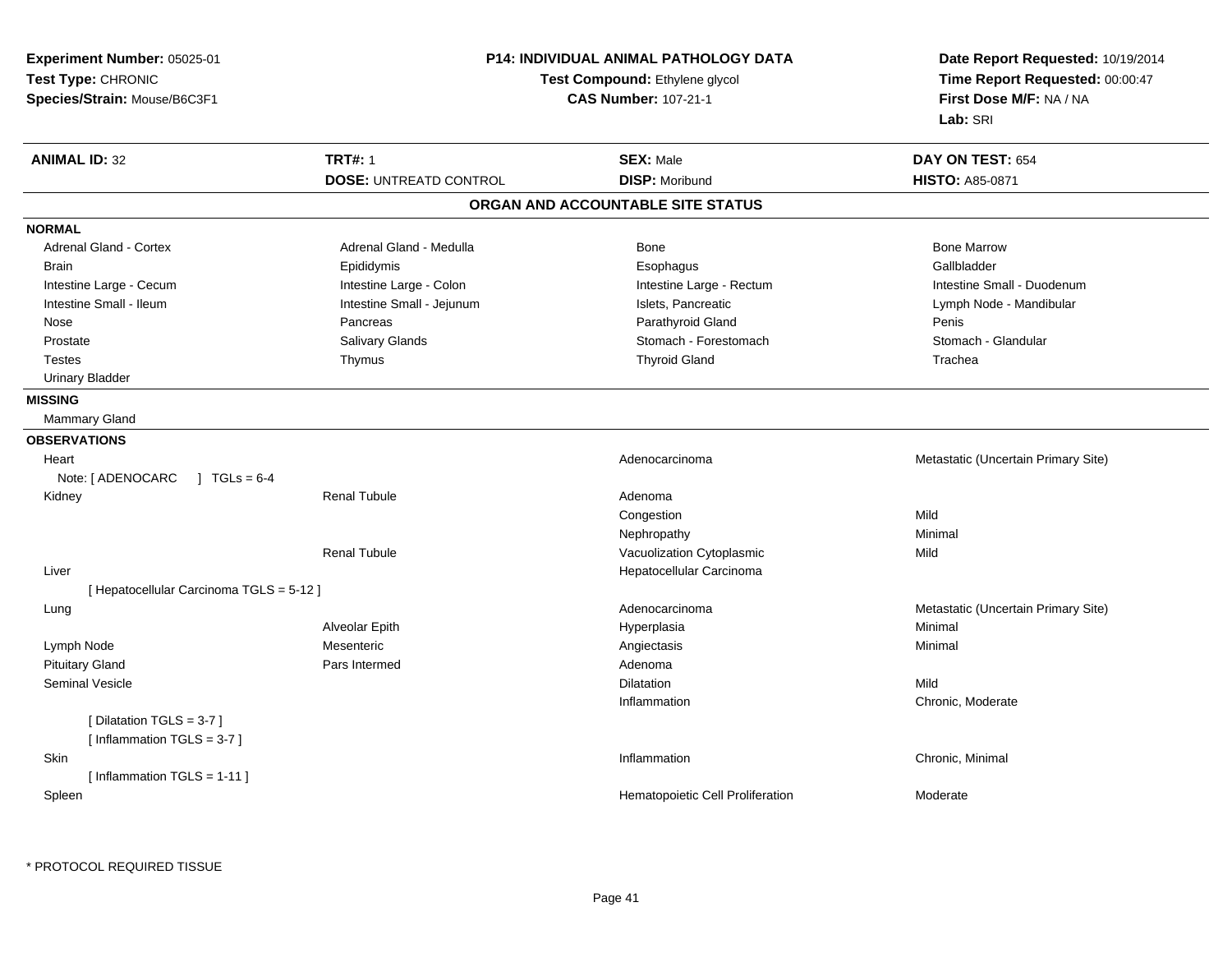| <b>Experiment Number: 05025-01</b><br>Test Type: CHRONIC<br>Species/Strain: Mouse/B6C3F1 | <b>P14: INDIVIDUAL ANIMAL PATHOLOGY DATA</b><br>Test Compound: Ethylene glycol<br><b>CAS Number: 107-21-1</b> |                                   | Date Report Requested: 10/19/2014<br>Time Report Requested: 00:00:47<br>First Dose M/F: NA / NA<br>Lab: SRI |
|------------------------------------------------------------------------------------------|---------------------------------------------------------------------------------------------------------------|-----------------------------------|-------------------------------------------------------------------------------------------------------------|
| <b>ANIMAL ID: 32</b>                                                                     | <b>TRT#: 1</b>                                                                                                | <b>SEX: Male</b>                  | <b>DAY ON TEST: 654</b>                                                                                     |
|                                                                                          | <b>DOSE: UNTREATD CONTROL</b>                                                                                 | <b>DISP:</b> Moribund             | <b>HISTO: A85-0871</b>                                                                                      |
|                                                                                          |                                                                                                               | ORGAN AND ACCOUNTABLE SITE STATUS |                                                                                                             |
| [Hematopoietic Cell Proliferation TGLS = 4-8]                                            |                                                                                                               |                                   |                                                                                                             |
| PRIMARY CAUSE OF DEATH                                                                   | $\overline{\phantom{a}}$                                                                                      |                                   |                                                                                                             |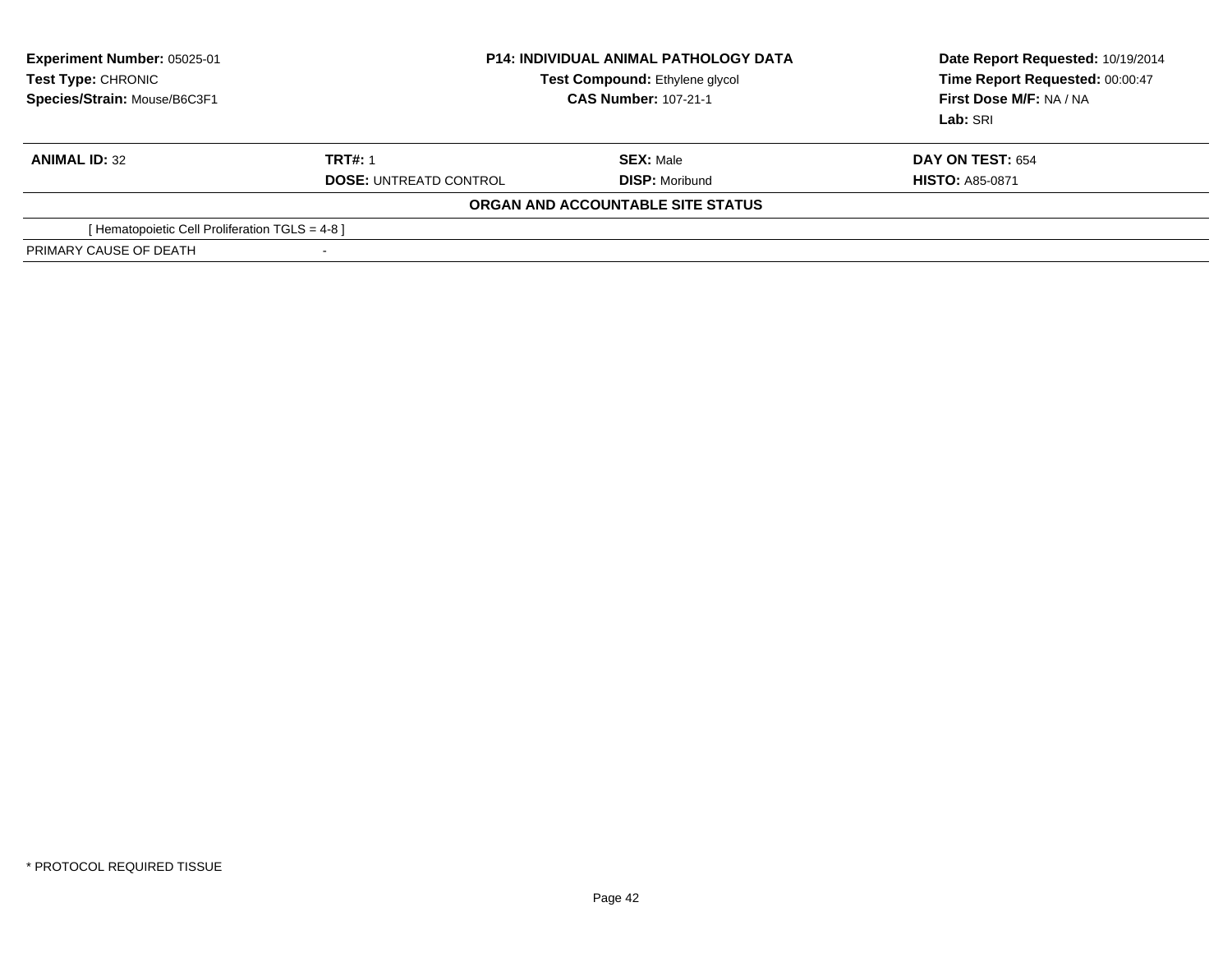| Experiment Number: 05025-01<br>Test Type: CHRONIC<br>Species/Strain: Mouse/B6C3F1 | <b>P14: INDIVIDUAL ANIMAL PATHOLOGY DATA</b><br>Test Compound: Ethylene glycol<br><b>CAS Number: 107-21-1</b> |                                           | Date Report Requested: 10/19/2014<br>Time Report Requested: 00:00:47<br>First Dose M/F: NA / NA<br>Lab: SRI |
|-----------------------------------------------------------------------------------|---------------------------------------------------------------------------------------------------------------|-------------------------------------------|-------------------------------------------------------------------------------------------------------------|
| <b>ANIMAL ID: 33</b>                                                              | <b>TRT#: 1</b><br><b>DOSE: UNTREATD CONTROL</b>                                                               | <b>SEX: Male</b><br><b>DISP: Moribund</b> | DAY ON TEST: 602<br><b>HISTO: A85-0872</b>                                                                  |
|                                                                                   |                                                                                                               | ORGAN AND ACCOUNTABLE SITE STATUS         |                                                                                                             |
| <b>NORMAL</b>                                                                     |                                                                                                               |                                           |                                                                                                             |
| <b>Adrenal Gland - Cortex</b>                                                     | Adrenal Gland - Medulla                                                                                       | <b>Bone</b>                               | <b>Bone Marrow</b>                                                                                          |
| <b>Brain</b>                                                                      | Epididymis                                                                                                    | Esophagus                                 | Gallbladder                                                                                                 |
| Heart                                                                             | Intestine Large - Cecum                                                                                       | Intestine Large - Colon                   | Intestine Large - Rectum                                                                                    |
| Intestine Small - Duodenum                                                        | Intestine Small - Ileum                                                                                       | Intestine Small - Jejunum                 | Islets, Pancreatic                                                                                          |
| Liver                                                                             | Lung                                                                                                          | Lymph Node - Mandibular                   | Nose                                                                                                        |
| Pancreas                                                                          | Parathyroid Gland                                                                                             | <b>Pituitary Gland</b>                    | Prostate                                                                                                    |
| <b>Salivary Glands</b>                                                            | Spleen                                                                                                        | Stomach - Forestomach                     | Stomach - Glandular                                                                                         |
| <b>Testes</b>                                                                     | Thymus                                                                                                        | <b>Thyroid Gland</b>                      | Trachea                                                                                                     |
| <b>Urinary Bladder</b>                                                            |                                                                                                               |                                           |                                                                                                             |
| <b>MISSING</b>                                                                    |                                                                                                               |                                           |                                                                                                             |
| Mammary Gland                                                                     |                                                                                                               |                                           |                                                                                                             |
| <b>OBSERVATIONS</b>                                                               |                                                                                                               |                                           |                                                                                                             |
| Kidney                                                                            | <b>Renal Tubule</b>                                                                                           | Vacuolization Cytoplasmic                 | Minimal                                                                                                     |
| <b>Seminal Vesicle</b>                                                            |                                                                                                               | Inflammation                              | Chronic, Moderate                                                                                           |
| [Inflammation TGLS = $5-7$ ]                                                      |                                                                                                               |                                           |                                                                                                             |
| Skin                                                                              |                                                                                                               | Inflammation                              | Chronic, Moderate                                                                                           |
| [Inflammation TGLS = $1-11$ ]                                                     |                                                                                                               |                                           |                                                                                                             |
| PRIMARY CAUSE OF DEATH                                                            | $\overline{\phantom{a}}$                                                                                      |                                           |                                                                                                             |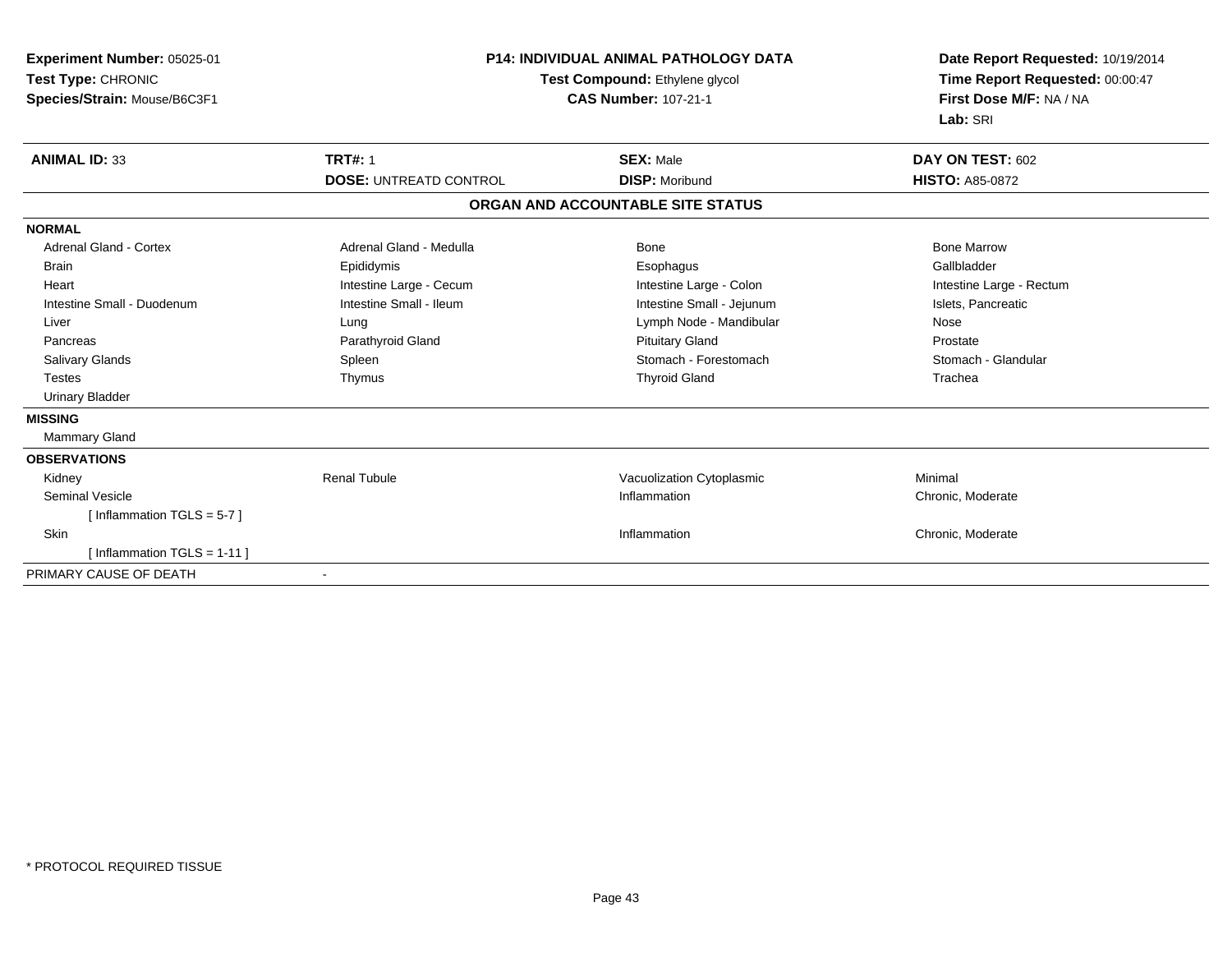| Experiment Number: 05025-01<br>Test Type: CHRONIC<br>Species/Strain: Mouse/B6C3F1 | <b>P14: INDIVIDUAL ANIMAL PATHOLOGY DATA</b><br>Test Compound: Ethylene glycol<br><b>CAS Number: 107-21-1</b> |                                   | Date Report Requested: 10/19/2014<br>Time Report Requested: 00:00:47<br>First Dose M/F: NA / NA<br>Lab: SRI |  |
|-----------------------------------------------------------------------------------|---------------------------------------------------------------------------------------------------------------|-----------------------------------|-------------------------------------------------------------------------------------------------------------|--|
| <b>ANIMAL ID: 34</b>                                                              | <b>TRT#: 1</b>                                                                                                | <b>SEX: Male</b>                  | DAY ON TEST: 732                                                                                            |  |
|                                                                                   | <b>DOSE: UNTREATD CONTROL</b>                                                                                 | <b>DISP: Terminal Sacrifice</b>   | <b>HISTO: A85-0873</b>                                                                                      |  |
|                                                                                   |                                                                                                               | ORGAN AND ACCOUNTABLE SITE STATUS |                                                                                                             |  |
| <b>NORMAL</b>                                                                     |                                                                                                               |                                   |                                                                                                             |  |
| <b>Bone</b>                                                                       | <b>Bone Marrow</b>                                                                                            | <b>Brain</b>                      | Epididymis                                                                                                  |  |
| Esophagus                                                                         | Gallbladder                                                                                                   | Heart                             | Intestine Large - Cecum                                                                                     |  |
| Intestine Large - Colon                                                           | Intestine Large - Rectum                                                                                      | Intestine Small - Duodenum        | Intestine Small - Ileum                                                                                     |  |
| Intestine Small - Jejunum                                                         | Islets, Pancreatic                                                                                            | Liver                             | Lymph Node - Mandibular                                                                                     |  |
| Nose                                                                              | Pancreas                                                                                                      | Parathyroid Gland                 | <b>Pituitary Gland</b>                                                                                      |  |
| Prostate                                                                          | Salivary Glands                                                                                               | <b>Seminal Vesicle</b>            | <b>Skin</b>                                                                                                 |  |
| Spleen                                                                            | Stomach - Forestomach                                                                                         | Stomach - Glandular               | Thymus                                                                                                      |  |
| <b>Thyroid Gland</b>                                                              | Trachea                                                                                                       | <b>Urinary Bladder</b>            |                                                                                                             |  |
| <b>MISSING</b>                                                                    |                                                                                                               |                                   |                                                                                                             |  |
| <b>Mammary Gland</b>                                                              |                                                                                                               |                                   |                                                                                                             |  |
| <b>OBSERVATIONS</b>                                                               |                                                                                                               |                                   |                                                                                                             |  |
| <b>Adrenal Gland</b>                                                              | Cortex, Subcapsular                                                                                           | Hyperplasia                       | Focal, Mild                                                                                                 |  |
|                                                                                   | Medulla                                                                                                       | Hyperplasia                       | Focal, Mild                                                                                                 |  |
| Kidney                                                                            |                                                                                                               | Nephropathy                       | Mild                                                                                                        |  |
|                                                                                   | <b>Renal Tubule</b>                                                                                           | Vacuolization Cytoplasmic         | Mild                                                                                                        |  |
| Lung                                                                              |                                                                                                               | Alveolar/Bronchiolar Adenoma      |                                                                                                             |  |
| [ Alveolar/Bronchiolar Adenoma TGLS = 1-6 ]                                       |                                                                                                               |                                   |                                                                                                             |  |
| <b>Testes</b>                                                                     | <b>Germinal Epith</b>                                                                                         | Degeneration                      | Mild                                                                                                        |  |
|                                                                                   |                                                                                                               | Mineralization                    | Mild                                                                                                        |  |
| Tooth                                                                             | Incisor                                                                                                       | Dysplasia                         | Minimal                                                                                                     |  |
| PRIMARY CAUSE OF DEATH                                                            |                                                                                                               |                                   |                                                                                                             |  |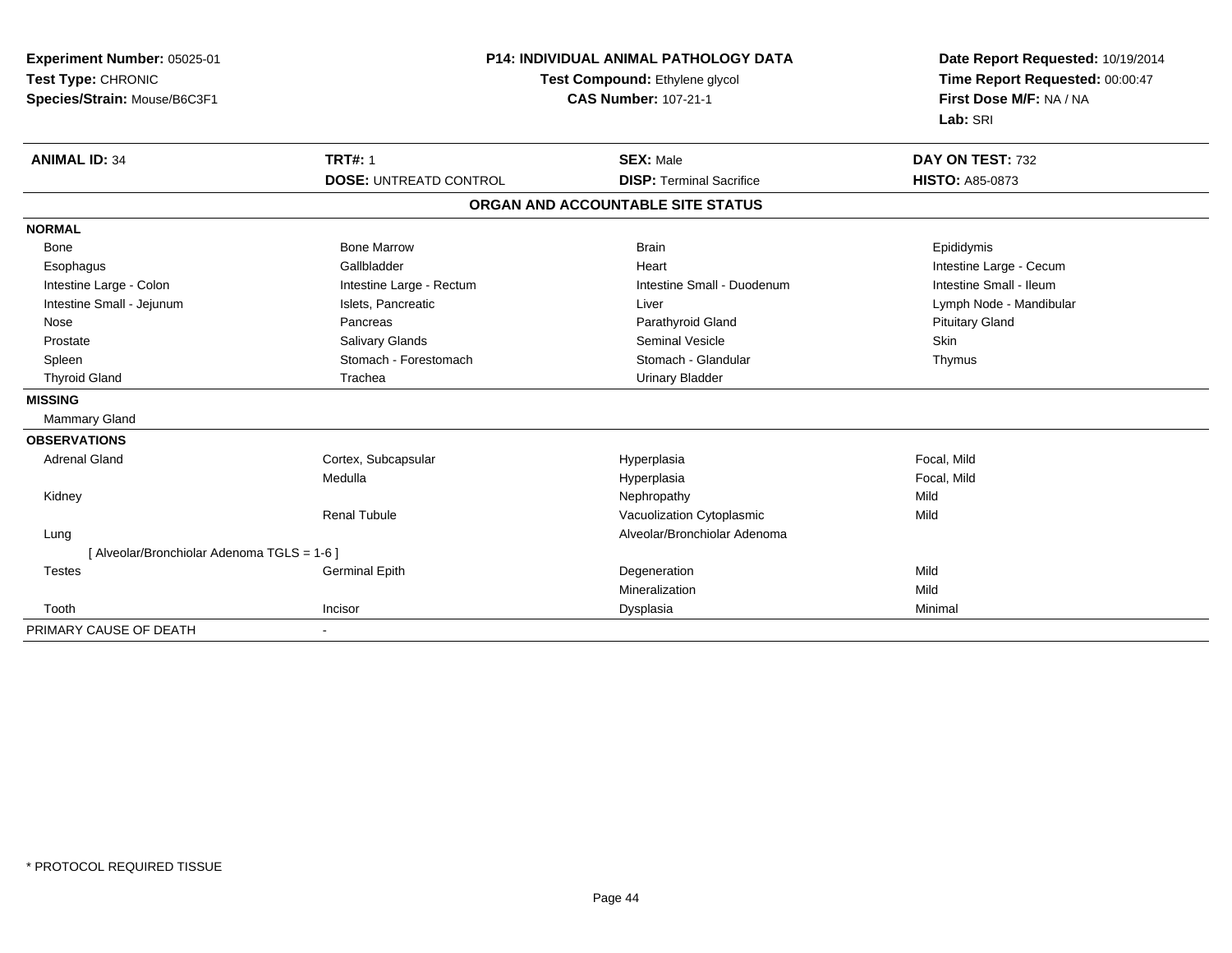| <b>Experiment Number: 05025-01</b><br>Test Type: CHRONIC<br>Species/Strain: Mouse/B6C3F1 |                               | <b>P14: INDIVIDUAL ANIMAL PATHOLOGY DATA</b><br>Test Compound: Ethylene glycol<br><b>CAS Number: 107-21-1</b> |                         |
|------------------------------------------------------------------------------------------|-------------------------------|---------------------------------------------------------------------------------------------------------------|-------------------------|
| <b>ANIMAL ID: 35</b>                                                                     | <b>TRT#: 1</b>                | <b>SEX: Male</b>                                                                                              | DAY ON TEST: 54         |
|                                                                                          | <b>DOSE: UNTREATD CONTROL</b> | <b>DISP: Dead</b>                                                                                             | <b>HISTO: A83027735</b> |
|                                                                                          |                               | ORGAN AND ACCOUNTABLE SITE STATUS                                                                             |                         |
| <b>NORMAL</b>                                                                            |                               |                                                                                                               |                         |
| <b>Adrenal Gland - Cortex</b>                                                            | Adrenal Gland - Medulla       | Bone                                                                                                          | <b>Bone Marrow</b>      |
| <b>Brain</b>                                                                             | Epididymis                    | Esophagus                                                                                                     | Heart                   |
| Intestine Large - Colon                                                                  | Intestine Large - Rectum      | Intestine Small - Duodenum                                                                                    | Intestine Small - Ileum |
| Intestine Small - Jejunum                                                                | Islets, Pancreatic            | Liver                                                                                                         | Lymph Node - Mandibular |
| Mammary Gland                                                                            | Nose                          | Pancreas                                                                                                      | Parathyroid Gland       |
| <b>Pituitary Gland</b>                                                                   | Prostate                      | <b>Salivary Glands</b>                                                                                        | <b>Seminal Vesicle</b>  |
| <b>Skin</b>                                                                              | Stomach - Forestomach         | Stomach - Glandular                                                                                           | <b>Testes</b>           |
| Thymus                                                                                   | <b>Thyroid Gland</b>          | Trachea                                                                                                       | <b>Urinary Bladder</b>  |
| <b>MISSING</b>                                                                           |                               |                                                                                                               |                         |
| Gallbladder                                                                              | Intestine Large - Cecum       |                                                                                                               |                         |
| <b>OBSERVATIONS</b>                                                                      |                               |                                                                                                               |                         |
| Kidney                                                                                   | <b>Renal Tubule</b>           | <b>Dilatation</b>                                                                                             | Moderate                |
|                                                                                          |                               | Inflammation                                                                                                  | Suppurative, Mild       |
|                                                                                          | <b>Renal Tubule</b>           | Vacuolization Cytoplasmic                                                                                     | Mild                    |
| Lung                                                                                     |                               | <b>Infiltration Cellular</b>                                                                                  | Mixed Cell, Mild        |
| Spleen                                                                                   |                               | Hematopoietic Cell Proliferation                                                                              | Mild                    |
| PRIMARY CAUSE OF DEATH                                                                   |                               |                                                                                                               |                         |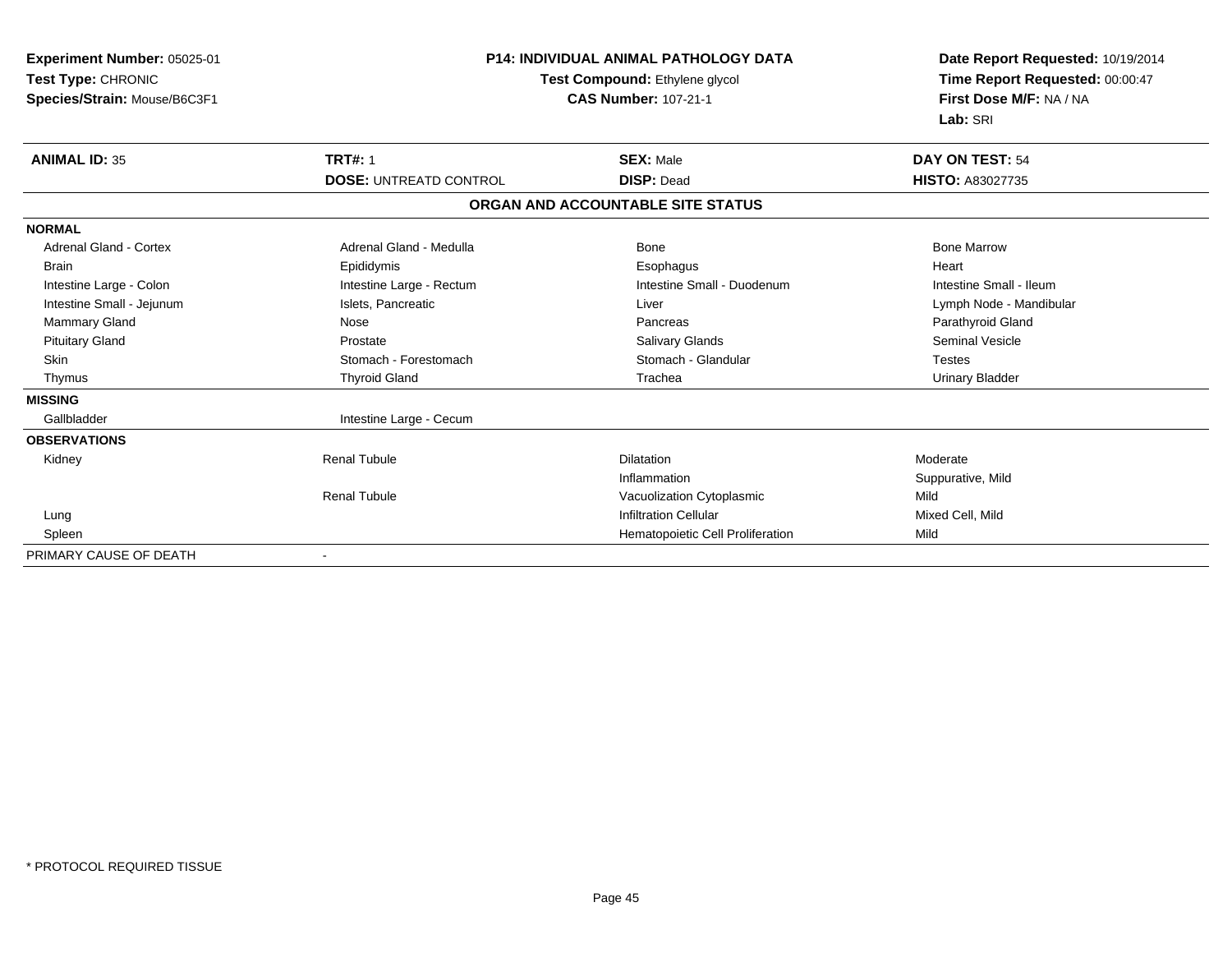| Experiment Number: 05025-01      | <b>P14: INDIVIDUAL ANIMAL PATHOLOGY DATA</b><br>Test Compound: Ethylene glycol<br><b>CAS Number: 107-21-1</b> |                                   | Date Report Requested: 10/19/2014<br>Time Report Requested: 00:00:47 |  |
|----------------------------------|---------------------------------------------------------------------------------------------------------------|-----------------------------------|----------------------------------------------------------------------|--|
| Test Type: CHRONIC               |                                                                                                               |                                   |                                                                      |  |
| Species/Strain: Mouse/B6C3F1     |                                                                                                               |                                   | First Dose M/F: NA / NA                                              |  |
|                                  |                                                                                                               |                                   | Lab: SRI                                                             |  |
| <b>ANIMAL ID: 36</b>             | <b>TRT#: 1</b>                                                                                                | <b>SEX: Male</b>                  | DAY ON TEST: 123                                                     |  |
|                                  | <b>DOSE: UNTREATD CONTROL</b>                                                                                 | <b>DISP: Dead</b>                 | HISTO: A83027879                                                     |  |
|                                  |                                                                                                               | ORGAN AND ACCOUNTABLE SITE STATUS |                                                                      |  |
| <b>NORMAL</b>                    |                                                                                                               |                                   |                                                                      |  |
| Adrenal Gland - Cortex           | Adrenal Gland - Medulla                                                                                       | Bone                              | <b>Bone Marrow</b>                                                   |  |
| <b>Brain</b>                     | Epididymis                                                                                                    | Esophagus                         | Gallbladder                                                          |  |
| Intestine Large - Rectum         | Intestine Small - Duodenum                                                                                    | Intestine Small - Ileum           | Intestine Small - Jejunum                                            |  |
| Islets, Pancreatic               | <b>Mammary Gland</b>                                                                                          | Nose                              | Pancreas                                                             |  |
| Parathyroid Gland                | <b>Pituitary Gland</b>                                                                                        | Prostate                          | Salivary Glands                                                      |  |
| <b>Seminal Vesicle</b>           | Stomach - Forestomach                                                                                         | Stomach - Glandular               | <b>Testes</b>                                                        |  |
| Thymus                           | <b>Thyroid Gland</b>                                                                                          | Trachea                           |                                                                      |  |
| <b>MISSING</b>                   |                                                                                                               |                                   |                                                                      |  |
| Intestine Large - Cecum          | Intestine Large - Colon                                                                                       | Lymph Node - Mandibular           |                                                                      |  |
| <b>OBSERVATIONS</b>              |                                                                                                               |                                   |                                                                      |  |
| Heart                            |                                                                                                               | Inflammation                      | Chronic, Minimal                                                     |  |
| Kidney                           | <b>Renal Tubule</b>                                                                                           | Vacuolization Cytoplasmic         | Minimal                                                              |  |
| Liver                            |                                                                                                               | <b>Infiltration Cellular</b>      | Mixed Cell, Mild                                                     |  |
| Lung                             |                                                                                                               | Congestion                        | Mild                                                                 |  |
|                                  |                                                                                                               | <b>Infiltration Cellular</b>      | Mixed Cell, Marked                                                   |  |
| [Congestion TGLS = $6-4$ ]       |                                                                                                               |                                   |                                                                      |  |
| Lymph Node                       | Inguinal                                                                                                      | Hyperplasia                       | Mild                                                                 |  |
| [Hyperplasia TGLS = 3-8]         |                                                                                                               |                                   |                                                                      |  |
| Skin                             | Prepuce                                                                                                       | Inflammation                      | Chronic, Moderate                                                    |  |
|                                  | Prepuce                                                                                                       | Ulcer                             | Moderate                                                             |  |
| Note: [INFLAMMATION ] TGLs = 1,2 |                                                                                                               |                                   |                                                                      |  |
| Note: TGL 1,2 IS ON SLIDE I.     |                                                                                                               |                                   |                                                                      |  |
| [ Ulcer TGLS = $1,2$ ]           |                                                                                                               |                                   |                                                                      |  |
| Spleen                           |                                                                                                               | Hematopoietic Cell Proliferation  | Mild                                                                 |  |
| <b>Urinary Bladder</b>           |                                                                                                               | Hemorrhage                        | Moderate                                                             |  |
| Note: [HEMORRHAGE ] TGLs = 5-6   |                                                                                                               |                                   |                                                                      |  |
| Note: TGL 5 IS ON SLIDE 6B.      |                                                                                                               |                                   |                                                                      |  |
| PRIMARY CAUSE OF DEATH           | $\sim$                                                                                                        |                                   |                                                                      |  |
|                                  |                                                                                                               |                                   |                                                                      |  |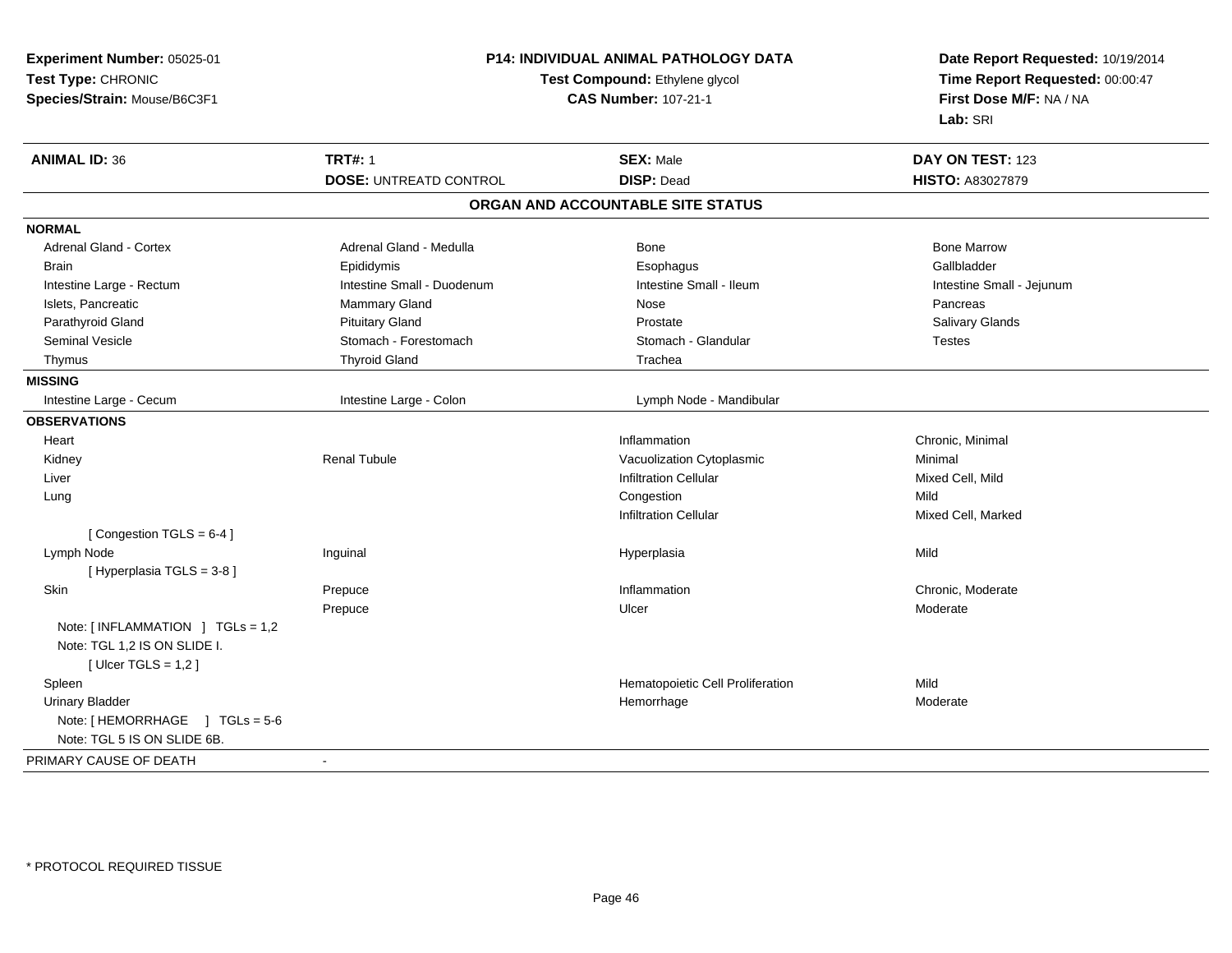| <b>Experiment Number: 05025-01</b><br>Test Type: CHRONIC<br>Species/Strain: Mouse/B6C3F1 |                               | <b>P14: INDIVIDUAL ANIMAL PATHOLOGY DATA</b><br>Test Compound: Ethylene glycol<br><b>CAS Number: 107-21-1</b> | Date Report Requested: 10/19/2014<br>Time Report Requested: 00:00:47<br>First Dose M/F: NA / NA<br>Lab: SRI |
|------------------------------------------------------------------------------------------|-------------------------------|---------------------------------------------------------------------------------------------------------------|-------------------------------------------------------------------------------------------------------------|
| <b>ANIMAL ID: 37</b>                                                                     | <b>TRT#: 1</b>                | <b>SEX: Male</b>                                                                                              | DAY ON TEST: 732                                                                                            |
|                                                                                          | <b>DOSE: UNTREATD CONTROL</b> | <b>DISP: Terminal Sacrifice</b>                                                                               | <b>HISTO: A85-0876</b>                                                                                      |
|                                                                                          |                               | ORGAN AND ACCOUNTABLE SITE STATUS                                                                             |                                                                                                             |
| <b>NORMAL</b>                                                                            |                               |                                                                                                               |                                                                                                             |
| <b>Adrenal Gland - Cortex</b>                                                            | Adrenal Gland - Medulla       | Bone                                                                                                          | <b>Bone Marrow</b>                                                                                          |
| <b>Brain</b>                                                                             | Epididymis                    | Esophagus                                                                                                     | Gallbladder                                                                                                 |
| Heart                                                                                    | Intestine Large - Cecum       | Intestine Large - Colon                                                                                       | Intestine Large - Rectum                                                                                    |
| Intestine Small - Duodenum                                                               | Intestine Small - Ileum       | Intestine Small - Jejunum                                                                                     | Islets, Pancreatic                                                                                          |
| Liver                                                                                    | Lung                          | Nose                                                                                                          | Pancreas                                                                                                    |
| Parathyroid Gland                                                                        | Prostate                      | <b>Salivary Glands</b>                                                                                        | <b>Seminal Vesicle</b>                                                                                      |
| Spleen                                                                                   | Stomach - Forestomach         | Stomach - Glandular                                                                                           | <b>Testes</b>                                                                                               |
| Thymus                                                                                   | Trachea                       | <b>Urinary Bladder</b>                                                                                        |                                                                                                             |
| <b>MISSING</b>                                                                           |                               |                                                                                                               |                                                                                                             |
| Lymph Node - Mandibular                                                                  | <b>Mammary Gland</b>          |                                                                                                               |                                                                                                             |
| <b>OBSERVATIONS</b>                                                                      |                               |                                                                                                               |                                                                                                             |
| Kidney                                                                                   |                               | Nephropathy                                                                                                   | Minimal                                                                                                     |
|                                                                                          | Renal Tubule                  | Vacuolization Cytoplasmic                                                                                     | Minimal                                                                                                     |
| <b>Pituitary Gland</b>                                                                   | <b>Pars Distalis</b>          | Hyperplasia                                                                                                   | Focal, Minimal                                                                                              |
| <b>Skin</b>                                                                              | <b>Subcut Tiss</b>            | Fibroma                                                                                                       |                                                                                                             |
| [Fibroma TGLS = 1-11,2-12]                                                               |                               |                                                                                                               |                                                                                                             |
| <b>Thyroid Gland</b>                                                                     |                               | Degeneration                                                                                                  | Cystic, Minimal                                                                                             |
| PRIMARY CAUSE OF DEATH                                                                   |                               |                                                                                                               |                                                                                                             |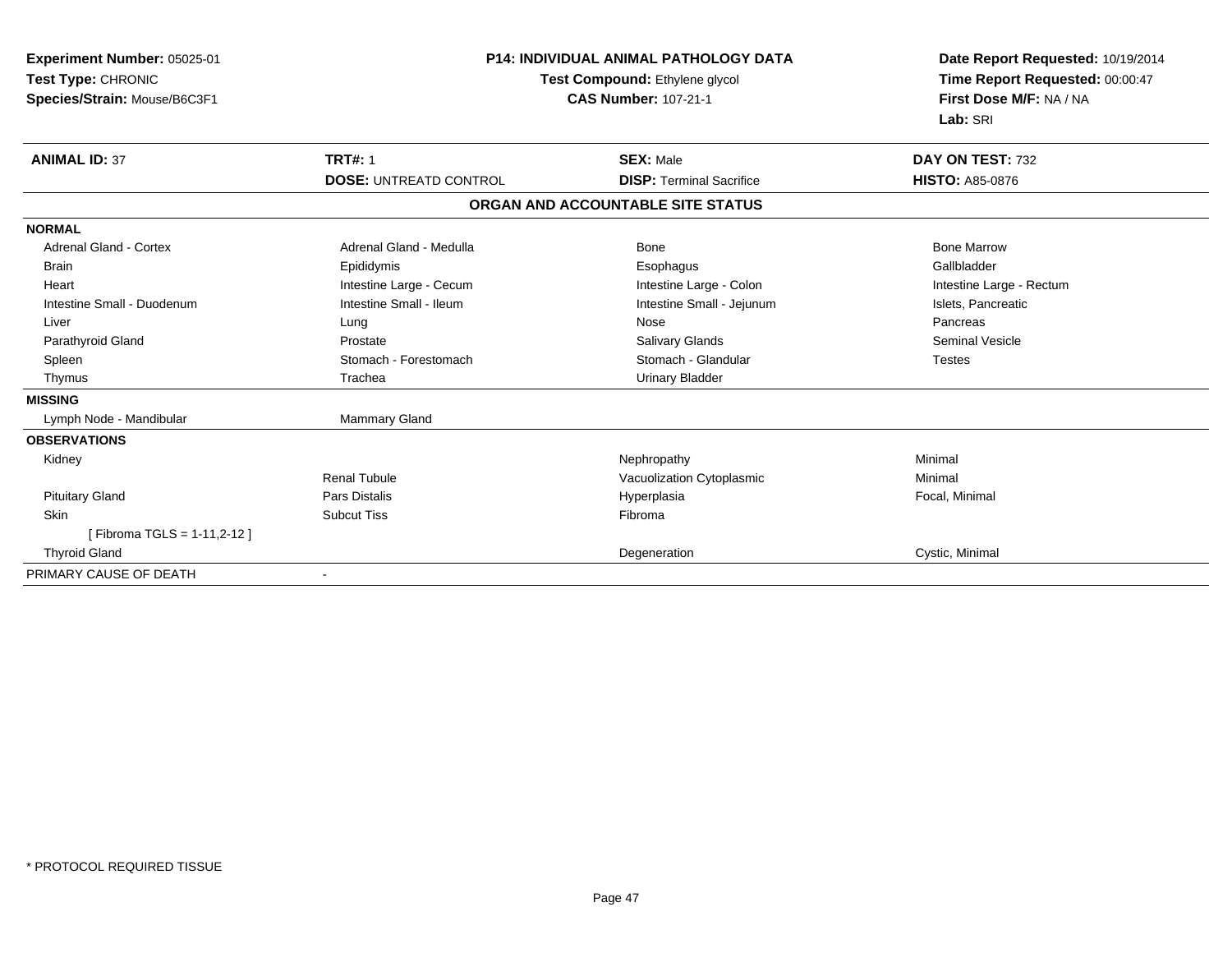| Experiment Number: 05025-01<br>Test Type: CHRONIC<br>Species/Strain: Mouse/B6C3F1 |                               | <b>P14: INDIVIDUAL ANIMAL PATHOLOGY DATA</b><br>Test Compound: Ethylene glycol<br><b>CAS Number: 107-21-1</b> | Date Report Requested: 10/19/2014<br>Time Report Requested: 00:00:47<br>First Dose M/F: NA / NA<br>Lab: SRI |  |
|-----------------------------------------------------------------------------------|-------------------------------|---------------------------------------------------------------------------------------------------------------|-------------------------------------------------------------------------------------------------------------|--|
| <b>ANIMAL ID: 38</b>                                                              | <b>TRT#: 1</b>                | <b>SEX: Male</b>                                                                                              | DAY ON TEST: 732                                                                                            |  |
|                                                                                   | <b>DOSE: UNTREATD CONTROL</b> | <b>DISP: Terminal Sacrifice</b>                                                                               | <b>HISTO: A85-0877</b>                                                                                      |  |
|                                                                                   |                               | ORGAN AND ACCOUNTABLE SITE STATUS                                                                             |                                                                                                             |  |
| <b>NORMAL</b>                                                                     |                               |                                                                                                               |                                                                                                             |  |
| <b>Adrenal Gland - Cortex</b>                                                     | Adrenal Gland - Medulla       | Bone                                                                                                          | <b>Bone Marrow</b>                                                                                          |  |
| <b>Brain</b>                                                                      | Epididymis                    | Esophagus                                                                                                     | Gallbladder                                                                                                 |  |
| Heart                                                                             | Intestine Large - Cecum       | Intestine Large - Colon                                                                                       | Intestine Large - Rectum                                                                                    |  |
| Intestine Small - Duodenum                                                        | Intestine Small - Ileum       | Intestine Small - Jejunum                                                                                     | Islets, Pancreatic                                                                                          |  |
| Liver                                                                             | Lung                          | Nose                                                                                                          | Pancreas                                                                                                    |  |
| Parathyroid Gland                                                                 | <b>Pituitary Gland</b>        | Prostate                                                                                                      | <b>Salivary Glands</b>                                                                                      |  |
| <b>Seminal Vesicle</b>                                                            | Spleen                        | Stomach - Forestomach                                                                                         | <b>Testes</b>                                                                                               |  |
| Thymus                                                                            | <b>Thyroid Gland</b>          | Trachea                                                                                                       | <b>Urinary Bladder</b>                                                                                      |  |
| <b>MISSING</b>                                                                    |                               |                                                                                                               |                                                                                                             |  |
| Lymph Node - Mandibular                                                           | <b>Mammary Gland</b>          |                                                                                                               |                                                                                                             |  |
| <b>OBSERVATIONS</b>                                                               |                               |                                                                                                               |                                                                                                             |  |
| Kidney                                                                            |                               | Nephropathy                                                                                                   | Minimal                                                                                                     |  |
|                                                                                   | <b>Renal Tubule</b>           | Vacuolization Cytoplasmic                                                                                     | Minimal                                                                                                     |  |
| Lymph Node                                                                        |                               |                                                                                                               |                                                                                                             |  |
| Note: ALTHOUGH MANDIBULAR IS MISSING MESENTERIC IS NORMAL.                        |                               |                                                                                                               |                                                                                                             |  |
| Skin                                                                              | <b>Subcut Tiss</b>            | Fibroma                                                                                                       |                                                                                                             |  |
| [Fibroma TGLS = $1-11$ ]                                                          |                               |                                                                                                               |                                                                                                             |  |
| Stomach                                                                           | Epithelium, Glandular         | Metaplasia                                                                                                    | Squamous, Minimal                                                                                           |  |
|                                                                                   | Glandular                     | Mineralization                                                                                                | Minimal                                                                                                     |  |
| PRIMARY CAUSE OF DEATH                                                            |                               |                                                                                                               |                                                                                                             |  |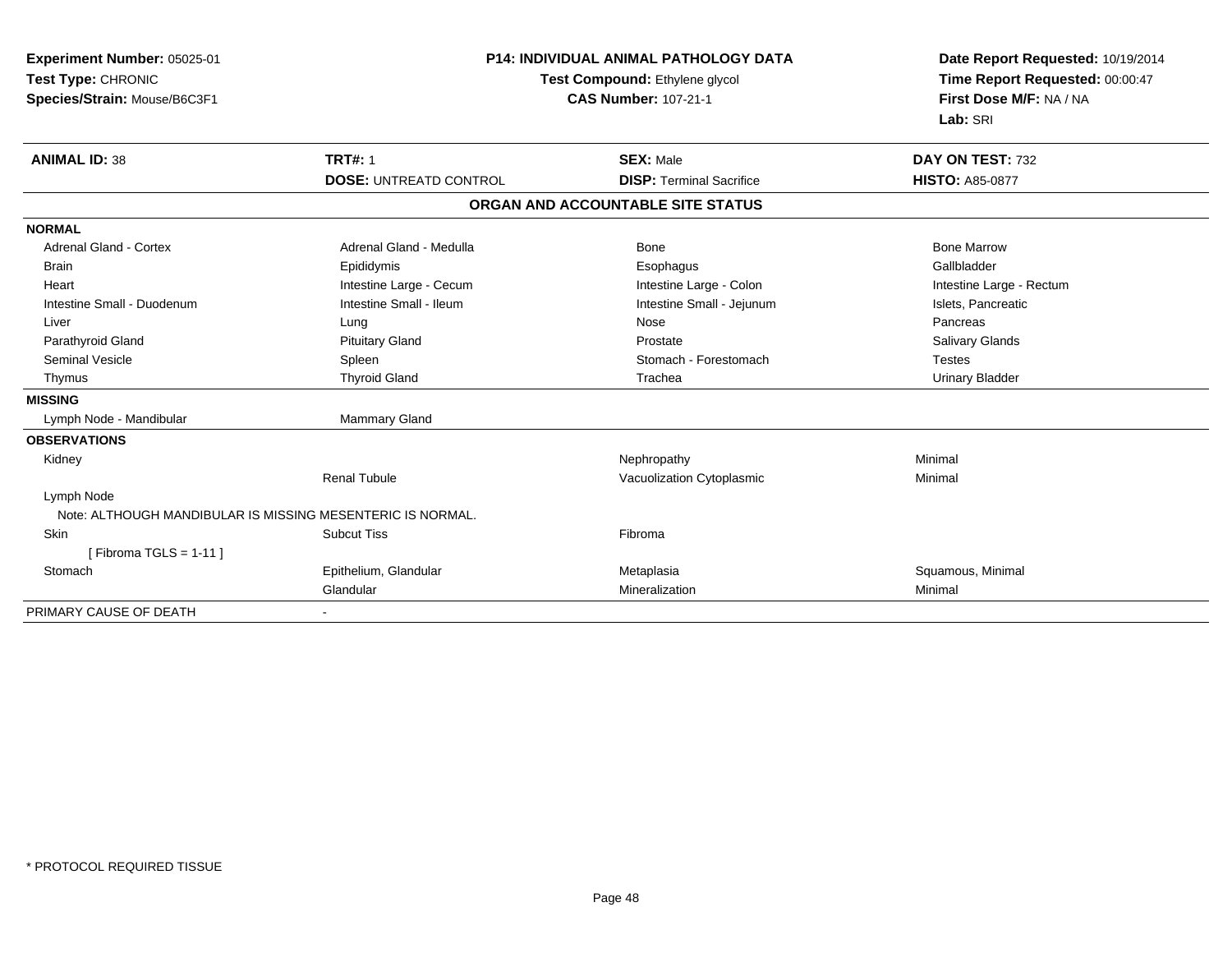| Experiment Number: 05025-01<br>Test Type: CHRONIC<br>Species/Strain: Mouse/B6C3F1 | P14: INDIVIDUAL ANIMAL PATHOLOGY DATA<br>Test Compound: Ethylene glycol<br><b>CAS Number: 107-21-1</b> |                                   | Date Report Requested: 10/19/2014<br>Time Report Requested: 00:00:47<br>First Dose M/F: NA / NA<br>Lab: SRI |
|-----------------------------------------------------------------------------------|--------------------------------------------------------------------------------------------------------|-----------------------------------|-------------------------------------------------------------------------------------------------------------|
| <b>ANIMAL ID: 39</b>                                                              | <b>TRT#: 1</b>                                                                                         | <b>SEX: Male</b>                  | DAY ON TEST: 732                                                                                            |
|                                                                                   | <b>DOSE: UNTREATD CONTROL</b>                                                                          | <b>DISP: Terminal Sacrifice</b>   | <b>HISTO: A85-0878</b>                                                                                      |
|                                                                                   |                                                                                                        | ORGAN AND ACCOUNTABLE SITE STATUS |                                                                                                             |
| <b>NORMAL</b>                                                                     |                                                                                                        |                                   |                                                                                                             |
| Adrenal Gland - Medulla                                                           | Bone                                                                                                   | <b>Bone Marrow</b>                | <b>Brain</b>                                                                                                |
| Epididymis                                                                        | Esophagus                                                                                              | Gallbladder                       | Heart                                                                                                       |
| Intestine Large - Cecum                                                           | Intestine Large - Colon                                                                                | Intestine Large - Rectum          | Intestine Small - Duodenum                                                                                  |
| Intestine Small - Ileum                                                           | Intestine Small - Jejunum                                                                              | Islets, Pancreatic                | Lung                                                                                                        |
| Lymph Node - Mandibular                                                           | Nose                                                                                                   | Pancreas                          | Parathyroid Gland                                                                                           |
| <b>Pituitary Gland</b>                                                            | Prostate                                                                                               | Salivary Glands                   | <b>Skin</b>                                                                                                 |
| Spleen                                                                            | Stomach - Forestomach                                                                                  | Stomach - Glandular               | <b>Testes</b>                                                                                               |
| Thymus                                                                            | <b>Thyroid Gland</b>                                                                                   | Trachea                           | <b>Urinary Bladder</b>                                                                                      |
| <b>MISSING</b>                                                                    |                                                                                                        |                                   |                                                                                                             |
| Mammary Gland                                                                     |                                                                                                        |                                   |                                                                                                             |
| <b>OBSERVATIONS</b>                                                               |                                                                                                        |                                   |                                                                                                             |
| <b>Adrenal Gland</b>                                                              | Cortex                                                                                                 | Adenoma                           |                                                                                                             |
| Kidney                                                                            |                                                                                                        | Nephropathy                       | Minimal                                                                                                     |
|                                                                                   | <b>Renal Tubule</b>                                                                                    | Vacuolization Cytoplasmic         | Minimal                                                                                                     |
| Liver                                                                             |                                                                                                        | Hepatocellular Adenoma            |                                                                                                             |
| [ Hepatocellular Adenoma TGLS = 3-11 ]                                            |                                                                                                        |                                   |                                                                                                             |
| Lymph Node                                                                        | Mesenteric                                                                                             | Angiectasis                       | Mild                                                                                                        |
| <b>Seminal Vesicle</b>                                                            |                                                                                                        | Inflammation                      | Chronic, Moderate                                                                                           |
| [Inflammation TGLS = $2-7$ ]                                                      |                                                                                                        |                                   |                                                                                                             |
| PRIMARY CAUSE OF DEATH                                                            |                                                                                                        |                                   |                                                                                                             |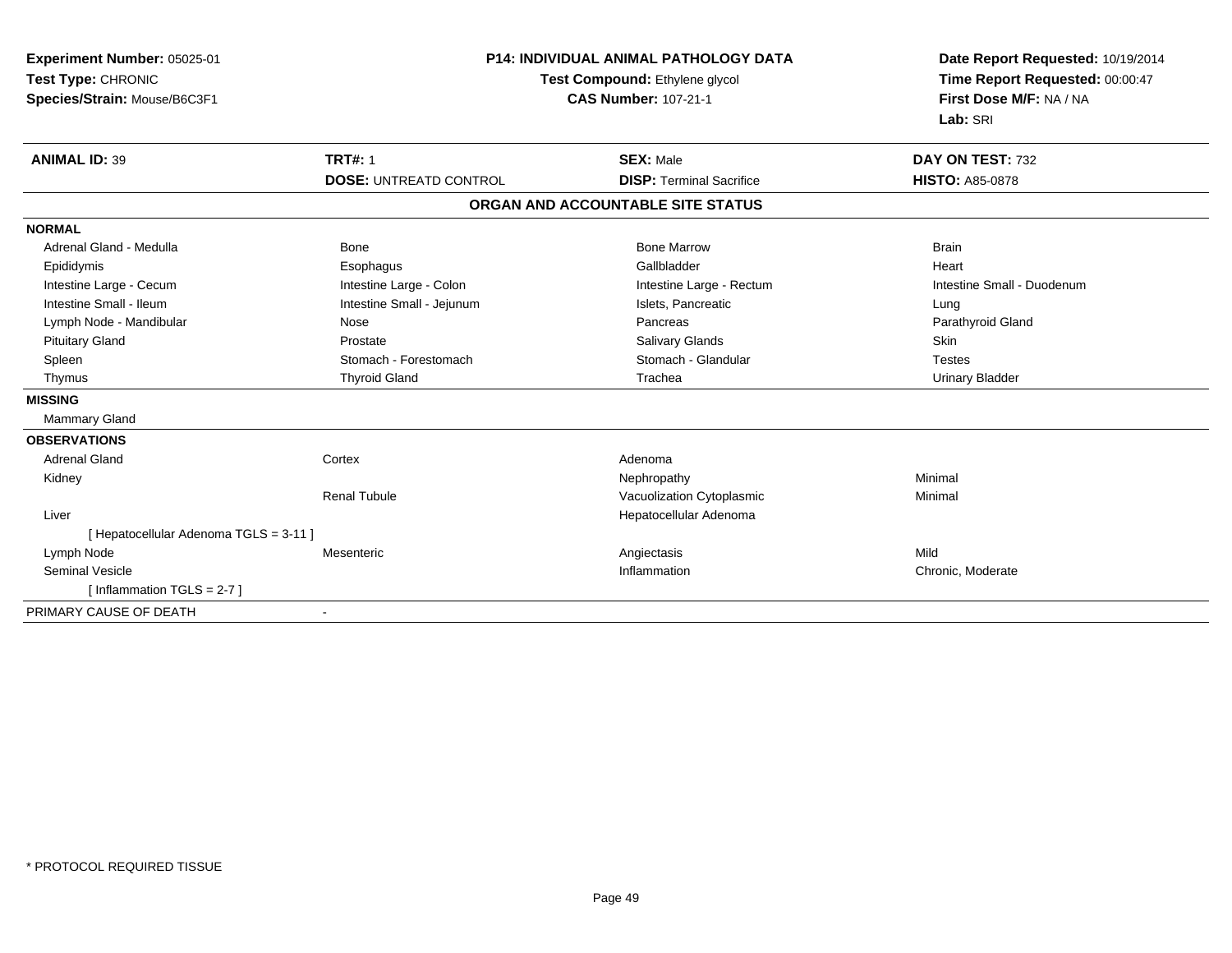| Experiment Number: 05025-01<br>Test Type: CHRONIC<br>Species/Strain: Mouse/B6C3F1 |                               | <b>P14: INDIVIDUAL ANIMAL PATHOLOGY DATA</b><br>Test Compound: Ethylene glycol<br><b>CAS Number: 107-21-1</b> | Date Report Requested: 10/19/2014<br>Time Report Requested: 00:00:47<br>First Dose M/F: NA / NA<br>Lab: SRI |
|-----------------------------------------------------------------------------------|-------------------------------|---------------------------------------------------------------------------------------------------------------|-------------------------------------------------------------------------------------------------------------|
| <b>ANIMAL ID: 40</b>                                                              | <b>TRT#: 1</b>                | <b>SEX: Male</b>                                                                                              | DAY ON TEST: 732                                                                                            |
|                                                                                   | <b>DOSE: UNTREATD CONTROL</b> | <b>DISP: Terminal Sacrifice</b>                                                                               | <b>HISTO: A85-0879</b>                                                                                      |
|                                                                                   |                               | ORGAN AND ACCOUNTABLE SITE STATUS                                                                             |                                                                                                             |
| <b>NORMAL</b>                                                                     |                               |                                                                                                               |                                                                                                             |
| Adrenal Gland - Medulla                                                           | Bone                          | <b>Bone Marrow</b>                                                                                            | <b>Brain</b>                                                                                                |
| Epididymis                                                                        | Esophagus                     | Gallbladder                                                                                                   | Heart                                                                                                       |
| Intestine Large - Cecum                                                           | Intestine Large - Colon       | Intestine Large - Rectum                                                                                      | Intestine Small - Duodenum                                                                                  |
| Intestine Small - Ileum                                                           | Intestine Small - Jejunum     | Islets, Pancreatic                                                                                            | Lung                                                                                                        |
| Nose                                                                              | Pancreas                      | Parathyroid Gland                                                                                             | <b>Pituitary Gland</b>                                                                                      |
| Prostate                                                                          | Salivary Glands               | Seminal Vesicle                                                                                               | Stomach - Forestomach                                                                                       |
| Stomach - Glandular                                                               | <b>Testes</b>                 | Trachea                                                                                                       | <b>Urinary Bladder</b>                                                                                      |
| <b>MISSING</b>                                                                    |                               |                                                                                                               |                                                                                                             |
| Lymph Node - Mandibular                                                           | Mammary Gland                 |                                                                                                               |                                                                                                             |
| <b>OBSERVATIONS</b>                                                               |                               |                                                                                                               |                                                                                                             |
| <b>Adrenal Gland</b>                                                              | Cortex                        | Cyst                                                                                                          | Moderate                                                                                                    |
| [ Cyst TGLS = 5-12 ]                                                              |                               |                                                                                                               |                                                                                                             |
| Kidney                                                                            |                               | Nephropathy                                                                                                   | Mild                                                                                                        |
|                                                                                   | <b>Renal Tubule</b>           | Vacuolization Cytoplasmic                                                                                     | Minimal                                                                                                     |
| Liver                                                                             | <b>Bile Duct</b>              | Cyst                                                                                                          | Moderate                                                                                                    |
|                                                                                   |                               | Lymphoma Malignant Mixed                                                                                      |                                                                                                             |
| [ $Cyst TGLS = 7-13$ ]                                                            |                               |                                                                                                               |                                                                                                             |
| Lymph Node                                                                        | Mesenteric                    | Angiectasis                                                                                                   | Moderate                                                                                                    |
|                                                                                   | Inguinal                      | Lymphoma Malignant Mixed                                                                                      |                                                                                                             |
| Note: $[$ ANGIECTASIS $]$ TGLs = 6-6                                              |                               |                                                                                                               |                                                                                                             |
| Note: ALTHOUGH MANDIBULAR IS MISSING MESENTERIC IS OBSERVED.                      |                               |                                                                                                               |                                                                                                             |
| Note: $[LYMPH MAL MIXD] TGLs = 2-11$                                              |                               |                                                                                                               |                                                                                                             |
| Skin                                                                              | Prepuce                       | Inflammation                                                                                                  | Chronic, Moderate                                                                                           |
|                                                                                   |                               | Inflammation                                                                                                  | Chronic, Mild                                                                                               |
| Note: [INFLAMMATION ] TGLs = 3-7.1<br>[Inflammation TGLS = $1-11$ ]               |                               |                                                                                                               |                                                                                                             |
| Spleen                                                                            |                               | Lymphoma Malignant Mixed                                                                                      |                                                                                                             |
| Note: [ LYMPH MAL MIXD ] TGLs = 4-8                                               |                               |                                                                                                               |                                                                                                             |
| Thymus                                                                            | <b>Epithel Cell</b>           | Hyperplasia                                                                                                   | Cystic, Mild                                                                                                |
| <b>Thyroid Gland</b>                                                              | <b>Follicular Cel</b>         | Hyperplasia                                                                                                   | Minimal                                                                                                     |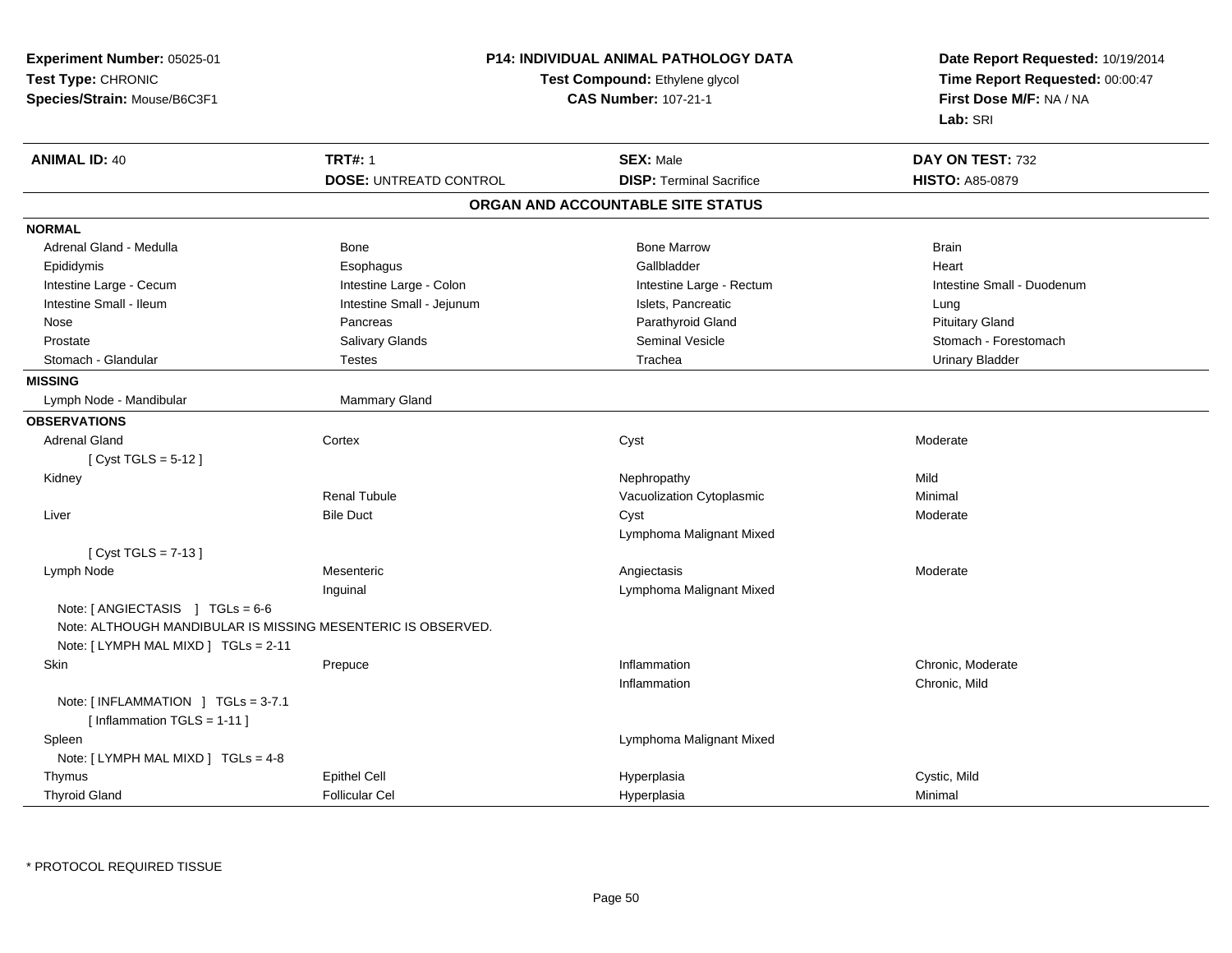| <b>Experiment Number: 05025-01</b><br>Test Type: CHRONIC<br>Species/Strain: Mouse/B6C3F1 | <b>P14: INDIVIDUAL ANIMAL PATHOLOGY DATA</b><br>Test Compound: Ethylene glycol<br><b>CAS Number: 107-21-1</b> |                                   | Date Report Requested: 10/19/2014<br>Time Report Requested: 00:00:47<br>First Dose M/F: NA / NA<br>Lab: SRI |
|------------------------------------------------------------------------------------------|---------------------------------------------------------------------------------------------------------------|-----------------------------------|-------------------------------------------------------------------------------------------------------------|
| <b>ANIMAL ID: 40</b>                                                                     | <b>TRT#: 1</b>                                                                                                | <b>SEX: Male</b>                  | DAY ON TEST: 732                                                                                            |
|                                                                                          | <b>DOSE: UNTREATD CONTROL</b>                                                                                 | <b>DISP: Terminal Sacrifice</b>   | <b>HISTO: A85-0879</b>                                                                                      |
|                                                                                          |                                                                                                               | ORGAN AND ACCOUNTABLE SITE STATUS |                                                                                                             |
| PRIMARY CAUSE OF DEATH                                                                   |                                                                                                               |                                   |                                                                                                             |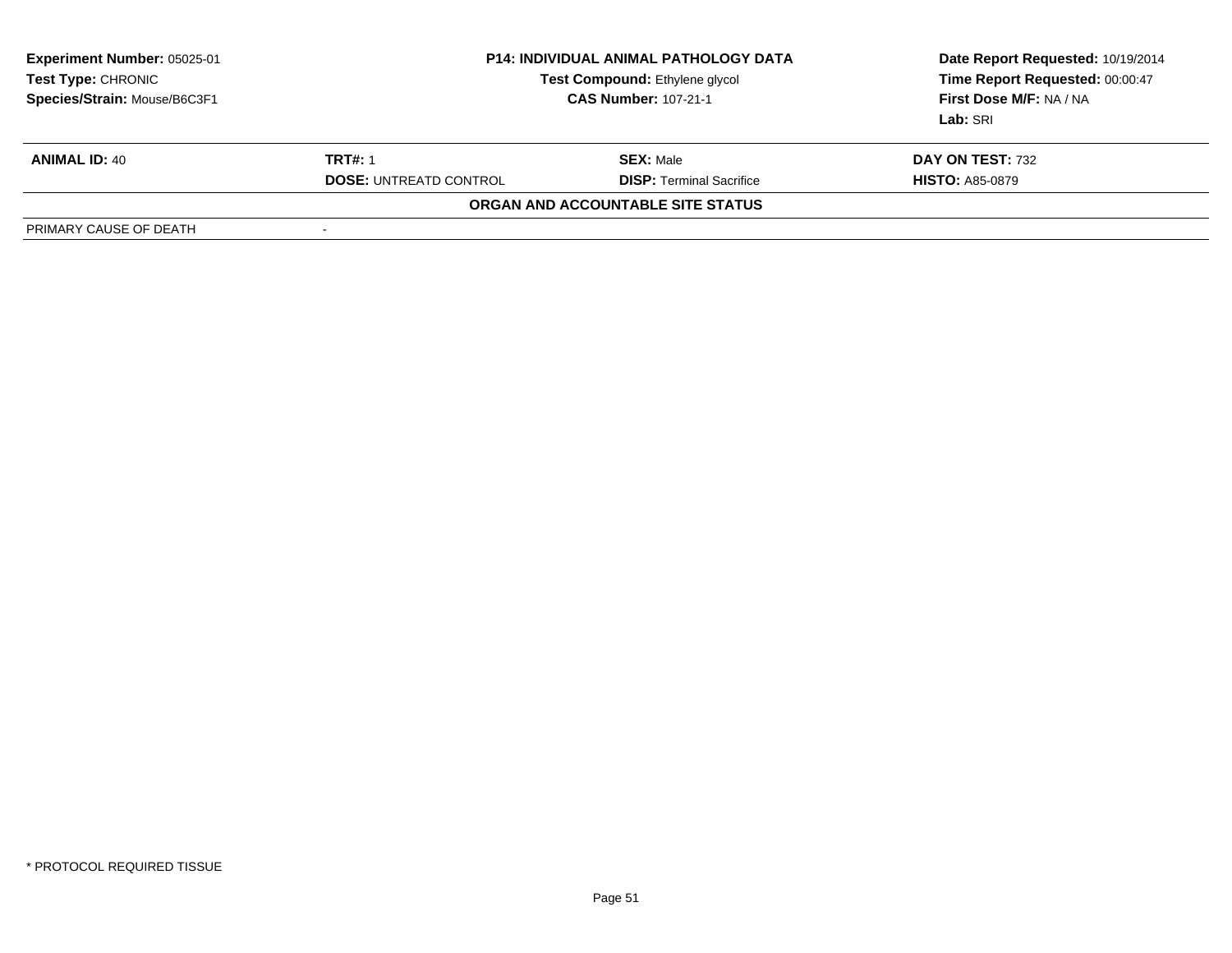| Experiment Number: 05025-01              |                                | P14: INDIVIDUAL ANIMAL PATHOLOGY DATA |                                 |
|------------------------------------------|--------------------------------|---------------------------------------|---------------------------------|
| Test Type: CHRONIC                       | Test Compound: Ethylene glycol |                                       | Time Report Requested: 00:00:47 |
| Species/Strain: Mouse/B6C3F1             |                                | <b>CAS Number: 107-21-1</b>           | First Dose M/F: NA / NA         |
|                                          |                                |                                       | Lab: SRI                        |
| <b>ANIMAL ID: 41</b>                     | <b>TRT#: 1</b>                 | <b>SEX: Male</b>                      | DAY ON TEST: 602                |
|                                          | <b>DOSE: UNTREATD CONTROL</b>  | <b>DISP: Moribund</b>                 | <b>HISTO: A85-0880</b>          |
|                                          |                                | ORGAN AND ACCOUNTABLE SITE STATUS     |                                 |
| <b>NORMAL</b>                            |                                |                                       |                                 |
| <b>Adrenal Gland - Cortex</b>            | Adrenal Gland - Medulla        | <b>Bone</b>                           | <b>Bone Marrow</b>              |
| Brain                                    | Epididymis                     | Esophagus                             | Gallbladder                     |
| Heart                                    | Intestine Large - Cecum        | Intestine Large - Colon               | Intestine Large - Rectum        |
| Intestine Small - Duodenum               | Intestine Small - Ileum        | Intestine Small - Jejunum             | Islets, Pancreatic              |
| Lung                                     | Lymph Node - Mandibular        | Mammary Gland                         | Pancreas                        |
| Parathyroid Gland                        | <b>Pituitary Gland</b>         | Prostate                              | Salivary Glands                 |
| <b>Seminal Vesicle</b>                   | Stomach - Forestomach          | Stomach - Glandular                   | <b>Testes</b>                   |
| Thymus                                   | <b>Thyroid Gland</b>           | Tooth                                 | Trachea                         |
| <b>Urinary Bladder</b>                   |                                |                                       |                                 |
| <b>OBSERVATIONS</b>                      |                                |                                       |                                 |
| Kidney                                   |                                | Nephropathy                           | Minimal                         |
|                                          | <b>Renal Tubule</b>            | Vacuolization Cytoplasmic             | Minimal                         |
| Liver                                    |                                | Hepatocellular Carcinoma              |                                 |
| [ Hepatocellular Carcinoma TGLS = 3-12 ] |                                |                                       |                                 |
| Lymph Node                               | Mesenteric                     | Angiectasis                           | Mild                            |
| Note: [ ANGIECTASIS ] TGLs = 4-6         |                                |                                       |                                 |
| Nose                                     | Lumen                          | Exudate                               | Minimal                         |
| Skin                                     |                                | Inflammation                          | Chronic, Mild                   |
| [Inflammation TGLS = 1-11]               |                                |                                       |                                 |
| Spleen                                   |                                | Hematopoietic Cell Proliferation      | Moderate                        |
| PRIMARY CAUSE OF DEATH                   | $\overline{\phantom{a}}$       |                                       |                                 |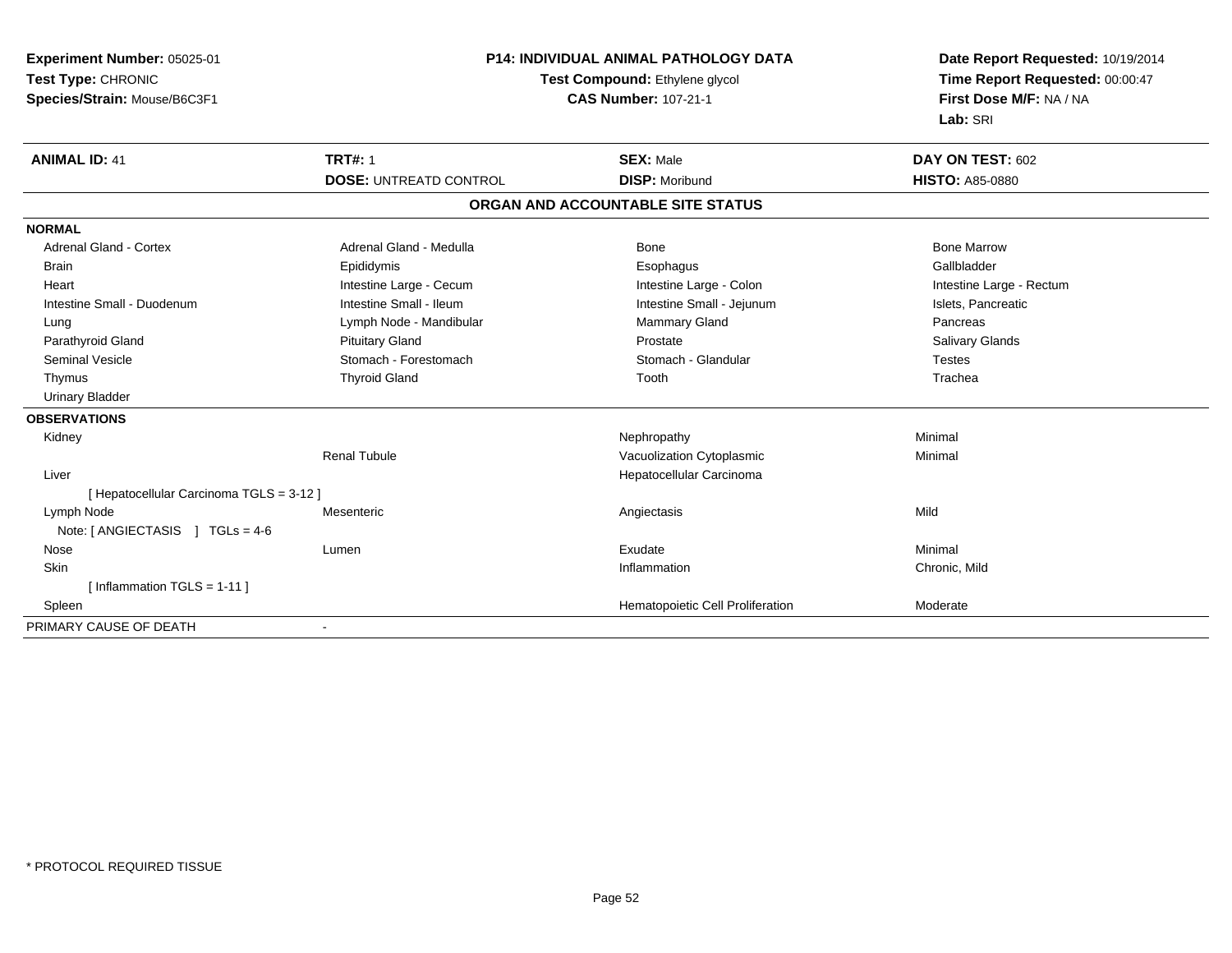| Experiment Number: 05025-01              |                                                               | <b>P14: INDIVIDUAL ANIMAL PATHOLOGY DATA</b> | Date Report Requested: 10/19/2014                          |
|------------------------------------------|---------------------------------------------------------------|----------------------------------------------|------------------------------------------------------------|
| Test Type: CHRONIC                       | Test Compound: Ethylene glycol<br><b>CAS Number: 107-21-1</b> |                                              | Time Report Requested: 00:00:47<br>First Dose M/F: NA / NA |
| Species/Strain: Mouse/B6C3F1             |                                                               |                                              |                                                            |
|                                          |                                                               |                                              | Lab: SRI                                                   |
| <b>ANIMAL ID: 42</b>                     | <b>TRT#: 1</b>                                                | <b>SEX: Male</b>                             | DAY ON TEST: 709                                           |
|                                          | <b>DOSE: UNTREATD CONTROL</b>                                 | <b>DISP: Moribund</b>                        | <b>HISTO: A85-0881</b>                                     |
|                                          |                                                               | ORGAN AND ACCOUNTABLE SITE STATUS            |                                                            |
| <b>NORMAL</b>                            |                                                               |                                              |                                                            |
| Adrenal Gland - Cortex                   | Adrenal Gland - Medulla                                       | Bone                                         | <b>Bone Marrow</b>                                         |
| <b>Brain</b>                             | Epididymis                                                    | Esophagus                                    | Gallbladder                                                |
| Heart                                    | Intestine Large - Cecum                                       | Intestine Large - Colon                      | Intestine Large - Rectum                                   |
| Intestine Small - Duodenum               | Intestine Small - Ileum                                       | Intestine Small - Jejunum                    | Islets, Pancreatic                                         |
| Nose                                     | Pancreas                                                      | Parathyroid Gland                            | Prostate                                                   |
| Salivary Glands                          | <b>Seminal Vesicle</b>                                        | Stomach - Forestomach                        | Stomach - Glandular                                        |
| <b>Testes</b>                            | Thymus                                                        | <b>Thyroid Gland</b>                         | Trachea                                                    |
| <b>Urinary Bladder</b>                   |                                                               |                                              |                                                            |
| <b>MISSING</b>                           |                                                               |                                              |                                                            |
| Mammary Gland                            |                                                               |                                              |                                                            |
| <b>OBSERVATIONS</b>                      |                                                               |                                              |                                                            |
| Kidney                                   |                                                               | Nephropathy                                  | Mild                                                       |
|                                          | <b>Renal Tubule</b>                                           | Vacuolization Cytoplasmic                    | Mild                                                       |
| Liver                                    |                                                               | Hepatocellular Carcinoma                     |                                                            |
|                                          |                                                               | Lymphoma Malignant Mixed                     |                                                            |
|                                          |                                                               | Necrosis                                     | Multifocal, Mild                                           |
| [ Hepatocellular Carcinoma TGLS = 4-12 ] |                                                               |                                              |                                                            |
| Lung                                     |                                                               | Lymphoma Malignant Mixed                     |                                                            |
| Lymph Node                               | Mesenteric                                                    | Angiectasis                                  | Minimal                                                    |
|                                          | Inguinal                                                      | Lymphoma Malignant Mixed                     |                                                            |
|                                          | Mandibular                                                    | Lymphoma Malignant Mixed                     |                                                            |
|                                          | Mesenteric                                                    | Lymphoma Malignant Mixed                     |                                                            |
| Note: [ LYMPH MAL MIXD ] TGLs = 5-6      |                                                               |                                              |                                                            |
| <b>Pituitary Gland</b>                   | Pars Distalis                                                 | Hyperplasia                                  | Focal, Minimal                                             |
| <b>Preputial Gland</b>                   |                                                               | Inflammation                                 | Suppurative, Marked                                        |
| Note: [INFLAMMATION ] TGLs = 2-13        |                                                               |                                              |                                                            |
| <b>Skin</b>                              |                                                               | Inflammation                                 | Chronic, Mild                                              |
| Note: [INFLAMMATION ] TGLs = 1-11        |                                                               |                                              |                                                            |
| Spleen                                   |                                                               | Lymphoma Malignant Mixed                     |                                                            |
| Note: $[LYMPH MAL MIXD] TGLs = 3-8$      |                                                               |                                              |                                                            |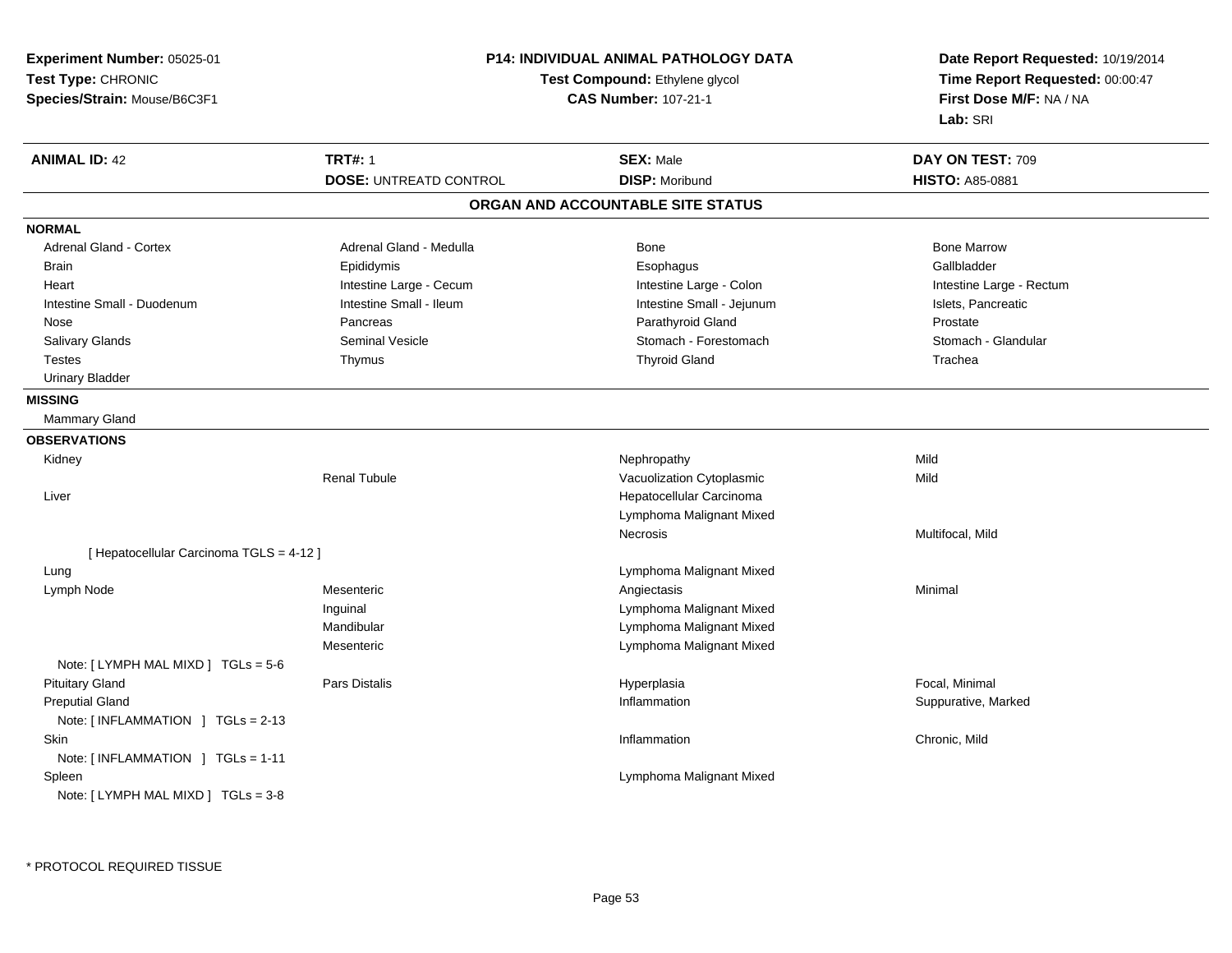| Experiment Number: 05025-01<br>Test Type: CHRONIC<br>Species/Strain: Mouse/B6C3F1 |                               | <b>P14: INDIVIDUAL ANIMAL PATHOLOGY DATA</b><br>Test Compound: Ethylene glycol<br><b>CAS Number: 107-21-1</b> | Date Report Requested: 10/19/2014<br>Time Report Requested: 00:00:47<br>First Dose M/F: NA / NA<br>Lab: SRI |
|-----------------------------------------------------------------------------------|-------------------------------|---------------------------------------------------------------------------------------------------------------|-------------------------------------------------------------------------------------------------------------|
| <b>ANIMAL ID: 42</b>                                                              | <b>TRT#: 1</b>                | <b>SEX: Male</b>                                                                                              | DAY ON TEST: 709                                                                                            |
|                                                                                   | <b>DOSE: UNTREATD CONTROL</b> | <b>DISP: Moribund</b>                                                                                         | <b>HISTO: A85-0881</b>                                                                                      |
|                                                                                   |                               | ORGAN AND ACCOUNTABLE SITE STATUS                                                                             |                                                                                                             |
| Tooth                                                                             | Incisor                       | Dysplasia                                                                                                     | Mild                                                                                                        |
| PRIMARY CAUSE OF DEATH                                                            |                               |                                                                                                               |                                                                                                             |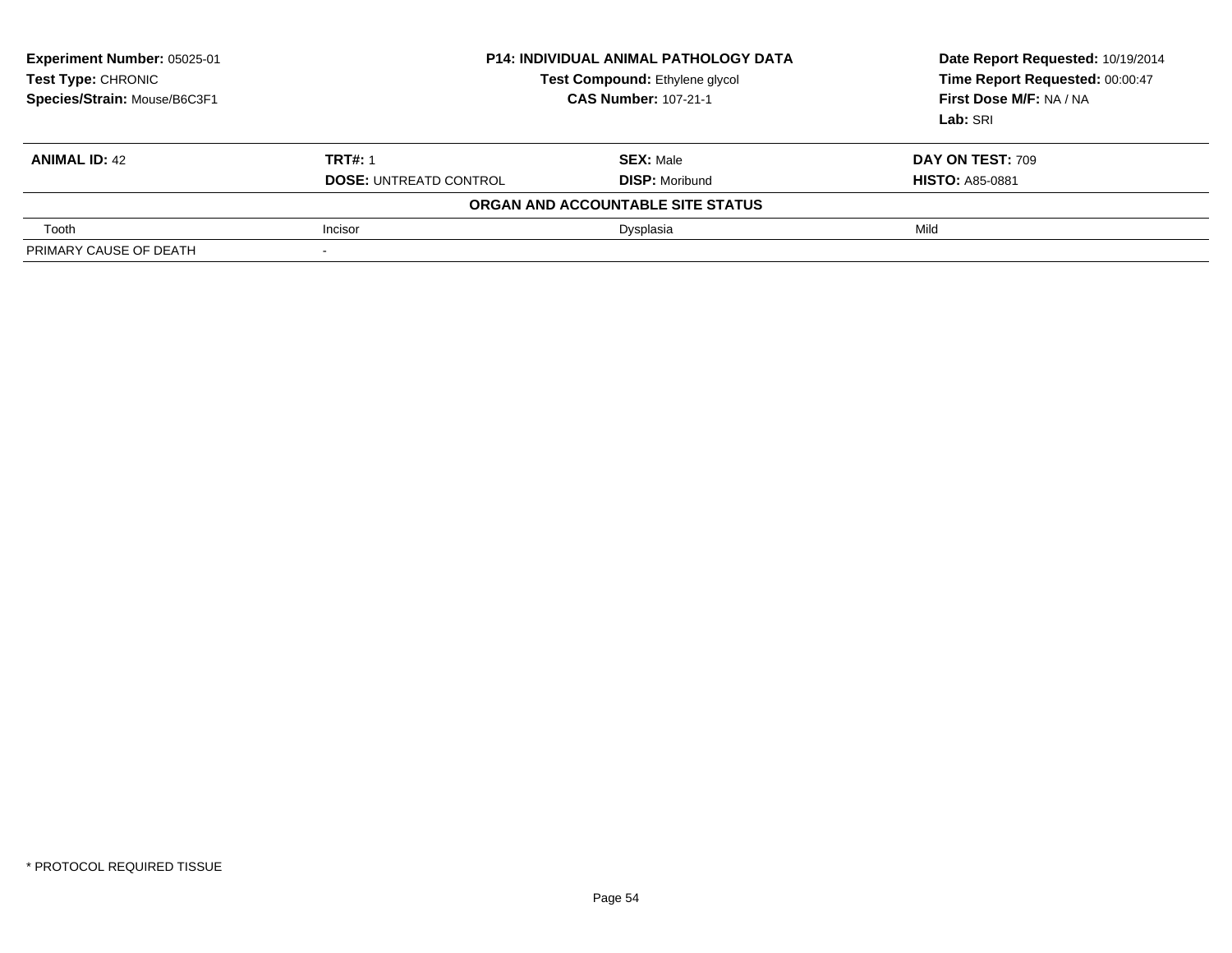| Experiment Number: 05025-01<br>Test Type: CHRONIC<br>Species/Strain: Mouse/B6C3F1 | P14: INDIVIDUAL ANIMAL PATHOLOGY DATA<br>Test Compound: Ethylene glycol<br><b>CAS Number: 107-21-1</b> |                                                     | Date Report Requested: 10/19/2014<br>Time Report Requested: 00:00:47<br>First Dose M/F: NA / NA<br>Lab: SRI |
|-----------------------------------------------------------------------------------|--------------------------------------------------------------------------------------------------------|-----------------------------------------------------|-------------------------------------------------------------------------------------------------------------|
| <b>ANIMAL ID: 43</b>                                                              | <b>TRT#: 1</b><br><b>DOSE: UNTREATD CONTROL</b>                                                        | <b>SEX: Male</b><br><b>DISP: Terminal Sacrifice</b> | DAY ON TEST: 732<br><b>HISTO: A85-0882</b>                                                                  |
|                                                                                   |                                                                                                        | ORGAN AND ACCOUNTABLE SITE STATUS                   |                                                                                                             |
| <b>NORMAL</b>                                                                     |                                                                                                        |                                                     |                                                                                                             |
| Adrenal Gland - Medulla                                                           | <b>Bone</b>                                                                                            | <b>Bone Marrow</b>                                  | <b>Brain</b>                                                                                                |
| Epididymis                                                                        | Esophagus                                                                                              | Gallbladder                                         | Heart                                                                                                       |
| Intestine Large - Cecum                                                           | Intestine Large - Colon                                                                                | Intestine Large - Rectum                            | Intestine Small - Duodenum                                                                                  |
| Intestine Small - Ileum                                                           | Intestine Small - Jejunum                                                                              | Islets, Pancreatic                                  | Nose                                                                                                        |
| Pancreas                                                                          | Parathyroid Gland                                                                                      | <b>Pituitary Gland</b>                              | Prostate                                                                                                    |
| Salivary Glands                                                                   | <b>Seminal Vesicle</b>                                                                                 | Skin                                                | Spleen                                                                                                      |
| Stomach - Forestomach                                                             | Stomach - Glandular                                                                                    | <b>Testes</b>                                       | Thymus                                                                                                      |
| <b>Thyroid Gland</b>                                                              | Trachea                                                                                                | <b>Urinary Bladder</b>                              |                                                                                                             |
| <b>MISSING</b>                                                                    |                                                                                                        |                                                     |                                                                                                             |
| Mammary Gland                                                                     |                                                                                                        |                                                     |                                                                                                             |
| <b>OBSERVATIONS</b>                                                               |                                                                                                        |                                                     |                                                                                                             |
| <b>Adrenal Gland</b>                                                              | Cortex                                                                                                 | Adenoma                                             |                                                                                                             |
|                                                                                   | Cortex                                                                                                 |                                                     | Focal, Minimal                                                                                              |
|                                                                                   |                                                                                                        | Vacuolization Cytoplasmic                           | Mild                                                                                                        |
| Kidney                                                                            | <b>Renal Tubule</b>                                                                                    | Nephropathy<br>Vacuolization Cytoplasmic            | Mild                                                                                                        |
|                                                                                   |                                                                                                        | <b>Basophilic Focus</b>                             | Mild                                                                                                        |
| Liver                                                                             |                                                                                                        | Hepatocellular Adenoma                              |                                                                                                             |
| Note: [ HEPATOCLR ADEN ] TGLs = 2-12                                              |                                                                                                        |                                                     |                                                                                                             |
| Lung                                                                              |                                                                                                        | Alveolar/Bronchiolar Adenoma                        |                                                                                                             |
|                                                                                   | <b>Alveolar Epith</b>                                                                                  | Hyperplasia                                         | Minimal                                                                                                     |
| Note: [ ALV BRON ADEN ] TGLs = 3-5                                                |                                                                                                        |                                                     |                                                                                                             |
| Lymph Node                                                                        | Mandibular                                                                                             | Hyperplasia                                         | Lymphoid, Mild                                                                                              |
| Tooth                                                                             | Incisor                                                                                                | Dysplasia                                           | Moderate                                                                                                    |
| PRIMARY CAUSE OF DEATH                                                            |                                                                                                        |                                                     |                                                                                                             |
|                                                                                   |                                                                                                        |                                                     |                                                                                                             |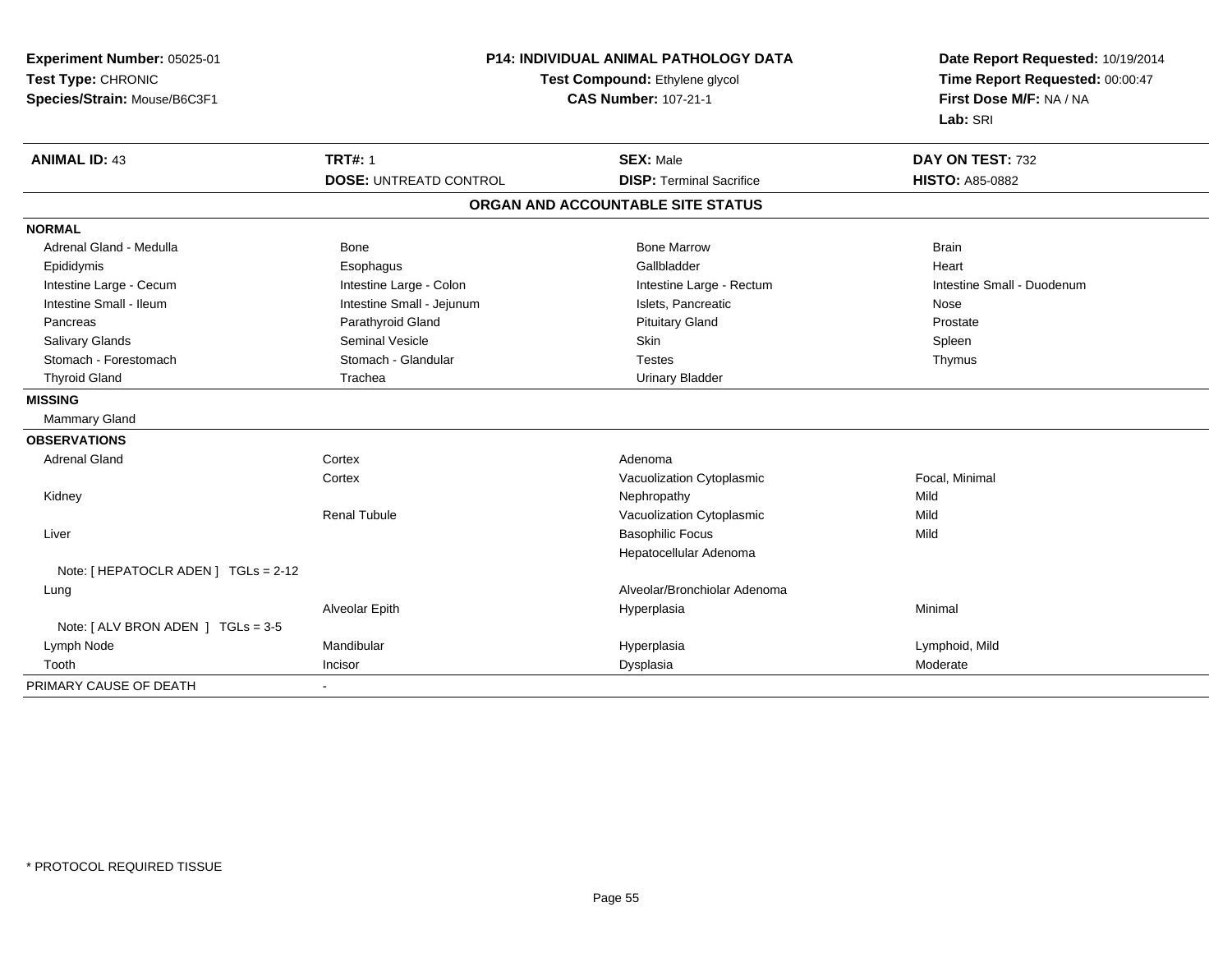| Experiment Number: 05025-01     | <b>P14: INDIVIDUAL ANIMAL PATHOLOGY DATA</b><br>Test Compound: Ethylene glycol |                                   | Date Report Requested: 10/19/2014<br>Time Report Requested: 00:00:47 |
|---------------------------------|--------------------------------------------------------------------------------|-----------------------------------|----------------------------------------------------------------------|
| Test Type: CHRONIC              |                                                                                |                                   |                                                                      |
| Species/Strain: Mouse/B6C3F1    | <b>CAS Number: 107-21-1</b>                                                    |                                   | First Dose M/F: NA / NA                                              |
|                                 |                                                                                |                                   | Lab: SRI                                                             |
| <b>ANIMAL ID: 44</b>            | <b>TRT#: 1</b>                                                                 | <b>SEX: Male</b>                  | DAY ON TEST: 735                                                     |
|                                 | <b>DOSE: UNTREATD CONTROL</b>                                                  | <b>DISP: Terminal Sacrifice</b>   | <b>HISTO: A85-0883</b>                                               |
|                                 |                                                                                | ORGAN AND ACCOUNTABLE SITE STATUS |                                                                      |
| <b>NORMAL</b>                   |                                                                                |                                   |                                                                      |
| <b>Adrenal Gland - Cortex</b>   | Adrenal Gland - Medulla                                                        | <b>Bone</b>                       | <b>Bone Marrow</b>                                                   |
| Brain                           | Epididymis                                                                     | Esophagus                         | Gallbladder                                                          |
| Heart                           | Intestine Large - Cecum                                                        | Intestine Large - Colon           | Intestine Large - Rectum                                             |
| Intestine Small - Duodenum      | Intestine Small - Ileum                                                        | Intestine Small - Jejunum         | Islets, Pancreatic                                                   |
| Liver                           | Lung                                                                           | Lymph Node - Mandibular           | Mammary Gland                                                        |
| Nose                            | Pancreas                                                                       | Parathyroid Gland                 | <b>Pituitary Gland</b>                                               |
| Prostate                        | Salivary Glands                                                                | Seminal Vesicle                   | <b>Skin</b>                                                          |
| Spleen                          | Stomach - Forestomach                                                          | <b>Testes</b>                     | Thymus                                                               |
| <b>Thyroid Gland</b>            | Trachea                                                                        | <b>Urinary Bladder</b>            |                                                                      |
| <b>OBSERVATIONS</b>             |                                                                                |                                   |                                                                      |
| Kidney                          |                                                                                | Nephropathy                       | Minimal                                                              |
|                                 | <b>Renal Tubule</b>                                                            | Vacuolization Cytoplasmic         | Mild                                                                 |
| Lymph Node                      | Mesenteric                                                                     | Hyperplasia                       | Lymphoid, Mild                                                       |
| <b>Preputial Gland</b>          |                                                                                | Degeneration                      | Cystic, Moderate                                                     |
|                                 |                                                                                | Inflammation                      | Suppurative, Mild                                                    |
| [Degeneration TGLS = 3,4-12]    |                                                                                |                                   |                                                                      |
| [Inflammation TGLS = $3,4-12$ ] |                                                                                |                                   |                                                                      |
| Stomach                         | Glandular, Mucosa                                                              | Cyst                              | Minimal                                                              |
| Tooth                           | Incisor                                                                        | Dysplasia                         | Moderate                                                             |
| PRIMARY CAUSE OF DEATH          |                                                                                |                                   |                                                                      |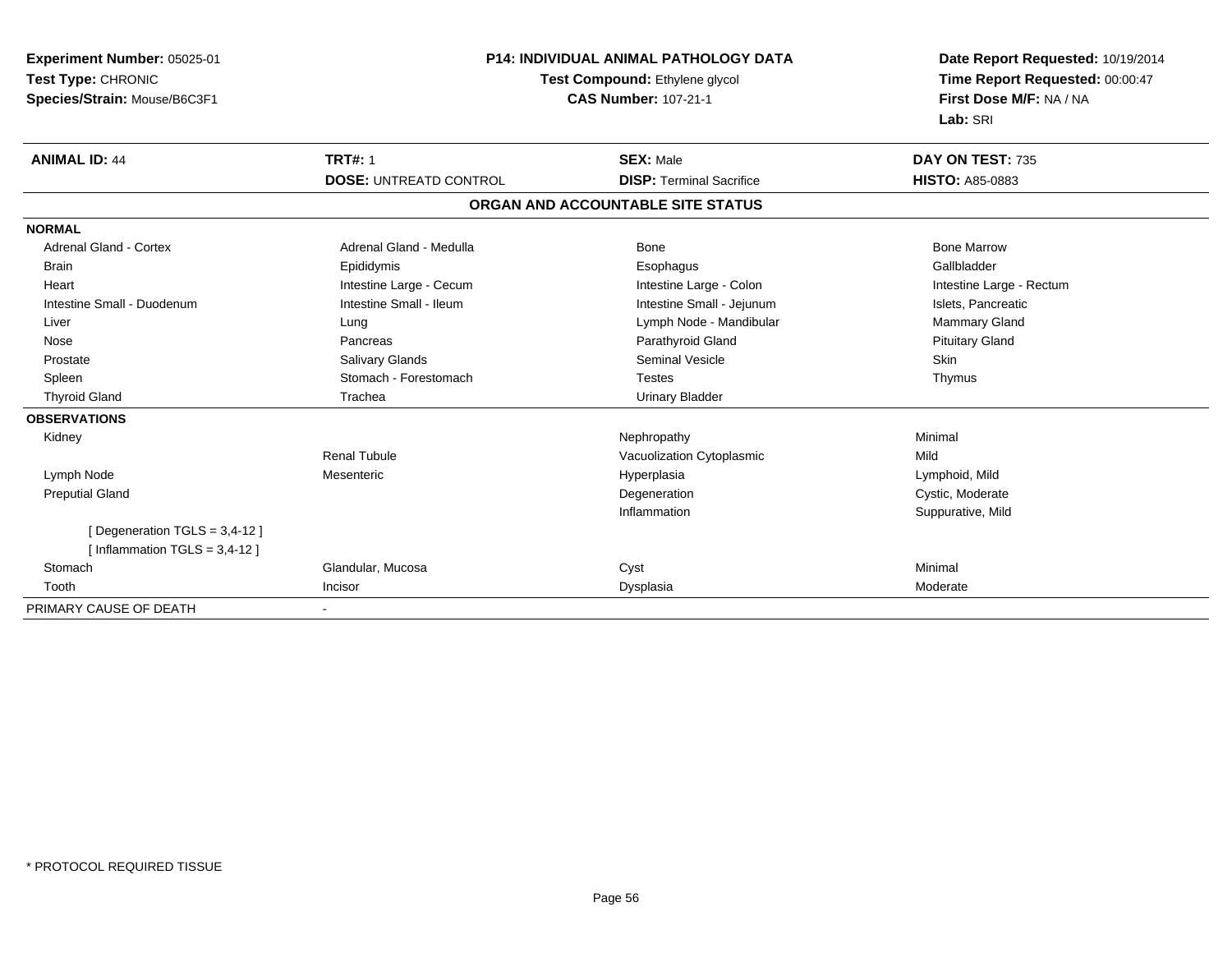| Test Type: CHRONIC<br>Test Compound: Ethylene glycol<br>Time Report Requested: 00:00:47<br>First Dose M/F: NA / NA<br>Species/Strain: Mouse/B6C3F1<br><b>CAS Number: 107-21-1</b><br>Lab: SRI<br><b>TRT#: 1</b><br><b>ANIMAL ID: 45</b><br><b>SEX: Male</b><br>DAY ON TEST: 386<br><b>DOSE: UNTREATD CONTROL</b><br><b>DISP: Dead</b><br><b>HISTO: A83030352</b><br>ORGAN AND ACCOUNTABLE SITE STATUS<br><b>NORMAL</b><br><b>Adrenal Gland - Cortex</b><br>Adrenal Gland - Medulla<br><b>Bone Marrow</b><br><b>Bone</b><br>Epididymis<br>Gallbladder<br>Esophagus<br><b>Brain</b><br>Intestine Large - Cecum<br>Intestine Large - Colon<br>Intestine Large - Rectum<br>Heart<br>Intestine Small - Ileum<br>Intestine Small - Duodenum<br>Intestine Small - Jejunum<br>Islets, Pancreatic<br>Lymph Node - Mandibular<br><b>Mammary Gland</b><br>Nose<br>Liver<br>Parathyroid Gland<br><b>Pituitary Gland</b><br>Salivary Glands<br>Pancreas<br>Stomach - Forestomach<br>Spleen<br>Stomach - Glandular<br><b>Seminal Vesicle</b> |
|--------------------------------------------------------------------------------------------------------------------------------------------------------------------------------------------------------------------------------------------------------------------------------------------------------------------------------------------------------------------------------------------------------------------------------------------------------------------------------------------------------------------------------------------------------------------------------------------------------------------------------------------------------------------------------------------------------------------------------------------------------------------------------------------------------------------------------------------------------------------------------------------------------------------------------------------------------------------------------------------------------------------------------|
|                                                                                                                                                                                                                                                                                                                                                                                                                                                                                                                                                                                                                                                                                                                                                                                                                                                                                                                                                                                                                                |
|                                                                                                                                                                                                                                                                                                                                                                                                                                                                                                                                                                                                                                                                                                                                                                                                                                                                                                                                                                                                                                |
|                                                                                                                                                                                                                                                                                                                                                                                                                                                                                                                                                                                                                                                                                                                                                                                                                                                                                                                                                                                                                                |
|                                                                                                                                                                                                                                                                                                                                                                                                                                                                                                                                                                                                                                                                                                                                                                                                                                                                                                                                                                                                                                |
|                                                                                                                                                                                                                                                                                                                                                                                                                                                                                                                                                                                                                                                                                                                                                                                                                                                                                                                                                                                                                                |
|                                                                                                                                                                                                                                                                                                                                                                                                                                                                                                                                                                                                                                                                                                                                                                                                                                                                                                                                                                                                                                |
|                                                                                                                                                                                                                                                                                                                                                                                                                                                                                                                                                                                                                                                                                                                                                                                                                                                                                                                                                                                                                                |
|                                                                                                                                                                                                                                                                                                                                                                                                                                                                                                                                                                                                                                                                                                                                                                                                                                                                                                                                                                                                                                |
|                                                                                                                                                                                                                                                                                                                                                                                                                                                                                                                                                                                                                                                                                                                                                                                                                                                                                                                                                                                                                                |
|                                                                                                                                                                                                                                                                                                                                                                                                                                                                                                                                                                                                                                                                                                                                                                                                                                                                                                                                                                                                                                |
|                                                                                                                                                                                                                                                                                                                                                                                                                                                                                                                                                                                                                                                                                                                                                                                                                                                                                                                                                                                                                                |
|                                                                                                                                                                                                                                                                                                                                                                                                                                                                                                                                                                                                                                                                                                                                                                                                                                                                                                                                                                                                                                |
|                                                                                                                                                                                                                                                                                                                                                                                                                                                                                                                                                                                                                                                                                                                                                                                                                                                                                                                                                                                                                                |
|                                                                                                                                                                                                                                                                                                                                                                                                                                                                                                                                                                                                                                                                                                                                                                                                                                                                                                                                                                                                                                |
| <b>Thyroid Gland</b><br>Thymus<br>Trachea<br>Testes                                                                                                                                                                                                                                                                                                                                                                                                                                                                                                                                                                                                                                                                                                                                                                                                                                                                                                                                                                            |
| <b>OBSERVATIONS</b>                                                                                                                                                                                                                                                                                                                                                                                                                                                                                                                                                                                                                                                                                                                                                                                                                                                                                                                                                                                                            |
| Minimal<br>Kidney<br>Bacterium                                                                                                                                                                                                                                                                                                                                                                                                                                                                                                                                                                                                                                                                                                                                                                                                                                                                                                                                                                                                 |
| <b>Renal Tubule</b><br>Mild<br><b>Dilatation</b>                                                                                                                                                                                                                                                                                                                                                                                                                                                                                                                                                                                                                                                                                                                                                                                                                                                                                                                                                                               |
| Suppurative, Minimal<br>Inflammation                                                                                                                                                                                                                                                                                                                                                                                                                                                                                                                                                                                                                                                                                                                                                                                                                                                                                                                                                                                           |
| <b>Renal Tubule</b><br>Vacuolization Cytoplasmic<br>Minimal                                                                                                                                                                                                                                                                                                                                                                                                                                                                                                                                                                                                                                                                                                                                                                                                                                                                                                                                                                    |
| Mild<br>Congestion<br>Lung                                                                                                                                                                                                                                                                                                                                                                                                                                                                                                                                                                                                                                                                                                                                                                                                                                                                                                                                                                                                     |
| <b>Preputial Gland</b><br>Inflammation<br>Suppurative, Mild                                                                                                                                                                                                                                                                                                                                                                                                                                                                                                                                                                                                                                                                                                                                                                                                                                                                                                                                                                    |
| Inflammation<br>Chronic, Moderate<br>Prostate                                                                                                                                                                                                                                                                                                                                                                                                                                                                                                                                                                                                                                                                                                                                                                                                                                                                                                                                                                                  |
| Skin<br>Inflammation<br>Chronic, Moderate                                                                                                                                                                                                                                                                                                                                                                                                                                                                                                                                                                                                                                                                                                                                                                                                                                                                                                                                                                                      |
| Note: $\lceil$ INFLAMMATION $\lceil$ TGLs = 2                                                                                                                                                                                                                                                                                                                                                                                                                                                                                                                                                                                                                                                                                                                                                                                                                                                                                                                                                                                  |
| Note: TGL 2 IS ON SLIDE II.                                                                                                                                                                                                                                                                                                                                                                                                                                                                                                                                                                                                                                                                                                                                                                                                                                                                                                                                                                                                    |
| Note: TGL 1 IS ON SLIDE I.                                                                                                                                                                                                                                                                                                                                                                                                                                                                                                                                                                                                                                                                                                                                                                                                                                                                                                                                                                                                     |
| Note: [INFLAMMATION ] TGLs = 1                                                                                                                                                                                                                                                                                                                                                                                                                                                                                                                                                                                                                                                                                                                                                                                                                                                                                                                                                                                                 |
| <b>Urinary Bladder</b><br>Congestion<br>Moderate                                                                                                                                                                                                                                                                                                                                                                                                                                                                                                                                                                                                                                                                                                                                                                                                                                                                                                                                                                               |
| Note: $[$ CONGESTION $]$ TGLs = 3-6                                                                                                                                                                                                                                                                                                                                                                                                                                                                                                                                                                                                                                                                                                                                                                                                                                                                                                                                                                                            |
| Note: TGL 3 IS ON SLIDE 6B.                                                                                                                                                                                                                                                                                                                                                                                                                                                                                                                                                                                                                                                                                                                                                                                                                                                                                                                                                                                                    |
| PRIMARY CAUSE OF DEATH<br>$\overline{\phantom{a}}$                                                                                                                                                                                                                                                                                                                                                                                                                                                                                                                                                                                                                                                                                                                                                                                                                                                                                                                                                                             |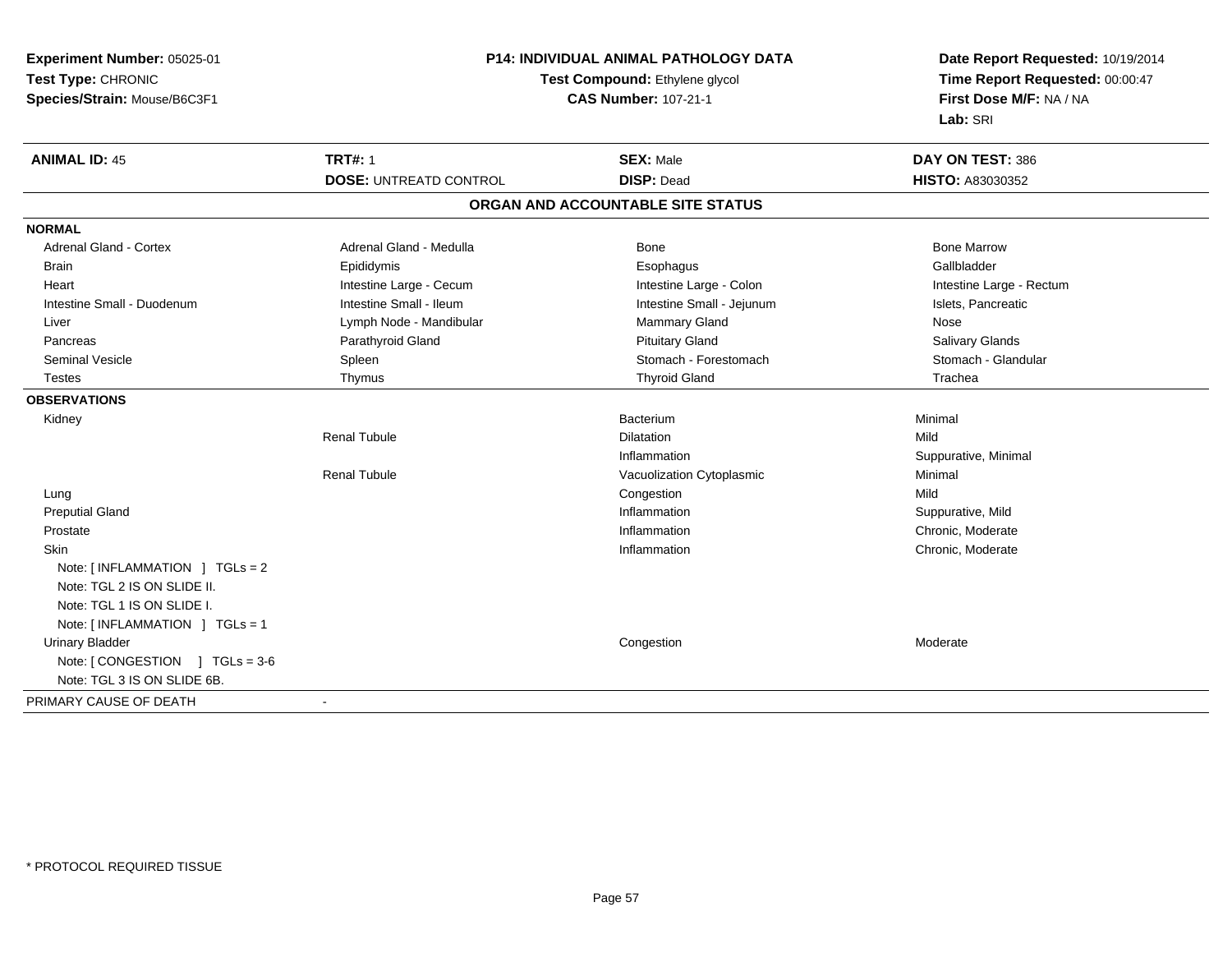| Experiment Number: 05025-01<br>Test Type: CHRONIC<br>Species/Strain: Mouse/B6C3F1 | <b>P14: INDIVIDUAL ANIMAL PATHOLOGY DATA</b><br>Test Compound: Ethylene glycol<br><b>CAS Number: 107-21-1</b> |                                   | Date Report Requested: 10/19/2014<br>Time Report Requested: 00:00:47<br>First Dose M/F: NA / NA<br>Lab: SRI |
|-----------------------------------------------------------------------------------|---------------------------------------------------------------------------------------------------------------|-----------------------------------|-------------------------------------------------------------------------------------------------------------|
| <b>ANIMAL ID: 46</b>                                                              | <b>TRT#: 1</b>                                                                                                | <b>SEX: Male</b>                  | DAY ON TEST: 735                                                                                            |
|                                                                                   | <b>DOSE: UNTREATD CONTROL</b>                                                                                 | <b>DISP: Terminal Sacrifice</b>   | <b>HISTO: A85-0885</b>                                                                                      |
|                                                                                   |                                                                                                               | ORGAN AND ACCOUNTABLE SITE STATUS |                                                                                                             |
| <b>NORMAL</b>                                                                     |                                                                                                               |                                   |                                                                                                             |
| Adrenal Gland - Medulla                                                           | <b>Bone</b>                                                                                                   | <b>Bone Marrow</b>                | <b>Brain</b>                                                                                                |
| Epididymis                                                                        | Esophagus                                                                                                     | Gallbladder                       | Heart                                                                                                       |
| Intestine Large - Cecum                                                           | Intestine Large - Colon                                                                                       | Intestine Large - Rectum          | Intestine Small - Duodenum                                                                                  |
| Intestine Small - Ileum                                                           | Intestine Small - Jejunum                                                                                     | Islets, Pancreatic                | Liver                                                                                                       |
| Lung                                                                              | Lymph Node - Mandibular                                                                                       | Nose                              | Pancreas                                                                                                    |
| Parathyroid Gland                                                                 | <b>Pituitary Gland</b>                                                                                        | Prostate                          | Salivary Glands                                                                                             |
| <b>Seminal Vesicle</b>                                                            | Spleen                                                                                                        | Stomach - Forestomach             | Stomach - Glandular                                                                                         |
| Thymus                                                                            | Trachea                                                                                                       | <b>Urinary Bladder</b>            |                                                                                                             |
| <b>MISSING</b>                                                                    |                                                                                                               |                                   |                                                                                                             |
| Mammary Gland                                                                     |                                                                                                               |                                   |                                                                                                             |
| <b>OBSERVATIONS</b>                                                               |                                                                                                               |                                   |                                                                                                             |
| <b>Adrenal Gland</b>                                                              | Cortex, Subcapsular                                                                                           | Hyperplasia                       | Focal, Minimal                                                                                              |
| Kidney                                                                            | <b>Renal Tubule</b>                                                                                           | Vacuolization Cytoplasmic         | Minimal                                                                                                     |
| Skin                                                                              |                                                                                                               | Inflammation                      | Chronic, Moderate                                                                                           |
| Note: [INFLAMMATION ] TGLs = 1-11                                                 |                                                                                                               |                                   |                                                                                                             |
| <b>Testes</b>                                                                     | <b>Germinal Epith</b>                                                                                         | Degeneration                      | Minimal                                                                                                     |
| <b>Thyroid Gland</b>                                                              | <b>Follicular Cel</b>                                                                                         | Hyperplasia                       | Mild                                                                                                        |
| Tooth                                                                             | Incisor                                                                                                       | Dysplasia                         | Moderate                                                                                                    |
| PRIMARY CAUSE OF DEATH                                                            |                                                                                                               |                                   |                                                                                                             |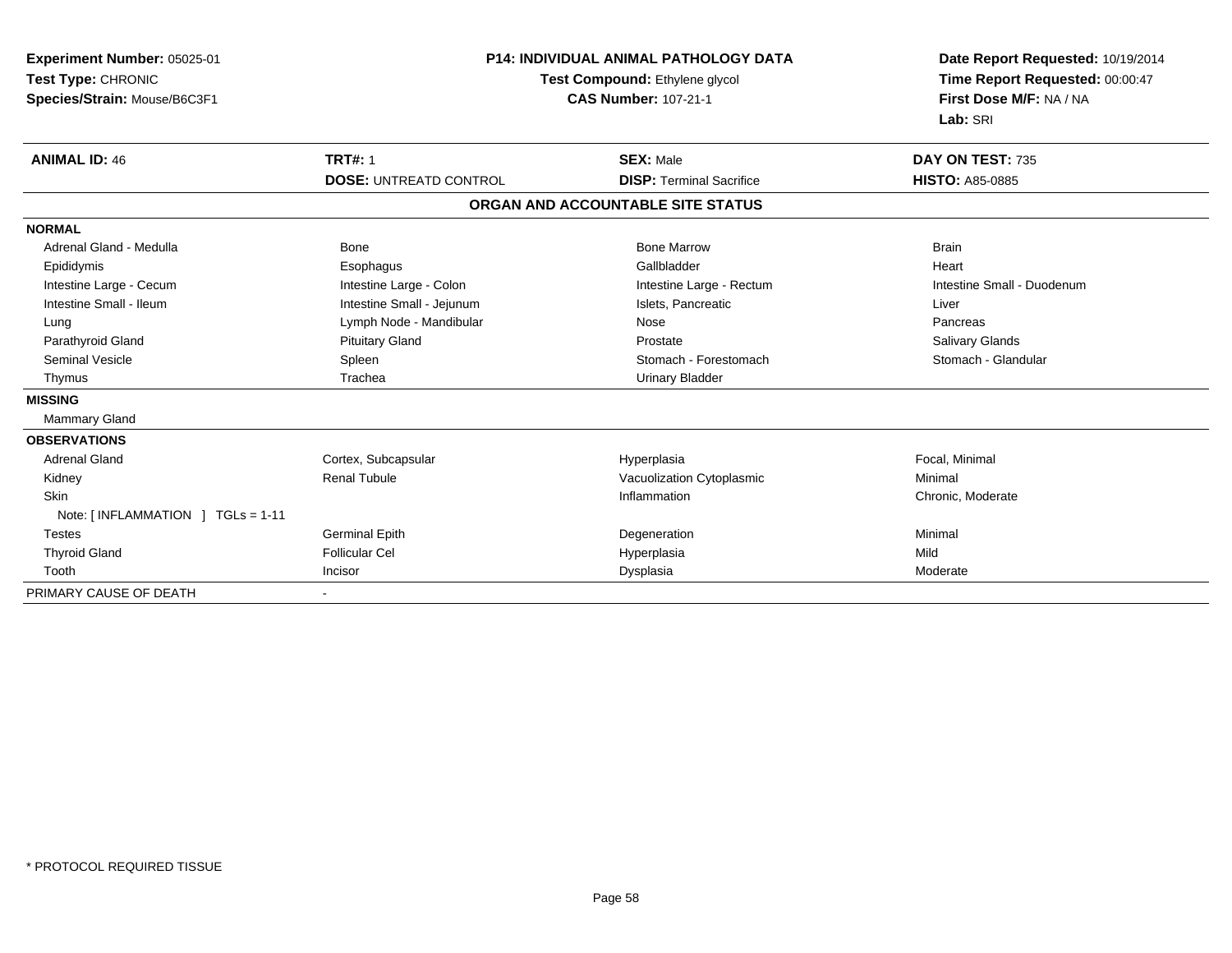| Experiment Number: 05025-01          | <b>P14: INDIVIDUAL ANIMAL PATHOLOGY DATA</b><br>Test Compound: Ethylene glycol |                                   | Date Report Requested: 10/19/2014<br>Time Report Requested: 00:00:47 |  |
|--------------------------------------|--------------------------------------------------------------------------------|-----------------------------------|----------------------------------------------------------------------|--|
| Test Type: CHRONIC                   |                                                                                |                                   |                                                                      |  |
| Species/Strain: Mouse/B6C3F1         |                                                                                | <b>CAS Number: 107-21-1</b>       | First Dose M/F: NA / NA                                              |  |
|                                      |                                                                                |                                   | Lab: SRI                                                             |  |
| <b>ANIMAL ID: 47</b>                 | <b>TRT#: 1</b>                                                                 | <b>SEX: Male</b>                  | DAY ON TEST: 735                                                     |  |
|                                      | <b>DOSE: UNTREATD CONTROL</b>                                                  | <b>DISP: Terminal Sacrifice</b>   | <b>HISTO: A85-0886</b>                                               |  |
|                                      |                                                                                | ORGAN AND ACCOUNTABLE SITE STATUS |                                                                      |  |
| <b>NORMAL</b>                        |                                                                                |                                   |                                                                      |  |
| <b>Adrenal Gland - Cortex</b>        | Bone                                                                           | <b>Bone Marrow</b>                | <b>Brain</b>                                                         |  |
| Epididymis                           | Esophagus                                                                      | Gallbladder                       | Heart                                                                |  |
| Intestine Large - Cecum              | Intestine Large - Colon                                                        | Intestine Large - Rectum          | Intestine Small - Duodenum                                           |  |
| Intestine Small - Ileum              | Intestine Small - Jejunum                                                      | Islets, Pancreatic                | Lymph Node - Mandibular                                              |  |
| Mammary Gland                        | Nose                                                                           | Pancreas                          | Parathyroid Gland                                                    |  |
| <b>Pituitary Gland</b>               | Prostate                                                                       | <b>Salivary Glands</b>            | <b>Seminal Vesicle</b>                                               |  |
| Spleen                               | Stomach - Forestomach                                                          | Stomach - Glandular               | <b>Testes</b>                                                        |  |
| Thymus                               | <b>Thyroid Gland</b>                                                           | Trachea                           | <b>Urinary Bladder</b>                                               |  |
| <b>OBSERVATIONS</b>                  |                                                                                |                                   |                                                                      |  |
| <b>Adrenal Gland</b>                 | Medulla                                                                        | Pheochromocytoma Benign           |                                                                      |  |
| Kidney                               |                                                                                | Nephropathy                       | Mild                                                                 |  |
|                                      | <b>Renal Tubule</b>                                                            | Vacuolization Cytoplasmic         | Mild                                                                 |  |
| Liver                                |                                                                                | Hepatocellular Adenoma            |                                                                      |  |
| Note: [ HEPATOCLR ADEN ] TGLs = 4-12 |                                                                                |                                   |                                                                      |  |
| Lung                                 |                                                                                | Alveolar/Bronchiolar Adenoma      |                                                                      |  |
|                                      |                                                                                | Hyperplasia                       | Lymphoid, Minimal                                                    |  |
| Note: [ ALV BRON ADEN ] TGLs = 5-6   |                                                                                |                                   |                                                                      |  |
| Lymph Node                           | Mesenteric                                                                     | Angiectasis                       | Minimal                                                              |  |
| <b>Preputial Gland</b>               |                                                                                | Degeneration                      | Cystic, Marked                                                       |  |
| Note: [ DEGEN<br>$\int$ TGLs = 3-13  |                                                                                |                                   |                                                                      |  |
| <b>Skin</b>                          | Hair Follicle                                                                  | Atrophy                           | Mild                                                                 |  |
| [Atrophy TGLS = $1-11$ ]             |                                                                                |                                   |                                                                      |  |
| Tooth                                | Incisor                                                                        | Dysplasia                         | Minimal                                                              |  |
| PRIMARY CAUSE OF DEATH               | $\blacksquare$                                                                 |                                   |                                                                      |  |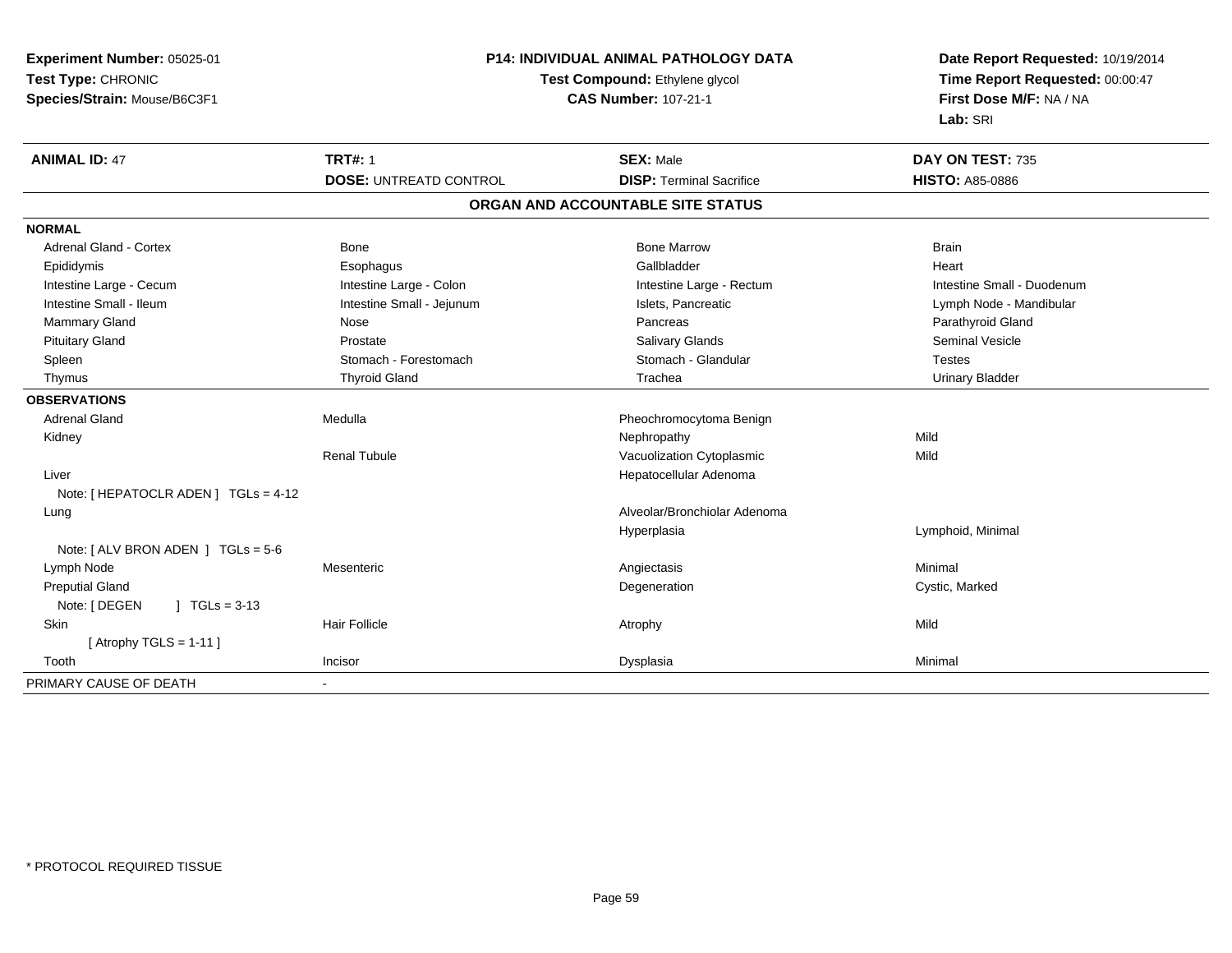| Experiment Number: 05025-01            |                               | P14: INDIVIDUAL ANIMAL PATHOLOGY DATA | Date Report Requested: 10/19/2014<br>Time Report Requested: 00:00:47<br>First Dose M/F: NA / NA |  |
|----------------------------------------|-------------------------------|---------------------------------------|-------------------------------------------------------------------------------------------------|--|
| Test Type: CHRONIC                     |                               | Test Compound: Ethylene glycol        |                                                                                                 |  |
| Species/Strain: Mouse/B6C3F1           |                               | <b>CAS Number: 107-21-1</b>           |                                                                                                 |  |
|                                        |                               |                                       | Lab: SRI                                                                                        |  |
| <b>ANIMAL ID: 48</b>                   | <b>TRT#: 1</b>                | <b>SEX: Male</b>                      | DAY ON TEST: 637                                                                                |  |
|                                        | <b>DOSE: UNTREATD CONTROL</b> | <b>DISP: Moribund</b>                 | <b>HISTO: A85-0887</b>                                                                          |  |
|                                        |                               | ORGAN AND ACCOUNTABLE SITE STATUS     |                                                                                                 |  |
| <b>NORMAL</b>                          |                               |                                       |                                                                                                 |  |
| Adrenal Gland - Medulla                | Bone                          | <b>Bone Marrow</b>                    | <b>Brain</b>                                                                                    |  |
| Epididymis                             | Esophagus                     | Gallbladder                           | Heart                                                                                           |  |
| Intestine Large - Cecum                | Intestine Large - Colon       | Intestine Large - Rectum              | Intestine Small - Duodenum                                                                      |  |
| Intestine Small - Ileum                | Intestine Small - Jejunum     | Islets, Pancreatic                    | Nose                                                                                            |  |
| Parathyroid Gland                      | <b>Pituitary Gland</b>        | Prostate                              | Salivary Glands                                                                                 |  |
| Stomach - Forestomach                  | <b>Testes</b>                 | Thymus                                | <b>Thyroid Gland</b>                                                                            |  |
| Trachea                                | <b>Urinary Bladder</b>        |                                       |                                                                                                 |  |
| <b>MISSING</b>                         |                               |                                       |                                                                                                 |  |
| Lymph Node - Mandibular                | Mammary Gland                 | <b>Seminal Vesicle</b>                |                                                                                                 |  |
| <b>OBSERVATIONS</b>                    |                               |                                       |                                                                                                 |  |
| <b>Adrenal Gland</b>                   | Cortex, Extra Adr Tiss        | Fibrosis                              | Moderate                                                                                        |  |
| Kidney                                 |                               | Lymphoma Malignant Mixed              |                                                                                                 |  |
|                                        |                               | Nephropathy                           | Minimal                                                                                         |  |
|                                        | <b>Renal Tubule</b>           | Vacuolization Cytoplasmic             | Mild                                                                                            |  |
| Liver                                  |                               | Hyperplasia                           | Multifocal, Moderate                                                                            |  |
|                                        |                               | Lymphoma Malignant Mixed              |                                                                                                 |  |
| Note: $[LYMPH MAL MIXD] TGLs = 5-4$    |                               |                                       |                                                                                                 |  |
| Lung                                   |                               | Lymphoma Malignant Mixed              |                                                                                                 |  |
| Lymph Node                             | Mesenteric                    | Lymphoma Malignant Mixed              |                                                                                                 |  |
| Pancreas                               | Duct                          | Degeneration                          | Hyaline, Moderate                                                                               |  |
|                                        | Duct                          | <b>Dilatation</b>                     | Moderate                                                                                        |  |
|                                        | Duct                          | Hyperplasia                           | Papillary, Moderate                                                                             |  |
|                                        |                               | Lymphoma Malignant Mixed              |                                                                                                 |  |
|                                        | Duct                          | Metaplasia                            | Mild                                                                                            |  |
| <b>Skin</b>                            |                               | Inflammation                          | Chronic, Mild                                                                                   |  |
| Note: [INFLAMMATION ] TGLs = 2-12,1-11 |                               |                                       |                                                                                                 |  |
| Spleen                                 |                               | Lymphoma Malignant Mixed              |                                                                                                 |  |
| Note: [ LYMPH MAL MIXD ] TGLs = 4-8    |                               |                                       |                                                                                                 |  |
| Stomach                                | Glandular, Mucosa             | Cyst                                  | Mild                                                                                            |  |
|                                        | Glandular                     | Mineralization                        | Minimal                                                                                         |  |

\* PROTOCOL REQUIRED TISSUE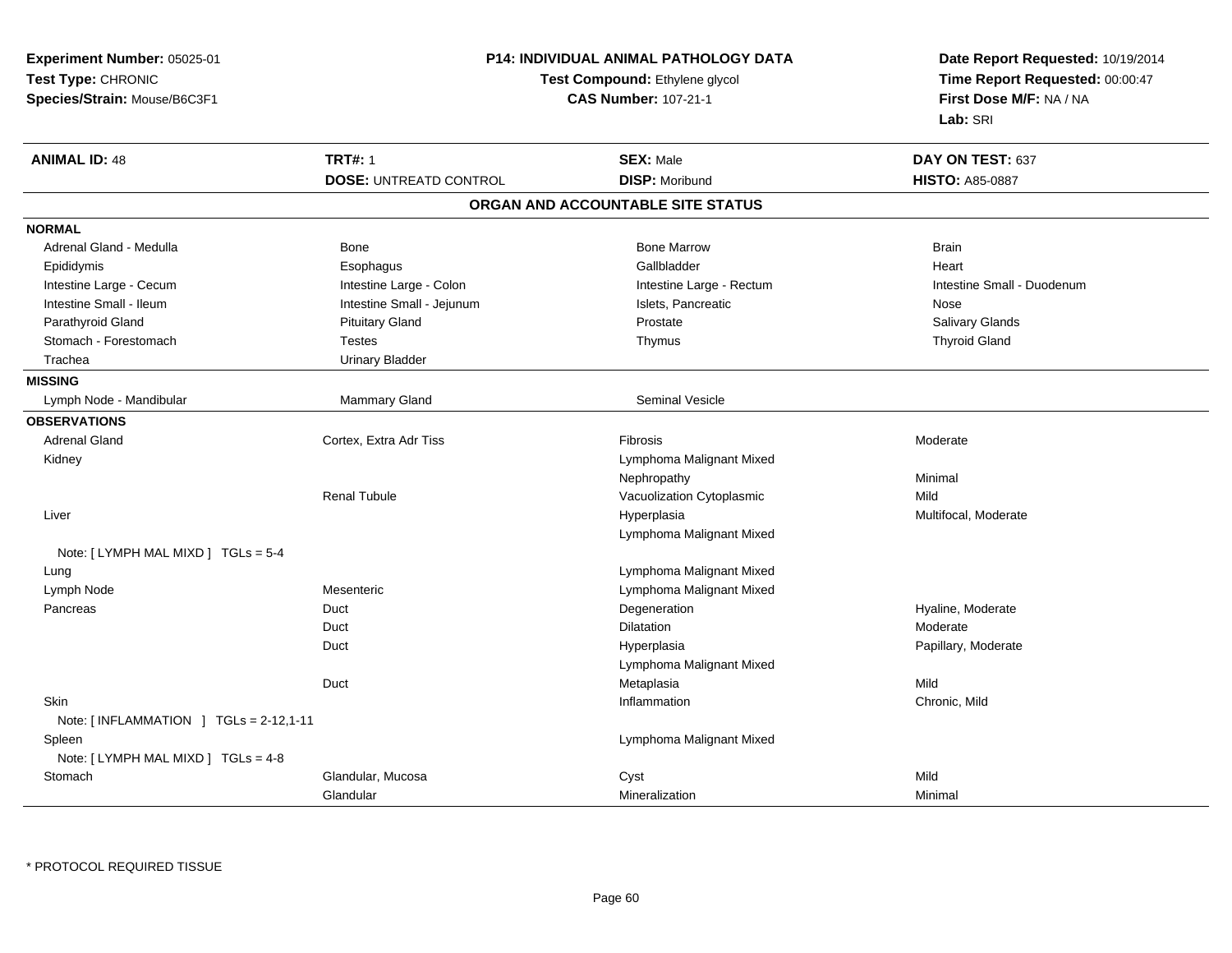| <b>Experiment Number: 05025-01</b><br><b>Test Type: CHRONIC</b><br>Species/Strain: Mouse/B6C3F1 | <b>P14: INDIVIDUAL ANIMAL PATHOLOGY DATA</b><br>Test Compound: Ethylene glycol<br><b>CAS Number: 107-21-1</b> |                                   | Date Report Requested: 10/19/2014<br>Time Report Requested: 00:00:47<br>First Dose M/F: NA / NA<br>Lab: SRI |
|-------------------------------------------------------------------------------------------------|---------------------------------------------------------------------------------------------------------------|-----------------------------------|-------------------------------------------------------------------------------------------------------------|
| <b>ANIMAL ID: 48</b>                                                                            | <b>TRT#: 1</b>                                                                                                | <b>SEX: Male</b>                  | DAY ON TEST: 637                                                                                            |
|                                                                                                 | <b>DOSE: UNTREATD CONTROL</b>                                                                                 | <b>DISP: Moribund</b>             | <b>HISTO: A85-0887</b>                                                                                      |
|                                                                                                 |                                                                                                               | ORGAN AND ACCOUNTABLE SITE STATUS |                                                                                                             |
| PRIMARY CAUSE OF DEATH                                                                          |                                                                                                               |                                   |                                                                                                             |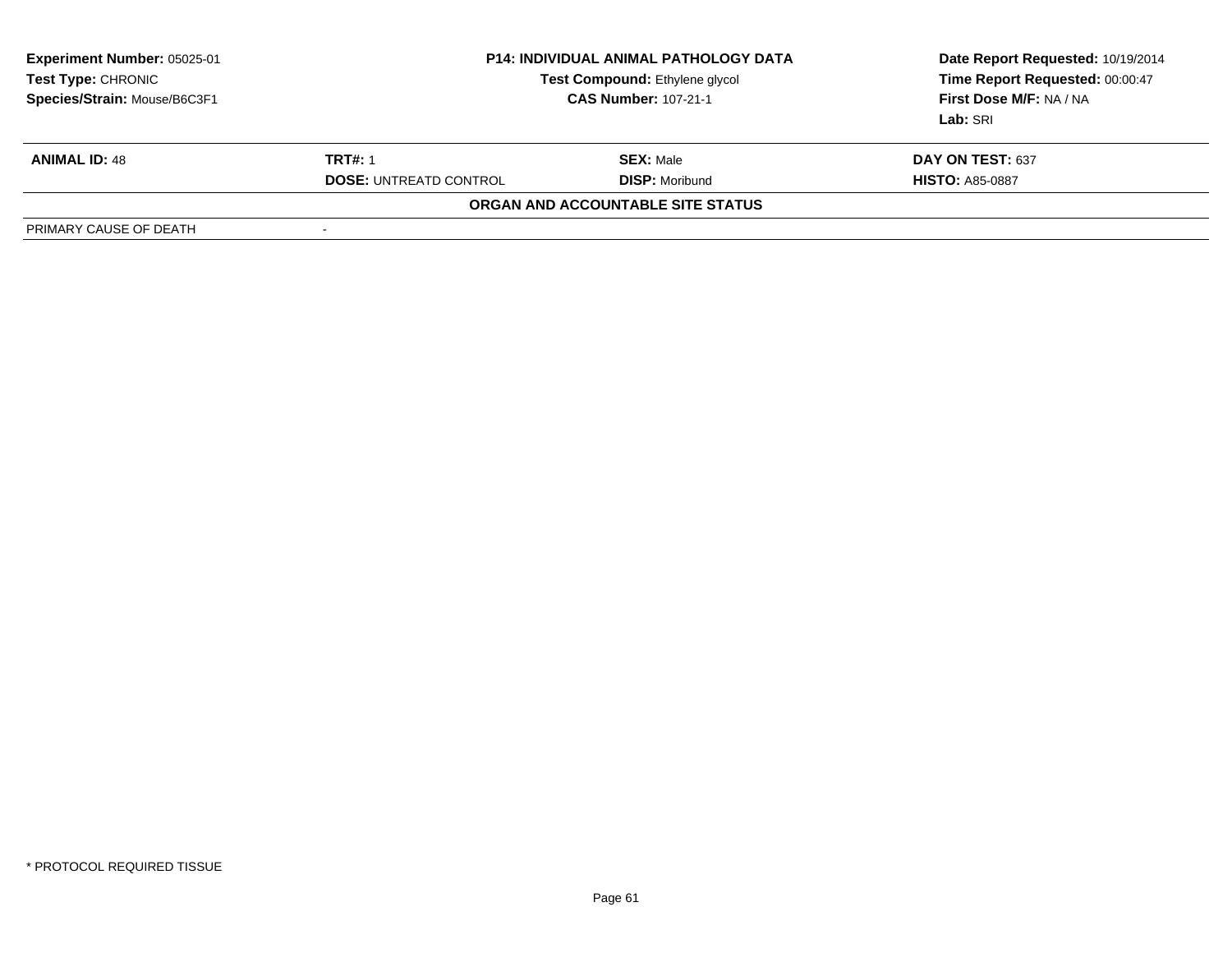| Experiment Number: 05025-01<br>Test Type: CHRONIC<br>Species/Strain: Mouse/B6C3F1 |                               | <b>P14: INDIVIDUAL ANIMAL PATHOLOGY DATA</b><br>Test Compound: Ethylene glycol<br><b>CAS Number: 107-21-1</b> | Date Report Requested: 10/19/2014<br>Time Report Requested: 00:00:47<br>First Dose M/F: NA / NA<br>Lab: SRI |
|-----------------------------------------------------------------------------------|-------------------------------|---------------------------------------------------------------------------------------------------------------|-------------------------------------------------------------------------------------------------------------|
| <b>ANIMAL ID: 49</b>                                                              | <b>TRT#: 1</b>                | <b>SEX: Male</b>                                                                                              | DAY ON TEST: 598                                                                                            |
|                                                                                   | <b>DOSE: UNTREATD CONTROL</b> | <b>DISP: Moribund</b>                                                                                         | <b>HISTO: A85-0888</b>                                                                                      |
|                                                                                   |                               | ORGAN AND ACCOUNTABLE SITE STATUS                                                                             |                                                                                                             |
| <b>NORMAL</b>                                                                     |                               |                                                                                                               |                                                                                                             |
| <b>Adrenal Gland - Cortex</b>                                                     | Adrenal Gland - Medulla       | Bone                                                                                                          | <b>Bone Marrow</b>                                                                                          |
| <b>Brain</b>                                                                      | Epididymis                    | Esophagus                                                                                                     | Gallbladder                                                                                                 |
| Heart                                                                             | Intestine Large - Cecum       | Intestine Large - Colon                                                                                       | Intestine Large - Rectum                                                                                    |
| Intestine Small - Duodenum                                                        | Intestine Small - Ileum       | Intestine Small - Jejunum                                                                                     | Islets, Pancreatic                                                                                          |
| Liver                                                                             | Lung                          | Lymph Node - Mandibular                                                                                       | Nose                                                                                                        |
| Pancreas                                                                          | Parathyroid Gland             | <b>Pituitary Gland</b>                                                                                        | Prostate                                                                                                    |
| <b>Salivary Glands</b>                                                            | <b>Seminal Vesicle</b>        | Stomach - Forestomach                                                                                         | Stomach - Glandular                                                                                         |
| <b>Testes</b>                                                                     | Thymus                        | Trachea                                                                                                       | <b>Urinary Bladder</b>                                                                                      |
| <b>MISSING</b>                                                                    |                               |                                                                                                               |                                                                                                             |
| Mammary Gland                                                                     |                               |                                                                                                               |                                                                                                             |
| <b>OBSERVATIONS</b>                                                               |                               |                                                                                                               |                                                                                                             |
| Kidney                                                                            |                               | Nephropathy                                                                                                   | Minimal                                                                                                     |
|                                                                                   | <b>Renal Tubule</b>           | Vacuolization Cytoplasmic                                                                                     | Minimal                                                                                                     |
| Skin                                                                              | <b>Subcut Tiss</b>            | Fibrosarcoma                                                                                                  |                                                                                                             |
|                                                                                   |                               | Inflammation                                                                                                  | Chronic, Mild                                                                                               |
| [Fibrosarcoma TGLS = 3-12]                                                        |                               |                                                                                                               |                                                                                                             |
| [ Inflammation TGLS = 1-11 ]                                                      |                               |                                                                                                               |                                                                                                             |
| Spleen                                                                            |                               | Hematopoietic Cell Proliferation                                                                              | Moderate                                                                                                    |
| <b>Thyroid Gland</b>                                                              |                               | Degeneration                                                                                                  | Cystic, Minimal                                                                                             |
| PRIMARY CAUSE OF DEATH                                                            |                               |                                                                                                               |                                                                                                             |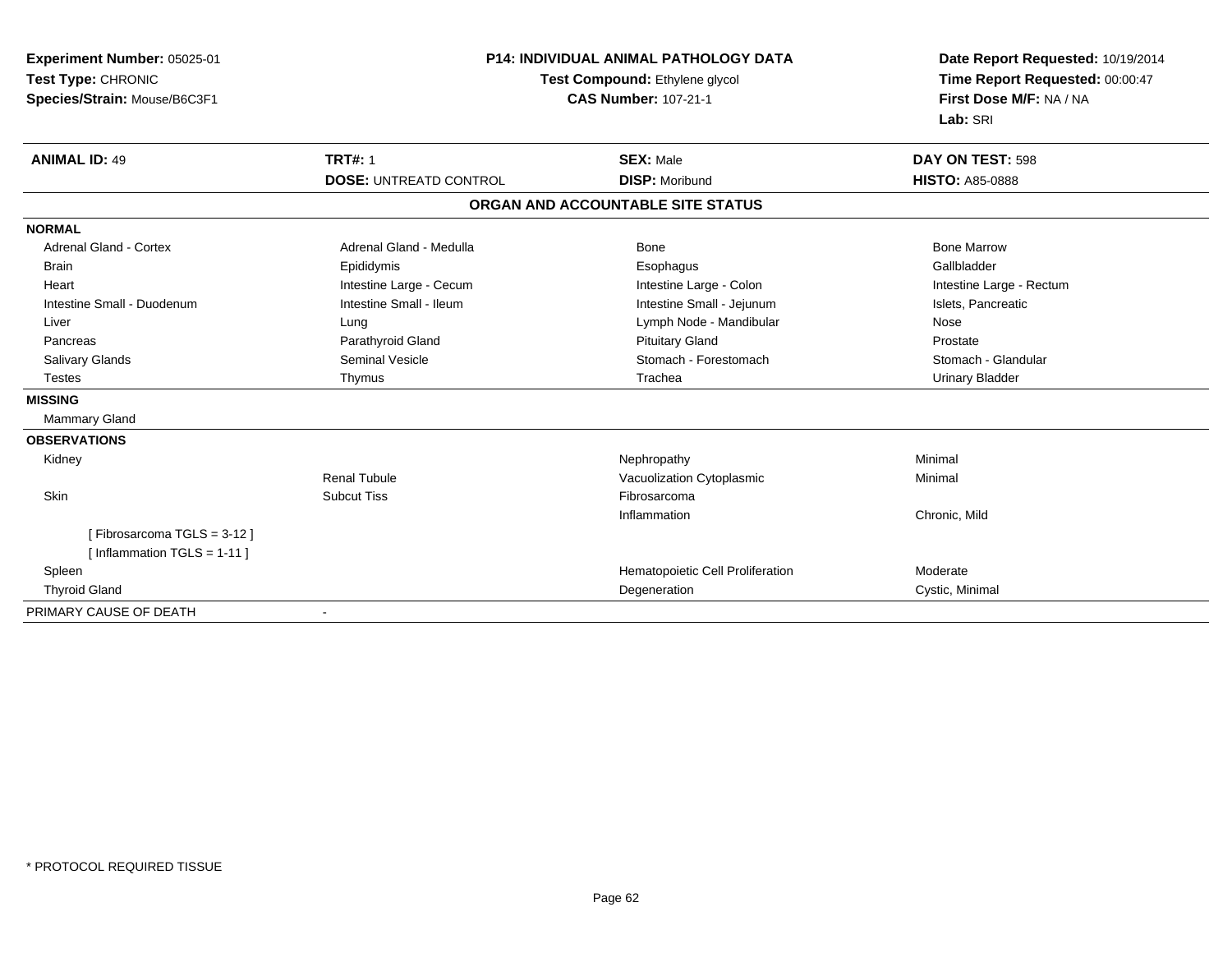| Experiment Number: 05025-01<br>Test Type: CHRONIC<br>Species/Strain: Mouse/B6C3F1 |                               | <b>P14: INDIVIDUAL ANIMAL PATHOLOGY DATA</b><br>Test Compound: Ethylene glycol<br><b>CAS Number: 107-21-1</b> | Date Report Requested: 10/19/2014<br>Time Report Requested: 00:00:47<br>First Dose M/F: NA / NA<br>Lab: SRI |
|-----------------------------------------------------------------------------------|-------------------------------|---------------------------------------------------------------------------------------------------------------|-------------------------------------------------------------------------------------------------------------|
| <b>ANIMAL ID: 50</b>                                                              | <b>TRT#: 1</b>                | <b>SEX: Male</b>                                                                                              | DAY ON TEST: 735                                                                                            |
|                                                                                   | <b>DOSE: UNTREATD CONTROL</b> | <b>DISP: Terminal Sacrifice</b>                                                                               | <b>HISTO: A85-0889</b>                                                                                      |
|                                                                                   |                               | ORGAN AND ACCOUNTABLE SITE STATUS                                                                             |                                                                                                             |
| <b>NORMAL</b>                                                                     |                               |                                                                                                               |                                                                                                             |
| <b>Adrenal Gland - Cortex</b>                                                     | Adrenal Gland - Medulla       | Bone                                                                                                          | <b>Bone Marrow</b>                                                                                          |
| <b>Brain</b>                                                                      | Epididymis                    | Esophagus                                                                                                     | Gallbladder                                                                                                 |
| Heart                                                                             | Intestine Large - Cecum       | Intestine Large - Colon                                                                                       | Intestine Large - Rectum                                                                                    |
| Intestine Small - Duodenum                                                        | Intestine Small - Ileum       | Intestine Small - Jejunum                                                                                     | Islets, Pancreatic                                                                                          |
| Lymph Node - Mandibular                                                           | Nose                          | Pancreas                                                                                                      | Parathyroid Gland                                                                                           |
| <b>Pituitary Gland</b>                                                            | Prostate                      | Salivary Glands                                                                                               | <b>Seminal Vesicle</b>                                                                                      |
| Skin                                                                              | Spleen                        | Stomach - Forestomach                                                                                         | Stomach - Glandular                                                                                         |
| <b>Testes</b>                                                                     | Thymus                        | <b>Thyroid Gland</b>                                                                                          | Trachea                                                                                                     |
| <b>Urinary Bladder</b>                                                            |                               |                                                                                                               |                                                                                                             |
| <b>MISSING</b>                                                                    |                               |                                                                                                               |                                                                                                             |
| <b>Mammary Gland</b>                                                              |                               |                                                                                                               |                                                                                                             |
| <b>OBSERVATIONS</b>                                                               |                               |                                                                                                               |                                                                                                             |
| Kidney                                                                            |                               | Nephropathy                                                                                                   | Minimal                                                                                                     |
|                                                                                   | <b>Renal Tubule</b>           | Vacuolization Cytoplasmic                                                                                     | Mild                                                                                                        |
| Liver                                                                             |                               | Hepatocellular Adenoma                                                                                        |                                                                                                             |
| Note: [ HEPATOCLR ADEN ] TGLs = 2-12                                              |                               |                                                                                                               |                                                                                                             |
| Lung                                                                              |                               | Alveolar/Bronchiolar Adenoma                                                                                  |                                                                                                             |
| [ Alveolar/Bronchiolar Adenoma TGLS = 3-6 ]                                       |                               |                                                                                                               |                                                                                                             |
| Lymph Node                                                                        | Mesenteric                    | Angiectasis                                                                                                   | Minimal                                                                                                     |
| Tooth                                                                             | Incisor                       | Dysplasia                                                                                                     | Minimal                                                                                                     |
| PRIMARY CAUSE OF DEATH                                                            |                               |                                                                                                               |                                                                                                             |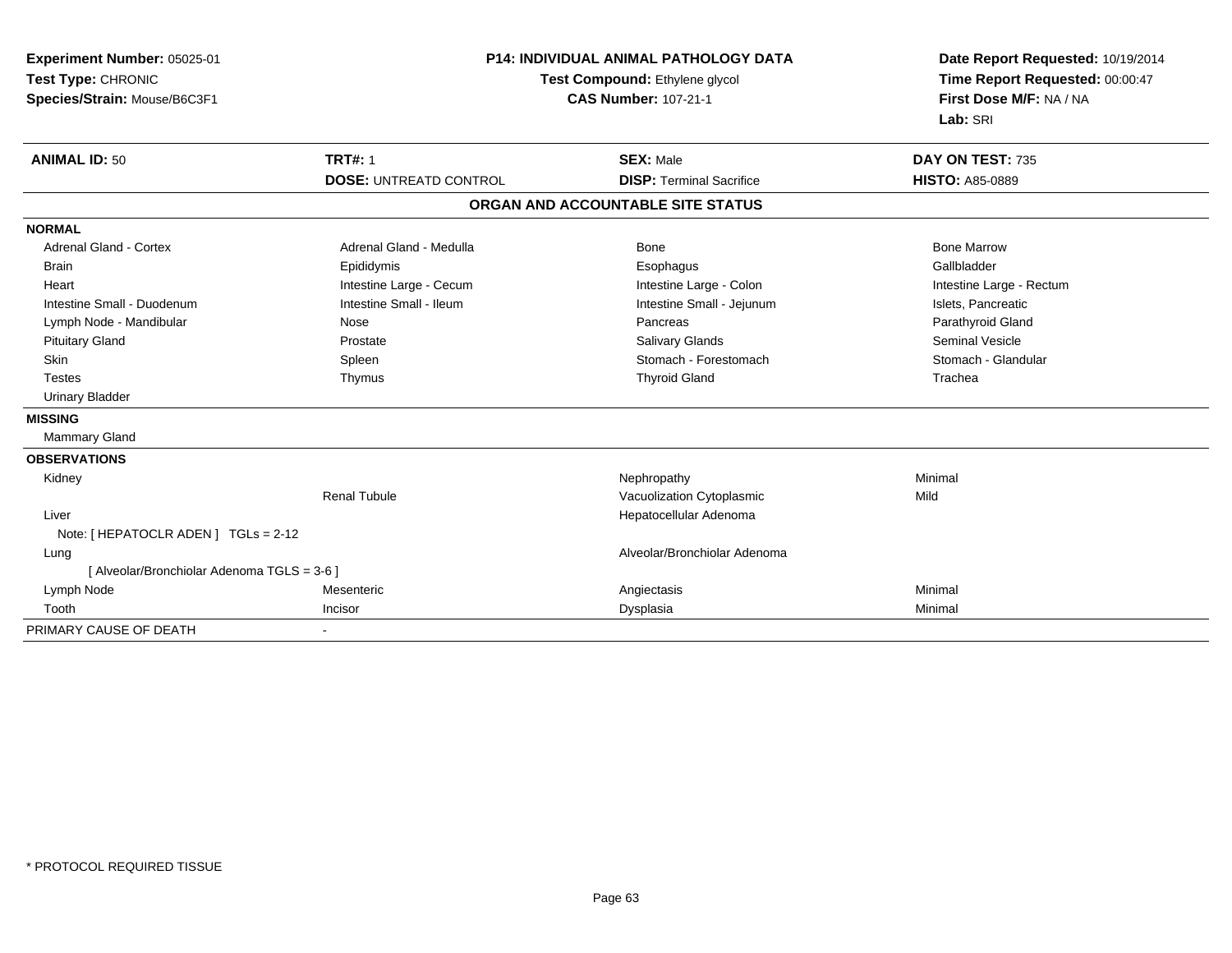| Experiment Number: 05025-01<br>Test Type: CHRONIC<br>Species/Strain: Mouse/B6C3F1                   | <b>P14: INDIVIDUAL ANIMAL PATHOLOGY DATA</b><br>Test Compound: Ethylene glycol<br><b>CAS Number: 107-21-1</b> |                                   | Date Report Requested: 10/19/2014<br>Time Report Requested: 00:00:47<br>First Dose M/F: NA / NA<br>Lab: SRI |
|-----------------------------------------------------------------------------------------------------|---------------------------------------------------------------------------------------------------------------|-----------------------------------|-------------------------------------------------------------------------------------------------------------|
| <b>ANIMAL ID: 51</b>                                                                                | <b>TRT#: 1</b>                                                                                                | <b>SEX: Male</b>                  | DAY ON TEST: 120                                                                                            |
|                                                                                                     | <b>DOSE: UNTREATD CONTROL</b>                                                                                 | <b>DISP: Dead</b>                 | <b>HISTO: A83027880</b>                                                                                     |
|                                                                                                     |                                                                                                               | ORGAN AND ACCOUNTABLE SITE STATUS |                                                                                                             |
| <b>NORMAL</b>                                                                                       |                                                                                                               |                                   |                                                                                                             |
| <b>Adrenal Gland - Cortex</b>                                                                       | Adrenal Gland - Medulla                                                                                       | <b>Bone</b>                       | <b>Bone Marrow</b>                                                                                          |
| Brain                                                                                               | Esophagus                                                                                                     | Heart                             | Intestine Large - Cecum                                                                                     |
| Intestine Large - Colon                                                                             | Intestine Large - Rectum                                                                                      | Intestine Small - Duodenum        | Intestine Small - Ileum                                                                                     |
| Intestine Small - Jejunum                                                                           | Islets, Pancreatic                                                                                            | Liver                             | Nose                                                                                                        |
| Pancreas                                                                                            | Parathyroid Gland                                                                                             | <b>Pituitary Gland</b>            | Salivary Glands                                                                                             |
| Spleen                                                                                              | Stomach - Forestomach                                                                                         | Stomach - Glandular               | <b>Testes</b>                                                                                               |
| Thymus                                                                                              | Trachea                                                                                                       | <b>Urinary Bladder</b>            |                                                                                                             |
| <b>MISSING</b>                                                                                      |                                                                                                               |                                   |                                                                                                             |
| Gallbladder                                                                                         | Mammary Gland                                                                                                 |                                   |                                                                                                             |
| <b>OBSERVATIONS</b>                                                                                 |                                                                                                               |                                   |                                                                                                             |
| Epididymis                                                                                          |                                                                                                               | Inflammation                      | Suppurative, Moderate                                                                                       |
|                                                                                                     |                                                                                                               | Spermatocele                      | Moderate                                                                                                    |
| Kidney                                                                                              |                                                                                                               | Congestion                        | Mild                                                                                                        |
|                                                                                                     | <b>Renal Tubule</b>                                                                                           | Dilatation                        | Mild                                                                                                        |
|                                                                                                     | <b>Renal Tubule</b>                                                                                           | Vacuolization Cytoplasmic         | Mild                                                                                                        |
| [ Dilatation TGLS = $4-6$ ]                                                                         |                                                                                                               |                                   |                                                                                                             |
| Lung                                                                                                |                                                                                                               | Congestion                        | Mild                                                                                                        |
|                                                                                                     |                                                                                                               | <b>Infiltration Cellular</b>      | Mixed Cell, Mild                                                                                            |
| Lymph Node                                                                                          | Mandibular                                                                                                    | Angiectasis                       | Mild                                                                                                        |
| Mesentery                                                                                           |                                                                                                               | Inflammation                      | Suppurative, Mild                                                                                           |
| Prostate                                                                                            |                                                                                                               | Inflammation                      | Chronic, Moderate                                                                                           |
| <b>Seminal Vesicle</b>                                                                              |                                                                                                               | Inflammation                      | Chronic, Moderate                                                                                           |
| [Inflammation TGLS = $3-7$ ]                                                                        |                                                                                                               |                                   |                                                                                                             |
| <b>Skin</b>                                                                                         | <b>Subcut Tiss</b>                                                                                            | Edema                             | Moderate                                                                                                    |
|                                                                                                     | Prepuce                                                                                                       | Foreign Body                      | Mild                                                                                                        |
| Note: [ EDEMA<br>$1 TGLs = 2-8$<br>Note: TGL 1 IS ON SLIDE 7B.<br>Note: [ FOREIGN BODY ] TGLs = 1-7 |                                                                                                               |                                   |                                                                                                             |
| <b>Thyroid Gland</b>                                                                                |                                                                                                               | Degeneration                      | Cystic, Minimal                                                                                             |
|                                                                                                     |                                                                                                               |                                   |                                                                                                             |

PRIMARY CAUSE OF DEATH-

\* PROTOCOL REQUIRED TISSUE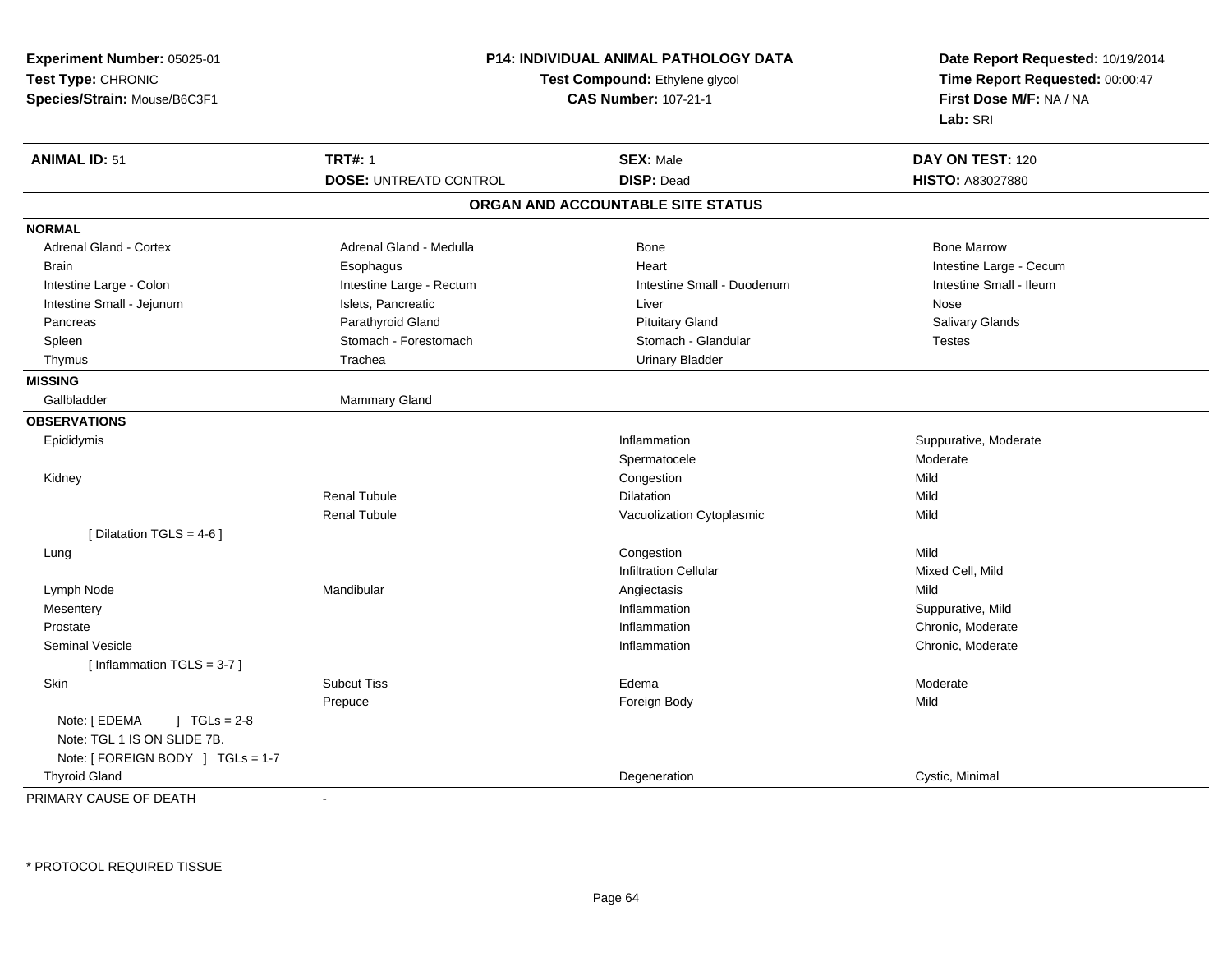| Experiment Number: 05025-01<br>Test Type: CHRONIC<br>Species/Strain: Mouse/B6C3F1 |                                                 | <b>P14: INDIVIDUAL ANIMAL PATHOLOGY DATA</b><br>Test Compound: Ethylene glycol<br><b>CAS Number: 107-21-1</b> | Date Report Requested: 10/19/2014<br>Time Report Requested: 00:00:47<br>First Dose M/F: NA / NA<br>Lab: SRI |
|-----------------------------------------------------------------------------------|-------------------------------------------------|---------------------------------------------------------------------------------------------------------------|-------------------------------------------------------------------------------------------------------------|
| <b>ANIMAL ID: 51</b>                                                              | <b>TRT#: 1</b><br><b>DOSE: UNTREATD CONTROL</b> | <b>SEX: Male</b><br><b>DISP: Dead</b>                                                                         | <b>DAY ON TEST: 120</b><br><b>HISTO: A83027880</b>                                                          |
|                                                                                   |                                                 | <b>ORGAN AND ACCOUNTABLE SITE STATUS</b>                                                                      |                                                                                                             |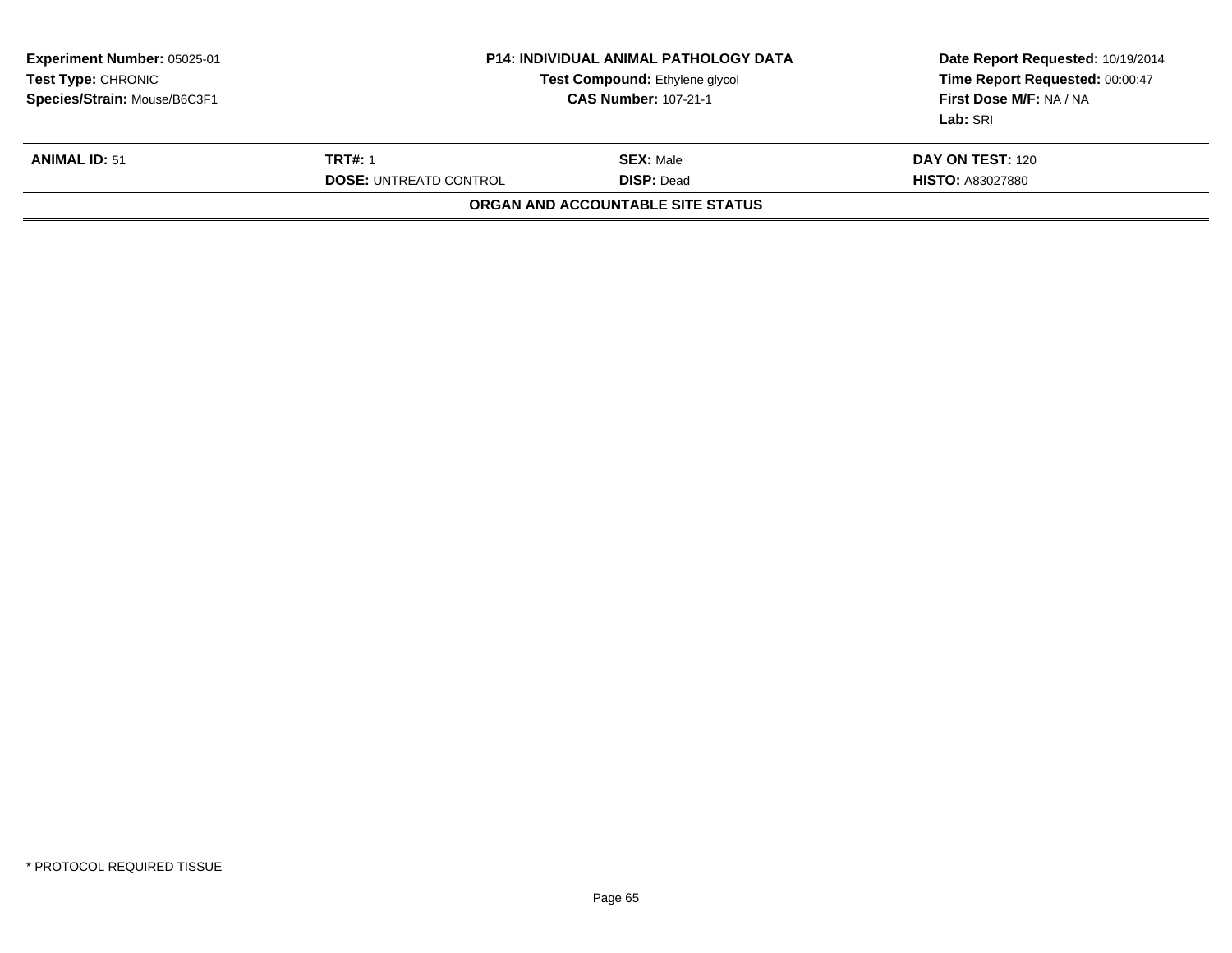| Experiment Number: 05025-01<br>Test Type: CHRONIC |                               | <b>P14: INDIVIDUAL ANIMAL PATHOLOGY DATA</b><br>Test Compound: Ethylene glycol | Date Report Requested: 10/19/2014<br>Time Report Requested: 00:00:47 |  |
|---------------------------------------------------|-------------------------------|--------------------------------------------------------------------------------|----------------------------------------------------------------------|--|
| Species/Strain: Mouse/B6C3F1                      |                               | <b>CAS Number: 107-21-1</b>                                                    | First Dose M/F: NA / NA<br>Lab: SRI                                  |  |
| <b>ANIMAL ID: 52</b>                              | <b>TRT#: 1</b>                | <b>SEX: Male</b>                                                               | DAY ON TEST: 186                                                     |  |
|                                                   | <b>DOSE: UNTREATD CONTROL</b> | <b>DISP: Dead</b>                                                              | HISTO: A83028115                                                     |  |
|                                                   |                               | ORGAN AND ACCOUNTABLE SITE STATUS                                              |                                                                      |  |
| <b>NORMAL</b>                                     |                               |                                                                                |                                                                      |  |
| Adrenal Gland - Cortex                            | Adrenal Gland - Medulla       | <b>Bone</b>                                                                    | <b>Bone Marrow</b>                                                   |  |
| Brain                                             | Epididymis                    | Esophagus                                                                      | Gallbladder                                                          |  |
| Heart                                             | Intestine Large - Cecum       | Intestine Large - Colon                                                        | Intestine Large - Rectum                                             |  |
| Intestine Small - Duodenum                        | Intestine Small - Ileum       | Intestine Small - Jejunum                                                      | Islets, Pancreatic                                                   |  |
| Liver                                             | Lymph Node - Mandibular       | Mammary Gland                                                                  | Nose                                                                 |  |
| Pancreas                                          | Parathyroid Gland             | <b>Pituitary Gland</b>                                                         | Salivary Glands                                                      |  |
| Stomach - Forestomach                             | Stomach - Glandular           | <b>Testes</b>                                                                  | Thymus                                                               |  |
| <b>Thyroid Gland</b>                              | Trachea                       | <b>Urinary Bladder</b>                                                         |                                                                      |  |
| <b>OBSERVATIONS</b>                               |                               |                                                                                |                                                                      |  |
| Kidney                                            | <b>Renal Tubule</b>           | Dilatation                                                                     | Mild                                                                 |  |
|                                                   | <b>Renal Tubule</b>           | Necrosis                                                                       | Minimal                                                              |  |
|                                                   | <b>Renal Tubule</b>           | Vacuolization Cytoplasmic                                                      | Mild                                                                 |  |
| Lung                                              |                               | <b>Infiltration Cellular</b>                                                   | Mixed Cell, Mild                                                     |  |
| Penis                                             |                               | Inflammation                                                                   | Chronic, Moderate                                                    |  |
|                                                   |                               | Necrosis                                                                       | Moderate                                                             |  |
| Note: TGL 3 IS ON SLIDE LABELED "PENIS"           |                               |                                                                                |                                                                      |  |
| Note: [ NECROSIS<br>$\sqrt{1}$ TGLs = 3           |                               |                                                                                |                                                                      |  |
| Prostate                                          |                               | Inflammation                                                                   | Chronic, Mild                                                        |  |
| <b>Seminal Vesicle</b>                            |                               | Inflammation                                                                   | Chronic, Mild                                                        |  |
| Skin                                              | Prepuce                       | Inflammation                                                                   | Chronic, Mild                                                        |  |
|                                                   |                               | Inflammation                                                                   | Chronic, Mild                                                        |  |
|                                                   | Prepuce                       | Ulcer                                                                          | Mild                                                                 |  |
| Note: [INFLAMMATION ] TGLs = 2-7                  |                               |                                                                                |                                                                      |  |
| Note: TGL 2 IS ON SLIDE 7B                        |                               |                                                                                |                                                                      |  |
| Note: [INFLAMMATION ] TGLs = 1                    |                               |                                                                                |                                                                      |  |
| Note: [ ULCER<br>$J \cdot TGLs = 2-7$             |                               |                                                                                |                                                                      |  |
| Note: TGL 1 IS ON SLIDE I.                        |                               |                                                                                |                                                                      |  |
| Spleen                                            |                               | Hematopoietic Cell Proliferation                                               | Mild                                                                 |  |
| Note: [ HEMA CELL PROL ] TGLs = 6-2               |                               |                                                                                |                                                                      |  |
| PRIMARY CAUSE OF DEATH                            | $\blacksquare$                |                                                                                |                                                                      |  |
|                                                   |                               |                                                                                |                                                                      |  |

\* PROTOCOL REQUIRED TISSUE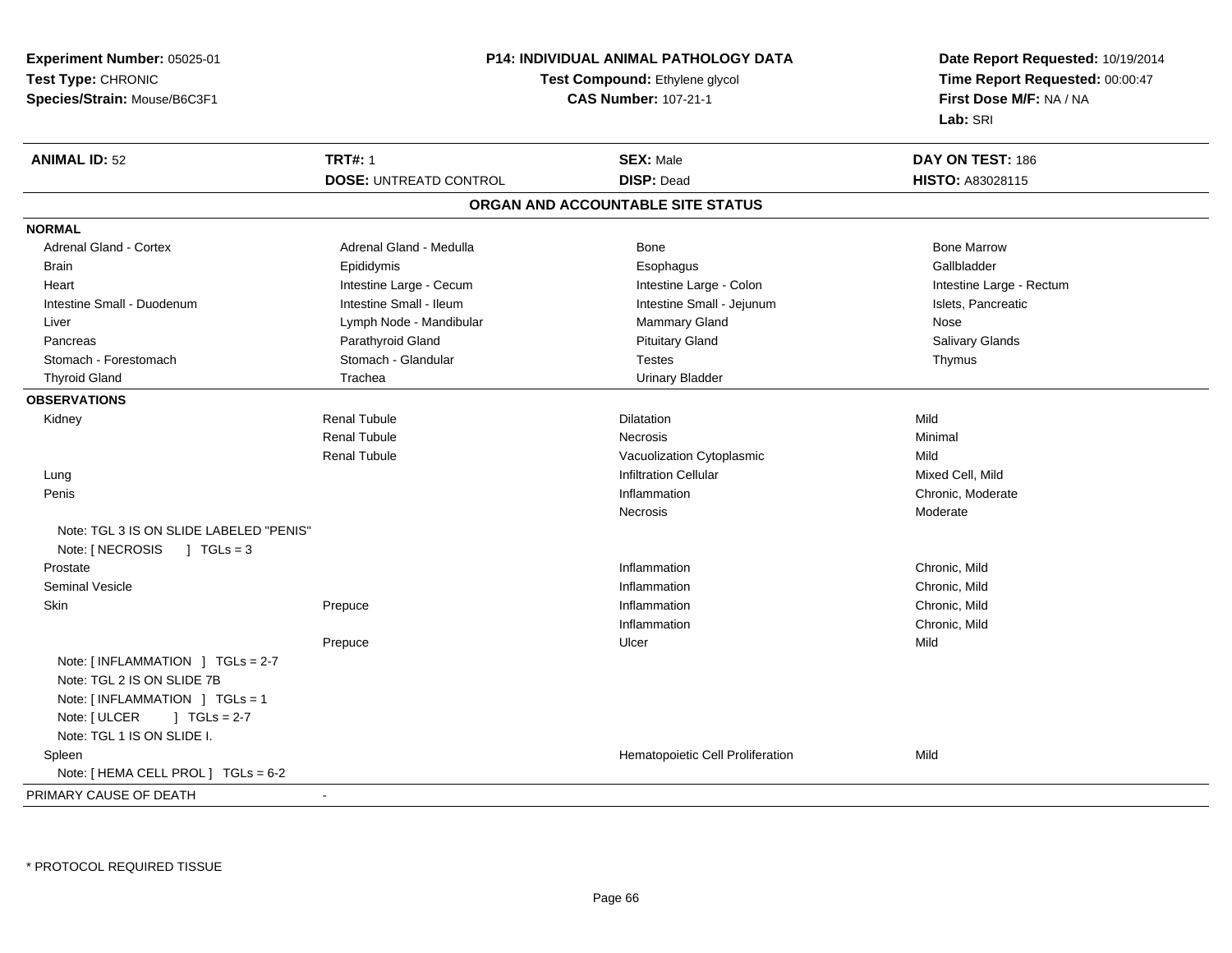| Experiment Number: 05025-01<br>Test Type: CHRONIC<br>Species/Strain: Mouse/B6C3F1 | <b>P14: INDIVIDUAL ANIMAL PATHOLOGY DATA</b><br>Test Compound: Ethylene glycol<br><b>CAS Number: 107-21-1</b> |                                       | Date Report Requested: 10/19/2014<br>Time Report Requested: 00:00:47<br>First Dose M/F: NA / NA<br>Lab: SRI |
|-----------------------------------------------------------------------------------|---------------------------------------------------------------------------------------------------------------|---------------------------------------|-------------------------------------------------------------------------------------------------------------|
| <b>ANIMAL ID: 53</b>                                                              | <b>TRT#: 1</b><br><b>DOSE: UNTREATD CONTROL</b>                                                               | <b>SEX: Male</b><br><b>DISP: Dead</b> | DAY ON TEST: 136<br><b>HISTO: A83027881</b>                                                                 |
|                                                                                   |                                                                                                               |                                       |                                                                                                             |
|                                                                                   |                                                                                                               | ORGAN AND ACCOUNTABLE SITE STATUS     |                                                                                                             |
| <b>NORMAL</b>                                                                     |                                                                                                               |                                       |                                                                                                             |
| <b>Adrenal Gland - Cortex</b>                                                     | Adrenal Gland - Medulla                                                                                       | Bone                                  | <b>Bone Marrow</b>                                                                                          |
| <b>Brain</b>                                                                      | Epididymis                                                                                                    | Esophagus                             | Heart                                                                                                       |
| Intestine Large - Cecum                                                           | Intestine Large - Colon                                                                                       | Intestine Large - Rectum              | Intestine Small - Ileum                                                                                     |
| Intestine Small - Jejunum                                                         | Islets, Pancreatic                                                                                            | Liver                                 | Lung                                                                                                        |
| Lymph Node - Mandibular                                                           | <b>Mammary Gland</b>                                                                                          | Nose                                  | Pancreas                                                                                                    |
| Parathyroid Gland                                                                 | <b>Pituitary Gland</b>                                                                                        | <b>Salivary Glands</b>                | Spleen                                                                                                      |
| Stomach - Forestomach                                                             | Stomach - Glandular                                                                                           | <b>Testes</b>                         | Thymus                                                                                                      |
| <b>Thyroid Gland</b>                                                              | Trachea                                                                                                       | <b>Urinary Bladder</b>                |                                                                                                             |
| <b>MISSING</b>                                                                    |                                                                                                               |                                       |                                                                                                             |
| Gallbladder                                                                       | Intestine Small - Duodenum                                                                                    |                                       |                                                                                                             |
| <b>OBSERVATIONS</b>                                                               |                                                                                                               |                                       |                                                                                                             |
| Kidney                                                                            | <b>Renal Tubule</b>                                                                                           | <b>Dilatation</b>                     | Mild                                                                                                        |
|                                                                                   | <b>Renal Tubule</b>                                                                                           | Vacuolization Cytoplasmic             | Mild                                                                                                        |
| Penis                                                                             |                                                                                                               |                                       |                                                                                                             |
| Note: TGL 1 IS ON SLIDE LABELED "PENIS". MICROSCROPIC LESION IS<br>Note: EXUDATE. |                                                                                                               |                                       |                                                                                                             |
| Prostate                                                                          |                                                                                                               | Inflammation                          | Chronic, Moderate                                                                                           |
| <b>Seminal Vesicle</b>                                                            |                                                                                                               | Inflammation                          | Chronic, Mild                                                                                               |
| Skin                                                                              | Prepuce                                                                                                       | Inflammation                          | Chronic, Moderate                                                                                           |
|                                                                                   | Prepuce                                                                                                       | Ulcer                                 | Moderate                                                                                                    |
| Urethra                                                                           |                                                                                                               | Inflammation                          | Suppurative, Moderate                                                                                       |
|                                                                                   |                                                                                                               | Perforation                           | Moderate                                                                                                    |
| Note: [ INFLAMMATION ] TGLs = 4-7                                                 |                                                                                                               |                                       |                                                                                                             |
| PRIMARY CAUSE OF DEATH                                                            | $\blacksquare$                                                                                                |                                       |                                                                                                             |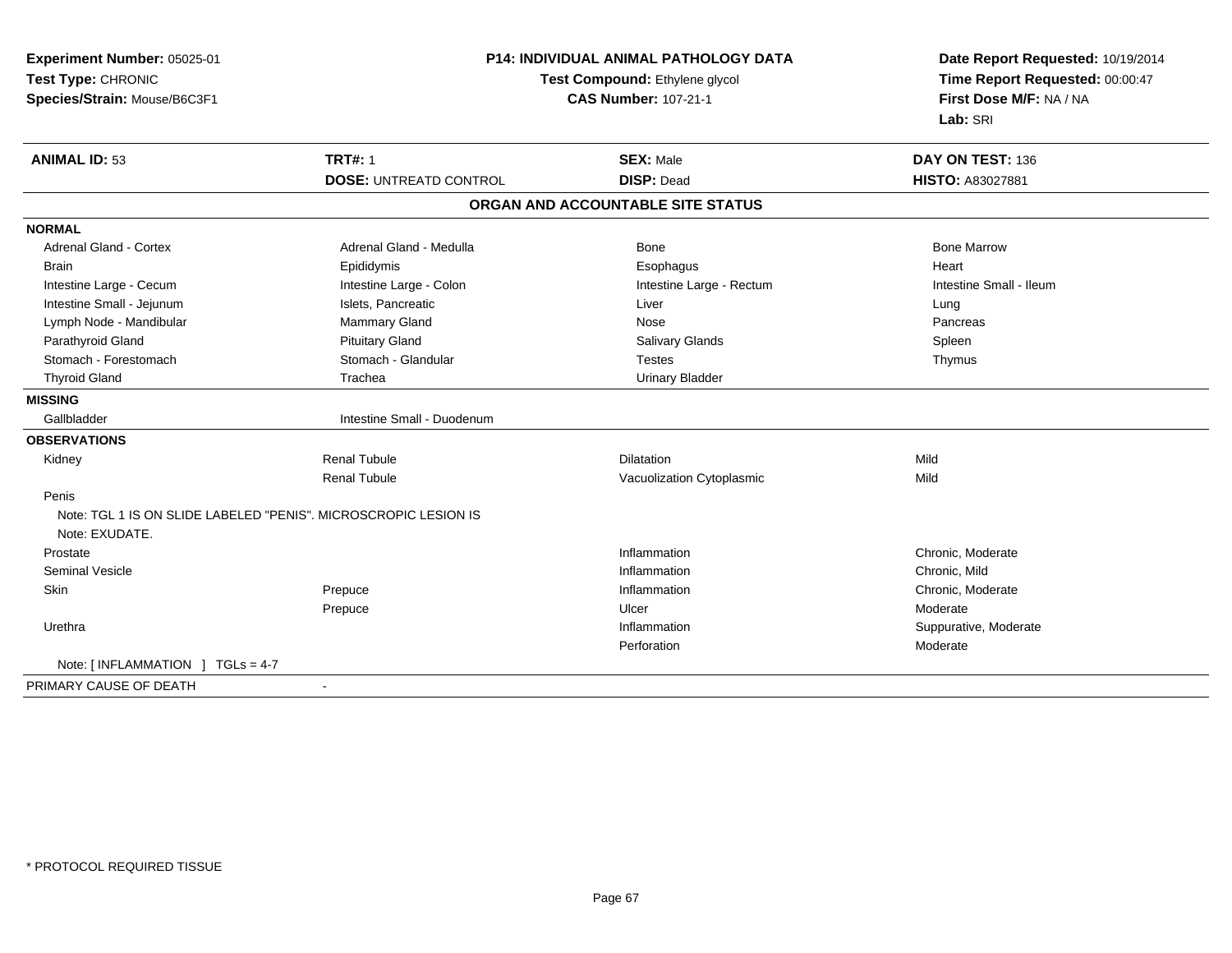| Experiment Number: 05025-01         | P14: INDIVIDUAL ANIMAL PATHOLOGY DATA<br>Test Compound: Ethylene glycol |                                   | Date Report Requested: 10/19/2014 |  |
|-------------------------------------|-------------------------------------------------------------------------|-----------------------------------|-----------------------------------|--|
| Test Type: CHRONIC                  |                                                                         |                                   | Time Report Requested: 00:00:47   |  |
| Species/Strain: Mouse/B6C3F1        |                                                                         | <b>CAS Number: 107-21-1</b>       | First Dose M/F: NA / NA           |  |
|                                     |                                                                         |                                   | Lab: SRI                          |  |
| <b>ANIMAL ID: 57</b>                | <b>TRT#: 1</b>                                                          | <b>SEX: Male</b>                  | DAY ON TEST: 649                  |  |
|                                     | <b>DOSE: UNTREATD CONTROL</b>                                           | <b>DISP: Dead</b>                 | <b>HISTO: A85-0896</b>            |  |
|                                     |                                                                         | ORGAN AND ACCOUNTABLE SITE STATUS |                                   |  |
| <b>NORMAL</b>                       |                                                                         |                                   |                                   |  |
| Adrenal Gland - Cortex              | Adrenal Gland - Medulla                                                 | <b>Bone</b>                       | <b>Bone Marrow</b>                |  |
| <b>Brain</b>                        | Epididymis                                                              | Esophagus                         | Gallbladder                       |  |
| Heart                               | Intestine Large - Cecum                                                 | Intestine Large - Colon           | Intestine Large - Rectum          |  |
| Intestine Small - Duodenum          | Intestine Small - Ileum                                                 | Intestine Small - Jejunum         | Islets, Pancreatic                |  |
| Lung                                | Nose                                                                    | Parathyroid Gland                 | <b>Pituitary Gland</b>            |  |
| Prostate                            | Salivary Glands                                                         | Seminal Vesicle                   | Stomach - Forestomach             |  |
| Stomach - Glandular                 | <b>Testes</b>                                                           | <b>Thyroid Gland</b>              | Trachea                           |  |
| <b>Urinary Bladder</b>              |                                                                         |                                   |                                   |  |
| <b>MISSING</b>                      |                                                                         |                                   |                                   |  |
| Lymph Node - Mandibular             | <b>Mammary Gland</b>                                                    | Thymus                            |                                   |  |
| <b>OBSERVATIONS</b>                 |                                                                         |                                   |                                   |  |
| Kidney                              | <b>Renal Tubule</b>                                                     | Vacuolization Cytoplasmic         | Minimal                           |  |
| Liver                               |                                                                         | <b>Eosinophilic Focus</b>         | Mild                              |  |
| Lymph Node                          | Mesenteric                                                              | Angiectasis                       | Mild                              |  |
| Note: [ANGIECTASIS ] TGLs = 2-6     |                                                                         |                                   |                                   |  |
| Pancreas                            |                                                                         | Focal Cellular Change             | Minimal                           |  |
| Skin                                | <b>Subcut Tiss</b>                                                      | Fibrosarcoma                      |                                   |  |
| [Fibrosarcoma TGLS = $1-11$ ]       |                                                                         |                                   |                                   |  |
| Spleen                              |                                                                         | Hematopoietic Cell Proliferation  | Moderate                          |  |
| Note: [ HEMA CELL PROL ] TGLs = 3-8 |                                                                         |                                   |                                   |  |
| Tooth                               | Incisor                                                                 | Dysplasia                         | Minimal                           |  |
| PRIMARY CAUSE OF DEATH              |                                                                         |                                   |                                   |  |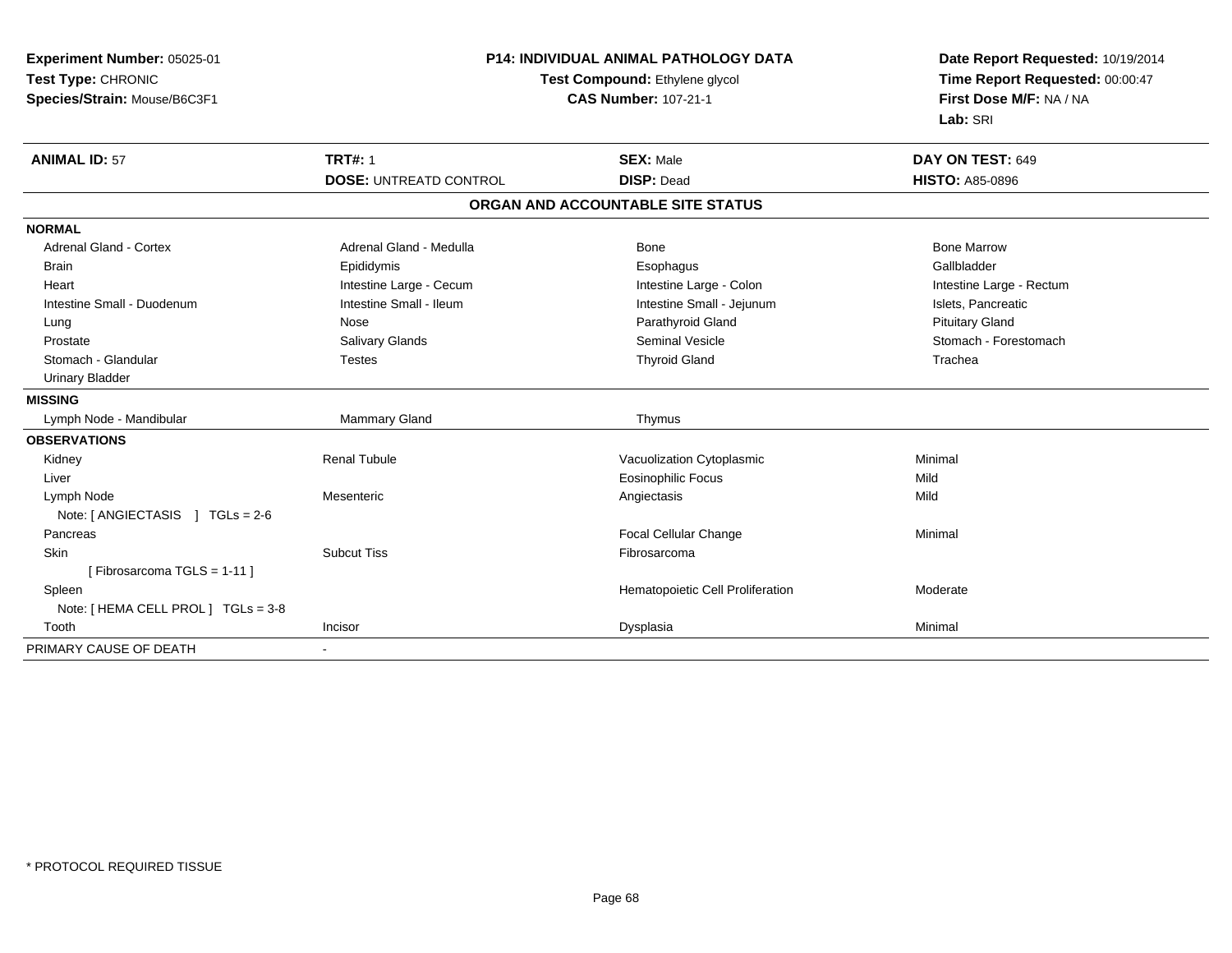| Experiment Number: 05025-01     | <b>P14: INDIVIDUAL ANIMAL PATHOLOGY DATA</b><br>Test Compound: Ethylene glycol |                                   | Date Report Requested: 10/19/2014 |
|---------------------------------|--------------------------------------------------------------------------------|-----------------------------------|-----------------------------------|
| Test Type: CHRONIC              |                                                                                |                                   | Time Report Requested: 00:00:47   |
| Species/Strain: Mouse/B6C3F1    | <b>CAS Number: 107-21-1</b>                                                    |                                   | First Dose M/F: NA / NA           |
|                                 |                                                                                |                                   | Lab: SRI                          |
| <b>ANIMAL ID: 61</b>            | <b>TRT#: 3</b>                                                                 | <b>SEX: Male</b>                  | DAY ON TEST: 731                  |
|                                 | <b>DOSE: 2.5%</b>                                                              | <b>DISP: Terminal Sacrifice</b>   | <b>HISTO: A85-0900</b>            |
|                                 |                                                                                | ORGAN AND ACCOUNTABLE SITE STATUS |                                   |
| <b>NORMAL</b>                   |                                                                                |                                   |                                   |
| Adrenal Gland - Medulla         | Bone                                                                           | <b>Bone Marrow</b>                | <b>Brain</b>                      |
| Epididymis                      | Esophagus                                                                      | Gallbladder                       | Intestine Large - Cecum           |
| Intestine Large - Colon         | Intestine Large - Rectum                                                       | Intestine Small - Duodenum        | Intestine Small - Ileum           |
| Intestine Small - Jejunum       | Islets, Pancreatic                                                             | Lung                              | Lymph Node - Mandibular           |
| Nose                            | Pancreas                                                                       | Parathyroid Gland                 | Penis                             |
| <b>Pituitary Gland</b>          | Prostate                                                                       | Salivary Glands                   | <b>Seminal Vesicle</b>            |
| <b>Skin</b>                     | Spleen                                                                         | Stomach - Forestomach             | Stomach - Glandular               |
| Thymus                          | Trachea                                                                        |                                   |                                   |
| <b>MISSING</b>                  |                                                                                |                                   |                                   |
| Mammary Gland                   |                                                                                |                                   |                                   |
| <b>OBSERVATIONS</b>             |                                                                                |                                   |                                   |
| <b>Adrenal Gland</b>            | Cortex, Subcapsular                                                            | Hyperplasia                       | Focal, Mild                       |
| Heart                           |                                                                                | Inflammation                      | Focal, Minimal                    |
| Kidney                          |                                                                                | Metaplasia                        | Osseous, Minimal                  |
|                                 |                                                                                | Nephropathy                       | Minimal                           |
|                                 | Renal Tubule                                                                   | Vacuolization Cytoplasmic         | Mild                              |
| Liver                           | Centrilobular, Hepatocyte                                                      | Degeneration                      | Hyaline, Mild                     |
|                                 |                                                                                | Inflammation                      | Multifocal, Minimal               |
| <b>Testes</b>                   | <b>Interstit Cell</b>                                                          | Adenoma                           |                                   |
| Note: [ ADENOMA<br>$TGLs = 2-7$ |                                                                                |                                   |                                   |
| <b>Thyroid Gland</b>            | <b>Follicular Cel</b>                                                          | Hyperplasia                       | Mild                              |
| <b>Urinary Bladder</b>          | Artery, Serosa                                                                 | Mineralization                    | Mild                              |
| PRIMARY CAUSE OF DEATH          | $\blacksquare$                                                                 |                                   |                                   |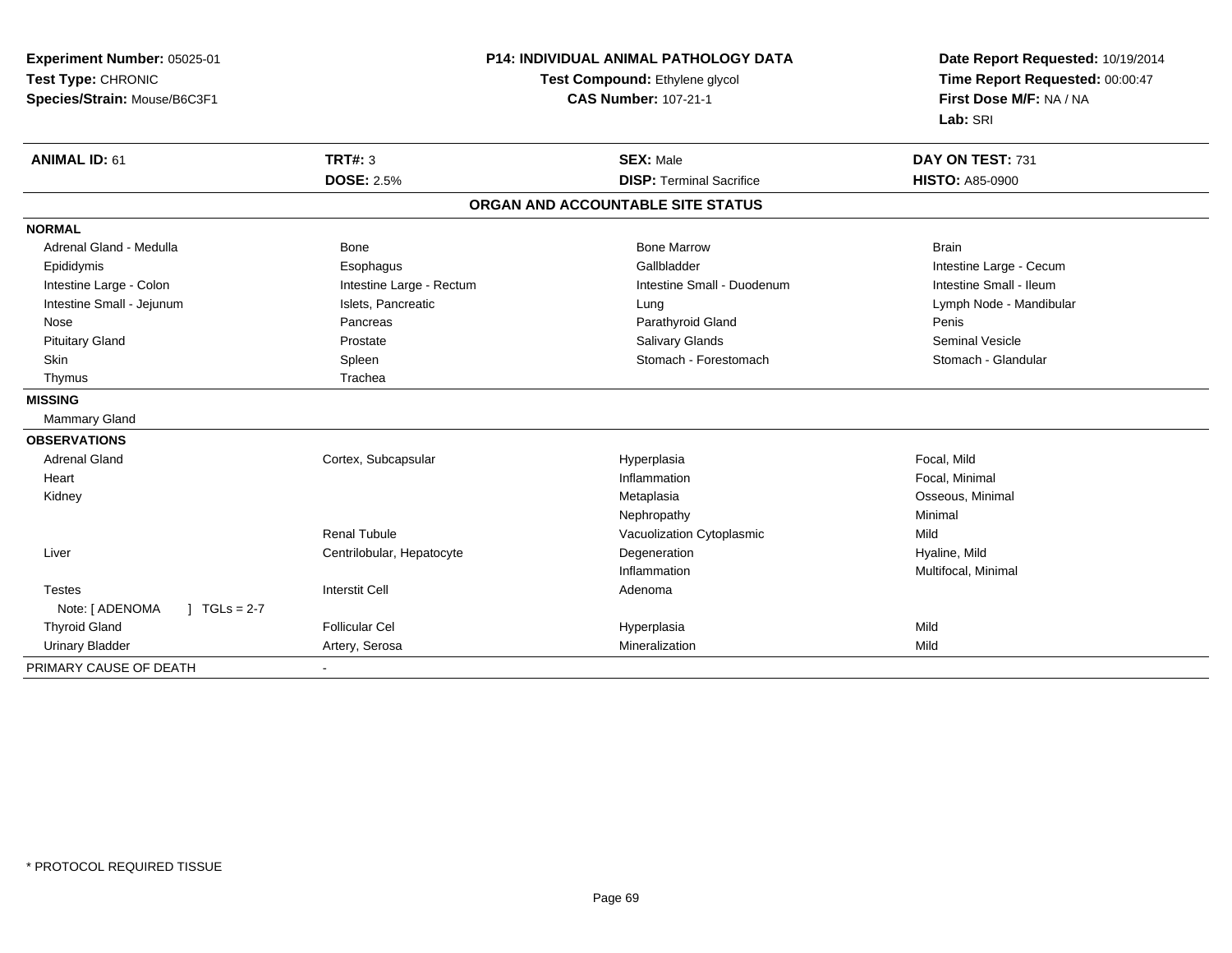| Experiment Number: 05025-01        | <b>P14: INDIVIDUAL ANIMAL PATHOLOGY DATA</b><br>Test Compound: Ethylene glycol |                                   | Date Report Requested: 10/19/2014<br>Time Report Requested: 00:00:47 |
|------------------------------------|--------------------------------------------------------------------------------|-----------------------------------|----------------------------------------------------------------------|
| Test Type: CHRONIC                 |                                                                                |                                   |                                                                      |
| Species/Strain: Mouse/B6C3F1       | <b>CAS Number: 107-21-1</b>                                                    |                                   | First Dose M/F: NA / NA                                              |
|                                    |                                                                                |                                   | Lab: SRI                                                             |
| <b>ANIMAL ID: 62</b>               | TRT#: 3                                                                        | <b>SEX: Male</b>                  | DAY ON TEST: 731                                                     |
|                                    | <b>DOSE: 2.5%</b>                                                              | <b>DISP: Terminal Sacrifice</b>   | <b>HISTO: A85-0901</b>                                               |
|                                    |                                                                                | ORGAN AND ACCOUNTABLE SITE STATUS |                                                                      |
| <b>NORMAL</b>                      |                                                                                |                                   |                                                                      |
| Adrenal Gland - Cortex             | Adrenal Gland - Medulla                                                        | Bone                              | <b>Bone Marrow</b>                                                   |
| <b>Brain</b>                       | Epididymis                                                                     | Esophagus                         | Gallbladder                                                          |
| Heart                              | Intestine Large - Cecum                                                        | Intestine Large - Colon           | Intestine Large - Rectum                                             |
| Intestine Small - Duodenum         | Intestine Small - Ileum                                                        | Intestine Small - Jejunum         | Islets, Pancreatic                                                   |
| Lung                               | Lymph Node - Mandibular                                                        | Nose                              | Pancreas                                                             |
| Parathyroid Gland                  | <b>Pituitary Gland</b>                                                         | Prostate                          | Salivary Glands                                                      |
| <b>Seminal Vesicle</b>             | Spleen                                                                         | Stomach - Forestomach             | Stomach - Glandular                                                  |
| <b>Testes</b>                      | Thymus                                                                         | <b>Thyroid Gland</b>              | Trachea                                                              |
| <b>Urinary Bladder</b>             |                                                                                |                                   |                                                                      |
| <b>MISSING</b>                     |                                                                                |                                   |                                                                      |
| Mammary Gland                      |                                                                                |                                   |                                                                      |
| <b>OBSERVATIONS</b>                |                                                                                |                                   |                                                                      |
| Kidney                             |                                                                                | Nephropathy                       | Minimal                                                              |
|                                    | <b>Renal Tubule</b>                                                            | Vacuolization Cytoplasmic         | Mild                                                                 |
| Liver                              | Centrilobular, Hepatocyte                                                      | Degeneration                      | Hyaline, Mild                                                        |
|                                    |                                                                                | Hepatocellular Adenoma            |                                                                      |
| [Degeneration TGLS = 4-13]         |                                                                                |                                   |                                                                      |
| Lymph Node                         | Mesenteric                                                                     | Angiectasis                       | Minimal                                                              |
| Note: [ ANGIECTASIS ] TGLs = 3-6   |                                                                                |                                   |                                                                      |
| Skin                               | Lymphatic, Subcut Tiss                                                         | Angiectasis                       | Mild                                                                 |
|                                    | <b>Subcut Tiss</b>                                                             | Fibroma                           |                                                                      |
| Note: [ FIBROMA<br>$1 TGLs = 1-11$ |                                                                                |                                   |                                                                      |
| PRIMARY CAUSE OF DEATH             |                                                                                |                                   |                                                                      |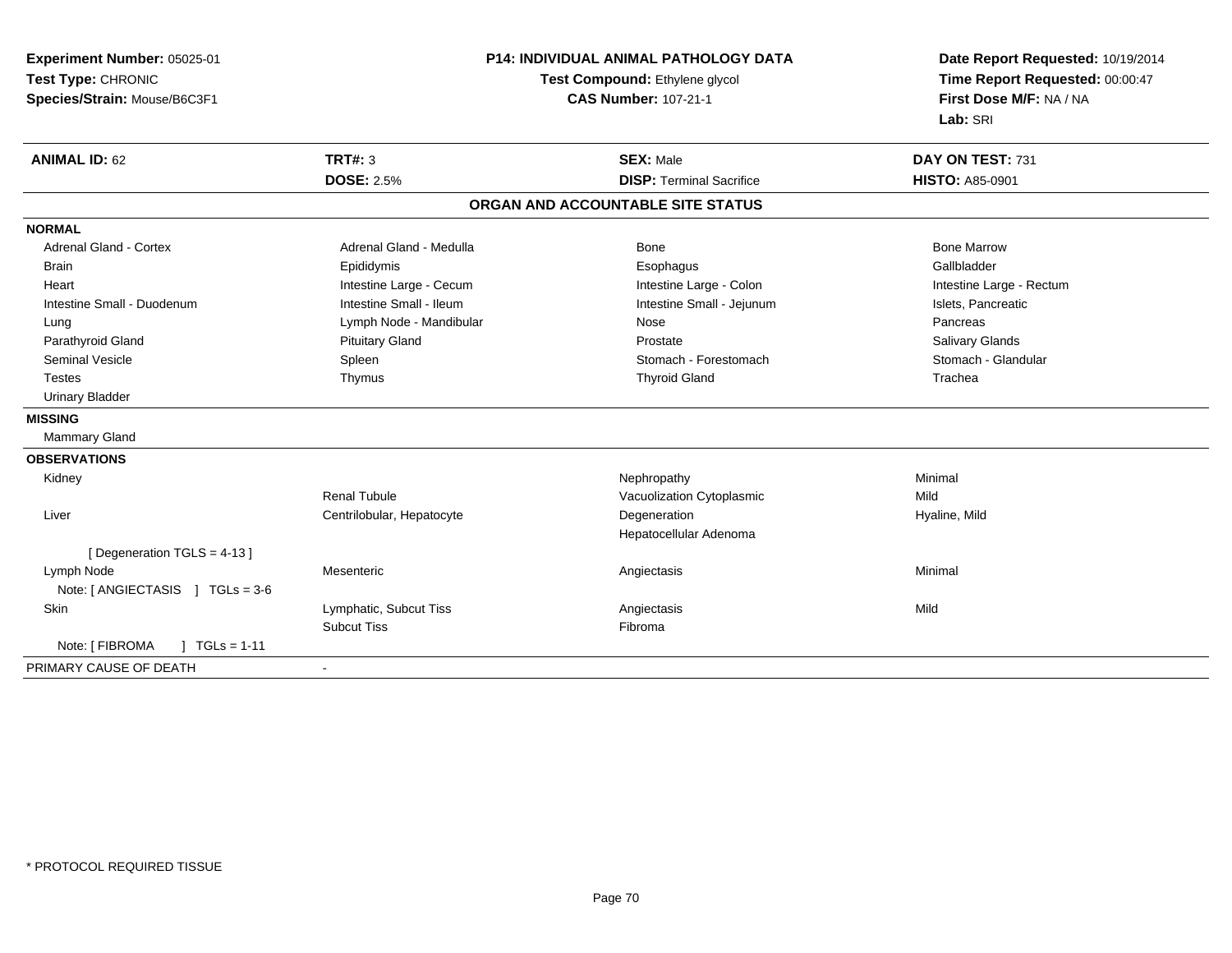| Experiment Number: 05025-01<br>Test Type: CHRONIC<br>Species/Strain: Mouse/B6C3F1                                        |                         | <b>P14: INDIVIDUAL ANIMAL PATHOLOGY DATA</b><br>Test Compound: Ethylene glycol<br><b>CAS Number: 107-21-1</b> | Date Report Requested: 10/19/2014<br>Time Report Requested: 00:00:47<br>First Dose M/F: NA / NA<br>Lab: SRI |
|--------------------------------------------------------------------------------------------------------------------------|-------------------------|---------------------------------------------------------------------------------------------------------------|-------------------------------------------------------------------------------------------------------------|
| <b>ANIMAL ID: 63</b>                                                                                                     | <b>TRT#: 3</b>          | <b>SEX: Male</b>                                                                                              | DAY ON TEST: 731                                                                                            |
|                                                                                                                          | <b>DOSE: 2.5%</b>       | <b>DISP: Terminal Sacrifice</b>                                                                               | <b>HISTO: A85-0902</b>                                                                                      |
|                                                                                                                          |                         | ORGAN AND ACCOUNTABLE SITE STATUS                                                                             |                                                                                                             |
| <b>NORMAL</b>                                                                                                            |                         |                                                                                                               |                                                                                                             |
| <b>Adrenal Gland - Cortex</b>                                                                                            | Adrenal Gland - Medulla | Bone                                                                                                          | <b>Bone Marrow</b>                                                                                          |
| <b>Brain</b>                                                                                                             | Epididymis              | Esophagus                                                                                                     | Gallbladder                                                                                                 |
| Heart                                                                                                                    | Intestine Large - Cecum | Intestine Large - Colon                                                                                       | Intestine Large - Rectum                                                                                    |
| Intestine Small - Duodenum                                                                                               | Intestine Small - Ileum | Intestine Small - Jejunum                                                                                     | Islets, Pancreatic                                                                                          |
| Lung                                                                                                                     | Lymph Node - Mandibular | Nose                                                                                                          | Pancreas                                                                                                    |
| Parathyroid Gland                                                                                                        | Penis                   | <b>Pituitary Gland</b>                                                                                        | Prostate                                                                                                    |
| Salivary Glands                                                                                                          | <b>Seminal Vesicle</b>  | Skin                                                                                                          | Stomach - Forestomach                                                                                       |
| Stomach - Glandular                                                                                                      | <b>Testes</b>           | Thymus                                                                                                        | Tooth                                                                                                       |
| Trachea                                                                                                                  | <b>Urinary Bladder</b>  |                                                                                                               |                                                                                                             |
| <b>MISSING</b>                                                                                                           |                         |                                                                                                               |                                                                                                             |
| <b>Mammary Gland</b>                                                                                                     |                         |                                                                                                               |                                                                                                             |
| <b>OBSERVATIONS</b>                                                                                                      |                         |                                                                                                               |                                                                                                             |
| Kidney                                                                                                                   |                         | Nephropathy                                                                                                   | Mild                                                                                                        |
|                                                                                                                          | <b>Renal Tubule</b>     | Vacuolization Cytoplasmic                                                                                     | Mild                                                                                                        |
| Note: [NEPHROPATHY ] TGLs = 3-8                                                                                          |                         |                                                                                                               |                                                                                                             |
| Liver                                                                                                                    |                         | Fibrosis                                                                                                      | Marked                                                                                                      |
|                                                                                                                          |                         | Hepatocellular Adenoma                                                                                        |                                                                                                             |
|                                                                                                                          |                         | Infarct                                                                                                       | Moderate                                                                                                    |
|                                                                                                                          |                         | Inflammation                                                                                                  | Multifocal, Minimal                                                                                         |
| Note: [ FIBROSIS<br>$\sqrt{ }$ TGLs = 4-12<br>$J TGLs = 4-12$<br>Note: [ INFARCT<br>Note: [ HEPATOCLR ADEN ] TGLs = 4-12 |                         |                                                                                                               |                                                                                                             |
| <b>Preputial Gland</b>                                                                                                   |                         | Inflammation                                                                                                  | Suppurative, Marked                                                                                         |
| Note: [INFLAMMATION ] TGLs = 2-11                                                                                        |                         |                                                                                                               |                                                                                                             |
| Spleen                                                                                                                   |                         | Hematopoietic Cell Proliferation                                                                              | Mild                                                                                                        |
| <b>Thyroid Gland</b>                                                                                                     |                         | Degeneration                                                                                                  | Cystic, Minimal                                                                                             |
| PRIMARY CAUSE OF DEATH                                                                                                   | $\mathbf{r}$            |                                                                                                               |                                                                                                             |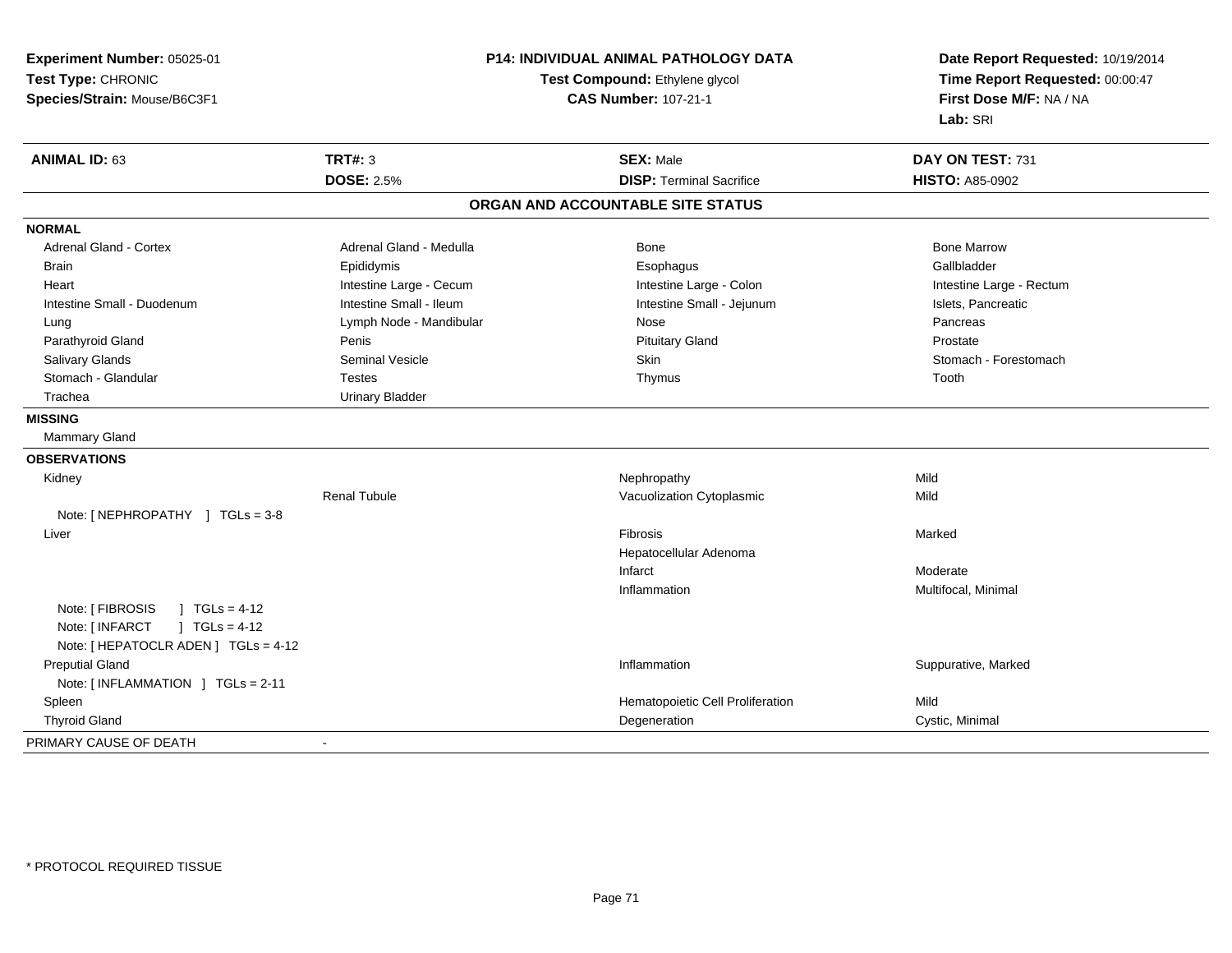**Experiment Number:** 05025-01**Test Type:** CHRONIC**Species/Strain:** Mouse/B6C3F1

## **P14: INDIVIDUAL ANIMAL PATHOLOGY DATA**

## **Test Compound:** Ethylene glycol **CAS Number:** 107-21-1

**Date Report Requested:** 10/19/2014**Time Report Requested:** 00:00:47**First Dose M/F:** NA / NA**Lab:** SRI

| <b>ANIMAL ID: 64</b>             | <b>TRT#: 3</b>             | <b>SEX: Male</b>                  | DAY ON TEST: 144          |
|----------------------------------|----------------------------|-----------------------------------|---------------------------|
|                                  | <b>DOSE: 2.5%</b>          | <b>DISP: Moribund</b>             | <b>HISTO: A83027889</b>   |
|                                  |                            | ORGAN AND ACCOUNTABLE SITE STATUS |                           |
| <b>NORMAL</b>                    |                            |                                   |                           |
| <b>Adrenal Gland - Cortex</b>    | Adrenal Gland - Medulla    | Bone                              | <b>Bone Marrow</b>        |
| <b>Brain</b>                     | Ear                        | Epididymis                        | Esophagus                 |
| Gallbladder                      | Heart                      | Intestine Large - Cecum           | Intestine Large - Colon   |
| Intestine Large - Rectum         | Intestine Small - Duodenum | Intestine Small - Ileum           | Intestine Small - Jejunum |
| Islets, Pancreatic               | Liver                      | Lung                              | Lymph Node - Mandibular   |
| Mammary Gland                    | Mesentery                  | Nose                              | Pancreas                  |
| Parathyroid Gland                | <b>Pituitary Gland</b>     | <b>Salivary Glands</b>            | <b>Seminal Vesicle</b>    |
| Stomach - Forestomach            | Stomach - Glandular        | <b>Testes</b>                     | Thymus                    |
| Trachea                          |                            |                                   |                           |
| <b>OBSERVATIONS</b>              |                            |                                   |                           |
| Kidney                           |                            | <b>Bacterium</b>                  | Moderate                  |
|                                  | <b>Renal Tubule</b>        | Crystals                          | Mild                      |
|                                  | <b>Renal Tubule</b>        | <b>Dilatation</b>                 | Minimal                   |
|                                  |                            | Inflammation                      | Suppurative, Moderate     |
|                                  | Epithelium, Renal Tubule   | Necrosis                          | Mild                      |
|                                  | <b>Renal Tubule</b>        | Vacuolization Cytoplasmic         | Mild                      |
| [ Crystals $TGLS = 4-6$ ]        |                            |                                   |                           |
| <b>Preputial Gland</b>           |                            | Degeneration                      | Cystic, Mild              |
| Prostate                         |                            | Inflammation                      | Chronic, Moderate         |
| Skin                             |                            | Inflammation                      | Chronic, Moderate         |
|                                  |                            | Ulcer                             | Moderate                  |
| Note: TGL 1 IS ON SLIDE I.       |                            |                                   |                           |
| Note: [ ULCER<br>$1 TGLs = 1$    |                            |                                   |                           |
| Note: TGL 1 IS ON SLIDE I.       |                            |                                   |                           |
| Note: [INFLAMMATION ] TGLs = 1   |                            |                                   |                           |
| Spleen                           |                            | Hematopoietic Cell Proliferation  | Mild                      |
| <b>Thyroid Gland</b>             |                            | Degeneration                      | Cystic, Minimal           |
| Urethra                          |                            | Inflammation                      | Suppurative, Moderate     |
| <b>Urinary Bladder</b>           |                            | Inflammation                      | Chronic, Marked           |
| Note: [INFLAMMATION ] TGLs = 3-6 |                            |                                   |                           |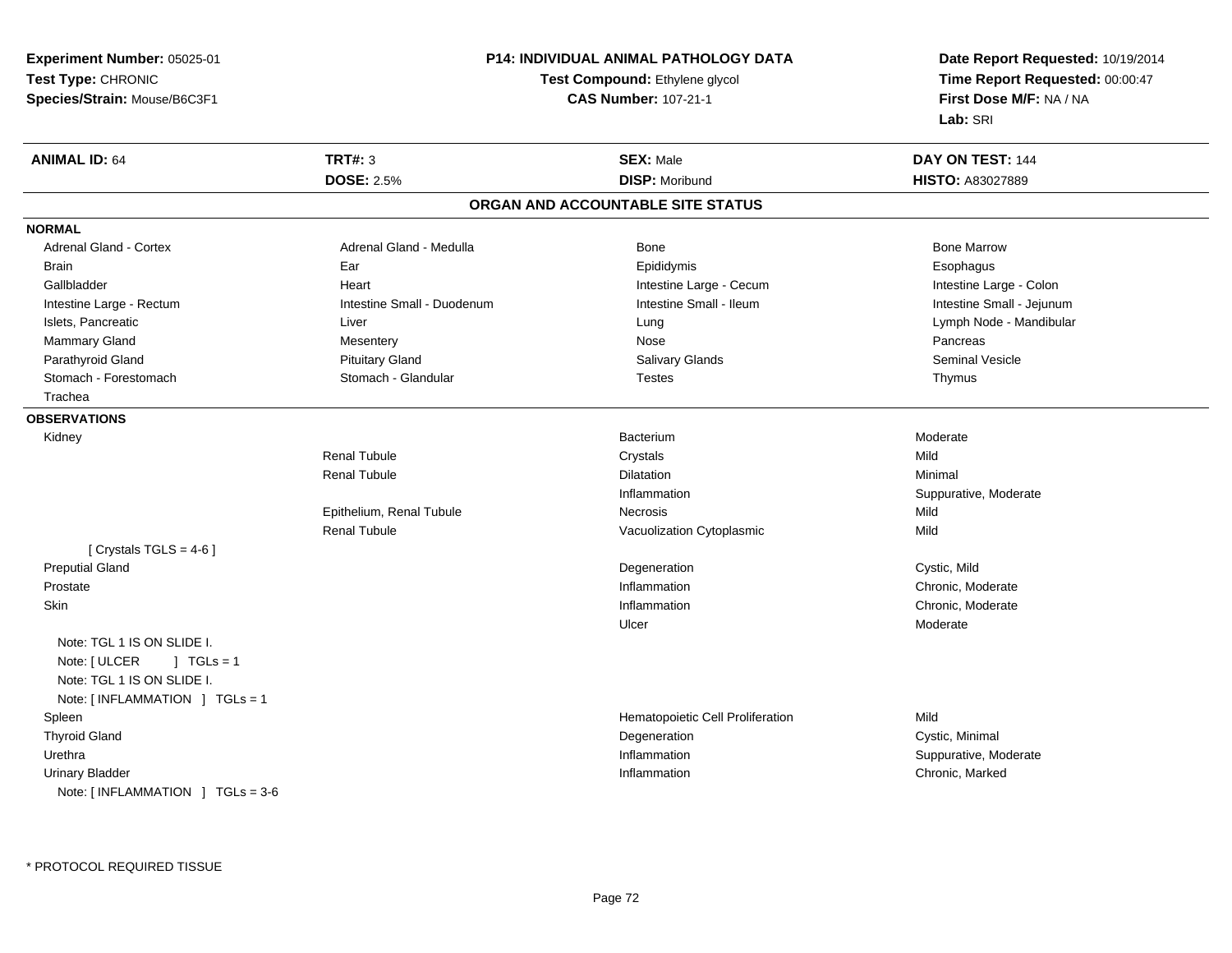| <b>Experiment Number: 05025-01</b><br>Test Type: CHRONIC<br>Species/Strain: Mouse/B6C3F1 |                          | <b>P14: INDIVIDUAL ANIMAL PATHOLOGY DATA</b><br>Test Compound: Ethylene glycol<br><b>CAS Number: 107-21-1</b> | Date Report Requested: 10/19/2014<br>Time Report Requested: 00:00:47<br>First Dose M/F: NA / NA<br>Lab: SRI |  |
|------------------------------------------------------------------------------------------|--------------------------|---------------------------------------------------------------------------------------------------------------|-------------------------------------------------------------------------------------------------------------|--|
| <b>ANIMAL ID: 64</b>                                                                     | TRT#: 3                  | <b>SEX: Male</b>                                                                                              | DAY ON TEST: 144                                                                                            |  |
|                                                                                          | <b>DOSE: 2.5%</b>        | <b>DISP: Moribund</b>                                                                                         | <b>HISTO: A83027889</b>                                                                                     |  |
|                                                                                          |                          | ORGAN AND ACCOUNTABLE SITE STATUS                                                                             |                                                                                                             |  |
| Note: TGL 3 IS ON SLIDE 6B.                                                              |                          |                                                                                                               |                                                                                                             |  |
| PRIMARY CAUSE OF DEATH                                                                   | $\overline{\phantom{a}}$ |                                                                                                               |                                                                                                             |  |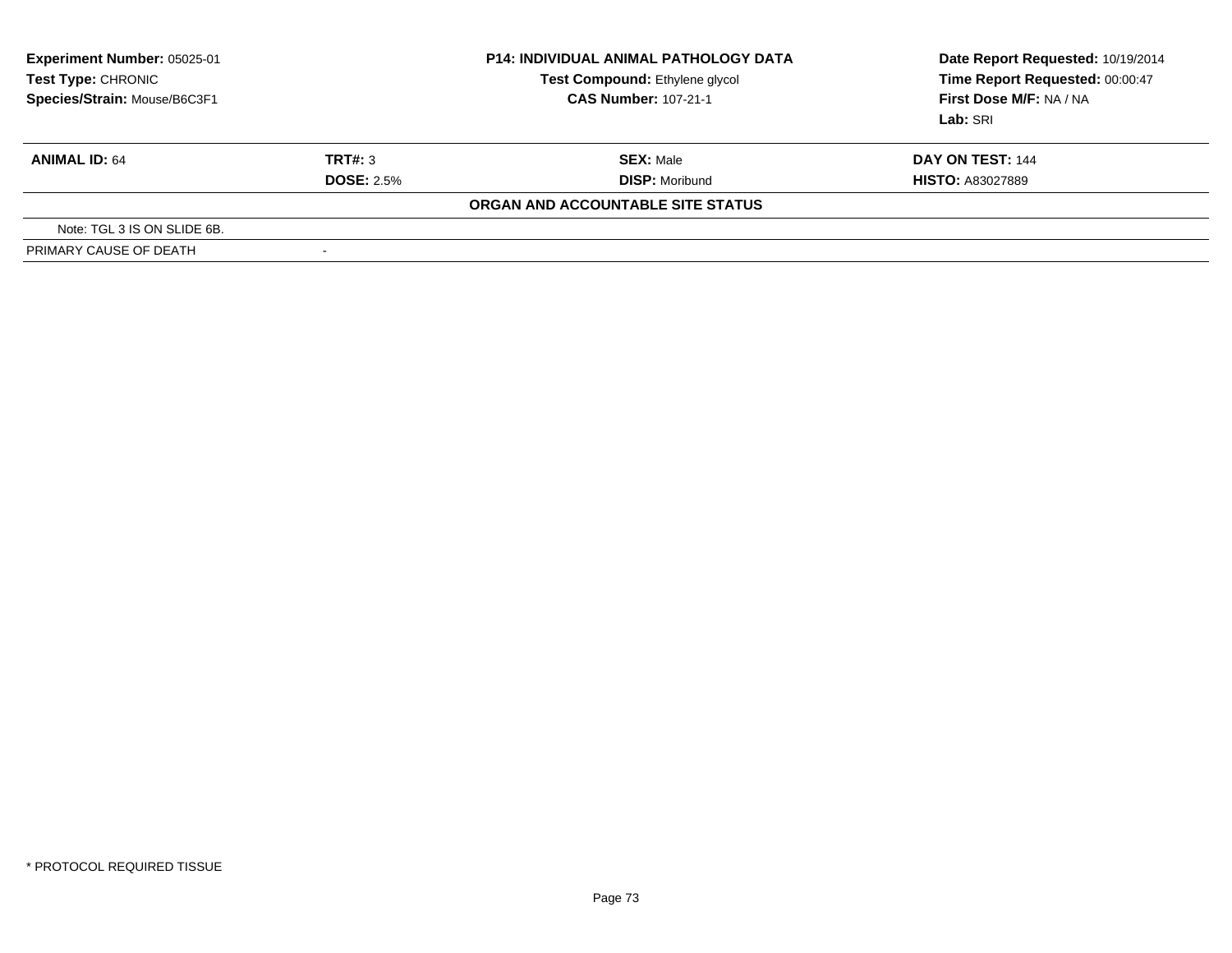| Experiment Number: 05025-01   | <b>P14: INDIVIDUAL ANIMAL PATHOLOGY DATA</b><br>Test Compound: Ethylene glycol |                                   | Date Report Requested: 10/19/2014 |  |
|-------------------------------|--------------------------------------------------------------------------------|-----------------------------------|-----------------------------------|--|
| Test Type: CHRONIC            |                                                                                |                                   | Time Report Requested: 00:00:47   |  |
| Species/Strain: Mouse/B6C3F1  |                                                                                | <b>CAS Number: 107-21-1</b>       | First Dose M/F: NA / NA           |  |
|                               |                                                                                |                                   | Lab: SRI                          |  |
| <b>ANIMAL ID: 65</b>          | <b>TRT#: 3</b>                                                                 | <b>SEX: Male</b>                  | DAY ON TEST: 731                  |  |
|                               | <b>DOSE: 2.5%</b>                                                              | <b>DISP: Terminal Sacrifice</b>   | <b>HISTO: A85-0904</b>            |  |
|                               |                                                                                | ORGAN AND ACCOUNTABLE SITE STATUS |                                   |  |
| <b>NORMAL</b>                 |                                                                                |                                   |                                   |  |
| <b>Adrenal Gland - Cortex</b> | Adrenal Gland - Medulla                                                        | <b>Bone</b>                       | <b>Bone Marrow</b>                |  |
| <b>Brain</b>                  | Epididymis                                                                     | Esophagus                         | Gallbladder                       |  |
| Heart                         | Intestine Large - Cecum                                                        | Intestine Large - Colon           | Intestine Large - Rectum          |  |
| Intestine Small - Duodenum    | Intestine Small - Ileum                                                        | Intestine Small - Jejunum         | Islets, Pancreatic                |  |
| Lung                          | Lymph Node - Mandibular                                                        | Nose                              | Pancreas                          |  |
| Parathyroid Gland             | <b>Pituitary Gland</b>                                                         | Prostate                          | Salivary Glands                   |  |
| <b>Seminal Vesicle</b>        | <b>Skin</b>                                                                    | Spleen                            | Stomach - Forestomach             |  |
| Stomach - Glandular           | <b>Testes</b>                                                                  | Thymus                            | Trachea                           |  |
| <b>Urinary Bladder</b>        |                                                                                |                                   |                                   |  |
| <b>MISSING</b>                |                                                                                |                                   |                                   |  |
| <b>Mammary Gland</b>          |                                                                                |                                   |                                   |  |
| <b>OBSERVATIONS</b>           |                                                                                |                                   |                                   |  |
| Kidney                        |                                                                                | Nephropathy                       | Minimal                           |  |
|                               | <b>Renal Tubule</b>                                                            | Vacuolization Cytoplasmic         | Mild                              |  |
| Liver                         | Centrilobular, Hepatocyte                                                      | Degeneration                      | Hyaline, Mild                     |  |
|                               |                                                                                | Hyperplasia                       | Lymphoid, Mild                    |  |
| <b>Thyroid Gland</b>          |                                                                                | Degeneration                      | Cystic, Minimal                   |  |
| PRIMARY CAUSE OF DEATH        |                                                                                |                                   |                                   |  |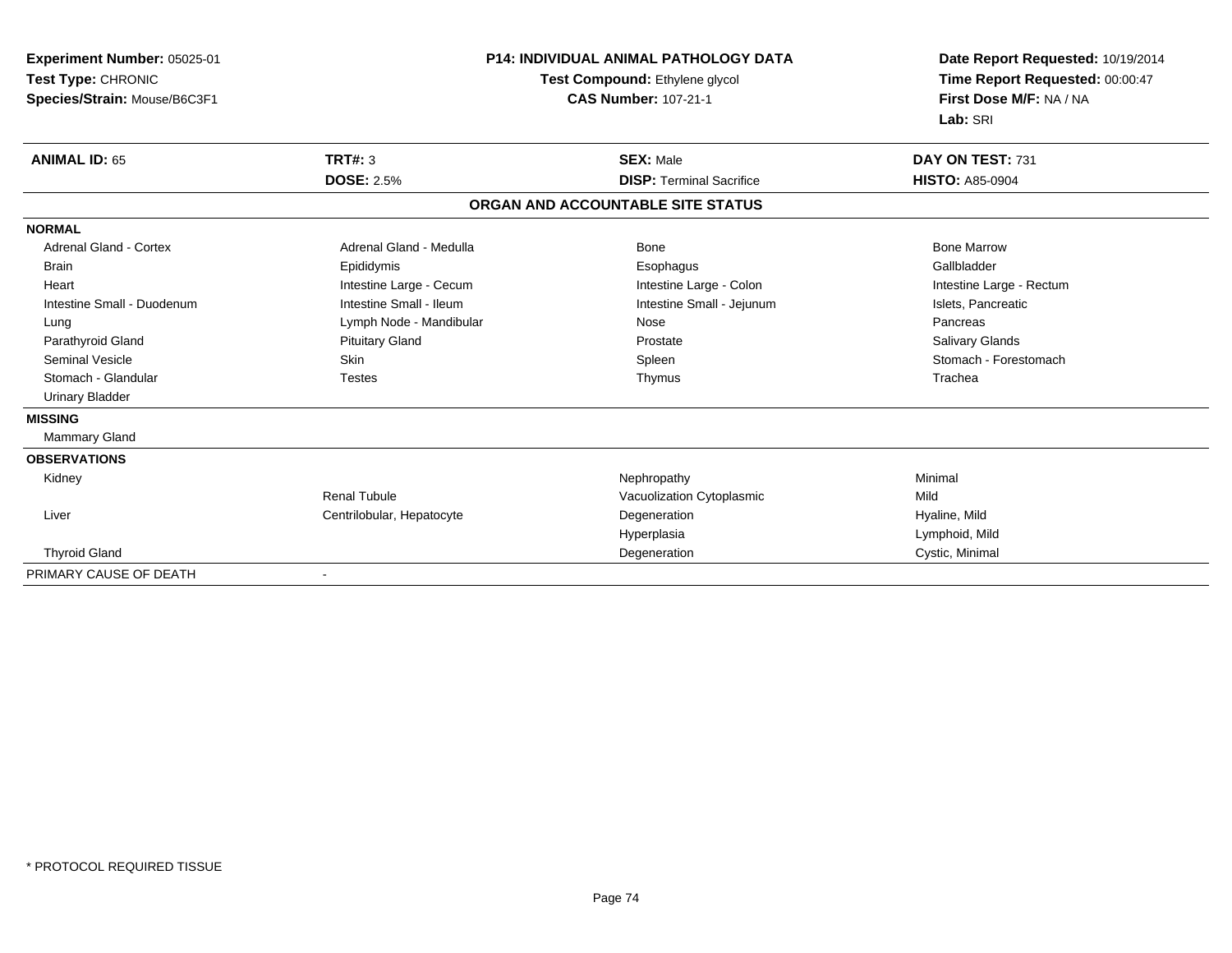| Test Type: CHRONIC<br>Time Report Requested: 00:00:47<br>Test Compound: Ethylene glycol<br><b>CAS Number: 107-21-1</b><br>First Dose M/F: NA / NA<br>Species/Strain: Mouse/B6C3F1<br>Lab: SRI<br><b>TRT#: 3</b><br><b>ANIMAL ID: 66</b><br><b>SEX: Male</b><br>DAY ON TEST: 215<br><b>DOSE: 2.5%</b><br><b>DISP: Dead</b><br><b>HISTO: A83028336</b><br>ORGAN AND ACCOUNTABLE SITE STATUS<br><b>NORMAL</b><br>Adrenal Gland - Cortex<br>Adrenal Gland - Medulla<br><b>Bone Marrow</b><br>Bone<br>Gallbladder<br><b>Brain</b><br>Epididymis<br>Esophagus<br>Intestine Large - Cecum<br>Intestine Large - Colon<br>Intestine Large - Rectum<br>Heart<br>Intestine Small - Jejunum<br>Islets, Pancreatic<br>Lymph Node - Mandibular<br>Intestine Small - Duodenum<br>Mammary Gland<br>Parathyroid Gland<br>Nose<br>Pancreas<br>Seminal Vesicle<br>Stomach - Glandular<br>Salivary Glands<br>Stomach - Forestomach<br><b>Thyroid Gland</b><br><b>Testes</b><br>Trachea<br>Thymus<br><b>MISSING</b><br>Intestine Small - Ileum<br><b>Pituitary Gland</b><br><b>OBSERVATIONS</b><br><b>Renal Tubule</b><br>Crystals<br>Mild<br>Kidney<br><b>Renal Tubule</b><br>Dilatation<br>Mild<br>Mild<br>Nephropathy<br><b>Renal Tubule</b><br>Mild<br>Vacuolization Cytoplasmic<br>Liver<br>Centrilobular, Hepatocyte<br>Degeneration<br>Hyaline, Minimal<br>Congestion<br>Moderate<br>Lung<br>Cystic, Mild<br><b>Preputial Gland</b><br>Degeneration<br>Inflammation<br>Suppurative, Mild<br>Note: [INFLAMMATION ] TGLs = 1<br>Note: TGL 1 IS ON SLIDE I.<br>Chronic, Moderate<br>Prostate<br>Inflammation<br>Skin<br>Ulcer<br>Moderate<br>Note: [ ULCER<br>$1$ TGLs = 1<br>Note: TGL 1 IS ON SLIDE I.<br>Hematopoietic Cell Proliferation<br>Mild<br>Spleen<br><b>Urinary Bladder</b><br>Inflammation<br>Chronic, Moderate<br>Note: TGL 3 IS ON SLIDE 6B.<br>Note: $[INFLAMMATION] TGLs = 3-6$<br>PRIMARY CAUSE OF DEATH<br>$\blacksquare$ | Experiment Number: 05025-01 |  | <b>P14: INDIVIDUAL ANIMAL PATHOLOGY DATA</b> | Date Report Requested: 10/19/2014 |
|------------------------------------------------------------------------------------------------------------------------------------------------------------------------------------------------------------------------------------------------------------------------------------------------------------------------------------------------------------------------------------------------------------------------------------------------------------------------------------------------------------------------------------------------------------------------------------------------------------------------------------------------------------------------------------------------------------------------------------------------------------------------------------------------------------------------------------------------------------------------------------------------------------------------------------------------------------------------------------------------------------------------------------------------------------------------------------------------------------------------------------------------------------------------------------------------------------------------------------------------------------------------------------------------------------------------------------------------------------------------------------------------------------------------------------------------------------------------------------------------------------------------------------------------------------------------------------------------------------------------------------------------------------------------------------------------------------------------------------------------------------------------------------------------------------------------------------------------------------------------------------------------------------------------------|-----------------------------|--|----------------------------------------------|-----------------------------------|
|                                                                                                                                                                                                                                                                                                                                                                                                                                                                                                                                                                                                                                                                                                                                                                                                                                                                                                                                                                                                                                                                                                                                                                                                                                                                                                                                                                                                                                                                                                                                                                                                                                                                                                                                                                                                                                                                                                                              |                             |  |                                              |                                   |
|                                                                                                                                                                                                                                                                                                                                                                                                                                                                                                                                                                                                                                                                                                                                                                                                                                                                                                                                                                                                                                                                                                                                                                                                                                                                                                                                                                                                                                                                                                                                                                                                                                                                                                                                                                                                                                                                                                                              |                             |  |                                              |                                   |
|                                                                                                                                                                                                                                                                                                                                                                                                                                                                                                                                                                                                                                                                                                                                                                                                                                                                                                                                                                                                                                                                                                                                                                                                                                                                                                                                                                                                                                                                                                                                                                                                                                                                                                                                                                                                                                                                                                                              |                             |  |                                              |                                   |
|                                                                                                                                                                                                                                                                                                                                                                                                                                                                                                                                                                                                                                                                                                                                                                                                                                                                                                                                                                                                                                                                                                                                                                                                                                                                                                                                                                                                                                                                                                                                                                                                                                                                                                                                                                                                                                                                                                                              |                             |  |                                              |                                   |
|                                                                                                                                                                                                                                                                                                                                                                                                                                                                                                                                                                                                                                                                                                                                                                                                                                                                                                                                                                                                                                                                                                                                                                                                                                                                                                                                                                                                                                                                                                                                                                                                                                                                                                                                                                                                                                                                                                                              |                             |  |                                              |                                   |
|                                                                                                                                                                                                                                                                                                                                                                                                                                                                                                                                                                                                                                                                                                                                                                                                                                                                                                                                                                                                                                                                                                                                                                                                                                                                                                                                                                                                                                                                                                                                                                                                                                                                                                                                                                                                                                                                                                                              |                             |  |                                              |                                   |
|                                                                                                                                                                                                                                                                                                                                                                                                                                                                                                                                                                                                                                                                                                                                                                                                                                                                                                                                                                                                                                                                                                                                                                                                                                                                                                                                                                                                                                                                                                                                                                                                                                                                                                                                                                                                                                                                                                                              |                             |  |                                              |                                   |
|                                                                                                                                                                                                                                                                                                                                                                                                                                                                                                                                                                                                                                                                                                                                                                                                                                                                                                                                                                                                                                                                                                                                                                                                                                                                                                                                                                                                                                                                                                                                                                                                                                                                                                                                                                                                                                                                                                                              |                             |  |                                              |                                   |
|                                                                                                                                                                                                                                                                                                                                                                                                                                                                                                                                                                                                                                                                                                                                                                                                                                                                                                                                                                                                                                                                                                                                                                                                                                                                                                                                                                                                                                                                                                                                                                                                                                                                                                                                                                                                                                                                                                                              |                             |  |                                              |                                   |
|                                                                                                                                                                                                                                                                                                                                                                                                                                                                                                                                                                                                                                                                                                                                                                                                                                                                                                                                                                                                                                                                                                                                                                                                                                                                                                                                                                                                                                                                                                                                                                                                                                                                                                                                                                                                                                                                                                                              |                             |  |                                              |                                   |
|                                                                                                                                                                                                                                                                                                                                                                                                                                                                                                                                                                                                                                                                                                                                                                                                                                                                                                                                                                                                                                                                                                                                                                                                                                                                                                                                                                                                                                                                                                                                                                                                                                                                                                                                                                                                                                                                                                                              |                             |  |                                              |                                   |
|                                                                                                                                                                                                                                                                                                                                                                                                                                                                                                                                                                                                                                                                                                                                                                                                                                                                                                                                                                                                                                                                                                                                                                                                                                                                                                                                                                                                                                                                                                                                                                                                                                                                                                                                                                                                                                                                                                                              |                             |  |                                              |                                   |
|                                                                                                                                                                                                                                                                                                                                                                                                                                                                                                                                                                                                                                                                                                                                                                                                                                                                                                                                                                                                                                                                                                                                                                                                                                                                                                                                                                                                                                                                                                                                                                                                                                                                                                                                                                                                                                                                                                                              |                             |  |                                              |                                   |
|                                                                                                                                                                                                                                                                                                                                                                                                                                                                                                                                                                                                                                                                                                                                                                                                                                                                                                                                                                                                                                                                                                                                                                                                                                                                                                                                                                                                                                                                                                                                                                                                                                                                                                                                                                                                                                                                                                                              |                             |  |                                              |                                   |
|                                                                                                                                                                                                                                                                                                                                                                                                                                                                                                                                                                                                                                                                                                                                                                                                                                                                                                                                                                                                                                                                                                                                                                                                                                                                                                                                                                                                                                                                                                                                                                                                                                                                                                                                                                                                                                                                                                                              |                             |  |                                              |                                   |
|                                                                                                                                                                                                                                                                                                                                                                                                                                                                                                                                                                                                                                                                                                                                                                                                                                                                                                                                                                                                                                                                                                                                                                                                                                                                                                                                                                                                                                                                                                                                                                                                                                                                                                                                                                                                                                                                                                                              |                             |  |                                              |                                   |
|                                                                                                                                                                                                                                                                                                                                                                                                                                                                                                                                                                                                                                                                                                                                                                                                                                                                                                                                                                                                                                                                                                                                                                                                                                                                                                                                                                                                                                                                                                                                                                                                                                                                                                                                                                                                                                                                                                                              |                             |  |                                              |                                   |
|                                                                                                                                                                                                                                                                                                                                                                                                                                                                                                                                                                                                                                                                                                                                                                                                                                                                                                                                                                                                                                                                                                                                                                                                                                                                                                                                                                                                                                                                                                                                                                                                                                                                                                                                                                                                                                                                                                                              |                             |  |                                              |                                   |
|                                                                                                                                                                                                                                                                                                                                                                                                                                                                                                                                                                                                                                                                                                                                                                                                                                                                                                                                                                                                                                                                                                                                                                                                                                                                                                                                                                                                                                                                                                                                                                                                                                                                                                                                                                                                                                                                                                                              |                             |  |                                              |                                   |
|                                                                                                                                                                                                                                                                                                                                                                                                                                                                                                                                                                                                                                                                                                                                                                                                                                                                                                                                                                                                                                                                                                                                                                                                                                                                                                                                                                                                                                                                                                                                                                                                                                                                                                                                                                                                                                                                                                                              |                             |  |                                              |                                   |
|                                                                                                                                                                                                                                                                                                                                                                                                                                                                                                                                                                                                                                                                                                                                                                                                                                                                                                                                                                                                                                                                                                                                                                                                                                                                                                                                                                                                                                                                                                                                                                                                                                                                                                                                                                                                                                                                                                                              |                             |  |                                              |                                   |
|                                                                                                                                                                                                                                                                                                                                                                                                                                                                                                                                                                                                                                                                                                                                                                                                                                                                                                                                                                                                                                                                                                                                                                                                                                                                                                                                                                                                                                                                                                                                                                                                                                                                                                                                                                                                                                                                                                                              |                             |  |                                              |                                   |
|                                                                                                                                                                                                                                                                                                                                                                                                                                                                                                                                                                                                                                                                                                                                                                                                                                                                                                                                                                                                                                                                                                                                                                                                                                                                                                                                                                                                                                                                                                                                                                                                                                                                                                                                                                                                                                                                                                                              |                             |  |                                              |                                   |
|                                                                                                                                                                                                                                                                                                                                                                                                                                                                                                                                                                                                                                                                                                                                                                                                                                                                                                                                                                                                                                                                                                                                                                                                                                                                                                                                                                                                                                                                                                                                                                                                                                                                                                                                                                                                                                                                                                                              |                             |  |                                              |                                   |
|                                                                                                                                                                                                                                                                                                                                                                                                                                                                                                                                                                                                                                                                                                                                                                                                                                                                                                                                                                                                                                                                                                                                                                                                                                                                                                                                                                                                                                                                                                                                                                                                                                                                                                                                                                                                                                                                                                                              |                             |  |                                              |                                   |
|                                                                                                                                                                                                                                                                                                                                                                                                                                                                                                                                                                                                                                                                                                                                                                                                                                                                                                                                                                                                                                                                                                                                                                                                                                                                                                                                                                                                                                                                                                                                                                                                                                                                                                                                                                                                                                                                                                                              |                             |  |                                              |                                   |
|                                                                                                                                                                                                                                                                                                                                                                                                                                                                                                                                                                                                                                                                                                                                                                                                                                                                                                                                                                                                                                                                                                                                                                                                                                                                                                                                                                                                                                                                                                                                                                                                                                                                                                                                                                                                                                                                                                                              |                             |  |                                              |                                   |
|                                                                                                                                                                                                                                                                                                                                                                                                                                                                                                                                                                                                                                                                                                                                                                                                                                                                                                                                                                                                                                                                                                                                                                                                                                                                                                                                                                                                                                                                                                                                                                                                                                                                                                                                                                                                                                                                                                                              |                             |  |                                              |                                   |
|                                                                                                                                                                                                                                                                                                                                                                                                                                                                                                                                                                                                                                                                                                                                                                                                                                                                                                                                                                                                                                                                                                                                                                                                                                                                                                                                                                                                                                                                                                                                                                                                                                                                                                                                                                                                                                                                                                                              |                             |  |                                              |                                   |
|                                                                                                                                                                                                                                                                                                                                                                                                                                                                                                                                                                                                                                                                                                                                                                                                                                                                                                                                                                                                                                                                                                                                                                                                                                                                                                                                                                                                                                                                                                                                                                                                                                                                                                                                                                                                                                                                                                                              |                             |  |                                              |                                   |
|                                                                                                                                                                                                                                                                                                                                                                                                                                                                                                                                                                                                                                                                                                                                                                                                                                                                                                                                                                                                                                                                                                                                                                                                                                                                                                                                                                                                                                                                                                                                                                                                                                                                                                                                                                                                                                                                                                                              |                             |  |                                              |                                   |
|                                                                                                                                                                                                                                                                                                                                                                                                                                                                                                                                                                                                                                                                                                                                                                                                                                                                                                                                                                                                                                                                                                                                                                                                                                                                                                                                                                                                                                                                                                                                                                                                                                                                                                                                                                                                                                                                                                                              |                             |  |                                              |                                   |
|                                                                                                                                                                                                                                                                                                                                                                                                                                                                                                                                                                                                                                                                                                                                                                                                                                                                                                                                                                                                                                                                                                                                                                                                                                                                                                                                                                                                                                                                                                                                                                                                                                                                                                                                                                                                                                                                                                                              |                             |  |                                              |                                   |
|                                                                                                                                                                                                                                                                                                                                                                                                                                                                                                                                                                                                                                                                                                                                                                                                                                                                                                                                                                                                                                                                                                                                                                                                                                                                                                                                                                                                                                                                                                                                                                                                                                                                                                                                                                                                                                                                                                                              |                             |  |                                              |                                   |
|                                                                                                                                                                                                                                                                                                                                                                                                                                                                                                                                                                                                                                                                                                                                                                                                                                                                                                                                                                                                                                                                                                                                                                                                                                                                                                                                                                                                                                                                                                                                                                                                                                                                                                                                                                                                                                                                                                                              |                             |  |                                              |                                   |
|                                                                                                                                                                                                                                                                                                                                                                                                                                                                                                                                                                                                                                                                                                                                                                                                                                                                                                                                                                                                                                                                                                                                                                                                                                                                                                                                                                                                                                                                                                                                                                                                                                                                                                                                                                                                                                                                                                                              |                             |  |                                              |                                   |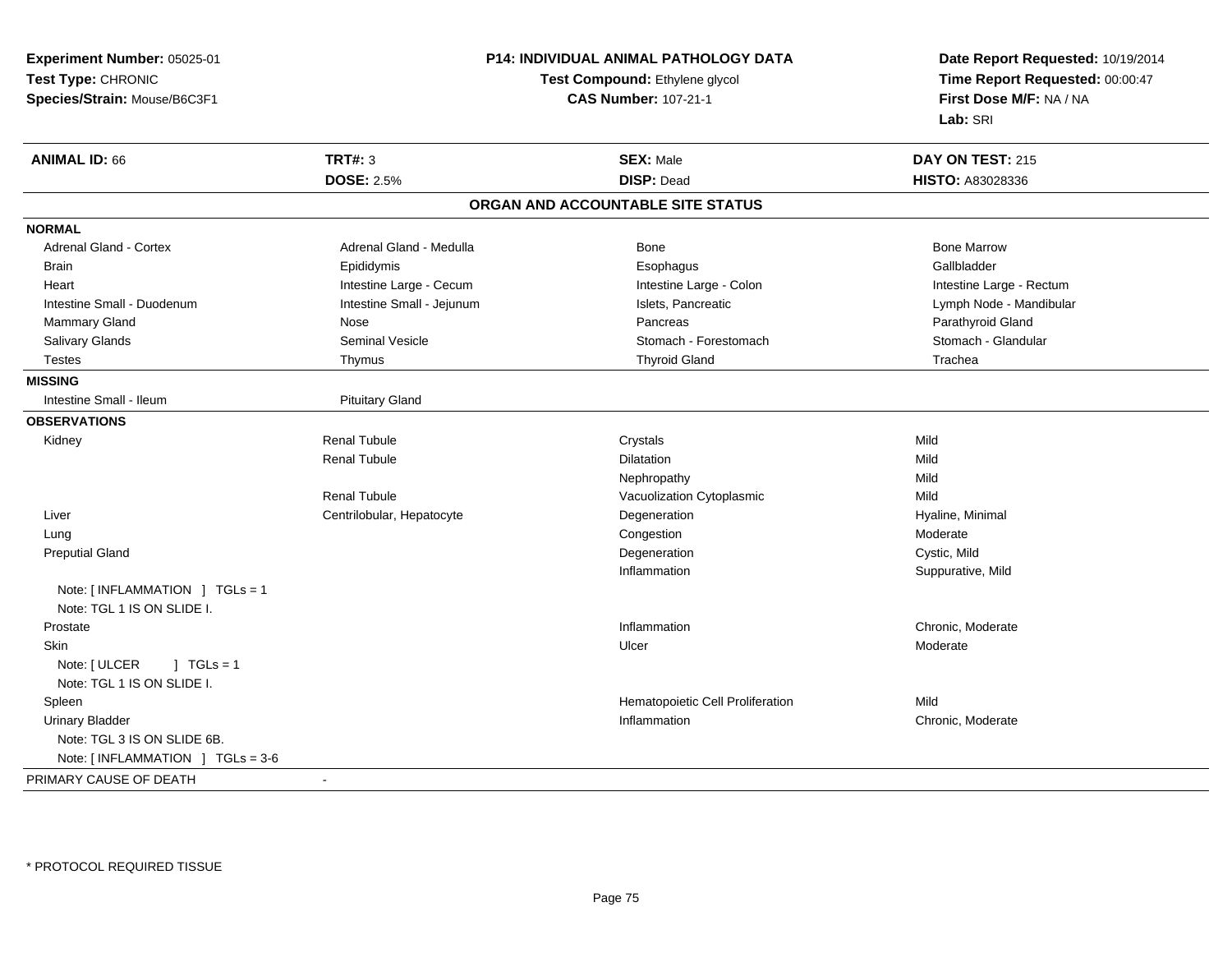| Experiment Number: 05025-01<br>Test Type: CHRONIC<br>Species/Strain: Mouse/B6C3F1 |                         | <b>P14: INDIVIDUAL ANIMAL PATHOLOGY DATA</b><br>Test Compound: Ethylene glycol<br><b>CAS Number: 107-21-1</b> | Date Report Requested: 10/19/2014<br>Time Report Requested: 00:00:47<br>First Dose M/F: NA / NA<br>Lab: SRI |
|-----------------------------------------------------------------------------------|-------------------------|---------------------------------------------------------------------------------------------------------------|-------------------------------------------------------------------------------------------------------------|
| <b>ANIMAL ID: 67</b>                                                              | <b>TRT#: 3</b>          | <b>SEX: Male</b>                                                                                              | DAY ON TEST: 731                                                                                            |
|                                                                                   | <b>DOSE: 2.5%</b>       | <b>DISP: Terminal Sacrifice</b>                                                                               | <b>HISTO: A85-0906</b>                                                                                      |
|                                                                                   |                         | ORGAN AND ACCOUNTABLE SITE STATUS                                                                             |                                                                                                             |
| <b>NORMAL</b>                                                                     |                         |                                                                                                               |                                                                                                             |
| <b>Adrenal Gland - Cortex</b>                                                     | Adrenal Gland - Medulla | Bone                                                                                                          | <b>Bone Marrow</b>                                                                                          |
| Brain                                                                             | Esophagus               | Gallbladder                                                                                                   | Heart                                                                                                       |
| Intestine Large - Cecum                                                           | Intestine Large - Colon | Intestine Large - Rectum                                                                                      | Intestine Small - Duodenum                                                                                  |
| Intestine Small - Ileum                                                           | Islets, Pancreatic      | Lymph Node - Mandibular                                                                                       | Nose                                                                                                        |
| Pancreas                                                                          | Parathyroid Gland       | Penis                                                                                                         | <b>Pituitary Gland</b>                                                                                      |
| Prostate                                                                          | Salivary Glands         | <b>Seminal Vesicle</b>                                                                                        | Stomach - Forestomach                                                                                       |
| Stomach - Glandular                                                               | Thymus                  | Trachea                                                                                                       | <b>Urinary Bladder</b>                                                                                      |
| <b>MISSING</b>                                                                    |                         |                                                                                                               |                                                                                                             |
| Mammary Gland                                                                     |                         |                                                                                                               |                                                                                                             |
| <b>OBSERVATIONS</b>                                                               |                         |                                                                                                               |                                                                                                             |
| Epididymis                                                                        |                         | Inflammation                                                                                                  | Chronic, Minimal                                                                                            |
| Harderian Gland                                                                   |                         | Carcinoma                                                                                                     |                                                                                                             |
| Note: [ CARCINOMA<br>$\sqrt{1}$ TGLs = 9-16                                       |                         |                                                                                                               |                                                                                                             |
| <b>Intestine Small</b>                                                            | Jejunum                 | Inflammation                                                                                                  | Suppurative, Moderate                                                                                       |
| Note: [INFLAMMATION ] TGLs = 6-14                                                 |                         |                                                                                                               |                                                                                                             |
| Kidney                                                                            |                         | Nephropathy                                                                                                   | Minimal                                                                                                     |
|                                                                                   | <b>Renal Tubule</b>     | Vacuolization Cytoplasmic                                                                                     | Minimal                                                                                                     |
| Liver                                                                             |                         | Hepatocellular Carcinoma                                                                                      |                                                                                                             |
|                                                                                   |                         | <b>Infiltration Cellular</b>                                                                                  | Mixed Cell, Mild                                                                                            |
| Note: [ HEPATOCLR CARC ] TGLs = 7-15                                              |                         |                                                                                                               |                                                                                                             |
| Lung                                                                              |                         | Hemorrhage                                                                                                    | Minimal                                                                                                     |
| Lymph Node                                                                        | Mesenteric              | Hyperplasia                                                                                                   | Mild                                                                                                        |
| Note: [HYPERPLASIA ] TGLs = 5-6                                                   |                         |                                                                                                               |                                                                                                             |
| Mesentery                                                                         |                         | Inflammation                                                                                                  | Suppurative, Mild                                                                                           |
| Skin                                                                              | <b>Subcut Tiss</b>      | Fibroma                                                                                                       |                                                                                                             |
|                                                                                   | Subcut Tiss, Tail       | Inflammation                                                                                                  | Granulomatous, Mild                                                                                         |
|                                                                                   |                         | Inflammation                                                                                                  | Chronic, Mild                                                                                               |
|                                                                                   |                         | Ulcer                                                                                                         | Moderate                                                                                                    |
| Note: [ ULCER<br>$TGLs = 1-11$                                                    |                         |                                                                                                               |                                                                                                             |

Note: [ INFLAMMATION ] TGLs = 3-13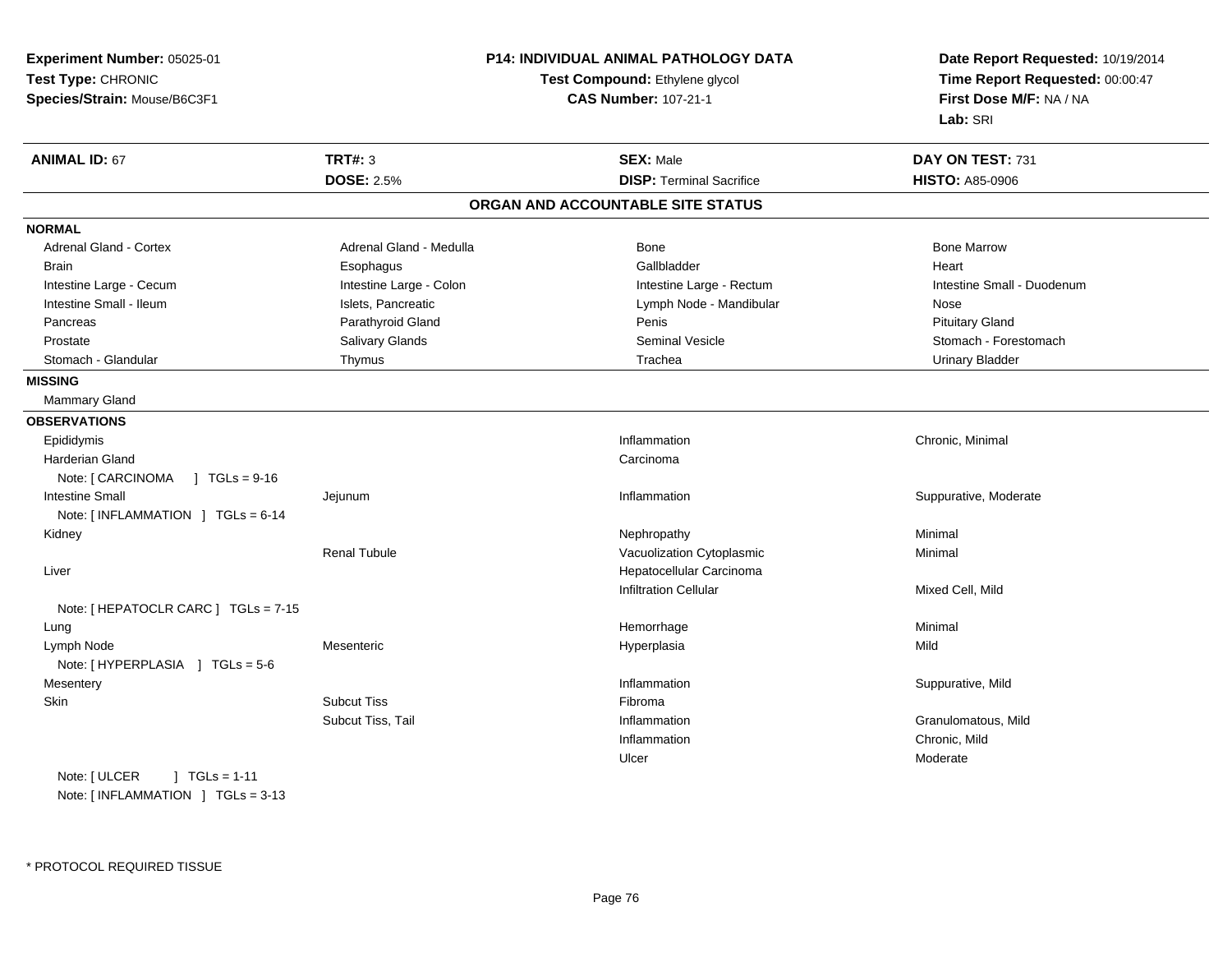| Experiment Number: 05025-01<br><b>Test Type: CHRONIC</b><br>Species/Strain: Mouse/B6C3F1 |                       | <b>P14: INDIVIDUAL ANIMAL PATHOLOGY DATA</b><br>Test Compound: Ethylene glycol<br><b>CAS Number: 107-21-1</b> | Date Report Requested: 10/19/2014<br>Time Report Requested: 00:00:47<br>First Dose M/F: NA / NA<br>Lab: SRI |
|------------------------------------------------------------------------------------------|-----------------------|---------------------------------------------------------------------------------------------------------------|-------------------------------------------------------------------------------------------------------------|
| <b>ANIMAL ID: 67</b>                                                                     | TRT#: 3               | <b>SEX: Male</b>                                                                                              | DAY ON TEST: 731                                                                                            |
|                                                                                          | <b>DOSE: 2.5%</b>     | <b>DISP:</b> Terminal Sacrifice                                                                               | <b>HISTO: A85-0906</b>                                                                                      |
|                                                                                          |                       | ORGAN AND ACCOUNTABLE SITE STATUS                                                                             |                                                                                                             |
| Note: [ FIBROMA<br>$1 TGLs = 2-12$                                                       |                       |                                                                                                               |                                                                                                             |
| Spleen                                                                                   |                       | Hematopoietic Cell Proliferation                                                                              | Moderate                                                                                                    |
| Note: [ HEMA CELL PROL ] TGLs = 4-8                                                      |                       |                                                                                                               |                                                                                                             |
| <b>Testes</b>                                                                            |                       | Mineralization                                                                                                | Minimal                                                                                                     |
| <b>Thyroid Gland</b>                                                                     | <b>Follicular Cel</b> | Carcinoma                                                                                                     |                                                                                                             |
| Note: [ CARCINOMA<br>$TGLs = 8-3$                                                        |                       |                                                                                                               |                                                                                                             |
| PRIMARY CAUSE OF DEATH                                                                   |                       |                                                                                                               |                                                                                                             |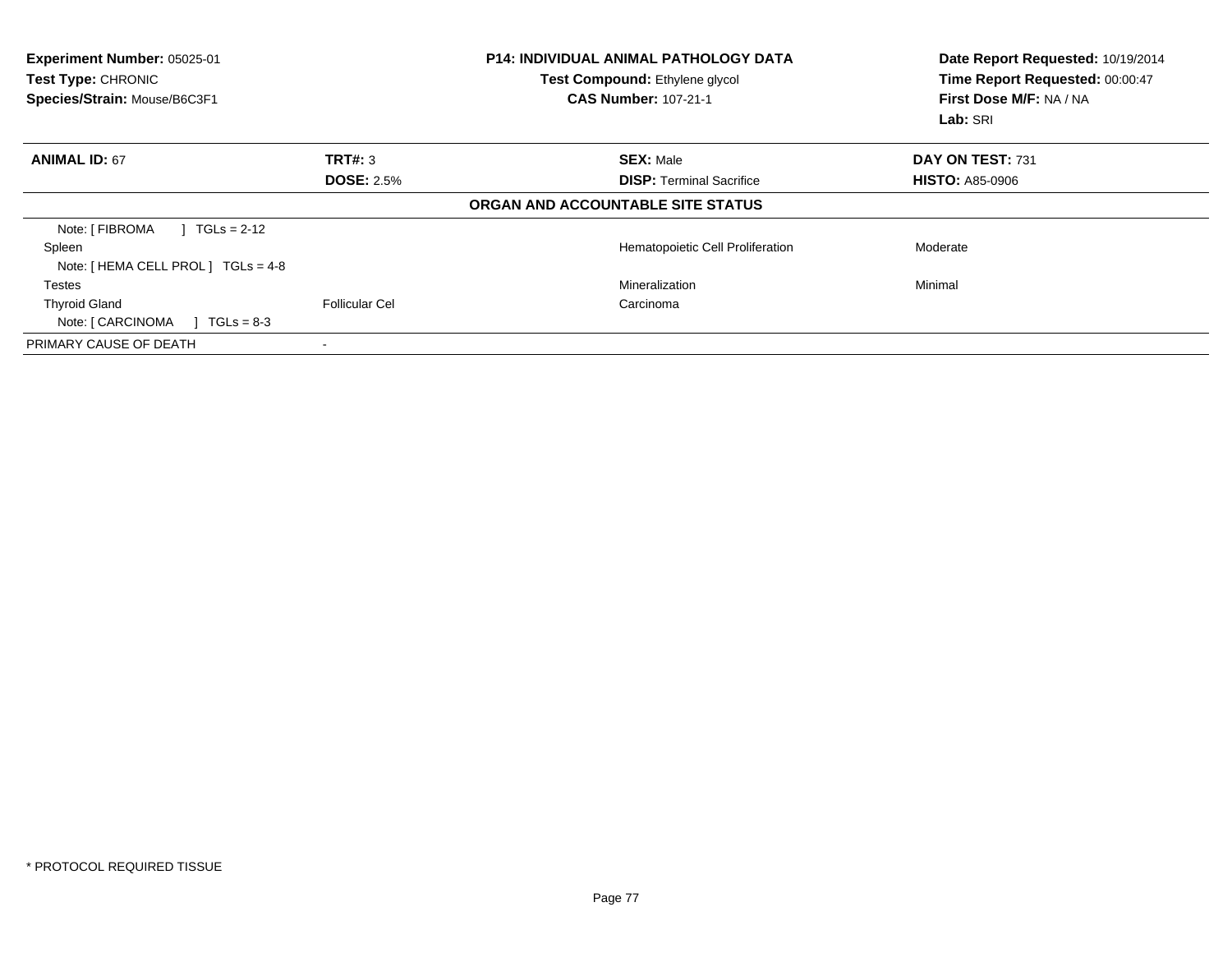| Experiment Number: 05025-01      | <b>P14: INDIVIDUAL ANIMAL PATHOLOGY DATA</b> |                                   | Date Report Requested: 10/19/2014 |
|----------------------------------|----------------------------------------------|-----------------------------------|-----------------------------------|
| Test Type: CHRONIC               |                                              | Test Compound: Ethylene glycol    | Time Report Requested: 00:00:47   |
| Species/Strain: Mouse/B6C3F1     |                                              | <b>CAS Number: 107-21-1</b>       | First Dose M/F: NA / NA           |
|                                  |                                              |                                   | Lab: SRI                          |
| <b>ANIMAL ID: 68</b>             | <b>TRT#: 3</b>                               | <b>SEX: Male</b>                  | DAY ON TEST: 731                  |
|                                  | <b>DOSE: 2.5%</b>                            | <b>DISP: Terminal Sacrifice</b>   | <b>HISTO: A85-0907</b>            |
|                                  |                                              | ORGAN AND ACCOUNTABLE SITE STATUS |                                   |
| <b>NORMAL</b>                    |                                              |                                   |                                   |
| <b>Adrenal Gland - Cortex</b>    | Adrenal Gland - Medulla                      | <b>Bone</b>                       | <b>Bone Marrow</b>                |
| <b>Brain</b>                     | Epididymis                                   | Esophagus                         | Gallbladder                       |
| Heart                            | Intestine Large - Cecum                      | Intestine Large - Colon           | Intestine Large - Rectum          |
| Intestine Small - Duodenum       | Intestine Small - Ileum                      | Intestine Small - Jejunum         | Islets, Pancreatic                |
| Lung                             | Lymph Node - Mandibular                      | Mammary Gland                     | Nose                              |
| Pancreas                         | Parathyroid Gland                            | <b>Pituitary Gland</b>            | Prostate                          |
| Salivary Glands                  | <b>Seminal Vesicle</b>                       | <b>Skin</b>                       | Spleen                            |
| Stomach - Forestomach            | Stomach - Glandular                          | <b>Testes</b>                     | Thymus                            |
| Trachea                          | <b>Urinary Bladder</b>                       |                                   |                                   |
| <b>OBSERVATIONS</b>              |                                              |                                   |                                   |
| Kidney                           | <b>Renal Tubule</b>                          | <b>Dilatation</b>                 | Minimal                           |
|                                  |                                              | Nephropathy                       | Minimal                           |
|                                  | Renal Tubule                                 | Vacuolization Cytoplasmic         | Mild                              |
| Liver                            | Centrilobular, Hepatocyte                    | Degeneration                      | Hyaline, Mild                     |
|                                  |                                              | Inflammation                      | Multifocal, Minimal               |
| Lymph Node                       | Mesenteric                                   | Angiectasis                       | Mild                              |
| Note: [ ANGIECTASIS ] TGLs = 1-6 |                                              |                                   |                                   |
| <b>Thyroid Gland</b>             | <b>Follicular Cel</b>                        | Hyperplasia                       | Minimal                           |
| PRIMARY CAUSE OF DEATH           |                                              |                                   |                                   |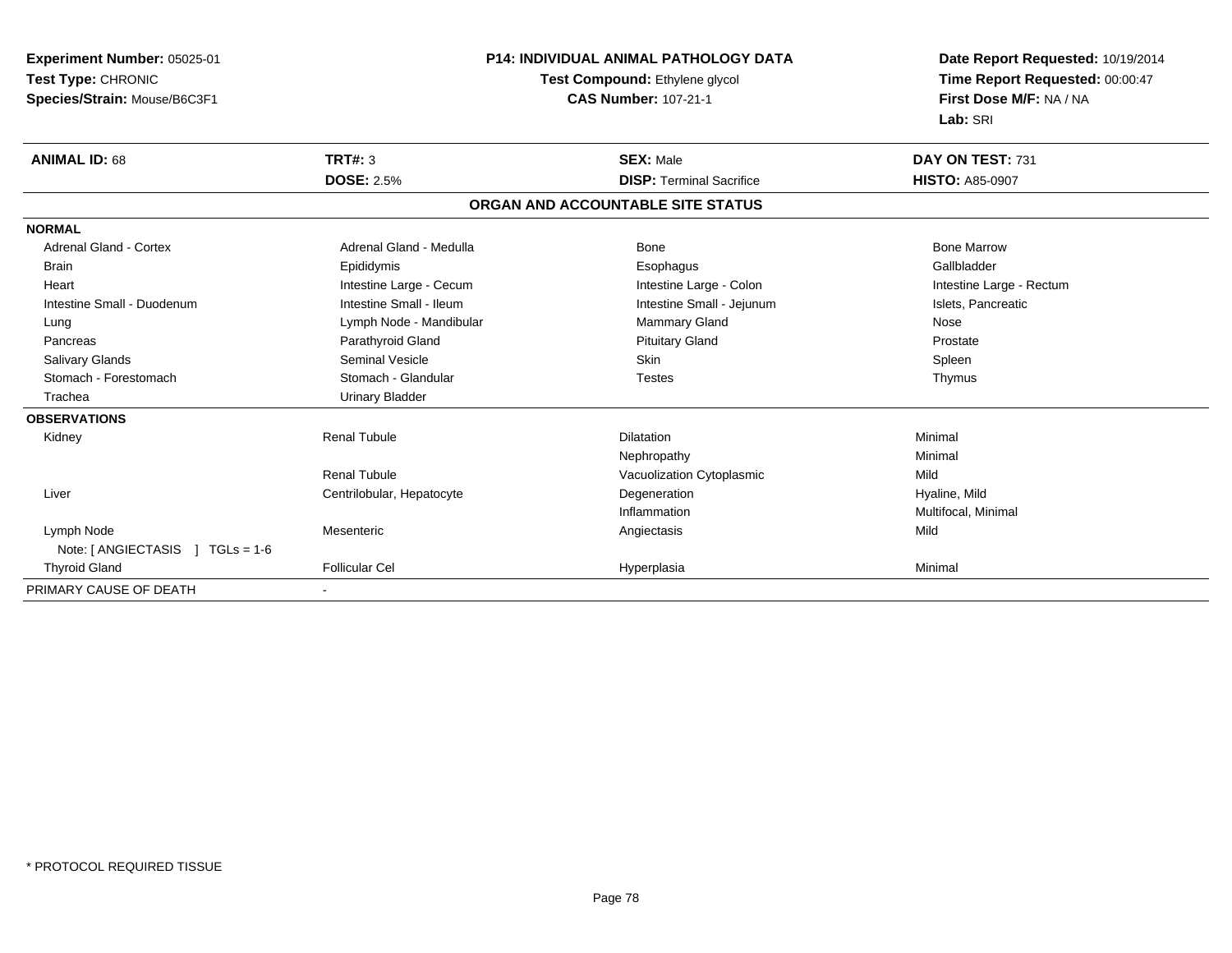| Experiment Number: 05025-01    | <b>P14: INDIVIDUAL ANIMAL PATHOLOGY DATA</b><br>Test Compound: Ethylene glycol |                                   | Date Report Requested: 10/19/2014 |  |
|--------------------------------|--------------------------------------------------------------------------------|-----------------------------------|-----------------------------------|--|
| Test Type: CHRONIC             |                                                                                |                                   | Time Report Requested: 00:00:47   |  |
| Species/Strain: Mouse/B6C3F1   |                                                                                | <b>CAS Number: 107-21-1</b>       | First Dose M/F: NA / NA           |  |
|                                |                                                                                |                                   | Lab: SRI                          |  |
| <b>ANIMAL ID: 69</b>           | TRT#: 3                                                                        | <b>SEX: Male</b>                  | DAY ON TEST: 126                  |  |
|                                | <b>DOSE: 2.5%</b>                                                              | <b>DISP: Dead</b>                 | <b>HISTO: A83027875</b>           |  |
|                                |                                                                                | ORGAN AND ACCOUNTABLE SITE STATUS |                                   |  |
| <b>NORMAL</b>                  |                                                                                |                                   |                                   |  |
| Adrenal Gland - Cortex         | Adrenal Gland - Medulla                                                        | Bone                              | <b>Bone Marrow</b>                |  |
| <b>Brain</b>                   | Epididymis                                                                     | Esophagus                         | Gallbladder                       |  |
| Heart                          | Intestine Large - Cecum                                                        | Intestine Large - Colon           | Intestine Small - Duodenum        |  |
| Intestine Small - Ileum        | Intestine Small - Jejunum                                                      | Islets, Pancreatic                | Liver                             |  |
| Lung                           | Lymph Node - Mandibular                                                        | Mammary Gland                     | Nose                              |  |
| Pancreas                       | Parathyroid Gland                                                              | Prostate                          | Salivary Glands                   |  |
| Stomach - Forestomach          | Stomach - Glandular                                                            | <b>Testes</b>                     | Thymus                            |  |
| <b>Thyroid Gland</b>           | Trachea                                                                        | <b>Urinary Bladder</b>            |                                   |  |
| <b>MISSING</b>                 |                                                                                |                                   |                                   |  |
| Intestine Large - Rectum       | <b>Pituitary Gland</b>                                                         |                                   |                                   |  |
| <b>OBSERVATIONS</b>            |                                                                                |                                   |                                   |  |
| Kidney                         | <b>Renal Tubule</b>                                                            | Crystals                          | Minimal                           |  |
|                                | <b>Renal Tubule</b>                                                            | <b>Dilatation</b>                 | Moderate                          |  |
|                                | <b>Renal Tubule</b>                                                            | Vacuolization Cytoplasmic         | Mild                              |  |
| Mesentery                      |                                                                                | Inflammation                      | Suppurative, Mild                 |  |
| <b>Seminal Vesicle</b>         |                                                                                | Inflammation                      | Chronic, Mild                     |  |
| Skin                           |                                                                                | Inflammation                      | Chronic, Mild                     |  |
|                                |                                                                                | Ulcer                             | Moderate                          |  |
| Note: [INFLAMMATION ] TGLs = 1 |                                                                                |                                   |                                   |  |
| Note: TGL 1 IS ON SLIDE I.     |                                                                                |                                   |                                   |  |
| $1$ TGLs = 1<br>Note: [ ULCER  |                                                                                |                                   |                                   |  |
| Spleen                         |                                                                                | Hematopoietic Cell Proliferation  | Mild                              |  |
| PRIMARY CAUSE OF DEATH         | $\blacksquare$                                                                 |                                   |                                   |  |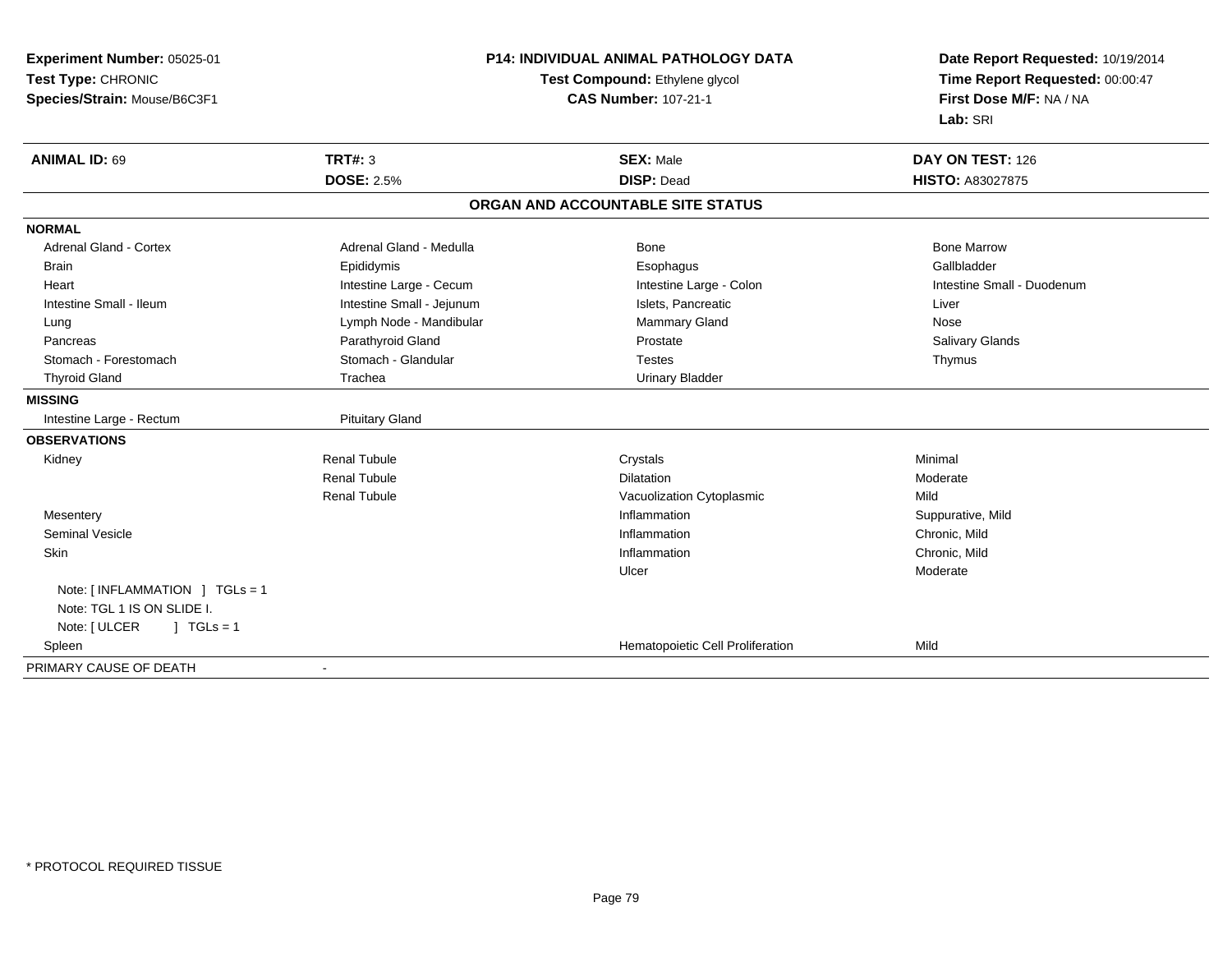**Experiment Number:** 05025-01**Test Type:** CHRONIC **Species/Strain:** Mouse/B6C3F1**P14: INDIVIDUAL ANIMAL PATHOLOGY DATATest Compound:** Ethylene glycol **CAS Number:** 107-21-1**Date Report Requested:** 10/19/2014**Time Report Requested:** 00:00:47**First Dose M/F:** NA / NA**Lab:** SRI**ANIMAL ID:** 70**CONDUCT SEX:** Male **DAY ON TEST:** 731 **DOSE:** 2.5% **DISP:** Terminal Sacrifice **HISTO:** A85-0909 **ORGAN AND ACCOUNTABLE SITE STATUSNORMALAdrenal Gland - Cortex** Adrenal Gland - Medulla **Bone Adrenal Gland - Cortex Adrenal Gland - Cortex Adrenal Gland - Medulla** Bone Marrow Gallbladder Brain Epididymis Epididymis and the Brook of the Brook of the Brook of the Brook of the Gallbladder of the Gallbladder Heart **Intestine Large - Cecum** Intestine Large - Cecum Intestine Large - Colon Intestine Large - Rectum Intestine Small - Duodenum **Intestine Small - Ileum** Intestine Small - Ileum Intestine Small - Jejunum Intestine Small - Jejunum Islets, Pancreatic Lung **Lymph Node - Mandibular Mammary Gland Nose** Mose Nose newspaper and Mose Nose Prostate Pancreas **Parathyroid Gland Prostate Parathyroid Gland** Prostate Prostate Prostate Prostate Spleen Salivary Glands Seminal Vesicle Skin Spleen**Thyroid Gland**  Stomach - Forestomach Stomach - Glandular Thymus Thyroid Gland Trachea Urinary Bladder**OBSERVATIONS** Kidneyy the controller of the controller of the controller of the Nephropathy the controller of the Minimal Minimal  $\lambda$ Renal TubuleVacuolization Cytoplasmic **Mild**  Liver Centrilobular, HepatocyteDegeneration **Hyaline**, Minimal Lymph Node Mesenteric Angiectasis Mild Inguinal Lymphoma Malignant MixedNote: [ LYMPH MAL MIXD ] TGLs = 2-7 Note: [ ANGIECTASIS ] TGLs = 4-12 Preputial Glandd the contract of the contract of the contract of the contract of the contract of the contract of the contract of the contract of the contract of the contract of the contract of the contract of the contract of the contract Inflammation Suppurative, Minimal Note: [ DEGEN ] TGLs = 3-12 Note: [ INFLAMMATION ] TGLs = 3-12 Testes Germinal Epithh ann an Degeneration ann an Degeneration ann an Minimal Toothh ann an Incisor ann an Incisor ann an t-an Dealais ann an Dysplasia ann an Dealais ann an Dealais an Dealais a<br>Iomraidhean PRIMARY CAUSE OF DEATH-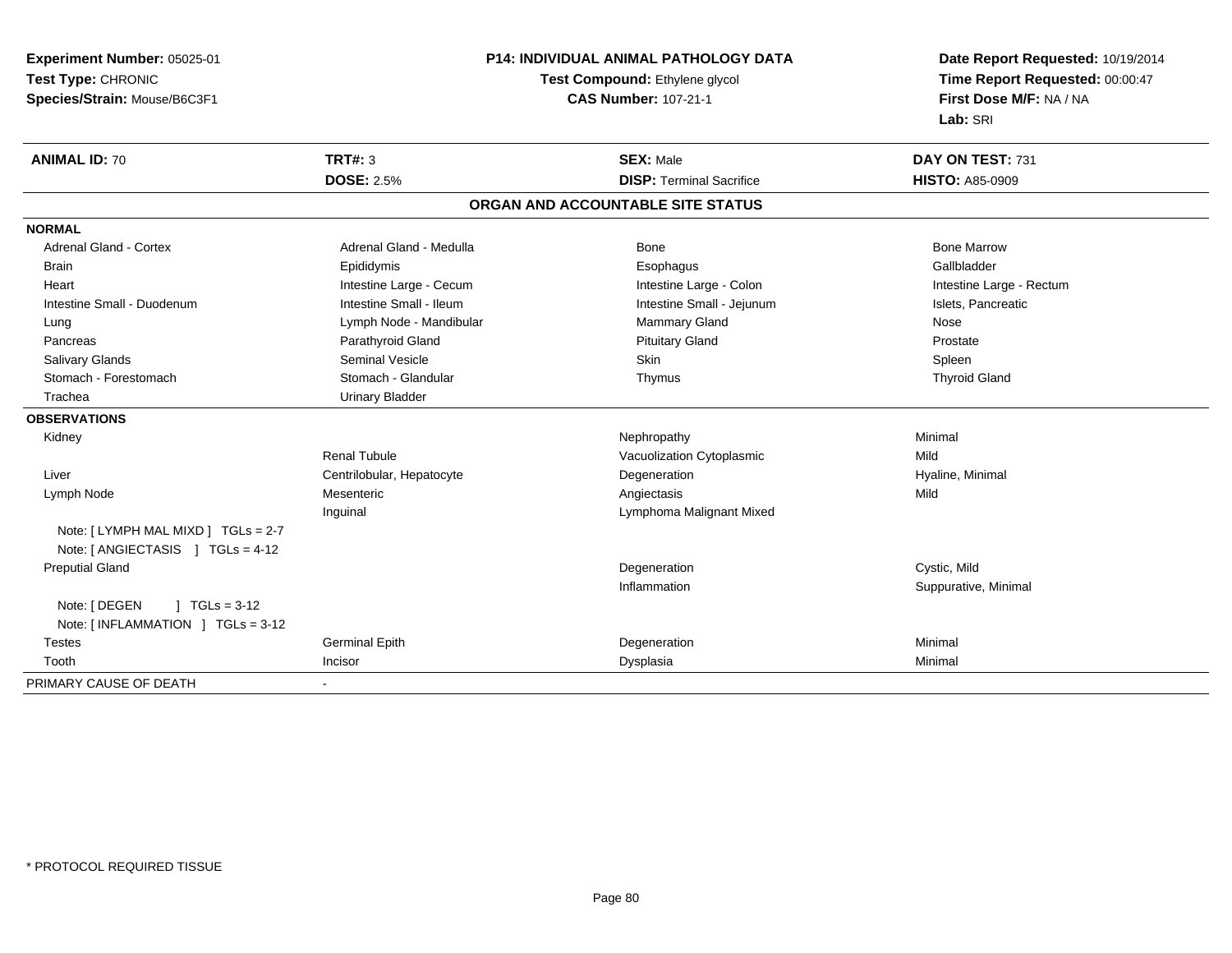**Experiment Number:** 05025-01**Test Type:** CHRONIC **Species/Strain:** Mouse/B6C3F1**P14: INDIVIDUAL ANIMAL PATHOLOGY DATATest Compound:** Ethylene glycol **CAS Number:** 107-21-1**Date Report Requested:** 10/19/2014**Time Report Requested:** 00:00:47**First Dose M/F:** NA / NA**Lab:** SRI**ANIMAL ID:** 71**TRT#:** 3 **SEX:** Male **DAY ON TEST:** 697 **DOSE:** 2.5%**28 Moribund 1997 Moribund 1997 Moribund 1997 Moribund 1997 HISTO: A85-0910 HISTO: A85-0910 ORGAN AND ACCOUNTABLE SITE STATUSNORMALAdrenal Gland - Cortex**  Adrenal Gland - Cortex Adrenal Gland - Medulla Blood BoneEsophagus Bone Marrow Brain Epididymis Esophagus Gallbladder **Eart** Heart Heart Heart Heart Intestine Large - Cecum Callbladder **Intestine Large - Colon** Intestine Small - Jejunum Intestine Large - Rectum **Intestine Small - Duodenum** Intestine Small - Ileum Intestine Small - Ileum Islets, Pancreatic **Notation Community Community** Current Lung Lymph Node - Mandibular Nose - Mandibular Nose Salivary Glands Parathyroid Gland Salivary Glands Pituitary Gland Prosection Prostate Prostate Salivary Glands Salivary Glands Seminal Vesicle Stomach - Stomach - Forestomach Stomach - Stomach - Glandular Stomach - Testes Thymus **Trachea** Trachea **Trachea** Urinary Bladder **MISSING** Mammary Gland**OBSERVATIONS** Kidneyy the control of the control of the control of the control of the control of the control of the control of the control of the control of the control of the control of the control of the control of the control of the contro Renal TubuleVacuolization Cytoplasmic<br>
Degeneration Mild<br>
Degeneration Mild Liver Centrilobular, Hepatocytee **Example 2018** Degeneration **Example 2018** Hyaline, Mild Inflammation Multifocal, Mild Necrosis Multifocal, Mild Lymph Node Mediastinal Lymphoma Malignant Mixed Mesenteric Lymphoma Malignant MixedNote: [ LYMPH MAL MIXD ] TGLs = 3-6 Pancreass and the contract of the contract of the contract of the contract of the contract of the contract of the contract of the contract of the contract of the contract of the contract of the contract of the contract of the cont Inflammation **Chronic, Focal, Minimal**<br>Fibrosarcoma Skinn and the subcut Tiss the subset of the set of the set of the set of the set of the set of the set of the set o Inflammation Chronic, Minimal Note: [ INFLAMMATION ] TGLs = 2-12Note: [ FIBROSARC ] TGLs = 1-11 SpleenHematopoietic Cell Proliferation Marked Lymphoma Malignant Mixed Thyroid Glandd and the controller controller controller controller controller controller controller controller controller controller controller controller controller controller controller controller controller controller controller con Urethraa and the control of the control of the control of the control of the control of the control of the control of the control of the control of the control of the control of the control of the control of the control of the co PRIMARY CAUSE OF DEATH-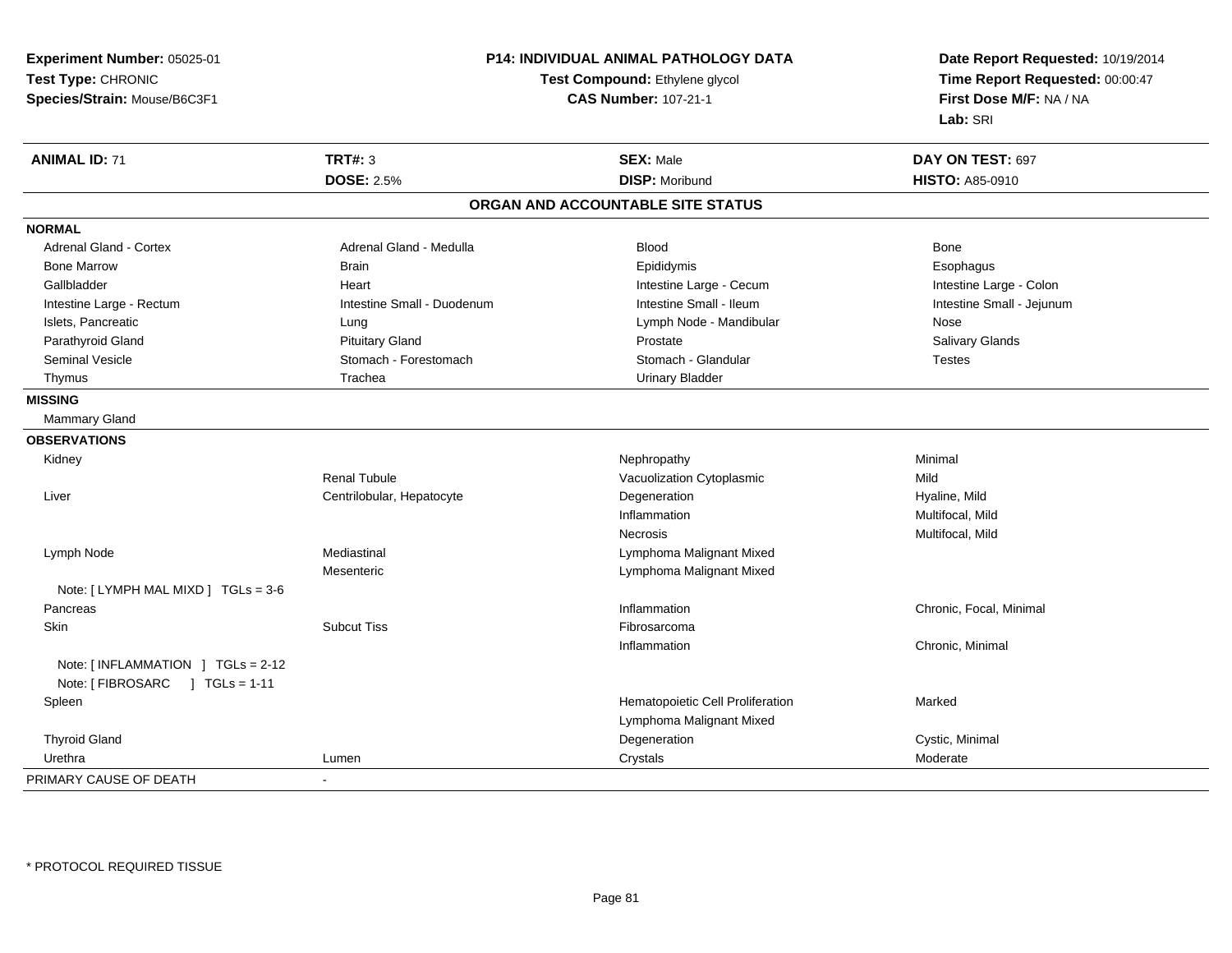| Experiment Number: 05025-01                      | P14: INDIVIDUAL ANIMAL PATHOLOGY DATA<br>Test Compound: Ethylene glycol<br><b>CAS Number: 107-21-1</b> |                                   | Date Report Requested: 10/19/2014 |  |
|--------------------------------------------------|--------------------------------------------------------------------------------------------------------|-----------------------------------|-----------------------------------|--|
| Test Type: CHRONIC                               |                                                                                                        |                                   | Time Report Requested: 00:00:47   |  |
| Species/Strain: Mouse/B6C3F1                     |                                                                                                        |                                   | First Dose M/F: NA / NA           |  |
|                                                  |                                                                                                        |                                   | Lab: SRI                          |  |
| <b>ANIMAL ID: 72</b>                             | <b>TRT#: 3</b>                                                                                         | <b>SEX: Male</b>                  | DAY ON TEST: 732                  |  |
|                                                  | <b>DOSE: 2.5%</b>                                                                                      | <b>DISP: Terminal Sacrifice</b>   | <b>HISTO: A85-0911</b>            |  |
|                                                  |                                                                                                        | ORGAN AND ACCOUNTABLE SITE STATUS |                                   |  |
| <b>NORMAL</b>                                    |                                                                                                        |                                   |                                   |  |
| Adrenal Gland - Medulla                          | <b>Bone</b>                                                                                            | <b>Bone Marrow</b>                | <b>Brain</b>                      |  |
| Epididymis                                       | Esophagus                                                                                              | Gallbladder                       | Heart                             |  |
| Intestine Large - Cecum                          | Intestine Large - Colon                                                                                | Intestine Large - Rectum          | Intestine Small - Duodenum        |  |
| Intestine Small - Ileum                          | Intestine Small - Jejunum                                                                              | Islets, Pancreatic                | Lung                              |  |
| Lymph Node - Mandibular                          | <b>Mammary Gland</b>                                                                                   | Nose                              | Pancreas                          |  |
| Parathyroid Gland                                | <b>Pituitary Gland</b>                                                                                 | Prostate                          | Salivary Glands                   |  |
| <b>Seminal Vesicle</b>                           | Spleen                                                                                                 | Stomach - Forestomach             | Stomach - Glandular               |  |
| <b>Testes</b>                                    | <b>Thyroid Gland</b>                                                                                   | Trachea                           | <b>Urinary Bladder</b>            |  |
| <b>OBSERVATIONS</b>                              |                                                                                                        |                                   |                                   |  |
| <b>Adrenal Gland</b>                             | Cortex, Subcapsular                                                                                    | Hyperplasia                       | Focal, Minimal                    |  |
| Kidney                                           | <b>Renal Tubule</b>                                                                                    | Adenoma                           |                                   |  |
|                                                  |                                                                                                        | Nephropathy                       | Minimal                           |  |
|                                                  | <b>Renal Tubule</b>                                                                                    | Vacuolization Cytoplasmic         | Mild                              |  |
| Liver                                            | Centrilobular, Hepatocyte                                                                              | Degeneration                      | Hyaline, Mild                     |  |
|                                                  |                                                                                                        | Hepatocellular Adenoma            | Multiple, Two                     |  |
|                                                  |                                                                                                        | Inflammation                      | Multifocal, Minimal               |  |
| Note: [HEPATOCLR ADEN] TGLs = 5-13,6-14          |                                                                                                        |                                   |                                   |  |
| Lymph Node                                       | Mesenteric                                                                                             | Angiectasis                       | Minimal                           |  |
|                                                  | Mesenteric                                                                                             | Hyperplasia                       | Lymphoid, Mild                    |  |
| Note: [HYPERPLASIA ] TGLs = 4-6                  |                                                                                                        |                                   |                                   |  |
| Skin                                             |                                                                                                        | Inflammation                      | Chronic, Mild                     |  |
| Note: $\lceil$ INFLAMMATION $\lceil$ TGLs = 1-11 |                                                                                                        |                                   |                                   |  |
| Thymus                                           |                                                                                                        | Cyst                              | Mild                              |  |
| Tooth<br>Incisor                                 |                                                                                                        | Dysplasia                         | Minimal                           |  |
| Urethra<br>Lumen                                 |                                                                                                        | Crystals                          | Mild                              |  |
| PRIMARY CAUSE OF DEATH<br>$\blacksquare$         |                                                                                                        |                                   |                                   |  |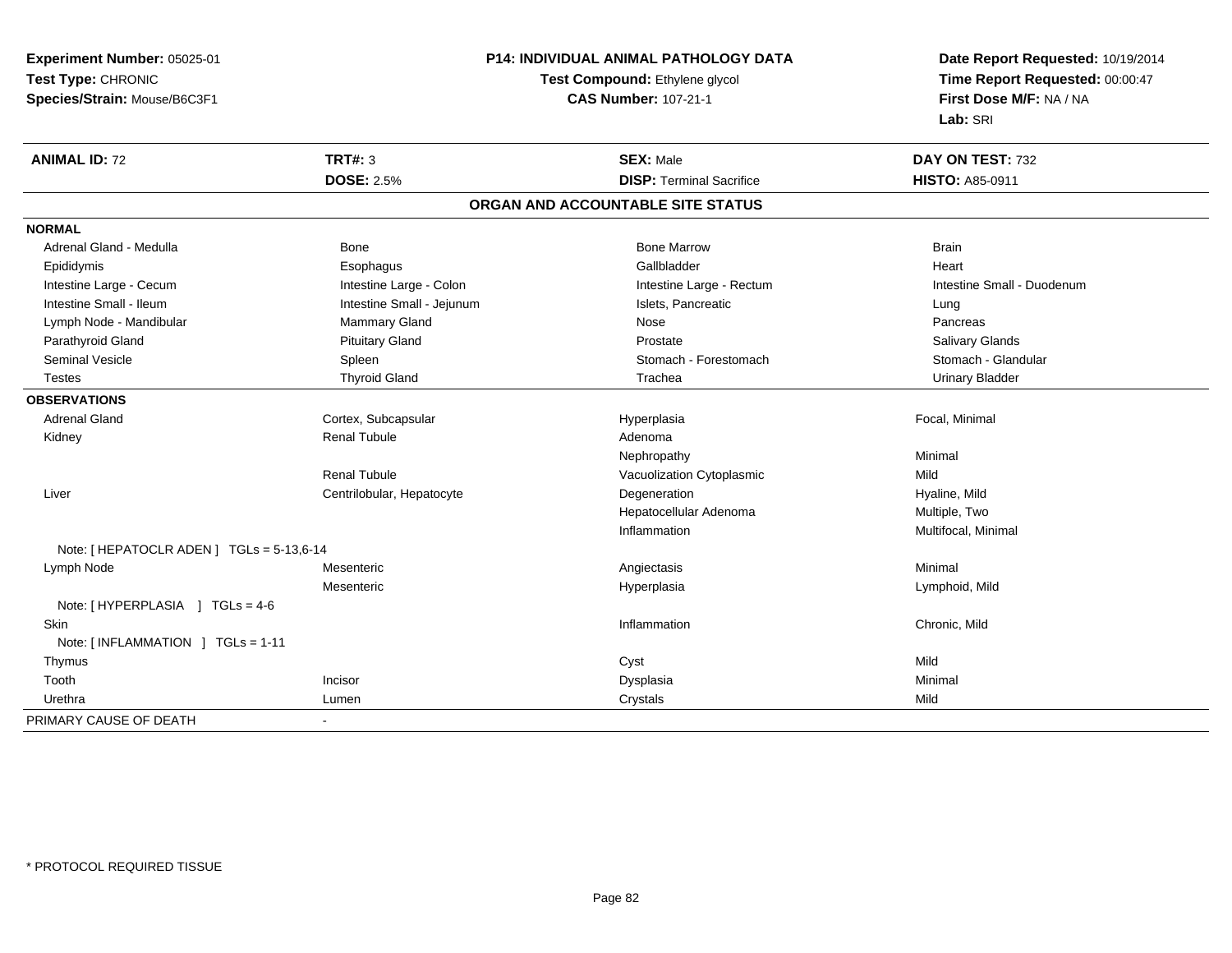| Experiment Number: 05025-01                              | <b>P14: INDIVIDUAL ANIMAL PATHOLOGY DATA</b> | Date Report Requested: 10/19/2014<br>Time Report Requested: 00:00:47 |  |
|----------------------------------------------------------|----------------------------------------------|----------------------------------------------------------------------|--|
| Test Type: CHRONIC                                       | Test Compound: Ethylene glycol               |                                                                      |  |
| Species/Strain: Mouse/B6C3F1                             | <b>CAS Number: 107-21-1</b>                  | First Dose M/F: NA / NA                                              |  |
|                                                          |                                              | Lab: SRI                                                             |  |
| <b>TRT#: 3</b><br><b>ANIMAL ID: 73</b>                   | <b>SEX: Male</b>                             | DAY ON TEST: 732                                                     |  |
| <b>DOSE: 2.5%</b>                                        | <b>DISP: Terminal Sacrifice</b>              | <b>HISTO: A85-0912</b>                                               |  |
|                                                          | ORGAN AND ACCOUNTABLE SITE STATUS            |                                                                      |  |
| <b>NORMAL</b>                                            |                                              |                                                                      |  |
| <b>Adrenal Gland - Cortex</b><br>Adrenal Gland - Medulla | Bone                                         | <b>Bone Marrow</b>                                                   |  |
| <b>Brain</b><br>Epididymis                               | Esophagus                                    | Gallbladder                                                          |  |
| Intestine Large - Cecum<br>Heart                         | Intestine Large - Colon                      | Intestine Large - Rectum                                             |  |
| Intestine Small - Ileum<br>Intestine Small - Duodenum    | Islets, Pancreatic                           | Mammary Gland                                                        |  |
| Nose<br>Pancreas                                         | Parathyroid Gland                            | Prostate                                                             |  |
| <b>Seminal Vesicle</b><br><b>Salivary Glands</b>         | Skin                                         | Stomach - Forestomach                                                |  |
| Stomach - Glandular<br><b>Testes</b>                     | Thymus                                       | Trachea                                                              |  |
| <b>Urinary Bladder</b>                                   |                                              |                                                                      |  |
| <b>OBSERVATIONS</b>                                      |                                              |                                                                      |  |
| <b>Intestine Small</b><br>Jejunum                        | Hyperplasia                                  | Lymphoid, Mild                                                       |  |
| Jejunum                                                  | Polyp Adenomatous                            |                                                                      |  |
| Kidney                                                   | Nephropathy                                  | Minimal                                                              |  |
| <b>Renal Tubule</b>                                      | Vacuolization Cytoplasmic                    | Mild                                                                 |  |
| Centrilobular, Hepatocyte<br>Liver                       | Degeneration                                 | Hyaline, Mild                                                        |  |
|                                                          | <b>Infiltration Cellular</b>                 | Mixed Cell, Minimal                                                  |  |
| Lung                                                     | Alveolar/Bronchiolar Adenoma                 |                                                                      |  |
| Note: $[ALV$ BRON ADEN $]$ TGLs = 2-6                    |                                              |                                                                      |  |
| Mandibular<br>Lymph Node                                 | Hyperplasia                                  | Lymphoid, Minimal                                                    |  |
| Mesenteric                                               | Hyperplasia                                  | Minimal                                                              |  |
| Note: [HYPERPLASIA ] TGLs = 1-6                          |                                              |                                                                      |  |
| <b>Pituitary Gland</b><br>Pars Distalis                  | Hyperplasia                                  | Focal, Minimal                                                       |  |
| Spleen                                                   | Hematopoietic Cell Proliferation             | Mild                                                                 |  |
| <b>Thyroid Gland</b><br><b>Follicular Cel</b>            | Hyperplasia                                  | Minimal                                                              |  |
| Tooth<br>Incisor                                         | Dysplasia                                    | Mild                                                                 |  |
| PRIMARY CAUSE OF DEATH<br>$\blacksquare$                 |                                              |                                                                      |  |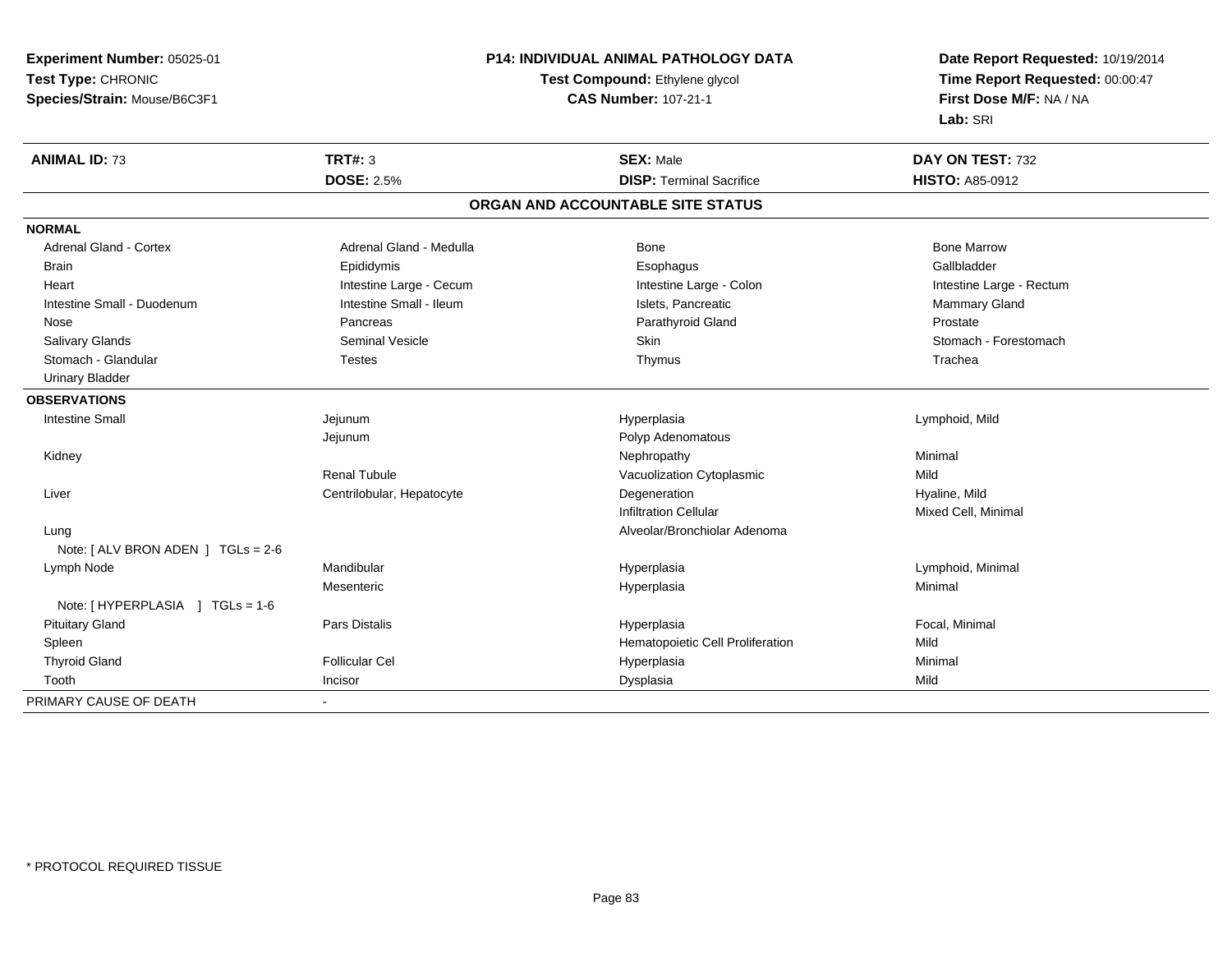| Experiment Number: 05025-01       |                                                               | P14: INDIVIDUAL ANIMAL PATHOLOGY DATA | Date Report Requested: 10/19/2014                          |  |
|-----------------------------------|---------------------------------------------------------------|---------------------------------------|------------------------------------------------------------|--|
| Test Type: CHRONIC                | Test Compound: Ethylene glycol<br><b>CAS Number: 107-21-1</b> |                                       | Time Report Requested: 00:00:47<br>First Dose M/F: NA / NA |  |
| Species/Strain: Mouse/B6C3F1      |                                                               |                                       |                                                            |  |
|                                   |                                                               |                                       | Lab: SRI                                                   |  |
| <b>ANIMAL ID: 74</b>              | <b>TRT#: 3</b>                                                | <b>SEX: Male</b>                      | DAY ON TEST: 317                                           |  |
|                                   | <b>DOSE: 2.5%</b>                                             | <b>DISP: Dead</b>                     | HISTO: A83029366                                           |  |
|                                   |                                                               | ORGAN AND ACCOUNTABLE SITE STATUS     |                                                            |  |
| <b>NORMAL</b>                     |                                                               |                                       |                                                            |  |
| <b>Adrenal Gland - Cortex</b>     | Adrenal Gland - Medulla                                       | Bone                                  | <b>Bone Marrow</b>                                         |  |
| Brain                             | Epididymis                                                    | Esophagus                             | Heart                                                      |  |
| Intestine Large - Cecum           | Intestine Large - Colon                                       | Intestine Large - Rectum              | Islets, Pancreatic                                         |  |
| Lung                              | Lymph Node - Mandibular                                       | Nose                                  | Parathyroid Gland                                          |  |
| <b>Pituitary Gland</b>            | Prostate                                                      | Salivary Glands                       | <b>Seminal Vesicle</b>                                     |  |
| Stomach - Forestomach             | Stomach - Glandular                                           | <b>Testes</b>                         | <b>Thyroid Gland</b>                                       |  |
| Trachea                           | <b>Urinary Bladder</b>                                        |                                       |                                                            |  |
| <b>MISSING</b>                    |                                                               |                                       |                                                            |  |
| Mammary Gland                     |                                                               |                                       |                                                            |  |
| <b>AUTO PRECLUDES DIAG.</b>       |                                                               |                                       |                                                            |  |
| Gallbladder                       | Intestine Small - Duodenum                                    | Intestine Small - Ileum               | Intestine Small - Jejunum                                  |  |
| <b>OBSERVATIONS</b>               |                                                               |                                       |                                                            |  |
| Kidney                            | <b>Renal Tubule</b>                                           | Crystals                              | Moderate                                                   |  |
|                                   | <b>Renal Tubule</b>                                           | <b>Dilatation</b>                     | Moderate                                                   |  |
|                                   | <b>Renal Tubule</b>                                           | Vacuolization Cytoplasmic             | Mild                                                       |  |
| Liver                             |                                                               | Hepatocellular Adenoma                |                                                            |  |
| Note: [ HEPATOCLR ADEN ] TGLs = 3 |                                                               |                                       |                                                            |  |
| Note: TGL 3 IS ON SLIDE II.       |                                                               |                                       |                                                            |  |
| Pancreas                          |                                                               | Inflammation                          | Chronic, Focal, Minimal                                    |  |
| Skin                              | Prepuce                                                       | Inflammation                          | Chronic, Moderate                                          |  |
|                                   | Prepuce                                                       | Ulcer                                 | Moderate                                                   |  |
| Note: TGL 1 IS ON SLIDE I.        |                                                               |                                       |                                                            |  |
| Note: [ ULCER<br>$\vert$ TGLs = 1 |                                                               |                                       |                                                            |  |
| Note: [INFLAMMATION ] TGLs = 1    |                                                               |                                       |                                                            |  |
| Spleen                            |                                                               | Hematopoietic Cell Proliferation      | Mild                                                       |  |
| Thymus                            |                                                               | Depletion Lymphoid                    | Moderate                                                   |  |
| Urethra                           |                                                               | Inflammation                          | Suppurative, Marked                                        |  |
| PRIMARY CAUSE OF DEATH            | $\sim$                                                        |                                       |                                                            |  |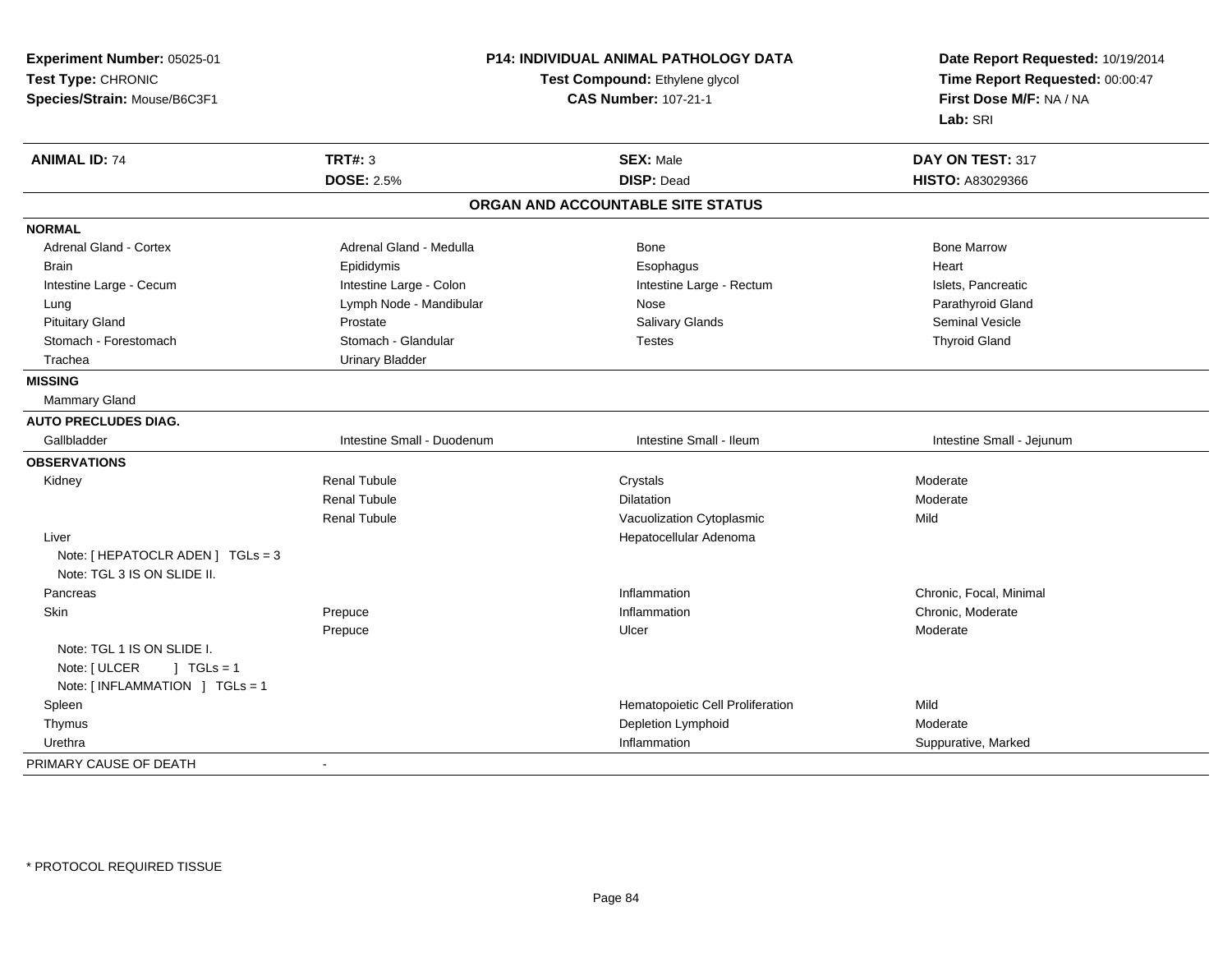**Experiment Number:** 05025-01**Test Type:** CHRONIC **Species/Strain:** Mouse/B6C3F1**P14: INDIVIDUAL ANIMAL PATHOLOGY DATATest Compound:** Ethylene glycol **CAS Number:** 107-21-1**Date Report Requested:** 10/19/2014**Time Report Requested:** 00:00:47**First Dose M/F:** NA / NA**Lab:** SRI**ANIMAL ID:** 75 **TRT#:** <sup>3</sup> **SEX:** Male **DAY ON TEST:** <sup>590</sup> **DOSE:** 2.5%**DISP:** Moribund **HISTO:** A85-0914 **ORGAN AND ACCOUNTABLE SITE STATUSNORMALAdrenal Gland - Cortex** Adrenal Gland - Medulla **Bone Adrenal Gland - Cortex Adrenal Gland - Cortex Adrenal Gland - Medulla** Bone Marrow Gallbladder Brain Epididymis Epididymis and the Brook of the Brook of the Brook of the Brook of the Gallbladder of the Gallbladder Heart **Intestine Large - Cecum** Intestine Large - Cecum Intestine Large - Colon Intestine Large - Rectum Intestine Small - Duodenum **Intestine Small - Ileum** Intestine Small - Ileum Intestine Small - Jejunum Intestine Small - Jejunum Islets, Pancreatic Lung **Lymph Node - Mandibular Nose Pancreas** Pancreas Pancreas **Salivary Glands** Parathyroid Gland Salivary Glands Pituitary Gland Prosection Prostate Prostate Salivary Glands Salivary Glands Seminal Vesicle Stomach - Stomach - Forestomach Stomach - Stomach - Glandular Stomach - Testes Thymus **Trachea** Trachea **Trachea** Urinary Bladder **MISSING** Mammary Gland**OBSERVATIONS** Kidneyy the control of the control of the control of the control of the control of the control of the control of the control of the control of the control of the control of the control of the control of the control of the contro Mineralizationn Moderate Necrosis Focal, ModerateNephropathyy and the contract of the Moderate Renal TubuleVacuolization Cytoplasmic **Mild** Note: [ NECROSIS ] TGLs = 2-8  $1 TGLs = 2-8$ Note: [ ATROPHY  $[$  Atrophy TGLS = 2-8  $]$  Liver Centrilobular, HepatocyteDegeneration **Example 2018** Hyaline, Mild<br>
Fibrosis Fibrosiss and the contract of the Mild Hepatocellular CarcinomaNecrosis Multifocal, Minimal Pigmentationn Mild Note: [ PIGMENT ] TGLs = 4-13 [ Degeneration TGLS = 3-12 ][ Hepatocellular Carcinoma TGLS = 4-13 ]**Skin** n and the contract of the contract of the contract of the contract of the contract of the contract of the contract of the contract of the contract of the contract of the contract of the contract of the contract of the cont Note: [ INFLAMMATION ] TGLs = 1-11 SpleenHematopoietic Cell Proliferation Moderate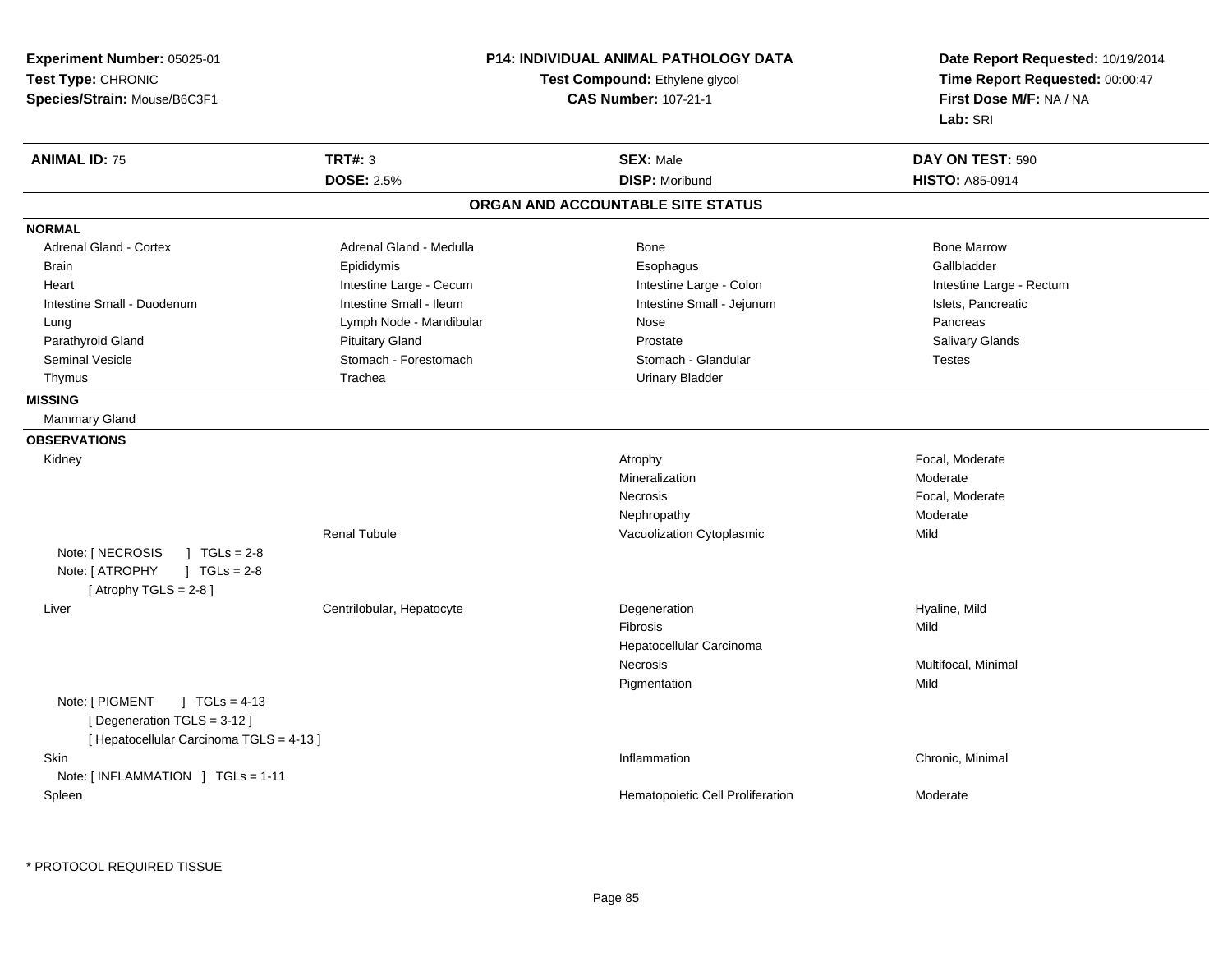| Experiment Number: 05025-01<br>Test Type: CHRONIC<br>Species/Strain: Mouse/B6C3F1 |                          | <b>P14: INDIVIDUAL ANIMAL PATHOLOGY DATA</b><br>Test Compound: Ethylene glycol<br><b>CAS Number: 107-21-1</b> | Date Report Requested: 10/19/2014<br>Time Report Requested: 00:00:47<br>First Dose M/F: NA / NA<br>Lab: SRI |
|-----------------------------------------------------------------------------------|--------------------------|---------------------------------------------------------------------------------------------------------------|-------------------------------------------------------------------------------------------------------------|
| <b>ANIMAL ID: 75</b>                                                              | TRT#: 3                  | <b>SEX: Male</b>                                                                                              | DAY ON TEST: 590                                                                                            |
|                                                                                   | <b>DOSE: 2.5%</b>        | <b>DISP:</b> Moribund                                                                                         | <b>HISTO: A85-0914</b>                                                                                      |
|                                                                                   |                          | ORGAN AND ACCOUNTABLE SITE STATUS                                                                             |                                                                                                             |
| <b>Thyroid Gland</b>                                                              |                          | Degeneration                                                                                                  | Cystic, Minimal                                                                                             |
| Urethra                                                                           | Lumen                    | Crystals                                                                                                      | Moderate                                                                                                    |
| PRIMARY CAUSE OF DEATH                                                            | $\overline{\phantom{0}}$ |                                                                                                               |                                                                                                             |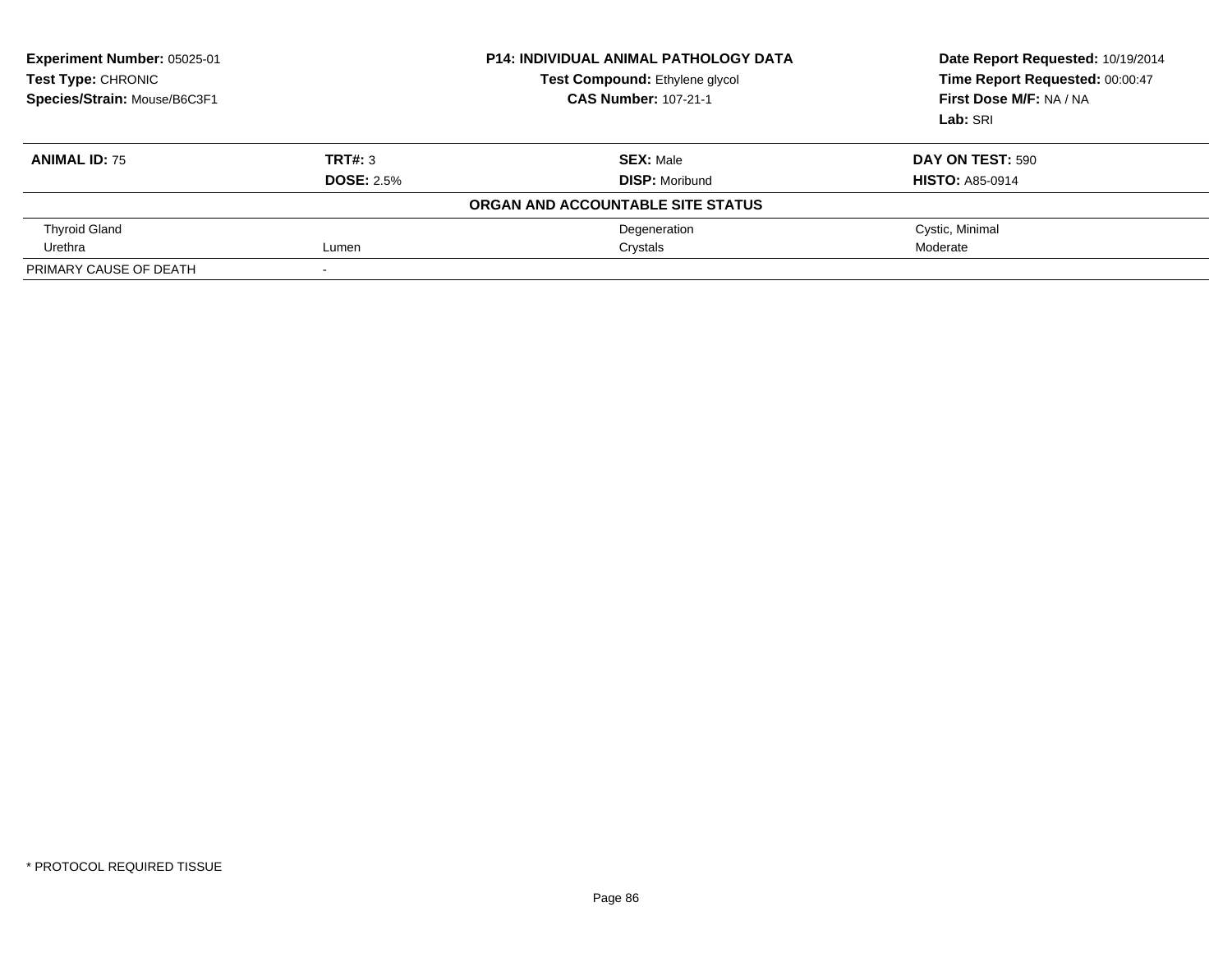| Experiment Number: 05025-01                                                             |                                                               | P14: INDIVIDUAL ANIMAL PATHOLOGY DATA | Date Report Requested: 10/19/2014                          |  |
|-----------------------------------------------------------------------------------------|---------------------------------------------------------------|---------------------------------------|------------------------------------------------------------|--|
| Test Type: CHRONIC                                                                      | Test Compound: Ethylene glycol<br><b>CAS Number: 107-21-1</b> |                                       | Time Report Requested: 00:00:47<br>First Dose M/F: NA / NA |  |
| Species/Strain: Mouse/B6C3F1                                                            |                                                               |                                       |                                                            |  |
|                                                                                         |                                                               |                                       | Lab: SRI                                                   |  |
| <b>ANIMAL ID: 76</b>                                                                    | <b>TRT#: 3</b>                                                | <b>SEX: Male</b>                      | DAY ON TEST: 595                                           |  |
|                                                                                         | <b>DOSE: 2.5%</b>                                             | <b>DISP: Dead</b>                     | <b>HISTO: A85-0915</b>                                     |  |
|                                                                                         |                                                               | ORGAN AND ACCOUNTABLE SITE STATUS     |                                                            |  |
| <b>NORMAL</b>                                                                           |                                                               |                                       |                                                            |  |
| Adrenal Gland - Cortex                                                                  | Adrenal Gland - Medulla                                       | Bone                                  | <b>Bone Marrow</b>                                         |  |
| <b>Brain</b>                                                                            | Epididymis                                                    | Esophagus                             | Heart                                                      |  |
| Intestine Large - Colon                                                                 | Islets, Pancreatic                                            | Mammary Gland                         | Nose                                                       |  |
| Pancreas                                                                                | Parathyroid Gland                                             | <b>Pituitary Gland</b>                | Prostate                                                   |  |
| Salivary Glands                                                                         | Seminal Vesicle                                               | Stomach - Forestomach                 | Stomach - Glandular                                        |  |
| <b>Testes</b>                                                                           | Thymus                                                        | <b>Thyroid Gland</b>                  | Trachea                                                    |  |
| <b>Urinary Bladder</b>                                                                  |                                                               |                                       |                                                            |  |
| <b>MISSING</b>                                                                          |                                                               |                                       |                                                            |  |
| Gallbladder                                                                             |                                                               |                                       |                                                            |  |
| <b>AUTO PRECLUDES DIAG.</b>                                                             |                                                               |                                       |                                                            |  |
| Intestine Large - Cecum                                                                 | Intestine Large - Rectum                                      | Intestine Small - Duodenum            | Intestine Small - Ileum                                    |  |
| Intestine Small - Jejunum                                                               |                                                               |                                       |                                                            |  |
| <b>OBSERVATIONS</b>                                                                     |                                                               |                                       |                                                            |  |
| Kidney                                                                                  |                                                               | Nephropathy                           | Mild                                                       |  |
|                                                                                         | <b>Renal Tubule</b>                                           | Vacuolization Cytoplasmic             | Mild                                                       |  |
| Liver                                                                                   | Centrilobular, Hepatocyte                                     | Degeneration                          | Hyaline, Moderate                                          |  |
| Lung                                                                                    |                                                               | Hyperplasia                           | Lymphoid, Minimal                                          |  |
| Lymph Node                                                                              | Mesenteric                                                    | Angiectasis                           | Mild                                                       |  |
|                                                                                         | Inguinal                                                      | Hyperplasia                           | Lymphoid, Mild                                             |  |
| Note: [ ANGIECTASIS ] TGLs = 4-6                                                        | Mandibular                                                    | Hyperplasia                           | Lymphoid, Mild                                             |  |
| Skin                                                                                    |                                                               | Inflammation                          | Chronic, Minimal                                           |  |
|                                                                                         | <b>Subcut Tiss</b>                                            | Sarcoma                               | Multiple                                                   |  |
| Note: [INFLAMMATION ] TGLs = 1-11<br>Note: [ SARCOMA<br>$\overline{)}$ TGLs = 2-13,3-12 |                                                               |                                       |                                                            |  |
| Spleen                                                                                  |                                                               | Hematopoietic Cell Proliferation      | Marked                                                     |  |
|                                                                                         |                                                               | Hyperplasia                           | Lymphoid, Moderate                                         |  |
| PRIMARY CAUSE OF DEATH                                                                  | $\sim$                                                        |                                       |                                                            |  |
|                                                                                         |                                                               |                                       |                                                            |  |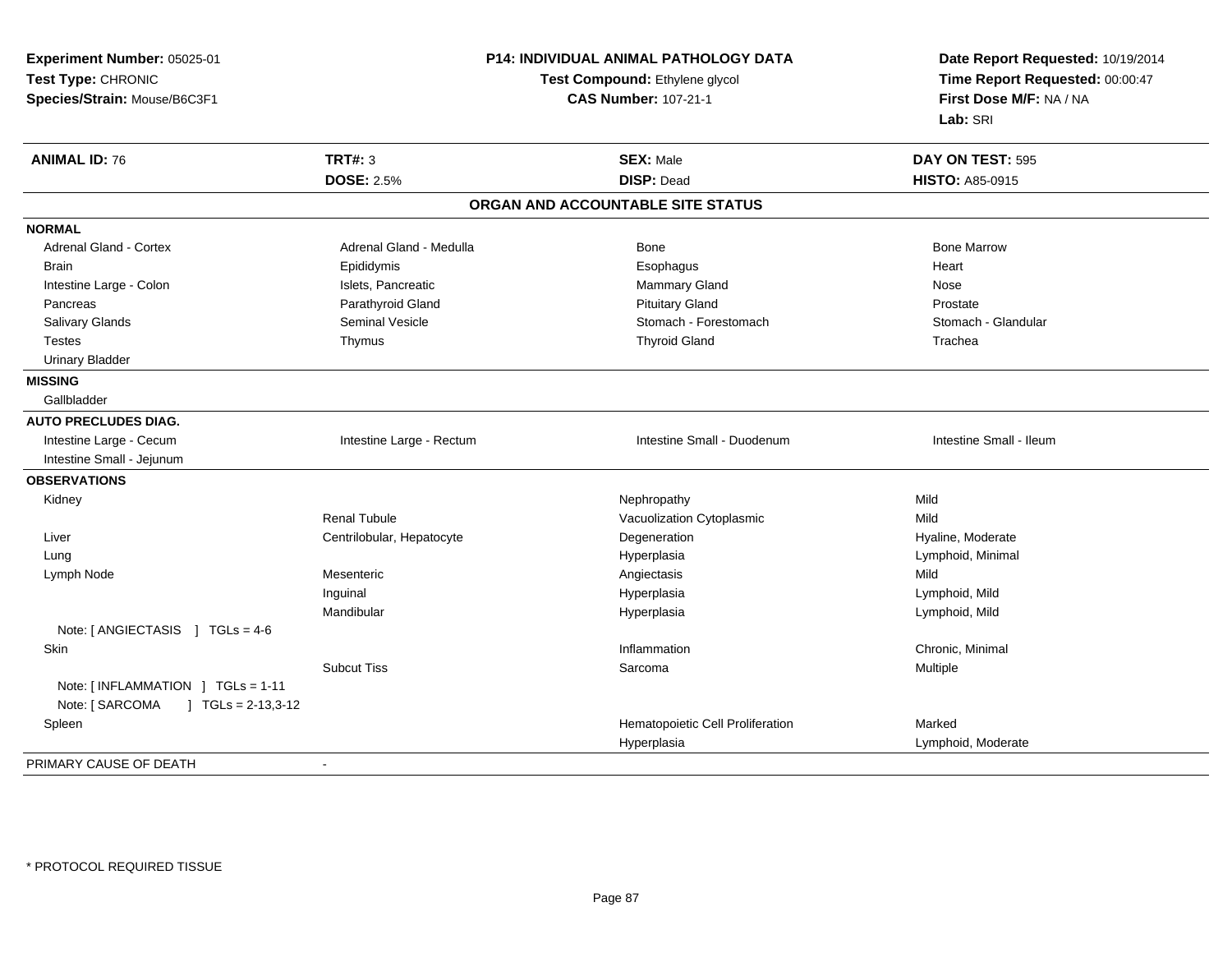| Experiment Number: 05025-01                              | P14: INDIVIDUAL ANIMAL PATHOLOGY DATA | Date Report Requested: 10/19/2014                          |  |
|----------------------------------------------------------|---------------------------------------|------------------------------------------------------------|--|
| Test Type: CHRONIC                                       | Test Compound: Ethylene glycol        | Time Report Requested: 00:00:47<br>First Dose M/F: NA / NA |  |
| Species/Strain: Mouse/B6C3F1                             | <b>CAS Number: 107-21-1</b>           |                                                            |  |
|                                                          |                                       | Lab: SRI                                                   |  |
| <b>TRT#: 3</b><br><b>ANIMAL ID: 77</b>                   | <b>SEX: Male</b>                      | DAY ON TEST: 654                                           |  |
| <b>DOSE: 2.5%</b>                                        | <b>DISP: Moribund</b>                 | <b>HISTO: A85-0916</b>                                     |  |
|                                                          | ORGAN AND ACCOUNTABLE SITE STATUS     |                                                            |  |
| <b>NORMAL</b>                                            |                                       |                                                            |  |
| <b>Adrenal Gland - Cortex</b><br>Adrenal Gland - Medulla | Bone                                  | <b>Bone Marrow</b>                                         |  |
| Epididymis<br><b>Brain</b>                               | Esophagus                             | Gallbladder                                                |  |
| Intestine Large - Cecum<br>Heart                         | Intestine Large - Colon               | Intestine Large - Rectum                                   |  |
| Intestine Small - Ileum<br>Intestine Small - Duodenum    | Intestine Small - Jejunum             | Islets, Pancreatic                                         |  |
| Lymph Node - Mandibular<br>Lung                          | Nose                                  | Pancreas                                                   |  |
| <b>Pituitary Gland</b><br>Parathyroid Gland              | <b>Salivary Glands</b>                | <b>Seminal Vesicle</b>                                     |  |
| Stomach - Forestomach<br>Stomach - Glandular             | <b>Testes</b>                         | Thymus                                                     |  |
| <b>Thyroid Gland</b><br>Trachea                          | <b>Urinary Bladder</b>                |                                                            |  |
| <b>MISSING</b>                                           |                                       |                                                            |  |
| Mammary Gland                                            |                                       |                                                            |  |
| <b>OBSERVATIONS</b>                                      |                                       |                                                            |  |
| Kidney                                                   | Nephropathy                           | Minimal                                                    |  |
| <b>Renal Tubule</b>                                      | Vacuolization Cytoplasmic             | Minimal                                                    |  |
| Centrilobular, Hepatocyte<br>Liver                       | Degeneration                          | Hyaline, Mild                                              |  |
|                                                          | Hepatocellular Carcinoma              |                                                            |  |
| [Degeneration TGLS = 3-12]                               |                                       |                                                            |  |
| Lymph Node<br>Mesenteric                                 | Angiectasis                           | Mild                                                       |  |
| Note: [ ANGIECTASIS ] TGLs = 4-6                         |                                       |                                                            |  |
| Prostate                                                 | <b>Dilatation</b>                     | Mild                                                       |  |
|                                                          | Edema                                 | Mild                                                       |  |
| Note: [ EDEMA<br>] $TGLs = 2-7$                          |                                       |                                                            |  |
| Note: [DILATATION ] TGLs = 2-7                           |                                       |                                                            |  |
| Skin                                                     | Inflammation                          | Chronic, Mild                                              |  |
| Note: [INFLAMMATION ] TGLs = 1-11                        |                                       |                                                            |  |
| Spleen                                                   | Hematopoietic Cell Proliferation      | Moderate                                                   |  |
| PRIMARY CAUSE OF DEATH<br>$\blacksquare$                 |                                       |                                                            |  |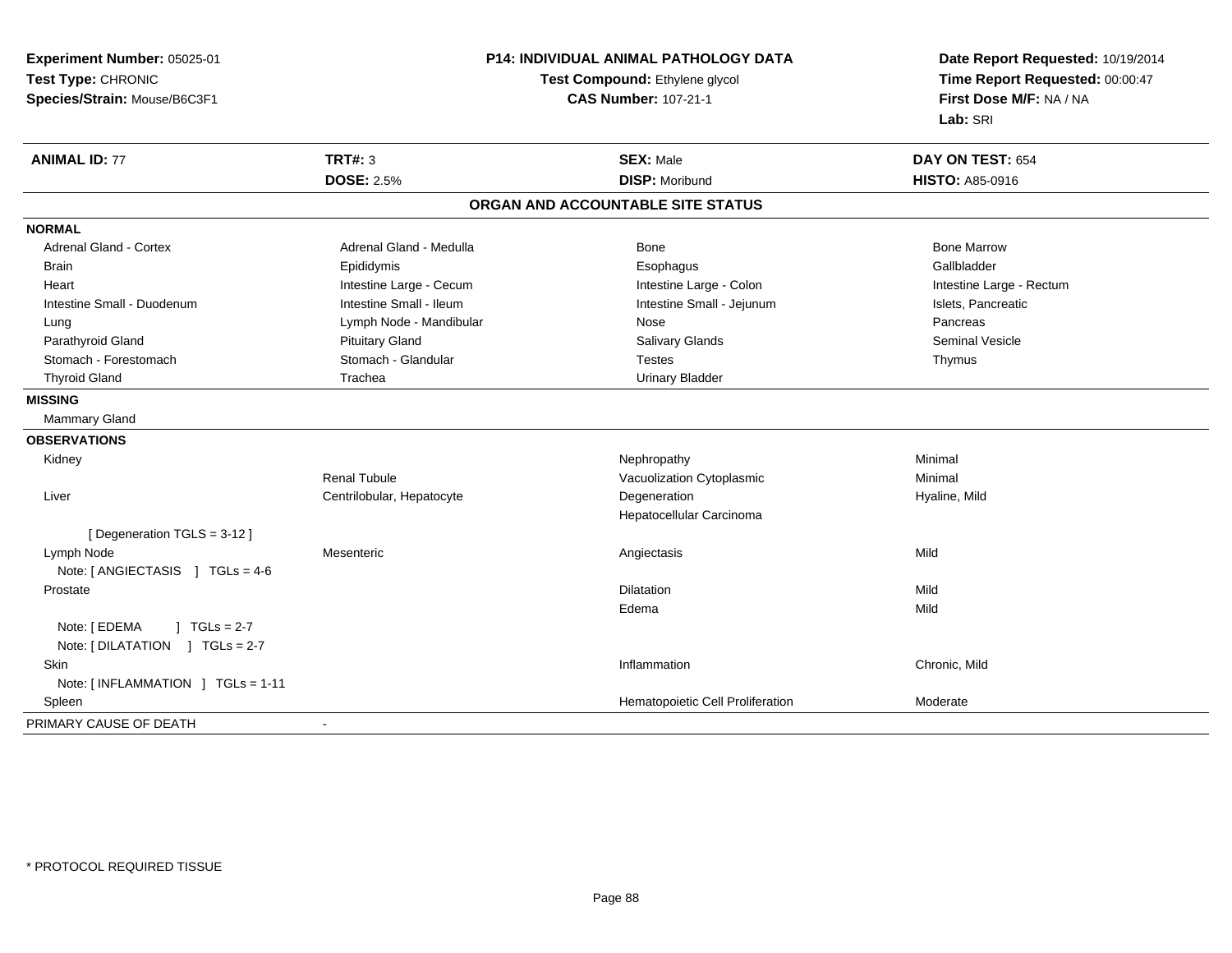| Experiment Number: 05025-01                   | <b>P14: INDIVIDUAL ANIMAL PATHOLOGY DATA</b> |                                   | Date Report Requested: 10/19/2014<br>Time Report Requested: 00:00:47<br>First Dose M/F: NA / NA |
|-----------------------------------------------|----------------------------------------------|-----------------------------------|-------------------------------------------------------------------------------------------------|
| Test Type: CHRONIC                            | Test Compound: Ethylene glycol               |                                   |                                                                                                 |
| Species/Strain: Mouse/B6C3F1                  | <b>CAS Number: 107-21-1</b>                  |                                   |                                                                                                 |
|                                               |                                              |                                   | Lab: SRI                                                                                        |
| <b>ANIMAL ID: 78</b>                          | <b>TRT#: 3</b>                               | <b>SEX: Male</b>                  | DAY ON TEST: 241                                                                                |
|                                               | <b>DOSE: 2.5%</b>                            | <b>DISP: Dead</b>                 | <b>HISTO: A83028675</b>                                                                         |
|                                               |                                              | ORGAN AND ACCOUNTABLE SITE STATUS |                                                                                                 |
| <b>NORMAL</b>                                 |                                              |                                   |                                                                                                 |
| Adrenal Gland - Cortex                        | Adrenal Gland - Medulla                      | <b>Bone</b>                       | <b>Bone Marrow</b>                                                                              |
| <b>Brain</b>                                  | Epididymis                                   | Esophagus                         | Heart                                                                                           |
| Intestine Large - Colon                       | Intestine Large - Rectum                     | Intestine Small - Jejunum         | Islets, Pancreatic                                                                              |
| Lymph Node - Mandibular                       | Nose                                         | Pancreas                          | Parathyroid Gland                                                                               |
| <b>Pituitary Gland</b>                        | Salivary Glands                              | <b>Seminal Vesicle</b>            | Stomach - Forestomach                                                                           |
| Stomach - Glandular                           | <b>Testes</b>                                | Thymus                            | <b>Thyroid Gland</b>                                                                            |
| Tooth                                         | Trachea                                      | <b>Urinary Bladder</b>            |                                                                                                 |
| <b>MISSING</b>                                |                                              |                                   |                                                                                                 |
| Gallbladder                                   | Mammary Gland                                |                                   |                                                                                                 |
| <b>AUTO PRECLUDES DIAG.</b>                   |                                              |                                   |                                                                                                 |
| Intestine Large - Cecum                       | Intestine Small - Duodenum                   | Intestine Small - Ileum           |                                                                                                 |
| <b>OBSERVATIONS</b>                           |                                              |                                   |                                                                                                 |
| Kidney                                        |                                              | Bacterium                         | Mild                                                                                            |
|                                               | <b>Renal Tubule</b>                          | Crystals                          | Minimal                                                                                         |
|                                               | <b>Renal Tubule</b>                          | Dilatation                        | Mild                                                                                            |
|                                               | <b>Renal Tubule</b>                          | Vacuolization Cytoplasmic         | Mild                                                                                            |
| Liver                                         | Centrilobular, Hepatocyte                    | Degeneration                      | Hyaline, Minimal                                                                                |
| Lung                                          |                                              | Congestion                        | Mild                                                                                            |
|                                               |                                              | <b>Infiltration Cellular</b>      | Mixed Cell, Moderate                                                                            |
| Mesentery                                     |                                              | Inflammation                      | Suppurative, Marked                                                                             |
| Prostate                                      |                                              | Inflammation                      | Chronic, Marked                                                                                 |
| <b>Skin</b>                                   |                                              | Inflammation                      | Chronic, Mild                                                                                   |
| Note: $\lceil$ INFLAMMATION $\lceil$ TGLs = 1 |                                              |                                   |                                                                                                 |
| Note: TGL 1 IS ON SLIDE I.                    |                                              |                                   |                                                                                                 |
| Spleen                                        |                                              | Hematopoietic Cell Proliferation  | Mild                                                                                            |
| PRIMARY CAUSE OF DEATH                        | $\blacksquare$                               |                                   |                                                                                                 |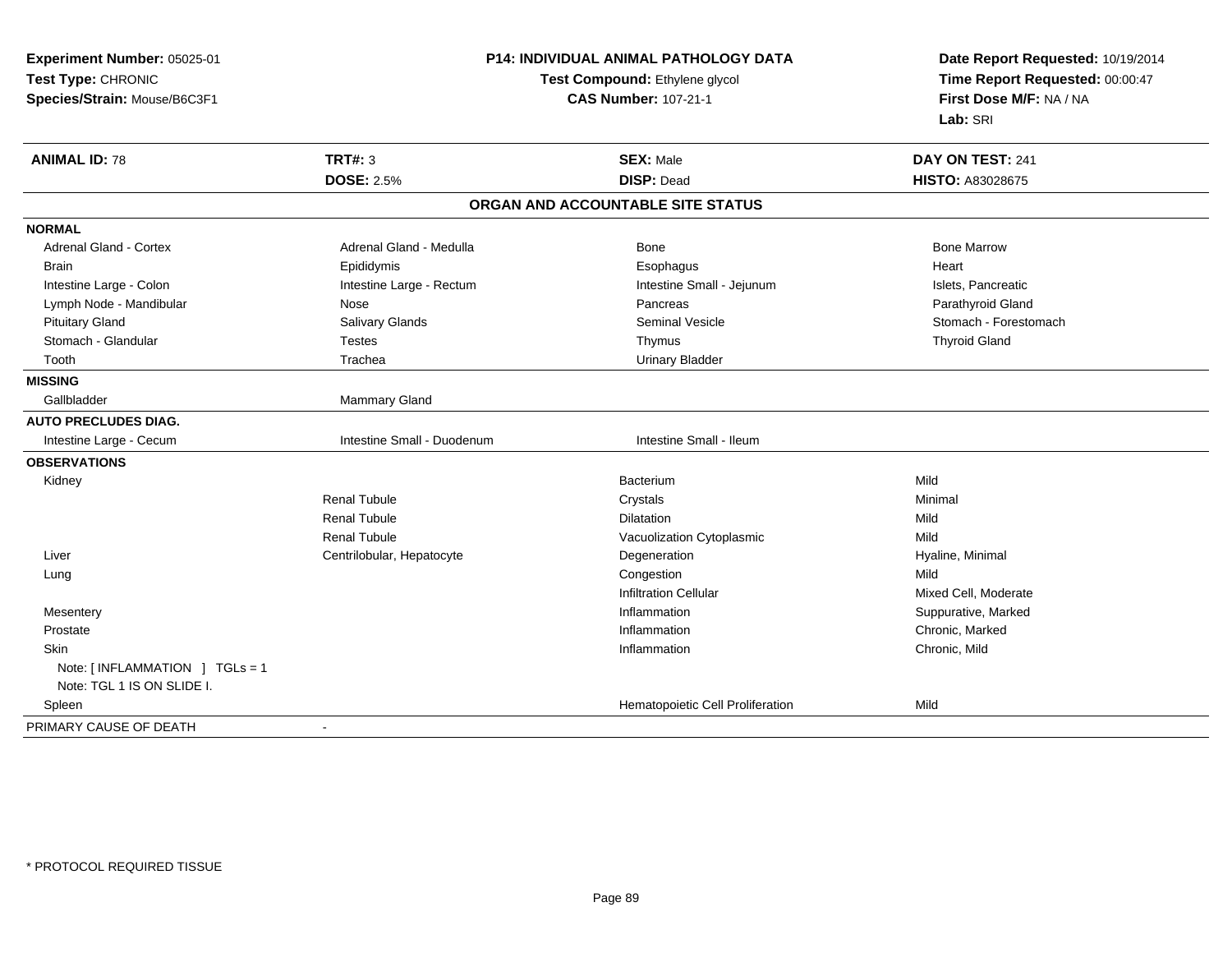**Experiment Number:** 05025-01**Test Type:** CHRONIC **Species/Strain:** Mouse/B6C3F1**P14: INDIVIDUAL ANIMAL PATHOLOGY DATATest Compound:** Ethylene glycol **CAS Number:** 107-21-1**Date Report Requested:** 10/19/2014**Time Report Requested:** 00:00:47**First Dose M/F:** NA / NA**Lab:** SRI**ANIMAL ID:** 79 **TRT#:** <sup>3</sup> **SEX:** Male **DAY ON TEST:** <sup>681</sup> **DOSE:** 2.5%**DISP:** Moribund **HISTO:** A85-0918 **ORGAN AND ACCOUNTABLE SITE STATUSNORMALAdrenal Gland - Cortex** Adrenal Gland - Medulla **Bone Adrenal Gland - Cortex Adrenal Gland - Cortex Adrenal Gland - Medulla** Bone Marrow Gallbladder Brain Epididymis Epididymis and the Brook of the Brook of the Brook of the Brook of the Gallbladder of the Gallbladder Intestine Large - Cecum **Intestine Large - Colon** Intestine Large - Colon Intestine Large - Rectum Intestine Large - Rectum Intestine Small - Duodenum Intestine Small - Ileum **Intestine Small - Jejunum** Intestine Small - Jejunum Islets, Pancreatic Lymph Node - Mandibular Mammary Gland Nose Nose Records and December 2012 (Nose Pancreas Parathyroid Gland Parathyroid Gland Parathyroid Gland Parathyroid Gland Parathyroid Gland Parathyroid Gland Parathyroid Gland Parathyroid Gland Parathyroid G Pituitary Gland Prostate Salivary Glands Seminal VesicleStomach - Forestomach **Stomach - Stomach - Glandular** Testes The Testes Thymus - Thymus Thymus - Thymus - Thymus Trachea Urinary Bladder**OBSERVATIONS** Heartt **Atrium**  Thrombosis Multiple, Mild Note: [THROMBUS ] TGLs = 5-12 Kidneyy the controller of the controller of the controller of the controller of the controller of the controller of the controller of the controller of the controller of the controller of the controller of the controller of the Mild Renal TubuleVacuolization Cytoplasmic Liver Centrilobular, Hepatocytee and the Degeneration description of the Hyaline, Mild Necrosis Multifocal, MildLymphoid, Minimal Lungg and the settlement of the settlement of the Hyperplasia and the Hyperplasia controller than  $\mathsf{Lym}$  phoid, Minimal  $\mathsf{Lym}$  phoid, Minimal  $\mathsf{dy}$  Lymph Node Mesenteric Angiectasis Mild Note: [ ANGIECTASIS ] TGLs = 4-6 Skinn and the subcut Tiss and the state of the Sarcoma state of the Sarcoma state of the Sarcoma state of the Sarcoma state of the Sarcoma state of the Sarcoma state of the Sarcoma state of the Sarcoma state of the Sarcoma sta Note: [ SARCOMA ] TGLs = 1-11 SpleenHematopoietic Cell Proliferation Marked Note: [ HEMA CELL PROL ] TGLs = 2-8 Thyroid Glandd and the contract of the contract of the contract of the contract of the contract of the contract of the contract of  $\sim$  Cystic, Minimal d Urethraa and the control of the control of the control of the control of the control of the control of the control of the control of the control of the control of the control of the control of the control of the control of the co PRIMARY CAUSE OF DEATH-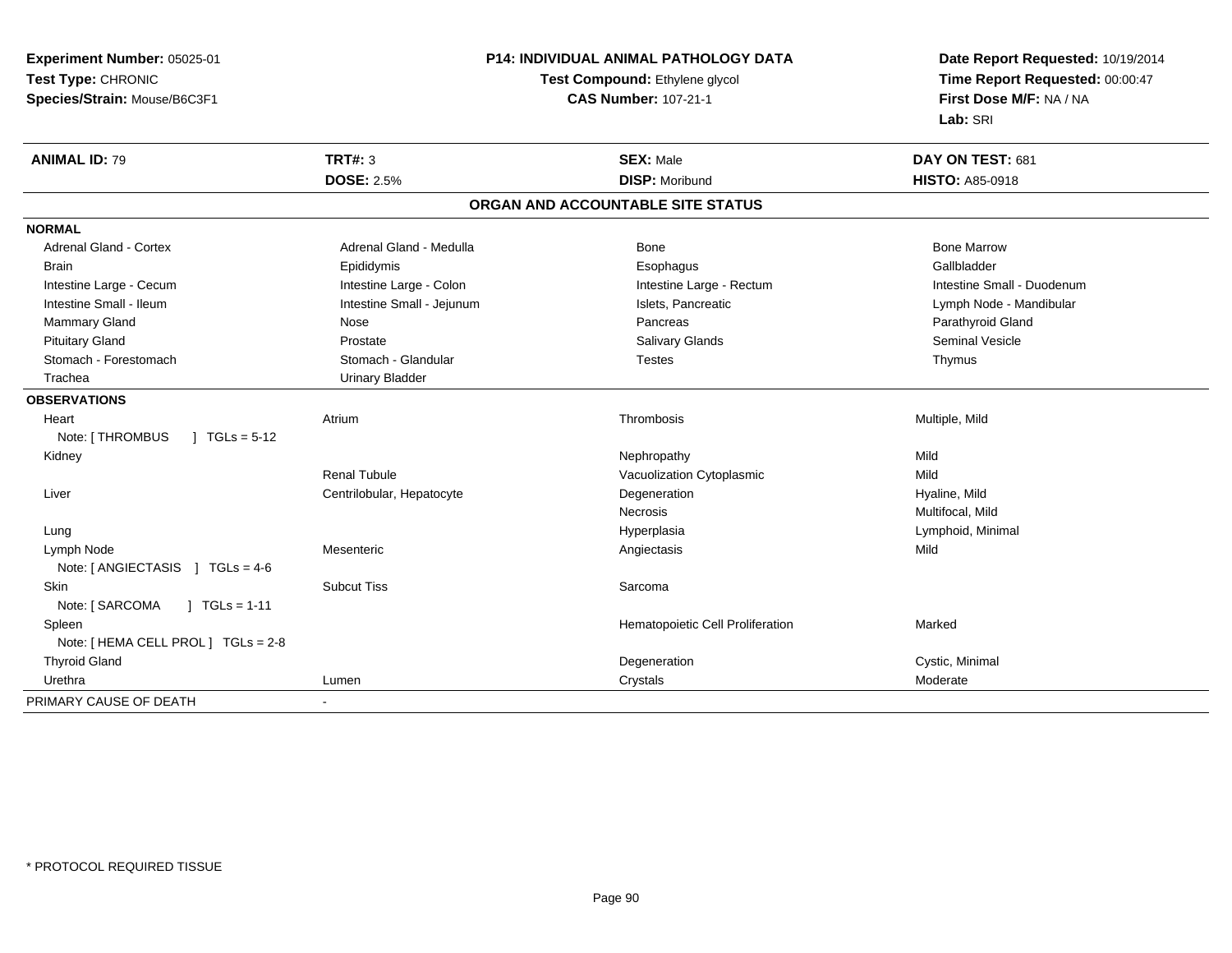**Experiment Number:** 05025-01**Test Type:** CHRONIC **Species/Strain:** Mouse/B6C3F1**P14: INDIVIDUAL ANIMAL PATHOLOGY DATATest Compound:** Ethylene glycol **CAS Number:** 107-21-1**Date Report Requested:** 10/19/2014**Time Report Requested:** 00:00:47**First Dose M/F:** NA / NA**Lab:** SRI**ANIMAL ID:** 80**TRT#:** 3 **SEX:** Male **DAY ON TEST:** 732 **DOSE:** 2.5%**DISP:** Terminal Sacrifice **HISTO:** A85-0919 **ORGAN AND ACCOUNTABLE SITE STATUSNORMAL**Adrenal Gland - Medulla **Bone** Bone Bone Bone Brain Brain Brain Brain Brain Epididymis Esophagus **Example 19** Callbladder **Gallbladder Community Community Community** Heart Heart Intestine Large - Cecum Intestine Small - Ileum Intestine Large - Colon **Intestine Large - Rectum** Intestine Large - Rectum Intestine Small - Duodenum Intestine Small - Jejunum Islets, Pancreatic Lung Lymph Node - Mandibular Mammary Gland Nose Nose Records and December 2012 (Nose Pancreas Parathyroid Gland Parathyroid Gland Parathyroid Gland Parathyroid Gland Parathyroid Gland Parathyroid Gland Parathyroid Gland Parathyroid Gland Parathyroid G Pituitary Gland Prostate Salivary Glands Seminal VesicleStomach - Forestomach **Stomach - Stomach - Glandular** Stomach - Glandular Thymus Thymus Thyroid Gland Trachea Urinary Bladder**OBSERVATIONS** Adrenal GlandCortex, Subcapsular **Adenoma**  Bone Marroww the contract of the contract of the contract of the contract of the contract of the contract of the contract of the contract of the contract of the contract of the contract of the contract of the contract of the contract Harderian Glandd and a state of the control of the control of the control of the control of the control of the control of the control of the control of the control of the control of the control of the control of the control of the contro Note: [ ADENOMA ] TGLs = 5-13 Kidneyy the controller of the controller of the controller of the Nephropathy the controller of the Minimal Minimal  $\lambda$ Renal TubuleVacuolization Cytoplasmic **Mild**  Liver Centrilobular, HepatocyteDegeneration **Hyaline**, Minimal Inflammation Multifocal, Minimal Lymph NodeMesenteric **Inflammation** Inflammation **Granulomatous**, Chronic, Marked Note: [ INFLAMMATION ] TGLs = 4-6**Mesentery** y the control of the control of the control of the control of the control of the control of the control of the control of the control of the control of the control of the control of the control of the control of the contro Inflammation **Granulomatous**, Marked Skinn and the control of the control of the control of the control of the control of the control of the control of the control of the control of the control of the control of the control of the control of the control of the co Note: [ INFLAMMATION ] TGLs = 1-11 SpleenHematopoietic Cell Proliferation Mild Lymphoma Malignant Mixed Testes Germinal Epithh and the Degeneration and the Moderate Moderate of the Degeneration and the Moderate of Moderate of the Moderate of  $\sim$ Note: [ DEGEN ] TGLs = 3-7 Toothh ann an Incisor ann an Incisor ann an Dysplasia ann an Dysplasia ann an Dysplasia ann an Dysplasia ann an Mild PRIMARY CAUSE OF DEATH-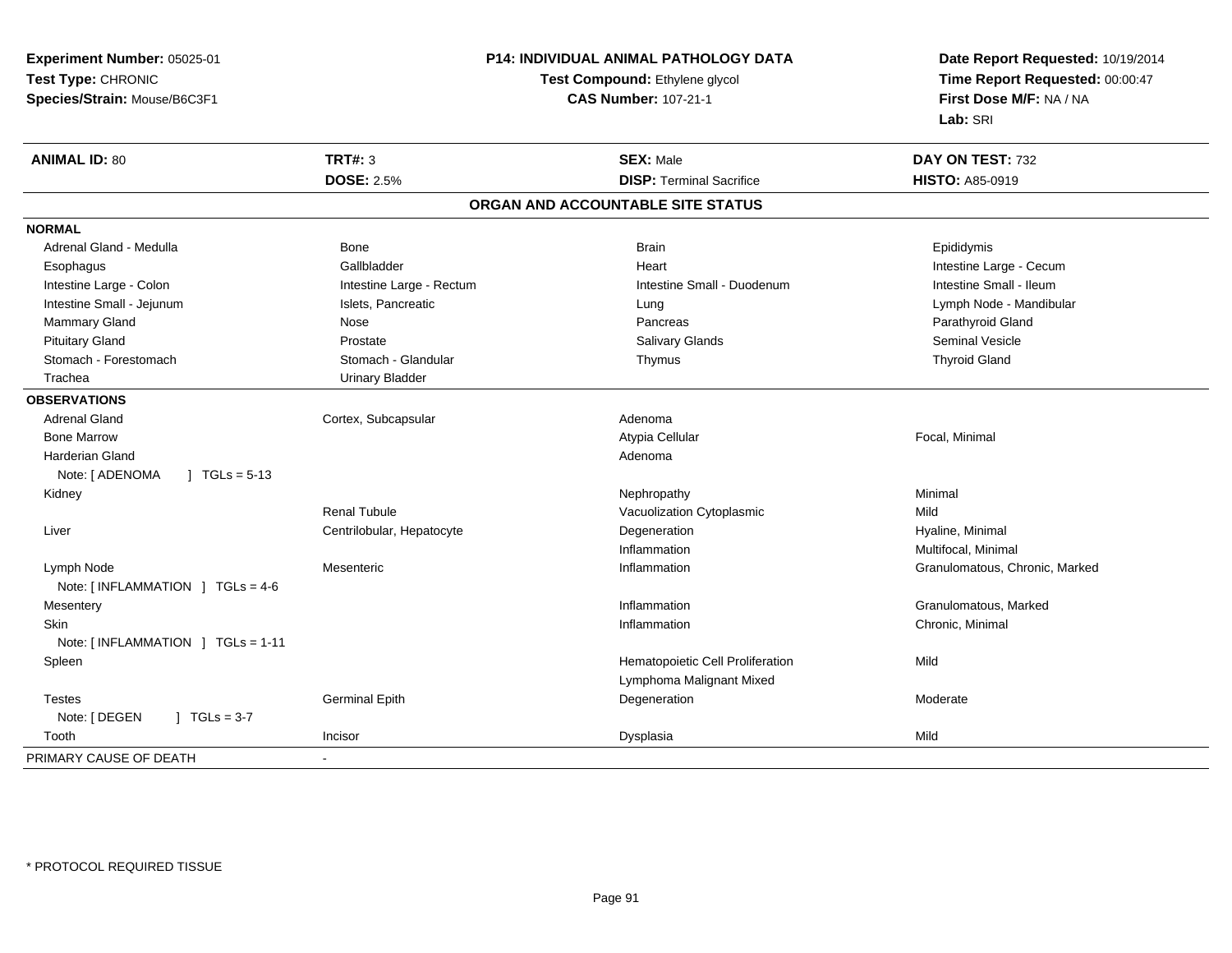| Experiment Number: 05025-01                      |                                | P14: INDIVIDUAL ANIMAL PATHOLOGY DATA | Date Report Requested: 10/19/2014 |
|--------------------------------------------------|--------------------------------|---------------------------------------|-----------------------------------|
| Test Type: CHRONIC                               | Test Compound: Ethylene glycol |                                       | Time Report Requested: 00:00:47   |
| Species/Strain: Mouse/B6C3F1                     |                                | <b>CAS Number: 107-21-1</b>           | First Dose M/F: NA / NA           |
|                                                  |                                |                                       | Lab: SRI                          |
| <b>ANIMAL ID: 81</b>                             | <b>TRT#: 3</b>                 | <b>SEX: Male</b>                      | DAY ON TEST: 597                  |
|                                                  | <b>DOSE: 2.5%</b>              | <b>DISP: Moribund</b>                 | <b>HISTO: A85-0920</b>            |
|                                                  |                                | ORGAN AND ACCOUNTABLE SITE STATUS     |                                   |
| <b>NORMAL</b>                                    |                                |                                       |                                   |
| Adrenal Gland - Cortex                           | Adrenal Gland - Medulla        | Bone                                  | <b>Bone Marrow</b>                |
| Brain                                            | Esophagus                      | Heart                                 | Intestine Large - Cecum           |
| Intestine Large - Colon                          | Intestine Large - Rectum       | Intestine Small - Duodenum            | Intestine Small - Ileum           |
| Intestine Small - Jejunum                        | Islets, Pancreatic             | Lymph Node - Mandibular               | Nose                              |
| Pancreas                                         | Parathyroid Gland              | <b>Pituitary Gland</b>                | Prostate                          |
| Salivary Glands                                  | Seminal Vesicle                | Skin                                  | Stomach - Forestomach             |
| Stomach - Glandular                              | Testes                         | Thymus                                | <b>Thyroid Gland</b>              |
| Trachea                                          | <b>Urinary Bladder</b>         |                                       |                                   |
| <b>MISSING</b>                                   |                                |                                       |                                   |
| Gallbladder                                      | Mammary Gland                  |                                       |                                   |
| <b>OBSERVATIONS</b>                              |                                |                                       |                                   |
| Epididymis                                       |                                | Granuloma Sperm                       | Marked                            |
| Note: [ GRANLOMA SPERM ] TGLs = 3-11             |                                |                                       |                                   |
| Kidney                                           | <b>Renal Tubule</b>            | Degeneration                          | Hyaline, Moderate                 |
|                                                  |                                | Nephropathy                           | Mild                              |
|                                                  | <b>Renal Tubule</b>            | Vacuolization Cytoplasmic             | Mild                              |
| Liver                                            |                                | Hematopoietic Cell Proliferation      | Marked                            |
|                                                  |                                | Lymphoma Malignant Histiocytic        |                                   |
| Note: [LYMPH MAL HIST] TGLs = 5,6-4              |                                |                                       |                                   |
| Lung                                             |                                | Hyperplasia                           | Macrophage, Marked                |
|                                                  |                                | Lymphoma Malignant Histiocytic        |                                   |
|                                                  |                                | Pigmentation                          | Marked                            |
| Note: [HYPERPLASIA ] TGLs = 7-6                  |                                |                                       |                                   |
| Note: [ PIGMENT<br>$J \cdot TGLs = 7-6$          |                                |                                       |                                   |
| Lymph Node                                       | Mesenteric                     | Hematopoietic Cell Proliferation      | Mild                              |
|                                                  | Inguinal                       | Hyperplasia                           | Lymphoid, Mild                    |
| Note: [HYPERPLASIA ] TGLs = 1-7                  |                                |                                       |                                   |
| <b>Preputial Gland</b>                           |                                | Degeneration                          | Cystic, Mild                      |
|                                                  |                                | Inflammation                          | Suppurative, Marked               |
| Note: $\lceil$ INFLAMMATION $\lceil$ TGLs = 2-12 |                                |                                       |                                   |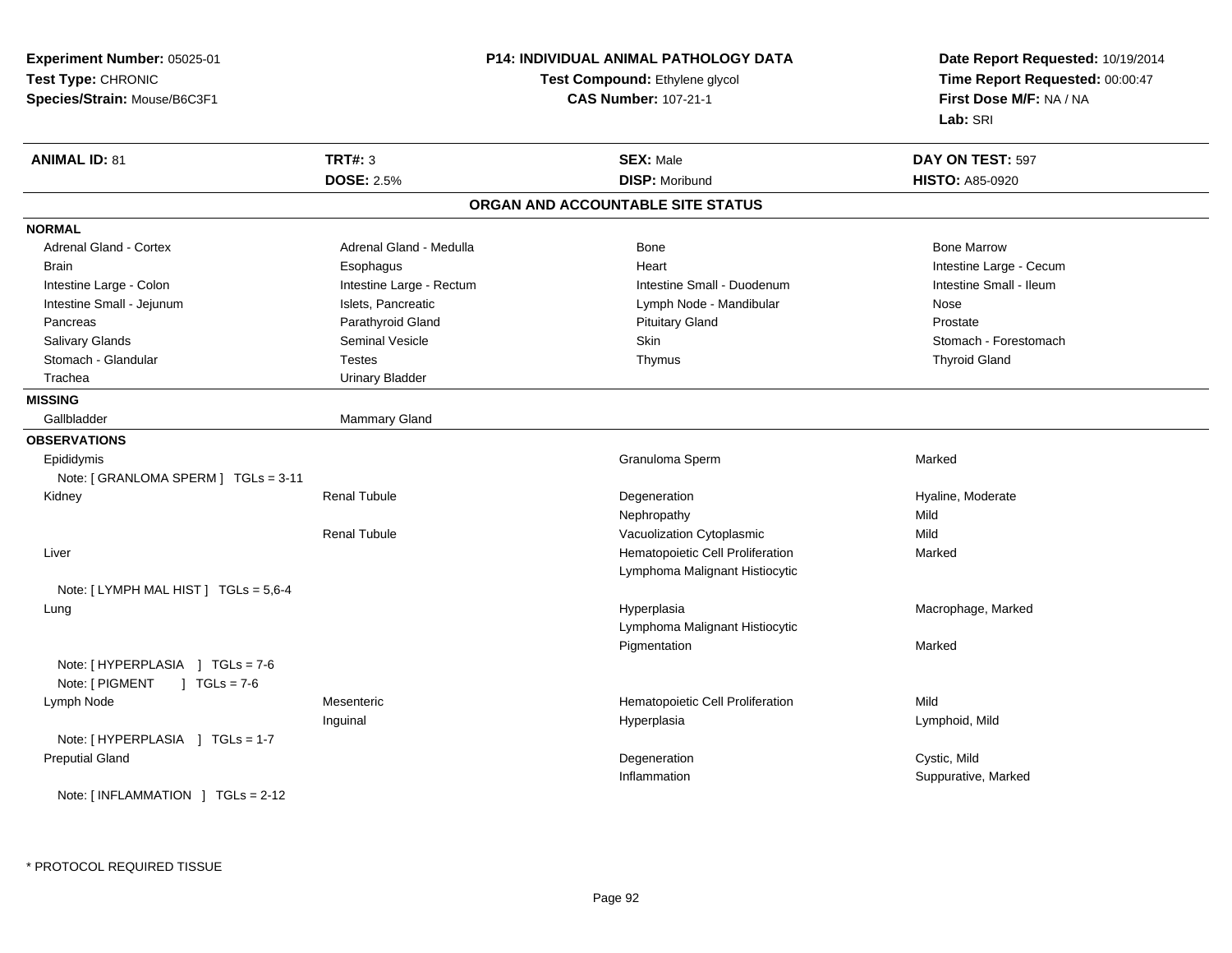| <b>Experiment Number: 05025-01</b><br><b>Test Type: CHRONIC</b><br>Species/Strain: Mouse/B6C3F1 |                   | <b>P14: INDIVIDUAL ANIMAL PATHOLOGY DATA</b><br>Test Compound: Ethylene glycol<br><b>CAS Number: 107-21-1</b> | Date Report Requested: 10/19/2014<br>Time Report Requested: 00:00:47<br>First Dose M/F: NA / NA<br>Lab: SRI |
|-------------------------------------------------------------------------------------------------|-------------------|---------------------------------------------------------------------------------------------------------------|-------------------------------------------------------------------------------------------------------------|
| <b>ANIMAL ID: 81</b>                                                                            | TRT#: 3           | <b>SEX: Male</b>                                                                                              | DAY ON TEST: 597                                                                                            |
|                                                                                                 | <b>DOSE: 2.5%</b> | <b>DISP: Moribund</b>                                                                                         | <b>HISTO: A85-0920</b>                                                                                      |
|                                                                                                 |                   | ORGAN AND ACCOUNTABLE SITE STATUS                                                                             |                                                                                                             |
| Spleen                                                                                          |                   | Hematopoietic Cell Proliferation<br>Lymphoma Malignant Histiocytic                                            | Marked                                                                                                      |
| Note: $[LYMPH MAL HIST] TGLS = 4-8$                                                             |                   |                                                                                                               |                                                                                                             |
| Note: $[HEMA CELL PROL] TGLs = 4-8$                                                             |                   |                                                                                                               |                                                                                                             |
| PRIMARY CAUSE OF DEATH                                                                          |                   |                                                                                                               |                                                                                                             |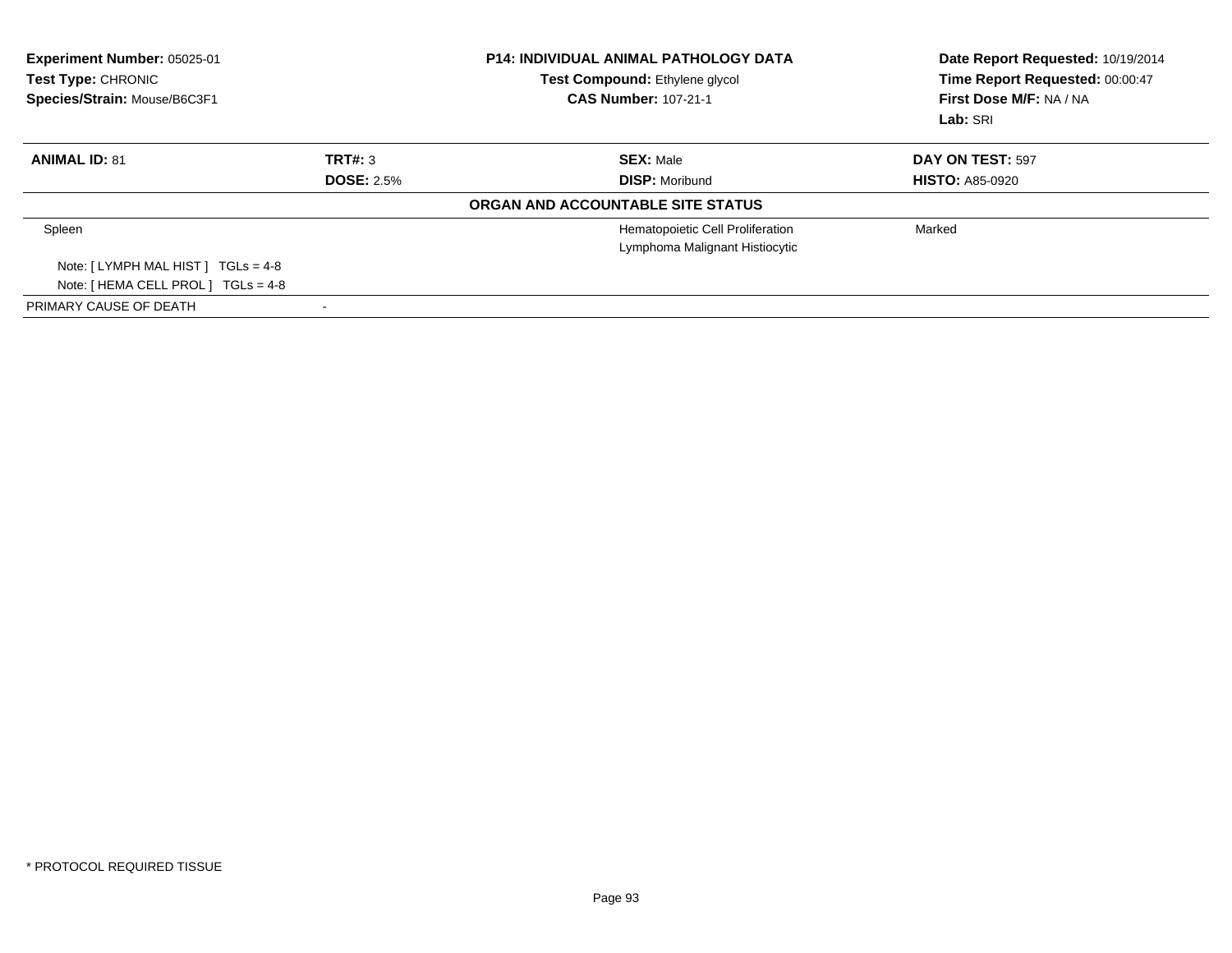**Experiment Number:** 05025-01**Test Type:** CHRONIC**Species/Strain:** Mouse/B6C3F1

## **P14: INDIVIDUAL ANIMAL PATHOLOGY DATA**

## **Test Compound:** Ethylene glycol **CAS Number:** 107-21-1

**Date Report Requested:** 10/19/2014 **Time Report Requested:** 00:00:47**First Dose M/F:** NA / NA**Lab:** SRI

| <b>ANIMAL ID: 82</b>                             | TRT#: 3                   | <b>SEX: Male</b>                  | DAY ON TEST: 498         |
|--------------------------------------------------|---------------------------|-----------------------------------|--------------------------|
|                                                  | <b>DOSE: 2.5%</b>         | <b>DISP: Moribund</b>             | <b>HISTO: A85-0921</b>   |
|                                                  |                           | ORGAN AND ACCOUNTABLE SITE STATUS |                          |
| <b>NORMAL</b>                                    |                           |                                   |                          |
| <b>Adrenal Gland - Cortex</b>                    | Adrenal Gland - Medulla   | Bone                              | <b>Bone Marrow</b>       |
| <b>Brain</b>                                     | Epididymis                | Esophagus                         | Gallbladder              |
| Heart                                            | Intestine Large - Cecum   | Intestine Large - Colon           | Intestine Large - Rectum |
| Intestine Small - Duodenum                       | Intestine Small - Ileum   | Intestine Small - Jejunum         | Islets, Pancreatic       |
| Lung                                             | Lymph Node - Mandibular   | Mammary Gland                     | Nose                     |
| Pancreas                                         | Parathyroid Gland         | <b>Pituitary Gland</b>            | Prostate                 |
| <b>Salivary Glands</b>                           | <b>Seminal Vesicle</b>    | Stomach - Forestomach             | Stomach - Glandular      |
| <b>Testes</b>                                    | Thymus                    | <b>Thyroid Gland</b>              | Trachea                  |
| <b>Urinary Bladder</b>                           |                           |                                   |                          |
| <b>OBSERVATIONS</b>                              |                           |                                   |                          |
| Kidney                                           | <b>Renal Tubule</b>       | Vacuolization Cytoplasmic         | Mild                     |
| Liver                                            | Centrilobular, Hepatocyte | Degeneration                      | Hyaline, Moderate        |
| Mesentery                                        | Fat                       | <b>Necrosis</b>                   | Moderate                 |
| Note: [ NECROSIS<br>$\sqrt{1}$ TGLs = 5-14       |                           |                                   |                          |
| Skin                                             |                           | Erosion                           | Mild                     |
|                                                  |                           | Exudate                           | Mild                     |
|                                                  |                           | Inflammation                      | Chronic, Mild            |
|                                                  | <b>Subcut Tiss</b>        | Schwannoma Malignant              |                          |
| Note: $\lceil$ INFLAMMATION $\lceil$ TGLs = 2-12 |                           |                                   |                          |
| Note: [ EROSION<br>$1 TGLs = 3-12$               |                           |                                   |                          |
| Note: [ SCHWANNOMA MAL ] TGLs = 4-13             |                           |                                   |                          |
| Spleen                                           |                           | Hematopoietic Cell Proliferation  | Moderate                 |
| PRIMARY CAUSE OF DEATH                           | ۰                         |                                   |                          |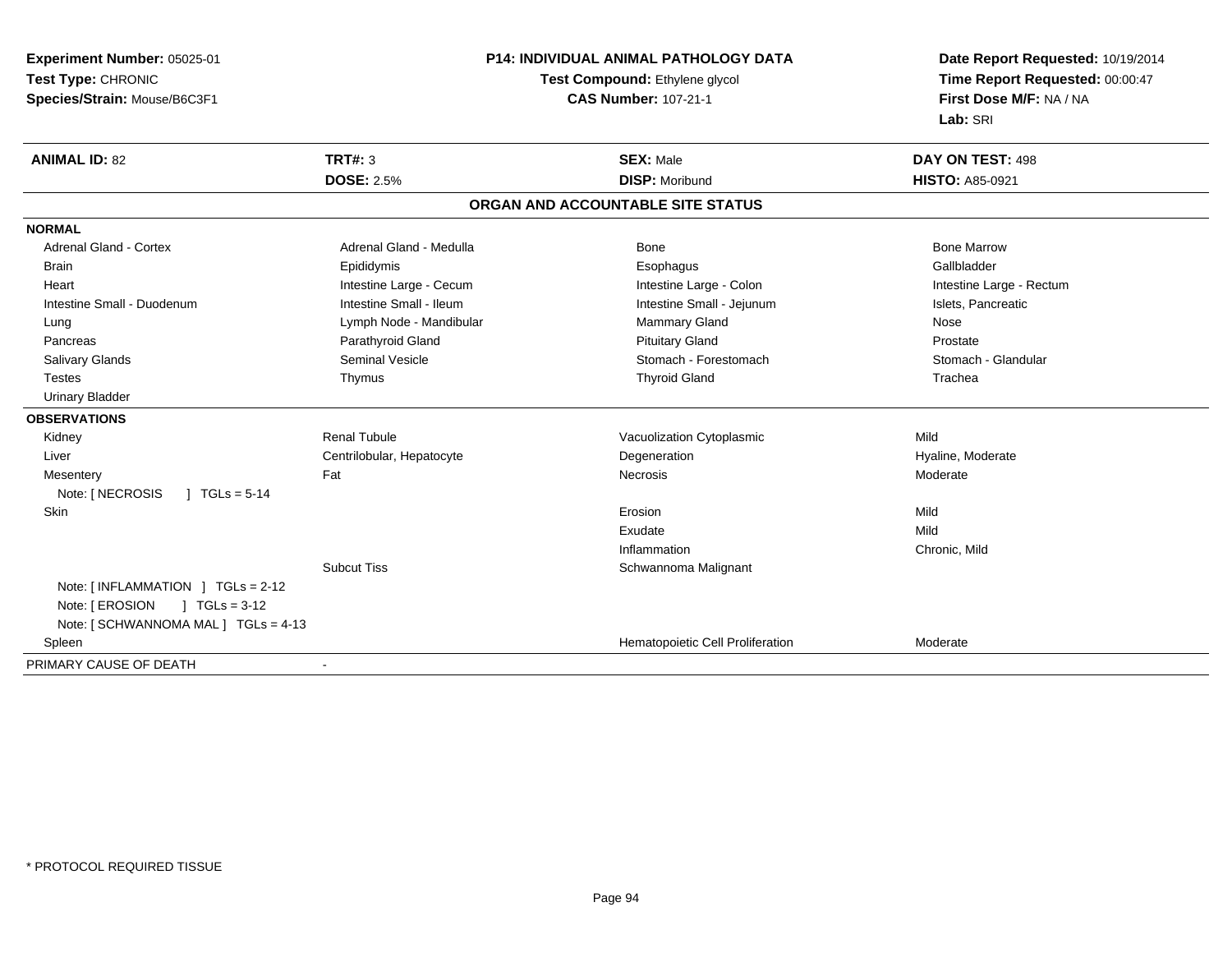| Experiment Number: 05025-01           |                                | <b>P14: INDIVIDUAL ANIMAL PATHOLOGY DATA</b> |                                 |
|---------------------------------------|--------------------------------|----------------------------------------------|---------------------------------|
| Test Type: CHRONIC                    | Test Compound: Ethylene glycol |                                              | Time Report Requested: 00:00:47 |
| Species/Strain: Mouse/B6C3F1          |                                | <b>CAS Number: 107-21-1</b>                  | First Dose M/F: NA / NA         |
|                                       |                                |                                              | Lab: SRI                        |
| <b>ANIMAL ID: 83</b>                  | <b>TRT#: 3</b>                 | <b>SEX: Male</b>                             | DAY ON TEST: 667                |
|                                       | <b>DOSE: 2.5%</b>              | <b>DISP: Moribund</b>                        | <b>HISTO: A85-0922</b>          |
|                                       |                                | ORGAN AND ACCOUNTABLE SITE STATUS            |                                 |
| <b>NORMAL</b>                         |                                |                                              |                                 |
| <b>Adrenal Gland - Cortex</b>         | Adrenal Gland - Medulla        | <b>Bone</b>                                  | <b>Bone Marrow</b>              |
| <b>Brain</b>                          | Epididymis                     | Esophagus                                    | Gallbladder                     |
| Heart                                 | Intestine Large - Cecum        | Intestine Large - Colon                      | Intestine Large - Rectum        |
| Intestine Small - Duodenum            | Intestine Small - Ileum        | Intestine Small - Jejunum                    | Islets, Pancreatic              |
| Lung                                  | Lymph Node - Mandibular        | Nose                                         | Pancreas                        |
| Parathyroid Gland                     | <b>Pituitary Gland</b>         | Prostate                                     | Salivary Glands                 |
| <b>Seminal Vesicle</b>                | Stomach - Forestomach          | Stomach - Glandular                          | <b>Testes</b>                   |
| Thymus                                | <b>Thyroid Gland</b>           | Trachea                                      | <b>Urinary Bladder</b>          |
| <b>MISSING</b>                        |                                |                                              |                                 |
| <b>Mammary Gland</b>                  |                                |                                              |                                 |
| <b>OBSERVATIONS</b>                   |                                |                                              |                                 |
| Kidney                                |                                | Nephropathy                                  | Mild                            |
|                                       | <b>Renal Tubule</b>            | Vacuolization Cytoplasmic                    | Minimal                         |
| Liver                                 | Centrilobular, Hepatocyte      | Degeneration                                 | Hyaline, Mild                   |
|                                       |                                | Hepatocellular Carcinoma                     |                                 |
|                                       |                                | Inflammation                                 | Multifocal, Mild                |
| [ Degeneration TGLS = 3-12,2-4,4-13 ] |                                |                                              |                                 |
| Lymph Node                            | Mesenteric                     | Angiectasis                                  | Moderate                        |
| Note: [ ANGIECTASIS ] TGLs = 5-6      |                                |                                              |                                 |
| <b>Skin</b>                           |                                | Inflammation                                 | Chronic, Minimal                |
| Note: [INFLAMMATION ] TGLs = 1-11     |                                |                                              |                                 |
| Spleen                                |                                | Hematopoietic Cell Proliferation             | Mild                            |
| PRIMARY CAUSE OF DEATH                |                                |                                              |                                 |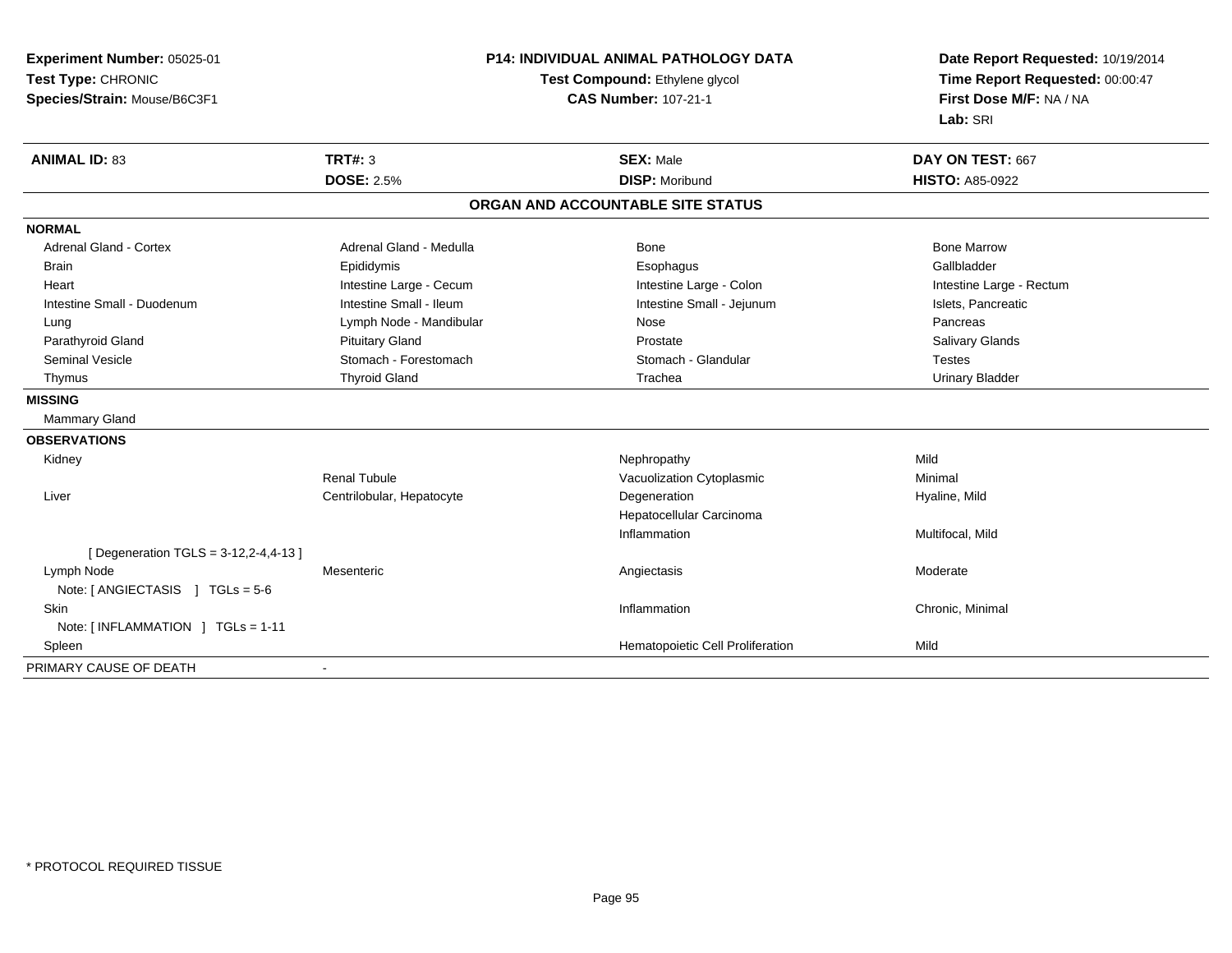**Experiment Number:** 05025-01**Test Type:** CHRONIC **Species/Strain:** Mouse/B6C3F1**P14: INDIVIDUAL ANIMAL PATHOLOGY DATATest Compound:** Ethylene glycol **CAS Number:** 107-21-1**Date Report Requested:** 10/19/2014**Time Report Requested:** 00:00:47**First Dose M/F:** NA / NA**Lab:** SRI**ANIMAL ID:** 84 **TRT#:** <sup>3</sup> **SEX:** Male **DAY ON TEST:** <sup>682</sup> **DOSE:** 2.5%**DISP:** Moribund **HISTO:** A85-0923 **ORGAN AND ACCOUNTABLE SITE STATUSNORMALAdrenal Gland - Cortex** Adrenal Gland - Medulla **Bone Adrenal Gland - Cortex Adrenal Gland - Cortex Adrenal Gland - Medulla** Bone Marrow Brain Epididymis Epididymis and the Brook of the Brook of the Brook of the Brook of the Gallbladder of the Gallbladder Intestine Large - Cecum **Intestine Large - Colon** Intestine Large - Colon Intestine Large - Rectum Intestine Large - Rectum Intestine Small - Duodenum Intestine Small - Ileum **Intestine Small - Jejunum** Intestine Small - Jejunum Islets, Pancreatic Lymph Node - Mandibular Nose Pancreas Parathyroid Gland Pituitary GlandSeminal Vesicle Preputial Gland Prostate Salivary Glands Seminal VesicleStomach - Forestomach **Stomach - Stomach - Glandular** Testes The Testes Thymus - Testes Thymus Trachea Urinary Bladder**MISSING** Mammary Gland**OBSERVATIONSHeart** t the contract of the contract of the contract of the contract of the contract of the contract of the contract of the contract of the contract of the contract of the contract of the contract of the contract of the contract Inflammation **Chronic, Minimal**<br> **Nephropathy Chronic, Minimal**  Kidneyy the control of the control of the control of the control of the control of the control of the control of the control of the control of the control of the control of the control of the control of the control of the contro Renal TubuleVacuolization Cytoplasmic<br>
Degeneration Mild<br>
Hyal Liver Centrilobular, HepatocyteHyaline, Moderate Hepatocellular Adenoma Multiple, Two Hepatocellular Carcinoma $[$  Degeneration TGLS = 5-13,6-14  $]$ [ Hepatocellular Adenoma TGLS = 7-15 ] Lung Mediastinum Fibrosarcoma Metastatic (Skin) PleuraFibrosarcoma **Metastatic (Skin), Multiple (Skin)** Fibrosarcoma Metastatic (Skin), Multiple (Skin) Note: [ FIBROSARC ] TGLs = 10-6  $1 TGLs = 9-16$ Note: [ FIBROSARC Lymph Nodee the contract of the contract of the contract of the contract of the contract of the contract of the contract  $\mathsf{Mild}$ Note: [ ANGIECTASIS ] TGLs = 8-6 Skinn and the Subcut Tiss the Subcut Tiss of the Subcut Tiss of the Subcut Tiss of the Subcut Tiss of the Subcut Tis Note: [ FIBROSARC ] TGLs = 1-11 SpleenHematopoietic Cell Proliferation Marked Note: [ HEMA CELL PROL ] TGLs = 3-8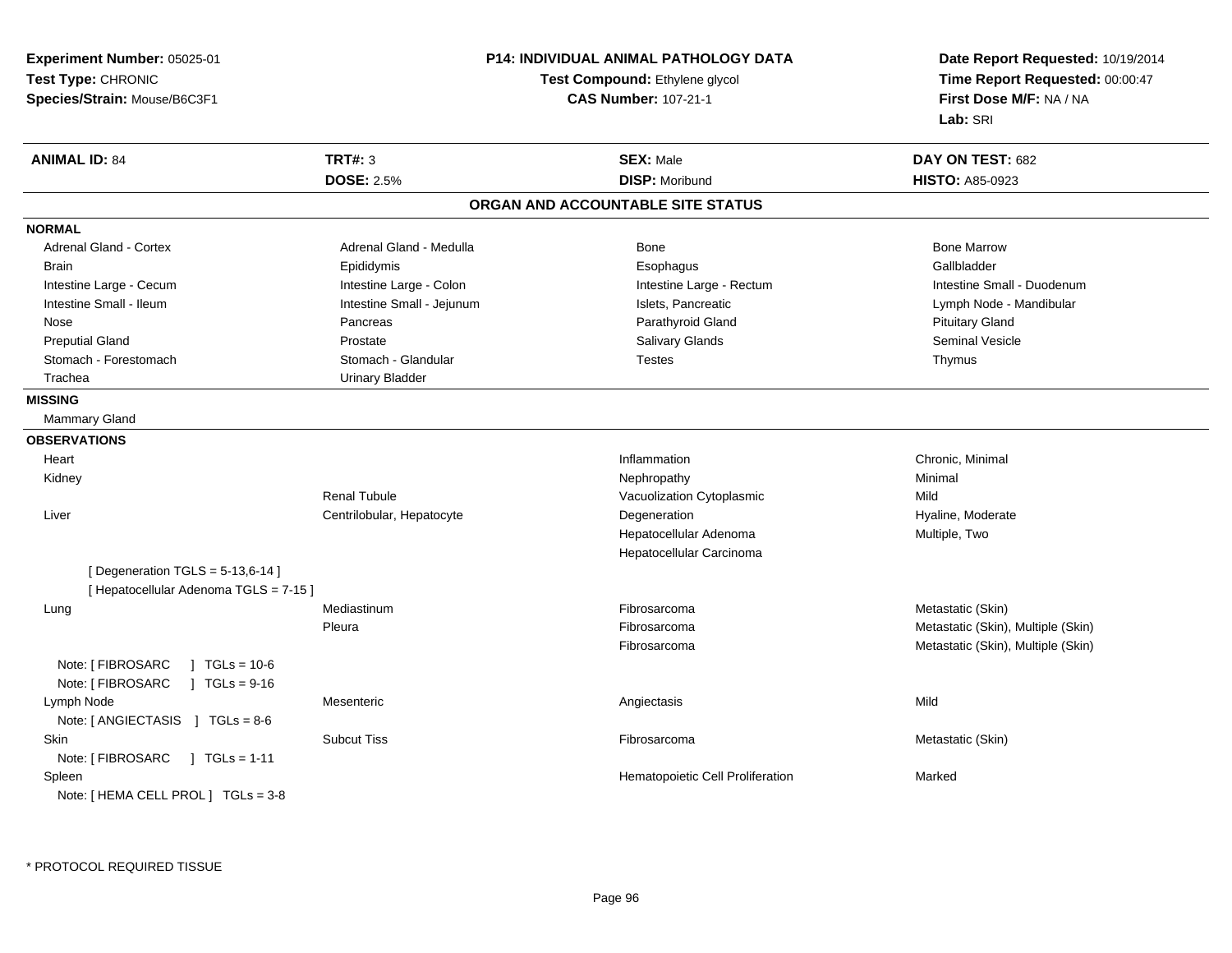| Experiment Number: 05025-01<br>Test Type: CHRONIC<br>Species/Strain: Mouse/B6C3F1 |                          | <b>P14: INDIVIDUAL ANIMAL PATHOLOGY DATA</b><br>Test Compound: Ethylene glycol<br><b>CAS Number: 107-21-1</b> | Date Report Requested: 10/19/2014<br>Time Report Requested: 00:00:47<br>First Dose M/F: NA / NA<br><b>Lab:</b> SRI |
|-----------------------------------------------------------------------------------|--------------------------|---------------------------------------------------------------------------------------------------------------|--------------------------------------------------------------------------------------------------------------------|
| <b>ANIMAL ID: 84</b>                                                              | TRT#: 3                  | <b>SEX: Male</b>                                                                                              | DAY ON TEST: 682                                                                                                   |
|                                                                                   | <b>DOSE: 2.5%</b>        | <b>DISP: Moribund</b>                                                                                         | <b>HISTO: A85-0923</b>                                                                                             |
|                                                                                   |                          | ORGAN AND ACCOUNTABLE SITE STATUS                                                                             |                                                                                                                    |
| <b>Thyroid Gland</b>                                                              |                          | Degeneration                                                                                                  | Cystic, Minimal                                                                                                    |
| PRIMARY CAUSE OF DEATH                                                            | $\overline{\phantom{a}}$ |                                                                                                               |                                                                                                                    |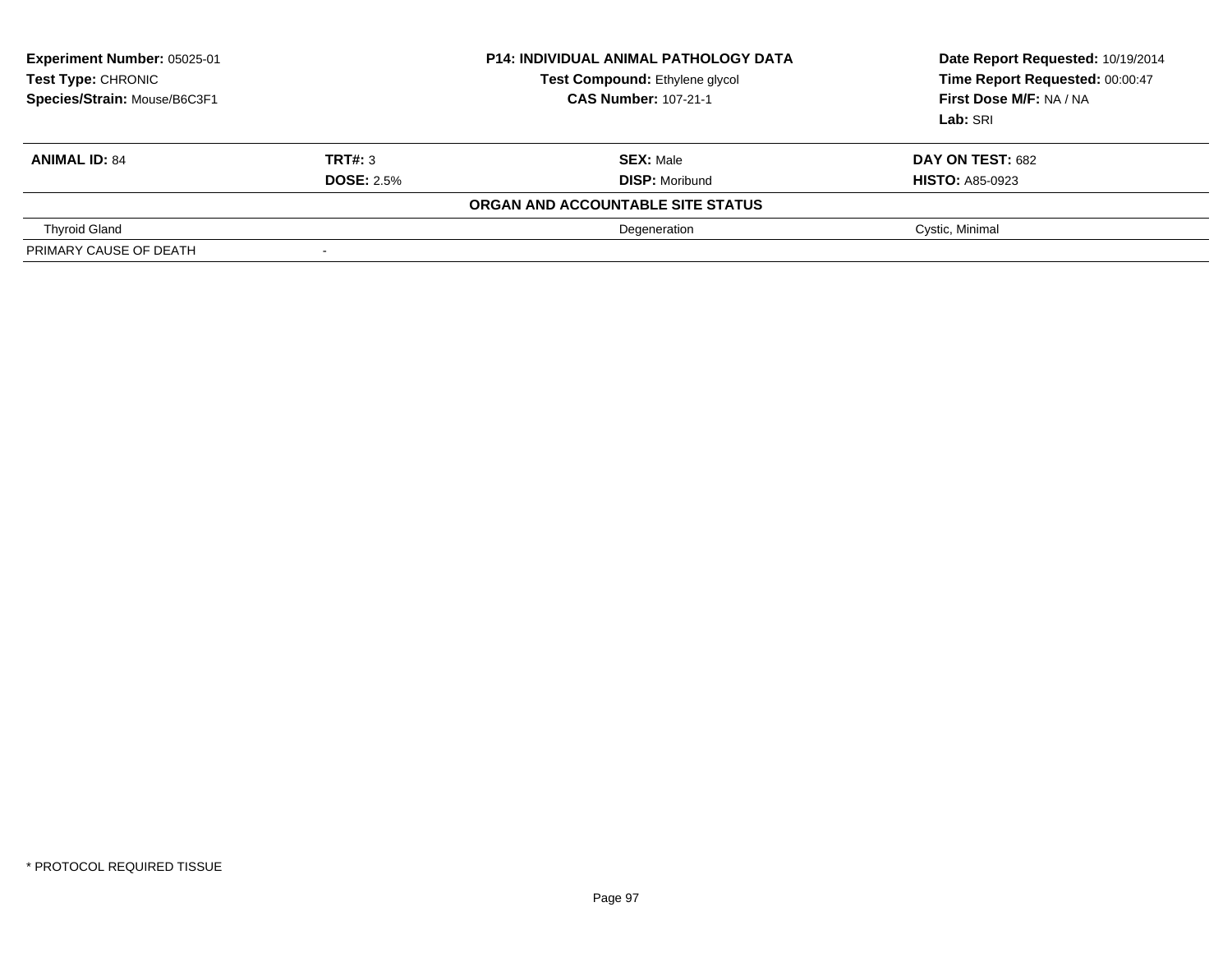| Experiment Number: 05025-01                        |                                | P14: INDIVIDUAL ANIMAL PATHOLOGY DATA | Date Report Requested: 10/19/2014 |
|----------------------------------------------------|--------------------------------|---------------------------------------|-----------------------------------|
| Test Type: CHRONIC                                 | Test Compound: Ethylene glycol |                                       | Time Report Requested: 00:00:47   |
| Species/Strain: Mouse/B6C3F1                       |                                | <b>CAS Number: 107-21-1</b>           | First Dose M/F: NA / NA           |
|                                                    |                                |                                       | Lab: SRI                          |
| <b>ANIMAL ID: 85</b>                               | TRT#: 3                        | <b>SEX: Male</b>                      | DAY ON TEST: 732                  |
|                                                    | <b>DOSE: 2.5%</b>              | <b>DISP: Terminal Sacrifice</b>       | <b>HISTO: A85-0924</b>            |
|                                                    |                                | ORGAN AND ACCOUNTABLE SITE STATUS     |                                   |
| <b>NORMAL</b>                                      |                                |                                       |                                   |
| Adrenal Gland - Medulla                            | <b>Bone</b>                    | <b>Bone Marrow</b>                    | <b>Brain</b>                      |
| Epididymis                                         | Esophagus                      | Gallbladder                           | Heart                             |
| Intestine Large - Cecum                            | Intestine Large - Colon        | Intestine Large - Rectum              | Intestine Small - Duodenum        |
| Intestine Small - Ileum                            | Intestine Small - Jejunum      | Islets, Pancreatic                    | Lymph Node - Mandibular           |
| <b>Mammary Gland</b>                               | Nose                           | Pancreas                              | Parathyroid Gland                 |
| <b>Pituitary Gland</b>                             | <b>Preputial Gland</b>         | Prostate                              | Salivary Glands                   |
| Skin                                               | Spleen                         | Stomach - Forestomach                 | Stomach - Glandular               |
| Thymus                                             | Trachea                        | <b>Urinary Bladder</b>                |                                   |
| <b>OBSERVATIONS</b>                                |                                |                                       |                                   |
| <b>Adrenal Gland</b>                               | Cortex, Subcapsular            | Adenoma                               |                                   |
| Kidney                                             |                                | Nephropathy                           | Minimal                           |
|                                                    | <b>Renal Tubule</b>            | Vacuolization Cytoplasmic             | Mild                              |
| Liver                                              | Centrilobular, Hepatocyte      | Degeneration                          | Hyaline, Mild                     |
| Lung                                               |                                | Hyperplasia                           | Lymphoid, Minimal                 |
| Lymph Node<br>Note: $[$ ANGIECTASIS $]$ TGLs = 2-6 | Mesenteric                     | Thrombosis                            | Mild                              |
| <b>Seminal Vesicle</b>                             |                                | Dilatation                            | Mild                              |
|                                                    |                                | Inflammation                          | Chronic, Moderate                 |
| <b>Testes</b>                                      | <b>Germinal Epith</b>          | Degeneration                          | Mild                              |
| <b>Thyroid Gland</b>                               |                                | Degeneration                          | Cystic, Minimal                   |
|                                                    | <b>Follicular Cel</b>          | Hyperplasia                           | Mild                              |
| PRIMARY CAUSE OF DEATH                             | $\sim$                         |                                       |                                   |

-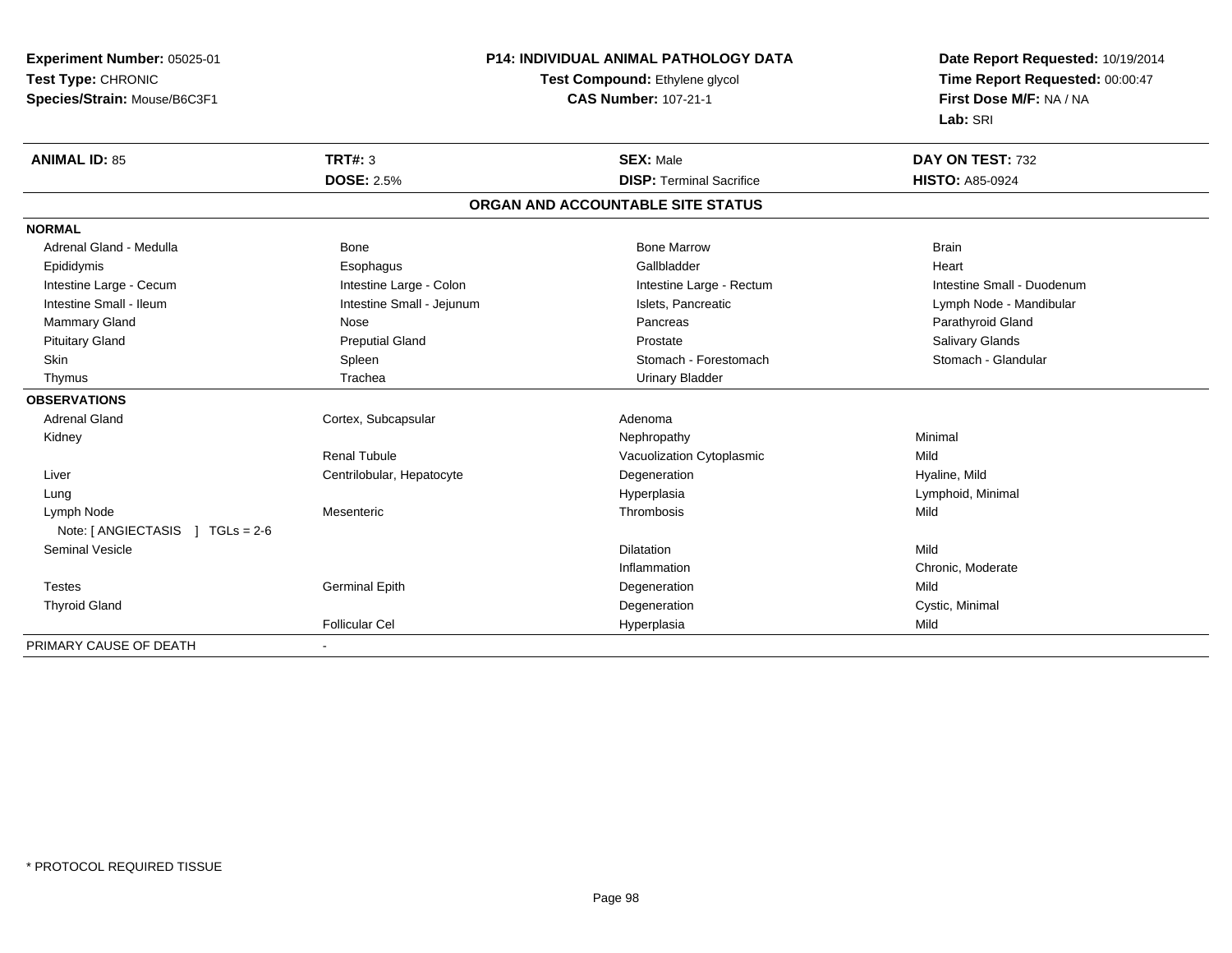**Experiment Number:** 05025-01**Test Type:** CHRONIC **Species/Strain:** Mouse/B6C3F1**P14: INDIVIDUAL ANIMAL PATHOLOGY DATATest Compound:** Ethylene glycol **CAS Number:** 107-21-1**Date Report Requested:** 10/19/2014**Time Report Requested:** 00:00:47**First Dose M/F:** NA / NA**Lab:** SRI**ANIMAL ID:** 86**TRT#:** 3 **SEX:** Male **DAY ON TEST:** 709 **DOSE:** 2.5% **DISP:** Moribund **HISTO:** A85-0925 **ORGAN AND ACCOUNTABLE SITE STATUSNORMALAdrenal Gland - Cortex** Adrenal Gland - Medulla **Bone Adrenal Gland - Cortex Adrenal Gland - Cortex Adrenal Gland - Medulla** Bone Marrow Gallbladder Brain Epididymis Epididymis and the Brook of the Brook of the Brook of the Brook of the Gallbladder of the Gallbladder Heart **Intestine Large - Cecum** Intestine Large - Cecum Intestine Large - Colon Intestine Large - Rectum Intestine Small - Duodenum **Intestine Small - Ileum** Intestine Small - Ileum Intestine Small - Jejunum Intestine Small - Jejunum Islets, Pancreatic Lymph Node - Mandibular Nose Nose Pancreas Pancreas Pancreas **Salivary Glands** Parathyroid Gland Salivary Glands Pituitary Gland Prosection Prostate Prostate Salivary Glands Salivary Glands Skin Stomach - Forestomach Stomach Stomach Stomach Stomach Stomach Stomach - Glandular Thymus Trachea Urinary Bladder**MISSING** Mammary Gland**OBSERVATIONS** Kidneyy the control of the Pelvis of the control of the control of the control of the control of the control of the control of the control of the control of the control of the control of the control of the control of the control **Inflammation**<br>
Mineralization<br>
Mild Mineralization Pelvis Mineralizationn Mild Nephropathyy Mild **Mild** Renal TubuleVacuolization Cytoplasmic Liver Basophilic Focus ModerateHyaline, Mild Centrilobular, Hepatocytee **Example 2018** Degeneration **Example 2018** Hyaline, Mild Hepatocellular CarcinomaInflammation Multifocal, Minimal [ Degeneration TGLS = 5-12 ] Lymph Node Mesenteric Angiectasis Minimal Note: [ ANGIECTASIS ] TGLs = 6-6 Peniss and the control of the control of the control of the control of the control of the control of the control of the control of the control of the control of the control of the control of the control of the control of the co a **Moderate** Inflammation Chronic, Moderate Note: [ INFLAMMATION ] TGLs = 2-11Note: [HYPERPLASIA ] TGLs = 2-11 Seminal Vesiclee discovering the control of the control of the control of the Dilatation of the control of the Mild Inflammation Chronic, Moderate Note: [ INFLAMMATION ] TGLs = 4-7 SpleenHematopoietic Cell Proliferation Mild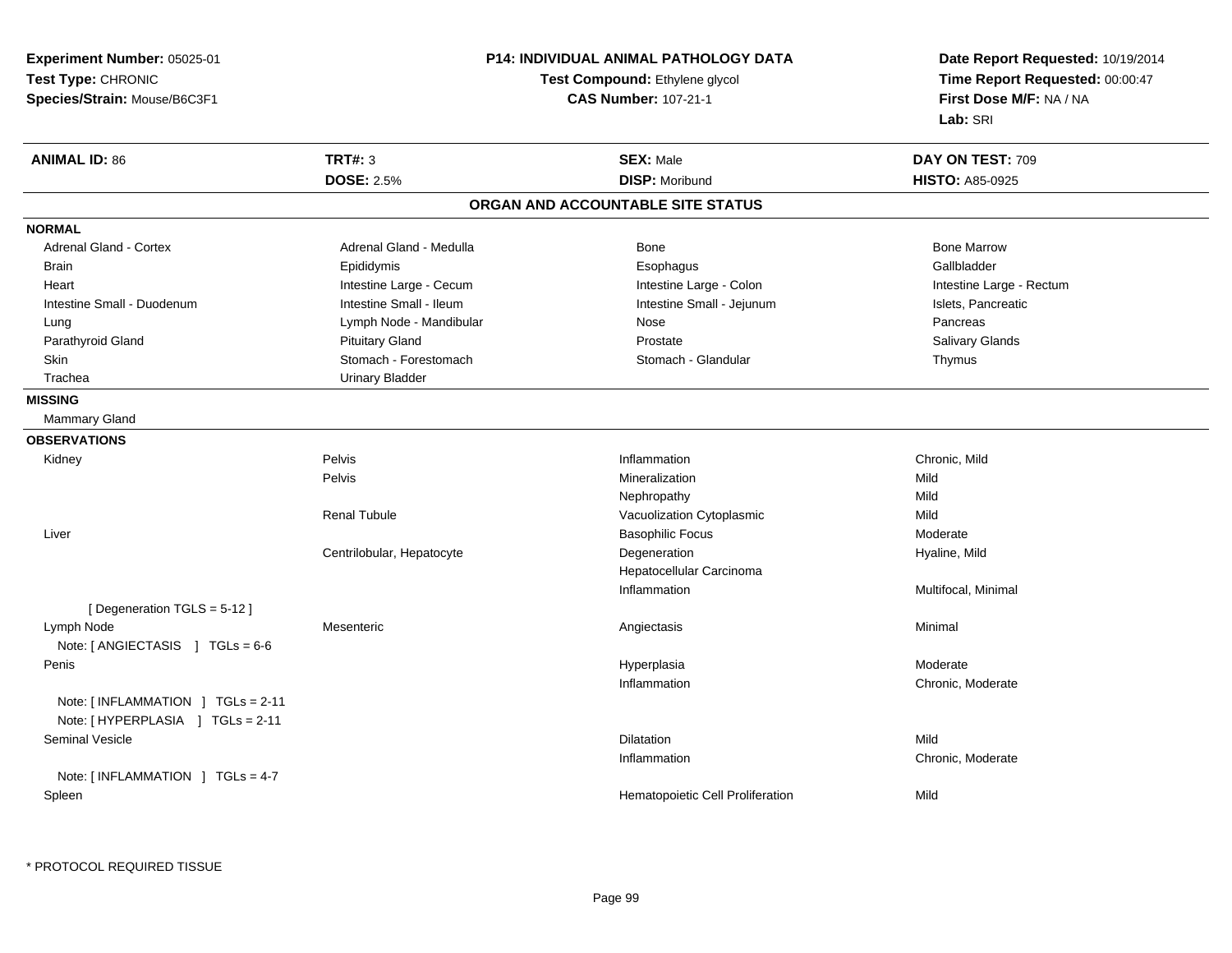| Experiment Number: 05025-01<br>Test Type: CHRONIC<br>Species/Strain: Mouse/B6C3F1 |                       | <b>P14: INDIVIDUAL ANIMAL PATHOLOGY DATA</b><br>Test Compound: Ethylene glycol<br><b>CAS Number: 107-21-1</b> | Date Report Requested: 10/19/2014<br>Time Report Requested: 00:00:47<br>First Dose M/F: NA / NA<br>Lab: SRI |
|-----------------------------------------------------------------------------------|-----------------------|---------------------------------------------------------------------------------------------------------------|-------------------------------------------------------------------------------------------------------------|
| <b>ANIMAL ID: 86</b>                                                              | TRT#: 3               | <b>SEX: Male</b>                                                                                              | DAY ON TEST: 709                                                                                            |
|                                                                                   | <b>DOSE: 2.5%</b>     | <b>DISP:</b> Moribund                                                                                         | <b>HISTO: A85-0925</b>                                                                                      |
|                                                                                   |                       | ORGAN AND ACCOUNTABLE SITE STATUS                                                                             |                                                                                                             |
| <b>Testes</b><br>Note: [HYPERPLASIA ] TGLs = 3-7.1                                | Interstit Cell        | Hyperplasia                                                                                                   | Moderate                                                                                                    |
| <b>Thyroid Gland</b>                                                              | <b>Follicular Cel</b> | Hyperplasia                                                                                                   | Minimal                                                                                                     |
| Urethra                                                                           | Lumen                 | Crystals                                                                                                      | Mild                                                                                                        |
| PRIMARY CAUSE OF DEATH                                                            |                       |                                                                                                               |                                                                                                             |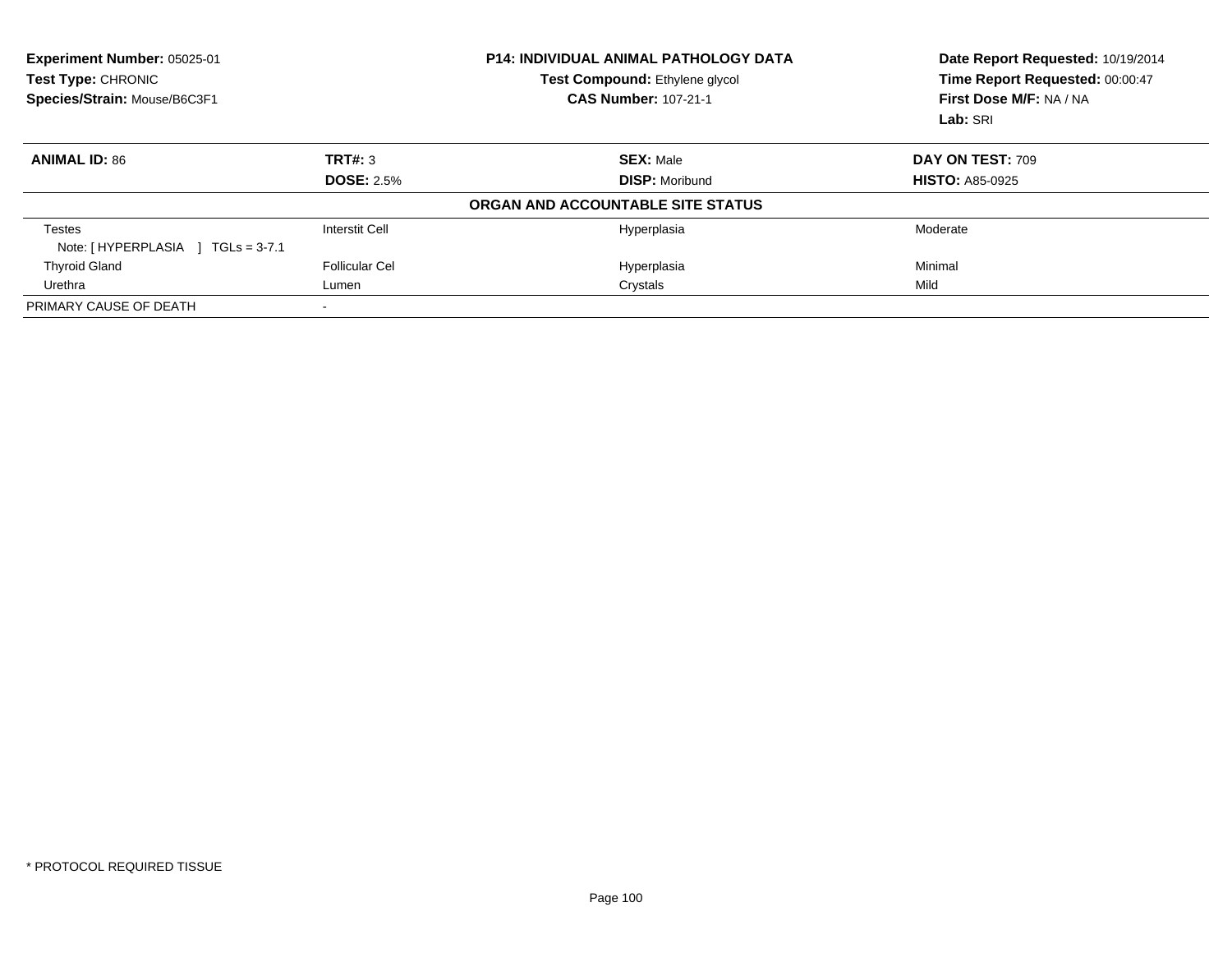| Experiment Number: 05025-01                    | <b>P14: INDIVIDUAL ANIMAL PATHOLOGY DATA</b><br>Test Compound: Ethylene glycol |                                   | Date Report Requested: 10/19/2014<br>Time Report Requested: 00:00:47 |
|------------------------------------------------|--------------------------------------------------------------------------------|-----------------------------------|----------------------------------------------------------------------|
| Test Type: CHRONIC                             |                                                                                |                                   |                                                                      |
| Species/Strain: Mouse/B6C3F1                   |                                                                                | <b>CAS Number: 107-21-1</b>       | First Dose M/F: NA / NA                                              |
|                                                |                                                                                |                                   | Lab: SRI                                                             |
| <b>ANIMAL ID: 87</b>                           | <b>TRT#: 3</b>                                                                 | <b>SEX: Male</b>                  | DAY ON TEST: 732                                                     |
|                                                | <b>DOSE: 2.5%</b>                                                              | <b>DISP: Terminal Sacrifice</b>   | <b>HISTO: A85-0926</b>                                               |
|                                                |                                                                                | ORGAN AND ACCOUNTABLE SITE STATUS |                                                                      |
| <b>NORMAL</b>                                  |                                                                                |                                   |                                                                      |
| Adrenal Gland - Medulla                        | Bone                                                                           | <b>Bone Marrow</b>                | <b>Brain</b>                                                         |
| Epididymis                                     | Esophagus                                                                      | Gallbladder                       | Heart                                                                |
| Intestine Large - Cecum                        | Intestine Large - Colon                                                        | Intestine Large - Rectum          | Intestine Small - Duodenum                                           |
| Intestine Small - Ileum                        | Intestine Small - Jejunum                                                      | Islets, Pancreatic                | Lung                                                                 |
| Lymph Node - Mandibular                        | Nose                                                                           | Pancreas                          | Parathyroid Gland                                                    |
| <b>Pituitary Gland</b>                         | Prostate                                                                       | Salivary Glands                   | <b>Seminal Vesicle</b>                                               |
| Skin                                           | Spleen                                                                         | Stomach - Forestomach             | Stomach - Glandular                                                  |
| <b>Testes</b>                                  | Thymus                                                                         | Trachea                           | <b>Urinary Bladder</b>                                               |
| <b>MISSING</b>                                 |                                                                                |                                   |                                                                      |
| <b>Mammary Gland</b>                           |                                                                                |                                   |                                                                      |
| <b>OBSERVATIONS</b>                            |                                                                                |                                   |                                                                      |
| <b>Adrenal Gland</b>                           | Cortex, Subcapsular                                                            | Hyperplasia                       | Focal, Mild                                                          |
| Kidney                                         |                                                                                | Nephropathy                       | Mild                                                                 |
|                                                | <b>Renal Tubule</b>                                                            | Vacuolization Cytoplasmic         | Mild                                                                 |
| Liver                                          | Centrilobular, Hepatocyte                                                      | Degeneration                      | Hyaline, Mild                                                        |
|                                                |                                                                                | Hepatocellular Adenoma            |                                                                      |
|                                                |                                                                                | Hyperplasia                       | Lymphoid, Mild                                                       |
| [ Degeneration TGLS = 2-11 ]                   |                                                                                |                                   |                                                                      |
| Lymph Node<br>Note: [ ANGIECTASIS ] TGLs = 1-6 | Mesenteric                                                                     | Angiectasis                       | Moderate                                                             |
| <b>Thyroid Gland</b>                           |                                                                                | Degeneration                      | Cystic, Minimal                                                      |
| Tooth                                          | Incisor                                                                        | Dysplasia                         | Mild                                                                 |
| PRIMARY CAUSE OF DEATH                         | $\blacksquare$                                                                 |                                   |                                                                      |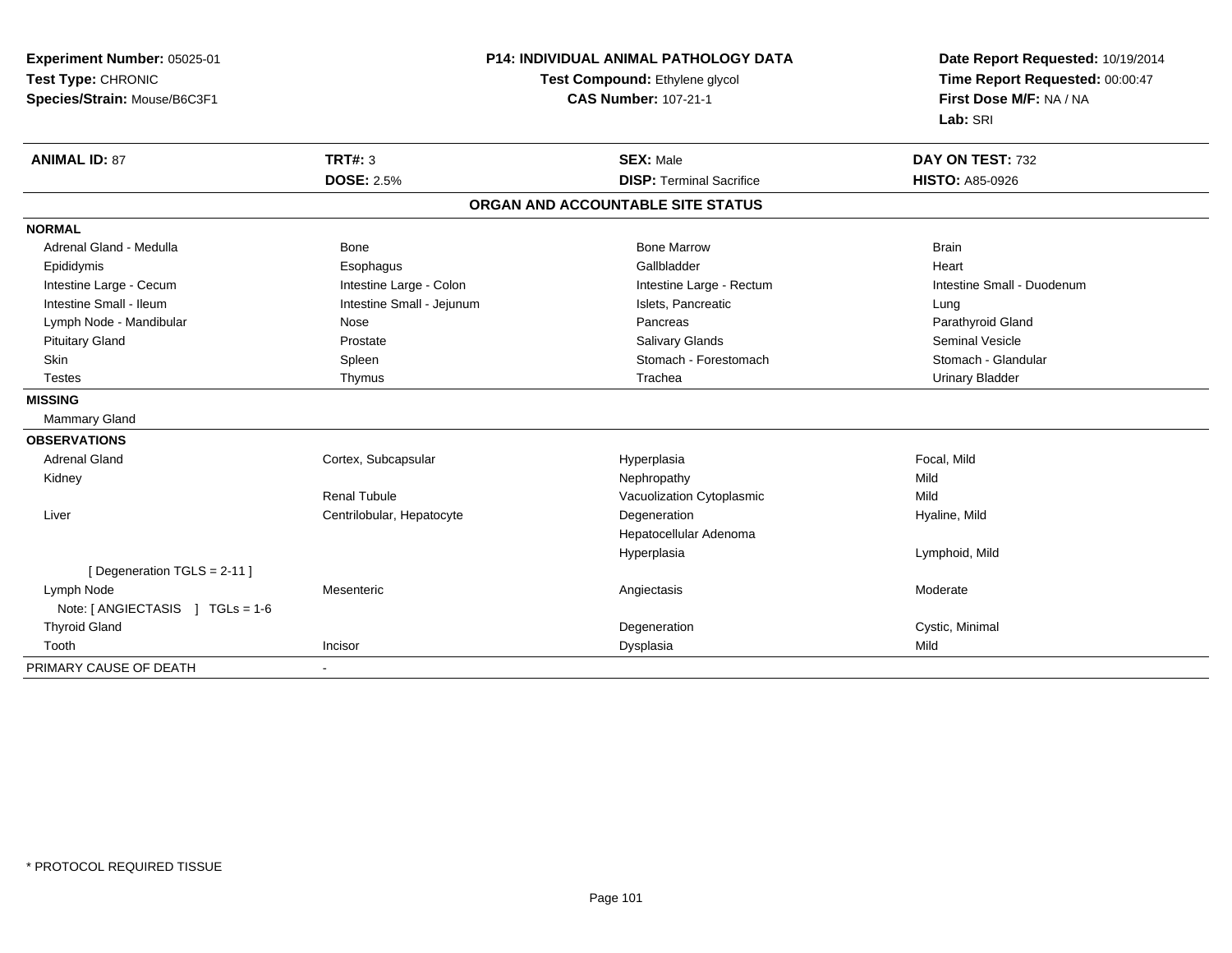**Experiment Number:** 05025-01**Test Type:** CHRONIC **Species/Strain:** Mouse/B6C3F1**P14: INDIVIDUAL ANIMAL PATHOLOGY DATATest Compound:** Ethylene glycol **CAS Number:** 107-21-1**Date Report Requested:** 10/19/2014**Time Report Requested:** 00:00:47**First Dose M/F:** NA / NA**Lab:** SRI**ANIMAL ID:** 88**TRT#:** 3 **SEX:** Male **DAY ON TEST:** 127 **DOSE:** 2.5% **DISP:** Moribund **HISTO:** A83027876 **ORGAN AND ACCOUNTABLE SITE STATUSNORMALAdrenal Gland - Cortex** Adrenal Gland - Medulla **Bone Adrenal Gland - Cortex Adrenal Gland - Cortex Adrenal Gland - Medulla** Bone Marrow Gallbladder Brain Epididymis Epididymis and the Brook of the Brook of the Brook of the Brook of the Gallbladder of the Gallbladder Heart **Intestine Large - Cecum** Intestine Large - Cecum Intestine Large - Colon Intestine Large - Rectum Intestine Small - Duodenum **Intestine Small - Ileum** Intestine Small - Ileum Intestine Small - Jejunum Intestine Small - Jejunum Islets, Pancreatic Lymph Node - Mandibular Nammary Gland Nose Nose Nose Pancreas Pancreas Pancreas Parathyroid Gland Salivary Glands Seminal Vesicle SkinThymus Stomach - Forestomach **Stomach - Glandular** Stomach - Glandular Testes Testes Testes Thyroid Gland Trachea **MISSING** Pituitary Gland**OBSERVATIONS** Kidneyy the control of the pelvis of the control of the control of the control of the control of the control of the control of the control of the control of the control of the control of the control of the control of the control n Mild Renal Tubulee and the contract of Dilatation and the contract of the Moderate of the Moderate of the Dilatation of the Moderate of the Moderate of the Moderate of the Moderate of the Moderate of the Moderate of the Moderate of the Mod InflammationSuppurative, Minimal<br>Mild Nephropathyy Mild Mild Renal TubuleVacuolization Cytoplasmic [ Dilatation TGLS = 4-6 ] Liver Infiltration Cellular Mixed Cell, Mild Lungg and the state of the state of the state of the state of the Hemorrhage and the Mild state of the Mild state of the Mild state of the State of the State of the State of the State of the State of the State of the State of Infiltration Cellular Mixed Cell, MildChronic. Moderate Prostatee and the chronic, Moderate and the chronic method of the chronic method of the chronic method of the chronic, Moderate and the chronic method of the chronic method of the chronic method of the chronic method of the chroni SpleenHematopoietic Cell Proliferation Moderate Note: [ HEMA CELL PROL ] TGLs = 5-2 Urethraa that is the controller controller that the controller controller controller controller controller controller<br>And the controller controller controller controller controller controller controller controller controller con Bulboureth Gl**Dilatation** n Moderate Hemorrhage Moderate Inflammation Suppurative, Moderate Note: [ HEMORRHAGE ] TGLs = 1

Note: [ DILATATION ] TGLs = 6 Note: TGL 1 IS ON SLIDE I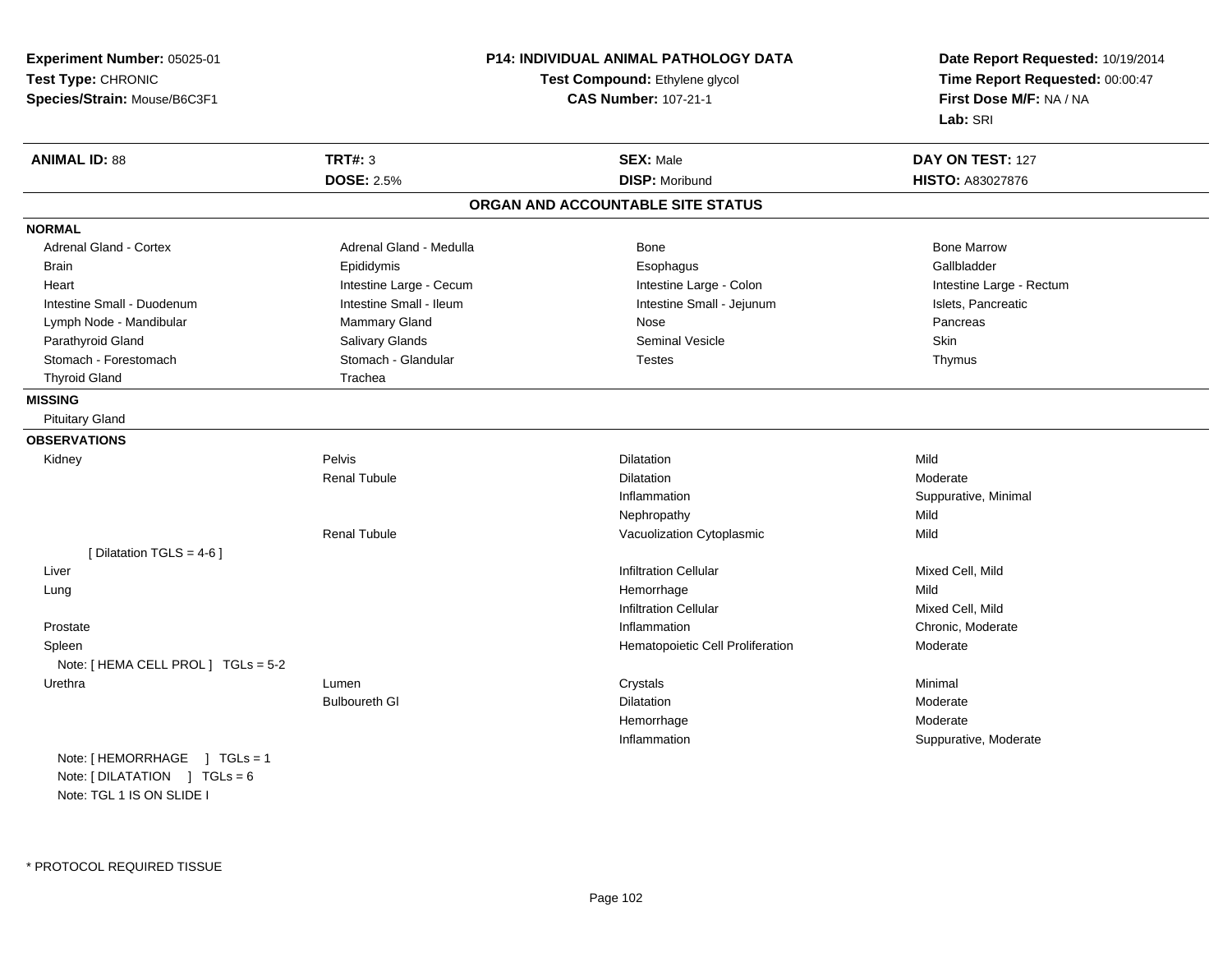| <b>Experiment Number: 05025-01</b><br>Test Type: CHRONIC<br>Species/Strain: Mouse/B6C3F1 | <b>P14: INDIVIDUAL ANIMAL PATHOLOGY DATA</b><br>Test Compound: Ethylene glycol<br><b>CAS Number: 107-21-1</b> |                                   | Date Report Requested: 10/19/2014<br>Time Report Requested: 00:00:47<br>First Dose M/F: NA / NA<br>Lab: SRI |
|------------------------------------------------------------------------------------------|---------------------------------------------------------------------------------------------------------------|-----------------------------------|-------------------------------------------------------------------------------------------------------------|
| <b>ANIMAL ID: 88</b>                                                                     | TRT#: 3                                                                                                       | <b>SEX: Male</b>                  | DAY ON TEST: 127                                                                                            |
|                                                                                          | <b>DOSE: 2.5%</b>                                                                                             | <b>DISP: Moribund</b>             | <b>HISTO: A83027876</b>                                                                                     |
|                                                                                          |                                                                                                               | ORGAN AND ACCOUNTABLE SITE STATUS |                                                                                                             |
| Note: TGL 6 IS ON SLIDE I.                                                               |                                                                                                               |                                   |                                                                                                             |
| <b>Urinary Bladder</b>                                                                   |                                                                                                               | Inflammation                      | Chronic, Mild                                                                                               |
| PRIMARY CAUSE OF DEATH                                                                   | $\overline{\phantom{a}}$                                                                                      |                                   |                                                                                                             |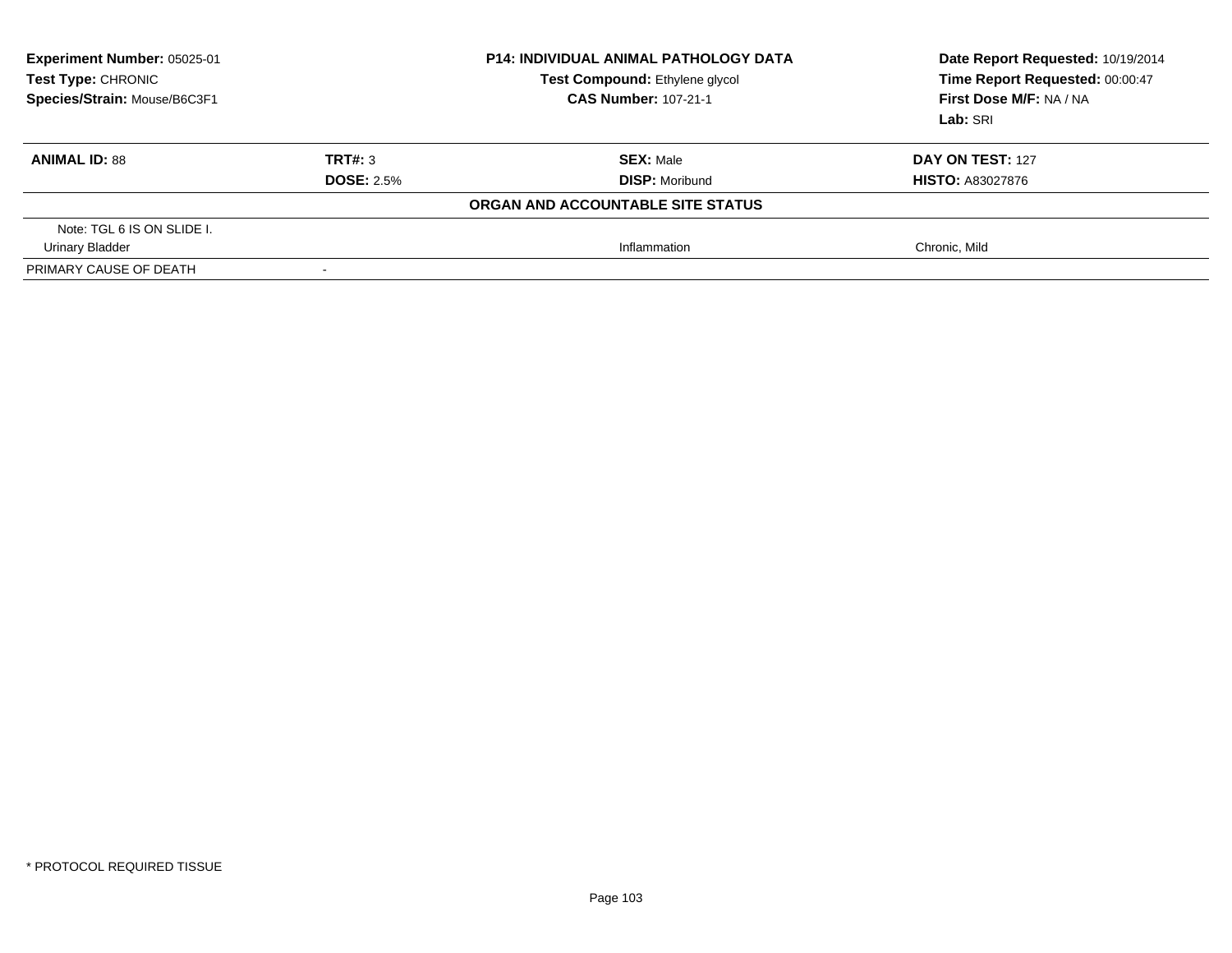| Experiment Number: 05025-01         | <b>P14: INDIVIDUAL ANIMAL PATHOLOGY DATA</b><br>Test Compound: Ethylene glycol |                                   | Date Report Requested: 10/19/2014<br>Time Report Requested: 00:00:47 |
|-------------------------------------|--------------------------------------------------------------------------------|-----------------------------------|----------------------------------------------------------------------|
| Test Type: CHRONIC                  |                                                                                |                                   |                                                                      |
| Species/Strain: Mouse/B6C3F1        |                                                                                | <b>CAS Number: 107-21-1</b>       | First Dose M/F: NA / NA                                              |
|                                     |                                                                                |                                   | Lab: SRI                                                             |
| <b>ANIMAL ID: 89</b>                | TRT#: 3                                                                        | <b>SEX: Male</b>                  | DAY ON TEST: 709                                                     |
|                                     | <b>DOSE: 2.5%</b>                                                              | <b>DISP: Moribund</b>             | <b>HISTO: A85-0928</b>                                               |
|                                     |                                                                                | ORGAN AND ACCOUNTABLE SITE STATUS |                                                                      |
| <b>NORMAL</b>                       |                                                                                |                                   |                                                                      |
| Adrenal Gland - Medulla             | Bone                                                                           | <b>Bone Marrow</b>                | <b>Brain</b>                                                         |
| Epididymis                          | Esophagus                                                                      | Gallbladder                       | Heart                                                                |
| Intestine Large - Cecum             | Intestine Large - Colon                                                        | Intestine Large - Rectum          | Intestine Small - Duodenum                                           |
| Intestine Small - Ileum             | Intestine Small - Jejunum                                                      | Islets, Pancreatic                | Lung                                                                 |
| Lymph Node - Mandibular             | Nose                                                                           | Pancreas                          | Parathyroid Gland                                                    |
| Penis                               | <b>Pituitary Gland</b>                                                         | Prostate                          | Salivary Glands                                                      |
| <b>Seminal Vesicle</b>              | Skin                                                                           | Stomach - Forestomach             | Stomach - Glandular                                                  |
| <b>Testes</b>                       | Thymus                                                                         | Trachea                           | <b>Urinary Bladder</b>                                               |
| <b>MISSING</b>                      |                                                                                |                                   |                                                                      |
| Mammary Gland                       |                                                                                |                                   |                                                                      |
| <b>OBSERVATIONS</b>                 |                                                                                |                                   |                                                                      |
| <b>Adrenal Gland</b>                | Cortex                                                                         | Hyperplasia                       | Focal, Mild                                                          |
| Kidney                              |                                                                                | Nephropathy                       | Mild                                                                 |
|                                     | Renal Tubule                                                                   | Vacuolization Cytoplasmic         | Minimal                                                              |
| Liver                               | Centrilobular, Hepatocyte                                                      | Degeneration                      | Hyaline, Mild                                                        |
|                                     |                                                                                | Hepatocellular Carcinoma          |                                                                      |
| [ Degeneration TGLS = 2-11 ]        |                                                                                |                                   |                                                                      |
| Lymph Node                          | Mesenteric                                                                     | Angiectasis                       | Moderate                                                             |
| Note: [ ANGIECTASIS ] TGLs = 3-6    |                                                                                |                                   |                                                                      |
| Spleen                              |                                                                                | Hematopoietic Cell Proliferation  | Moderate                                                             |
|                                     |                                                                                | Hyperplasia                       | Lymphoid, Moderate                                                   |
| Note: [ HEMA CELL PROL ] TGLs = 1-8 |                                                                                |                                   |                                                                      |
| <b>Thyroid Gland</b>                | <b>Follicular Cel</b>                                                          | Hyperplasia                       | Minimal                                                              |
| PRIMARY CAUSE OF DEATH              |                                                                                |                                   |                                                                      |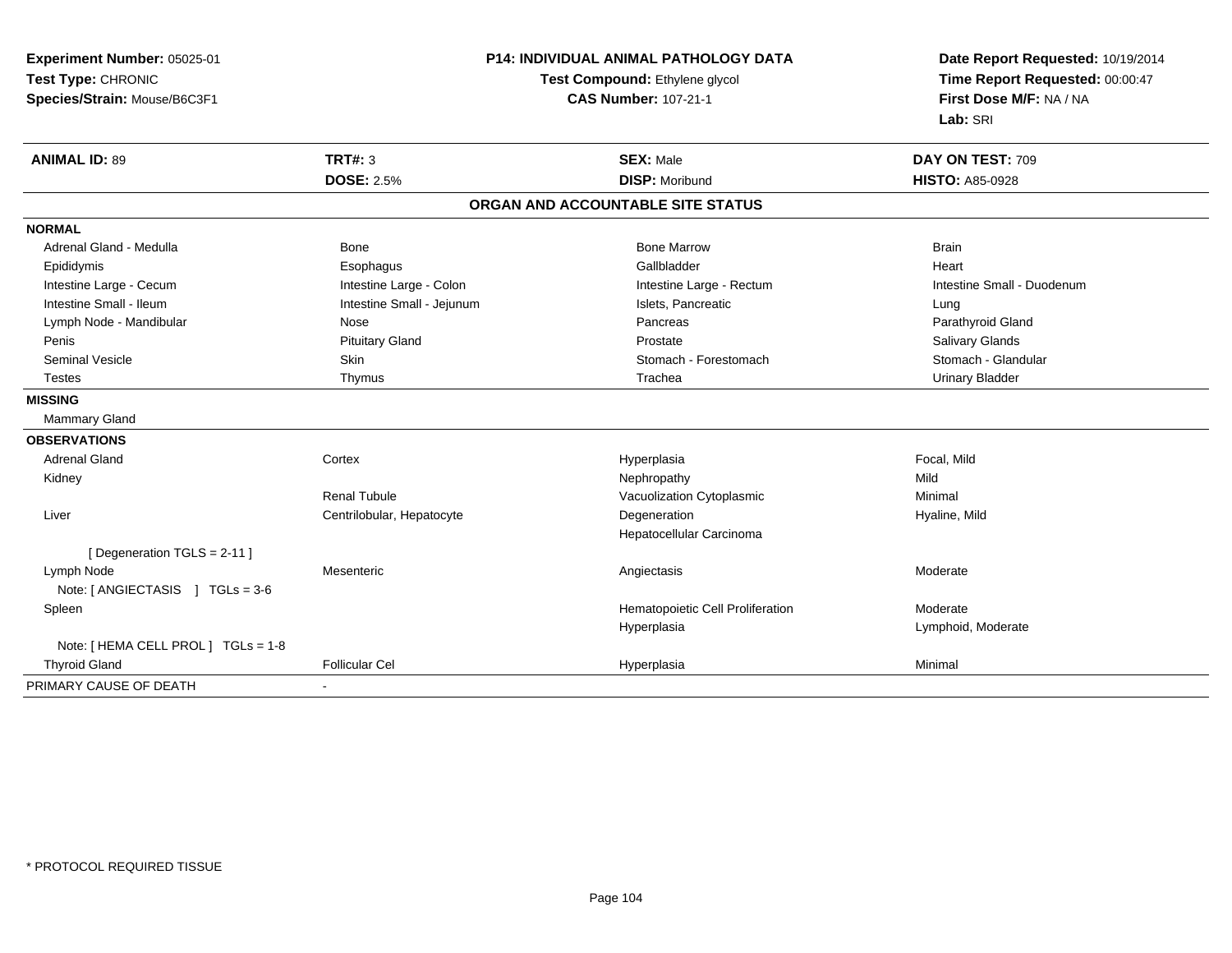| Experiment Number: 05025-01   | P14: INDIVIDUAL ANIMAL PATHOLOGY DATA<br>Test Compound: Ethylene glycol |                                   | Date Report Requested: 10/19/2014<br>Time Report Requested: 00:00:47 |  |
|-------------------------------|-------------------------------------------------------------------------|-----------------------------------|----------------------------------------------------------------------|--|
| Test Type: CHRONIC            |                                                                         |                                   |                                                                      |  |
| Species/Strain: Mouse/B6C3F1  |                                                                         | <b>CAS Number: 107-21-1</b>       | First Dose M/F: NA / NA                                              |  |
|                               |                                                                         |                                   | Lab: SRI                                                             |  |
| <b>ANIMAL ID: 90</b>          | <b>TRT#: 3</b>                                                          | <b>SEX: Male</b>                  | DAY ON TEST: 519                                                     |  |
|                               | <b>DOSE: 2.5%</b>                                                       | <b>DISP: Dead</b>                 | <b>HISTO: A85-0929</b>                                               |  |
|                               |                                                                         | ORGAN AND ACCOUNTABLE SITE STATUS |                                                                      |  |
| <b>NORMAL</b>                 |                                                                         |                                   |                                                                      |  |
| <b>Adrenal Gland - Cortex</b> | Adrenal Gland - Medulla                                                 | Bone                              | <b>Bone Marrow</b>                                                   |  |
| <b>Brain</b>                  | Epididymis                                                              | Esophagus                         | Gallbladder                                                          |  |
| Heart                         | Intestine Large - Colon                                                 | Intestine Large - Rectum          | Intestine Small - Duodenum                                           |  |
| Intestine Small - Ileum       | Intestine Small - Jejunum                                               | Islets, Pancreatic                | Lung                                                                 |  |
| Lymph Node - Mandibular       | Nose                                                                    | Pancreas                          | Parathyroid Gland                                                    |  |
| <b>Pituitary Gland</b>        | Prostate                                                                | <b>Salivary Glands</b>            | <b>Seminal Vesicle</b>                                               |  |
| Skin                          | Spleen                                                                  | Stomach - Forestomach             | Stomach - Glandular                                                  |  |
| <b>Testes</b>                 | Thymus                                                                  | <b>Thyroid Gland</b>              | Trachea                                                              |  |
| <b>Urinary Bladder</b>        |                                                                         |                                   |                                                                      |  |
| <b>MISSING</b>                |                                                                         |                                   |                                                                      |  |
| Mammary Gland                 |                                                                         |                                   |                                                                      |  |
| <b>OBSERVATIONS</b>           |                                                                         |                                   |                                                                      |  |
| Intestine Large               | Cecum                                                                   | Parasite Metazoan                 | Minimal                                                              |  |
| Kidney                        |                                                                         | Nephropathy                       | Mild                                                                 |  |
|                               | <b>Renal Tubule</b>                                                     | Vacuolization Cytoplasmic         | Minimal                                                              |  |
| Liver                         |                                                                         | Congestion                        | Moderate                                                             |  |
|                               | Centrilobular, Hepatocyte                                               | Degeneration                      | Hyaline, Mild                                                        |  |
|                               |                                                                         | Hepatocellular Carcinoma          |                                                                      |  |
| [ Degeneration TGLS = 1-11 ]  |                                                                         |                                   |                                                                      |  |
| Mesentery                     |                                                                         | Inflammation                      | Chronic, Mild                                                        |  |
| PRIMARY CAUSE OF DEATH        | $\overline{\phantom{0}}$                                                |                                   |                                                                      |  |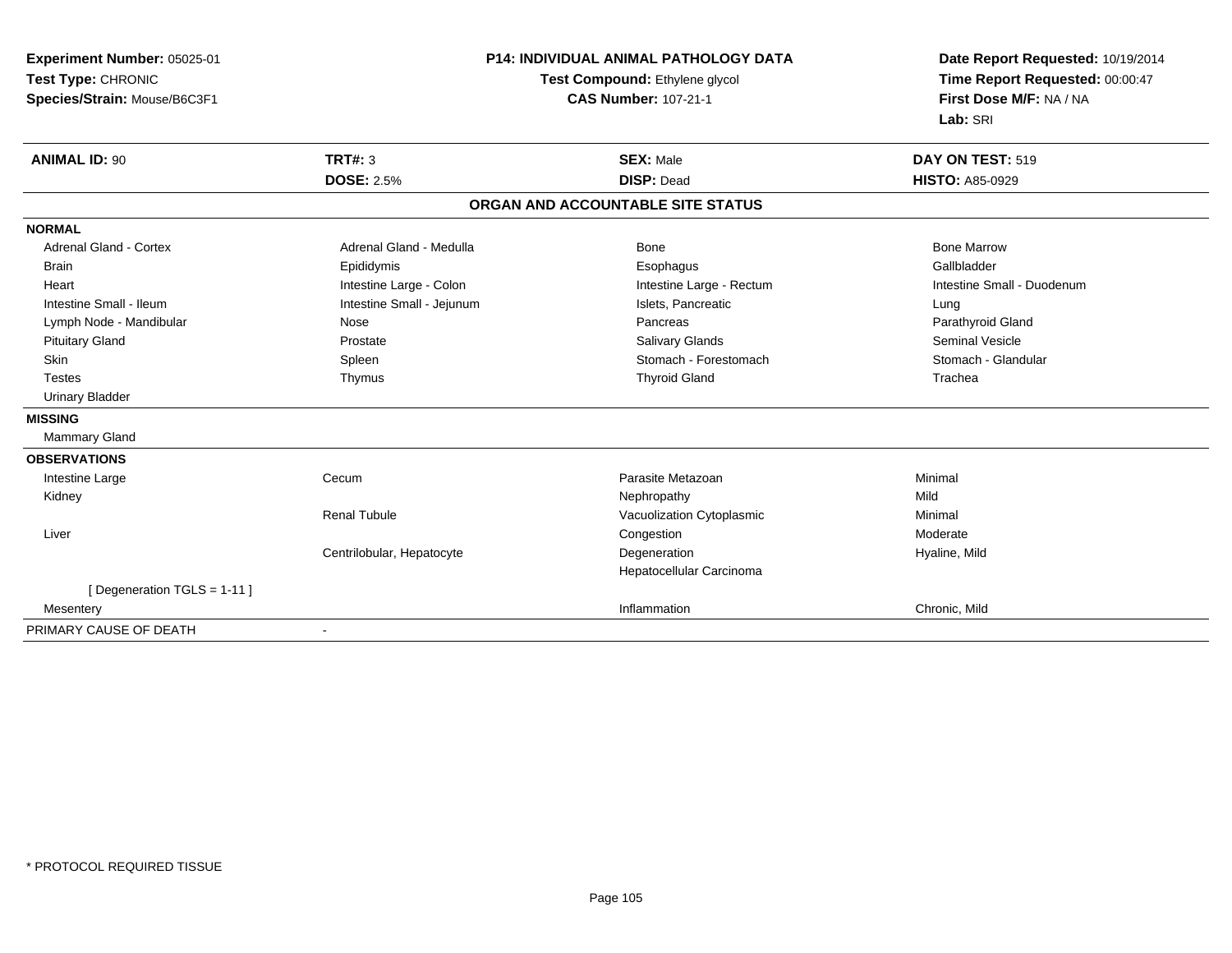| Experiment Number: 05025-01                          |                         | <b>P14: INDIVIDUAL ANIMAL PATHOLOGY DATA</b> |                                 |  |
|------------------------------------------------------|-------------------------|----------------------------------------------|---------------------------------|--|
| Test Type: CHRONIC<br>Test Compound: Ethylene glycol |                         |                                              | Time Report Requested: 00:00:47 |  |
| Species/Strain: Mouse/B6C3F1                         |                         | <b>CAS Number: 107-21-1</b>                  |                                 |  |
|                                                      |                         |                                              | Lab: SRI                        |  |
| <b>ANIMAL ID: 91</b>                                 | <b>TRT#: 3</b>          | <b>SEX: Male</b>                             | DAY ON TEST: 60                 |  |
|                                                      | <b>DOSE: 2.5%</b>       | <b>DISP: Dead</b>                            | <b>HISTO: A83027724</b>         |  |
|                                                      |                         | ORGAN AND ACCOUNTABLE SITE STATUS            |                                 |  |
| <b>NORMAL</b>                                        |                         |                                              |                                 |  |
| Adrenal Gland - Cortex                               | Adrenal Gland - Medulla | Bone                                         | <b>Bone Marrow</b>              |  |
| <b>Brain</b>                                         | Epididymis              | Esophagus                                    | Gallbladder                     |  |
| Heart                                                | Intestine Large - Cecum | Intestine Large - Colon                      | Intestine Large - Rectum        |  |
| Intestine Small - Duodenum                           | Intestine Small - Ileum | Intestine Small - Jejunum                    | Islets, Pancreatic              |  |
| Liver                                                | Lymph Node - Mandibular | <b>Mammary Gland</b>                         | Nose                            |  |
| Pancreas                                             | Parathyroid Gland       | <b>Pituitary Gland</b>                       | Prostate                        |  |
| <b>Salivary Glands</b>                               | <b>Seminal Vesicle</b>  | Stomach - Forestomach                        | Stomach - Glandular             |  |
| <b>Testes</b>                                        | Thymus                  | <b>Thyroid Gland</b>                         | Tooth                           |  |
| Trachea                                              | <b>Urinary Bladder</b>  |                                              |                                 |  |
| <b>OBSERVATIONS</b>                                  |                         |                                              |                                 |  |
| Kidney                                               | <b>Renal Tubule</b>     | Dilatation                                   | Mild                            |  |
| Lung                                                 | Interstitium            | Inflammation                                 | Mild                            |  |
| <b>Skin</b>                                          |                         | Inflammation                                 | Chronic, Moderate               |  |
|                                                      |                         | Ulcer                                        | Moderate                        |  |
| Spleen                                               |                         | Hematopoietic Cell Proliferation             | Moderate                        |  |
| Urethra                                              |                         | Inflammation                                 | Suppurative, Minimal            |  |
| PRIMARY CAUSE OF DEATH                               |                         |                                              |                                 |  |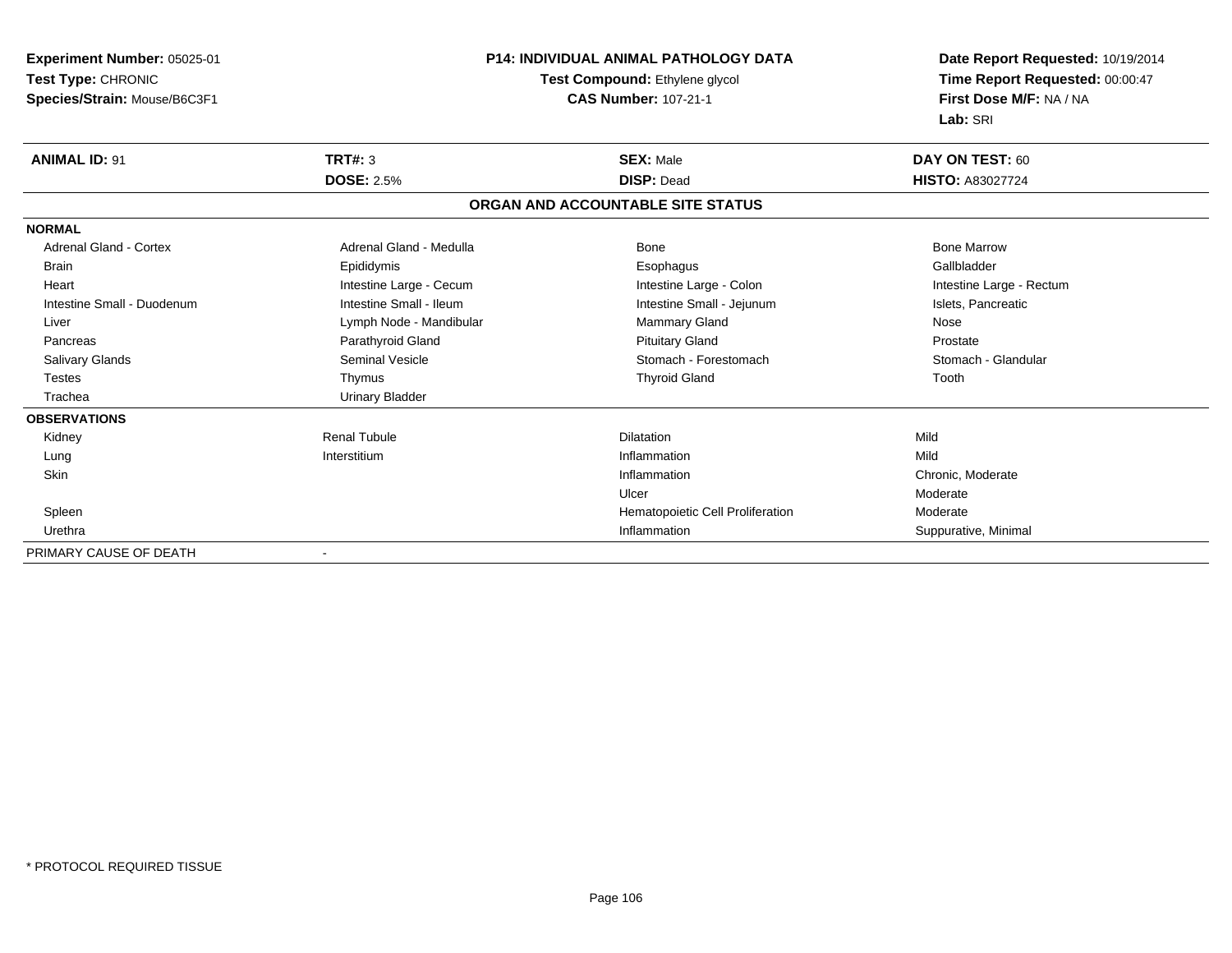**Experiment Number:** 05025-01**Test Type:** CHRONIC **Species/Strain:** Mouse/B6C3F1**P14: INDIVIDUAL ANIMAL PATHOLOGY DATATest Compound:** Ethylene glycol **CAS Number:** 107-21-1**Date Report Requested:** 10/19/2014**Time Report Requested:** 00:00:47**First Dose M/F:** NA / NA**Lab:** SRI**ANIMAL ID:** 92**TRT#:** 3 **SEX:** Male **DAY ON TEST:** 149 **DOSE:** 2.5%**28 Million Control 2015 Million DISP:** Moribund **HISTO:** A83027927 **ORGAN AND ACCOUNTABLE SITE STATUSNORMAL**Bone Bone Bone Marrow Bone Harrow Brain Brain Brain Brain Brain Brain Brain Brain Brain Brain Brain Brain Brain Brain Intestine Large - Colon Esophagus **Example 2018** Gallbladder **Colonial Callbladder Intestine Large - Cecum** Intestine Large - Cecum Intestine Large - Rectum Intestine Small - Duodenum Intestine Small - Ileum Intestine Small - JejunumIslets, Pancreatic **Access 20 For the Contract Mammary Gland** Nose Nose Pancreas Pancreas **Seminal Vesicle** Parathyroid Gland Prostate Prostate Prostate Salivary Glands Salivary Glands Seminal Vesicle Spleen Stomach - Forestomach Communication Communication Testes Thyroid Gland Trachea Urinary Bladder**MISSING**Lymph Node - Mandibular Pituitary Gland **OBSERVATIONS** Adrenal Gland Cortex Infiltration Cellular Mixed Cell, Mild Note: 1991 CONVERSION DISCREPANCY. ORIGINAL DIAGNOSIS SITE NOT SPECIFIED.Note: 1991 CONVERSION DISCREPANCY. ORIGINAL DIAGNOSIS SITE NOT SPECIFIED.**Heart** t the contract of the contract of the contract of the contract of the contract of the contract of the contract of the contract of the contract of the contract of the contract of the contract of the contract of the contract Inflammation **Suppurative, Mild**<br>
Infiltration Cellular **Nitration** Cellular **Nitration Cellular**  Kidneyy with the contract of the contract of the contract of the contract of the contract of the contract of the contract of the contract of the contract of the contract of the contract of the contract of the contract of the con Renal TubuleVacuolization Cytoplasmic<br>
Bacterium Minimal<br>
Minimal Liverr and the control of the control of the control of the control of the control of the Bacterium Bacterium m Minimal Minimal Minimal Services and the Minimal Services of the Minimal Services and the Minimal Services o<br>Exclusive and the Minimal Services and the Minimal Services and the Minimal Services and the Minimal Services Infiltration Cellular Mixed Cell, Milds **Multifocal**, Mild Necrosis Lungg and the state of the state of the state of the state of the state of the state of the state of the state of the state of the state of the state of the state of the state of the state of the state of the state of the stat m Minimal Minimal Minimal Services and the Minimal Services of the Minimal Services and the Minimal Services o<br>Exclusive and the Minimal Services and the Minimal Services and the Minimal Services and the Minimal Services Infiltration Cellular Mixed Cell, Moderate Lymph Nodee the suppurative, Mesenteric the Suppurative of the Suppurative, Mild and Suppurative, Mild and Suppurative, Mild and Suppurative, Mild and Suppurative, Mild and Suppurative, Mild and Suppurative, Mild and Suppurative, Mi **Skin** n and the chronic, Moderate and the chronic method of the chronic method of the chronic method of the chronic, Moderate  $\Gamma$ Ulcerr **Moderate** Note: TGL 1 IS ON SLIDE I.Note: [ ULCER ] TGLs = 1 Note: TGL 1 IS ON SLIDE I.Note: [ INFLAMMATION ] TGLs = 1 **Stomach** Epithelium, Glandular **Epithelium, Glandular** Multifocal, Mild<br>
Depletion Lymphoid<br>
Depletion Lymphoid Thymus Depletion Lymphoidd Mild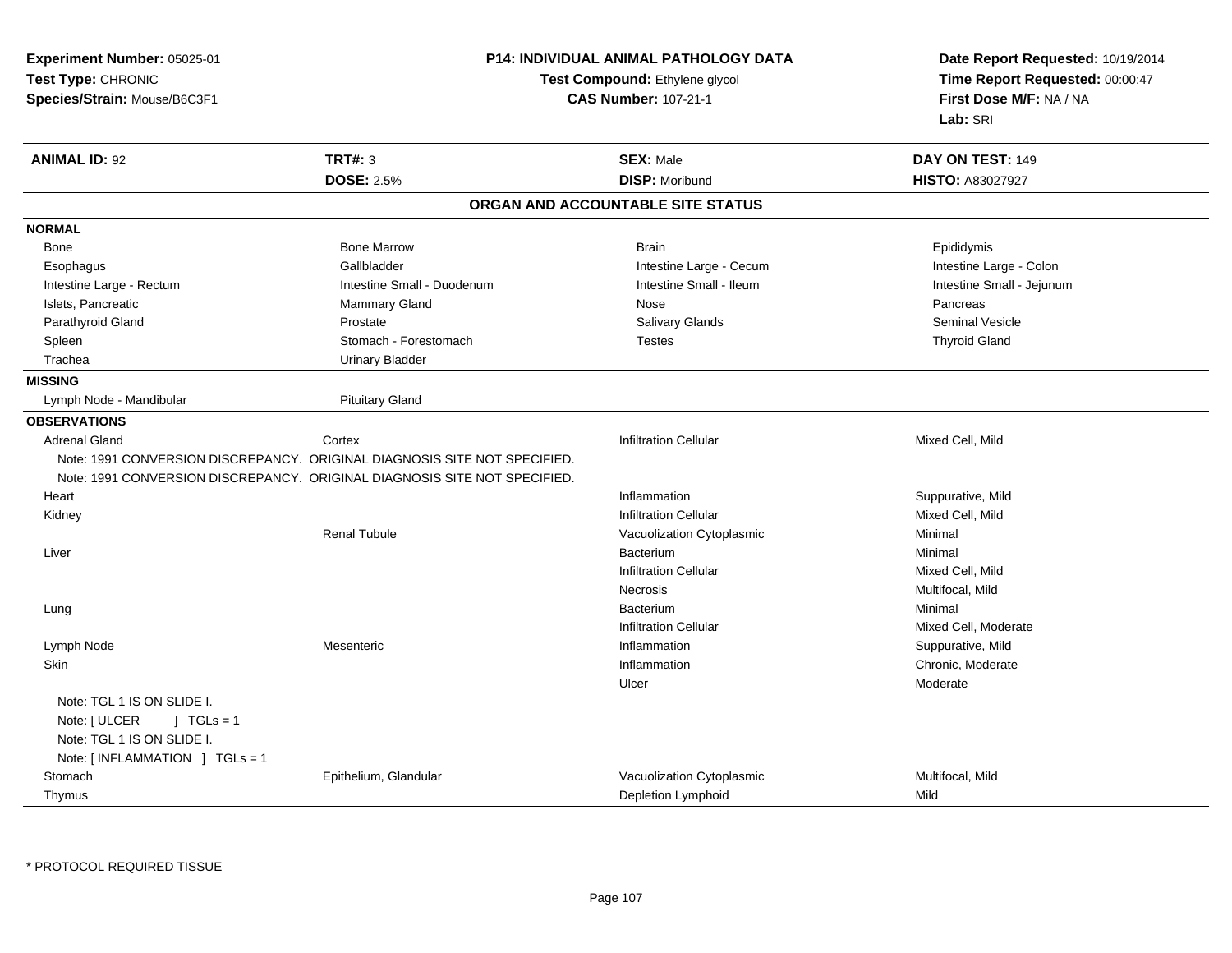| <b>Experiment Number: 05025-01</b><br><b>Test Type: CHRONIC</b><br>Species/Strain: Mouse/B6C3F1 | <b>P14: INDIVIDUAL ANIMAL PATHOLOGY DATA</b><br>Test Compound: Ethylene glycol<br><b>CAS Number: 107-21-1</b> |                       | Date Report Requested: 10/19/2014<br>Time Report Requested: 00:00:47<br>First Dose M/F: NA / NA<br>Lab: SRI |  |  |  |  |
|-------------------------------------------------------------------------------------------------|---------------------------------------------------------------------------------------------------------------|-----------------------|-------------------------------------------------------------------------------------------------------------|--|--|--|--|
| <b>ANIMAL ID: 92</b>                                                                            | TRT#: 3                                                                                                       | <b>SEX: Male</b>      | <b>DAY ON TEST: 149</b>                                                                                     |  |  |  |  |
|                                                                                                 | <b>DOSE: 2.5%</b>                                                                                             | <b>DISP: Moribund</b> | <b>HISTO: A83027927</b>                                                                                     |  |  |  |  |
| <b>ORGAN AND ACCOUNTABLE SITE STATUS</b>                                                        |                                                                                                               |                       |                                                                                                             |  |  |  |  |
| PRIMARY CAUSE OF DEATH                                                                          |                                                                                                               |                       |                                                                                                             |  |  |  |  |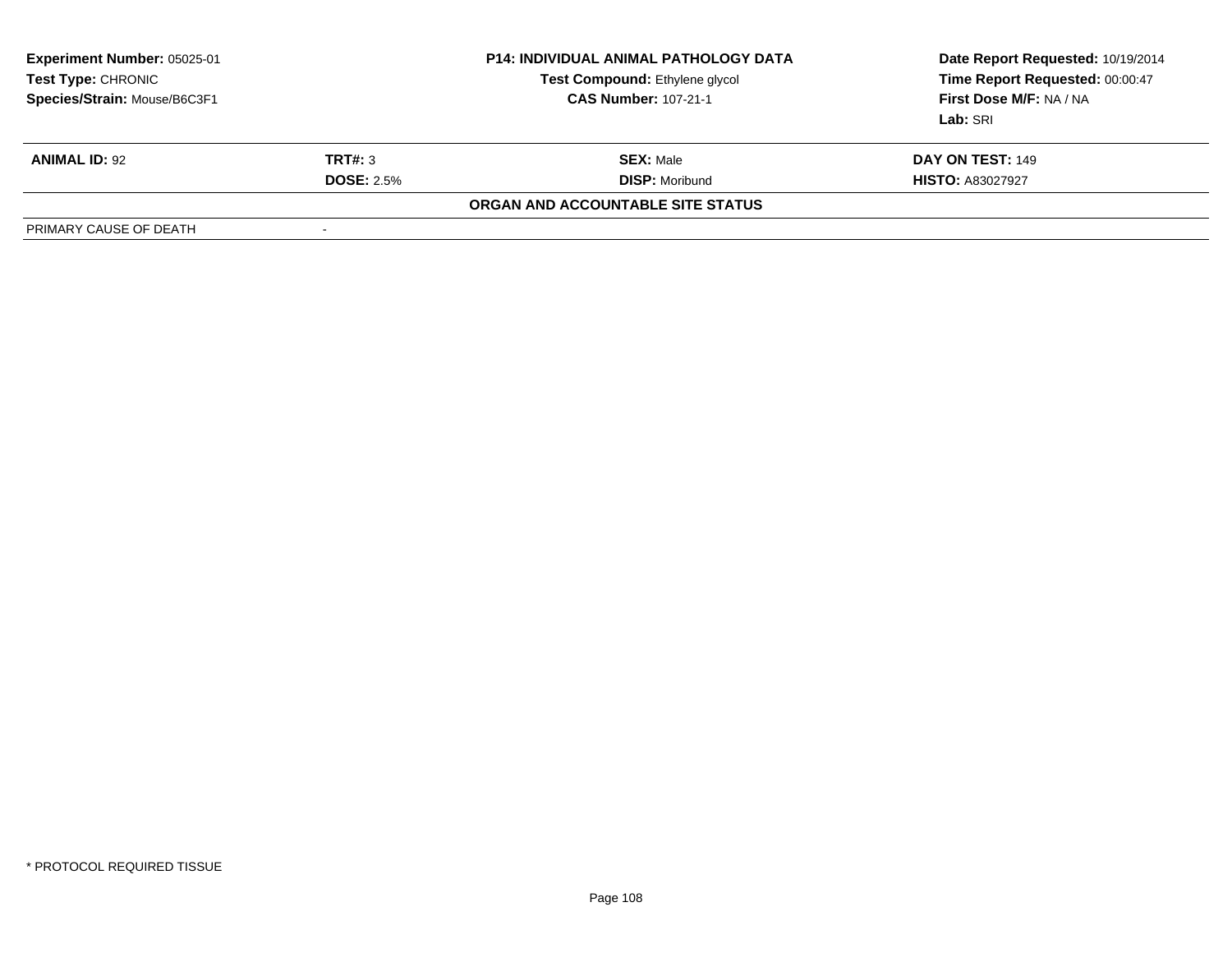| Experiment Number: 05025-01                                                    | P14: INDIVIDUAL ANIMAL PATHOLOGY DATA<br>Test Compound: Ethylene glycol<br><b>CAS Number: 107-21-1</b> |                                   | Date Report Requested: 10/19/2014<br>Time Report Requested: 00:00:47 |
|--------------------------------------------------------------------------------|--------------------------------------------------------------------------------------------------------|-----------------------------------|----------------------------------------------------------------------|
| Test Type: CHRONIC                                                             |                                                                                                        |                                   |                                                                      |
| Species/Strain: Mouse/B6C3F1                                                   |                                                                                                        |                                   | First Dose M/F: NA / NA                                              |
|                                                                                |                                                                                                        |                                   | Lab: SRI                                                             |
| <b>ANIMAL ID: 93</b>                                                           | <b>TRT#: 3</b>                                                                                         | <b>SEX: Male</b>                  | DAY ON TEST: 681                                                     |
|                                                                                | <b>DOSE: 2.5%</b>                                                                                      | <b>DISP: Moribund</b>             | <b>HISTO: A85-0932</b>                                               |
|                                                                                |                                                                                                        | ORGAN AND ACCOUNTABLE SITE STATUS |                                                                      |
| <b>NORMAL</b>                                                                  |                                                                                                        |                                   |                                                                      |
| Adrenal Gland - Cortex                                                         | Adrenal Gland - Medulla                                                                                | Bone                              | <b>Bone Marrow</b>                                                   |
| Brain                                                                          | Esophagus                                                                                              | Gallbladder                       | Heart                                                                |
| Intestine Large - Cecum                                                        | Intestine Large - Colon                                                                                | Intestine Large - Rectum          | Intestine Small - Duodenum                                           |
| Islets, Pancreatic                                                             | Lung                                                                                                   | Lymph Node - Mandibular           | Nose                                                                 |
| Pancreas                                                                       | <b>Pituitary Gland</b>                                                                                 | Salivary Glands                   | Skin                                                                 |
| Stomach - Forestomach                                                          | Stomach - Glandular                                                                                    | Thymus                            | <b>Thyroid Gland</b>                                                 |
| Trachea                                                                        |                                                                                                        |                                   |                                                                      |
| <b>MISSING</b>                                                                 |                                                                                                        |                                   |                                                                      |
| Mammary Gland                                                                  | Parathyroid Gland                                                                                      |                                   |                                                                      |
| <b>OBSERVATIONS</b>                                                            |                                                                                                        |                                   |                                                                      |
| <b>Ductus Deferens</b>                                                         |                                                                                                        | Inflammation                      | Chronic, Moderate                                                    |
| Epididymis                                                                     |                                                                                                        | Inflammation                      | Chronic, Moderate                                                    |
| Harderian Gland                                                                |                                                                                                        | Adenoma                           |                                                                      |
| Note: [ ADENOMA<br>$\sqrt{1}$ TGLs = 14-16                                     |                                                                                                        |                                   |                                                                      |
| <b>Intestine Small</b>                                                         | lleum                                                                                                  | Lymphoma Malignant Mixed          |                                                                      |
|                                                                                | Jejunum                                                                                                | Lymphoma Malignant Mixed          |                                                                      |
| Note: [ LYMPH MAL MIXD ] TGLs = 11-14<br>Note: [ LYMPH MAL MIXD ] TGLs = 12-15 |                                                                                                        |                                   |                                                                      |
| Kidney                                                                         |                                                                                                        | Lymphoma Malignant Mixed          |                                                                      |
|                                                                                |                                                                                                        | Nephropathy                       | Minimal                                                              |
|                                                                                | <b>Renal Tubule</b>                                                                                    | Vacuolization Cytoplasmic         | Mild                                                                 |
| Liver                                                                          | Centrilobular, Hepatocyte                                                                              | Degeneration                      | Hyaline, Mild                                                        |
|                                                                                |                                                                                                        | Lymphoma Malignant Mixed          |                                                                      |
| Lymph Node                                                                     | <b>Iliac</b>                                                                                           | Lymphoma Malignant Mixed          |                                                                      |
|                                                                                | Inguinal                                                                                               | Lymphoma Malignant Mixed          |                                                                      |
|                                                                                | Mediastinal                                                                                            | Lymphoma Malignant Mixed          |                                                                      |
|                                                                                | Mesenteric                                                                                             | Lymphoma Malignant Mixed          |                                                                      |
|                                                                                | Pancreatic                                                                                             | Lymphoma Malignant Mixed          |                                                                      |
|                                                                                | Renal                                                                                                  | Lymphoma Malignant Mixed          |                                                                      |
| Note: $[LYMPH MAL MIXD] TGLs = 10-13$                                          |                                                                                                        |                                   |                                                                      |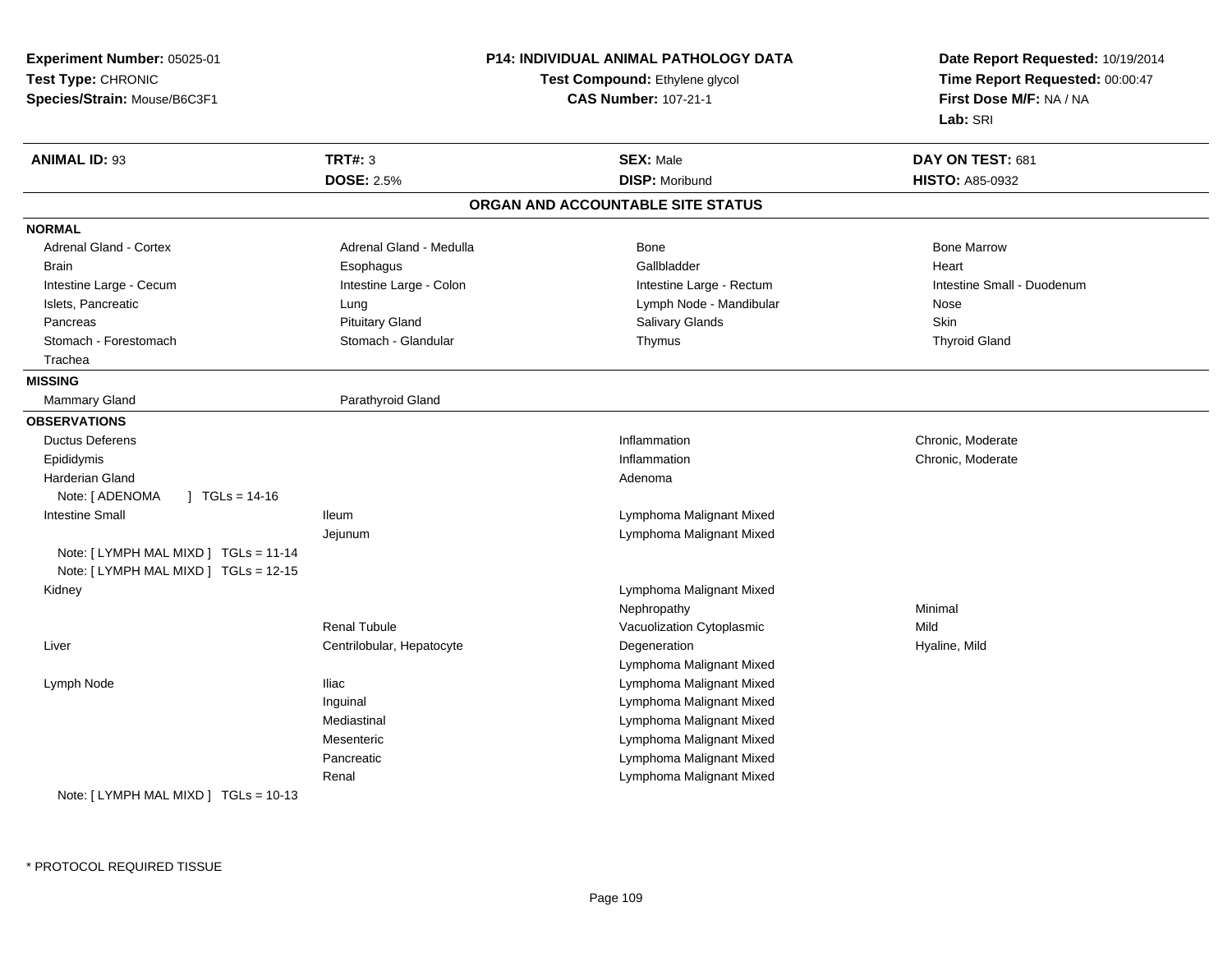| Experiment Number: 05025-01<br>Test Type: CHRONIC<br>Species/Strain: Mouse/B6C3F1 |                       | <b>P14: INDIVIDUAL ANIMAL PATHOLOGY DATA</b> | Date Report Requested: 10/19/2014<br>Time Report Requested: 00:00:47<br>First Dose M/F: NA / NA |  |
|-----------------------------------------------------------------------------------|-----------------------|----------------------------------------------|-------------------------------------------------------------------------------------------------|--|
|                                                                                   |                       | Test Compound: Ethylene glycol               |                                                                                                 |  |
|                                                                                   |                       | <b>CAS Number: 107-21-1</b>                  |                                                                                                 |  |
|                                                                                   |                       |                                              | Lab: SRI                                                                                        |  |
| <b>ANIMAL ID: 93</b>                                                              | <b>TRT#: 3</b>        | <b>SEX: Male</b>                             | DAY ON TEST: 681                                                                                |  |
|                                                                                   | <b>DOSE: 2.5%</b>     | <b>DISP: Moribund</b>                        | <b>HISTO: A85-0932</b>                                                                          |  |
|                                                                                   |                       | ORGAN AND ACCOUNTABLE SITE STATUS            |                                                                                                 |  |
| Note: [ LYMPH MAL MIXD ] TGLs = 13-3                                              |                       |                                              |                                                                                                 |  |
| Note: [ LYMPH MAL MIXD ] TGLs = 9-12                                              |                       |                                              |                                                                                                 |  |
| Note: [ LYMPH MAL MIXD ] TGLs = 2-17                                              |                       |                                              |                                                                                                 |  |
| Note: [LYMPH MAL MIXD ] TGLs = 8-11                                               |                       |                                              |                                                                                                 |  |
| Note: [LYMPH MAL MIXD ] TGLs = 6-11                                               |                       |                                              |                                                                                                 |  |
| Prostate                                                                          |                       | Inflammation                                 | Chronic, Moderate                                                                               |  |
| <b>Seminal Vesicle</b>                                                            |                       | Dilatation                                   | Moderate                                                                                        |  |
|                                                                                   |                       | Inflammation                                 | Chronic, Moderate                                                                               |  |
| Note: $[INFLAMMATION] TGLs = 5-7$                                                 |                       |                                              |                                                                                                 |  |
| Spleen                                                                            |                       | Hematopoietic Cell Proliferation             | Moderate                                                                                        |  |
|                                                                                   |                       | Lymphoma Malignant Mixed                     |                                                                                                 |  |
| Note: [LYMPH MAL MIXD ] TGLs = 7-8                                                |                       |                                              |                                                                                                 |  |
| <b>Testes</b>                                                                     | <b>Germinal Epith</b> | Degeneration                                 | Mild                                                                                            |  |
|                                                                                   |                       | Inflammation                                 | Chronic, Moderate                                                                               |  |
|                                                                                   |                       | Mineralization                               | Mild                                                                                            |  |
|                                                                                   |                       | Necrosis                                     | Multifocal, Mild                                                                                |  |
| Note: [MINERALIZATION ] TGLs = 3-7                                                |                       |                                              |                                                                                                 |  |
| Note: [INFLAMMATION ] TGLs = 4-7                                                  |                       |                                              |                                                                                                 |  |
| Tooth                                                                             | Incisor               | Dysplasia                                    | Mild                                                                                            |  |
| Urethra                                                                           | Lumen                 | Crystals                                     | Mild                                                                                            |  |
| <b>Urinary Bladder</b>                                                            |                       | Lymphoma Malignant Mixed                     |                                                                                                 |  |
| PRIMARY CAUSE OF DEATH                                                            | $\blacksquare$        |                                              |                                                                                                 |  |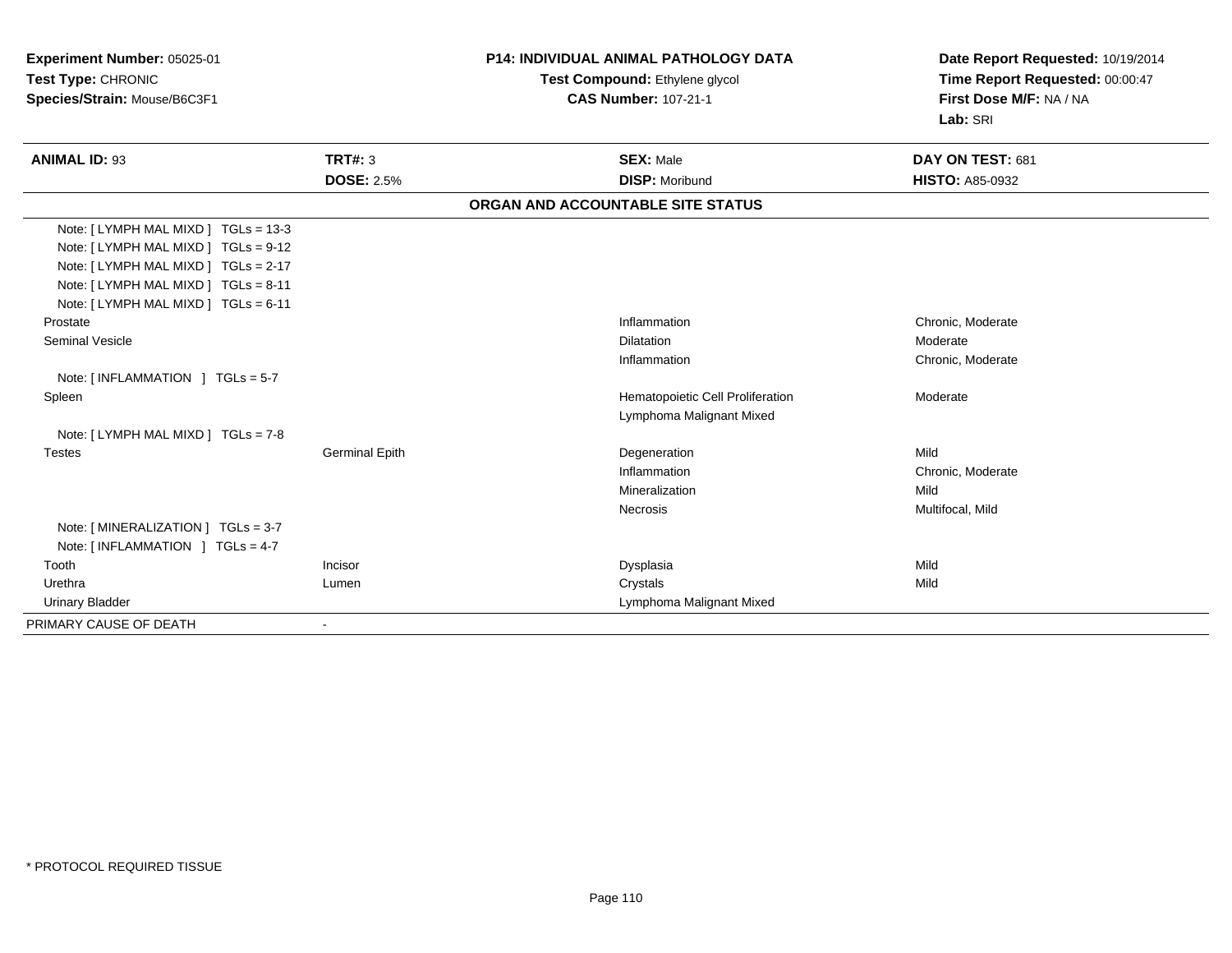| Experiment Number: 05025-01         | P14: INDIVIDUAL ANIMAL PATHOLOGY DATA<br>Test Compound: Ethylene glycol<br><b>CAS Number: 107-21-1</b> |                                   | Date Report Requested: 10/19/2014<br>Time Report Requested: 00:00:47<br>First Dose M/F: NA / NA |
|-------------------------------------|--------------------------------------------------------------------------------------------------------|-----------------------------------|-------------------------------------------------------------------------------------------------|
| Test Type: CHRONIC                  |                                                                                                        |                                   |                                                                                                 |
| Species/Strain: Mouse/B6C3F1        |                                                                                                        |                                   |                                                                                                 |
|                                     |                                                                                                        |                                   | Lab: SRI                                                                                        |
| <b>ANIMAL ID: 94</b>                | <b>TRT#: 3</b>                                                                                         | <b>SEX: Male</b>                  | DAY ON TEST: 150                                                                                |
|                                     | <b>DOSE: 2.5%</b>                                                                                      | <b>DISP: Dead</b>                 | HISTO: A83027928                                                                                |
|                                     |                                                                                                        | ORGAN AND ACCOUNTABLE SITE STATUS |                                                                                                 |
| <b>NORMAL</b>                       |                                                                                                        |                                   |                                                                                                 |
| <b>Adrenal Gland - Cortex</b>       | Bone                                                                                                   | <b>Bone Marrow</b>                | <b>Brain</b>                                                                                    |
| Epididymis                          | Esophagus                                                                                              | Gallbladder                       | Intestine Large - Cecum                                                                         |
| Intestine Large - Colon             | Intestine Large - Rectum                                                                               | Intestine Small - Duodenum        | Intestine Small - Ileum                                                                         |
| Intestine Small - Jejunum           | Islets, Pancreatic                                                                                     | Lymph Node - Mandibular           | Nose                                                                                            |
| Pancreas                            | Parathyroid Gland                                                                                      | <b>Pituitary Gland</b>            | Prostate                                                                                        |
| Salivary Glands                     | Seminal Vesicle                                                                                        | Skin                              | Stomach - Forestomach                                                                           |
| Stomach - Glandular                 | <b>Testes</b>                                                                                          | <b>Thyroid Gland</b>              | Trachea                                                                                         |
| <b>Urinary Bladder</b>              |                                                                                                        |                                   |                                                                                                 |
| <b>MISSING</b>                      |                                                                                                        |                                   |                                                                                                 |
| <b>Mammary Gland</b>                |                                                                                                        |                                   |                                                                                                 |
| <b>OBSERVATIONS</b>                 |                                                                                                        |                                   |                                                                                                 |
| <b>Adrenal Gland</b>                | Medulla                                                                                                | Infiltration Cellular             | Mixed Cell, Minimal                                                                             |
| Note: [ INFILTRAT CELL ] TGLs = 5-6 |                                                                                                        |                                   |                                                                                                 |
| Note: TGL 5 IS ON SLIDE 6B.         |                                                                                                        |                                   |                                                                                                 |
| Heart                               |                                                                                                        | Inflammation                      | Suppurative, Mild                                                                               |
| Kidney                              | <b>Renal Tubule</b>                                                                                    | Vacuolization Cytoplasmic         | Mild                                                                                            |
| Liver                               |                                                                                                        | Bacterium                         | Minimal                                                                                         |
|                                     |                                                                                                        | <b>Infiltration Cellular</b>      | Mixed Cell, Minimal                                                                             |
|                                     |                                                                                                        | Necrosis                          | Multifocal, Mild                                                                                |
| Lung                                |                                                                                                        | Bacterium                         | Mild                                                                                            |
|                                     |                                                                                                        | <b>Infiltration Cellular</b>      | Mixed Cell, Mild                                                                                |
| Lymph Node                          | Iliac                                                                                                  | Hyperplasia                       | Moderate                                                                                        |
| Note: TGL 1 IS ON SLIDE I.          |                                                                                                        |                                   |                                                                                                 |
| Note: [HYPERPLASIA ] TGLs = 1       |                                                                                                        |                                   |                                                                                                 |
| Spleen                              |                                                                                                        | Congestion                        | Mild                                                                                            |
| Note: [CONGESTION ] TGLs = 4-2      |                                                                                                        |                                   |                                                                                                 |
| Thymus                              |                                                                                                        | Depletion Lymphoid                | Minimal                                                                                         |
| PRIMARY CAUSE OF DEATH              | ÷,                                                                                                     |                                   |                                                                                                 |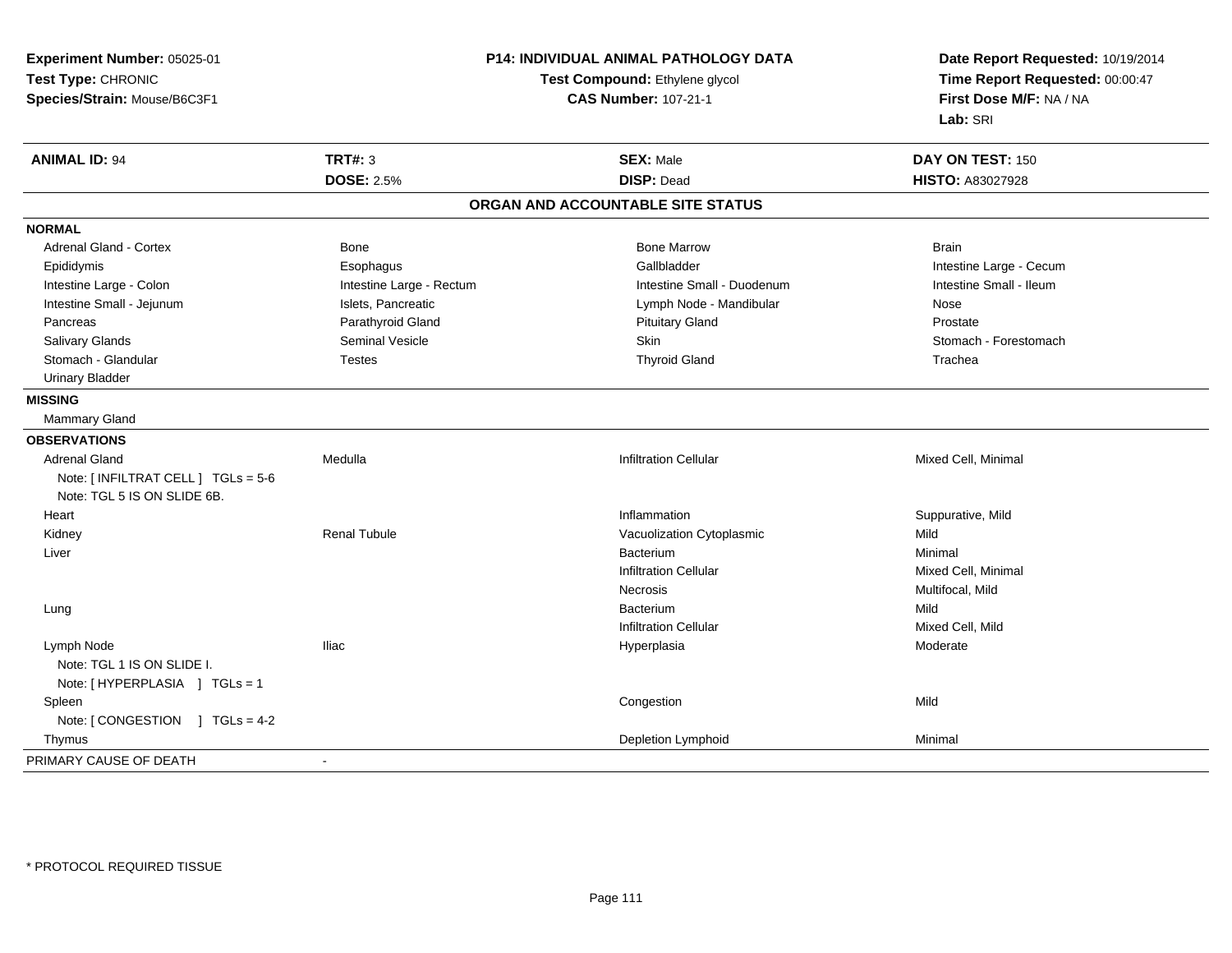**Experiment Number:** 05025-01**Test Type:** CHRONIC **Species/Strain:** Mouse/B6C3F1**P14: INDIVIDUAL ANIMAL PATHOLOGY DATATest Compound:** Ethylene glycol **CAS Number:** 107-21-1**Date Report Requested:** 10/19/2014**Time Report Requested:** 00:00:47**First Dose M/F:** NA / NA**Lab:** SRI**ANIMAL ID:** 95 **TRT#:** <sup>3</sup> **SEX:** Male **DAY ON TEST:** <sup>145</sup> **DOSE:** 2.5%**DISP:** Dead **HISTO:** A83027890 **ORGAN AND ACCOUNTABLE SITE STATUSNORMALAdrenal Gland - Cortex** Adrenal Gland - Medulla **Bone Adrenal Gland - Cortex Adrenal Gland - Cortex Adrenal Gland - Medulla** Bone Marrow Gallbladder Brain Epididymis Epididymis and the Brook of the Brook of the Brook of the Brook of the Gallbladder of the Gallbladder Intestine Large - Cecum **Intestine Large - Colon** Intestine Large - Colon Intestine Large - Rectum Intestine Large - Rectum Intestine Small - Duodenum Intestine Small - Ileum **Intestine Small - Jejunum** Intestine Small - Jejunum Islets, Pancreatic Lymph Node - Mandibular Mammary Gland Nose Nose Records and December 2012 (Nose Pancreas Parathyroid Gland Parathyroid Gland Parathyroid Gland Parathyroid Gland Parathyroid Gland Parathyroid Gland Parathyroid Gland Parathyroid Gland Parathyroid G Pituitary Gland Prostate Prostate Spleen Salivary Glands Salivary Glands Spleen Spleen Spleen Spleen **Thyroid Gland** Stomach - Forestomach Stomach - Glandular Testes Testes Testes Testes Testes Testes The Testes The Testes The Testes The Testes Testes Testes Testes Testes Testes Testes Testes Testes Testes Testes Testes Testes Testes Tes Trachea Urinary Bladder**OBSERVATIONS** Heartt the contract of the contract of the contract of the contract of the contract of the contract of the contract of the contract of the contract of the contract of the contract of the contract of the contract of the contract Inflammation **Example 2 12 and 2 and 3 and 3 and 3 and 3 and 3 and 3 and 3 and 3 and 3 and 3 and 3 and 3 and 3 and 3 and 3 and 3 and 3 and 3 and 3 and 3 and 3 and 3 and 3 and 3 and 3 and 3 and 3 and 3 and 3 and 3 and 3 and**  Kidney Renal Tubulee and the Dilatation Contract of the Dilatation Contract of the Mild Renal TubuleVacuolization Cytoplasmic<br>Autolysis Minimal Liverr and the control of the control of the control of the control of the control of the control of the control of s and the contract of the Minimal Lung Infiltration Cellular Mixed Cell, Moderate Lymph Node Iliac Hyperplasia Mild Note: TGL 2 IS ON SLIDE II.Note: [ HYPERPLASIA ] TGLs = 2 Seminal Vesiclee distribution de la contraction de la contraction de la contraction de la contraction de la contraction de la <br>Dilatation Inflammation Chronic, Mild Note: [ DILATATION ] TGLs = 3-7 Skinn and the chronic, Moderate and the chronic method of the chronic method of the chronic method of the chronic, Moderate  $\Gamma$ Ulcer ModerateNote: TGL 1 IS ON SLIDE I.Note: TGL 1 IS ON SLIDE I.Note: [ INFLAMMATION ] TGLs = 1Note: [ ULCER ] TGLs = 1 Thymus Depletion Lymphoidd Mild Urethraa and the control of the control of the control of the control of the control of the control of the control of the control of the control of the control of the control of the control of the control of the control of the co PRIMARY CAUSE OF DEATH-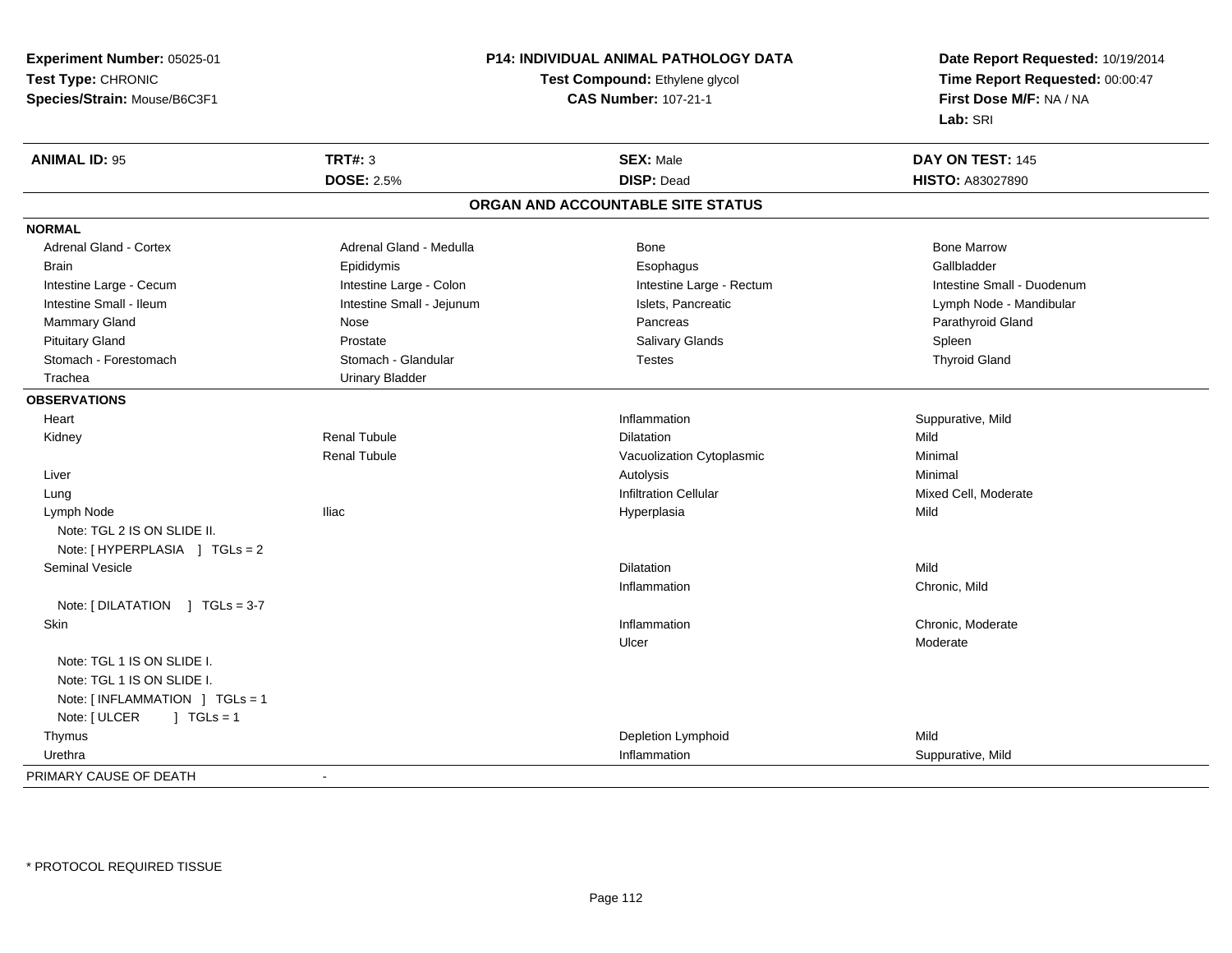**Experiment Number:** 05025-01**Test Type:** CHRONIC **Species/Strain:** Mouse/B6C3F1**P14: INDIVIDUAL ANIMAL PATHOLOGY DATATest Compound:** Ethylene glycol **CAS Number:** 107-21-1**Date Report Requested:** 10/19/2014**Time Report Requested:** 00:00:47**First Dose M/F:** NA / NA**Lab:** SRI**ANIMAL ID:** 96 **TRT#:** <sup>3</sup> **SEX:** Male **DAY ON TEST:** <sup>732</sup> **DOSE:** 2.5%**DISP:** Terminal Sacrifice **HISTO:** A85-0935 **ORGAN AND ACCOUNTABLE SITE STATUSNORMAL**Adrenal Gland - Medulla Bone Bone Bone Marrow Bone Marrow Brain Brain Brain Brain Heart Epididymis Esophagus Gallbladder HeartIntestine Large - Cecum **Intestine Large - Colon** Intestine Large - Colon Intestine Large - Rectum Intestine Large - Cecum Intestine Small - Duodenum Intestine Small - Ileum **Intestine Small - Intestine Small - Jejunum** Intestine Small - Islets, Pancreatic **Lung** Parathyroid Gland Mammary Gland Nose Nose Records and December 2012 (Nose Pancreas Parathyroid Gland Parathyroid Gland Parathyroid Gland Parathyroid Gland Parathyroid Gland Parathyroid Gland Parathyroid Gland Parathyroid Gland Parathyroid G Prostate Salivary Glands Seminal Vesicle Skin**Testes** Spleen Stomach - Stomach - Forestomach - Stomach - Stomach - Glandular Testes in the Stomach - Glandular Thymus **Trachea** Trachea Trachea Urinary Bladder **OBSERVATIONS** Adrenal Gland Cortex, Subcapsular Hyperplasia Focal, Minimal Kidneyy the controller of the controller of the controller of the Nephropathy the controller of the Minimal Minimal  $\lambda$ Renal TubuleVacuolization Cytoplasmic **Mild**  Liver Centrilobular, Hepatocytee and the Degeneration description of the Hyaline, Mild Hepatocellular AdenomaArtery, Mediaa the contract of Hypertrophy the contract of the Mild Inflammation Multifocal, Mild Note: [ HEPATOCLR ADEN ] TGLs = 3-11 Lymph Nodee the contract of the Mesenteric the contract of the contract of the Angiectasis Marked of the Marked Marked o Mandibular Hyperplasia Lymphoid, Mild Note: [ ANGIECTASIS ] TGLs = 2-6 Pituitary Gland Pars Distalis Cyst Mild Preputial Glandd Cystic, Moderate Cystic, Moderate Cystic, Moderate Cystic, Moderate Cystic, Moderate Cystic, Moderate Cystic, Moderate Cystic, Moderate Cystic, Moderate Cystic, Moderate Cystic, Moderate Cystic, Moderate Cystic, Moderate Inflammation Suppurative, Mild Note: [ DEGEN ] TGLs = 1-12 Note: [ INFLAMMATION ] TGLs = 1-12 Thyroid Gland Follicular Cel Hyperplasia Minimal Toothh ann an Incisor ann an Incisor ann an Dysplasia ann an Dysplasia ann an Dysplasia ann an Dysplasia ann an Mild PRIMARY CAUSE OF DEATH-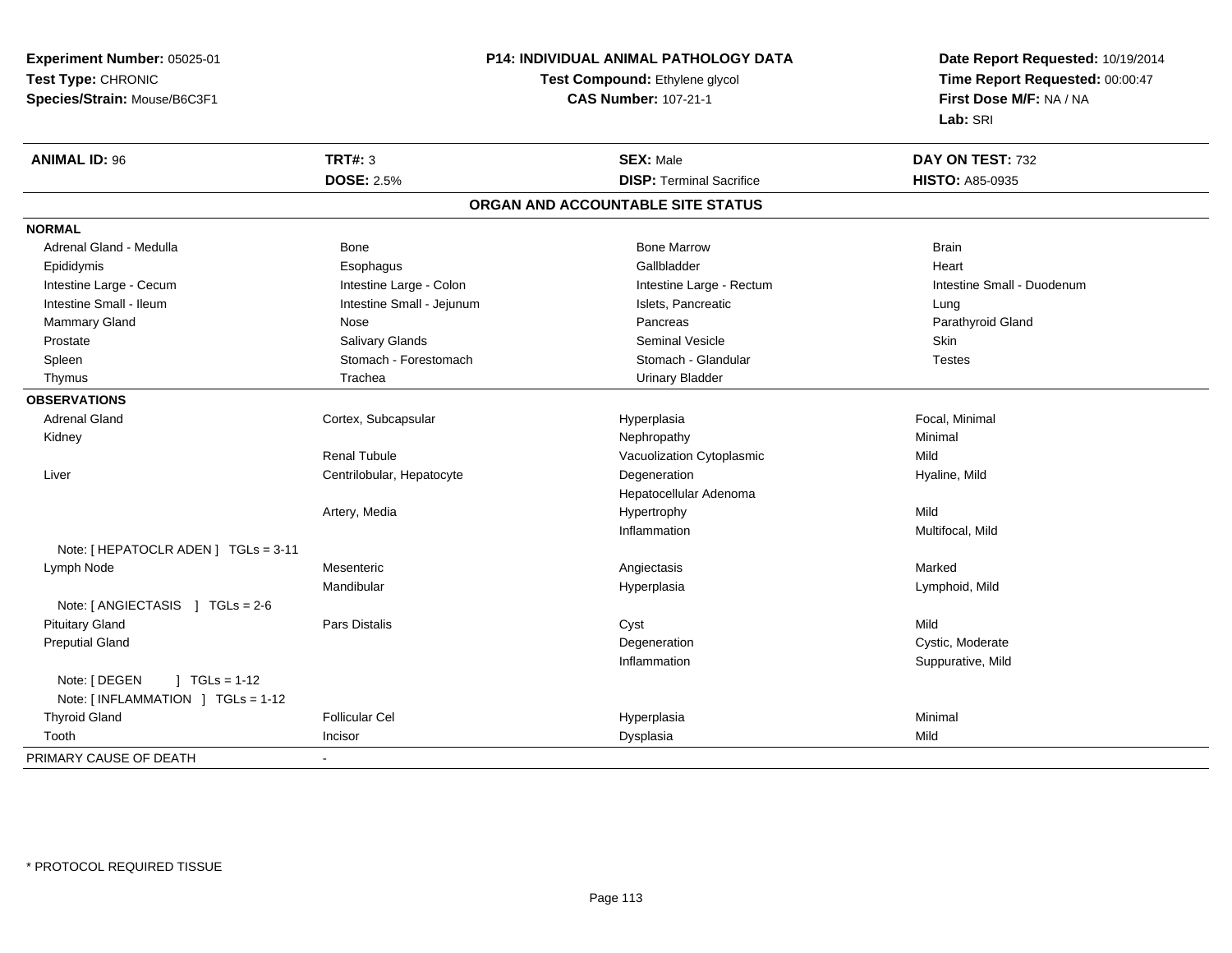**Experiment Number:** 05025-01**Test Type:** CHRONIC **Species/Strain:** Mouse/B6C3F1**P14: INDIVIDUAL ANIMAL PATHOLOGY DATATest Compound:** Ethylene glycol **CAS Number:** 107-21-1**Date Report Requested:** 10/19/2014**Time Report Requested:** 00:00:47**First Dose M/F:** NA / NA**Lab:** SRI**ANIMAL ID:** 97**TRT#:** 3 **SEX:** Male **DAY ON TEST:** 732 **DOSE:** 2.5%**DISP:** Terminal Sacrifice **HISTO:** A85-0936 **ORGAN AND ACCOUNTABLE SITE STATUSNORMALAdrenal Gland - Cortex** Adrenal Gland - Medulla **Bone Adrenal Gland - Cortex Adrenal Gland - Cortex Adrenal Gland - Medulla** Bone Marrow Gallbladder Brain Epididymis Epididymis and the Brook of the Brook of the Brook of the Brook of the Gallbladder of the Gallbladder Heart **Intestine Large - Cecum** Intestine Large - Cecum Intestine Large - Colon Intestine Large - Rectum Intestine Small - Duodenum **Intestine Small - Ileum** Intestine Small - Ileum Intestine Small - Jejunum Intestine Small - Jejunum Islets, Pancreatic Lymph Node - Mandibular Nammary Gland Nose Nose Nose Pancreas Pancreas Pancreas **Salivary Glands** Parathyroid Gland Salivary Glands Preputial Gland Prosection Control of Prostate Changes and Salivary Glands C Seminal Vesicle Skin Skin Skin Skin Stomach - Forestomach Spleen Stomach - Forestomach - Stomach - Forestomach Stomach - Glandular Testes Thymus Thyroid Gland Trachea**OBSERVATIONS** Kidneyy the contract of the Pelvis of the Pelvis and the contract of the contract of the contract of the person of the contract of the contract of the contract of the contract of the contract of the contract of the contract of t Inflammation Chronic, Minimal Pelvis Mineralizationn Mild Nephropathyy Mild Mild Renal TubuleVacuolization Cytoplasmic Liver Centrilobular, Hepatocytee and the Degeneration description of the Hyaline, Mild Hepatocellular AdenomaNote: [ HEPATOCLR ADEN ] TGLs = 3-12 Lungg and the settlement of the settlement of the Hyperplasia and the Hyperplasia controller than  $\mathsf{Lym}$  phoid, Minimal  $\mathsf{Lym}$  phoid, Minimal  $\mathsf{dy}$  Lymph Node Mesenteric Angiectasis Mild Note: [ ANGIECTASIS ] TGLs = 4-6 Pituitary Gland Pars Distalis Hyperplasia Focal, Mild Toothh ann an t-Incisor ann an t-Incisor ann an Dysplasia ann an Dysplasia ann an Dysplasia ann an Dysplasia ann an Minimal an Minimal an Dysplasia ann an Dysplasia ann an Minimal ann an Dysplasia ann an Dysplasia ann an Dyspla Urethraa which is the controller of the controller of the controller of the controller of the controller of the controller of the controller of the controller of the controller of the controller of the controller of the controlle Urinary Bladder Calculus Gross Observation Moderate PRIMARY CAUSE OF DEATH-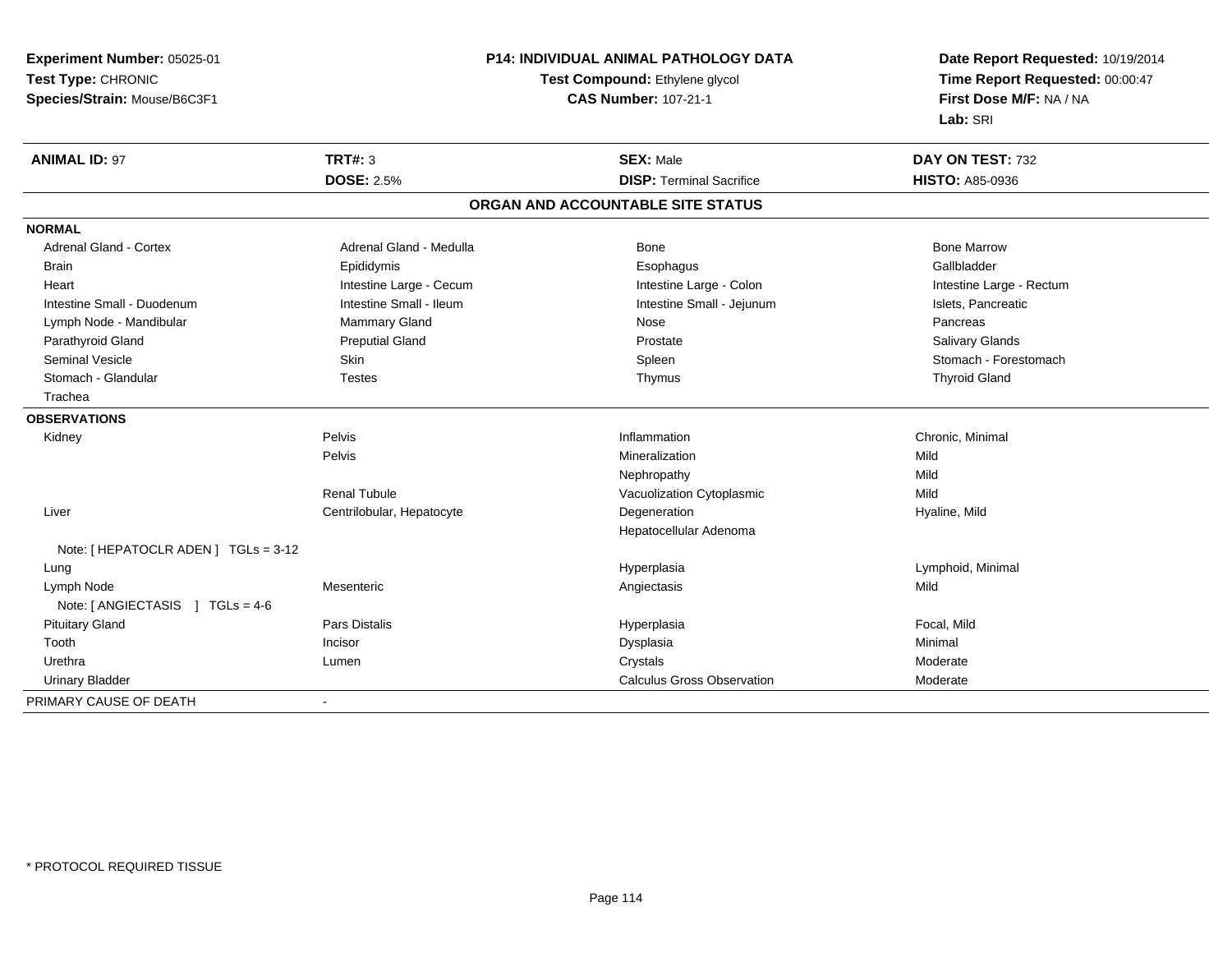| Experiment Number: 05025-01                                 |                             | P14: INDIVIDUAL ANIMAL PATHOLOGY DATA | Date Report Requested: 10/19/2014<br>Time Report Requested: 00:00:47 |
|-------------------------------------------------------------|-----------------------------|---------------------------------------|----------------------------------------------------------------------|
| Test Type: CHRONIC                                          |                             | Test Compound: Ethylene glycol        |                                                                      |
| Species/Strain: Mouse/B6C3F1                                | <b>CAS Number: 107-21-1</b> |                                       | First Dose M/F: NA / NA                                              |
|                                                             |                             |                                       | Lab: SRI                                                             |
| <b>ANIMAL ID: 98</b>                                        | <b>TRT#: 3</b>              | <b>SEX: Male</b>                      | DAY ON TEST: 168                                                     |
|                                                             | <b>DOSE: 2.5%</b>           | <b>DISP: Dead</b>                     | HISTO: A83028006                                                     |
|                                                             |                             | ORGAN AND ACCOUNTABLE SITE STATUS     |                                                                      |
| <b>NORMAL</b>                                               |                             |                                       |                                                                      |
| Adrenal Gland - Cortex                                      | Adrenal Gland - Medulla     | Bone                                  | <b>Bone Marrow</b>                                                   |
| <b>Brain</b>                                                | Epididymis                  | Esophagus                             | Gallbladder                                                          |
| Heart                                                       | Islets, Pancreatic          | Lymph Node - Mandibular               | Mammary Gland                                                        |
| Nose                                                        | Pancreas                    | Parathyroid Gland                     | <b>Pituitary Gland</b>                                               |
| <b>Preputial Gland</b>                                      | Salivary Glands             | Stomach - Forestomach                 | Stomach - Glandular                                                  |
| Testes                                                      | <b>Thyroid Gland</b>        | Trachea                               |                                                                      |
| <b>AUTO PRECLUDES DIAG.</b>                                 |                             |                                       |                                                                      |
| Intestine Large - Cecum                                     | Intestine Large - Colon     | Intestine Large - Rectum              | Intestine Small - Duodenum                                           |
| Intestine Small - Ileum                                     | Intestine Small - Jejunum   |                                       |                                                                      |
| <b>OBSERVATIONS</b>                                         |                             |                                       |                                                                      |
| Kidney                                                      |                             | Bacterium                             | Mild                                                                 |
|                                                             | <b>Renal Tubule</b>         | Crystals                              | Mild                                                                 |
|                                                             | <b>Renal Tubule</b>         | Dilatation                            | Mild                                                                 |
|                                                             |                             | Inflammation                          | Suppurative, Moderate                                                |
| Note: $\lceil$ INFLAMMATION $\lceil$ TGLs = 4-6             |                             |                                       |                                                                      |
| Liver                                                       |                             | <b>Infiltration Cellular</b>          | Mixed Cell, Mild                                                     |
| Lung                                                        |                             | Congestion                            | Moderate                                                             |
| Note: $\sqrt{COMGESTION}$ $\sqrt{ICS} = 5-4$                |                             |                                       |                                                                      |
| Lymph Node                                                  | <b>Iliac</b>                | Hyperplasia                           | Moderate                                                             |
|                                                             | Mesenteric                  | Hyperplasia                           | Moderate                                                             |
| Note: [HYPERPLASIA ] TGLs = 1<br>Note: TGL 1 IS ON SLIDE I. |                             |                                       |                                                                      |
| Prostate                                                    |                             | Inflammation                          | Chronic, Marked                                                      |
| <b>Seminal Vesicle</b>                                      |                             | Inflammation                          | Chronic, Minimal                                                     |
| Skin                                                        | Prepuce                     | Inflammation                          | Chronic, Moderate                                                    |
|                                                             | Prepuce                     | Ulcer                                 | Moderate                                                             |
| Note: TGL 2 IS ON SLIDE 7B.                                 |                             |                                       |                                                                      |
| Note: [ ULCER<br>$J \cdot TGLS = 2-7$                       |                             |                                       |                                                                      |
| Note: [INFLAMMATION ] TGLs = 2-7                            |                             |                                       |                                                                      |
| Spleen                                                      |                             | Hematopoietic Cell Proliferation      | Moderate                                                             |
|                                                             |                             |                                       |                                                                      |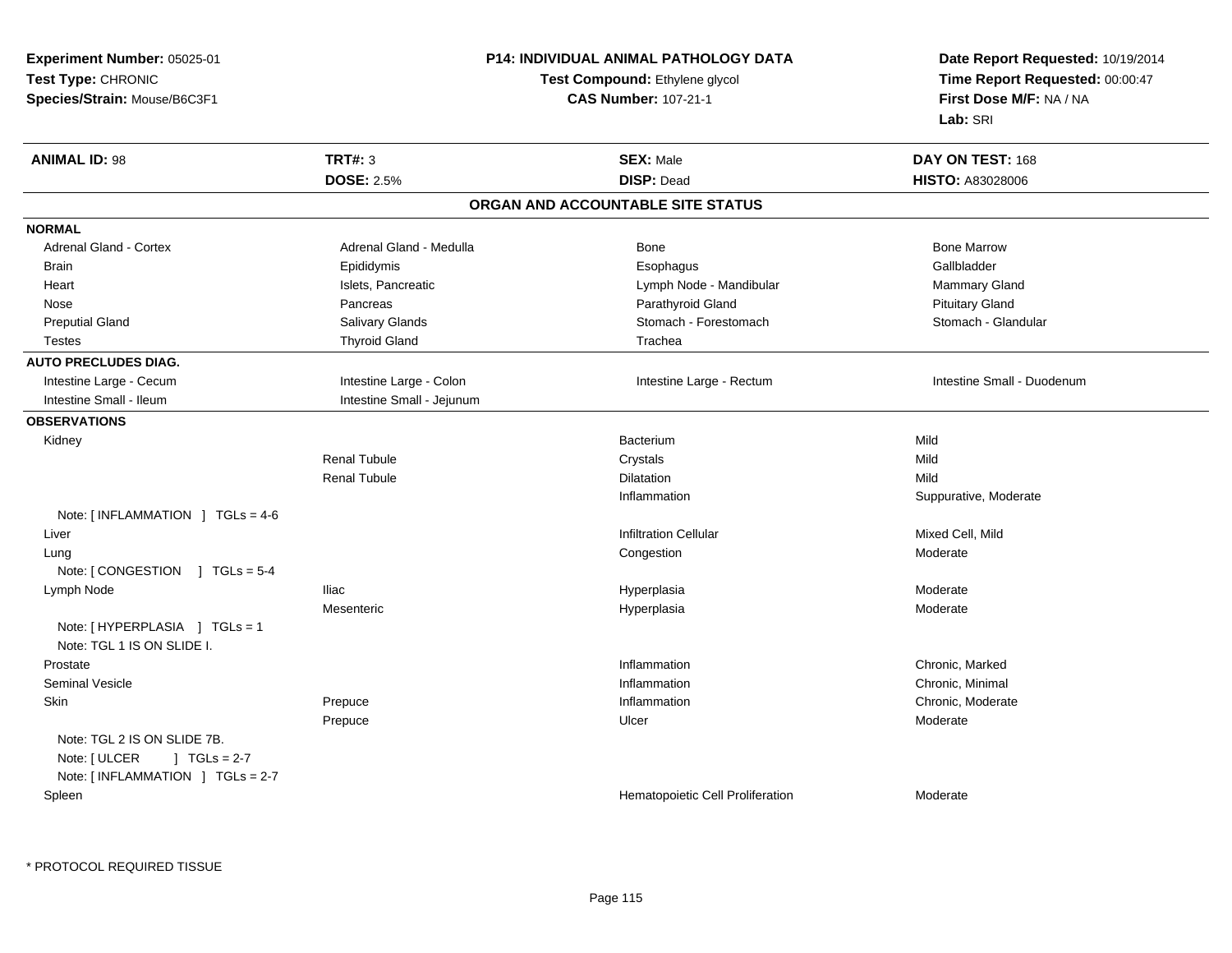| Experiment Number: 05025-01<br>Test Type: CHRONIC<br>Species/Strain: Mouse/B6C3F1 |                          | <b>P14: INDIVIDUAL ANIMAL PATHOLOGY DATA</b><br>Test Compound: Ethylene glycol<br><b>CAS Number: 107-21-1</b> | Date Report Requested: 10/19/2014<br>Time Report Requested: 00:00:47<br>First Dose M/F: NA / NA<br>Lab: SRI |
|-----------------------------------------------------------------------------------|--------------------------|---------------------------------------------------------------------------------------------------------------|-------------------------------------------------------------------------------------------------------------|
| <b>ANIMAL ID: 98</b>                                                              | TRT#: 3                  | <b>SEX: Male</b>                                                                                              | DAY ON TEST: 168                                                                                            |
|                                                                                   | <b>DOSE: 2.5%</b>        | <b>DISP: Dead</b>                                                                                             | <b>HISTO: A83028006</b>                                                                                     |
|                                                                                   |                          | ORGAN AND ACCOUNTABLE SITE STATUS                                                                             |                                                                                                             |
| Thymus                                                                            |                          | Depletion Lymphoid                                                                                            | Minimal                                                                                                     |
| Urinary Bladder                                                                   |                          | Inflammation                                                                                                  | Chronic, Marked                                                                                             |
| PRIMARY CAUSE OF DEATH                                                            | $\overline{\phantom{0}}$ |                                                                                                               |                                                                                                             |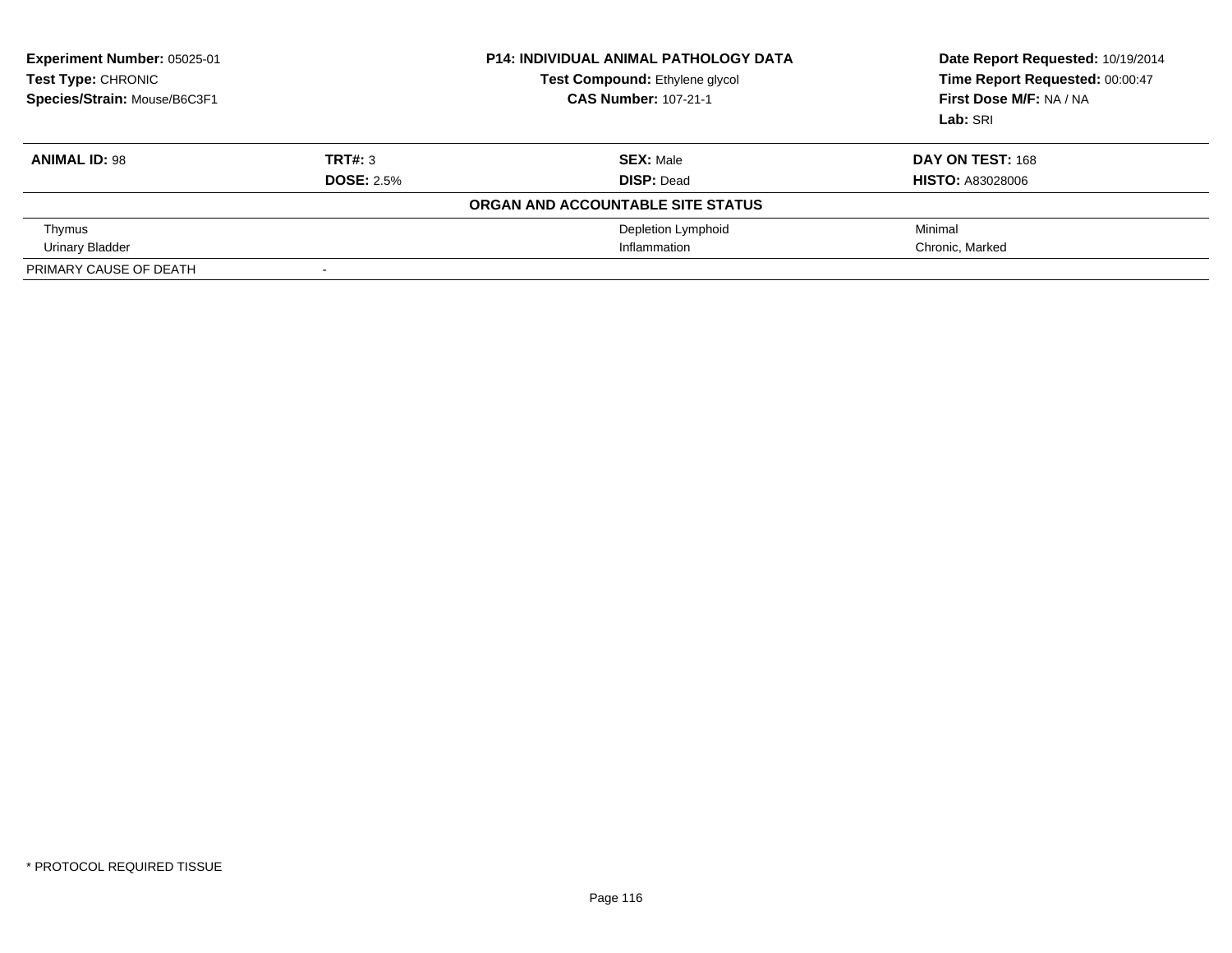| Experiment Number: 05025-01       | P14: INDIVIDUAL ANIMAL PATHOLOGY DATA<br>Test Compound: Ethylene glycol |                                   | Date Report Requested: 10/19/2014<br>Time Report Requested: 00:00:47 |
|-----------------------------------|-------------------------------------------------------------------------|-----------------------------------|----------------------------------------------------------------------|
| Test Type: CHRONIC                |                                                                         |                                   |                                                                      |
| Species/Strain: Mouse/B6C3F1      |                                                                         | <b>CAS Number: 107-21-1</b>       | First Dose M/F: NA / NA                                              |
|                                   |                                                                         |                                   | Lab: SRI                                                             |
| <b>ANIMAL ID: 99</b>              | <b>TRT#: 3</b>                                                          | <b>SEX: Male</b>                  | DAY ON TEST: 732                                                     |
|                                   | <b>DOSE: 2.5%</b>                                                       | <b>DISP: Terminal Sacrifice</b>   | <b>HISTO: A85-0938</b>                                               |
|                                   |                                                                         | ORGAN AND ACCOUNTABLE SITE STATUS |                                                                      |
| <b>NORMAL</b>                     |                                                                         |                                   |                                                                      |
| <b>Adrenal Gland - Cortex</b>     | Adrenal Gland - Medulla                                                 | Bone                              | <b>Bone Marrow</b>                                                   |
| <b>Brain</b>                      | Epididymis                                                              | Esophagus                         | Gallbladder                                                          |
| Heart                             | Intestine Large - Cecum                                                 | Intestine Large - Colon           | Intestine Large - Rectum                                             |
| Intestine Small - Duodenum        | Intestine Small - Ileum                                                 | Intestine Small - Jejunum         | Islets, Pancreatic                                                   |
| Lung                              | Lymph Node - Mandibular                                                 | Nose                              | Pancreas                                                             |
| Parathyroid Gland                 | <b>Pituitary Gland</b>                                                  | Prostate                          | Salivary Glands                                                      |
| <b>Seminal Vesicle</b>            | Skin                                                                    | Spleen                            | Stomach - Forestomach                                                |
| Stomach - Glandular               | Testes                                                                  | Trachea                           | <b>Urinary Bladder</b>                                               |
| <b>MISSING</b>                    |                                                                         |                                   |                                                                      |
| Mammary Gland                     |                                                                         |                                   |                                                                      |
| <b>OBSERVATIONS</b>               |                                                                         |                                   |                                                                      |
| Kidney                            |                                                                         | Nephropathy                       | Minimal                                                              |
|                                   | <b>Renal Tubule</b>                                                     | Vacuolization Cytoplasmic         | Mild                                                                 |
| Liver                             | Centrilobular, Hepatocyte                                               | Degeneration                      | Hyaline, Mild                                                        |
| Lymph Node                        | Mesenteric                                                              | Angiectasis                       | Mild                                                                 |
|                                   | Inguinal                                                                | Hyperplasia                       | Mild                                                                 |
|                                   | Inguinal                                                                | Inflammation                      | Chronic, Mild                                                        |
| Note: [ ANGIECTASIS ] TGLs = 3-6  |                                                                         |                                   |                                                                      |
| <b>Preputial Gland</b>            |                                                                         | Degeneration                      | Cystic, Moderate                                                     |
|                                   |                                                                         | Inflammation                      | Suppurative, Mild                                                    |
| Note: [INFLAMMATION ] TGLs = 2-11 |                                                                         |                                   |                                                                      |
| Note: [ DEGEN<br>$] TGLs = 2-11$  |                                                                         |                                   |                                                                      |
| Thymus                            |                                                                         | Atypia Cellular                   | Mild                                                                 |
|                                   |                                                                         | Degeneration                      | Cystic, Mild                                                         |
| <b>Thyroid Gland</b>              | <b>Follicular Cel</b>                                                   | Hyperplasia                       | Minimal                                                              |
| PRIMARY CAUSE OF DEATH            |                                                                         |                                   |                                                                      |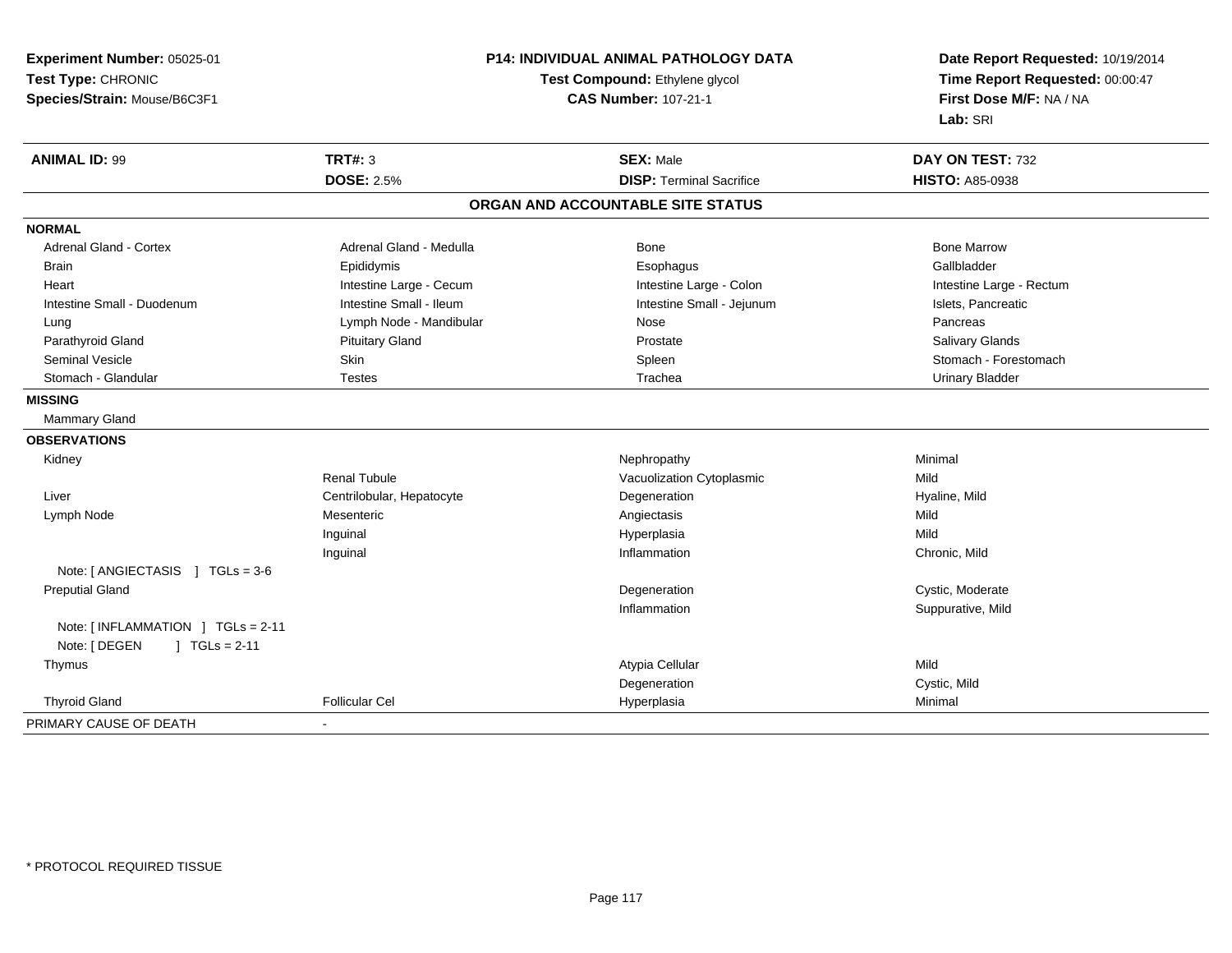| Experiment Number: 05025-01<br>Test Type: CHRONIC<br>Species/Strain: Mouse/B6C3F1 |                                                            | <b>P14: INDIVIDUAL ANIMAL PATHOLOGY DATA</b><br>Test Compound: Ethylene glycol<br><b>CAS Number: 107-21-1</b> | Date Report Requested: 10/19/2014<br>Time Report Requested: 00:00:47<br>First Dose M/F: NA / NA<br>Lab: SRI |
|-----------------------------------------------------------------------------------|------------------------------------------------------------|---------------------------------------------------------------------------------------------------------------|-------------------------------------------------------------------------------------------------------------|
| <b>ANIMAL ID: 100</b>                                                             | TRT#: 3                                                    | <b>SEX: Male</b>                                                                                              | DAY ON TEST: 732                                                                                            |
|                                                                                   | <b>DOSE: 2.5%</b>                                          | <b>DISP: Terminal Sacrifice</b>                                                                               | <b>HISTO: A85-0939</b>                                                                                      |
|                                                                                   |                                                            | ORGAN AND ACCOUNTABLE SITE STATUS                                                                             |                                                                                                             |
| <b>NORMAL</b>                                                                     |                                                            |                                                                                                               |                                                                                                             |
| <b>Adrenal Gland - Cortex</b>                                                     | Adrenal Gland - Medulla                                    | <b>Bone Marrow</b>                                                                                            | <b>Brain</b>                                                                                                |
| Epididymis                                                                        | Esophagus                                                  | Gallbladder                                                                                                   | Heart                                                                                                       |
| Intestine Large - Cecum                                                           | Intestine Large - Colon                                    | Intestine Large - Rectum                                                                                      | Intestine Small - Duodenum                                                                                  |
| Intestine Small - Ileum                                                           | Intestine Small - Jejunum                                  | Islets. Pancreatic                                                                                            | Lung                                                                                                        |
| Nose                                                                              | Pancreas                                                   | Parathyroid Gland                                                                                             | <b>Pituitary Gland</b>                                                                                      |
| Prostate                                                                          | Salivary Glands                                            | Seminal Vesicle                                                                                               | Skin                                                                                                        |
| Spleen                                                                            | Stomach - Forestomach                                      | Thymus                                                                                                        | <b>Thyroid Gland</b>                                                                                        |
| Trachea                                                                           | <b>Urinary Bladder</b>                                     |                                                                                                               |                                                                                                             |
| <b>MISSING</b>                                                                    |                                                            |                                                                                                               |                                                                                                             |
| Lymph Node - Mandibular                                                           | Mammary Gland                                              |                                                                                                               |                                                                                                             |
| <b>OBSERVATIONS</b>                                                               |                                                            |                                                                                                               |                                                                                                             |
| Bone                                                                              | Femur                                                      | Hyperostosis                                                                                                  | Mild                                                                                                        |
| Kidney                                                                            |                                                            | Nephropathy                                                                                                   | Mild                                                                                                        |
|                                                                                   | <b>Renal Tubule</b>                                        | Vacuolization Cytoplasmic                                                                                     | Mild                                                                                                        |
| Liver                                                                             | Centrilobular, Hepatocyte                                  | Degeneration                                                                                                  | Hyaline, Mild                                                                                               |
|                                                                                   |                                                            | Inflammation                                                                                                  | Multifocal, Minimal                                                                                         |
| Lymph Node                                                                        |                                                            |                                                                                                               |                                                                                                             |
|                                                                                   | Note: ALTHOUGH MANDIBULAR IS MISSING MESENTERIC IS NORMAL. |                                                                                                               |                                                                                                             |
| Stomach                                                                           | Glandular                                                  | Inflammation                                                                                                  | Focal, Mild                                                                                                 |
| <b>Testes</b>                                                                     | <b>Germinal Epith</b>                                      | Degeneration                                                                                                  | Moderate                                                                                                    |
|                                                                                   |                                                            | Mineralization                                                                                                | Mild                                                                                                        |
| Tooth                                                                             | Incisor                                                    | Dysplasia                                                                                                     | Mild                                                                                                        |
| Urethra                                                                           | Lumen                                                      | Crystals                                                                                                      | Mild                                                                                                        |
| PRIMARY CAUSE OF DEATH                                                            | $\blacksquare$                                             |                                                                                                               |                                                                                                             |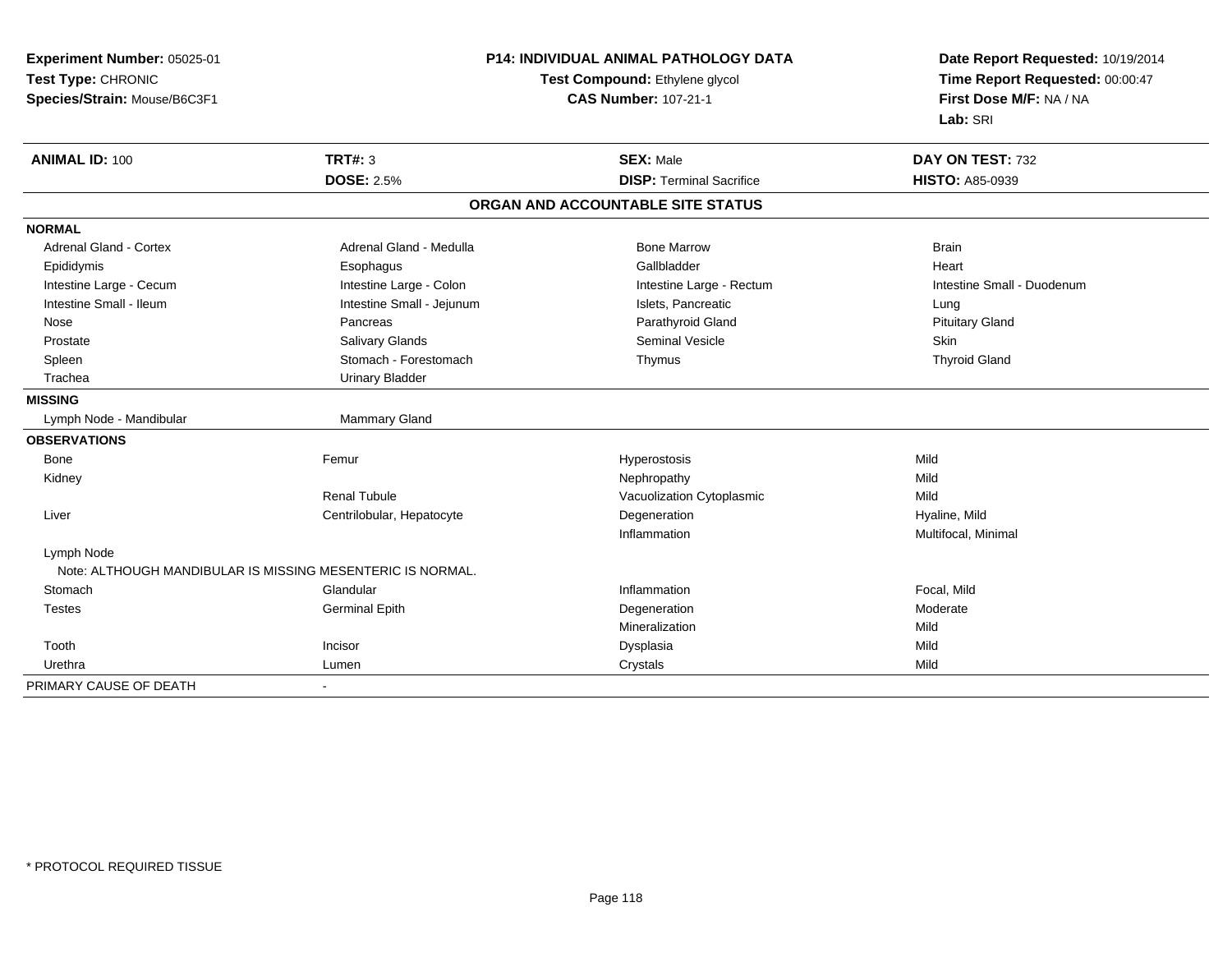**Experiment Number:** 05025-01**Test Type:** CHRONIC **Species/Strain:** Mouse/B6C3F1**P14: INDIVIDUAL ANIMAL PATHOLOGY DATATest Compound:** Ethylene glycol **CAS Number:** 107-21-1**Date Report Requested:** 10/19/2014**Time Report Requested:** 00:00:47**First Dose M/F:** NA / NA**Lab:** SRI**ANIMAL ID:** 101**TRT#:** 3 **SEX:** Male **DAY ON TEST:** 732 **DOSE:** 2.5%**DISP:** Terminal Sacrifice **HISTO:** A85-0940 **ORGAN AND ACCOUNTABLE SITE STATUSNORMALAdrenal Gland - Cortex** Adrenal Gland - Medulla **Bone Adrenal Gland - Cortex Adrenal Gland - Cortex Adrenal Gland - Medulla** Bone Marrow Gallbladder Brain Epididymis Epididymis and the Brook of the Brook of the Brook of the Brook of the Gallbladder of the Gallbladder Heart **Intestine Large - Cecum** Intestine Large - Cecum Intestine Large - Colon Intestine Large - Rectum Intestine Small - Duodenum **Intestine Small - Ileum** Intestine Small - Ileum Intestine Small - Jejunum Intestine Small - Jejunum Islets, Pancreatic Lymph Node - Mandibular Nammary Gland Nose Nose Nose Pancreas Pancreas Pancreas Prostate Parathyroid Gland Pental Penis Penis Penis Penis Penis Prostate Pituitary Gland Prostate Prostate Spleen Salivary Glands Seminal Vesicle Skin SpleenThymus Stomach - Forestomach **Stomach - Glandular** Stomach - Glandular Testes Testes Testes Thyroid Gland Trachea Trachea Communication Christian Urinary Bladder **OBSERVATIONS** Kidneyy the controller the controller of the controller of the Moderate Moderate of the Moderate of the Moderate of the Moderate of the Moderate of the Moderate of the Moderate of the Moderate of the Moderate of the Moderate of Renal TubuleVacuolization Cytoplasmic **Mild**  Liver Centrilobular, HepatocyteDegeneration **Hyaline**, Moderate Hepatocellular AdenomaInflammation Multifocal, Minimal [ Inflammation TGLS = 5-13 ] Lung Alveolar/Bronchiolar Adenoma Lymph Node Mesenteric Angiectasis Mild Note: [ ANGIECTASIS ] TGLs = 4-6 Preputial GlandInflammation **Suppurative, Moderate** Note: [ INFLAMMATION ] TGLs = 2-12 Toothh ann an Incisor ann an Incisor ann an Dysplasia ann an Dysplasia ann an Dysplasia ann an Dysplasia ann an Mild PRIMARY CAUSE OF DEATH-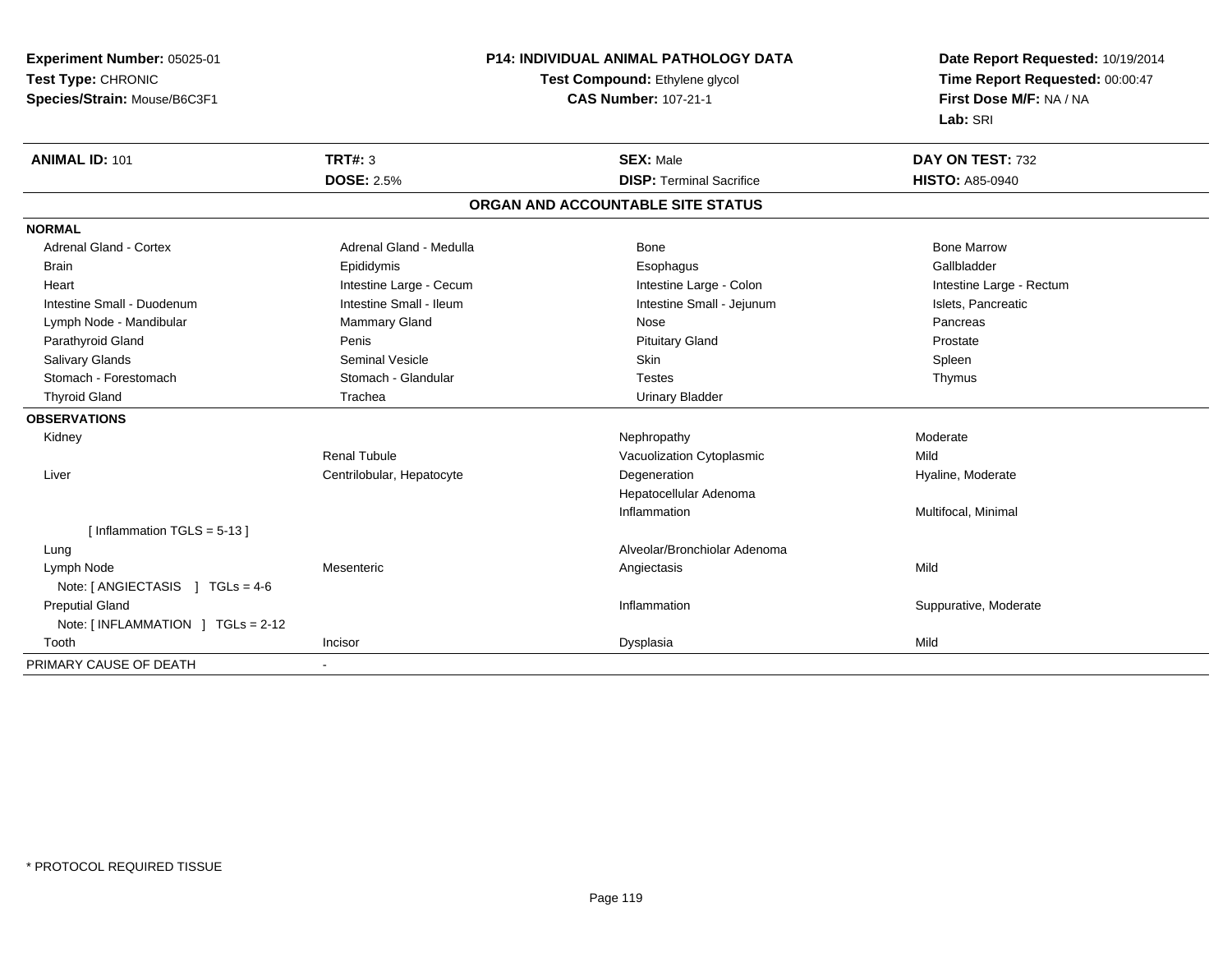| Experiment Number: 05025-01              | <b>P14: INDIVIDUAL ANIMAL PATHOLOGY DATA</b> |                                   | Date Report Requested: 10/19/2014                          |
|------------------------------------------|----------------------------------------------|-----------------------------------|------------------------------------------------------------|
| Test Type: CHRONIC                       |                                              | Test Compound: Ethylene glycol    | Time Report Requested: 00:00:47<br>First Dose M/F: NA / NA |
| Species/Strain: Mouse/B6C3F1             |                                              | <b>CAS Number: 107-21-1</b>       |                                                            |
|                                          |                                              |                                   | Lab: SRI                                                   |
| <b>ANIMAL ID: 102</b>                    | TRT#: 3                                      | <b>SEX: Male</b>                  | DAY ON TEST: 735                                           |
|                                          | <b>DOSE: 2.5%</b>                            | <b>DISP: Terminal Sacrifice</b>   | <b>HISTO: A85-0941</b>                                     |
|                                          |                                              | ORGAN AND ACCOUNTABLE SITE STATUS |                                                            |
| <b>NORMAL</b>                            |                                              |                                   |                                                            |
| <b>Adrenal Gland - Cortex</b>            | Adrenal Gland - Medulla                      | Bone                              | <b>Bone Marrow</b>                                         |
| <b>Brain</b>                             | Epididymis                                   | Esophagus                         | Gallbladder                                                |
| Heart                                    | Intestine Large - Cecum                      | Intestine Large - Colon           | Intestine Small - Duodenum                                 |
| Intestine Small - Ileum                  | Intestine Small - Jejunum                    | Islets, Pancreatic                | Lung                                                       |
| Lymph Node - Mandibular                  | Mammary Gland                                | Nose                              | Pancreas                                                   |
| Parathyroid Gland                        | <b>Pituitary Gland</b>                       | Prostate                          | Salivary Glands                                            |
| <b>Seminal Vesicle</b>                   | <b>Skin</b>                                  | Stomach - Forestomach             | Stomach - Glandular                                        |
| <b>Testes</b>                            | Thymus                                       | <b>Thyroid Gland</b>              | Trachea                                                    |
| <b>Urinary Bladder</b>                   |                                              |                                   |                                                            |
| <b>OBSERVATIONS</b>                      |                                              |                                   |                                                            |
| Intestine Large                          | Rectum                                       | Inflammation                      | Chronic, Moderate                                          |
| Kidney                                   |                                              | Nephropathy                       | Mild                                                       |
|                                          | <b>Renal Tubule</b>                          | Vacuolization Cytoplasmic         | Mild                                                       |
| Liver                                    |                                              | Hepatocellular Carcinoma          |                                                            |
|                                          |                                              | Inflammation                      | Multifocal, Mild                                           |
|                                          |                                              | Pigmentation                      | Mild                                                       |
| [ Hepatocellular Carcinoma TGLS = 3-11 ] |                                              |                                   |                                                            |
| Lymph Node                               | Mesenteric                                   | Angiectasis                       | Mild                                                       |
| Note: [ ANGIECTASIS ] TGLs = 2-6         |                                              |                                   |                                                            |
| Spleen                                   |                                              | Hematopoietic Cell Proliferation  | Moderate                                                   |
| Note: [ HEMA CELL PROL ] TGLs = 1-8      |                                              |                                   |                                                            |
| PRIMARY CAUSE OF DEATH                   |                                              |                                   |                                                            |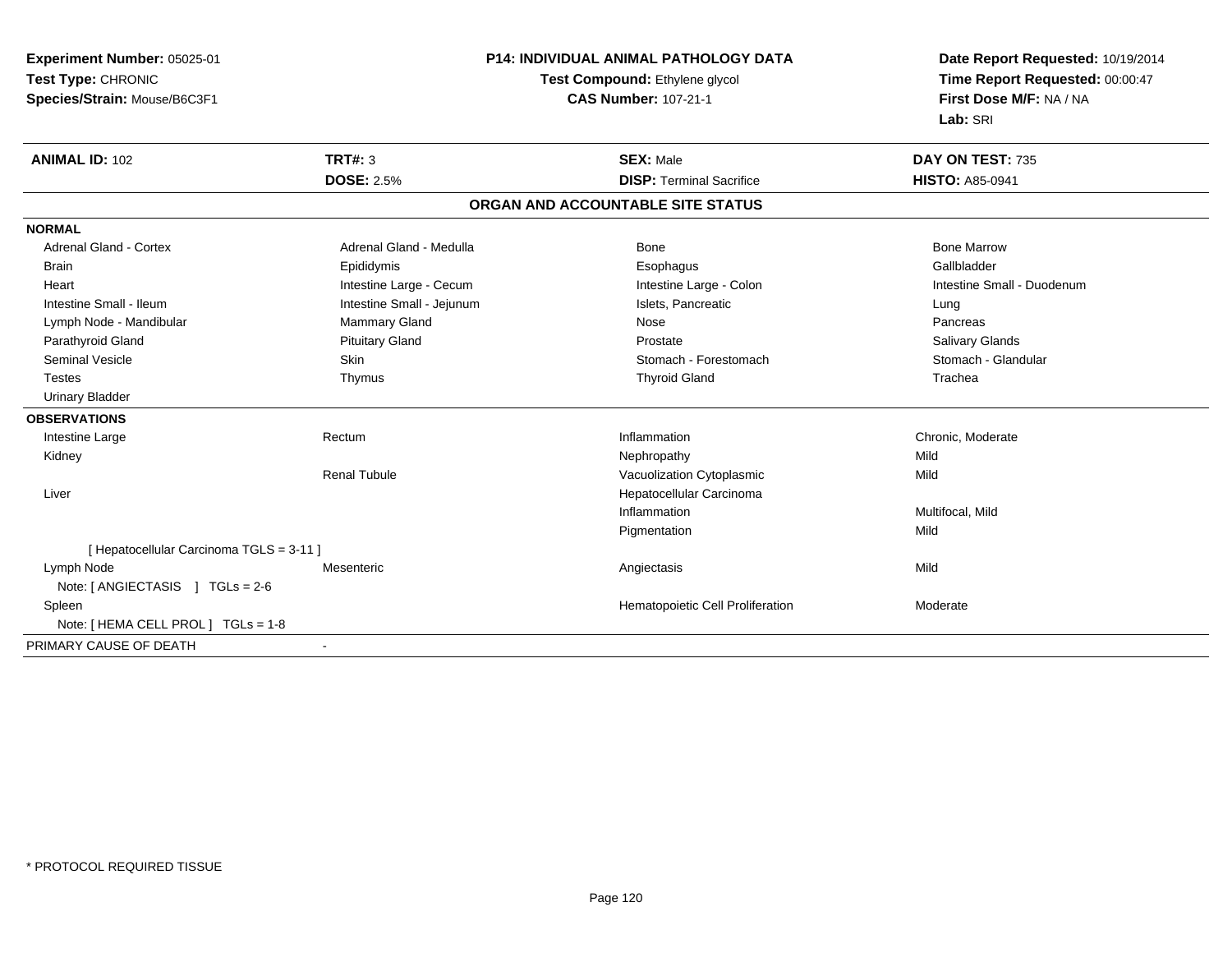| Time Report Requested: 00:00:47<br>Test Type: CHRONIC<br>Test Compound: Ethylene glycol<br>Species/Strain: Mouse/B6C3F1<br><b>CAS Number: 107-21-1</b><br>First Dose M/F: NA / NA<br>Lab: SRI<br><b>TRT#: 3</b><br><b>ANIMAL ID: 103</b><br><b>SEX: Male</b><br>DAY ON TEST: 98<br><b>DOSE: 2.5%</b><br><b>DISP: Dead</b><br><b>HISTO: A83027725</b><br>ORGAN AND ACCOUNTABLE SITE STATUS<br><b>NORMAL</b><br>Adrenal Gland - Medulla<br><b>Bone Marrow</b><br><b>Adrenal Gland - Cortex</b><br>Bone<br>Gallbladder<br>Epididymis<br><b>Brain</b><br>Esophagus<br>Intestine Large - Cecum<br>Intestine Large - Colon<br>Intestine Large - Rectum<br>Heart<br>Intestine Small - Ileum<br>Intestine Small - Duodenum<br>Intestine Small - Jejunum<br>Islets, Pancreatic<br>Lymph Node - Mandibular<br>Parathyroid Gland<br>Nose<br>Pancreas<br>Salivary Glands<br><b>Seminal Vesicle</b><br>Stomach - Forestomach<br>Stomach - Glandular<br><b>Testes</b><br><b>Thyroid Gland</b><br>Trachea<br><b>Urinary Bladder</b><br><b>MISSING</b><br><b>Pituitary Gland</b><br>Mammary Gland<br>Thymus<br><b>OBSERVATIONS</b><br><b>Renal Tubule</b><br>Vacuolization Cytoplasmic<br>Mild<br>Kidney<br><b>Infiltration Cellular</b><br>Mixed Cell, Mild<br>Liver<br>Multifocal, Moderate<br>Necrosis<br>Note: [ NECROSIS<br>$1 TGLs = 5-5$<br><b>Infiltration Cellular</b><br>Mixed Cell, Mild<br>Lung<br>Chronic, Moderate<br>Prostate<br>Inflammation<br>Chronic, Minimal<br>Skin<br>Inflammation<br>Marked<br>Prepuce<br>Ulcer<br>Note: [INFLAMMATION ] TGLs = 1<br>Note: [ ULCER<br>$J \cdot TGLs = 2,3-7$<br>Note: TGL 2,3 IS ON SLIDE 7B.<br>Note: TGL 1 IS ON SLIDE I.<br>Hematopoietic Cell Proliferation<br>Spleen<br>Moderate<br>[ Hematopoietic Cell Proliferation TGLS = 4-2 ]<br>PRIMARY CAUSE OF DEATH | Experiment Number: 05025-01 | <b>P14: INDIVIDUAL ANIMAL PATHOLOGY DATA</b> |  | Date Report Requested: 10/19/2014 |
|-----------------------------------------------------------------------------------------------------------------------------------------------------------------------------------------------------------------------------------------------------------------------------------------------------------------------------------------------------------------------------------------------------------------------------------------------------------------------------------------------------------------------------------------------------------------------------------------------------------------------------------------------------------------------------------------------------------------------------------------------------------------------------------------------------------------------------------------------------------------------------------------------------------------------------------------------------------------------------------------------------------------------------------------------------------------------------------------------------------------------------------------------------------------------------------------------------------------------------------------------------------------------------------------------------------------------------------------------------------------------------------------------------------------------------------------------------------------------------------------------------------------------------------------------------------------------------------------------------------------------------------------------------------------------------------------------------------------------------------------------------------------------------------------------------------|-----------------------------|----------------------------------------------|--|-----------------------------------|
|                                                                                                                                                                                                                                                                                                                                                                                                                                                                                                                                                                                                                                                                                                                                                                                                                                                                                                                                                                                                                                                                                                                                                                                                                                                                                                                                                                                                                                                                                                                                                                                                                                                                                                                                                                                                           |                             |                                              |  |                                   |
|                                                                                                                                                                                                                                                                                                                                                                                                                                                                                                                                                                                                                                                                                                                                                                                                                                                                                                                                                                                                                                                                                                                                                                                                                                                                                                                                                                                                                                                                                                                                                                                                                                                                                                                                                                                                           |                             |                                              |  |                                   |
|                                                                                                                                                                                                                                                                                                                                                                                                                                                                                                                                                                                                                                                                                                                                                                                                                                                                                                                                                                                                                                                                                                                                                                                                                                                                                                                                                                                                                                                                                                                                                                                                                                                                                                                                                                                                           |                             |                                              |  |                                   |
|                                                                                                                                                                                                                                                                                                                                                                                                                                                                                                                                                                                                                                                                                                                                                                                                                                                                                                                                                                                                                                                                                                                                                                                                                                                                                                                                                                                                                                                                                                                                                                                                                                                                                                                                                                                                           |                             |                                              |  |                                   |
|                                                                                                                                                                                                                                                                                                                                                                                                                                                                                                                                                                                                                                                                                                                                                                                                                                                                                                                                                                                                                                                                                                                                                                                                                                                                                                                                                                                                                                                                                                                                                                                                                                                                                                                                                                                                           |                             |                                              |  |                                   |
|                                                                                                                                                                                                                                                                                                                                                                                                                                                                                                                                                                                                                                                                                                                                                                                                                                                                                                                                                                                                                                                                                                                                                                                                                                                                                                                                                                                                                                                                                                                                                                                                                                                                                                                                                                                                           |                             |                                              |  |                                   |
|                                                                                                                                                                                                                                                                                                                                                                                                                                                                                                                                                                                                                                                                                                                                                                                                                                                                                                                                                                                                                                                                                                                                                                                                                                                                                                                                                                                                                                                                                                                                                                                                                                                                                                                                                                                                           |                             |                                              |  |                                   |
|                                                                                                                                                                                                                                                                                                                                                                                                                                                                                                                                                                                                                                                                                                                                                                                                                                                                                                                                                                                                                                                                                                                                                                                                                                                                                                                                                                                                                                                                                                                                                                                                                                                                                                                                                                                                           |                             |                                              |  |                                   |
|                                                                                                                                                                                                                                                                                                                                                                                                                                                                                                                                                                                                                                                                                                                                                                                                                                                                                                                                                                                                                                                                                                                                                                                                                                                                                                                                                                                                                                                                                                                                                                                                                                                                                                                                                                                                           |                             |                                              |  |                                   |
|                                                                                                                                                                                                                                                                                                                                                                                                                                                                                                                                                                                                                                                                                                                                                                                                                                                                                                                                                                                                                                                                                                                                                                                                                                                                                                                                                                                                                                                                                                                                                                                                                                                                                                                                                                                                           |                             |                                              |  |                                   |
|                                                                                                                                                                                                                                                                                                                                                                                                                                                                                                                                                                                                                                                                                                                                                                                                                                                                                                                                                                                                                                                                                                                                                                                                                                                                                                                                                                                                                                                                                                                                                                                                                                                                                                                                                                                                           |                             |                                              |  |                                   |
|                                                                                                                                                                                                                                                                                                                                                                                                                                                                                                                                                                                                                                                                                                                                                                                                                                                                                                                                                                                                                                                                                                                                                                                                                                                                                                                                                                                                                                                                                                                                                                                                                                                                                                                                                                                                           |                             |                                              |  |                                   |
|                                                                                                                                                                                                                                                                                                                                                                                                                                                                                                                                                                                                                                                                                                                                                                                                                                                                                                                                                                                                                                                                                                                                                                                                                                                                                                                                                                                                                                                                                                                                                                                                                                                                                                                                                                                                           |                             |                                              |  |                                   |
|                                                                                                                                                                                                                                                                                                                                                                                                                                                                                                                                                                                                                                                                                                                                                                                                                                                                                                                                                                                                                                                                                                                                                                                                                                                                                                                                                                                                                                                                                                                                                                                                                                                                                                                                                                                                           |                             |                                              |  |                                   |
|                                                                                                                                                                                                                                                                                                                                                                                                                                                                                                                                                                                                                                                                                                                                                                                                                                                                                                                                                                                                                                                                                                                                                                                                                                                                                                                                                                                                                                                                                                                                                                                                                                                                                                                                                                                                           |                             |                                              |  |                                   |
|                                                                                                                                                                                                                                                                                                                                                                                                                                                                                                                                                                                                                                                                                                                                                                                                                                                                                                                                                                                                                                                                                                                                                                                                                                                                                                                                                                                                                                                                                                                                                                                                                                                                                                                                                                                                           |                             |                                              |  |                                   |
|                                                                                                                                                                                                                                                                                                                                                                                                                                                                                                                                                                                                                                                                                                                                                                                                                                                                                                                                                                                                                                                                                                                                                                                                                                                                                                                                                                                                                                                                                                                                                                                                                                                                                                                                                                                                           |                             |                                              |  |                                   |
|                                                                                                                                                                                                                                                                                                                                                                                                                                                                                                                                                                                                                                                                                                                                                                                                                                                                                                                                                                                                                                                                                                                                                                                                                                                                                                                                                                                                                                                                                                                                                                                                                                                                                                                                                                                                           |                             |                                              |  |                                   |
|                                                                                                                                                                                                                                                                                                                                                                                                                                                                                                                                                                                                                                                                                                                                                                                                                                                                                                                                                                                                                                                                                                                                                                                                                                                                                                                                                                                                                                                                                                                                                                                                                                                                                                                                                                                                           |                             |                                              |  |                                   |
|                                                                                                                                                                                                                                                                                                                                                                                                                                                                                                                                                                                                                                                                                                                                                                                                                                                                                                                                                                                                                                                                                                                                                                                                                                                                                                                                                                                                                                                                                                                                                                                                                                                                                                                                                                                                           |                             |                                              |  |                                   |
|                                                                                                                                                                                                                                                                                                                                                                                                                                                                                                                                                                                                                                                                                                                                                                                                                                                                                                                                                                                                                                                                                                                                                                                                                                                                                                                                                                                                                                                                                                                                                                                                                                                                                                                                                                                                           |                             |                                              |  |                                   |
|                                                                                                                                                                                                                                                                                                                                                                                                                                                                                                                                                                                                                                                                                                                                                                                                                                                                                                                                                                                                                                                                                                                                                                                                                                                                                                                                                                                                                                                                                                                                                                                                                                                                                                                                                                                                           |                             |                                              |  |                                   |
|                                                                                                                                                                                                                                                                                                                                                                                                                                                                                                                                                                                                                                                                                                                                                                                                                                                                                                                                                                                                                                                                                                                                                                                                                                                                                                                                                                                                                                                                                                                                                                                                                                                                                                                                                                                                           |                             |                                              |  |                                   |
|                                                                                                                                                                                                                                                                                                                                                                                                                                                                                                                                                                                                                                                                                                                                                                                                                                                                                                                                                                                                                                                                                                                                                                                                                                                                                                                                                                                                                                                                                                                                                                                                                                                                                                                                                                                                           |                             |                                              |  |                                   |
|                                                                                                                                                                                                                                                                                                                                                                                                                                                                                                                                                                                                                                                                                                                                                                                                                                                                                                                                                                                                                                                                                                                                                                                                                                                                                                                                                                                                                                                                                                                                                                                                                                                                                                                                                                                                           |                             |                                              |  |                                   |
|                                                                                                                                                                                                                                                                                                                                                                                                                                                                                                                                                                                                                                                                                                                                                                                                                                                                                                                                                                                                                                                                                                                                                                                                                                                                                                                                                                                                                                                                                                                                                                                                                                                                                                                                                                                                           |                             |                                              |  |                                   |
|                                                                                                                                                                                                                                                                                                                                                                                                                                                                                                                                                                                                                                                                                                                                                                                                                                                                                                                                                                                                                                                                                                                                                                                                                                                                                                                                                                                                                                                                                                                                                                                                                                                                                                                                                                                                           |                             |                                              |  |                                   |
|                                                                                                                                                                                                                                                                                                                                                                                                                                                                                                                                                                                                                                                                                                                                                                                                                                                                                                                                                                                                                                                                                                                                                                                                                                                                                                                                                                                                                                                                                                                                                                                                                                                                                                                                                                                                           |                             |                                              |  |                                   |
|                                                                                                                                                                                                                                                                                                                                                                                                                                                                                                                                                                                                                                                                                                                                                                                                                                                                                                                                                                                                                                                                                                                                                                                                                                                                                                                                                                                                                                                                                                                                                                                                                                                                                                                                                                                                           |                             |                                              |  |                                   |
|                                                                                                                                                                                                                                                                                                                                                                                                                                                                                                                                                                                                                                                                                                                                                                                                                                                                                                                                                                                                                                                                                                                                                                                                                                                                                                                                                                                                                                                                                                                                                                                                                                                                                                                                                                                                           |                             |                                              |  |                                   |
|                                                                                                                                                                                                                                                                                                                                                                                                                                                                                                                                                                                                                                                                                                                                                                                                                                                                                                                                                                                                                                                                                                                                                                                                                                                                                                                                                                                                                                                                                                                                                                                                                                                                                                                                                                                                           |                             |                                              |  |                                   |
|                                                                                                                                                                                                                                                                                                                                                                                                                                                                                                                                                                                                                                                                                                                                                                                                                                                                                                                                                                                                                                                                                                                                                                                                                                                                                                                                                                                                                                                                                                                                                                                                                                                                                                                                                                                                           |                             |                                              |  |                                   |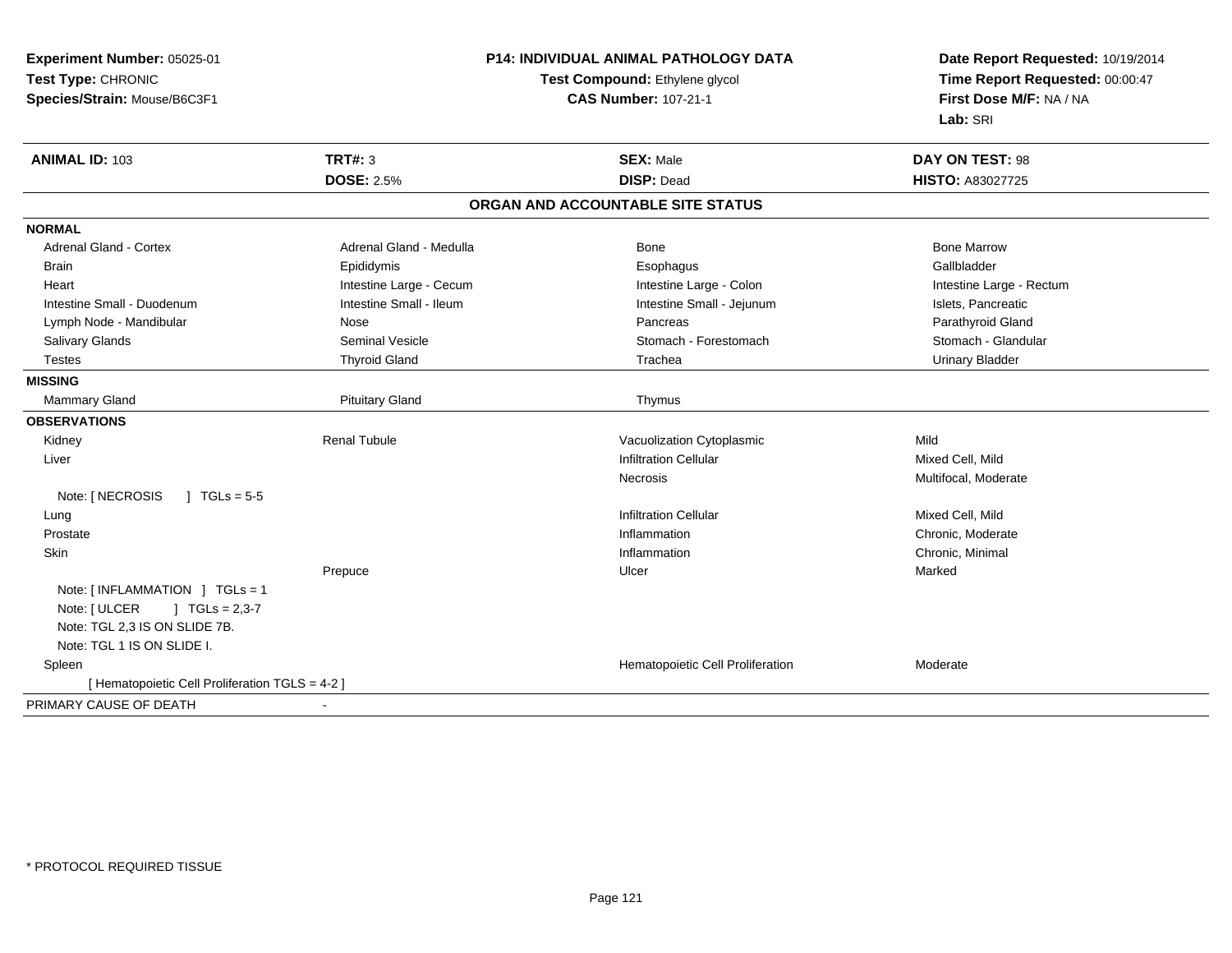| Experiment Number: 05025-01                     | <b>P14: INDIVIDUAL ANIMAL PATHOLOGY DATA</b> |                                   | Date Report Requested: 10/19/2014                          |
|-------------------------------------------------|----------------------------------------------|-----------------------------------|------------------------------------------------------------|
| Test Type: CHRONIC                              |                                              | Test Compound: Ethylene glycol    |                                                            |
| Species/Strain: Mouse/B6C3F1                    |                                              | <b>CAS Number: 107-21-1</b>       | Time Report Requested: 00:00:47<br>First Dose M/F: NA / NA |
|                                                 |                                              |                                   | Lab: SRI                                                   |
| <b>ANIMAL ID: 104</b>                           | <b>TRT#: 3</b>                               | <b>SEX: Male</b>                  | DAY ON TEST: 101                                           |
|                                                 | <b>DOSE: 2.5%</b>                            | <b>DISP: Dead</b>                 | HISTO: A83027726                                           |
|                                                 |                                              | ORGAN AND ACCOUNTABLE SITE STATUS |                                                            |
| <b>NORMAL</b>                                   |                                              |                                   |                                                            |
| Adrenal Gland - Cortex                          | Adrenal Gland - Medulla                      | Bone                              | <b>Bone Marrow</b>                                         |
| <b>Brain</b>                                    | Epididymis                                   | Esophagus                         | Gallbladder                                                |
| Heart                                           | Intestine Large - Cecum                      | Intestine Large - Colon           | Intestine Small - Ileum                                    |
| Intestine Small - Jejunum                       | Islets, Pancreatic                           | Lymph Node - Mandibular           | <b>Mammary Gland</b>                                       |
| Nose                                            | Pancreas                                     | Parathyroid Gland                 | <b>Pituitary Gland</b>                                     |
| Salivary Glands                                 | Seminal Vesicle                              | Stomach - Forestomach             | Stomach - Glandular                                        |
| <b>Testes</b>                                   | <b>Thyroid Gland</b>                         | Trachea                           |                                                            |
| <b>MISSING</b>                                  |                                              |                                   |                                                            |
| Intestine Large - Rectum                        | Intestine Small - Duodenum                   |                                   |                                                            |
| <b>OBSERVATIONS</b>                             |                                              |                                   |                                                            |
| Kidney                                          | <b>Renal Tubule</b>                          | <b>Dilatation</b>                 | Minimal                                                    |
|                                                 |                                              | Nephropathy                       | Minimal                                                    |
|                                                 | <b>Renal Tubule</b>                          | Vacuolization Cytoplasmic         | Minimal                                                    |
| Liver                                           |                                              | <b>Necrosis</b>                   | Multifocal, Mild                                           |
| Lung                                            |                                              | <b>Infiltration Cellular</b>      | Mixed Cell, Mild                                           |
| Prostate                                        |                                              | Inflammation                      | Chronic, Mild                                              |
| <b>Skin</b>                                     |                                              | Ulcer                             | Moderate                                                   |
| Note: TGL 2 IS ON SLIDE II.                     |                                              |                                   |                                                            |
| [Ulcer TGLS = $2$ ]                             |                                              |                                   |                                                            |
| Spleen                                          |                                              | Hematopoietic Cell Proliferation  | Moderate                                                   |
| [ Hematopoietic Cell Proliferation TGLS = 7-2 ] |                                              |                                   |                                                            |
| Thymus                                          |                                              | Depletion Lymphoid                | Mild                                                       |
| Urethra                                         |                                              | Inflammation                      | Suppurative, Mild                                          |
| <b>Urinary Bladder</b>                          |                                              | Inflammation                      | Chronic, Moderate                                          |
| Note: $[INFLAMMATION] TGLs = 6-6$               |                                              |                                   |                                                            |
| Note: TGL 6 IS ON SLIDE 6B.                     |                                              |                                   |                                                            |
| PRIMARY CAUSE OF DEATH                          | $\blacksquare$                               |                                   |                                                            |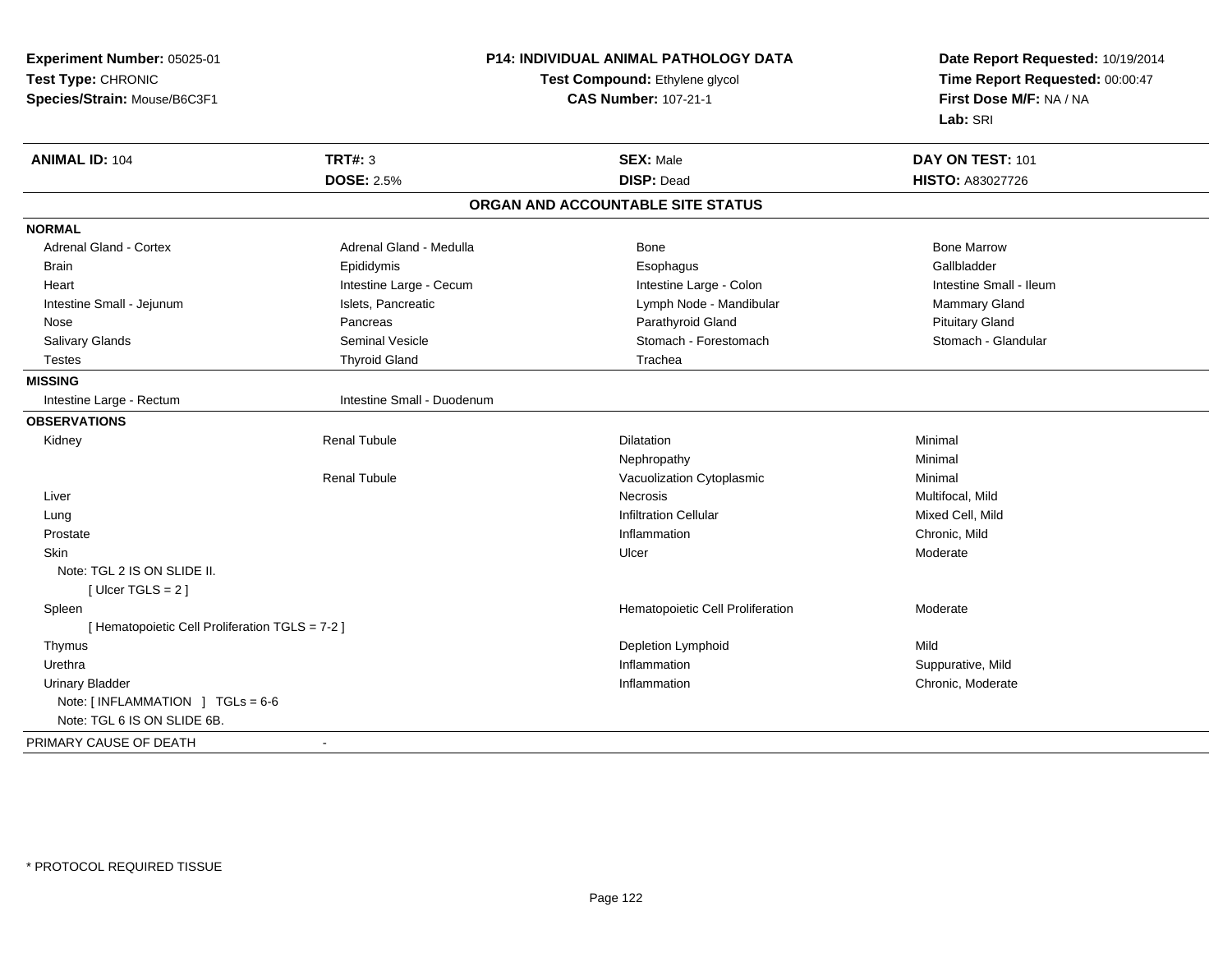| <b>Experiment Number: 05025-01</b><br>Test Type: CHRONIC<br>Species/Strain: Mouse/B6C3F1 | <b>P14: INDIVIDUAL ANIMAL PATHOLOGY DATA</b><br>Test Compound: Ethylene glycol<br><b>CAS Number: 107-21-1</b> |                                   | Date Report Requested: 10/19/2014<br>Time Report Requested: 00:00:47<br>First Dose M/F: NA / NA<br>Lab: SRI |
|------------------------------------------------------------------------------------------|---------------------------------------------------------------------------------------------------------------|-----------------------------------|-------------------------------------------------------------------------------------------------------------|
| <b>ANIMAL ID: 105</b>                                                                    | TRT#: 3                                                                                                       | <b>SEX: Male</b>                  | DAY ON TEST: 91                                                                                             |
|                                                                                          | <b>DOSE: 2.5%</b>                                                                                             | <b>DISP: Dead</b>                 | <b>HISTO: A83027727</b>                                                                                     |
|                                                                                          |                                                                                                               | ORGAN AND ACCOUNTABLE SITE STATUS |                                                                                                             |
| <b>NORMAL</b>                                                                            |                                                                                                               |                                   |                                                                                                             |
| <b>Adrenal Gland - Cortex</b>                                                            | Adrenal Gland - Medulla                                                                                       | <b>Bone</b>                       | <b>Bone Marrow</b>                                                                                          |
| <b>Brain</b>                                                                             | Epididymis                                                                                                    | Esophagus                         | Heart                                                                                                       |
| Islets, Pancreatic                                                                       | Liver                                                                                                         | Lung                              | Lymph Node - Mandibular                                                                                     |
| Nose                                                                                     | Pancreas                                                                                                      | <b>Pituitary Gland</b>            | Prostate                                                                                                    |
| <b>Salivary Glands</b>                                                                   | <b>Seminal Vesicle</b>                                                                                        | <b>Skin</b>                       | Stomach - Forestomach                                                                                       |
| Stomach - Glandular                                                                      | <b>Testes</b>                                                                                                 | Thymus                            |                                                                                                             |
| <b>MISSING</b>                                                                           |                                                                                                               |                                   |                                                                                                             |
| Mammary Gland                                                                            | Parathyroid Gland                                                                                             | <b>Thyroid Gland</b>              | Trachea                                                                                                     |
| <b>AUTO PRECLUDES DIAG.</b>                                                              |                                                                                                               |                                   |                                                                                                             |
| Gallbladder                                                                              | Intestine Large - Cecum                                                                                       | Intestine Large - Colon           | Intestine Large - Rectum                                                                                    |
| Intestine Small - Duodenum                                                               | Intestine Small - Ileum                                                                                       | Intestine Small - Jejunum         | Spleen                                                                                                      |
| <b>OBSERVATIONS</b>                                                                      |                                                                                                               |                                   |                                                                                                             |
| Kidney                                                                                   | <b>Renal Tubule</b>                                                                                           | Vacuolization Cytoplasmic         | Mild                                                                                                        |
| <b>Urinary Bladder</b>                                                                   |                                                                                                               | <b>Calculus Gross Observation</b> | Moderate                                                                                                    |
|                                                                                          |                                                                                                               | Inflammation                      | Chronic, Mild                                                                                               |
| Note: [INFLAMMATION ] TGLs = 2-6                                                         |                                                                                                               |                                   |                                                                                                             |
| Note: TGL 2 IS ON SLIDE 6B.                                                              |                                                                                                               |                                   |                                                                                                             |
| PRIMARY CAUSE OF DEATH                                                                   | $\blacksquare$                                                                                                |                                   |                                                                                                             |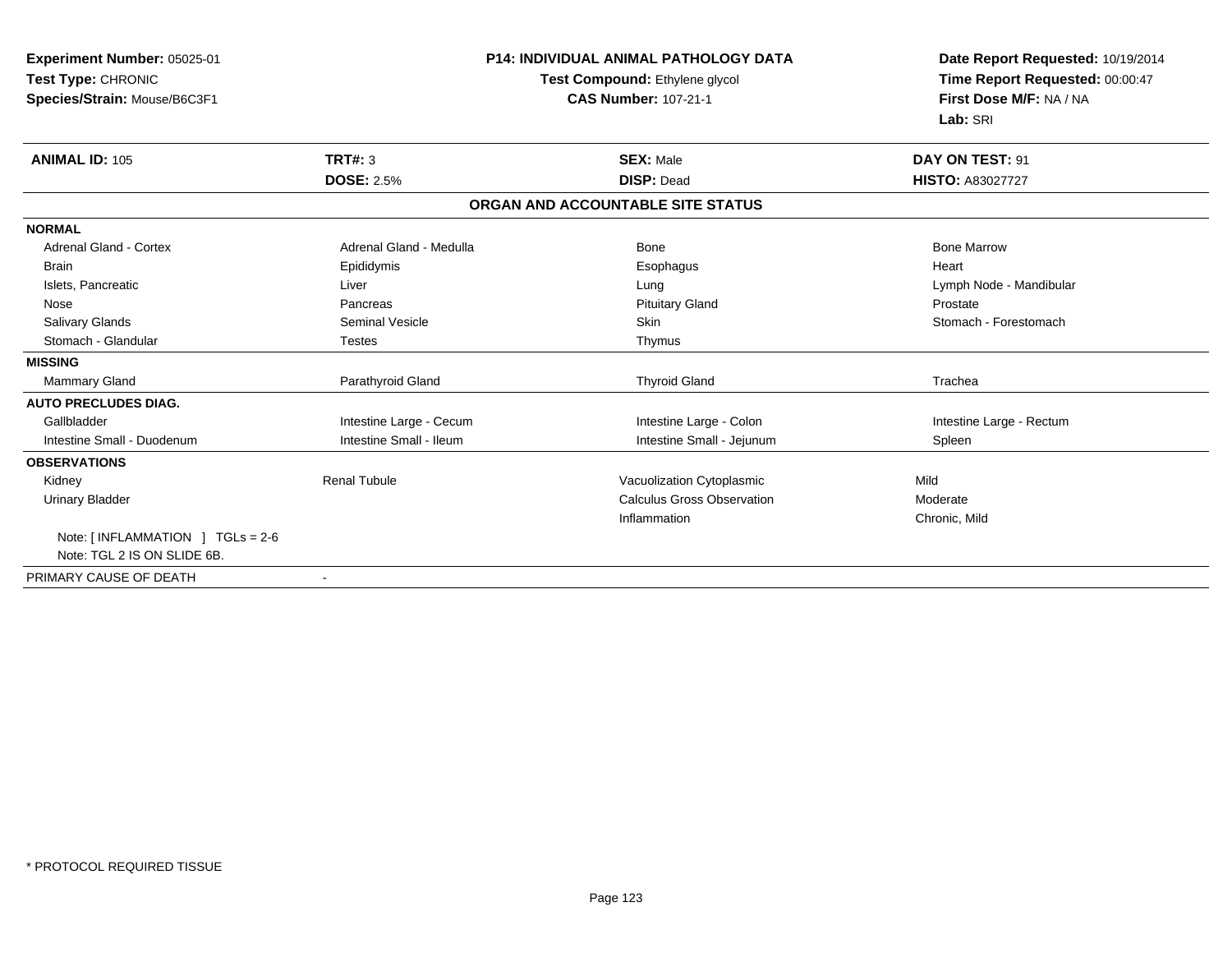| Experiment Number: 05025-01                   | <b>P14: INDIVIDUAL ANIMAL PATHOLOGY DATA</b> |                                   | Date Report Requested: 10/19/2014 |
|-----------------------------------------------|----------------------------------------------|-----------------------------------|-----------------------------------|
| Test Type: CHRONIC                            |                                              | Test Compound: Ethylene glycol    | Time Report Requested: 00:00:47   |
| Species/Strain: Mouse/B6C3F1                  |                                              | <b>CAS Number: 107-21-1</b>       | First Dose M/F: NA / NA           |
|                                               |                                              |                                   | Lab: SRI                          |
| <b>ANIMAL ID: 106</b>                         | TRT#: 3                                      | <b>SEX: Male</b>                  | DAY ON TEST: 735                  |
|                                               | <b>DOSE: 2.5%</b>                            | <b>DISP: Terminal Sacrifice</b>   | <b>HISTO: A85-0945</b>            |
|                                               |                                              | ORGAN AND ACCOUNTABLE SITE STATUS |                                   |
| <b>NORMAL</b>                                 |                                              |                                   |                                   |
| <b>Adrenal Gland - Cortex</b>                 | Adrenal Gland - Medulla                      | Bone                              | <b>Bone Marrow</b>                |
| <b>Brain</b>                                  | Epididymis                                   | Esophagus                         | Gallbladder                       |
| Heart                                         | Intestine Large - Cecum                      | Intestine Large - Colon           | Intestine Large - Rectum          |
| Intestine Small - Duodenum                    | Intestine Small - Jejunum                    | Islets, Pancreatic                | Lung                              |
| Lymph Node - Mandibular                       | Nose                                         | Pancreas                          | <b>Pituitary Gland</b>            |
| Prostate                                      | Salivary Glands                              | Seminal Vesicle                   | <b>Skin</b>                       |
| Spleen                                        | Stomach - Forestomach                        | Stomach - Glandular               | <b>Testes</b>                     |
| <b>Thyroid Gland</b>                          | Trachea                                      | <b>Urinary Bladder</b>            |                                   |
| <b>MISSING</b>                                |                                              |                                   |                                   |
| <b>Mammary Gland</b>                          | Parathyroid Gland                            | Thymus                            |                                   |
| <b>OBSERVATIONS</b>                           |                                              |                                   |                                   |
| <b>Intestine Small</b>                        | Ileum, Lymphoid Tiss                         | Hyperplasia                       | Lymphoid, Moderate                |
| Kidney                                        |                                              | Nephropathy                       | Mild                              |
|                                               | <b>Renal Tubule</b>                          | Vacuolization Cytoplasmic         | Mild                              |
| Liver                                         | Centrilobular, Hepatocyte                    | Degeneration                      | Hyaline, Mild                     |
|                                               |                                              | Inflammation                      | Multifocal, Minimal               |
| Lymph Node                                    | Mesenteric                                   | Angiectasis                       | Moderate                          |
|                                               | Mesenteric                                   | Hyperplasia                       | Lymphoid, Mild                    |
| Note: [ ANGIECTASIS<br>$1 \text{ TGLs} = 2.6$ |                                              |                                   |                                   |
| Tooth                                         | Incisor                                      | Dysplasia                         | Mild                              |
| Urethra                                       | Lumen                                        | Crystals                          | Mild                              |
| PRIMARY CAUSE OF DEATH                        | $\blacksquare$                               |                                   |                                   |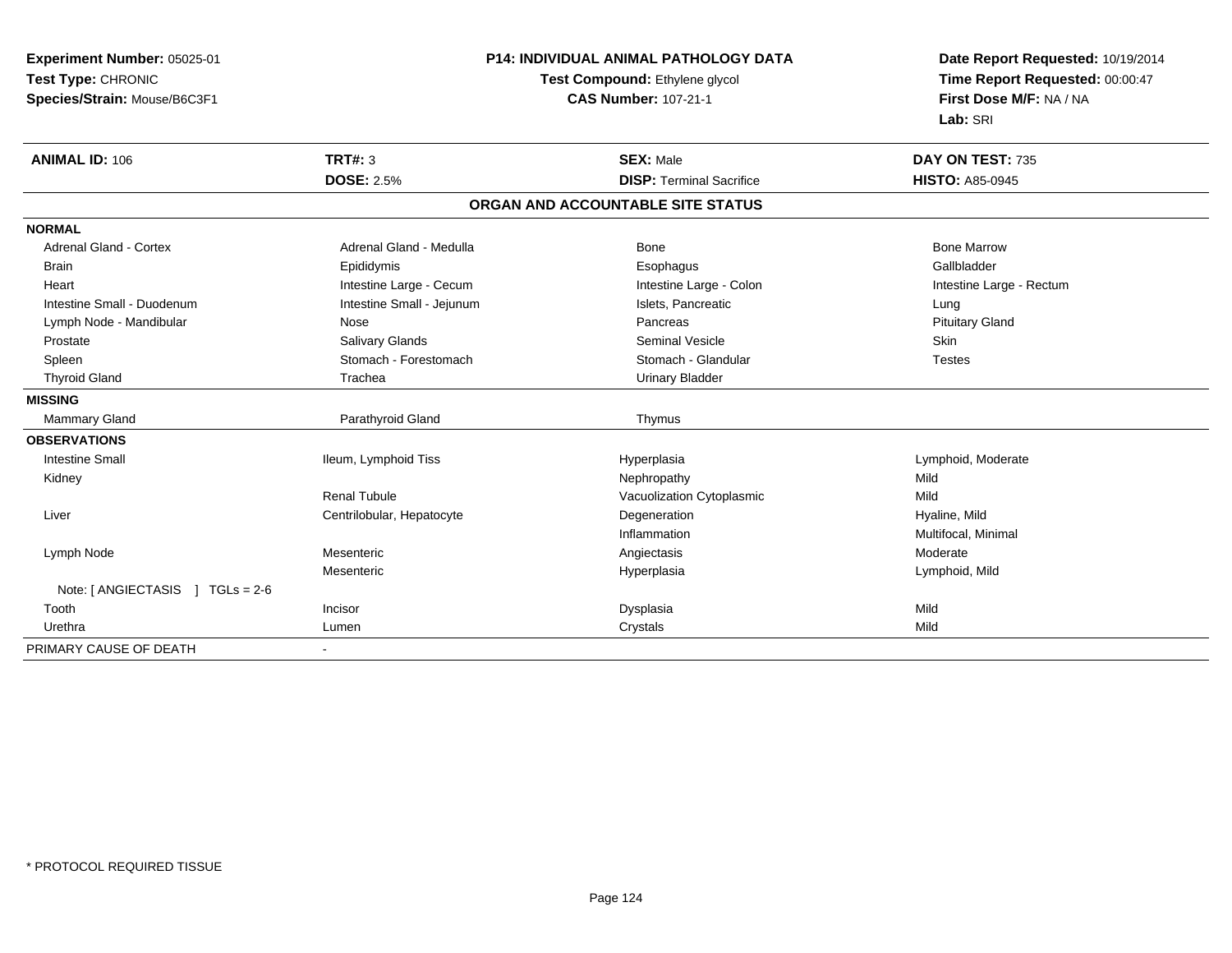| Experiment Number: 05025-01                                                |                                                               | <b>P14: INDIVIDUAL ANIMAL PATHOLOGY DATA</b> | Date Report Requested: 10/19/2014                          |  |
|----------------------------------------------------------------------------|---------------------------------------------------------------|----------------------------------------------|------------------------------------------------------------|--|
| Test Type: CHRONIC                                                         | Test Compound: Ethylene glycol<br><b>CAS Number: 107-21-1</b> |                                              | Time Report Requested: 00:00:47<br>First Dose M/F: NA / NA |  |
| Species/Strain: Mouse/B6C3F1                                               |                                                               |                                              |                                                            |  |
|                                                                            |                                                               |                                              | Lab: SRI                                                   |  |
| <b>ANIMAL ID: 107</b>                                                      | <b>TRT#: 3</b>                                                | <b>SEX: Male</b>                             | DAY ON TEST: 735                                           |  |
|                                                                            | <b>DOSE: 2.5%</b>                                             | <b>DISP: Terminal Sacrifice</b>              | <b>HISTO: A85-0946</b>                                     |  |
|                                                                            |                                                               | ORGAN AND ACCOUNTABLE SITE STATUS            |                                                            |  |
| <b>NORMAL</b>                                                              |                                                               |                                              |                                                            |  |
| Adrenal Gland - Cortex                                                     | Adrenal Gland - Medulla                                       | Bone                                         | <b>Bone Marrow</b>                                         |  |
| <b>Brain</b>                                                               | Esophagus                                                     | Gallbladder                                  | Heart                                                      |  |
| Intestine Large - Cecum                                                    | Intestine Large - Colon                                       | Intestine Large - Rectum                     | Intestine Small - Duodenum                                 |  |
| Intestine Small - Ileum                                                    | Intestine Small - Jejunum                                     | Islets, Pancreatic                           | Lung                                                       |  |
| Nose                                                                       | Pancreas                                                      | Parathyroid Gland                            | <b>Pituitary Gland</b>                                     |  |
| Prostate                                                                   | Salivary Glands                                               | Seminal Vesicle                              | Stomach - Forestomach                                      |  |
| Stomach - Glandular                                                        | <b>Testes</b>                                                 | Thymus                                       | <b>Thyroid Gland</b>                                       |  |
| Trachea                                                                    |                                                               |                                              |                                                            |  |
| <b>MISSING</b>                                                             |                                                               |                                              |                                                            |  |
| Mammary Gland                                                              |                                                               |                                              |                                                            |  |
| <b>OBSERVATIONS</b>                                                        |                                                               |                                              |                                                            |  |
| Epididymis                                                                 |                                                               | Hemangioma                                   |                                                            |  |
| Note: [HEMANGIOMA ] TGLs = 6-7                                             |                                                               |                                              |                                                            |  |
| Kidney                                                                     | Pelvis                                                        | Crystals                                     | Moderate                                                   |  |
|                                                                            | Pelvis, Transit Epithe                                        | Hyperplasia                                  | Mild                                                       |  |
|                                                                            |                                                               | Lymphoma Malignant Mixed                     |                                                            |  |
|                                                                            |                                                               | Nephropathy                                  | Minimal                                                    |  |
|                                                                            | <b>Renal Tubule</b>                                           | Vacuolization Cytoplasmic                    | Mild                                                       |  |
| Liver                                                                      | Centrilobular, Hepatocyte                                     | Degeneration                                 | Hyaline, Mild                                              |  |
| Lymph Node                                                                 | Mesenteric                                                    | Angiectasis                                  | Mild                                                       |  |
|                                                                            | Mandibular                                                    | Hyperplasia                                  | Lymphoid, Minimal                                          |  |
| Note: [ANGIECTASIS ] TGLs = 5-6                                            |                                                               |                                              |                                                            |  |
| Skin                                                                       |                                                               | Inflammation                                 | Chronic, Moderate                                          |  |
|                                                                            |                                                               | Ulcer                                        | Minimal                                                    |  |
| Note: [INFLAMMATION ] TGLs = 1-11,2-12<br>Note: [ ULCER<br>$] TGLs = 1-11$ |                                                               |                                              |                                                            |  |
| Spleen<br>Note: [ LYMPH MAL MIXD ] TGLs = 4-8                              |                                                               | Lymphoma Malignant Mixed                     |                                                            |  |
| Tooth                                                                      | Incisor                                                       | Dysplasia                                    | Mild                                                       |  |
| <b>Urinary Bladder</b>                                                     |                                                               | Calculus Micro Observation Only              | Moderate                                                   |  |
|                                                                            |                                                               |                                              |                                                            |  |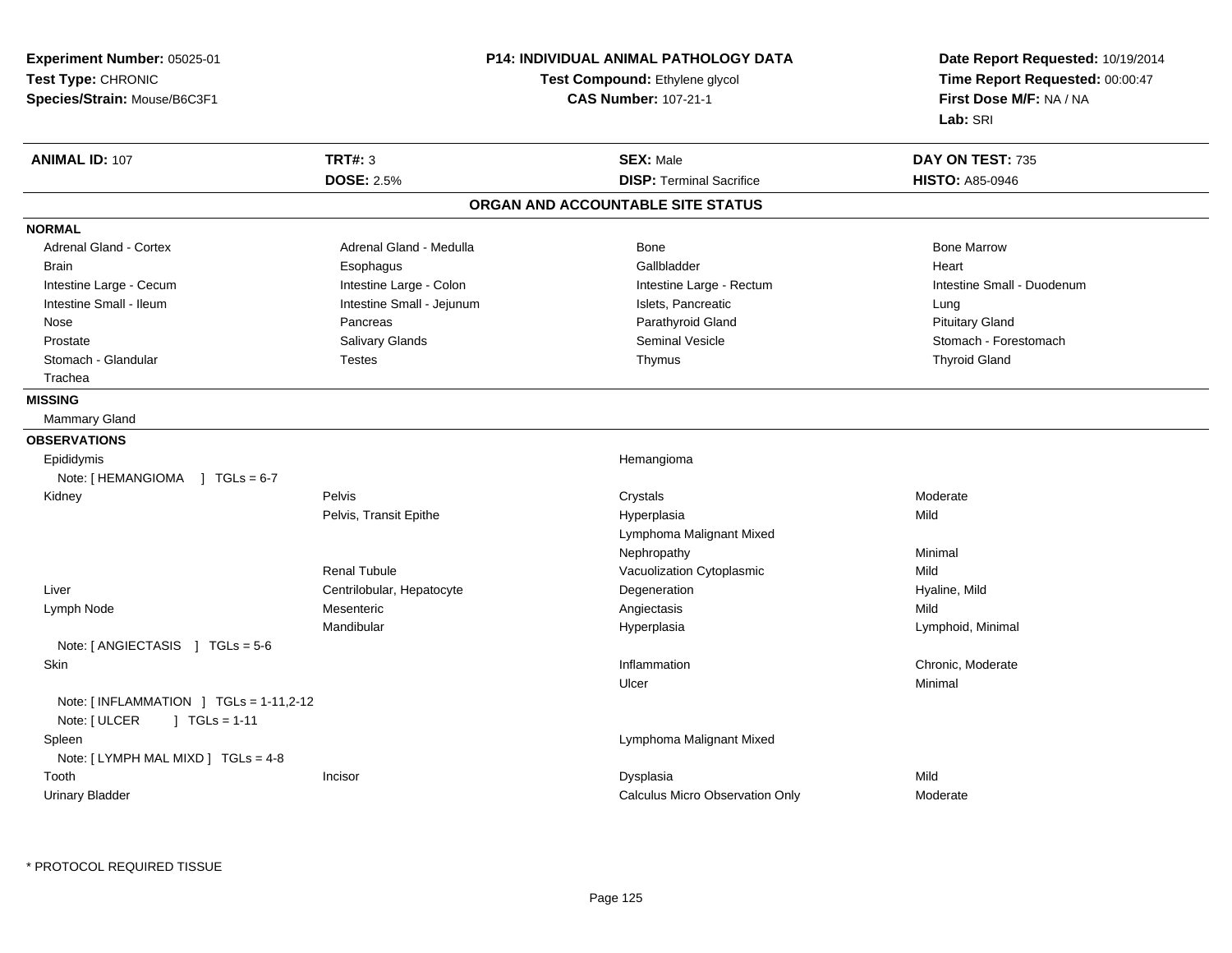| <b>Experiment Number: 05025-01</b><br><b>Test Type: CHRONIC</b><br>Species/Strain: Mouse/B6C3F1 | <b>P14: INDIVIDUAL ANIMAL PATHOLOGY DATA</b><br>Test Compound: Ethylene glycol<br><b>CAS Number: 107-21-1</b> |                                   | Date Report Requested: 10/19/2014<br>Time Report Requested: 00:00:47<br>First Dose M/F: NA / NA<br>Lab: SRI |
|-------------------------------------------------------------------------------------------------|---------------------------------------------------------------------------------------------------------------|-----------------------------------|-------------------------------------------------------------------------------------------------------------|
| <b>ANIMAL ID: 107</b>                                                                           | TRT#: 3                                                                                                       | <b>SEX: Male</b>                  | DAY ON TEST: 735                                                                                            |
|                                                                                                 | <b>DOSE: 2.5%</b>                                                                                             | <b>DISP: Terminal Sacrifice</b>   | <b>HISTO: A85-0946</b>                                                                                      |
|                                                                                                 |                                                                                                               | ORGAN AND ACCOUNTABLE SITE STATUS |                                                                                                             |
|                                                                                                 |                                                                                                               | Hyperplasia                       | Lymphoid, Mild                                                                                              |
| Note: $\lceil$ CALCUS MIC OBS $\rfloor$ TGLs = 3-5                                              |                                                                                                               |                                   |                                                                                                             |
| PRIMARY CAUSE OF DEATH                                                                          |                                                                                                               |                                   |                                                                                                             |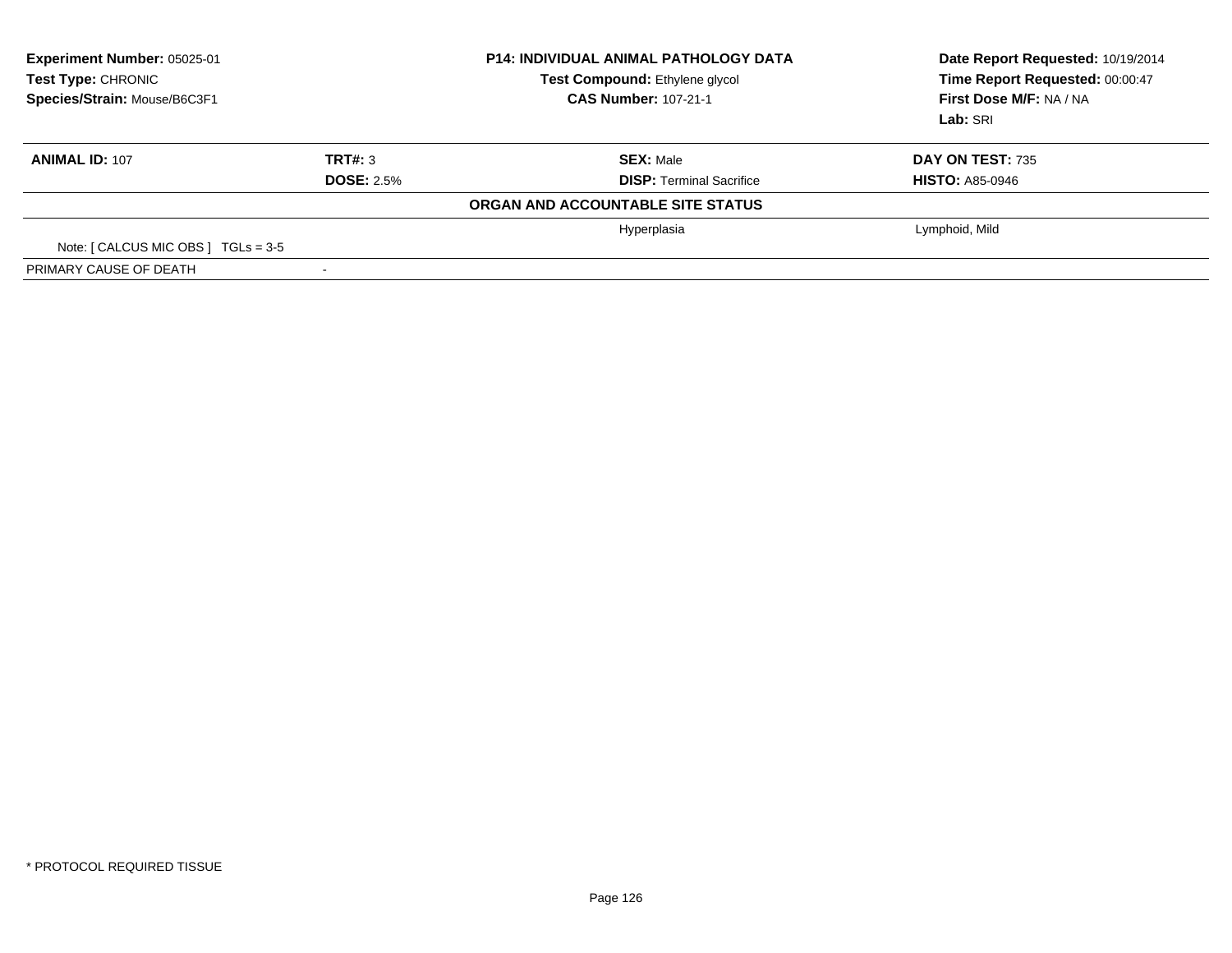| Experiment Number: 05025-01                                |                          | P14: INDIVIDUAL ANIMAL PATHOLOGY DATA | Date Report Requested: 10/19/2014<br>Time Report Requested: 00:00:47<br>First Dose M/F: NA / NA |  |
|------------------------------------------------------------|--------------------------|---------------------------------------|-------------------------------------------------------------------------------------------------|--|
| Test Type: CHRONIC                                         |                          | Test Compound: Ethylene glycol        |                                                                                                 |  |
| Species/Strain: Mouse/B6C3F1                               |                          | <b>CAS Number: 107-21-1</b>           |                                                                                                 |  |
|                                                            |                          |                                       | Lab: SRI                                                                                        |  |
| <b>ANIMAL ID: 108</b>                                      | <b>TRT#: 3</b>           | <b>SEX: Male</b>                      | DAY ON TEST: 154                                                                                |  |
|                                                            | <b>DOSE: 2.5%</b>        | <b>DISP: Dead</b>                     | HISTO: A83027929                                                                                |  |
|                                                            |                          | ORGAN AND ACCOUNTABLE SITE STATUS     |                                                                                                 |  |
| <b>NORMAL</b>                                              |                          |                                       |                                                                                                 |  |
| <b>Adrenal Gland - Cortex</b>                              | Adrenal Gland - Medulla  | <b>Bone</b>                           | <b>Bone Marrow</b>                                                                              |  |
| Epididymis                                                 | Esophagus                | Heart                                 | Intestine Large - Colon                                                                         |  |
| Intestine Small - Jejunum                                  | Islets, Pancreatic       | Mammary Gland                         | Nose                                                                                            |  |
| Pancreas                                                   | Parathyroid Gland        | <b>Pituitary Gland</b>                | Salivary Glands                                                                                 |  |
| Stomach - Forestomach                                      | Stomach - Glandular      | <b>Testes</b>                         | Thymus                                                                                          |  |
| <b>Thyroid Gland</b>                                       | Trachea                  |                                       |                                                                                                 |  |
| <b>MISSING</b>                                             |                          |                                       |                                                                                                 |  |
| Intestine Large - Cecum                                    | Intestine Large - Rectum | Intestine Small - Duodenum            | Intestine Small - Ileum                                                                         |  |
| Lymph Node - Mandibular                                    |                          |                                       |                                                                                                 |  |
| <b>INSUFFICIENT TISSUE</b>                                 |                          |                                       |                                                                                                 |  |
| Gallbladder                                                |                          |                                       |                                                                                                 |  |
| <b>OBSERVATIONS</b>                                        |                          |                                       |                                                                                                 |  |
| Brain                                                      |                          | Congestion                            | Mild                                                                                            |  |
| Kidney                                                     | <b>Renal Tubule</b>      | Crystals                              | Minimal                                                                                         |  |
|                                                            | <b>Renal Tubule</b>      | Vacuolization Cytoplasmic             | Mild                                                                                            |  |
| Liver                                                      |                          | <b>Infiltration Cellular</b>          | Mixed Cell, Mild                                                                                |  |
| Lung                                                       |                          | <b>Infiltration Cellular</b>          | Mixed Cell, Mild                                                                                |  |
| Lymph Node                                                 |                          |                                       |                                                                                                 |  |
| Note: ALTHOUGH MANDIBULAR IS MISSING MESENTERIC IS NORMAL. |                          |                                       |                                                                                                 |  |
| Prostate                                                   |                          | Inflammation                          | Chronic, Mild                                                                                   |  |
| <b>Seminal Vesicle</b>                                     |                          | Inflammation                          | Chronic, Minimal                                                                                |  |
| Skin                                                       |                          | Inflammation                          | Chronic, Mild                                                                                   |  |
| Note: TGL 1 IS ON SLIDE I.                                 |                          |                                       |                                                                                                 |  |
| Note: [INFLAMMATION ] TGLs = 1                             |                          |                                       |                                                                                                 |  |
| Spleen                                                     |                          | Hematopoietic Cell Proliferation      | Mild                                                                                            |  |
| Urethra                                                    |                          | Inflammation                          | Suppurative, Marked                                                                             |  |
| <b>Urinary Bladder</b>                                     |                          | Inflammation                          | Chronic, Mild                                                                                   |  |
| Note: [INFLAMMATION ] TGLs = 2-6                           |                          |                                       |                                                                                                 |  |
| Note: TGL 2 IS ON SLIDE 6B.                                |                          |                                       |                                                                                                 |  |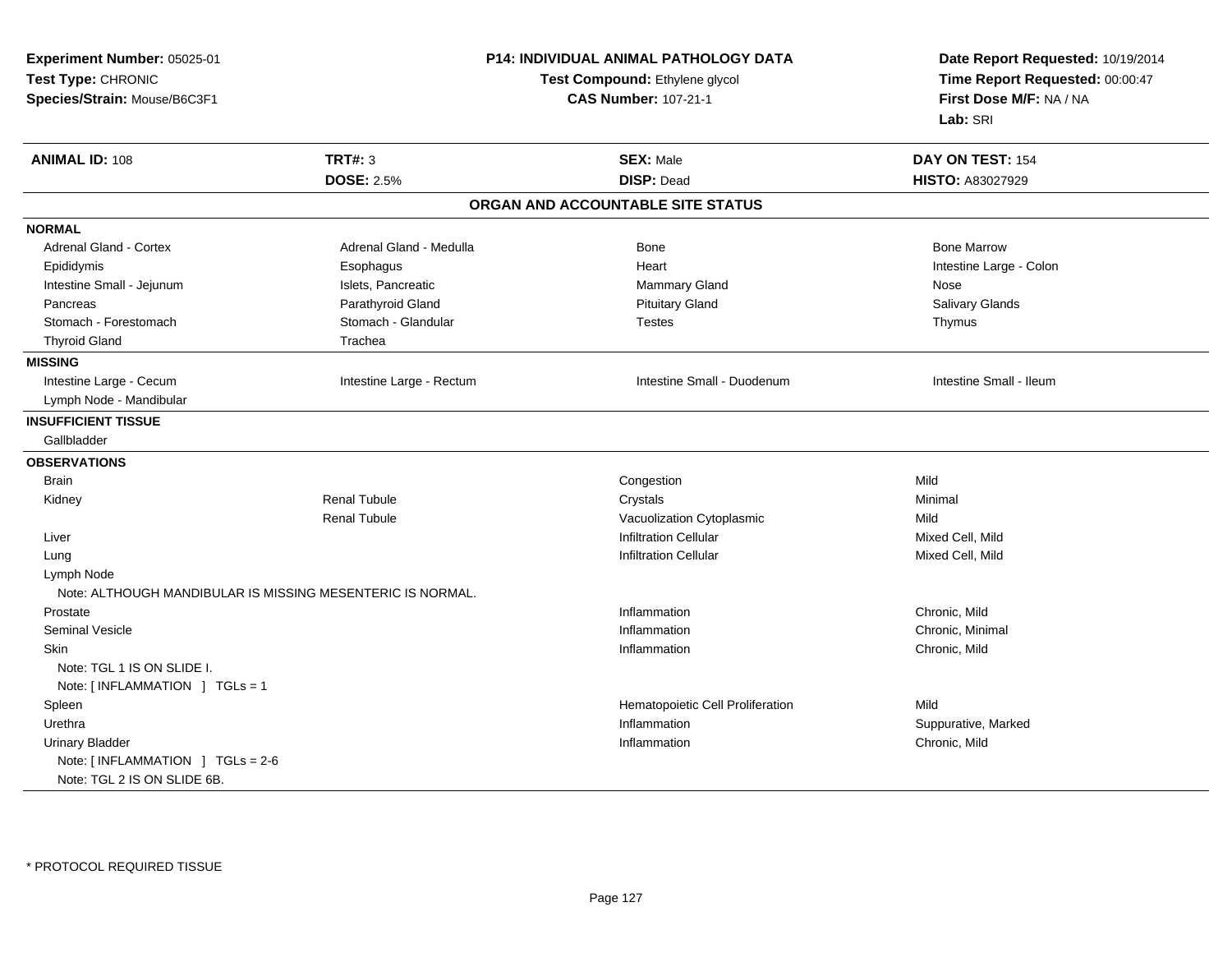| <b>Experiment Number: 05025-01</b><br>Test Type: CHRONIC<br>Species/Strain: Mouse/B6C3F1 |                   | <b>P14: INDIVIDUAL ANIMAL PATHOLOGY DATA</b><br>Test Compound: Ethylene glycol<br><b>CAS Number: 107-21-1</b> | Date Report Requested: 10/19/2014<br>Time Report Requested: 00:00:47<br>First Dose M/F: NA / NA<br>Lab: SRI |
|------------------------------------------------------------------------------------------|-------------------|---------------------------------------------------------------------------------------------------------------|-------------------------------------------------------------------------------------------------------------|
| <b>ANIMAL ID: 108</b>                                                                    | TRT#: 3           | <b>SEX: Male</b>                                                                                              | DAY ON TEST: 154                                                                                            |
|                                                                                          | <b>DOSE: 2.5%</b> | <b>DISP: Dead</b>                                                                                             | <b>HISTO: A83027929</b>                                                                                     |
|                                                                                          |                   | ORGAN AND ACCOUNTABLE SITE STATUS                                                                             |                                                                                                             |
| PRIMARY CAUSE OF DEATH                                                                   | -                 |                                                                                                               |                                                                                                             |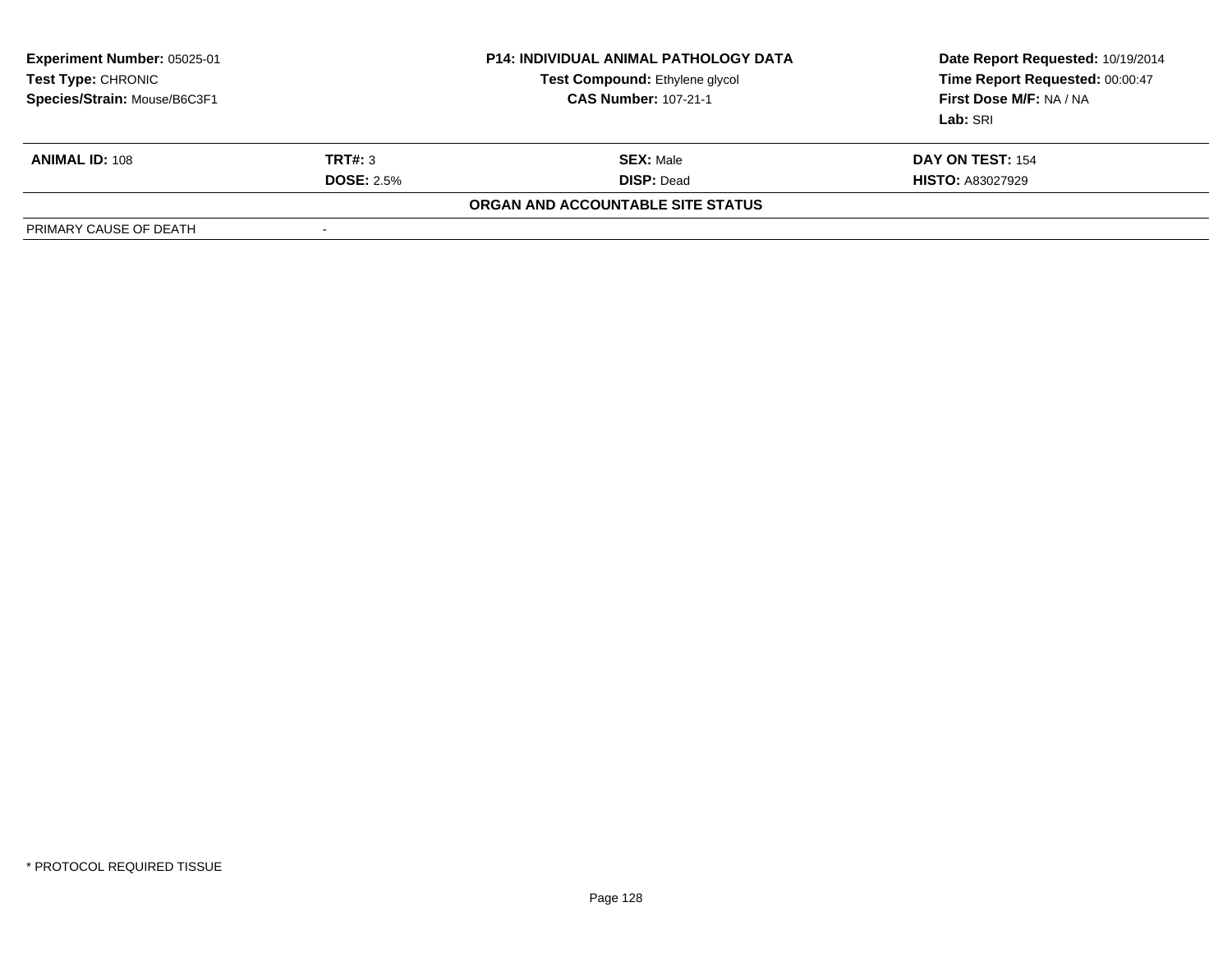| Experiment Number: 05025-01<br>Test Type: CHRONIC<br>Species/Strain: Mouse/B6C3F1 |                           | <b>P14: INDIVIDUAL ANIMAL PATHOLOGY DATA</b><br>Test Compound: Ethylene glycol<br><b>CAS Number: 107-21-1</b> | Date Report Requested: 10/19/2014<br>Time Report Requested: 00:00:47<br>First Dose M/F: NA / NA<br>Lab: SRI |  |
|-----------------------------------------------------------------------------------|---------------------------|---------------------------------------------------------------------------------------------------------------|-------------------------------------------------------------------------------------------------------------|--|
| <b>ANIMAL ID: 109</b>                                                             | <b>TRT#: 3</b>            | <b>SEX: Male</b>                                                                                              | DAY ON TEST: 735                                                                                            |  |
|                                                                                   | <b>DOSE: 2.5%</b>         | <b>DISP: Terminal Sacrifice</b>                                                                               | <b>HISTO: A85-0948</b>                                                                                      |  |
|                                                                                   |                           | ORGAN AND ACCOUNTABLE SITE STATUS                                                                             |                                                                                                             |  |
| <b>NORMAL</b>                                                                     |                           |                                                                                                               |                                                                                                             |  |
| Adrenal Gland - Medulla                                                           | Bone                      | <b>Bone Marrow</b>                                                                                            | <b>Brain</b>                                                                                                |  |
| Epididymis                                                                        | Esophagus                 | Gallbladder                                                                                                   | Heart                                                                                                       |  |
| Intestine Large - Cecum                                                           | Intestine Large - Colon   | Intestine Large - Rectum                                                                                      | Intestine Small - Duodenum                                                                                  |  |
| Intestine Small - Ileum                                                           | Intestine Small - Jejunum | Islets, Pancreatic                                                                                            | Lung                                                                                                        |  |
| Lymph Node - Mandibular                                                           | Mammary Gland             | Nose                                                                                                          | Pancreas                                                                                                    |  |
| Parathyroid Gland                                                                 | <b>Pituitary Gland</b>    | Prostate                                                                                                      | Salivary Glands                                                                                             |  |
| Seminal Vesicle                                                                   | <b>Skin</b>               | Spleen                                                                                                        | Stomach - Forestomach                                                                                       |  |
| Stomach - Glandular                                                               | <b>Testes</b>             | Thymus                                                                                                        | <b>Thyroid Gland</b>                                                                                        |  |
| Trachea                                                                           | <b>Urinary Bladder</b>    |                                                                                                               |                                                                                                             |  |
| <b>OBSERVATIONS</b>                                                               |                           |                                                                                                               |                                                                                                             |  |
| <b>Adrenal Gland</b>                                                              | Cortex, Subcapsular       | Adenoma                                                                                                       |                                                                                                             |  |
| Kidney                                                                            |                           | Nephropathy                                                                                                   | Minimal                                                                                                     |  |
|                                                                                   | <b>Renal Tubule</b>       | Vacuolization Cytoplasmic                                                                                     | Mild                                                                                                        |  |
| Liver                                                                             | Centrilobular, Hepatocyte | Degeneration                                                                                                  | Hyaline, Mild                                                                                               |  |
| Lymph Node                                                                        | Mesenteric                | Angiectasis                                                                                                   | Minimal                                                                                                     |  |
| Tooth                                                                             | Incisor                   | Dysplasia                                                                                                     | Minimal                                                                                                     |  |
| PRIMARY CAUSE OF DEATH                                                            |                           |                                                                                                               |                                                                                                             |  |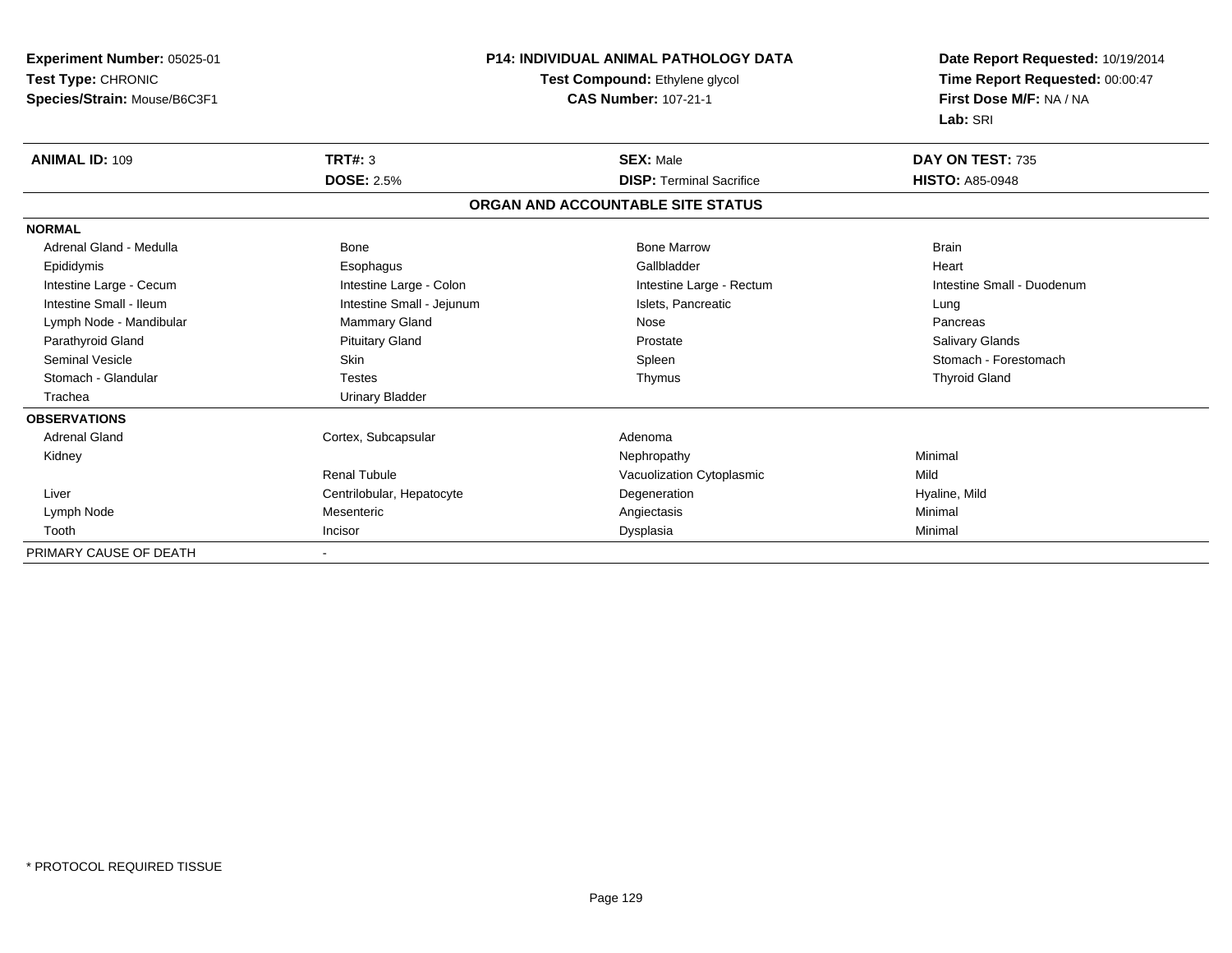| Experiment Number: 05025-01                                      | P14: INDIVIDUAL ANIMAL PATHOLOGY DATA<br>Test Compound: Ethylene glycol |                                   | Date Report Requested: 10/19/2014 |
|------------------------------------------------------------------|-------------------------------------------------------------------------|-----------------------------------|-----------------------------------|
| Test Type: CHRONIC                                               |                                                                         |                                   | Time Report Requested: 00:00:47   |
| Species/Strain: Mouse/B6C3F1                                     |                                                                         | <b>CAS Number: 107-21-1</b>       | First Dose M/F: NA / NA           |
|                                                                  |                                                                         |                                   | Lab: SRI                          |
|                                                                  | <b>TRT#: 3</b>                                                          |                                   |                                   |
| <b>ANIMAL ID: 110</b>                                            |                                                                         | <b>SEX: Male</b>                  | DAY ON TEST: 161                  |
|                                                                  | <b>DOSE: 2.5%</b>                                                       | <b>DISP: Dead</b>                 | <b>HISTO: A83027989</b>           |
|                                                                  |                                                                         | ORGAN AND ACCOUNTABLE SITE STATUS |                                   |
| <b>NORMAL</b>                                                    |                                                                         |                                   |                                   |
| Adrenal Gland - Medulla                                          | Bone                                                                    | <b>Bone Marrow</b>                | <b>Brain</b>                      |
| Epididymis                                                       | Esophagus                                                               | Gallbladder                       | Heart                             |
| Intestine Large - Cecum                                          | Intestine Large - Colon                                                 | Intestine Large - Rectum          | Intestine Small - Duodenum        |
| Intestine Small - Jejunum                                        | Islets, Pancreatic                                                      | Liver                             | Lymph Node - Mandibular           |
| Mammary Gland                                                    | Nose                                                                    | Pancreas                          | Parathyroid Gland                 |
| <b>Pituitary Gland</b>                                           | Salivary Glands                                                         | Skin                              | Spleen                            |
| Stomach - Forestomach                                            | Stomach - Glandular                                                     | <b>Testes</b>                     | <b>Thyroid Gland</b>              |
| Trachea                                                          |                                                                         |                                   |                                   |
| <b>MISSING</b>                                                   |                                                                         |                                   |                                   |
| Intestine Small - Ileum                                          |                                                                         |                                   |                                   |
| <b>OBSERVATIONS</b>                                              |                                                                         |                                   |                                   |
| <b>Adrenal Gland</b>                                             | Cortex, Extra Adr Tiss                                                  | Inflammation                      | Suppurative, Moderate             |
| <b>Coagulating Gland</b>                                         |                                                                         | Inflammation                      | Suppurative, Marked               |
| Kidney                                                           |                                                                         | Bacterium                         | Moderate                          |
|                                                                  | <b>Renal Tubule</b>                                                     | Crystals                          | Mild                              |
|                                                                  | Pelvis                                                                  | Dilatation                        | Mild                              |
|                                                                  | <b>Renal Tubule</b>                                                     | Dilatation                        | Mild                              |
|                                                                  |                                                                         | Inflammation                      | Suppurative, Moderate             |
|                                                                  |                                                                         | Necrosis                          | Focal, Moderate                   |
|                                                                  | <b>Renal Tubule</b>                                                     | Vacuolization Cytoplasmic         | Mild                              |
| Note: [INFLAMMATION ] TGLs = 1-6<br>[Inflammation $TGLS = 1-6$ ] |                                                                         |                                   |                                   |
| Lung                                                             |                                                                         | Foreign Body                      | Minimal                           |
| Prostate                                                         |                                                                         | Inflammation                      | Chronic, Marked                   |
| <b>Seminal Vesicle</b>                                           |                                                                         | Inflammation                      | Chronic, Marked                   |
| Thymus                                                           |                                                                         | Depletion Lymphoid                | Mild                              |
| <b>Urinary Bladder</b>                                           |                                                                         | Inflammation                      | Chronic, Moderate                 |
|                                                                  |                                                                         | Ulcer                             | Moderate                          |
| PRIMARY CAUSE OF DEATH                                           | $\blacksquare$                                                          |                                   |                                   |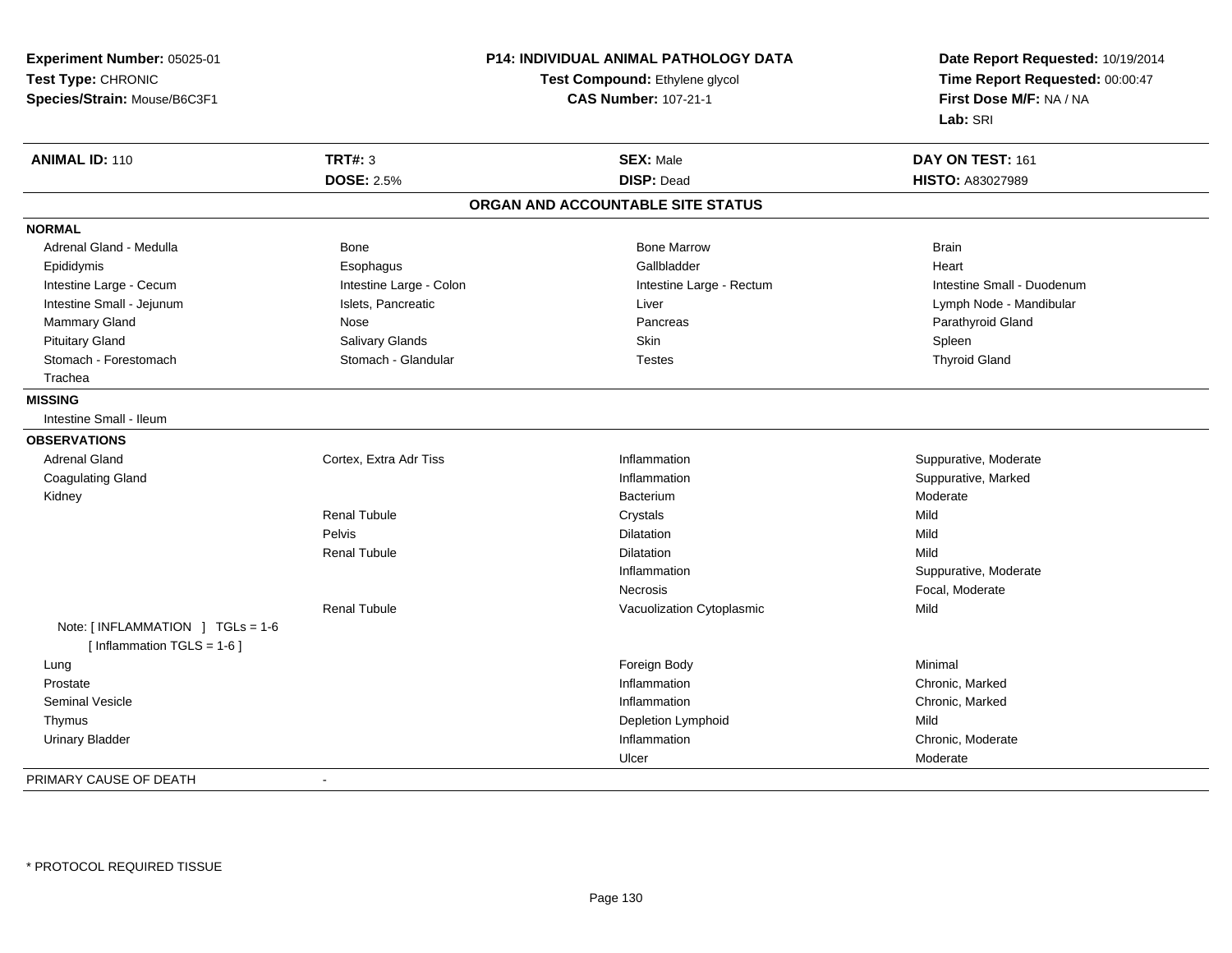| Experiment Number: 05025-01         |                           | <b>P14: INDIVIDUAL ANIMAL PATHOLOGY DATA</b> | Date Report Requested: 10/19/2014<br>Time Report Requested: 00:00:47 |  |
|-------------------------------------|---------------------------|----------------------------------------------|----------------------------------------------------------------------|--|
| Test Type: CHRONIC                  |                           | Test Compound: Ethylene glycol               |                                                                      |  |
| Species/Strain: Mouse/B6C3F1        |                           | <b>CAS Number: 107-21-1</b>                  | First Dose M/F: NA / NA                                              |  |
|                                     |                           |                                              | Lab: SRI                                                             |  |
| <b>ANIMAL ID: 111</b>               | <b>TRT#: 3</b>            | <b>SEX: Male</b>                             | DAY ON TEST: 386                                                     |  |
|                                     | <b>DOSE: 2.5%</b>         | <b>DISP: Moribund</b>                        | <b>HISTO: A83030345</b>                                              |  |
|                                     |                           | ORGAN AND ACCOUNTABLE SITE STATUS            |                                                                      |  |
| <b>NORMAL</b>                       |                           |                                              |                                                                      |  |
| <b>Adrenal Gland - Cortex</b>       | Adrenal Gland - Medulla   | Bone                                         | <b>Bone Marrow</b>                                                   |  |
| <b>Brain</b>                        | Epididymis                | Esophagus                                    | Gallbladder                                                          |  |
| Heart                               | Intestine Large - Cecum   | Intestine Large - Colon                      | Intestine Large - Rectum                                             |  |
| Intestine Small - Ileum             | Intestine Small - Jejunum | Islets, Pancreatic                           | Lymph Node - Mandibular                                              |  |
| Mammary Gland                       | Nose                      | Pancreas                                     | Parathyroid Gland                                                    |  |
| <b>Pituitary Gland</b>              | Prostate                  | Salivary Glands                              | <b>Seminal Vesicle</b>                                               |  |
| Skin                                | <b>Testes</b>             | <b>Thyroid Gland</b>                         | Trachea                                                              |  |
| <b>MISSING</b>                      |                           |                                              |                                                                      |  |
| Thymus                              |                           |                                              |                                                                      |  |
| <b>OBSERVATIONS</b>                 |                           |                                              |                                                                      |  |
| <b>Intestine Small</b>              | Duodenum, Mucosa          | Inflammation                                 | Suppurative, Mild                                                    |  |
| Kidney                              | <b>Renal Tubule</b>       | Dilatation                                   | Minimal                                                              |  |
|                                     | <b>Renal Tubule</b>       | Vacuolization Cytoplasmic                    | Mild                                                                 |  |
| Note: [ VACUOLIZ CYTO ] TGLs = 2-6  |                           |                                              |                                                                      |  |
| Liver                               | Centrilobular, Hepatocyte | Degeneration                                 | Hyaline, Mild                                                        |  |
|                                     | Centrilobular             | Necrosis                                     | Minimal                                                              |  |
|                                     | Centrilobular             | <b>Vacuolization Nuclear</b>                 | Mild                                                                 |  |
| Lung                                |                           | Alveolar/Bronchiolar Adenoma                 |                                                                      |  |
| Note: [ ALV BRON ADEN ] TGLs = 5-4  |                           |                                              |                                                                      |  |
| Spleen                              |                           | <b>Depletion Cellular</b>                    | Mild                                                                 |  |
| Note: [ DEPLETION ] TGLs = 1-2      |                           |                                              |                                                                      |  |
| Stomach                             | Glandular, Mucosa         | Erosion                                      | Minimal                                                              |  |
|                                     | Forestomach, Mucosa       | Ulcer                                        | Minimal                                                              |  |
| <b>Urinary Bladder</b>              |                           | Calculus Micro Observation Only              | Moderate                                                             |  |
|                                     | <b>Transit Epithe</b>     | Hyperplasia                                  | Mild                                                                 |  |
| Note: TGL 4 IS ON SLIDE 6B.         |                           |                                              |                                                                      |  |
| Note: [ CALCUS MIC OBS ] TGLs = 4-6 |                           |                                              |                                                                      |  |
| PRIMARY CAUSE OF DEATH              | $\blacksquare$            |                                              |                                                                      |  |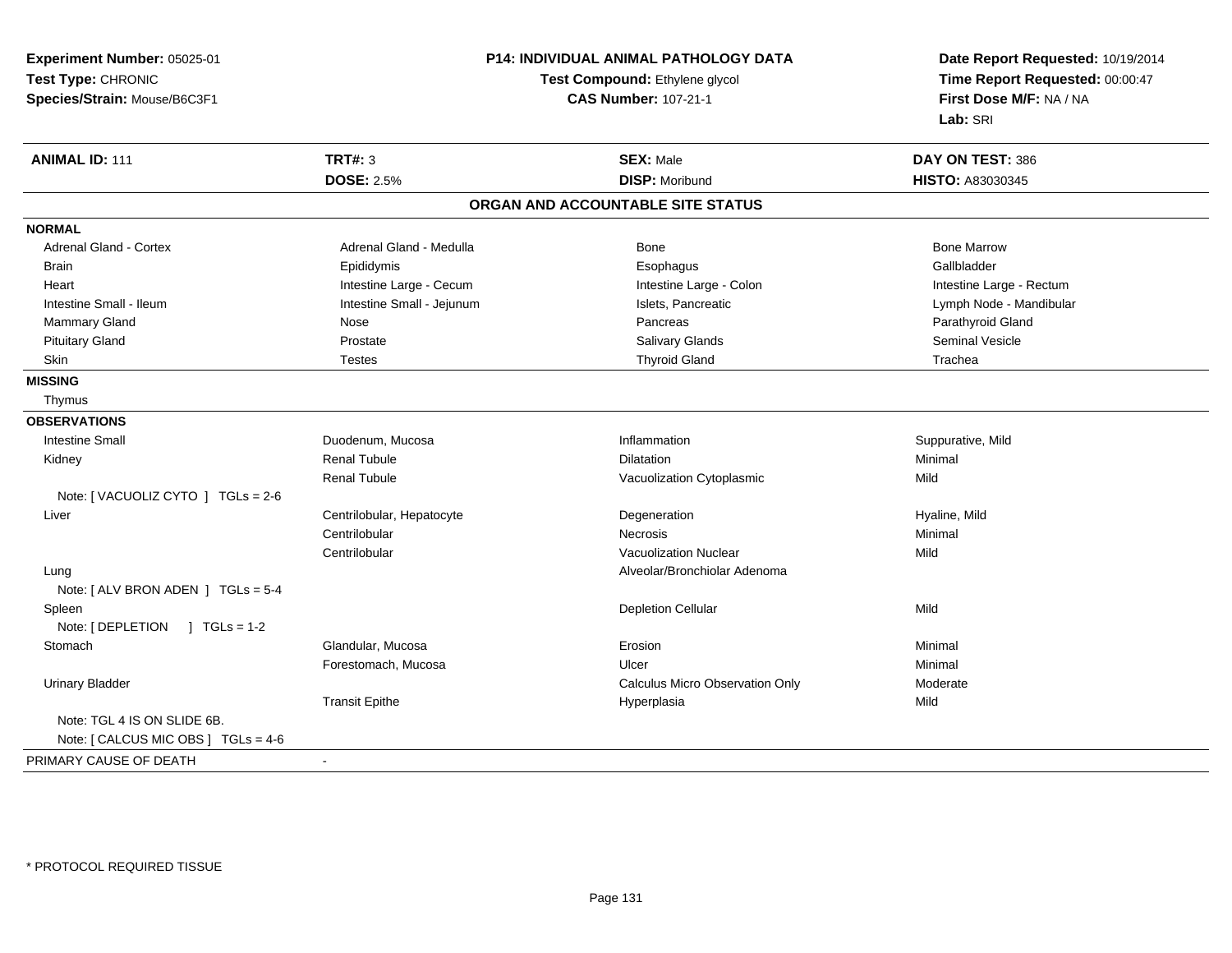| Experiment Number: 05025-01              |                             | <b>P14: INDIVIDUAL ANIMAL PATHOLOGY DATA</b> | Date Report Requested: 10/19/2014 |  |
|------------------------------------------|-----------------------------|----------------------------------------------|-----------------------------------|--|
| Test Type: CHRONIC                       |                             | Test Compound: Ethylene glycol               | Time Report Requested: 00:00:47   |  |
| Species/Strain: Mouse/B6C3F1             | <b>CAS Number: 107-21-1</b> |                                              | First Dose M/F: NA / NA           |  |
|                                          |                             |                                              | Lab: SRI                          |  |
| <b>ANIMAL ID: 113</b>                    | <b>TRT#: 3</b>              | <b>SEX: Male</b>                             | DAY ON TEST: 722                  |  |
|                                          | <b>DOSE: 2.5%</b>           | <b>DISP: Dead</b>                            | <b>HISTO: A85-0952</b>            |  |
|                                          |                             | ORGAN AND ACCOUNTABLE SITE STATUS            |                                   |  |
| <b>NORMAL</b>                            |                             |                                              |                                   |  |
| <b>Adrenal Gland - Cortex</b>            | Adrenal Gland - Medulla     | <b>Bone</b>                                  | <b>Bone Marrow</b>                |  |
| <b>Brain</b>                             | Epididymis                  | Esophagus                                    | Gallbladder                       |  |
| Heart                                    | Intestine Large - Cecum     | Intestine Large - Colon                      | Intestine Large - Rectum          |  |
| Intestine Small - Jejunum                | Islets, Pancreatic          | Lymph Node - Mandibular                      | Mammary Gland                     |  |
| Nose                                     | Pancreas                    | Parathyroid Gland                            | <b>Pituitary Gland</b>            |  |
| Prostate                                 | Salivary Glands             | <b>Seminal Vesicle</b>                       | Skin                              |  |
| Spleen                                   | Stomach - Forestomach       | Stomach - Glandular                          | <b>Testes</b>                     |  |
| <b>Thyroid Gland</b>                     | Trachea                     | <b>Urinary Bladder</b>                       |                                   |  |
| <b>AUTO PRECLUDES DIAG.</b>              |                             |                                              |                                   |  |
| Intestine Small - Duodenum               | Intestine Small - Ileum     |                                              |                                   |  |
| <b>OBSERVATIONS</b>                      |                             |                                              |                                   |  |
| Kidney                                   | <b>Renal Tubule</b>         | Vacuolization Cytoplasmic                    | Mild                              |  |
| Liver                                    |                             | <b>Basophilic Focus</b>                      |                                   |  |
|                                          | Centrilobular, Hepatocyte   | Degeneration                                 | Hyaline, Mild                     |  |
|                                          |                             | <b>Eosinophilic Focus</b>                    |                                   |  |
|                                          |                             | Necrosis                                     | Multifocal, Minimal               |  |
|                                          |                             | Pigmentation                                 | Minimal                           |  |
| Lung                                     |                             | Inflammation                                 | Granulomatous, Moderate           |  |
| Note: [INFLAMMATION ] TGLs = 2-6         |                             |                                              |                                   |  |
| Lymph Node                               | Mesenteric                  | Angiectasis                                  | Moderate                          |  |
|                                          | Mesenteric                  | Hyperplasia                                  | Reticulum Cell, Mild              |  |
| Thymus                                   |                             | Hyperplasia                                  | Reticulum Cell, Mild              |  |
| Incisor<br>Tooth                         |                             | Dysplasia                                    | Mild                              |  |
| Urethra<br>Lumen                         |                             | Crystals                                     | Mild                              |  |
| PRIMARY CAUSE OF DEATH<br>$\blacksquare$ |                             |                                              |                                   |  |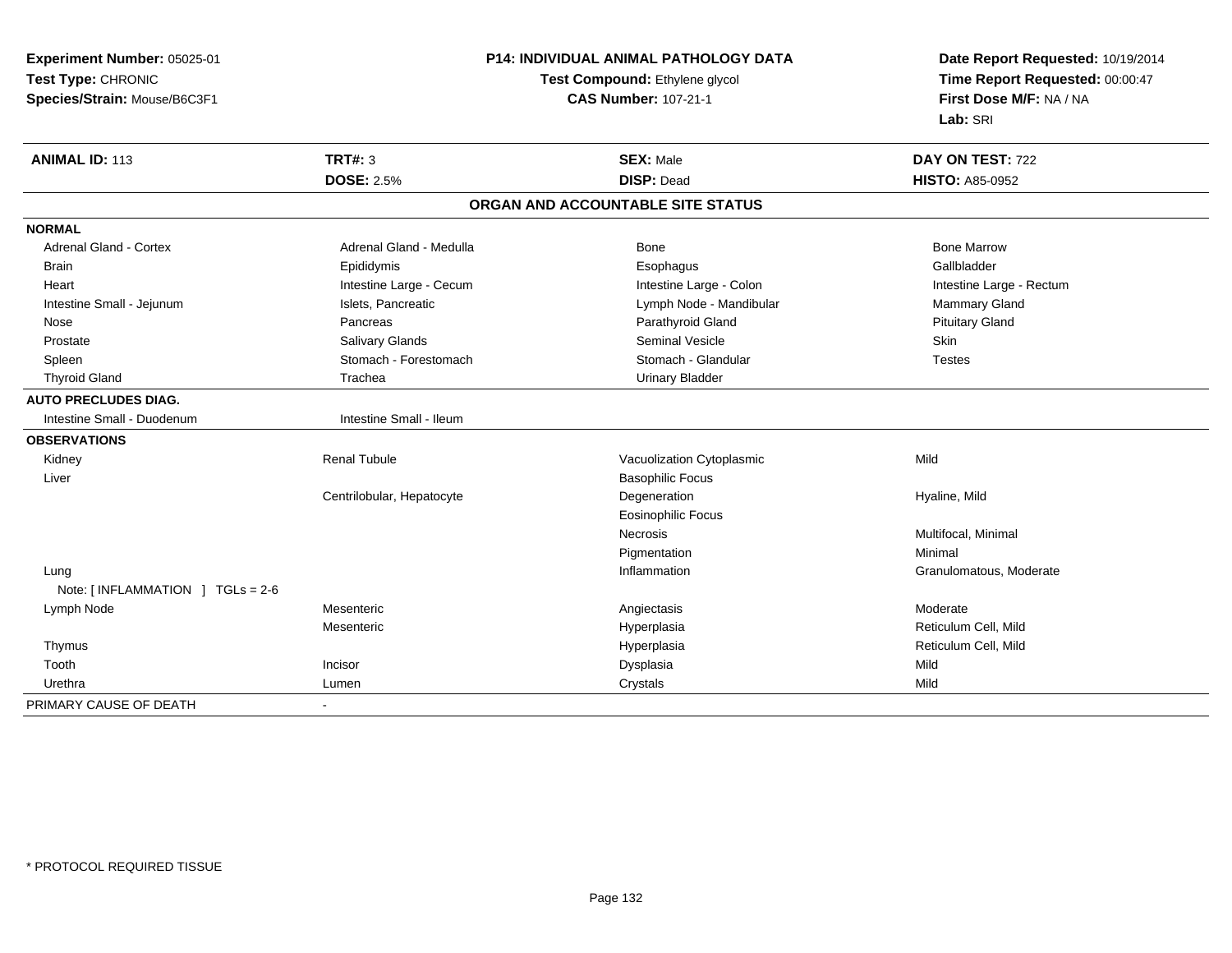| Experiment Number: 05025-01         | P14: INDIVIDUAL ANIMAL PATHOLOGY DATA<br>Test Compound: Ethylene glycol |                                   | Date Report Requested: 10/19/2014<br>Time Report Requested: 00:00:47 |  |
|-------------------------------------|-------------------------------------------------------------------------|-----------------------------------|----------------------------------------------------------------------|--|
| Test Type: CHRONIC                  |                                                                         |                                   |                                                                      |  |
| Species/Strain: Mouse/B6C3F1        |                                                                         | <b>CAS Number: 107-21-1</b>       | First Dose M/F: NA / NA                                              |  |
|                                     |                                                                         |                                   | Lab: SRI                                                             |  |
| <b>ANIMAL ID: 114</b>               | <b>TRT#: 3</b>                                                          | <b>SEX: Male</b>                  | DAY ON TEST: 735                                                     |  |
|                                     | <b>DOSE: 2.5%</b>                                                       | <b>DISP: Terminal Sacrifice</b>   | <b>HISTO: A85-0953</b>                                               |  |
|                                     |                                                                         | ORGAN AND ACCOUNTABLE SITE STATUS |                                                                      |  |
| <b>NORMAL</b>                       |                                                                         |                                   |                                                                      |  |
| <b>Adrenal Gland - Cortex</b>       | Bone                                                                    | <b>Brain</b>                      | Epididymis                                                           |  |
| Esophagus                           | Gallbladder                                                             | Heart                             | Intestine Large - Cecum                                              |  |
| Intestine Large - Colon             | Intestine Large - Rectum                                                | Intestine Small - Duodenum        | Intestine Small - Jejunum                                            |  |
| Islets, Pancreatic                  | Mammary Gland                                                           | Pancreas                          | <b>Pituitary Gland</b>                                               |  |
| Prostate                            | <b>Seminal Vesicle</b>                                                  | <b>Skin</b>                       | Stomach - Forestomach                                                |  |
| <b>Testes</b>                       | Thymus                                                                  | Trachea                           |                                                                      |  |
| <b>MISSING</b>                      |                                                                         |                                   |                                                                      |  |
| Parathyroid Gland                   |                                                                         |                                   |                                                                      |  |
| <b>OBSERVATIONS</b>                 |                                                                         |                                   |                                                                      |  |
| <b>Adrenal Gland</b>                | Medulla                                                                 | Hyperplasia                       | Focal, Minimal                                                       |  |
| <b>Bone Marrow</b>                  |                                                                         | Lymphoma Malignant Lymphocytic    |                                                                      |  |
| <b>Intestine Small</b>              | Ileum, Lymphoid Tiss                                                    | Lymphoma Malignant Lymphocytic    |                                                                      |  |
| Kidney                              |                                                                         | Nephropathy                       | Minimal                                                              |  |
|                                     | <b>Renal Tubule</b>                                                     | Vacuolization Cytoplasmic         | Mild                                                                 |  |
| Liver                               | Centrilobular, Hepatocyte                                               | Degeneration                      | Hyaline, Minimal                                                     |  |
|                                     |                                                                         | Lymphoma Malignant Lymphocytic    |                                                                      |  |
| Lung                                |                                                                         | Lymphoma Malignant Lymphocytic    |                                                                      |  |
| Lymph Node                          | Mandibular                                                              | Lymphoma Malignant Lymphocytic    |                                                                      |  |
|                                     | Mesenteric                                                              | Lymphoma Malignant Lymphocytic    |                                                                      |  |
| Note: [ LYMPH MAL LYMP ] TGLs = 2-6 |                                                                         |                                   |                                                                      |  |
| Nose                                | Mucosa                                                                  | Lymphoma Malignant Lymphocytic    |                                                                      |  |
| Salivary Glands                     |                                                                         | Lymphoma Malignant Lymphocytic    |                                                                      |  |
| Spleen                              |                                                                         | Lymphoma Malignant Lymphocytic    |                                                                      |  |
| Note: [ LYMPH MAL LYMP ] TGLs = 1-8 |                                                                         |                                   |                                                                      |  |
| Stomach                             | Glandular                                                               | Lymphoma Malignant Lymphocytic    |                                                                      |  |
| <b>Thyroid Gland</b>                | <b>Follicular Cel</b>                                                   | Hyperplasia                       | Minimal                                                              |  |
| <b>Urinary Bladder</b>              |                                                                         | Lymphoma Malignant Lymphocytic    |                                                                      |  |
| PRIMARY CAUSE OF DEATH              |                                                                         |                                   |                                                                      |  |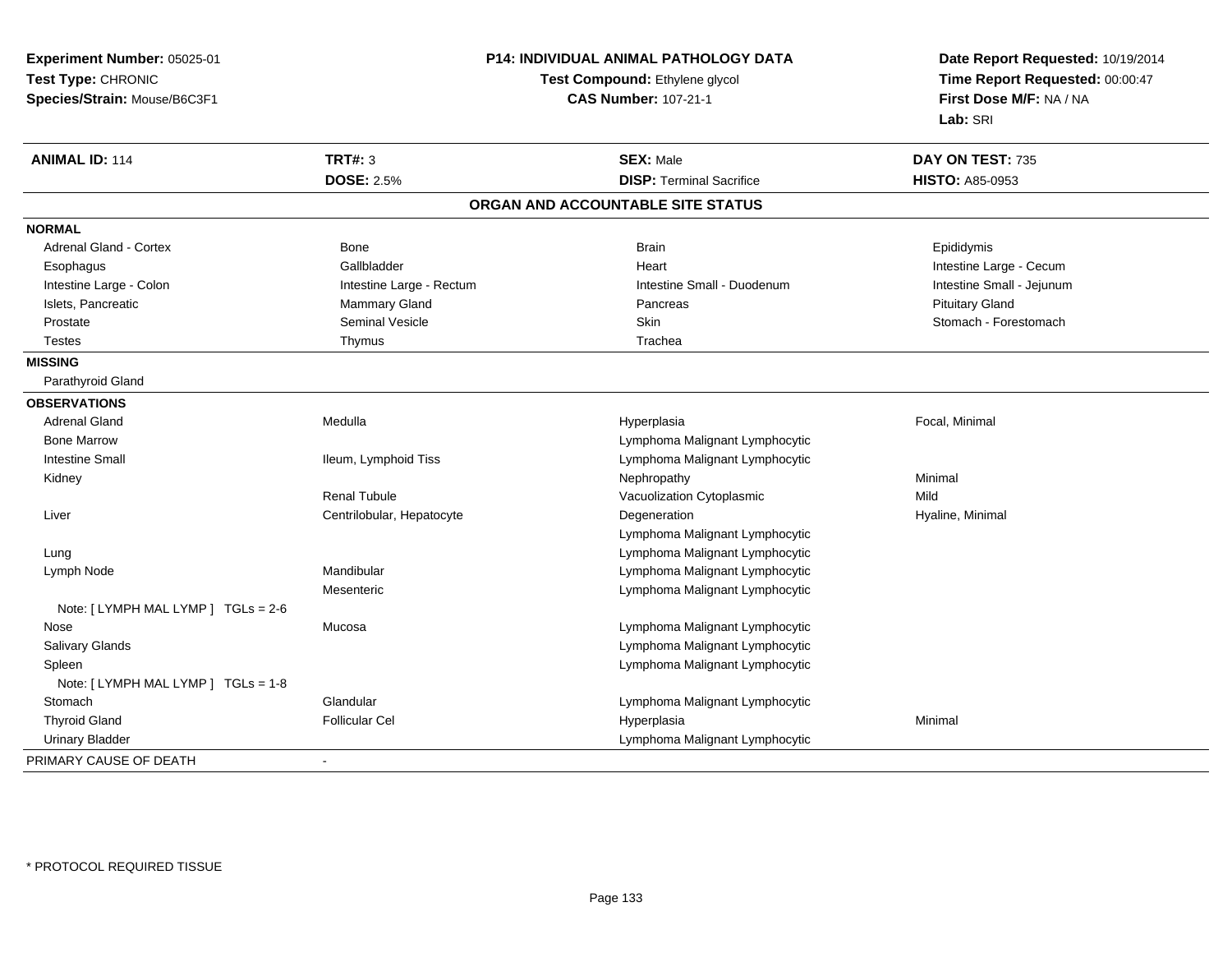| Experiment Number: 05025-01          |                           | <b>P14: INDIVIDUAL ANIMAL PATHOLOGY DATA</b> | Date Report Requested: 10/19/2014 |
|--------------------------------------|---------------------------|----------------------------------------------|-----------------------------------|
| Test Type: CHRONIC                   |                           | Test Compound: Ethylene glycol               | Time Report Requested: 00:00:47   |
| Species/Strain: Mouse/B6C3F1         |                           | <b>CAS Number: 107-21-1</b>                  | First Dose M/F: NA / NA           |
|                                      |                           |                                              | Lab: SRI                          |
| <b>ANIMAL ID: 115</b>                | TRT#: 3                   | <b>SEX: Male</b>                             | DAY ON TEST: 735                  |
|                                      | <b>DOSE: 2.5%</b>         | <b>DISP: Terminal Sacrifice</b>              | <b>HISTO: A85-0954</b>            |
|                                      |                           | ORGAN AND ACCOUNTABLE SITE STATUS            |                                   |
| <b>NORMAL</b>                        |                           |                                              |                                   |
| Adrenal Gland - Medulla              | Bone                      | <b>Bone Marrow</b>                           | <b>Brain</b>                      |
| Epididymis                           | Esophagus                 | Gallbladder                                  | Heart                             |
| Intestine Large - Cecum              | Intestine Large - Colon   | Intestine Large - Rectum                     | Intestine Small - Duodenum        |
| Intestine Small - Ileum              | Intestine Small - Jejunum | Islets, Pancreatic                           | Lung                              |
| Lymph Node - Mandibular              | Mammary Gland             | Nose                                         | Pancreas                          |
| Parathyroid Gland                    | <b>Pituitary Gland</b>    | Prostate                                     | Salivary Glands                   |
| <b>Seminal Vesicle</b>               | <b>Skin</b>               | Stomach - Forestomach                        | Stomach - Glandular               |
| <b>Testes</b>                        | Thymus                    | <b>Thyroid Gland</b>                         | Trachea                           |
| <b>Urinary Bladder</b>               |                           |                                              |                                   |
| <b>OBSERVATIONS</b>                  |                           |                                              |                                   |
| <b>Adrenal Gland</b>                 | Cortex                    | Focal Cellular Change                        | Minimal                           |
| Kidney                               |                           | Nephropathy                                  | Mild                              |
|                                      | <b>Renal Tubule</b>       | Vacuolization Cytoplasmic                    | Mild                              |
| Liver                                | Centrilobular, Hepatocyte | Degeneration                                 | Hyaline, Mild                     |
|                                      |                           | Hepatocellular Adenoma                       |                                   |
| Note: [ HEPATOCLR ADEN ] TGLs = 3-12 |                           |                                              |                                   |
| Lymph Node                           | Mesenteric                | Angiectasis                                  | Mild                              |
| Note: [ ANGIECTASIS ] TGLs = 2-6     |                           |                                              |                                   |
| Spleen                               |                           | Lymphoma Malignant Mixed                     |                                   |
| Tooth                                | Incisor                   | Dysplasia                                    | Minimal                           |
| Urethra                              | Lumen                     | Crystals                                     | Mild                              |
| PRIMARY CAUSE OF DEATH               | $\blacksquare$            |                                              |                                   |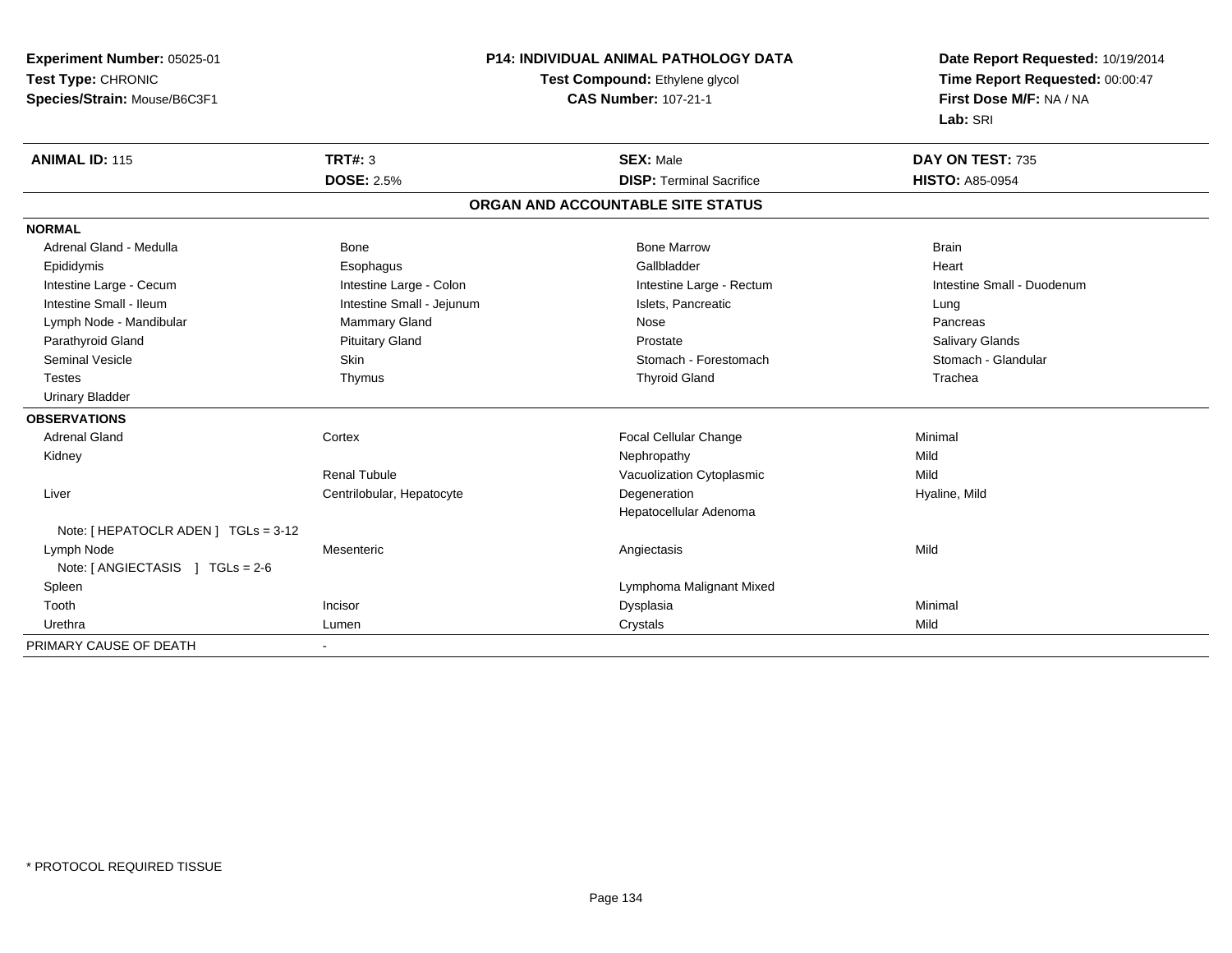**Experiment Number:** 05025-01**Test Type:** CHRONIC**Species/Strain:** Mouse/B6C3F1

## **P14: INDIVIDUAL ANIMAL PATHOLOGY DATATest Compound:** Ethylene glycol

## **CAS Number:** 107-21-1

**Date Report Requested:** 10/19/2014**Time Report Requested:** 00:00:47**First Dose M/F:** NA / NA**Lab:** SRI

| <b>ANIMAL ID: 121</b>                   | TRT#: 5               | <b>SEX: Male</b>                | DAY ON TEST: 732       |
|-----------------------------------------|-----------------------|---------------------------------|------------------------|
|                                         | <b>DOSE: 1.25%</b>    | <b>DISP: Terminal Sacrifice</b> | <b>HISTO: A85-0960</b> |
| <b>OBSERVATIONS</b>                     |                       |                                 |                        |
| Kidney                                  |                       | Lymphoma Malignant Mixed        |                        |
|                                         |                       | Metaplasia                      | Osseous, Minimal       |
|                                         |                       | Nephropathy                     | Mild                   |
|                                         | <b>Renal Tubule</b>   | Vacuolization Cytoplasmic       | Mild                   |
| Liver                                   |                       | Hyperplasia                     | Lymphoid, Minimal      |
|                                         |                       | Inflammation                    | Multifocal, Minimal    |
| Lymph Node                              | Mesenteric            | Angiectasis                     | Mild                   |
|                                         | Mesenteric            | Lymphoma Malignant Mixed        |                        |
| [Angiectasis $TGLS = 3-6$ ]             |                       |                                 |                        |
| [ Lymphoma Malignant Mixed TGLS = 3-6 ] |                       |                                 |                        |
| <b>Skin</b>                             |                       | Inflammation                    | Chronic, Minimal       |
| [Inflammation TGLS = $1-11$ ]           |                       |                                 |                        |
| Spleen                                  |                       | Lymphoma Malignant Mixed        |                        |
| [ Lymphoma Malignant Mixed TGLS = 2-8 ] |                       |                                 |                        |
| <b>Thyroid Gland</b>                    | <b>Follicular Cel</b> | Adenoma                         |                        |
| <b>Urinary Bladder</b>                  |                       | Lymphoma Malignant Mixed        |                        |
| PRIMARY CAUSE OF DEATH                  |                       |                                 |                        |
|                                         |                       |                                 |                        |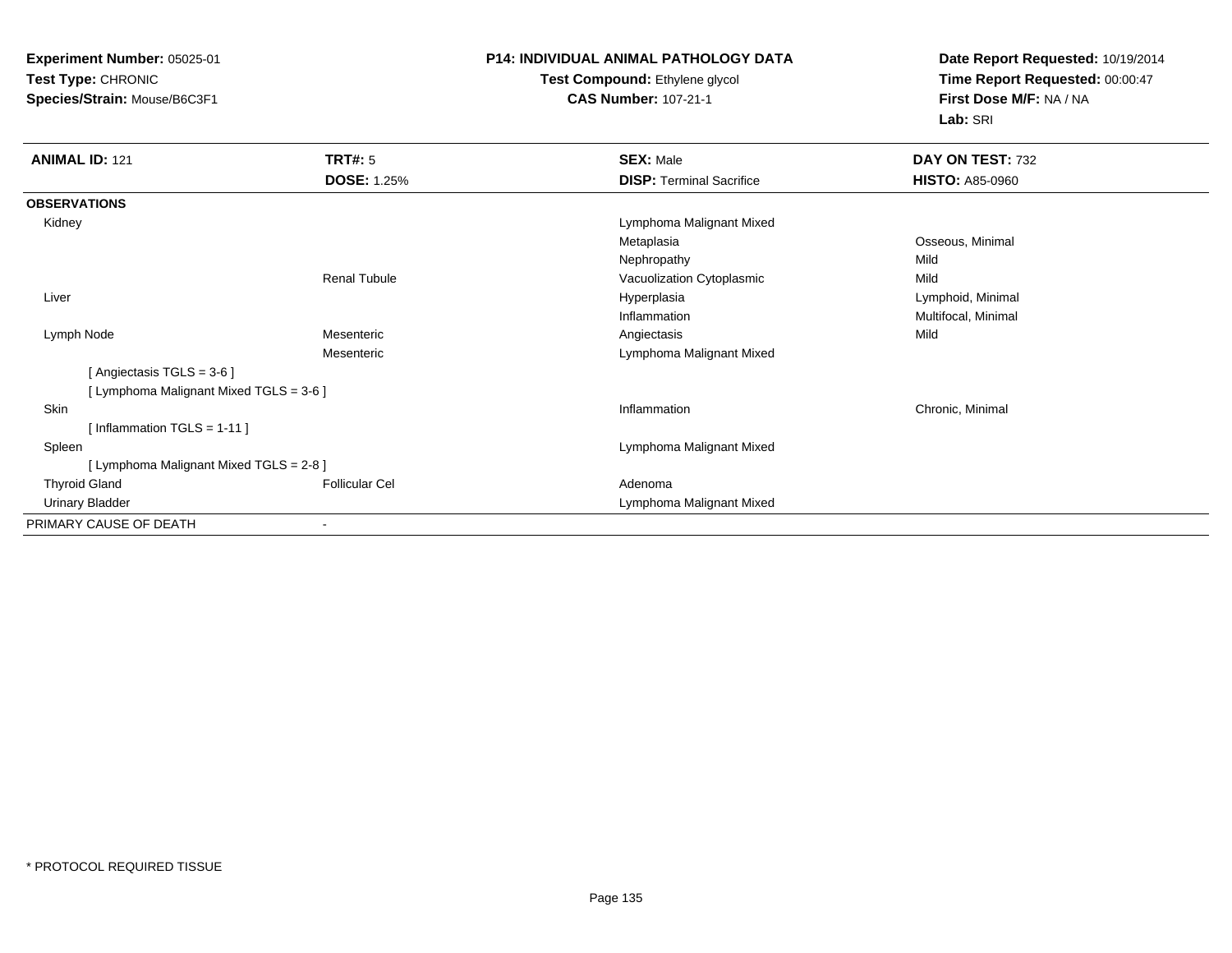| <b>Experiment Number: 05025-01</b><br>Test Type: CHRONIC<br>Species/Strain: Mouse/B6C3F1 |                           | <b>P14: INDIVIDUAL ANIMAL PATHOLOGY DATA</b><br>Test Compound: Ethylene glycol<br><b>CAS Number: 107-21-1</b> | Date Report Requested: 10/19/2014<br>Time Report Requested: 00:00:47<br>First Dose M/F: NA / NA<br>Lab: SRI |
|------------------------------------------------------------------------------------------|---------------------------|---------------------------------------------------------------------------------------------------------------|-------------------------------------------------------------------------------------------------------------|
| <b>ANIMAL ID: 122</b>                                                                    | TRT#: 5                   | <b>SEX: Male</b>                                                                                              | DAY ON TEST: 732                                                                                            |
|                                                                                          | <b>DOSE: 1.25%</b>        | <b>DISP:</b> Terminal Sacrifice                                                                               | <b>HISTO: A85-0961</b>                                                                                      |
|                                                                                          |                           | ORGAN AND ACCOUNTABLE SITE STATUS                                                                             |                                                                                                             |
| <b>NORMAL</b>                                                                            |                           |                                                                                                               |                                                                                                             |
| Spleen                                                                                   | <b>Thyroid Gland</b>      | <b>Urinary Bladder</b>                                                                                        |                                                                                                             |
| <b>OBSERVATIONS</b>                                                                      |                           |                                                                                                               |                                                                                                             |
| Kidney                                                                                   |                           | Nephropathy                                                                                                   | Mild                                                                                                        |
|                                                                                          | <b>Renal Tubule</b>       | Vacuolization Cytoplasmic                                                                                     | Mild                                                                                                        |
| Liver                                                                                    | Centrilobular, Hepatocyte | Degeneration                                                                                                  | Hyaline, Mild                                                                                               |
| Lung                                                                                     |                           | Alveolar/Bronchiolar Adenoma                                                                                  |                                                                                                             |
|                                                                                          |                           | Hyperplasia                                                                                                   | Lymphoid, Mild                                                                                              |
| [ Alveolar/Bronchiolar Adenoma TGLS = 1-6 ]                                              |                           |                                                                                                               |                                                                                                             |
| PRIMARY CAUSE OF DEATH                                                                   |                           |                                                                                                               |                                                                                                             |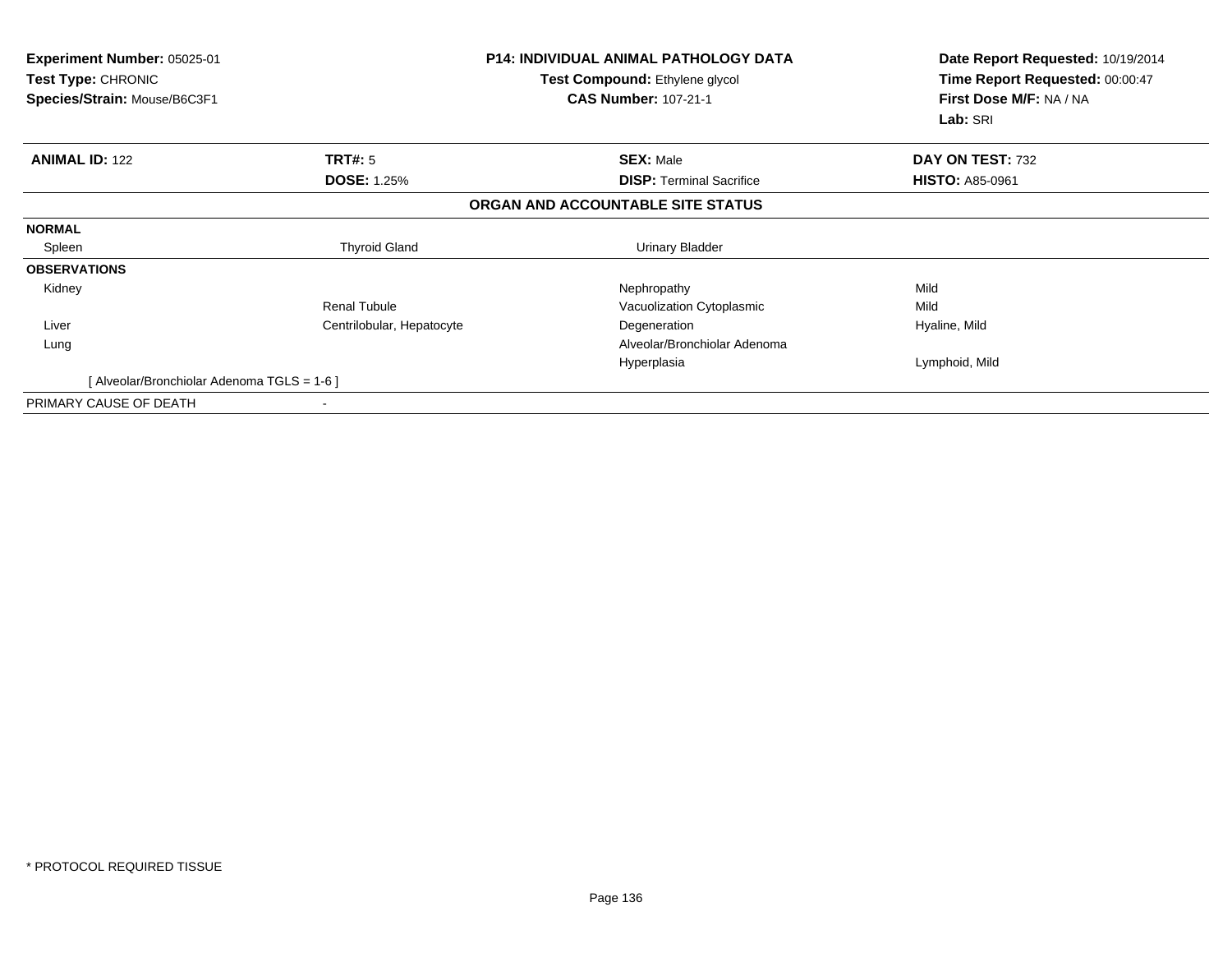| Experiment Number: 05025-01              | P14: INDIVIDUAL ANIMAL PATHOLOGY DATA<br>Test Compound: Ethylene glycol<br><b>CAS Number: 107-21-1</b> |                                   | Date Report Requested: 10/19/2014<br>Time Report Requested: 00:00:47<br>First Dose M/F: NA / NA |
|------------------------------------------|--------------------------------------------------------------------------------------------------------|-----------------------------------|-------------------------------------------------------------------------------------------------|
| Test Type: CHRONIC                       |                                                                                                        |                                   |                                                                                                 |
| Species/Strain: Mouse/B6C3F1             |                                                                                                        |                                   |                                                                                                 |
|                                          |                                                                                                        |                                   | Lab: SRI                                                                                        |
| <b>ANIMAL ID: 123</b>                    | <b>TRT#: 5</b>                                                                                         | <b>SEX: Male</b>                  | DAY ON TEST: 705                                                                                |
|                                          | <b>DOSE: 1.25%</b>                                                                                     | <b>DISP: Dead</b>                 | <b>HISTO: A85-0962</b>                                                                          |
|                                          |                                                                                                        | ORGAN AND ACCOUNTABLE SITE STATUS |                                                                                                 |
| <b>NORMAL</b>                            |                                                                                                        |                                   |                                                                                                 |
| Adrenal Gland - Medulla                  | Bone                                                                                                   | <b>Bone Marrow</b>                | <b>Brain</b>                                                                                    |
| Epididymis                               | Esophagus                                                                                              | Heart                             | Intestine Large - Cecum                                                                         |
| Intestine Large - Colon                  | Intestine Large - Rectum                                                                               | Intestine Small - Duodenum        | Intestine Small - Ileum                                                                         |
| Intestine Small - Jejunum                | Islets, Pancreatic                                                                                     | Mammary Gland                     | Nose                                                                                            |
| Pancreas                                 | Parathyroid Gland                                                                                      | Prostate                          | Salivary Glands                                                                                 |
| <b>Seminal Vesicle</b>                   | Skin                                                                                                   | Spleen                            | Stomach - Forestomach                                                                           |
| Stomach - Glandular                      | <b>Testes</b>                                                                                          | <b>Thyroid Gland</b>              | Trachea                                                                                         |
| <b>Urinary Bladder</b>                   |                                                                                                        |                                   |                                                                                                 |
| <b>MISSING</b>                           |                                                                                                        |                                   |                                                                                                 |
| Lymph Node - Mandibular                  |                                                                                                        |                                   |                                                                                                 |
| <b>AUTO PRECLUDES DIAG.</b>              |                                                                                                        |                                   |                                                                                                 |
| Gallbladder                              |                                                                                                        |                                   |                                                                                                 |
| <b>OBSERVATIONS</b>                      |                                                                                                        |                                   |                                                                                                 |
| <b>Adrenal Gland</b>                     | Cortex, Subcapsular                                                                                    | Hyperplasia                       | Focal, Mild                                                                                     |
| Kidney                                   |                                                                                                        | Carcinoma                         | Metastatic (Uncertain Primary Site)                                                             |
|                                          |                                                                                                        | Nephropathy                       | Minimal                                                                                         |
|                                          | <b>Renal Tubule</b>                                                                                    | Vacuolization Cytoplasmic         | Mild                                                                                            |
| Liver                                    |                                                                                                        | Congestion                        | Moderate                                                                                        |
|                                          |                                                                                                        | Hepatocellular Carcinoma          |                                                                                                 |
| [ Hepatocellular Carcinoma TGLS = 2-12 ] |                                                                                                        |                                   |                                                                                                 |
| Lung                                     | Mediastinum                                                                                            | Hepatocellular Carcinoma          | Metastatic (Liver)                                                                              |
|                                          |                                                                                                        | Hepatocellular Carcinoma          | Metastatic (Liver), Four (Liver), Multiple (Liver)                                              |
| Note: [ HEPATOCLR CARC ] TGLs = 4-6      |                                                                                                        |                                   |                                                                                                 |
| Lymph Node                               | Mesenteric                                                                                             | Angiectasis                       | Moderate                                                                                        |
| <b>Pituitary Gland</b>                   | Pars Distalis                                                                                          | Angiectasis                       | Mild                                                                                            |
|                                          | Pars Distalis                                                                                          | Hyperplasia                       | Focal, Mild                                                                                     |
| Thymus                                   |                                                                                                        | Depletion Lymphoid                | Mild                                                                                            |
| PRIMARY CAUSE OF DEATH                   | $\sim$                                                                                                 |                                   |                                                                                                 |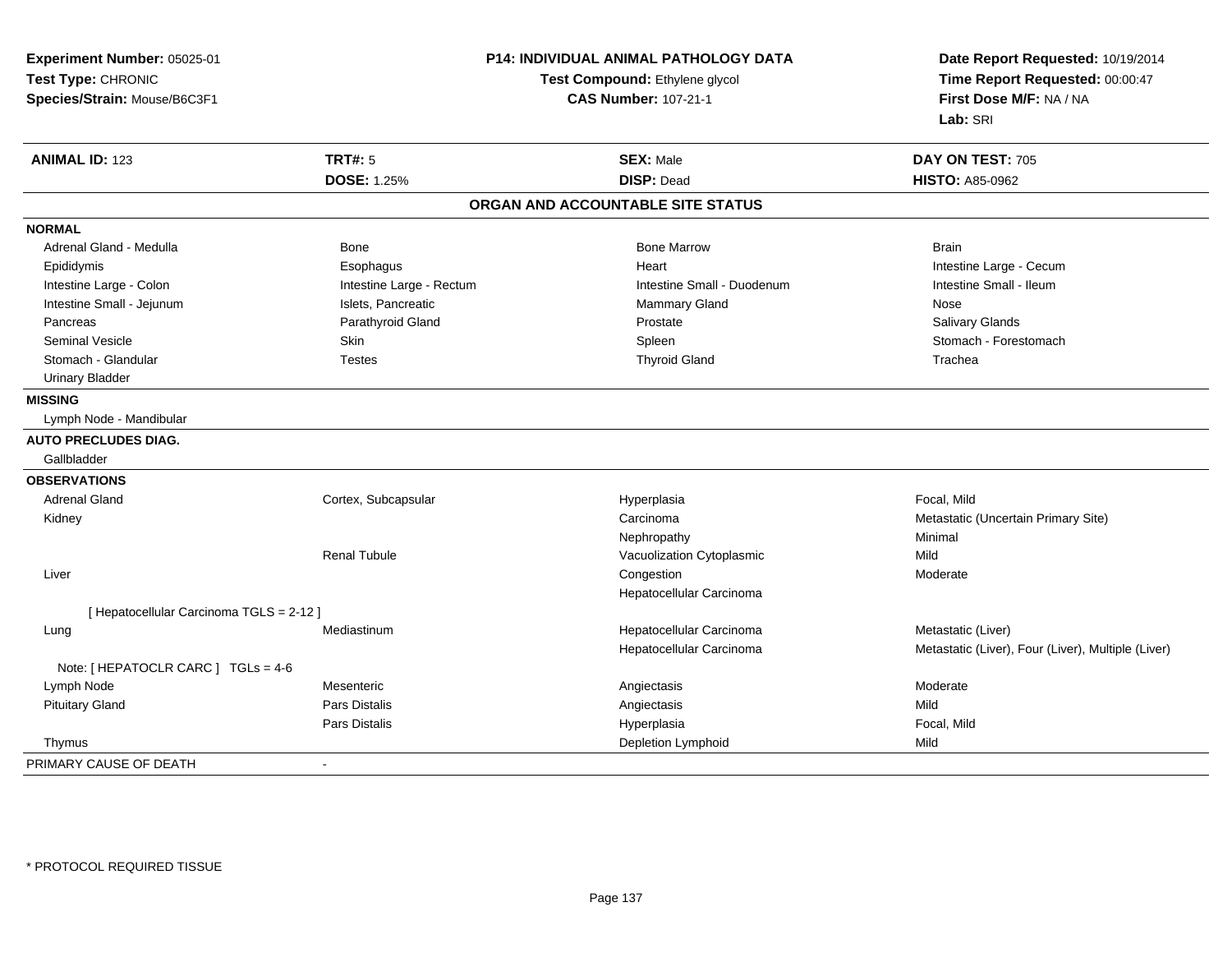| Experiment Number: 05025-01              | P14: INDIVIDUAL ANIMAL PATHOLOGY DATA |                                   | Date Report Requested: 10/19/2014                          |
|------------------------------------------|---------------------------------------|-----------------------------------|------------------------------------------------------------|
| Test Type: CHRONIC                       |                                       | Test Compound: Ethylene glycol    | Time Report Requested: 00:00:47<br>First Dose M/F: NA / NA |
| Species/Strain: Mouse/B6C3F1             |                                       | <b>CAS Number: 107-21-1</b>       |                                                            |
|                                          |                                       |                                   | Lab: SRI                                                   |
| <b>ANIMAL ID: 124</b>                    | <b>TRT#: 5</b>                        | <b>SEX: Male</b>                  | DAY ON TEST: 633                                           |
|                                          | <b>DOSE: 1.25%</b>                    | <b>DISP: Moribund</b>             | <b>HISTO: A85-0963</b>                                     |
|                                          |                                       | ORGAN AND ACCOUNTABLE SITE STATUS |                                                            |
| <b>NORMAL</b>                            |                                       |                                   |                                                            |
| Bone                                     | <b>Bone Marrow</b>                    | <b>Brain</b>                      | Epididymis                                                 |
| Esophagus                                | Gallbladder                           | Heart                             | Intestine Large - Cecum                                    |
| Intestine Large - Colon                  | Intestine Large - Rectum              | Intestine Small - Duodenum        | Intestine Small - Ileum                                    |
| Intestine Small - Jejunum                | Islets, Pancreatic                    | Lymph Node - Mandibular           | Mammary Gland                                              |
| Pancreas                                 | Parathyroid Gland                     | <b>Pituitary Gland</b>            | Prostate                                                   |
| Salivary Glands                          | <b>Seminal Vesicle</b>                | Skin                              | Stomach - Forestomach                                      |
| Stomach - Glandular                      | <b>Testes</b>                         | Trachea                           | <b>Urinary Bladder</b>                                     |
| <b>AUTO PRECLUDES DIAG.</b>              |                                       |                                   |                                                            |
| Nose                                     |                                       |                                   |                                                            |
| <b>OBSERVATIONS</b>                      |                                       |                                   |                                                            |
| <b>Adrenal Gland</b>                     | Cortex, Unilateral                    | Atrophy                           | Marked                                                     |
|                                          | Medulla                               | Hyperplasia                       | Focal, Mild                                                |
| Kidney                                   |                                       | Congestion                        | Moderate                                                   |
|                                          |                                       | Nephropathy                       | Mild                                                       |
|                                          | <b>Renal Tubule</b>                   | Vacuolization Cytoplasmic         | Mild                                                       |
| Liver                                    |                                       | Hepatocellular Carcinoma          |                                                            |
| [ Hepatocellular Carcinoma TGLS = 2-11 ] |                                       |                                   |                                                            |
| Lung                                     |                                       | Congestion                        | Mild                                                       |
|                                          |                                       | Hyperplasia                       | Macrophage, Mild                                           |
| [Congestion TGLS = 3-6]                  |                                       |                                   |                                                            |
| [ Hyperplasia TGLS = 3-6 ]               |                                       |                                   |                                                            |
| Mesentery                                |                                       | Inflammation                      | Chronic, Mild                                              |
| Spleen                                   |                                       | Hematopoietic Cell Proliferation  | Mild                                                       |
| Thymus                                   |                                       | Depletion Lymphoid                | Mild                                                       |
| <b>Thyroid Gland</b>                     |                                       | Degeneration                      | Cystic, Minimal                                            |
| PRIMARY CAUSE OF DEATH                   |                                       |                                   |                                                            |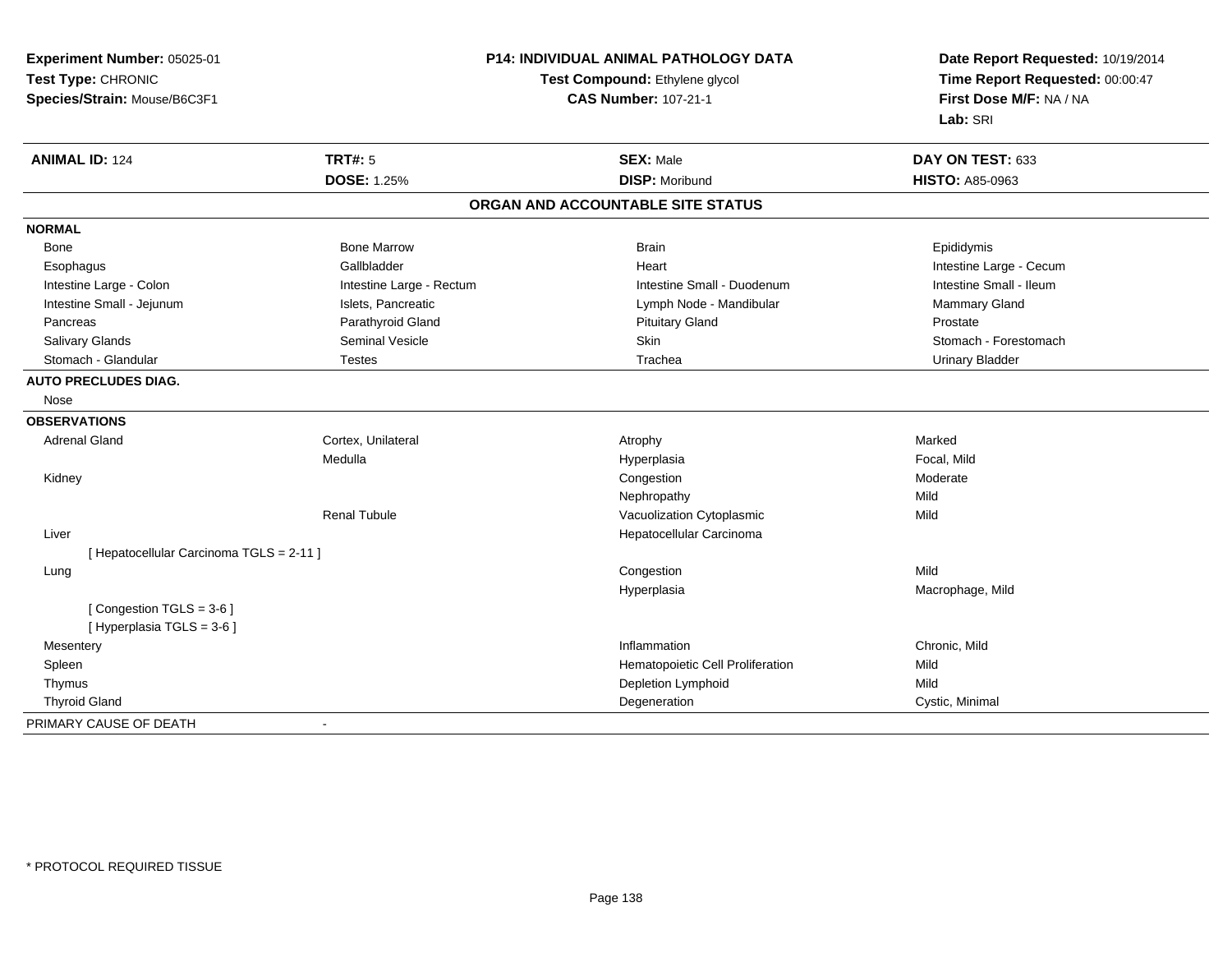| Experiment Number: 05025-01<br>Test Type: CHRONIC<br>Species/Strain: Mouse/B6C3F1 |                    | <b>P14: INDIVIDUAL ANIMAL PATHOLOGY DATA</b><br>Test Compound: Ethylene glycol<br><b>CAS Number: 107-21-1</b> | Date Report Requested: 10/19/2014<br>Time Report Requested: 00:00:47<br>First Dose M/F: NA / NA<br>Lab: SRI |
|-----------------------------------------------------------------------------------|--------------------|---------------------------------------------------------------------------------------------------------------|-------------------------------------------------------------------------------------------------------------|
| <b>ANIMAL ID: 125</b>                                                             | <b>TRT#: 5</b>     | <b>SEX: Male</b>                                                                                              | DAY ON TEST: 732                                                                                            |
|                                                                                   | <b>DOSE: 1.25%</b> | <b>DISP: Terminal Sacrifice</b>                                                                               | <b>HISTO: A85-0964</b>                                                                                      |
|                                                                                   |                    | ORGAN AND ACCOUNTABLE SITE STATUS                                                                             |                                                                                                             |
| <b>NORMAL</b>                                                                     |                    |                                                                                                               |                                                                                                             |
| Liver                                                                             | Spleen             |                                                                                                               |                                                                                                             |
| <b>OBSERVATIONS</b>                                                               |                    |                                                                                                               |                                                                                                             |
| Kidney                                                                            |                    | Nephropathy                                                                                                   | Mild                                                                                                        |
|                                                                                   | Renal Tubule       | Vacuolization Cytoplasmic                                                                                     | Mild                                                                                                        |
| <b>Thyroid Gland</b>                                                              |                    | Degeneration                                                                                                  | Cystic, Minimal                                                                                             |
| Urinary Bladder                                                                   |                    | Inflammation                                                                                                  | Chronic, Minimal                                                                                            |
| PRIMARY CAUSE OF DEATH                                                            |                    |                                                                                                               |                                                                                                             |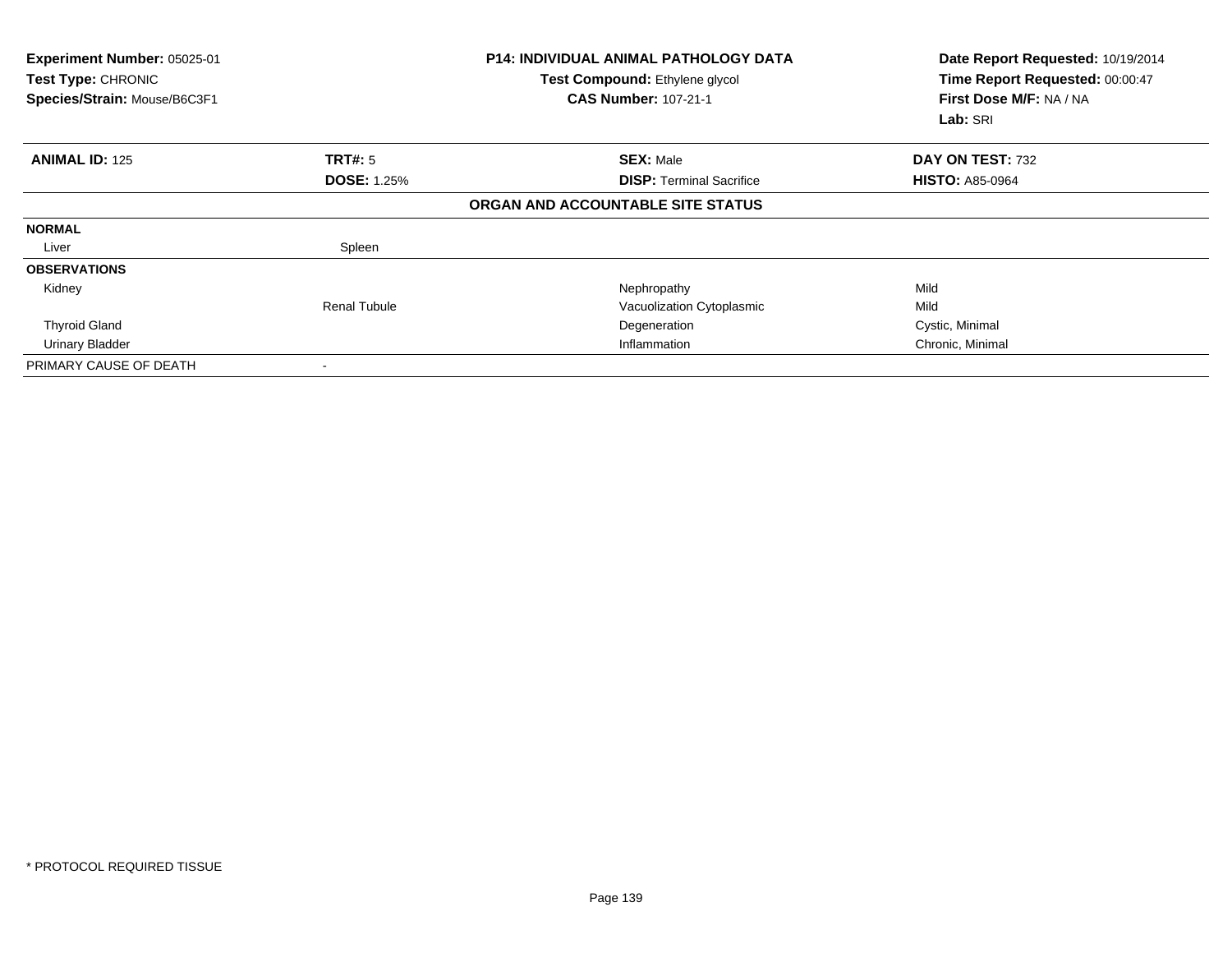**Experiment Number:** 05025-01**Test Type:** CHRONIC **Species/Strain:** Mouse/B6C3F1**P14: INDIVIDUAL ANIMAL PATHOLOGY DATATest Compound:** Ethylene glycol **CAS Number:** 107-21-1**Date Report Requested:** 10/19/2014**Time Report Requested:** 00:00:47**First Dose M/F:** NA / NA**Lab:** SRI**ANIMAL ID:** 126**TRT#:** 5 **SEX:** Male **DAY ON TEST:** 667 **DOSE:** 1.25% **DISP:** Moribund **HISTO:** A85-0965 **ORGAN AND ACCOUNTABLE SITE STATUSNORMALAdrenal Gland - Cortex** Adrenal Gland - Medulla **Adrenal Gland - Medulla** Bone Bone Bone Bone Bone Marrow Gallbladder Brain Epididymis Epididymis and the Brook of the Brook of the Brook of the Brook of the Gallbladder of the Gallbladder Heart **Intestine Large - Cecum** Intestine Large - Cecum Intestine Large - Colon Intestine Large - Rectum Intestine Small - Duodenum **Intestine Small - Ileum** Intestine Small - Ileum Intestine Small - Jejunum Intestine Small - Jejunum Islets, Pancreatic Lung **Lymph Node - Mandibular Nose Pancreas** Pancreas Pancreas **Salivary Glands** Parathyroid Gland Salivary Glands Pituitary Gland Prosection Prostate Prostate Salivary Glands Salivary Glands Seminal Vesicle **Stomach - Stomach - Forestomach Community** Stomach - Stomach - Glandular Stomach - Glandular Thymus Thyroid Gland Trachea Urinary Bladder**MISSING** Mammary Gland**OBSERVATIONS** Kidneyy the control of the control of the control of the control of the control of the control of the control of the control of the control of the control of the control of the control of the control of the control of the contro Renal TubuleVacuolization Cytoplasmic<br>
Degeneration Mild<br>
Hyal Liver Centrilobular, HepatocyteDegeneration **Exercise Exercise Serverse Exercise Serverse Exercise Serverse Exercise Serverse Exercise Serverse I**<br>
Mild Lymph Nodee the contract of the contract of the contract of the contract of the contract of the contract of the contract  $\mathsf{Mild}$ **Skin** n and the contract of the contract of the contract of the contract of the contract of the contract of the contract of the contract of the contract of the contract of the contract of the contract of the contract of the cont Subcut Tiss Sarcoma[ Inflammation TGLS = 2-12 ] $[$  Sarcoma TGLS = 1-11  $]$  SpleenHematopoietic Cell Proliferation<br>
Degeneration Mild Testes Germinal Epithh Degeneration **Degeneration** Mineralizationn Mild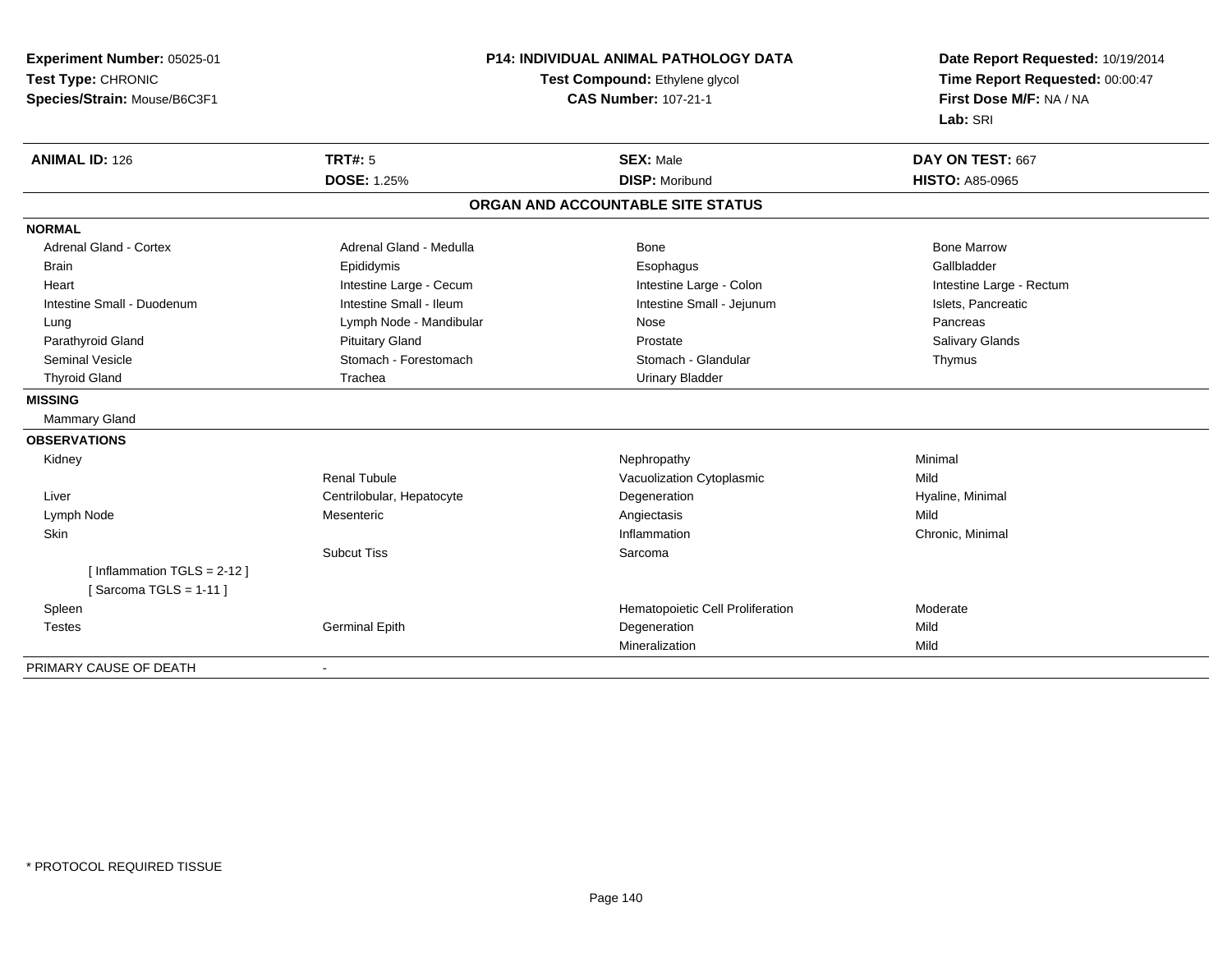| Experiment Number: 05025-01              | <b>P14: INDIVIDUAL ANIMAL PATHOLOGY DATA</b> |                                   | Date Report Requested: 10/19/2014                          |
|------------------------------------------|----------------------------------------------|-----------------------------------|------------------------------------------------------------|
| Test Type: CHRONIC                       |                                              | Test Compound: Ethylene glycol    | Time Report Requested: 00:00:47<br>First Dose M/F: NA / NA |
| Species/Strain: Mouse/B6C3F1             |                                              | <b>CAS Number: 107-21-1</b>       |                                                            |
|                                          |                                              |                                   | Lab: SRI                                                   |
| <b>ANIMAL ID: 127</b>                    | <b>TRT#: 5</b>                               | <b>SEX: Male</b>                  | DAY ON TEST: 607                                           |
|                                          | <b>DOSE: 1.25%</b>                           | <b>DISP: Moribund</b>             | <b>HISTO: A85-0966</b>                                     |
|                                          |                                              | ORGAN AND ACCOUNTABLE SITE STATUS |                                                            |
| <b>NORMAL</b>                            |                                              |                                   |                                                            |
| <b>Adrenal Gland - Cortex</b>            | Adrenal Gland - Medulla                      | Bone                              | <b>Bone Marrow</b>                                         |
| <b>Brain</b>                             | Epididymis                                   | Esophagus                         | Gallbladder                                                |
| Heart                                    | Intestine Large - Cecum                      | Intestine Large - Colon           | Intestine Large - Rectum                                   |
| Intestine Small - Duodenum               | Intestine Small - Ileum                      | Intestine Small - Jejunum         | Islets, Pancreatic                                         |
| Lung                                     | Lymph Node - Mandibular                      | Nose                              | Pancreas                                                   |
| Parathyroid Gland                        | Prostate                                     | <b>Salivary Glands</b>            | <b>Seminal Vesicle</b>                                     |
| Stomach - Forestomach                    | <b>Testes</b>                                | Thymus                            | <b>Thyroid Gland</b>                                       |
| Trachea                                  | <b>Urinary Bladder</b>                       |                                   |                                                            |
| <b>MISSING</b>                           |                                              |                                   |                                                            |
| Mammary Gland                            | <b>Pituitary Gland</b>                       |                                   |                                                            |
| <b>OBSERVATIONS</b>                      |                                              |                                   |                                                            |
| Kidney                                   |                                              | Nephropathy                       | Mild                                                       |
|                                          | <b>Renal Tubule</b>                          | Vacuolization Cytoplasmic         | Mild                                                       |
| Liver                                    |                                              | Hepatocellular Carcinoma          |                                                            |
|                                          |                                              | Inflammation                      | Multifocal, Minimal                                        |
| [ Hepatocellular Carcinoma TGLS = 2-12 ] |                                              |                                   |                                                            |
| Lymph Node                               | Mesenteric                                   | Angiectasis                       | Mild                                                       |
| Skin                                     |                                              | Inflammation                      | Chronic, Minimal                                           |
| [Inflammation TGLS = $1-11$ ]            |                                              |                                   |                                                            |
| Spleen                                   |                                              | Hematopoietic Cell Proliferation  | Moderate                                                   |
| Stomach                                  | Glandular                                    | Inflammation                      | Focal, Minimal                                             |
|                                          | Glandular                                    | Mineralization                    | Mild                                                       |
| PRIMARY CAUSE OF DEATH                   | ٠                                            |                                   |                                                            |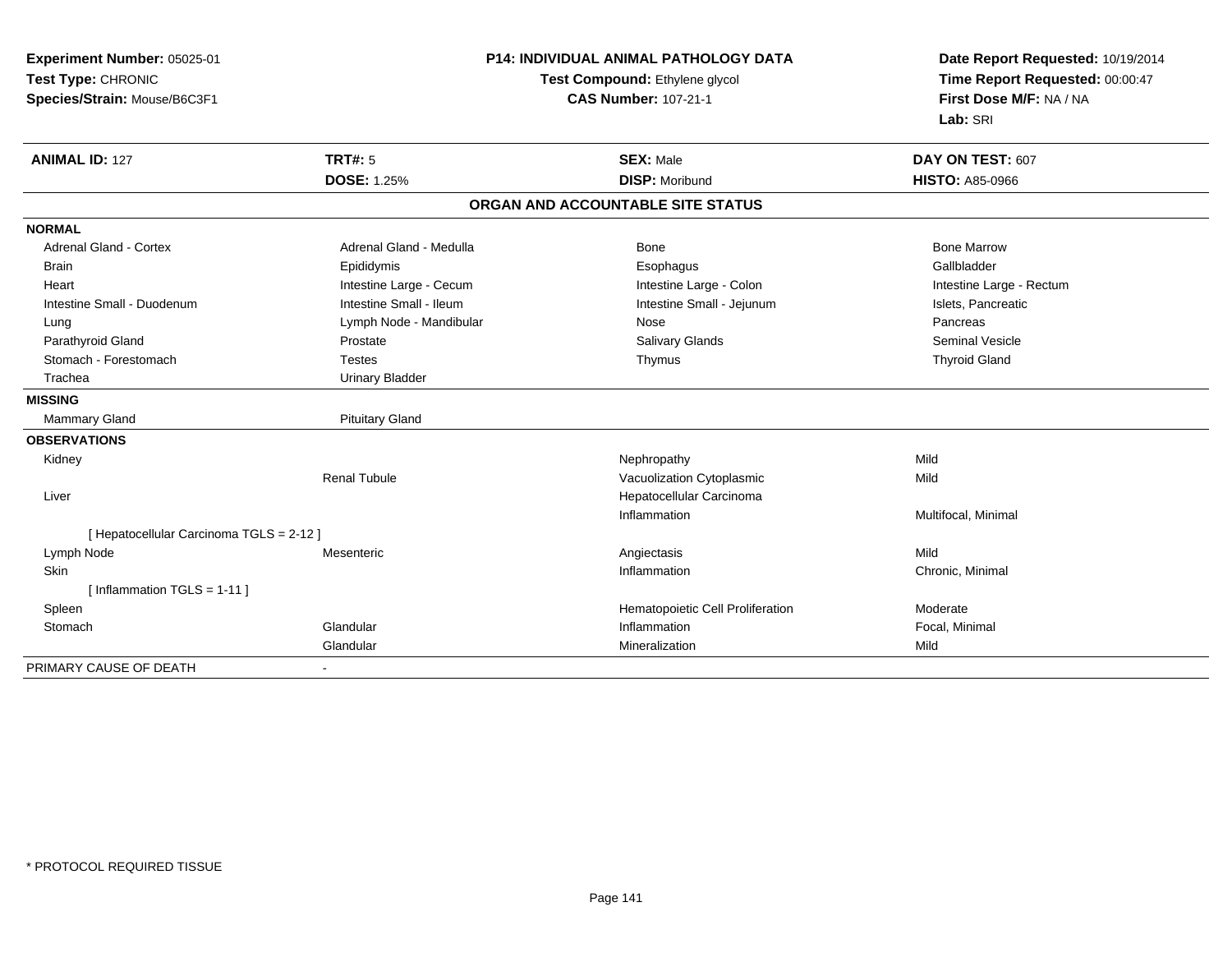| Experiment Number: 05025-01       | P14: INDIVIDUAL ANIMAL PATHOLOGY DATA<br>Test Compound: Ethylene glycol |                                   | Date Report Requested: 10/19/2014<br>Time Report Requested: 00:00:47 |
|-----------------------------------|-------------------------------------------------------------------------|-----------------------------------|----------------------------------------------------------------------|
| Test Type: CHRONIC                |                                                                         |                                   |                                                                      |
| Species/Strain: Mouse/B6C3F1      |                                                                         | <b>CAS Number: 107-21-1</b>       | First Dose M/F: NA / NA                                              |
|                                   |                                                                         |                                   | Lab: SRI                                                             |
| <b>ANIMAL ID: 128</b>             | <b>TRT#: 5</b>                                                          | <b>SEX: Male</b>                  | <b>DAY ON TEST: 32</b>                                               |
|                                   | <b>DOSE: 1.25%</b>                                                      | <b>DISP: Moribund</b>             | HISTO: A83027728                                                     |
|                                   |                                                                         | ORGAN AND ACCOUNTABLE SITE STATUS |                                                                      |
| <b>NORMAL</b>                     |                                                                         |                                   |                                                                      |
| <b>Adrenal Gland - Cortex</b>     | Adrenal Gland - Medulla                                                 | Bone                              | <b>Bone Marrow</b>                                                   |
| <b>Brain</b>                      | Epididymis                                                              | Esophagus                         | Gallbladder                                                          |
| Heart                             | Intestine Large - Cecum                                                 | Intestine Large - Colon           | Intestine Large - Rectum                                             |
| Intestine Small - Duodenum        | Intestine Small - Ileum                                                 | Intestine Small - Jejunum         | Islets, Pancreatic                                                   |
| Liver                             | Lymph Node - Mandibular                                                 | Nose                              | Pancreas                                                             |
| Parathyroid Gland                 | <b>Pituitary Gland</b>                                                  | <b>Preputial Gland</b>            | Prostate                                                             |
| Salivary Glands                   | Seminal Vesicle                                                         | Stomach - Forestomach             | Stomach - Glandular                                                  |
| <b>Testes</b>                     | Thymus                                                                  | <b>Thyroid Gland</b>              | Trachea                                                              |
| <b>Urinary Bladder</b>            |                                                                         |                                   |                                                                      |
| <b>MISSING</b>                    |                                                                         |                                   |                                                                      |
| <b>Mammary Gland</b>              |                                                                         |                                   |                                                                      |
| <b>OBSERVATIONS</b>               |                                                                         |                                   |                                                                      |
| Kidney                            | <b>Renal Tubule</b>                                                     | <b>Dilatation</b>                 | Mild                                                                 |
| Lung                              |                                                                         | <b>Infiltration Cellular</b>      | Mixed Cell, Minimal                                                  |
| Skin                              |                                                                         | Inflammation                      | Chronic, Mild                                                        |
|                                   | Prepuce                                                                 | Ulcer                             | Moderate                                                             |
| Note: [ ULCER<br>$\vert$ TGLs = 2 |                                                                         |                                   |                                                                      |
| Note: TGL 1 IS ON SLIDE I         |                                                                         |                                   |                                                                      |
| Note: TGL 2 IS ON SLIDE 7B        |                                                                         |                                   |                                                                      |
| [Ulcer TGLS = 1]                  |                                                                         |                                   |                                                                      |
| Spleen                            |                                                                         | Hematopoietic Cell Proliferation  | Moderate                                                             |
| PRIMARY CAUSE OF DEATH            | $\blacksquare$                                                          |                                   |                                                                      |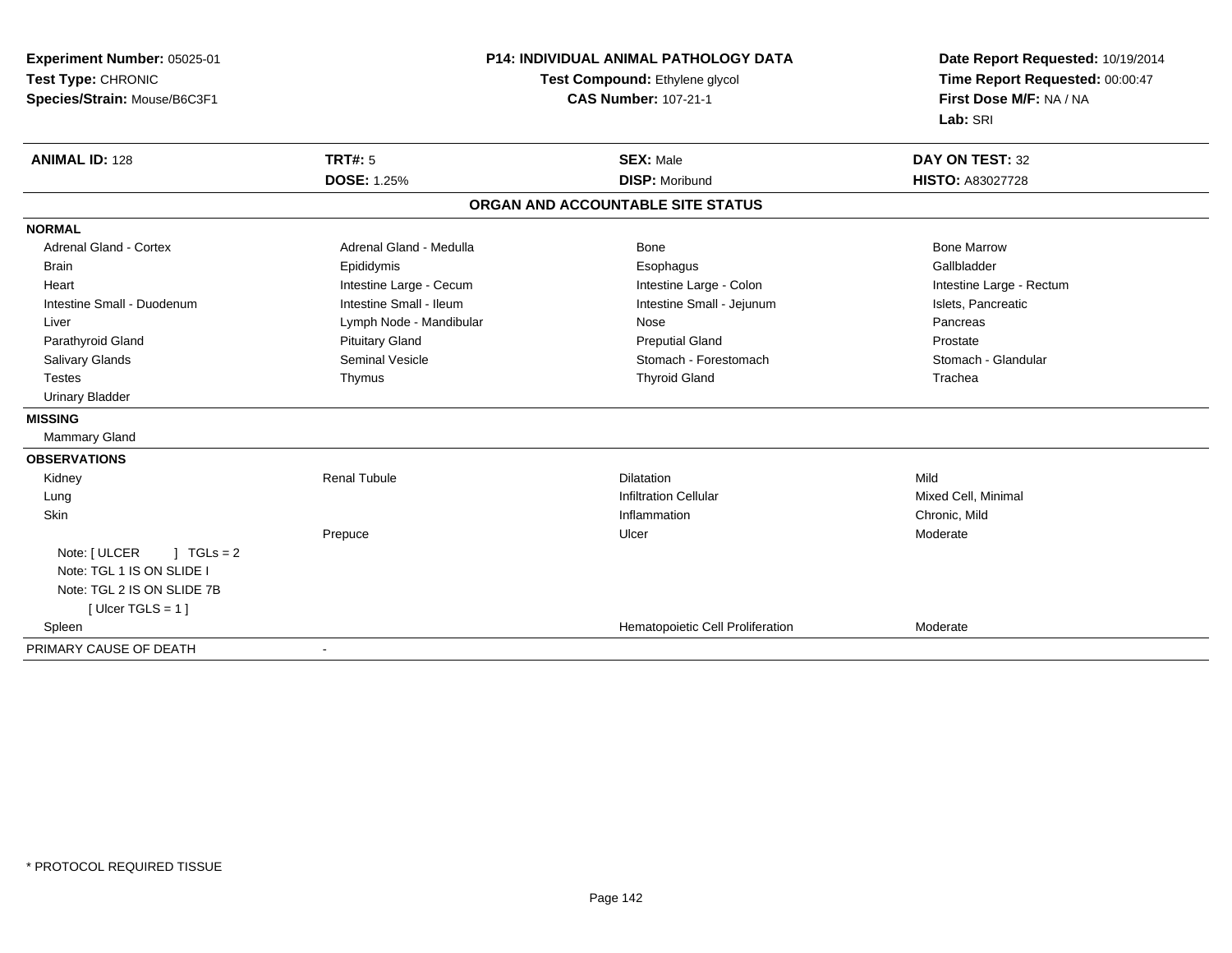| Experiment Number: 05025-01                     | P14: INDIVIDUAL ANIMAL PATHOLOGY DATA<br>Test Compound: Ethylene glycol |                                        | Date Report Requested: 10/19/2014<br>Time Report Requested: 00:00:47 |
|-------------------------------------------------|-------------------------------------------------------------------------|----------------------------------------|----------------------------------------------------------------------|
| Test Type: CHRONIC                              |                                                                         |                                        |                                                                      |
| Species/Strain: Mouse/B6C3F1                    |                                                                         | <b>CAS Number: 107-21-1</b>            | First Dose M/F: NA / NA                                              |
|                                                 |                                                                         |                                        | Lab: SRI                                                             |
| <b>ANIMAL ID: 129</b>                           | <b>TRT#: 5</b>                                                          | <b>SEX: Male</b>                       | DAY ON TEST: 42                                                      |
|                                                 | <b>DOSE: 1.25%</b>                                                      | <b>DISP: Moribund</b>                  | HISTO: A83027729                                                     |
|                                                 |                                                                         | ORGAN AND ACCOUNTABLE SITE STATUS      |                                                                      |
| <b>NORMAL</b>                                   |                                                                         |                                        |                                                                      |
| Adrenal Gland - Cortex                          | Adrenal Gland - Medulla                                                 | Bone                                   | <b>Bone Marrow</b>                                                   |
| <b>Brain</b>                                    | Epididymis                                                              | Esophagus                              | Heart                                                                |
| Intestine Large - Cecum                         | Intestine Large - Colon                                                 | Intestine Large - Rectum               | Intestine Small - Duodenum                                           |
| Intestine Small - Ileum                         | Intestine Small - Jejunum                                               | Islets, Pancreatic                     | Liver                                                                |
| Lung                                            | Lymph Node - Mandibular                                                 | Mammary Gland                          | Nose                                                                 |
| Pancreas                                        | Parathyroid Gland                                                       | <b>Pituitary Gland</b>                 | <b>Salivary Glands</b>                                               |
| <b>Seminal Vesicle</b>                          | Stomach - Forestomach                                                   | Stomach - Glandular                    | Thymus                                                               |
| <b>Thyroid Gland</b>                            | Trachea                                                                 | <b>Urinary Bladder</b>                 |                                                                      |
| <b>MISSING</b>                                  |                                                                         |                                        |                                                                      |
| Gallbladder                                     |                                                                         |                                        |                                                                      |
| <b>OBSERVATIONS</b>                             |                                                                         |                                        |                                                                      |
| Kidney                                          | <b>Renal Tubule</b>                                                     | Dilatation                             | Moderate                                                             |
| [ Dilatation TGLS = $6-6$ ]                     |                                                                         |                                        |                                                                      |
| Prostate                                        |                                                                         | Inflammation                           | Chronic, Moderate                                                    |
| Skin                                            |                                                                         | Inflammation                           | Chronic, Mild                                                        |
|                                                 |                                                                         | Ulcer                                  | Marked                                                               |
| Note: TGL 1 IS ON SLIDE I                       |                                                                         |                                        |                                                                      |
| Note: [ INFLAMMATION ] TGLs = 1                 |                                                                         |                                        |                                                                      |
| Note: TGL 2 IS ON SLIDE II                      |                                                                         |                                        |                                                                      |
| [Ulcer TGLS = $2$ ]                             |                                                                         |                                        |                                                                      |
| Spleen                                          |                                                                         | Hematopoietic Cell Proliferation       | Moderate                                                             |
| [ Hematopoietic Cell Proliferation TGLS = 5-2 ] |                                                                         |                                        |                                                                      |
| <b>Testes</b>                                   | Tunic                                                                   | <b>Proliferation Connective Tissue</b> | Mild                                                                 |
| Note: [ PROLF CON TISS ] TGLs = 3-7             |                                                                         |                                        |                                                                      |
| PRIMARY CAUSE OF DEATH                          |                                                                         |                                        |                                                                      |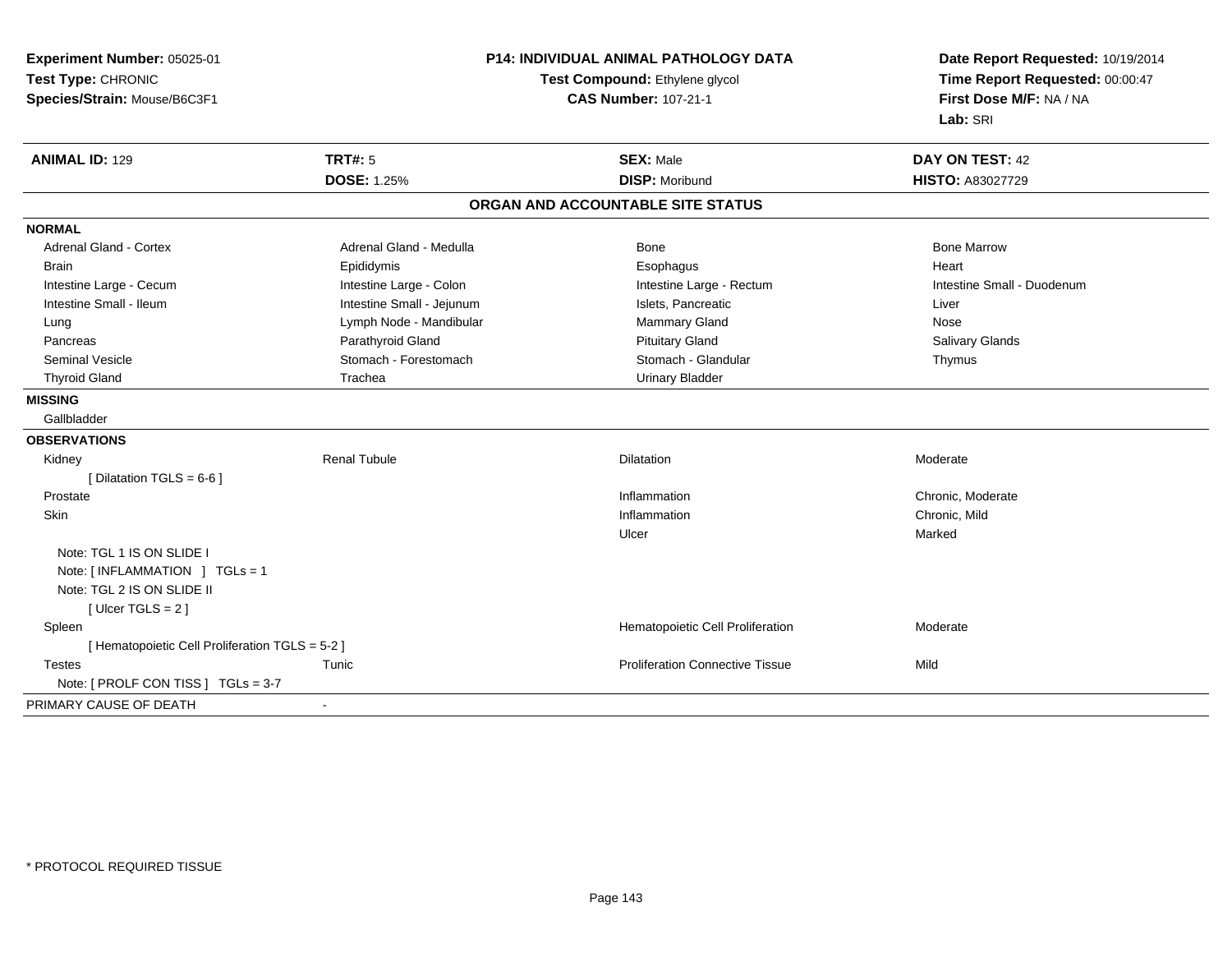| Experiment Number: 05025-01<br><b>Test Type: CHRONIC</b><br>Species/Strain: Mouse/B6C3F1 |                           | <b>P14: INDIVIDUAL ANIMAL PATHOLOGY DATA</b><br>Test Compound: Ethylene glycol<br><b>CAS Number: 107-21-1</b> | Date Report Requested: 10/19/2014<br>Time Report Requested: 00:00:47<br>First Dose M/F: NA / NA<br>Lab: SRI |
|------------------------------------------------------------------------------------------|---------------------------|---------------------------------------------------------------------------------------------------------------|-------------------------------------------------------------------------------------------------------------|
| <b>ANIMAL ID: 130</b>                                                                    | TRT#: 5                   | <b>SEX: Male</b>                                                                                              | DAY ON TEST: 732                                                                                            |
|                                                                                          | <b>DOSE: 1.25%</b>        | <b>DISP: Terminal Sacrifice</b>                                                                               | <b>HISTO: A85-0969</b>                                                                                      |
|                                                                                          |                           | ORGAN AND ACCOUNTABLE SITE STATUS                                                                             |                                                                                                             |
| <b>NORMAL</b>                                                                            |                           |                                                                                                               |                                                                                                             |
| Skin                                                                                     | Spleen                    | <b>Thyroid Gland</b>                                                                                          |                                                                                                             |
| <b>OBSERVATIONS</b>                                                                      |                           |                                                                                                               |                                                                                                             |
| Kidney                                                                                   |                           | Nephropathy                                                                                                   | Minimal                                                                                                     |
|                                                                                          | <b>Renal Tubule</b>       | Vacuolization Cytoplasmic                                                                                     | Mild                                                                                                        |
| Liver                                                                                    | Centrilobular, Hepatocyte | Degeneration                                                                                                  | Hyaline, Minimal                                                                                            |
|                                                                                          |                           | Inflammation                                                                                                  | Multifocal, Minimal                                                                                         |
| <b>Preputial Gland</b>                                                                   |                           | Degeneration                                                                                                  | Cystic, Mild                                                                                                |
| Note: [ DEGEN<br>$TGLs = 2-12$                                                           |                           |                                                                                                               |                                                                                                             |
| <b>Urinary Bladder</b>                                                                   |                           | Inflammation                                                                                                  | Chronic, Minimal                                                                                            |
| PRIMARY CAUSE OF DEATH                                                                   |                           |                                                                                                               |                                                                                                             |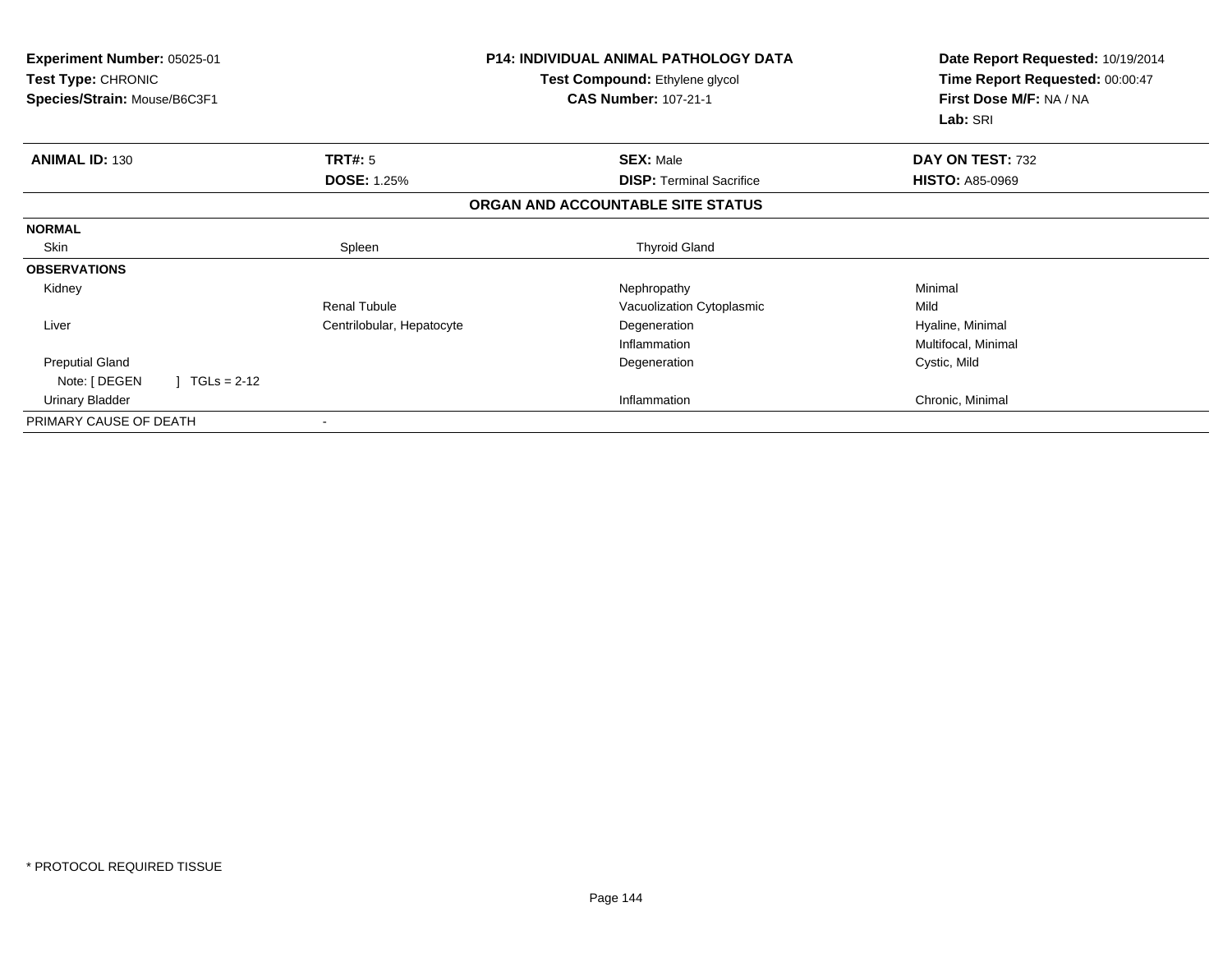**Experiment Number:** 05025-01**Test Type:** CHRONIC**Species/Strain:** Mouse/B6C3F1

## **P14: INDIVIDUAL ANIMAL PATHOLOGY DATA**

## **Test Compound:** Ethylene glycol **CAS Number:** 107-21-1

**Date Report Requested:** 10/19/2014 **Time Report Requested:** 00:00:47**First Dose M/F:** NA / NA**Lab:** SRI

| <b>ANIMAL ID: 131</b>                           | <b>TRT#: 5</b>            | <b>SEX: Male</b>                  | DAY ON TEST: 622        |
|-------------------------------------------------|---------------------------|-----------------------------------|-------------------------|
|                                                 | <b>DOSE: 1.25%</b>        | <b>DISP: Dead</b>                 | <b>HISTO: A85-0970</b>  |
|                                                 |                           | ORGAN AND ACCOUNTABLE SITE STATUS |                         |
| <b>NORMAL</b>                                   |                           |                                   |                         |
| Adrenal Gland - Medulla                         | <b>Bone</b>               | <b>Bone Marrow</b>                | Epididymis              |
| Esophagus                                       | Gallbladder               | Heart                             | Intestine Large - Cecum |
| Intestine Large - Colon                         | Intestine Large - Rectum  | Intestine Small - Duodenum        | Intestine Small - Ileum |
| Intestine Small - Jejunum                       | Islets, Pancreatic        | Lymph Node - Mandibular           | Mammary Gland           |
| Nose                                            | Pancreas                  | Parathyroid Gland                 | <b>Pituitary Gland</b>  |
| Prostate                                        | Salivary Glands           | <b>Seminal Vesicle</b>            | Stomach - Forestomach   |
| Stomach - Glandular                             | Testes                    | Trachea                           |                         |
| <b>OBSERVATIONS</b>                             |                           |                                   |                         |
| <b>Adrenal Gland</b>                            | Cortex, Subcapsular       | Hyperplasia                       | Focal, Mild             |
| <b>Brain</b>                                    |                           | Inflammation                      | Focal, Minimal          |
| Kidney                                          |                           | Nephropathy                       | Minimal                 |
|                                                 | <b>Renal Tubule</b>       | Vacuolization Cytoplasmic         | Mild                    |
| Liver                                           | Centrilobular, Hepatocyte | Degeneration                      | Hyaline, Minimal        |
|                                                 |                           | <b>Infiltration Cellular</b>      | Mixed Cell, Mild        |
|                                                 |                           | Necrosis                          | Multifocal, Mild        |
| Lung                                            | Alveolar Epith            | Hyperplasia                       | Mild                    |
| Lymph Node                                      | Mesenteric                | Angiectasis                       | Mild                    |
| [Angiectasis TGLS = 4-6]                        |                           |                                   |                         |
| Skin                                            | <b>Subcut Tiss</b>        | Fibrosarcoma                      |                         |
|                                                 |                           | Inflammation                      | Chronic, Mild           |
| [Fibrosarcoma TGLS = 1-11]                      |                           |                                   |                         |
| [Inflammation TGLS = $2-12$ ]                   |                           |                                   |                         |
| Spleen                                          |                           | Hematopoietic Cell Proliferation  | Marked                  |
| [ Hematopoietic Cell Proliferation TGLS = 3-8 ] |                           |                                   |                         |
| Thymus                                          |                           | Depletion Lymphoid                | Mild                    |
| <b>Thyroid Gland</b>                            |                           | Degeneration                      | Cystic, Minimal         |
| <b>Urinary Bladder</b>                          |                           | Inflammation                      | Chronic, Minimal        |
| PRIMARY CAUSE OF DEATH                          | $\overline{\phantom{a}}$  |                                   |                         |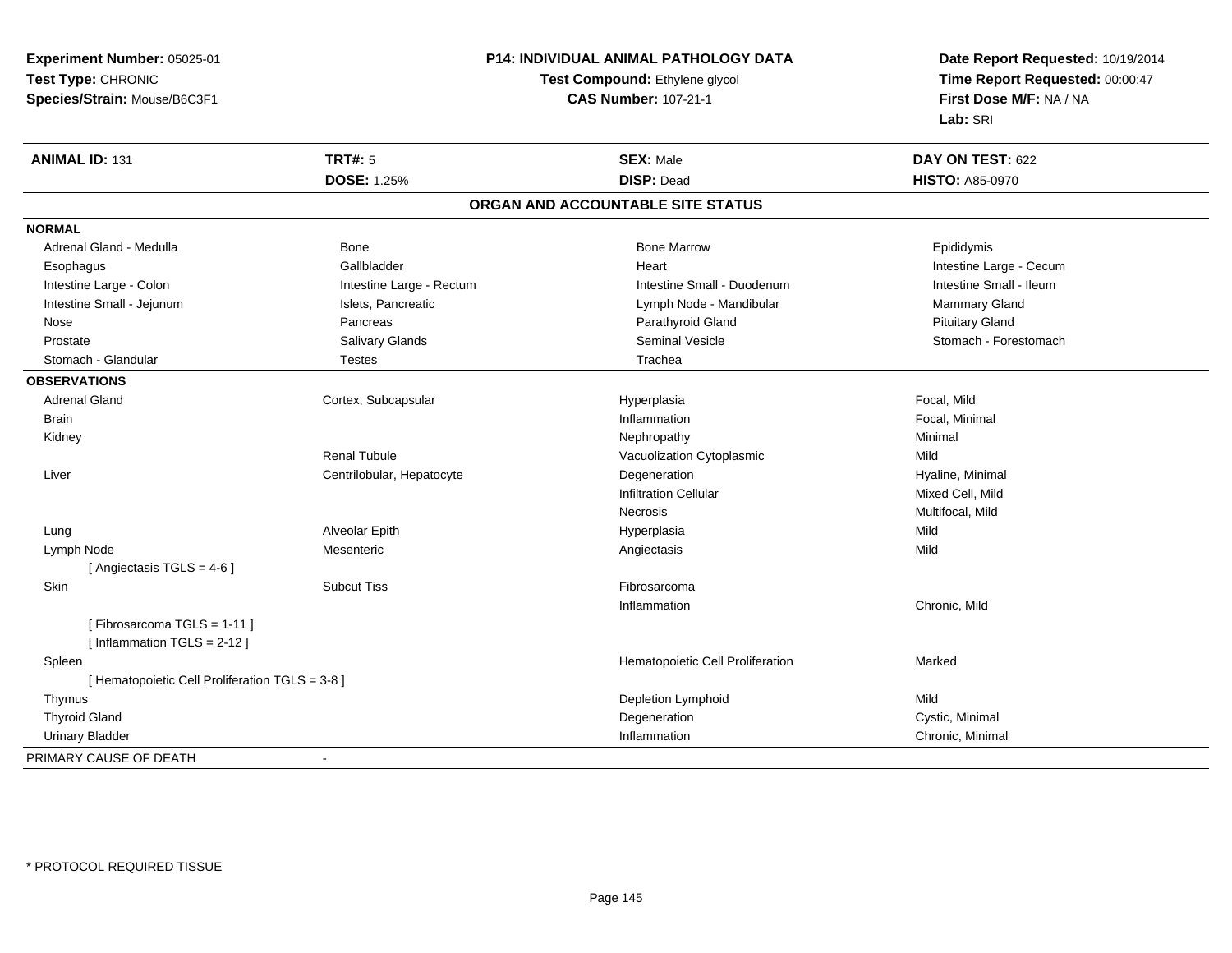| <b>Experiment Number: 05025-01</b><br>Test Type: CHRONIC<br>Species/Strain: Mouse/B6C3F1<br><b>CAS Number: 107-21-1</b> |                           | <b>P14: INDIVIDUAL ANIMAL PATHOLOGY DATA</b><br>Test Compound: Ethylene glycol | Date Report Requested: 10/19/2014<br>Time Report Requested: 00:00:47<br>First Dose M/F: NA / NA<br>Lab: SRI |
|-------------------------------------------------------------------------------------------------------------------------|---------------------------|--------------------------------------------------------------------------------|-------------------------------------------------------------------------------------------------------------|
| <b>ANIMAL ID: 132</b>                                                                                                   | TRT#: 5                   | <b>SEX: Male</b>                                                               | DAY ON TEST: 732                                                                                            |
|                                                                                                                         | <b>DOSE: 1.25%</b>        | <b>DISP:</b> Terminal Sacrifice                                                | <b>HISTO: A85-0971</b>                                                                                      |
|                                                                                                                         |                           | ORGAN AND ACCOUNTABLE SITE STATUS                                              |                                                                                                             |
| <b>NORMAL</b>                                                                                                           |                           |                                                                                |                                                                                                             |
| Spleen                                                                                                                  | <b>Thyroid Gland</b>      | Urinary Bladder                                                                |                                                                                                             |
| <b>OBSERVATIONS</b>                                                                                                     |                           |                                                                                |                                                                                                             |
| Kidney                                                                                                                  |                           | Nephropathy                                                                    | Mild                                                                                                        |
|                                                                                                                         | <b>Renal Tubule</b>       | Vacuolization Cytoplasmic                                                      | Mild                                                                                                        |
| Liver                                                                                                                   | Centrilobular, Hepatocyte | Degeneration                                                                   | Hyaline, Minimal                                                                                            |
|                                                                                                                         |                           | Inflammation                                                                   | Multifocal, Minimal                                                                                         |
| Skin                                                                                                                    |                           | Inflammation                                                                   | Chronic, Mild                                                                                               |
| [Inflammation TGLS = $1-11$ ]                                                                                           |                           |                                                                                |                                                                                                             |
| PRIMARY CAUSE OF DEATH                                                                                                  |                           |                                                                                |                                                                                                             |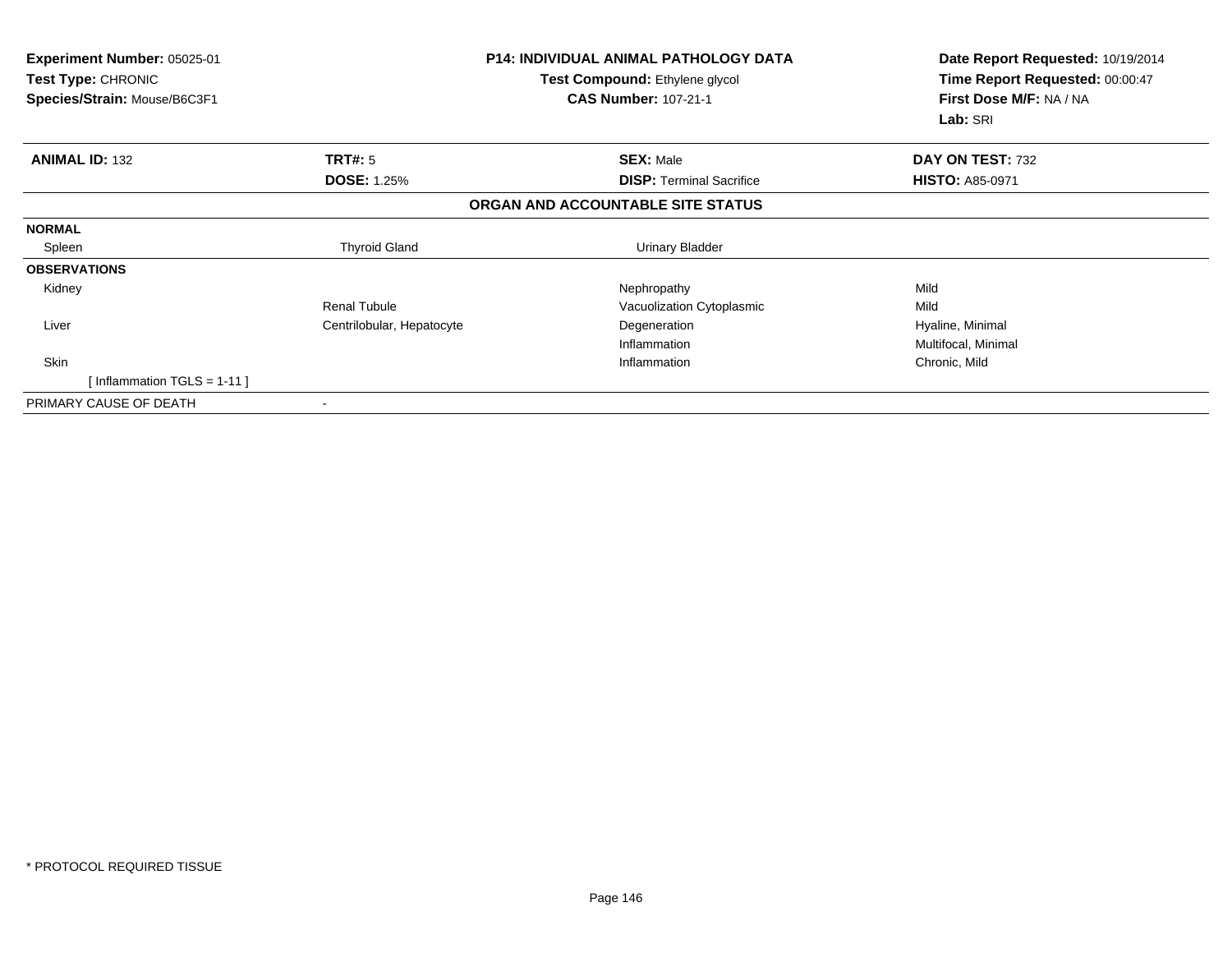| Experiment Number: 05025-01<br>Test Type: CHRONIC<br>Species/Strain: Mouse/B6C3F1 |                           | <b>P14: INDIVIDUAL ANIMAL PATHOLOGY DATA</b><br>Test Compound: Ethylene glycol<br><b>CAS Number: 107-21-1</b> | Date Report Requested: 10/19/2014<br>Time Report Requested: 00:00:47<br>First Dose M/F: NA / NA |
|-----------------------------------------------------------------------------------|---------------------------|---------------------------------------------------------------------------------------------------------------|-------------------------------------------------------------------------------------------------|
|                                                                                   |                           |                                                                                                               | Lab: SRI                                                                                        |
| <b>ANIMAL ID: 133</b>                                                             | TRT#: 5                   | <b>SEX: Male</b>                                                                                              | DAY ON TEST: 732                                                                                |
|                                                                                   | <b>DOSE: 1.25%</b>        | <b>DISP: Terminal Sacrifice</b>                                                                               | <b>HISTO: A85-0972</b>                                                                          |
|                                                                                   |                           | ORGAN AND ACCOUNTABLE SITE STATUS                                                                             |                                                                                                 |
| <b>NORMAL</b>                                                                     |                           |                                                                                                               |                                                                                                 |
| Spleen                                                                            |                           |                                                                                                               |                                                                                                 |
| <b>OBSERVATIONS</b>                                                               |                           |                                                                                                               |                                                                                                 |
| <b>Harderian Gland</b>                                                            |                           | Adenoma                                                                                                       |                                                                                                 |
| [Adenoma TGLS = $2-12$ ]                                                          |                           |                                                                                                               |                                                                                                 |
| Kidney                                                                            |                           | Nephropathy                                                                                                   | Minimal                                                                                         |
|                                                                                   | Renal Tubule              | Vacuolization Cytoplasmic                                                                                     | Mild                                                                                            |
| Liver                                                                             | Centrilobular, Hepatocyte | Degeneration                                                                                                  | Hyaline, Mild                                                                                   |
| Skin                                                                              |                           | Inflammation                                                                                                  | Chronic, Minimal                                                                                |
| [Inflammation TGLS = $1-11$ ]                                                     |                           |                                                                                                               |                                                                                                 |
| <b>Thyroid Gland</b>                                                              |                           | Degeneration                                                                                                  | Cystic, Minimal                                                                                 |
| <b>Urinary Bladder</b>                                                            |                           | Hyperplasia                                                                                                   | Lymphoid, Mild                                                                                  |
| PRIMARY CAUSE OF DEATH                                                            |                           |                                                                                                               |                                                                                                 |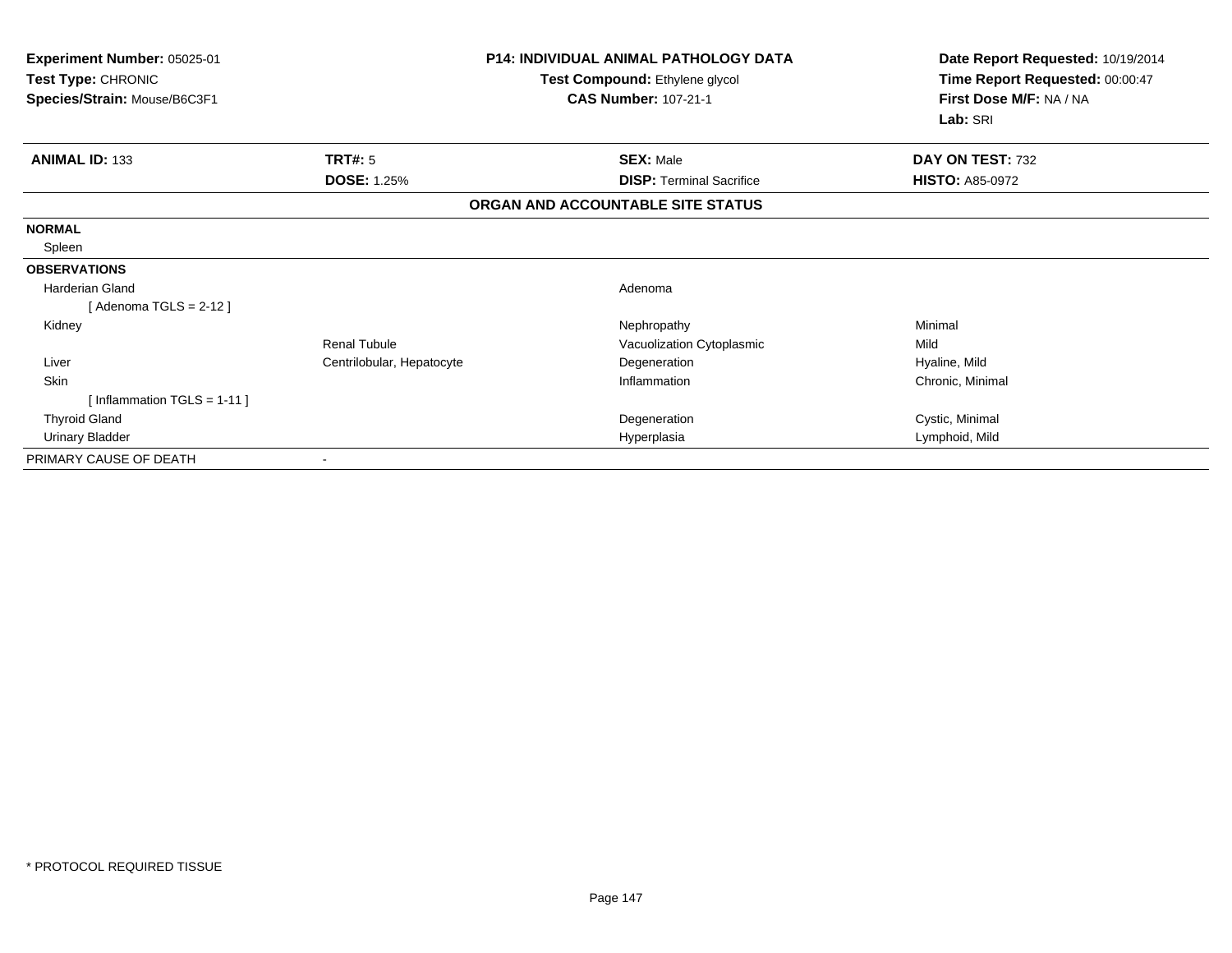| Experiment Number: 05025-01<br>Test Type: CHRONIC<br>Species/Strain: Mouse/B6C3F1 |                           | <b>P14: INDIVIDUAL ANIMAL PATHOLOGY DATA</b><br>Test Compound: Ethylene glycol<br><b>CAS Number: 107-21-1</b> | Date Report Requested: 10/19/2014<br>Time Report Requested: 00:00:47<br>First Dose M/F: NA / NA<br>Lab: SRI |
|-----------------------------------------------------------------------------------|---------------------------|---------------------------------------------------------------------------------------------------------------|-------------------------------------------------------------------------------------------------------------|
| <b>ANIMAL ID: 134</b>                                                             | <b>TRT#: 5</b>            | <b>SEX: Male</b>                                                                                              | DAY ON TEST: 732                                                                                            |
|                                                                                   | <b>DOSE: 1.25%</b>        | <b>DISP: Terminal Sacrifice</b>                                                                               | <b>HISTO: A85-0973</b>                                                                                      |
|                                                                                   |                           | ORGAN AND ACCOUNTABLE SITE STATUS                                                                             |                                                                                                             |
| <b>NORMAL</b>                                                                     |                           |                                                                                                               |                                                                                                             |
| Skin                                                                              | Spleen                    | <b>Thyroid Gland</b>                                                                                          | <b>Urinary Bladder</b>                                                                                      |
| <b>OBSERVATIONS</b>                                                               |                           |                                                                                                               |                                                                                                             |
| Kidney                                                                            | <b>Renal Tubule</b>       | Vacuolization Cytoplasmic                                                                                     | Mild                                                                                                        |
| Liver                                                                             | Centrilobular, Hepatocyte | Degeneration                                                                                                  | Hyaline, Minimal                                                                                            |
| PRIMARY CAUSE OF DEATH                                                            |                           |                                                                                                               |                                                                                                             |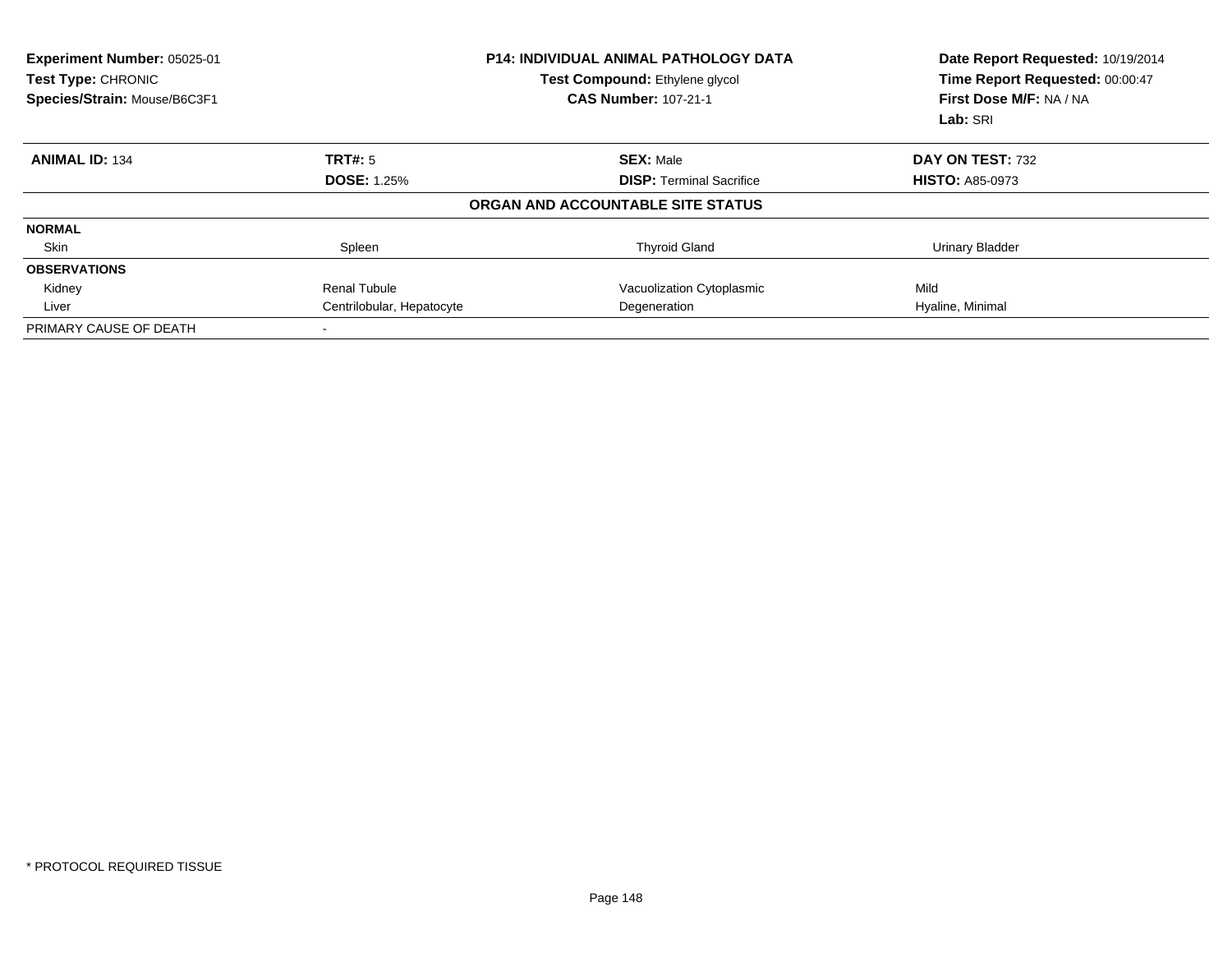| Experiment Number: 05025-01<br>Test Type: CHRONIC<br>Species/Strain: Mouse/B6C3F1 |                      | <b>P14: INDIVIDUAL ANIMAL PATHOLOGY DATA</b><br>Test Compound: Ethylene glycol<br><b>CAS Number: 107-21-1</b> | Date Report Requested: 10/19/2014<br>Time Report Requested: 00:00:47<br>First Dose M/F: NA / NA<br>Lab: SRI |
|-----------------------------------------------------------------------------------|----------------------|---------------------------------------------------------------------------------------------------------------|-------------------------------------------------------------------------------------------------------------|
| <b>ANIMAL ID: 135</b>                                                             | TRT#: 5              | <b>SEX: Male</b>                                                                                              | DAY ON TEST: 732                                                                                            |
|                                                                                   | <b>DOSE: 1.25%</b>   | <b>DISP:</b> Terminal Sacrifice                                                                               | <b>HISTO: A85-0974</b>                                                                                      |
|                                                                                   |                      | ORGAN AND ACCOUNTABLE SITE STATUS                                                                             |                                                                                                             |
| <b>NORMAL</b>                                                                     |                      |                                                                                                               |                                                                                                             |
| Liver                                                                             | <b>Thyroid Gland</b> | Urinary Bladder                                                                                               |                                                                                                             |
| <b>OBSERVATIONS</b>                                                               |                      |                                                                                                               |                                                                                                             |
| Kidney                                                                            |                      | Nephropathy                                                                                                   | Minimal                                                                                                     |
|                                                                                   | <b>Renal Tubule</b>  | Vacuolization Cytoplasmic                                                                                     | Mild                                                                                                        |
| Spleen                                                                            |                      | Hematopoietic Cell Proliferation                                                                              | Mild                                                                                                        |
| PRIMARY CAUSE OF DEATH                                                            |                      |                                                                                                               |                                                                                                             |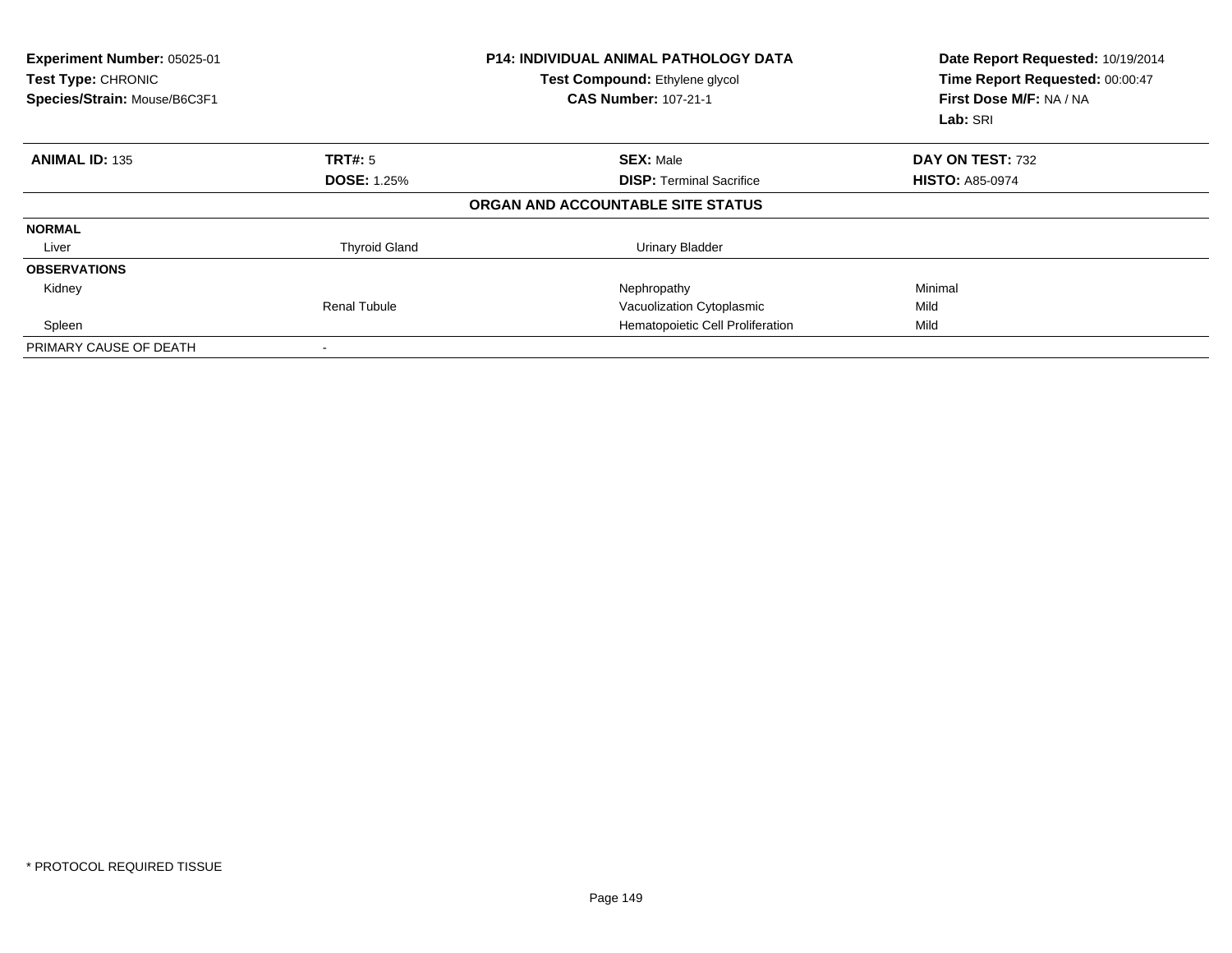**Experiment Number:** 05025-01**Test Type:** CHRONIC**Species/Strain:** Mouse/B6C3F1

## **P14: INDIVIDUAL ANIMAL PATHOLOGY DATA**

## **Test Compound:** Ethylene glycol **CAS Number:** 107-21-1

**Date Report Requested:** 10/19/2014**Time Report Requested:** 00:00:47**First Dose M/F:** NA / NA**Lab:** SRI

| <b>ANIMAL ID: 136</b>                           | <b>TRT#: 5</b>            | <b>SEX: Male</b>                  | DAY ON TEST: 31            |
|-------------------------------------------------|---------------------------|-----------------------------------|----------------------------|
|                                                 | <b>DOSE: 1.25%</b>        | <b>DISP: Moribund</b>             | <b>HISTO: A83027730</b>    |
|                                                 |                           | ORGAN AND ACCOUNTABLE SITE STATUS |                            |
| <b>NORMAL</b>                                   |                           |                                   |                            |
| <b>Adrenal Gland - Cortex</b>                   | Adrenal Gland - Medulla   | Bone                              | <b>Bone Marrow</b>         |
| Epididymis                                      | Esophagus                 | Gallbladder                       | Heart                      |
| Intestine Large - Cecum                         | Intestine Large - Colon   | Intestine Large - Rectum          | Intestine Small - Duodenum |
| Intestine Small - Ileum                         | Intestine Small - Jejunum | Islets, Pancreatic                | Lymph Node - Mandibular    |
| Mammary Gland                                   | Nose                      | Pancreas                          | Parathyroid Gland          |
| <b>Pituitary Gland</b>                          | Prostate                  | <b>Salivary Glands</b>            | <b>Seminal Vesicle</b>     |
| Stomach - Forestomach                           | Stomach - Glandular       | <b>Testes</b>                     | Thymus                     |
| <b>Thyroid Gland</b>                            | Trachea                   | <b>Urinary Bladder</b>            |                            |
| <b>OBSERVATIONS</b>                             |                           |                                   |                            |
| <b>Brain</b>                                    |                           | <b>Infiltration Cellular</b>      | Mixed Cell, Mild           |
| Kidney                                          | <b>Renal Tubule</b>       | <b>Dilatation</b>                 | Mild                       |
| Liver                                           |                           | <b>Necrosis</b>                   | Multifocal, Minimal        |
| Lung                                            |                           | <b>Infiltration Cellular</b>      | Mixed Cell, Minimal        |
| Penis                                           |                           | Inflammation                      | Chronic, Marked            |
|                                                 |                           | <b>Necrosis</b>                   | Moderate                   |
| Note: [ INFLAMMATION ] TGLs = 4-7               |                           |                                   |                            |
| Note: [ NECROSIS<br>$1 TGLs = 4-7$              |                           |                                   |                            |
| Note: TGL 4 IS ON SLIDE 7B                      |                           |                                   |                            |
| Skin                                            | Prepuce                   | Ulcer                             | Moderate                   |
|                                                 |                           | Ulcer                             | Moderate                   |
| Note: [ ULCER<br>$1 TGLs = 3-7$                 |                           |                                   |                            |
| Note: TGL 3 IS ON SLIDE 7B                      |                           |                                   |                            |
| Note: TGL 1 IS ON SLIDE I; TGL 2 IS ON SLIDE II |                           |                                   |                            |
| Note: [ ULCER<br>$\int$ TGLs = 1,2              |                           |                                   |                            |
| Spleen                                          |                           | Hematopoietic Cell Proliferation  | Moderate                   |
| Note: [ HEMA CELL PROL ] TGLs = 5-2             |                           |                                   |                            |
| PRIMARY CAUSE OF DEATH                          | $\sim$                    |                                   |                            |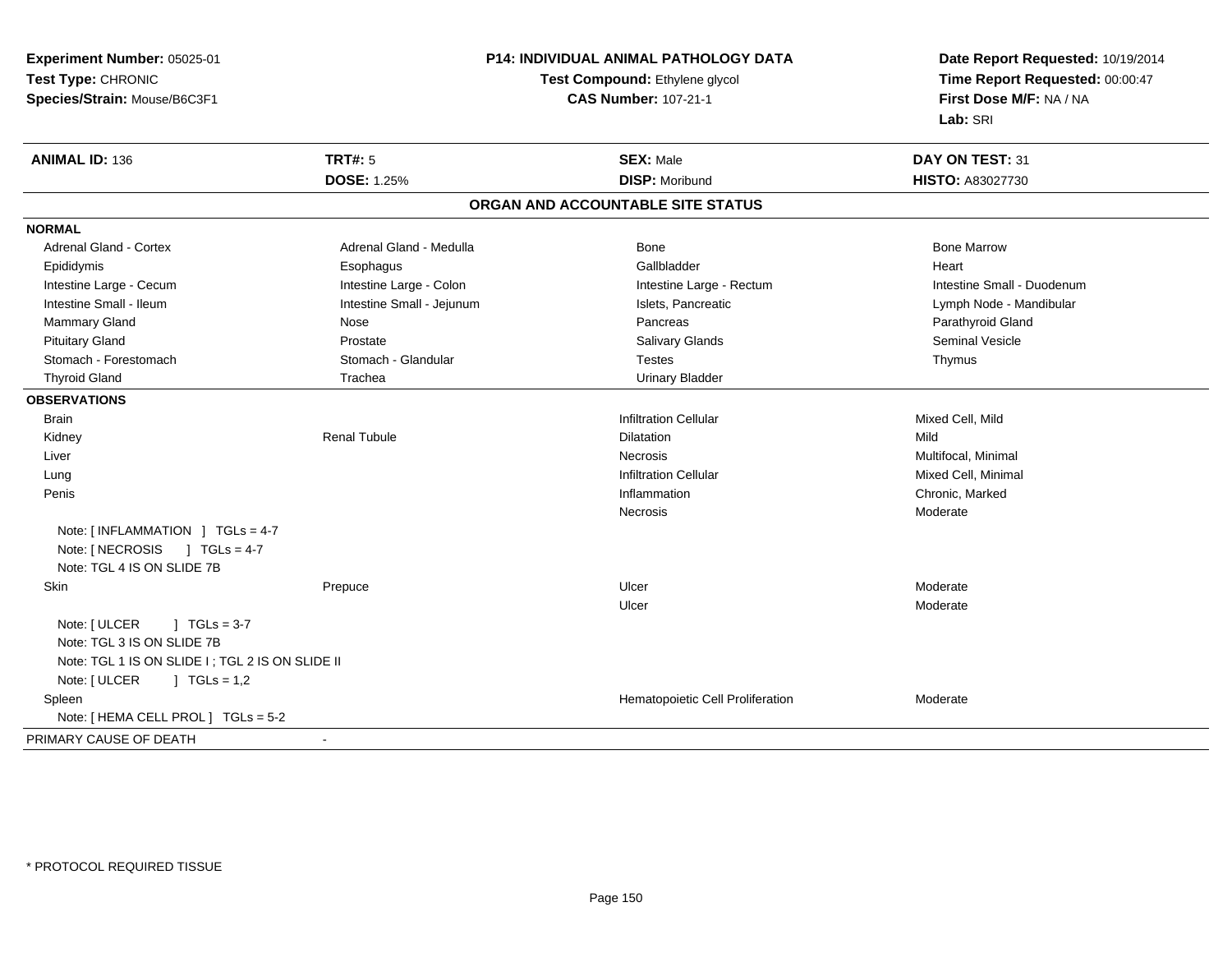| Experiment Number: 05025-01<br>Test Type: CHRONIC<br>Species/Strain: Mouse/B6C3F1 |                           | <b>P14: INDIVIDUAL ANIMAL PATHOLOGY DATA</b><br>Test Compound: Ethylene glycol<br><b>CAS Number: 107-21-1</b> | Date Report Requested: 10/19/2014<br>Time Report Requested: 00:00:47<br>First Dose M/F: NA / NA<br>Lab: SRI |
|-----------------------------------------------------------------------------------|---------------------------|---------------------------------------------------------------------------------------------------------------|-------------------------------------------------------------------------------------------------------------|
| <b>ANIMAL ID: 137</b>                                                             | <b>TRT#: 5</b>            | <b>SEX: Male</b>                                                                                              | DAY ON TEST: 732                                                                                            |
|                                                                                   | <b>DOSE: 1.25%</b>        | <b>DISP: Terminal Sacrifice</b>                                                                               | <b>HISTO: A85-0976</b>                                                                                      |
|                                                                                   |                           | ORGAN AND ACCOUNTABLE SITE STATUS                                                                             |                                                                                                             |
| <b>NORMAL</b>                                                                     |                           |                                                                                                               |                                                                                                             |
| Spleen                                                                            | <b>Thyroid Gland</b>      | <b>Urinary Bladder</b>                                                                                        |                                                                                                             |
| <b>OBSERVATIONS</b>                                                               |                           |                                                                                                               |                                                                                                             |
| Kidney                                                                            |                           | Nephropathy                                                                                                   | Minimal                                                                                                     |
|                                                                                   | <b>Renal Tubule</b>       | Vacuolization Cytoplasmic                                                                                     | Mild                                                                                                        |
| Liver                                                                             | Centrilobular, Hepatocyte | Degeneration                                                                                                  | Hyaline, Mild                                                                                               |
|                                                                                   |                           | Hepatocellular Adenoma                                                                                        |                                                                                                             |
|                                                                                   |                           | Inflammation                                                                                                  | Multifocal, Minimal                                                                                         |
| [Hepatocellular Adenoma TGLS = 6-14]                                              |                           |                                                                                                               |                                                                                                             |
| Skin                                                                              | <b>Subcut Tiss</b>        | Fibroma                                                                                                       |                                                                                                             |
|                                                                                   | <b>Subcut Tiss</b>        | Fibrosarcoma                                                                                                  |                                                                                                             |
|                                                                                   |                           | Inflammation                                                                                                  | Chronic, Mild                                                                                               |
| [Fibroma TGLS = $2-12$ ]                                                          |                           |                                                                                                               |                                                                                                             |
| [Fibrosarcoma TGLS = 1-11]                                                        |                           |                                                                                                               |                                                                                                             |
| [Inflammation TGLS = $3-12$ ]                                                     |                           |                                                                                                               |                                                                                                             |
| PRIMARY CAUSE OF DEATH                                                            | $\overline{\phantom{a}}$  |                                                                                                               |                                                                                                             |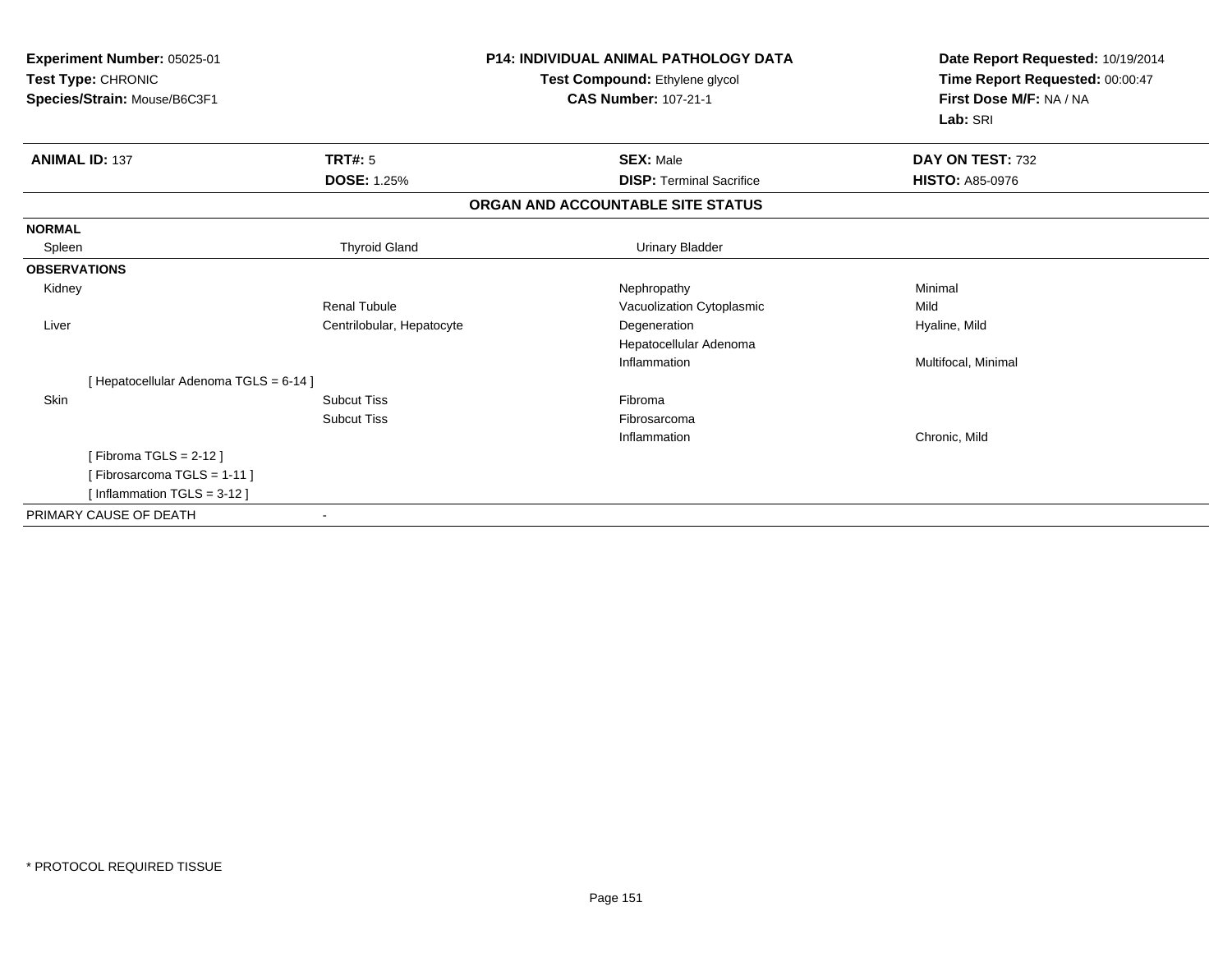| Experiment Number: 05025-01<br>Test Type: CHRONIC<br>Species/Strain: Mouse/B6C3F1 |                           | <b>P14: INDIVIDUAL ANIMAL PATHOLOGY DATA</b><br>Test Compound: Ethylene glycol<br><b>CAS Number: 107-21-1</b> | Date Report Requested: 10/19/2014<br>Time Report Requested: 00:00:47<br>First Dose M/F: NA / NA<br>Lab: SRI |
|-----------------------------------------------------------------------------------|---------------------------|---------------------------------------------------------------------------------------------------------------|-------------------------------------------------------------------------------------------------------------|
| <b>ANIMAL ID: 138</b>                                                             | <b>TRT#: 5</b>            | <b>SEX: Male</b>                                                                                              | DAY ON TEST: 732                                                                                            |
|                                                                                   | <b>DOSE: 1.25%</b>        | <b>DISP: Terminal Sacrifice</b>                                                                               | <b>HISTO: A85-0977</b>                                                                                      |
|                                                                                   |                           | ORGAN AND ACCOUNTABLE SITE STATUS                                                                             |                                                                                                             |
| <b>NORMAL</b>                                                                     |                           |                                                                                                               |                                                                                                             |
| Spleen                                                                            | <b>Thyroid Gland</b>      |                                                                                                               |                                                                                                             |
| <b>OBSERVATIONS</b>                                                               |                           |                                                                                                               |                                                                                                             |
| Kidney                                                                            |                           | Nephropathy                                                                                                   | Mild                                                                                                        |
|                                                                                   | <b>Renal Tubule</b>       | Vacuolization Cytoplasmic                                                                                     | Mild                                                                                                        |
| Liver                                                                             | Centrilobular, Hepatocyte | Degeneration                                                                                                  | Hyaline, Minimal                                                                                            |
|                                                                                   |                           | Focal Cellular Change                                                                                         | Mild                                                                                                        |
|                                                                                   |                           | Hepatocellular Adenoma                                                                                        |                                                                                                             |
|                                                                                   |                           | Inflammation                                                                                                  | Multifocal, Minimal                                                                                         |
| [Hepatocellular Adenoma TGLS = 4-13]                                              |                           |                                                                                                               |                                                                                                             |
| Lung                                                                              |                           | Alveolar/Bronchiolar Adenoma                                                                                  | Multiple, Two                                                                                               |
| Note: [ ALV BRON ADEN ] $TGLs = 5-6,6-6$                                          |                           |                                                                                                               |                                                                                                             |
| Lymph Node                                                                        | Mesenteric                | Angiectasis                                                                                                   | Minimal                                                                                                     |
| [Angiectasis TGLS = $3-6$ ]                                                       |                           |                                                                                                               |                                                                                                             |
| <b>Skin</b>                                                                       | Prepuce                   | Inflammation                                                                                                  | Chronic, Moderate                                                                                           |
| [Inflammation TGLS = $2-12$ ]                                                     |                           |                                                                                                               |                                                                                                             |
| <b>Urinary Bladder</b>                                                            |                           | Inflammation                                                                                                  | Chronic, Mild                                                                                               |
| PRIMARY CAUSE OF DEATH                                                            |                           |                                                                                                               |                                                                                                             |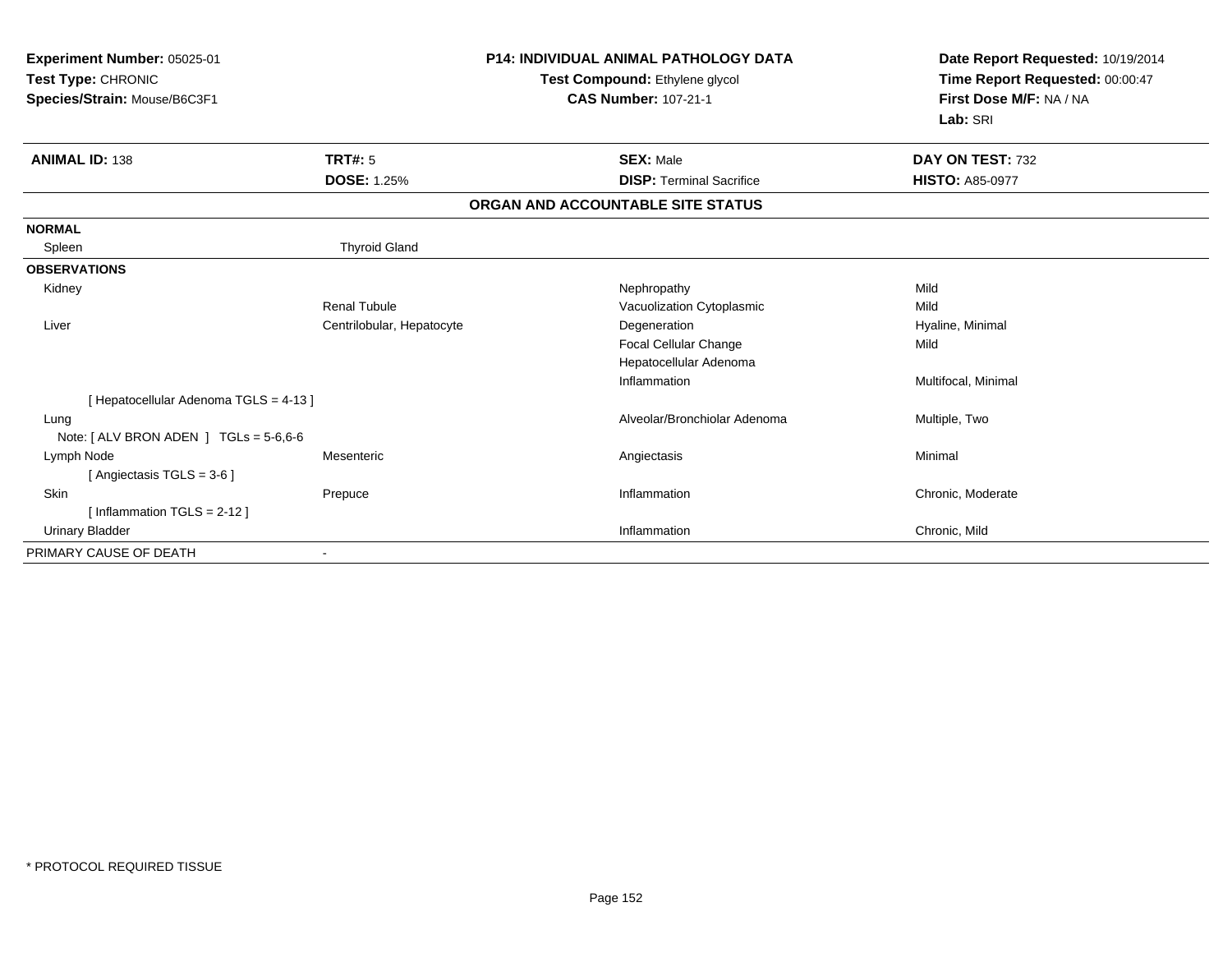| Experiment Number: 05025-01<br>Test Type: CHRONIC<br>Species/Strain: Mouse/B6C3F1 |                           | <b>P14: INDIVIDUAL ANIMAL PATHOLOGY DATA</b><br>Test Compound: Ethylene glycol<br><b>CAS Number: 107-21-1</b> | Date Report Requested: 10/19/2014<br>Time Report Requested: 00:00:47<br>First Dose M/F: NA / NA<br>Lab: SRI |
|-----------------------------------------------------------------------------------|---------------------------|---------------------------------------------------------------------------------------------------------------|-------------------------------------------------------------------------------------------------------------|
| <b>ANIMAL ID: 139</b>                                                             | <b>TRT#: 5</b>            | <b>SEX: Male</b>                                                                                              | DAY ON TEST: 735                                                                                            |
|                                                                                   | <b>DOSE: 1.25%</b>        | <b>DISP: Terminal Sacrifice</b>                                                                               | <b>HISTO: A85-0978</b>                                                                                      |
|                                                                                   |                           | ORGAN AND ACCOUNTABLE SITE STATUS                                                                             |                                                                                                             |
| <b>NORMAL</b>                                                                     |                           |                                                                                                               |                                                                                                             |
| <b>Urinary Bladder</b>                                                            |                           |                                                                                                               |                                                                                                             |
| <b>OBSERVATIONS</b>                                                               |                           |                                                                                                               |                                                                                                             |
| Kidney                                                                            |                           | Nephropathy                                                                                                   | Minimal                                                                                                     |
|                                                                                   | <b>Renal Tubule</b>       | Vacuolization Cytoplasmic                                                                                     | Mild                                                                                                        |
| Liver                                                                             |                           | Cyst                                                                                                          | Marked                                                                                                      |
|                                                                                   | Centrilobular, Hepatocyte | Degeneration                                                                                                  | Hyaline, Minimal                                                                                            |
|                                                                                   |                           | Hepatocellular Adenoma                                                                                        |                                                                                                             |
|                                                                                   |                           | Hepatocellular Carcinoma                                                                                      |                                                                                                             |
|                                                                                   |                           | Inflammation                                                                                                  | Multifocal, Minimal                                                                                         |
| [ Cyst TGLS = 2-12 ]                                                              |                           |                                                                                                               |                                                                                                             |
| [Hepatocellular Adenoma TGLS = 3-13]                                              |                           |                                                                                                               |                                                                                                             |
| [ Hepatocellular Carcinoma TGLS = 1-11 ]                                          |                           |                                                                                                               |                                                                                                             |
| Lung                                                                              |                           | Alveolar/Bronchiolar Adenoma                                                                                  |                                                                                                             |
| [ Alveolar/Bronchiolar Adenoma TGLS = 4-6 ]                                       |                           |                                                                                                               |                                                                                                             |
| Spleen                                                                            |                           | Hematopoietic Cell Proliferation                                                                              | Mild                                                                                                        |
| <b>Thyroid Gland</b>                                                              |                           | Degeneration                                                                                                  | Cystic, Minimal                                                                                             |
| PRIMARY CAUSE OF DEATH                                                            |                           |                                                                                                               |                                                                                                             |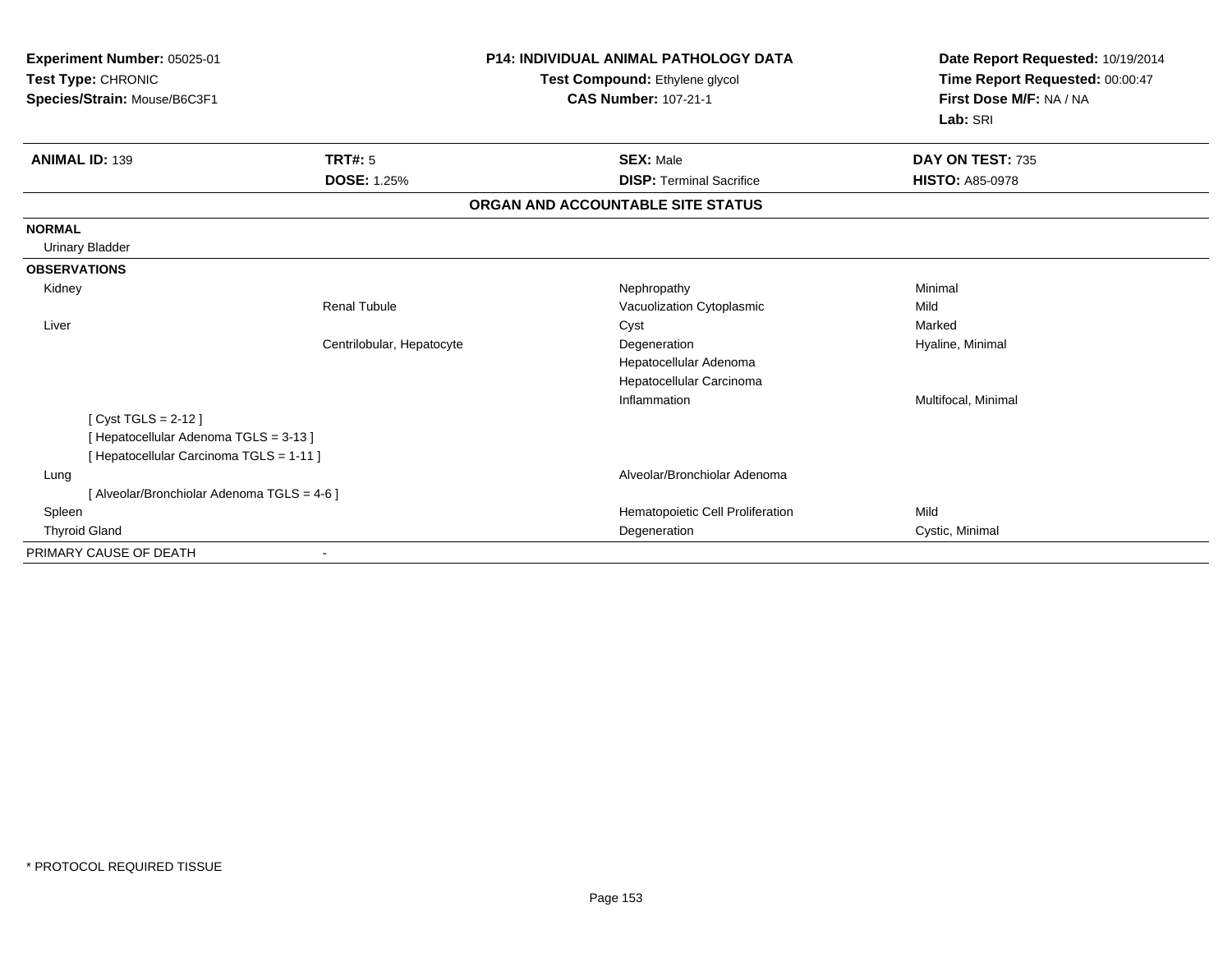| Experiment Number: 05025-01<br>Test Type: CHRONIC<br>Species/Strain: Mouse/B6C3F1 |                          | <b>P14: INDIVIDUAL ANIMAL PATHOLOGY DATA</b><br>Test Compound: Ethylene glycol<br><b>CAS Number: 107-21-1</b> | Date Report Requested: 10/19/2014<br>Time Report Requested: 00:00:47<br>First Dose M/F: NA / NA<br>Lab: SRI |
|-----------------------------------------------------------------------------------|--------------------------|---------------------------------------------------------------------------------------------------------------|-------------------------------------------------------------------------------------------------------------|
| <b>ANIMAL ID: 140</b>                                                             | TRT#: 5                  | <b>SEX: Male</b>                                                                                              | DAY ON TEST: 735                                                                                            |
|                                                                                   | <b>DOSE: 1.25%</b>       | <b>DISP: Terminal Sacrifice</b>                                                                               | <b>HISTO: A85-0979</b>                                                                                      |
|                                                                                   |                          | ORGAN AND ACCOUNTABLE SITE STATUS                                                                             |                                                                                                             |
| <b>NORMAL</b>                                                                     |                          |                                                                                                               |                                                                                                             |
| Spleen                                                                            | <b>Thyroid Gland</b>     | Urinary Bladder                                                                                               |                                                                                                             |
| <b>OBSERVATIONS</b>                                                               |                          |                                                                                                               |                                                                                                             |
| Kidney                                                                            |                          | Nephropathy                                                                                                   | Minimal                                                                                                     |
|                                                                                   | <b>Renal Tubule</b>      | Vacuolization Cytoplasmic                                                                                     | Mild                                                                                                        |
| Liver                                                                             |                          | Hepatocellular Adenoma                                                                                        |                                                                                                             |
| Note: [ HEPATOCLR ADEN ] TGLs = 2-12                                              |                          |                                                                                                               |                                                                                                             |
| Skin                                                                              | <b>Hair Follicle</b>     | Atrophy                                                                                                       | Mild                                                                                                        |
|                                                                                   |                          | Hyperplasia                                                                                                   | Melanocyte, Mild                                                                                            |
| [Atrophy TGLS = 1-11]                                                             |                          |                                                                                                               |                                                                                                             |
| PRIMARY CAUSE OF DEATH                                                            | $\overline{\phantom{a}}$ |                                                                                                               |                                                                                                             |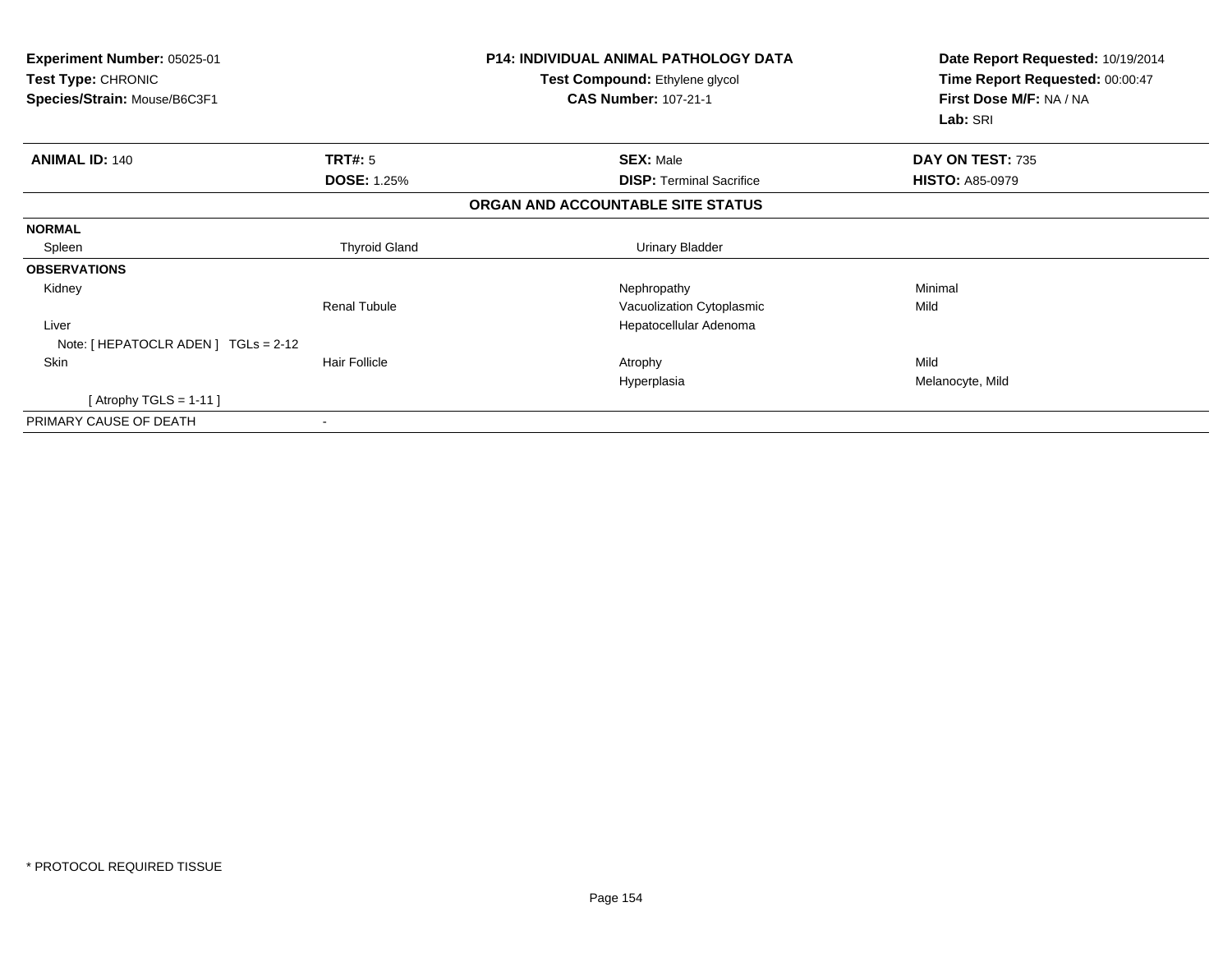**Experiment Number:** 05025-01**Test Type:** CHRONIC **Species/Strain:** Mouse/B6C3F1**P14: INDIVIDUAL ANIMAL PATHOLOGY DATATest Compound:** Ethylene glycol **CAS Number:** 107-21-1**Date Report Requested:** 10/19/2014**Time Report Requested:** 00:00:47**First Dose M/F:** NA / NA**Lab:** SRI**ANIMAL ID:** 141**TRT#:** 5 **SEX:** Male **DAY ON TEST:** 46 **DOSE:** 1.25% **DISP:** Dead **HISTO:** A83027731 **ORGAN AND ACCOUNTABLE SITE STATUSNORMALAdrenal Gland - Cortex** Adrenal Gland - Medulla **Bone Adrenal Gland - Cortex Adrenal Gland - Cortex Adrenal Gland - Medulla** Bone Marrow Brain Epididymis Epididymis and the Brook of the Brook of the Brook of the Brook of the Heart Heart Heart Heart Intestine Large - Cecum **Intestine Large - Colon** Intestine Large - Colon Intestine Large - Rectum Intestine Large - Rectum Intestine Small - Duodenum Intestine Small - Ileum **Intestine Small - Jejunum** Intestine Small - Jejunum Islets, Pancreatic Lymph Node - Mandibular Mammary Gland Nose Nose Records and December 2012 (Nose Pancreas Parathyroid Gland Parathyroid Gland Parathyroid Gland Parathyroid Gland Parathyroid Gland Parathyroid Gland Parathyroid Gland Parathyroid Gland Parathyroid G Stomach - Glandular Salivary Glands Summath Seminal Vesicle Seminal Stomach - Forestomach - Stomach - Stomach - Stomach - Stomach - Stomach - Stomach - Stomach - Stomach - Stomach - Stomach - Stomach - Stomach - Stomach - Stomach - Stomach - Testes Thymus Thyroid Gland Trachea Urinary Bladder**MISSING**Gallbladder Pituitary Gland **OBSERVATIONS** Kidney Renal Tubulee and the Dilatation Contract of the Dilatation Contract of the Mild Liver Hematopoietic Cell Proliferation Minimal NecrosisNecrosis<br>
Multifocal, Mild<br>
Infiltration Cellular<br>
Mixed Cell. Mo Mixed Cell, Moderate Lungg with the settlement of the settlement of the settlement of the settlement of the settlement of the settlement of  $\mathbf{I}$  infiltration Cellular  $\mathbf{I}$  Mixed Cell, Moderate Lymph Node Inguinal Hyperplasia Minimal Note: [HYPERPLASIA ] TGLs = 4-8 Prostatee and the chronic, Moderate and the chronic method of the chronic method of the chronic method of the chronic, Moderate and the chronic method of the chronic method of the chronic method of the chronic method of the chroni Skinn and the Subcut Tiss the Subset of the Subset of the Subcut Tiss and the Subset of the Subset of the Subset of Mild Inflammation Chronic, Mild Ulcerr **Marked** Note: TGL 2 IS ON SLIDE IINote:  $[ULCER \t 1 TGLs = 2$  Note: [ INFLAMMATION ] TGLs = 1Note: TGL 1 IS ON SLIDE I $[$  Ulcer TGLS = 3-8  $]$  SpleenHematopoietic Cell Proliferation Moderate [ Hematopoietic Cell Proliferation TGLS = 5-2 ] Urethraa the control of the control of the control of the control of the control of the control of the control of the control of the control of the control of the control of the control of the control of the control of the contro PRIMARY CAUSE OF DEATH-

\* PROTOCOL REQUIRED TISSUE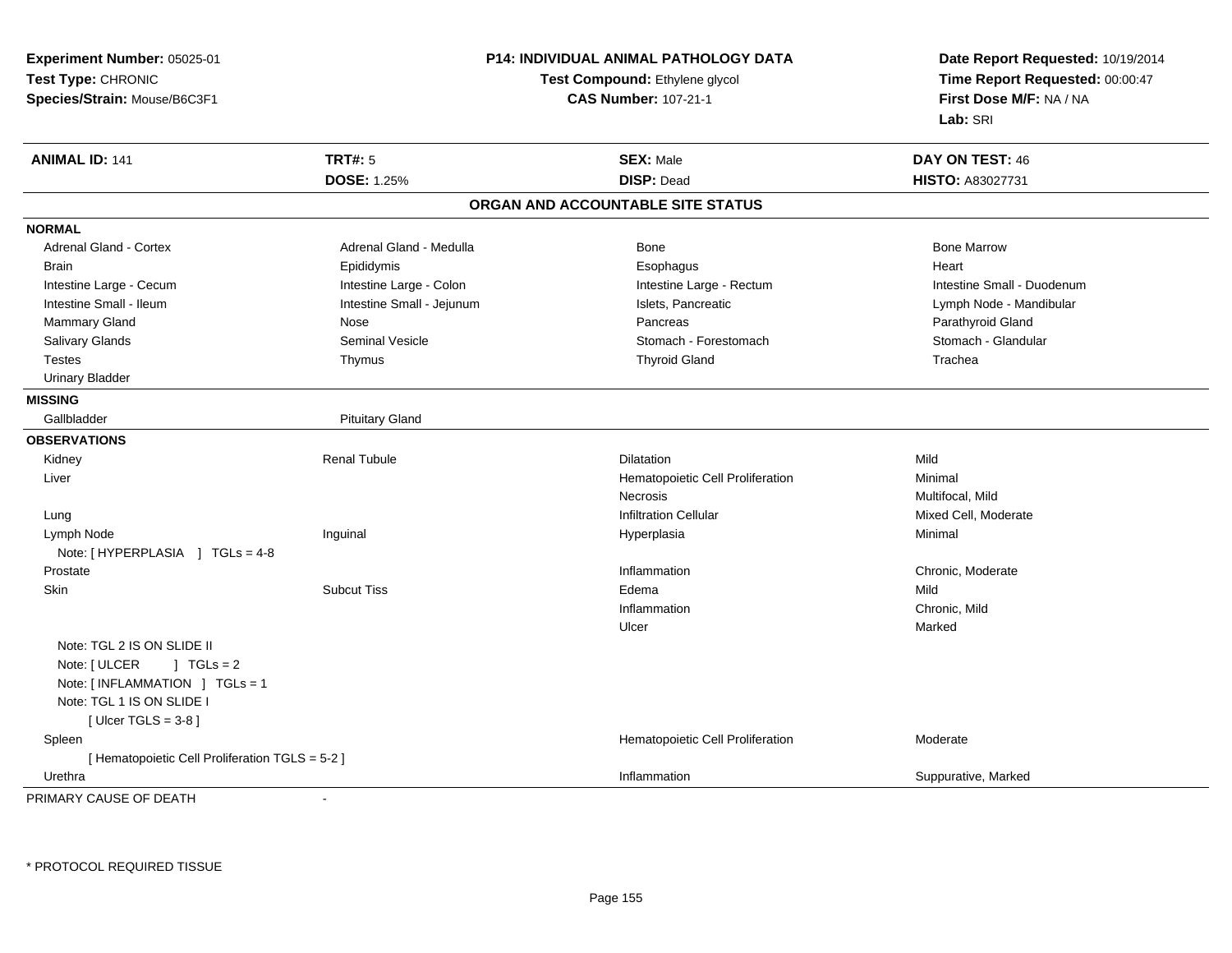| Experiment Number: 05025-01<br><b>Test Type: CHRONIC</b><br>Species/Strain: Mouse/B6C3F1 |                                      | P14: INDIVIDUAL ANIMAL PATHOLOGY DATA<br>Test Compound: Ethylene glycol<br><b>CAS Number: 107-21-1</b> | Date Report Requested: 10/19/2014<br>Time Report Requested: 00:00:47<br>First Dose M/F: NA / NA<br>Lab: SRI |
|------------------------------------------------------------------------------------------|--------------------------------------|--------------------------------------------------------------------------------------------------------|-------------------------------------------------------------------------------------------------------------|
| <b>ANIMAL ID: 141</b>                                                                    | <b>TRT#:</b> 5<br><b>DOSE: 1.25%</b> | <b>SEX: Male</b><br><b>DISP: Dead</b>                                                                  | DAY ON TEST: 46<br><b>HISTO: A83027731</b>                                                                  |
|                                                                                          |                                      | ORGAN AND ACCOUNTABLE SITE STATUS                                                                      |                                                                                                             |
|                                                                                          |                                      |                                                                                                        |                                                                                                             |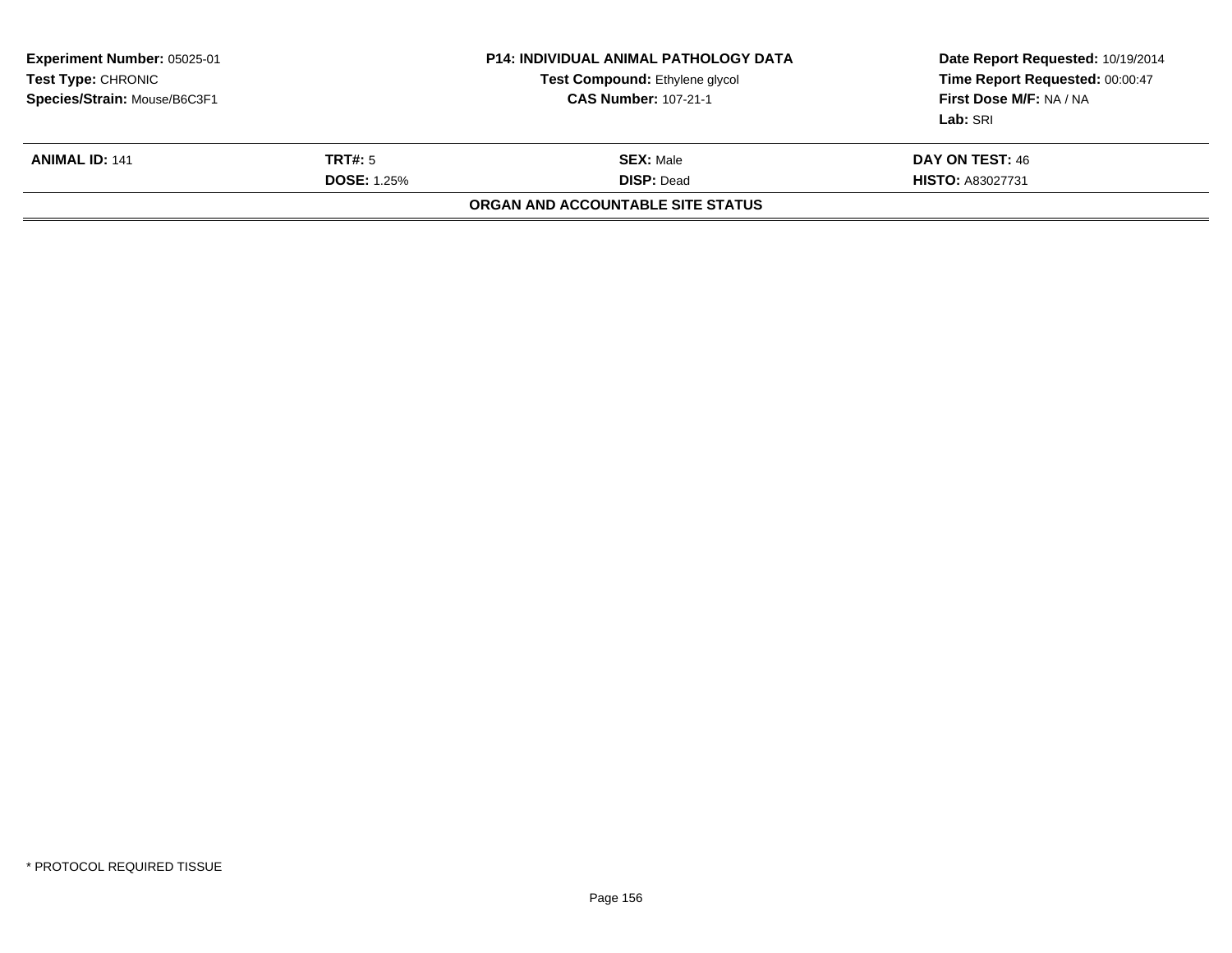| Experiment Number: 05025-01<br>Test Type: CHRONIC<br>Species/Strain: Mouse/B6C3F1 |                           | <b>P14: INDIVIDUAL ANIMAL PATHOLOGY DATA</b><br>Test Compound: Ethylene glycol<br><b>CAS Number: 107-21-1</b> | Date Report Requested: 10/19/2014<br>Time Report Requested: 00:00:47<br>First Dose M/F: NA / NA<br>Lab: SRI |
|-----------------------------------------------------------------------------------|---------------------------|---------------------------------------------------------------------------------------------------------------|-------------------------------------------------------------------------------------------------------------|
| <b>ANIMAL ID: 142</b>                                                             | TRT#: 5                   | <b>SEX: Male</b>                                                                                              | DAY ON TEST: 735                                                                                            |
|                                                                                   | <b>DOSE: 1.25%</b>        | <b>DISP: Terminal Sacrifice</b>                                                                               | <b>HISTO: A85-0981</b>                                                                                      |
|                                                                                   |                           | ORGAN AND ACCOUNTABLE SITE STATUS                                                                             |                                                                                                             |
| <b>NORMAL</b>                                                                     |                           |                                                                                                               |                                                                                                             |
| Skin                                                                              | Spleen                    | <b>Urinary Bladder</b>                                                                                        |                                                                                                             |
| <b>OBSERVATIONS</b>                                                               |                           |                                                                                                               |                                                                                                             |
| Harderian Gland                                                                   |                           | Adenoma                                                                                                       |                                                                                                             |
| Note: [ ADENOMA<br>$\mid$ TGLs = 3-13                                             |                           |                                                                                                               |                                                                                                             |
| Kidney                                                                            |                           | Nephropathy                                                                                                   | Mild                                                                                                        |
|                                                                                   | <b>Renal Tubule</b>       | Vacuolization Cytoplasmic                                                                                     | Mild                                                                                                        |
| Liver                                                                             | Centrilobular, Hepatocyte | Degeneration                                                                                                  | Hyaline, Minimal                                                                                            |
|                                                                                   |                           | Hyperplasia                                                                                                   | Lymphoid, Minimal                                                                                           |
| <b>Preputial Gland</b>                                                            |                           | Inflammation                                                                                                  | Suppurative, Marked                                                                                         |
| Note: $\lceil$ INFLAMMATION $\lceil$ TGLs = 2-12                                  |                           |                                                                                                               |                                                                                                             |
| <b>Thyroid Gland</b>                                                              |                           | Degeneration                                                                                                  | Cystic, Minimal                                                                                             |
| PRIMARY CAUSE OF DEATH                                                            |                           |                                                                                                               |                                                                                                             |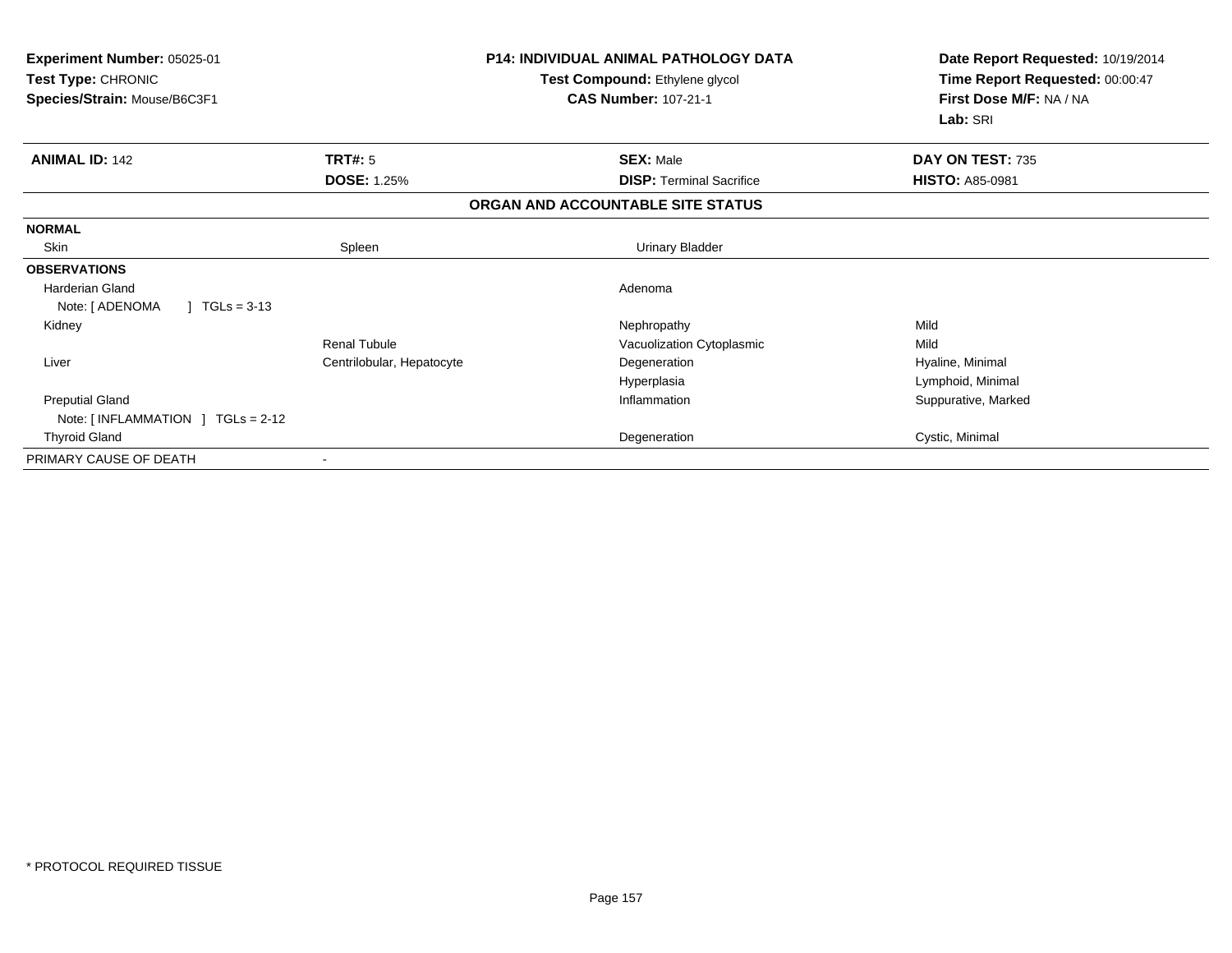| Experiment Number: 05025-01<br>Test Type: CHRONIC<br>Species/Strain: Mouse/B6C3F1 |                           | <b>P14: INDIVIDUAL ANIMAL PATHOLOGY DATA</b><br>Test Compound: Ethylene glycol<br><b>CAS Number: 107-21-1</b> | Date Report Requested: 10/19/2014<br>Time Report Requested: 00:00:47<br>First Dose M/F: NA / NA<br>Lab: SRI |
|-----------------------------------------------------------------------------------|---------------------------|---------------------------------------------------------------------------------------------------------------|-------------------------------------------------------------------------------------------------------------|
| <b>ANIMAL ID: 143</b>                                                             | TRT#: 5                   | <b>SEX: Male</b>                                                                                              | DAY ON TEST: 735                                                                                            |
|                                                                                   | <b>DOSE: 1.25%</b>        | <b>DISP: Terminal Sacrifice</b>                                                                               | <b>HISTO: A85-0982</b>                                                                                      |
|                                                                                   |                           | ORGAN AND ACCOUNTABLE SITE STATUS                                                                             |                                                                                                             |
| <b>NORMAL</b>                                                                     |                           |                                                                                                               |                                                                                                             |
| Spleen                                                                            | Urinary Bladder           |                                                                                                               |                                                                                                             |
| <b>OBSERVATIONS</b>                                                               |                           |                                                                                                               |                                                                                                             |
| Kidney                                                                            |                           | Nephropathy                                                                                                   | Minimal                                                                                                     |
|                                                                                   | <b>Renal Tubule</b>       | Vacuolization Cytoplasmic                                                                                     | Mild                                                                                                        |
| Liver                                                                             | Centrilobular, Hepatocyte | Degeneration                                                                                                  | Hyaline, Mild                                                                                               |
| <b>Thyroid Gland</b>                                                              | <b>Follicular Cel</b>     | Hyperplasia                                                                                                   | Mild                                                                                                        |
| PRIMARY CAUSE OF DEATH                                                            |                           |                                                                                                               |                                                                                                             |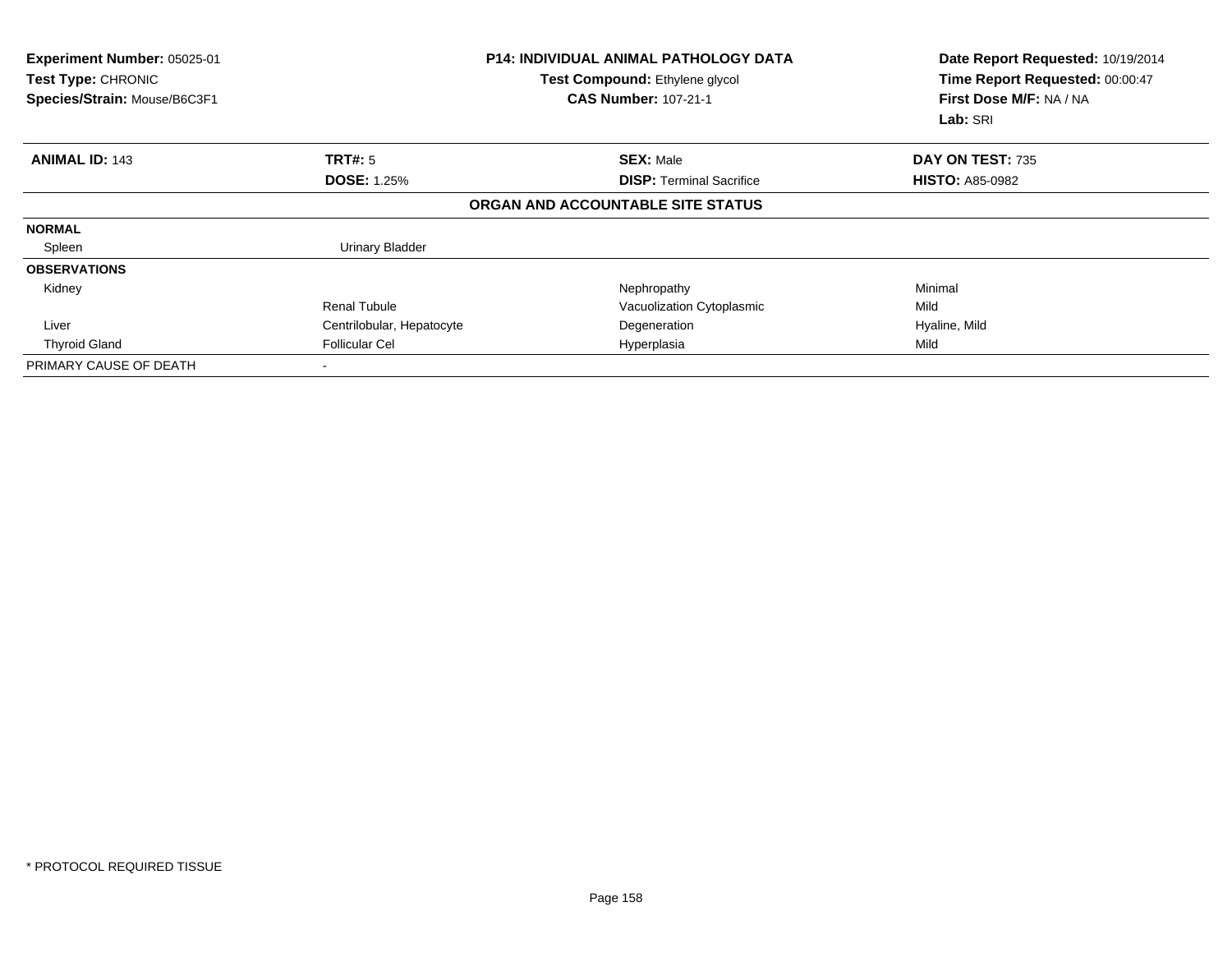| Experiment Number: 05025-01<br>Test Type: CHRONIC<br>Species/Strain: Mouse/B6C3F1 |                           | <b>P14: INDIVIDUAL ANIMAL PATHOLOGY DATA</b><br>Test Compound: Ethylene glycol<br><b>CAS Number: 107-21-1</b> | Date Report Requested: 10/19/2014<br>Time Report Requested: 00:00:47<br>First Dose M/F: NA / NA<br>Lab: SRI |
|-----------------------------------------------------------------------------------|---------------------------|---------------------------------------------------------------------------------------------------------------|-------------------------------------------------------------------------------------------------------------|
| <b>ANIMAL ID: 144</b>                                                             | TRT#: 5                   | <b>SEX: Male</b>                                                                                              | DAY ON TEST: 735                                                                                            |
|                                                                                   | <b>DOSE: 1.25%</b>        | <b>DISP: Terminal Sacrifice</b>                                                                               | <b>HISTO: A85-0983</b>                                                                                      |
|                                                                                   |                           | ORGAN AND ACCOUNTABLE SITE STATUS                                                                             |                                                                                                             |
| <b>NORMAL</b>                                                                     |                           |                                                                                                               |                                                                                                             |
| Spleen                                                                            | Urinary Bladder           |                                                                                                               |                                                                                                             |
| <b>OBSERVATIONS</b>                                                               |                           |                                                                                                               |                                                                                                             |
| Kidney                                                                            |                           | Nephropathy                                                                                                   | Mild                                                                                                        |
|                                                                                   | <b>Renal Tubule</b>       | Vacuolization Cytoplasmic                                                                                     | Minimal                                                                                                     |
| Liver                                                                             | Centrilobular, Hepatocyte | Degeneration                                                                                                  | Hyaline, Minimal                                                                                            |
| Lung                                                                              |                           | Alveolar/Bronchiolar Adenoma                                                                                  |                                                                                                             |
| [ Alveolar/Bronchiolar Adenoma TGLS = 2-6 ]                                       |                           |                                                                                                               |                                                                                                             |
| Lymph Node                                                                        | Mesenteric                | Angiectasis                                                                                                   | Mild                                                                                                        |
| [Angiectasis TGLS = 1-6]                                                          |                           |                                                                                                               |                                                                                                             |
| Skin                                                                              | <b>Hair Follicle</b>      | Atrophy                                                                                                       | Mild                                                                                                        |
|                                                                                   |                           | Inflammation                                                                                                  | Chronic, Mild                                                                                               |
| [Inflammation TGLS = $3-11$ ]                                                     |                           |                                                                                                               |                                                                                                             |
| <b>Thyroid Gland</b>                                                              | Follicle                  | Cyst                                                                                                          | Minimal                                                                                                     |
| PRIMARY CAUSE OF DEATH                                                            |                           |                                                                                                               |                                                                                                             |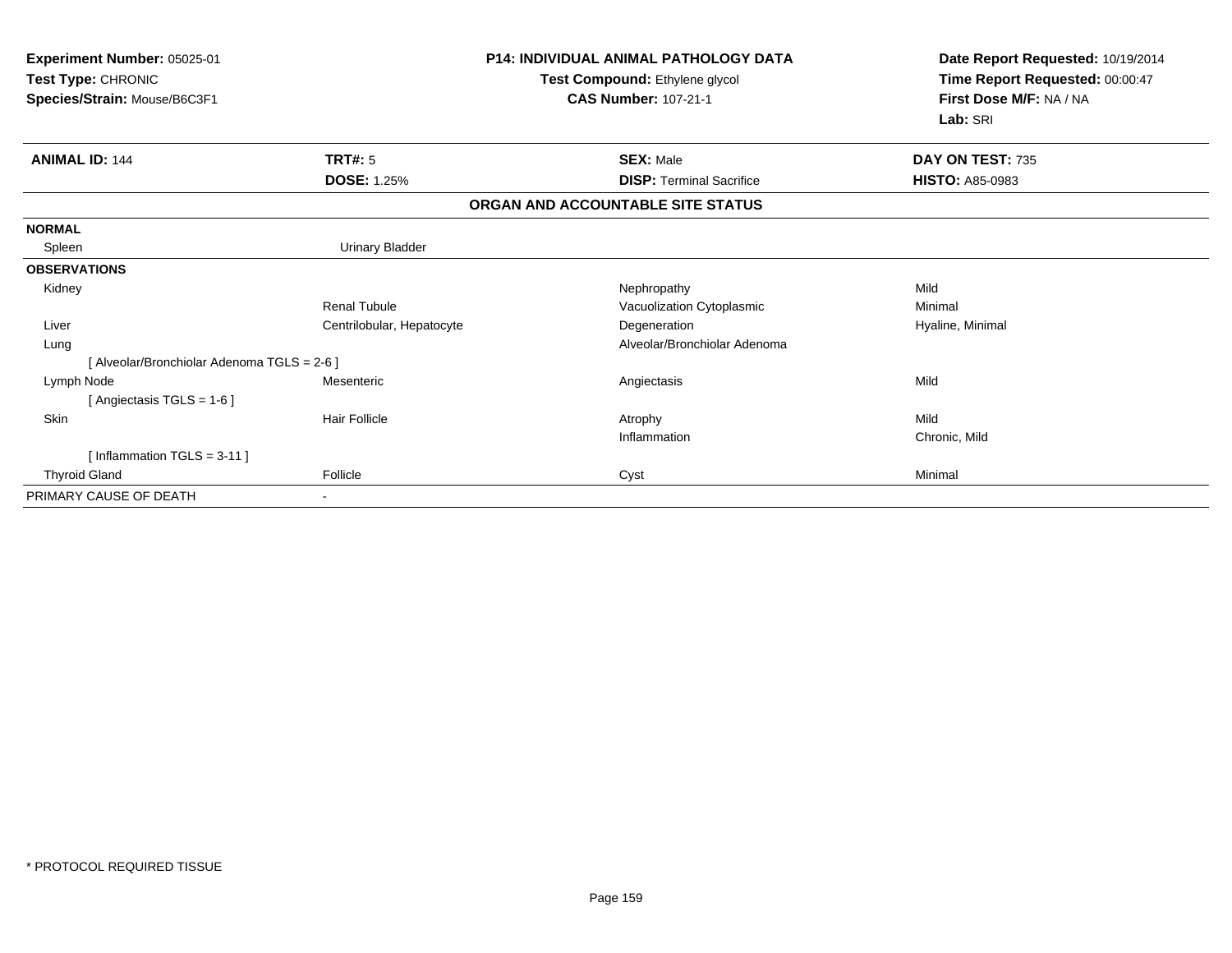| Experiment Number: 05025-01<br><b>Test Type: CHRONIC</b><br>Species/Strain: Mouse/B6C3F1 |                           | <b>P14: INDIVIDUAL ANIMAL PATHOLOGY DATA</b><br>Test Compound: Ethylene glycol<br><b>CAS Number: 107-21-1</b> | Date Report Requested: 10/19/2014<br>Time Report Requested: 00:00:47<br>First Dose M/F: NA / NA |
|------------------------------------------------------------------------------------------|---------------------------|---------------------------------------------------------------------------------------------------------------|-------------------------------------------------------------------------------------------------|
|                                                                                          |                           |                                                                                                               | Lab: SRI                                                                                        |
| <b>ANIMAL ID: 145</b>                                                                    | TRT#: 5                   | <b>SEX: Male</b>                                                                                              | DAY ON TEST: 735                                                                                |
|                                                                                          | <b>DOSE: 1.25%</b>        | <b>DISP: Terminal Sacrifice</b>                                                                               | <b>HISTO: A85-0984</b>                                                                          |
|                                                                                          |                           | ORGAN AND ACCOUNTABLE SITE STATUS                                                                             |                                                                                                 |
| <b>NORMAL</b>                                                                            |                           |                                                                                                               |                                                                                                 |
| Spleen                                                                                   | <b>Urinary Bladder</b>    |                                                                                                               |                                                                                                 |
| <b>OBSERVATIONS</b>                                                                      |                           |                                                                                                               |                                                                                                 |
| Kidney                                                                                   |                           | Nephropathy                                                                                                   | Mild                                                                                            |
|                                                                                          | <b>Renal Tubule</b>       | Vacuolization Cytoplasmic                                                                                     | Mild                                                                                            |
| Liver                                                                                    | Centrilobular, Hepatocyte | Degeneration                                                                                                  | Hyaline, Mild                                                                                   |
|                                                                                          |                           | Inflammation                                                                                                  | Multifocal, Minimal                                                                             |
| <b>Preputial Gland</b>                                                                   |                           | Degeneration                                                                                                  | Cystic, Marked                                                                                  |
| $TGLs = 1-11$<br>Note: [ DEGEN                                                           |                           |                                                                                                               |                                                                                                 |
| <b>Thyroid Gland</b>                                                                     | Follicle                  | Cyst                                                                                                          | Mild                                                                                            |
| PRIMARY CAUSE OF DEATH                                                                   | $\,$                      |                                                                                                               |                                                                                                 |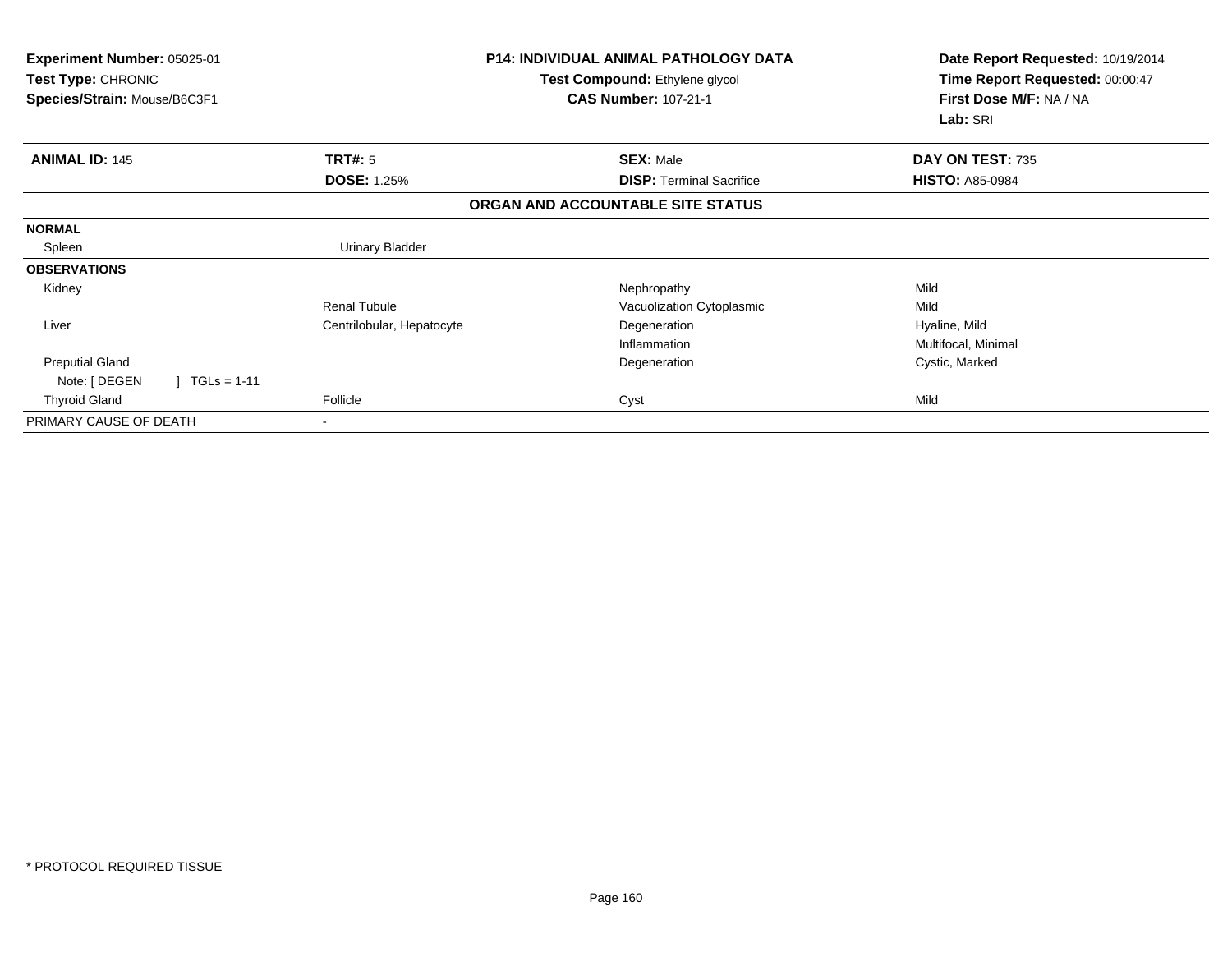| <b>Experiment Number: 05025-01</b>            | <b>P14: INDIVIDUAL ANIMAL PATHOLOGY DATA</b> |                                   | Date Report Requested: 10/19/2014                          |  |
|-----------------------------------------------|----------------------------------------------|-----------------------------------|------------------------------------------------------------|--|
| Test Type: CHRONIC                            |                                              | Test Compound: Ethylene glycol    | Time Report Requested: 00:00:47<br>First Dose M/F: NA / NA |  |
| Species/Strain: Mouse/B6C3F1                  |                                              | <b>CAS Number: 107-21-1</b>       |                                                            |  |
|                                               |                                              |                                   | Lab: SRI                                                   |  |
| <b>ANIMAL ID: 146</b>                         | <b>TRT#: 5</b>                               | <b>SEX: Male</b>                  | DAY ON TEST: 620                                           |  |
|                                               | <b>DOSE: 1.25%</b>                           | <b>DISP: Dead</b>                 | <b>HISTO: A85-0985</b>                                     |  |
|                                               |                                              | ORGAN AND ACCOUNTABLE SITE STATUS |                                                            |  |
| <b>NORMAL</b>                                 |                                              |                                   |                                                            |  |
| <b>Adrenal Gland - Cortex</b>                 | Adrenal Gland - Medulla                      | <b>Bone</b>                       | <b>Bone Marrow</b>                                         |  |
| <b>Brain</b>                                  | Epididymis                                   | Esophagus                         | Gallbladder                                                |  |
| Heart                                         | Intestine Large - Cecum                      | Intestine Large - Colon           | Intestine Large - Rectum                                   |  |
| Intestine Small - Duodenum                    | Intestine Small - Ileum                      | Intestine Small - Jejunum         | Islets, Pancreatic                                         |  |
| Lymph Node - Mandibular                       | Nose                                         | Pancreas                          | Parathyroid Gland                                          |  |
| <b>Pituitary Gland</b>                        | Prostate                                     | <b>Salivary Glands</b>            | <b>Seminal Vesicle</b>                                     |  |
| <b>Skin</b>                                   | Stomach - Forestomach                        | Stomach - Glandular               | <b>Testes</b>                                              |  |
| <b>Thyroid Gland</b>                          | Trachea                                      | <b>Urinary Bladder</b>            |                                                            |  |
| <b>MISSING</b>                                |                                              |                                   |                                                            |  |
| Mammary Gland                                 | Thymus                                       |                                   |                                                            |  |
| <b>OBSERVATIONS</b>                           |                                              |                                   |                                                            |  |
| Kidney                                        | <b>Renal Tubule</b>                          | Vacuolization Cytoplasmic         | Mild                                                       |  |
| Liver                                         |                                              | Hepatocellular Carcinoma          | Multiple, Two                                              |  |
| [ Hepatocellular Carcinoma TGLS = 1-11,2-12 ] |                                              |                                   |                                                            |  |
| Lung                                          |                                              | Hepatocellular Carcinoma          | Metastatic (Liver), > Five (Liver), Multiple (Liver)       |  |
| Note: [ HEPATOCLR CARC ] TGLs = 3-6           |                                              |                                   |                                                            |  |
| Spleen                                        |                                              | Hematopoietic Cell Proliferation  | Moderate                                                   |  |
| PRIMARY CAUSE OF DEATH                        |                                              |                                   |                                                            |  |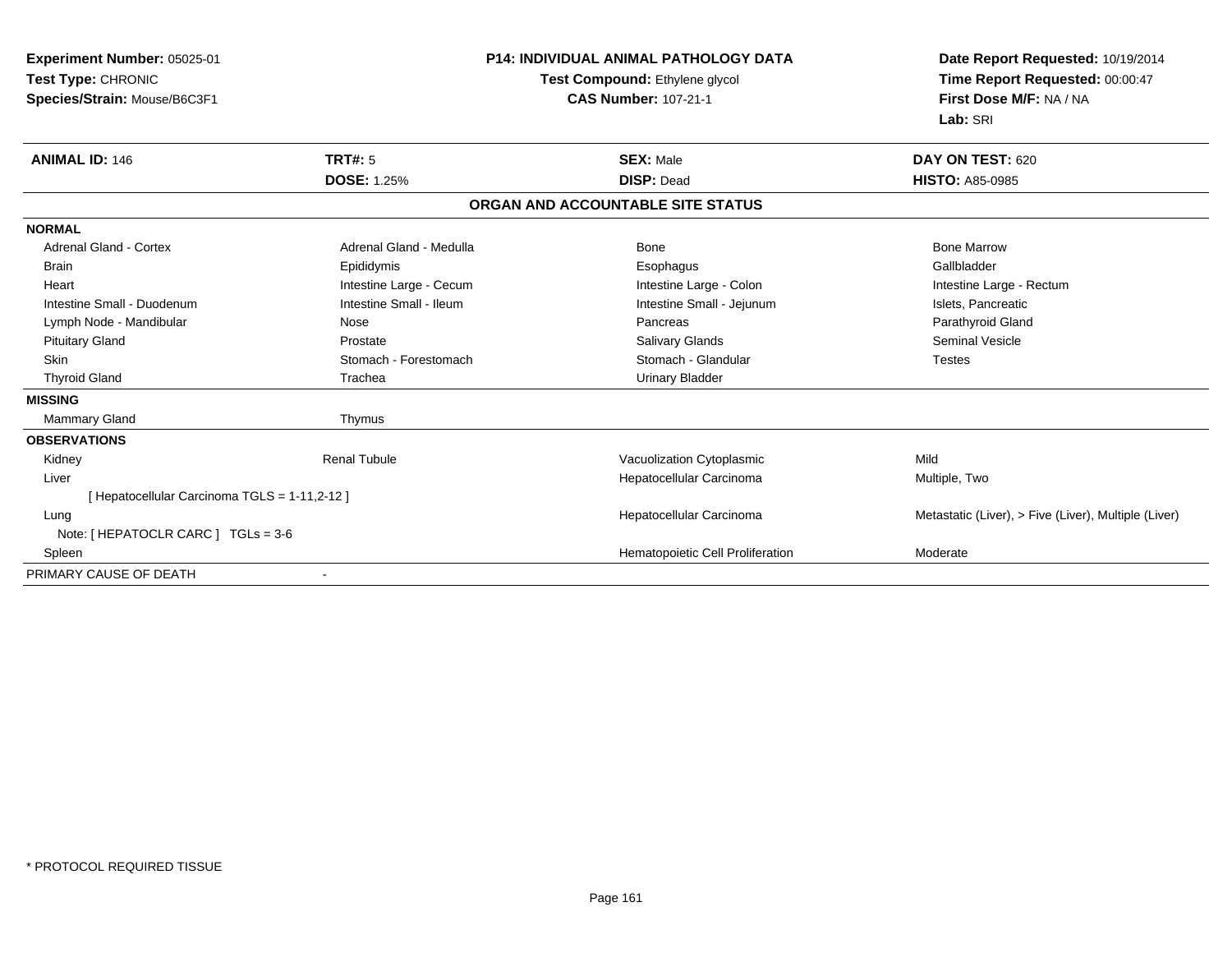| Experiment Number: 05025-01                     |                                                               | P14: INDIVIDUAL ANIMAL PATHOLOGY DATA | Date Report Requested: 10/19/2014                          |  |
|-------------------------------------------------|---------------------------------------------------------------|---------------------------------------|------------------------------------------------------------|--|
| Test Type: CHRONIC                              | Test Compound: Ethylene glycol<br><b>CAS Number: 107-21-1</b> |                                       | Time Report Requested: 00:00:47<br>First Dose M/F: NA / NA |  |
| Species/Strain: Mouse/B6C3F1                    |                                                               |                                       |                                                            |  |
|                                                 |                                                               |                                       | Lab: SRI                                                   |  |
| <b>ANIMAL ID: 147</b>                           | <b>TRT#: 5</b>                                                | <b>SEX: Male</b>                      | DAY ON TEST: 513                                           |  |
|                                                 | <b>DOSE: 1.25%</b>                                            | <b>DISP: Moribund</b>                 | <b>HISTO: A85-0986</b>                                     |  |
|                                                 |                                                               | ORGAN AND ACCOUNTABLE SITE STATUS     |                                                            |  |
| <b>NORMAL</b>                                   |                                                               |                                       |                                                            |  |
| <b>Adrenal Gland - Cortex</b>                   | Adrenal Gland - Medulla                                       | Bone                                  | <b>Brain</b>                                               |  |
| Epididymis                                      | Esophagus                                                     | Gallbladder                           | Heart                                                      |  |
| Intestine Large - Cecum                         | Intestine Large - Colon                                       | Intestine Large - Rectum              | Intestine Small - Duodenum                                 |  |
| Intestine Small - Ileum                         | Intestine Small - Jejunum                                     | Islets, Pancreatic                    | Liver                                                      |  |
| Lung                                            | Lymph Node - Mandibular                                       | Nose                                  | Pancreas                                                   |  |
| Parathyroid Gland                               | <b>Pituitary Gland</b>                                        | Prostate                              | Salivary Glands                                            |  |
| <b>Seminal Vesicle</b>                          | Stomach - Forestomach                                         | Stomach - Glandular                   | <b>Testes</b>                                              |  |
| Thymus                                          | Trachea                                                       | <b>Urinary Bladder</b>                |                                                            |  |
| <b>MISSING</b>                                  |                                                               |                                       |                                                            |  |
| <b>Mammary Gland</b>                            |                                                               |                                       |                                                            |  |
| <b>OBSERVATIONS</b>                             |                                                               |                                       |                                                            |  |
| <b>Bone Marrow</b>                              |                                                               | Hyperplasia                           | Neutrophil, Moderate                                       |  |
| Kidney                                          |                                                               | Nephropathy                           | Minimal                                                    |  |
|                                                 | Renal Tubule                                                  | Vacuolization Cytoplasmic             | Minimal                                                    |  |
| Lymph Node                                      | Inguinal                                                      | Hyperplasia                           | Mild                                                       |  |
| [Hyperplasia TGLS = 3-7]                        |                                                               |                                       |                                                            |  |
| Skin                                            |                                                               | Fibrosis                              | Moderate                                                   |  |
|                                                 |                                                               | Inflammation                          | Chronic, Moderate                                          |  |
|                                                 |                                                               | Ulcer                                 | Moderate                                                   |  |
| Note: [ ULCER<br>$\vert$ TGLs = 6-12,2-11       |                                                               |                                       |                                                            |  |
| [Fibrosis TGLS = $5-12$ ]                       |                                                               |                                       |                                                            |  |
| [Inflammation TGLS = 1-11]                      |                                                               |                                       |                                                            |  |
| Spleen                                          |                                                               | Hematopoietic Cell Proliferation      | Moderate                                                   |  |
| [ Hematopoietic Cell Proliferation TGLS = 4-8 ] |                                                               |                                       |                                                            |  |
| <b>Thyroid Gland</b>                            |                                                               | Cyst                                  | Mild                                                       |  |
| PRIMARY CAUSE OF DEATH                          | $\blacksquare$                                                |                                       |                                                            |  |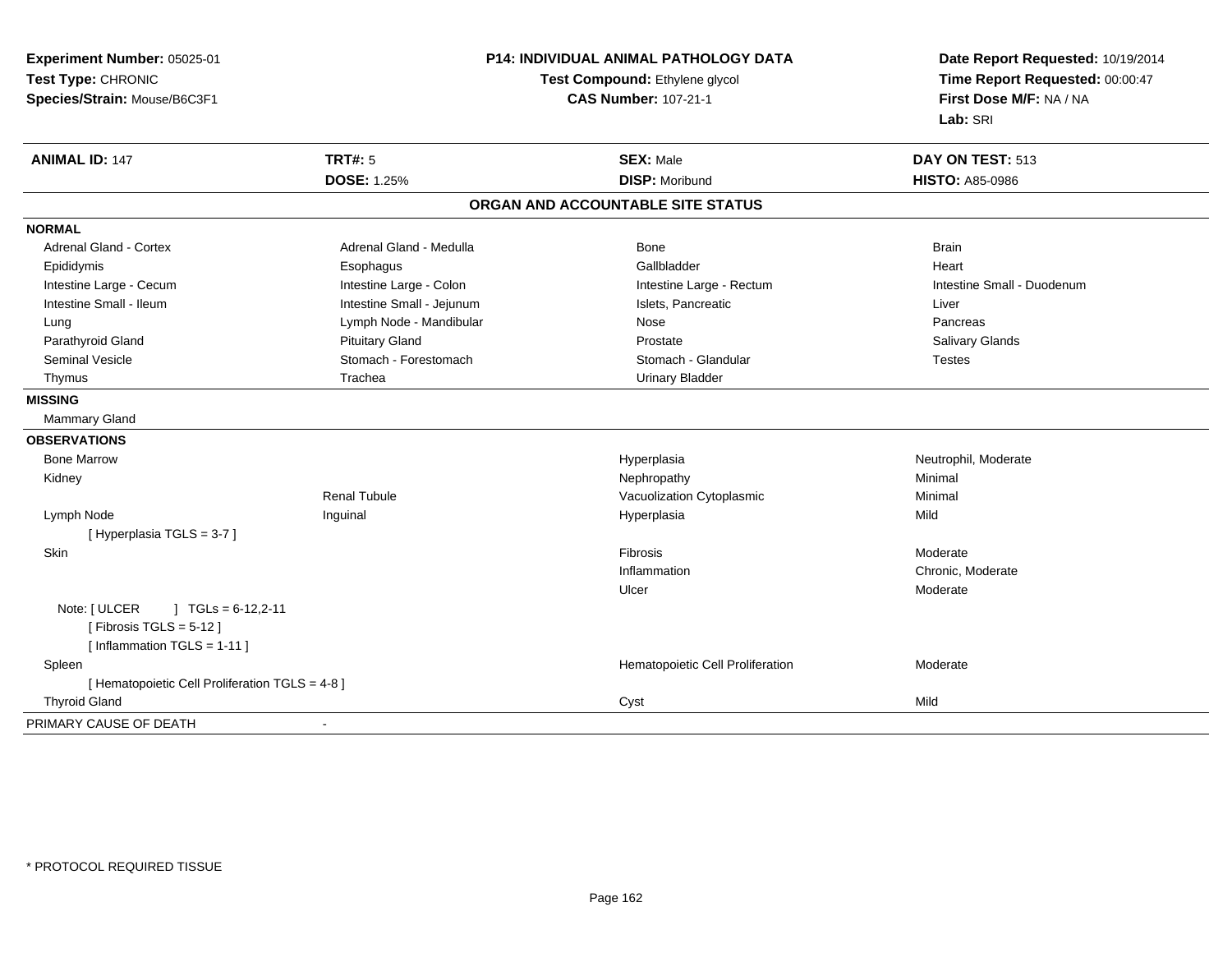**Experiment Number:** 05025-01**Test Type:** CHRONIC **Species/Strain:** Mouse/B6C3F1**P14: INDIVIDUAL ANIMAL PATHOLOGY DATATest Compound:** Ethylene glycol **CAS Number:** 107-21-1**Date Report Requested:** 10/19/2014**Time Report Requested:** 00:00:47**First Dose M/F:** NA / NA**Lab:** SRI**ANIMAL ID:** 148**TRT#:** 5 **SEX:** Male **DAY ON TEST:** 584 **DOSE:** 1.25%**DISP:** Moribund **HISTO:** A85-0987 **ORGAN AND ACCOUNTABLE SITE STATUSNORMALAdrenal Gland - Cortex** Adrenal Gland - Medulla **Bone Adrenal Gland - Cortex Adrenal Gland - Cortex Adrenal Gland - Medulla** Bone Marrow Gallbladder Brain Epididymis Epididymis and the Brook of the Brook of the Brook of the Brook of the Gallbladder of the Gallbladder Heart **Intestine Large - Cecum** Intestine Large - Cecum Intestine Large - Colon Intestine Large - Rectum Intestine Small - Duodenum **Intestine Small - Ileum** Intestine Small - Ileum Intestine Small - Jejunum Intestine Small - Jejunum Islets, Pancreatic Lung **Lymph Node - Mandibular Nose Pancreas** Pancreas Pancreas **Salivary Glands** Parathyroid Gland Salivary Glands Pituitary Gland Prosection Prostate Prostate Salivary Glands Salivary Glands Seminal Vesicle Stomach - Stomach - Forestomach Stomach - Stomach - Glandular Stomach - Testes **Urinary Bladder**  Thymus Thyroid Gland Trachea Urinary Bladder**MISSING** Mammary Gland**OBSERVATIONS** Kidneyy the control of the control of the control of the control of the control of the control of the control of the control of the control of the control of the control of the control of the control of the control of the contro Renal TubuleVacuolization Cytoplasmic<br>
Infiltration Cellular<br>
Infiltration Cellular Liver Infiltration Cellular Mixed Cell, MildCentrilobular Necrosis Moderate Lymph Node Mesenteric Angiectasis Minimal **Skin** n and the subcut Tiss of the Subcut Tiss of the Subcut Tiss of the Subset of the Subset of the Subset of the Su Inflammation Chronic, Minimal [ Fibrosarcoma TGLS = 2-12 ][ Inflammation TGLS = 1-11 ] SpleenHematopoietic Cell Proliferation Marked [ Hematopoietic Cell Proliferation TGLS = 4-8 ] Toothh ann an t-Incisor ann an t-Incisor ann an t-Incisor ann an Dysplasia ann an Dysplasia ann an Dysplasia ann an PRIMARY CAUSE OF DEATH-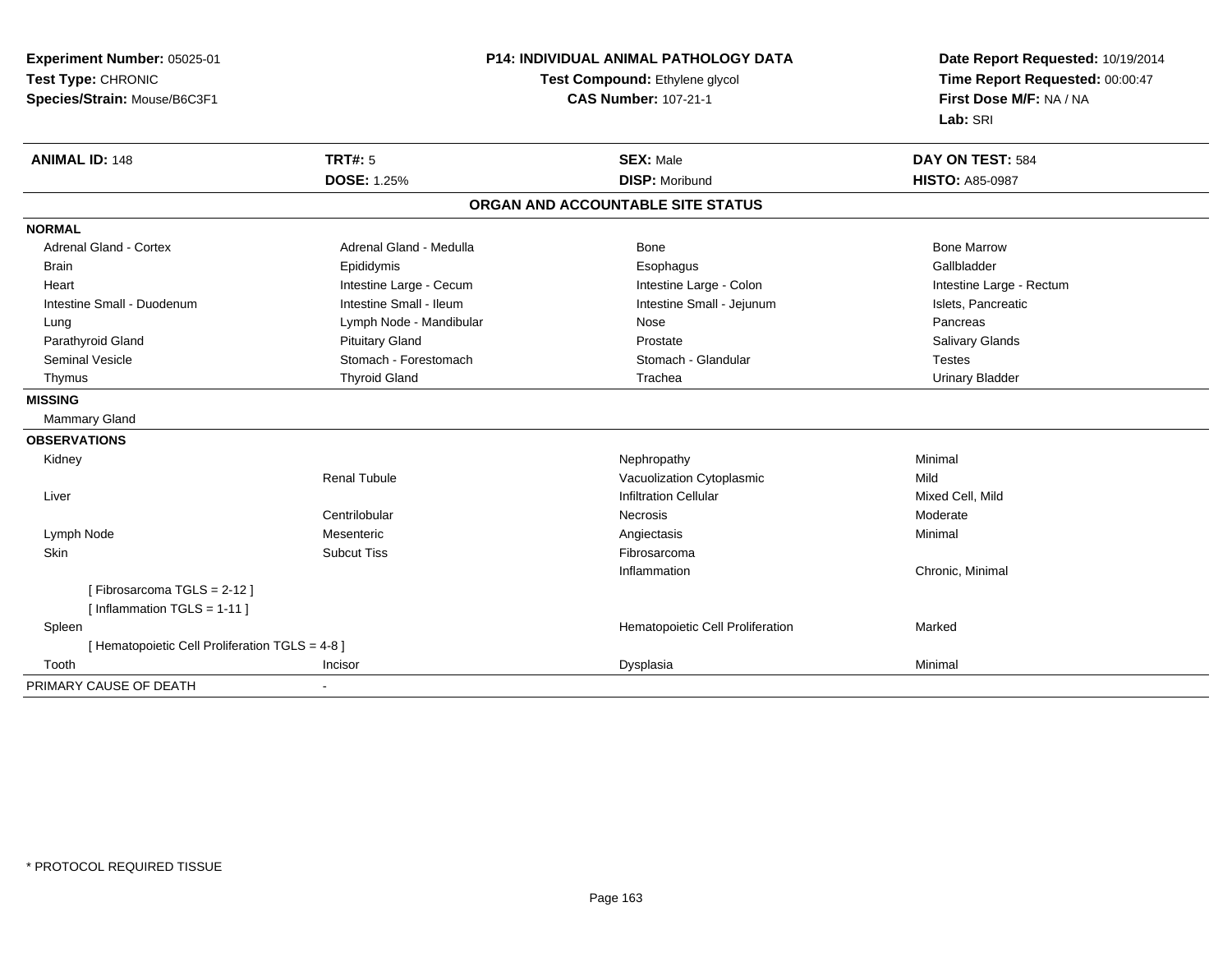| Experiment Number: 05025-01                                                           |                         | P14: INDIVIDUAL ANIMAL PATHOLOGY DATA | Date Report Requested: 10/19/2014<br>Time Report Requested: 00:00:47<br>First Dose M/F: NA / NA |
|---------------------------------------------------------------------------------------|-------------------------|---------------------------------------|-------------------------------------------------------------------------------------------------|
| Test Type: CHRONIC                                                                    |                         | Test Compound: Ethylene glycol        |                                                                                                 |
| Species/Strain: Mouse/B6C3F1                                                          |                         | <b>CAS Number: 107-21-1</b>           |                                                                                                 |
|                                                                                       |                         |                                       | Lab: SRI                                                                                        |
| <b>ANIMAL ID: 149</b>                                                                 | <b>TRT#: 5</b>          | <b>SEX: Male</b>                      | DAY ON TEST: 383                                                                                |
|                                                                                       | <b>DOSE: 1.25%</b>      | <b>DISP: Dead</b>                     | HISTO: A83030347                                                                                |
|                                                                                       |                         | ORGAN AND ACCOUNTABLE SITE STATUS     |                                                                                                 |
| <b>NORMAL</b>                                                                         |                         |                                       |                                                                                                 |
| Bone                                                                                  | <b>Bone Marrow</b>      | <b>Brain</b>                          | Epididymis                                                                                      |
| Esophagus                                                                             | Heart                   | Intestine Large - Rectum              | Liver                                                                                           |
| Nose                                                                                  | Parathyroid Gland       | Penis                                 | <b>Pituitary Gland</b>                                                                          |
| Prostate                                                                              | <b>Seminal Vesicle</b>  | <b>Testes</b>                         | <b>Thyroid Gland</b>                                                                            |
| Trachea                                                                               | <b>Urinary Bladder</b>  |                                       |                                                                                                 |
| <b>MISSING</b>                                                                        |                         |                                       |                                                                                                 |
| Adrenal Gland - Cortex                                                                | Adrenal Gland - Medulla | Gallbladder                           | Lymph Node - Mandibular                                                                         |
| Mammary Gland                                                                         | Salivary Glands         | Thymus                                |                                                                                                 |
| <b>AUTO PRECLUDES DIAG.</b>                                                           |                         |                                       |                                                                                                 |
| Intestine Large - Cecum                                                               | Intestine Large - Colon | Intestine Small - Duodenum            | Intestine Small - Ileum                                                                         |
| Intestine Small - Jejunum                                                             | Islets, Pancreatic      | Pancreas                              | Stomach - Forestomach                                                                           |
| Stomach - Glandular                                                                   |                         |                                       |                                                                                                 |
| <b>OBSERVATIONS</b>                                                                   |                         |                                       |                                                                                                 |
| Kidney                                                                                |                         | Bacterium                             | Moderate                                                                                        |
|                                                                                       |                         | Inflammation                          | Suppurative, Marked                                                                             |
|                                                                                       | Papilla                 | Necrosis                              | Marked                                                                                          |
|                                                                                       |                         | <b>Necrosis</b>                       | Marked                                                                                          |
| Note: [ NECROSIS<br>$1 \text{ TGLs} = 2.4$<br>Note: TGLS 2 & 4 ARE ON SLIDES 6 AND II |                         |                                       |                                                                                                 |
| [Inflammation $TGLS = 2,4$ ]                                                          |                         |                                       |                                                                                                 |
| Lung                                                                                  |                         | Congestion                            | Moderate                                                                                        |
| Lymph Node                                                                            |                         |                                       |                                                                                                 |
| Note: MEDIASTINAL AND MESENTERIC ARE MISSING                                          |                         |                                       |                                                                                                 |
| <b>Preputial Gland</b>                                                                |                         | Degeneration                          | Cystic, Moderate                                                                                |
| Skin                                                                                  |                         | Inflammation                          | Chronic, Mild                                                                                   |
| Note: TGL 1 IS ON SLIDE I                                                             |                         |                                       |                                                                                                 |
| [Inflammation TGLS = $1$ ]                                                            |                         |                                       |                                                                                                 |
| Spleen                                                                                |                         | Hematopoietic Cell Proliferation      | Moderate                                                                                        |
| PRIMARY CAUSE OF DEATH                                                                |                         |                                       |                                                                                                 |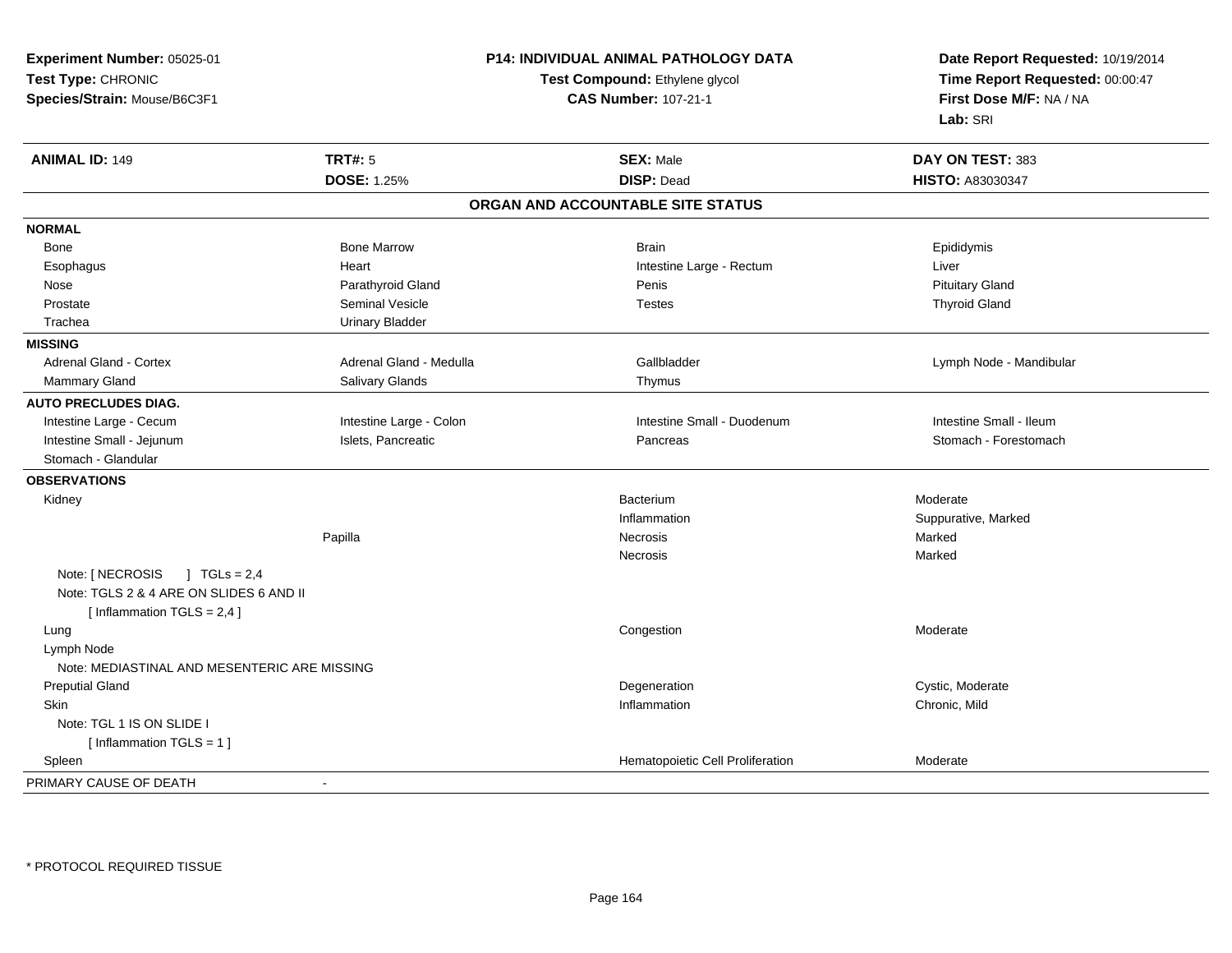| Experiment Number: 05025-01<br>Test Type: CHRONIC<br>Test Compound: Ethylene glycol<br>Species/Strain: Mouse/B6C3F1<br><b>CAS Number: 107-21-1</b> |                           | <b>P14: INDIVIDUAL ANIMAL PATHOLOGY DATA</b> | Date Report Requested: 10/19/2014<br>Time Report Requested: 00:00:47<br>First Dose M/F: NA / NA<br>Lab: SRI |
|----------------------------------------------------------------------------------------------------------------------------------------------------|---------------------------|----------------------------------------------|-------------------------------------------------------------------------------------------------------------|
| <b>ANIMAL ID: 150</b>                                                                                                                              | TRT#: 5                   | <b>SEX: Male</b>                             | DAY ON TEST: 731                                                                                            |
|                                                                                                                                                    | <b>DOSE: 1.25%</b>        | <b>DISP:</b> Terminal Sacrifice              | <b>HISTO: A85-0989</b>                                                                                      |
|                                                                                                                                                    |                           | ORGAN AND ACCOUNTABLE SITE STATUS            |                                                                                                             |
| <b>NORMAL</b>                                                                                                                                      |                           |                                              |                                                                                                             |
| <b>Urinary Bladder</b>                                                                                                                             |                           |                                              |                                                                                                             |
| <b>OBSERVATIONS</b>                                                                                                                                |                           |                                              |                                                                                                             |
| Kidney                                                                                                                                             |                           | Nephropathy                                  | Mild                                                                                                        |
|                                                                                                                                                    | <b>Renal Tubule</b>       | Vacuolization Cytoplasmic                    | Mild                                                                                                        |
| Liver                                                                                                                                              | Centrilobular, Hepatocyte | Degeneration                                 | Hyaline, Minimal                                                                                            |
| Lung                                                                                                                                               |                           | Alveolar/Bronchiolar Carcinoma               |                                                                                                             |
| [ Alveolar/Bronchiolar Carcinoma TGLS = 3-6 ]                                                                                                      |                           |                                              |                                                                                                             |
| Seminal Vesicle                                                                                                                                    |                           | Dilatation                                   | Marked                                                                                                      |
| [Dilatation TGLS = 2-7]                                                                                                                            |                           |                                              |                                                                                                             |
| <b>Skin</b>                                                                                                                                        |                           | Inflammation                                 | Chronic, Minimal                                                                                            |
| [Inflammation TGLS = $1-11$ ]                                                                                                                      |                           |                                              |                                                                                                             |
| Spleen                                                                                                                                             |                           | Hemangiosarcoma                              |                                                                                                             |
| <b>Thyroid Gland</b>                                                                                                                               |                           | Degeneration                                 | Cystic, Minimal                                                                                             |
| PRIMARY CAUSE OF DEATH                                                                                                                             |                           |                                              |                                                                                                             |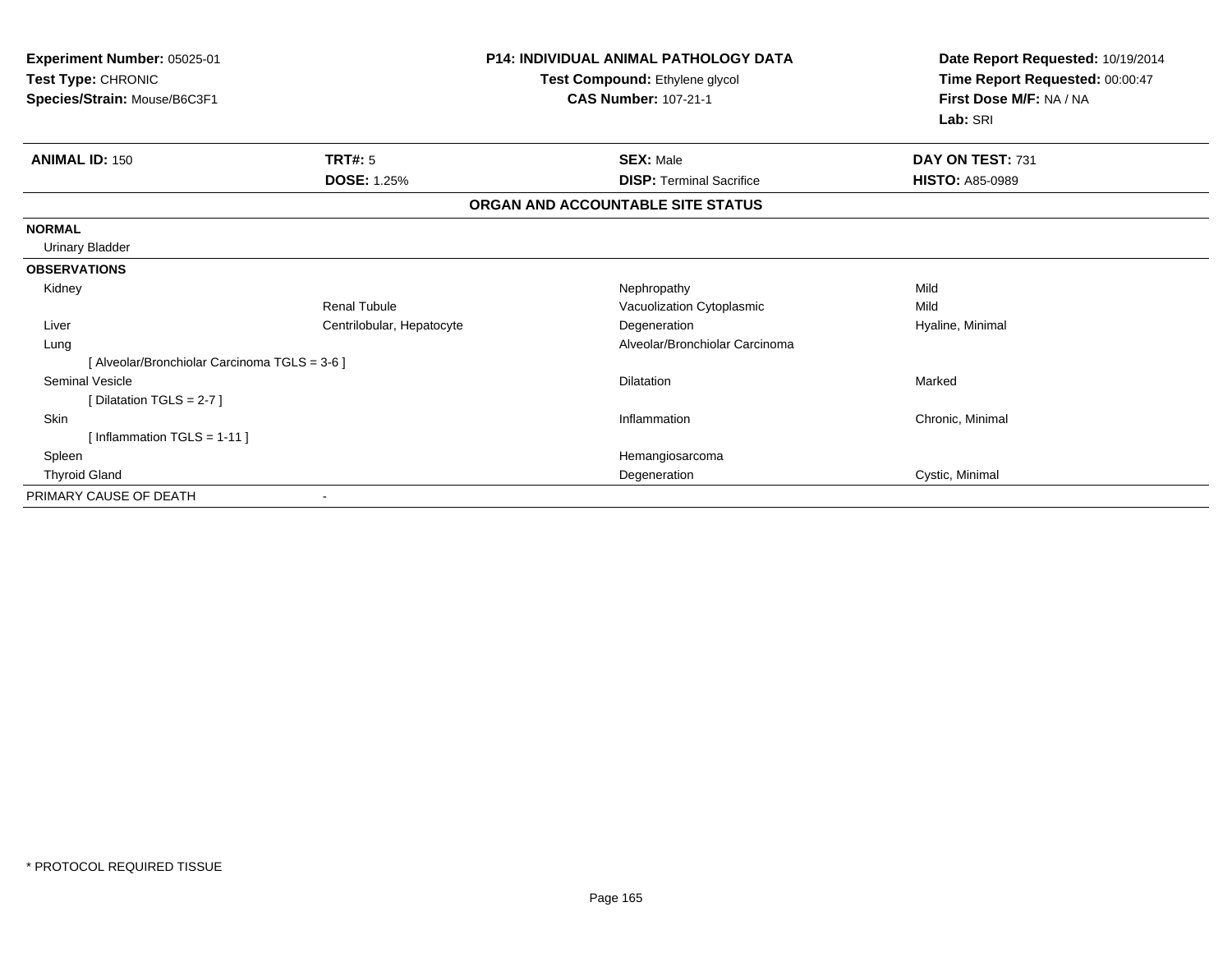| Experiment Number: 05025-01<br>Test Type: CHRONIC<br>Species/Strain: Mouse/B6C3F1 |                         | <b>P14: INDIVIDUAL ANIMAL PATHOLOGY DATA</b><br>Test Compound: Ethylene glycol<br><b>CAS Number: 107-21-1</b> | Date Report Requested: 10/19/2014<br>Time Report Requested: 00:00:47<br>First Dose M/F: NA / NA<br>Lab: SRI |
|-----------------------------------------------------------------------------------|-------------------------|---------------------------------------------------------------------------------------------------------------|-------------------------------------------------------------------------------------------------------------|
| <b>ANIMAL ID: 151</b>                                                             | <b>TRT#: 5</b>          | <b>SEX: Male</b>                                                                                              | DAY ON TEST: 384                                                                                            |
|                                                                                   | <b>DOSE: 1.25%</b>      | <b>DISP: Dead</b>                                                                                             | <b>HISTO: A83030348</b>                                                                                     |
|                                                                                   |                         | ORGAN AND ACCOUNTABLE SITE STATUS                                                                             |                                                                                                             |
| <b>NORMAL</b>                                                                     |                         |                                                                                                               |                                                                                                             |
| <b>Adrenal Gland - Cortex</b>                                                     | Adrenal Gland - Medulla | <b>Bone</b>                                                                                                   | <b>Bone Marrow</b>                                                                                          |
| <b>Brain</b>                                                                      | Epididymis              | Esophagus                                                                                                     | Heart                                                                                                       |
| Mammary Gland                                                                     | Nose                    | Parathyroid Gland                                                                                             | <b>Seminal Vesicle</b>                                                                                      |
| <b>Skin</b>                                                                       | Stomach - Forestomach   | Stomach - Glandular                                                                                           | <b>Testes</b>                                                                                               |
| <b>Thyroid Gland</b>                                                              | Trachea                 |                                                                                                               |                                                                                                             |
| <b>MISSING</b>                                                                    |                         |                                                                                                               |                                                                                                             |
| Lymph Node - Mandibular                                                           | <b>Pituitary Gland</b>  | Thymus                                                                                                        |                                                                                                             |
| <b>AUTO PRECLUDES DIAG.</b>                                                       |                         |                                                                                                               |                                                                                                             |
| Gallbladder                                                                       | Intestine Large - Cecum | Intestine Large - Colon                                                                                       | Intestine Large - Rectum                                                                                    |
| Intestine Small - Duodenum                                                        | Intestine Small - Ileum | Intestine Small - Jejunum                                                                                     | Islets, Pancreatic                                                                                          |
| Kidney                                                                            | Liver                   | Pancreas                                                                                                      | Salivary Glands                                                                                             |
| Spleen                                                                            | <b>Urinary Bladder</b>  |                                                                                                               |                                                                                                             |
| <b>OBSERVATIONS</b>                                                               |                         |                                                                                                               |                                                                                                             |
| Lung                                                                              |                         | Congestion                                                                                                    | Moderate                                                                                                    |
| Lymph Node                                                                        |                         |                                                                                                               |                                                                                                             |
| Note: MEDIASTINAL AND MESENTERIC ARE MISSING                                      |                         |                                                                                                               |                                                                                                             |
| Penis                                                                             |                         | Inflammation                                                                                                  | Chronic, Moderate                                                                                           |
| Note: [INFLAMMATION ] TGLs = 1                                                    |                         |                                                                                                               |                                                                                                             |
| Note: TGL 1 IS ON SLIDE I                                                         |                         |                                                                                                               |                                                                                                             |
| Prostate                                                                          |                         | Inflammation                                                                                                  | Chronic, Marked                                                                                             |
| PRIMARY CAUSE OF DEATH                                                            |                         |                                                                                                               |                                                                                                             |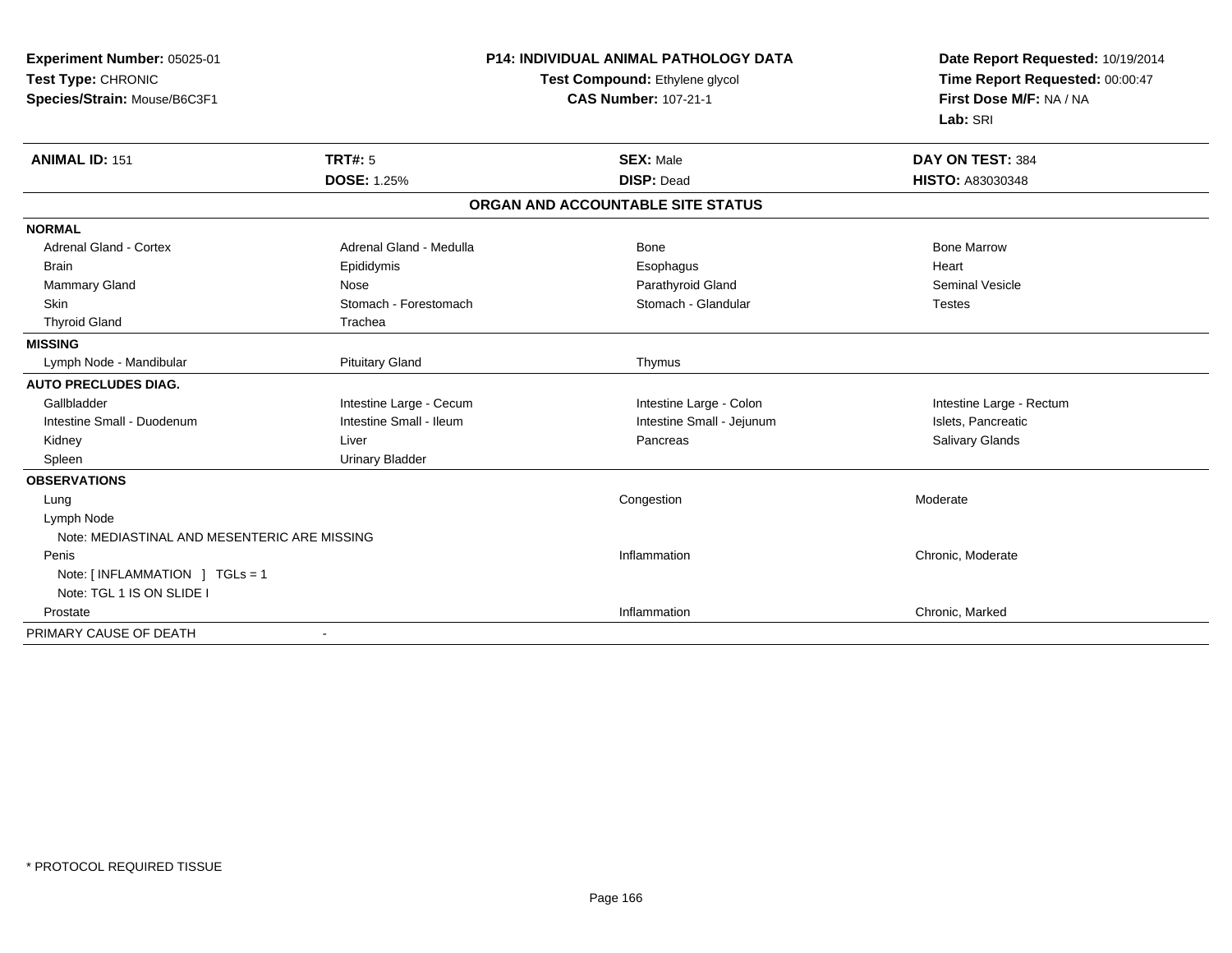| <b>Experiment Number: 05025-01</b><br>Test Type: CHRONIC<br>Species/Strain: Mouse/B6C3F1 |                        | <b>P14: INDIVIDUAL ANIMAL PATHOLOGY DATA</b><br>Test Compound: Ethylene glycol<br><b>CAS Number: 107-21-1</b> | Date Report Requested: 10/19/2014<br>Time Report Requested: 00:00:47<br>First Dose M/F: NA / NA<br>Lab: SRI |
|------------------------------------------------------------------------------------------|------------------------|---------------------------------------------------------------------------------------------------------------|-------------------------------------------------------------------------------------------------------------|
| <b>ANIMAL ID: 152</b>                                                                    | TRT#: 5                | <b>SEX: Male</b>                                                                                              | DAY ON TEST: 731                                                                                            |
|                                                                                          | <b>DOSE: 1.25%</b>     | <b>DISP:</b> Terminal Sacrifice                                                                               | <b>HISTO: A85-0991</b>                                                                                      |
|                                                                                          |                        | ORGAN AND ACCOUNTABLE SITE STATUS                                                                             |                                                                                                             |
| <b>NORMAL</b>                                                                            |                        |                                                                                                               |                                                                                                             |
| <b>Thyroid Gland</b>                                                                     | <b>Urinary Bladder</b> |                                                                                                               |                                                                                                             |
| <b>OBSERVATIONS</b>                                                                      |                        |                                                                                                               |                                                                                                             |
| Kidney                                                                                   | Renal Tubule           | Hyperplasia                                                                                                   | Mild                                                                                                        |
|                                                                                          |                        | Nephropathy                                                                                                   | Minimal                                                                                                     |
|                                                                                          | <b>Renal Tubule</b>    | Vacuolization Cytoplasmic                                                                                     | Mild                                                                                                        |
| Liver                                                                                    |                        | Hepatocellular Carcinoma                                                                                      |                                                                                                             |
| [ Hepatocellular Carcinoma TGLS = 1-11 ]                                                 |                        |                                                                                                               |                                                                                                             |
| Spleen                                                                                   |                        | Hematopoietic Cell Proliferation                                                                              | Mild                                                                                                        |
| PRIMARY CAUSE OF DEATH                                                                   |                        |                                                                                                               |                                                                                                             |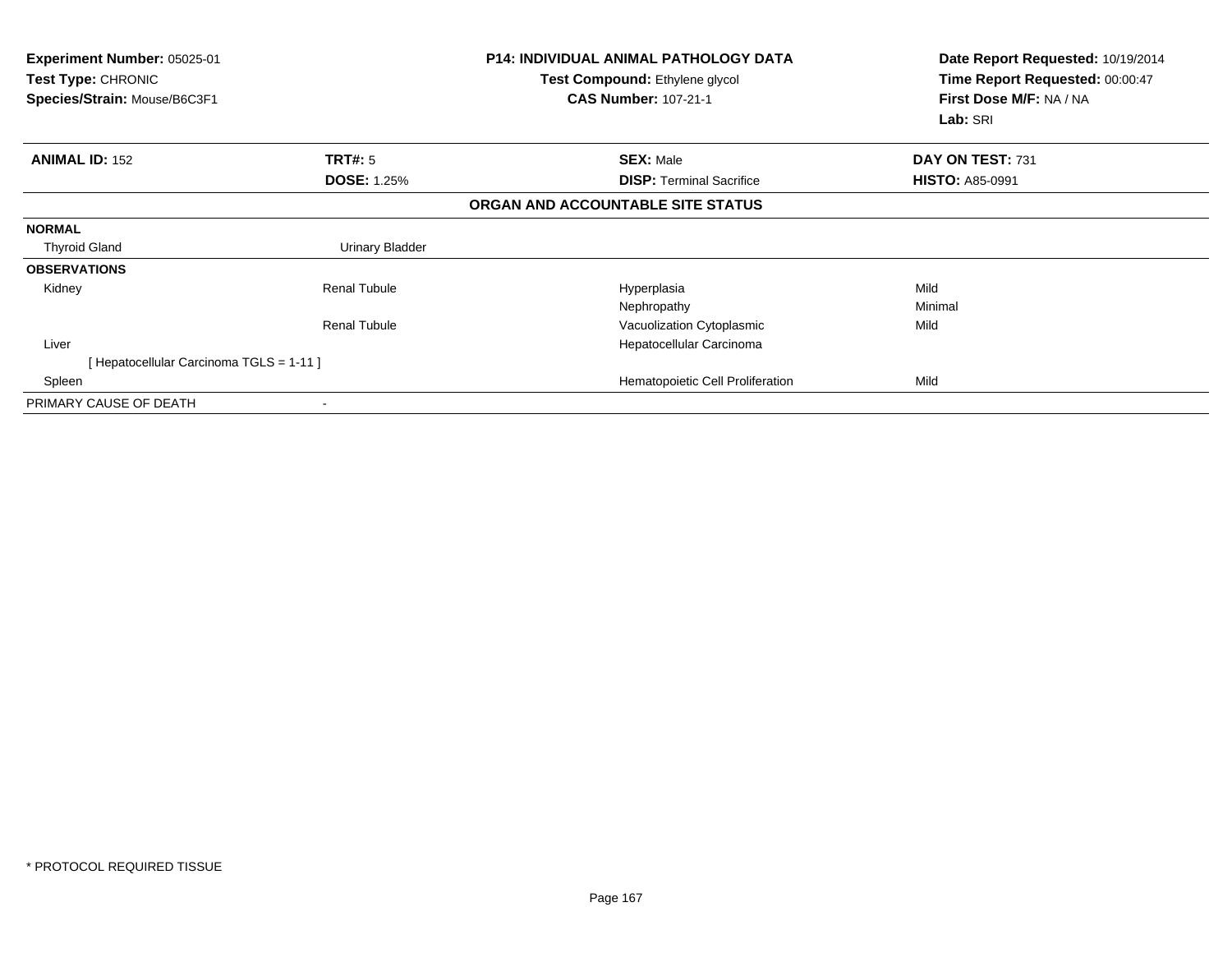| Experiment Number: 05025-01<br><b>Test Type: CHRONIC</b><br>Species/Strain: Mouse/B6C3F1 |                        | <b>P14: INDIVIDUAL ANIMAL PATHOLOGY DATA</b><br><b>Test Compound: Ethylene glycol</b><br><b>CAS Number: 107-21-1</b> | Date Report Requested: 10/19/2014<br>Time Report Requested: 00:00:47<br>First Dose M/F: NA / NA |  |
|------------------------------------------------------------------------------------------|------------------------|----------------------------------------------------------------------------------------------------------------------|-------------------------------------------------------------------------------------------------|--|
|                                                                                          |                        |                                                                                                                      | Lab: SRI                                                                                        |  |
| <b>ANIMAL ID: 153</b>                                                                    | TRT#: 5                | <b>SEX: Male</b>                                                                                                     | DAY ON TEST: 731                                                                                |  |
|                                                                                          | <b>DOSE: 1.25%</b>     | <b>DISP:</b> Terminal Sacrifice                                                                                      | <b>HISTO: A85-0992</b>                                                                          |  |
|                                                                                          |                        | ORGAN AND ACCOUNTABLE SITE STATUS                                                                                    |                                                                                                 |  |
| <b>NORMAL</b>                                                                            |                        |                                                                                                                      |                                                                                                 |  |
| Spleen                                                                                   | <b>Urinary Bladder</b> |                                                                                                                      |                                                                                                 |  |
| <b>OBSERVATIONS</b>                                                                      |                        |                                                                                                                      |                                                                                                 |  |
| Kidney                                                                                   |                        | Nephropathy                                                                                                          | Minimal                                                                                         |  |
|                                                                                          | <b>Renal Tubule</b>    | Vacuolization Cytoplasmic                                                                                            | Mild                                                                                            |  |
| Liver                                                                                    |                        | Hepatocellular Carcinoma                                                                                             |                                                                                                 |  |
| [ Hepatocellular Carcinoma TGLS = 2-12 ]                                                 |                        |                                                                                                                      |                                                                                                 |  |
| Skin                                                                                     |                        | Inflammation                                                                                                         | Chronic, Minimal                                                                                |  |
| [Inflammation TGLS = $1-11$ ]                                                            |                        |                                                                                                                      |                                                                                                 |  |
| <b>Thyroid Gland</b>                                                                     | Follicle               | Cyst                                                                                                                 | Minimal                                                                                         |  |
| PRIMARY CAUSE OF DEATH                                                                   |                        |                                                                                                                      |                                                                                                 |  |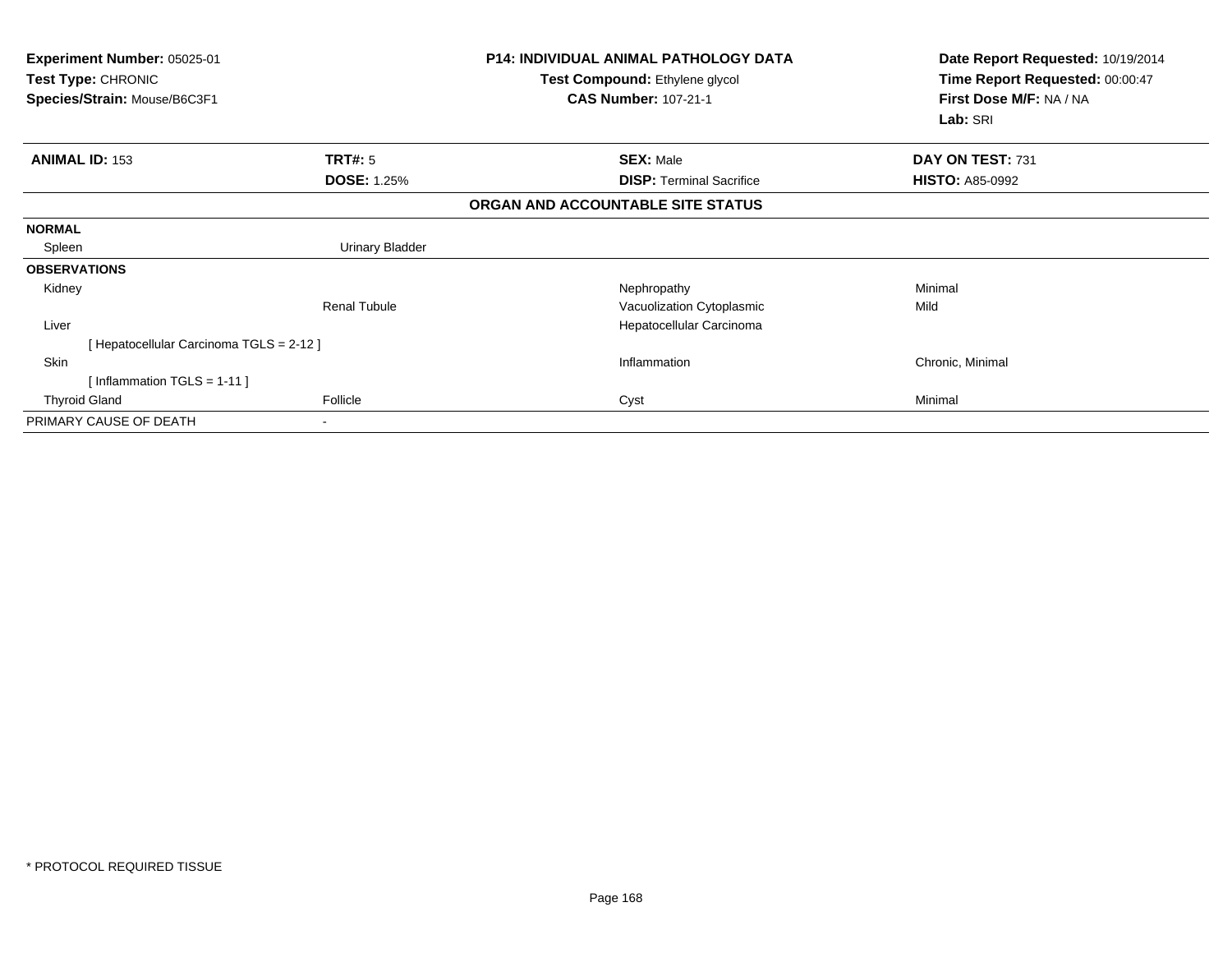| Experiment Number: 05025-01<br>Test Type: CHRONIC<br>Species/Strain: Mouse/B6C3F1 |                           | <b>P14: INDIVIDUAL ANIMAL PATHOLOGY DATA</b><br>Test Compound: Ethylene glycol<br><b>CAS Number: 107-21-1</b> | Date Report Requested: 10/19/2014<br>Time Report Requested: 00:00:47<br>First Dose M/F: NA / NA<br>Lab: SRI |
|-----------------------------------------------------------------------------------|---------------------------|---------------------------------------------------------------------------------------------------------------|-------------------------------------------------------------------------------------------------------------|
| <b>ANIMAL ID: 154</b>                                                             | TRT#: 5                   | <b>SEX: Male</b>                                                                                              | DAY ON TEST: 731                                                                                            |
|                                                                                   | <b>DOSE: 1.25%</b>        | <b>DISP: Terminal Sacrifice</b>                                                                               | <b>HISTO: A85-0993</b>                                                                                      |
|                                                                                   |                           | ORGAN AND ACCOUNTABLE SITE STATUS                                                                             |                                                                                                             |
| <b>NORMAL</b>                                                                     |                           |                                                                                                               |                                                                                                             |
| Skin                                                                              | <b>Urinary Bladder</b>    |                                                                                                               |                                                                                                             |
| <b>OBSERVATIONS</b>                                                               |                           |                                                                                                               |                                                                                                             |
| Kidney                                                                            |                           | Nephropathy                                                                                                   | Minimal                                                                                                     |
|                                                                                   | <b>Renal Tubule</b>       | Vacuolization Cytoplasmic                                                                                     | Mild                                                                                                        |
| Liver                                                                             | Centrilobular, Hepatocyte | Degeneration                                                                                                  | Hyaline, Minimal                                                                                            |
|                                                                                   |                           | Hepatocellular Carcinoma                                                                                      |                                                                                                             |
|                                                                                   |                           | Lymphoma Malignant Mixed                                                                                      |                                                                                                             |
| Note: [ HEPATOCLR CARC ] TGLs = 4-12                                              |                           |                                                                                                               |                                                                                                             |
| Lymph Node                                                                        | Mesenteric                | Angiectasis                                                                                                   | Moderate                                                                                                    |
|                                                                                   | Mesenteric                | Lymphoma Malignant Mixed                                                                                      |                                                                                                             |
| [ Angiectasis TGLS = $3-6$ ]                                                      |                           |                                                                                                               |                                                                                                             |
| Spleen                                                                            |                           | Lymphoma Malignant Mixed                                                                                      |                                                                                                             |
| [ Lymphoma Malignant Mixed TGLS = 2-8 ]                                           |                           |                                                                                                               |                                                                                                             |
| <b>Thyroid Gland</b>                                                              |                           | Degeneration                                                                                                  | Cystic, Minimal                                                                                             |
| PRIMARY CAUSE OF DEATH                                                            |                           |                                                                                                               |                                                                                                             |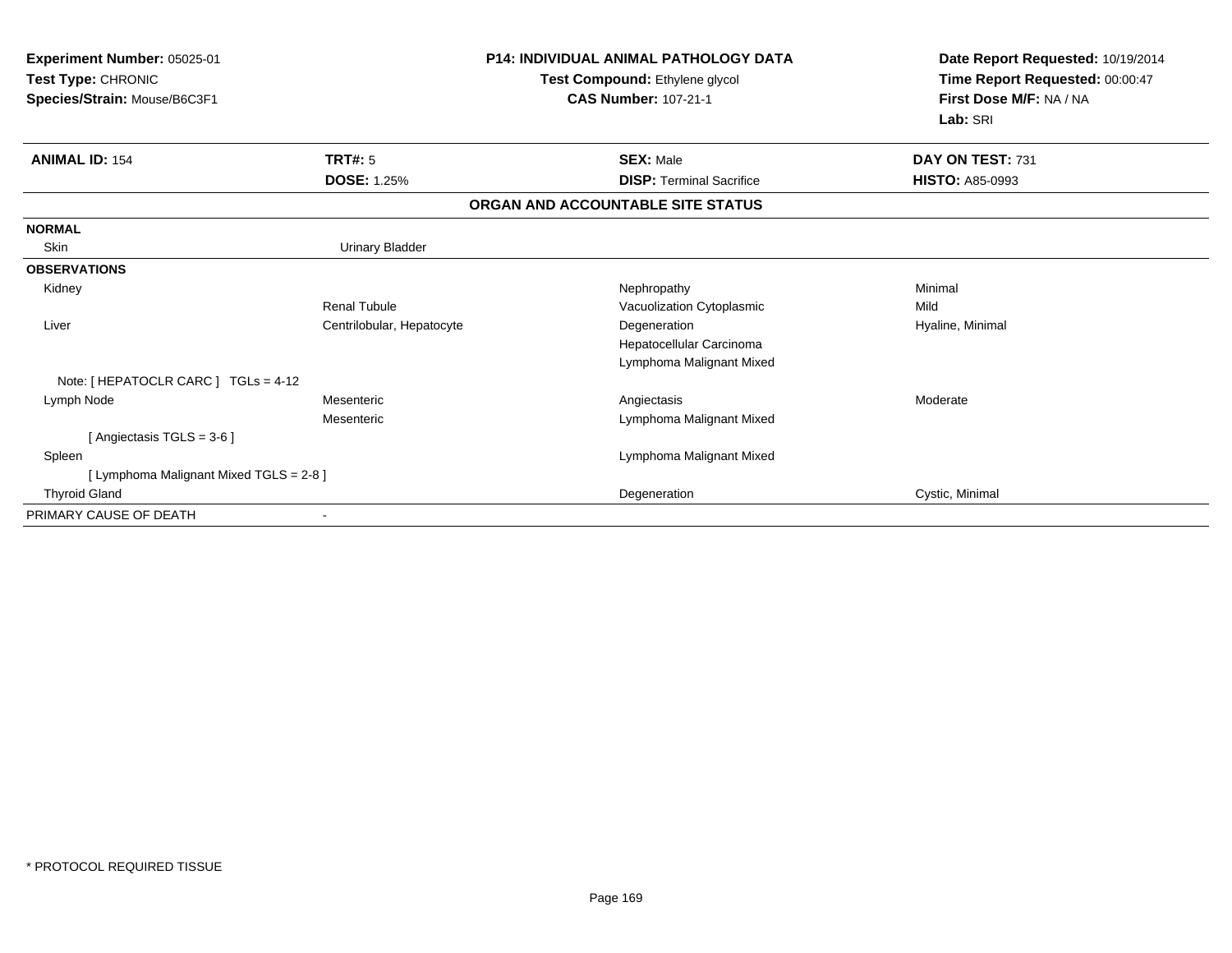| <b>Experiment Number: 05025-01</b><br>Test Type: CHRONIC<br>Species/Strain: Mouse/B6C3F1 |                       | <b>P14: INDIVIDUAL ANIMAL PATHOLOGY DATA</b><br>Test Compound: Ethylene glycol<br><b>CAS Number: 107-21-1</b> | Date Report Requested: 10/19/2014<br>Time Report Requested: 00:00:47<br>First Dose M/F: NA / NA<br>Lab: SRI |
|------------------------------------------------------------------------------------------|-----------------------|---------------------------------------------------------------------------------------------------------------|-------------------------------------------------------------------------------------------------------------|
| <b>ANIMAL ID: 155</b>                                                                    | TRT#: 5               | <b>SEX: Male</b>                                                                                              | DAY ON TEST: 731                                                                                            |
|                                                                                          | <b>DOSE: 1.25%</b>    | <b>DISP:</b> Terminal Sacrifice                                                                               | <b>HISTO: A85-0994</b>                                                                                      |
|                                                                                          |                       | ORGAN AND ACCOUNTABLE SITE STATUS                                                                             |                                                                                                             |
| <b>NORMAL</b>                                                                            |                       |                                                                                                               |                                                                                                             |
| <b>Adrenal Gland</b>                                                                     | Skin                  | Spleen                                                                                                        | <b>Urinary Bladder</b>                                                                                      |
| <b>OBSERVATIONS</b>                                                                      |                       |                                                                                                               |                                                                                                             |
| Kidney                                                                                   |                       | Nephropathy                                                                                                   | Minimal                                                                                                     |
|                                                                                          | <b>Renal Tubule</b>   | Vacuolization Cytoplasmic                                                                                     | Mild                                                                                                        |
| Liver                                                                                    |                       | Hyperplasia                                                                                                   | Lymphoid, Minimal                                                                                           |
| Lymph Node                                                                               | Mesenteric            | Lymphoma Malignant Mixed                                                                                      |                                                                                                             |
| [ Lymphoma Malignant Mixed TGLS = 2-6 ]                                                  |                       |                                                                                                               |                                                                                                             |
| <b>Thyroid Gland</b>                                                                     | <b>Follicular Cel</b> | Hyperplasia                                                                                                   | Minimal                                                                                                     |
| PRIMARY CAUSE OF DEATH                                                                   |                       |                                                                                                               |                                                                                                             |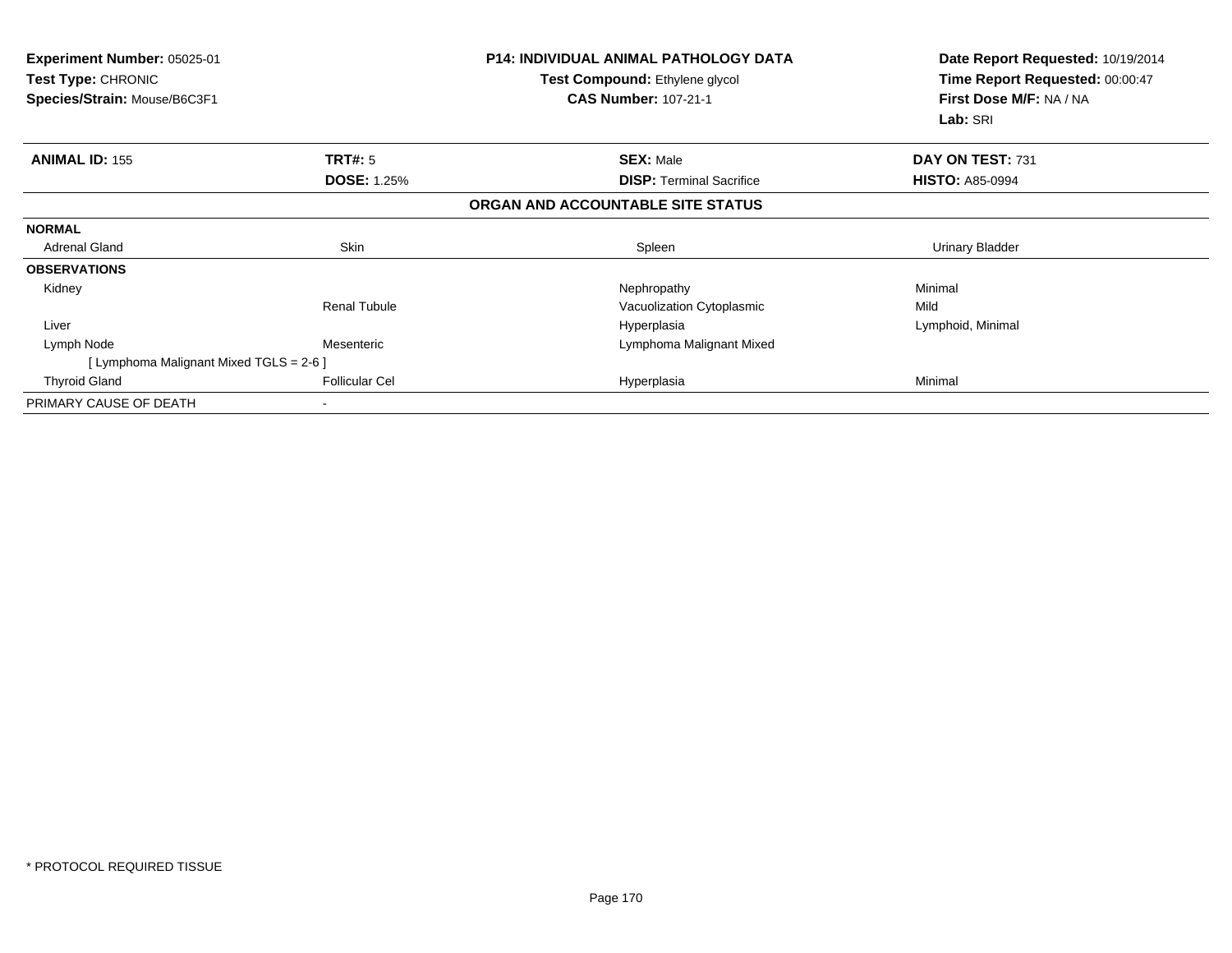| <b>Experiment Number: 05025-01</b><br>Test Type: CHRONIC<br>Species/Strain: Mouse/B6C3F1 |                           | P14: INDIVIDUAL ANIMAL PATHOLOGY DATA<br>Test Compound: Ethylene glycol<br><b>CAS Number: 107-21-1</b> | Date Report Requested: 10/19/2014<br>Time Report Requested: 00:00:47<br>First Dose M/F: NA / NA<br>Lab: SRI |
|------------------------------------------------------------------------------------------|---------------------------|--------------------------------------------------------------------------------------------------------|-------------------------------------------------------------------------------------------------------------|
| <b>ANIMAL ID: 156</b>                                                                    | TRT#: 5                   | <b>SEX: Male</b>                                                                                       | DAY ON TEST: 735                                                                                            |
|                                                                                          | <b>DOSE: 1.25%</b>        | <b>DISP: Terminal Sacrifice</b>                                                                        | <b>HISTO: A85-0995</b>                                                                                      |
|                                                                                          |                           | ORGAN AND ACCOUNTABLE SITE STATUS                                                                      |                                                                                                             |
| <b>NORMAL</b>                                                                            |                           |                                                                                                        |                                                                                                             |
| Spleen                                                                                   | <b>Urinary Bladder</b>    |                                                                                                        |                                                                                                             |
| <b>OBSERVATIONS</b>                                                                      |                           |                                                                                                        |                                                                                                             |
| Kidney                                                                                   | <b>Renal Tubule</b>       | Vacuolization Cytoplasmic                                                                              | Mild                                                                                                        |
| Liver                                                                                    | Centrilobular, Hepatocyte | Degeneration                                                                                           | Hyaline, Minimal                                                                                            |
|                                                                                          |                           | Inflammation                                                                                           | Multifocal, Minimal                                                                                         |
| Parathyroid Gland                                                                        |                           | Cyst                                                                                                   | Mild                                                                                                        |
| <b>Skin</b>                                                                              |                           | Inflammation                                                                                           | Chronic, Minimal                                                                                            |
| [Inflammation TGLS = $1-11$ ]                                                            |                           |                                                                                                        |                                                                                                             |
| <b>Thyroid Gland</b>                                                                     |                           | Cyst                                                                                                   | Mild                                                                                                        |
|                                                                                          | <b>Follicular Cel</b>     | Hyperplasia                                                                                            | Minimal                                                                                                     |
| PRIMARY CAUSE OF DEATH                                                                   | ۰                         |                                                                                                        |                                                                                                             |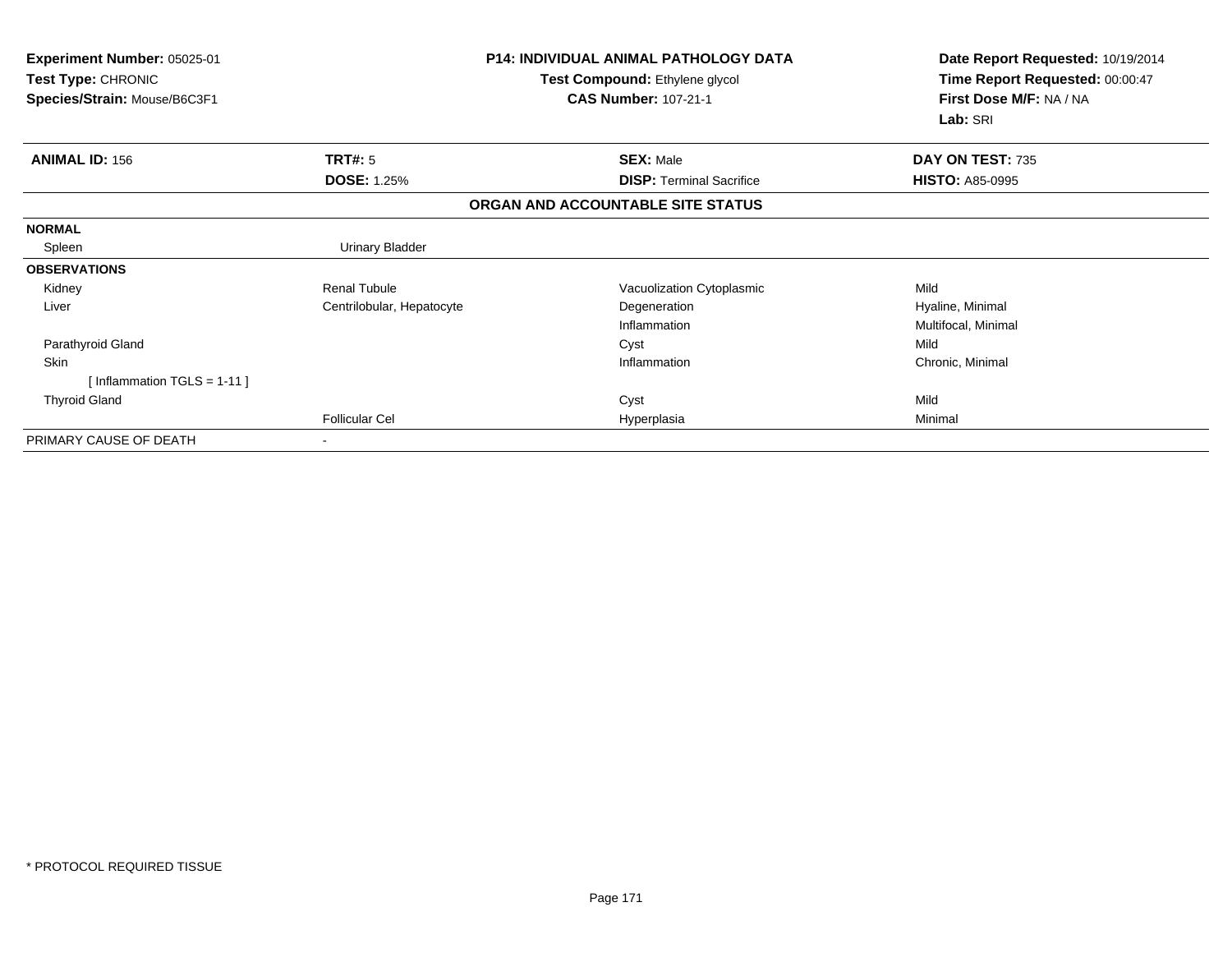| Experiment Number: 05025-01            |                          | <b>P14: INDIVIDUAL ANIMAL PATHOLOGY DATA</b> | Date Report Requested: 10/19/2014 |
|----------------------------------------|--------------------------|----------------------------------------------|-----------------------------------|
| Test Type: CHRONIC                     |                          | Test Compound: Ethylene glycol               | Time Report Requested: 00:00:47   |
| Species/Strain: Mouse/B6C3F1           |                          | <b>CAS Number: 107-21-1</b>                  | First Dose M/F: NA / NA           |
|                                        |                          |                                              | Lab: SRI                          |
| <b>ANIMAL ID: 157</b>                  | TRT#: 5                  | <b>SEX: Male</b>                             | DAY ON TEST: 654                  |
|                                        | <b>DOSE: 1.25%</b>       | <b>DISP: Moribund</b>                        | <b>HISTO: A85-0996</b>            |
|                                        |                          | ORGAN AND ACCOUNTABLE SITE STATUS            |                                   |
| <b>NORMAL</b>                          |                          |                                              |                                   |
| <b>Adrenal Gland - Cortex</b>          | Adrenal Gland - Medulla  | <b>Bone</b>                                  | <b>Bone Marrow</b>                |
| <b>Brain</b>                           | Esophagus                | Heart                                        | Intestine Large - Cecum           |
| Intestine Large - Colon                | Intestine Large - Rectum | Intestine Small - Duodenum                   | Intestine Small - Ileum           |
| Intestine Small - Jejunum              | Islets, Pancreatic       | Lung                                         | Lymph Node - Mandibular           |
| Mammary Gland                          | Nose                     | Pancreas                                     | Parathyroid Gland                 |
| <b>Pituitary Gland</b>                 | Prostate                 | <b>Salivary Glands</b>                       | <b>Seminal Vesicle</b>            |
| Stomach - Forestomach                  | Stomach - Glandular      | <b>Testes</b>                                | Thymus                            |
| <b>Thyroid Gland</b>                   | Trachea                  | <b>Urinary Bladder</b>                       |                                   |
| <b>MISSING</b>                         |                          |                                              |                                   |
| Gallbladder                            |                          |                                              |                                   |
| <b>OBSERVATIONS</b>                    |                          |                                              |                                   |
| Epididymis                             |                          | Granuloma Sperm                              | Moderate                          |
| [Granuloma Sperm TGLS = 2-12]          |                          |                                              |                                   |
| Kidney                                 |                          | Nephropathy                                  | Mild                              |
|                                        | <b>Renal Tubule</b>      | Vacuolization Cytoplasmic                    | Mild                              |
| Liver                                  |                          | Hepatocellular Carcinoma                     |                                   |
| [Hepatocellular Carcinoma TGLS = 3-13] |                          |                                              |                                   |
| <b>Skin</b>                            |                          | Inflammation                                 | Chronic, Minimal                  |
| [Inflammation TGLS = $1-11$ ]          |                          |                                              |                                   |
| Spleen                                 |                          | Hematopoietic Cell Proliferation             | Mild                              |
| PRIMARY CAUSE OF DEATH                 |                          |                                              |                                   |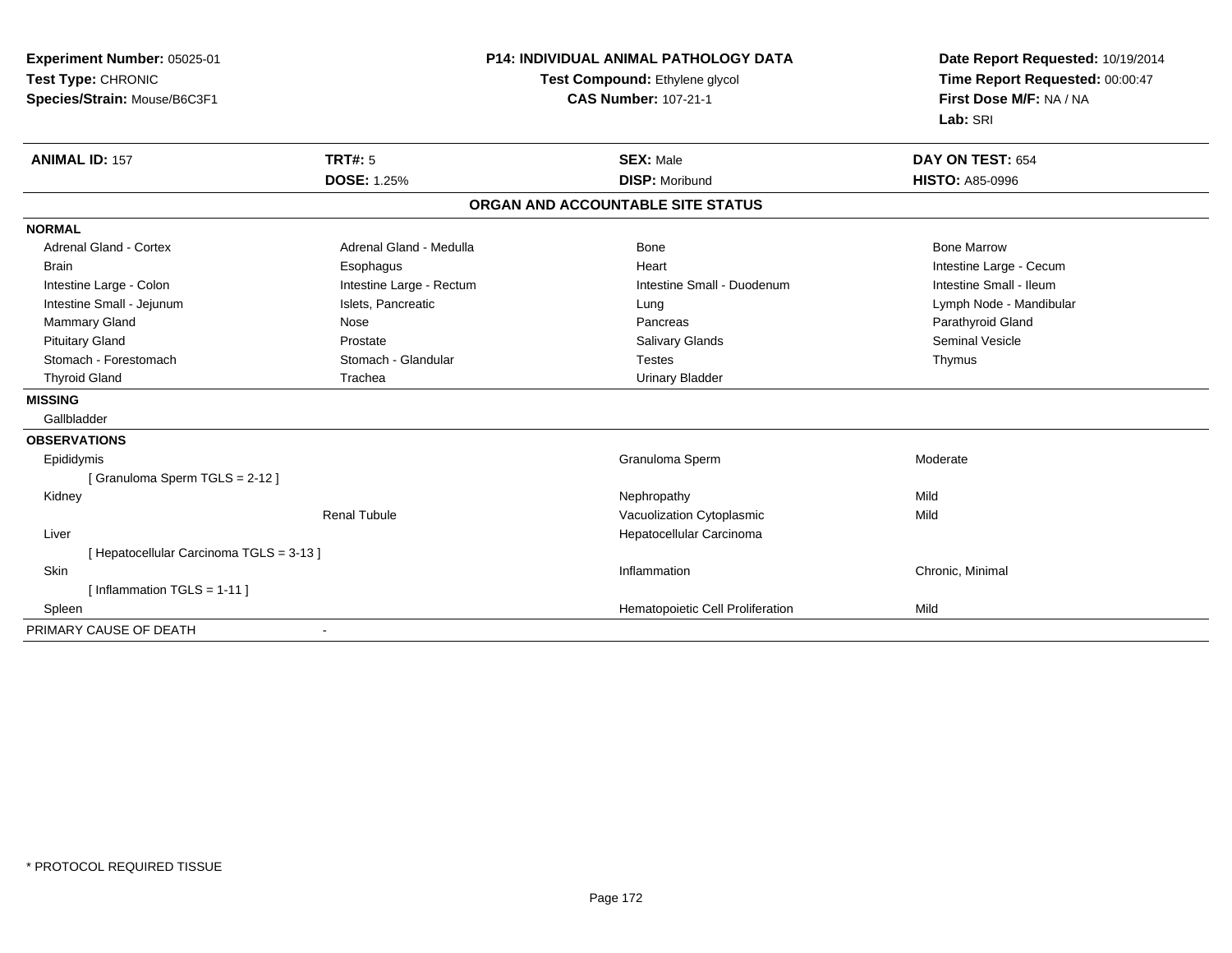**Experiment Number:** 05025-01**Test Type:** CHRONIC **Species/Strain:** Mouse/B6C3F1**P14: INDIVIDUAL ANIMAL PATHOLOGY DATATest Compound:** Ethylene glycol **CAS Number:** 107-21-1**Date Report Requested:** 10/19/2014**Time Report Requested:** 00:00:47**First Dose M/F:** NA / NA**Lab:** SRI**ANIMAL ID:** 158**TRT#:** 5 **SEX:** Male **SEX:** Male **DAY ON TEST:** 121 **DOSE:** 1.25% **DISP:** Dead **HISTO:** A83027877 **ORGAN AND ACCOUNTABLE SITE STATUSNORMALAdrenal Gland - Cortex** Adrenal Gland - Medulla **Bone Adrenal Gland - Cortex Adrenal Gland - Cortex Adrenal Gland - Medulla** Bone Marrow Gallbladder Brain Epididymis Epididymis and the Brook of the Brook of the Brook of the Brook of the Gallbladder of the Gallbladder Heart **Intestine Large - Cecum** Intestine Large - Cecum Intestine Large - Colon Intestine Large - Rectum Intestine Small - Duodenum **Intestine Small - Ileum** Intestine Small - Ileum Intestine Small - Jejunum Intestine Small - Jejunum Islets, Pancreatic Parathvroid Gland Lymph Node - Mandibular Nose Pancreas Pancreas Pancreas Pancreas Pancreas Pancreas Pancreas Pancreas Pancreas Salivary Glands Subsett Seminal Vesicle Seminal Vesicle Skin Stomach - Forestomach - Stomach - Forestomach - Stomach - Forestomach - Stomach - Stomach - Stomach - Stomach - Stomach - Stomach - Stomach - Stomach - Stomach - Stomach - Glandular Testes Thymus Thyroid Gland Trachea**MISSING**Mammary Gland **Pituitary Gland OBSERVATIONS** Kidney Renal TubuleVacuolization Cytoplasmic<br>
Inflammation Multifoc Liver**Inflammation Inflammation** Inflammation<br>
Infiltration Cellular<br>
Mixed Cell. Mild Lungg is a state of the contract of the contract of the contract of the contract of the contract of the contract of  $\mathbf{I}$  infiltration Cellular  $\mathbf{I}$  Mixed Cell, Mild Lymph Node Iliac Hyperplasia Moderate Inguinal Hyperplasiaa Mild Note: TGL 4 IS ON SLIDE 8 Note: TGL 2 IS ON SLIDE IINote: [ HYPERPLASIA ] TGLs = 2 Note: [ HYPERPLASIA ] TGLs = 4 Prostatee and the chronic, Moderate and the chronic method of the chronic method of the chronic method of the chronic, Moderate and the chronic method of the chronic method of the chronic method of the chronic method of the chroni SpleenHematopoietic Cell Proliferation<br>
Inflammation Moderate<br>
Suppurative, Moderate Urethraa inflammation in the support of the support of the support of the support of the support of the support of the support of  $\mathbf S$ uppurative, Moderate Urinary Bladderr and the state of the state of the state of the state of the state of the state of the state of the state of the state of the state of the state of the state of the state of the state of the state of the state of the stat e Mild Inflammation Chronic, Mild Note: TGL 5 IS ON SLIDE 6B [ Hemorrhage TGLS = 5 ]PRIMARY CAUSE OF DEATH-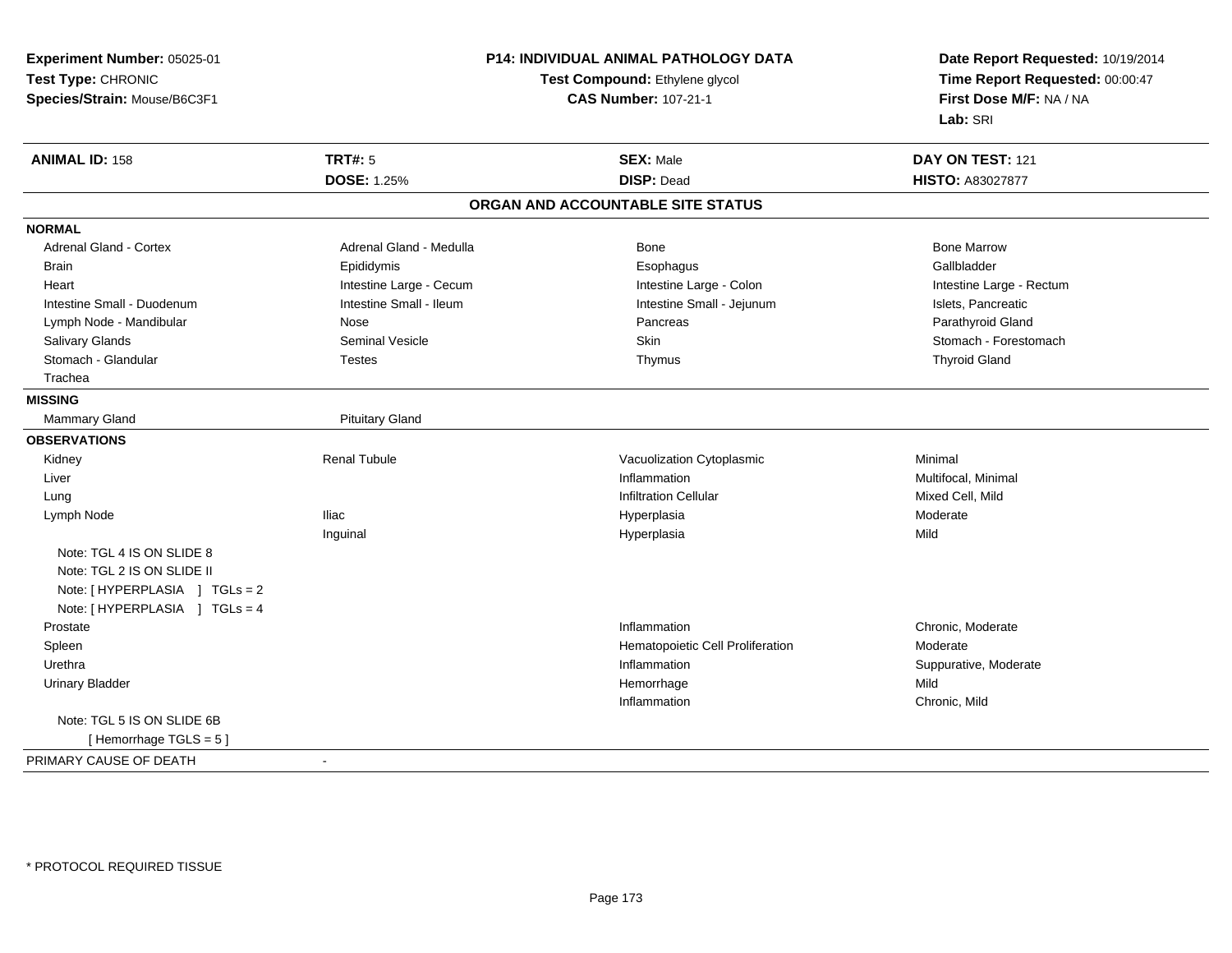| Experiment Number: 05025-01<br>Test Type: CHRONIC<br>Species/Strain: Mouse/B6C3F1 |                     | <b>P14: INDIVIDUAL ANIMAL PATHOLOGY DATA</b><br>Test Compound: Ethylene glycol<br><b>CAS Number: 107-21-1</b> | Date Report Requested: 10/19/2014<br>Time Report Requested: 00:00:47<br>First Dose M/F: NA / NA |
|-----------------------------------------------------------------------------------|---------------------|---------------------------------------------------------------------------------------------------------------|-------------------------------------------------------------------------------------------------|
|                                                                                   |                     |                                                                                                               | Lab: SRI                                                                                        |
| <b>ANIMAL ID: 159</b>                                                             | TRT#: 5             | <b>SEX: Male</b>                                                                                              | DAY ON TEST: 735                                                                                |
|                                                                                   | <b>DOSE: 1.25%</b>  | <b>DISP: Terminal Sacrifice</b>                                                                               | <b>HISTO: A85-0998</b>                                                                          |
|                                                                                   |                     | ORGAN AND ACCOUNTABLE SITE STATUS                                                                             |                                                                                                 |
| <b>NORMAL</b>                                                                     |                     |                                                                                                               |                                                                                                 |
| <b>Thyroid Gland</b>                                                              |                     |                                                                                                               |                                                                                                 |
| <b>OBSERVATIONS</b>                                                               |                     |                                                                                                               |                                                                                                 |
| Kidney                                                                            |                     | Metaplasia                                                                                                    | Osseous, Minimal                                                                                |
|                                                                                   |                     | Nephropathy                                                                                                   | Mild                                                                                            |
|                                                                                   | <b>Renal Tubule</b> | Vacuolization Cytoplasmic                                                                                     | Mild                                                                                            |
| Liver                                                                             |                     | Hepatocellular Adenoma                                                                                        |                                                                                                 |
| [ Hepatocellular Adenoma TGLS = 3-12 ]                                            |                     |                                                                                                               |                                                                                                 |
| Lung                                                                              |                     | Alveolar/Bronchiolar Adenoma                                                                                  |                                                                                                 |
| [ Alveolar/Bronchiolar Adenoma TGLS = 4-6 ]                                       |                     |                                                                                                               |                                                                                                 |
| Skin                                                                              |                     | Inflammation                                                                                                  | Chronic, Minimal                                                                                |
| [Inflammation TGLS = $1-11$ ]                                                     |                     |                                                                                                               |                                                                                                 |
| Spleen                                                                            |                     | Hematopoietic Cell Proliferation                                                                              | Mild                                                                                            |
| <b>Urinary Bladder</b>                                                            |                     | Inflammation                                                                                                  | Chronic, Minimal                                                                                |
| PRIMARY CAUSE OF DEATH                                                            |                     |                                                                                                               |                                                                                                 |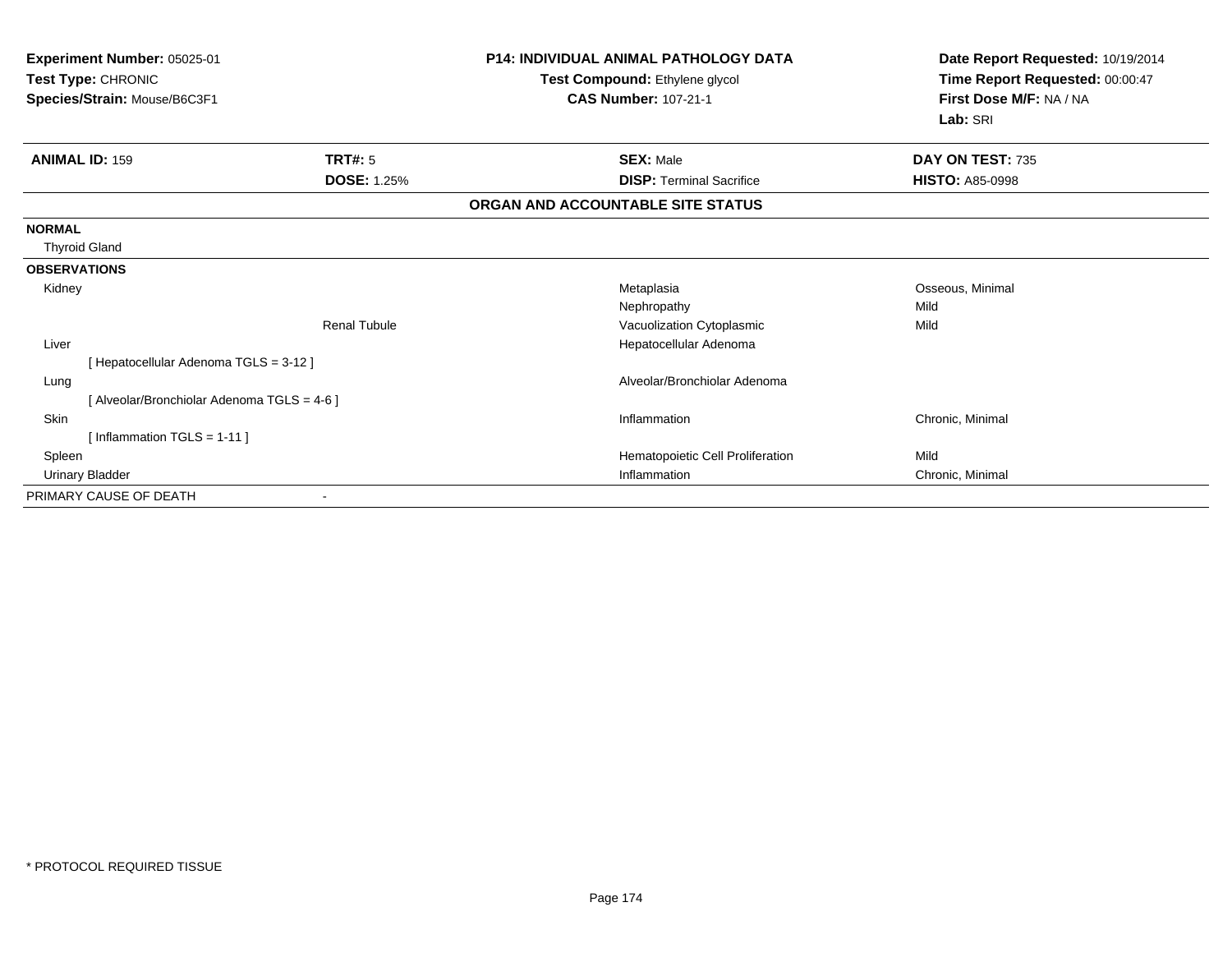**Experiment Number:** 05025-01**Test Type:** CHRONIC **Species/Strain:** Mouse/B6C3F1**P14: INDIVIDUAL ANIMAL PATHOLOGY DATATest Compound:** Ethylene glycol **CAS Number:** 107-21-1**Date Report Requested:** 10/19/2014**Time Report Requested:** 00:00:47**First Dose M/F:** NA / NA**Lab:** SRI**ANIMAL ID:** 160**TRT#:** 5 **SEX:** Male **DAY ON TEST:** 697 **DOSE:** 1.25% **DISP:** Moribund **HISTO:** A85-0999 **ORGAN AND ACCOUNTABLE SITE STATUSNORMALAdrenal Gland - Cortex**  Adrenal Gland - Cortex Adrenal Gland - Medulla Bone Bone MarrowGallbladder Brain Epididymis Epididymis and the Brook of the Brook of the Brook of the Brook of the Gallbladder of the Gallbladder Heart **Intestine Large - Cecum** Intestine Large - Cecum Intestine Large - Colon Intestine Large - Rectum Intestine Small - Duodenum **Intestine Small - Ileum** Intestine Small - Ileum Intestine Small - Jejunum Intestine Small - Jejunum Islets, Pancreatic Lung **Lymph Node - Mandibular Mammary Gland Nose** Mose Nose Prostate Pancreas **Parathyroid Gland Prostate Parathyroid Gland** Prostate Prostate Prostate Prostate Salivary Glands **Seminal Vesicle** Seminal Vesicle Stomach - Forestomach - Stomach - Stomach - Stomach - Stomach - Stomach - Stomach - Stomach - Stomach - Stomach - Stomach - Stomach - Stomach - Stomach - Stomach - Stomach Thymus Trachea Urinary Bladder**OBSERVATIONS** Kidneyy the controller of the controller of the controller of the Nephropathy the controller of the Minimal Minimal  $\lambda$ Renal TubuleVacuolization Cytoplasmic **Minimal**  Liver Centrilobular, HepatocyteDegeneration **Hyaline**, Minimal Necrosis Multifocal, Mild Skinn and the Subcut Tiss the Subset of the Subcut Tiss of the Subset of the Subset of Tissan and The Subset of Tis [ Fibrosarcoma TGLS = 2-12,1-11 ] SpleenHematopoietic Cell Proliferation Marked [ Hematopoietic Cell Proliferation TGLS = 4-8 ] Stomachh ann an Glandular ann an Dùbhadais ann an Mìleanaichean Mhìleanachas ann an Mìleanas an Mìleanas an Mìleanas<br>Iomraidhean Thyroid Gland Follicular Cel Hyperplasia Minimal PRIMARY CAUSE OF DEATH-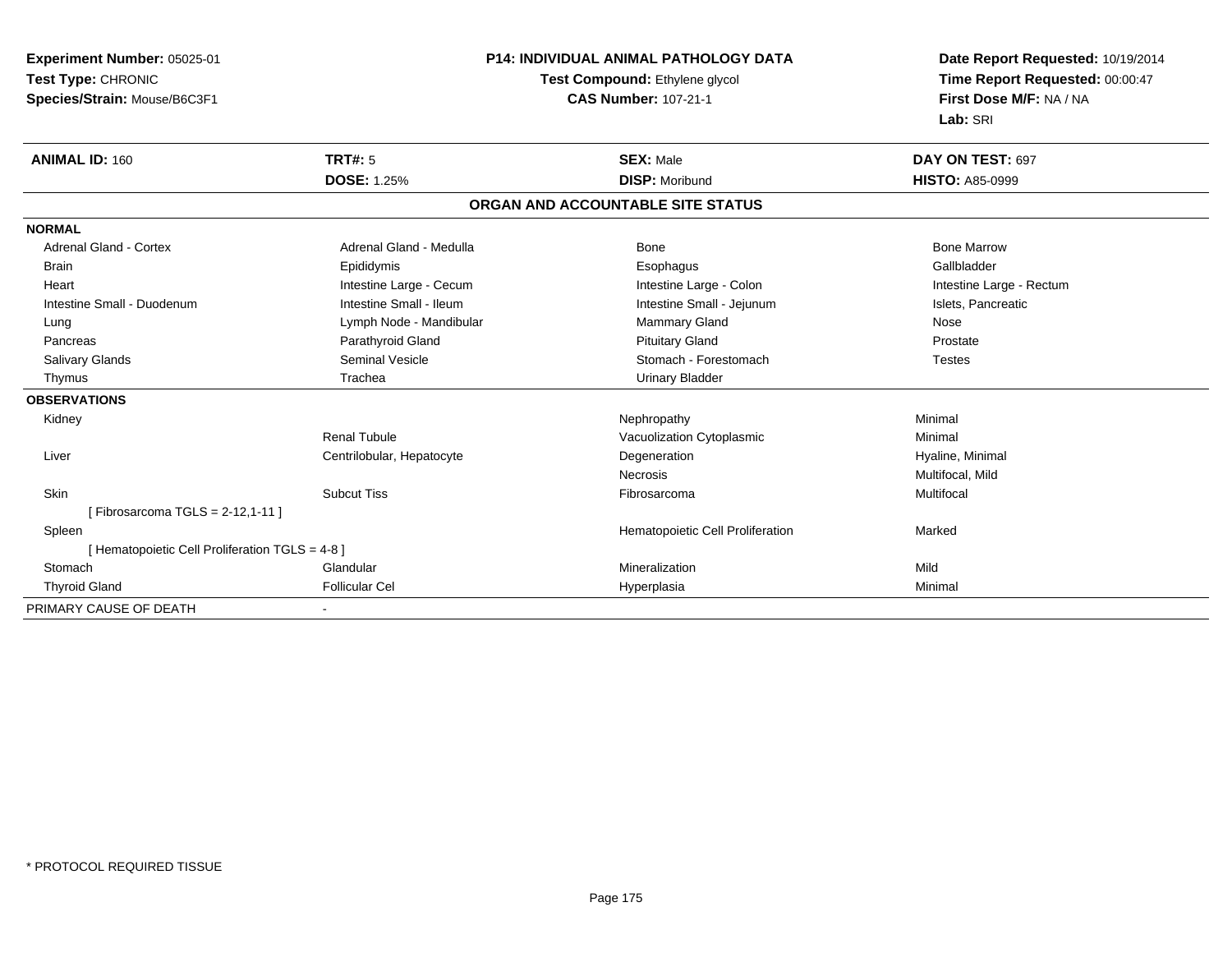| Experiment Number: 05025-01<br>Test Type: CHRONIC<br>Species/Strain: Mouse/B6C3F1 |                        | <b>P14: INDIVIDUAL ANIMAL PATHOLOGY DATA</b><br>Test Compound: Ethylene glycol<br><b>CAS Number: 107-21-1</b> | Date Report Requested: 10/19/2014<br>Time Report Requested: 00:00:47<br>First Dose M/F: NA / NA<br>Lab: SRI |
|-----------------------------------------------------------------------------------|------------------------|---------------------------------------------------------------------------------------------------------------|-------------------------------------------------------------------------------------------------------------|
| <b>ANIMAL ID: 161</b>                                                             | TRT#: 5                | <b>SEX: Male</b>                                                                                              | DAY ON TEST: 735                                                                                            |
|                                                                                   | <b>DOSE: 1.25%</b>     | <b>DISP: Terminal Sacrifice</b>                                                                               | <b>HISTO: A85-1000</b>                                                                                      |
|                                                                                   |                        | ORGAN AND ACCOUNTABLE SITE STATUS                                                                             |                                                                                                             |
| <b>NORMAL</b>                                                                     |                        |                                                                                                               |                                                                                                             |
| <b>Thyroid Gland</b>                                                              | <b>Urinary Bladder</b> |                                                                                                               |                                                                                                             |
| <b>OBSERVATIONS</b>                                                               |                        |                                                                                                               |                                                                                                             |
| Gallbladder                                                                       | Mucosa                 | Hyperplasia                                                                                                   | Moderate                                                                                                    |
|                                                                                   |                        | Inflammation                                                                                                  | Mild                                                                                                        |
| Note: [HYPERPLASIA ] TGLs = 2-3                                                   |                        |                                                                                                               |                                                                                                             |
| Kidney                                                                            |                        | Nephropathy                                                                                                   | Minimal                                                                                                     |
|                                                                                   | <b>Renal Tubule</b>    | Vacuolization Cytoplasmic                                                                                     | Minimal                                                                                                     |
| Liver                                                                             |                        | Hepatocellular Carcinoma                                                                                      |                                                                                                             |
|                                                                                   |                        | Inflammation                                                                                                  | Multifocal, Minimal                                                                                         |
|                                                                                   |                        | Pigmentation                                                                                                  | Minimal                                                                                                     |
| [ Hepatocellular Carcinoma TGLS = 1-11 ]                                          |                        |                                                                                                               |                                                                                                             |
| Lung                                                                              |                        | Alveolar/Bronchiolar Adenoma                                                                                  |                                                                                                             |
|                                                                                   |                        | Hyperplasia                                                                                                   | Macrophage, Mild                                                                                            |
|                                                                                   |                        | Hyperplasia                                                                                                   | Lymphoid, Mild                                                                                              |
| Note: $[ALV$ BRON ADEN $]$ TGLs = 3-6                                             |                        |                                                                                                               |                                                                                                             |
| [ Alveolar/Bronchiolar Adenoma TGLS = 4-6 ]                                       |                        |                                                                                                               |                                                                                                             |
| Spleen                                                                            |                        | Hematopoietic Cell Proliferation                                                                              | Moderate                                                                                                    |
| PRIMARY CAUSE OF DEATH                                                            |                        |                                                                                                               |                                                                                                             |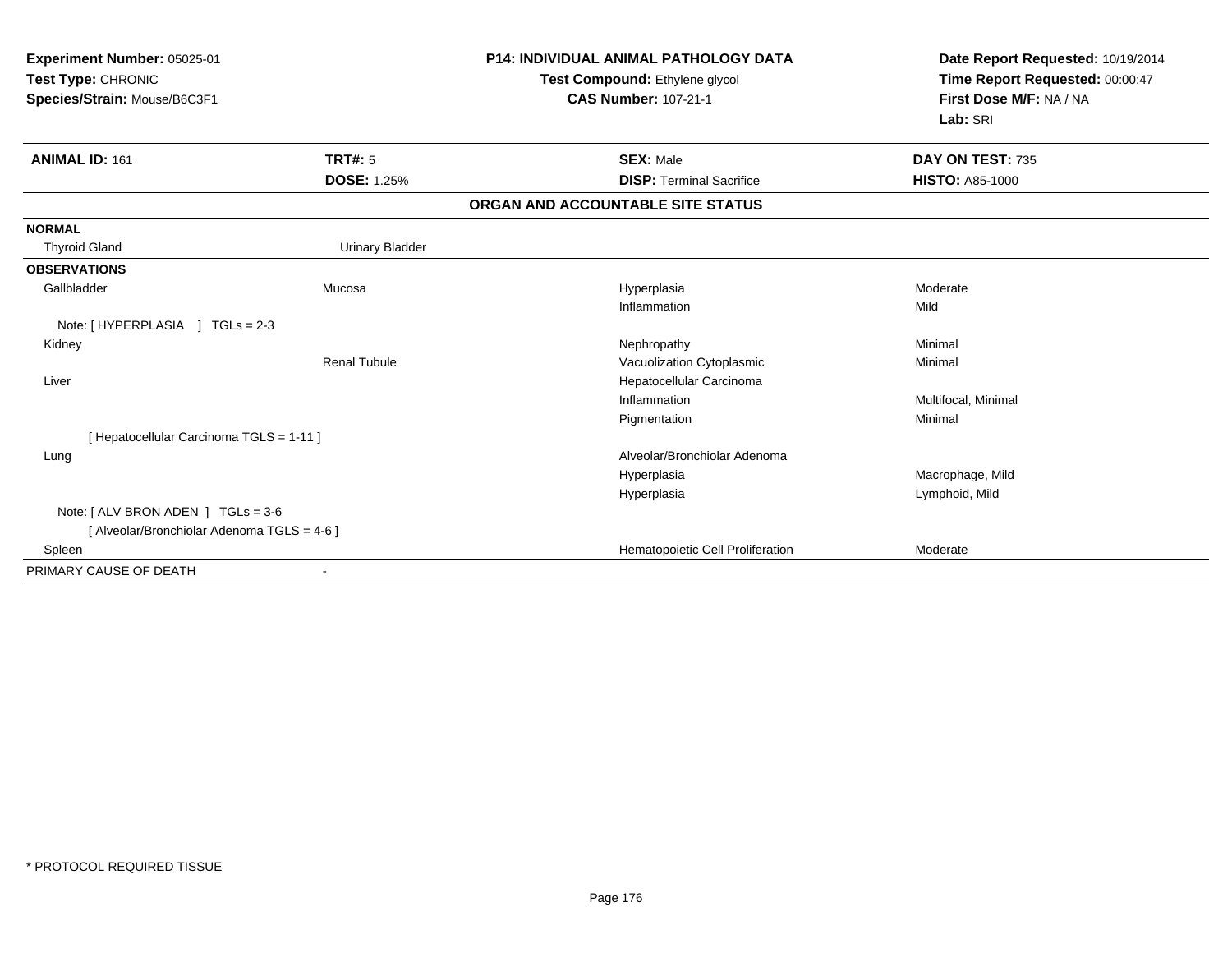| Experiment Number: 05025-01                             | <b>P14: INDIVIDUAL ANIMAL PATHOLOGY DATA</b> | Date Report Requested: 10/19/2014<br>Time Report Requested: 00:00:47 |
|---------------------------------------------------------|----------------------------------------------|----------------------------------------------------------------------|
| Test Type: CHRONIC                                      | Test Compound: Ethylene glycol               |                                                                      |
| Species/Strain: Mouse/B6C3F1                            | <b>CAS Number: 107-21-1</b>                  | First Dose M/F: NA / NA                                              |
|                                                         |                                              | Lab: SRI                                                             |
| <b>TRT#: 5</b><br><b>ANIMAL ID: 162</b>                 | <b>SEX: Male</b>                             | DAY ON TEST: 384                                                     |
| <b>DOSE: 1.25%</b>                                      | <b>DISP: Dead</b>                            | <b>HISTO: A83030349</b>                                              |
|                                                         | ORGAN AND ACCOUNTABLE SITE STATUS            |                                                                      |
| <b>NORMAL</b>                                           |                                              |                                                                      |
| Adrenal Gland - Cortex<br>Adrenal Gland - Medulla       | Bone                                         | <b>Bone Marrow</b>                                                   |
| Epididymis<br><b>Brain</b>                              | Esophagus                                    | Gallbladder                                                          |
| Intestine Large - Cecum<br>Heart                        | Intestine Large - Colon                      | Intestine Large - Rectum                                             |
| Intestine Small - Duodenum<br>Intestine Small - Jejunum | Islets, Pancreatic                           | Liver                                                                |
| Pancreas<br>Nose                                        | Parathyroid Gland                            | <b>Pituitary Gland</b>                                               |
| <b>Seminal Vesicle</b><br>Salivary Glands               | Stomach - Forestomach                        | Stomach - Glandular                                                  |
| Thymus<br><b>Testes</b>                                 | Trachea                                      | <b>Urinary Bladder</b>                                               |
| <b>MISSING</b>                                          |                                              |                                                                      |
| Intestine Small - Ileum<br>Lymph Node - Mandibular      | Mammary Gland                                |                                                                      |
| <b>OBSERVATIONS</b>                                     |                                              |                                                                      |
| Renal Tubule<br>Kidney                                  | <b>Dilatation</b>                            | Mild                                                                 |
| <b>Renal Tubule</b>                                     | Vacuolization Cytoplasmic                    | Minimal                                                              |
| Lung                                                    | <b>Infiltration Cellular</b>                 | Mixed Cell, Moderate                                                 |
| Prostate                                                | Inflammation                                 | Chronic, Moderate                                                    |
| Skin                                                    | Inflammation                                 | Chronic, Moderate                                                    |
|                                                         | Ulcer                                        | Moderate                                                             |
| Note: [ ULCER<br>$1 TGLs = 1$                           |                                              |                                                                      |
| Note: TGL 1 IS ON SLIDE I                               |                                              |                                                                      |
| Note: [INFLAMMATION ] TGLs = 1                          |                                              |                                                                      |
| Spleen                                                  | Hematopoietic Cell Proliferation             | Mild                                                                 |
| <b>Thyroid Gland</b>                                    | Degeneration                                 | Cystic, Minimal                                                      |
| PRIMARY CAUSE OF DEATH                                  |                                              |                                                                      |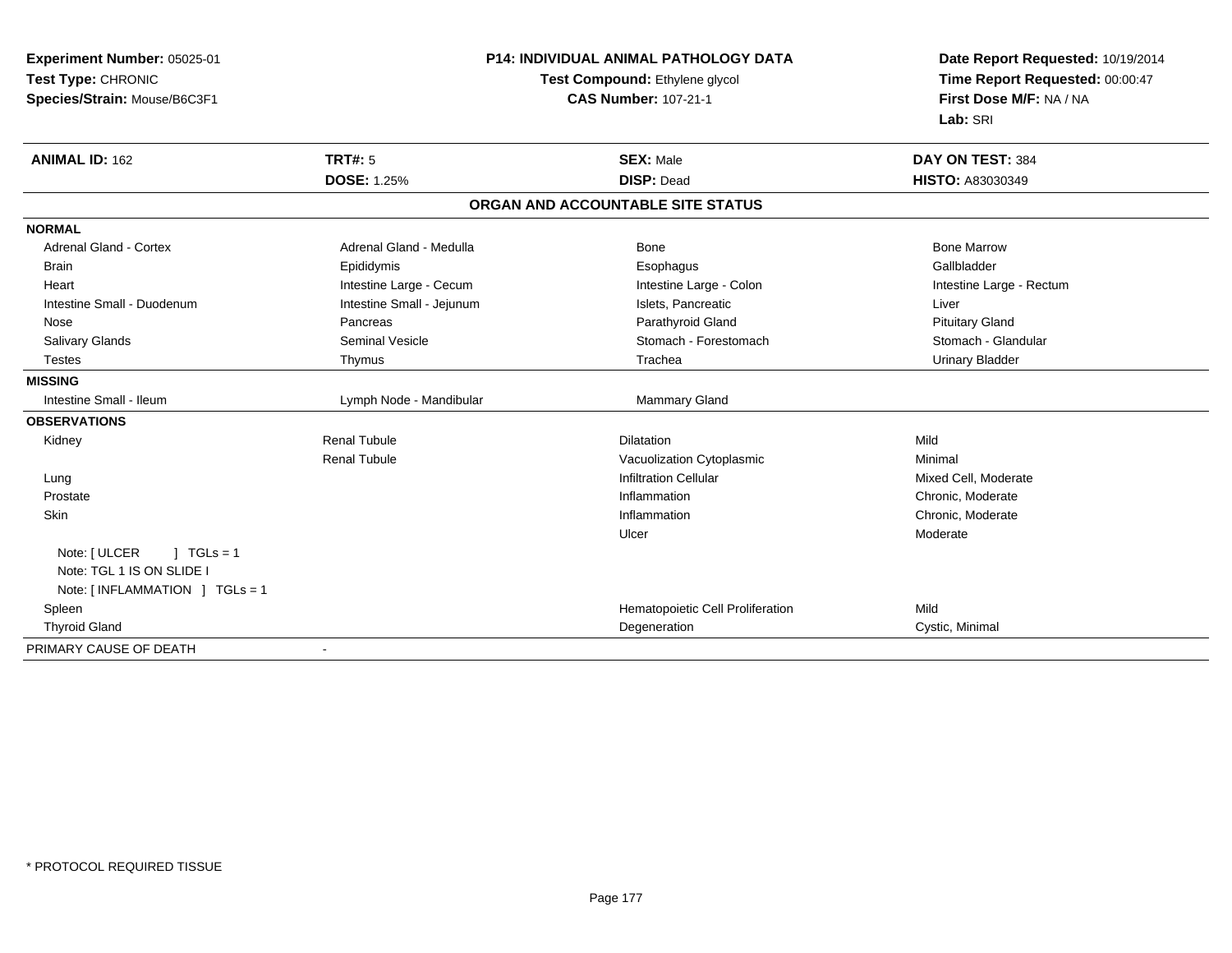| Test Type: CHRONIC<br>Test Compound: Ethylene glycol<br>Time Report Requested: 00:00:47<br>First Dose M/F: NA / NA<br>Species/Strain: Mouse/B6C3F1<br><b>CAS Number: 107-21-1</b><br>Lab: SRI | Experiment Number: 05025-01 |  | P14: INDIVIDUAL ANIMAL PATHOLOGY DATA | Date Report Requested: 10/19/2014 |  |
|-----------------------------------------------------------------------------------------------------------------------------------------------------------------------------------------------|-----------------------------|--|---------------------------------------|-----------------------------------|--|
|                                                                                                                                                                                               |                             |  |                                       |                                   |  |
|                                                                                                                                                                                               |                             |  |                                       |                                   |  |
|                                                                                                                                                                                               |                             |  |                                       |                                   |  |
| <b>TRT#: 5</b><br>ANIMAL ID: 163<br><b>SEX: Male</b><br>DAY ON TEST: 384                                                                                                                      |                             |  |                                       |                                   |  |
| <b>DOSE: 1.25%</b><br><b>DISP: Dead</b><br>HISTO: A83030350                                                                                                                                   |                             |  |                                       |                                   |  |
| ORGAN AND ACCOUNTABLE SITE STATUS                                                                                                                                                             |                             |  |                                       |                                   |  |
| <b>NORMAL</b>                                                                                                                                                                                 |                             |  |                                       |                                   |  |
| <b>Bone Marrow</b><br><b>Adrenal Gland - Cortex</b><br>Adrenal Gland - Medulla<br>Bone                                                                                                        |                             |  |                                       |                                   |  |
| Gallbladder<br>Epididymis<br>Esophagus<br><b>Brain</b>                                                                                                                                        |                             |  |                                       |                                   |  |
| Intestine Large - Colon<br>Intestine Large - Rectum<br>Islets, Pancreatic<br>Heart                                                                                                            |                             |  |                                       |                                   |  |
| Mammary Gland<br>Nose<br>Pancreas<br>Liver                                                                                                                                                    |                             |  |                                       |                                   |  |
| <b>Pituitary Gland</b><br><b>Preputial Gland</b><br>Parathyroid Gland<br>Prostate                                                                                                             |                             |  |                                       |                                   |  |
| Stomach - Forestomach<br>Stomach - Glandular<br>Salivary Glands<br>Spleen                                                                                                                     |                             |  |                                       |                                   |  |
| <b>Thyroid Gland</b><br><b>Testes</b><br>Thymus<br>Trachea                                                                                                                                    |                             |  |                                       |                                   |  |
| <b>Urinary Bladder</b>                                                                                                                                                                        |                             |  |                                       |                                   |  |
| <b>MISSING</b>                                                                                                                                                                                |                             |  |                                       |                                   |  |
| Lymph Node - Mandibular                                                                                                                                                                       |                             |  |                                       |                                   |  |
| <b>AUTO PRECLUDES DIAG.</b>                                                                                                                                                                   |                             |  |                                       |                                   |  |
| Intestine Small - Ileum<br>Intestine Small - Duodenum<br>Intestine Small - Jejunum<br>Intestine Large - Cecum                                                                                 |                             |  |                                       |                                   |  |
| <b>OBSERVATIONS</b>                                                                                                                                                                           |                             |  |                                       |                                   |  |
| <b>Renal Tubule</b><br>Mild<br><b>Dilatation</b><br>Kidney                                                                                                                                    |                             |  |                                       |                                   |  |
| <b>Renal Tubule</b><br>Mineralization<br>Minimal                                                                                                                                              |                             |  |                                       |                                   |  |
| <b>Renal Tubule</b><br>Vacuolization Cytoplasmic<br>Mild                                                                                                                                      |                             |  |                                       |                                   |  |
| <b>Infiltration Cellular</b><br>Mixed Cell, Mild<br>Lung                                                                                                                                      |                             |  |                                       |                                   |  |
| Lymph Node                                                                                                                                                                                    |                             |  |                                       |                                   |  |
| Note: MESENTERIC IS MISSING                                                                                                                                                                   |                             |  |                                       |                                   |  |
| Inflammation<br>Chronic, Moderate<br>Penis                                                                                                                                                    |                             |  |                                       |                                   |  |
| Note: PENIS IS ON SLIDE LABELED "PENIS"                                                                                                                                                       |                             |  |                                       |                                   |  |
| Note: [ INFLAMMATION ] TGLs = 2                                                                                                                                                               |                             |  |                                       |                                   |  |
| <b>Skin</b><br>Inflammation<br>Chronic, Moderate                                                                                                                                              |                             |  |                                       |                                   |  |
| Note: TGL 1 IS ON SLIDE I                                                                                                                                                                     |                             |  |                                       |                                   |  |
| Note: [ INFLAMMATION ] TGLs = 1                                                                                                                                                               |                             |  |                                       |                                   |  |
| PRIMARY CAUSE OF DEATH<br>$\blacksquare$                                                                                                                                                      |                             |  |                                       |                                   |  |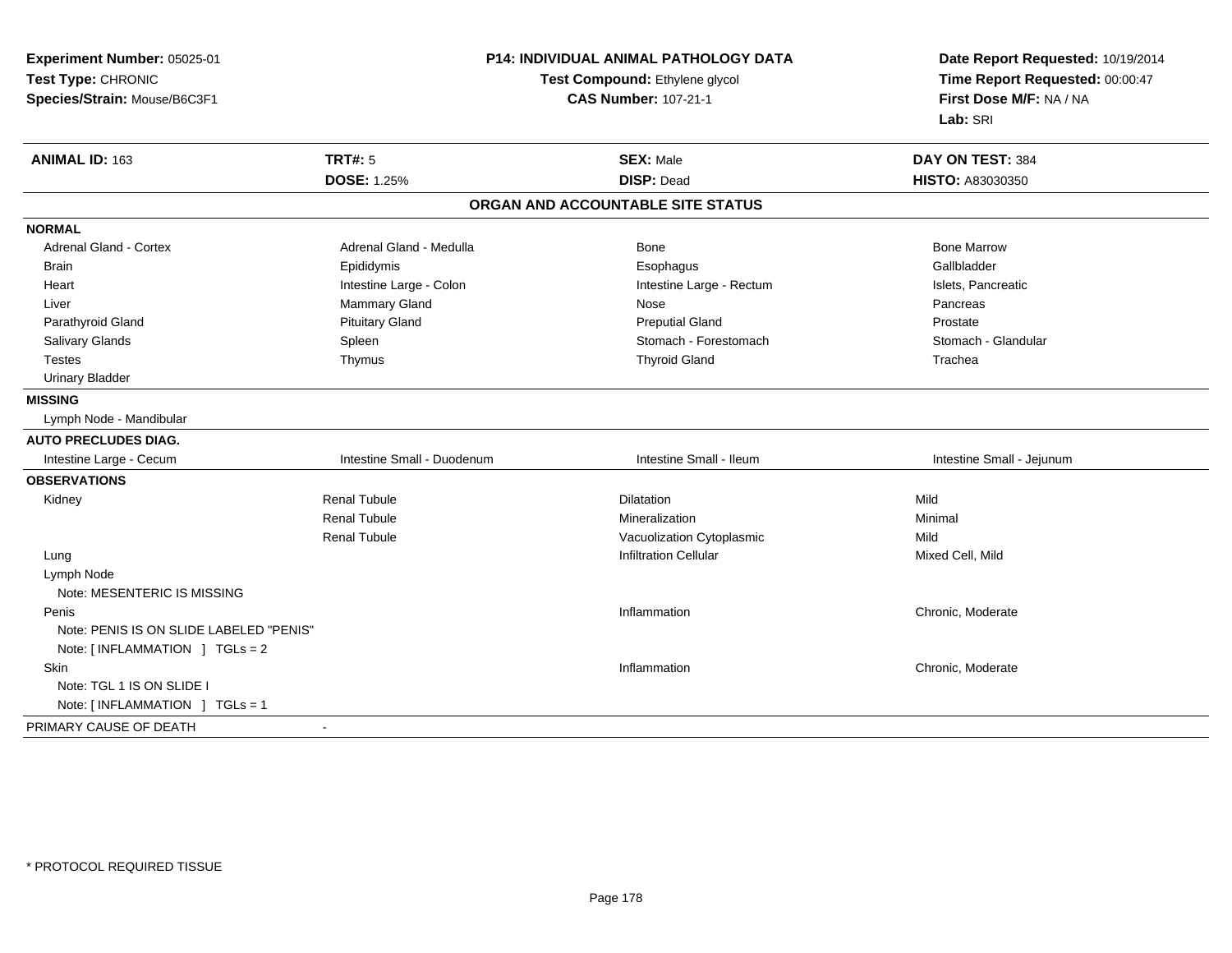| Experiment Number: 05025-01<br><b>Test Type: CHRONIC</b><br>Species/Strain: Mouse/B6C3F1 |                        | <b>P14: INDIVIDUAL ANIMAL PATHOLOGY DATA</b><br>Test Compound: Ethylene glycol<br><b>CAS Number: 107-21-1</b> | Date Report Requested: 10/19/2014<br>Time Report Requested: 00:00:47<br>First Dose M/F: NA / NA<br>Lab: SRI |
|------------------------------------------------------------------------------------------|------------------------|---------------------------------------------------------------------------------------------------------------|-------------------------------------------------------------------------------------------------------------|
| <b>ANIMAL ID: 164</b>                                                                    | <b>TRT#: 5</b>         | <b>SEX: Male</b>                                                                                              | DAY ON TEST: 735                                                                                            |
|                                                                                          | <b>DOSE: 1.25%</b>     | <b>DISP: Terminal Sacrifice</b>                                                                               | <b>HISTO: A85-1003</b>                                                                                      |
|                                                                                          |                        | ORGAN AND ACCOUNTABLE SITE STATUS                                                                             |                                                                                                             |
| <b>NORMAL</b>                                                                            |                        |                                                                                                               |                                                                                                             |
| Liver                                                                                    | Lung                   | <b>Thyroid Gland</b>                                                                                          | <b>Urinary Bladder</b>                                                                                      |
| <b>OBSERVATIONS</b>                                                                      |                        |                                                                                                               |                                                                                                             |
| <b>Intestine Small</b>                                                                   | Jejunum, Lymphoid Tiss | Lymphoma Malignant Mixed                                                                                      |                                                                                                             |
| [ Lymphoma Malignant Mixed TGLS = 2-12 ]                                                 |                        |                                                                                                               |                                                                                                             |
| Kidney                                                                                   |                        | Nephropathy                                                                                                   | Minimal                                                                                                     |
|                                                                                          | Renal Tubule           | Vacuolization Cytoplasmic                                                                                     | Minimal                                                                                                     |
| Skin                                                                                     | <b>Subcut Tiss</b>     | Fibrosarcoma                                                                                                  |                                                                                                             |
| [Fibrosarcoma TGLS = 1-11]                                                               |                        |                                                                                                               |                                                                                                             |
| Spleen                                                                                   |                        | Hematopoietic Cell Proliferation                                                                              | Moderate                                                                                                    |
| PRIMARY CAUSE OF DEATH                                                                   | $\blacksquare$         |                                                                                                               |                                                                                                             |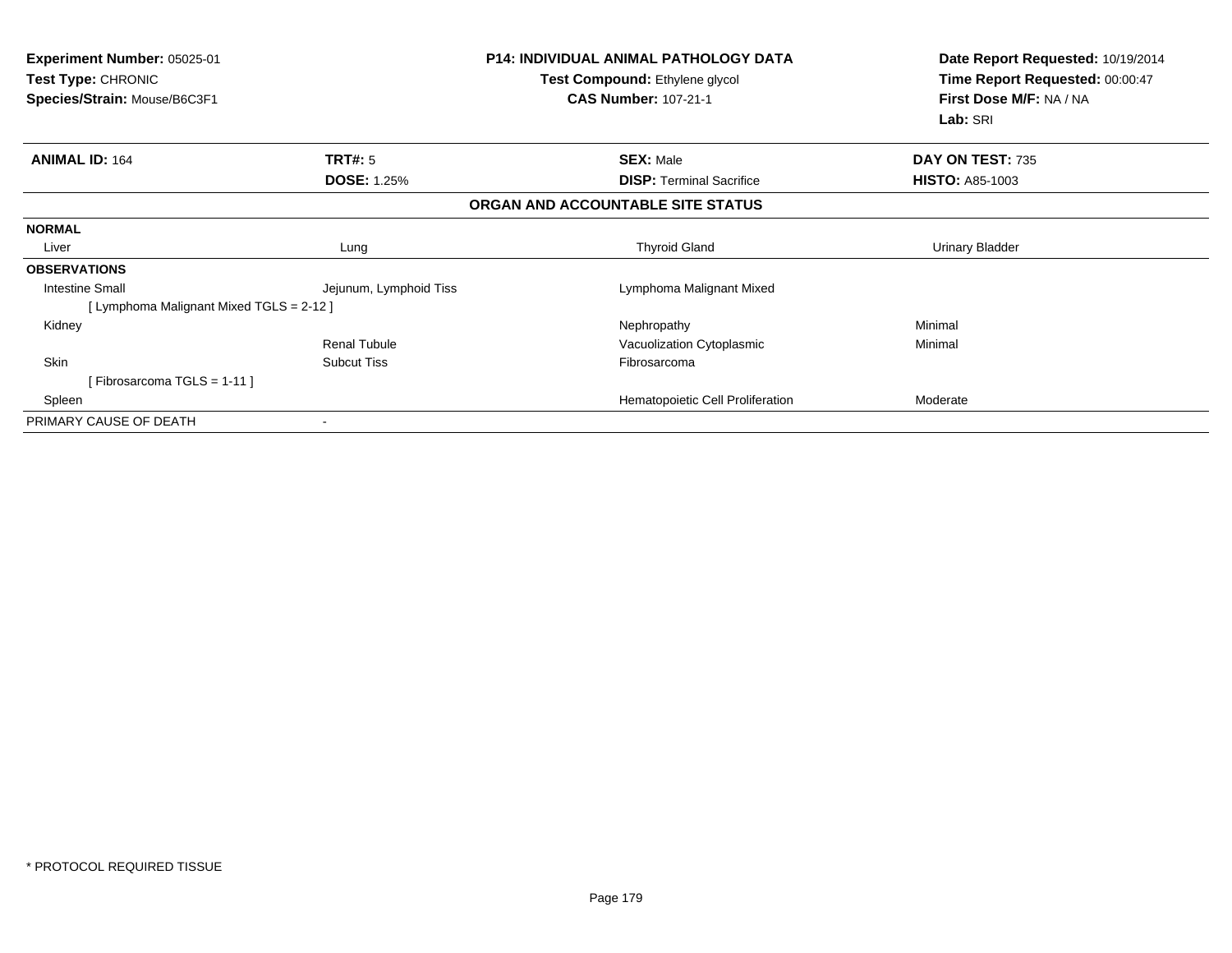| Experiment Number: 05025-01<br>Test Type: CHRONIC |                        | <b>P14: INDIVIDUAL ANIMAL PATHOLOGY DATA</b><br>Test Compound: Ethylene glycol | Date Report Requested: 10/19/2014<br>Time Report Requested: 00:00:47 |
|---------------------------------------------------|------------------------|--------------------------------------------------------------------------------|----------------------------------------------------------------------|
| Species/Strain: Mouse/B6C3F1                      |                        | <b>CAS Number: 107-21-1</b>                                                    | First Dose M/F: NA / NA<br>Lab: SRI                                  |
| <b>ANIMAL ID: 165</b>                             | TRT#: 5                | <b>SEX: Male</b>                                                               | DAY ON TEST: 735                                                     |
|                                                   | <b>DOSE: 1.25%</b>     | <b>DISP:</b> Terminal Sacrifice                                                | <b>HISTO: A85-1004</b>                                               |
|                                                   |                        | ORGAN AND ACCOUNTABLE SITE STATUS                                              |                                                                      |
| <b>NORMAL</b>                                     |                        |                                                                                |                                                                      |
| Spleen                                            | <b>Urinary Bladder</b> |                                                                                |                                                                      |
| <b>OBSERVATIONS</b>                               |                        |                                                                                |                                                                      |
| Kidney                                            |                        | Nephropathy                                                                    | Minimal                                                              |
|                                                   | <b>Renal Tubule</b>    | Vacuolization Cytoplasmic                                                      | Mild                                                                 |
| Liver                                             |                        | Inflammation                                                                   | Multifocal, Minimal                                                  |
| <b>Preputial Gland</b>                            |                        | Inflammation                                                                   | Suppurative, Marked                                                  |
| [Inflammation TGLS = $1-11$ ]                     |                        |                                                                                |                                                                      |
| <b>Thyroid Gland</b>                              |                        | Degeneration                                                                   | Cystic, Mild                                                         |
|                                                   |                        | Fibrosis                                                                       | Minimal                                                              |
| PRIMARY CAUSE OF DEATH                            |                        |                                                                                |                                                                      |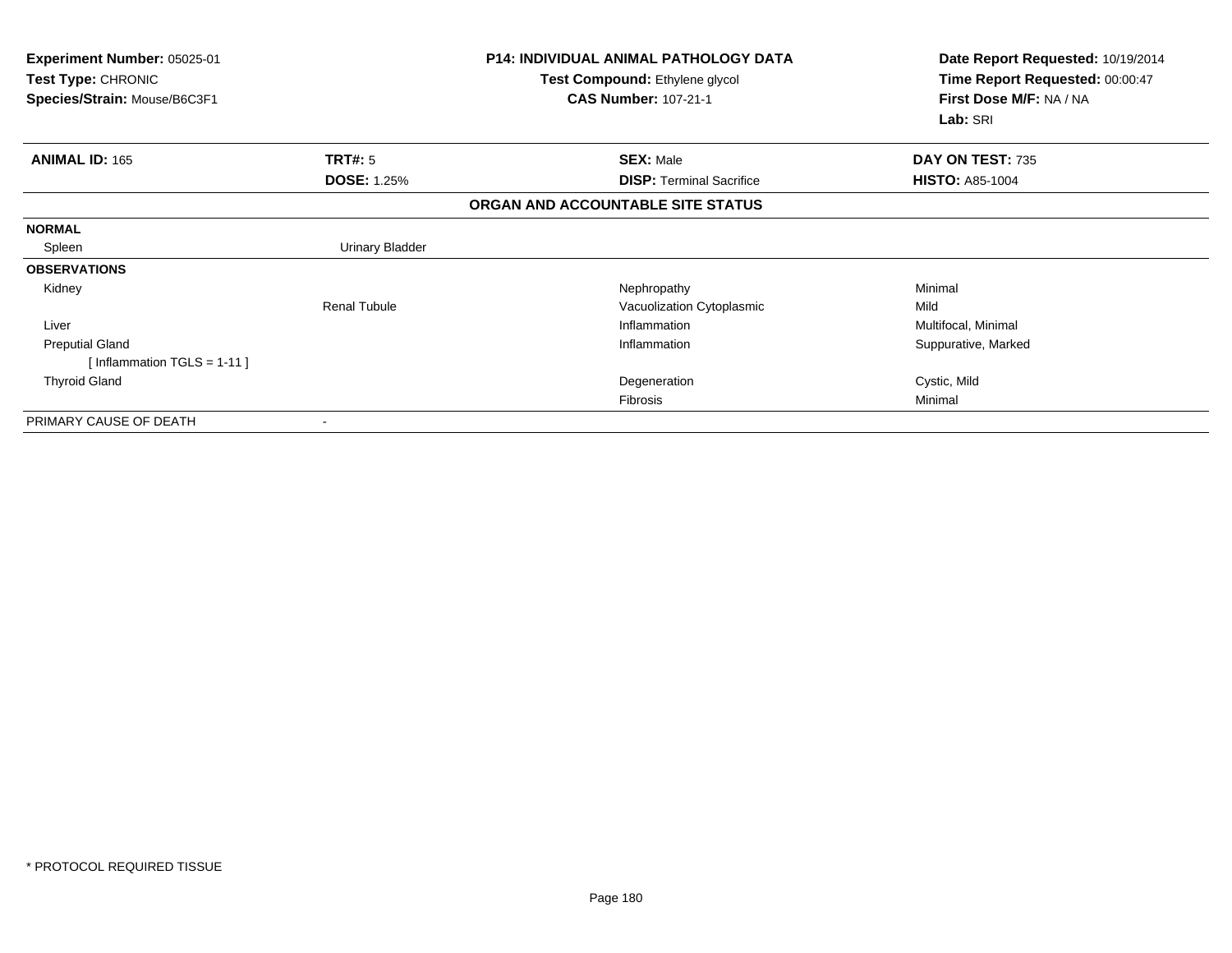| Experiment Number: 05025-01              | <b>P14: INDIVIDUAL ANIMAL PATHOLOGY DATA</b> |                                   | Date Report Requested: 10/19/2014                          |
|------------------------------------------|----------------------------------------------|-----------------------------------|------------------------------------------------------------|
| Test Type: CHRONIC                       |                                              | Test Compound: Ethylene glycol    | Time Report Requested: 00:00:47<br>First Dose M/F: NA / NA |
| Species/Strain: Mouse/B6C3F1             |                                              | <b>CAS Number: 107-21-1</b>       |                                                            |
|                                          |                                              |                                   | Lab: SRI                                                   |
| <b>ANIMAL ID: 166</b>                    | <b>TRT#: 5</b>                               | <b>SEX: Male</b>                  | DAY ON TEST: 517                                           |
|                                          | <b>DOSE: 1.25%</b>                           | <b>DISP: Dead</b>                 | <b>HISTO: A85-1005</b>                                     |
|                                          |                                              | ORGAN AND ACCOUNTABLE SITE STATUS |                                                            |
| <b>NORMAL</b>                            |                                              |                                   |                                                            |
| <b>Adrenal Gland - Cortex</b>            | Adrenal Gland - Medulla                      | <b>Bone</b>                       | <b>Bone Marrow</b>                                         |
| <b>Brain</b>                             | Epididymis                                   | Esophagus                         | Heart                                                      |
| Intestine Large - Cecum                  | Intestine Large - Colon                      | Intestine Large - Rectum          | Intestine Small - Duodenum                                 |
| Intestine Small - Ileum                  | Intestine Small - Jejunum                    | Islets, Pancreatic                | Lung                                                       |
| Lymph Node - Mandibular                  | Nose                                         | Pancreas                          | Parathyroid Gland                                          |
| <b>Pituitary Gland</b>                   | Prostate                                     | Salivary Glands                   | <b>Seminal Vesicle</b>                                     |
| Stomach - Forestomach                    | Stomach - Glandular                          | <b>Testes</b>                     | Thymus                                                     |
| <b>Thyroid Gland</b>                     | Trachea                                      | <b>Urinary Bladder</b>            |                                                            |
| <b>MISSING</b>                           |                                              |                                   |                                                            |
| Gallbladder                              | <b>Mammary Gland</b>                         |                                   |                                                            |
| <b>OBSERVATIONS</b>                      |                                              |                                   |                                                            |
| Kidney                                   |                                              | Nephropathy                       | Mild                                                       |
|                                          | <b>Renal Tubule</b>                          | Vacuolization Cytoplasmic         | Mild                                                       |
| Liver                                    |                                              | Hepatocellular Carcinoma          | Multiple, Two                                              |
|                                          | Centrilobular                                | Necrosis                          | Marked                                                     |
| Note: [HEPATOCLR CARC ] TGLs = 3-13,4-14 |                                              |                                   |                                                            |
| <b>Skin</b>                              |                                              | Inflammation                      | Chronic, Minimal                                           |
| [Inflammation TGLS = $1-11$ ]            |                                              |                                   |                                                            |
| Spleen                                   |                                              | Hematopoietic Cell Proliferation  | Moderate                                                   |
| PRIMARY CAUSE OF DEATH                   |                                              |                                   |                                                            |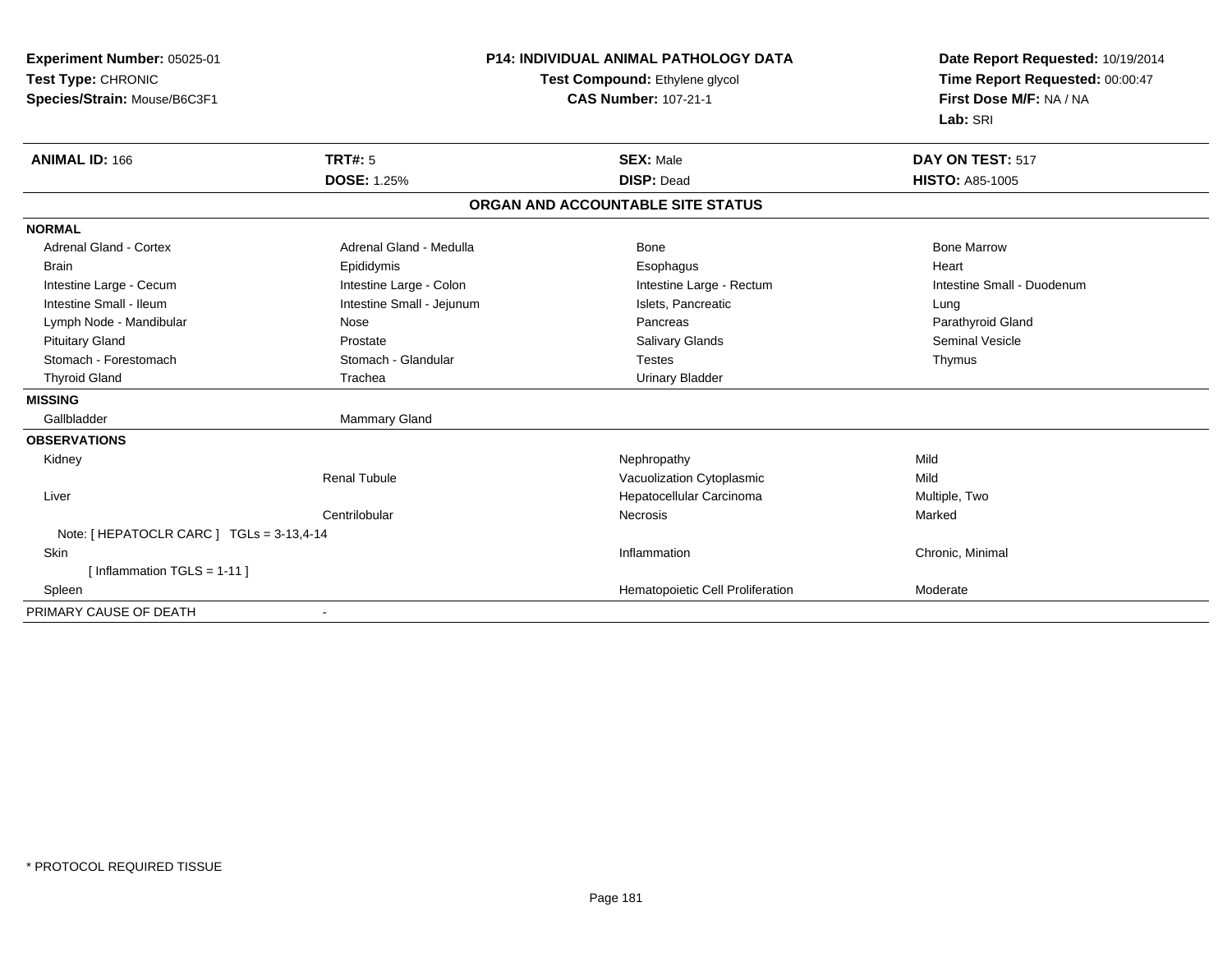| <b>Experiment Number: 05025-01</b><br>Test Type: CHRONIC<br>Species/Strain: Mouse/B6C3F1 |                        | <b>P14: INDIVIDUAL ANIMAL PATHOLOGY DATA</b><br>Test Compound: Ethylene glycol<br><b>CAS Number: 107-21-1</b> | Date Report Requested: 10/19/2014<br>Time Report Requested: 00:00:47<br>First Dose M/F: NA / NA<br>Lab: SRI |
|------------------------------------------------------------------------------------------|------------------------|---------------------------------------------------------------------------------------------------------------|-------------------------------------------------------------------------------------------------------------|
| <b>ANIMAL ID: 167</b>                                                                    | <b>TRT#: 5</b>         | <b>SEX: Male</b>                                                                                              | DAY ON TEST: 735                                                                                            |
|                                                                                          | <b>DOSE: 1.25%</b>     | <b>DISP: Terminal Sacrifice</b>                                                                               | <b>HISTO: A85-1006</b>                                                                                      |
|                                                                                          |                        | ORGAN AND ACCOUNTABLE SITE STATUS                                                                             |                                                                                                             |
| <b>NORMAL</b>                                                                            |                        |                                                                                                               |                                                                                                             |
| <b>Thyroid Gland</b>                                                                     | <b>Urinary Bladder</b> |                                                                                                               |                                                                                                             |
| <b>OBSERVATIONS</b>                                                                      |                        |                                                                                                               |                                                                                                             |
| Kidney                                                                                   |                        | Lymphoma Malignant Mixed                                                                                      |                                                                                                             |
|                                                                                          |                        | Nephropathy                                                                                                   | Mild                                                                                                        |
|                                                                                          | <b>Renal Tubule</b>    | Vacuolization Cytoplasmic                                                                                     | Mild                                                                                                        |
| Liver                                                                                    |                        | Hepatocellular Carcinoma                                                                                      |                                                                                                             |
|                                                                                          |                        | Inflammation                                                                                                  | Multifocal, Mild                                                                                            |
| [ Hepatocellular Carcinoma TGLS = 2-11 ]                                                 |                        |                                                                                                               |                                                                                                             |
| Lymph Node                                                                               | Mesenteric             | Angiectasis                                                                                                   | Moderate                                                                                                    |
|                                                                                          | Mesenteric             | Lymphoma Malignant Mixed                                                                                      |                                                                                                             |
| [Angiectasis TGLS = 1-6]                                                                 |                        |                                                                                                               |                                                                                                             |
| [ Lymphoma Malignant Mixed TGLS = 1-6 ]                                                  |                        |                                                                                                               |                                                                                                             |
| Spleen                                                                                   |                        | Hematopoietic Cell Proliferation                                                                              | Mild                                                                                                        |
|                                                                                          |                        | Lymphoma Malignant Mixed                                                                                      |                                                                                                             |
| PRIMARY CAUSE OF DEATH                                                                   |                        |                                                                                                               |                                                                                                             |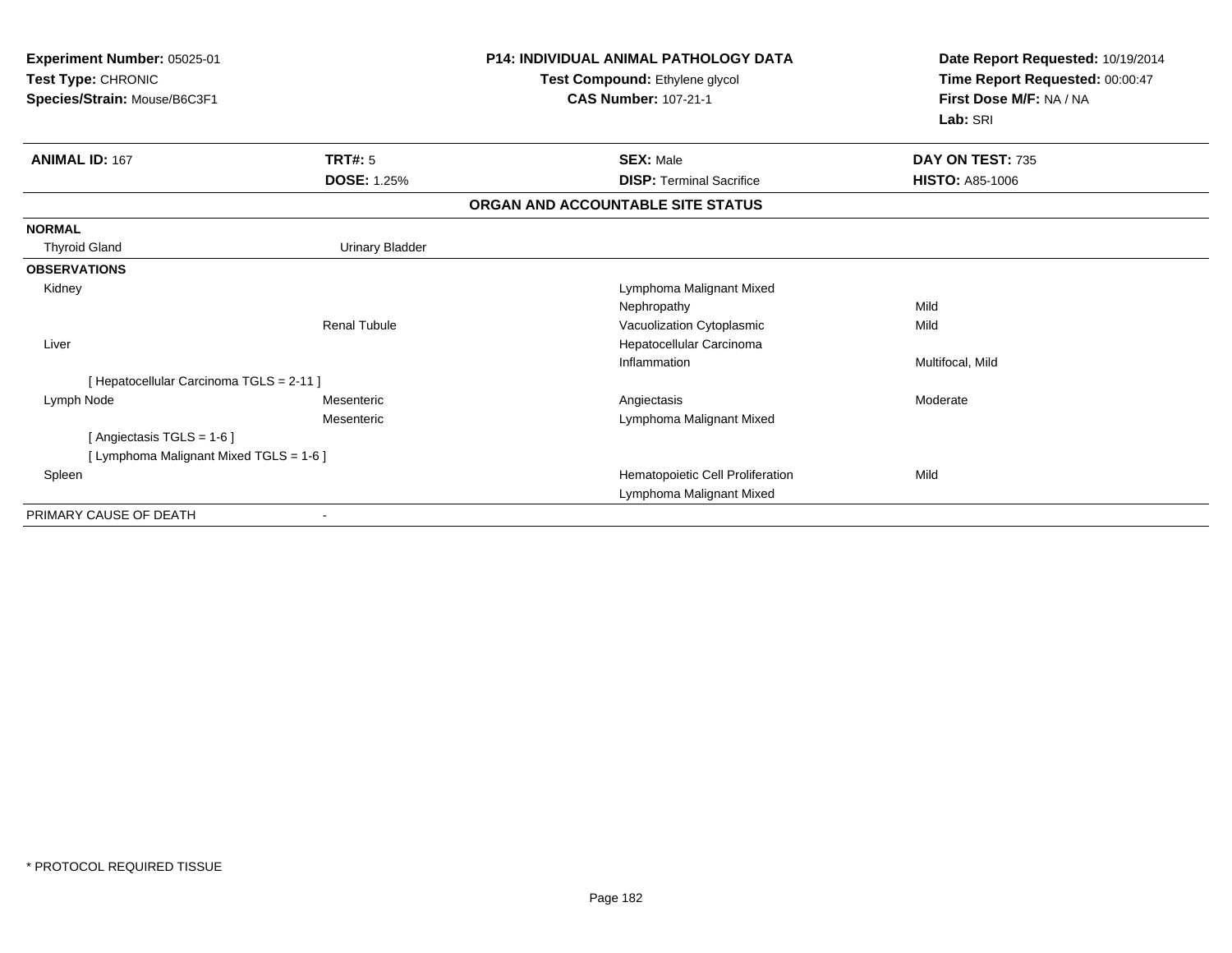| Experiment Number: 05025-01<br>Test Type: CHRONIC<br>Species/Strain: Mouse/B6C3F1 |                           | <b>P14: INDIVIDUAL ANIMAL PATHOLOGY DATA</b><br>Test Compound: Ethylene glycol<br><b>CAS Number: 107-21-1</b> | Date Report Requested: 10/19/2014<br>Time Report Requested: 00:00:47<br>First Dose M/F: NA / NA<br>Lab: SRI |  |
|-----------------------------------------------------------------------------------|---------------------------|---------------------------------------------------------------------------------------------------------------|-------------------------------------------------------------------------------------------------------------|--|
| <b>ANIMAL ID: 168</b>                                                             | TRT#: 5                   | <b>SEX: Male</b>                                                                                              | DAY ON TEST: 735                                                                                            |  |
|                                                                                   | <b>DOSE: 1.25%</b>        | <b>DISP: Terminal Sacrifice</b>                                                                               | <b>HISTO: A85-1007</b>                                                                                      |  |
|                                                                                   |                           | ORGAN AND ACCOUNTABLE SITE STATUS                                                                             |                                                                                                             |  |
| <b>NORMAL</b>                                                                     |                           |                                                                                                               |                                                                                                             |  |
| Spleen                                                                            |                           |                                                                                                               |                                                                                                             |  |
| <b>OBSERVATIONS</b>                                                               |                           |                                                                                                               |                                                                                                             |  |
| Kidney                                                                            |                           | Nephropathy                                                                                                   | Mild                                                                                                        |  |
|                                                                                   | Renal Tubule              | Vacuolization Cytoplasmic                                                                                     | Mild                                                                                                        |  |
| Liver                                                                             | Centrilobular, Hepatocyte | Degeneration                                                                                                  | Hyaline, Minimal                                                                                            |  |
|                                                                                   |                           | Inflammation                                                                                                  | Multifocal, Minimal                                                                                         |  |
| <b>Skin</b>                                                                       | Prepuce                   | Inflammation                                                                                                  | Chronic, Mild                                                                                               |  |
|                                                                                   |                           | Inflammation                                                                                                  | Chronic, Mild                                                                                               |  |
| [Inflammation TGLS = $1-11$ ]                                                     |                           |                                                                                                               |                                                                                                             |  |
| [Inflammation TGLS = $2-12$ ]                                                     |                           |                                                                                                               |                                                                                                             |  |
| <b>Thyroid Gland</b>                                                              |                           | Degeneration                                                                                                  | Cystic, Minimal                                                                                             |  |
| Urinary Bladder                                                                   |                           | Hyperplasia                                                                                                   | Lymphoid, Mild                                                                                              |  |
| PRIMARY CAUSE OF DEATH                                                            |                           |                                                                                                               |                                                                                                             |  |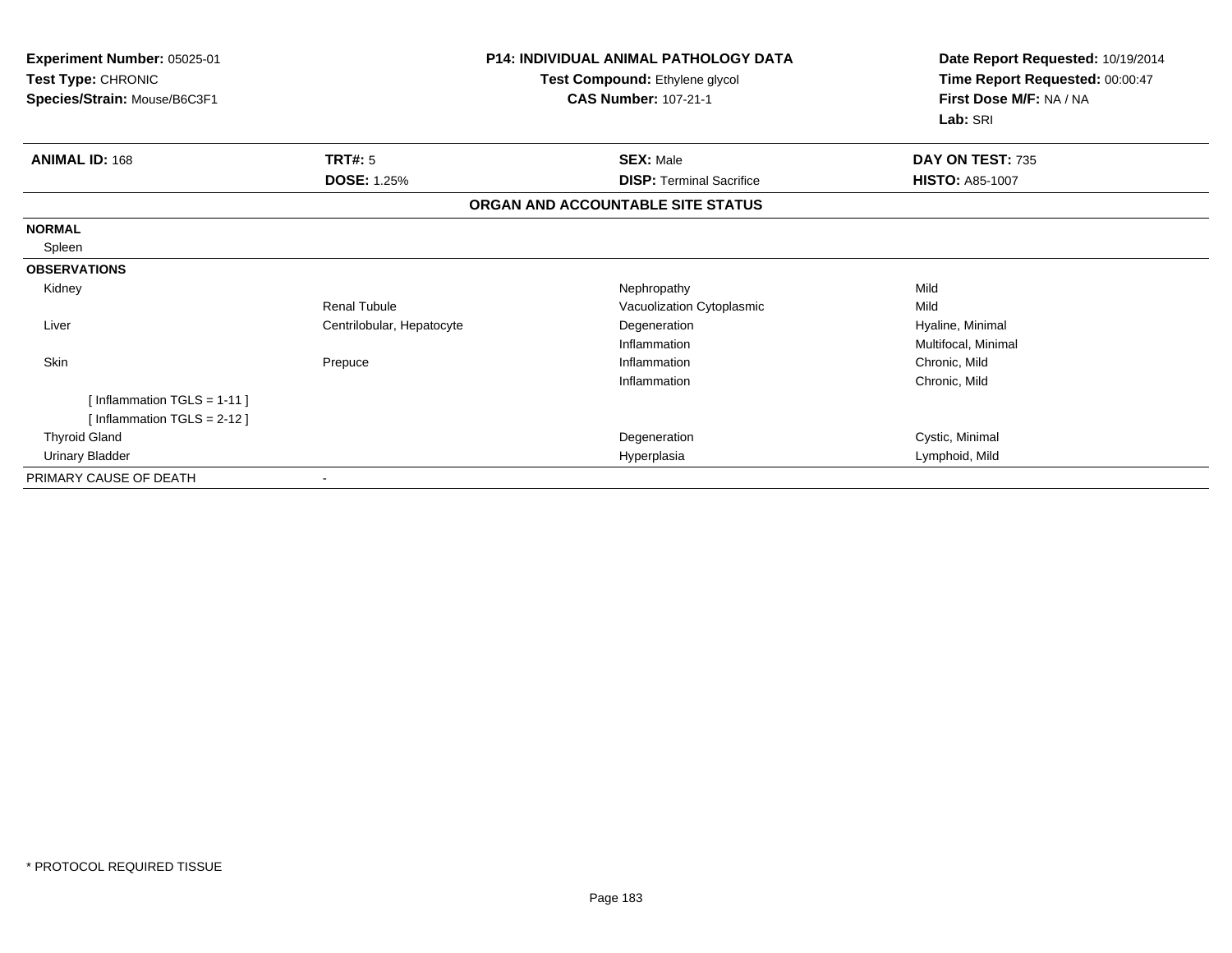| Experiment Number: 05025-01<br>Test Type: CHRONIC<br>Species/Strain: Mouse/B6C3F1 |                           | <b>P14: INDIVIDUAL ANIMAL PATHOLOGY DATA</b><br>Test Compound: Ethylene glycol<br><b>CAS Number: 107-21-1</b> | Date Report Requested: 10/19/2014<br>Time Report Requested: 00:00:47<br>First Dose M/F: NA / NA<br>Lab: SRI |
|-----------------------------------------------------------------------------------|---------------------------|---------------------------------------------------------------------------------------------------------------|-------------------------------------------------------------------------------------------------------------|
| <b>ANIMAL ID: 169</b>                                                             | <b>TRT#: 5</b>            | <b>SEX: Male</b>                                                                                              | DAY ON TEST: 735                                                                                            |
|                                                                                   | <b>DOSE: 1.25%</b>        | <b>DISP: Terminal Sacrifice</b>                                                                               | <b>HISTO: A85-1008</b>                                                                                      |
|                                                                                   |                           | ORGAN AND ACCOUNTABLE SITE STATUS                                                                             |                                                                                                             |
| <b>NORMAL</b>                                                                     |                           |                                                                                                               |                                                                                                             |
| Spleen                                                                            | <b>Thyroid Gland</b>      | <b>Urinary Bladder</b>                                                                                        |                                                                                                             |
| <b>OBSERVATIONS</b>                                                               |                           |                                                                                                               |                                                                                                             |
| Kidney                                                                            |                           | Nephropathy                                                                                                   | Minimal                                                                                                     |
|                                                                                   | Renal Tubule              | Vacuolization Cytoplasmic                                                                                     | Mild                                                                                                        |
| Liver                                                                             | Centrilobular, Hepatocyte | Degeneration                                                                                                  | Hyaline, Minimal                                                                                            |
| Lung                                                                              |                           | Alveolar/Bronchiolar Adenoma                                                                                  |                                                                                                             |
|                                                                                   |                           | Alveolar/Bronchiolar Carcinoma                                                                                |                                                                                                             |
| [Alveolar/Bronchiolar Adenoma TGLS = 2-6]                                         |                           |                                                                                                               |                                                                                                             |
| [Alveolar/Bronchiolar Carcinoma TGLS = 3-6]                                       |                           |                                                                                                               |                                                                                                             |
| Lymph Node                                                                        | Mesenteric                | Angiectasis                                                                                                   | Mild                                                                                                        |
| [ Angiectasis TGLS = 1-6 ]                                                        |                           |                                                                                                               |                                                                                                             |
| PRIMARY CAUSE OF DEATH                                                            | ۰                         |                                                                                                               |                                                                                                             |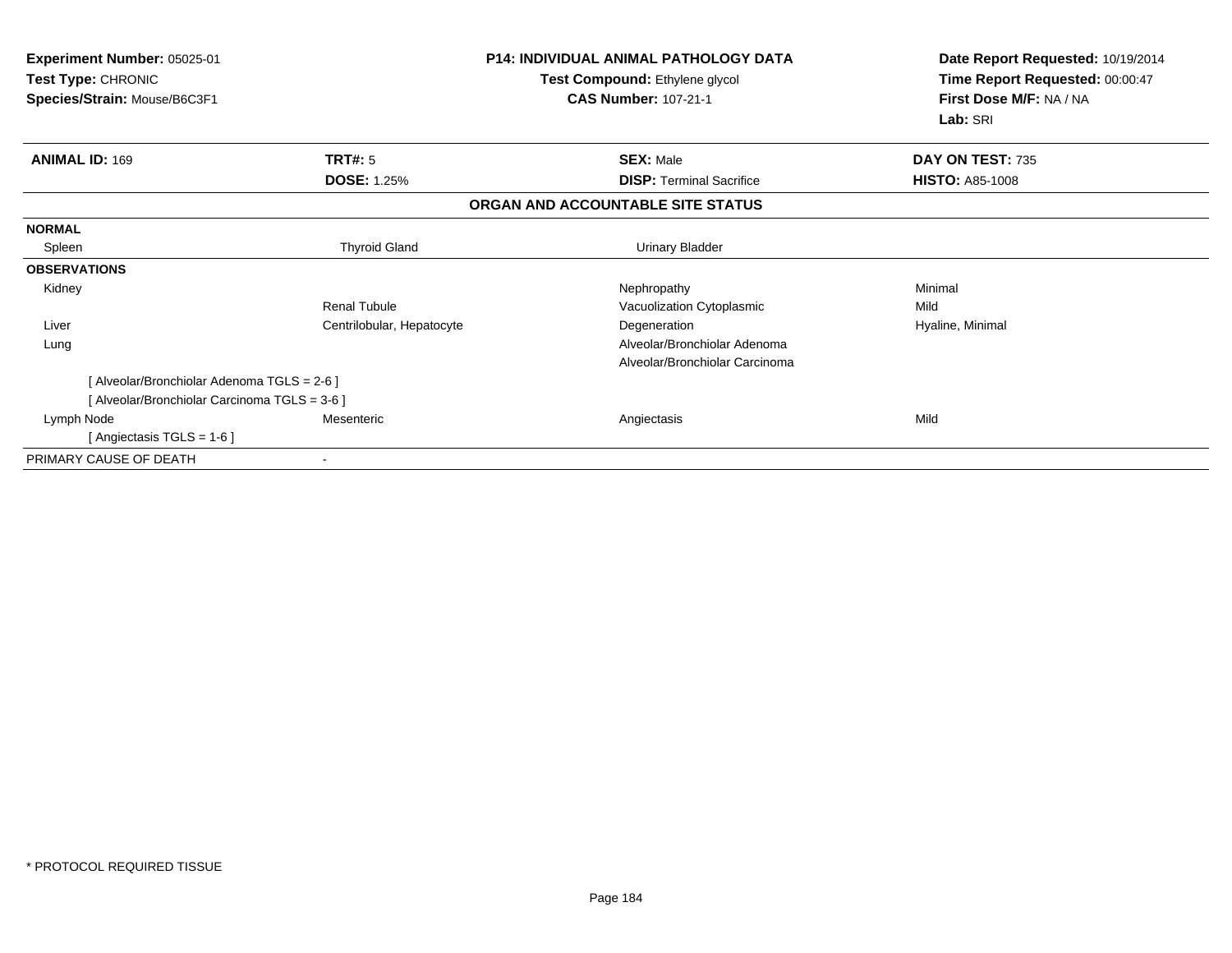| Experiment Number: 05025-01<br>Test Type: CHRONIC |                           | <b>P14: INDIVIDUAL ANIMAL PATHOLOGY DATA</b><br>Test Compound: Ethylene glycol | Date Report Requested: 10/19/2014<br>Time Report Requested: 00:00:47 |
|---------------------------------------------------|---------------------------|--------------------------------------------------------------------------------|----------------------------------------------------------------------|
| Species/Strain: Mouse/B6C3F1                      |                           | <b>CAS Number: 107-21-1</b>                                                    | First Dose M/F: NA / NA<br>Lab: SRI                                  |
| <b>ANIMAL ID: 170</b>                             | TRT#: 5                   | <b>SEX: Male</b>                                                               | DAY ON TEST: 735                                                     |
|                                                   | <b>DOSE: 1.25%</b>        | <b>DISP:</b> Terminal Sacrifice                                                | <b>HISTO: A85-1009</b>                                               |
|                                                   |                           | ORGAN AND ACCOUNTABLE SITE STATUS                                              |                                                                      |
| <b>NORMAL</b>                                     |                           |                                                                                |                                                                      |
| Spleen                                            | <b>Urinary Bladder</b>    |                                                                                |                                                                      |
| <b>OBSERVATIONS</b>                               |                           |                                                                                |                                                                      |
| Kidney                                            |                           | Nephropathy                                                                    | Minimal                                                              |
|                                                   | <b>Renal Tubule</b>       | Vacuolization Cytoplasmic                                                      | Mild                                                                 |
| Liver                                             | Centrilobular, Hepatocyte | Degeneration                                                                   | Hyaline, Minimal                                                     |
|                                                   |                           | Inflammation                                                                   | Multifocal, Minimal                                                  |
| <b>Skin</b>                                       |                           | Inflammation                                                                   | Chronic, Mild                                                        |
|                                                   |                           | Metaplasia                                                                     | Osseous, Mild                                                        |
| [Inflammation TGLS = $1-11$ ]                     |                           |                                                                                |                                                                      |
| <b>Thyroid Gland</b>                              |                           | Degeneration                                                                   | Cystic, Mild                                                         |
| PRIMARY CAUSE OF DEATH                            |                           |                                                                                |                                                                      |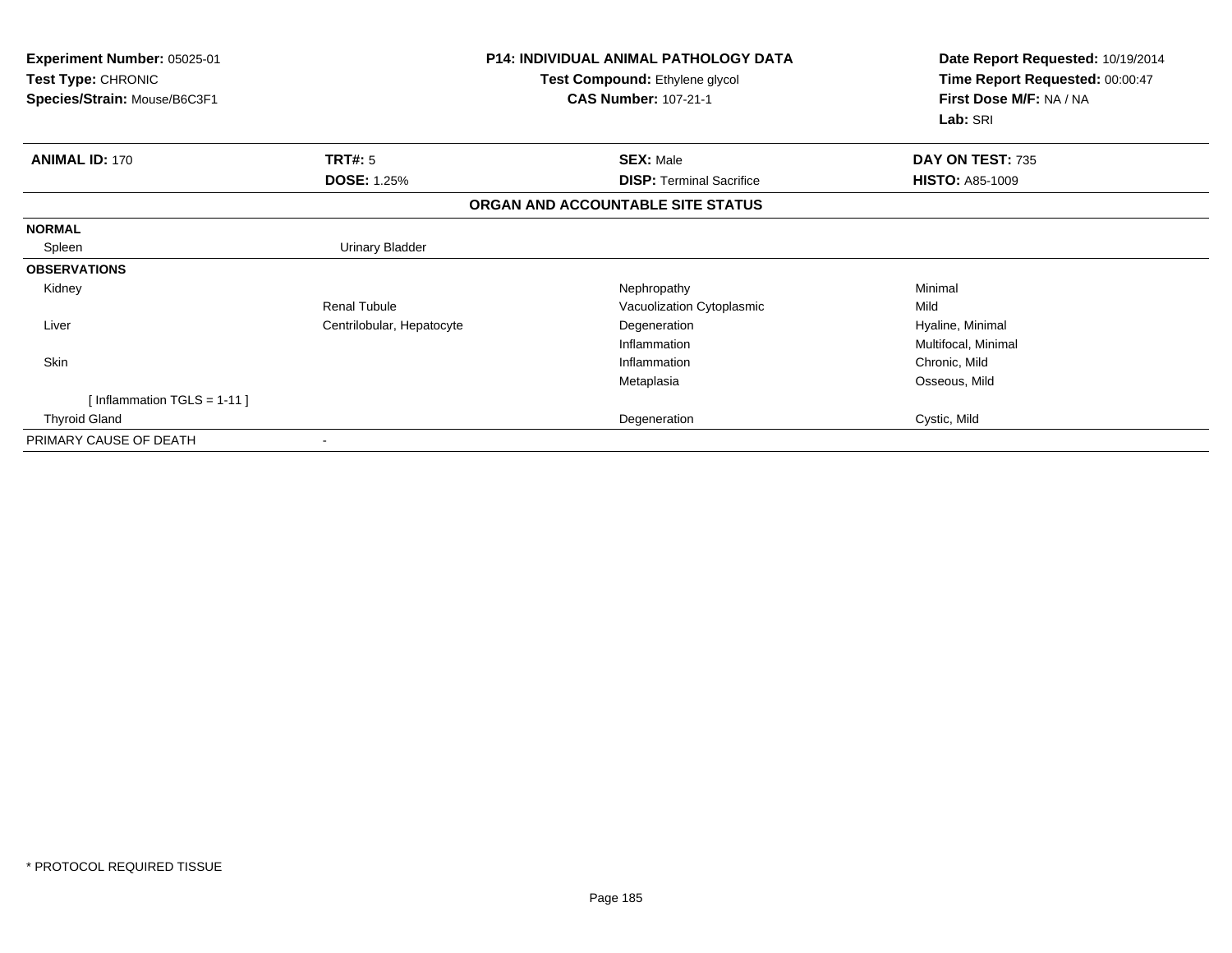**Experiment Number:** 05025-01**Test Type:** CHRONIC **Species/Strain:** Mouse/B6C3F1**P14: INDIVIDUAL ANIMAL PATHOLOGY DATATest Compound:** Ethylene glycol **CAS Number:** 107-21-1**Date Report Requested:** 10/19/2014**Time Report Requested:** 00:00:47**First Dose M/F:** NA / NA**Lab:** SRI**ANIMAL ID:** 173**TRT#:** 5 **SEX:** Male **DAY ON TEST:** 598 **DOSE:** 1.25%**DISP:** Moribund **HISTO:** A85-1012 **ORGAN AND ACCOUNTABLE SITE STATUSNORMALAdrenal Gland - Cortex** Adrenal Gland - Medulla **Bone Adrenal Gland - Cortex Adrenal Gland - Cortex Adrenal Gland - Medulla** Bone Marrow Gallbladder Brain Epididymis Epididymis and the Brook of the Brook of the Brook of the Brook of the Gallbladder of the Gallbladder Heart **Intestine Large - Cecum** Intestine Large - Cecum Intestine Large - Colon Intestine Large - Rectum Intestine Small - Duodenum **Intestine Small - Ileum** Intestine Small - Ileum Intestine Small - Jejunum Intestine Small - Jejunum Islets, Pancreatic Lung **Lymph Node - Mandibular Mammary Gland Nose** Mose Nose Prostate Pancreas **Parathyroid Gland Prostate Parathyroid Gland** Prostate Prostate Prostate Prostate Stomach - Glandular Salivary Glands Seminal Vesicle Seminal Vesicle Stomach - Forestomach - Stomach - Stomach - Stomach - Stomach - Glandular Stomach - Stomach - Stomach - Stomach - Stomach - Stomach - Stomach - Stomach - Stomach - Stomach - Testes Thymus Trachea Urinary Bladder**OBSERVATIONS** Kidneyy the control of the control of the control of the control of the control of the control of the control of the control of the control of the control of the control of the control of the control of the control of the contro Nephropathyy Mild Minimal Renal TubuleVacuolization Cytoplasmic Note: [ ATROPHY ] TGLs = 5-8 Liver Centrilobular, HepatocyteDegeneration **Exercise Exercise Serverse Exercise Serverse Exercise Serverse Exercise Serverse Exercise Serverse Exercise Serverse Exercise Serverse Exercise Serverse Exercise Serverse Serverse Serverse Serverse Serverse S**  Skinn and the subcut Tiss the subset of the set of the set of the set of the set of the set of the set of the set o Inflammation Chronic, Minimal [ Fibrosarcoma TGLS = 3-12 ][ Inflammation TGLS = 1-11 ] SpleenHematopoietic Cell Proliferation Moderate [ Hematopoietic Cell Proliferation TGLS = 7-8 ] Thyroid Glandd **Degeneration** Cystic, Mild and Cystic, Mild and Cystic, Mild and Cystic, Mild and Cystic, Mild and Cystic, Mild PRIMARY CAUSE OF DEATH-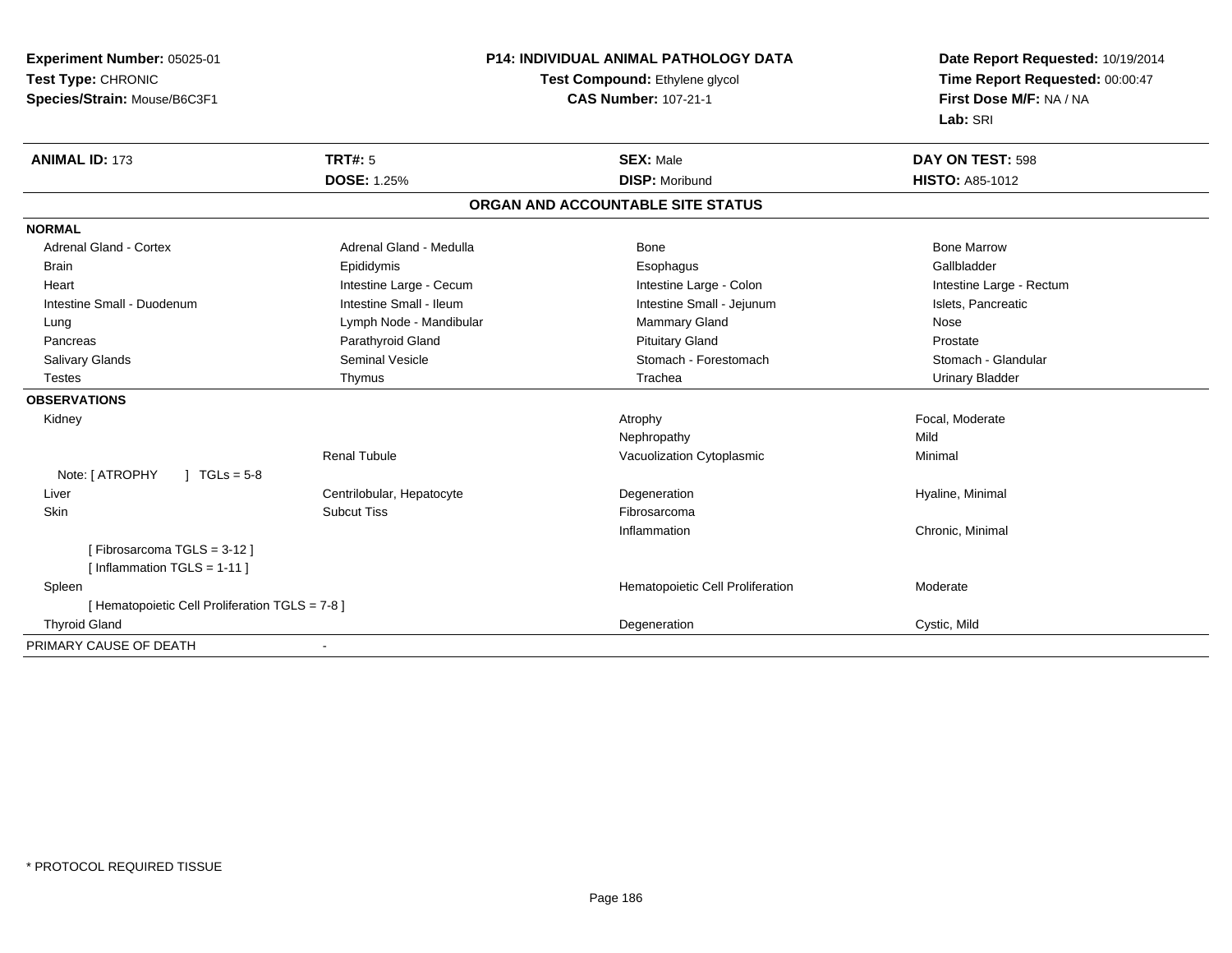| Experiment Number: 05025-01<br>Test Type: CHRONIC<br>Species/Strain: Mouse/B6C3F1 |                           | <b>P14: INDIVIDUAL ANIMAL PATHOLOGY DATA</b><br>Test Compound: Ethylene glycol<br><b>CAS Number: 107-21-1</b> | Date Report Requested: 10/19/2014<br>Time Report Requested: 00:00:47<br>First Dose M/F: NA / NA<br>Lab: SRI |
|-----------------------------------------------------------------------------------|---------------------------|---------------------------------------------------------------------------------------------------------------|-------------------------------------------------------------------------------------------------------------|
| <b>ANIMAL ID: 175</b>                                                             | <b>TRT#: 5</b>            | <b>SEX: Male</b>                                                                                              | DAY ON TEST: 735                                                                                            |
|                                                                                   | <b>DOSE: 1.25%</b>        | <b>DISP: Terminal Sacrifice</b>                                                                               | <b>HISTO: A85-1014</b>                                                                                      |
|                                                                                   |                           | ORGAN AND ACCOUNTABLE SITE STATUS                                                                             |                                                                                                             |
| <b>NORMAL</b>                                                                     |                           |                                                                                                               |                                                                                                             |
| Spleen                                                                            | <b>Thyroid Gland</b>      | <b>Urinary Bladder</b>                                                                                        |                                                                                                             |
| <b>OBSERVATIONS</b>                                                               |                           |                                                                                                               |                                                                                                             |
| Kidney                                                                            |                           | Nephropathy                                                                                                   | Minimal                                                                                                     |
|                                                                                   | <b>Renal Tubule</b>       | Vacuolization Cytoplasmic                                                                                     | Mild                                                                                                        |
| Liver                                                                             | Centrilobular, Hepatocyte | Degeneration                                                                                                  | Hyaline, Minimal                                                                                            |
|                                                                                   |                           | Inflammation                                                                                                  | Multifocal, Minimal                                                                                         |
| Lung                                                                              |                           | Alveolar/Bronchiolar Adenoma                                                                                  |                                                                                                             |
|                                                                                   | Alveolar Epith            | Hyperplasia                                                                                                   | Mild                                                                                                        |
| Note: [ ALV BRON ADEN ] TGLs = 6-6                                                |                           |                                                                                                               |                                                                                                             |
| Pancreas                                                                          | Duct                      | <b>Dilatation</b>                                                                                             | Marked                                                                                                      |
| [Dilatation TGLS = 5-13]                                                          |                           |                                                                                                               |                                                                                                             |
| <b>Seminal Vesicle</b>                                                            |                           | <b>Dilatation</b>                                                                                             | Marked                                                                                                      |
|                                                                                   |                           | Inflammation                                                                                                  | Chronic, Moderate                                                                                           |
| [Inflammation TGLS = $4-7$ ]                                                      |                           |                                                                                                               |                                                                                                             |
| Skin                                                                              | <b>Subcut Tiss</b>        | Fibrosis                                                                                                      | Moderate                                                                                                    |
|                                                                                   |                           | Inflammation                                                                                                  | Chronic, Moderate                                                                                           |
| Note: [ FIBROSIS<br>$1 TGLs = 1-11$                                               |                           |                                                                                                               |                                                                                                             |
| [Inflammation TGLS = $1-11,2-12$ ]                                                |                           |                                                                                                               |                                                                                                             |
| PRIMARY CAUSE OF DEATH                                                            |                           |                                                                                                               |                                                                                                             |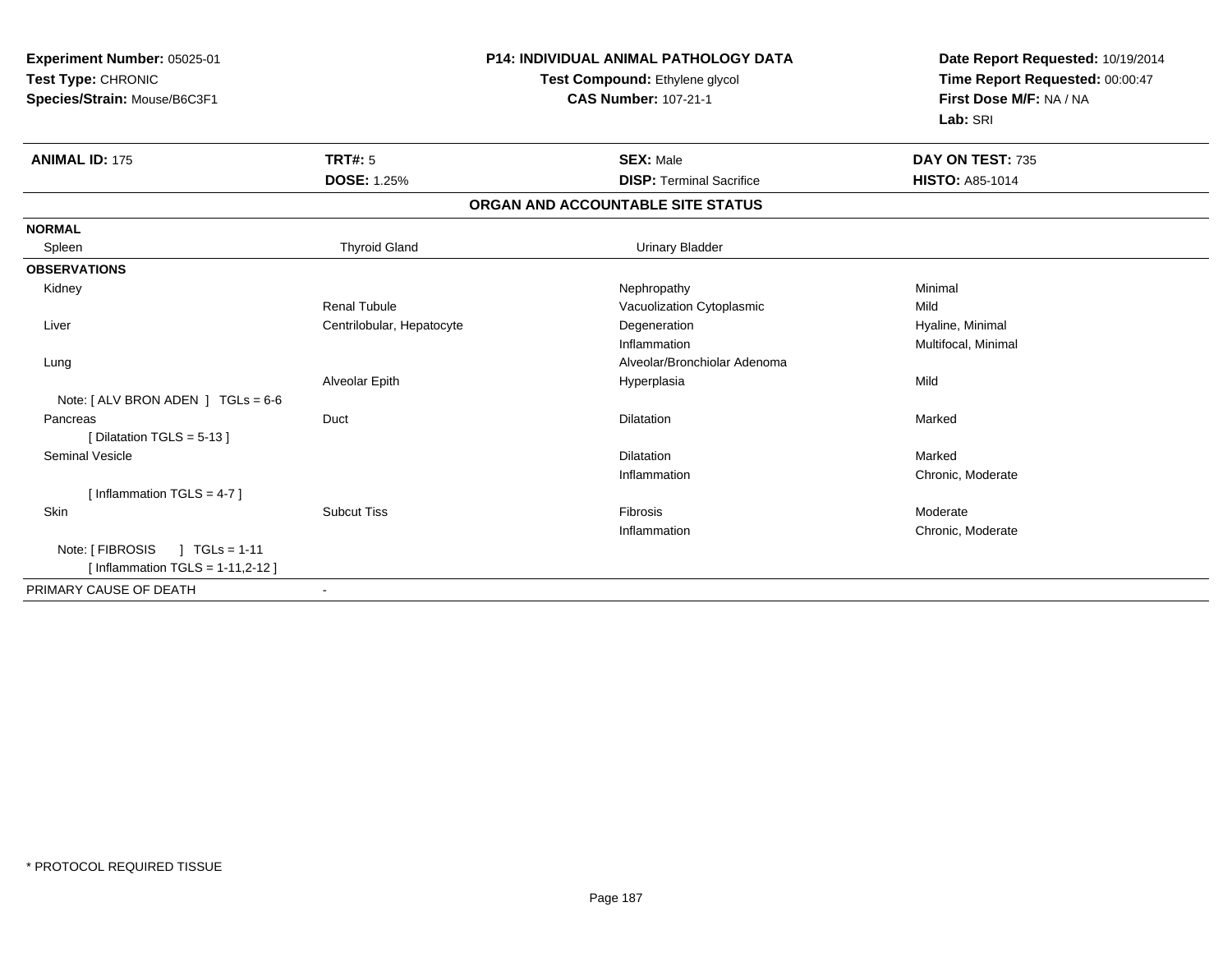| <b>Experiment Number: 05025-01</b><br>Test Type: CHRONIC<br>Species/Strain: Mouse/B6C3F1 |                           | <b>P14: INDIVIDUAL ANIMAL PATHOLOGY DATA</b><br>Test Compound: Ethylene glycol<br><b>CAS Number: 107-21-1</b> | Date Report Requested: 10/19/2014<br>Time Report Requested: 00:00:47<br>First Dose M/F: NA / NA<br>Lab: SRI |  |
|------------------------------------------------------------------------------------------|---------------------------|---------------------------------------------------------------------------------------------------------------|-------------------------------------------------------------------------------------------------------------|--|
| <b>ANIMAL ID: 177</b>                                                                    | TRT#: 5                   | <b>SEX: Male</b>                                                                                              | DAY ON TEST: 735                                                                                            |  |
|                                                                                          | <b>DOSE: 1.25%</b>        | <b>DISP:</b> Terminal Sacrifice                                                                               | <b>HISTO: A85-1016</b>                                                                                      |  |
|                                                                                          |                           | ORGAN AND ACCOUNTABLE SITE STATUS                                                                             |                                                                                                             |  |
| <b>NORMAL</b>                                                                            |                           |                                                                                                               |                                                                                                             |  |
| Skin                                                                                     | <b>Urinary Bladder</b>    |                                                                                                               |                                                                                                             |  |
| <b>OBSERVATIONS</b>                                                                      |                           |                                                                                                               |                                                                                                             |  |
| Kidney                                                                                   |                           | Nephropathy                                                                                                   | Minimal                                                                                                     |  |
|                                                                                          | <b>Renal Tubule</b>       | Vacuolization Cytoplasmic                                                                                     | Mild                                                                                                        |  |
| Liver                                                                                    | Centrilobular, Hepatocyte | Degeneration                                                                                                  | Hyaline, Mild                                                                                               |  |
| Spleen                                                                                   |                           | Hyperplasia                                                                                                   | Lymphoid, Mild                                                                                              |  |
| <b>Thyroid Gland</b>                                                                     | Follicle                  | Cyst                                                                                                          | Minimal                                                                                                     |  |
| PRIMARY CAUSE OF DEATH                                                                   | $\overline{\phantom{a}}$  |                                                                                                               |                                                                                                             |  |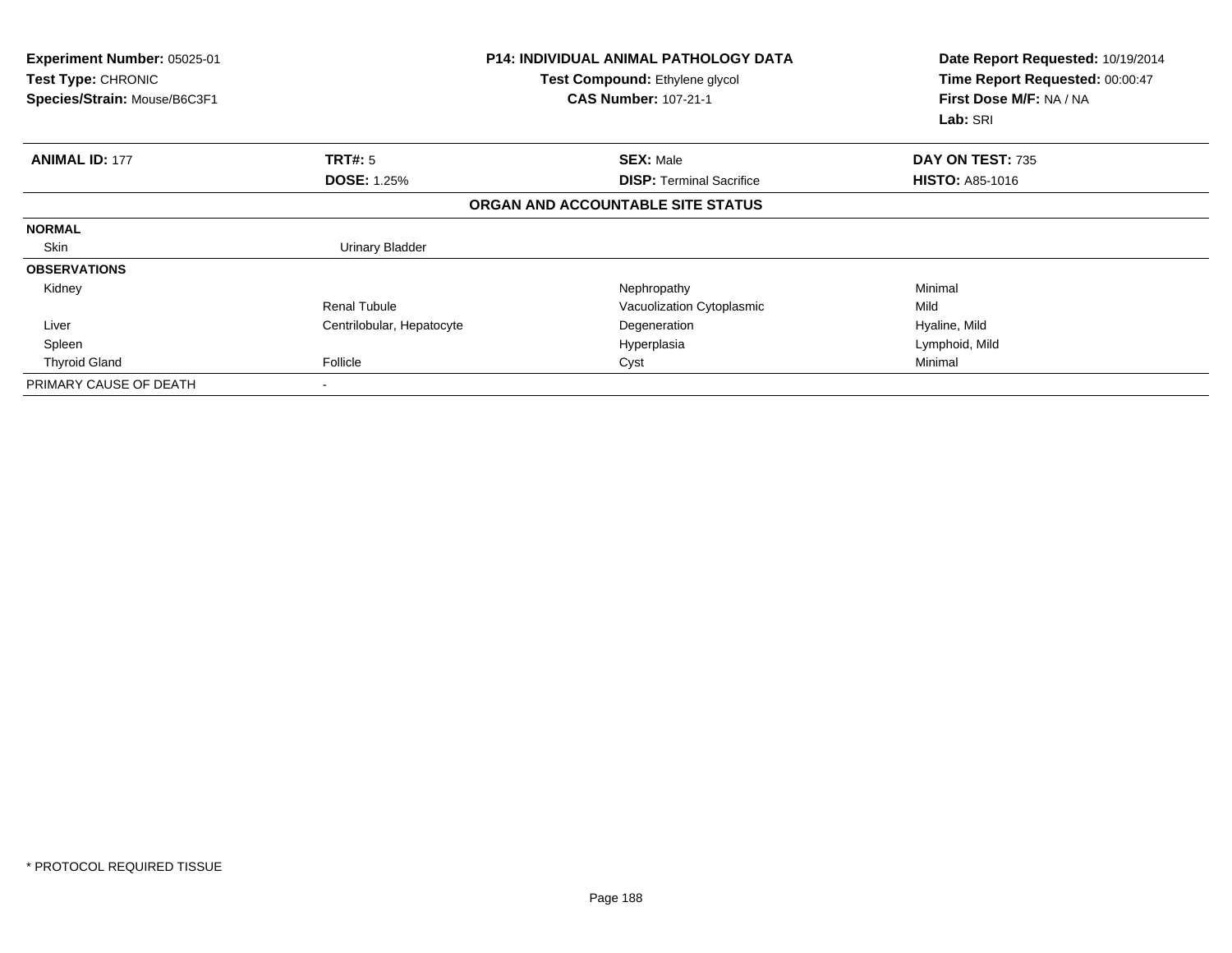**Experiment Number:** 05025-01**Test Type:** CHRONIC **Species/Strain:** Mouse/B6C3F1**P14: INDIVIDUAL ANIMAL PATHOLOGY DATATest Compound:** Ethylene glycol **CAS Number:** 107-21-1**Date Report Requested:** 10/19/2014**Time Report Requested:** 00:00:47**First Dose M/F:** NA / NA**Lab:** SRI**ANIMAL ID:** 180**TRT#:** 5 **SEX:** Male **DAY ON TEST:** 93 **DOSE:** 1.25% **DISP:** Dead **HISTO:** A83027732 **ORGAN AND ACCOUNTABLE SITE STATUSNORMALAdrenal Gland - Cortex** Adrenal Gland - Medulla **Bone Adrenal Gland - Cortex Adrenal Gland - Cortex Adrenal Gland - Medulla** Bone Marrow Gallbladder Brain Epididymis Epididymis and the Brook of the Brook of the Brook of the Brook of the Gallbladder of the Gallbladder Heart **Intestine Large - Colon** Intestine Large - Rectum Intestine Large - Rectum Islets, Pancreatic Liver Nose Controller Controller Controller Lymph Node - Mandibular Nose Nose Nose Pancreas Pancreas Prostate Salivary Glands Seminal Vesicle SpleenThymus Stomach - Forestomach **Stomach - Glandular** Stomach - Glandular Testes Thyroid Gland Trachea Urinary Bladder**MISSING**Intestine Large - Cecum Intestine Small - Duodenum **Intestine Small - Intestine Small - Ileum** Intestine Small - Iejunum Mammary Gland **Parathyroid Gland** Parathyroid Gland **Parathyroid Gland** Pituitary Gland **OBSERVATIONS** Coagulating Glandd en anderste anderste anderste anderste anderste and the Hemorrhage states and the Moderate Moderate and Moderate  $\sim$  Kidney Renal Tubulee and the contract of Dilatation and the contract of the Moderate of the Moderate of the Dilatation of the Moderate of the Moderate of the Moderate of the Moderate of the Moderate of the Moderate of the Moderate of the Mod Renal TubuleVacuolization Cytoplasmic<br>
Infiltration Cellular<br>
Infiltration Cellular Lungg and the settlement of the settlement of the settlement of the settlement of the settlement of the settlement of  $\mathbf{I}$  infiltration Cellular  $\mathbf{I}$  in  $\mathbf{I}$  in  $\mathbf{I}$  is a set of the set of the set of the set of Lymph Node Inguinal Hyperplasia Minimal Note: TGL 3 IS ON SLIDE 8B Note: [ HYPERPLASIA ] TGLs = 3 Skinn and the control of the control of the control of the control of the control of the chronic, Mild and the chronic, Mild and the chronic, Mild and the chronic of the chronic state of the chronic state of the chronic state Prepucee and the contract of the Ulcer and the contract of the contract of the Moderate of the Moderate of the contract of the contract of the contract of the contract of the contract of the contract of the contract of the contra Note: [ INFLAMMATION ] TGLs = 1 Note: TGL 1 IS ON SLIDE INote:  $[ULCER \t 1 TGLs = 2$ Note: TGL 2 IS ON SLIDE IIPRIMARY CAUSE OF DEATH-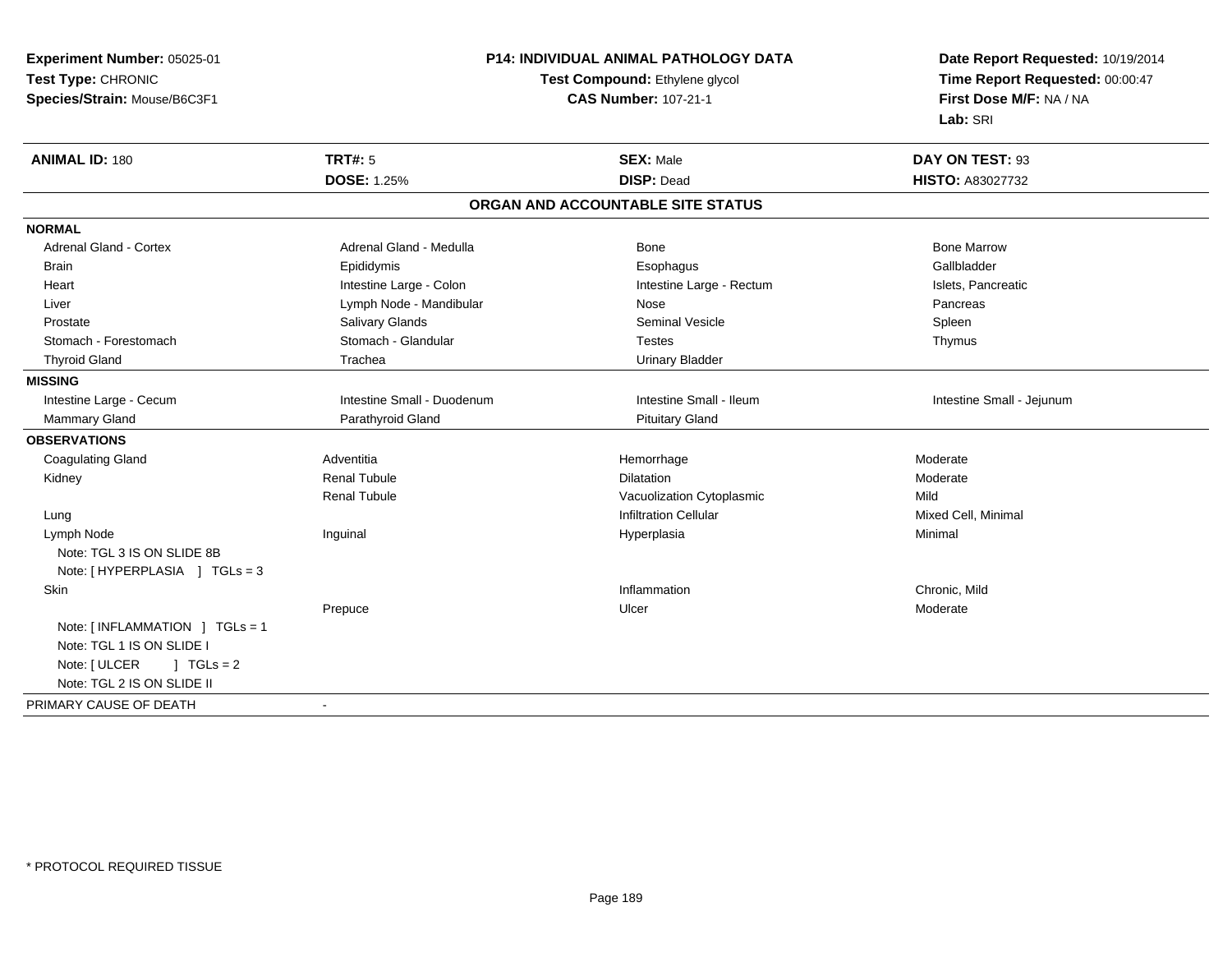| Experiment Number: 05025-01<br>Test Type: CHRONIC |                     | <b>P14: INDIVIDUAL ANIMAL PATHOLOGY DATA</b> | Date Report Requested: 10/19/2014 |
|---------------------------------------------------|---------------------|----------------------------------------------|-----------------------------------|
|                                                   |                     | Test Compound: Ethylene glycol               | Time Report Requested: 00:00:47   |
| Species/Strain: Mouse/B6C3F1                      |                     | <b>CAS Number: 107-21-1</b>                  | First Dose M/F: NA / NA           |
|                                                   |                     |                                              | Lab: SRI                          |
| <b>ANIMAL ID: 181</b>                             | <b>TRT#: 7</b>      | <b>SEX: Male</b>                             | DAY ON TEST: 731                  |
|                                                   | DOSE: 0.625%        | <b>DISP: Terminal Sacrifice</b>              | <b>HISTO: A85-1020</b>            |
|                                                   |                     | ORGAN AND ACCOUNTABLE SITE STATUS            |                                   |
| <b>NORMAL</b>                                     |                     |                                              |                                   |
| <b>Thyroid Gland</b>                              |                     |                                              |                                   |
| <b>OBSERVATIONS</b>                               |                     |                                              |                                   |
| Kidney                                            |                     | Lymphoma Malignant Mixed                     |                                   |
|                                                   |                     | Nephropathy                                  | Minimal                           |
|                                                   | <b>Renal Tubule</b> | Vacuolization Cytoplasmic                    | Mild                              |
| Liver                                             |                     | Hepatocellular Carcinoma                     |                                   |
|                                                   |                     | Hyperplasia                                  | Lymphoid, Minimal                 |
| [ Hepatocellular Carcinoma TGLS = 5-13 ]          |                     |                                              |                                   |
| Lymph Node                                        | Mesenteric          | Lymphoma Malignant Mixed                     |                                   |
| [ Lymphoma Malignant Mixed TGLS = 4-14 ]          |                     |                                              |                                   |
| Skin                                              | <b>Subcut Tiss</b>  | Fibrosis                                     | Moderate                          |
|                                                   |                     | Inflammation                                 | Chronic, Mild                     |
| [Fibrosis TGLS = $1-11$ ]                         |                     |                                              |                                   |
| [Inflammation TGLS = 2-12]                        |                     |                                              |                                   |
| Spleen                                            |                     | Hematopoietic Cell Proliferation             | Mild                              |
|                                                   |                     | Lymphoma Malignant Mixed                     |                                   |
| [ Lymphoma Malignant Mixed TGLS = 3-8 ]           |                     |                                              |                                   |
| <b>Urinary Bladder</b>                            |                     | Inflammation                                 | Chronic, Minimal                  |
| PRIMARY CAUSE OF DEATH                            |                     |                                              |                                   |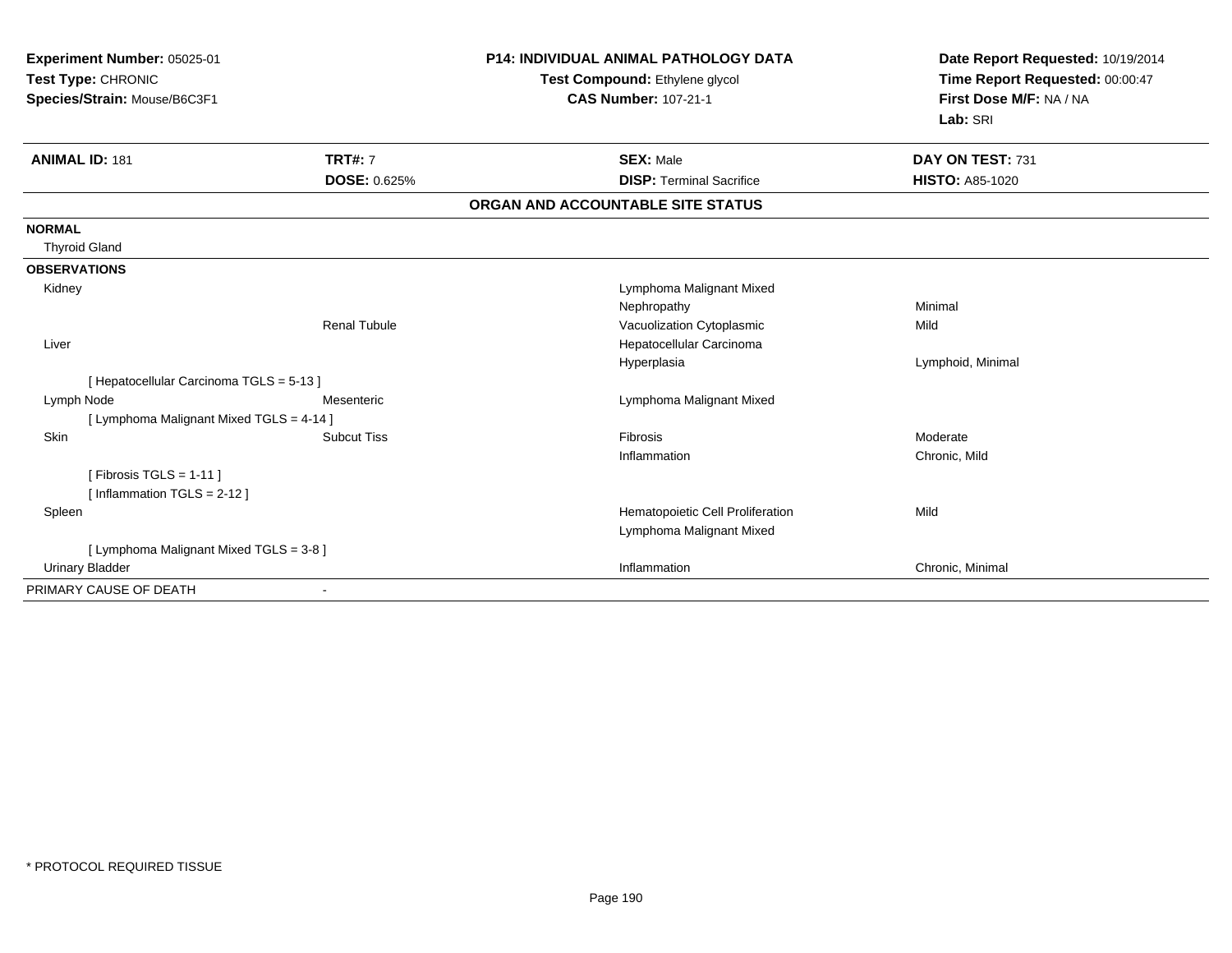| <b>Experiment Number: 05025-01</b><br><b>Test Type: CHRONIC</b><br>Species/Strain: Mouse/B6C3F1 | <b>P14: INDIVIDUAL ANIMAL PATHOLOGY DATA</b><br>Test Compound: Ethylene glycol<br><b>CAS Number: 107-21-1</b> |                                   | Date Report Requested: 10/19/2014<br>Time Report Requested: 00:00:47<br>First Dose M/F: NA / NA<br>Lab: SRI |  |
|-------------------------------------------------------------------------------------------------|---------------------------------------------------------------------------------------------------------------|-----------------------------------|-------------------------------------------------------------------------------------------------------------|--|
| <b>ANIMAL ID: 182</b>                                                                           | <b>TRT#: 7</b>                                                                                                | <b>SEX: Male</b>                  | DAY ON TEST: 731                                                                                            |  |
|                                                                                                 | <b>DOSE: 0.625%</b>                                                                                           | <b>DISP:</b> Terminal Sacrifice   | <b>HISTO: A85-1021</b>                                                                                      |  |
|                                                                                                 |                                                                                                               | ORGAN AND ACCOUNTABLE SITE STATUS |                                                                                                             |  |
| <b>NORMAL</b>                                                                                   |                                                                                                               |                                   |                                                                                                             |  |
| Liver                                                                                           | Skin                                                                                                          | Spleen                            | <b>Urinary Bladder</b>                                                                                      |  |
| <b>OBSERVATIONS</b>                                                                             |                                                                                                               |                                   |                                                                                                             |  |
| Kidney                                                                                          |                                                                                                               | Nephropathy                       | Minimal                                                                                                     |  |
|                                                                                                 | <b>Renal Tubule</b>                                                                                           | Vacuolization Cytoplasmic         | Mild                                                                                                        |  |
| Lung                                                                                            |                                                                                                               | Alveolar/Bronchiolar Adenoma      |                                                                                                             |  |
|                                                                                                 |                                                                                                               | Alveolar/Bronchiolar Carcinoma    | Multiple, Two                                                                                               |  |
| [ Alveolar/Bronchiolar Carcinoma TGLS = 2-6,3-6 ]                                               |                                                                                                               |                                   |                                                                                                             |  |
| <b>Thyroid Gland</b>                                                                            |                                                                                                               | Degeneration                      | Cystic, Mild                                                                                                |  |
| PRIMARY CAUSE OF DEATH                                                                          |                                                                                                               |                                   |                                                                                                             |  |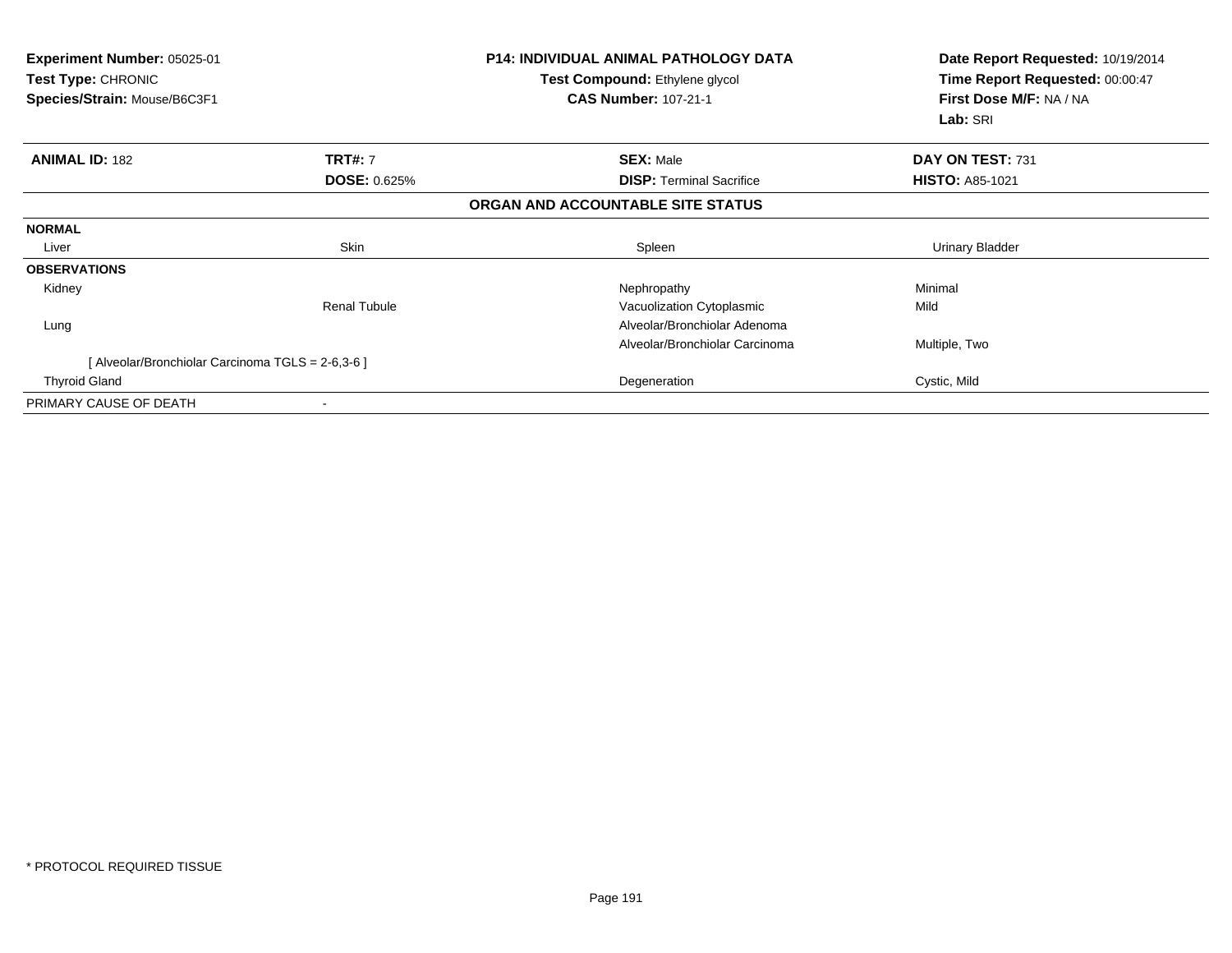| Experiment Number: 05025-01<br>Test Type: CHRONIC<br>Species/Strain: Mouse/B6C3F1 |                        | <b>P14: INDIVIDUAL ANIMAL PATHOLOGY DATA</b><br>Test Compound: Ethylene glycol<br><b>CAS Number: 107-21-1</b> | Date Report Requested: 10/19/2014<br>Time Report Requested: 00:00:47<br>First Dose M/F: NA / NA<br>Lab: SRI |
|-----------------------------------------------------------------------------------|------------------------|---------------------------------------------------------------------------------------------------------------|-------------------------------------------------------------------------------------------------------------|
| <b>ANIMAL ID: 183</b>                                                             | <b>TRT#: 7</b>         | <b>SEX: Male</b>                                                                                              | DAY ON TEST: 731                                                                                            |
|                                                                                   | <b>DOSE: 0.625%</b>    | <b>DISP: Terminal Sacrifice</b>                                                                               | <b>HISTO: A85-1022</b>                                                                                      |
|                                                                                   |                        | ORGAN AND ACCOUNTABLE SITE STATUS                                                                             |                                                                                                             |
| <b>NORMAL</b>                                                                     |                        |                                                                                                               |                                                                                                             |
| <b>Thyroid Gland</b>                                                              | <b>Urinary Bladder</b> |                                                                                                               |                                                                                                             |
| <b>OBSERVATIONS</b>                                                               |                        |                                                                                                               |                                                                                                             |
| Kidney                                                                            |                        | Nephropathy                                                                                                   | Minimal                                                                                                     |
|                                                                                   | <b>Renal Tubule</b>    | Vacuolization Cytoplasmic                                                                                     | Minimal                                                                                                     |
| Liver                                                                             |                        | Hepatocellular Adenoma                                                                                        |                                                                                                             |
|                                                                                   |                        | Inflammation                                                                                                  | Multifocal, Minimal                                                                                         |
| Note: [ HEPATOCLR ADEN ] TGLs = 4-13                                              |                        |                                                                                                               |                                                                                                             |
| <b>Preputial Gland</b>                                                            |                        | Degeneration                                                                                                  | Cystic, Mild                                                                                                |
|                                                                                   |                        | Inflammation                                                                                                  | Suppurative, Mild                                                                                           |
| Note: [ DEGEN<br>$TGLs = 3-14$                                                    |                        |                                                                                                               |                                                                                                             |
| Skin                                                                              | <b>Subcut Tiss</b>     | Fibrosarcoma                                                                                                  |                                                                                                             |
|                                                                                   |                        | Inflammation                                                                                                  | Chronic, Mild                                                                                               |
| [Fibrosarcoma TGLS = 2-12]                                                        |                        |                                                                                                               |                                                                                                             |
| [Inflammation $TGLS = 1-11$ ]                                                     |                        |                                                                                                               |                                                                                                             |
| Spleen                                                                            |                        | Hematopoietic Cell Proliferation                                                                              | Moderate                                                                                                    |
| PRIMARY CAUSE OF DEATH                                                            |                        |                                                                                                               |                                                                                                             |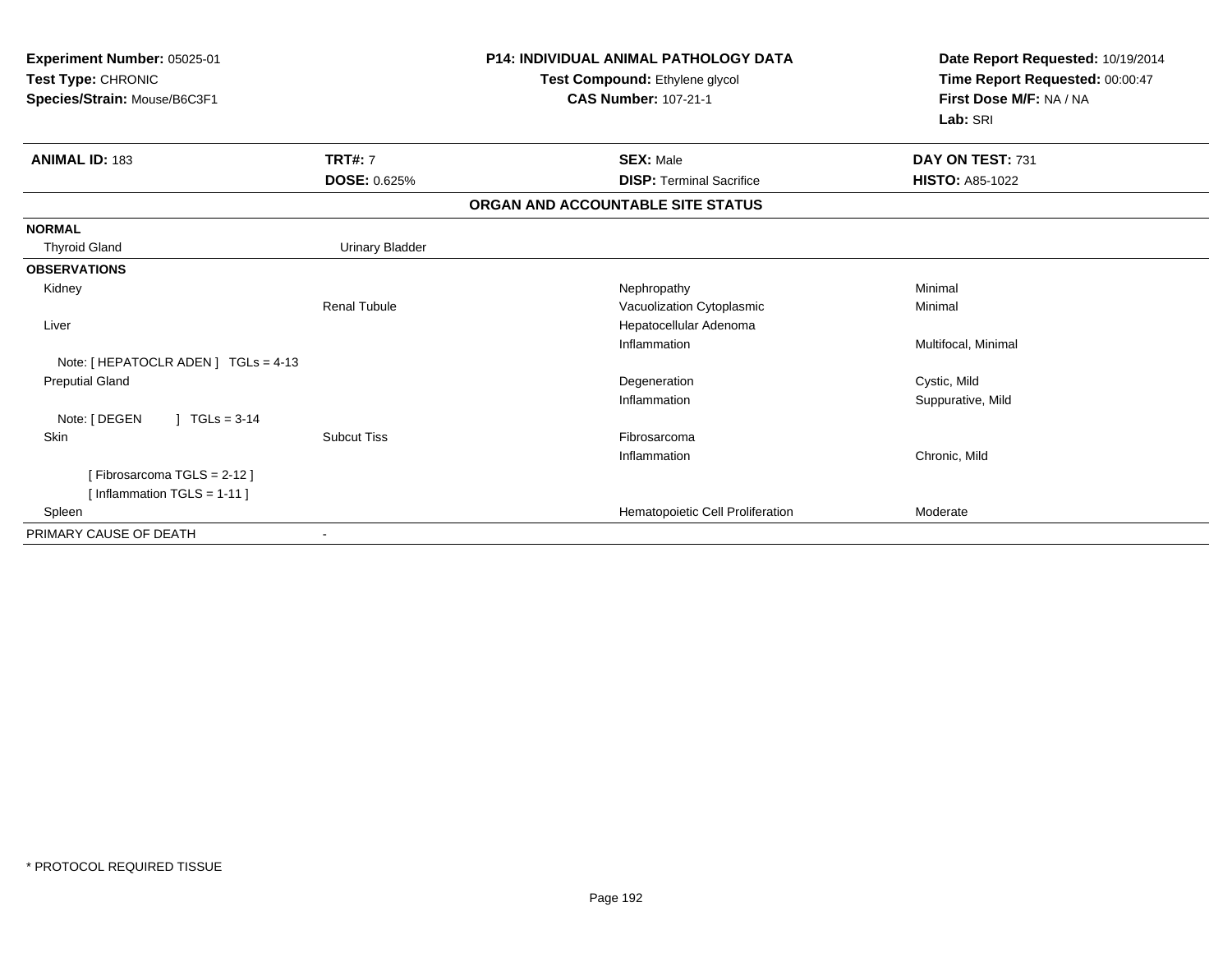| Experiment Number: 05025-01<br>Test Type: CHRONIC<br>Species/Strain: Mouse/B6C3F1 |                      | <b>P14: INDIVIDUAL ANIMAL PATHOLOGY DATA</b><br>Test Compound: Ethylene glycol<br><b>CAS Number: 107-21-1</b> | Date Report Requested: 10/19/2014<br>Time Report Requested: 00:00:47<br>First Dose M/F: NA / NA<br>Lab: SRI |
|-----------------------------------------------------------------------------------|----------------------|---------------------------------------------------------------------------------------------------------------|-------------------------------------------------------------------------------------------------------------|
| <b>ANIMAL ID: 184</b>                                                             | <b>TRT#: 7</b>       | <b>SEX: Male</b>                                                                                              | DAY ON TEST: 731                                                                                            |
|                                                                                   | <b>DOSE: 0.625%</b>  | <b>DISP: Terminal Sacrifice</b>                                                                               | <b>HISTO: A85-1023</b>                                                                                      |
|                                                                                   |                      | ORGAN AND ACCOUNTABLE SITE STATUS                                                                             |                                                                                                             |
| <b>NORMAL</b>                                                                     |                      |                                                                                                               |                                                                                                             |
| Liver                                                                             | Spleen               | <b>Thyroid Gland</b>                                                                                          | <b>Urinary Bladder</b>                                                                                      |
| <b>OBSERVATIONS</b>                                                               |                      |                                                                                                               |                                                                                                             |
| Kidney                                                                            |                      | Nephropathy                                                                                                   | Minimal                                                                                                     |
|                                                                                   | <b>Renal Tubule</b>  | Vacuolization Cytoplasmic                                                                                     | Mild                                                                                                        |
| Lymph Node                                                                        | Mesenteric           | Angiectasis                                                                                                   | Mild                                                                                                        |
|                                                                                   | Mesenteric           | Hyperplasia                                                                                                   | Lymphoid, Mild                                                                                              |
| [Angiectasis TGLS = $3-6$ ]                                                       |                      |                                                                                                               |                                                                                                             |
| <b>Skin</b>                                                                       |                      | Inflammation                                                                                                  | Chronic, Minimal                                                                                            |
| [Inflammation TGLS = $1-11$ ]                                                     |                      |                                                                                                               |                                                                                                             |
| Urethra                                                                           | <b>Bulboureth GI</b> | <b>Dilatation</b>                                                                                             | Moderate                                                                                                    |
|                                                                                   |                      | Fibrosis                                                                                                      | Mild                                                                                                        |
| Note: $[DILATATION] TGLs = 2-12$                                                  |                      |                                                                                                               |                                                                                                             |
| PRIMARY CAUSE OF DEATH                                                            |                      |                                                                                                               |                                                                                                             |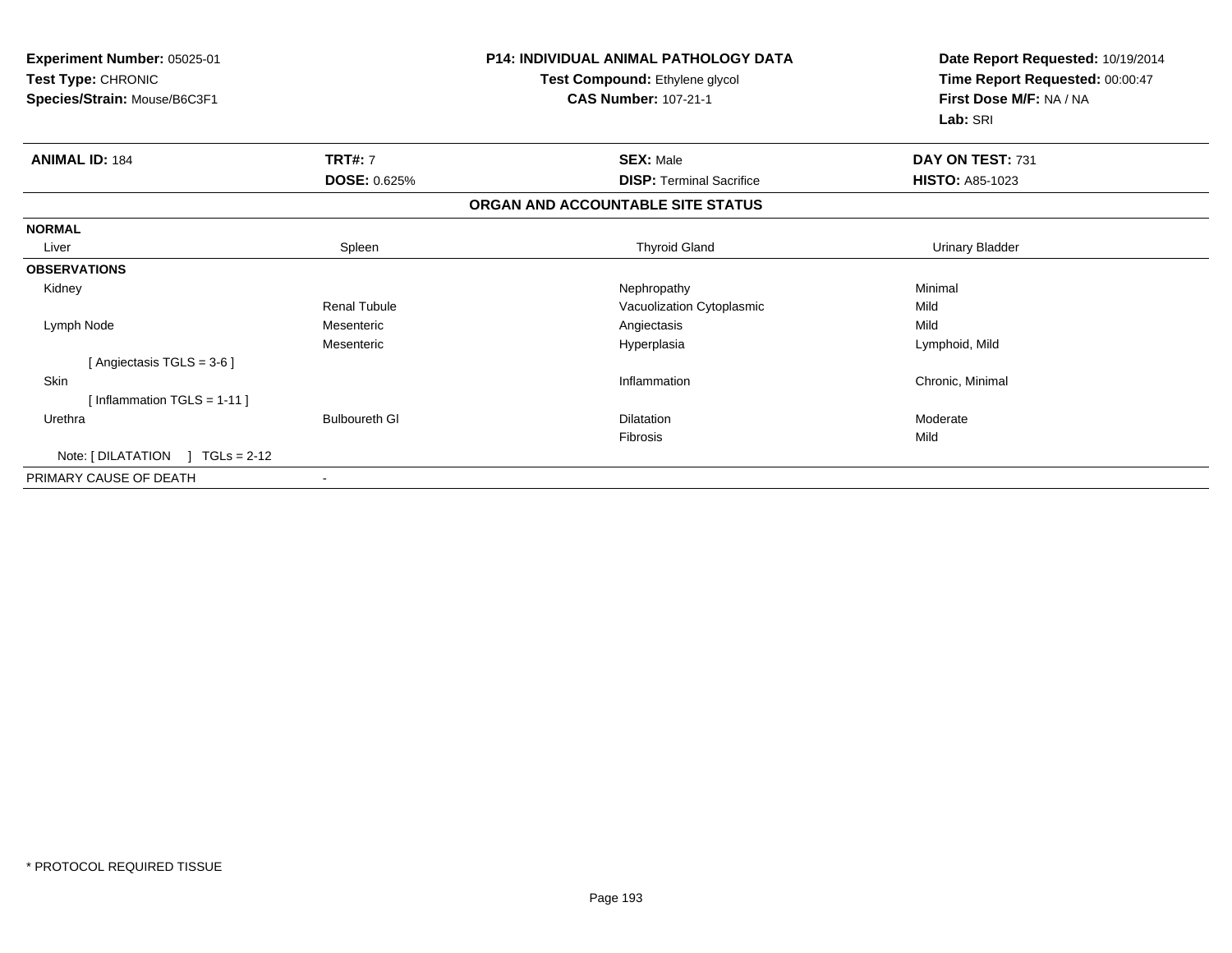**Experiment Number:** 05025-01**Test Type:** CHRONIC**Species/Strain:** Mouse/B6C3F1

## **P14: INDIVIDUAL ANIMAL PATHOLOGY DATA**

## **Test Compound:** Ethylene glycol **CAS Number:** 107-21-1

**Date Report Requested:** 10/19/2014**Time Report Requested:** 00:00:47**First Dose M/F:** NA / NA**Lab:** SRI

| <b>ANIMAL ID: 185</b>                           | <b>TRT#: 7</b>                    | <b>SEX: Male</b>                 | DAY ON TEST: 514         |  |  |  |  |
|-------------------------------------------------|-----------------------------------|----------------------------------|--------------------------|--|--|--|--|
|                                                 | <b>DOSE: 0.625%</b>               | <b>DISP: Moribund</b>            | <b>HISTO: A85-1024</b>   |  |  |  |  |
|                                                 | ORGAN AND ACCOUNTABLE SITE STATUS |                                  |                          |  |  |  |  |
| <b>NORMAL</b>                                   |                                   |                                  |                          |  |  |  |  |
| <b>Adrenal Gland - Cortex</b>                   | Adrenal Gland - Medulla           | Bone                             | <b>Bone Marrow</b>       |  |  |  |  |
| <b>Brain</b>                                    | Epididymis                        | Esophagus                        | Gallbladder              |  |  |  |  |
| Heart                                           | Intestine Large - Cecum           | Intestine Large - Colon          | Intestine Large - Rectum |  |  |  |  |
| Intestine Small - Duodenum                      | Intestine Small - Ileum           | Intestine Small - Jejunum        | Islets, Pancreatic       |  |  |  |  |
| Liver                                           | Lung                              | Lymph Node - Mandibular          | Mammary Gland            |  |  |  |  |
| Nose                                            | Pancreas                          | Parathyroid Gland                | <b>Pituitary Gland</b>   |  |  |  |  |
| Prostate                                        | <b>Salivary Glands</b>            | <b>Seminal Vesicle</b>           | Stomach - Forestomach    |  |  |  |  |
| Stomach - Glandular                             | <b>Testes</b>                     | Thymus                           | Trachea                  |  |  |  |  |
| <b>Urinary Bladder</b>                          |                                   |                                  |                          |  |  |  |  |
| <b>OBSERVATIONS</b>                             |                                   |                                  |                          |  |  |  |  |
| Kidney                                          |                                   | Nephropathy                      | Minimal                  |  |  |  |  |
|                                                 | <b>Renal Tubule</b>               | Vacuolization Cytoplasmic        | Minimal                  |  |  |  |  |
| Lymph Node                                      | Mesenteric                        | Angiectasis                      | Mild                     |  |  |  |  |
| Skin                                            | <b>Subcut Tiss</b>                | Fibrosarcoma                     |                          |  |  |  |  |
|                                                 |                                   | Inflammation                     | Chronic, Mild            |  |  |  |  |
| [Fibrosarcoma TGLS = 1-11]                      |                                   |                                  |                          |  |  |  |  |
| [ Inflammation TGLS = $2-12$ ]                  |                                   |                                  |                          |  |  |  |  |
| Spleen                                          |                                   | Hematopoietic Cell Proliferation | Moderate                 |  |  |  |  |
| [ Hematopoietic Cell Proliferation TGLS = 3-8 ] |                                   |                                  |                          |  |  |  |  |
| <b>Thyroid Gland</b>                            |                                   | Degeneration                     | Cystic, Minimal          |  |  |  |  |
| PRIMARY CAUSE OF DEATH                          |                                   |                                  |                          |  |  |  |  |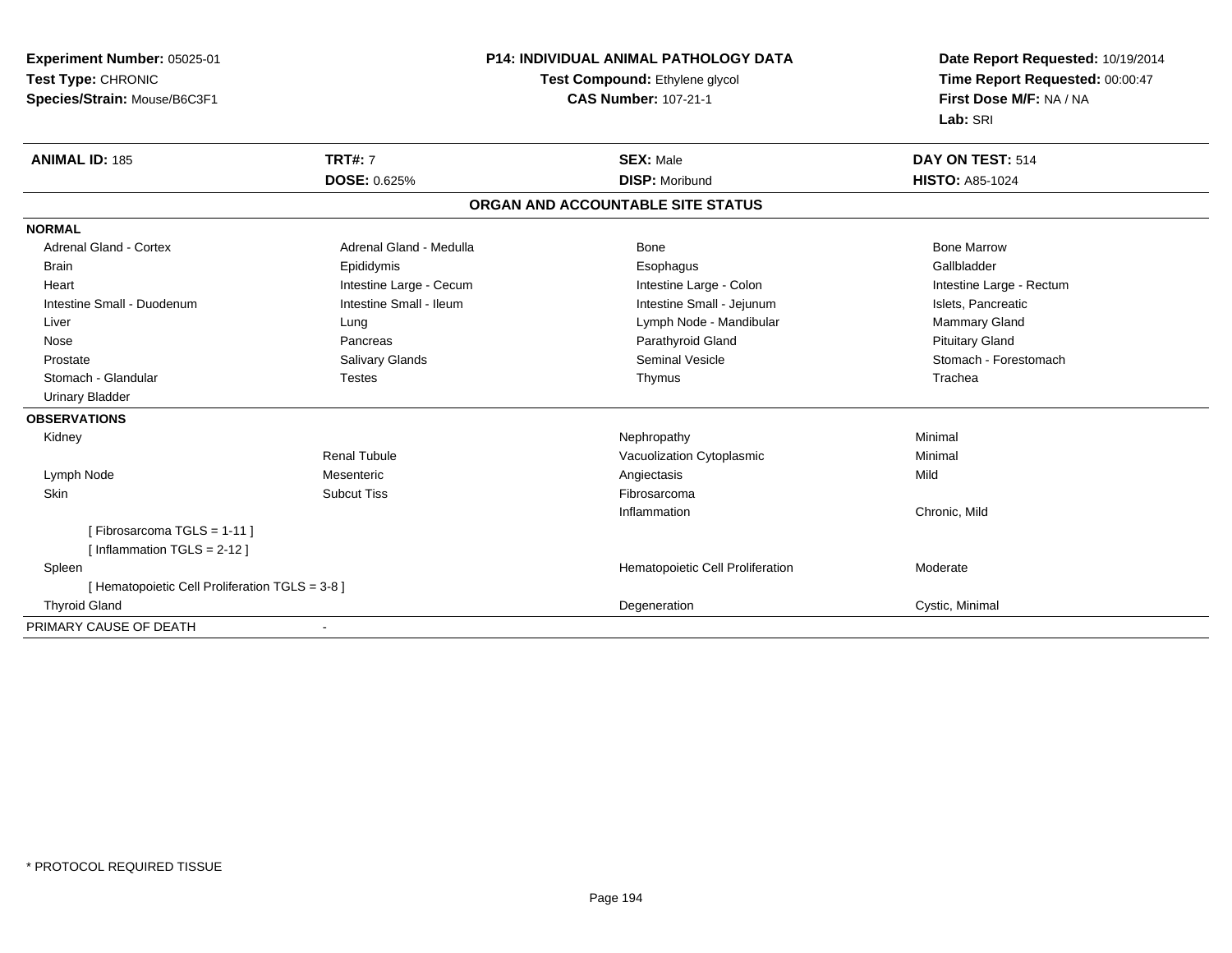**Experiment Number:** 05025-01**Test Type:** CHRONIC **Species/Strain:** Mouse/B6C3F1**P14: INDIVIDUAL ANIMAL PATHOLOGY DATATest Compound:** Ethylene glycol **CAS Number:** 107-21-1**Date Report Requested:** 10/19/2014**Time Report Requested:** 00:00:47**First Dose M/F:** NA / NA**Lab:** SRI**ANIMAL ID:** 186 **TRT#:** <sup>7</sup> **SEX:** Male **DAY ON TEST:** <sup>641</sup> **DOSE:** 0.625% **DISP:** Moribund **HISTO:** A85-1025 **ORGAN AND ACCOUNTABLE SITE STATUSNORMALAdrenal Gland - Cortex**  Adrenal Gland - Cortex Adrenal Gland - Medulla Bone Bone MarrowGallbladder Brain Epididymis Epididymis and the Brook of the Brook of the Brook of the Brook of the Gallbladder of the Gallbladder Heart **Intestine Large - Cecum** Intestine Large - Cecum Intestine Large - Colon Intestine Large - Rectum Intestine Small - Duodenum **Intestine Small - Ileum** Intestine Small - Ileum Intestine Small - Jejunum Intestine Small - Jejunum Islets, Pancreatic Mammary Gland Liver **Lung Lung Lung Lung Lymph Node - Mandibular** Mammary Gland According Lymph Node - Mandibular Nose Pancreas Parathyroid Gland Pituitary Gland Prostate Salivary Glands Seminal Vesicle SpleenThymus Stomach - Forestomach **Stomach - Glandular** Testes Testes Testes Testes Testes The Testes The Testes The Testes The Testes The Testes The Testes The Testes Testes The Testes Testes Testes Testes Testes Testes Testes Testes Trachea Urinary Bladder**OBSERVATIONS** Kidneyy the controller of the controller of the controller of the Nephropathy the controller of the Minimal Minimal  $\lambda$ Renal TubuleVacuolization Cytoplasmic<br>
Inflammation Minimal<br>
Chronic, Mild Skinn and the contract of the contract of the contract of the contract of the chronic, Mild and Chronic, Mild and Chronic, Mild and Chronic, Mild and Chronic, Mild and Chronic, Mild and Chronic, Mild and Chronic, Mild and Chro Subcut Tiss Schwannoma Nos [ Inflammation TGLS = 2-12 ][ Schwannoma Nos TGLS = 1-11 ] Thyroid Gland Follicular Cel Hyperplasia Minimal PRIMARY CAUSE OF DEATH-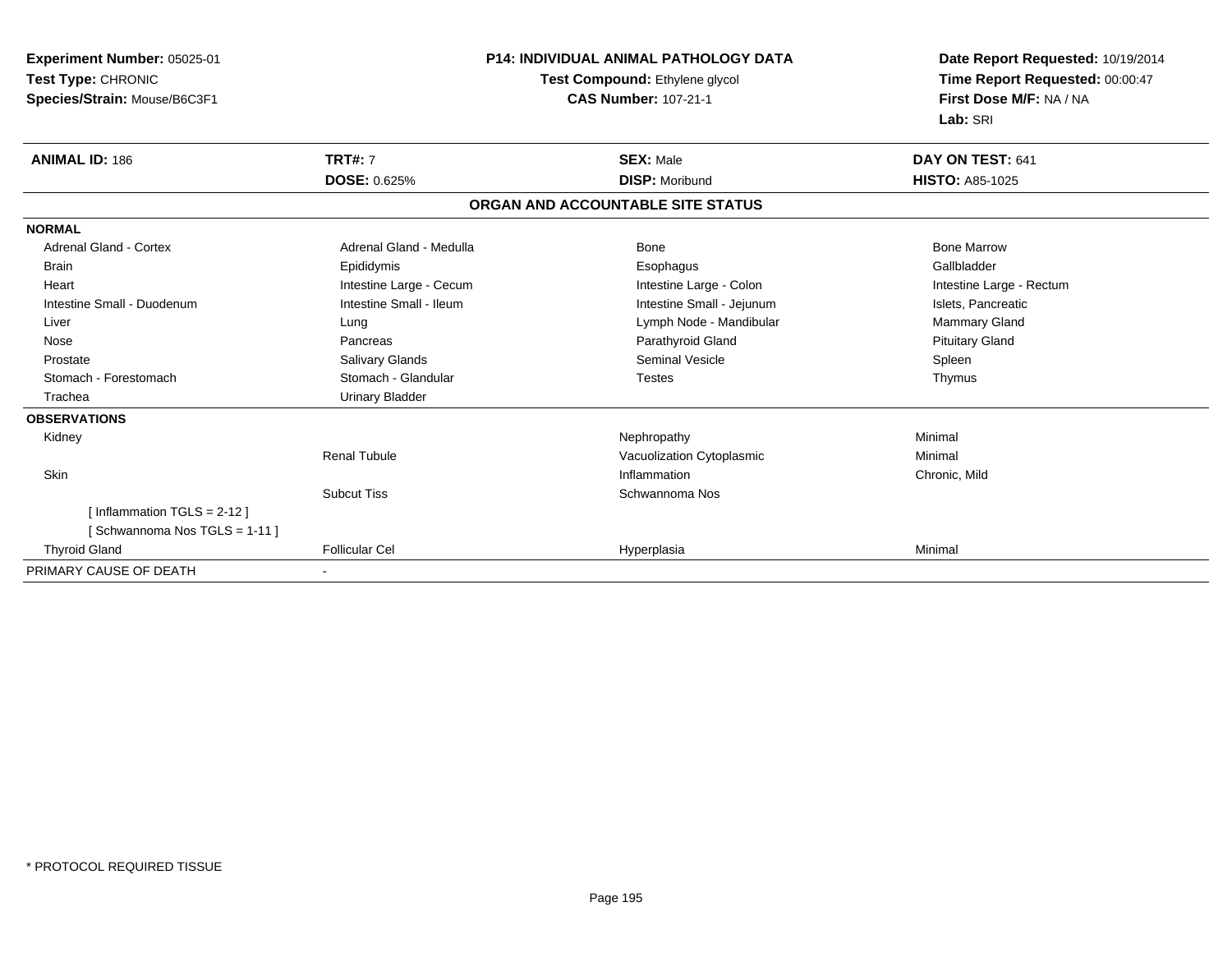**Experiment Number:** 05025-01**Test Type:** CHRONIC**Species/Strain:** Mouse/B6C3F1

## **P14: INDIVIDUAL ANIMAL PATHOLOGY DATA**

## **Test Compound:** Ethylene glycol **CAS Number:** 107-21-1

**Date Report Requested:** 10/19/2014**Time Report Requested:** 00:00:47**First Dose M/F:** NA / NA**Lab:** SRI

| <b>ANIMAL ID: 187</b>                   | <b>TRT#: 7</b>             | <b>SEX: Male</b>                  | DAY ON TEST: 578          |
|-----------------------------------------|----------------------------|-----------------------------------|---------------------------|
|                                         | DOSE: 0.625%               | <b>DISP: Moribund</b>             | <b>HISTO: A85-1026</b>    |
|                                         |                            | ORGAN AND ACCOUNTABLE SITE STATUS |                           |
| <b>NORMAL</b>                           |                            |                                   |                           |
| <b>Blood</b>                            | Bone                       | <b>Brain</b>                      | Epididymis                |
| Esophagus                               | Heart                      | Intestine Large - Cecum           | Intestine Large - Colon   |
| Intestine Large - Rectum                | Intestine Small - Duodenum | Intestine Small - Ileum           | Intestine Small - Jejunum |
| Islets, Pancreatic                      | Lymph Node - Mandibular    | <b>Mammary Gland</b>              | Nose                      |
| Pancreas                                | <b>Pituitary Gland</b>     | Prostate                          | Salivary Glands           |
| <b>Seminal Vesicle</b>                  | Stomach - Forestomach      | <b>Testes</b>                     | Thymus                    |
| <b>Thyroid Gland</b>                    | Trachea                    | <b>Urinary Bladder</b>            |                           |
| <b>MISSING</b>                          |                            |                                   |                           |
| Parathyroid Gland                       |                            |                                   |                           |
| <b>OBSERVATIONS</b>                     |                            |                                   |                           |
| <b>Adrenal Gland</b>                    | Cortex                     | Lymphoma Malignant Mixed          |                           |
|                                         | Medulla                    | Lymphoma Malignant Mixed          |                           |
| <b>Bone Marrow</b>                      |                            | Lymphoma Malignant Mixed          |                           |
| Gallbladder                             |                            | Lymphoma Malignant Mixed          |                           |
| [ Lymphoma Malignant Mixed TGLS = 8-3 ] |                            |                                   |                           |
| Kidney                                  | <b>Renal Tubule</b>        | Degeneration                      | Hyaline, Mild             |
|                                         |                            | Lymphoma Malignant Mixed          |                           |
|                                         | <b>Renal Tubule</b>        | Vacuolization Cytoplasmic         | Minimal                   |
| Liver                                   |                            | Lymphoma Malignant Mixed          |                           |
| Note: [ LYMPH MAL MIXD ] TGLs = 7-4,6-4 |                            |                                   |                           |
| Lung                                    |                            | Lymphoma Malignant Mixed          |                           |
| Lymph Node                              | Mesenteric                 | Lymphoma Malignant Mixed          |                           |
| Skin                                    | <b>Subcut Tiss</b>         | Edema                             | Mild                      |
|                                         |                            | Inflammation                      | Chronic, Minimal          |
| [Edema TGLS = $4-7$ ]                   |                            |                                   |                           |
| [Inflammation TGLS = $3-12,2-11$ ]      |                            |                                   |                           |
| Spleen                                  |                            | Lymphoma Malignant Mixed          |                           |
| Note: [ LYMPH MAL MIXD ] TGLs = 5-8     |                            |                                   |                           |
| Stomach                                 | Glandular                  | Erosion                           | Mild                      |

PRIMARY CAUSE OF DEATH-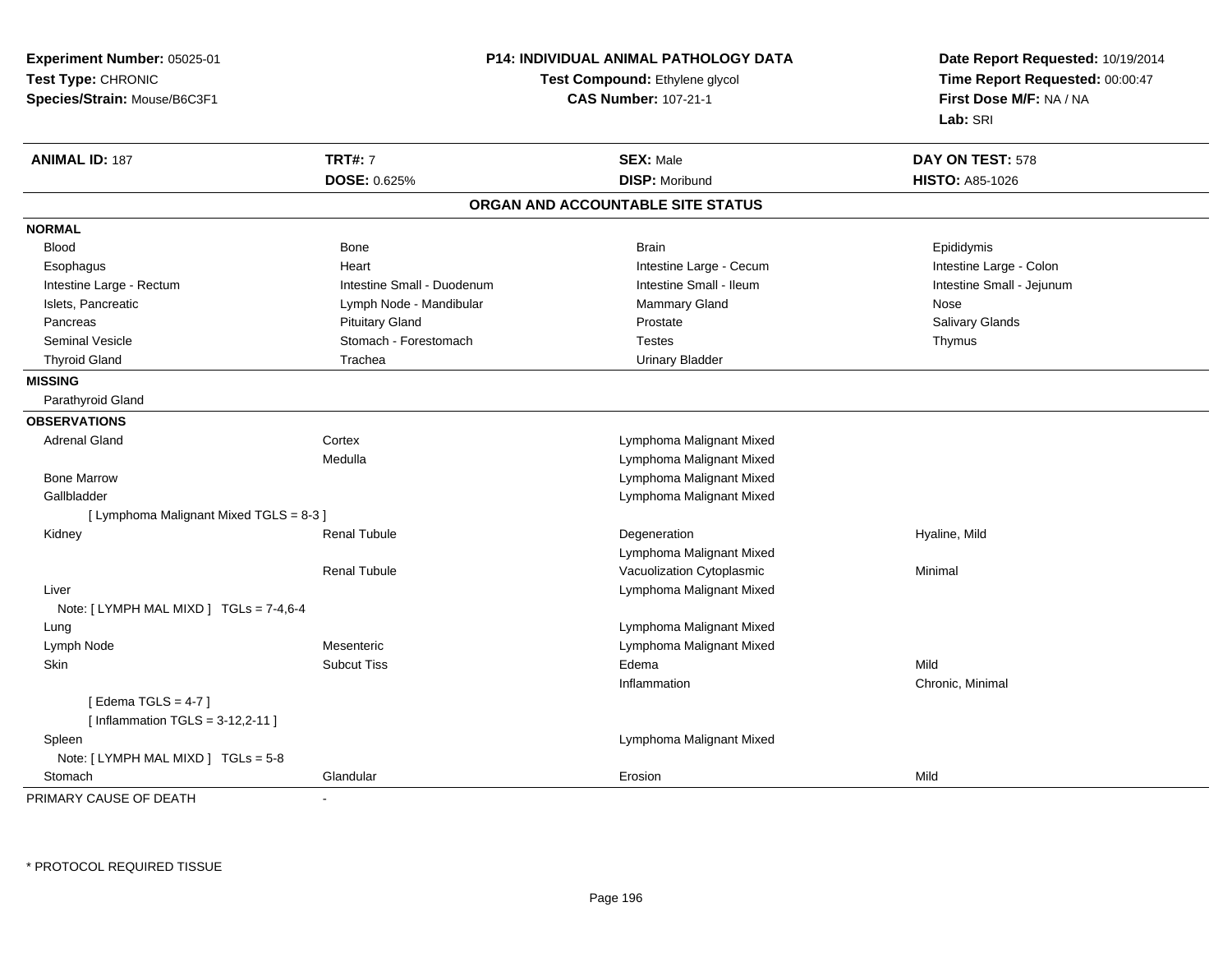| <b>Experiment Number: 05025-01</b><br><b>Test Type: CHRONIC</b><br>Species/Strain: Mouse/B6C3F1 |  | <b>P14: INDIVIDUAL ANIMAL PATHOLOGY DATA</b><br>Test Compound: Ethylene glycol<br><b>CAS Number: 107-21-1</b> | Date Report Requested: 10/19/2014<br>Time Report Requested: 00:00:47<br>First Dose M/F: NA / NA<br>Lab: SRI |
|-------------------------------------------------------------------------------------------------|--|---------------------------------------------------------------------------------------------------------------|-------------------------------------------------------------------------------------------------------------|
| <b>TRT#: 7</b><br><b>ANIMAL ID: 187</b><br><b>DOSE: 0.625%</b>                                  |  | <b>SEX: Male</b><br><b>DISP: Moribund</b>                                                                     | DAY ON TEST: 578<br><b>HISTO: A85-1026</b>                                                                  |
|                                                                                                 |  | ORGAN AND ACCOUNTABLE SITE STATUS                                                                             |                                                                                                             |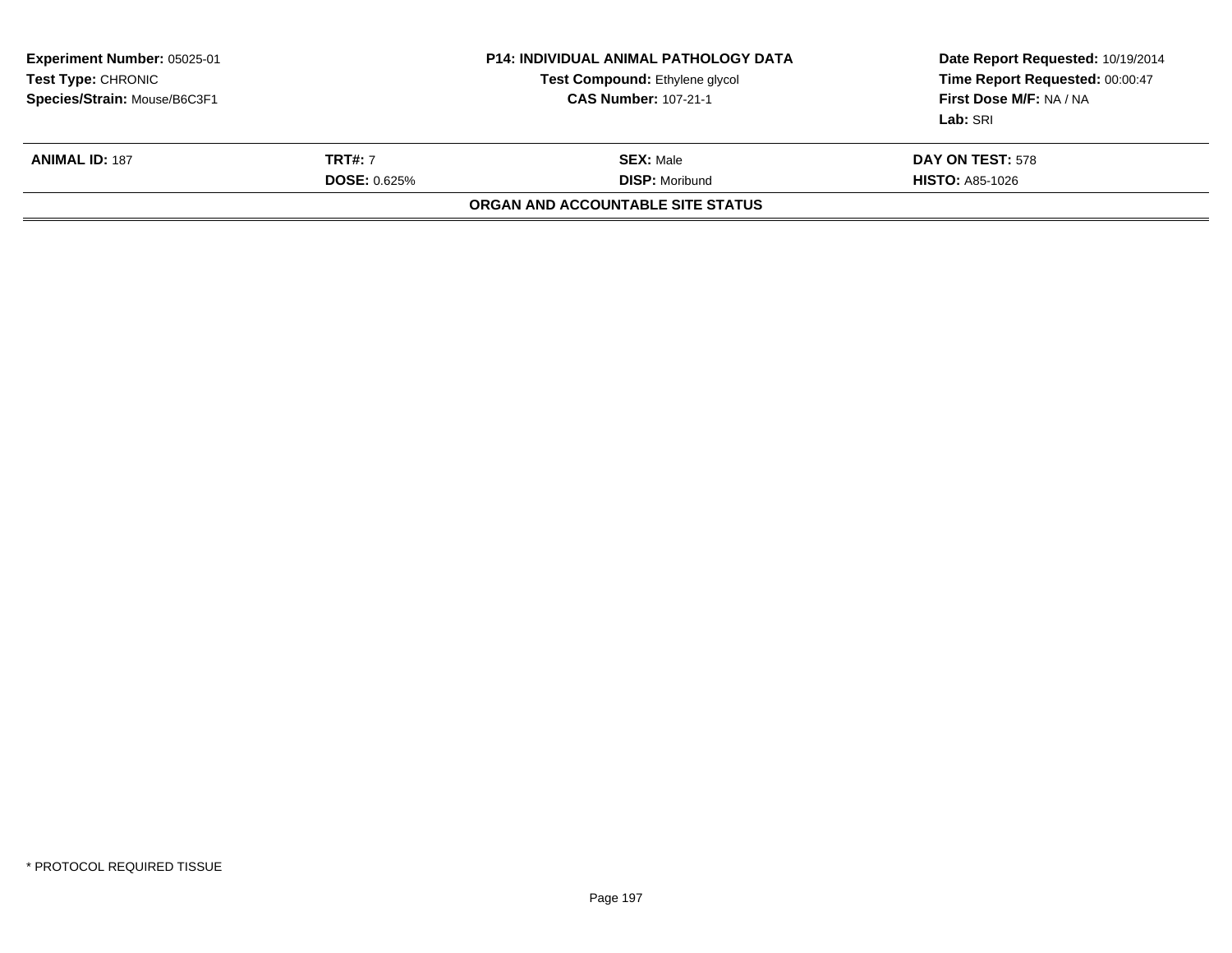**Experiment Number:** 05025-01**Test Type:** CHRONIC **Species/Strain:** Mouse/B6C3F1**P14: INDIVIDUAL ANIMAL PATHOLOGY DATATest Compound:** Ethylene glycol **CAS Number:** 107-21-1**Date Report Requested:** 10/19/2014**Time Report Requested:** 00:00:47**First Dose M/F:** NA / NA**Lab:** SRI**ANIMAL ID:** 188**TRT#:** 7 **SEX:** Male **DAY ON TEST:** 654 **DOSE:** 0.625% **DISP:** Moribund **HISTO:** A85-1027 **ORGAN AND ACCOUNTABLE SITE STATUSNORMALAdrenal Gland - Cortex**  Adrenal Gland - Cortex Adrenal Gland - Medulla Bone Bone MarrowGallbladder Brain Epididymis Epididymis and the Brook of the Brook of the Brook of the Brook of the Gallbladder of the Gallbladder Heart **Intestine Large - Cecum** Intestine Large - Cecum Intestine Large - Colon Intestine Large - Rectum Intestine Small - Duodenum **Intestine Small - Ileum** Intestine Small - Ileum Intestine Small - Jejunum Intestine Small - Jejunum Islets, Pancreatic Lung **Lymph Node - Mandibular Nose** Nose Nose **Pancreas** Pancreas **Salivary Glands** Parathyroid Gland Salivary Glands Pituitary Gland Prosection Prostate Prostate Salivary Glands Salivary Glands Stomach - Glandular Seminal Vesicle Subsetsion Skin Skin Stomach - Forestomach - Stomach - Forestomach - Stomach - Glandular Stomach - Glandular Stomach - Glandular Stomach - Glandular Stomach - Glandular Stomach - Stomach - Glandular Stomach Testes Thymus Thyroid Gland Trachea Urinary Bladder**MISSING** Mammary Gland**OBSERVATIONS** Kidneyy the control of the control of the control of the control of the control of the control of the control of the control of the control of the control of the control of the control of the control of the control of the contro Renal TubuleVacuolization Cytoplasmic **Minimal**  Liver Hepatocellular Carcinoma Four, Multiple [ Hepatocellular Carcinoma TGLS = 1-11,2-12,3-13,4-14 ] Lymph Node Mesenteric Hyperplasia Lymphoid, Mild SpleenHematopoietic Cell Proliferation Mild PRIMARY CAUSE OF DEATH-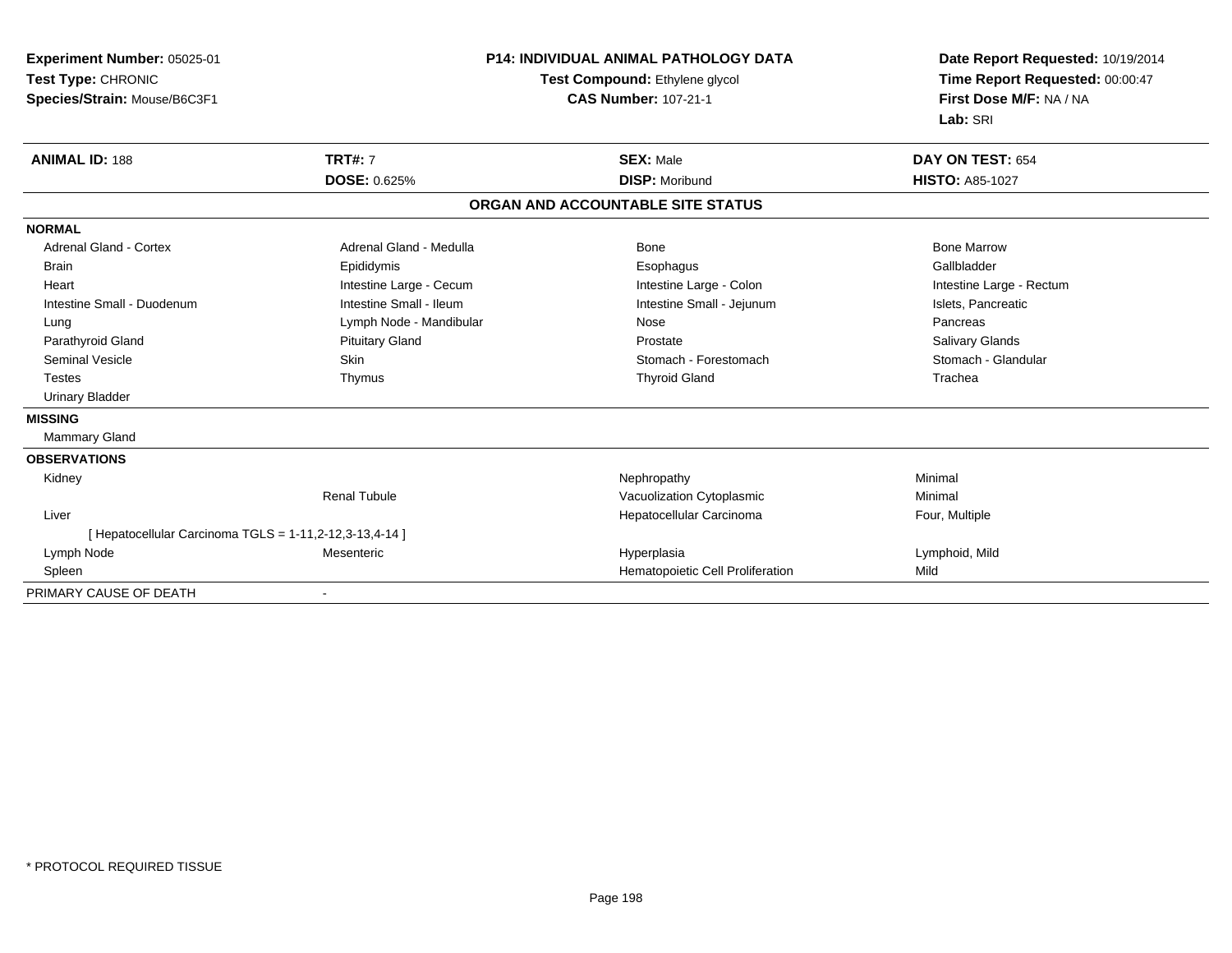| Experiment Number: 05025-01<br>Test Type: CHRONIC<br>Species/Strain: Mouse/B6C3F1 |                                | <b>P14: INDIVIDUAL ANIMAL PATHOLOGY DATA</b><br>Test Compound: Ethylene glycol<br><b>CAS Number: 107-21-1</b> | Date Report Requested: 10/19/2014<br>Time Report Requested: 00:00:47<br>First Dose M/F: NA / NA<br>Lab: SRI |  |
|-----------------------------------------------------------------------------------|--------------------------------|---------------------------------------------------------------------------------------------------------------|-------------------------------------------------------------------------------------------------------------|--|
| <b>ANIMAL ID: 189</b>                                                             | <b>TRT#: 7</b><br>DOSE: 0.625% | <b>SEX: Male</b><br><b>DISP:</b> Terminal Sacrifice                                                           | DAY ON TEST: 731<br><b>HISTO: A85-1028</b>                                                                  |  |
|                                                                                   |                                | ORGAN AND ACCOUNTABLE SITE STATUS                                                                             |                                                                                                             |  |
|                                                                                   |                                |                                                                                                               |                                                                                                             |  |
| <b>NORMAL</b>                                                                     |                                |                                                                                                               |                                                                                                             |  |
| <b>Blood</b>                                                                      | Liver                          | Pancreas                                                                                                      | <b>Thyroid Gland</b>                                                                                        |  |
| <b>OBSERVATIONS</b>                                                               |                                |                                                                                                               |                                                                                                             |  |
| <b>Adrenal Gland</b>                                                              | Medulla                        | Pheochromocytoma Benign                                                                                       |                                                                                                             |  |
| [Pheochromocytoma Benign TGLS = 6-13]                                             |                                |                                                                                                               |                                                                                                             |  |
| Kidney                                                                            |                                | Nephropathy                                                                                                   | Minimal                                                                                                     |  |
|                                                                                   | <b>Renal Tubule</b>            | Vacuolization Cytoplasmic                                                                                     | Minimal                                                                                                     |  |
| Lymph Node                                                                        | Mesenteric                     | Angiectasis                                                                                                   | Minimal                                                                                                     |  |
| [Angiectasis TGLS = 7-6]                                                          |                                |                                                                                                               |                                                                                                             |  |
| <b>Skin</b>                                                                       | <b>Subcut Tiss</b>             | Fibrosarcoma                                                                                                  |                                                                                                             |  |
| [Fibrosarcoma TGLS = 2-11]                                                        |                                |                                                                                                               |                                                                                                             |  |
| Spleen                                                                            |                                | Hematopoietic Cell Proliferation                                                                              | Moderate                                                                                                    |  |
| [ Hematopoietic Cell Proliferation TGLS = 5-8 ]                                   |                                |                                                                                                               |                                                                                                             |  |
| <b>Urinary Bladder</b>                                                            |                                | Hyperplasia                                                                                                   | Lymphoid, Mild                                                                                              |  |
| PRIMARY CAUSE OF DEATH                                                            |                                |                                                                                                               |                                                                                                             |  |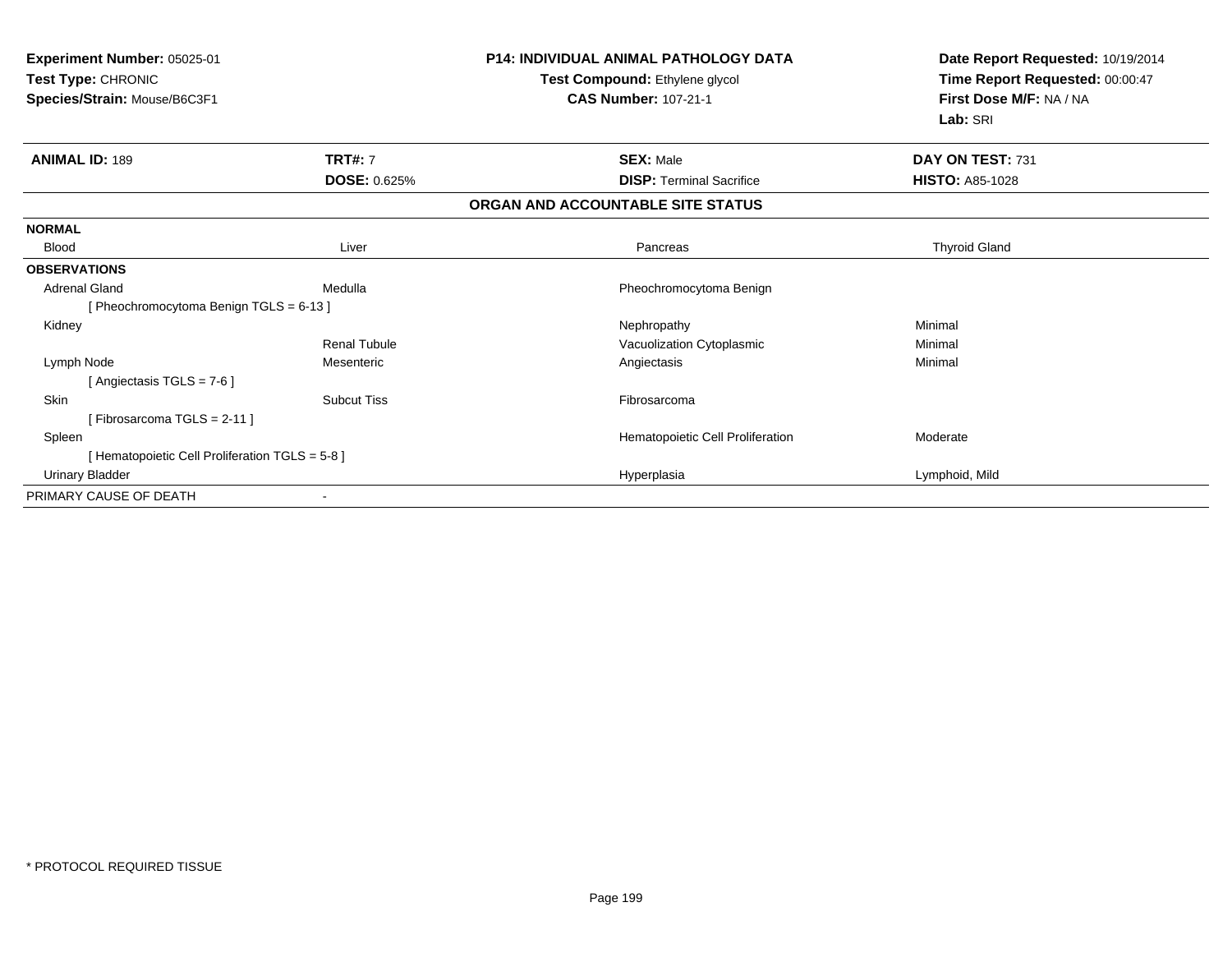| Experiment Number: 05025-01                | <b>P14: INDIVIDUAL ANIMAL PATHOLOGY DATA</b><br>Test Compound: Ethylene glycol |                                   | Date Report Requested: 10/19/2014 |  |
|--------------------------------------------|--------------------------------------------------------------------------------|-----------------------------------|-----------------------------------|--|
| Test Type: CHRONIC                         |                                                                                |                                   | Time Report Requested: 00:00:47   |  |
| Species/Strain: Mouse/B6C3F1               |                                                                                | <b>CAS Number: 107-21-1</b>       | First Dose M/F: NA / NA           |  |
|                                            |                                                                                |                                   | Lab: SRI                          |  |
| <b>ANIMAL ID: 190</b>                      | <b>TRT#: 7</b>                                                                 | <b>SEX: Male</b>                  | DAY ON TEST: 601                  |  |
|                                            | DOSE: 0.625%                                                                   | <b>DISP: Dead</b>                 | <b>HISTO: A85-1029</b>            |  |
|                                            |                                                                                | ORGAN AND ACCOUNTABLE SITE STATUS |                                   |  |
| <b>NORMAL</b>                              |                                                                                |                                   |                                   |  |
| <b>Adrenal Gland - Cortex</b>              | Adrenal Gland - Medulla                                                        | <b>Bone Marrow</b>                | <b>Brain</b>                      |  |
| Epididymis                                 | Esophagus                                                                      | Gallbladder                       | Heart                             |  |
| Intestine Large - Cecum                    | Intestine Large - Colon                                                        | Intestine Large - Rectum          | Intestine Small - Duodenum        |  |
| Intestine Small - Ileum                    | Intestine Small - Jejunum                                                      | Islets, Pancreatic                | Lung                              |  |
| Pancreas                                   | Parathyroid Gland                                                              | <b>Pituitary Gland</b>            | Prostate                          |  |
| Salivary Glands                            | <b>Seminal Vesicle</b>                                                         | Stomach - Forestomach             | Stomach - Glandular               |  |
| <b>Testes</b>                              | Thymus                                                                         | <b>Thyroid Gland</b>              | Trachea                           |  |
| <b>Urinary Bladder</b>                     |                                                                                |                                   |                                   |  |
| <b>MISSING</b>                             |                                                                                |                                   |                                   |  |
| Lymph Node - Mandibular                    | Mammary Gland                                                                  |                                   |                                   |  |
| <b>OBSERVATIONS</b>                        |                                                                                |                                   |                                   |  |
| Bone                                       | Distal, Femur, Joint                                                           | Arthrosis                         | Moderate                          |  |
| Kidney                                     | <b>Renal Tubule</b>                                                            | Vacuolization Cytoplasmic         | Minimal                           |  |
| Liver                                      |                                                                                | Hepatocellular Carcinoma          |                                   |  |
| Note: [ HEPATOCLR CARC ] TGLs = 3-11       |                                                                                |                                   |                                   |  |
| Lymph Node                                 | Mesenteric                                                                     | Angiectasis                       | Mild                              |  |
| Nose                                       | Nasolacrim Dct                                                                 | Inflammation                      | Suppurative, Mild                 |  |
| <b>Preputial Gland</b>                     |                                                                                | Inflammation                      | Suppurative, Marked               |  |
| Note: [INFLAMMATION ] TGLs = 1-12          |                                                                                |                                   |                                   |  |
| Skin                                       |                                                                                | Inflammation                      | Chronic, Mild                     |  |
| Spleen                                     |                                                                                | <b>Depletion Cellular</b>         | Moderate                          |  |
| Note: [ DEPLETION<br>$\sqrt{ }$ TGLs = 2-8 |                                                                                |                                   |                                   |  |
| PRIMARY CAUSE OF DEATH                     |                                                                                |                                   |                                   |  |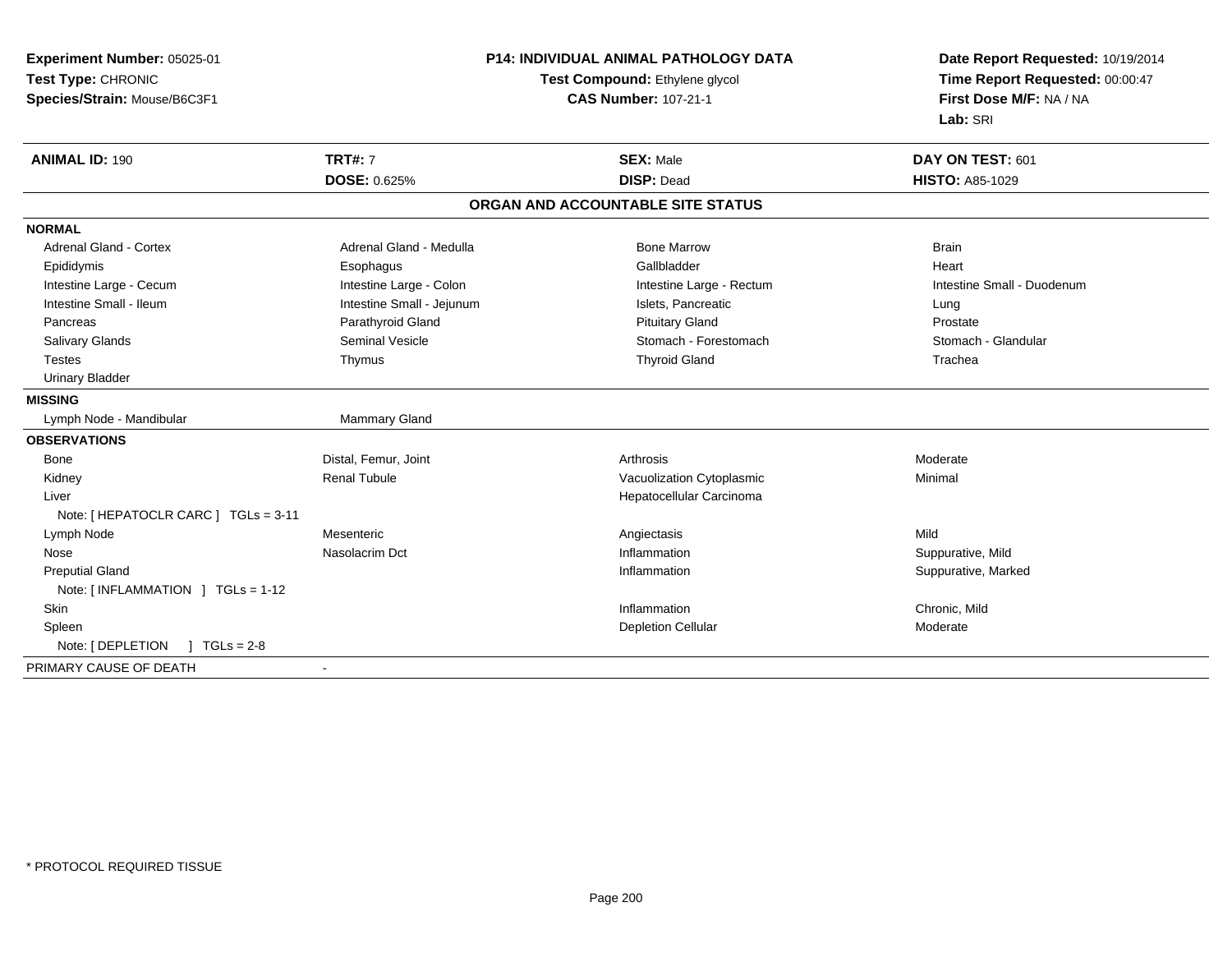| Experiment Number: 05025-01<br>Test Type: CHRONIC<br>Species/Strain: Mouse/B6C3F1 |                      | <b>P14: INDIVIDUAL ANIMAL PATHOLOGY DATA</b><br>Test Compound: Ethylene glycol<br><b>CAS Number: 107-21-1</b> | Date Report Requested: 10/19/2014<br>Time Report Requested: 00:00:47<br>First Dose M/F: NA / NA<br>Lab: SRI |  |
|-----------------------------------------------------------------------------------|----------------------|---------------------------------------------------------------------------------------------------------------|-------------------------------------------------------------------------------------------------------------|--|
| <b>ANIMAL ID: 191</b>                                                             | <b>TRT#: 7</b>       | <b>SEX: Male</b>                                                                                              | DAY ON TEST: 732                                                                                            |  |
|                                                                                   | <b>DOSE: 0.625%</b>  | <b>DISP: Terminal Sacrifice</b>                                                                               | <b>HISTO: A85-1030</b>                                                                                      |  |
|                                                                                   |                      | ORGAN AND ACCOUNTABLE SITE STATUS                                                                             |                                                                                                             |  |
| <b>NORMAL</b>                                                                     |                      |                                                                                                               |                                                                                                             |  |
| Spleen                                                                            | <b>Thyroid Gland</b> | <b>Urinary Bladder</b>                                                                                        |                                                                                                             |  |
| <b>OBSERVATIONS</b>                                                               |                      |                                                                                                               |                                                                                                             |  |
| Kidney                                                                            |                      | Nephropathy                                                                                                   | Minimal                                                                                                     |  |
|                                                                                   | Renal Tubule         | Vacuolization Cytoplasmic                                                                                     | Mild                                                                                                        |  |
| Liver                                                                             |                      | Hyperplasia                                                                                                   | Lymphoid, Mild                                                                                              |  |
| Penis                                                                             |                      | <b>Fibrosis</b>                                                                                               | Marked                                                                                                      |  |
|                                                                                   |                      | Inflammation                                                                                                  | Chronic, Marked                                                                                             |  |
| [Fibrosis TGLS = 2-11]                                                            |                      |                                                                                                               |                                                                                                             |  |
| [Inflammation TGLS = 2-11]                                                        |                      |                                                                                                               |                                                                                                             |  |
| PRIMARY CAUSE OF DEATH                                                            |                      |                                                                                                               |                                                                                                             |  |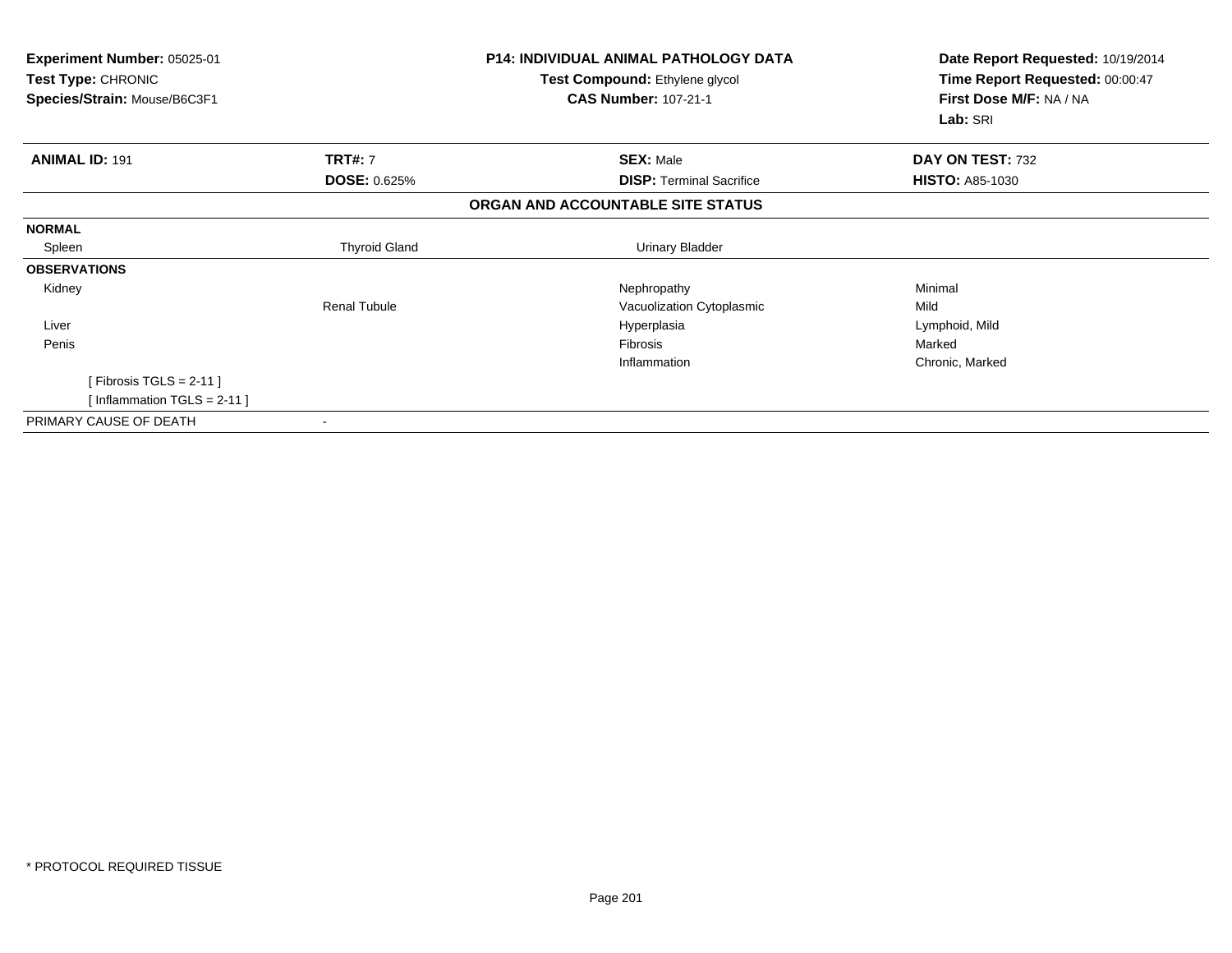| <b>Experiment Number: 05025-01</b><br><b>Test Type: CHRONIC</b><br>Species/Strain: Mouse/B6C3F1 |                     | <b>P14: INDIVIDUAL ANIMAL PATHOLOGY DATA</b><br><b>Test Compound: Ethylene glycol</b><br><b>CAS Number: 107-21-1</b> | Date Report Requested: 10/19/2014<br>Time Report Requested: 00:00:48<br>First Dose M/F: NA / NA<br>Lab: SRI |  |
|-------------------------------------------------------------------------------------------------|---------------------|----------------------------------------------------------------------------------------------------------------------|-------------------------------------------------------------------------------------------------------------|--|
| <b>ANIMAL ID: 192</b>                                                                           | <b>TRT#: 7</b>      | <b>SEX: Male</b>                                                                                                     | DAY ON TEST: 732                                                                                            |  |
|                                                                                                 | <b>DOSE: 0.625%</b> | <b>DISP:</b> Terminal Sacrifice                                                                                      | <b>HISTO: A85-1031</b>                                                                                      |  |
|                                                                                                 |                     | ORGAN AND ACCOUNTABLE SITE STATUS                                                                                    |                                                                                                             |  |
| <b>NORMAL</b>                                                                                   |                     |                                                                                                                      |                                                                                                             |  |
| Liver                                                                                           | Skin                | Spleen                                                                                                               | <b>Thyroid Gland</b>                                                                                        |  |
| <b>OBSERVATIONS</b>                                                                             |                     |                                                                                                                      |                                                                                                             |  |
| Kidney                                                                                          |                     | Nephropathy                                                                                                          | Minimal                                                                                                     |  |
|                                                                                                 | <b>Renal Tubule</b> | Vacuolization Cytoplasmic                                                                                            | Mild                                                                                                        |  |
| <b>Urinary Bladder</b>                                                                          |                     | Inflammation                                                                                                         | Chronic, Minimal                                                                                            |  |
| PRIMARY CAUSE OF DEATH                                                                          |                     |                                                                                                                      |                                                                                                             |  |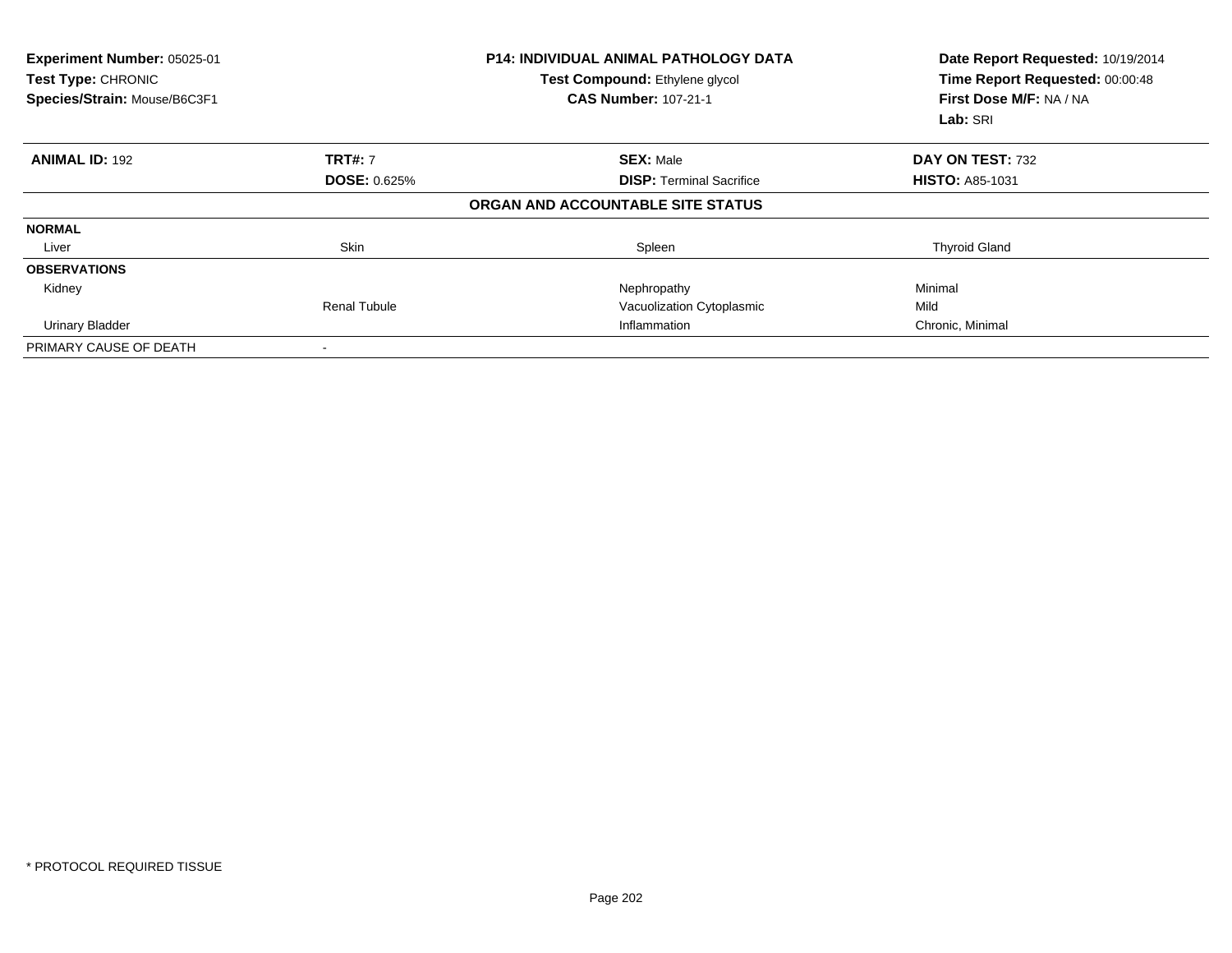| Experiment Number: 05025-01<br><b>Test Type: CHRONIC</b><br>Species/Strain: Mouse/B6C3F1 |                     | <b>P14: INDIVIDUAL ANIMAL PATHOLOGY DATA</b><br><b>Test Compound: Ethylene glycol</b><br><b>CAS Number: 107-21-1</b> | Date Report Requested: 10/19/2014<br>Time Report Requested: 00:00:48<br>First Dose M/F: NA / NA<br>Lab: SRI |  |
|------------------------------------------------------------------------------------------|---------------------|----------------------------------------------------------------------------------------------------------------------|-------------------------------------------------------------------------------------------------------------|--|
| <b>ANIMAL ID: 193</b>                                                                    | <b>TRT#: 7</b>      | <b>SEX: Male</b>                                                                                                     | DAY ON TEST: 732                                                                                            |  |
|                                                                                          | <b>DOSE: 0.625%</b> | <b>DISP: Terminal Sacrifice</b>                                                                                      | <b>HISTO: A85-1032</b>                                                                                      |  |
|                                                                                          |                     | ORGAN AND ACCOUNTABLE SITE STATUS                                                                                    |                                                                                                             |  |
| <b>NORMAL</b>                                                                            |                     |                                                                                                                      |                                                                                                             |  |
| Liver                                                                                    | Spleen              | <b>Thyroid Gland</b>                                                                                                 | Urinary Bladder                                                                                             |  |
| <b>OBSERVATIONS</b>                                                                      |                     |                                                                                                                      |                                                                                                             |  |
| Kidney                                                                                   |                     | Nephropathy                                                                                                          | Minimal                                                                                                     |  |
|                                                                                          | <b>Renal Tubule</b> | Vacuolization Cytoplasmic                                                                                            | Mild                                                                                                        |  |
| <b>Seminal Vesicle</b>                                                                   |                     | <b>Dilatation</b>                                                                                                    | Moderate                                                                                                    |  |
|                                                                                          |                     | Inflammation                                                                                                         | Chronic, Moderate                                                                                           |  |
| [ Dilatation TGLS = $2-7$ ]                                                              |                     |                                                                                                                      |                                                                                                             |  |
| [Inflammation TGLS = $2-7$ ]                                                             |                     |                                                                                                                      |                                                                                                             |  |
| PRIMARY CAUSE OF DEATH                                                                   |                     |                                                                                                                      |                                                                                                             |  |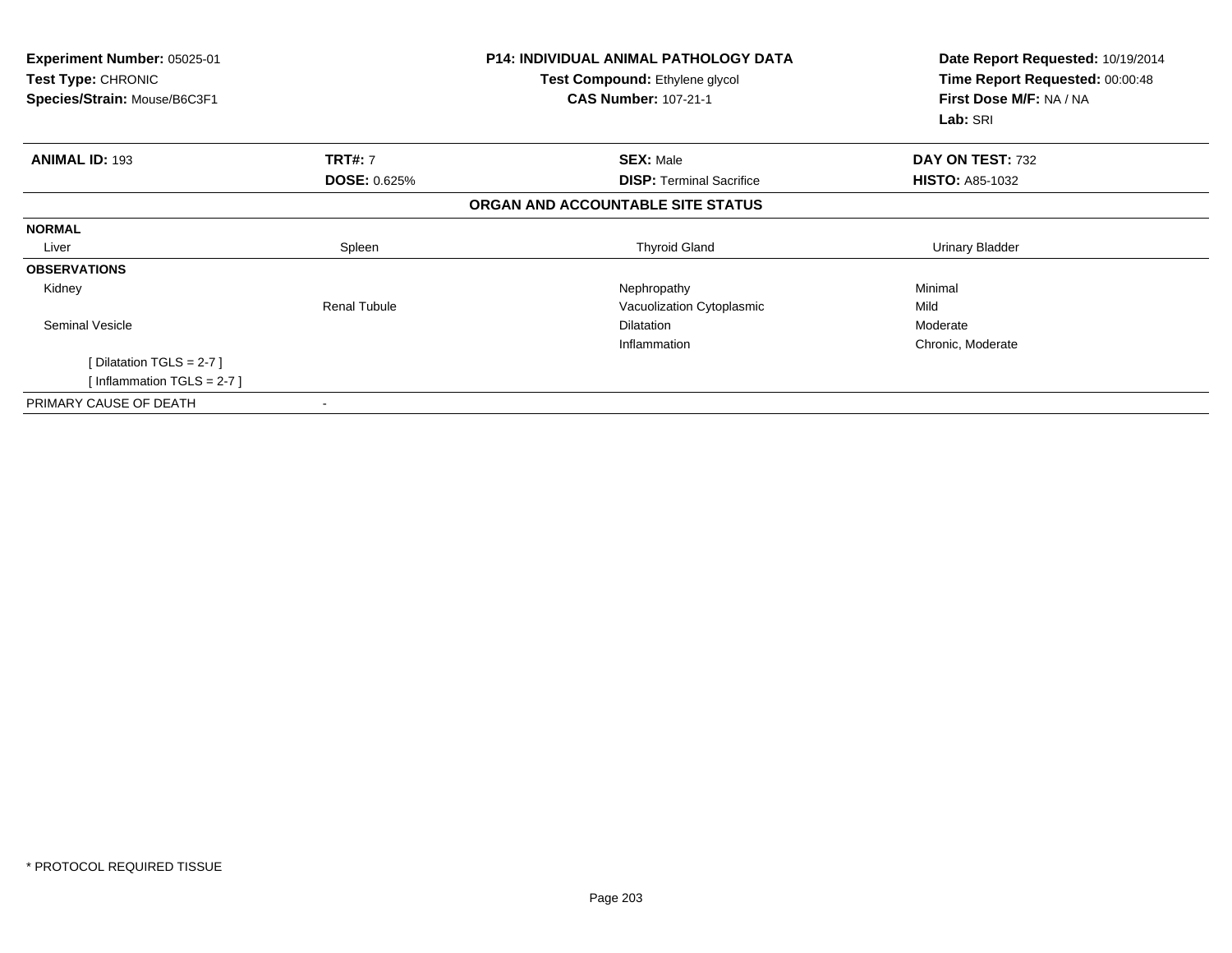**Experiment Number:** 05025-01**Test Type:** CHRONIC **Species/Strain:** Mouse/B6C3F1**P14: INDIVIDUAL ANIMAL PATHOLOGY DATATest Compound:** Ethylene glycol **CAS Number:** 107-21-1**Date Report Requested:** 10/19/2014**Time Report Requested:** 00:00:48**First Dose M/F:** NA / NA**Lab:** SRI**ANIMAL ID:** 194 **TRT#:** <sup>7</sup> **SEX:** Male **DAY ON TEST:** <sup>654</sup> **DOSE:** 0.625% **DISP:** Dead **HISTO:** A85-1033 **ORGAN AND ACCOUNTABLE SITE STATUSNORMALAdrenal Gland - Cortex**  Adrenal Gland - Cortex Adrenal Gland - Medulla Bone Bone MarrowGallbladder Brain Epididymis Epididymis and the Brook of the Brook of the Brook of the Brook of the Gallbladder of the Gallbladder Heart **Intestine Large - Cecum** Intestine Large - Cecum Intestine Large - Colon Intestine Large - Rectum Intestine Small - Duodenum **Intestine Small - Ileum** Intestine Small - Ileum Intestine Small - Jejunum Intestine Small - Jejunum Islets, Pancreatic Lung **Lymph Node - Mandibular Nose** Nose Nose **Pancreas** Pancreas **Salivary Glands** Parathyroid Gland Salivary Glands Pituitary Gland Prosection Prostate Prostate Salivary Glands Salivary Glands Stomach - Glandular Seminal Vesicle Supervisor Skin Stomach - Skin Stomach - Forestomach - Stomach - Forestomach - Stomach - Glandular Testes Thyroid Gland Trachea Urinary Bladder**MISSING** Mammary Gland**OBSERVATIONS** Kidney Renal TubuleVacuolization Cytoplasmic **Mild**  Liver Hepatocellular Carcinoma[ Hepatocellular Carcinoma TGLS = 1-11 ] Lymph Nodee the contract of the contract of the contract of the contract of the contract of the contract of the contract  $\mathsf{Mild}$  Spleenn and the control of the control of the control of the control of the control of the control of the control of the control of the control of the control of the control of the control of the control of the control of the co Thymus Depletion Lymphoidd Mild Toothh ann an Incisor ann an Incisor ann an Dysplasia ann an Dysplasia ann an India ann an India ann an India ann an I PRIMARY CAUSE OF DEATH-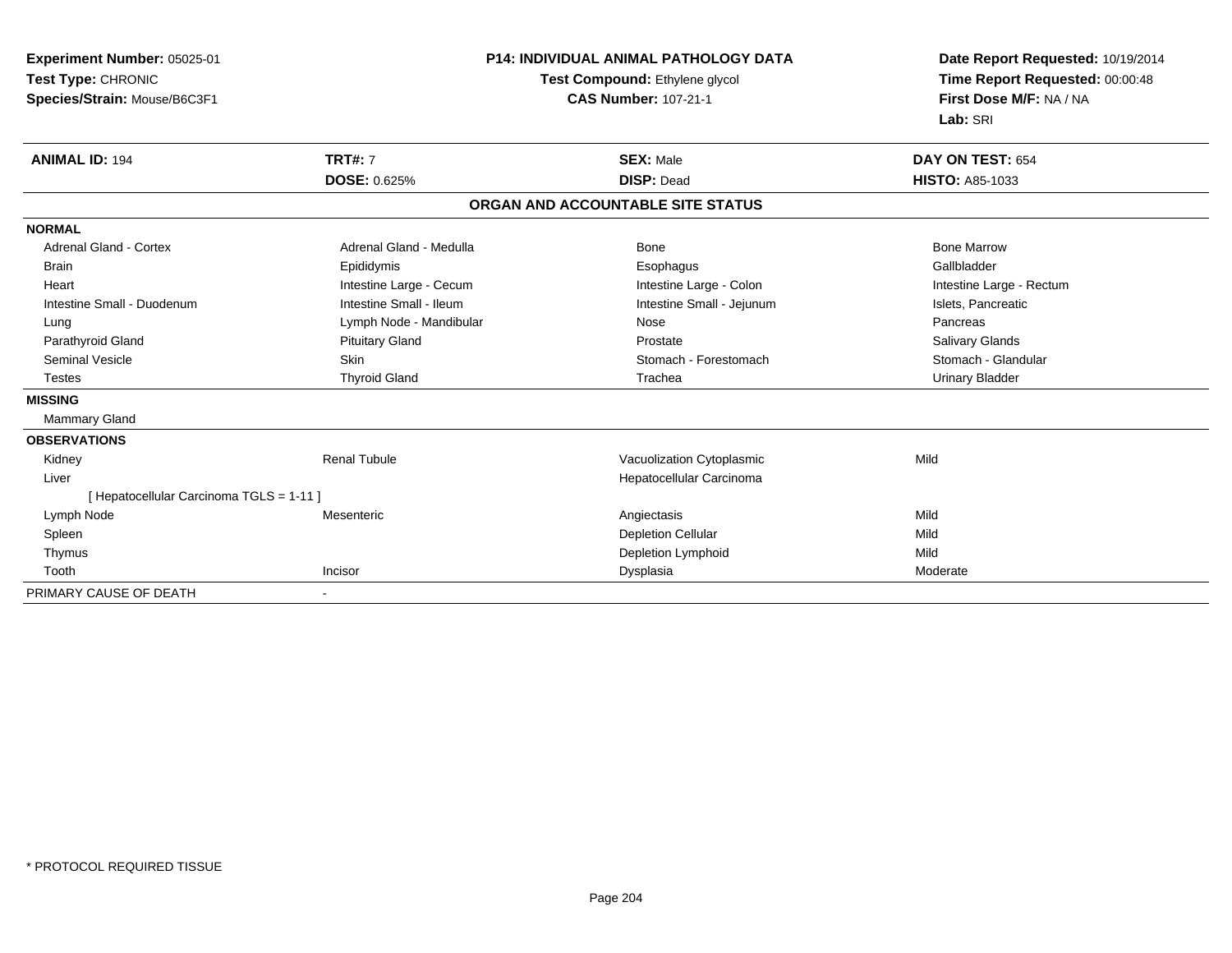**Experiment Number:** 05025-01**Test Type:** CHRONIC **Species/Strain:** Mouse/B6C3F1**P14: INDIVIDUAL ANIMAL PATHOLOGY DATATest Compound:** Ethylene glycol **CAS Number:** 107-21-1**Date Report Requested:** 10/19/2014**Time Report Requested:** 00:00:48**First Dose M/F:** NA / NA**Lab:** SRI**ANIMAL ID:** 195**TRT#:** 7 **SEX:** Male **DAY ON TEST:** 627 **DOSE:** 0.625% **DISP:** Dead **HISTO:** A85-1034 **ORGAN AND ACCOUNTABLE SITE STATUSNORMALAdrenal Gland - Cortex** Adrenal Gland - Medulla **Bone Adrenal Gland - Cortex Adrenal Gland - Cortex Adrenal Gland - Medulla** Bone Marrow Gallbladder Brain Epididymis Epididymis and the Brook of the Brook of the Brook of the Brook of the Gallbladder of the Gallbladder Heart **Intestine Large - Cecum** Intestine Large - Cecum Intestine Large - Colon Intestine Large - Rectum Intestine Small - Duodenum **Intestine Small - Jejunum** Intestine Small - Jejunum Islets, Pancreatic **Intestine Small - Lung Pituitary Gland** Mammary Gland Nose Nose Research Communication of the Pancreas Pancreas Pancreas Pituitary Gland Pituitary Gland Prostate Salivary Glands Salivary Glands Store Skin Store Skin Store Store Stomach - Forestomach - Store Stomach - Store Store Stomach - Forestomach Store Store Store Store Store Store Store Store Store Store Store Store S Stomach - Glandular Testes Thymus Thyroid Gland Trachea Urinary Bladder**MISSING**Lymph Node - Mandibular and a common and Parathyroid Gland **OBSERVATIONS** Intestine Small Ileum, Lymphoid Tiss Lymphoma Malignant MixedIleumm and the contract of the Perforation contract the method of the Moderate method of Moderate  $\blacksquare$ [ Lymphoma Malignant Mixed TGLS = 2-11 ][ Perforation TGLS = 3-12 ] Kidney Renal TubuleVacuolization Cytoplasmic<br>
Infiltration Cellular<br>
Infiltration Cellular Liver Infiltration Cellular Mixed Cell, Mildn **Multifocal**, Minimal Inflammation Lymph Node Mesenteric Lymphoma Malignant Mixed [ Lymphoma Malignant Mixed TGLS = 1-6 ] Mesenteryy the control of the control of the control of the control of the control of the control of the control of the control of the control of the control of the control of the control of the control of the control of the contro Inflammation **Example 2018** Chronic, Marked<br>
Hyperplasia<br>
Hyperplasia Seminal Vesicle Epitheliumm and the Hyperplasia methods of the Moderate Moderate of the Moderate of the Moderate of the Moderate of the Moderate of the Moderate of the Moderate of the Moderate of the Moderate of the Moderate of the Moderate of the Inflammation Chronic, Moderate SpleenHematopoietic Cell Proliferation and Mild<br>
Dysplasia Mild Toothh ann an t-Incisor ann an t-Incisor ann an t-Incisor ann an Dysplasia ann an Dysplasia ann an Dysplasia ann an Mild PRIMARY CAUSE OF DEATH-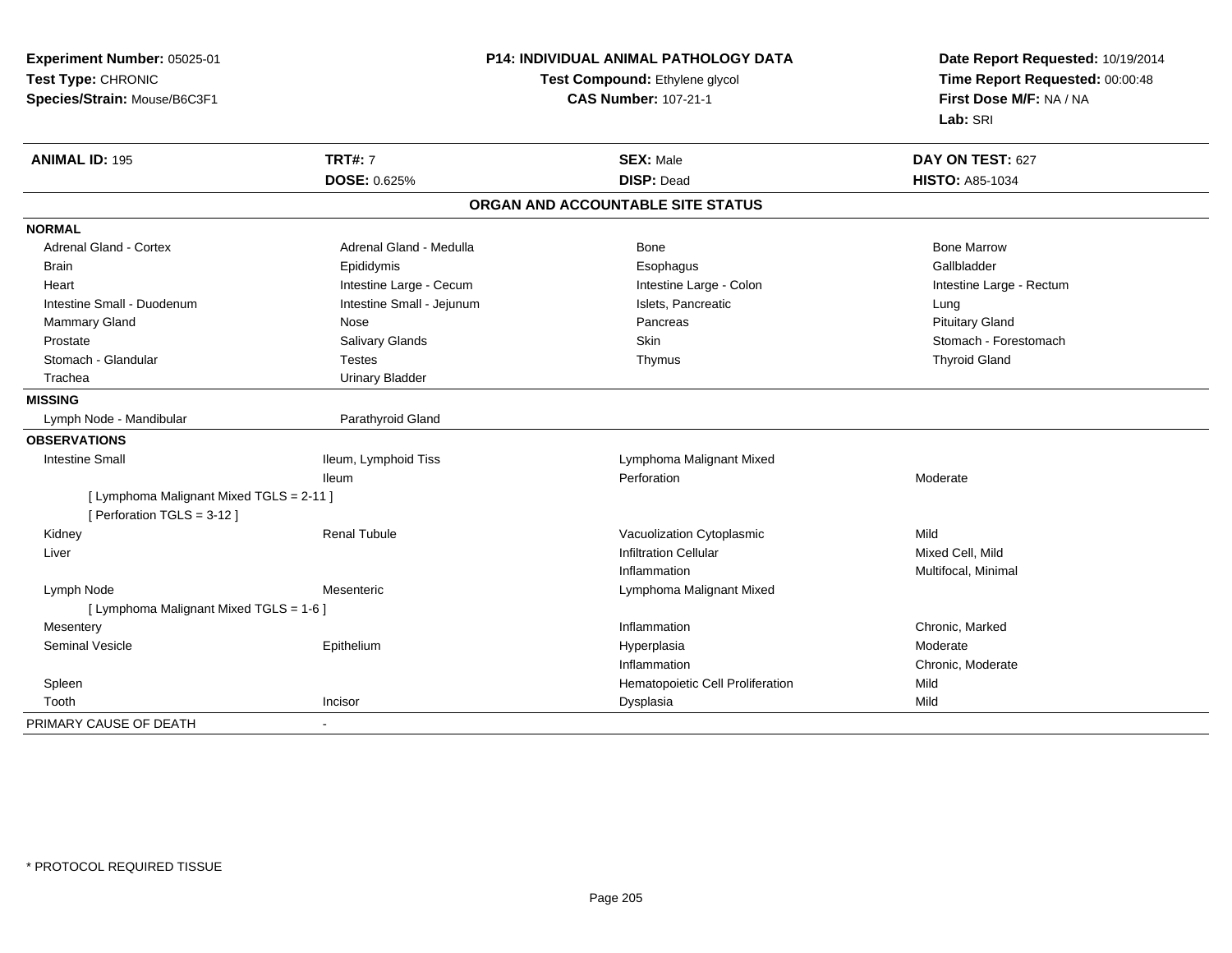| Experiment Number: 05025-01       | P14: INDIVIDUAL ANIMAL PATHOLOGY DATA<br>Test Compound: Ethylene glycol<br><b>CAS Number: 107-21-1</b> |                                   | Date Report Requested: 10/19/2014<br>Time Report Requested: 00:00:48 |
|-----------------------------------|--------------------------------------------------------------------------------------------------------|-----------------------------------|----------------------------------------------------------------------|
| Test Type: CHRONIC                |                                                                                                        |                                   |                                                                      |
| Species/Strain: Mouse/B6C3F1      |                                                                                                        |                                   | First Dose M/F: NA / NA                                              |
|                                   |                                                                                                        |                                   | Lab: SRI                                                             |
| <b>ANIMAL ID: 196</b>             | <b>TRT#: 7</b>                                                                                         | <b>SEX: Male</b>                  | DAY ON TEST: 175                                                     |
|                                   | DOSE: 0.625%                                                                                           | <b>DISP: Dead</b>                 | HISTO: A83028071                                                     |
|                                   |                                                                                                        | ORGAN AND ACCOUNTABLE SITE STATUS |                                                                      |
| <b>NORMAL</b>                     |                                                                                                        |                                   |                                                                      |
| <b>Adrenal Gland - Cortex</b>     | Adrenal Gland - Medulla                                                                                | Bone                              | <b>Bone Marrow</b>                                                   |
| <b>Brain</b>                      | Epididymis                                                                                             | Esophagus                         | Heart                                                                |
| Intestine Large - Colon           | Intestine Large - Rectum                                                                               | Intestine Small - Duodenum        | Islets, Pancreatic                                                   |
| Lymph Node - Mandibular           | Nose                                                                                                   | Pancreas                          | Parathyroid Gland                                                    |
| <b>Pituitary Gland</b>            | Salivary Glands                                                                                        | Spleen                            | Stomach - Forestomach                                                |
| Stomach - Glandular               | <b>Testes</b>                                                                                          | Thymus                            | Trachea                                                              |
| <b>Urinary Bladder</b>            |                                                                                                        |                                   |                                                                      |
| <b>MISSING</b>                    |                                                                                                        |                                   |                                                                      |
| Mammary Gland                     | Prostate                                                                                               |                                   |                                                                      |
| <b>AUTO PRECLUDES DIAG.</b>       |                                                                                                        |                                   |                                                                      |
| Gallbladder                       | Intestine Large - Cecum                                                                                | Intestine Small - Ileum           | Intestine Small - Jejunum                                            |
| <b>OBSERVATIONS</b>               |                                                                                                        |                                   |                                                                      |
| Kidney                            | <b>Renal Tubule</b>                                                                                    | Vacuolization Cytoplasmic         | Mild                                                                 |
| Liver                             |                                                                                                        | <b>Infiltration Cellular</b>      | Mixed Cell, Mild                                                     |
|                                   |                                                                                                        | <b>Necrosis</b>                   | Multifocal, Mild                                                     |
| Lung                              |                                                                                                        | <b>Infiltration Cellular</b>      | Mixed Cell, Mild                                                     |
| Lymph Node                        | Inguinal                                                                                               | Hyperplasia                       | Mild                                                                 |
| Note: [ HYPERPLASIA ] TGLs = 2-8  |                                                                                                        |                                   |                                                                      |
| <b>Preputial Gland</b>            |                                                                                                        | Degeneration                      | Cystic, Moderate                                                     |
| Seminal Vesicle                   |                                                                                                        | Inflammation                      | Chronic, Marked                                                      |
| Note: [INFLAMMATION ] TGLs = 3-7  |                                                                                                        |                                   |                                                                      |
| Skin                              | Prepuce                                                                                                | Ulcer                             | Marked                                                               |
| Note: TGL 1 IS ON SLIDE I         |                                                                                                        |                                   |                                                                      |
| Note: [ ULCER<br>$\vert$ TGLs = 1 |                                                                                                        |                                   |                                                                      |
| <b>Thyroid Gland</b>              |                                                                                                        | Degeneration                      | Cystic, Minimal                                                      |
| PRIMARY CAUSE OF DEATH            | $\blacksquare$                                                                                         |                                   |                                                                      |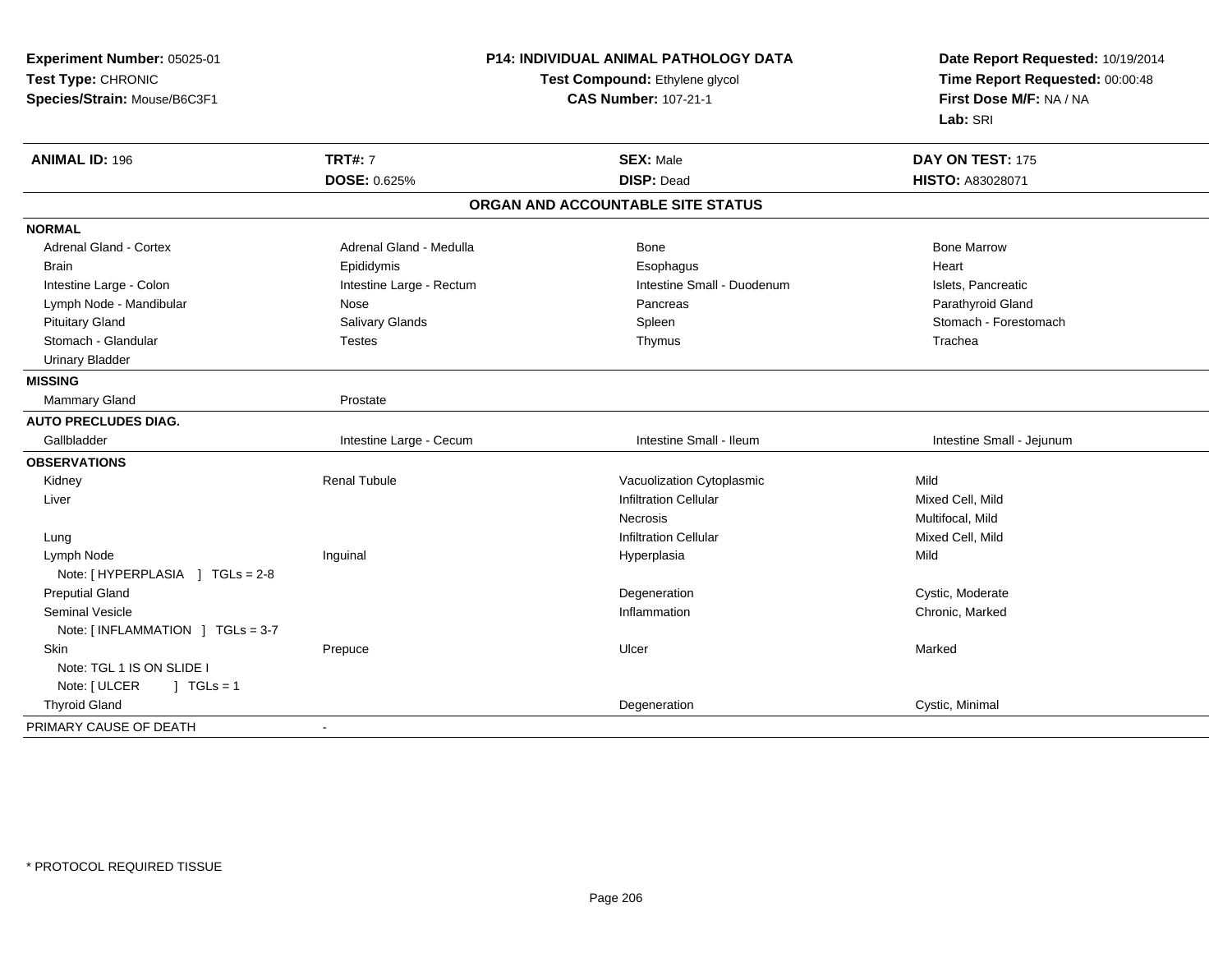| Experiment Number: 05025-01<br>Test Type: CHRONIC |                       | <b>P14: INDIVIDUAL ANIMAL PATHOLOGY DATA</b><br>Test Compound: Ethylene glycol | Date Report Requested: 10/19/2014<br>Time Report Requested: 00:00:48 |
|---------------------------------------------------|-----------------------|--------------------------------------------------------------------------------|----------------------------------------------------------------------|
| Species/Strain: Mouse/B6C3F1                      |                       | <b>CAS Number: 107-21-1</b>                                                    | First Dose M/F: NA / NA                                              |
|                                                   |                       |                                                                                | Lab: SRI                                                             |
| <b>ANIMAL ID: 197</b>                             | <b>TRT#: 7</b>        | <b>SEX: Male</b>                                                               | DAY ON TEST: 732                                                     |
|                                                   | <b>DOSE: 0.625%</b>   | <b>DISP: Terminal Sacrifice</b>                                                | <b>HISTO: A85-1036</b>                                               |
|                                                   |                       | ORGAN AND ACCOUNTABLE SITE STATUS                                              |                                                                      |
| <b>NORMAL</b>                                     |                       |                                                                                |                                                                      |
| <b>Urinary Bladder</b>                            |                       |                                                                                |                                                                      |
| <b>OBSERVATIONS</b>                               |                       |                                                                                |                                                                      |
| Kidney                                            |                       | Nephropathy                                                                    | Minimal                                                              |
|                                                   | <b>Renal Tubule</b>   | Vacuolization Cytoplasmic                                                      | Mild                                                                 |
| Liver                                             |                       | Hepatocellular Adenoma                                                         |                                                                      |
| [Hepatocellular Adenoma TGLS = 4-13]              |                       |                                                                                |                                                                      |
| <b>Skin</b>                                       |                       | Inflammation                                                                   | Chronic, Mild                                                        |
|                                                   |                       | Metaplasia                                                                     | Osseous, Moderate                                                    |
| [Inflammation $TGLS = 1-11$ ]                     |                       |                                                                                |                                                                      |
| [Metaplasia TGLS = 2-12]                          |                       |                                                                                |                                                                      |
| Spleen                                            |                       | Hematopoietic Cell Proliferation                                               | Mild                                                                 |
| <b>Testes</b>                                     | <b>Interstit Cell</b> | Adenoma                                                                        |                                                                      |
| [Adenoma TGLS = $3-7$ ]                           |                       |                                                                                |                                                                      |
| <b>Thyroid Gland</b>                              | <b>Follicular Cel</b> | Hyperplasia                                                                    | Mild                                                                 |
| PRIMARY CAUSE OF DEATH                            |                       |                                                                                |                                                                      |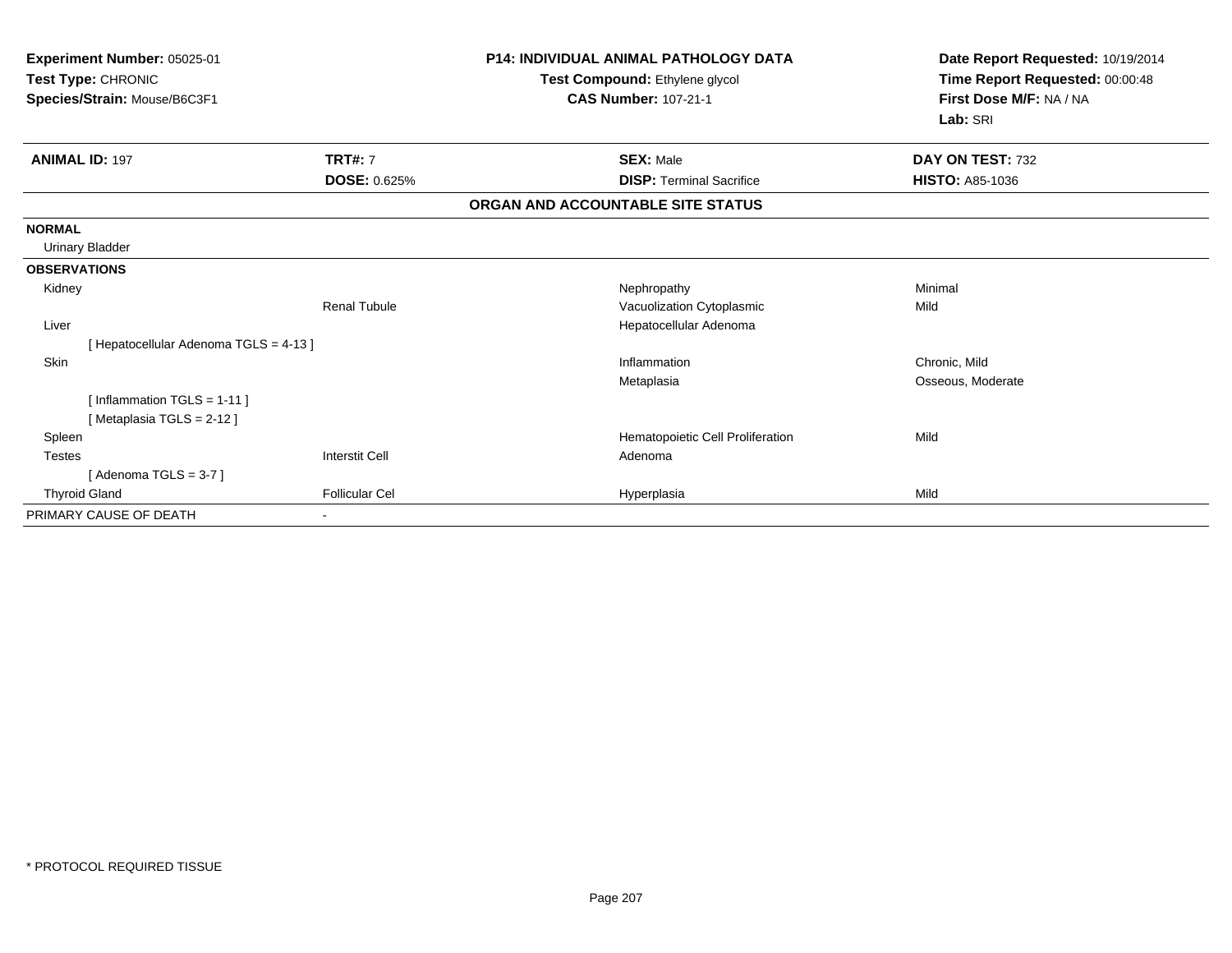| Experiment Number: 05025-01<br>Test Type: CHRONIC<br>Species/Strain: Mouse/B6C3F1 |                        | <b>P14: INDIVIDUAL ANIMAL PATHOLOGY DATA</b><br>Test Compound: Ethylene glycol<br><b>CAS Number: 107-21-1</b> | Date Report Requested: 10/19/2014<br>Time Report Requested: 00:00:48<br>First Dose M/F: NA / NA<br>Lab: SRI |  |
|-----------------------------------------------------------------------------------|------------------------|---------------------------------------------------------------------------------------------------------------|-------------------------------------------------------------------------------------------------------------|--|
| <b>ANIMAL ID: 198</b>                                                             | <b>TRT#: 7</b>         | <b>SEX: Male</b>                                                                                              | DAY ON TEST: 732                                                                                            |  |
|                                                                                   | <b>DOSE: 0.625%</b>    | <b>DISP: Terminal Sacrifice</b>                                                                               | <b>HISTO: A85-1037</b>                                                                                      |  |
|                                                                                   |                        | ORGAN AND ACCOUNTABLE SITE STATUS                                                                             |                                                                                                             |  |
| <b>NORMAL</b>                                                                     |                        |                                                                                                               |                                                                                                             |  |
| <b>Thyroid Gland</b>                                                              | <b>Urinary Bladder</b> |                                                                                                               |                                                                                                             |  |
| <b>OBSERVATIONS</b>                                                               |                        |                                                                                                               |                                                                                                             |  |
| <b>Intestine Small</b>                                                            | Duodenum               | Polyp Adenomatous                                                                                             |                                                                                                             |  |
| [Polyp Adenomatous TGLS = 3-12]                                                   |                        |                                                                                                               |                                                                                                             |  |
| Kidney                                                                            |                        | Nephropathy                                                                                                   | Moderate                                                                                                    |  |
|                                                                                   | <b>Renal Tubule</b>    | Vacuolization Cytoplasmic                                                                                     | Minimal                                                                                                     |  |
| Liver                                                                             |                        | Hepatocellular Adenoma                                                                                        |                                                                                                             |  |
|                                                                                   |                        | Inflammation                                                                                                  | Multifocal, Mild                                                                                            |  |
| Note: $[HEPATOCLR ADEN] TGLs = 4-13$                                              |                        |                                                                                                               |                                                                                                             |  |
| Skin                                                                              |                        | Inflammation                                                                                                  | Chronic, Mild                                                                                               |  |
| [Inflammation TGLS = $1-11$ ]                                                     |                        |                                                                                                               |                                                                                                             |  |
| Spleen                                                                            |                        | Hematopoietic Cell Proliferation                                                                              | Mild                                                                                                        |  |
| [ Hematopoietic Cell Proliferation TGLS = 2-8 ]                                   |                        |                                                                                                               |                                                                                                             |  |
| PRIMARY CAUSE OF DEATH                                                            |                        |                                                                                                               |                                                                                                             |  |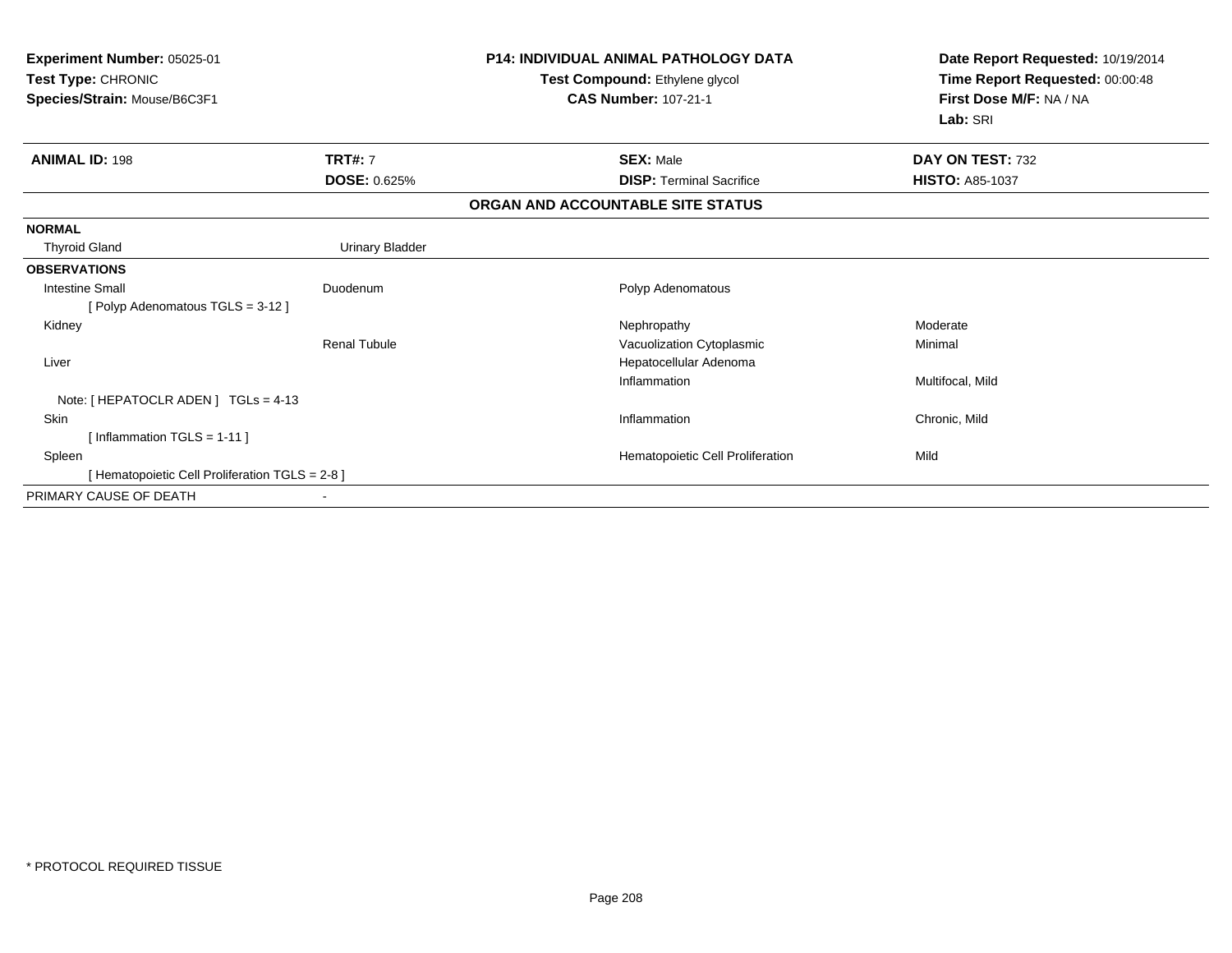| <b>Experiment Number: 05025-01</b> | <b>P14: INDIVIDUAL ANIMAL PATHOLOGY DATA</b><br>Test Compound: Ethylene glycol |                                   | Date Report Requested: 10/19/2014 |
|------------------------------------|--------------------------------------------------------------------------------|-----------------------------------|-----------------------------------|
| Test Type: CHRONIC                 |                                                                                |                                   | Time Report Requested: 00:00:48   |
| Species/Strain: Mouse/B6C3F1       |                                                                                | <b>CAS Number: 107-21-1</b>       | First Dose M/F: NA / NA           |
|                                    |                                                                                |                                   | Lab: SRI                          |
| <b>ANIMAL ID: 199</b>              | <b>TRT#: 7</b>                                                                 | <b>SEX: Male</b>                  | <b>DAY ON TEST: 98</b>            |
|                                    | <b>DOSE: 0.625%</b>                                                            | <b>DISP: Dead</b>                 | <b>HISTO: A83027734</b>           |
|                                    |                                                                                | ORGAN AND ACCOUNTABLE SITE STATUS |                                   |
| <b>MISSING</b>                     |                                                                                |                                   |                                   |
| <b>Mammary Gland</b>               |                                                                                |                                   |                                   |
| <b>AUTO PRECLUDES DIAG.</b>        |                                                                                |                                   |                                   |
| Adrenal Gland - Cortex             | Adrenal Gland - Medulla                                                        | Bone                              | <b>Bone Marrow</b>                |
| <b>Brain</b>                       | Epididymis                                                                     | Esophagus                         | Gallbladder                       |
| Heart                              | Intestine Large - Cecum                                                        | Intestine Large - Colon           | Intestine Large - Rectum          |
| Intestine Small - Duodenum         | Intestine Small - Ileum                                                        | Intestine Small - Jejunum         | Islets, Pancreatic                |
| Kidney                             | Liver                                                                          | Lung                              | Lymph Node - Mandibular           |
| Nose                               | Pancreas                                                                       | Parathyroid Gland                 | <b>Pituitary Gland</b>            |
| Prostate                           | <b>Salivary Glands</b>                                                         | Seminal Vesicle                   | <b>Skin</b>                       |
| Spleen                             | Stomach - Forestomach                                                          | Stomach - Glandular               | <b>Testes</b>                     |
| Thymus                             | <b>Thyroid Gland</b>                                                           | Trachea                           | <b>Urinary Bladder</b>            |
| PRIMARY CAUSE OF DEATH             |                                                                                |                                   |                                   |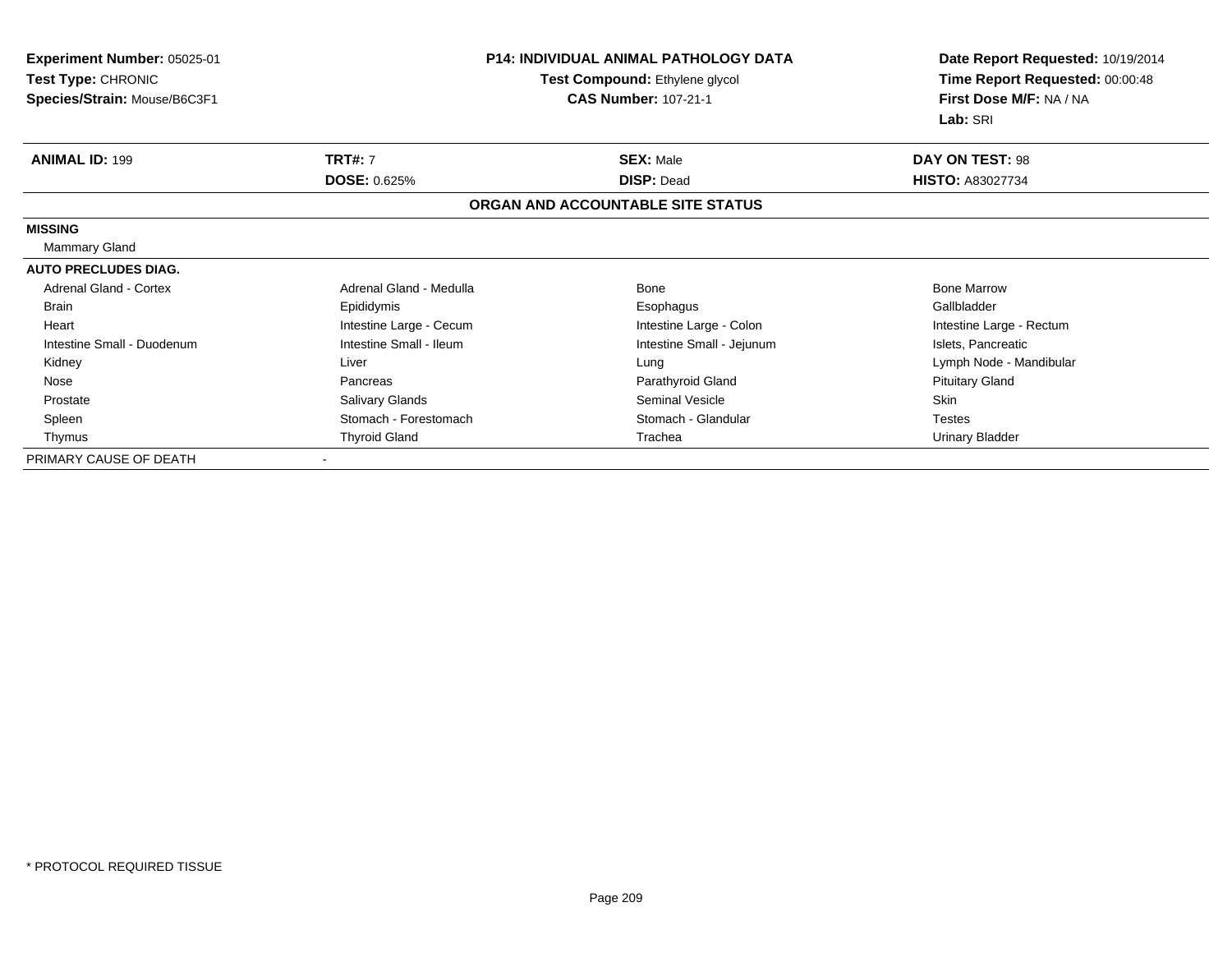| Experiment Number: 05025-01<br>Test Type: CHRONIC<br>Species/Strain: Mouse/B6C3F1 |                     | <b>P14: INDIVIDUAL ANIMAL PATHOLOGY DATA</b><br>Test Compound: Ethylene glycol<br><b>CAS Number: 107-21-1</b> | Date Report Requested: 10/19/2014<br>Time Report Requested: 00:00:48<br>First Dose M/F: NA / NA<br>Lab: SRI |
|-----------------------------------------------------------------------------------|---------------------|---------------------------------------------------------------------------------------------------------------|-------------------------------------------------------------------------------------------------------------|
| <b>ANIMAL ID: 200</b>                                                             | <b>TRT#: 7</b>      | <b>SEX: Male</b>                                                                                              | DAY ON TEST: 732                                                                                            |
|                                                                                   | <b>DOSE: 0.625%</b> | <b>DISP: Terminal Sacrifice</b>                                                                               | <b>HISTO: A85-1039</b>                                                                                      |
|                                                                                   |                     | ORGAN AND ACCOUNTABLE SITE STATUS                                                                             |                                                                                                             |
| <b>NORMAL</b>                                                                     |                     |                                                                                                               |                                                                                                             |
| Liver                                                                             | Spleen              | <b>Thyroid Gland</b>                                                                                          | <b>Urinary Bladder</b>                                                                                      |
| <b>OBSERVATIONS</b>                                                               |                     |                                                                                                               |                                                                                                             |
| Kidney                                                                            |                     | Nephropathy                                                                                                   | Minimal                                                                                                     |
|                                                                                   | <b>Renal Tubule</b> | Vacuolization Cytoplasmic                                                                                     | Mild                                                                                                        |
| PRIMARY CAUSE OF DEATH                                                            |                     |                                                                                                               |                                                                                                             |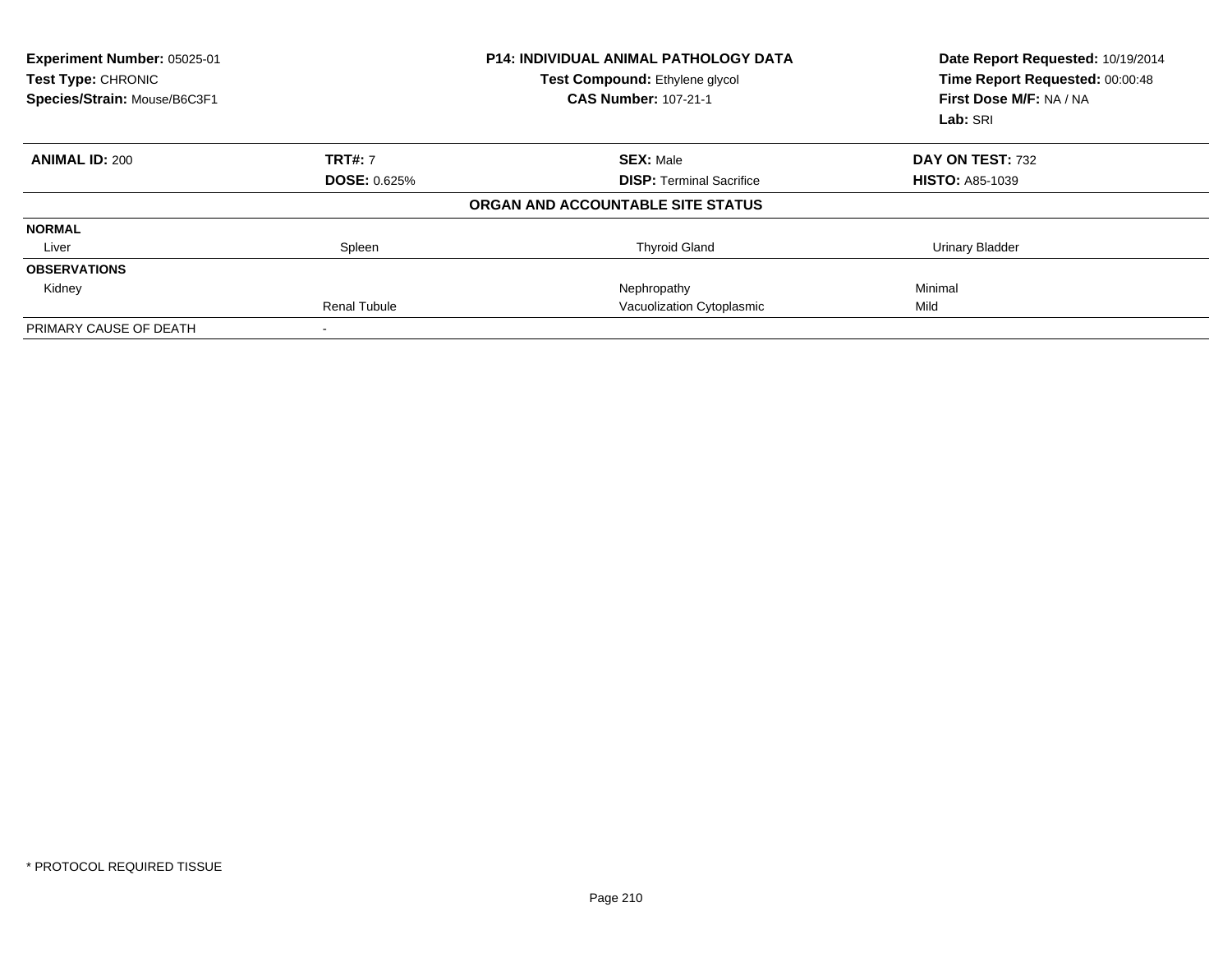| Experiment Number: 05025-01<br>Test Type: CHRONIC<br>Species/Strain: Mouse/B6C3F1 |                     | <b>P14: INDIVIDUAL ANIMAL PATHOLOGY DATA</b><br>Test Compound: Ethylene glycol<br><b>CAS Number: 107-21-1</b> | Date Report Requested: 10/19/2014<br>Time Report Requested: 00:00:48<br>First Dose M/F: NA / NA<br>Lab: SRI |
|-----------------------------------------------------------------------------------|---------------------|---------------------------------------------------------------------------------------------------------------|-------------------------------------------------------------------------------------------------------------|
| <b>ANIMAL ID: 201</b>                                                             | <b>TRT#: 7</b>      | <b>SEX: Male</b>                                                                                              | DAY ON TEST: 732                                                                                            |
|                                                                                   | <b>DOSE: 0.625%</b> | <b>DISP: Terminal Sacrifice</b>                                                                               | <b>HISTO: A85-1040</b>                                                                                      |
|                                                                                   |                     | ORGAN AND ACCOUNTABLE SITE STATUS                                                                             |                                                                                                             |
| <b>NORMAL</b>                                                                     |                     |                                                                                                               |                                                                                                             |
| Liver                                                                             | Spleen              | <b>Thyroid Gland</b>                                                                                          | Urinary Bladder                                                                                             |
| <b>OBSERVATIONS</b>                                                               |                     |                                                                                                               |                                                                                                             |
| Kidney                                                                            |                     | Nephropathy                                                                                                   | Minimal                                                                                                     |
|                                                                                   | Renal Tubule        | Vacuolization Cytoplasmic                                                                                     | Mild                                                                                                        |
| <b>Skin</b>                                                                       |                     | Inflammation                                                                                                  | Chronic, Minimal                                                                                            |
| [Inflammation TGLS = $1-11$ ]                                                     |                     |                                                                                                               |                                                                                                             |
| PRIMARY CAUSE OF DEATH                                                            |                     |                                                                                                               |                                                                                                             |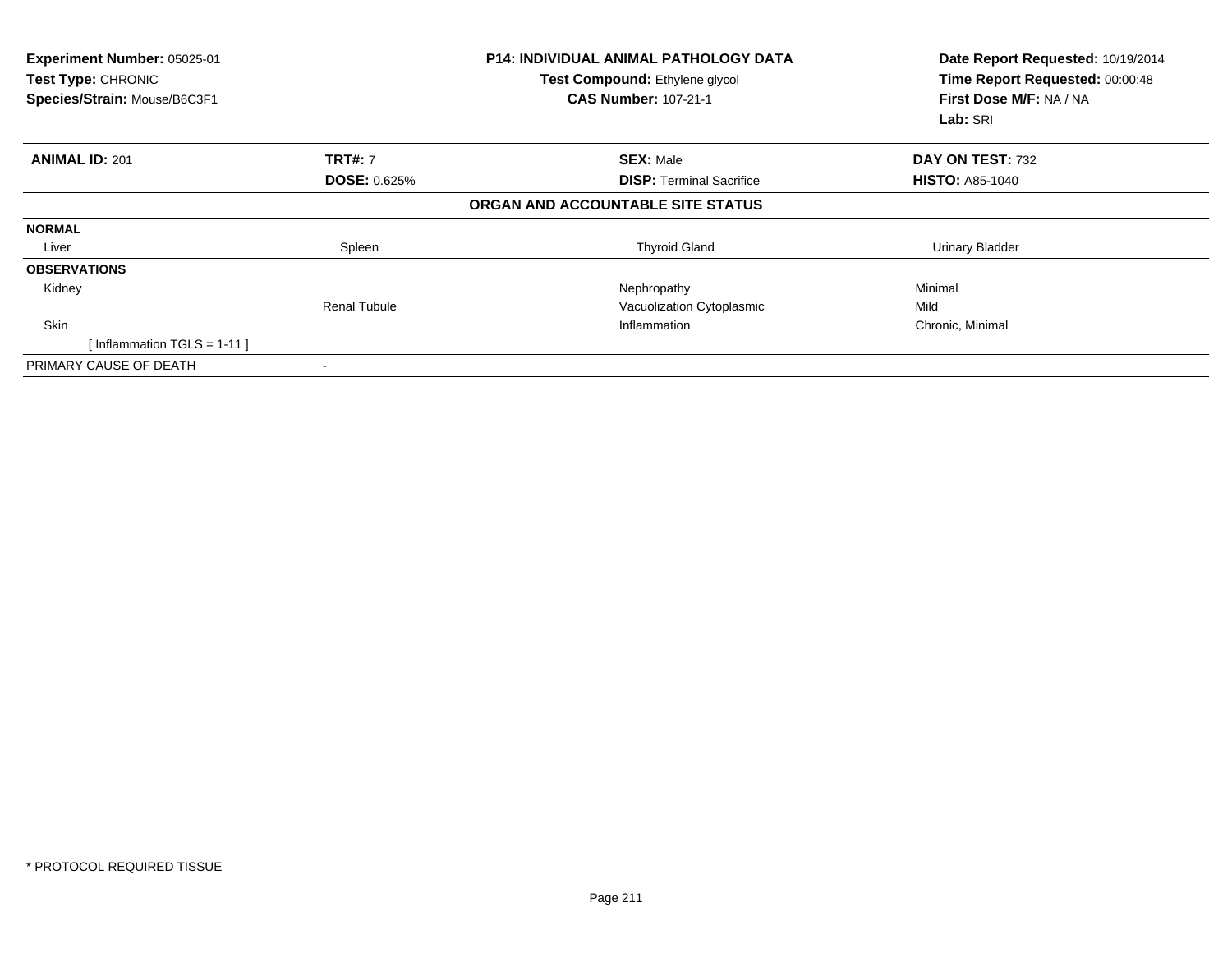| Experiment Number: 05025-01<br>Test Type: CHRONIC<br>Species/Strain: Mouse/B6C3F1 |                          | <b>P14: INDIVIDUAL ANIMAL PATHOLOGY DATA</b><br>Test Compound: Ethylene glycol<br><b>CAS Number: 107-21-1</b> | Date Report Requested: 10/19/2014<br>Time Report Requested: 00:00:48<br>First Dose M/F: NA / NA<br>Lab: SRI |
|-----------------------------------------------------------------------------------|--------------------------|---------------------------------------------------------------------------------------------------------------|-------------------------------------------------------------------------------------------------------------|
| <b>ANIMAL ID: 202</b>                                                             | <b>TRT#: 7</b>           | <b>SEX: Male</b>                                                                                              | DAY ON TEST: 732                                                                                            |
|                                                                                   | <b>DOSE: 0.625%</b>      | <b>DISP: Terminal Sacrifice</b>                                                                               | <b>HISTO: A85-1041</b>                                                                                      |
|                                                                                   |                          | ORGAN AND ACCOUNTABLE SITE STATUS                                                                             |                                                                                                             |
| <b>NORMAL</b>                                                                     |                          |                                                                                                               |                                                                                                             |
| Liver                                                                             | Spleen                   | <b>Thyroid Gland</b>                                                                                          | <b>Urinary Bladder</b>                                                                                      |
| <b>OBSERVATIONS</b>                                                               |                          |                                                                                                               |                                                                                                             |
| Kidney                                                                            |                          | Nephropathy                                                                                                   | Minimal                                                                                                     |
|                                                                                   | Renal Tubule             | Vacuolization Cytoplasmic                                                                                     | Mild                                                                                                        |
| Lymph Node<br>Note: $[ANGIECTASIS]$ TGLs = 3-6                                    | Mesenteric               | Angiectasis                                                                                                   | Mild                                                                                                        |
| <b>Skin</b><br>[Fibroma TGLS = $1-11$ ]                                           | <b>Subcut Tiss</b>       | Fibroma                                                                                                       |                                                                                                             |
| Urethra                                                                           | <b>Bulboureth GI</b>     | <b>Dilatation</b>                                                                                             | Moderate                                                                                                    |
|                                                                                   | <b>Bulboureth GI</b>     | <b>Fibrosis</b>                                                                                               | Minimal                                                                                                     |
| [ Dilatation TGLS = $2-12$ ]                                                      |                          |                                                                                                               |                                                                                                             |
| PRIMARY CAUSE OF DEATH                                                            | $\overline{\phantom{a}}$ |                                                                                                               |                                                                                                             |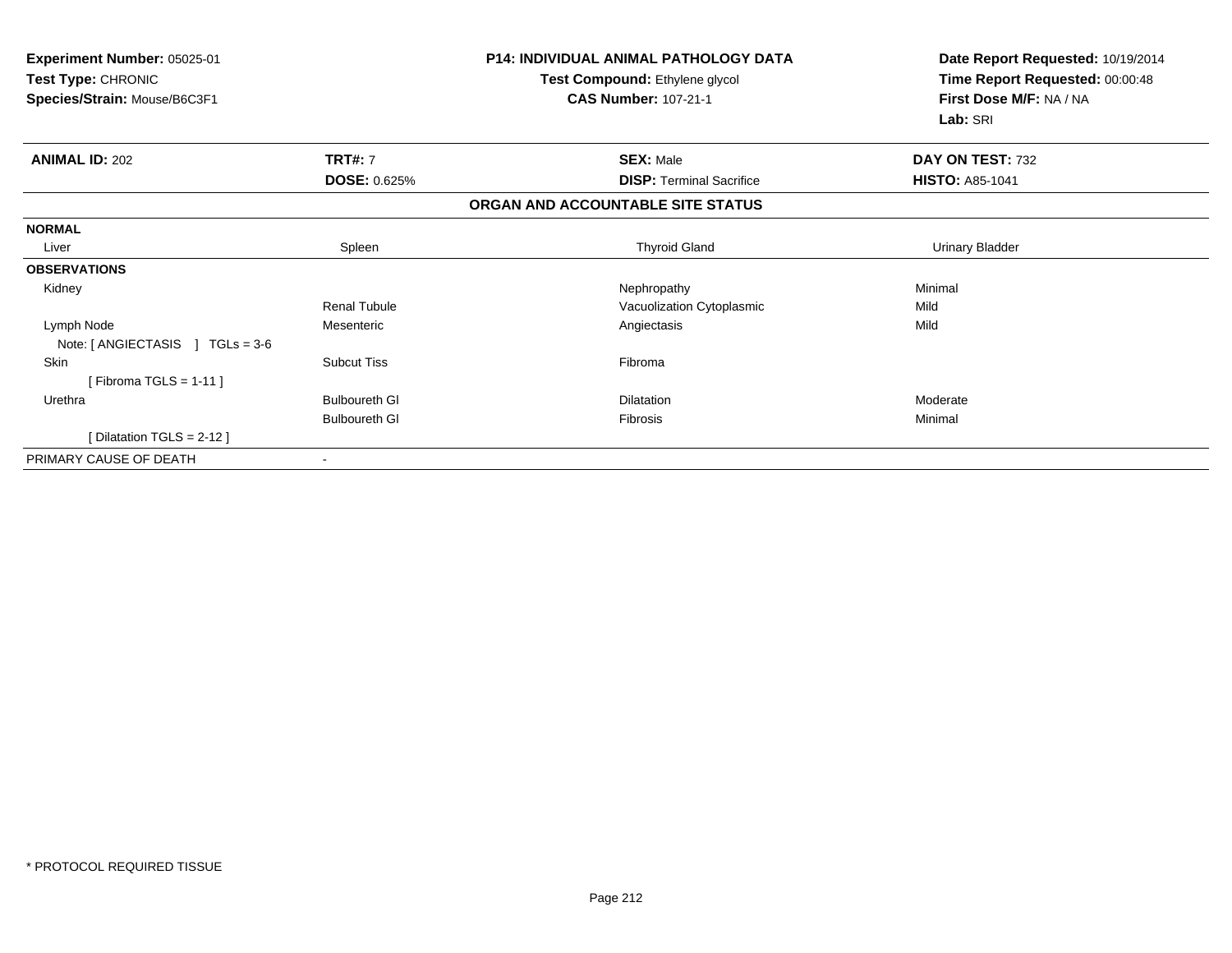| Experiment Number: 05025-01<br>Test Type: CHRONIC<br>Species/Strain: Mouse/B6C3F1 |                        | <b>P14: INDIVIDUAL ANIMAL PATHOLOGY DATA</b><br>Test Compound: Ethylene glycol<br><b>CAS Number: 107-21-1</b> | Date Report Requested: 10/19/2014<br>Time Report Requested: 00:00:48<br>First Dose M/F: NA / NA<br>Lab: SRI |
|-----------------------------------------------------------------------------------|------------------------|---------------------------------------------------------------------------------------------------------------|-------------------------------------------------------------------------------------------------------------|
| <b>ANIMAL ID: 203</b>                                                             | <b>TRT#: 7</b>         | <b>SEX: Male</b>                                                                                              | DAY ON TEST: 732                                                                                            |
|                                                                                   | <b>DOSE: 0.625%</b>    | <b>DISP: Terminal Sacrifice</b>                                                                               | <b>HISTO: A85-1042</b>                                                                                      |
|                                                                                   |                        | ORGAN AND ACCOUNTABLE SITE STATUS                                                                             |                                                                                                             |
| <b>NORMAL</b>                                                                     |                        |                                                                                                               |                                                                                                             |
| Spleen                                                                            | <b>Urinary Bladder</b> |                                                                                                               |                                                                                                             |
| <b>OBSERVATIONS</b>                                                               |                        |                                                                                                               |                                                                                                             |
| Kidney                                                                            |                        | Metaplasia                                                                                                    | Osseous, Mild                                                                                               |
|                                                                                   |                        | Nephropathy                                                                                                   | Moderate                                                                                                    |
|                                                                                   | <b>Renal Tubule</b>    | Vacuolization Cytoplasmic                                                                                     | Minimal                                                                                                     |
| Liver                                                                             |                        | Hepatocellular Carcinoma                                                                                      |                                                                                                             |
| Note: [ HEPATOCLR CARC ] TGLs = 4-11                                              |                        |                                                                                                               |                                                                                                             |
| Lymph Node                                                                        | Mesenteric             | Angiectasis                                                                                                   | Mild                                                                                                        |
| [ Angiectasis TGLS = $3-6$ ]                                                      |                        |                                                                                                               |                                                                                                             |
| <b>Preputial Gland</b>                                                            |                        | Inflammation                                                                                                  | Suppurative, Marked                                                                                         |
| [Inflammation TGLS = $2-12$ ]                                                     |                        |                                                                                                               |                                                                                                             |
| <b>Thyroid Gland</b>                                                              |                        | Degeneration                                                                                                  | Cystic, Mild                                                                                                |
| PRIMARY CAUSE OF DEATH                                                            |                        |                                                                                                               |                                                                                                             |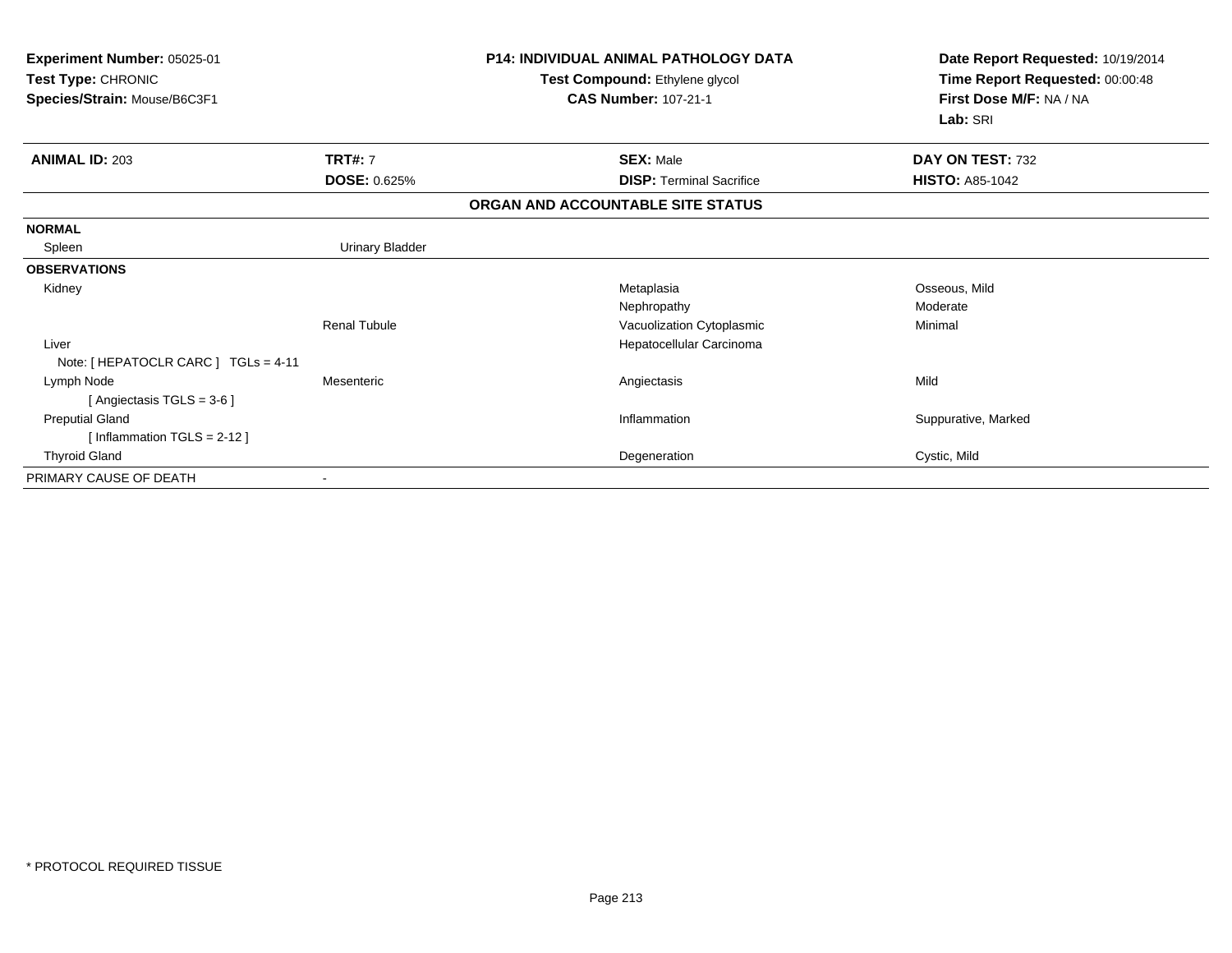| Experiment Number: 05025-01<br>Test Type: CHRONIC<br>Species/Strain: Mouse/B6C3F1 |                     | <b>P14: INDIVIDUAL ANIMAL PATHOLOGY DATA</b><br>Test Compound: Ethylene glycol<br><b>CAS Number: 107-21-1</b> | Date Report Requested: 10/19/2014<br>Time Report Requested: 00:00:48<br>First Dose M/F: NA / NA<br>Lab: SRI |
|-----------------------------------------------------------------------------------|---------------------|---------------------------------------------------------------------------------------------------------------|-------------------------------------------------------------------------------------------------------------|
| <b>ANIMAL ID: 204</b>                                                             | <b>TRT#: 7</b>      | <b>SEX: Male</b>                                                                                              | DAY ON TEST: 732                                                                                            |
|                                                                                   | DOSE: 0.625%        | <b>DISP: Terminal Sacrifice</b>                                                                               | <b>HISTO: A85-1043</b>                                                                                      |
|                                                                                   |                     | ORGAN AND ACCOUNTABLE SITE STATUS                                                                             |                                                                                                             |
| <b>NORMAL</b>                                                                     |                     |                                                                                                               |                                                                                                             |
| <b>Urinary Bladder</b>                                                            |                     |                                                                                                               |                                                                                                             |
| <b>OBSERVATIONS</b>                                                               |                     |                                                                                                               |                                                                                                             |
| Kidney                                                                            |                     | Nephropathy                                                                                                   | Minimal                                                                                                     |
|                                                                                   | <b>Renal Tubule</b> | Vacuolization Cytoplasmic                                                                                     | Mild                                                                                                        |
| Liver                                                                             |                     | Hematopoietic Cell Proliferation                                                                              | Mild                                                                                                        |
|                                                                                   |                     | Hepatocellular Carcinoma                                                                                      |                                                                                                             |
| [Hepatocellular Carcinoma TGLS = 5-13]                                            |                     |                                                                                                               |                                                                                                             |
| Skin                                                                              | <b>Subcut Tiss</b>  | Fibrosarcoma                                                                                                  |                                                                                                             |
|                                                                                   |                     | Inflammation                                                                                                  | Chronic, Moderate                                                                                           |
|                                                                                   |                     | Ulcer                                                                                                         | Moderate                                                                                                    |
| Note: [FIBROSARC ] TGLs = 1-11                                                    |                     |                                                                                                               |                                                                                                             |
| [Inflammation TGLS = $2-12$ ]                                                     |                     |                                                                                                               |                                                                                                             |
| [Ulcer TGLS = $3-12$ ]                                                            |                     |                                                                                                               |                                                                                                             |
| Spleen                                                                            |                     | Hematopoietic Cell Proliferation                                                                              | Moderate                                                                                                    |
| [ Hematopoietic Cell Proliferation TGLS = 4-8 ]                                   |                     |                                                                                                               |                                                                                                             |
| <b>Thyroid Gland</b>                                                              |                     | Degeneration                                                                                                  | Cystic, Minimal                                                                                             |
| PRIMARY CAUSE OF DEATH                                                            |                     |                                                                                                               |                                                                                                             |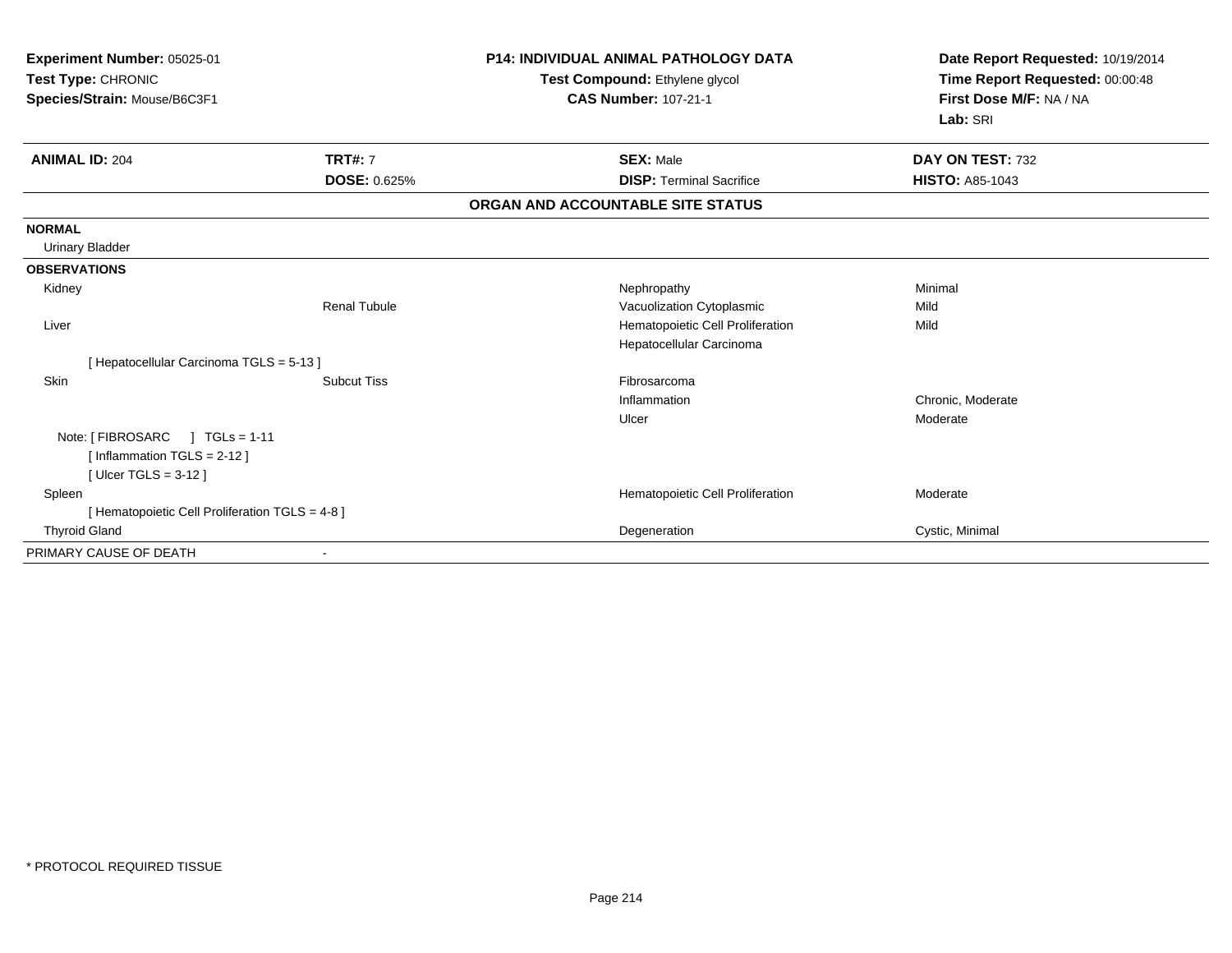**Experiment Number:** 05025-01**Test Type:** CHRONIC **Species/Strain:** Mouse/B6C3F1**P14: INDIVIDUAL ANIMAL PATHOLOGY DATATest Compound:** Ethylene glycol **CAS Number:** 107-21-1**Date Report Requested:** 10/19/2014**Time Report Requested:** 00:00:48**First Dose M/F:** NA / NA**Lab:** SRI**ANIMAL ID:** 205**TRT#:** 7 **SEX:** Male **DAY ON TEST:** 709 **DOSE:** 0.625%**DISP:** Moribund **HISTO:** A85-1044 **ORGAN AND ACCOUNTABLE SITE STATUSNORMAL**Adrenal Gland - Medulla Bone Bone Bone Marrow Bone Marrow Brain Brain Brain Brain Heart Epididymis Esophagus Gallbladder HeartIntestine Large - Cecum **Intestine Large - Colon** Intestine Large - Colon Intestine Large - Rectum Intestine Large - Rectum Intestine Small - Duodenum Intestine Small - Ileum **Intestine Small - Intestine Small - Jejunum** Intestine Small - Islets, Pancreatic **Lung** Pancreas Lymph Node - Mandibular **Mammary Gland** Mammary Gland Nose Pancrease Pancrease Pancrease Pancrease Pancrease Pancrease **Salivary Glands** Parathyroid Gland Salivary Glands Pituitary Gland Prosection Prostate Prostate Salivary Glands Salivary Glands Stomach - Glandular Seminal Vesicle Subsetsion Skin Skin Stomach - Forestomach - Stomach - Forestomach - Stomach - Glandular Stomach - Glandular Stomach - Glandular Stomach - Glandular Stomach - Glandular Stomach - Stomach - Glandular Stomach Testes Thymus Thyroid Gland Trachea Urinary Bladder**OBSERVATIONS** Adrenal Gland Cortex Hyperplasia Focal, Mild Kidneyy the controller of the controller of the controller of the controller of the controller of the controller of the controller of the controller of the controller of the controller of the controller of the controller of the Minimal Renal TubuleVacuolization Cytoplasmic Liver Basophilic Focus ModerateHepatocellular CarcinomaNote: [ HEPATOCLR CARC ] TGLs = 2-11 SpleenHematopoietic Cell Proliferation Moderate [ Hematopoietic Cell Proliferation TGLS = 1-8 ] Toothh ann an t-Incisor ann an t-Incisor ann an t-Incisor ann an Dysplasia ann an Dysplasia ann an Dysplasia ann an PRIMARY CAUSE OF DEATH-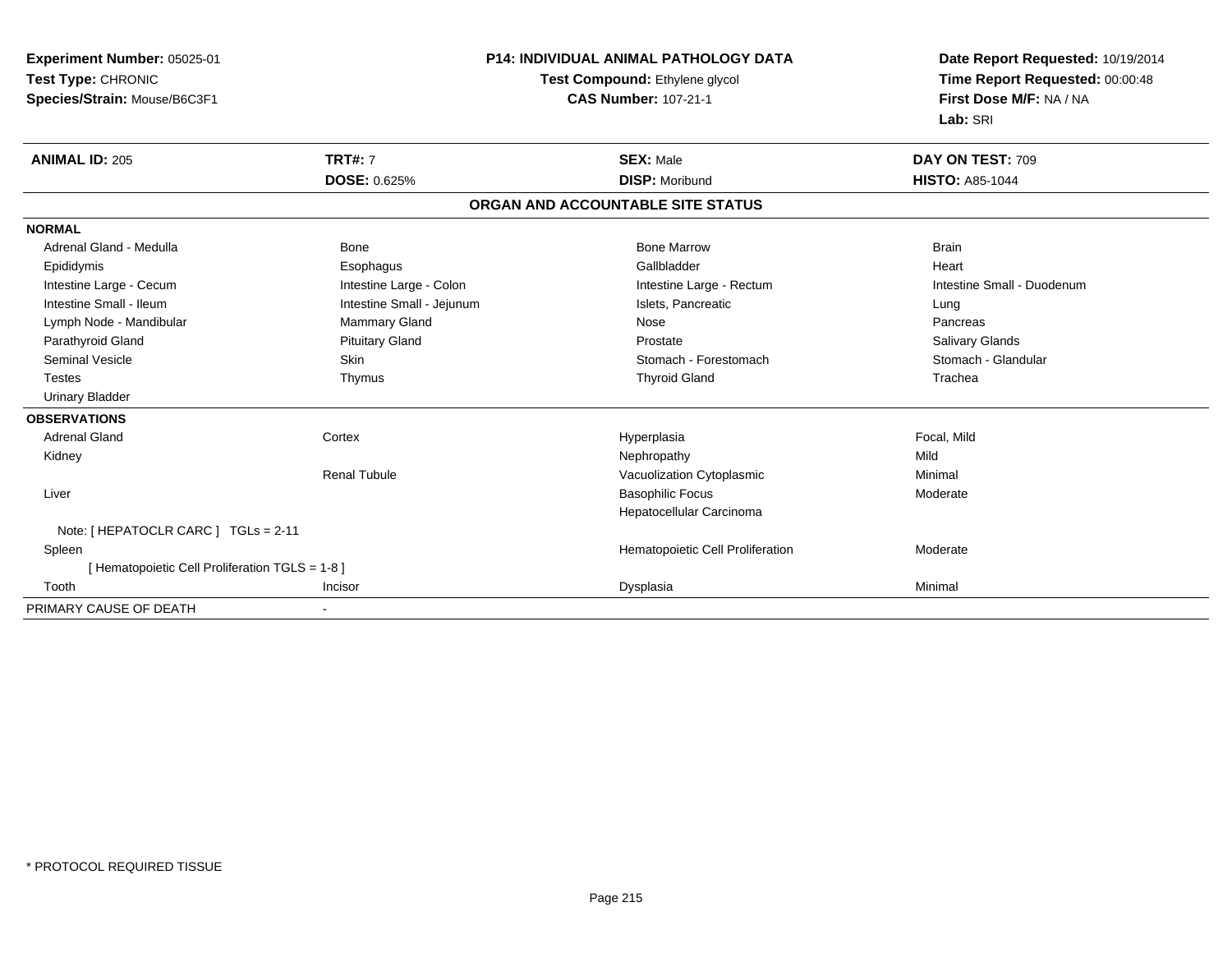| Experiment Number: 05025-01<br><b>Test Type: CHRONIC</b><br>Species/Strain: Mouse/B6C3F1 |                          | <b>P14: INDIVIDUAL ANIMAL PATHOLOGY DATA</b><br>Test Compound: Ethylene glycol<br><b>CAS Number: 107-21-1</b> | Date Report Requested: 10/19/2014<br>Time Report Requested: 00:00:48<br>First Dose M/F: NA / NA<br>Lab: SRI |
|------------------------------------------------------------------------------------------|--------------------------|---------------------------------------------------------------------------------------------------------------|-------------------------------------------------------------------------------------------------------------|
| <b>ANIMAL ID: 206</b>                                                                    | <b>TRT#: 7</b>           | <b>SEX: Male</b>                                                                                              | DAY ON TEST: 735                                                                                            |
|                                                                                          | <b>DOSE: 0.625%</b>      | <b>DISP:</b> Terminal Sacrifice                                                                               | <b>HISTO: A85-1045</b>                                                                                      |
|                                                                                          |                          | ORGAN AND ACCOUNTABLE SITE STATUS                                                                             |                                                                                                             |
| <b>NORMAL</b>                                                                            |                          |                                                                                                               |                                                                                                             |
| Liver                                                                                    | Skin                     | Spleen                                                                                                        | <b>Urinary Bladder</b>                                                                                      |
| <b>OBSERVATIONS</b>                                                                      |                          |                                                                                                               |                                                                                                             |
| Kidney                                                                                   |                          | Nephropathy                                                                                                   | Minimal                                                                                                     |
|                                                                                          | <b>Renal Tubule</b>      | Vacuolization Cytoplasmic                                                                                     | Minimal                                                                                                     |
| Lung                                                                                     |                          | Alveolar/Bronchiolar Carcinoma                                                                                |                                                                                                             |
| [ Alveolar/Bronchiolar Carcinoma TGLS = 3-6 ]                                            |                          |                                                                                                               |                                                                                                             |
| Lymph Node                                                                               | Mesenteric               | Angiectasis                                                                                                   | Mild                                                                                                        |
| [ Angiectasis TGLS = $2-6$ ]                                                             |                          |                                                                                                               |                                                                                                             |
| <b>Thyroid Gland</b>                                                                     |                          | Degeneration                                                                                                  | Cystic, Minimal                                                                                             |
| PRIMARY CAUSE OF DEATH                                                                   | $\overline{\phantom{a}}$ |                                                                                                               |                                                                                                             |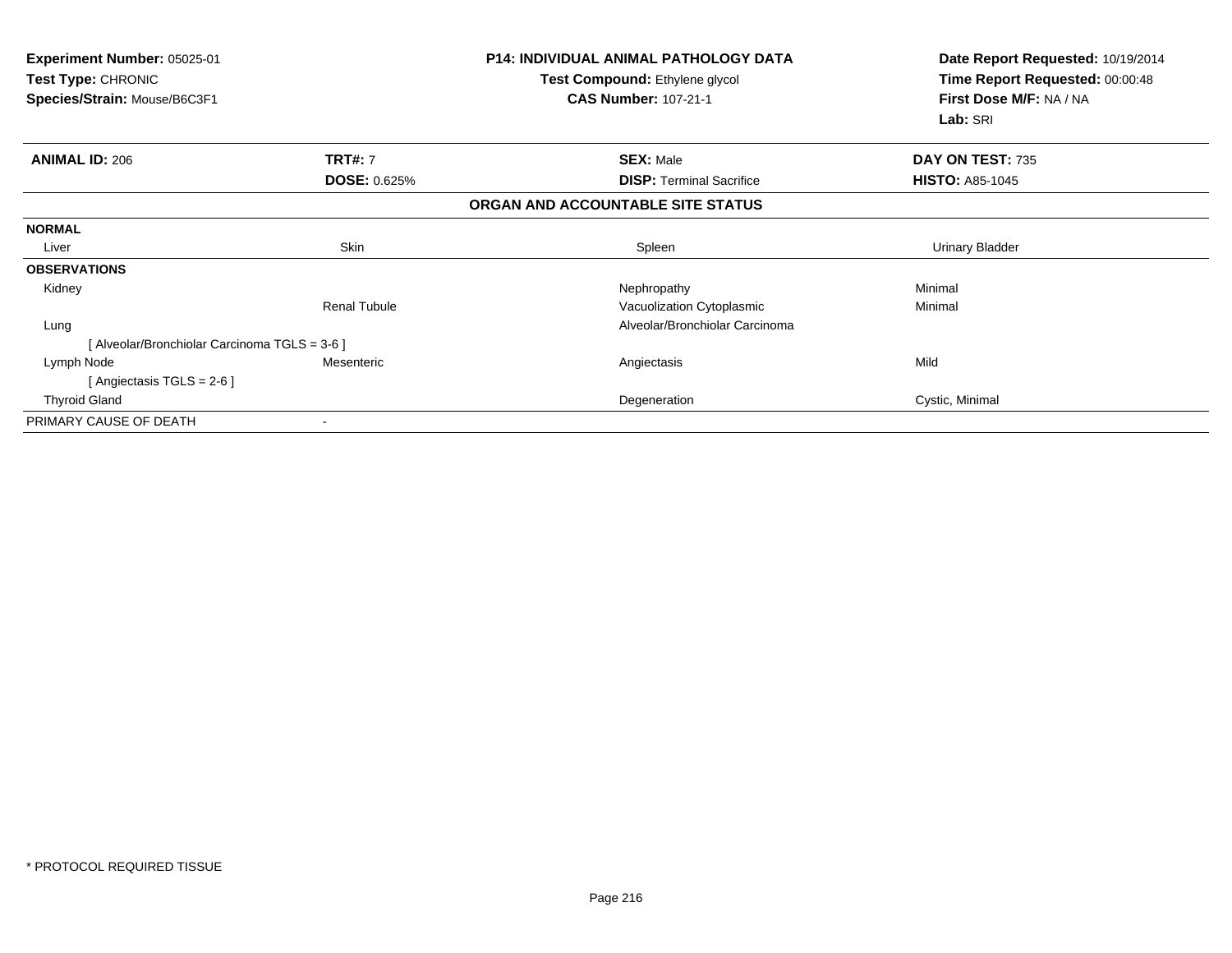| Experiment Number: 05025-01<br>Test Type: CHRONIC<br>Species/Strain: Mouse/B6C3F1 |                       | <b>P14: INDIVIDUAL ANIMAL PATHOLOGY DATA</b><br>Test Compound: Ethylene glycol<br><b>CAS Number: 107-21-1</b> | Date Report Requested: 10/19/2014<br>Time Report Requested: 00:00:48<br>First Dose M/F: NA / NA<br>Lab: SRI |
|-----------------------------------------------------------------------------------|-----------------------|---------------------------------------------------------------------------------------------------------------|-------------------------------------------------------------------------------------------------------------|
| <b>ANIMAL ID: 207</b>                                                             | <b>TRT#: 7</b>        | <b>SEX: Male</b>                                                                                              | DAY ON TEST: 735                                                                                            |
|                                                                                   | <b>DOSE: 0.625%</b>   | <b>DISP:</b> Terminal Sacrifice                                                                               | <b>HISTO: A85-1046</b>                                                                                      |
|                                                                                   |                       | ORGAN AND ACCOUNTABLE SITE STATUS                                                                             |                                                                                                             |
| <b>NORMAL</b>                                                                     |                       |                                                                                                               |                                                                                                             |
| Liver                                                                             | Skin                  | Spleen                                                                                                        | <b>Urinary Bladder</b>                                                                                      |
| <b>OBSERVATIONS</b>                                                               |                       |                                                                                                               |                                                                                                             |
| Kidney                                                                            |                       | Nephropathy                                                                                                   | Mild                                                                                                        |
|                                                                                   | <b>Renal Tubule</b>   | Vacuolization Cytoplasmic                                                                                     | Minimal                                                                                                     |
| <b>Seminal Vesicle</b>                                                            |                       | Dilatation                                                                                                    | Moderate                                                                                                    |
| [ Dilatation TGLS = $2-7$ ]                                                       |                       |                                                                                                               |                                                                                                             |
| <b>Thyroid Gland</b>                                                              | <b>Follicular Cel</b> | Hyperplasia                                                                                                   | Mild                                                                                                        |
| PRIMARY CAUSE OF DEATH                                                            | $\,$                  |                                                                                                               |                                                                                                             |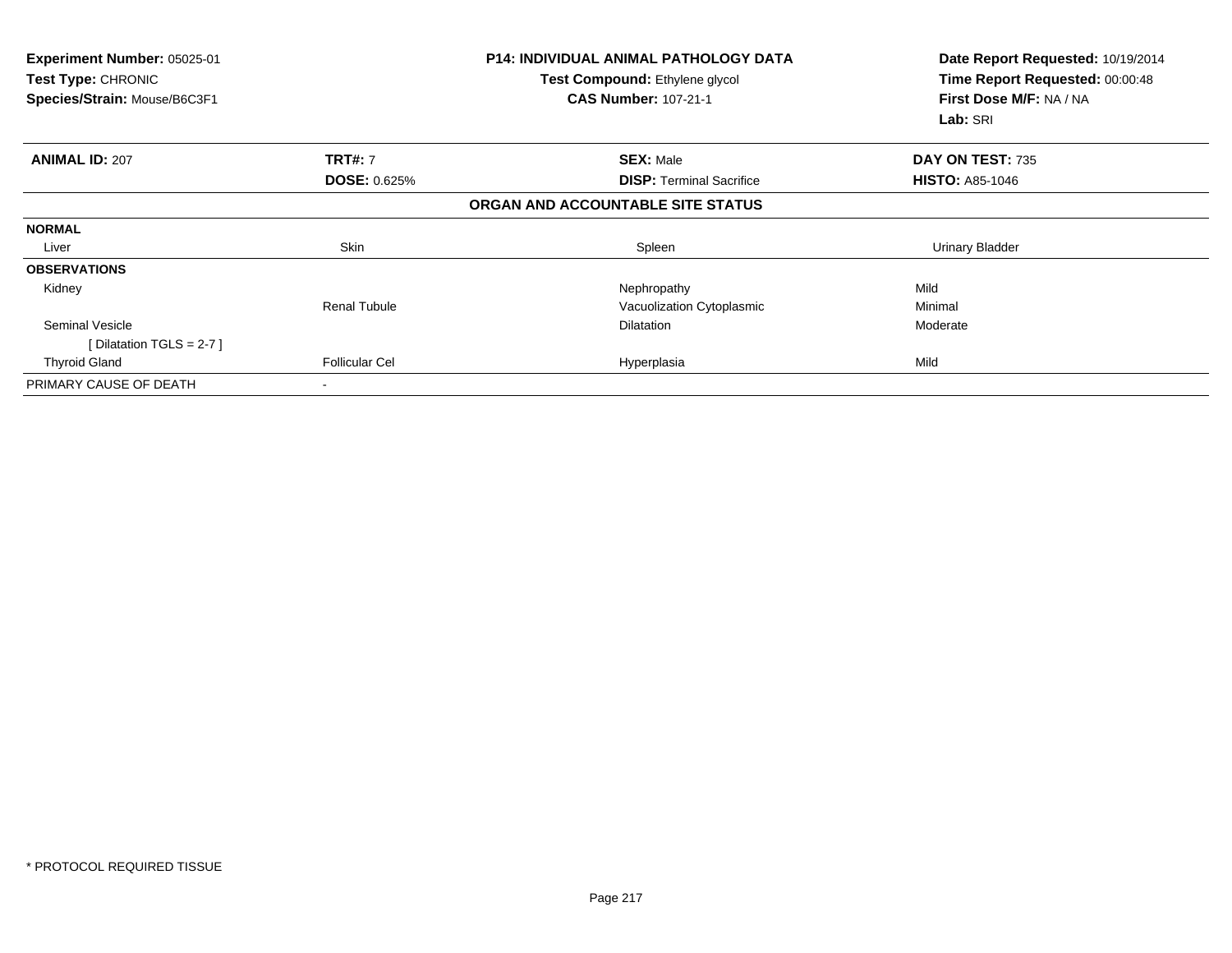| Experiment Number: 05025-01<br>Test Type: CHRONIC<br>Species/Strain: Mouse/B6C3F1 |                     | <b>P14: INDIVIDUAL ANIMAL PATHOLOGY DATA</b><br>Test Compound: Ethylene glycol<br><b>CAS Number: 107-21-1</b> | Date Report Requested: 10/19/2014<br>Time Report Requested: 00:00:48<br>First Dose M/F: NA / NA<br>Lab: SRI |
|-----------------------------------------------------------------------------------|---------------------|---------------------------------------------------------------------------------------------------------------|-------------------------------------------------------------------------------------------------------------|
| <b>ANIMAL ID: 208</b>                                                             | <b>TRT#: 7</b>      | <b>SEX: Male</b>                                                                                              | DAY ON TEST: 735                                                                                            |
|                                                                                   | <b>DOSE: 0.625%</b> | <b>DISP:</b> Terminal Sacrifice                                                                               | <b>HISTO: A85-1047</b>                                                                                      |
|                                                                                   |                     | ORGAN AND ACCOUNTABLE SITE STATUS                                                                             |                                                                                                             |
| <b>NORMAL</b>                                                                     |                     |                                                                                                               |                                                                                                             |
| Liver                                                                             | Skin                | Spleen                                                                                                        | <b>Thyroid Gland</b>                                                                                        |
| <b>Urinary Bladder</b>                                                            |                     |                                                                                                               |                                                                                                             |
| <b>OBSERVATIONS</b>                                                               |                     |                                                                                                               |                                                                                                             |
| Kidney                                                                            |                     | Nephropathy                                                                                                   | Minimal                                                                                                     |
|                                                                                   | <b>Renal Tubule</b> | Vacuolization Cytoplasmic                                                                                     | Mild                                                                                                        |
| Lymph Node                                                                        | Mesenteric          | Angiectasis                                                                                                   | Mild                                                                                                        |
| [ Angiectasis $TGLS = 2-6$ ]                                                      |                     |                                                                                                               |                                                                                                             |
| PRIMARY CAUSE OF DEATH                                                            |                     |                                                                                                               |                                                                                                             |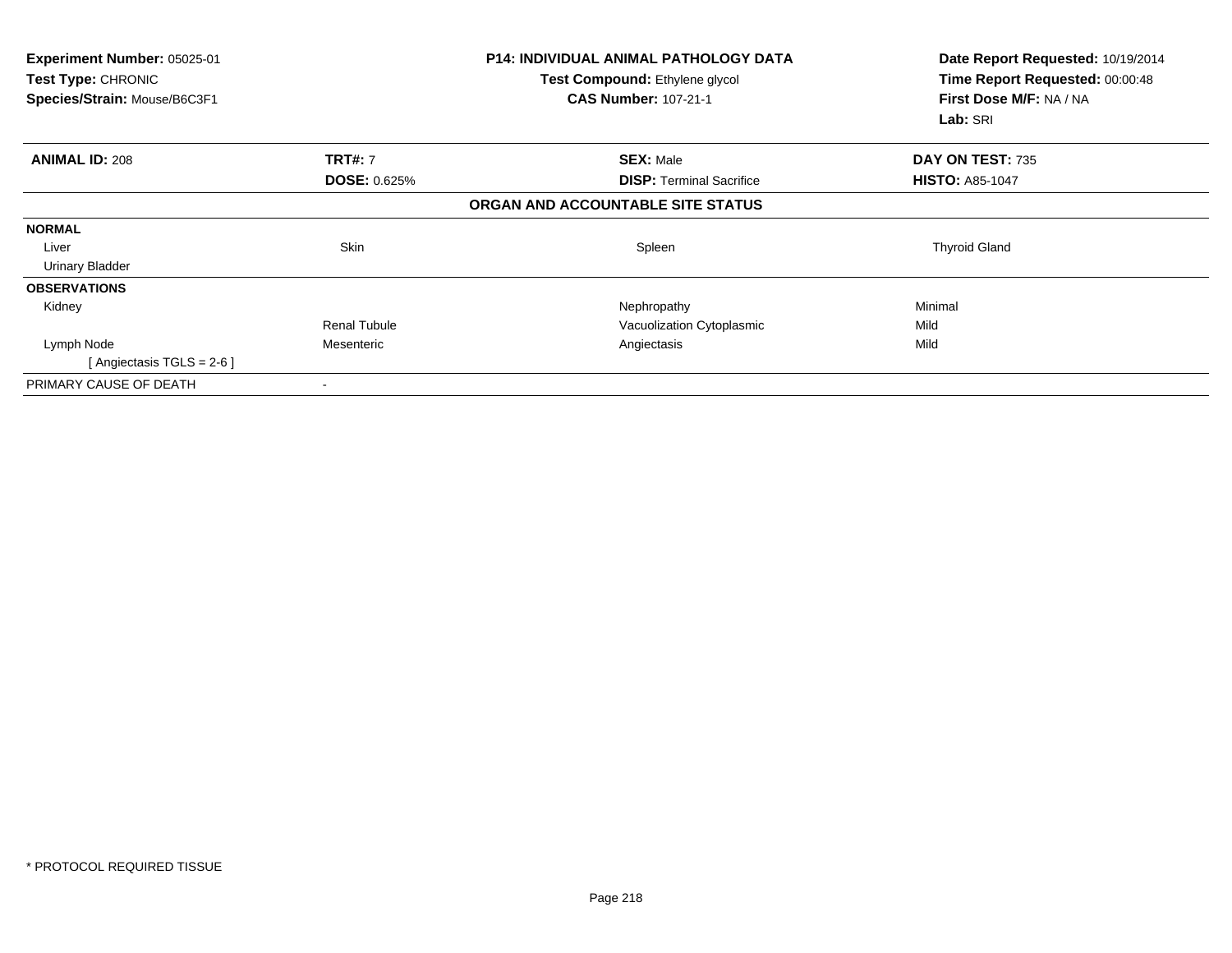| Experiment Number: 05025-01<br>Test Type: CHRONIC<br>Species/Strain: Mouse/B6C3F1 |                                | <b>P14: INDIVIDUAL ANIMAL PATHOLOGY DATA</b><br>Test Compound: Ethylene glycol<br><b>CAS Number: 107-21-1</b> | Date Report Requested: 10/19/2014<br>Time Report Requested: 00:00:48<br>First Dose M/F: NA / NA<br>Lab: SRI |  |
|-----------------------------------------------------------------------------------|--------------------------------|---------------------------------------------------------------------------------------------------------------|-------------------------------------------------------------------------------------------------------------|--|
| <b>ANIMAL ID: 209</b>                                                             | <b>TRT#: 7</b><br>DOSE: 0.625% | <b>SEX: Male</b><br><b>DISP: Moribund</b>                                                                     | DAY ON TEST: 599<br><b>HISTO: A85-1048</b>                                                                  |  |
|                                                                                   |                                | ORGAN AND ACCOUNTABLE SITE STATUS                                                                             |                                                                                                             |  |
| <b>NORMAL</b>                                                                     |                                |                                                                                                               |                                                                                                             |  |
| <b>Adrenal Gland</b>                                                              | Bone                           | <b>Bone Marrow</b>                                                                                            | <b>Brain</b>                                                                                                |  |
| Epididymis                                                                        | Esophagus                      | Gallbladder                                                                                                   | Heart                                                                                                       |  |
| Intestine Large                                                                   | <b>Intestine Small</b>         | Islets, Pancreatic                                                                                            | Lung                                                                                                        |  |
| Mammary Gland                                                                     | Nose                           | Pancreas                                                                                                      | Parathyroid Gland                                                                                           |  |
| <b>Pituitary Gland</b>                                                            | Prostate                       | <b>Salivary Glands</b>                                                                                        | <b>Seminal Vesicle</b>                                                                                      |  |
| Stomach                                                                           | <b>Testes</b>                  | Thymus                                                                                                        | <b>Thyroid Gland</b>                                                                                        |  |
| Trachea                                                                           | <b>Urinary Bladder</b>         |                                                                                                               |                                                                                                             |  |
| <b>OBSERVATIONS</b>                                                               |                                |                                                                                                               |                                                                                                             |  |
| Kidney                                                                            |                                | Nephropathy                                                                                                   | Minimal                                                                                                     |  |
|                                                                                   | <b>Renal Tubule</b>            | Vacuolization Cytoplasmic                                                                                     | Mild                                                                                                        |  |
| Liver                                                                             |                                | Hepatocellular Adenoma                                                                                        |                                                                                                             |  |
| [ Hepatocellular Adenoma TGLS = 5-14 ]                                            |                                |                                                                                                               |                                                                                                             |  |
| Lymph Node                                                                        | Mesenteric                     | Angiectasis                                                                                                   | Mild                                                                                                        |  |
| Skin                                                                              |                                | Exudate                                                                                                       | Mild                                                                                                        |  |
|                                                                                   | <b>Subcut Tiss</b>             | Fibrosarcoma                                                                                                  |                                                                                                             |  |
|                                                                                   |                                | Inflammation                                                                                                  | Chronic, Mild                                                                                               |  |
| [Exudate TGLS = $2-11$ ]<br>[Fibrosarcoma TGLS = 4-13]                            |                                |                                                                                                               |                                                                                                             |  |
| [Inflammation TGLS = $3-12,1-11$ ]                                                |                                |                                                                                                               |                                                                                                             |  |
| Spleen                                                                            |                                | Hematopoietic Cell Proliferation                                                                              | Moderate                                                                                                    |  |
| PRIMARY CAUSE OF DEATH                                                            | $\overline{\phantom{a}}$       |                                                                                                               |                                                                                                             |  |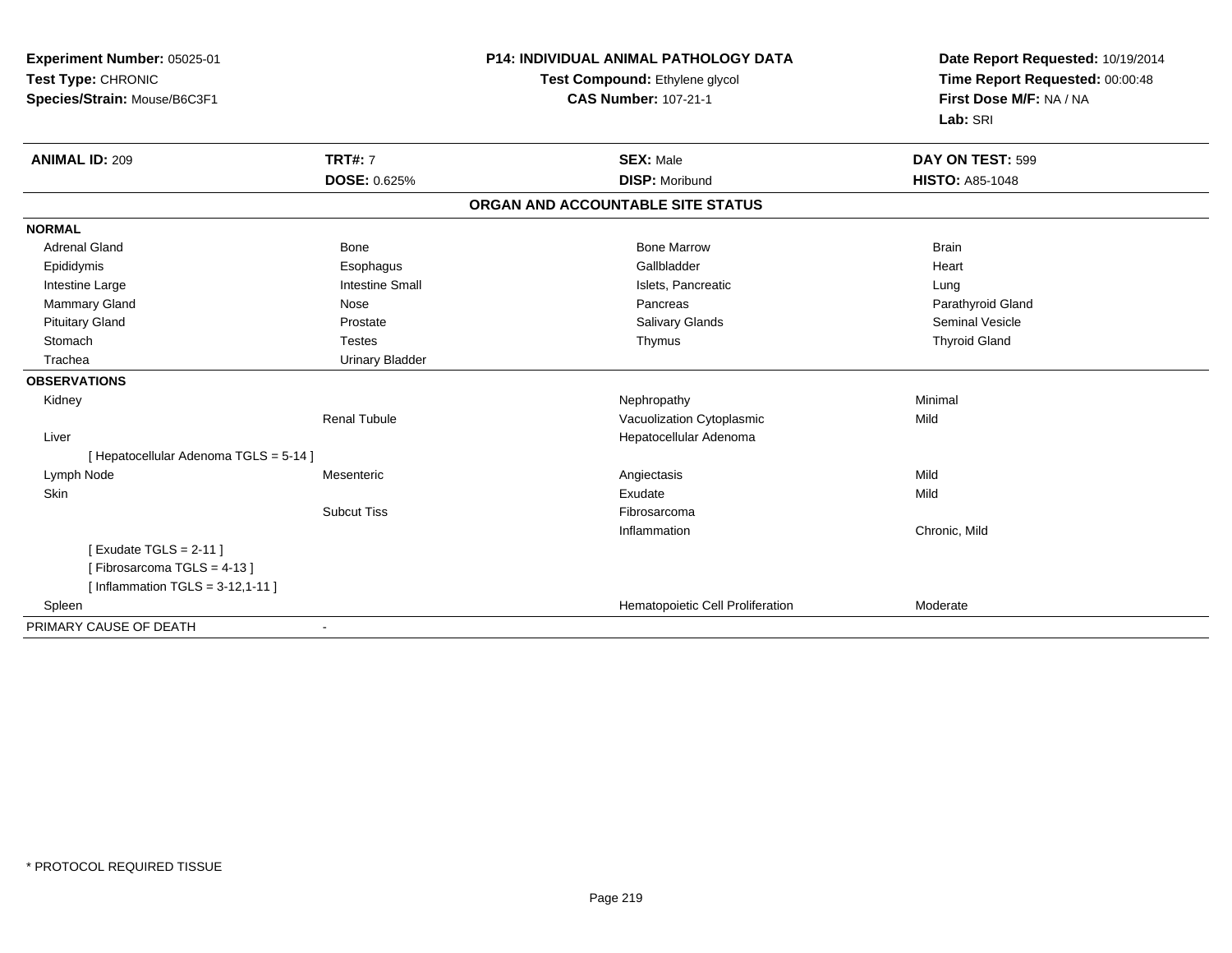| Experiment Number: 05025-01<br>Test Type: CHRONIC<br>Species/Strain: Mouse/B6C3F1 |                     | <b>P14: INDIVIDUAL ANIMAL PATHOLOGY DATA</b><br>Test Compound: Ethylene glycol<br><b>CAS Number: 107-21-1</b> | Date Report Requested: 10/19/2014<br>Time Report Requested: 00:00:48<br>First Dose M/F: NA / NA<br>Lab: SRI |
|-----------------------------------------------------------------------------------|---------------------|---------------------------------------------------------------------------------------------------------------|-------------------------------------------------------------------------------------------------------------|
| <b>ANIMAL ID: 210</b>                                                             | <b>TRT#: 7</b>      | <b>SEX: Male</b>                                                                                              | DAY ON TEST: 735                                                                                            |
|                                                                                   | DOSE: 0.625%        | <b>DISP: Terminal Sacrifice</b>                                                                               | <b>HISTO: A85-1049</b>                                                                                      |
|                                                                                   |                     | ORGAN AND ACCOUNTABLE SITE STATUS                                                                             |                                                                                                             |
| <b>NORMAL</b>                                                                     |                     |                                                                                                               |                                                                                                             |
| <b>Urinary Bladder</b>                                                            |                     |                                                                                                               |                                                                                                             |
| <b>OBSERVATIONS</b>                                                               |                     |                                                                                                               |                                                                                                             |
| Kidney                                                                            |                     | Nephropathy                                                                                                   | Mild                                                                                                        |
|                                                                                   | <b>Renal Tubule</b> | Vacuolization Cytoplasmic                                                                                     | Mild                                                                                                        |
| Liver                                                                             |                     | Hepatocellular Adenoma                                                                                        |                                                                                                             |
|                                                                                   |                     | Inflammation                                                                                                  | Multifocal, Minimal                                                                                         |
| Note: [ HEPATOCLR ADEN ] TGLs = 5-14                                              |                     |                                                                                                               |                                                                                                             |
| Lymph Node                                                                        | Mesenteric          | Angiectasis                                                                                                   | Mild                                                                                                        |
| [ Angiectasis $TGLS = 4-6$ ]                                                      |                     |                                                                                                               |                                                                                                             |
| <b>Preputial Gland</b>                                                            |                     | Degeneration                                                                                                  | Cystic, Moderate                                                                                            |
|                                                                                   |                     | Inflammation                                                                                                  | Suppurative, Mild                                                                                           |
| Note: [INFLAMMATION ] TGLs = 3-13                                                 |                     |                                                                                                               |                                                                                                             |
| [Degeneration TGLS = 3-13]<br>Skin                                                |                     | Basosquamous Tumor Benign                                                                                     |                                                                                                             |
|                                                                                   |                     | Inflammation                                                                                                  | Chronic, Minimal                                                                                            |
| [Basosquamous Tumor Benign TGLS = 2-12]                                           |                     |                                                                                                               |                                                                                                             |
| [Inflammation TGLS = $1-11$ ]                                                     |                     |                                                                                                               |                                                                                                             |
| Spleen                                                                            |                     | Hematopoietic Cell Proliferation                                                                              | Mild                                                                                                        |
| <b>Thyroid Gland</b>                                                              |                     | Degeneration                                                                                                  | Cystic, Minimal                                                                                             |
| PRIMARY CAUSE OF DEATH                                                            |                     |                                                                                                               |                                                                                                             |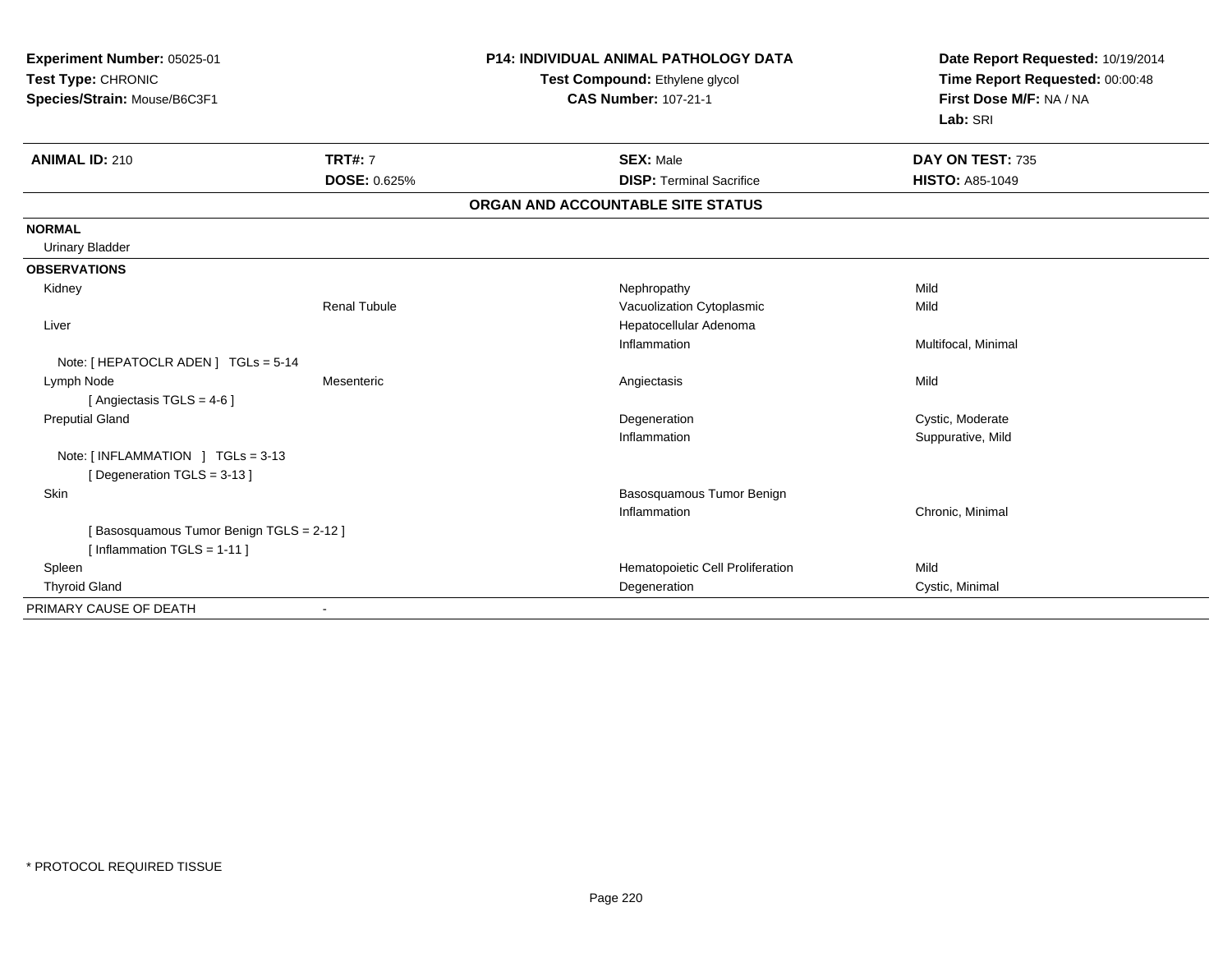| Experiment Number: 05025-01<br>Test Type: CHRONIC<br>Species/Strain: Mouse/B6C3F1 |                                       | <b>P14: INDIVIDUAL ANIMAL PATHOLOGY DATA</b><br>Test Compound: Ethylene glycol<br><b>CAS Number: 107-21-1</b> | Date Report Requested: 10/19/2014<br>Time Report Requested: 00:00:48<br>First Dose M/F: NA / NA<br>Lab: SRI |  |
|-----------------------------------------------------------------------------------|---------------------------------------|---------------------------------------------------------------------------------------------------------------|-------------------------------------------------------------------------------------------------------------|--|
| <b>ANIMAL ID: 211</b>                                                             | <b>TRT#: 7</b><br><b>DOSE: 0.625%</b> | <b>SEX: Male</b><br><b>DISP: Terminal Sacrifice</b>                                                           | DAY ON TEST: 735<br><b>HISTO: A85-1050</b>                                                                  |  |
|                                                                                   |                                       | ORGAN AND ACCOUNTABLE SITE STATUS                                                                             |                                                                                                             |  |
| <b>NORMAL</b>                                                                     |                                       |                                                                                                               |                                                                                                             |  |
| <b>Urinary Bladder</b>                                                            |                                       |                                                                                                               |                                                                                                             |  |
| <b>OBSERVATIONS</b>                                                               |                                       |                                                                                                               |                                                                                                             |  |
| Kidney                                                                            |                                       | Nephropathy                                                                                                   | Minimal                                                                                                     |  |
|                                                                                   | Renal Tubule                          | Vacuolization Cytoplasmic                                                                                     | Mild                                                                                                        |  |
| Liver                                                                             |                                       | Hepatocellular Carcinoma                                                                                      |                                                                                                             |  |
|                                                                                   |                                       | Inflammation                                                                                                  | Multifocal, Mild                                                                                            |  |
|                                                                                   |                                       | Necrosis                                                                                                      | Multifocal, Minimal                                                                                         |  |
| [ Hepatocellular Carcinoma TGLS = 1-11 ]                                          |                                       |                                                                                                               |                                                                                                             |  |
| Spleen                                                                            |                                       | Hematopoietic Cell Proliferation                                                                              | Mild                                                                                                        |  |
| <b>Thyroid Gland</b>                                                              |                                       | Degeneration                                                                                                  | Cystic, Minimal                                                                                             |  |
|                                                                                   | <b>Follicular Cel</b>                 | Hyperplasia                                                                                                   | Minimal                                                                                                     |  |
| PRIMARY CAUSE OF DEATH                                                            |                                       |                                                                                                               |                                                                                                             |  |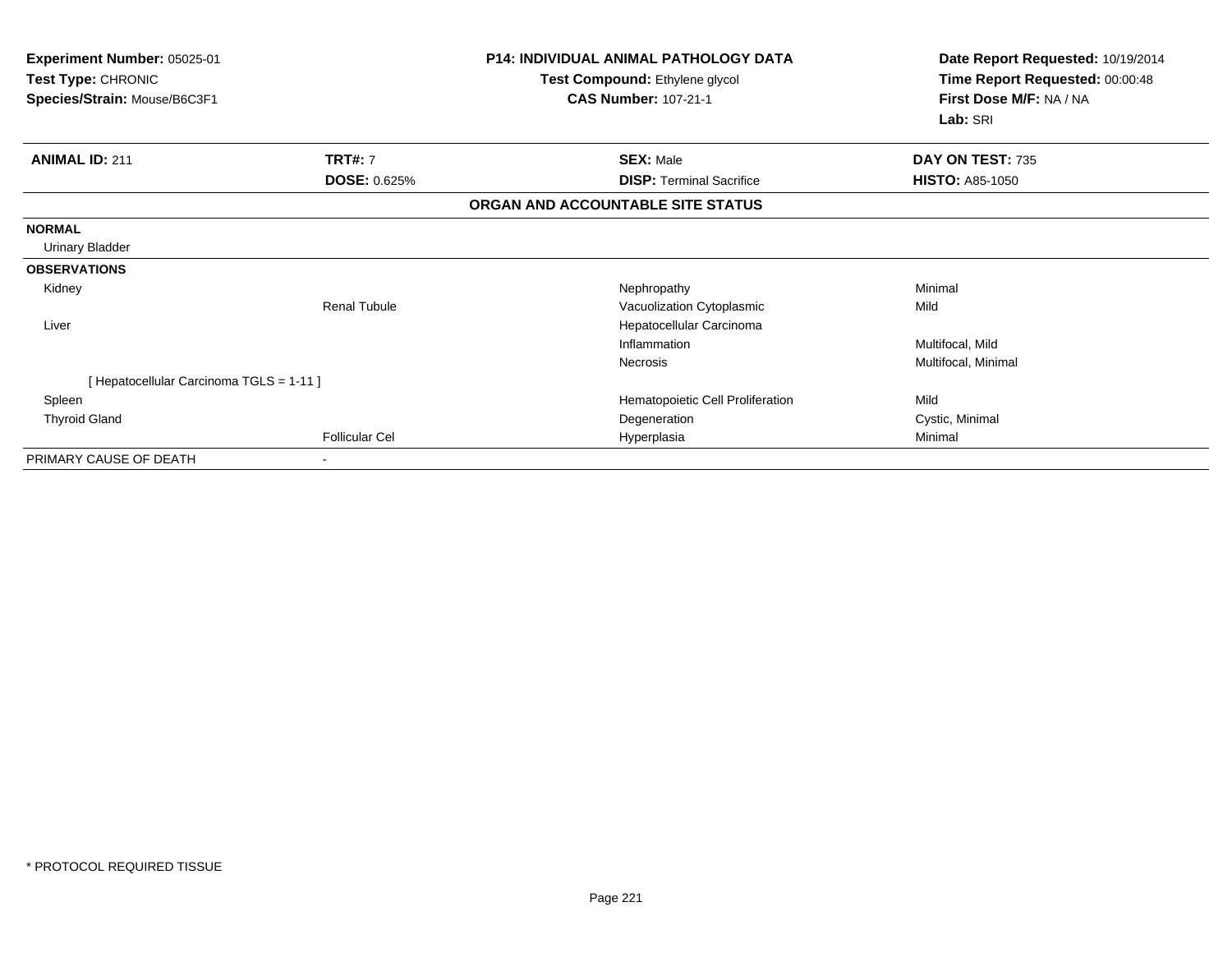| Experiment Number: 05025-01<br>Test Type: CHRONIC<br>Species/Strain: Mouse/B6C3F1 |                                          | <b>P14: INDIVIDUAL ANIMAL PATHOLOGY DATA</b><br>Test Compound: Ethylene glycol<br><b>CAS Number: 107-21-1</b> | Date Report Requested: 10/19/2014<br>Time Report Requested: 00:00:48<br>First Dose M/F: NA / NA<br>Lab: SRI |
|-----------------------------------------------------------------------------------|------------------------------------------|---------------------------------------------------------------------------------------------------------------|-------------------------------------------------------------------------------------------------------------|
| <b>ANIMAL ID: 212</b>                                                             | <b>TRT#: 7</b>                           | <b>SEX: Male</b>                                                                                              | DAY ON TEST: 735                                                                                            |
|                                                                                   | <b>DOSE: 0.625%</b>                      | <b>DISP: Terminal Sacrifice</b>                                                                               | <b>HISTO: A85-1051</b>                                                                                      |
|                                                                                   |                                          | ORGAN AND ACCOUNTABLE SITE STATUS                                                                             |                                                                                                             |
| <b>NORMAL</b>                                                                     |                                          |                                                                                                               |                                                                                                             |
| Spleen                                                                            | <b>Thyroid Gland</b>                     | <b>Urinary Bladder</b>                                                                                        |                                                                                                             |
| <b>OBSERVATIONS</b>                                                               |                                          |                                                                                                               |                                                                                                             |
| Kidney                                                                            |                                          | Nephropathy                                                                                                   | Minimal                                                                                                     |
|                                                                                   | <b>Renal Tubule</b>                      | Vacuolization Cytoplasmic                                                                                     | Mild                                                                                                        |
| Liver                                                                             |                                          | Hepatocellular Carcinoma                                                                                      |                                                                                                             |
|                                                                                   |                                          | Inflammation                                                                                                  | Multifocal, Minimal                                                                                         |
|                                                                                   | [ Hepatocellular Carcinoma TGLS = 3-12 ] |                                                                                                               |                                                                                                             |
| Skin                                                                              |                                          | Inflammation                                                                                                  | Chronic, Minimal                                                                                            |
|                                                                                   | [Inflammation TGLS = $1-11$ ]            |                                                                                                               |                                                                                                             |
| PRIMARY CAUSE OF DEATH                                                            |                                          |                                                                                                               |                                                                                                             |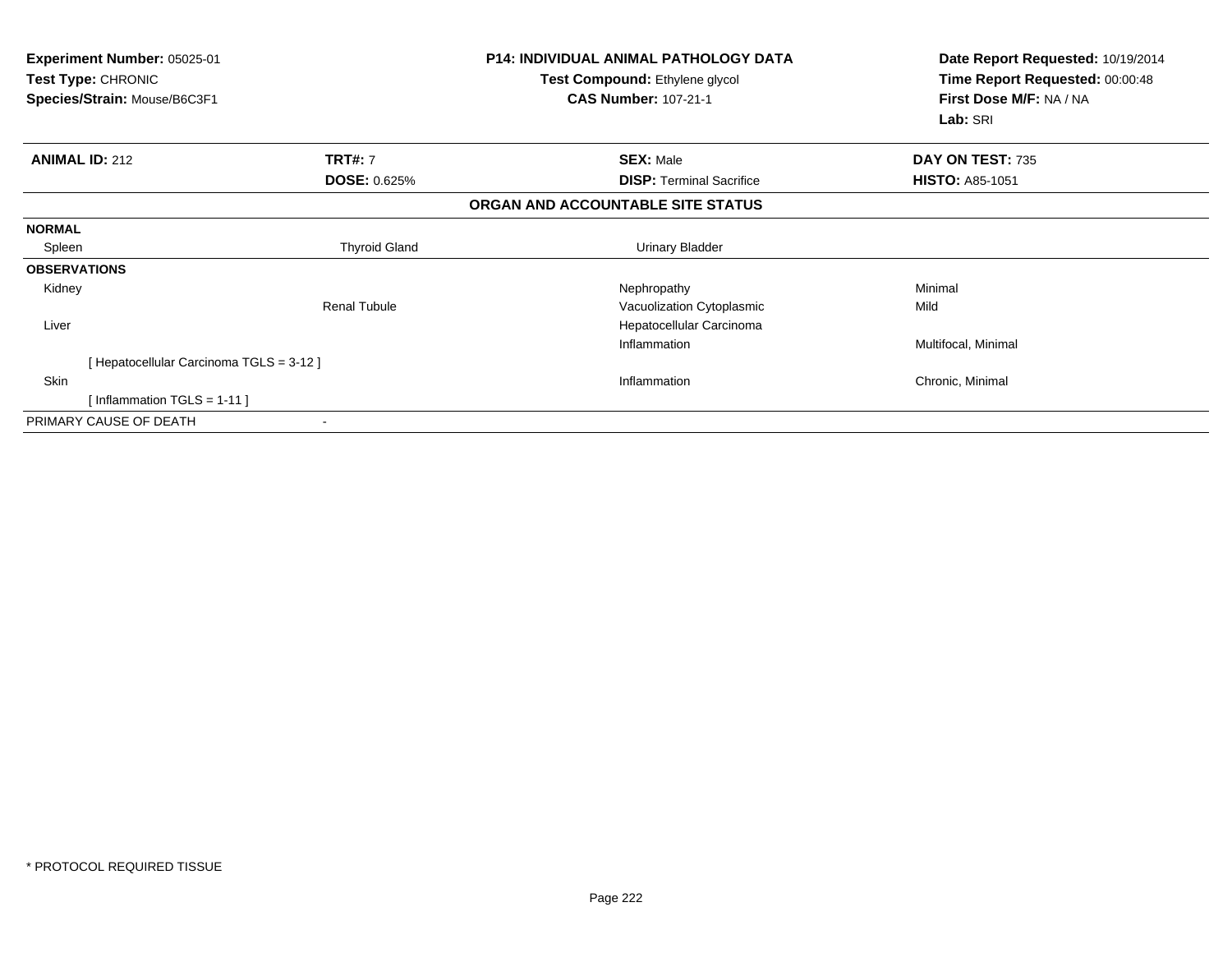**Experiment Number:** 05025-01**Test Type:** CHRONIC **Species/Strain:** Mouse/B6C3F1**P14: INDIVIDUAL ANIMAL PATHOLOGY DATATest Compound:** Ethylene glycol **CAS Number:** 107-21-1**Date Report Requested:** 10/19/2014**Time Report Requested:** 00:00:48**First Dose M/F:** NA / NA**Lab:** SRI**ANIMAL ID:** 213**TRT#:** 7 **SEX:** Male **DAY ON TEST:** 697 **DOSE:** 0.625% **DISP:** Moribund **HISTO:** A85-1052 **ORGAN AND ACCOUNTABLE SITE STATUSNORMALAdrenal Gland - Cortex** Adrenal Gland - Medulla **Bone Adrenal Gland - Cortex Adrenal Gland - Cortex Adrenal Gland - Medulla** Bone Marrow Gallbladder Brain Epididymis Epididymis and the Brook of the Brook of the Brook of the Brook of the Gallbladder of the Gallbladder Heart **Intestine Large - Cecum** Intestine Large - Cecum Intestine Large - Colon Intestine Large - Rectum Intestine Small - Duodenum **Intestine Small - Ileum** Intestine Small - Ileum Intestine Small - Jejunum Intestine Small - Jejunum Islets, Pancreatic Lung **Lymph Node - Mandibular Mammary Gland Nose** Mose Nose Prostate Pancreas **Parathyroid Gland Prostate Parathyroid Gland** Prostate Prostate Prostate Prostate Stomach - Glandular Salivary Glands Seminal Vesicle Seminal Vesicle Stomach - Forestomach - Stomach - Stomach - Stomach - Stomach - Glandular Stomach - Stomach - Stomach - Stomach - Stomach - Stomach - Stomach - Stomach - Stomach - Stomach - Thymus Thyroid Gland Trachea Urinary Bladder**OBSERVATIONS** Kidneyy the controller of the controller of the controller of the controller of the controller of the controller of the controller of the controller of the controller of the controller of the controller of the controller of the Mild Renal TubuleVacuolization Cytoplasmic Liver Hepatocellular CarcinomaInflammation Multifocal, Minimal [ Hepatocellular Carcinoma TGLS = 3-12 ] Lymph Node Mesenteric Angiectasis Mild Skinn and the contract of the contract of the contract of the contract of the chronic, Mild and Chronic, Mild and Chronic, Mild and Chronic, Mild and Chronic, Mild and Chronic, Mild and Chronic, Mild and Chronic, Mild and Chro Note: [ INFLAMMATION ] TGLs = 1-11 SpleenHematopoietic Cell Proliferation Moderate Testes Germinal Epith Degeneration Minimal PRIMARY CAUSE OF DEATH-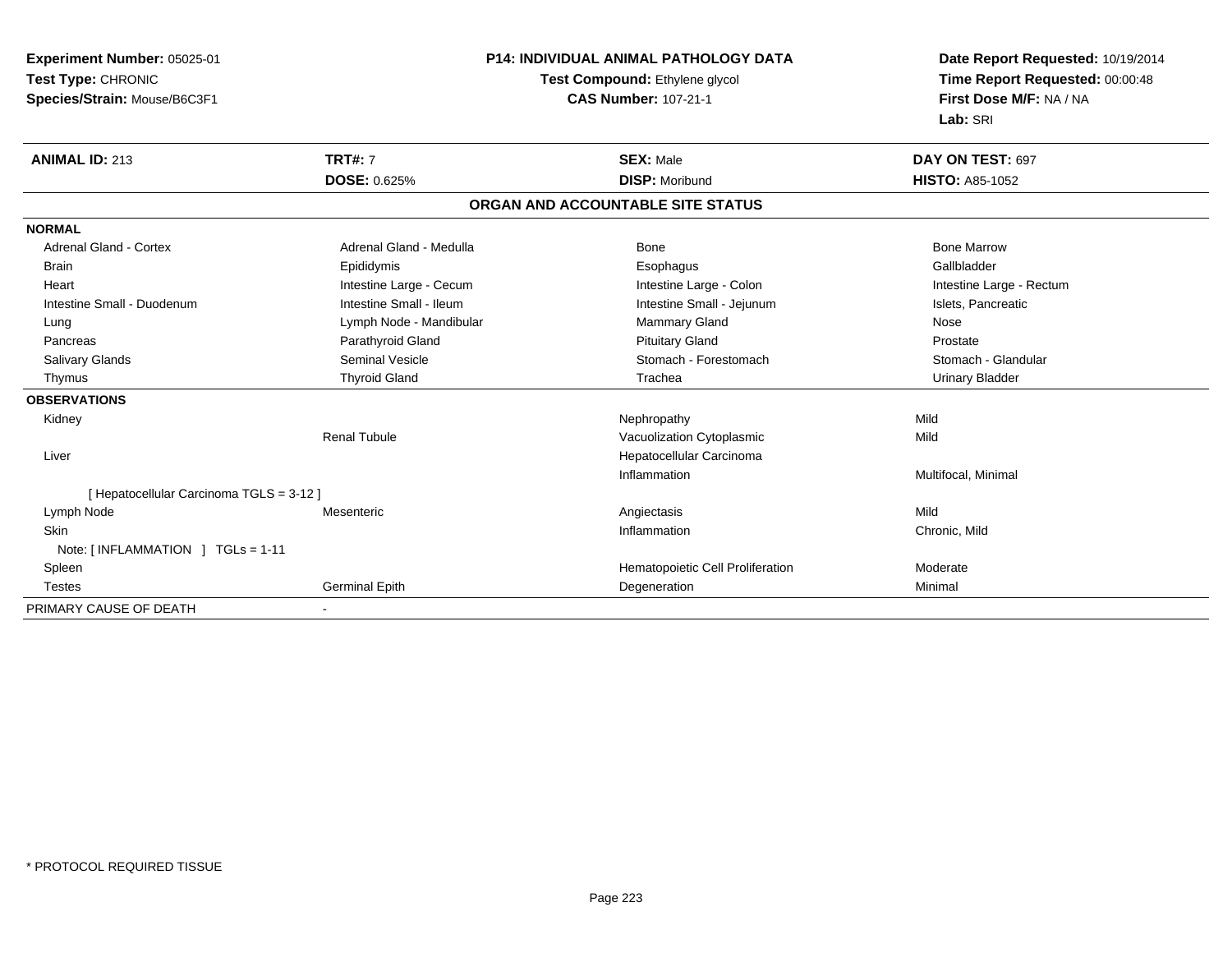| Experiment Number: 05025-01              | <b>P14: INDIVIDUAL ANIMAL PATHOLOGY DATA</b> |                                   | Date Report Requested: 10/19/2014 |
|------------------------------------------|----------------------------------------------|-----------------------------------|-----------------------------------|
| Test Type: CHRONIC                       |                                              | Test Compound: Ethylene glycol    | Time Report Requested: 00:00:48   |
| Species/Strain: Mouse/B6C3F1             |                                              | <b>CAS Number: 107-21-1</b>       | First Dose M/F: NA / NA           |
|                                          |                                              |                                   | Lab: SRI                          |
| <b>ANIMAL ID: 214</b>                    | <b>TRT#: 7</b>                               | <b>SEX: Male</b>                  | DAY ON TEST: 697                  |
|                                          | <b>DOSE: 0.625%</b>                          | <b>DISP: Moribund</b>             | <b>HISTO: A85-1053</b>            |
|                                          |                                              | ORGAN AND ACCOUNTABLE SITE STATUS |                                   |
| <b>NORMAL</b>                            |                                              |                                   |                                   |
| <b>Adrenal Gland - Cortex</b>            | Adrenal Gland - Medulla                      | Bone                              | <b>Bone Marrow</b>                |
| <b>Brain</b>                             | Epididymis                                   | Esophagus                         | Gallbladder                       |
| Heart                                    | Intestine Large - Cecum                      | Intestine Large - Colon           | Intestine Large - Rectum          |
| Intestine Small - Duodenum               | Intestine Small - Ileum                      | Intestine Small - Jejunum         | Islets, Pancreatic                |
| Lung                                     | Lymph Node - Mandibular                      | Nose                              | Pancreas                          |
| Parathyroid Gland                        | <b>Pituitary Gland</b>                       | Prostate                          | Salivary Glands                   |
| <b>Seminal Vesicle</b>                   | Stomach - Forestomach                        | Stomach - Glandular               | <b>Testes</b>                     |
| Thymus                                   | <b>Thyroid Gland</b>                         | Trachea                           | <b>Urinary Bladder</b>            |
| <b>MISSING</b>                           |                                              |                                   |                                   |
| <b>Mammary Gland</b>                     |                                              |                                   |                                   |
| <b>OBSERVATIONS</b>                      |                                              |                                   |                                   |
| Kidney                                   |                                              | Nephropathy                       | Mild                              |
|                                          | <b>Renal Tubule</b>                          | Vacuolization Cytoplasmic         | Minimal                           |
| Liver                                    |                                              | Hepatocellular Carcinoma          |                                   |
| [ Hepatocellular Carcinoma TGLS = 2-12 ] |                                              |                                   |                                   |
| Skin                                     |                                              | Inflammation                      | Chronic, Moderate                 |
|                                          |                                              | Ulcer                             | Moderate                          |
| [Inflammation TGLS = $1-11$ ]            |                                              |                                   |                                   |
| [Ulcer TGLS = $1-11$ ]                   |                                              |                                   |                                   |
| Spleen                                   |                                              | Hematopoietic Cell Proliferation  | Moderate                          |
| PRIMARY CAUSE OF DEATH                   |                                              |                                   |                                   |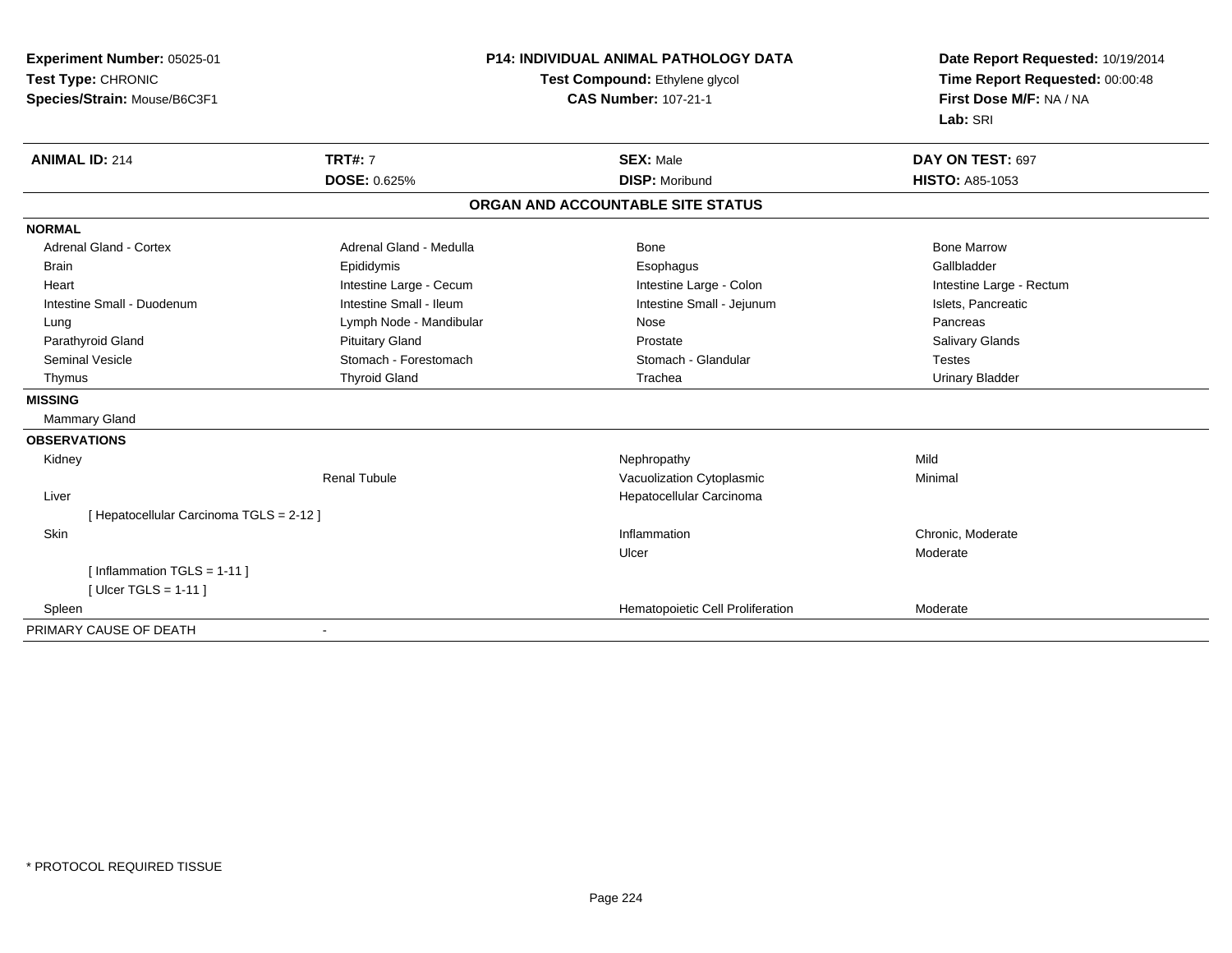**Experiment Number:** 05025-01**Test Type:** CHRONIC **Species/Strain:** Mouse/B6C3F1**P14: INDIVIDUAL ANIMAL PATHOLOGY DATATest Compound:** Ethylene glycol **CAS Number:** 107-21-1**Date Report Requested:** 10/19/2014**Time Report Requested:** 00:00:48**First Dose M/F:** NA / NA**Lab:** SRI**ANIMAL ID:** 215**TRT#:** 7 **SEX:** Male **DAY ON TEST:** 624 **DOSE:** 0.625% **DISP:** Moribund **HISTO:** A85-1054 **ORGAN AND ACCOUNTABLE SITE STATUSNORMALAdrenal Gland - Cortex** Adrenal Gland - Medulla **Adrenal Gland - Medulla** Bone Bone Bone Bone Bone Marrow Gallbladder Brain Epididymis Epididymis and the Brook of the Brook of the Brook of the Brook of the Gallbladder of the Gallbladder Heart **Intestine Large - Cecum** Intestine Large - Cecum Intestine Large - Colon Intestine Large - Rectum Intestine Small - Duodenum **Intestine Small - Ileum** Intestine Small - Ileum Intestine Small - Jejunum Intestine Small - Jejunum Islets, Pancreatic Lymph Node - Mandibular Pancreas Parathyroid Gland Pituitary GlandProstate Subsection of Salivary Glands Salivary Glands Stomach - Forestomach - Stomach - Forestomach - Stomach - Stomach - Stomach - Forestomach Stomach - Glandular Testes Thymus Thyroid Gland Trachea Urinary Bladder**MISSING** Mammary Gland**OBSERVATIONS** Kidneyy the controller of the controller of the controller of the Mephropathy the controller of the Mild of the Mild **Mild** Renal TubuleVacuolization Cytoplasmic Liver Hematopoietic Cell ProliferationMinimal<br>Minimal LungInterstitium<br>Lumen m and the inflammation of the matter of the matter of the matter of the matter of the matter of the matter of the matter of the matter of the matter of the matter of the matter of the matter of the matter of the matter of Nosee and the settlement of the settlement of the settlement of the settlement of the settlement of the settlement of the Mild Lumenn and the control of the control of the Foreign Body and the control of the Minimal Minimal Skinn and the subcut Tiss of the Subcut Tiss of the Subcut Tiss of the Subset of the Subset of the Subset of the Su Inflammation Chronic, Minimal [ Fibrosarcoma TGLS = 1-11 ][ Inflammation TGLS = 2-12 ] SpleenHematopoietic Cell Proliferation Moderate [ Hematopoietic Cell Proliferation TGLS = 4-8 ]PRIMARY CAUSE OF DEATH-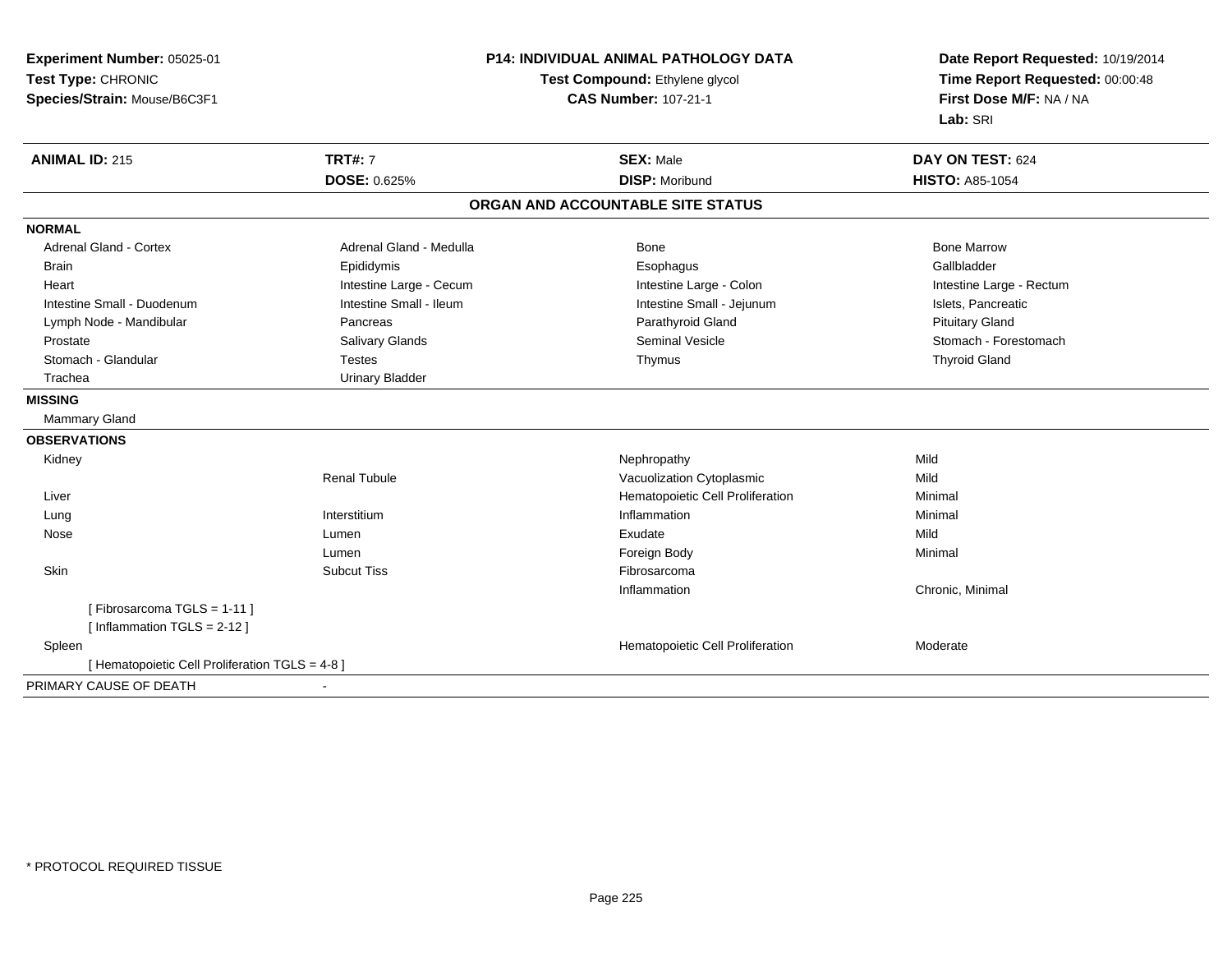**Experiment Number:** 05025-01**Test Type:** CHRONIC **Species/Strain:** Mouse/B6C3F1**P14: INDIVIDUAL ANIMAL PATHOLOGY DATATest Compound:** Ethylene glycol **CAS Number:** 107-21-1**Date Report Requested:** 10/19/2014**Time Report Requested:** 00:00:48**First Dose M/F:** NA / NA**Lab:** SRI**ANIMAL ID:** 216**TRT#:** 7 **SEX:** Male **DAY ON TEST:** 667 **DOSE:** 0.625% **DISP:** Moribund **HISTO:** A85-1055 **ORGAN AND ACCOUNTABLE SITE STATUSNORMALAdrenal Gland - Cortex** Adrenal Gland - Medulla **Bone Adrenal Gland - Cortex Adrenal Gland - Cortex Adrenal Gland - Medulla** Bone Marrow Gallbladder Brain Epididymis Epididymis and the Brook of the Brook of the Brook of the Brook of the Gallbladder of the Gallbladder Heart **Intestine Large - Cecum** Intestine Large - Cecum Intestine Large - Colon Intestine Large - Rectum Intestine Small - Duodenum **Intestine Small - Ileum** Intestine Small - Ileum Intestine Small - Jejunum Intestine Small - Jejunum Islets, Pancreatic Lymph Node - Mandibular Nose Nose Pancreas Pancreas Pancreas **Salivary Glands** Parathyroid Gland Salivary Glands Pituitary Gland Prosection Prostate Prostate Salivary Glands Salivary Glands Seminal Vesicle **Stomach - Forestomach Community** Stomach - Glandular Stomach - Glandular Thyroid Gland Trachea Urinary Bladder**MISSING**Mammary Gland Thymus **OBSERVATIONS** Kidneyy the controller that the controller controller the controller of the Moderate of Moderate  $\lambda$ Renal TubuleVacuolization Cytoplasmic **Minimal**  Liver Hepatocellular CarcinomaInfiltration Cellular Mixed Cell, Mildn **Multifocal**, Minimal Inflammation[ Hepatocellular Carcinoma TGLS = 4-13 ]**Mesentery**  Hepatocellular Carcinoma Metastatic (Liver) [ Hepatocellular Carcinoma TGLS = 3-12 ]**Skin** n and the control of the control of the control of the control of the control of the chronic, Mild and the chronic, Mild and the chronic, Mild and the chronic of the chronic state of the chronic state of the chronic state [ Inflammation TGLS = 1-11 ] SpleenHematopoietic Cell Proliferation Mild Note: [ HEMA CELL PROL ] TGLs = 2-8 Testess and the contract of the contract of the contract of the contract of the contract of the contract of the contract of the contract of the contract of the contract of the contract of the contract of the contract of the cont n Mild PRIMARY CAUSE OF DEATH-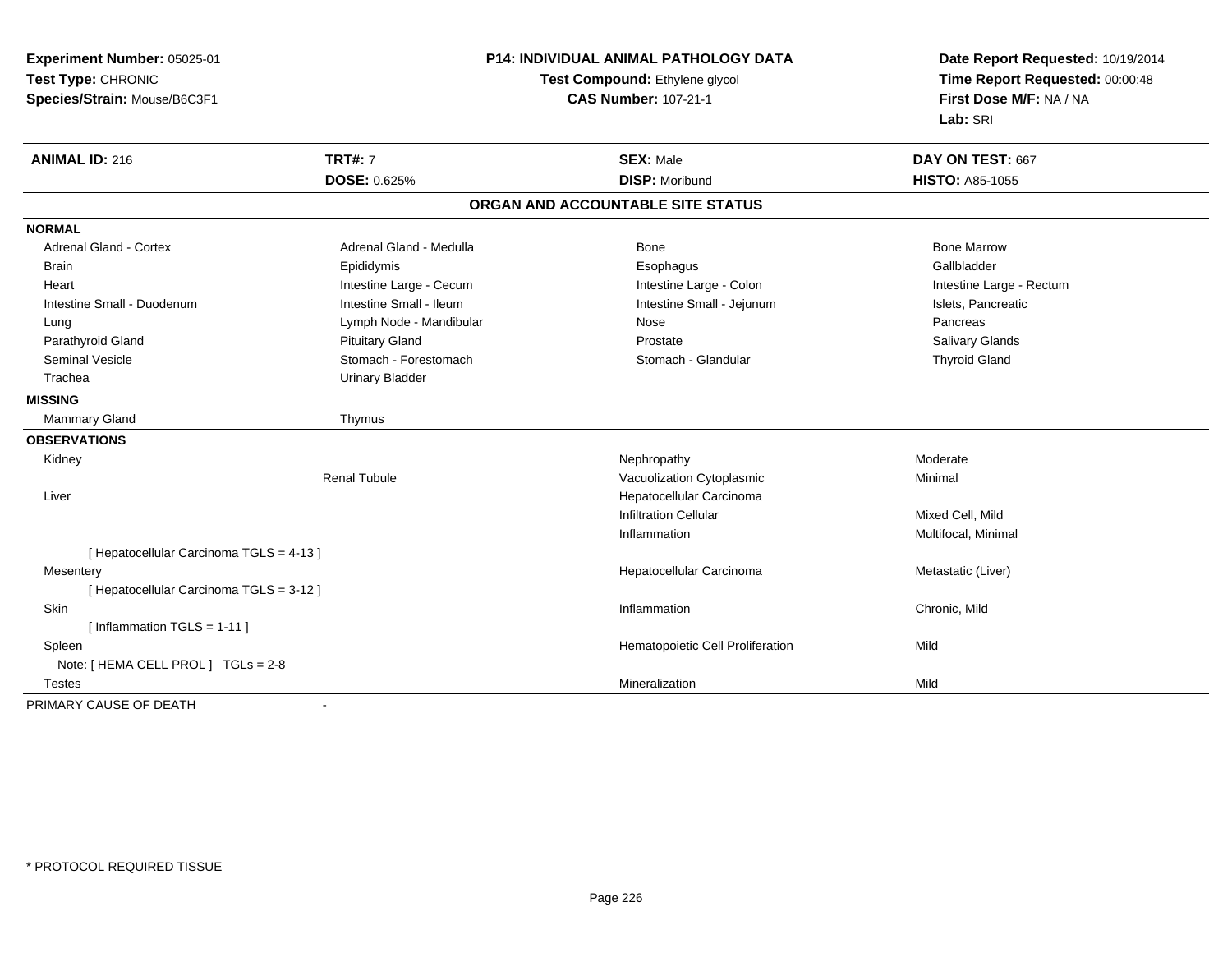| Experiment Number: 05025-01              | <b>P14: INDIVIDUAL ANIMAL PATHOLOGY DATA</b> |                                   | Date Report Requested: 10/19/2014                          |  |
|------------------------------------------|----------------------------------------------|-----------------------------------|------------------------------------------------------------|--|
| Test Type: CHRONIC                       |                                              | Test Compound: Ethylene glycol    | Time Report Requested: 00:00:48<br>First Dose M/F: NA / NA |  |
| Species/Strain: Mouse/B6C3F1             |                                              | <b>CAS Number: 107-21-1</b>       |                                                            |  |
|                                          |                                              |                                   | Lab: SRI                                                   |  |
| <b>ANIMAL ID: 217</b>                    | <b>TRT#: 7</b>                               | <b>SEX: Male</b>                  | DAY ON TEST: 601                                           |  |
|                                          | DOSE: 0.625%                                 | <b>DISP: Moribund</b>             | <b>HISTO: A85-1056</b>                                     |  |
|                                          |                                              | ORGAN AND ACCOUNTABLE SITE STATUS |                                                            |  |
| <b>NORMAL</b>                            |                                              |                                   |                                                            |  |
| <b>Adrenal Gland - Cortex</b>            | Adrenal Gland - Medulla                      | <b>Bone</b>                       | <b>Bone Marrow</b>                                         |  |
| <b>Brain</b>                             | Epididymis                                   | Esophagus                         | Gallbladder                                                |  |
| Heart                                    | Intestine Large - Cecum                      | Intestine Large - Colon           | Intestine Large - Rectum                                   |  |
| Intestine Small - Duodenum               | Intestine Small - Ileum                      | Intestine Small - Jejunum         | Islets, Pancreatic                                         |  |
| Lung                                     | Lymph Node - Mandibular                      | Nose                              | Pancreas                                                   |  |
| <b>Pituitary Gland</b>                   | Prostate                                     | <b>Salivary Glands</b>            | <b>Seminal Vesicle</b>                                     |  |
| Skin                                     | Stomach - Forestomach                        | Stomach - Glandular               | <b>Testes</b>                                              |  |
| Thymus                                   | <b>Thyroid Gland</b>                         | Trachea                           |                                                            |  |
| <b>MISSING</b>                           |                                              |                                   |                                                            |  |
| <b>Mammary Gland</b>                     | Parathyroid Gland                            |                                   |                                                            |  |
| <b>OBSERVATIONS</b>                      |                                              |                                   |                                                            |  |
| Kidney                                   | Epithelium, Renal Tubule                     | <b>Necrosis</b>                   | Minimal                                                    |  |
|                                          |                                              | Nephropathy                       | Minimal                                                    |  |
| Liver                                    |                                              | Hepatocellular Carcinoma          |                                                            |  |
| [ Hepatocellular Carcinoma TGLS = 2-11 ] |                                              |                                   |                                                            |  |
| Spleen                                   |                                              | <b>Depletion Cellular</b>         | Mild                                                       |  |
| [ Depletion Cellular TGLS = 1-8 ]        |                                              |                                   |                                                            |  |
| Urethra                                  |                                              | Inflammation                      | Suppurative, Mild                                          |  |
| <b>Urinary Bladder</b>                   | <b>Transit Epithe</b>                        | Hyperplasia                       | Minimal                                                    |  |
|                                          |                                              | Inflammation                      | Chronic, Mild                                              |  |
| PRIMARY CAUSE OF DEATH                   |                                              |                                   |                                                            |  |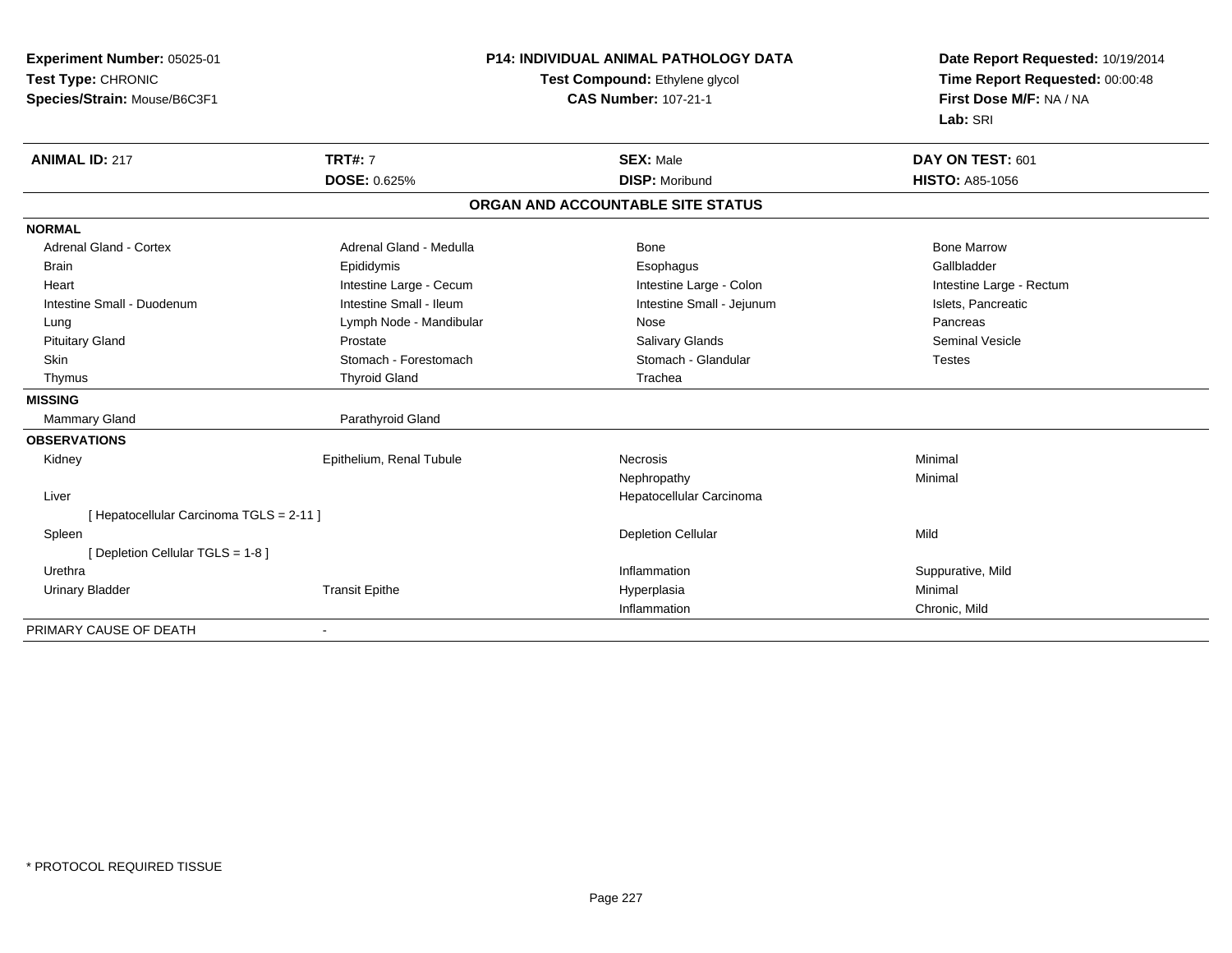| Experiment Number: 05025-01<br><b>Test Type: CHRONIC</b><br>Species/Strain: Mouse/B6C3F1 |                       | <b>P14: INDIVIDUAL ANIMAL PATHOLOGY DATA</b><br>Test Compound: Ethylene glycol<br><b>CAS Number: 107-21-1</b> | Date Report Requested: 10/19/2014<br>Time Report Requested: 00:00:48<br>First Dose M/F: NA / NA<br>Lab: SRI |  |
|------------------------------------------------------------------------------------------|-----------------------|---------------------------------------------------------------------------------------------------------------|-------------------------------------------------------------------------------------------------------------|--|
|                                                                                          |                       |                                                                                                               |                                                                                                             |  |
| <b>ANIMAL ID: 218</b>                                                                    | <b>TRT#: 7</b>        | <b>SEX: Male</b>                                                                                              | DAY ON TEST: 735                                                                                            |  |
|                                                                                          | <b>DOSE: 0.625%</b>   | <b>DISP: Terminal Sacrifice</b>                                                                               | <b>HISTO: A85-1057</b>                                                                                      |  |
|                                                                                          |                       | ORGAN AND ACCOUNTABLE SITE STATUS                                                                             |                                                                                                             |  |
| <b>NORMAL</b>                                                                            |                       |                                                                                                               |                                                                                                             |  |
| Spleen                                                                                   | Urinary Bladder       |                                                                                                               |                                                                                                             |  |
| <b>OBSERVATIONS</b>                                                                      |                       |                                                                                                               |                                                                                                             |  |
| Kidney                                                                                   |                       | Nephropathy                                                                                                   | Minimal                                                                                                     |  |
|                                                                                          | <b>Renal Tubule</b>   | Vacuolization Cytoplasmic                                                                                     | Mild                                                                                                        |  |
| Liver                                                                                    |                       | Hepatocellular Carcinoma                                                                                      |                                                                                                             |  |
| [ Hepatocellular Carcinoma TGLS = 2-12 ]                                                 |                       |                                                                                                               |                                                                                                             |  |
| Skin                                                                                     |                       | Inflammation                                                                                                  | Chronic, Minimal                                                                                            |  |
| [Inflammation TGLS = $1-11$ ]                                                            |                       |                                                                                                               |                                                                                                             |  |
| <b>Thyroid Gland</b>                                                                     | <b>Follicular Cel</b> | Hyperplasia                                                                                                   | Mild                                                                                                        |  |
| PRIMARY CAUSE OF DEATH                                                                   |                       |                                                                                                               |                                                                                                             |  |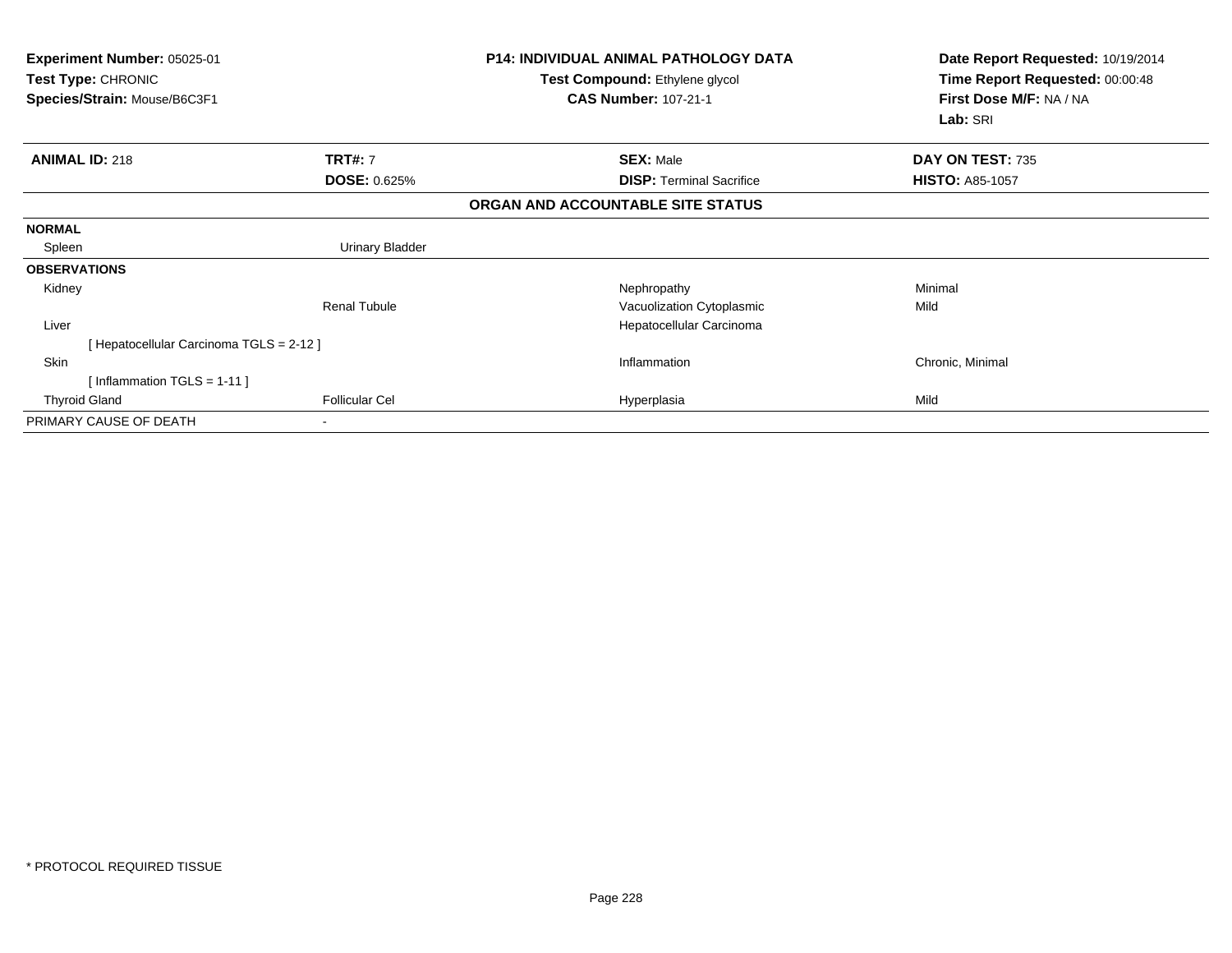| <b>Experiment Number: 05025-01</b><br>Test Type: CHRONIC<br>Species/Strain: Mouse/B6C3F1 |                      | <b>P14: INDIVIDUAL ANIMAL PATHOLOGY DATA</b><br>Test Compound: Ethylene glycol<br><b>CAS Number: 107-21-1</b> | Date Report Requested: 10/19/2014<br>Time Report Requested: 00:00:48<br>First Dose M/F: NA / NA<br>Lab: SRI |
|------------------------------------------------------------------------------------------|----------------------|---------------------------------------------------------------------------------------------------------------|-------------------------------------------------------------------------------------------------------------|
| <b>ANIMAL ID: 219</b>                                                                    | <b>TRT#: 7</b>       | <b>SEX: Male</b>                                                                                              | DAY ON TEST: 735                                                                                            |
|                                                                                          | <b>DOSE: 0.625%</b>  | <b>DISP:</b> Terminal Sacrifice                                                                               | <b>HISTO: A85-1058</b>                                                                                      |
|                                                                                          |                      | ORGAN AND ACCOUNTABLE SITE STATUS                                                                             |                                                                                                             |
| <b>NORMAL</b>                                                                            |                      |                                                                                                               |                                                                                                             |
| Spleen                                                                                   | <b>Thyroid Gland</b> | <b>Urinary Bladder</b>                                                                                        |                                                                                                             |
| <b>OBSERVATIONS</b>                                                                      |                      |                                                                                                               |                                                                                                             |
| Kidney                                                                                   |                      | Nephropathy                                                                                                   | Minimal                                                                                                     |
|                                                                                          | <b>Renal Tubule</b>  | Vacuolization Cytoplasmic                                                                                     | Mild                                                                                                        |
| Liver                                                                                    |                      | Fatty Change                                                                                                  | Minimal                                                                                                     |
| <b>Skin</b>                                                                              | <b>Subcut Tiss</b>   | Fibroma                                                                                                       |                                                                                                             |
| [Fibroma TGLS = 3-12 ]                                                                   |                      |                                                                                                               |                                                                                                             |
| PRIMARY CAUSE OF DEATH                                                                   | $\blacksquare$       |                                                                                                               |                                                                                                             |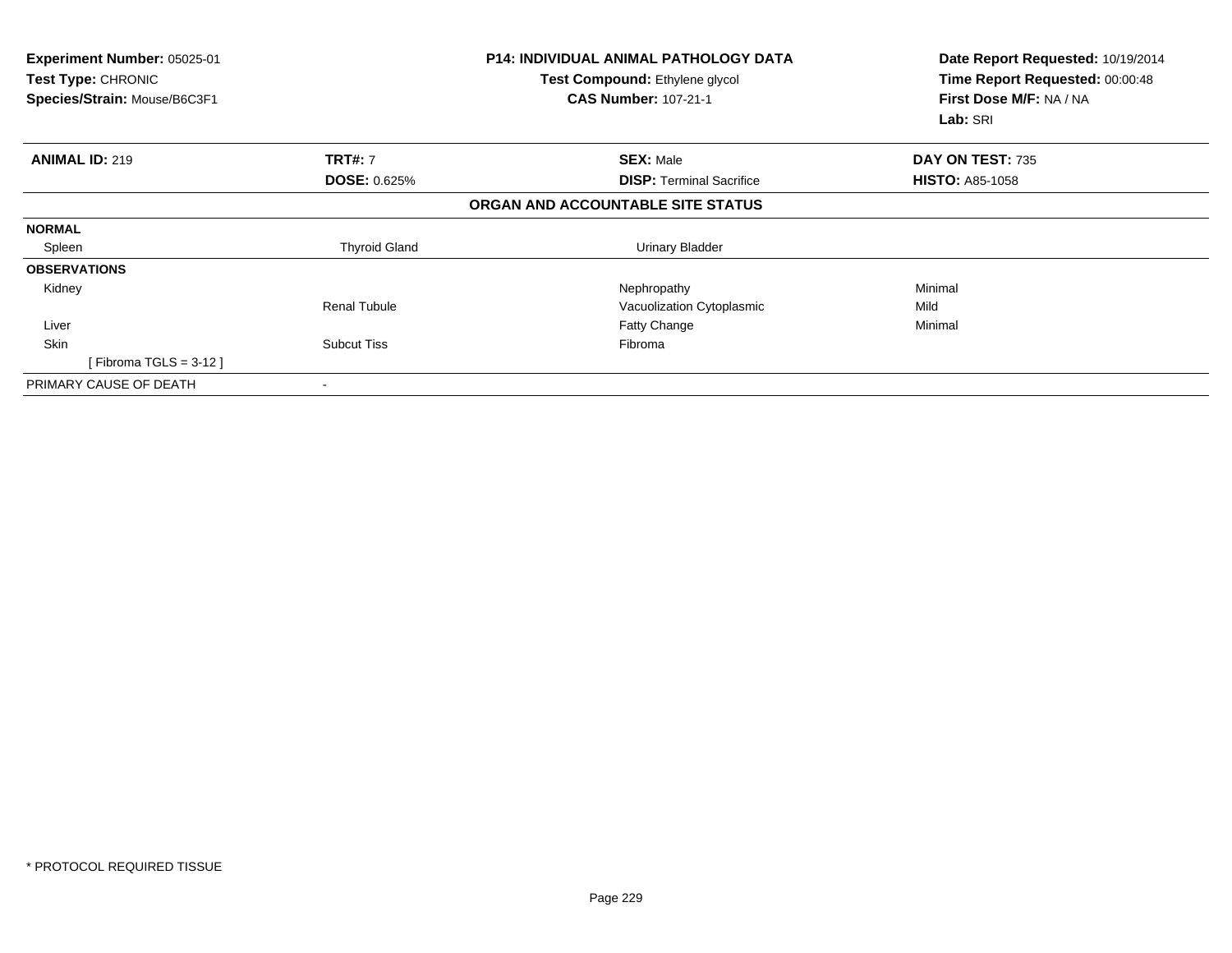| Experiment Number: 05025-01<br>Test Type: CHRONIC<br>Species/Strain: Mouse/B6C3F1 |                        | <b>P14: INDIVIDUAL ANIMAL PATHOLOGY DATA</b><br>Test Compound: Ethylene glycol<br><b>CAS Number: 107-21-1</b> | Date Report Requested: 10/19/2014<br>Time Report Requested: 00:00:48<br>First Dose M/F: NA / NA<br>Lab: SRI |
|-----------------------------------------------------------------------------------|------------------------|---------------------------------------------------------------------------------------------------------------|-------------------------------------------------------------------------------------------------------------|
| <b>ANIMAL ID: 220</b>                                                             | <b>TRT#: 7</b>         | <b>SEX: Male</b>                                                                                              | DAY ON TEST: 735                                                                                            |
|                                                                                   | <b>DOSE: 0.625%</b>    | <b>DISP: Terminal Sacrifice</b>                                                                               | <b>HISTO: A85-1059</b>                                                                                      |
|                                                                                   |                        | ORGAN AND ACCOUNTABLE SITE STATUS                                                                             |                                                                                                             |
| <b>NORMAL</b>                                                                     |                        |                                                                                                               |                                                                                                             |
| Lung                                                                              | <b>Urinary Bladder</b> |                                                                                                               |                                                                                                             |
| <b>MISSING</b>                                                                    |                        |                                                                                                               |                                                                                                             |
| Skin                                                                              |                        |                                                                                                               |                                                                                                             |
| <b>OBSERVATIONS</b>                                                               |                        |                                                                                                               |                                                                                                             |
| Kidney                                                                            |                        | Nephropathy                                                                                                   | Mild                                                                                                        |
|                                                                                   | <b>Renal Tubule</b>    | Vacuolization Cytoplasmic                                                                                     | Minimal                                                                                                     |
| Liver                                                                             | Hepatocyte             | Cytomegaly                                                                                                    | Mild                                                                                                        |
|                                                                                   |                        | Hepatocellular Carcinoma                                                                                      |                                                                                                             |
|                                                                                   |                        | Hyperplasia                                                                                                   | Lymphoid, Mild                                                                                              |
|                                                                                   |                        | Inflammation                                                                                                  | Multifocal, Mild                                                                                            |
|                                                                                   |                        | Pigmentation                                                                                                  | Mild                                                                                                        |
| Note: [ HEPATOCLR CARC ] TGLs = 3-11                                              |                        |                                                                                                               |                                                                                                             |
| Spleen                                                                            |                        | Hematopoietic Cell Proliferation                                                                              | Mild                                                                                                        |
| <b>Thyroid Gland</b>                                                              |                        | Degeneration                                                                                                  | Cystic, Mild                                                                                                |
|                                                                                   | <b>Follicular Cel</b>  | Hyperplasia                                                                                                   | Mild                                                                                                        |
| PRIMARY CAUSE OF DEATH                                                            |                        |                                                                                                               |                                                                                                             |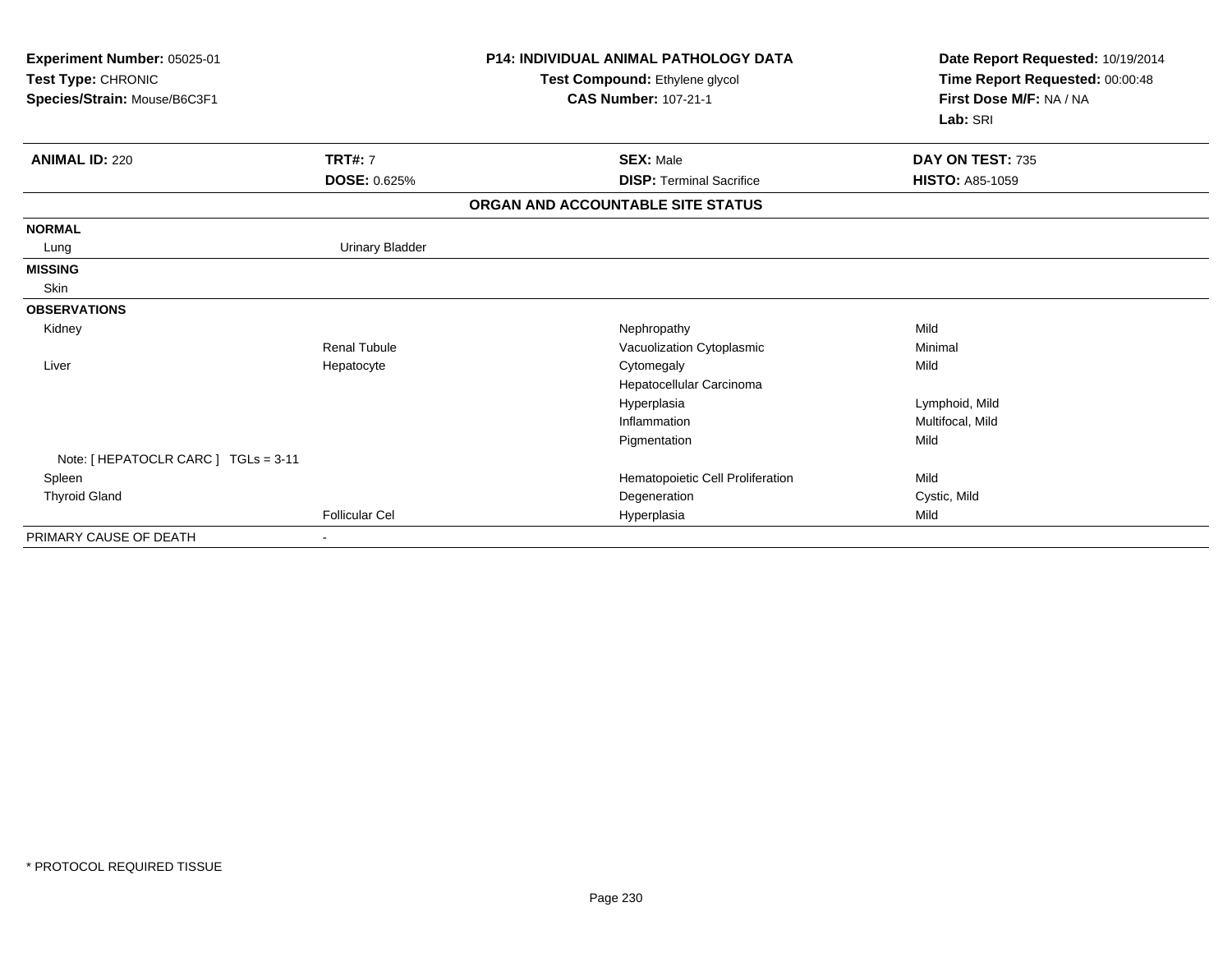**Experiment Number:** 05025-01**Test Type:** CHRONIC**Species/Strain:** Mouse/B6C3F1

## **P14: INDIVIDUAL ANIMAL PATHOLOGY DATA**

## **Test Compound:** Ethylene glycol **CAS Number:** 107-21-1

**Date Report Requested:** 10/19/2014 **Time Report Requested:** 00:00:48**First Dose M/F:** NA / NA**Lab:** SRI

| <b>ANIMAL ID: 221</b>                           | <b>TRT#: 7</b>          | <b>SEX: Male</b>                  | DAY ON TEST: 693         |
|-------------------------------------------------|-------------------------|-----------------------------------|--------------------------|
|                                                 | DOSE: 0.625%            | <b>DISP: Dead</b>                 | <b>HISTO: A85-1060</b>   |
|                                                 |                         | ORGAN AND ACCOUNTABLE SITE STATUS |                          |
| <b>NORMAL</b>                                   |                         |                                   |                          |
| <b>Adrenal Gland - Cortex</b>                   | Adrenal Gland - Medulla | Bone                              | <b>Bone Marrow</b>       |
| <b>Brain</b>                                    | Epididymis              | Esophagus                         | Gallbladder              |
| Heart                                           | Intestine Large - Cecum | Intestine Large - Colon           | Intestine Large - Rectum |
| Intestine Small - Duodenum                      | Intestine Small - Ileum | Intestine Small - Jejunum         | Islets, Pancreatic       |
| Lymph Node - Mandibular                         | <b>Mammary Gland</b>    | Nose                              | Pancreas                 |
| Parathyroid Gland                               | <b>Pituitary Gland</b>  | Prostate                          | <b>Salivary Glands</b>   |
| <b>Seminal Vesicle</b>                          | Stomach - Forestomach   | Stomach - Glandular               | Testes                   |
| Thymus                                          | Trachea                 | <b>Urinary Bladder</b>            |                          |
| <b>OBSERVATIONS</b>                             |                         |                                   |                          |
| Kidney                                          |                         | Nephropathy                       | Minimal                  |
|                                                 | <b>Renal Tubule</b>     | Vacuolization Cytoplasmic         | Mild                     |
| Liver                                           |                         | <b>Infiltration Cellular</b>      | Mixed Cell, Mild         |
|                                                 |                         | <b>Necrosis</b>                   | Multifocal, Mild         |
| Lung                                            |                         | <b>Infiltration Cellular</b>      | Mixed Cell, Mild         |
| Skin                                            |                         | Inflammation                      | Chronic, Mild            |
|                                                 |                         | Ulcer                             | Moderate                 |
| [Inflammation TGLS = $1-11$ ]                   |                         |                                   |                          |
| [Ulcer TGLS = $2-11$ ]                          |                         |                                   |                          |
| Spleen                                          |                         | Hematopoietic Cell Proliferation  | Moderate                 |
| [ Hematopoietic Cell Proliferation TGLS = 3-8 ] |                         |                                   |                          |
| <b>Thyroid Gland</b>                            | Follicle                | Cyst                              | Minimal                  |
| Tooth                                           | Incisor                 | Dysplasia                         | Mild                     |
| PRIMARY CAUSE OF DEATH                          |                         |                                   |                          |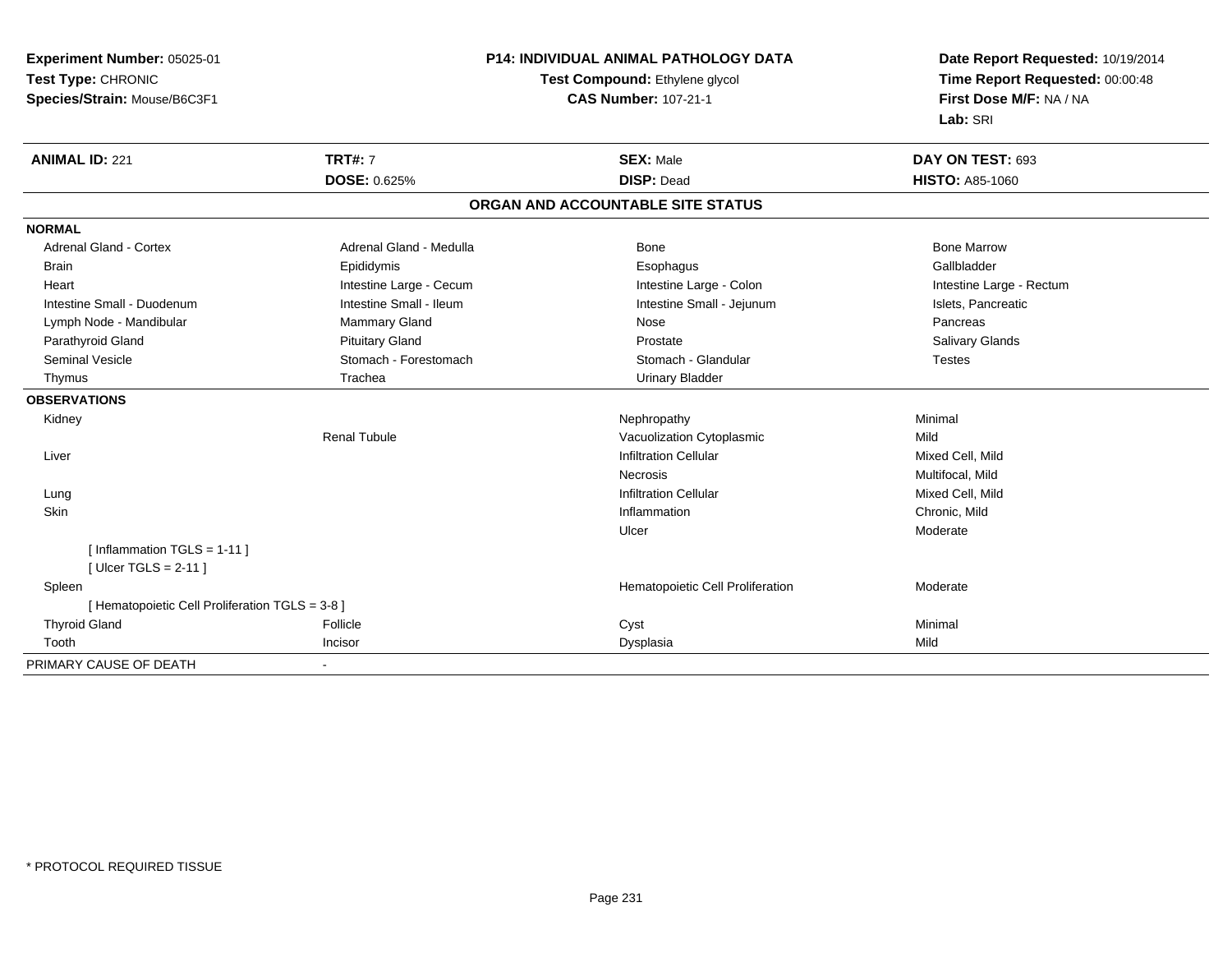| Experiment Number: 05025-01<br>Test Compound: Ethylene glycol<br><b>Test Type: CHRONIC</b><br><b>CAS Number: 107-21-1</b><br>Species/Strain: Mouse/B6C3F1 |                       | <b>P14: INDIVIDUAL ANIMAL PATHOLOGY DATA</b> | Date Report Requested: 10/19/2014<br>Time Report Requested: 00:00:48<br>First Dose M/F: NA / NA<br>Lab: SRI |
|-----------------------------------------------------------------------------------------------------------------------------------------------------------|-----------------------|----------------------------------------------|-------------------------------------------------------------------------------------------------------------|
| <b>ANIMAL ID: 222</b>                                                                                                                                     | <b>TRT#: 7</b>        | <b>SEX: Male</b>                             | DAY ON TEST: 735                                                                                            |
|                                                                                                                                                           | <b>DOSE: 0.625%</b>   | <b>DISP: Terminal Sacrifice</b>              | <b>HISTO: A85-1061</b>                                                                                      |
|                                                                                                                                                           |                       | ORGAN AND ACCOUNTABLE SITE STATUS            |                                                                                                             |
| <b>NORMAL</b>                                                                                                                                             |                       |                                              |                                                                                                             |
| Liver                                                                                                                                                     | Spleen                | <b>Urinary Bladder</b>                       |                                                                                                             |
| <b>OBSERVATIONS</b>                                                                                                                                       |                       |                                              |                                                                                                             |
| Kidney                                                                                                                                                    |                       | Nephropathy                                  | Mild                                                                                                        |
|                                                                                                                                                           | <b>Renal Tubule</b>   | Vacuolization Cytoplasmic                    | Mild                                                                                                        |
| Lymph Node                                                                                                                                                | Mesenteric            | Angiectasis                                  | Minimal                                                                                                     |
| [Angiectasis TGLS = $2-6$ ]                                                                                                                               |                       |                                              |                                                                                                             |
| Skin                                                                                                                                                      |                       | Inflammation                                 | Chronic, Mild                                                                                               |
| [Inflammation TGLS = $1-11$ ]                                                                                                                             |                       |                                              |                                                                                                             |
| <b>Thyroid Gland</b>                                                                                                                                      | <b>Follicular Cel</b> | Hyperplasia                                  | Minimal                                                                                                     |
| PRIMARY CAUSE OF DEATH                                                                                                                                    |                       |                                              |                                                                                                             |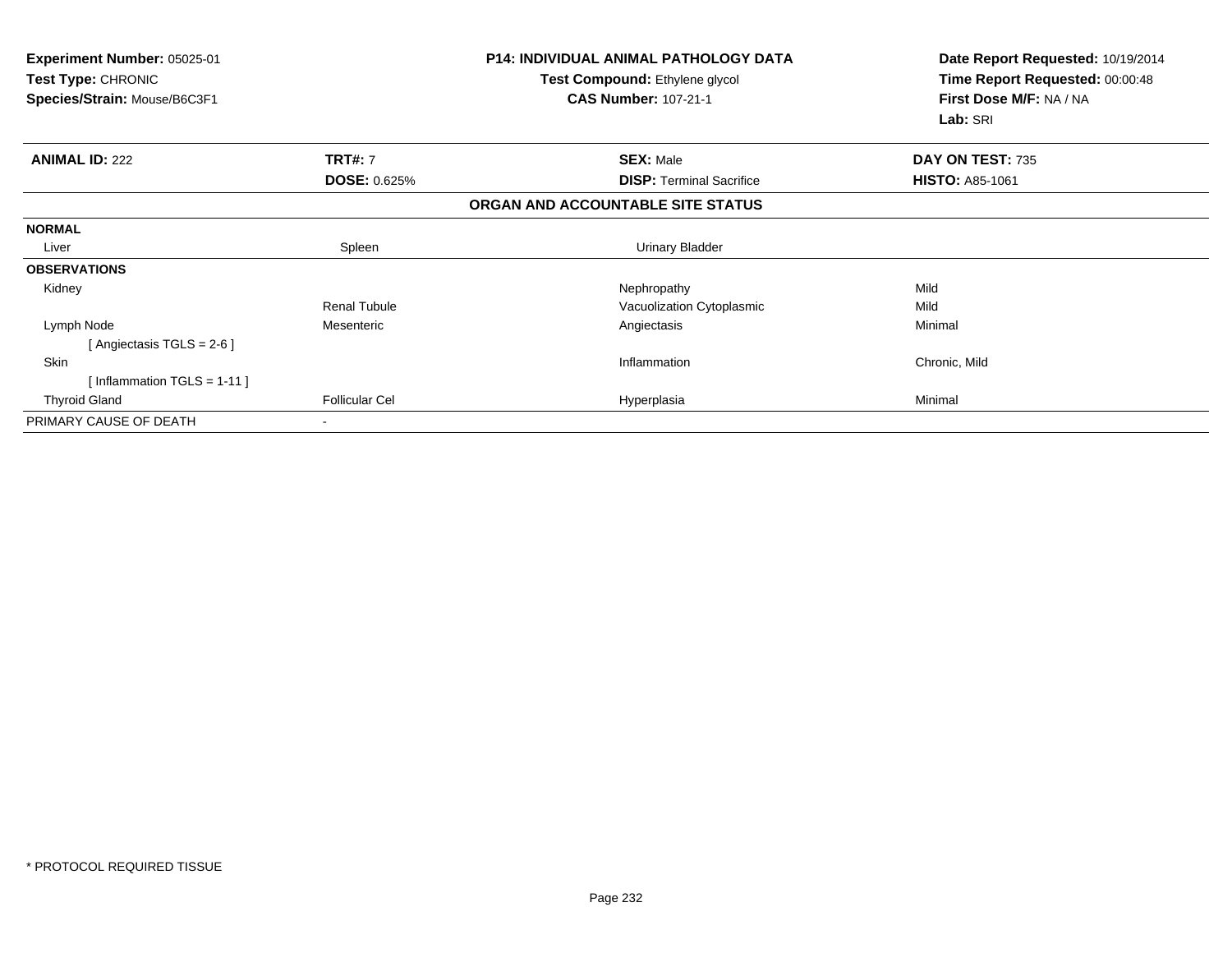| Experiment Number: 05025-01   | <b>P14: INDIVIDUAL ANIMAL PATHOLOGY DATA</b><br>Test Compound: Ethylene glycol |                                   | Date Report Requested: 10/19/2014<br>Time Report Requested: 00:00:48 |  |
|-------------------------------|--------------------------------------------------------------------------------|-----------------------------------|----------------------------------------------------------------------|--|
| Test Type: CHRONIC            |                                                                                |                                   |                                                                      |  |
| Species/Strain: Mouse/B6C3F1  |                                                                                | <b>CAS Number: 107-21-1</b>       | First Dose M/F: NA / NA                                              |  |
|                               |                                                                                |                                   | Lab: SRI                                                             |  |
| <b>ANIMAL ID: 223</b>         | <b>TRT#: 7</b>                                                                 | <b>SEX: Male</b>                  | DAY ON TEST: 599                                                     |  |
|                               | DOSE: 0.625%                                                                   | <b>DISP: Moribund</b>             | <b>HISTO: A85-1062</b>                                               |  |
|                               |                                                                                | ORGAN AND ACCOUNTABLE SITE STATUS |                                                                      |  |
| <b>NORMAL</b>                 |                                                                                |                                   |                                                                      |  |
| <b>Adrenal Gland - Cortex</b> | Adrenal Gland - Medulla                                                        | Bone                              | <b>Bone Marrow</b>                                                   |  |
| <b>Brain</b>                  | Epididymis                                                                     | Esophagus                         | Gallbladder                                                          |  |
| Heart                         | Intestine Large - Cecum                                                        | Intestine Large - Colon           | Intestine Large - Rectum                                             |  |
| Intestine Small - Duodenum    | Intestine Small - Ileum                                                        | Intestine Small - Jejunum         | Islets, Pancreatic                                                   |  |
| Lung                          | Lymph Node - Mandibular                                                        | Nose                              | Pancreas                                                             |  |
| Parathyroid Gland             | <b>Pituitary Gland</b>                                                         | Prostate                          | Salivary Glands                                                      |  |
| <b>Seminal Vesicle</b>        | Stomach - Forestomach                                                          | Stomach - Glandular               | <b>Testes</b>                                                        |  |
| <b>Thyroid Gland</b>          | Trachea                                                                        | <b>Urinary Bladder</b>            |                                                                      |  |
| <b>MISSING</b>                |                                                                                |                                   |                                                                      |  |
| Mammary Gland                 |                                                                                |                                   |                                                                      |  |
| <b>OBSERVATIONS</b>           |                                                                                |                                   |                                                                      |  |
| Kidney                        | <b>Renal Tubule</b>                                                            | Vacuolization Cytoplasmic         | Mild                                                                 |  |
| Liver                         |                                                                                | <b>Necrosis</b>                   | Multifocal, Mild                                                     |  |
| Skin                          | <b>Subcut Tiss</b>                                                             | Fibrosarcoma                      |                                                                      |  |
| [Fibrosarcoma TGLS = $2-11$ ] |                                                                                |                                   |                                                                      |  |
| Spleen                        |                                                                                | Hematopoietic Cell Proliferation  | Moderate                                                             |  |
| Thymus                        |                                                                                | Cyst                              | Minimal                                                              |  |
|                               |                                                                                | Depletion Lymphoid                | Mild                                                                 |  |

-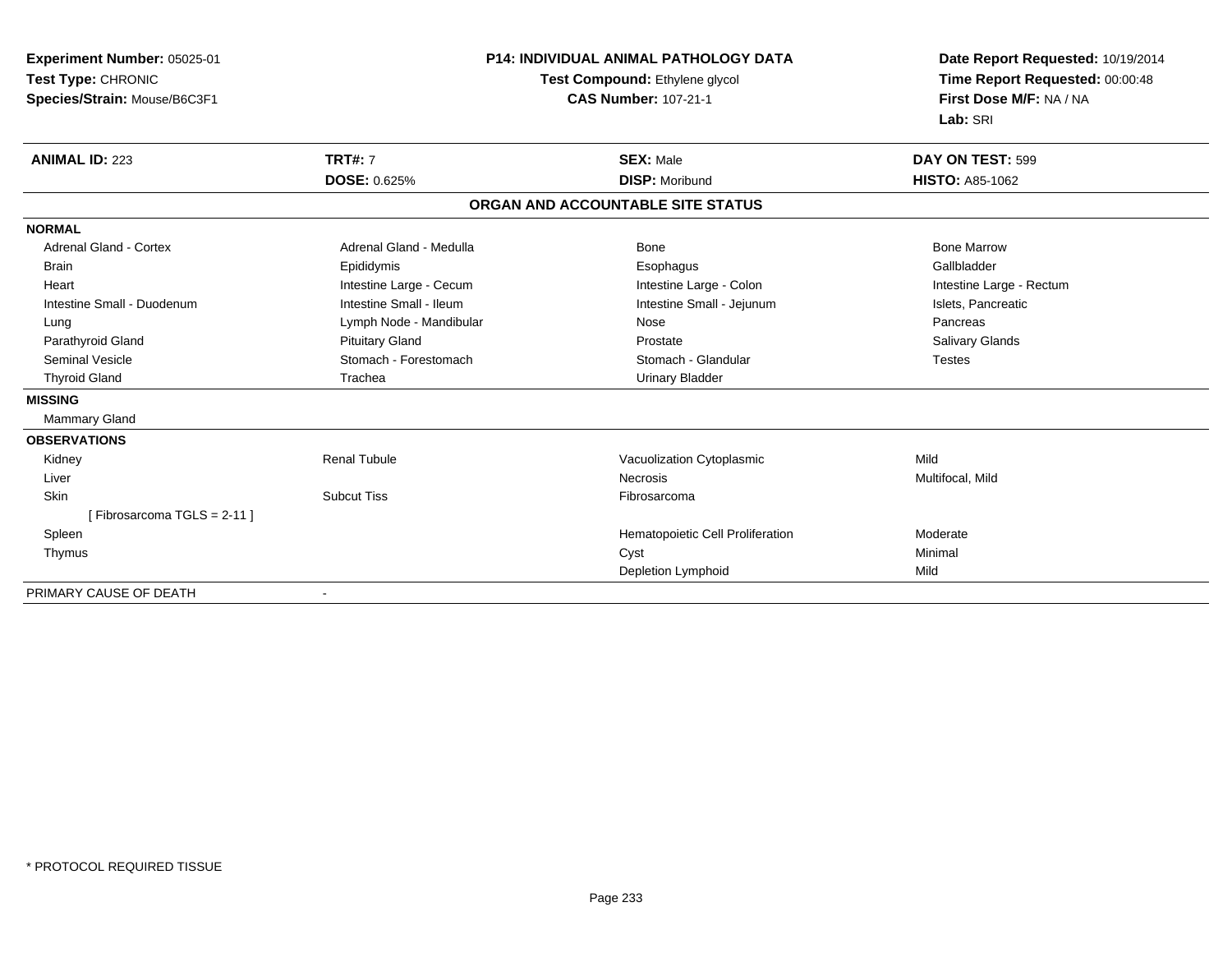| Experiment Number: 05025-01<br>Test Type: CHRONIC<br>Species/Strain: Mouse/B6C3F1 |                      | <b>P14: INDIVIDUAL ANIMAL PATHOLOGY DATA</b><br>Test Compound: Ethylene glycol<br><b>CAS Number: 107-21-1</b> | Date Report Requested: 10/19/2014<br>Time Report Requested: 00:00:48<br>First Dose M/F: NA / NA<br>Lab: SRI |  |
|-----------------------------------------------------------------------------------|----------------------|---------------------------------------------------------------------------------------------------------------|-------------------------------------------------------------------------------------------------------------|--|
| <b>ANIMAL ID: 224</b>                                                             | <b>TRT#: 7</b>       | <b>SEX: Male</b>                                                                                              | DAY ON TEST: 735                                                                                            |  |
|                                                                                   | <b>DOSE: 0.625%</b>  | <b>DISP:</b> Terminal Sacrifice                                                                               | <b>HISTO: A85-1063</b>                                                                                      |  |
|                                                                                   |                      | ORGAN AND ACCOUNTABLE SITE STATUS                                                                             |                                                                                                             |  |
| <b>NORMAL</b>                                                                     |                      |                                                                                                               |                                                                                                             |  |
| <b>Blood</b>                                                                      | <b>Thyroid Gland</b> | <b>Urinary Bladder</b>                                                                                        |                                                                                                             |  |
| <b>OBSERVATIONS</b>                                                               |                      |                                                                                                               |                                                                                                             |  |
| Kidney                                                                            |                      | Nephropathy                                                                                                   | Minimal                                                                                                     |  |
|                                                                                   | <b>Renal Tubule</b>  | Vacuolization Cytoplasmic                                                                                     | Mild                                                                                                        |  |
| Liver                                                                             |                      | Hepatocellular Carcinoma                                                                                      | Multiple, Two                                                                                               |  |
|                                                                                   |                      | <b>Infiltration Cellular</b>                                                                                  | Mixed Cell, Mild                                                                                            |  |
|                                                                                   | Centrilobular        | Necrosis                                                                                                      | Minimal                                                                                                     |  |
| Note: [ HEPATOCLR CARC ] TGLs = 6-12,7-13                                         |                      |                                                                                                               |                                                                                                             |  |
| Lymph Node                                                                        | Mesenteric           | Angiectasis                                                                                                   | Mild                                                                                                        |  |
| Note: $[$ ANGIECTASIS $]$ TGLs = 5-6                                              |                      |                                                                                                               |                                                                                                             |  |
| Pancreas                                                                          |                      | Atrophy                                                                                                       | Focal, Minimal                                                                                              |  |
| <b>Skin</b>                                                                       | <b>Subcut Tiss</b>   | Fibrosarcoma                                                                                                  |                                                                                                             |  |
| Note: [ FIBROSARC<br>$1 TGLs = 2-11$                                              |                      |                                                                                                               |                                                                                                             |  |
| Spleen                                                                            |                      | Hematopoietic Cell Proliferation                                                                              | Marked                                                                                                      |  |
| Note: [ HEMA CELL PROL ] TGLs = 4-8                                               |                      |                                                                                                               |                                                                                                             |  |
| PRIMARY CAUSE OF DEATH                                                            |                      |                                                                                                               |                                                                                                             |  |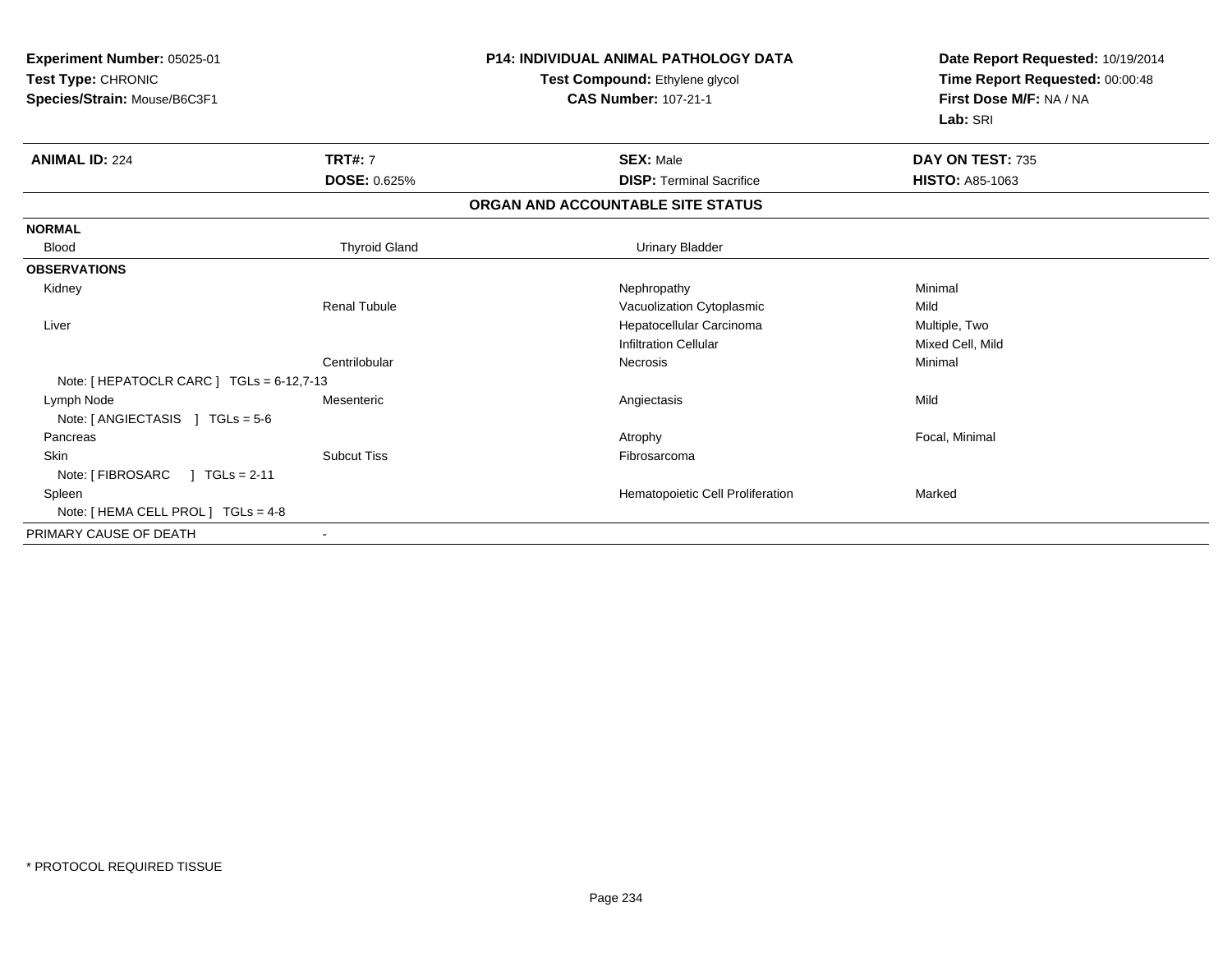| <b>Experiment Number: 05025-01</b><br>Test Type: CHRONIC<br>Species/Strain: Mouse/B6C3F1 |                          | <b>P14: INDIVIDUAL ANIMAL PATHOLOGY DATA</b><br>Test Compound: Ethylene glycol<br><b>CAS Number: 107-21-1</b> | Date Report Requested: 10/19/2014<br>Time Report Requested: 00:00:48<br>First Dose M/F: NA / NA<br>Lab: SRI |
|------------------------------------------------------------------------------------------|--------------------------|---------------------------------------------------------------------------------------------------------------|-------------------------------------------------------------------------------------------------------------|
| <b>ANIMAL ID: 225</b>                                                                    | <b>TRT#: 7</b>           | <b>SEX: Male</b>                                                                                              | DAY ON TEST: 735                                                                                            |
|                                                                                          | <b>DOSE: 0.625%</b>      | <b>DISP:</b> Terminal Sacrifice                                                                               | <b>HISTO: A85-1064</b>                                                                                      |
|                                                                                          |                          | ORGAN AND ACCOUNTABLE SITE STATUS                                                                             |                                                                                                             |
| <b>NORMAL</b>                                                                            |                          |                                                                                                               |                                                                                                             |
| Spleen                                                                                   | <b>Thyroid Gland</b>     | Urinary Bladder                                                                                               |                                                                                                             |
| <b>OBSERVATIONS</b>                                                                      |                          |                                                                                                               |                                                                                                             |
| Kidney                                                                                   |                          | Nephropathy                                                                                                   | Minimal                                                                                                     |
|                                                                                          | <b>Renal Tubule</b>      | Vacuolization Cytoplasmic                                                                                     | Mild                                                                                                        |
| Liver                                                                                    |                          | Inflammation                                                                                                  | Multifocal, Minimal                                                                                         |
| Lung                                                                                     |                          | Alveolar/Bronchiolar Adenoma                                                                                  |                                                                                                             |
| Note: $\lceil$ ALV BRON ADEN $\lceil$ TGLs = 1-6.1                                       |                          |                                                                                                               |                                                                                                             |
| PRIMARY CAUSE OF DEATH                                                                   | $\overline{\phantom{a}}$ |                                                                                                               |                                                                                                             |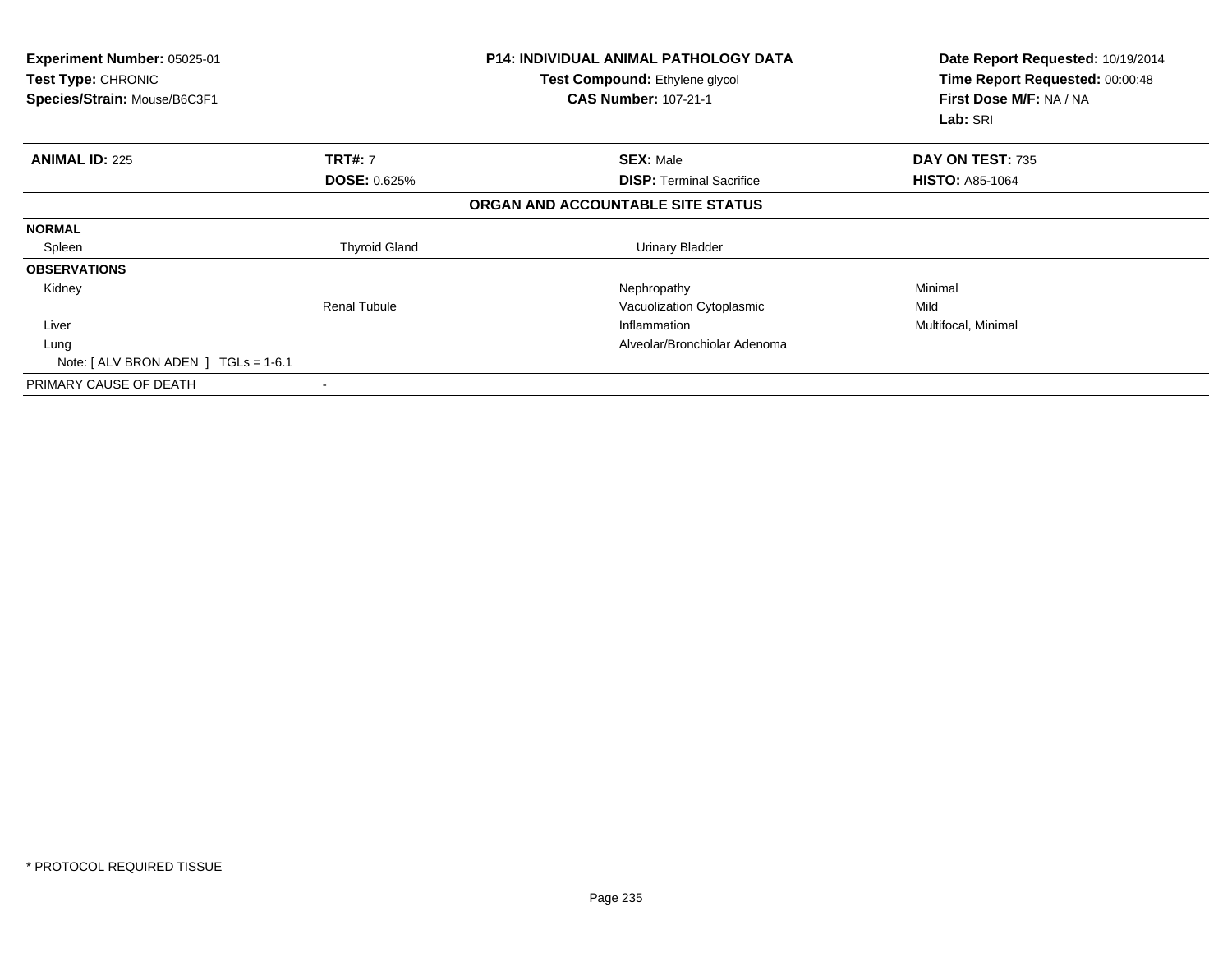| <b>Experiment Number: 05025-01</b><br>Test Type: CHRONIC<br>Species/Strain: Mouse/B6C3F1 |                       | <b>P14: INDIVIDUAL ANIMAL PATHOLOGY DATA</b><br>Test Compound: Ethylene glycol<br><b>CAS Number: 107-21-1</b> | Date Report Requested: 10/19/2014<br>Time Report Requested: 00:00:48<br>First Dose M/F: NA / NA<br>Lab: SRI |  |
|------------------------------------------------------------------------------------------|-----------------------|---------------------------------------------------------------------------------------------------------------|-------------------------------------------------------------------------------------------------------------|--|
| <b>ANIMAL ID: 226</b>                                                                    | <b>TRT#: 7</b>        | <b>SEX: Male</b>                                                                                              | DAY ON TEST: 735                                                                                            |  |
|                                                                                          | <b>DOSE: 0.625%</b>   | <b>DISP: Terminal Sacrifice</b>                                                                               | <b>HISTO: A85-1065</b>                                                                                      |  |
|                                                                                          |                       | ORGAN AND ACCOUNTABLE SITE STATUS                                                                             |                                                                                                             |  |
| <b>NORMAL</b>                                                                            |                       |                                                                                                               |                                                                                                             |  |
| Liver                                                                                    | <b>Skin</b>           | Spleen                                                                                                        | <b>Urinary Bladder</b>                                                                                      |  |
| <b>OBSERVATIONS</b>                                                                      |                       |                                                                                                               |                                                                                                             |  |
| Kidney                                                                                   |                       | Nephropathy                                                                                                   | Minimal                                                                                                     |  |
|                                                                                          | Renal Tubule          | Vacuolization Cytoplasmic                                                                                     | Mild                                                                                                        |  |
| <b>Thyroid Gland</b>                                                                     |                       | Degeneration                                                                                                  | Cystic, Minimal                                                                                             |  |
|                                                                                          | <b>Follicular Cel</b> | Hyperplasia                                                                                                   | Minimal                                                                                                     |  |
| PRIMARY CAUSE OF DEATH                                                                   |                       |                                                                                                               |                                                                                                             |  |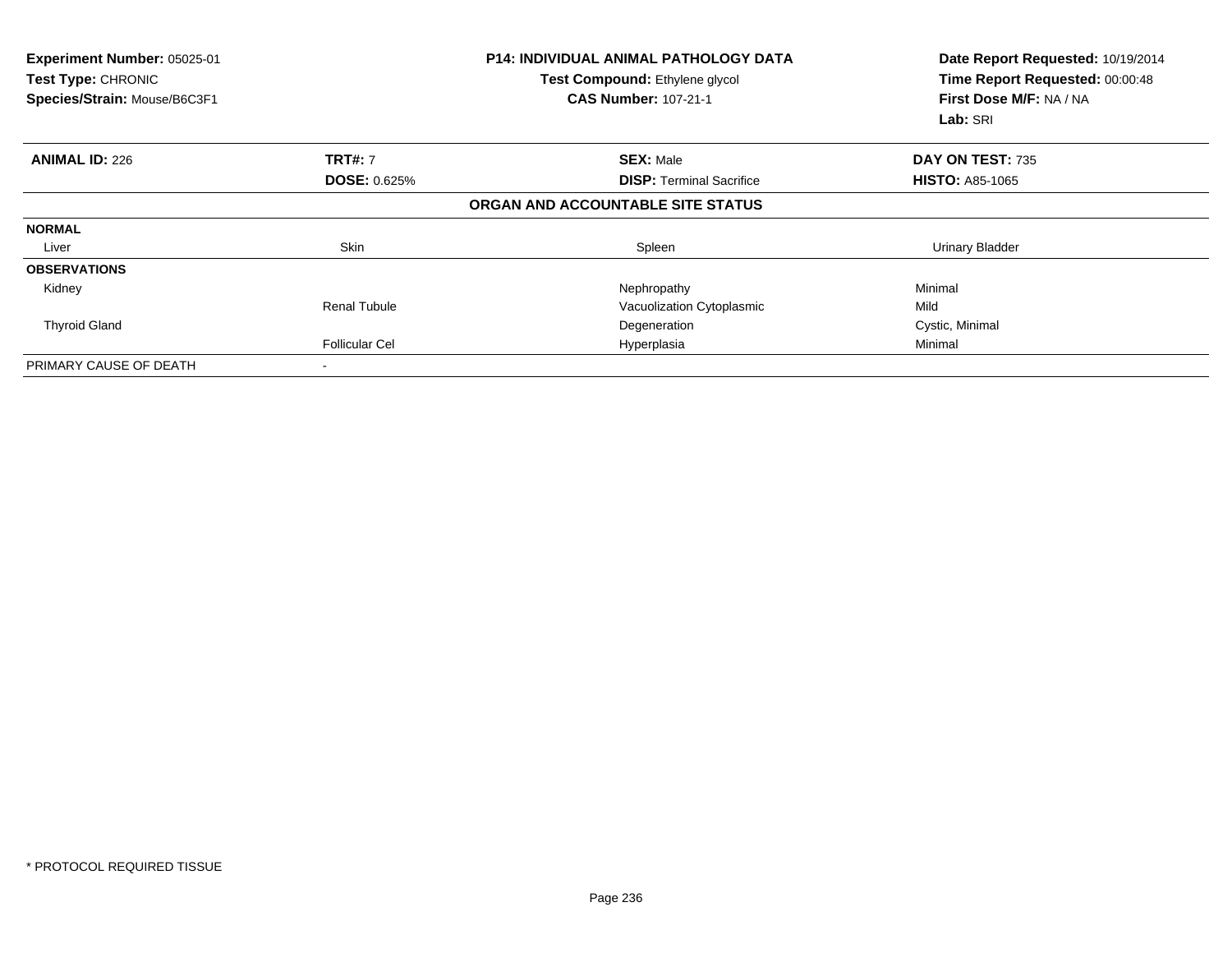**Experiment Number:** 05025-01**Test Type:** CHRONIC **Species/Strain:** Mouse/B6C3F1**P14: INDIVIDUAL ANIMAL PATHOLOGY DATATest Compound:** Ethylene glycol **CAS Number:** 107-21-1**Date Report Requested:** 10/19/2014**Time Report Requested:** 00:00:48**First Dose M/F:** NA / NA**Lab:** SRI**ANIMAL ID:** 227**TRT#:** 7 **SEX:** Male **DAY ON TEST:** 514 **DOSE:** 0.625% **DISP:** Moribund **HISTO:** A85-1066 **ORGAN AND ACCOUNTABLE SITE STATUSNORMALAdrenal Gland - Cortex** Adrenal Gland - Medulla **Bone Adrenal Gland - Cortex Adrenal Gland - Cortex Adrenal Gland - Medulla** Bone Marrow Gallbladder Brain Epididymis Epididymis and the Brook of the Brook of the Brook of the Brook of the Gallbladder of the Gallbladder Heart **Intestine Large - Cecum** Intestine Large - Cecum Intestine Large - Colon Intestine Small - Duodenum Intestine Small - Ileum **Intestine Small - Intestine Small - Jejunum** Intestine Small - Islets, Pancreatic **Intestine Small** - Lung Parathyroid Gland Lymph Node - Mandibular Nose Pancreas Pancreas Pancreas Pancreas Pancreas Pancreas Pancreas Pancreas Pancreas Pituitary Gland Prostate Salivary Glands Seminal VesicleStomach - Forestomach **Stomach - Stomach - Glandular** Testes The Testes Thymus - Testes Thymus Thyroid Gland Trachea Trachea Trachea Urinary Bladder **MISSING** Mammary Gland**OBSERVATIONS** Intestine Largee Rectum m and the settlement of the Prolapse and the Moderate Moderate Moderate and the Moderate of the Moderate of the Moderate of the Moderate of the Moderate of the Moderate of the Moderate of the Moderate of the Moderate of th Note: [ PROLAPSE ] TGLs = 7-14 Kidney Renal TubuleVacuolization Cytoplasmic<br>
Necrosis Multi Liverr and the contract of the contract of the contract of the contract of the contract of the contract of the contract of the contract of the contract of the contract of the contract of the contract of the contract of the cont Multifocal, Minimal **Skin** n and the Subcut Tiss the Subcut of the Subcut Tiss of the Subcut Tiss of the Subcut Tiss of the Subcut Tiss o Inflammation Chronic, Moderate Subcut Tiss SarcomaUlcer Moderate[ Foreign Body TGLS = 4-13,1-11 ] $[$  Inflammation TGLS = 4-13,2-11  $]$  $[$  Sarcoma TGLS = 3-12  $]$  SpleenHematopoietic Cell Proliferation Marked Note: [ HEMA CELL PROL ] TGLs = 6-8 PRIMARY CAUSE OF DEATH-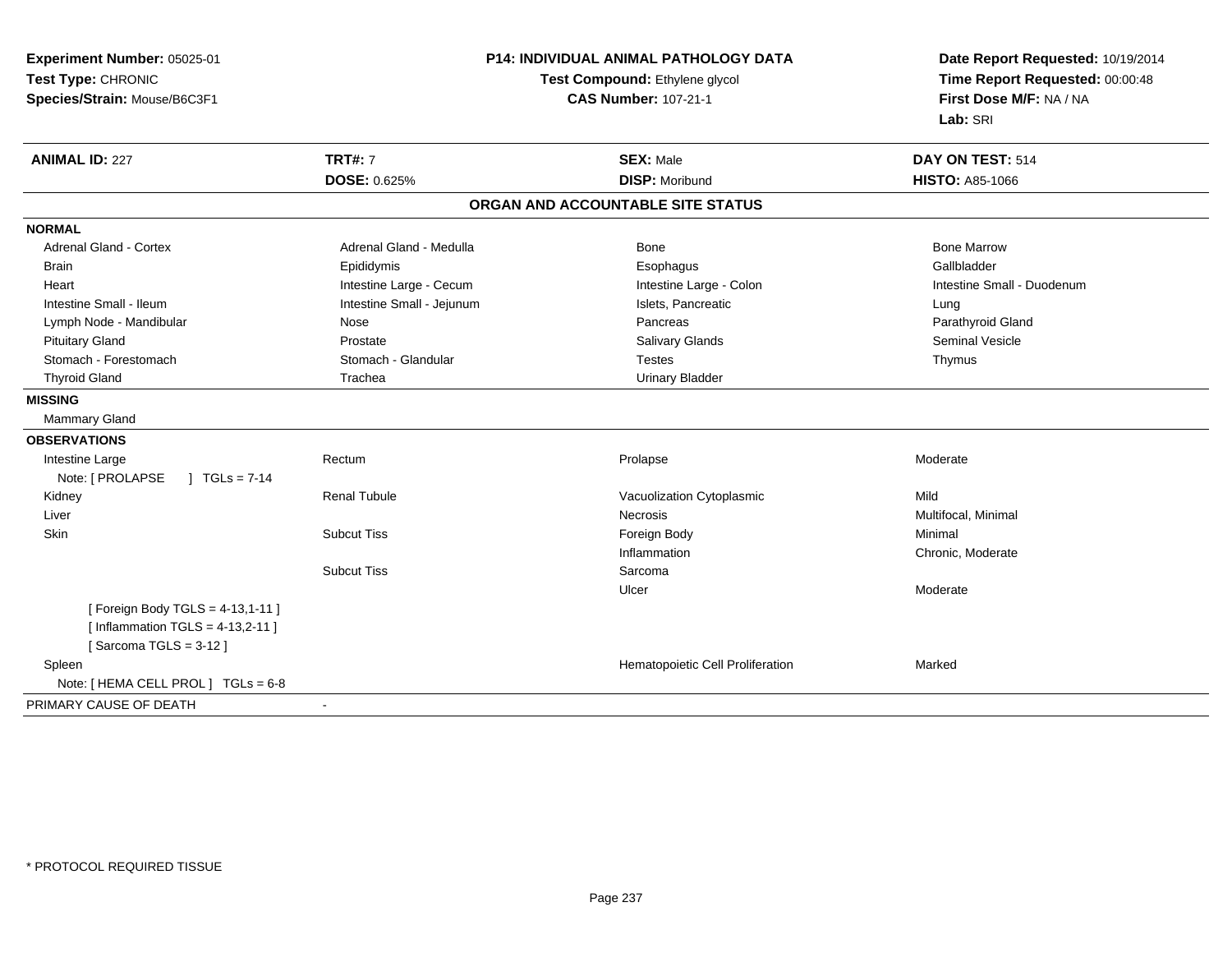| Experiment Number: 05025-01<br>Test Type: CHRONIC<br>Species/Strain: Mouse/B6C3F1      |                        | <b>P14: INDIVIDUAL ANIMAL PATHOLOGY DATA</b><br>Test Compound: Ethylene glycol<br><b>CAS Number: 107-21-1</b> | Date Report Requested: 10/19/2014<br>Time Report Requested: 00:00:48<br>First Dose M/F: NA / NA<br>Lab: SRI |  |
|----------------------------------------------------------------------------------------|------------------------|---------------------------------------------------------------------------------------------------------------|-------------------------------------------------------------------------------------------------------------|--|
| <b>ANIMAL ID: 228</b>                                                                  | <b>TRT#: 7</b>         | <b>SEX: Male</b>                                                                                              | DAY ON TEST: 735                                                                                            |  |
|                                                                                        | <b>DOSE: 0.625%</b>    | <b>DISP: Terminal Sacrifice</b>                                                                               | <b>HISTO: A85-1067</b>                                                                                      |  |
|                                                                                        |                        | ORGAN AND ACCOUNTABLE SITE STATUS                                                                             |                                                                                                             |  |
| <b>NORMAL</b>                                                                          |                        |                                                                                                               |                                                                                                             |  |
| Spleen                                                                                 | <b>Urinary Bladder</b> |                                                                                                               |                                                                                                             |  |
| <b>OBSERVATIONS</b>                                                                    |                        |                                                                                                               |                                                                                                             |  |
| Kidney                                                                                 |                        | Nephropathy                                                                                                   | Minimal                                                                                                     |  |
|                                                                                        | <b>Renal Tubule</b>    | Vacuolization Cytoplasmic                                                                                     | Mild                                                                                                        |  |
| Liver                                                                                  |                        | Hepatocellular Adenoma                                                                                        |                                                                                                             |  |
| [ Hepatocellular Adenoma TGLS = 5-12 ]                                                 |                        |                                                                                                               |                                                                                                             |  |
| <b>Preputial Gland</b>                                                                 |                        | Inflammation                                                                                                  | Suppurative, Moderate                                                                                       |  |
| [Inflammation TGLS = $3-13,4-13$ ]                                                     |                        |                                                                                                               |                                                                                                             |  |
| Skin                                                                                   | Prepuce                | Foreign Body                                                                                                  | Mild                                                                                                        |  |
|                                                                                        | Prepuce                | Inflammation                                                                                                  | Chronic, Mild                                                                                               |  |
| Note: $\lceil$ INFLAMMATION $\lceil$ TGLs = 2-14<br>Note: [ FOREIGN BODY ] TGLs = 2-14 |                        |                                                                                                               |                                                                                                             |  |
| <b>Thyroid Gland</b>                                                                   |                        | Degeneration                                                                                                  | Cystic, Minimal                                                                                             |  |
| PRIMARY CAUSE OF DEATH                                                                 |                        |                                                                                                               |                                                                                                             |  |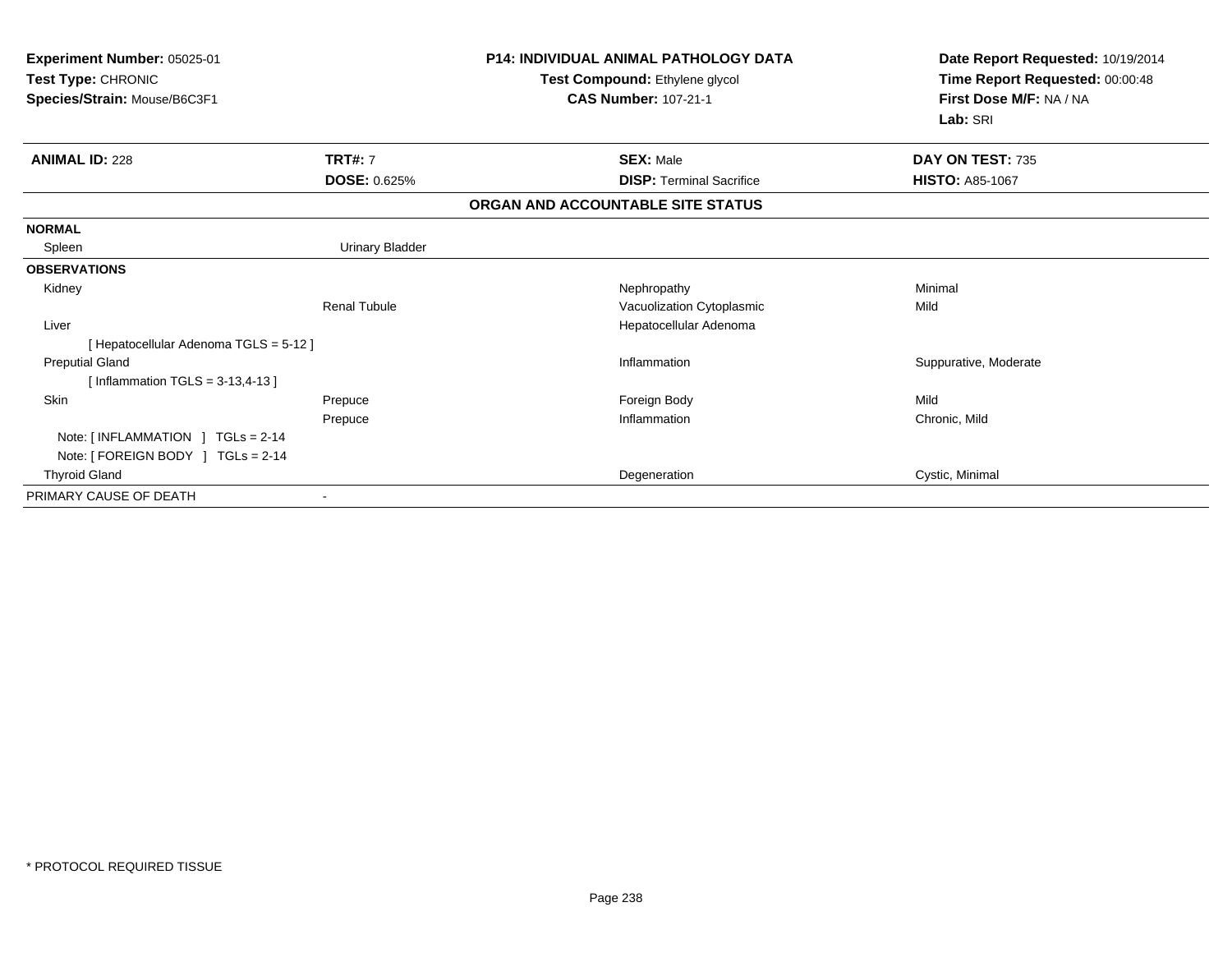| <b>Experiment Number: 05025-01</b><br>Test Type: CHRONIC<br>Species/Strain: Mouse/B6C3F1 |                     | <b>P14: INDIVIDUAL ANIMAL PATHOLOGY DATA</b><br>Test Compound: Ethylene glycol<br><b>CAS Number: 107-21-1</b> | Date Report Requested: 10/19/2014<br>Time Report Requested: 00:00:48<br>First Dose M/F: NA / NA<br>Lab: SRI |
|------------------------------------------------------------------------------------------|---------------------|---------------------------------------------------------------------------------------------------------------|-------------------------------------------------------------------------------------------------------------|
| <b>ANIMAL ID: 229</b>                                                                    | <b>TRT#: 7</b>      | <b>SEX: Male</b>                                                                                              | DAY ON TEST: 735                                                                                            |
|                                                                                          | <b>DOSE: 0.625%</b> | <b>DISP: Terminal Sacrifice</b>                                                                               | <b>HISTO: A85-1068</b>                                                                                      |
|                                                                                          |                     | ORGAN AND ACCOUNTABLE SITE STATUS                                                                             |                                                                                                             |
| <b>NORMAL</b>                                                                            |                     |                                                                                                               |                                                                                                             |
| Spleen                                                                                   | Urinary Bladder     |                                                                                                               |                                                                                                             |
| <b>OBSERVATIONS</b>                                                                      |                     |                                                                                                               |                                                                                                             |
| Kidney                                                                                   |                     | Nephropathy                                                                                                   | Minimal                                                                                                     |
|                                                                                          | <b>Renal Tubule</b> | Vacuolization Cytoplasmic                                                                                     | Mild                                                                                                        |
| Liver                                                                                    |                     | Inflammation                                                                                                  | Multifocal, Minimal                                                                                         |
|                                                                                          |                     | <b>Necrosis</b>                                                                                               | Multifocal, Minimal                                                                                         |
| Lymph Node                                                                               | Mesenteric          | Angiectasis                                                                                                   | Minimal                                                                                                     |
| [Angiectasis TGLS = $3-6$ ]                                                              |                     |                                                                                                               |                                                                                                             |
| Skin                                                                                     |                     | Inflammation                                                                                                  | Chronic, Moderate                                                                                           |
| [Inflammation TGLS = $1-11$ ]                                                            |                     |                                                                                                               |                                                                                                             |
| <b>Thyroid Gland</b>                                                                     |                     | Degeneration                                                                                                  | Cystic, Minimal                                                                                             |
| PRIMARY CAUSE OF DEATH                                                                   |                     |                                                                                                               |                                                                                                             |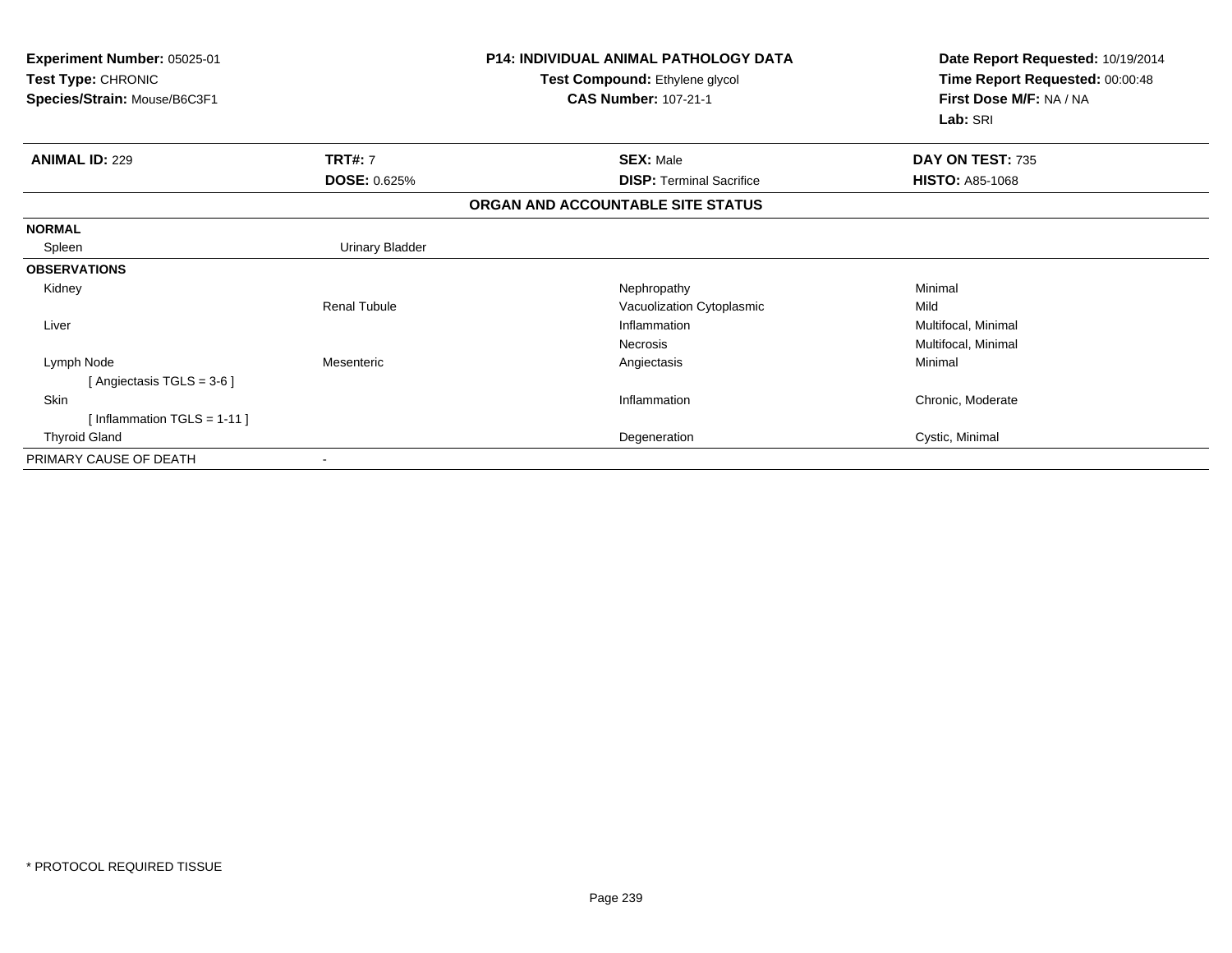**Experiment Number:** 05025-01**Test Type:** CHRONIC**Species/Strain:** Mouse/B6C3F1

## **P14: INDIVIDUAL ANIMAL PATHOLOGY DATA**

## **Test Compound:** Ethylene glycol **CAS Number:** 107-21-1

**Date Report Requested:** 10/19/2014**Time Report Requested:** 00:00:48**First Dose M/F:** NA / NA**Lab:** SRI

| <b>ANIMAL ID: 230</b>                  | <b>TRT#: 7</b>          | <b>SEX: Male</b>                  | DAY ON TEST: 682                                   |
|----------------------------------------|-------------------------|-----------------------------------|----------------------------------------------------|
|                                        | <b>DOSE: 0.625%</b>     | <b>DISP: Moribund</b>             | <b>HISTO: A85-1069</b>                             |
|                                        |                         | ORGAN AND ACCOUNTABLE SITE STATUS |                                                    |
| <b>NORMAL</b>                          |                         |                                   |                                                    |
| <b>Adrenal Gland - Cortex</b>          | Adrenal Gland - Medulla | <b>Bone</b>                       | <b>Bone Marrow</b>                                 |
| <b>Brain</b>                           | Epididymis              | Esophagus                         | Gallbladder                                        |
| Heart                                  | Intestine Large - Cecum | Intestine Large - Colon           | Intestine Large - Rectum                           |
| Intestine Small - Duodenum             | Intestine Small - Ileum | Intestine Small - Jejunum         | Islets, Pancreatic                                 |
| Lymph Node - Mandibular                | Mammary Gland           | Pancreas                          | Parathyroid Gland                                  |
| <b>Pituitary Gland</b>                 | Prostate                | <b>Salivary Glands</b>            | <b>Seminal Vesicle</b>                             |
| Stomach - Forestomach                  | Stomach - Glandular     | <b>Testes</b>                     | Thymus                                             |
| <b>Thyroid Gland</b>                   | Trachea                 | <b>Urinary Bladder</b>            |                                                    |
| <b>OBSERVATIONS</b>                    |                         |                                   |                                                    |
| Kidney                                 |                         | Hepatocellular Carcinoma          | Metastatic (Liver)                                 |
|                                        |                         | Nephropathy                       | Mild                                               |
|                                        | <b>Renal Tubule</b>     | Vacuolization Cytoplasmic         | Mild                                               |
| Liver                                  |                         | Hepatocellular Carcinoma          |                                                    |
| [Hepatocellular Carcinoma TGLS = 2-12] |                         |                                   |                                                    |
| Lung                                   |                         | Hepatocellular Carcinoma          | Metastatic (Liver), Five (Liver), Multiple (Liver) |
| Note: $[HEPATOCLR CARC] TGLs = 3-6$    |                         |                                   |                                                    |
| Lymph Node                             | Mesenteric              | Angiectasis                       | Mild                                               |
| Nose                                   | Lumen                   | Exudate                           | Mild                                               |
| Skin                                   | <b>Hair Follicle</b>    | Atrophy                           | Mild                                               |
| [Atrophy TGLS = $1-11$ ]               |                         |                                   |                                                    |
| Spleen                                 |                         | Hematopoietic Cell Proliferation  | Mild                                               |
| PRIMARY CAUSE OF DEATH                 |                         |                                   |                                                    |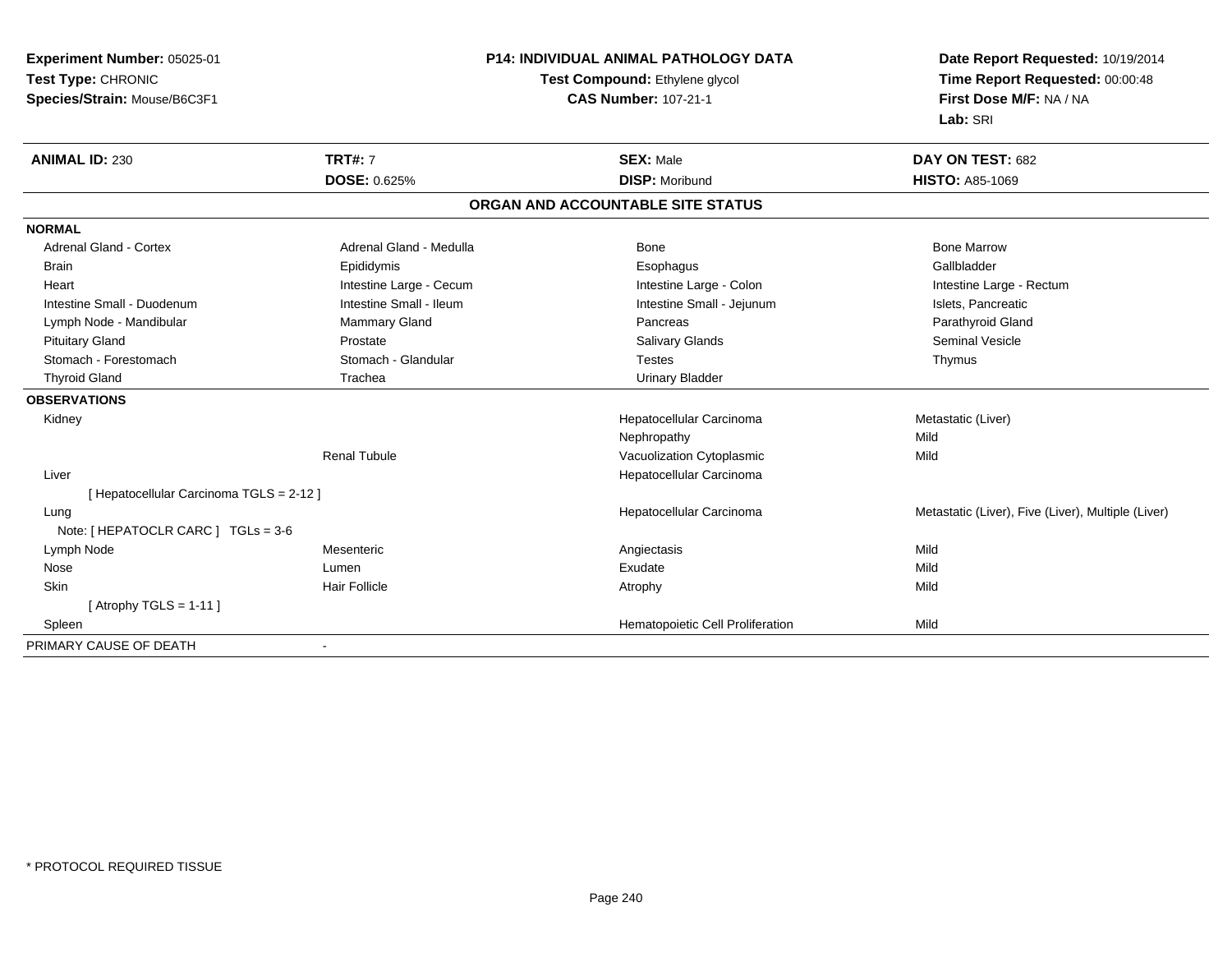| Experiment Number: 05025-01<br>Test Type: CHRONIC<br>Species/Strain: Mouse/B6C3F1 |                      | <b>P14: INDIVIDUAL ANIMAL PATHOLOGY DATA</b><br>Test Compound: Ethylene glycol<br><b>CAS Number: 107-21-1</b> | Date Report Requested: 10/19/2014<br>Time Report Requested: 00:00:48<br>First Dose M/F: NA / NA<br>Lab: SRI |  |
|-----------------------------------------------------------------------------------|----------------------|---------------------------------------------------------------------------------------------------------------|-------------------------------------------------------------------------------------------------------------|--|
| <b>ANIMAL ID: 231</b>                                                             | <b>TRT#: 7</b>       | <b>SEX: Male</b>                                                                                              | DAY ON TEST: 735                                                                                            |  |
|                                                                                   | <b>DOSE: 0.625%</b>  | <b>DISP:</b> Terminal Sacrifice                                                                               | <b>HISTO: A85-1070</b>                                                                                      |  |
|                                                                                   |                      | ORGAN AND ACCOUNTABLE SITE STATUS                                                                             |                                                                                                             |  |
| <b>NORMAL</b>                                                                     |                      |                                                                                                               |                                                                                                             |  |
| Spleen                                                                            | <b>Thyroid Gland</b> | <b>Urinary Bladder</b>                                                                                        |                                                                                                             |  |
| <b>OBSERVATIONS</b>                                                               |                      |                                                                                                               |                                                                                                             |  |
| Kidney                                                                            |                      | Angiectasis                                                                                                   | Minimal                                                                                                     |  |
|                                                                                   |                      | Nephropathy                                                                                                   | Minimal                                                                                                     |  |
|                                                                                   | Renal Tubule         | Vacuolization Cytoplasmic                                                                                     | Mild                                                                                                        |  |
| Liver                                                                             |                      | Fatty Change                                                                                                  | Minimal                                                                                                     |  |
| PRIMARY CAUSE OF DEATH                                                            |                      |                                                                                                               |                                                                                                             |  |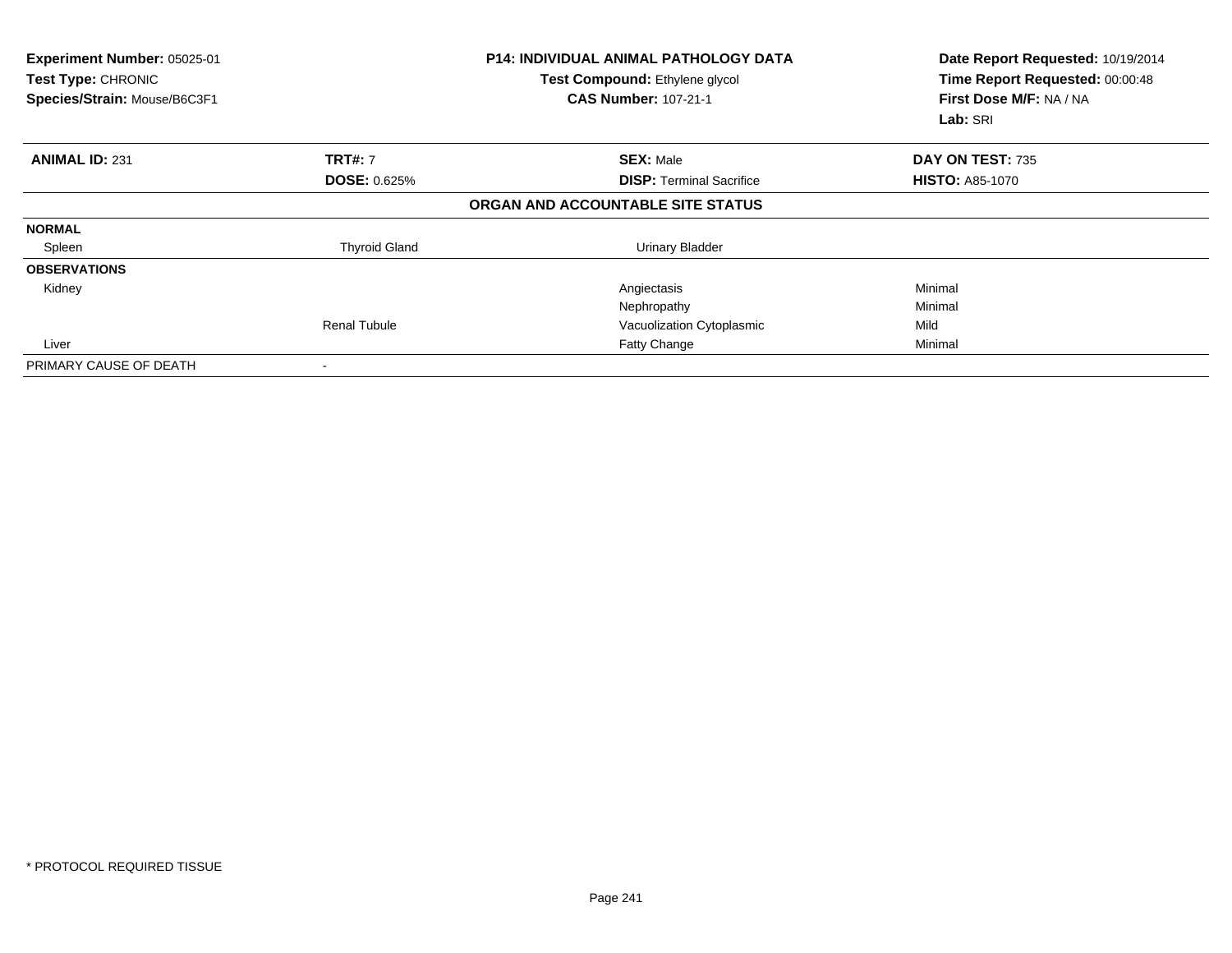| <b>Experiment Number: 05025-01</b><br>Test Type: CHRONIC<br>Species/Strain: Mouse/B6C3F1 |                     | <b>P14: INDIVIDUAL ANIMAL PATHOLOGY DATA</b><br>Test Compound: Ethylene glycol<br><b>CAS Number: 107-21-1</b> | Date Report Requested: 10/19/2014<br>Time Report Requested: 00:00:48<br>First Dose M/F: NA / NA<br>Lab: SRI |
|------------------------------------------------------------------------------------------|---------------------|---------------------------------------------------------------------------------------------------------------|-------------------------------------------------------------------------------------------------------------|
| <b>ANIMAL ID: 235</b>                                                                    | <b>TRT#: 7</b>      | <b>SEX: Male</b>                                                                                              | DAY ON TEST: 735                                                                                            |
|                                                                                          | <b>DOSE: 0.625%</b> | <b>DISP:</b> Terminal Sacrifice                                                                               | <b>HISTO: A85-1074</b>                                                                                      |
|                                                                                          |                     | ORGAN AND ACCOUNTABLE SITE STATUS                                                                             |                                                                                                             |
| <b>NORMAL</b>                                                                            |                     |                                                                                                               |                                                                                                             |
| Lymph Node - Mandibular                                                                  | Skin                | Spleen                                                                                                        | <b>Urinary Bladder</b>                                                                                      |
| <b>OBSERVATIONS</b>                                                                      |                     |                                                                                                               |                                                                                                             |
| Kidney                                                                                   |                     | Nephropathy                                                                                                   | Minimal                                                                                                     |
|                                                                                          | <b>Renal Tubule</b> | Vacuolization Cytoplasmic                                                                                     | Mild                                                                                                        |
| Liver                                                                                    |                     | <b>Basophilic Focus</b>                                                                                       | Moderate                                                                                                    |
| Lymph Node                                                                               | Mesenteric          | Angiectasis                                                                                                   | Mild                                                                                                        |
| [Angiectasis TGLS = 2-6 ]                                                                |                     |                                                                                                               |                                                                                                             |
| <b>Thyroid Gland</b>                                                                     |                     | Degeneration                                                                                                  | Cystic, Mild                                                                                                |
| PRIMARY CAUSE OF DEATH                                                                   |                     |                                                                                                               |                                                                                                             |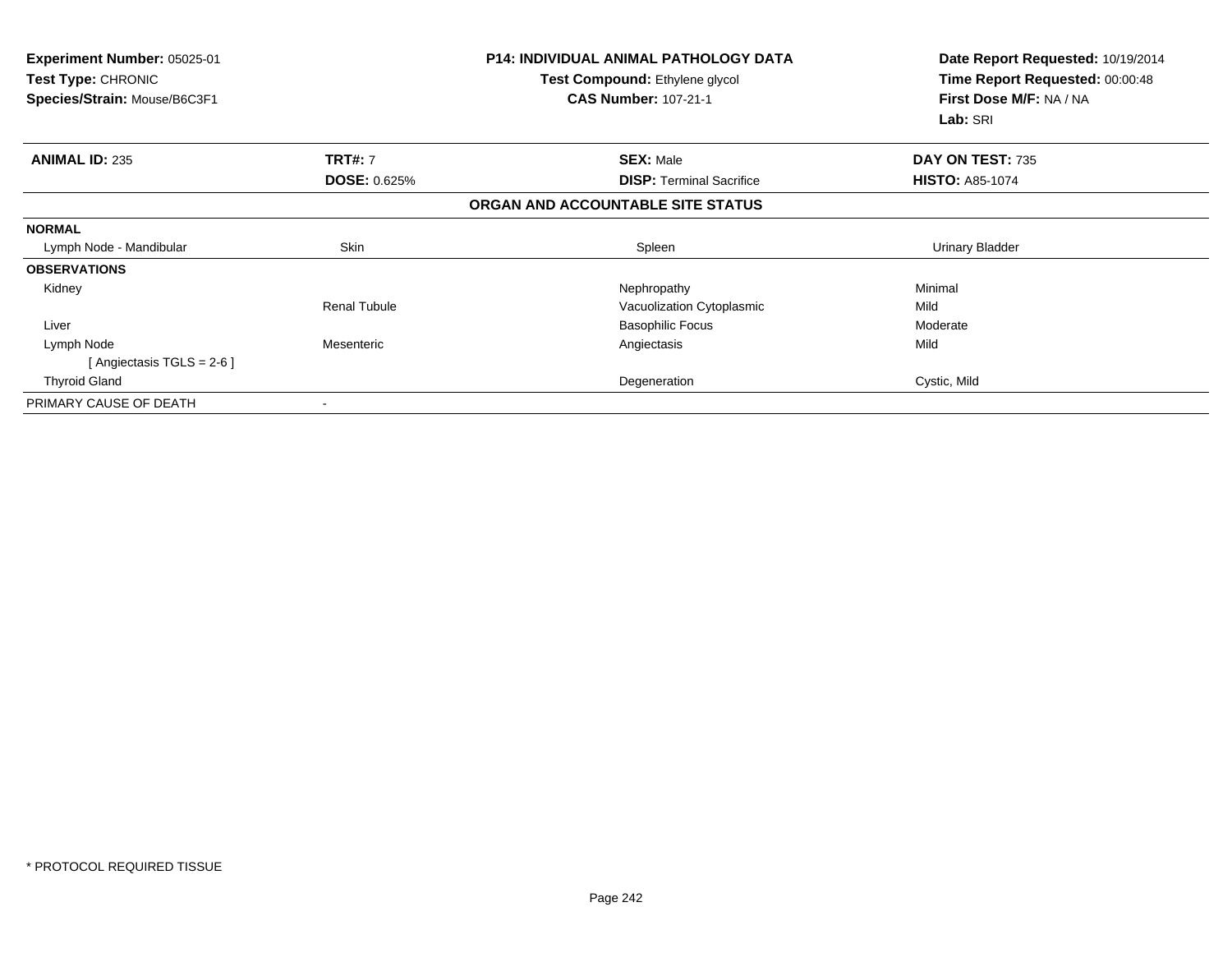| Experiment Number: 05025-01                               | <b>P14: INDIVIDUAL ANIMAL PATHOLOGY DATA</b><br>Test Compound: Ethylene glycol<br><b>CAS Number: 107-21-1</b> |                                   | Date Report Requested: 10/19/2014<br>Time Report Requested: 00:00:48<br>First Dose M/F: NA / NA |  |
|-----------------------------------------------------------|---------------------------------------------------------------------------------------------------------------|-----------------------------------|-------------------------------------------------------------------------------------------------|--|
| Test Type: CHRONIC                                        |                                                                                                               |                                   |                                                                                                 |  |
| Species/Strain: Mouse/B6C3F1                              |                                                                                                               |                                   |                                                                                                 |  |
|                                                           |                                                                                                               |                                   | Lab: SRI                                                                                        |  |
| <b>TRT#: 7</b><br><b>ANIMAL ID: 236</b>                   |                                                                                                               | <b>SEX: Male</b>                  | DAY ON TEST: 394                                                                                |  |
| DOSE: 0.625%                                              |                                                                                                               | <b>DISP: Dead</b>                 | HISTO: A83030351                                                                                |  |
|                                                           |                                                                                                               | ORGAN AND ACCOUNTABLE SITE STATUS |                                                                                                 |  |
| <b>NORMAL</b>                                             |                                                                                                               |                                   |                                                                                                 |  |
| <b>Adrenal Gland - Cortex</b>                             | Adrenal Gland - Medulla                                                                                       | Bone                              | <b>Bone Marrow</b>                                                                              |  |
| Epididymis<br><b>Brain</b>                                |                                                                                                               | Esophagus                         | Gallbladder                                                                                     |  |
| Heart                                                     | Intestine Large - Cecum                                                                                       | Intestine Large - Colon           | Intestine Large - Rectum                                                                        |  |
| Intestine Small - Duodenum                                | Intestine Small - Jejunum                                                                                     | Islets, Pancreatic                | Lymph Node - Mandibular                                                                         |  |
| Nose<br>Pancreas                                          |                                                                                                               | Parathyroid Gland                 | <b>Pituitary Gland</b>                                                                          |  |
| <b>Salivary Glands</b>                                    | <b>Seminal Vesicle</b>                                                                                        | Skin                              | Stomach - Forestomach                                                                           |  |
| Stomach - Glandular<br><b>Testes</b>                      |                                                                                                               | Thymus                            | <b>Thyroid Gland</b>                                                                            |  |
| Trachea                                                   |                                                                                                               |                                   |                                                                                                 |  |
| <b>MISSING</b>                                            |                                                                                                               |                                   |                                                                                                 |  |
| Intestine Small - Ileum                                   | Mammary Gland                                                                                                 |                                   |                                                                                                 |  |
| <b>OBSERVATIONS</b>                                       |                                                                                                               |                                   |                                                                                                 |  |
| <b>Renal Tubule</b><br>Kidney                             |                                                                                                               | <b>Dilatation</b>                 | Mild                                                                                            |  |
|                                                           |                                                                                                               | Inflammation                      | Suppurative, Marked                                                                             |  |
| Papilla                                                   |                                                                                                               | Necrosis                          | Marked                                                                                          |  |
| Note: [DILATATION ] TGLs = 1-6<br>[Dilatation TGLS = 1-6] |                                                                                                               |                                   |                                                                                                 |  |
| Liver                                                     |                                                                                                               | Hematopoietic Cell Proliferation  | Mild                                                                                            |  |
| Lung                                                      |                                                                                                               | Congestion                        | Mild                                                                                            |  |
| Note: [CONGESTION ] TGLs = 2-4                            |                                                                                                               |                                   |                                                                                                 |  |
| Mesentery                                                 |                                                                                                               | Inflammation                      | Chronic, Moderate                                                                               |  |
| Prostate                                                  |                                                                                                               | Inflammation                      | Chronic, Moderate                                                                               |  |
| Spleen                                                    |                                                                                                               | Hematopoietic Cell Proliferation  | Moderate                                                                                        |  |
| Urethra                                                   |                                                                                                               | Inflammation                      | Suppurative, Moderate                                                                           |  |
| <b>Urinary Bladder</b>                                    |                                                                                                               | Inflammation                      | Chronic, Moderate                                                                               |  |
| PRIMARY CAUSE OF DEATH<br>$\blacksquare$                  |                                                                                                               |                                   |                                                                                                 |  |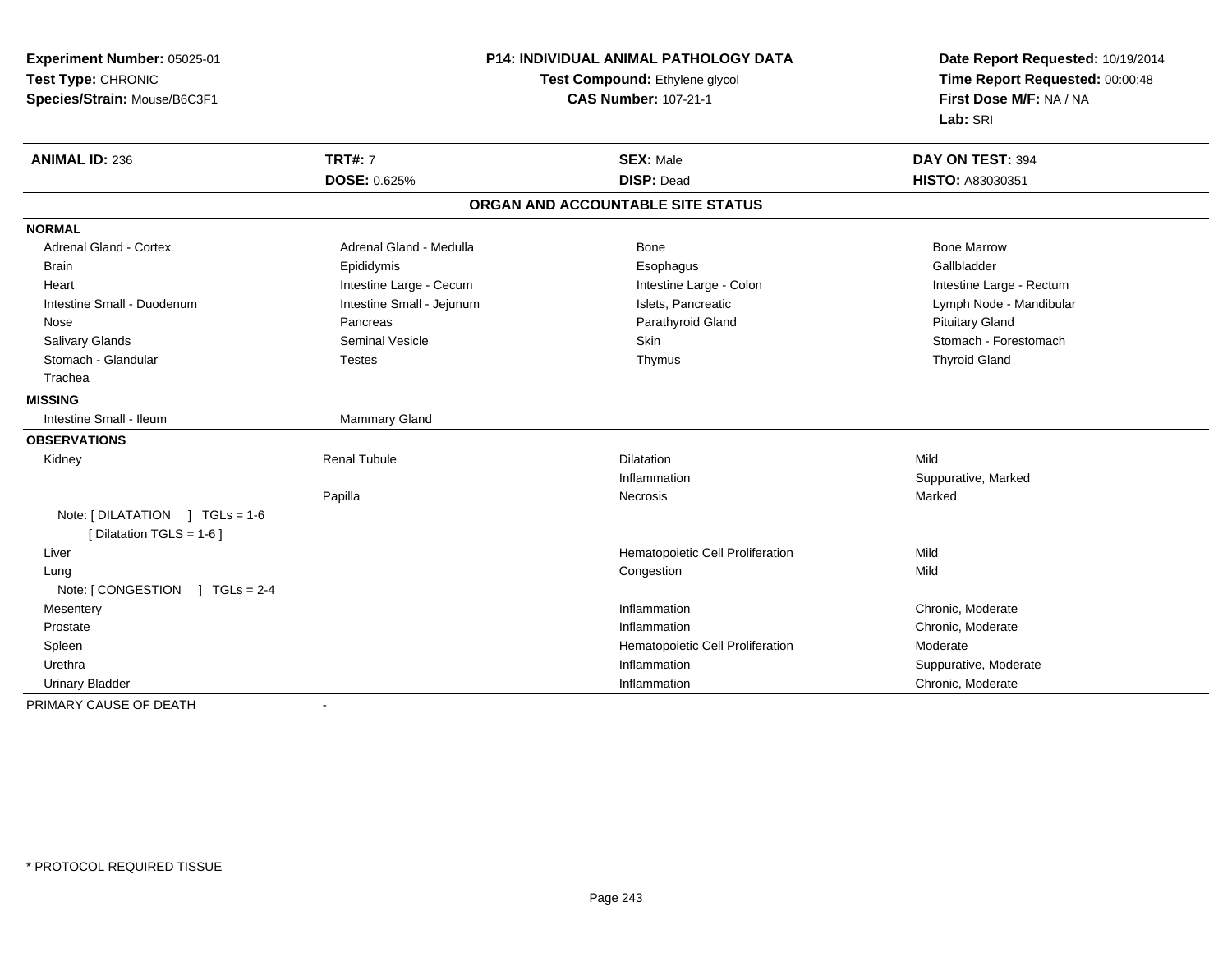| Experiment Number: 05025-01                                                 |                             | P14: INDIVIDUAL ANIMAL PATHOLOGY DATA | Date Report Requested: 10/19/2014<br>Time Report Requested: 00:00:48 |
|-----------------------------------------------------------------------------|-----------------------------|---------------------------------------|----------------------------------------------------------------------|
| Test Type: CHRONIC                                                          |                             | Test Compound: Ethylene glycol        |                                                                      |
| Species/Strain: Mouse/B6C3F1                                                | <b>CAS Number: 107-21-1</b> |                                       | First Dose M/F: NA / NA                                              |
|                                                                             |                             |                                       | Lab: SRI                                                             |
| <b>ANIMAL ID: 240</b>                                                       | <b>TRT#: 7</b>              | <b>SEX: Male</b>                      | DAY ON TEST: 346                                                     |
|                                                                             | DOSE: 0.625%                | <b>DISP: Dead</b>                     | HISTO: A83029728                                                     |
|                                                                             |                             | ORGAN AND ACCOUNTABLE SITE STATUS     |                                                                      |
| <b>NORMAL</b>                                                               |                             |                                       |                                                                      |
| Adrenal Gland - Cortex                                                      | Adrenal Gland - Medulla     | Bone                                  | <b>Bone Marrow</b>                                                   |
| <b>Brain</b>                                                                | Epididymis                  | Esophagus                             | Heart                                                                |
| Islets, Pancreatic                                                          | Liver                       | Lymph Node - Mandibular               | Nose                                                                 |
| Pancreas                                                                    | Parathyroid Gland           | <b>Pituitary Gland</b>                | Prostate                                                             |
| Salivary Glands                                                             | Stomach - Forestomach       | Stomach - Glandular                   | <b>Testes</b>                                                        |
| <b>Thyroid Gland</b>                                                        | Trachea                     | <b>Urinary Bladder</b>                |                                                                      |
| <b>MISSING</b>                                                              |                             |                                       |                                                                      |
| <b>Mammary Gland</b>                                                        | Thymus                      |                                       |                                                                      |
| <b>AUTO PRECLUDES DIAG.</b>                                                 |                             |                                       |                                                                      |
| Gallbladder                                                                 | Intestine Large - Cecum     | Intestine Large - Colon               | Intestine Large - Rectum                                             |
| Intestine Small - Duodenum                                                  | Intestine Small - Ileum     | Intestine Small - Jejunum             |                                                                      |
| <b>OBSERVATIONS</b>                                                         |                             |                                       |                                                                      |
| Kidney                                                                      | <b>Renal Tubule</b>         | <b>Dilatation</b>                     | Mild                                                                 |
|                                                                             | <b>Renal Tubule</b>         | Mineralization                        | Mild                                                                 |
|                                                                             | Epithelium, Renal Tubule    | Necrosis                              | Minimal                                                              |
| Note: [ NECROSIS<br>$\sqrt{1}$ TGLs = 3-6<br>Note: [DILATATION ] TGLs = 3-6 |                             |                                       |                                                                      |
| Lung                                                                        |                             | Congestion                            | Mild                                                                 |
|                                                                             |                             | Edema                                 | Minimal                                                              |
| Note: [ EDEMA<br>$J \cdot TGLS = 5-4$<br>[Congestion TGLS = 5-4]            |                             |                                       |                                                                      |
| Seminal Vesicle                                                             |                             | Dilatation                            | Moderate                                                             |
| Note: [DILATATION ] TGLs = 2-7                                              |                             |                                       |                                                                      |
| Skin                                                                        |                             | Inflammation                          | Chronic, Moderate                                                    |
|                                                                             |                             | Ulcer                                 | Marked                                                               |
| Note: TGL 1 IS ON SLIDE 7B                                                  |                             |                                       |                                                                      |
| Note: [INFLAMMATION ] TGLs = 1                                              |                             |                                       |                                                                      |
| [Inflammation TGLS = 1]                                                     |                             |                                       |                                                                      |
| Spleen                                                                      |                             | Hematopoietic Cell Proliferation      | Mild                                                                 |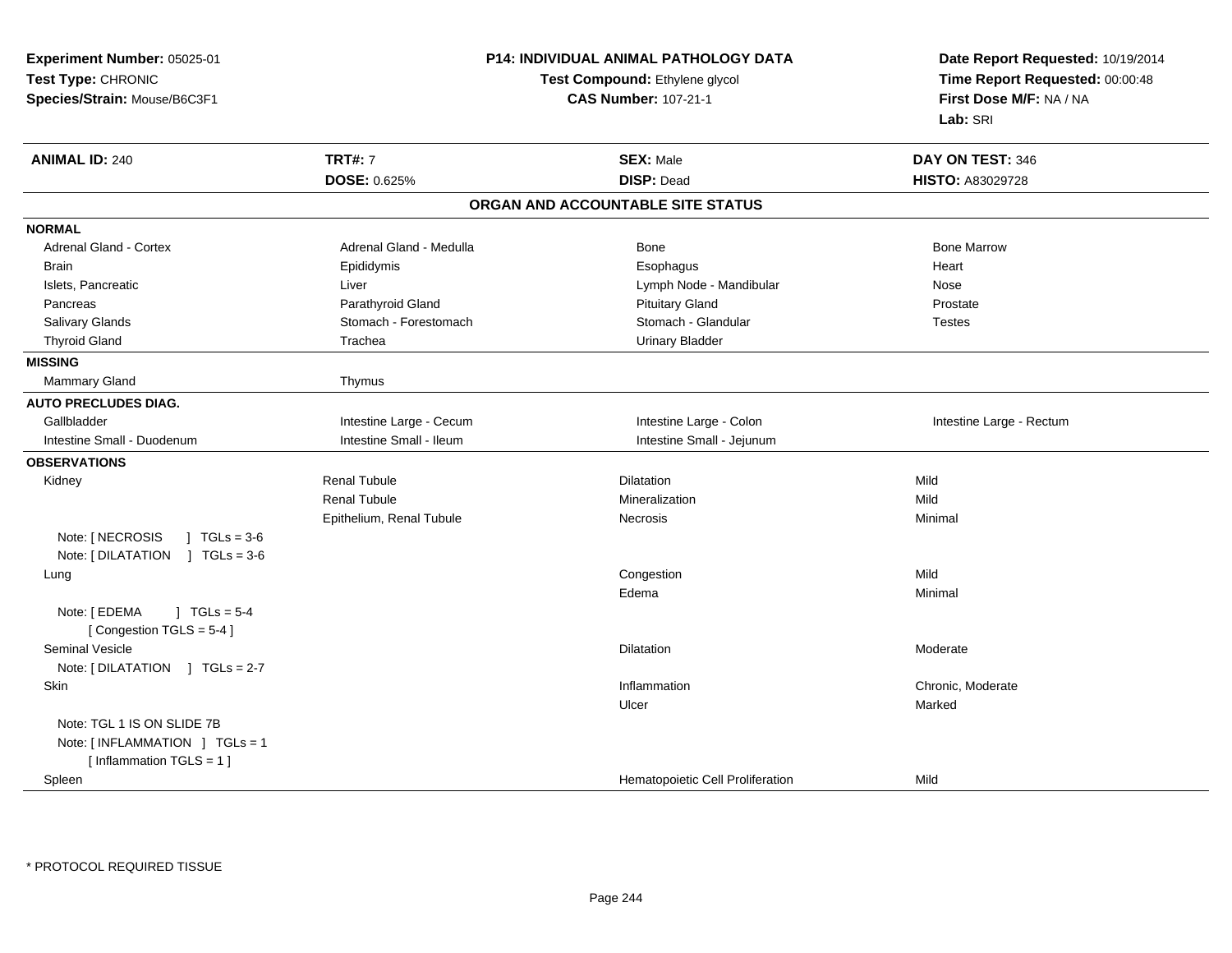| <b>Experiment Number: 05025-01</b><br>Test Type: CHRONIC<br>Species/Strain: Mouse/B6C3F1 |                     | <b>P14: INDIVIDUAL ANIMAL PATHOLOGY DATA</b><br>Test Compound: Ethylene glycol<br><b>CAS Number: 107-21-1</b> | Date Report Requested: 10/19/2014<br>Time Report Requested: 00:00:48<br>First Dose M/F: NA / NA<br>Lab: SRI |
|------------------------------------------------------------------------------------------|---------------------|---------------------------------------------------------------------------------------------------------------|-------------------------------------------------------------------------------------------------------------|
| <b>ANIMAL ID: 240</b>                                                                    | <b>TRT#: 7</b>      | <b>SEX: Male</b>                                                                                              | DAY ON TEST: 346                                                                                            |
|                                                                                          | <b>DOSE: 0.625%</b> | <b>DISP: Dead</b>                                                                                             | <b>HISTO: A83029728</b>                                                                                     |
|                                                                                          |                     | ORGAN AND ACCOUNTABLE SITE STATUS                                                                             |                                                                                                             |
| PRIMARY CAUSE OF DEATH                                                                   | -                   |                                                                                                               |                                                                                                             |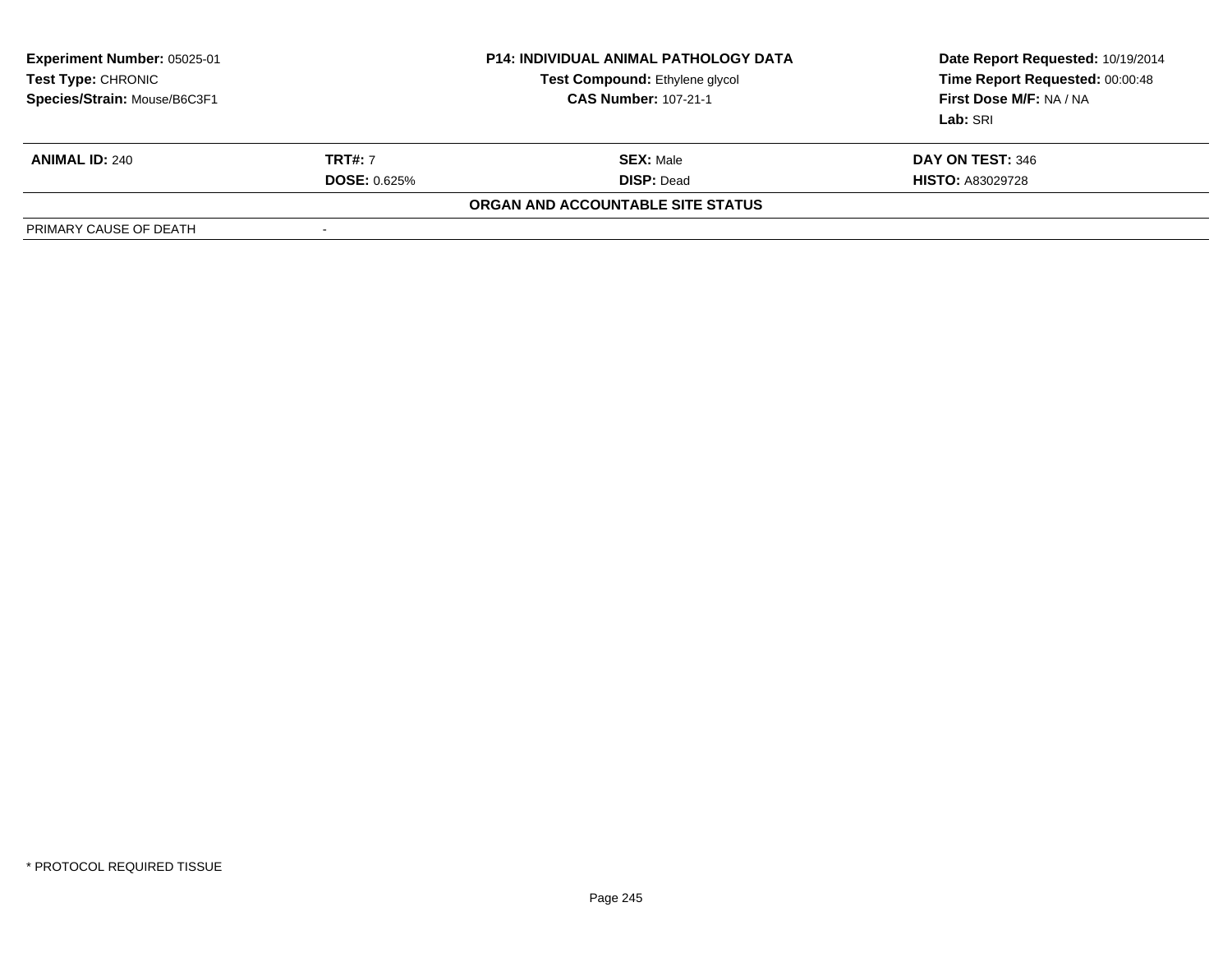| Experiment Number: 05025-01<br>Test Type: CHRONIC<br>Species/Strain: Mouse/B6C3F1 |                               | <b>P14: INDIVIDUAL ANIMAL PATHOLOGY DATA</b><br>Test Compound: Ethylene glycol<br><b>CAS Number: 107-21-1</b> | Date Report Requested: 10/19/2014<br>Time Report Requested: 00:00:48<br>First Dose M/F: NA / NA<br>Lab: SRI |
|-----------------------------------------------------------------------------------|-------------------------------|---------------------------------------------------------------------------------------------------------------|-------------------------------------------------------------------------------------------------------------|
| <b>ANIMAL ID: 1</b>                                                               | <b>TRT#: 2</b>                | <b>SEX: Female</b>                                                                                            | DAY ON TEST: 731                                                                                            |
|                                                                                   | <b>DOSE: UNTREATD CONTROL</b> | <b>DISP: Terminal Sacrifice</b>                                                                               | <b>HISTO: A85-1080</b>                                                                                      |
|                                                                                   |                               | ORGAN AND ACCOUNTABLE SITE STATUS                                                                             |                                                                                                             |
| <b>NORMAL</b>                                                                     |                               |                                                                                                               |                                                                                                             |
| Adrenal Gland - Cortex                                                            | Adrenal Gland - Medulla       | <b>Bone</b>                                                                                                   | <b>Bone Marrow</b>                                                                                          |
| <b>Brain</b>                                                                      | Esophagus                     | Gallbladder                                                                                                   | Heart                                                                                                       |
| Intestine Large - Cecum                                                           | Intestine Large - Colon       | Intestine Large - Rectum                                                                                      | Intestine Small - Duodenum                                                                                  |
| Intestine Small - Ileum                                                           | Intestine Small - Jejunum     | Islets, Pancreatic                                                                                            | Kidney                                                                                                      |
| Lung                                                                              | Mammary Gland                 | Nose                                                                                                          | Ovary                                                                                                       |
| Pancreas                                                                          | Parathyroid Gland             | <b>Salivary Glands</b>                                                                                        | <b>Skin</b>                                                                                                 |
| Stomach - Forestomach                                                             | Thymus                        | <b>Thyroid Gland</b>                                                                                          | Trachea                                                                                                     |
| <b>Urinary Bladder</b>                                                            |                               |                                                                                                               |                                                                                                             |
| <b>OBSERVATIONS</b>                                                               |                               |                                                                                                               |                                                                                                             |
| Liver                                                                             |                               | Hyperplasia                                                                                                   | Lymphoid, Minimal                                                                                           |
| Lymph Node                                                                        | Mandibular                    | Hyperplasia                                                                                                   | Moderate                                                                                                    |
| <b>Pituitary Gland</b>                                                            | Pars Distalis                 | Adenoma                                                                                                       |                                                                                                             |
| Spleen                                                                            |                               | Hyperplasia                                                                                                   | Lymphoid, Moderate                                                                                          |
| Stomach                                                                           | Glandular                     | Hyperplasia                                                                                                   | Lymphoid, Minimal                                                                                           |
| Uterus                                                                            | Endometrium                   | Hyperplasia                                                                                                   | Cystic, Moderate                                                                                            |
| [Hyperplasia TGLS = 2-7]                                                          |                               |                                                                                                               |                                                                                                             |
| PRIMARY CAUSE OF DEATH                                                            |                               |                                                                                                               |                                                                                                             |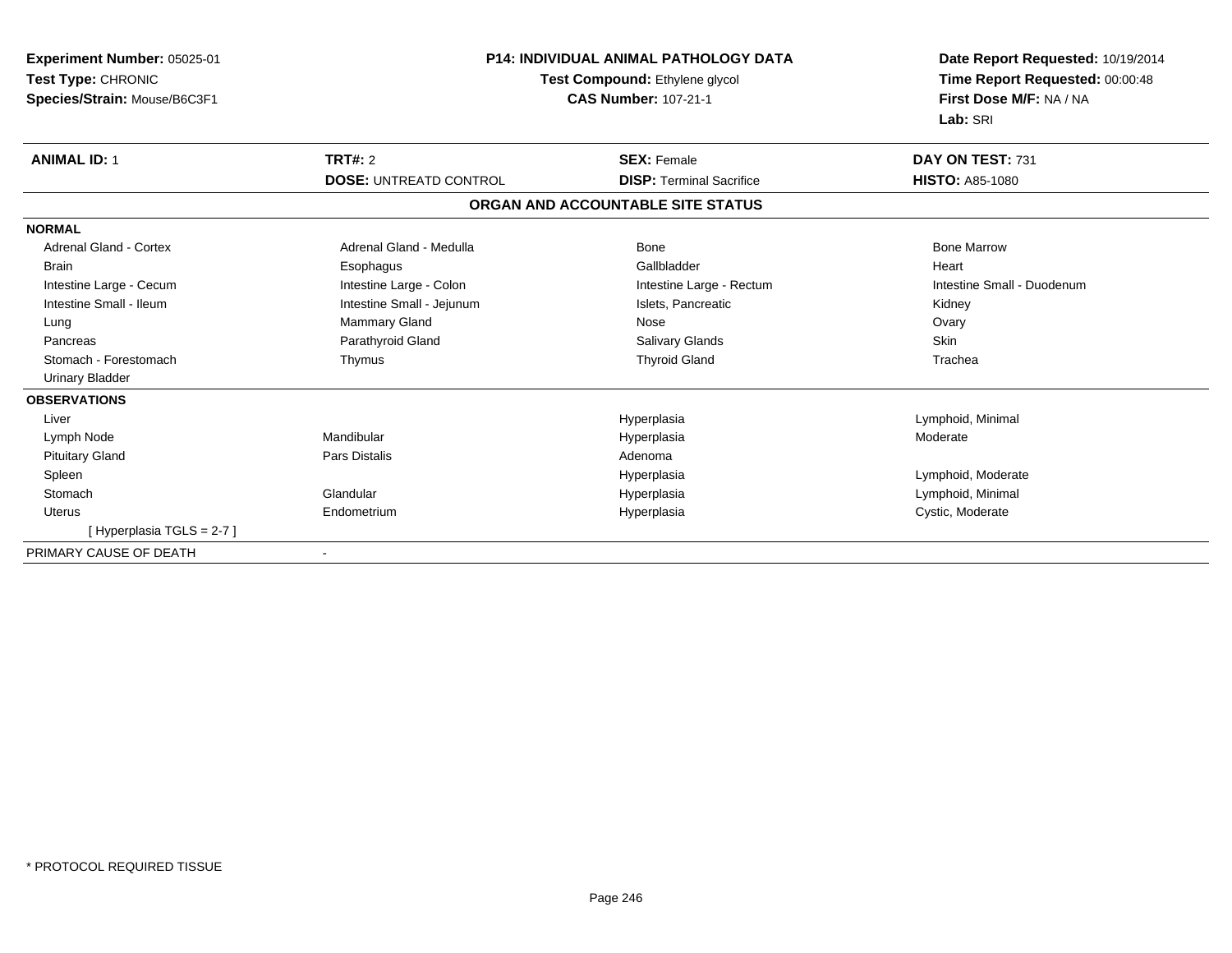| Experiment Number: 05025-01<br>Test Type: CHRONIC<br>Species/Strain: Mouse/B6C3F1 | <b>P14: INDIVIDUAL ANIMAL PATHOLOGY DATA</b><br>Test Compound: Ethylene glycol<br><b>CAS Number: 107-21-1</b> |                                   | Date Report Requested: 10/19/2014<br>Time Report Requested: 00:00:48<br>First Dose M/F: NA / NA<br>Lab: SRI |
|-----------------------------------------------------------------------------------|---------------------------------------------------------------------------------------------------------------|-----------------------------------|-------------------------------------------------------------------------------------------------------------|
| <b>ANIMAL ID: 2</b>                                                               | <b>TRT#: 2</b>                                                                                                | <b>SEX: Female</b>                | DAY ON TEST: 731                                                                                            |
|                                                                                   | <b>DOSE: UNTREATD CONTROL</b>                                                                                 | <b>DISP: Terminal Sacrifice</b>   | <b>HISTO: A85-1081</b>                                                                                      |
|                                                                                   |                                                                                                               | ORGAN AND ACCOUNTABLE SITE STATUS |                                                                                                             |
| <b>NORMAL</b>                                                                     |                                                                                                               |                                   |                                                                                                             |
| <b>Adrenal Gland - Cortex</b>                                                     | Adrenal Gland - Medulla                                                                                       | Bone                              | <b>Bone Marrow</b>                                                                                          |
| <b>Brain</b>                                                                      | Esophagus                                                                                                     | Gallbladder                       | Heart                                                                                                       |
| Intestine Large - Cecum                                                           | Intestine Large - Colon                                                                                       | Intestine Large - Rectum          | Intestine Small - Duodenum                                                                                  |
| Intestine Small - Ileum                                                           | Intestine Small - Jejunum                                                                                     | Islets, Pancreatic                | Kidney                                                                                                      |
| Liver                                                                             | Lung                                                                                                          | Lymph Node - Mandibular           | Mammary Gland                                                                                               |
| Nose                                                                              | Ovary                                                                                                         | Pancreas                          | Parathyroid Gland                                                                                           |
| <b>Salivary Glands</b>                                                            | Spleen                                                                                                        | Stomach - Forestomach             | Stomach - Glandular                                                                                         |
| Thymus                                                                            | <b>Thyroid Gland</b>                                                                                          | Trachea                           | <b>Urinary Bladder</b>                                                                                      |
| <b>OBSERVATIONS</b>                                                               |                                                                                                               |                                   |                                                                                                             |
| <b>Pituitary Gland</b>                                                            | <b>Pars Distalis</b>                                                                                          | Hyperplasia                       | Focal, Mild                                                                                                 |
| Skin                                                                              |                                                                                                               | Inflammation                      | Chronic, Minimal                                                                                            |
| [Inflammation TGLS = $1-11$ ]                                                     |                                                                                                               |                                   |                                                                                                             |
| <b>Uterus</b>                                                                     | Endometrium                                                                                                   | Hyperplasia                       | Cystic, Moderate                                                                                            |
|                                                                                   | Endometrium                                                                                                   | Polyp Stromal                     |                                                                                                             |
| [Hyperplasia TGLS = 2-7]                                                          |                                                                                                               |                                   |                                                                                                             |
| [Polyp Stromal TGLS = 3-12]                                                       |                                                                                                               |                                   |                                                                                                             |
| PRIMARY CAUSE OF DEATH                                                            | $\overline{\phantom{a}}$                                                                                      |                                   |                                                                                                             |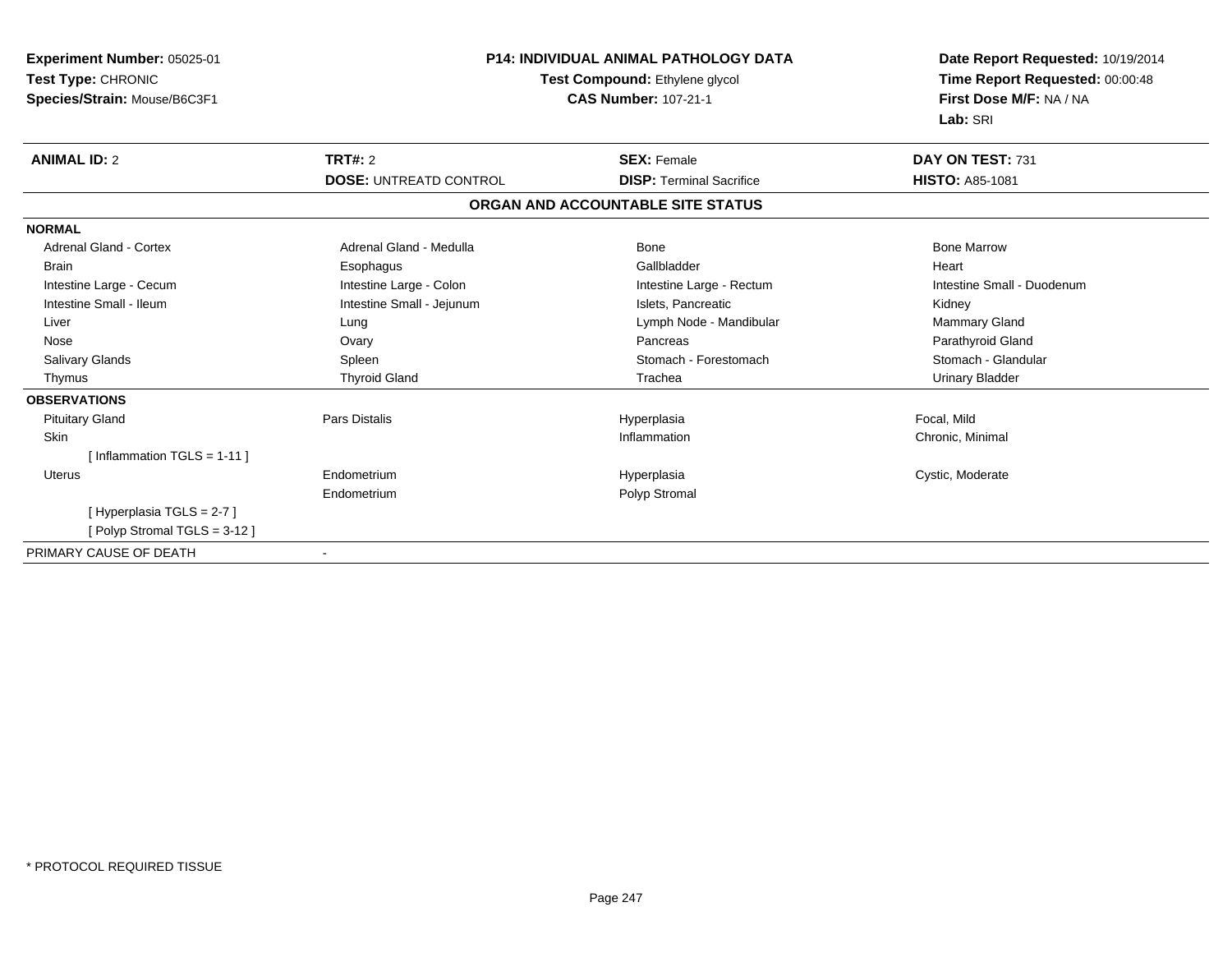| Experiment Number: 05025-01     | <b>P14: INDIVIDUAL ANIMAL PATHOLOGY DATA</b> |                                   | Date Report Requested: 10/19/2014                          |  |
|---------------------------------|----------------------------------------------|-----------------------------------|------------------------------------------------------------|--|
| Test Type: CHRONIC              |                                              | Test Compound: Ethylene glycol    | Time Report Requested: 00:00:48<br>First Dose M/F: NA / NA |  |
| Species/Strain: Mouse/B6C3F1    |                                              | <b>CAS Number: 107-21-1</b>       |                                                            |  |
|                                 |                                              |                                   | Lab: SRI                                                   |  |
| <b>ANIMAL ID: 3</b>             | <b>TRT#: 2</b>                               | <b>SEX: Female</b>                | DAY ON TEST: 731                                           |  |
|                                 | <b>DOSE: UNTREATD CONTROL</b>                | <b>DISP: Terminal Sacrifice</b>   | <b>HISTO: A85-1082</b>                                     |  |
|                                 |                                              | ORGAN AND ACCOUNTABLE SITE STATUS |                                                            |  |
| <b>NORMAL</b>                   |                                              |                                   |                                                            |  |
| Adrenal Gland - Cortex          | Adrenal Gland - Medulla                      | Bone                              | <b>Bone Marrow</b>                                         |  |
| <b>Brain</b>                    | Esophagus                                    | Gallbladder                       | Heart                                                      |  |
| Intestine Large - Cecum         | Intestine Large - Colon                      | Intestine Large - Rectum          | Intestine Small - Duodenum                                 |  |
| Intestine Small - Ileum         | Intestine Small - Jejunum                    | Islets, Pancreatic                | Lymph Node - Mandibular                                    |  |
| Mammary Gland                   | Nose                                         | Ovary                             | Pancreas                                                   |  |
| Parathyroid Gland               | <b>Pituitary Gland</b>                       | Salivary Glands                   | Skin                                                       |  |
| Stomach - Forestomach           | Stomach - Glandular                          | Thymus                            | <b>Thyroid Gland</b>                                       |  |
| Trachea                         | <b>Urinary Bladder</b>                       |                                   |                                                            |  |
| <b>OBSERVATIONS</b>             |                                              |                                   |                                                            |  |
| Kidney                          |                                              | Nephropathy                       | Mild                                                       |  |
| Liver                           |                                              | Hepatocellular Adenoma            |                                                            |  |
|                                 |                                              | Hyperplasia                       | Lymphoid, Minimal                                          |  |
|                                 |                                              | Inflammation                      | Multifocal, Minimal                                        |  |
| Lung                            |                                              | Hyperplasia                       | Lymphoid, Minimal                                          |  |
| Lymph Node                      | Mesenteric                                   | Hyperplasia                       | Lymphoid, Mild                                             |  |
| Mesentery                       | Fat                                          | Necrosis                          | Moderate                                                   |  |
| [ Necrosis TGLS = $3-11$ ]      |                                              |                                   |                                                            |  |
| Spleen                          |                                              | Hyperplasia                       | Lymphoid, Mild                                             |  |
| Note: [HYPERPLASIA ] TGLs = 2-7 |                                              |                                   |                                                            |  |
| Uterus                          | Endometrium                                  | Hyperplasia                       | Cystic, Moderate                                           |  |
| [Hyperplasia TGLS = 1-7]        |                                              |                                   |                                                            |  |
| PRIMARY CAUSE OF DEATH          | $\blacksquare$                               |                                   |                                                            |  |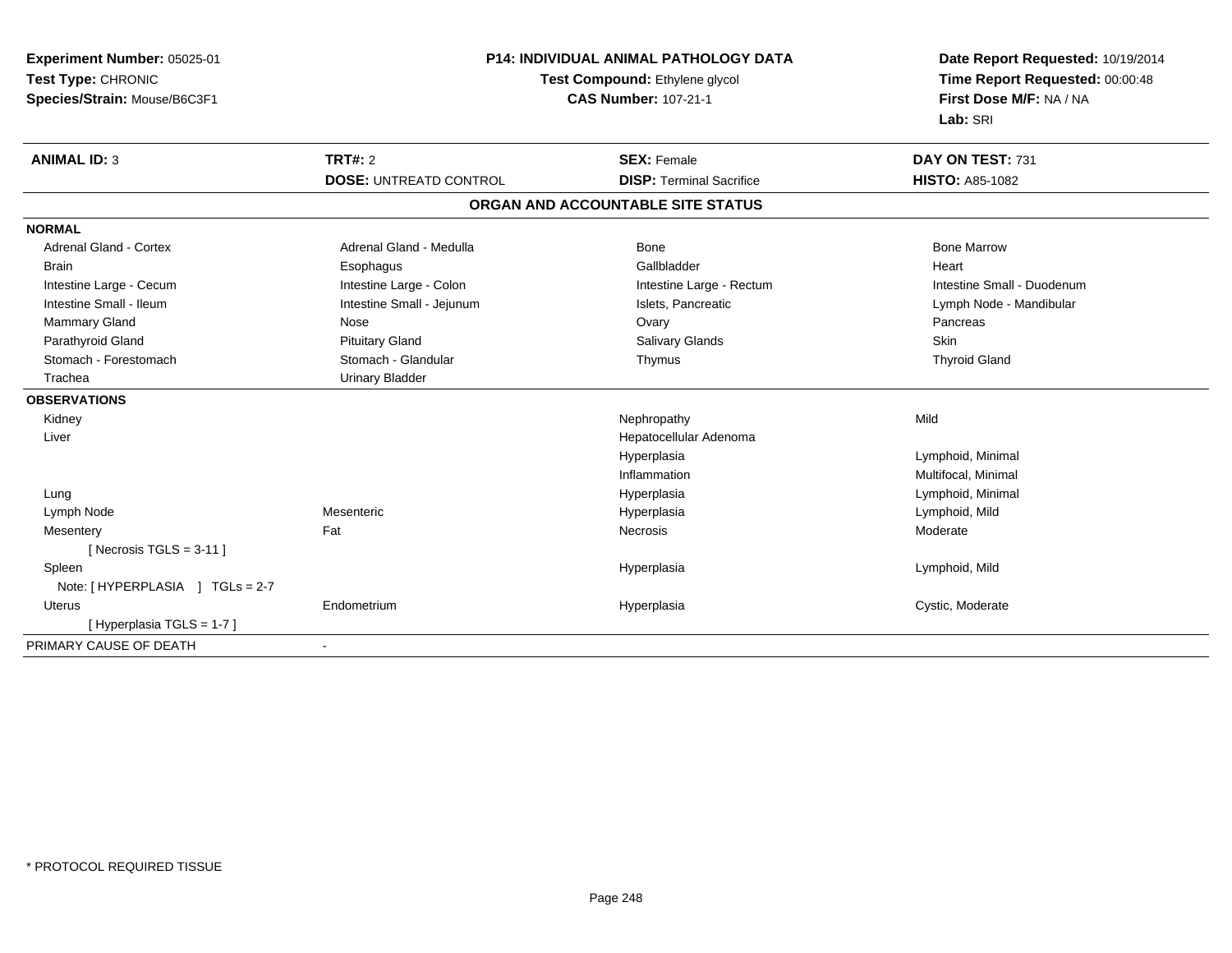| Experiment Number: 05025-01<br>Test Type: CHRONIC<br>Species/Strain: Mouse/B6C3F1 |                               | <b>P14: INDIVIDUAL ANIMAL PATHOLOGY DATA</b><br>Test Compound: Ethylene glycol<br><b>CAS Number: 107-21-1</b> | Date Report Requested: 10/19/2014<br>Time Report Requested: 00:00:48<br>First Dose M/F: NA / NA<br>Lab: SRI |
|-----------------------------------------------------------------------------------|-------------------------------|---------------------------------------------------------------------------------------------------------------|-------------------------------------------------------------------------------------------------------------|
| <b>ANIMAL ID: 4</b>                                                               | <b>TRT#: 2</b>                | <b>SEX: Female</b>                                                                                            | DAY ON TEST: 731                                                                                            |
|                                                                                   | <b>DOSE: UNTREATD CONTROL</b> | <b>DISP: Terminal Sacrifice</b>                                                                               | <b>HISTO: A85-1083</b>                                                                                      |
|                                                                                   |                               | ORGAN AND ACCOUNTABLE SITE STATUS                                                                             |                                                                                                             |
| <b>NORMAL</b>                                                                     |                               |                                                                                                               |                                                                                                             |
| <b>Adrenal Gland - Cortex</b>                                                     | Adrenal Gland - Medulla       | <b>Bone</b>                                                                                                   | <b>Bone Marrow</b>                                                                                          |
| <b>Brain</b>                                                                      | Esophagus                     | Gallbladder                                                                                                   | Heart                                                                                                       |
| Intestine Large - Cecum                                                           | Intestine Large - Colon       | Intestine Large - Rectum                                                                                      | Intestine Small - Duodenum                                                                                  |
| Intestine Small - Ileum                                                           | Intestine Small - Jejunum     | Islets, Pancreatic                                                                                            | Kidney                                                                                                      |
| Lymph Node - Mandibular                                                           | Nose                          | Pancreas                                                                                                      | Parathyroid Gland                                                                                           |
| Salivary Glands                                                                   | <b>Skin</b>                   | Stomach - Forestomach                                                                                         | Stomach - Glandular                                                                                         |
| Thymus                                                                            | <b>Thyroid Gland</b>          | Trachea                                                                                                       | <b>Urinary Bladder</b>                                                                                      |
| <b>OBSERVATIONS</b>                                                               |                               |                                                                                                               |                                                                                                             |
| Liver                                                                             |                               | Hyperplasia                                                                                                   | Lymphoid, Minimal                                                                                           |
| Lung                                                                              |                               | Hyperplasia                                                                                                   | Lymphoid, Minimal                                                                                           |
| Lymph Node                                                                        | Mesenteric                    | Hyperplasia                                                                                                   | Lymphoid, Mild                                                                                              |
| Mammary Gland                                                                     |                               | <b>Dilatation</b>                                                                                             | Mild                                                                                                        |
| Ovary                                                                             |                               | Angiectasis                                                                                                   | Mild                                                                                                        |
| <b>Pituitary Gland</b>                                                            | <b>Pars Distalis</b>          | Adenoma                                                                                                       |                                                                                                             |
| Note: [ ADENOMA<br>$1 TGLs = 3-2$                                                 |                               |                                                                                                               |                                                                                                             |
| Spleen                                                                            |                               | Hyperplasia                                                                                                   | Lymphoid, Mild                                                                                              |
| Note: [HYPERPLASIA ] TGLs = 2-8                                                   |                               |                                                                                                               |                                                                                                             |
| <b>Uterus</b>                                                                     | Endometrium                   | Hyperplasia                                                                                                   | Cystic, Moderate                                                                                            |
| PRIMARY CAUSE OF DEATH                                                            |                               |                                                                                                               |                                                                                                             |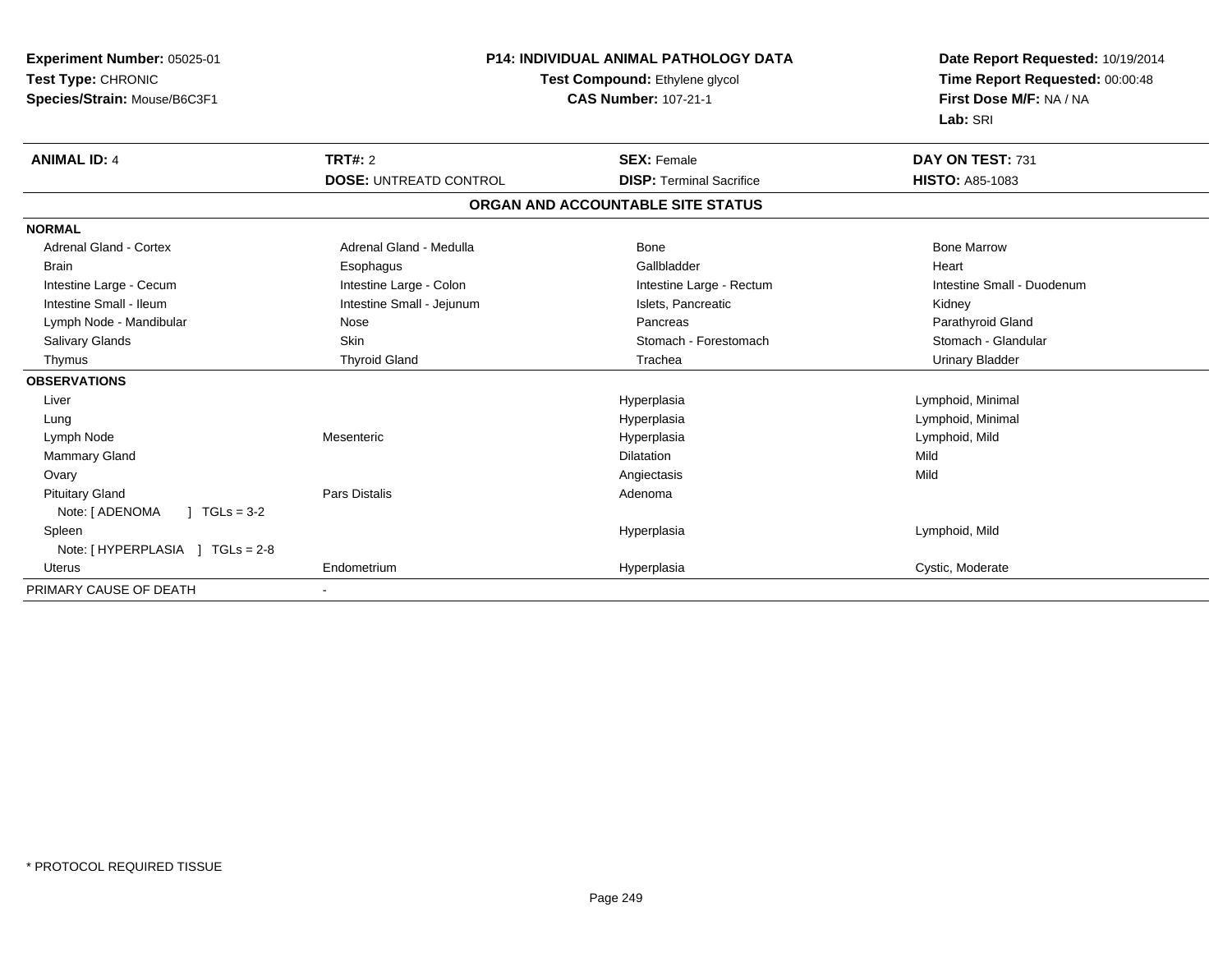| Experiment Number: 05025-01              |                               | P14: INDIVIDUAL ANIMAL PATHOLOGY DATA | Date Report Requested: 10/19/2014<br>Time Report Requested: 00:00:48 |
|------------------------------------------|-------------------------------|---------------------------------------|----------------------------------------------------------------------|
| Test Type: CHRONIC                       |                               | Test Compound: Ethylene glycol        |                                                                      |
| Species/Strain: Mouse/B6C3F1             | <b>CAS Number: 107-21-1</b>   |                                       | First Dose M/F: NA / NA                                              |
|                                          |                               |                                       | Lab: SRI                                                             |
| <b>ANIMAL ID: 5</b>                      | <b>TRT#: 2</b>                | <b>SEX: Female</b>                    | DAY ON TEST: 665                                                     |
|                                          | <b>DOSE: UNTREATD CONTROL</b> | <b>DISP: Moribund</b>                 | <b>HISTO: A85-1084</b>                                               |
|                                          |                               | ORGAN AND ACCOUNTABLE SITE STATUS     |                                                                      |
| <b>NORMAL</b>                            |                               |                                       |                                                                      |
| Adrenal Gland - Medulla                  | Bone                          | <b>Bone Marrow</b>                    | <b>Brain</b>                                                         |
| Esophagus                                | Gallbladder                   | Heart                                 | Intestine Large - Cecum                                              |
| Intestine Large - Colon                  | Intestine Large - Rectum      | Intestine Small - Duodenum            | Intestine Small - Ileum                                              |
| Intestine Small - Jejunum                | Islets, Pancreatic            | Lung                                  | Mammary Gland                                                        |
| Nose                                     | Ovary                         | Pancreas                              | Parathyroid Gland                                                    |
| <b>Pituitary Gland</b>                   | Salivary Glands               | <b>Skin</b>                           | Stomach - Forestomach                                                |
| Stomach - Glandular                      | Thymus                        | <b>Thyroid Gland</b>                  | Trachea                                                              |
| <b>Urinary Bladder</b>                   |                               |                                       |                                                                      |
| <b>OBSERVATIONS</b>                      |                               |                                       |                                                                      |
| <b>Adrenal Gland</b>                     | Capsule, Cortex               | Lymphoma Malignant Mixed              |                                                                      |
| Kidney                                   |                               | Nephropathy                           | Mild                                                                 |
| Liver                                    |                               | Lymphoma Malignant Mixed              |                                                                      |
| Note: [LYMPH MAL MIXD ] TGLs = 5-13      |                               |                                       |                                                                      |
| Lymph Node                               | Mandibular                    | Lymphoma Malignant Mixed              |                                                                      |
|                                          | Mediastinal                   | Lymphoma Malignant Mixed              |                                                                      |
|                                          | Mesenteric                    | Lymphoma Malignant Mixed              |                                                                      |
|                                          | Pancreatic                    | Lymphoma Malignant Mixed              |                                                                      |
|                                          | Renal                         | Lymphoma Malignant Mixed              |                                                                      |
| [ Lymphoma Malignant Mixed TGLS = 3-11 ] |                               |                                       |                                                                      |
| [ Lymphoma Malignant Mixed TGLS = 6-3 ]  |                               |                                       |                                                                      |
| [ Lymphoma Malignant Mixed TGLS = 1-4 ]  |                               |                                       |                                                                      |
| [ Lymphoma Malignant Mixed TGLS = 4-12 ] |                               |                                       |                                                                      |
| Spleen                                   |                               | Lymphoma Malignant Mixed              |                                                                      |
| Note: [ LYMPH MAL MIXD ] TGLs = 2-8      |                               |                                       |                                                                      |
| Uterus                                   | Endometrium                   | Hyperplasia                           | Cystic, Mild                                                         |
| PRIMARY CAUSE OF DEATH                   |                               |                                       |                                                                      |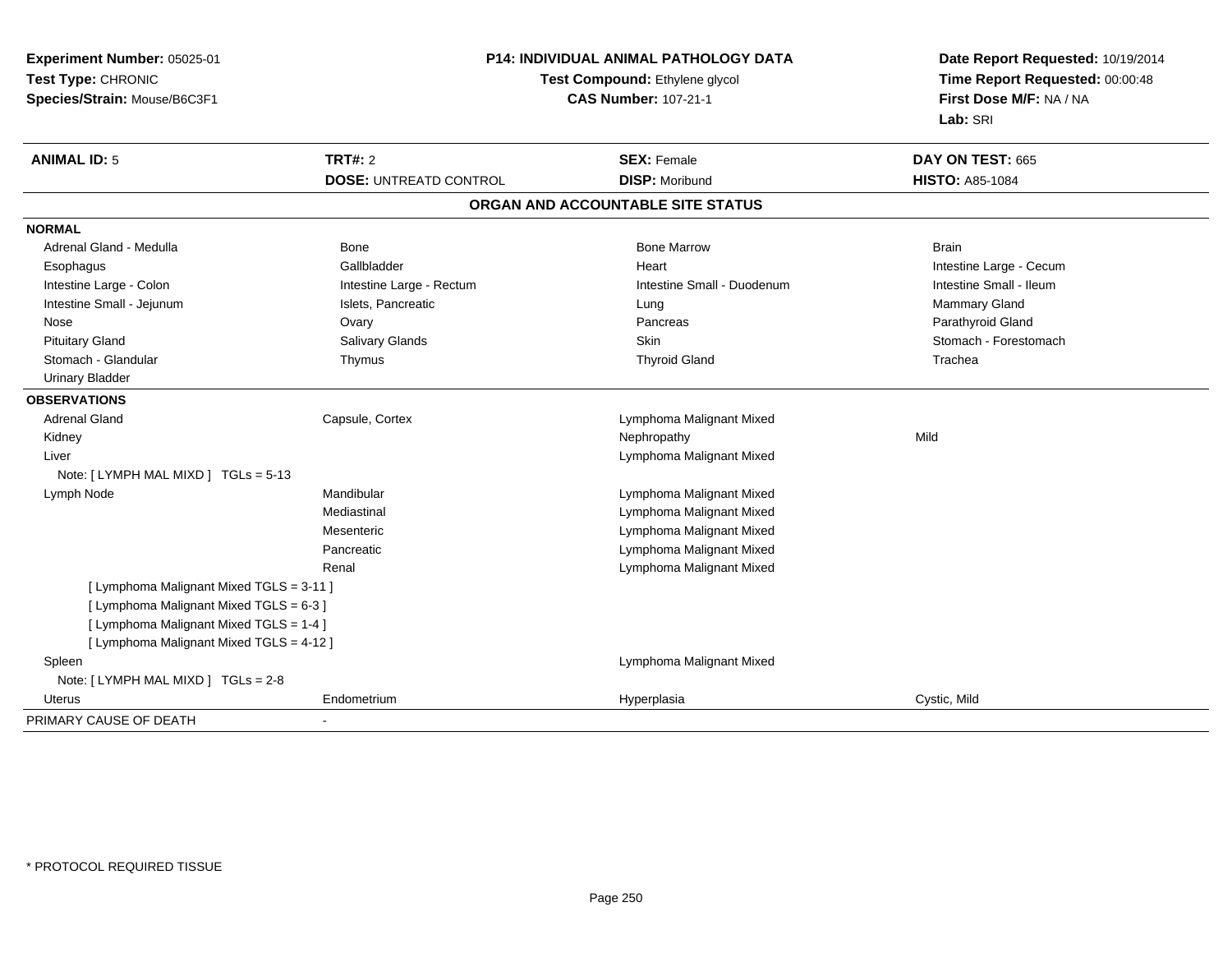| Experiment Number: 05025-01<br>Test Type: CHRONIC<br>Species/Strain: Mouse/B6C3F1 | <b>P14: INDIVIDUAL ANIMAL PATHOLOGY DATA</b><br>Test Compound: Ethylene glycol<br><b>CAS Number: 107-21-1</b> |                                   | Date Report Requested: 10/19/2014<br>Time Report Requested: 00:00:48<br>First Dose M/F: NA / NA<br>Lab: SRI |  |
|-----------------------------------------------------------------------------------|---------------------------------------------------------------------------------------------------------------|-----------------------------------|-------------------------------------------------------------------------------------------------------------|--|
| <b>ANIMAL ID: 6</b>                                                               | <b>TRT#: 2</b>                                                                                                | <b>SEX: Female</b>                | DAY ON TEST: 697                                                                                            |  |
|                                                                                   | <b>DOSE: UNTREATD CONTROL</b>                                                                                 | <b>DISP: Dead</b>                 | <b>HISTO: A85-1085</b>                                                                                      |  |
|                                                                                   |                                                                                                               | ORGAN AND ACCOUNTABLE SITE STATUS |                                                                                                             |  |
| <b>NORMAL</b>                                                                     |                                                                                                               |                                   |                                                                                                             |  |
| <b>Adrenal Gland - Cortex</b>                                                     | Adrenal Gland - Medulla                                                                                       | Bone                              | <b>Bone Marrow</b>                                                                                          |  |
| <b>Brain</b>                                                                      | Esophagus                                                                                                     | Gallbladder                       | Heart                                                                                                       |  |
| Intestine Large - Cecum                                                           | Intestine Large - Colon                                                                                       | Intestine Large - Rectum          | Intestine Small - Duodenum                                                                                  |  |
| Intestine Small - Ileum                                                           | Intestine Small - Jejunum                                                                                     | Islets, Pancreatic                | Kidney                                                                                                      |  |
| Lymph Node - Mandibular                                                           | Mammary Gland                                                                                                 | Nose                              | Ovary                                                                                                       |  |
| Pancreas                                                                          | Parathyroid Gland                                                                                             | Salivary Glands                   | <b>Skin</b>                                                                                                 |  |
| Stomach - Forestomach                                                             | Stomach - Glandular                                                                                           | Thymus                            | <b>Thyroid Gland</b>                                                                                        |  |
| Trachea                                                                           | <b>Urinary Bladder</b>                                                                                        |                                   |                                                                                                             |  |
| <b>INSUFFICIENT TISSUE</b>                                                        |                                                                                                               |                                   |                                                                                                             |  |
| <b>Pituitary Gland</b>                                                            |                                                                                                               |                                   |                                                                                                             |  |
| <b>OBSERVATIONS</b>                                                               |                                                                                                               |                                   |                                                                                                             |  |
| Liver                                                                             |                                                                                                               | Hepatocellular Adenoma            |                                                                                                             |  |
|                                                                                   |                                                                                                               | Hepatocellular Carcinoma          |                                                                                                             |  |
| [ Hepatocellular Adenoma TGLS = 2-12 ]                                            |                                                                                                               |                                   |                                                                                                             |  |
| [ Hepatocellular Carcinoma TGLS = 1-11 ]                                          |                                                                                                               |                                   |                                                                                                             |  |
| Lung                                                                              |                                                                                                               | Hyperplasia                       | Lymphoid, Mild                                                                                              |  |
| Spleen                                                                            |                                                                                                               | Hematopoietic Cell Proliferation  | Mild                                                                                                        |  |
| <b>Uterus</b>                                                                     | Endometrium                                                                                                   | Hyperplasia                       | Cystic, Minimal                                                                                             |  |
| PRIMARY CAUSE OF DEATH                                                            |                                                                                                               |                                   |                                                                                                             |  |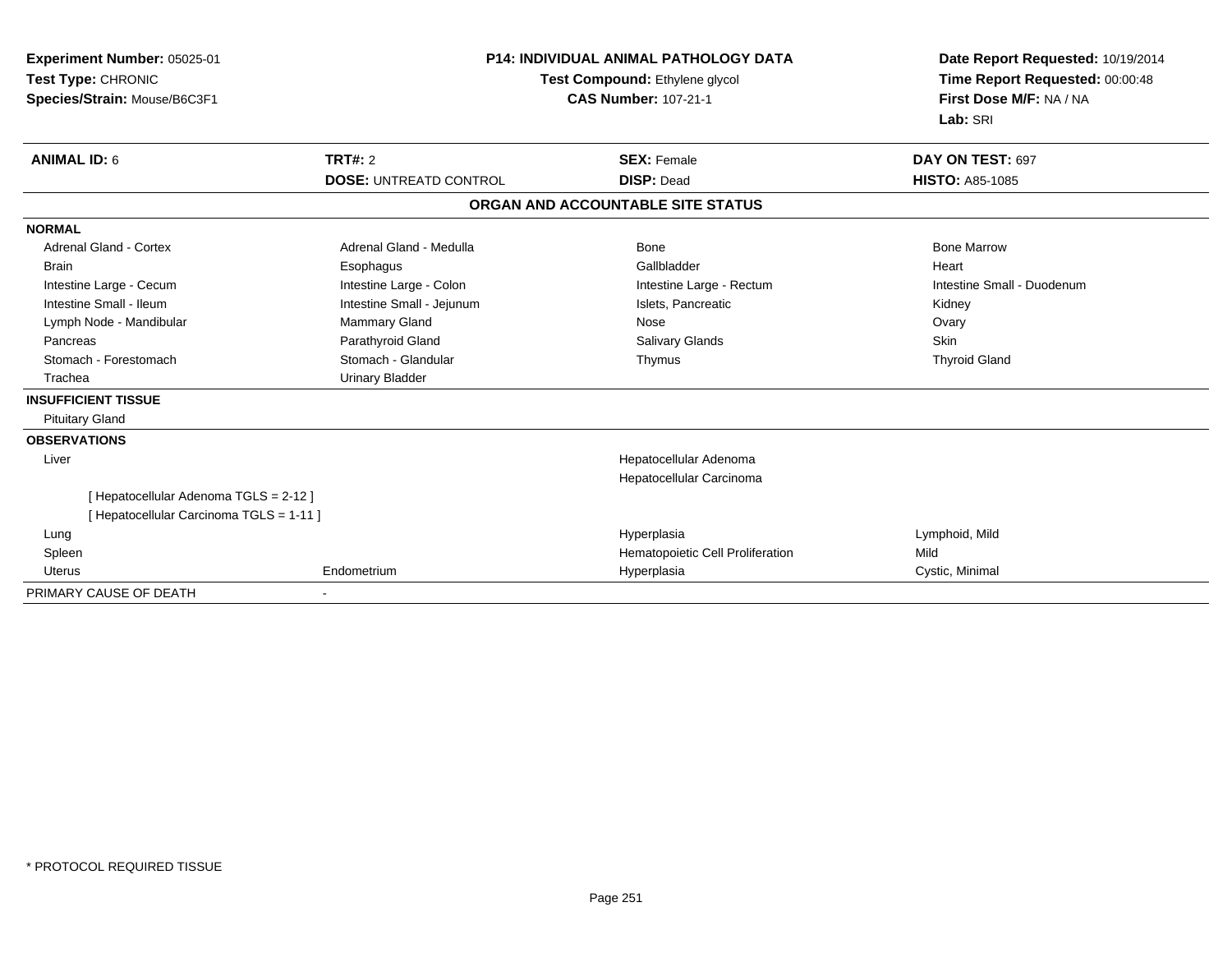| Experiment Number: 05025-01         | <b>P14: INDIVIDUAL ANIMAL PATHOLOGY DATA</b> |                                   | Date Report Requested: 10/19/2014<br>Time Report Requested: 00:00:48 |  |
|-------------------------------------|----------------------------------------------|-----------------------------------|----------------------------------------------------------------------|--|
| Test Type: CHRONIC                  | <b>Test Compound: Ethylene glycol</b>        |                                   |                                                                      |  |
| Species/Strain: Mouse/B6C3F1        |                                              | <b>CAS Number: 107-21-1</b>       | First Dose M/F: NA / NA                                              |  |
|                                     |                                              |                                   | Lab: SRI                                                             |  |
| <b>ANIMAL ID: 7</b>                 | <b>TRT#: 2</b>                               | <b>SEX: Female</b>                | DAY ON TEST: 731                                                     |  |
|                                     | <b>DOSE: UNTREATD CONTROL</b>                | <b>DISP: Terminal Sacrifice</b>   | <b>HISTO: A85-1086</b>                                               |  |
|                                     |                                              | ORGAN AND ACCOUNTABLE SITE STATUS |                                                                      |  |
| <b>NORMAL</b>                       |                                              |                                   |                                                                      |  |
| <b>Adrenal Gland - Cortex</b>       | Adrenal Gland - Medulla                      | Bone                              | <b>Bone Marrow</b>                                                   |  |
| <b>Brain</b>                        | Esophagus                                    | Gallbladder                       | Heart                                                                |  |
| Intestine Large - Cecum             | Intestine Large - Colon                      | Intestine Large - Rectum          | Intestine Small - Duodenum                                           |  |
| Intestine Small - Ileum             | Intestine Small - Jejunum                    | Islets, Pancreatic                | Lymph Node - Mandibular                                              |  |
| Mammary Gland                       | Nose                                         | Pancreas                          | Parathyroid Gland                                                    |  |
| Salivary Glands                     | <b>Skin</b>                                  | Stomach - Glandular               | Thymus                                                               |  |
| Trachea                             | <b>Urinary Bladder</b>                       |                                   |                                                                      |  |
| <b>OBSERVATIONS</b>                 |                                              |                                   |                                                                      |  |
| Kidney                              |                                              | Nephropathy                       | Minimal                                                              |  |
| Liver                               |                                              | Inflammation                      | Multifocal, Minimal                                                  |  |
| Lung                                |                                              | <b>Infiltration Cellular</b>      | Mixed Cell, Mild                                                     |  |
| Lymph Node                          | Mediastinal                                  | Hyperplasia                       | Moderate                                                             |  |
| Ovary                               |                                              | Inflammation                      | Suppurative, Marked                                                  |  |
| Note: [ INFLAMMATION ] TGLs = 1-7   |                                              |                                   |                                                                      |  |
| <b>Pituitary Gland</b>              | <b>Pars Distalis</b>                         | Cyst                              | Mild                                                                 |  |
| Spleen                              |                                              | Hematopoietic Cell Proliferation  | Moderate                                                             |  |
| Note: [ HEMA CELL PROL ] TGLs = 3-8 |                                              |                                   |                                                                      |  |
| Stomach                             | Forestomach                                  | Mineralization                    | Mild                                                                 |  |
| <b>Thyroid Gland</b>                | <b>Follicular Cel</b>                        | Adenoma                           |                                                                      |  |
|                                     | <b>Follicular Cel</b>                        | Hyperplasia                       | Moderate                                                             |  |
| <b>Uterus</b>                       | Endometrium                                  | Hyperplasia                       | Cystic, Moderate                                                     |  |
|                                     |                                              | Inflammation                      | Suppurative, Mild                                                    |  |
| Note: [HYPERPLASIA ] TGLs = 2-7     |                                              |                                   |                                                                      |  |
| PRIMARY CAUSE OF DEATH              | $\sim$                                       |                                   |                                                                      |  |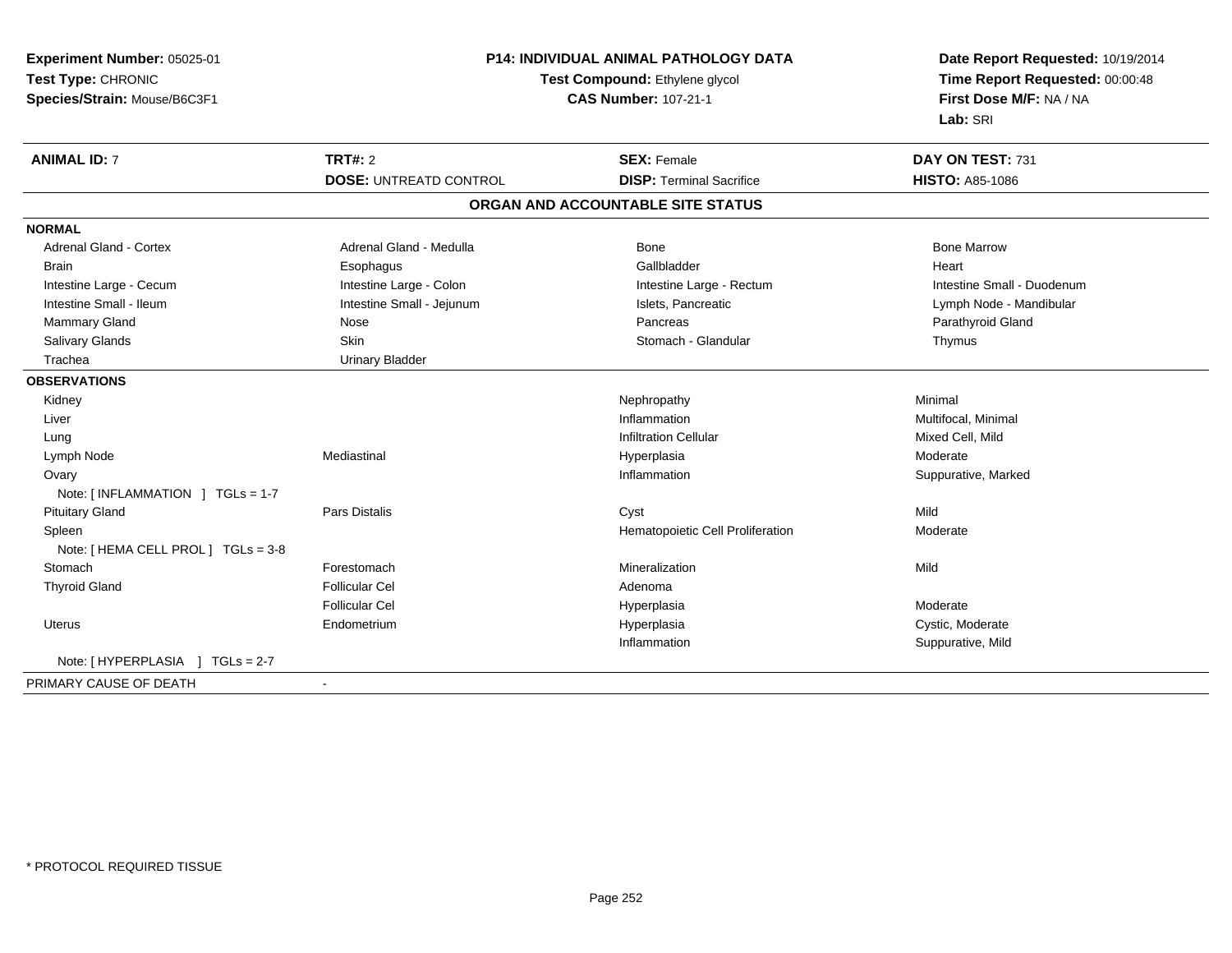| Experiment Number: 05025-01<br>Test Type: CHRONIC<br>Species/Strain: Mouse/B6C3F1 | <b>P14: INDIVIDUAL ANIMAL PATHOLOGY DATA</b><br>Test Compound: Ethylene glycol<br><b>CAS Number: 107-21-1</b> |                                   | Date Report Requested: 10/19/2014<br>Time Report Requested: 00:00:48<br>First Dose M/F: NA / NA<br>Lab: SRI |  |
|-----------------------------------------------------------------------------------|---------------------------------------------------------------------------------------------------------------|-----------------------------------|-------------------------------------------------------------------------------------------------------------|--|
| <b>ANIMAL ID: 8</b>                                                               | <b>TRT#: 2</b>                                                                                                | <b>SEX: Female</b>                | DAY ON TEST: 665                                                                                            |  |
|                                                                                   | <b>DOSE: UNTREATD CONTROL</b>                                                                                 | <b>DISP: Dead</b>                 | <b>HISTO: A85-1087</b>                                                                                      |  |
|                                                                                   |                                                                                                               | ORGAN AND ACCOUNTABLE SITE STATUS |                                                                                                             |  |
| <b>NORMAL</b>                                                                     |                                                                                                               |                                   |                                                                                                             |  |
| <b>Adrenal Gland - Cortex</b>                                                     | Adrenal Gland - Medulla                                                                                       | <b>Bone</b>                       | <b>Bone Marrow</b>                                                                                          |  |
| <b>Brain</b>                                                                      | Esophagus                                                                                                     | Gallbladder                       | Heart                                                                                                       |  |
| Intestine Large - Cecum                                                           | Intestine Large - Colon                                                                                       | Intestine Large - Rectum          | Intestine Small - Duodenum                                                                                  |  |
| Intestine Small - Ileum                                                           | Intestine Small - Jejunum                                                                                     | Islets, Pancreatic                | Kidney                                                                                                      |  |
| Mammary Gland                                                                     | Pancreas                                                                                                      | Parathyroid Gland                 | <b>Pituitary Gland</b>                                                                                      |  |
| Salivary Glands                                                                   | <b>Skin</b>                                                                                                   | Stomach - Forestomach             | Stomach - Glandular                                                                                         |  |
| Thymus                                                                            | <b>Thyroid Gland</b>                                                                                          | Trachea                           | <b>Urinary Bladder</b>                                                                                      |  |
| <b>MISSING</b>                                                                    |                                                                                                               |                                   |                                                                                                             |  |
| Lymph Node - Mandibular                                                           |                                                                                                               |                                   |                                                                                                             |  |
| <b>OBSERVATIONS</b>                                                               |                                                                                                               |                                   |                                                                                                             |  |
| Liver                                                                             |                                                                                                               | Hepatocellular Carcinoma          |                                                                                                             |  |
| Note: [ HEPATOCLR CARC ] TGLs = 4-12                                              |                                                                                                               |                                   |                                                                                                             |  |
| Lung                                                                              |                                                                                                               | Hepatocellular Carcinoma          | Metastatic (Liver), > Five (Liver), Multiple (Liver)                                                        |  |
| Note: [ HEPATOCLR CARC ] TGLs = 5-6                                               |                                                                                                               |                                   |                                                                                                             |  |
| Lymph Node                                                                        |                                                                                                               |                                   |                                                                                                             |  |
| Note: ALTHOUGH MANDIBULAR IS MISSING MESENTERIC IS NORMAL.                        |                                                                                                               |                                   |                                                                                                             |  |
| Nose                                                                              | Mucosa                                                                                                        | Angiectasis                       | Mild                                                                                                        |  |
| Ovary                                                                             | Follicle                                                                                                      | Cyst                              | Moderate                                                                                                    |  |
| $1 TGLs = 3-7$<br>Note: [ CYST                                                    |                                                                                                               |                                   |                                                                                                             |  |
| Spleen                                                                            |                                                                                                               | Hematopoietic Cell Proliferation  | Moderate                                                                                                    |  |
| Uterus                                                                            | Endometrium                                                                                                   | Hyperplasia                       | Cystic, Mild                                                                                                |  |
| PRIMARY CAUSE OF DEATH                                                            |                                                                                                               |                                   |                                                                                                             |  |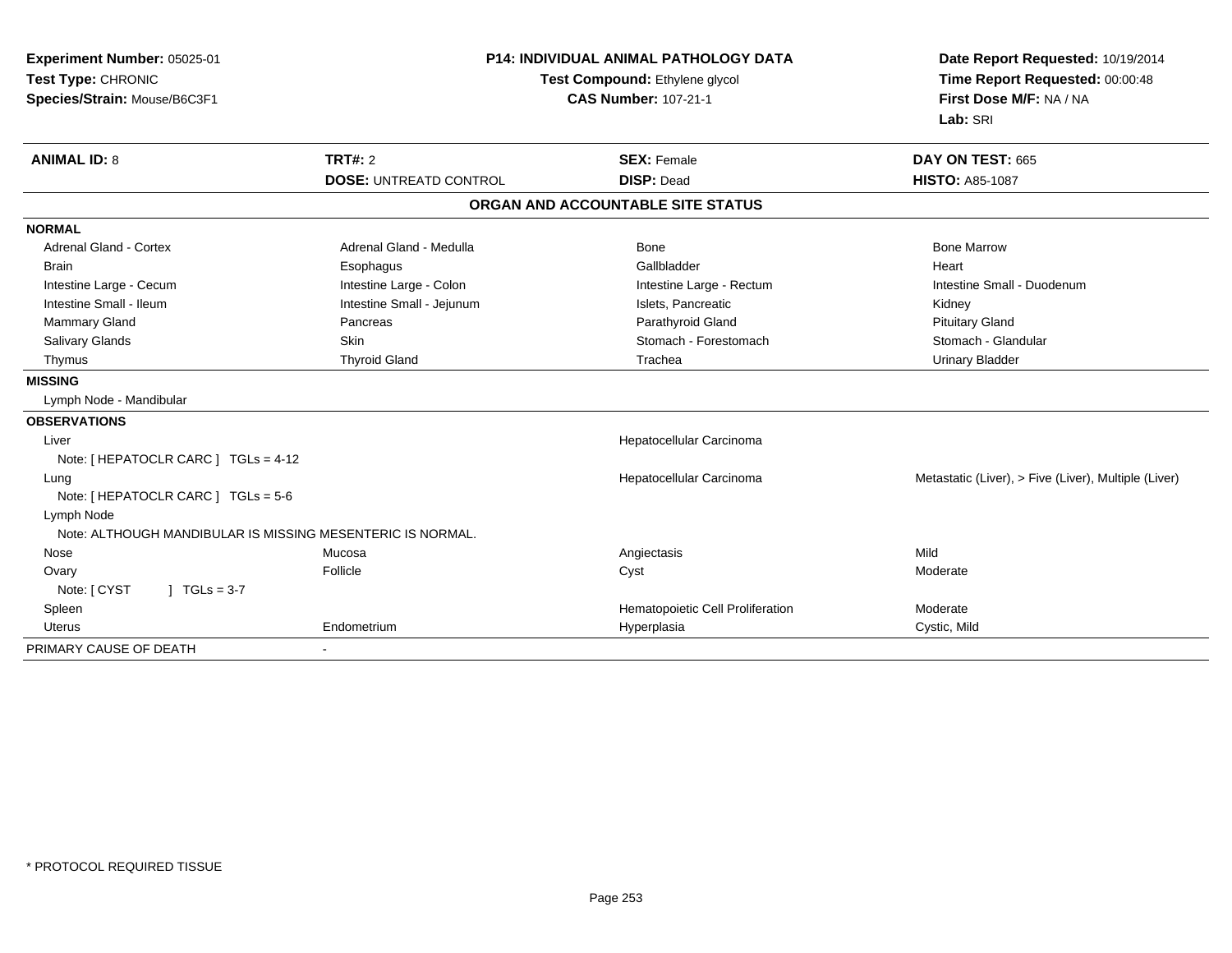| <b>Experiment Number: 05025-01</b><br>Test Type: CHRONIC<br>Species/Strain: Mouse/B6C3F1 | <b>P14: INDIVIDUAL ANIMAL PATHOLOGY DATA</b><br>Test Compound: Ethylene glycol<br><b>CAS Number: 107-21-1</b> |                                   | Date Report Requested: 10/19/2014<br>Time Report Requested: 00:00:48<br>First Dose M/F: NA / NA<br>Lab: SRI |  |
|------------------------------------------------------------------------------------------|---------------------------------------------------------------------------------------------------------------|-----------------------------------|-------------------------------------------------------------------------------------------------------------|--|
| <b>ANIMAL ID: 9</b>                                                                      | <b>TRT#: 2</b>                                                                                                | <b>SEX: Female</b>                | DAY ON TEST: 736                                                                                            |  |
|                                                                                          | <b>DOSE: UNTREATD CONTROL</b>                                                                                 | <b>DISP: Terminal Sacrifice</b>   | <b>HISTO: A85-1088</b>                                                                                      |  |
|                                                                                          |                                                                                                               | ORGAN AND ACCOUNTABLE SITE STATUS |                                                                                                             |  |
| <b>NORMAL</b>                                                                            |                                                                                                               |                                   |                                                                                                             |  |
| <b>Adrenal Gland - Cortex</b>                                                            | Adrenal Gland - Medulla                                                                                       | Bone                              | <b>Bone Marrow</b>                                                                                          |  |
| <b>Brain</b>                                                                             | Esophagus                                                                                                     | Gallbladder                       | Heart                                                                                                       |  |
| Intestine Large - Cecum                                                                  | Intestine Large - Colon                                                                                       | Intestine Large - Rectum          | Intestine Small - Duodenum                                                                                  |  |
| Intestine Small - Ileum                                                                  | Intestine Small - Jejunum                                                                                     | Islets, Pancreatic                | Lung                                                                                                        |  |
| Lymph Node - Mandibular                                                                  | <b>Mammary Gland</b>                                                                                          | Nose                              | Ovary                                                                                                       |  |
| Pancreas                                                                                 | Parathyroid Gland                                                                                             | <b>Salivary Glands</b>            | Skin                                                                                                        |  |
| Stomach - Forestomach                                                                    | Stomach - Glandular                                                                                           | Thymus                            | <b>Thyroid Gland</b>                                                                                        |  |
| Trachea                                                                                  | <b>Urinary Bladder</b>                                                                                        |                                   |                                                                                                             |  |
| <b>OBSERVATIONS</b>                                                                      |                                                                                                               |                                   |                                                                                                             |  |
| Kidney                                                                                   |                                                                                                               | Nephropathy                       | Minimal                                                                                                     |  |
| Liver                                                                                    |                                                                                                               | Inflammation                      | Multifocal, Minimal                                                                                         |  |
| <b>Pituitary Gland</b>                                                                   | <b>Pars Distalis</b>                                                                                          | Hyperplasia                       | Focal, Mild                                                                                                 |  |
| Spleen                                                                                   |                                                                                                               | Lymphoma Malignant Mixed          |                                                                                                             |  |
| Note: [LYMPH MAL MIXD ] TGLs = 5-8                                                       |                                                                                                               |                                   |                                                                                                             |  |
| <b>Uterus</b>                                                                            | Endometrium                                                                                                   | Hyperplasia                       | Cystic, Moderate                                                                                            |  |
| [Hyperplasia TGLS = $3,4-7$ ]                                                            |                                                                                                               |                                   |                                                                                                             |  |
| PRIMARY CAUSE OF DEATH                                                                   | $\overline{\phantom{a}}$                                                                                      |                                   |                                                                                                             |  |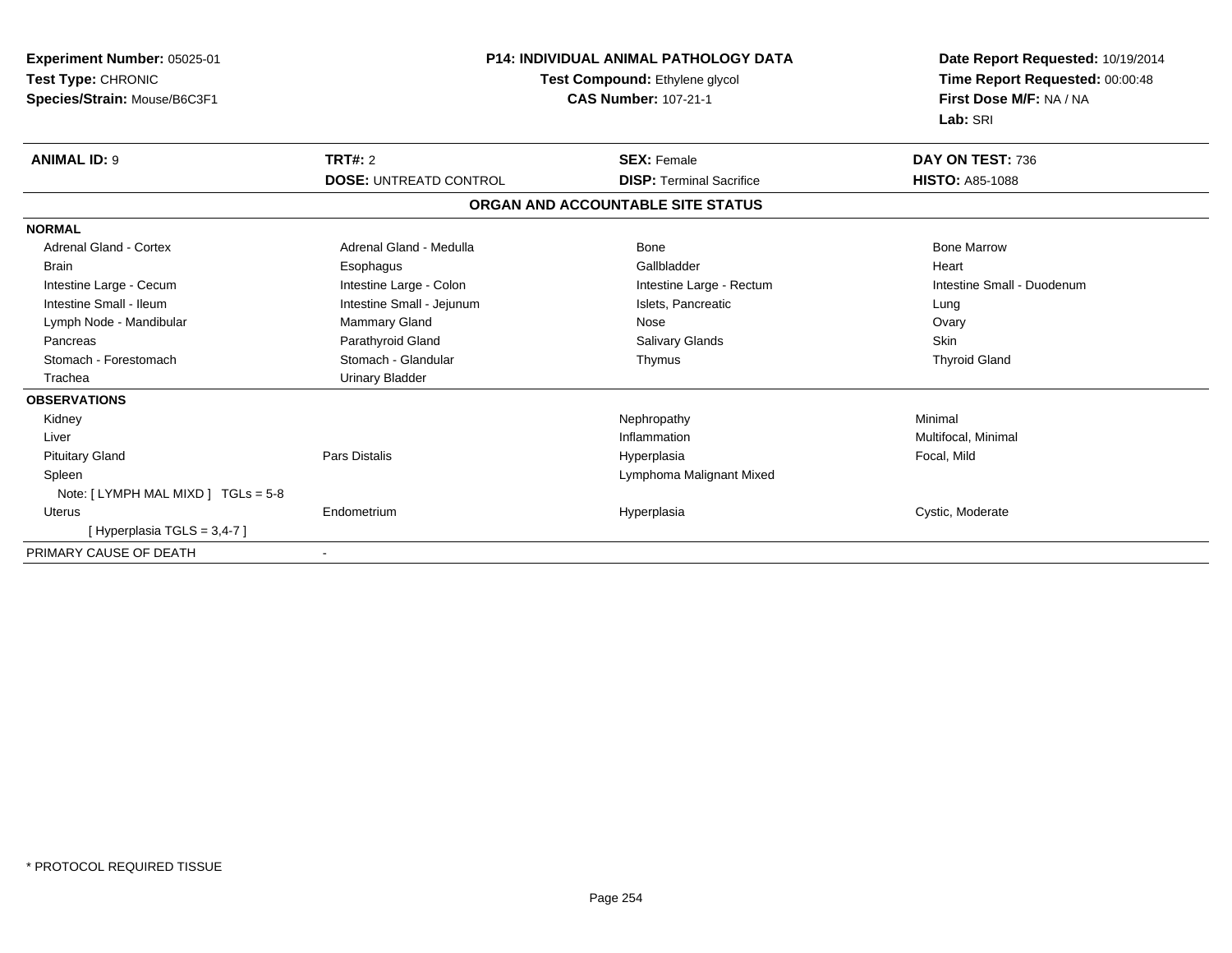| Experiment Number: 05025-01<br>Test Type: CHRONIC<br>Species/Strain: Mouse/B6C3F1 | <b>P14: INDIVIDUAL ANIMAL PATHOLOGY DATA</b><br>Test Compound: Ethylene glycol<br><b>CAS Number: 107-21-1</b> |                                   | Date Report Requested: 10/19/2014<br>Time Report Requested: 00:00:48<br>First Dose M/F: NA / NA<br>Lab: SRI |  |
|-----------------------------------------------------------------------------------|---------------------------------------------------------------------------------------------------------------|-----------------------------------|-------------------------------------------------------------------------------------------------------------|--|
| <b>ANIMAL ID: 10</b>                                                              | TRT#: 2                                                                                                       | <b>SEX: Female</b>                | DAY ON TEST: 736                                                                                            |  |
|                                                                                   | <b>DOSE: UNTREATD CONTROL</b>                                                                                 | <b>DISP: Terminal Sacrifice</b>   | <b>HISTO: A85-1089</b>                                                                                      |  |
|                                                                                   |                                                                                                               | ORGAN AND ACCOUNTABLE SITE STATUS |                                                                                                             |  |
| <b>NORMAL</b>                                                                     |                                                                                                               |                                   |                                                                                                             |  |
| <b>Adrenal Gland - Cortex</b>                                                     | Adrenal Gland - Medulla                                                                                       | <b>Bone</b>                       | <b>Bone Marrow</b>                                                                                          |  |
| Esophagus                                                                         | Gallbladder                                                                                                   | Heart                             | Intestine Large - Cecum                                                                                     |  |
| Intestine Large - Colon                                                           | Intestine Large - Rectum                                                                                      | Intestine Small - Duodenum        | Intestine Small - Ileum                                                                                     |  |
| Intestine Small - Jejunum                                                         | Islets, Pancreatic                                                                                            | Kidney                            | Lymph Node - Mandibular                                                                                     |  |
| Mammary Gland                                                                     | Pancreas                                                                                                      | Parathyroid Gland                 | Salivary Glands                                                                                             |  |
| <b>Skin</b>                                                                       | Stomach - Forestomach                                                                                         | Stomach - Glandular               | <b>Thyroid Gland</b>                                                                                        |  |
| Trachea                                                                           | <b>Urinary Bladder</b>                                                                                        |                                   |                                                                                                             |  |
| <b>OBSERVATIONS</b>                                                               |                                                                                                               |                                   |                                                                                                             |  |
| <b>Brain</b>                                                                      |                                                                                                               | Compression                       | Moderate                                                                                                    |  |
| Liver                                                                             |                                                                                                               | Inflammation                      | Multifocal, Minimal                                                                                         |  |
| Lung                                                                              | Artery, Media                                                                                                 | Hyperplasia                       | Minimal                                                                                                     |  |
| Lymph Node                                                                        | Mesenteric                                                                                                    | Angiectasis                       | Minimal                                                                                                     |  |
| Nose                                                                              | Lumen                                                                                                         | Exudate                           | Minimal                                                                                                     |  |
| Ovary                                                                             | Follicle                                                                                                      | Cyst                              | Mild                                                                                                        |  |
| <b>Pituitary Gland</b>                                                            | <b>Pars Distalis</b>                                                                                          | Adenoma                           |                                                                                                             |  |
| [Adenoma TGLS = $2-2$ ]                                                           |                                                                                                               |                                   |                                                                                                             |  |
| Spleen                                                                            |                                                                                                               | Hyperplasia                       | Lymphoid, Mild                                                                                              |  |
| Thymus                                                                            |                                                                                                               | Hyperplasia                       | Lymphoid, Mild                                                                                              |  |
| <b>Uterus</b>                                                                     |                                                                                                               | Hydrometra                        | Mild                                                                                                        |  |
| [Hydrometra TGLS = 1-7]                                                           |                                                                                                               |                                   |                                                                                                             |  |
| DDIMADV CALICE OF DEATH                                                           |                                                                                                               |                                   |                                                                                                             |  |

PRIMARY CAUSE OF DEATH-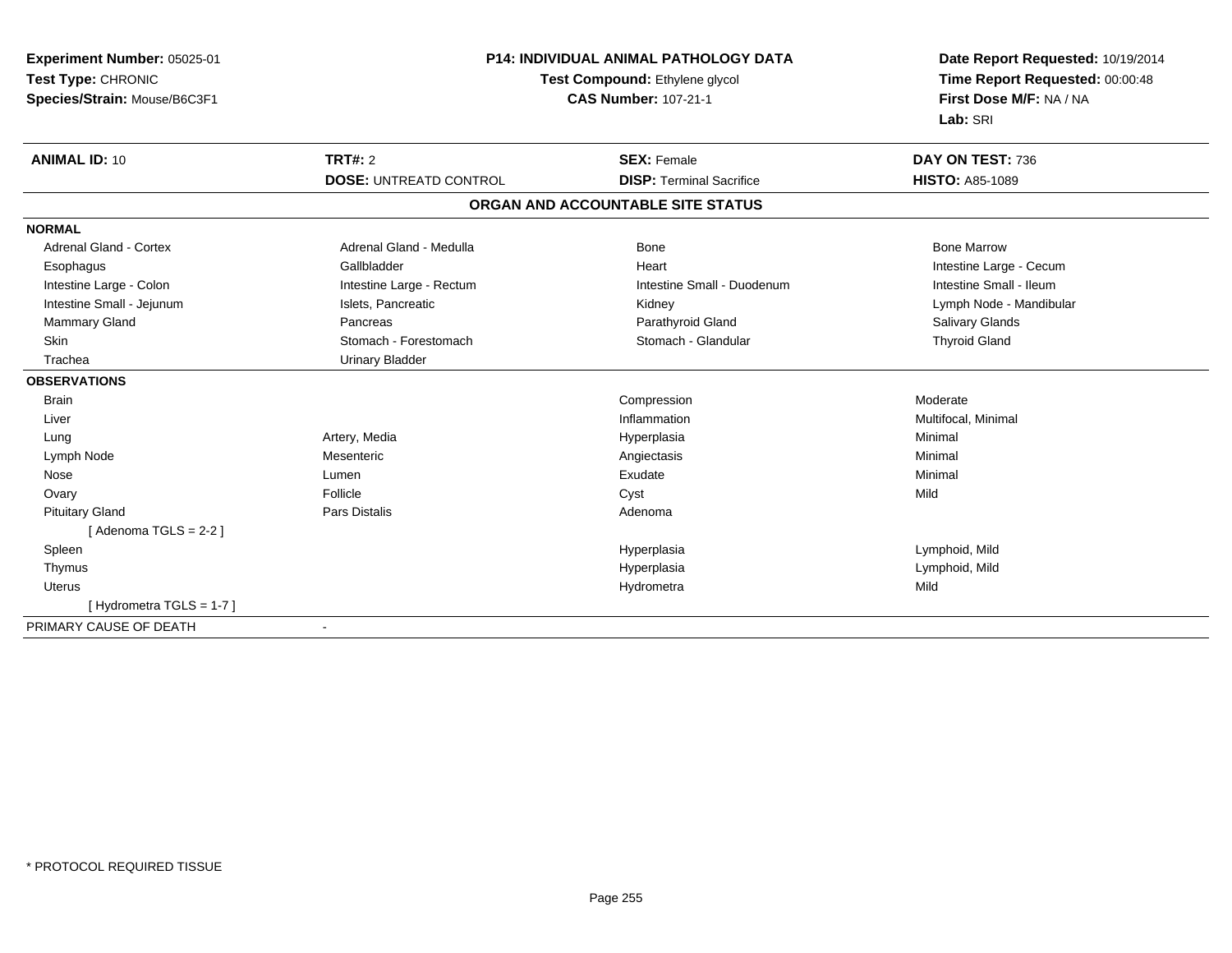| <b>Experiment Number: 05025-01</b> | <b>P14: INDIVIDUAL ANIMAL PATHOLOGY DATA</b><br>Test Compound: Ethylene glycol |                                   | Date Report Requested: 10/19/2014 |
|------------------------------------|--------------------------------------------------------------------------------|-----------------------------------|-----------------------------------|
| Test Type: CHRONIC                 |                                                                                |                                   | Time Report Requested: 00:00:48   |
| Species/Strain: Mouse/B6C3F1       |                                                                                | <b>CAS Number: 107-21-1</b>       | First Dose M/F: NA / NA           |
|                                    |                                                                                |                                   | Lab: SRI                          |
| <b>ANIMAL ID: 11</b>               | TRT#: 2                                                                        | <b>SEX: Female</b>                | DAY ON TEST: 698                  |
|                                    | <b>DOSE: UNTREATD CONTROL</b>                                                  | <b>DISP: Moribund</b>             | <b>HISTO: A85-1090</b>            |
|                                    |                                                                                | ORGAN AND ACCOUNTABLE SITE STATUS |                                   |
| <b>NORMAL</b>                      |                                                                                |                                   |                                   |
| <b>Adrenal Gland - Cortex</b>      | Adrenal Gland - Medulla                                                        | <b>Bone</b>                       | <b>Bone Marrow</b>                |
| <b>Brain</b>                       | Esophagus                                                                      | Gallbladder                       | Heart                             |
| Intestine Large - Cecum            | Intestine Large - Colon                                                        | Intestine Large - Rectum          | Intestine Small - Duodenum        |
| Intestine Small - Ileum            | Intestine Small - Jejunum                                                      | Islets, Pancreatic                | Lymph Node - Mandibular           |
| <b>Mammary Gland</b>               | Nose                                                                           | Pancreas                          | Parathyroid Gland                 |
| Salivary Glands                    | <b>Skin</b>                                                                    | Spleen                            | Stomach - Forestomach             |
| Stomach - Glandular                | Thymus                                                                         | <b>Thyroid Gland</b>              | Trachea                           |
| <b>Urinary Bladder</b>             |                                                                                |                                   |                                   |
| <b>OBSERVATIONS</b>                |                                                                                |                                   |                                   |
| Kidney                             |                                                                                | Nephropathy                       | Minimal                           |
| Liver                              |                                                                                | Inflammation                      | Multifocal, Minimal               |
| Lung                               | Artery, Media                                                                  | Hyperplasia                       | Minimal                           |
|                                    |                                                                                | Hyperplasia                       | Lymphoid, Minimal                 |
| Ovary                              |                                                                                | Cystadenoma                       | Papillary                         |
| <b>Pituitary Gland</b>             | Pars Distalis                                                                  | Cyst                              | Minimal                           |
|                                    | <b>Pars Distalis</b>                                                           | Hyperplasia                       | Focal, Minimal                    |
| <b>Uterus</b>                      | Endometrium                                                                    | Hyperplasia                       | Cystic, Moderate                  |
|                                    |                                                                                |                                   |                                   |
| PRIMARY CAUSE OF DEATH             |                                                                                |                                   |                                   |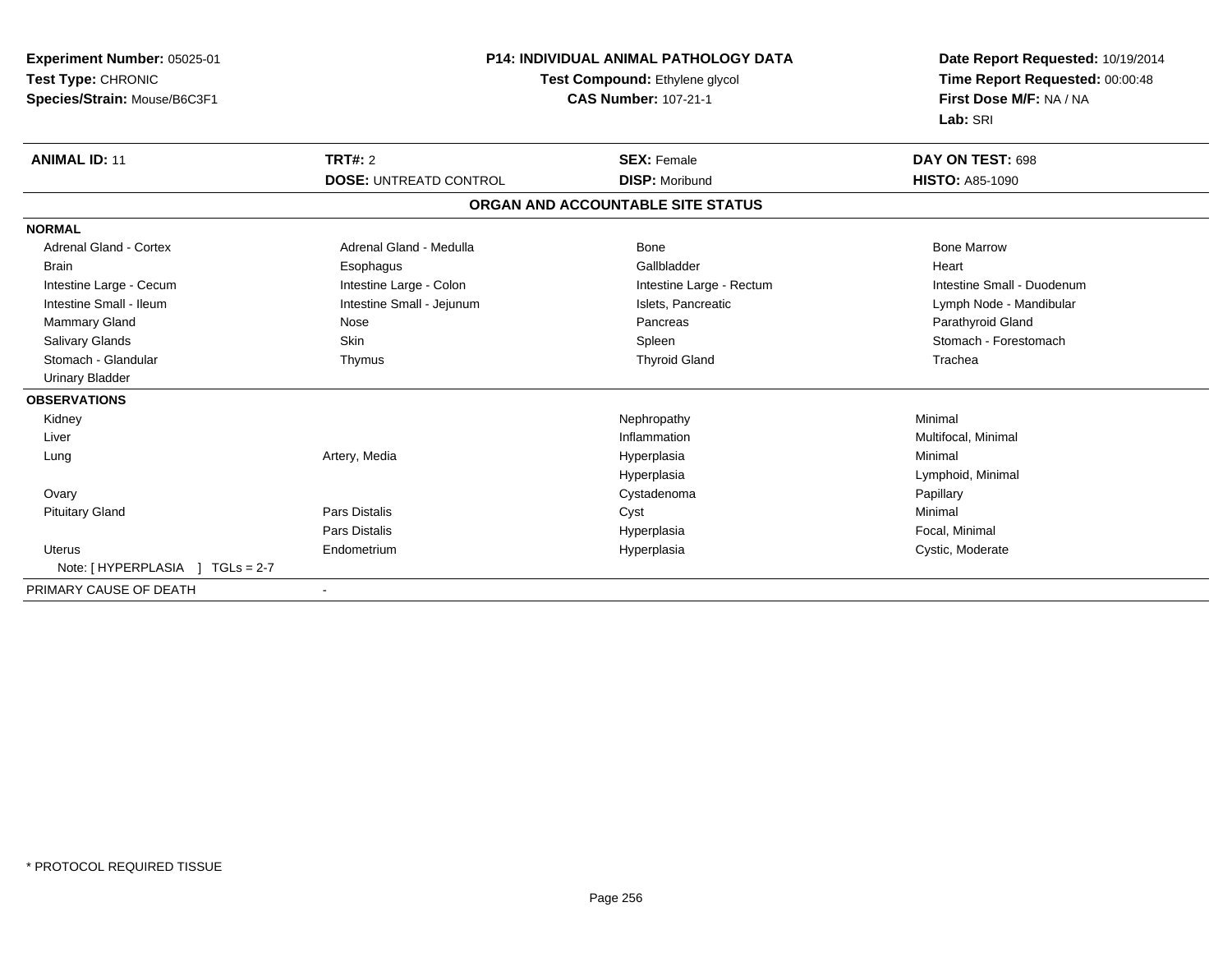| Experiment Number: 05025-01<br>Test Type: CHRONIC<br>Species/Strain: Mouse/B6C3F1 | <b>P14: INDIVIDUAL ANIMAL PATHOLOGY DATA</b><br>Test Compound: Ethylene glycol<br><b>CAS Number: 107-21-1</b> |                                   | Date Report Requested: 10/19/2014<br>Time Report Requested: 00:00:48<br>First Dose M/F: NA / NA<br>Lab: SRI |
|-----------------------------------------------------------------------------------|---------------------------------------------------------------------------------------------------------------|-----------------------------------|-------------------------------------------------------------------------------------------------------------|
| <b>ANIMAL ID: 12</b>                                                              | <b>TRT#: 2</b>                                                                                                | <b>SEX: Female</b>                | DAY ON TEST: 736                                                                                            |
|                                                                                   | <b>DOSE: UNTREATD CONTROL</b>                                                                                 | <b>DISP: Terminal Sacrifice</b>   | <b>HISTO: A85-1091</b>                                                                                      |
|                                                                                   |                                                                                                               | ORGAN AND ACCOUNTABLE SITE STATUS |                                                                                                             |
| <b>NORMAL</b>                                                                     |                                                                                                               |                                   |                                                                                                             |
| <b>Adrenal Gland - Cortex</b>                                                     | Adrenal Gland - Medulla                                                                                       | <b>Bone Marrow</b>                | <b>Brain</b>                                                                                                |
| Esophagus                                                                         | Gallbladder                                                                                                   | Heart                             | Intestine Large - Cecum                                                                                     |
| Intestine Large - Colon                                                           | Intestine Large - Rectum                                                                                      | Intestine Small - Duodenum        | Intestine Small - Ileum                                                                                     |
| Intestine Small - Jejunum                                                         | Islets, Pancreatic                                                                                            | Kidney                            | Lung                                                                                                        |
| Mammary Gland                                                                     | Nose                                                                                                          | Ovary                             | Pancreas                                                                                                    |
| Parathyroid Gland                                                                 | Salivary Glands                                                                                               | Skin                              | Stomach - Forestomach                                                                                       |
| Stomach - Glandular                                                               | Thymus                                                                                                        | <b>Thyroid Gland</b>              | Trachea                                                                                                     |
| <b>Urinary Bladder</b>                                                            |                                                                                                               |                                   |                                                                                                             |
| <b>MISSING</b>                                                                    |                                                                                                               |                                   |                                                                                                             |
| Lymph Node - Mandibular                                                           |                                                                                                               |                                   |                                                                                                             |
| <b>OBSERVATIONS</b>                                                               |                                                                                                               |                                   |                                                                                                             |
| Bone                                                                              | Distal, Femur, Joint                                                                                          | Arthrosis                         | Mild                                                                                                        |
| <b>Harderian Gland</b>                                                            |                                                                                                               | Adenoma                           |                                                                                                             |
| [Adenoma TGLS = $6-14$ ]                                                          |                                                                                                               |                                   |                                                                                                             |
| Liver                                                                             |                                                                                                               | Inflammation                      | Multifocal, Minimal                                                                                         |
| Lymph Node                                                                        |                                                                                                               |                                   |                                                                                                             |
| Note: ALTHOUGH MANDIBULAR IS MISSING MESENTERIC IS NORMAL.                        |                                                                                                               |                                   |                                                                                                             |
| Mesentery                                                                         | Fat                                                                                                           | Necrosis                          | Moderate                                                                                                    |
| [ Necrosis $TGLS = 3-13$ ]                                                        |                                                                                                               |                                   |                                                                                                             |
| <b>Pituitary Gland</b>                                                            | Pars Distalis                                                                                                 | Adenoma                           |                                                                                                             |
| Spleen                                                                            |                                                                                                               | Hyperplasia                       | Lymphoid, Mild                                                                                              |
| [Hyperplasia TGLS = 5-8]                                                          |                                                                                                               |                                   |                                                                                                             |
| <b>Uterus</b>                                                                     | Endometrium                                                                                                   | Hyperplasia                       | Cystic, Mild                                                                                                |
| [Hyperplasia TGLS = $4-7$ ]                                                       |                                                                                                               |                                   |                                                                                                             |
| PRIMARY CAUSE OF DEATH                                                            | $\sim$                                                                                                        |                                   |                                                                                                             |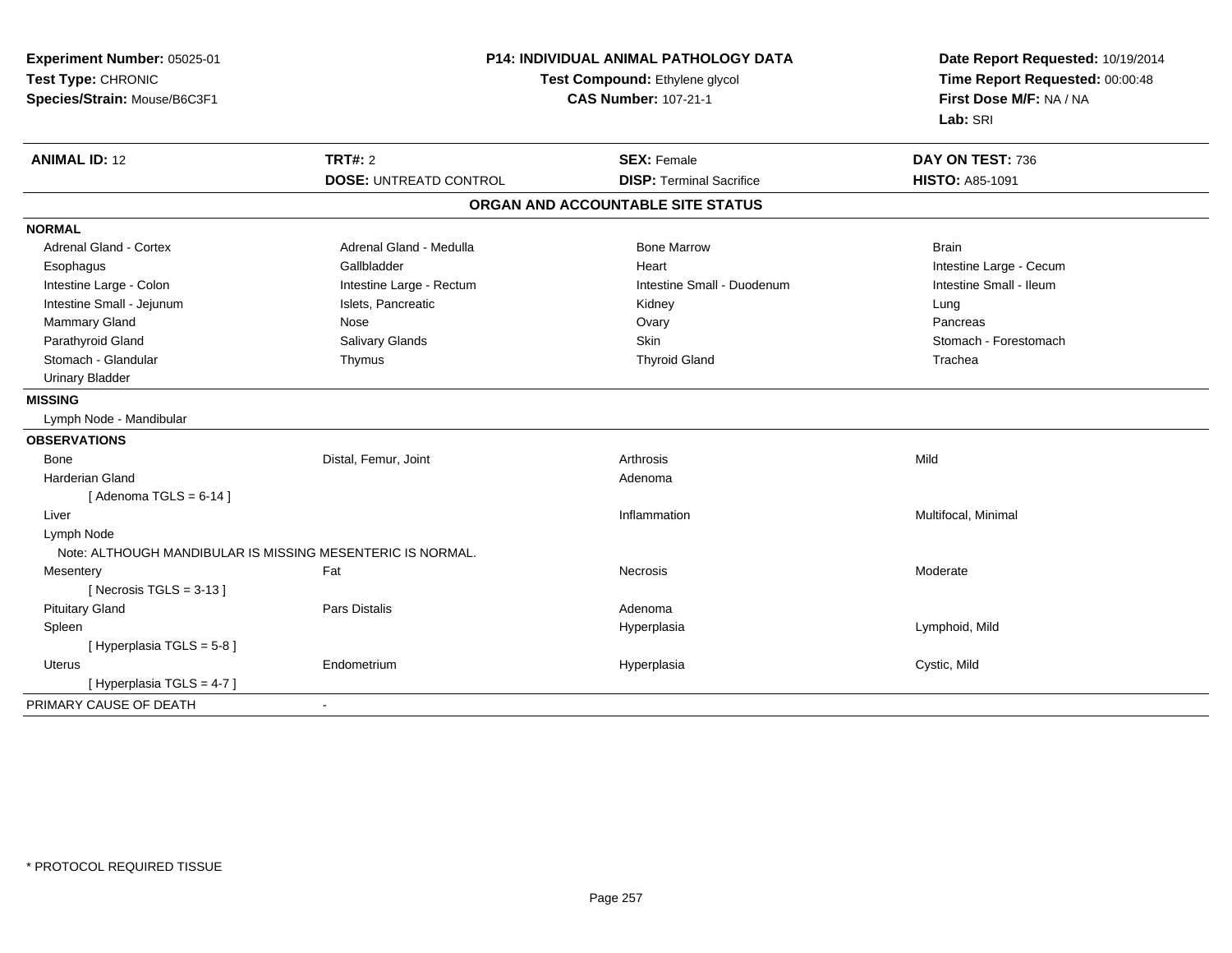| Experiment Number: 05025-01         | <b>P14: INDIVIDUAL ANIMAL PATHOLOGY DATA</b><br>Test Compound: Ethylene glycol |                                   | Date Report Requested: 10/19/2014<br>Time Report Requested: 00:00:48 |
|-------------------------------------|--------------------------------------------------------------------------------|-----------------------------------|----------------------------------------------------------------------|
| Test Type: CHRONIC                  |                                                                                |                                   |                                                                      |
| Species/Strain: Mouse/B6C3F1        |                                                                                | <b>CAS Number: 107-21-1</b>       | First Dose M/F: NA / NA                                              |
|                                     |                                                                                |                                   | Lab: SRI                                                             |
| <b>ANIMAL ID: 13</b>                | <b>TRT#: 2</b><br><b>SEX: Female</b>                                           |                                   | DAY ON TEST: 736                                                     |
|                                     | <b>DOSE: UNTREATD CONTROL</b>                                                  | <b>DISP: Terminal Sacrifice</b>   | <b>HISTO: A85-1092</b>                                               |
|                                     |                                                                                | ORGAN AND ACCOUNTABLE SITE STATUS |                                                                      |
| <b>NORMAL</b>                       |                                                                                |                                   |                                                                      |
| Adrenal Gland - Cortex              | Adrenal Gland - Medulla                                                        | Bone                              | <b>Bone Marrow</b>                                                   |
| <b>Brain</b>                        | Esophagus                                                                      | Gallbladder                       | Heart                                                                |
| Intestine Large - Cecum             | Intestine Large - Colon                                                        | Intestine Large - Rectum          | Intestine Small - Duodenum                                           |
| Intestine Small - Ileum             | Intestine Small - Jejunum                                                      | Islets, Pancreatic                | Lymph Node - Mandibular                                              |
| Mammary Gland                       | Nose                                                                           | Pancreas                          | Parathyroid Gland                                                    |
| Salivary Glands                     | Skin                                                                           | Stomach - Forestomach             | Thymus                                                               |
| <b>Thyroid Gland</b>                | Trachea                                                                        | <b>Urinary Bladder</b>            |                                                                      |
| <b>OBSERVATIONS</b>                 |                                                                                |                                   |                                                                      |
| Kidney                              |                                                                                | Nephropathy                       | Minimal                                                              |
| Liver                               |                                                                                | Hyperplasia                       | Lymphoid, Minimal                                                    |
|                                     |                                                                                | Inflammation                      | Multifocal, Minimal                                                  |
| Lung                                |                                                                                | Hyperplasia                       | Lymphoid, Minimal                                                    |
| Ovary                               |                                                                                | Inflammation                      | Suppurative, Moderate                                                |
| Oviduct                             |                                                                                | Inflammation                      | Suppurative, Moderate                                                |
| <b>Pituitary Gland</b>              | <b>Pars Distalis</b>                                                           | Hyperplasia                       | Focal, Minimal                                                       |
| Spleen                              |                                                                                | Hematopoietic Cell Proliferation  | Moderate                                                             |
|                                     |                                                                                | Hyperplasia                       | Lymphoid, Moderate                                                   |
| Note: [ HEMA CELL PROL ] TGLs = 2-8 |                                                                                |                                   |                                                                      |
| Note: [HYPERPLASIA ] TGLs = 2-8     |                                                                                |                                   |                                                                      |
| Stomach                             | Glandular                                                                      | Mineralization                    | Minimal                                                              |
| <b>Uterus</b>                       | Endometrium                                                                    | Hyperplasia                       | Cystic, Mild                                                         |
|                                     |                                                                                | Inflammation                      | Suppurative, Mild                                                    |
| [Hyperplasia TGLS = 1-7]            |                                                                                |                                   |                                                                      |
| PRIMARY CAUSE OF DEATH              | $\sim$                                                                         |                                   |                                                                      |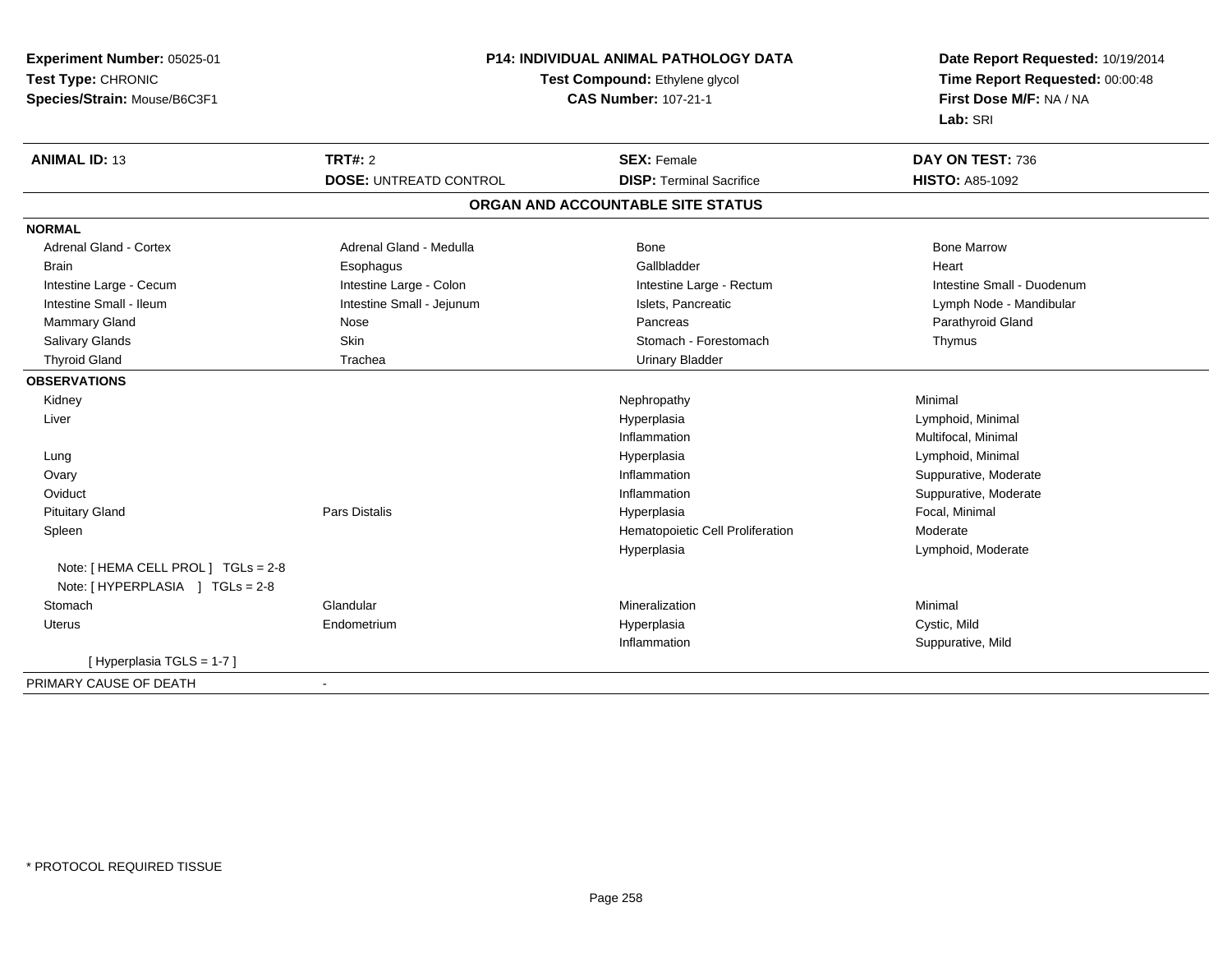| Experiment Number: 05025-01<br>Test Type: CHRONIC<br>Species/Strain: Mouse/B6C3F1 | <b>P14: INDIVIDUAL ANIMAL PATHOLOGY DATA</b><br>Test Compound: Ethylene glycol<br><b>CAS Number: 107-21-1</b> |                                   | Date Report Requested: 10/19/2014<br>Time Report Requested: 00:00:48<br>First Dose M/F: NA / NA<br>Lab: SRI |  |
|-----------------------------------------------------------------------------------|---------------------------------------------------------------------------------------------------------------|-----------------------------------|-------------------------------------------------------------------------------------------------------------|--|
| <b>ANIMAL ID: 14</b>                                                              | <b>TRT#: 2</b>                                                                                                | <b>SEX: Female</b>                | DAY ON TEST: 736                                                                                            |  |
|                                                                                   | <b>DOSE: UNTREATD CONTROL</b>                                                                                 | <b>DISP: Terminal Sacrifice</b>   | <b>HISTO: A85-1093</b>                                                                                      |  |
|                                                                                   |                                                                                                               | ORGAN AND ACCOUNTABLE SITE STATUS |                                                                                                             |  |
| <b>NORMAL</b>                                                                     |                                                                                                               |                                   |                                                                                                             |  |
| <b>Adrenal Gland - Cortex</b>                                                     | Adrenal Gland - Medulla                                                                                       | Bone                              | <b>Bone Marrow</b>                                                                                          |  |
| <b>Brain</b>                                                                      | Esophagus                                                                                                     | Gallbladder                       | Heart                                                                                                       |  |
| Intestine Large - Colon                                                           | Intestine Large - Rectum                                                                                      | Intestine Small - Duodenum        | Intestine Small - Ileum                                                                                     |  |
| Intestine Small - Jejunum                                                         | Islets, Pancreatic                                                                                            | Kidney                            | Liver                                                                                                       |  |
| Lymph Node - Mandibular                                                           | Mammary Gland                                                                                                 | Nose                              | Ovary                                                                                                       |  |
| Pancreas                                                                          | Parathyroid Gland                                                                                             | Salivary Glands                   | Stomach - Forestomach                                                                                       |  |
| Stomach - Glandular                                                               | Thymus                                                                                                        | <b>Thyroid Gland</b>              | Trachea                                                                                                     |  |
| <b>Urinary Bladder</b>                                                            |                                                                                                               |                                   |                                                                                                             |  |
| <b>MISSING</b>                                                                    |                                                                                                               |                                   |                                                                                                             |  |
| Intestine Large - Cecum                                                           |                                                                                                               |                                   |                                                                                                             |  |
| <b>OBSERVATIONS</b>                                                               |                                                                                                               |                                   |                                                                                                             |  |
| Lung                                                                              |                                                                                                               | Hyperplasia                       | Lymphoid, Minimal                                                                                           |  |
| <b>Pituitary Gland</b>                                                            | <b>Pars Distalis</b>                                                                                          | Angiectasis                       | Mild                                                                                                        |  |
|                                                                                   | <b>Pars Distalis</b>                                                                                          | Hyperplasia                       | Focal, Mild                                                                                                 |  |
| Skin                                                                              |                                                                                                               | Inflammation                      | Chronic, Minimal                                                                                            |  |
| [Inflammation TGLS = $1-11$ ]                                                     |                                                                                                               |                                   |                                                                                                             |  |
| Spleen                                                                            |                                                                                                               | Hyperplasia                       | Lymphoid, Minimal                                                                                           |  |
| Uterus                                                                            | Endometrium                                                                                                   | Hyperplasia                       | Cystic, Mild                                                                                                |  |
| [Hyperplasia TGLS = 2-7]                                                          |                                                                                                               |                                   |                                                                                                             |  |
| PRIMARY CAUSE OF DEATH                                                            |                                                                                                               |                                   |                                                                                                             |  |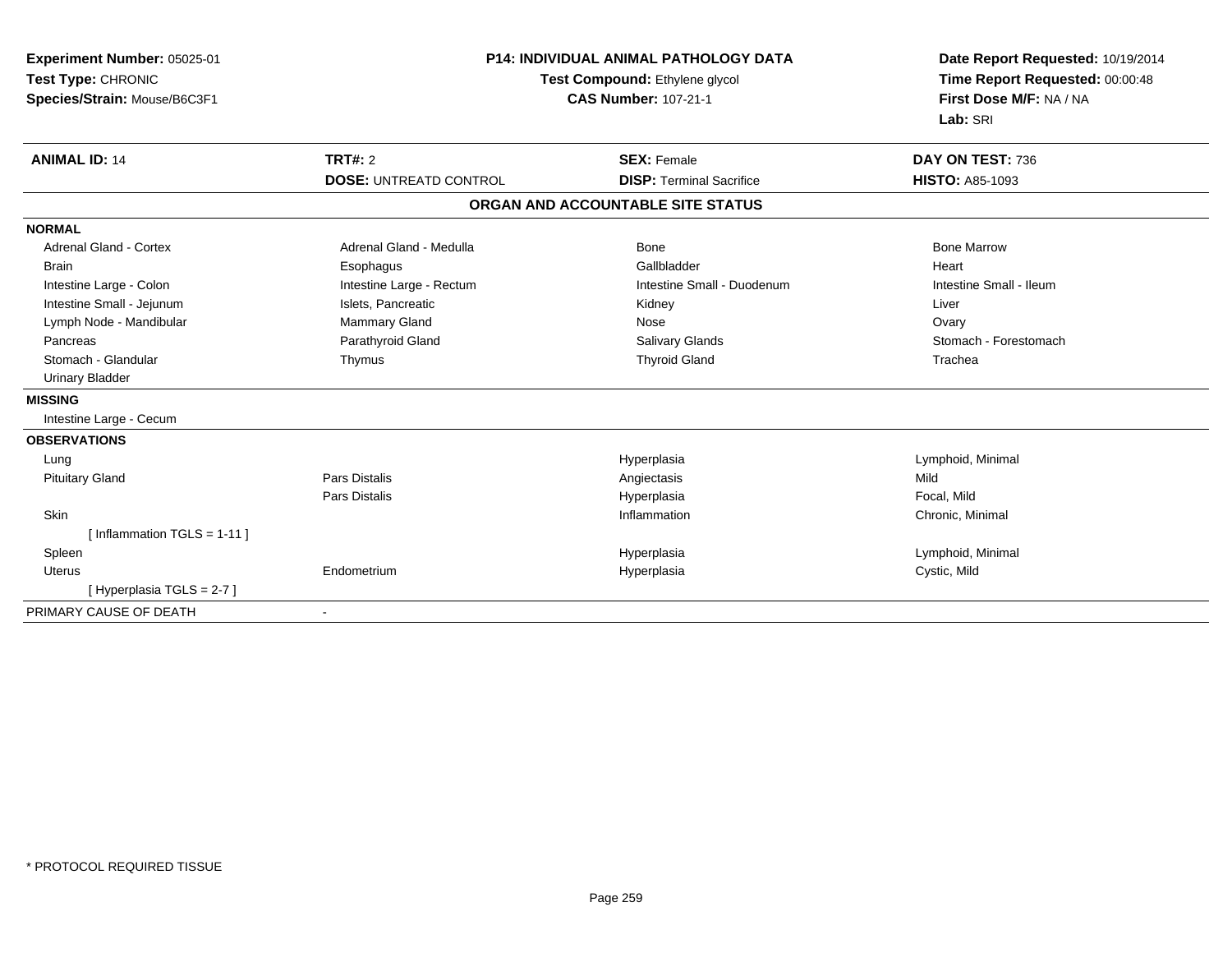| Experiment Number: 05025-01<br>Test Type: CHRONIC<br>Species/Strain: Mouse/B6C3F1 | P14: INDIVIDUAL ANIMAL PATHOLOGY DATA<br>Test Compound: Ethylene glycol<br><b>CAS Number: 107-21-1</b> |                                   | Date Report Requested: 10/19/2014<br>Time Report Requested: 00:00:48<br>First Dose M/F: NA / NA<br>Lab: SRI |
|-----------------------------------------------------------------------------------|--------------------------------------------------------------------------------------------------------|-----------------------------------|-------------------------------------------------------------------------------------------------------------|
| <b>ANIMAL ID: 15</b>                                                              | <b>TRT#: 2</b>                                                                                         | <b>SEX: Female</b>                | DAY ON TEST: 736                                                                                            |
|                                                                                   | <b>DOSE: UNTREATD CONTROL</b>                                                                          | <b>DISP: Terminal Sacrifice</b>   | <b>HISTO: A85-1094</b>                                                                                      |
|                                                                                   |                                                                                                        | ORGAN AND ACCOUNTABLE SITE STATUS |                                                                                                             |
| <b>NORMAL</b>                                                                     |                                                                                                        |                                   |                                                                                                             |
| Adrenal Gland - Cortex                                                            | Adrenal Gland - Medulla                                                                                | <b>Bone</b>                       | <b>Bone Marrow</b>                                                                                          |
| <b>Brain</b>                                                                      | Esophagus                                                                                              | Gallbladder                       | Heart                                                                                                       |
| Intestine Large - Cecum                                                           | Intestine Large - Colon                                                                                | Intestine Large - Rectum          | Intestine Small - Duodenum                                                                                  |
| Intestine Small - Ileum                                                           | Intestine Small - Jejunum                                                                              | Islets, Pancreatic                | Lymph Node - Mandibular                                                                                     |
| Mammary Gland                                                                     | Nose                                                                                                   | Parathyroid Gland                 | <b>Pituitary Gland</b>                                                                                      |
| Salivary Glands                                                                   | Stomach - Forestomach                                                                                  | Stomach - Glandular               | Thymus                                                                                                      |
| <b>Thyroid Gland</b>                                                              | Trachea                                                                                                | <b>Urinary Bladder</b>            |                                                                                                             |
| <b>OBSERVATIONS</b>                                                               |                                                                                                        |                                   |                                                                                                             |
| Kidney                                                                            |                                                                                                        | Nephropathy                       | Minimal                                                                                                     |
| Liver                                                                             |                                                                                                        | Inflammation                      | Multifocal, Minimal                                                                                         |
| Lung                                                                              |                                                                                                        | Hyperplasia                       | Lymphoid, Minimal                                                                                           |
| Ovary                                                                             | Follicle                                                                                               | Cyst                              | Moderate                                                                                                    |
| [Cyst TGLS = $2-7$ ]                                                              |                                                                                                        |                                   |                                                                                                             |
| Pancreas                                                                          | Duct                                                                                                   | <b>Dilatation</b>                 | Moderate                                                                                                    |
| Note: [DILATATION ] TGLs = 5-5                                                    |                                                                                                        |                                   |                                                                                                             |
| <b>Skin</b>                                                                       |                                                                                                        | Inflammation                      | Chronic, Minimal                                                                                            |
| [Inflammation TGLS = $1-11$ ]                                                     |                                                                                                        |                                   |                                                                                                             |
| Spleen                                                                            |                                                                                                        | Hyperplasia                       | Lymphoid, Moderate                                                                                          |
| Note: [HYPERPLASIA ] TGLs = 6-8                                                   |                                                                                                        |                                   |                                                                                                             |
| Uterus                                                                            |                                                                                                        | Hydrometra                        | Moderate                                                                                                    |
|                                                                                   | Endometrium                                                                                            | Hyperplasia                       | Cystic, Moderate                                                                                            |
| [Hydrometra TGLS = $3,4-7$ ]                                                      |                                                                                                        |                                   |                                                                                                             |
| PRIMARY CAUSE OF DEATH                                                            |                                                                                                        |                                   |                                                                                                             |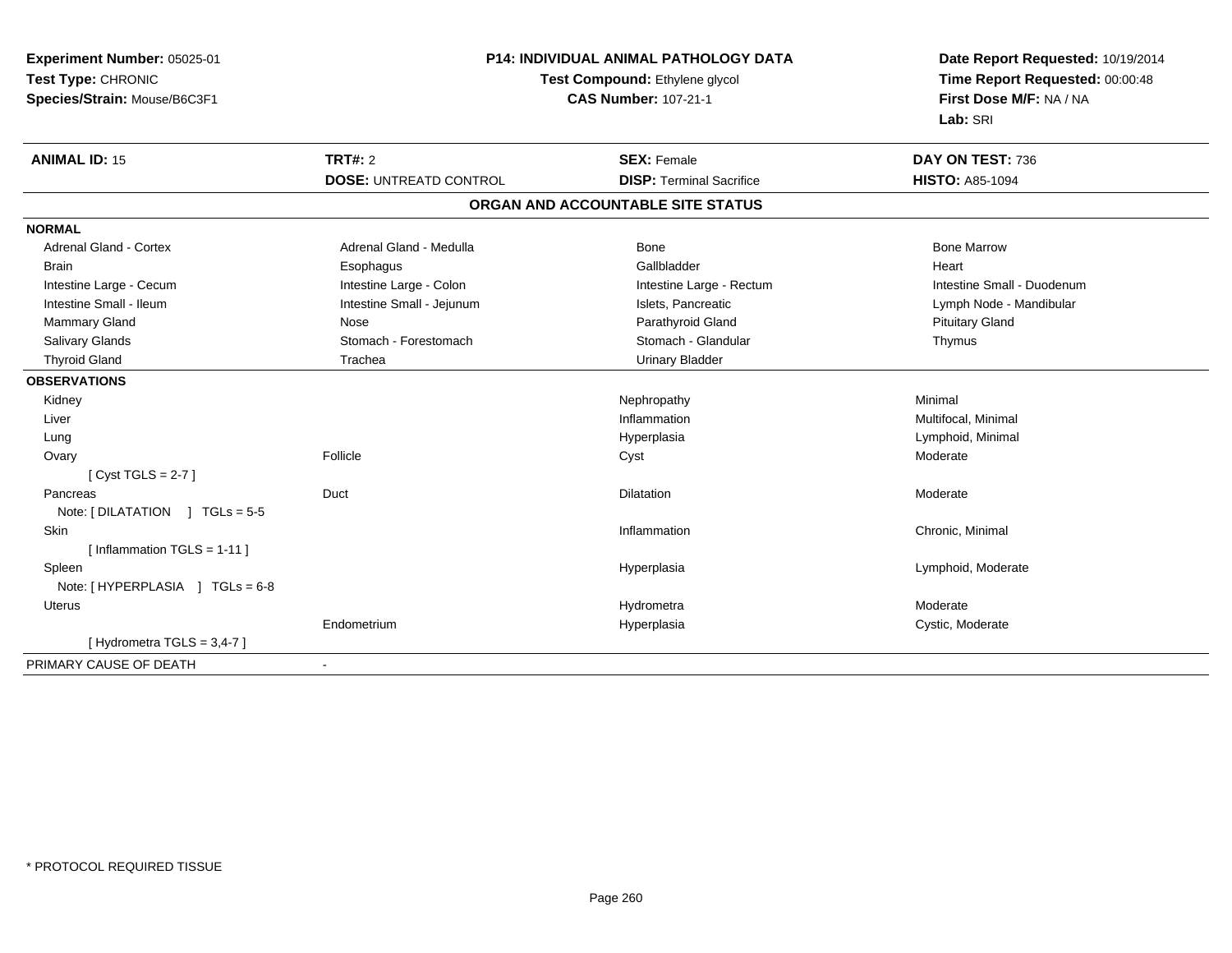| Experiment Number: 05025-01<br>Test Type: CHRONIC<br>Species/Strain: Mouse/B6C3F1 | <b>P14: INDIVIDUAL ANIMAL PATHOLOGY DATA</b><br>Test Compound: Ethylene glycol<br><b>CAS Number: 107-21-1</b> |                                   | Date Report Requested: 10/19/2014<br>Time Report Requested: 00:00:48<br>First Dose M/F: NA / NA<br>Lab: SRI |
|-----------------------------------------------------------------------------------|---------------------------------------------------------------------------------------------------------------|-----------------------------------|-------------------------------------------------------------------------------------------------------------|
| <b>ANIMAL ID: 16</b>                                                              | TRT#: 2                                                                                                       | <b>SEX: Female</b>                | DAY ON TEST: 736                                                                                            |
|                                                                                   | <b>DOSE: UNTREATD CONTROL</b>                                                                                 | <b>DISP: Terminal Sacrifice</b>   | <b>HISTO: A85-1095</b>                                                                                      |
|                                                                                   |                                                                                                               | ORGAN AND ACCOUNTABLE SITE STATUS |                                                                                                             |
| <b>NORMAL</b>                                                                     |                                                                                                               |                                   |                                                                                                             |
| <b>Adrenal Gland - Cortex</b>                                                     | Adrenal Gland - Medulla                                                                                       | Bone                              | <b>Bone Marrow</b>                                                                                          |
| <b>Brain</b>                                                                      | Esophagus                                                                                                     | Gallbladder                       | Heart                                                                                                       |
| Intestine Large - Cecum                                                           | Intestine Large - Colon                                                                                       | Intestine Large - Rectum          | Intestine Small - Duodenum                                                                                  |
| Intestine Small - Ileum                                                           | Intestine Small - Jejunum                                                                                     | Islets. Pancreatic                | Kidney                                                                                                      |
| Lymph Node - Mandibular                                                           | Mammary Gland                                                                                                 | Nose                              | Ovary                                                                                                       |
| Pancreas                                                                          | Parathyroid Gland                                                                                             | <b>Pituitary Gland</b>            | Salivary Glands                                                                                             |
| <b>Skin</b>                                                                       | Spleen                                                                                                        | Stomach - Forestomach             | Stomach - Glandular                                                                                         |
| Thymus                                                                            | Trachea                                                                                                       | <b>Urinary Bladder</b>            |                                                                                                             |
| <b>OBSERVATIONS</b>                                                               |                                                                                                               |                                   |                                                                                                             |
| Liver                                                                             |                                                                                                               | Hepatocellular Adenoma            |                                                                                                             |
| Lung                                                                              |                                                                                                               | Hyperplasia                       | Lymphoid, Minimal                                                                                           |
| <b>Thyroid Gland</b>                                                              | Follicular Cel                                                                                                | Hyperplasia                       | Minimal                                                                                                     |
| <b>Uterus</b>                                                                     | Endometrium                                                                                                   | Hyperplasia                       | Cystic, Moderate                                                                                            |
| [Hyperplasia TGLS = 1-7]                                                          |                                                                                                               |                                   |                                                                                                             |
| PRIMARY CAUSE OF DEATH                                                            | $\blacksquare$                                                                                                |                                   |                                                                                                             |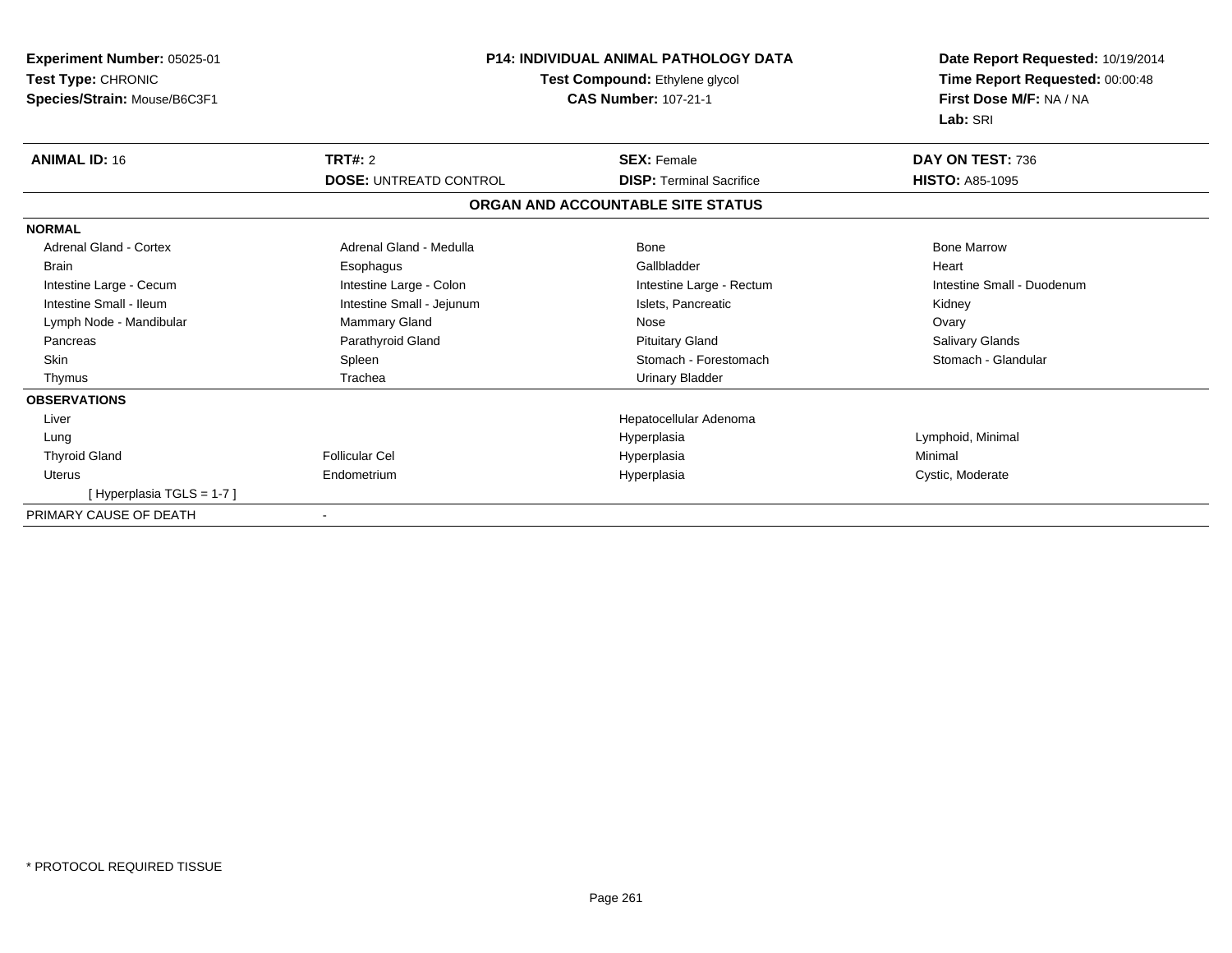| <b>Experiment Number: 05025-01</b><br>Test Type: CHRONIC<br>Species/Strain: Mouse/B6C3F1 | <b>P14: INDIVIDUAL ANIMAL PATHOLOGY DATA</b><br>Test Compound: Ethylene glycol<br><b>CAS Number: 107-21-1</b> |                                               | Date Report Requested: 10/19/2014<br>Time Report Requested: 00:00:48<br>First Dose M/F: NA / NA<br>Lab: SRI |
|------------------------------------------------------------------------------------------|---------------------------------------------------------------------------------------------------------------|-----------------------------------------------|-------------------------------------------------------------------------------------------------------------|
| <b>ANIMAL ID: 17</b>                                                                     | <b>TRT#: 2</b>                                                                                                | <b>SEX: Female</b>                            | DAY ON TEST: 546                                                                                            |
|                                                                                          | <b>DOSE: UNTREATD CONTROL</b>                                                                                 | <b>DISP: Moribund</b>                         | <b>HISTO: A85-1096</b>                                                                                      |
|                                                                                          |                                                                                                               | ORGAN AND ACCOUNTABLE SITE STATUS             |                                                                                                             |
| <b>NORMAL</b>                                                                            |                                                                                                               |                                               |                                                                                                             |
| Adrenal Gland - Medulla                                                                  | Bone                                                                                                          | Esophagus                                     | Gallbladder                                                                                                 |
| Intestine Large - Cecum                                                                  | Intestine Large - Colon                                                                                       | Intestine Large - Rectum                      | Islets, Pancreatic                                                                                          |
| Lymph Node - Mandibular                                                                  | Mammary Gland                                                                                                 | Nose                                          | Pancreas                                                                                                    |
| Parathyroid Gland                                                                        | <b>Pituitary Gland</b>                                                                                        | Skin                                          | Stomach - Forestomach                                                                                       |
| Stomach - Glandular                                                                      | <b>Thyroid Gland</b>                                                                                          | Trachea                                       | <b>Urinary Bladder</b>                                                                                      |
| <b>MISSING</b>                                                                           |                                                                                                               |                                               |                                                                                                             |
| Intestine Small - Duodenum                                                               | Intestine Small - Ileum                                                                                       | Intestine Small - Jejunum                     |                                                                                                             |
| <b>OBSERVATIONS</b>                                                                      |                                                                                                               |                                               |                                                                                                             |
| <b>Adrenal Gland</b>                                                                     | Cortex                                                                                                        | Lymphoma Malignant Undifferentiated Cell Type |                                                                                                             |
| <b>Bone Marrow</b>                                                                       |                                                                                                               | Lymphoma Malignant Undifferentiated Cell Type |                                                                                                             |
| <b>Brain</b>                                                                             |                                                                                                               | Hemorrhage                                    | Multifocal, Moderate                                                                                        |
| Note: [HEMORRHAGE ] TGLs = 11-1                                                          |                                                                                                               |                                               |                                                                                                             |
| Heart                                                                                    |                                                                                                               | Lymphoma Malignant Undifferentiated Cell Type |                                                                                                             |
| Kidney                                                                                   |                                                                                                               | Lymphoma Malignant Undifferentiated Cell Type |                                                                                                             |
| Liver                                                                                    |                                                                                                               | Lymphoma Malignant Undifferentiated Cell Type |                                                                                                             |
|                                                                                          |                                                                                                               | Necrosis                                      | Multifocal, Moderate                                                                                        |
| Lung                                                                                     |                                                                                                               | Lymphoma Malignant Undifferentiated Cell Type |                                                                                                             |
| Note: [ LYMPH MAL UNDF ] TGLs = 10-6                                                     |                                                                                                               |                                               |                                                                                                             |
| Lymph Node                                                                               | Mesenteric                                                                                                    | Lymphoma Malignant Undifferentiated Cell Type |                                                                                                             |
|                                                                                          | Renal                                                                                                         | Lymphoma Malignant Undifferentiated Cell Type |                                                                                                             |
| Note: [LYMPH MAL UNDF] TGLs = 8-13                                                       |                                                                                                               |                                               |                                                                                                             |
| Mesentery                                                                                |                                                                                                               | Hemorrhage                                    | Mild                                                                                                        |
|                                                                                          |                                                                                                               | Lymphoma Malignant Undifferentiated Cell Type |                                                                                                             |
| Note: [ LYMPH MAL UNDF ] TGLs = 3-12                                                     |                                                                                                               |                                               |                                                                                                             |
| Ovary                                                                                    |                                                                                                               | Lymphoma Malignant Undifferentiated Cell Type |                                                                                                             |
| Note: [ LYMPH MAL UNDF ] TGLs = 4-7                                                      |                                                                                                               |                                               |                                                                                                             |
| Salivary Glands                                                                          |                                                                                                               | Lymphoma Malignant Undifferentiated Cell Type |                                                                                                             |
| <b>Skeletal Muscle</b>                                                                   |                                                                                                               | Lymphoma Malignant Undifferentiated Cell Type |                                                                                                             |
| Note: [LYMPH MAL UNDF] TGLs = 2-15                                                       |                                                                                                               |                                               |                                                                                                             |
| Spleen                                                                                   |                                                                                                               | Lymphoma Malignant Undifferentiated Cell Type |                                                                                                             |
|                                                                                          |                                                                                                               |                                               |                                                                                                             |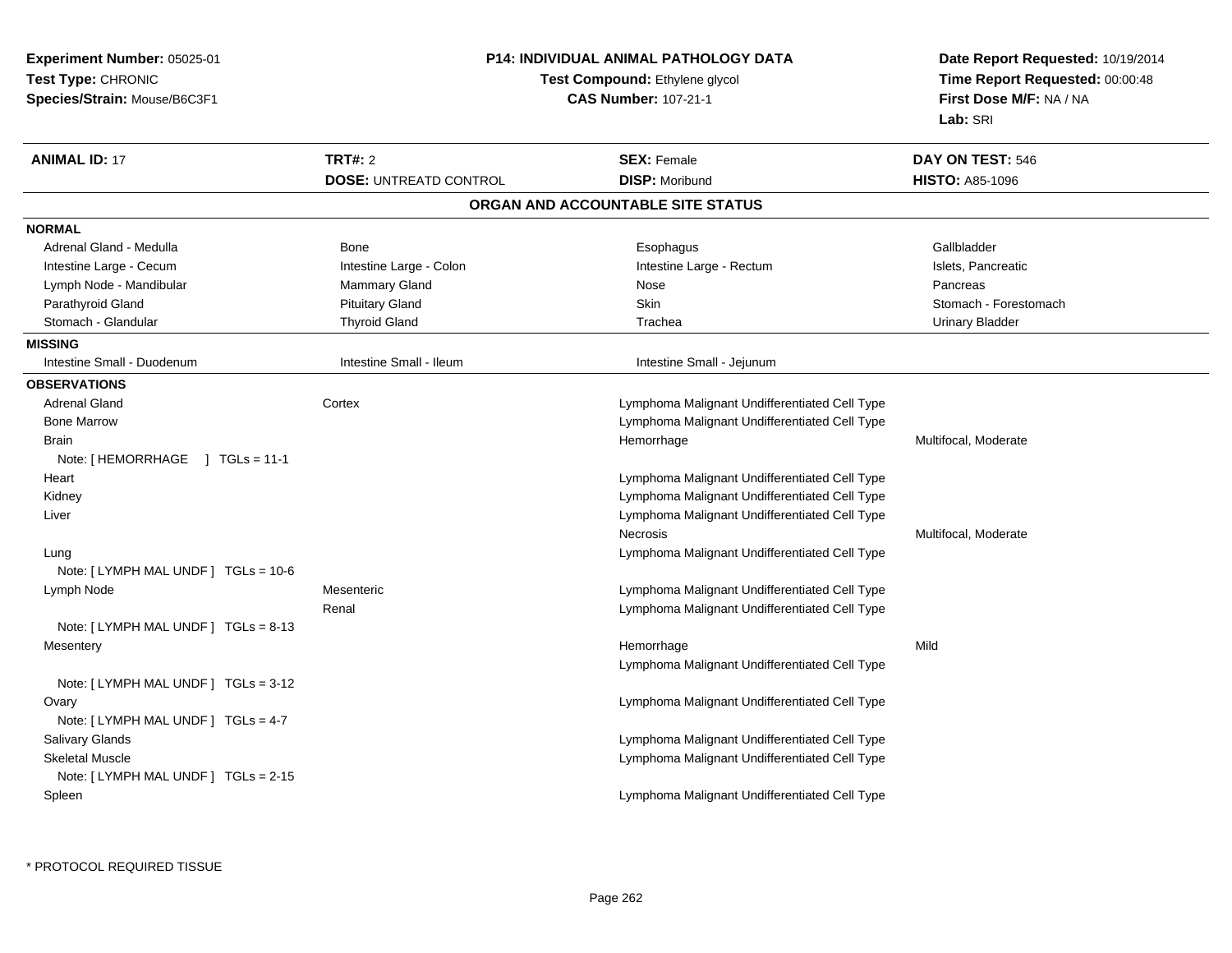| Experiment Number: 05025-01<br>Test Type: CHRONIC<br>Species/Strain: Mouse/B6C3F1 | <b>P14: INDIVIDUAL ANIMAL PATHOLOGY DATA</b><br>Test Compound: Ethylene glycol<br><b>CAS Number: 107-21-1</b> |                                   | Date Report Requested: 10/19/2014<br>Time Report Requested: 00:00:48<br>First Dose M/F: NA / NA<br>Lab: SRI |
|-----------------------------------------------------------------------------------|---------------------------------------------------------------------------------------------------------------|-----------------------------------|-------------------------------------------------------------------------------------------------------------|
| <b>ANIMAL ID: 17</b>                                                              | <b>TRT#: 2</b>                                                                                                | <b>SEX: Female</b>                | DAY ON TEST: 546                                                                                            |
|                                                                                   | <b>DOSE: UNTREATD CONTROL</b>                                                                                 | <b>DISP: Moribund</b>             | <b>HISTO: A85-1096</b>                                                                                      |
|                                                                                   |                                                                                                               | ORGAN AND ACCOUNTABLE SITE STATUS |                                                                                                             |
| Note: $[LYMPH MAL UNDER] TGLs = 5-8$                                              |                                                                                                               |                                   |                                                                                                             |
| Thymus                                                                            | Lymphoma Malignant Undifferentiated Cell Type                                                                 |                                   |                                                                                                             |
| Note: $[LYMPH MAL UNDER] TGLS = 9-14$                                             |                                                                                                               |                                   |                                                                                                             |
| Tooth                                                                             | Incisor                                                                                                       | Dysplasia                         | Minimal                                                                                                     |
| Uterus                                                                            | Inflammation                                                                                                  |                                   | Suppurative, Mild                                                                                           |
| PRIMARY CAUSE OF DEATH                                                            |                                                                                                               |                                   |                                                                                                             |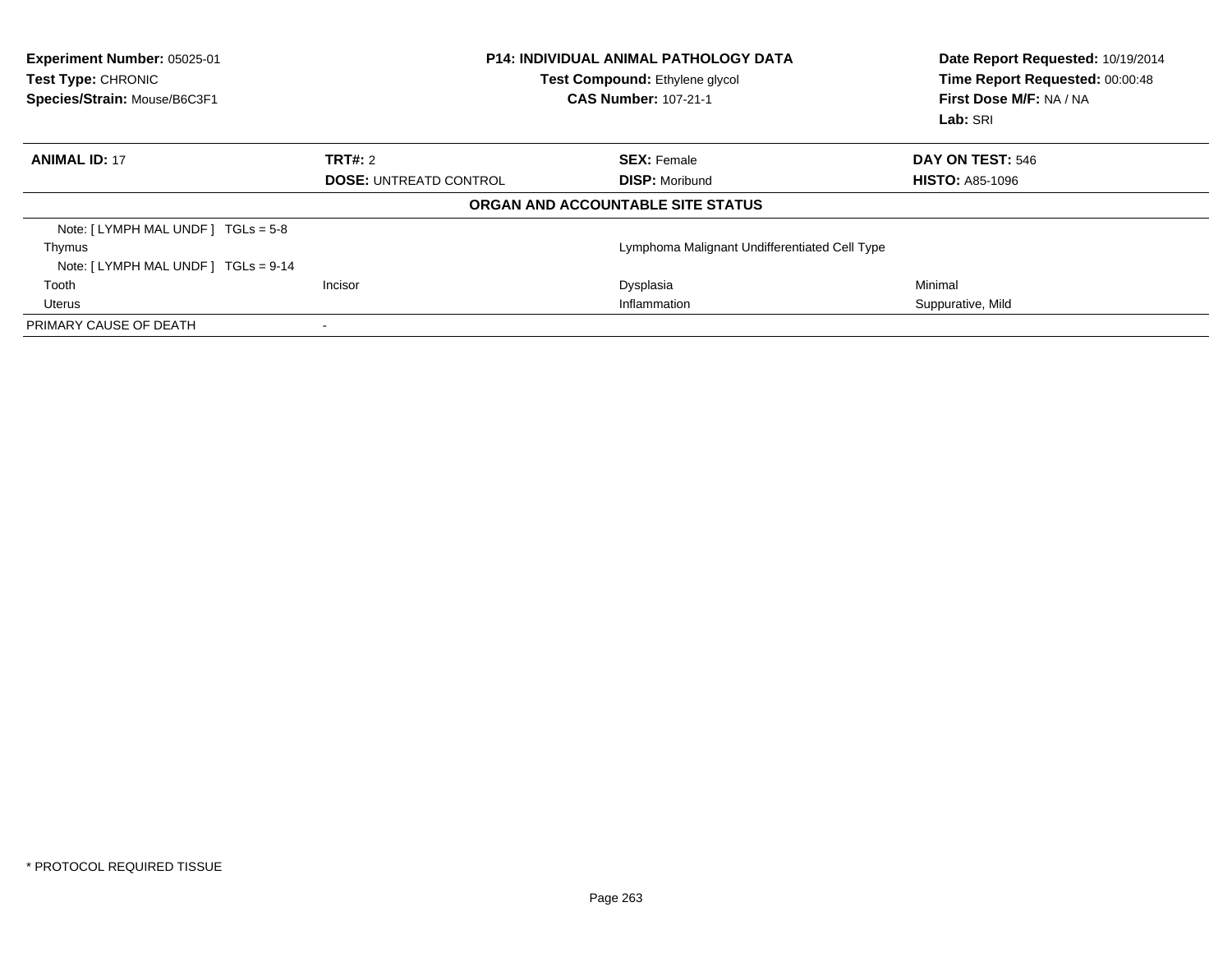| Experiment Number: 05025-01         | <b>P14: INDIVIDUAL ANIMAL PATHOLOGY DATA</b> |                                   | Date Report Requested: 10/19/2014 |
|-------------------------------------|----------------------------------------------|-----------------------------------|-----------------------------------|
| Test Type: CHRONIC                  |                                              | Test Compound: Ethylene glycol    | Time Report Requested: 00:00:48   |
| Species/Strain: Mouse/B6C3F1        |                                              | <b>CAS Number: 107-21-1</b>       | First Dose M/F: NA / NA           |
|                                     |                                              |                                   | Lab: SRI                          |
| <b>ANIMAL ID: 18</b>                | <b>TRT#: 2</b>                               | <b>SEX: Female</b>                | DAY ON TEST: 736                  |
|                                     | <b>DOSE: UNTREATD CONTROL</b>                | <b>DISP: Terminal Sacrifice</b>   | <b>HISTO: A85-1097</b>            |
|                                     |                                              | ORGAN AND ACCOUNTABLE SITE STATUS |                                   |
| <b>NORMAL</b>                       |                                              |                                   |                                   |
| Adrenal Gland - Cortex              | Adrenal Gland - Medulla                      | <b>Bone</b>                       | <b>Bone Marrow</b>                |
| <b>Brain</b>                        | Esophagus                                    | Gallbladder                       | Heart                             |
| Intestine Large - Cecum             | Intestine Large - Colon                      | Intestine Large - Rectum          | Intestine Small - Duodenum        |
| Intestine Small - Ileum             | Intestine Small - Jejunum                    | Islets, Pancreatic                | Lymph Node - Mandibular           |
| Mammary Gland                       | Pancreas                                     | Parathyroid Gland                 | Salivary Glands                   |
| Stomach - Forestomach               | Stomach - Glandular                          | Thymus                            | <b>Thyroid Gland</b>              |
| Trachea                             |                                              |                                   |                                   |
| <b>OBSERVATIONS</b>                 |                                              |                                   |                                   |
| Kidney                              |                                              | Nephropathy                       | Minimal                           |
| Liver                               |                                              | Hyperplasia                       | Lymphoid, Minimal                 |
| Lung                                |                                              | Hyperplasia                       | Lymphoid, Mild                    |
| Nose                                | Lumen                                        | Exudate                           | Minimal                           |
|                                     | Lumen                                        | Foreign Body                      | Minimal                           |
| Ovary                               | Follicle                                     | Cyst                              | Minimal                           |
| <b>Pituitary Gland</b>              | <b>Pars Distalis</b>                         | Adenoma                           |                                   |
| Skin                                |                                              | Inflammation                      | Chronic, Minimal                  |
| Spleen                              |                                              | Hematopoietic Cell Proliferation  | Mild                              |
|                                     |                                              | Hyperplasia                       | Lymphoid, Mild                    |
| Note: [ HEMA CELL PROL ] TGLs = 3-8 |                                              |                                   |                                   |
| Note: [HYPERPLASIA ] TGLs = 3-8     |                                              |                                   |                                   |
| <b>Urinary Bladder</b>              |                                              | Hyperplasia                       | Lymphoid, Minimal                 |
| <b>Uterus</b>                       | Endometrium                                  | Hyperplasia                       | Cystic, Mild                      |
| [Hyperplasia TGLS = 2-7]            |                                              |                                   |                                   |
| PRIMARY CAUSE OF DEATH              |                                              |                                   |                                   |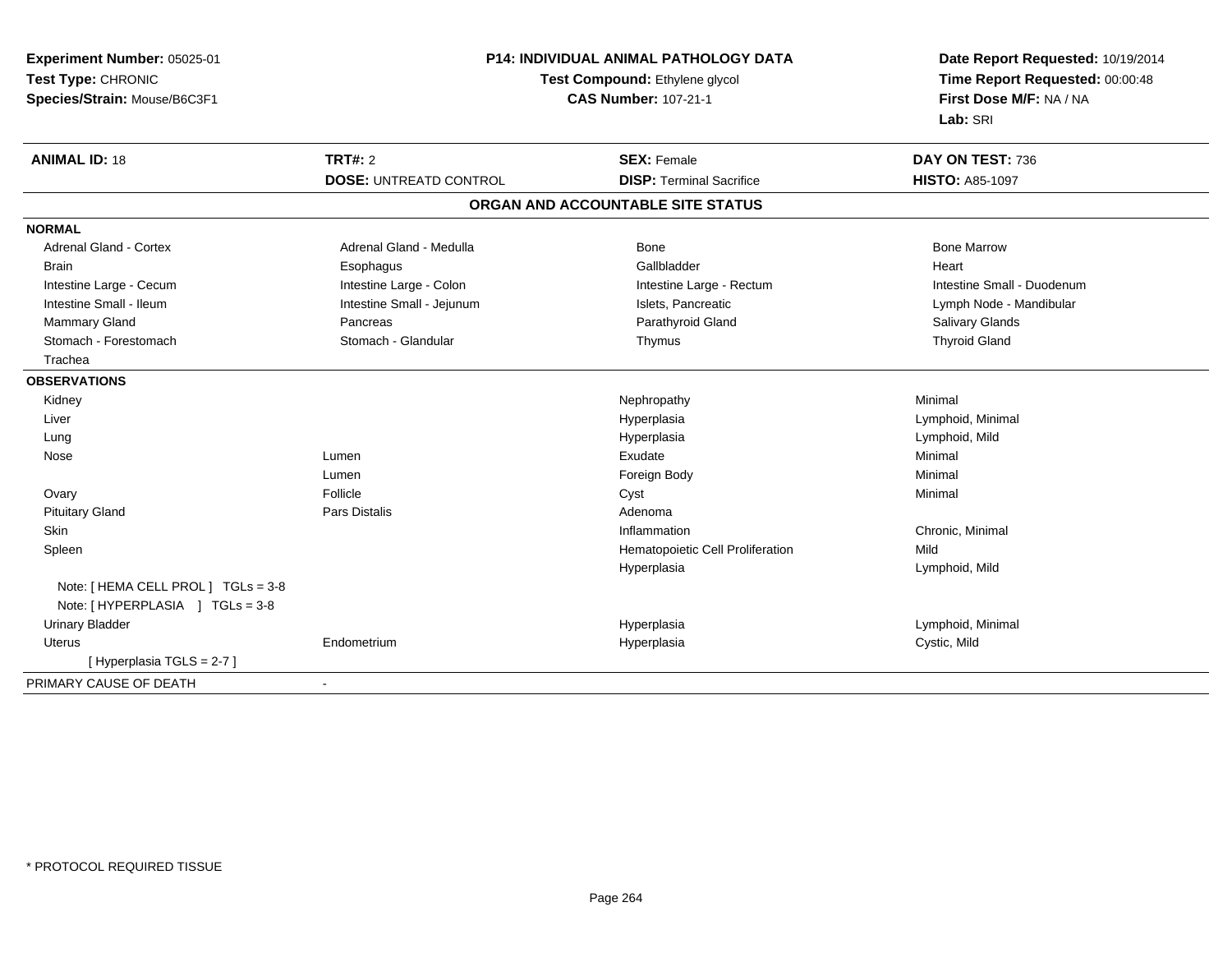| Experiment Number: 05025-01<br>Test Type: CHRONIC<br>Species/Strain: Mouse/B6C3F1 | <b>P14: INDIVIDUAL ANIMAL PATHOLOGY DATA</b><br>Test Compound: Ethylene glycol<br><b>CAS Number: 107-21-1</b> |                                   | Date Report Requested: 10/19/2014<br>Time Report Requested: 00:00:48<br>First Dose M/F: NA / NA<br>Lab: SRI |
|-----------------------------------------------------------------------------------|---------------------------------------------------------------------------------------------------------------|-----------------------------------|-------------------------------------------------------------------------------------------------------------|
| <b>ANIMAL ID: 19</b>                                                              | <b>TRT#: 2</b>                                                                                                | <b>SEX: Female</b>                | DAY ON TEST: 574                                                                                            |
|                                                                                   | <b>DOSE: UNTREATD CONTROL</b>                                                                                 | <b>DISP: Dead</b>                 | <b>HISTO: A85-1098</b>                                                                                      |
|                                                                                   |                                                                                                               | ORGAN AND ACCOUNTABLE SITE STATUS |                                                                                                             |
| <b>NORMAL</b>                                                                     |                                                                                                               |                                   |                                                                                                             |
| Adrenal Gland - Medulla                                                           | <b>Bone</b>                                                                                                   | <b>Bone Marrow</b>                | <b>Brain</b>                                                                                                |
| Esophagus                                                                         | Gallbladder                                                                                                   | Heart                             | Intestine Large - Cecum                                                                                     |
| Intestine Large - Colon                                                           | Intestine Large - Rectum                                                                                      | Islets, Pancreatic                | Liver                                                                                                       |
| Lymph Node - Mandibular                                                           | Mammary Gland                                                                                                 | Nose                              | Pancreas                                                                                                    |
| Parathyroid Gland                                                                 | <b>Pituitary Gland</b>                                                                                        | <b>Salivary Glands</b>            | Skin                                                                                                        |
| Spleen                                                                            | Stomach - Forestomach                                                                                         | Stomach - Glandular               | Thymus                                                                                                      |
| <b>Thyroid Gland</b>                                                              | Trachea                                                                                                       | <b>Urinary Bladder</b>            |                                                                                                             |
| <b>AUTO PRECLUDES DIAG.</b>                                                       |                                                                                                               |                                   |                                                                                                             |
| Intestine Small - Duodenum                                                        | Intestine Small - Ileum                                                                                       | Intestine Small - Jejunum         |                                                                                                             |
| <b>OBSERVATIONS</b>                                                               |                                                                                                               |                                   |                                                                                                             |
| <b>Adrenal Gland</b>                                                              | Cortex                                                                                                        | Hemorrhage                        | Focal, Mild                                                                                                 |
| Kidney                                                                            |                                                                                                               | Nephropathy                       | Marked                                                                                                      |
| Lung                                                                              | Mediastinum                                                                                                   | Inflammation                      | Suppurative, Moderate                                                                                       |
| Lymph Node                                                                        | Renal                                                                                                         | Hyperplasia                       | Marked                                                                                                      |
|                                                                                   | Mediastinal                                                                                                   | Inflammation                      | Suppurative, Moderate                                                                                       |
|                                                                                   | Mesenteric                                                                                                    | Inflammation                      | Suppurative, Moderate                                                                                       |
|                                                                                   | Renal                                                                                                         | Inflammation                      | Suppurative, Moderate                                                                                       |
| [Hyperplasia TGLS = 5-11]                                                         |                                                                                                               |                                   |                                                                                                             |
| Mesentery                                                                         |                                                                                                               | Inflammation                      | Suppurative, Moderate                                                                                       |
| Ovary                                                                             |                                                                                                               | Inflammation                      | Suppurative, Marked                                                                                         |
| [Inflammation $TGLS = 2,3-7$ ]                                                    |                                                                                                               |                                   |                                                                                                             |
| <b>Uterus</b>                                                                     | Endometrium                                                                                                   | Hyperplasia                       | Cystic, Minimal                                                                                             |
| PRIMARY CAUSE OF DEATH                                                            |                                                                                                               |                                   |                                                                                                             |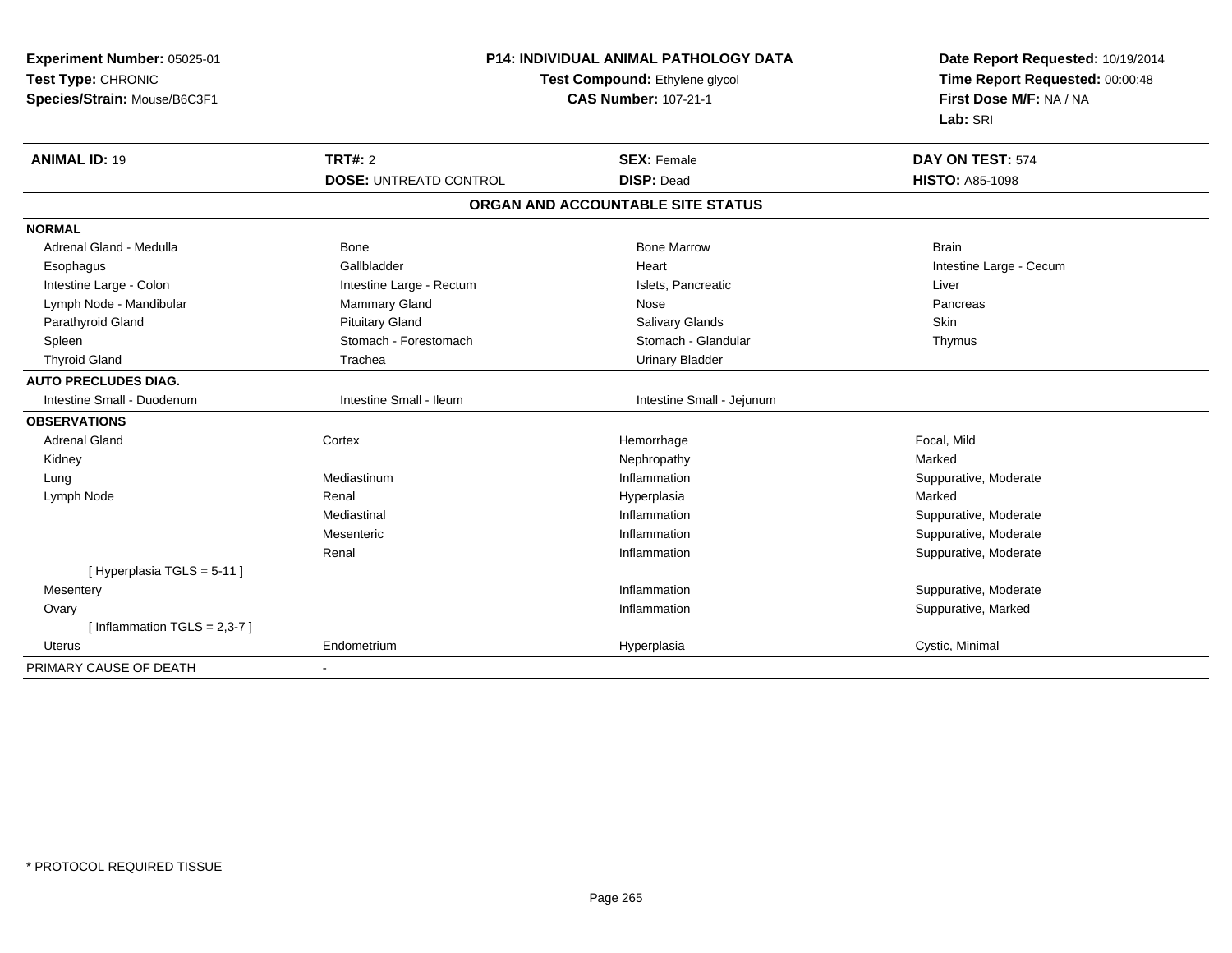**Experiment Number:** 05025-01**Test Type:** CHRONIC**Species/Strain:** Mouse/B6C3F1

## **P14: INDIVIDUAL ANIMAL PATHOLOGY DATA**

## **Test Compound:** Ethylene glycol **CAS Number:** 107-21-1

**Date Report Requested:** 10/19/2014 **Time Report Requested:** 00:00:48**First Dose M/F:** NA / NA**Lab:** SRI

| <b>ANIMAL ID: 20</b>                            | TRT#: 2                       | <b>SEX: Female</b>                | DAY ON TEST: 472        |
|-------------------------------------------------|-------------------------------|-----------------------------------|-------------------------|
|                                                 | <b>DOSE: UNTREATD CONTROL</b> | <b>DISP: Dead</b>                 | HISTO: A84031151        |
|                                                 |                               | ORGAN AND ACCOUNTABLE SITE STATUS |                         |
| <b>NORMAL</b>                                   |                               |                                   |                         |
| <b>Bone</b>                                     | <b>Brain</b>                  | Esophagus                         | Heart                   |
| Liver                                           | Nose                          | Stomach - Forestomach             | <b>Uterus</b>           |
| <b>MISSING</b>                                  |                               |                                   |                         |
| Islets, Pancreatic                              | Lymph Node - Mandibular       | Pancreas                          | Parathyroid Gland       |
| <b>Pituitary Gland</b>                          | Salivary Glands               |                                   |                         |
| <b>AUTO PRECLUDES DIAG.</b>                     |                               |                                   |                         |
| <b>Adrenal Gland - Cortex</b>                   | Adrenal Gland - Medulla       | Gallbladder                       | Intestine Large - Cecum |
| Intestine Large - Colon                         | Intestine Large - Rectum      | Intestine Small - Duodenum        | Intestine Small - Ileum |
| Intestine Small - Jejunum                       | Kidney                        | Mammary Gland                     | <b>Skin</b>             |
| Spleen                                          | Stomach - Glandular           | Thymus                            | <b>Thyroid Gland</b>    |
| Trachea                                         | Urinary Bladder               |                                   |                         |
| <b>OBSERVATIONS</b>                             |                               |                                   |                         |
| <b>Bone Marrow</b>                              |                               | Hyperplasia                       | Neutrophil, Moderate    |
| Lung                                            |                               | <b>Infiltration Cellular</b>      | Mixed Cell, Moderate    |
| Lymph Node                                      | Mediastinal                   | Inflammation                      | Suppurative, Moderate   |
| Note: AUTOLYSIS PRECLUDED EXAMINING MESENTERIC. |                               |                                   |                         |
| Mesentery                                       |                               | Inflammation                      | Suppurative, Marked     |
| Ovary                                           |                               | Inflammation                      | Suppurative, Marked     |
| Note: $[INFLAMMATION] TGLs = 1-7.1$             |                               |                                   |                         |
| PRIMARY CAUSE OF DEATH                          |                               |                                   |                         |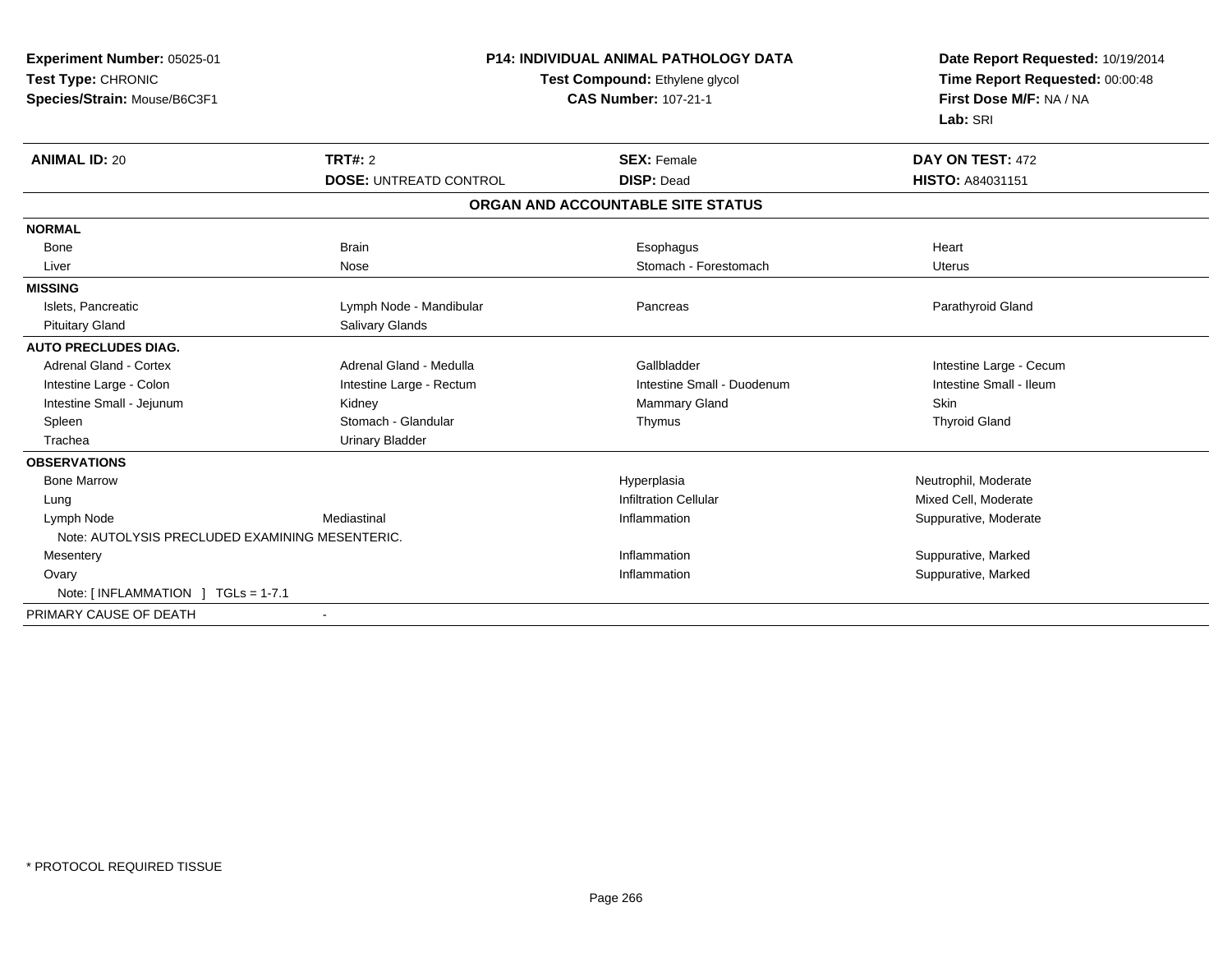| Experiment Number: 05025-01              | P14: INDIVIDUAL ANIMAL PATHOLOGY DATA |                                                                      | Date Report Requested: 10/19/2014 |
|------------------------------------------|---------------------------------------|----------------------------------------------------------------------|-----------------------------------|
| Test Type: CHRONIC                       |                                       | <b>Test Compound: Ethylene glycol</b><br><b>CAS Number: 107-21-1</b> |                                   |
| Species/Strain: Mouse/B6C3F1             |                                       |                                                                      |                                   |
|                                          |                                       |                                                                      | Lab: SRI                          |
| <b>ANIMAL ID: 21</b>                     | <b>TRT#: 2</b>                        | <b>SEX: Female</b>                                                   | DAY ON TEST: 696                  |
|                                          | <b>DOSE: UNTREATD CONTROL</b>         | <b>DISP: Moribund</b>                                                | <b>HISTO: A85-1100</b>            |
|                                          |                                       | ORGAN AND ACCOUNTABLE SITE STATUS                                    |                                   |
| <b>NORMAL</b>                            |                                       |                                                                      |                                   |
| <b>Adrenal Gland - Cortex</b>            | Adrenal Gland - Medulla               | Bone                                                                 | <b>Bone Marrow</b>                |
| Brain                                    | Esophagus                             | Gallbladder                                                          | <b>Harderian Gland</b>            |
| Heart                                    | Intestine Large - Cecum               | Intestine Large - Colon                                              | Intestine Large - Rectum          |
| Intestine Small - Duodenum               | Intestine Small - Ileum               | Islets, Pancreatic                                                   | Kidney                            |
| Lymph Node - Mandibular                  | Nose                                  | Ovary                                                                | Pancreas                          |
| Parathyroid Gland                        | Salivary Glands                       | Stomach - Forestomach                                                | Stomach - Glandular               |
| Thymus                                   | Trachea                               | <b>Urinary Bladder</b>                                               |                                   |
| <b>OBSERVATIONS</b>                      |                                       |                                                                      |                                   |
| <b>Intestine Small</b>                   | Jejunum                               | Lymphoma Malignant Mixed                                             |                                   |
| [ Lymphoma Malignant Mixed TGLS = 3-12 ] |                                       |                                                                      |                                   |
| Liver                                    |                                       | Hyperplasia                                                          | Lymphoid, Minimal                 |
|                                          |                                       | Inflammation                                                         | Multifocal, Minimal               |
|                                          |                                       | Necrosis                                                             | Multifocal, Minimal               |
| Lung                                     |                                       | Hyperplasia                                                          | Lymphoid, Minimal                 |
| Lymph Node                               | Mesenteric                            | Lymphoma Malignant Mixed                                             |                                   |
| [ Lymphoma Malignant Mixed TGLS = 2-6 ]  |                                       |                                                                      |                                   |
| <b>Mammary Gland</b>                     |                                       | Dilatation                                                           | Mild                              |
|                                          |                                       | Hyperplasia                                                          | Mild                              |
| <b>Pituitary Gland</b>                   | <b>Pars Distalis</b>                  | Adenoma                                                              |                                   |
| [Adenoma TGLS = $4-2$ ]                  |                                       |                                                                      |                                   |
| Skin                                     | <b>Subcut Tiss</b>                    | Sarcoma                                                              |                                   |
| [Sarcoma TGLS = $1-11$ ]                 |                                       |                                                                      |                                   |
| Spleen                                   |                                       | Hematopoietic Cell Proliferation                                     | Moderate                          |
| <b>Thyroid Gland</b>                     |                                       | Inflammation                                                         | Focal, Minimal                    |
| <b>Uterus</b>                            | Endometrium                           | Hyperplasia                                                          | Cystic, Mild                      |
| PRIMARY CAUSE OF DEATH                   |                                       |                                                                      |                                   |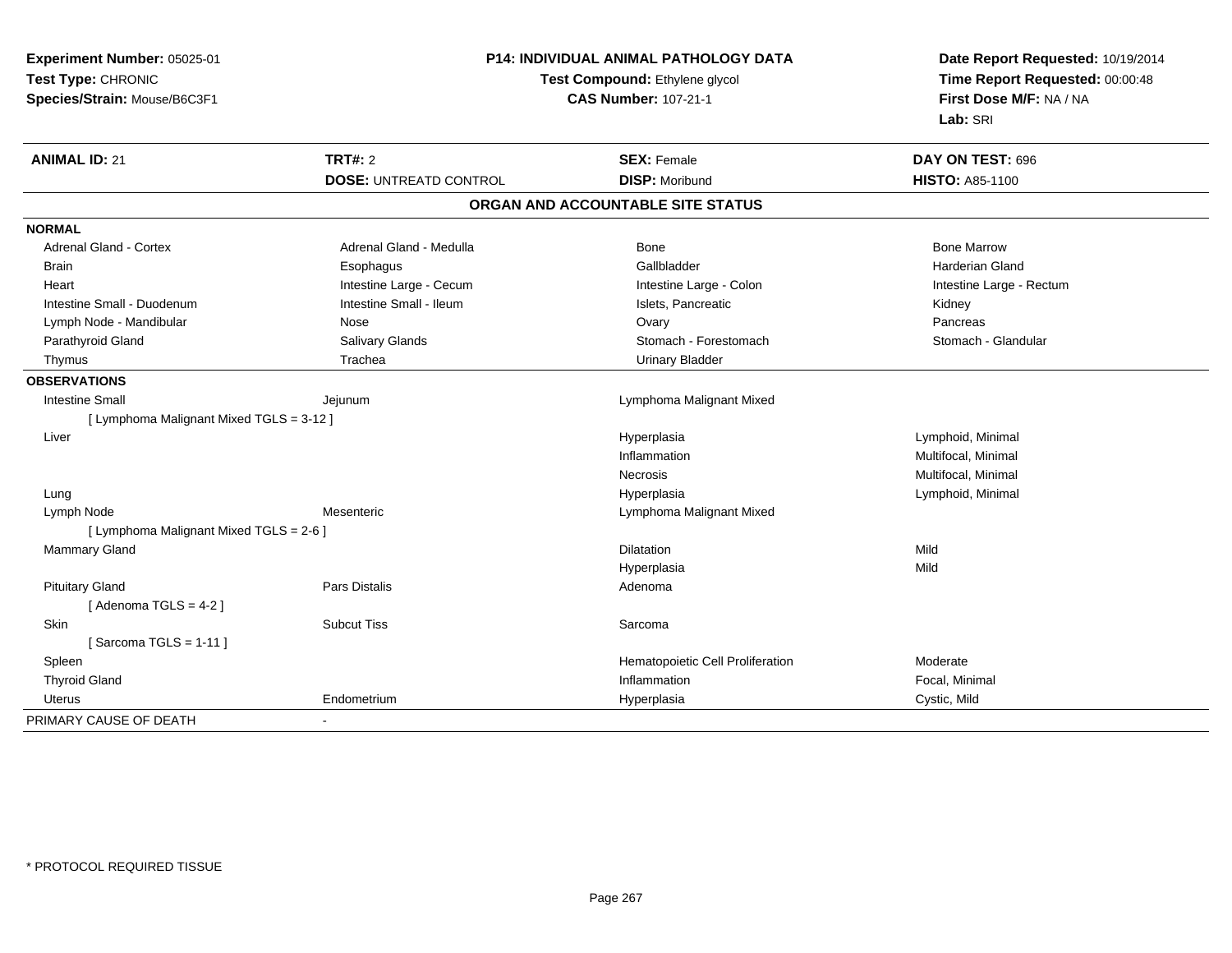| Experiment Number: 05025-01         | P14: INDIVIDUAL ANIMAL PATHOLOGY DATA<br>Test Compound: Ethylene glycol<br><b>CAS Number: 107-21-1</b> |                                   | Date Report Requested: 10/19/2014                          |  |
|-------------------------------------|--------------------------------------------------------------------------------------------------------|-----------------------------------|------------------------------------------------------------|--|
| Test Type: CHRONIC                  |                                                                                                        |                                   | Time Report Requested: 00:00:48<br>First Dose M/F: NA / NA |  |
| Species/Strain: Mouse/B6C3F1        |                                                                                                        |                                   |                                                            |  |
|                                     |                                                                                                        |                                   | Lab: SRI                                                   |  |
| <b>ANIMAL ID: 22</b>                | <b>TRT#: 2</b>                                                                                         | <b>SEX: Female</b>                | DAY ON TEST: 536                                           |  |
|                                     | <b>DOSE: UNTREATD CONTROL</b>                                                                          | <b>DISP: Moribund</b>             | <b>HISTO: A85-1101</b>                                     |  |
|                                     |                                                                                                        | ORGAN AND ACCOUNTABLE SITE STATUS |                                                            |  |
| <b>NORMAL</b>                       |                                                                                                        |                                   |                                                            |  |
| <b>Adrenal Gland - Cortex</b>       | Adrenal Gland - Medulla                                                                                | Bone                              | <b>Bone Marrow</b>                                         |  |
| <b>Brain</b>                        | Esophagus                                                                                              | Gallbladder                       | Heart                                                      |  |
| Intestine Large - Cecum             | Intestine Large - Colon                                                                                | Intestine Large - Rectum          | Intestine Small - Duodenum                                 |  |
| Intestine Small - Ileum             | Intestine Small - Jejunum                                                                              | Islets, Pancreatic                | Lung                                                       |  |
| Lymph Node - Mandibular             | <b>Mammary Gland</b>                                                                                   | Nose                              | Pancreas                                                   |  |
| Parathyroid Gland                   | <b>Pituitary Gland</b>                                                                                 | <b>Salivary Glands</b>            | Skin                                                       |  |
| Stomach - Forestomach               | Stomach - Glandular                                                                                    | Thymus                            | Trachea                                                    |  |
| <b>Urinary Bladder</b>              | <b>Uterus</b>                                                                                          |                                   |                                                            |  |
| <b>OBSERVATIONS</b>                 |                                                                                                        |                                   |                                                            |  |
| Kidney                              |                                                                                                        | Nephropathy                       | Marked                                                     |  |
| Note: [NEPHROPATHY ] TGLs = 4-8     |                                                                                                        |                                   |                                                            |  |
| Liver                               |                                                                                                        | <b>Infiltration Cellular</b>      | Mixed Cell, Mild                                           |  |
| Lymph Node                          | Mediastinal                                                                                            | Hyperplasia                       | Moderate                                                   |  |
|                                     | Mesenteric                                                                                             | Hyperplasia                       | Mild                                                       |  |
|                                     | Mediastinal                                                                                            | Inflammation                      | Suppurative, Moderate                                      |  |
| Mesentery                           |                                                                                                        | Inflammation                      | Suppurative, Marked                                        |  |
|                                     | Fat                                                                                                    | Necrosis                          | Moderate                                                   |  |
| Ovary                               | Follicle                                                                                               | Cyst                              | Moderate                                                   |  |
|                                     |                                                                                                        | Inflammation                      | Suppurative, Marked                                        |  |
| Note: [ CYST<br>$1 TGLs = 3-7$      |                                                                                                        |                                   |                                                            |  |
| [Inflammation TGLS = 2-11]          |                                                                                                        |                                   |                                                            |  |
| Spleen                              |                                                                                                        | Hematopoietic Cell Proliferation  | Moderate                                                   |  |
| Note: [ HEMA CELL PROL ] TGLs = 1-8 |                                                                                                        |                                   |                                                            |  |
| <b>Thyroid Gland</b>                |                                                                                                        | Degeneration                      | Cystic, Mild                                               |  |
| PRIMARY CAUSE OF DEATH              |                                                                                                        |                                   |                                                            |  |
|                                     |                                                                                                        |                                   |                                                            |  |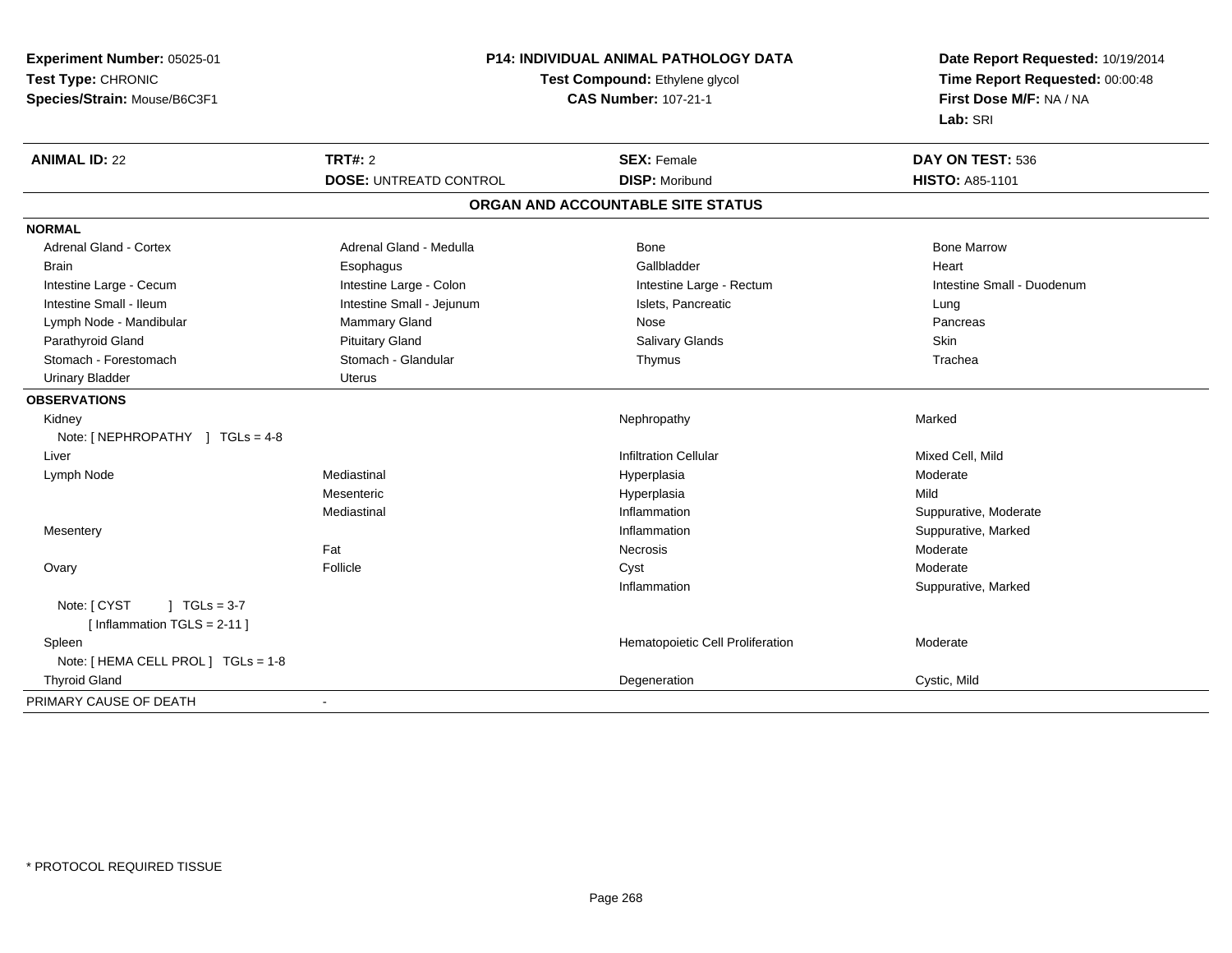| Experiment Number: 05025-01   |                                | <b>P14: INDIVIDUAL ANIMAL PATHOLOGY DATA</b> |                                 |
|-------------------------------|--------------------------------|----------------------------------------------|---------------------------------|
| Test Type: CHRONIC            | Test Compound: Ethylene glycol |                                              | Time Report Requested: 00:00:48 |
| Species/Strain: Mouse/B6C3F1  |                                | <b>CAS Number: 107-21-1</b>                  | First Dose M/F: NA / NA         |
|                               |                                |                                              | Lab: SRI                        |
| <b>ANIMAL ID: 23</b>          | <b>TRT#: 2</b>                 | <b>SEX: Female</b>                           | DAY ON TEST: 736                |
|                               | <b>DOSE: UNTREATD CONTROL</b>  | <b>DISP: Terminal Sacrifice</b>              | <b>HISTO: A85-1102</b>          |
|                               |                                | ORGAN AND ACCOUNTABLE SITE STATUS            |                                 |
| <b>NORMAL</b>                 |                                |                                              |                                 |
| <b>Adrenal Gland - Cortex</b> | Adrenal Gland - Medulla        | Bone                                         | <b>Bone Marrow</b>              |
| <b>Brain</b>                  | Esophagus                      | Gallbladder                                  | Heart                           |
| Intestine Large - Cecum       | Intestine Large - Colon        | Intestine Large - Rectum                     | Intestine Small - Duodenum      |
| Intestine Small - Ileum       | Intestine Small - Jejunum      | Islets, Pancreatic                           | Lymph Node - Mandibular         |
| Mammary Gland                 | Nose                           | Pancreas                                     | Parathyroid Gland               |
| <b>Salivary Glands</b>        | Skin                           | Stomach - Forestomach                        | <b>Thyroid Gland</b>            |
| Trachea                       | <b>Urinary Bladder</b>         |                                              |                                 |
| <b>OBSERVATIONS</b>           |                                |                                              |                                 |
| Kidney                        |                                | Nephropathy                                  | Minimal                         |
| Liver                         |                                | Hyperplasia                                  | Lymphoid, Minimal               |
|                               |                                | Inflammation                                 | Multifocal, Minimal             |
| Lung                          |                                | Hyperplasia                                  | Lymphoid, Minimal               |
| Lymph Node                    | Mesenteric                     | Hyperplasia                                  | Lymphoid, Mild                  |
| Ovary                         | Follicle                       | Cyst                                         | Moderate                        |
| <b>Pituitary Gland</b>        | Pars Distalis                  | Adenoma                                      |                                 |
| [Adenoma TGLS = $1-2$ ]       |                                |                                              |                                 |
| Spleen                        |                                | Lymphoma Malignant Mixed                     |                                 |
| Stomach                       | Glandular                      | Inflammation                                 | Focal, Minimal                  |
| Thymus                        |                                | Hyperplasia                                  | Lymphoid, Moderate              |
| Uterus                        | Endometrium                    | Hyperplasia                                  | Cystic, Minimal                 |
| PRIMARY CAUSE OF DEATH        |                                |                                              |                                 |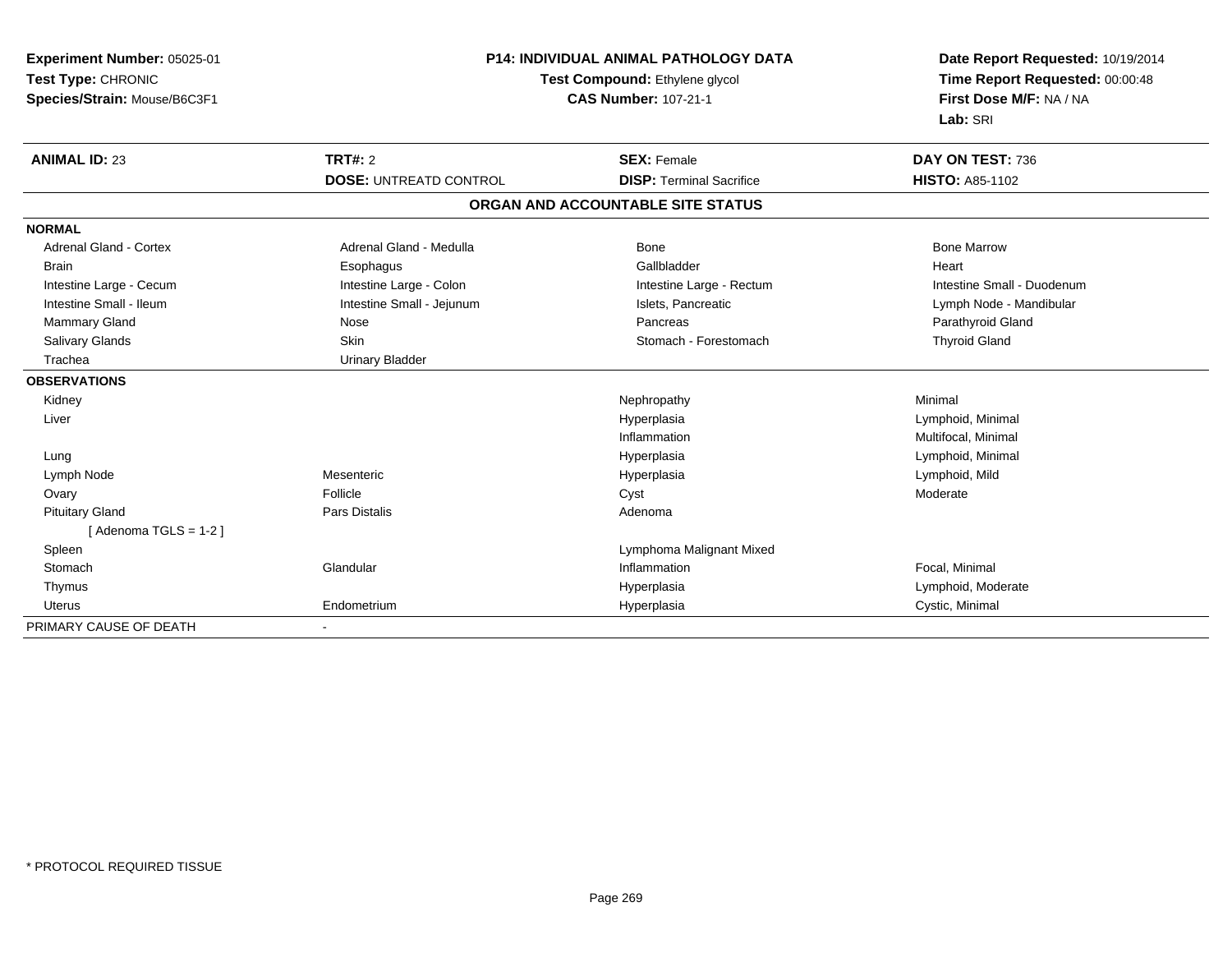| Experiment Number: 05025-01   | <b>P14: INDIVIDUAL ANIMAL PATHOLOGY DATA</b><br>Test Compound: Ethylene glycol |                                   | Date Report Requested: 10/19/2014 |
|-------------------------------|--------------------------------------------------------------------------------|-----------------------------------|-----------------------------------|
| Test Type: CHRONIC            |                                                                                |                                   | Time Report Requested: 00:00:48   |
| Species/Strain: Mouse/B6C3F1  |                                                                                | <b>CAS Number: 107-21-1</b>       | First Dose M/F: NA / NA           |
|                               |                                                                                |                                   | Lab: SRI                          |
| <b>ANIMAL ID: 24</b>          | TRT#: 2                                                                        | <b>SEX: Female</b>                | DAY ON TEST: 605                  |
|                               | <b>DOSE: UNTREATD CONTROL</b>                                                  | <b>DISP: Moribund</b>             | <b>HISTO: A85-1103</b>            |
|                               |                                                                                | ORGAN AND ACCOUNTABLE SITE STATUS |                                   |
| <b>NORMAL</b>                 |                                                                                |                                   |                                   |
| <b>Adrenal Gland - Cortex</b> | Adrenal Gland - Medulla                                                        | <b>Bone</b>                       | <b>Bone Marrow</b>                |
| <b>Brain</b>                  | Esophagus                                                                      | Gallbladder                       | Heart                             |
| Intestine Large - Cecum       | Intestine Large - Colon                                                        | Intestine Large - Rectum          | Intestine Small - Duodenum        |
| Intestine Small - Ileum       | Intestine Small - Jejunum                                                      | Islets, Pancreatic                | Kidney                            |
| Liver                         | Lymph Node - Mandibular                                                        | Mammary Gland                     | Nose                              |
| Ovary                         | Pancreas                                                                       | Parathyroid Gland                 | Salivary Glands                   |
| Spleen                        | Stomach - Forestomach                                                          | Stomach - Glandular               | <b>Thyroid Gland</b>              |
| Trachea                       | <b>Urinary Bladder</b>                                                         |                                   |                                   |
| <b>OBSERVATIONS</b>           |                                                                                |                                   |                                   |
| Lung                          |                                                                                | Hyperplasia                       | Lymphoid, Minimal                 |
| Lymph Node                    | Mesenteric                                                                     | Hyperplasia                       | Lymphoid, Minimal                 |
| <b>Pituitary Gland</b>        | Pars Distalis                                                                  | Hyperplasia                       | Focal, Minimal                    |
| Skin                          |                                                                                | Inflammation                      | Chronic, Minimal                  |
| [Inflammation TGLS = $1-11$ ] |                                                                                |                                   |                                   |
| Thymus                        |                                                                                | Hyperplasia                       | Lymphoid, Minimal                 |
| <b>Uterus</b>                 | Endometrium                                                                    | Hyperplasia                       | Cystic, Moderate                  |
| [Hyperplasia TGLS = $2-7$ ]   |                                                                                |                                   |                                   |
| PRIMARY CAUSE OF DEATH        |                                                                                |                                   |                                   |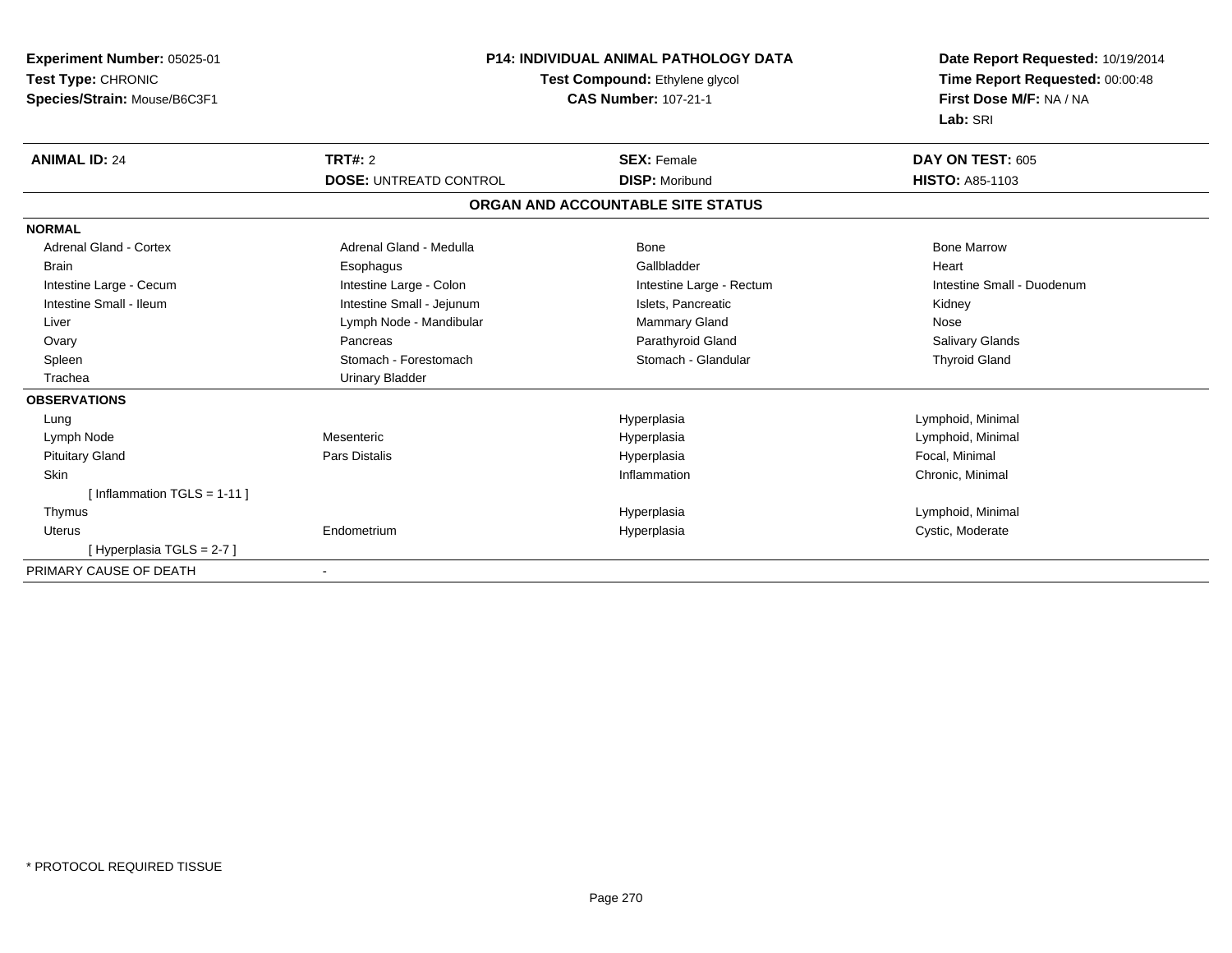| <b>Experiment Number: 05025-01</b><br>Test Type: CHRONIC<br>Species/Strain: Mouse/B6C3F1 | P14: INDIVIDUAL ANIMAL PATHOLOGY DATA<br>Test Compound: Ethylene glycol<br><b>CAS Number: 107-21-1</b> |                                   | Date Report Requested: 10/19/2014<br>Time Report Requested: 00:00:48<br>First Dose M/F: NA / NA<br>Lab: SRI |
|------------------------------------------------------------------------------------------|--------------------------------------------------------------------------------------------------------|-----------------------------------|-------------------------------------------------------------------------------------------------------------|
| <b>TRT#: 2</b><br><b>ANIMAL ID: 25</b>                                                   |                                                                                                        | <b>SEX: Female</b>                | DAY ON TEST: 736                                                                                            |
|                                                                                          | <b>DOSE: UNTREATD CONTROL</b>                                                                          | <b>DISP: Terminal Sacrifice</b>   | <b>HISTO: A85-1104</b>                                                                                      |
|                                                                                          |                                                                                                        | ORGAN AND ACCOUNTABLE SITE STATUS |                                                                                                             |
| <b>NORMAL</b>                                                                            |                                                                                                        |                                   |                                                                                                             |
| Adrenal Gland - Cortex                                                                   | Adrenal Gland - Medulla                                                                                | Bone                              | <b>Bone Marrow</b>                                                                                          |
| <b>Brain</b><br>Esophagus                                                                |                                                                                                        | Gallbladder                       | Heart                                                                                                       |
| Intestine Large - Cecum                                                                  | Intestine Large - Colon                                                                                | Intestine Large - Rectum          | Intestine Small - Duodenum                                                                                  |
| Intestine Small - Ileum                                                                  | Intestine Small - Jejunum                                                                              | Islets, Pancreatic                | Lymph Node - Mandibular                                                                                     |
| Mammary Gland<br>Nose                                                                    |                                                                                                        | Pancreas                          | Parathyroid Gland                                                                                           |
| Salivary Glands<br><b>Pituitary Gland</b>                                                |                                                                                                        | Skin                              | Stomach - Forestomach                                                                                       |
| Stomach - Glandular<br>Thymus                                                            |                                                                                                        | Trachea                           | <b>Urinary Bladder</b>                                                                                      |
| <b>OBSERVATIONS</b>                                                                      |                                                                                                        |                                   |                                                                                                             |
| <b>Harderian Gland</b>                                                                   |                                                                                                        | Adenoma                           |                                                                                                             |
| $1 TGLs = 9-13$<br>Note: [ ADENOMA                                                       |                                                                                                        |                                   |                                                                                                             |
| Kidney                                                                                   |                                                                                                        | Inflammation                      | Chronic, Mild                                                                                               |
|                                                                                          |                                                                                                        | Nephropathy                       | Minimal                                                                                                     |
| Liver                                                                                    |                                                                                                        | Hematopoietic Cell Proliferation  | Mild                                                                                                        |
|                                                                                          |                                                                                                        | <b>Infiltration Cellular</b>      | Mixed Cell, Mild                                                                                            |
| Lung                                                                                     |                                                                                                        | Hyperplasia                       | Lymphoid, Minimal                                                                                           |
| Mediastinal<br>Lymph Node                                                                |                                                                                                        | Lymphoma Malignant Mixed          |                                                                                                             |
| Mesenteric                                                                               |                                                                                                        | Lymphoma Malignant Mixed          |                                                                                                             |
| Pancreatic                                                                               |                                                                                                        | Lymphoma Malignant Mixed          |                                                                                                             |
| Note: [ LYMPH MAL MIXD ] TGLs = 5-5                                                      |                                                                                                        |                                   |                                                                                                             |
| Note: [ LYMPH MAL MIXD ] TGLs = 8-6                                                      |                                                                                                        |                                   |                                                                                                             |
| Mesentery                                                                                |                                                                                                        | Inflammation                      | Suppurative, Marked                                                                                         |
| Ovary                                                                                    |                                                                                                        | Inflammation                      | Suppurative, Marked                                                                                         |
| [Inflammation TGLS = $1,2-7$ ]                                                           |                                                                                                        |                                   |                                                                                                             |
| Oviduct                                                                                  |                                                                                                        | Inflammation                      | Suppurative, Marked                                                                                         |
| Spleen                                                                                   |                                                                                                        | Hematopoietic Cell Proliferation  | Mild                                                                                                        |
|                                                                                          |                                                                                                        | Lymphoma Malignant Mixed          |                                                                                                             |
| Note: [ LYMPH MAL MIXD ] TGLs = 7-12                                                     |                                                                                                        |                                   |                                                                                                             |
| Note: [ HEMA CELL PROL ] TGLs = 6-8                                                      |                                                                                                        |                                   |                                                                                                             |
| <b>Thyroid Gland</b>                                                                     |                                                                                                        | Inflammation                      | Focal, Minimal                                                                                              |
| <b>Uterus</b><br>Endometrium                                                             |                                                                                                        | Hyperplasia                       | Cystic, Moderate                                                                                            |

\* PROTOCOL REQUIRED TISSUE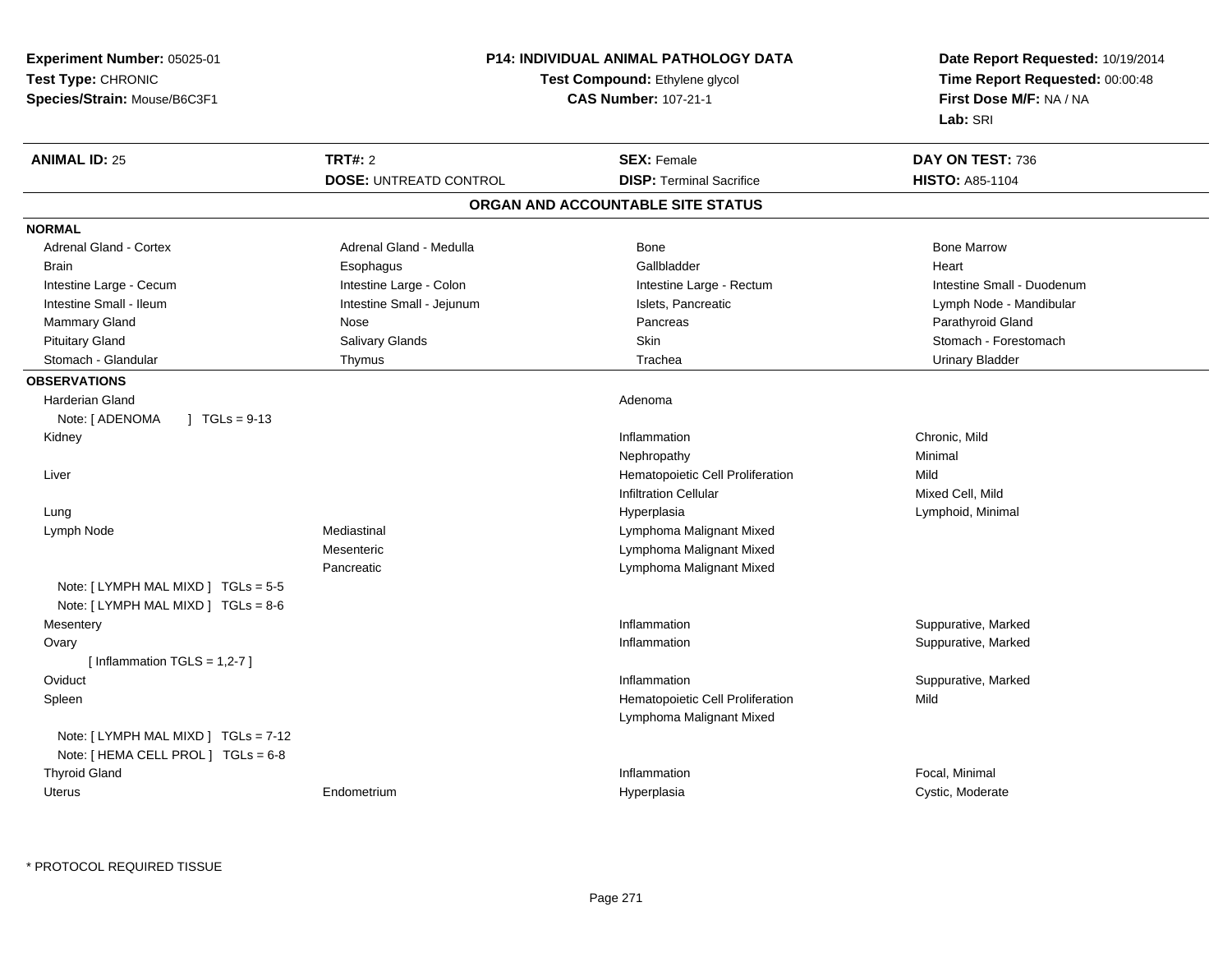| Experiment Number: 05025-01<br><b>Test Type: CHRONIC</b><br>Species/Strain: Mouse/B6C3F1 | <b>P14: INDIVIDUAL ANIMAL PATHOLOGY DATA</b><br>Test Compound: Ethylene glycol<br><b>CAS Number: 107-21-1</b> |                                   | Date Report Requested: 10/19/2014<br>Time Report Requested: 00:00:48<br>First Dose M/F: NA / NA<br>Lab: SRI |
|------------------------------------------------------------------------------------------|---------------------------------------------------------------------------------------------------------------|-----------------------------------|-------------------------------------------------------------------------------------------------------------|
| <b>ANIMAL ID: 25</b>                                                                     | TRT#: 2                                                                                                       | <b>SEX: Female</b>                | DAY ON TEST: 736                                                                                            |
|                                                                                          | <b>DOSE: UNTREATD CONTROL</b>                                                                                 | <b>DISP: Terminal Sacrifice</b>   | <b>HISTO: A85-1104</b>                                                                                      |
|                                                                                          |                                                                                                               | ORGAN AND ACCOUNTABLE SITE STATUS |                                                                                                             |
|                                                                                          |                                                                                                               | Inflammation                      | Suppurative, Marked                                                                                         |
|                                                                                          |                                                                                                               | Lymphoma Malignant Mixed          |                                                                                                             |
| Note: $\lceil$ INFLAMMATION $\lceil$ TGLs = 4-7                                          |                                                                                                               |                                   |                                                                                                             |
| Note: [LYMPH MAL MIXD ] TGLs = 3-11                                                      |                                                                                                               |                                   |                                                                                                             |
| PRIMARY CAUSE OF DEATH                                                                   |                                                                                                               |                                   |                                                                                                             |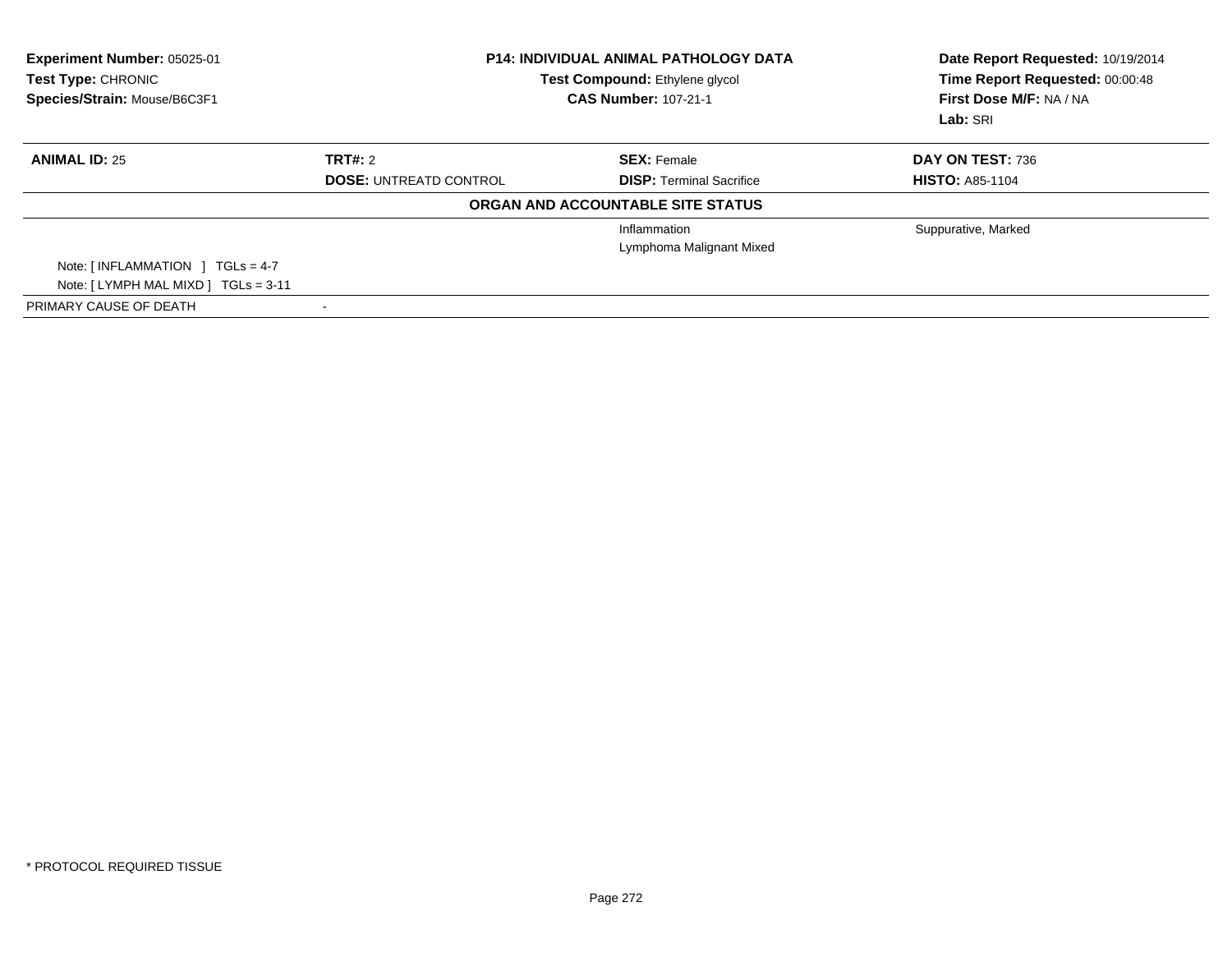| Experiment Number: 05025-01<br>Test Type: CHRONIC<br>Species/Strain: Mouse/B6C3F1 | <b>P14: INDIVIDUAL ANIMAL PATHOLOGY DATA</b><br>Test Compound: Ethylene glycol<br><b>CAS Number: 107-21-1</b> |                                   | Date Report Requested: 10/19/2014<br>Time Report Requested: 00:00:48<br>First Dose M/F: NA / NA<br>Lab: SRI |  |
|-----------------------------------------------------------------------------------|---------------------------------------------------------------------------------------------------------------|-----------------------------------|-------------------------------------------------------------------------------------------------------------|--|
| <b>ANIMAL ID: 26</b>                                                              | <b>TRT#: 2</b>                                                                                                | <b>SEX: Female</b>                | DAY ON TEST: 736                                                                                            |  |
|                                                                                   | <b>DOSE: UNTREATD CONTROL</b>                                                                                 | <b>DISP: Terminal Sacrifice</b>   | <b>HISTO: A85-1105</b>                                                                                      |  |
|                                                                                   |                                                                                                               | ORGAN AND ACCOUNTABLE SITE STATUS |                                                                                                             |  |
| <b>NORMAL</b>                                                                     |                                                                                                               |                                   |                                                                                                             |  |
| <b>Adrenal Gland - Cortex</b>                                                     | Adrenal Gland - Medulla                                                                                       | Bone                              | <b>Bone Marrow</b>                                                                                          |  |
| <b>Brain</b>                                                                      | Esophagus                                                                                                     | Gallbladder                       | Heart                                                                                                       |  |
| Intestine Large - Cecum                                                           | Intestine Large - Colon                                                                                       | Intestine Large - Rectum          | Intestine Small - Duodenum                                                                                  |  |
| Intestine Small - Jejunum                                                         | Islets, Pancreatic                                                                                            | Lung                              | Lymph Node - Mandibular                                                                                     |  |
| Mammary Gland                                                                     | Nose                                                                                                          | Ovary                             | Pancreas                                                                                                    |  |
| Parathyroid Gland                                                                 | <b>Pituitary Gland</b>                                                                                        | <b>Salivary Glands</b>            | Skin                                                                                                        |  |
| Spleen                                                                            | Stomach - Forestomach                                                                                         | Stomach - Glandular               | Thymus                                                                                                      |  |
| <b>Thyroid Gland</b>                                                              | Trachea                                                                                                       | <b>Urinary Bladder</b>            |                                                                                                             |  |
| <b>OBSERVATIONS</b>                                                               |                                                                                                               |                                   |                                                                                                             |  |
| <b>Intestine Small</b>                                                            | Ileum, Lymphoid Tiss                                                                                          | Lymphoma Malignant Mixed          |                                                                                                             |  |
| Kidney                                                                            |                                                                                                               | Nephropathy                       | Mild                                                                                                        |  |
| Liver                                                                             |                                                                                                               | Hyperplasia                       | Lymphoid, Minimal                                                                                           |  |
|                                                                                   |                                                                                                               | Inflammation                      | Multifocal, Minimal                                                                                         |  |
| Lymph Node                                                                        | Mesenteric                                                                                                    | Lymphoma Malignant Mixed          |                                                                                                             |  |
| Mesentery                                                                         | Fat                                                                                                           | <b>Necrosis</b>                   | Mild                                                                                                        |  |
| [Necrosis TGLS = $3-12$ ]                                                         |                                                                                                               |                                   |                                                                                                             |  |
| <b>Uterus</b>                                                                     | Endometrium                                                                                                   | Hyperplasia                       | Cystic, Moderate                                                                                            |  |
| [Hyperplasia TGLS = 2-7]                                                          |                                                                                                               |                                   |                                                                                                             |  |
| PRIMARY CAUSE OF DEATH                                                            |                                                                                                               |                                   |                                                                                                             |  |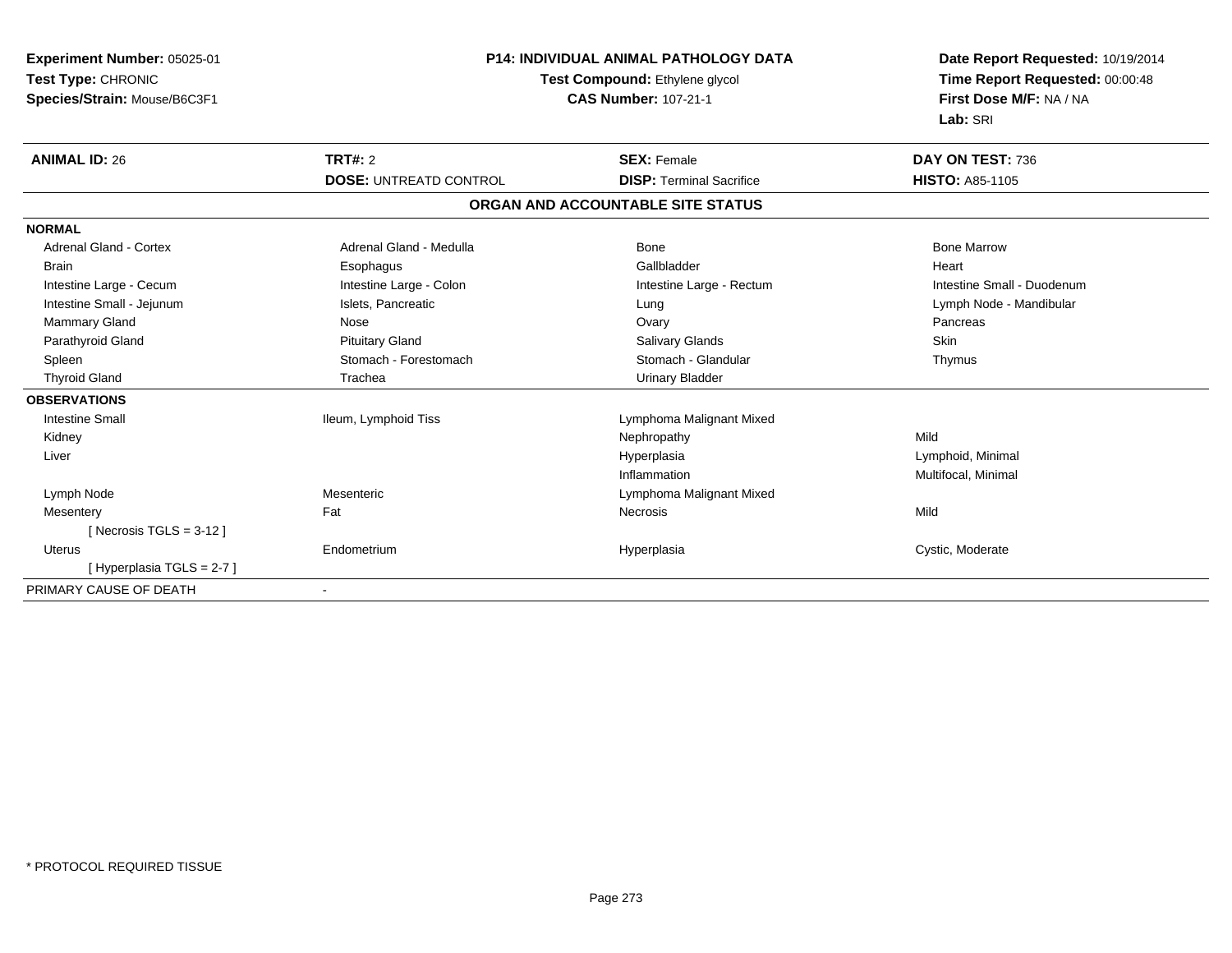| Experiment Number: 05025-01<br>Test Type: CHRONIC<br>Species/Strain: Mouse/B6C3F1 | P14: INDIVIDUAL ANIMAL PATHOLOGY DATA<br>Test Compound: Ethylene glycol<br><b>CAS Number: 107-21-1</b> |                                   | Date Report Requested: 10/19/2014<br>Time Report Requested: 00:00:48<br>First Dose M/F: NA / NA<br>Lab: SRI |  |
|-----------------------------------------------------------------------------------|--------------------------------------------------------------------------------------------------------|-----------------------------------|-------------------------------------------------------------------------------------------------------------|--|
| <b>ANIMAL ID: 27</b>                                                              | <b>TRT#: 2</b>                                                                                         | <b>SEX: Female</b>                | DAY ON TEST: 736                                                                                            |  |
|                                                                                   | <b>DOSE: UNTREATD CONTROL</b>                                                                          | <b>DISP: Terminal Sacrifice</b>   | <b>HISTO: A85-1106</b>                                                                                      |  |
|                                                                                   |                                                                                                        | ORGAN AND ACCOUNTABLE SITE STATUS |                                                                                                             |  |
| <b>NORMAL</b>                                                                     |                                                                                                        |                                   |                                                                                                             |  |
| <b>Adrenal Gland - Cortex</b>                                                     | Adrenal Gland - Medulla                                                                                | Bone                              | <b>Bone Marrow</b>                                                                                          |  |
| <b>Brain</b>                                                                      | Esophagus                                                                                              | Gallbladder                       | Heart                                                                                                       |  |
| Intestine Large - Cecum                                                           | Intestine Large - Colon                                                                                | Intestine Large - Rectum          | Intestine Small - Duodenum                                                                                  |  |
| Intestine Small - Ileum                                                           | Intestine Small - Jejunum                                                                              | Islets, Pancreatic                | Lung                                                                                                        |  |
| <b>Mammary Gland</b>                                                              | Ovary                                                                                                  | Pancreas                          | Parathyroid Gland                                                                                           |  |
| Spleen                                                                            | Stomach - Forestomach                                                                                  | Stomach - Glandular               | Thymus                                                                                                      |  |
| Trachea                                                                           | <b>Urinary Bladder</b>                                                                                 |                                   |                                                                                                             |  |
| <b>MISSING</b>                                                                    |                                                                                                        |                                   |                                                                                                             |  |
| Lymph Node - Mandibular                                                           |                                                                                                        |                                   |                                                                                                             |  |
| <b>OBSERVATIONS</b>                                                               |                                                                                                        |                                   |                                                                                                             |  |
| Kidney                                                                            |                                                                                                        | Nephropathy                       | Minimal                                                                                                     |  |
| Liver                                                                             |                                                                                                        | Inflammation                      | Multifocal, Minimal                                                                                         |  |
| Lymph Node                                                                        | Mesenteric                                                                                             | Hyperplasia                       | Lymphoid, Mild                                                                                              |  |
| Nose                                                                              | Mucosa                                                                                                 | Hemorrhage                        | Mild                                                                                                        |  |
| <b>Pituitary Gland</b>                                                            | <b>Pars Distalis</b>                                                                                   | Hyperplasia                       | Focal, Minimal                                                                                              |  |
| Salivary Glands                                                                   |                                                                                                        | Hyperplasia                       | Focal, Minimal                                                                                              |  |
| Skin                                                                              |                                                                                                        | Inflammation                      | Chronic, Minimal                                                                                            |  |
| [Inflammation TGLS = $1-11$ ]                                                     |                                                                                                        |                                   |                                                                                                             |  |
| <b>Thyroid Gland</b>                                                              |                                                                                                        | Inflammation                      | Focal, Minimal                                                                                              |  |
| Uterus                                                                            | Endometrium                                                                                            | Hyperplasia                       | Cystic, Moderate                                                                                            |  |
| [Hyperplasia TGLS = 2-7]                                                          |                                                                                                        |                                   |                                                                                                             |  |
| PRIMARY CAUSE OF DEATH                                                            | $\overline{\phantom{a}}$                                                                               |                                   |                                                                                                             |  |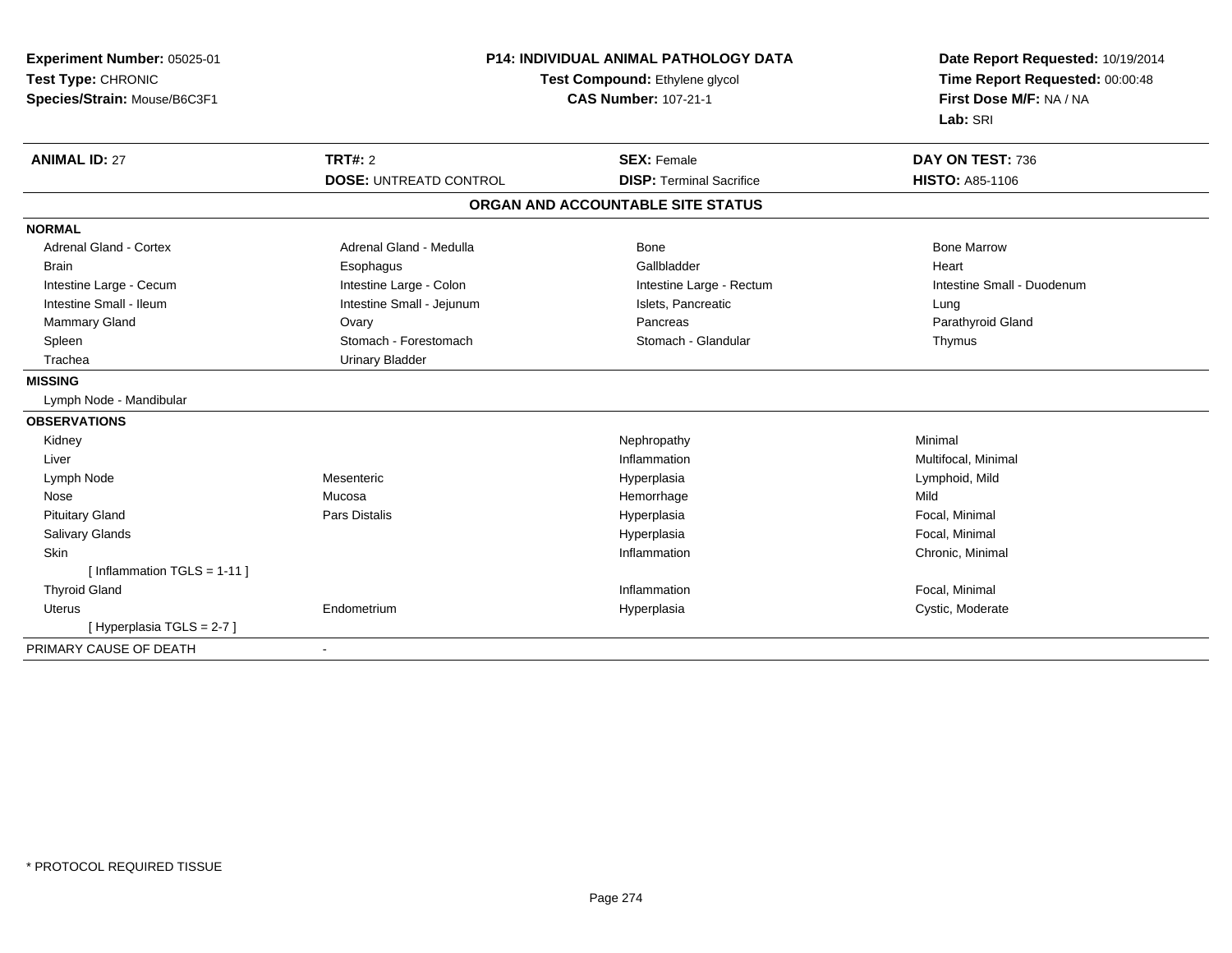| Experiment Number: 05025-01        | <b>P14: INDIVIDUAL ANIMAL PATHOLOGY DATA</b><br>Test Compound: Ethylene glycol |                                   | Date Report Requested: 10/19/2014 |  |
|------------------------------------|--------------------------------------------------------------------------------|-----------------------------------|-----------------------------------|--|
| Test Type: CHRONIC                 |                                                                                |                                   | Time Report Requested: 00:00:48   |  |
| Species/Strain: Mouse/B6C3F1       |                                                                                | <b>CAS Number: 107-21-1</b>       | First Dose M/F: NA / NA           |  |
|                                    |                                                                                |                                   | Lab: SRI                          |  |
| <b>ANIMAL ID: 28</b>               | TRT#: 2                                                                        | <b>SEX: Female</b>                | DAY ON TEST: 736                  |  |
|                                    | <b>DOSE: UNTREATD CONTROL</b>                                                  | <b>DISP: Terminal Sacrifice</b>   | <b>HISTO: A85-1107</b>            |  |
|                                    |                                                                                | ORGAN AND ACCOUNTABLE SITE STATUS |                                   |  |
| <b>NORMAL</b>                      |                                                                                |                                   |                                   |  |
| <b>Adrenal Gland - Cortex</b>      | Adrenal Gland - Medulla                                                        | Bone                              | <b>Bone Marrow</b>                |  |
| <b>Brain</b>                       | Esophagus                                                                      | Gallbladder                       | Heart                             |  |
| Intestine Large - Cecum            | Intestine Large - Colon                                                        | Intestine Large - Rectum          | Intestine Small - Duodenum        |  |
| Intestine Small - Ileum            | Intestine Small - Jejunum                                                      | Islets, Pancreatic                | Kidney                            |  |
| Liver                              | Lymph Node - Mandibular                                                        | Mammary Gland                     | Nose                              |  |
| Ovary                              | Pancreas                                                                       | Parathyroid Gland                 | <b>Pituitary Gland</b>            |  |
| Salivary Glands                    | Skin                                                                           | Stomach - Forestomach             | Trachea                           |  |
| <b>Urinary Bladder</b>             |                                                                                |                                   |                                   |  |
| <b>OBSERVATIONS</b>                |                                                                                |                                   |                                   |  |
| Lung                               | Artery, Media                                                                  | Hyperplasia                       | Mild                              |  |
|                                    |                                                                                | Lymphoma Malignant Mixed          |                                   |  |
| Note: [LYMPH MAL MIXD ] TGLs = 3-6 |                                                                                |                                   |                                   |  |
| Lymph Node                         | Mediastinal                                                                    | Hyperplasia                       | Lymphoid, Mild                    |  |
| Mesentery                          | Fat                                                                            | <b>Necrosis</b>                   | Mild                              |  |
| Spleen                             |                                                                                | Lymphoma Malignant Mixed          |                                   |  |
| Stomach                            | Glandular                                                                      | Hyperplasia                       | Lymphoid, Mild                    |  |
| Thymus                             |                                                                                | Hyperplasia                       | Lymphoid, Mild                    |  |
| <b>Thyroid Gland</b>               | <b>Follicular Cel</b>                                                          | Hyperplasia                       | Minimal                           |  |
| Uterus                             | Endometrium                                                                    | Hyperplasia                       | Cystic, Moderate                  |  |
| [Hyperplasia TGLS = $1,2-7$ ]      |                                                                                |                                   |                                   |  |
| PRIMARY CAUSE OF DEATH             | $\overline{\phantom{a}}$                                                       |                                   |                                   |  |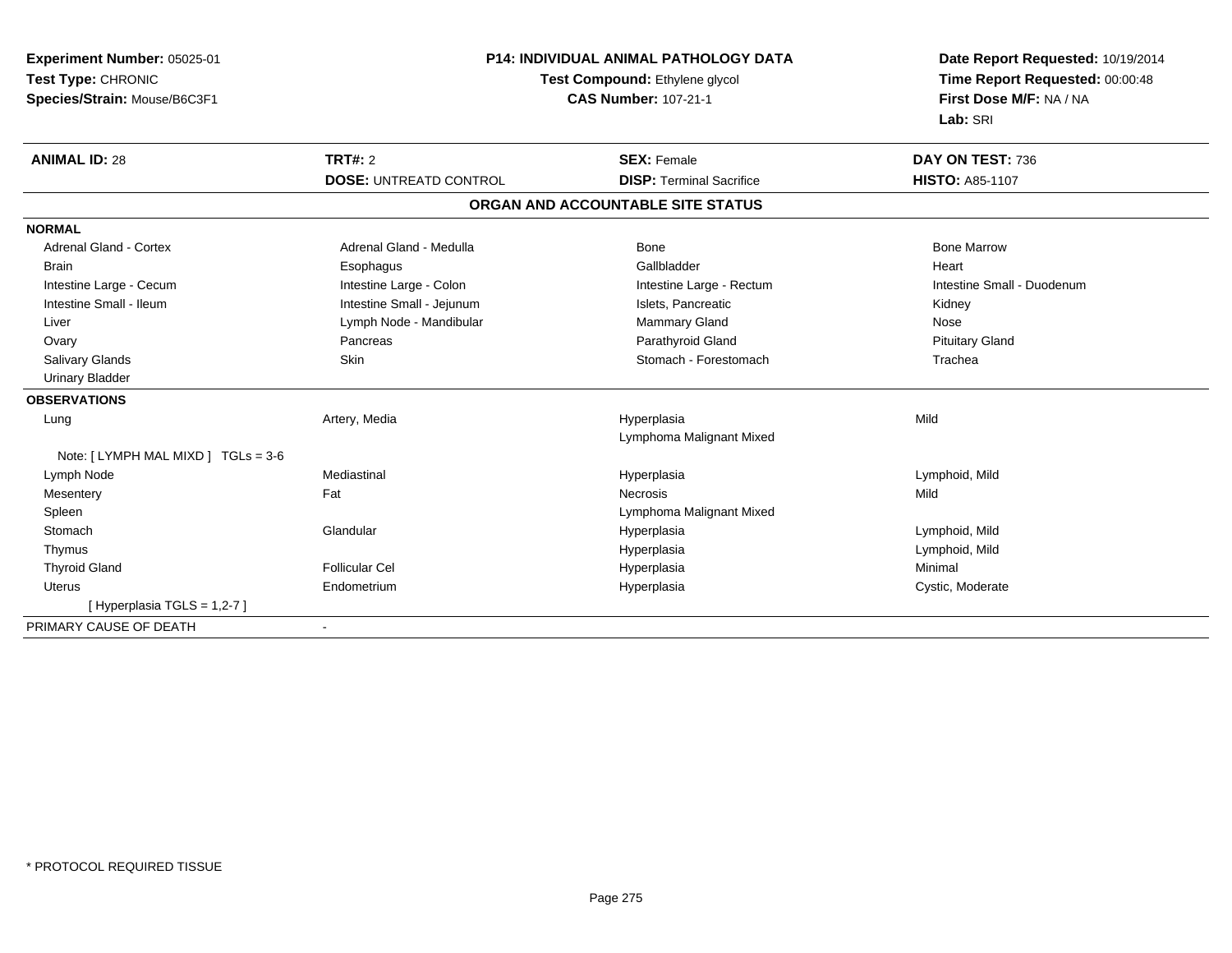| Experiment Number: 05025-01<br>Test Type: CHRONIC<br>Species/Strain: Mouse/B6C3F1 |                                                 | <b>P14: INDIVIDUAL ANIMAL PATHOLOGY DATA</b><br>Test Compound: Ethylene glycol<br><b>CAS Number: 107-21-1</b> | Date Report Requested: 10/19/2014<br>Time Report Requested: 00:00:48<br>First Dose M/F: NA / NA<br>Lab: SRI |
|-----------------------------------------------------------------------------------|-------------------------------------------------|---------------------------------------------------------------------------------------------------------------|-------------------------------------------------------------------------------------------------------------|
| <b>ANIMAL ID: 29</b>                                                              | <b>TRT#: 2</b><br><b>DOSE: UNTREATD CONTROL</b> | <b>SEX: Female</b><br><b>DISP: Terminal Sacrifice</b>                                                         | DAY ON TEST: 736<br><b>HISTO: A85-1108</b>                                                                  |
|                                                                                   |                                                 |                                                                                                               |                                                                                                             |
|                                                                                   |                                                 | ORGAN AND ACCOUNTABLE SITE STATUS                                                                             |                                                                                                             |
| <b>NORMAL</b>                                                                     |                                                 |                                                                                                               |                                                                                                             |
| <b>Adrenal Gland - Cortex</b>                                                     | Adrenal Gland - Medulla                         | Bone                                                                                                          | <b>Bone Marrow</b>                                                                                          |
| Esophagus                                                                         | Gallbladder                                     | Heart                                                                                                         | Intestine Large - Cecum                                                                                     |
| Intestine Large - Colon                                                           | Intestine Large - Rectum                        | Intestine Small - Duodenum                                                                                    | Intestine Small - Ileum                                                                                     |
| Intestine Small - Jejunum                                                         | Islets, Pancreatic                              | Nose                                                                                                          | Ovary                                                                                                       |
| Pancreas                                                                          | Parathyroid Gland                               | Salivary Glands                                                                                               | <b>Skin</b>                                                                                                 |
| Stomach - Forestomach                                                             | Stomach - Glandular                             | Trachea                                                                                                       | <b>Urinary Bladder</b>                                                                                      |
| <b>MISSING</b>                                                                    |                                                 |                                                                                                               |                                                                                                             |
| <b>Brain</b>                                                                      | Thymus                                          |                                                                                                               |                                                                                                             |
| <b>OBSERVATIONS</b>                                                               |                                                 |                                                                                                               |                                                                                                             |
| Kidney                                                                            |                                                 | Nephropathy                                                                                                   | Minimal                                                                                                     |
| Liver                                                                             |                                                 | Hepatocellular Adenoma                                                                                        |                                                                                                             |
|                                                                                   |                                                 | Hyperplasia                                                                                                   | Lymphoid, Minimal                                                                                           |
| [ Hepatocellular Adenoma TGLS = 1-11 ]                                            |                                                 |                                                                                                               |                                                                                                             |
| Lung                                                                              | Intima, Vein                                    | Mineralization                                                                                                | Mild                                                                                                        |
| Lymph Node                                                                        | Mandibular                                      | Hyperplasia                                                                                                   | Lymphoid, Mild                                                                                              |
| Mammary Gland                                                                     |                                                 | <b>Dilatation</b>                                                                                             | Minimal                                                                                                     |
|                                                                                   |                                                 | Inflammation                                                                                                  | Suppurative, Mild                                                                                           |
|                                                                                   | Duct                                            | Metaplasia                                                                                                    | Squamous, Moderate                                                                                          |
| <b>Pituitary Gland</b>                                                            | <b>Pars Distalis</b>                            | Adenoma                                                                                                       |                                                                                                             |
| [Adenoma TGLS = $2-2$ ]                                                           |                                                 |                                                                                                               |                                                                                                             |
| Spleen                                                                            |                                                 | Hematopoietic Cell Proliferation                                                                              | Mild                                                                                                        |
| <b>Thyroid Gland</b>                                                              | <b>Follicular Cel</b>                           | Hyperplasia                                                                                                   | Mild                                                                                                        |
| Uterus                                                                            | Endometrium                                     | Hyperplasia                                                                                                   | Cystic, Mild                                                                                                |
| PRIMARY CAUSE OF DEATH                                                            |                                                 |                                                                                                               |                                                                                                             |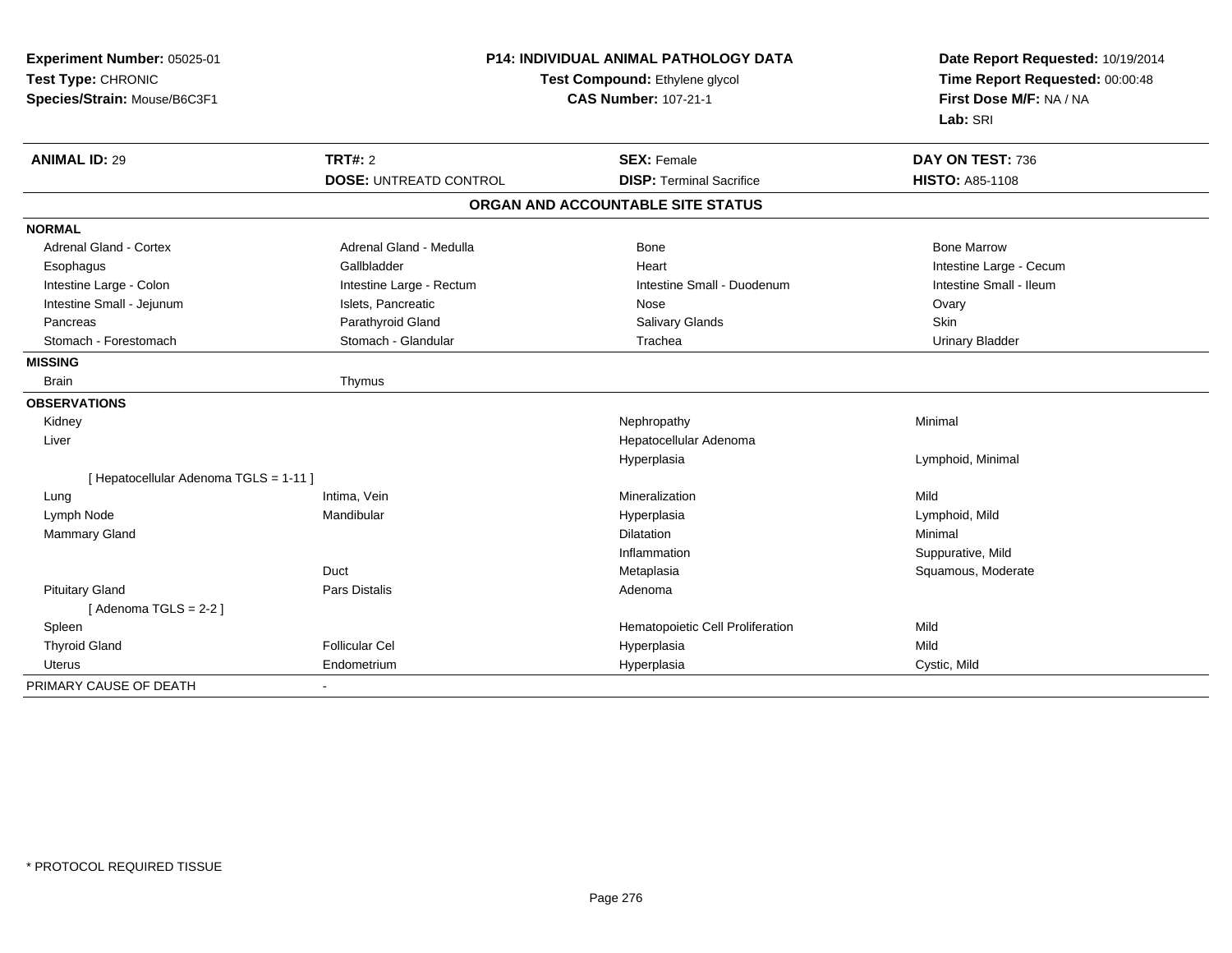| Experiment Number: 05025-01<br>Test Type: CHRONIC<br>Species/Strain: Mouse/B6C3F1 | <b>P14: INDIVIDUAL ANIMAL PATHOLOGY DATA</b><br>Test Compound: Ethylene glycol<br><b>CAS Number: 107-21-1</b> |                                   | Date Report Requested: 10/19/2014<br>Time Report Requested: 00:00:48<br>First Dose M/F: NA / NA<br>Lab: SRI |
|-----------------------------------------------------------------------------------|---------------------------------------------------------------------------------------------------------------|-----------------------------------|-------------------------------------------------------------------------------------------------------------|
| <b>ANIMAL ID: 30</b>                                                              | TRT#: 2                                                                                                       | <b>SEX: Female</b>                | DAY ON TEST: 736                                                                                            |
|                                                                                   | <b>DOSE: UNTREATD CONTROL</b>                                                                                 | <b>DISP: Terminal Sacrifice</b>   | <b>HISTO: A85-1109</b>                                                                                      |
|                                                                                   |                                                                                                               | ORGAN AND ACCOUNTABLE SITE STATUS |                                                                                                             |
| <b>NORMAL</b>                                                                     |                                                                                                               |                                   |                                                                                                             |
| <b>Adrenal Gland - Cortex</b>                                                     | Adrenal Gland - Medulla                                                                                       | Bone                              | <b>Bone Marrow</b>                                                                                          |
| <b>Brain</b>                                                                      | Esophagus                                                                                                     | Gallbladder                       | Heart                                                                                                       |
| Intestine Large - Cecum                                                           | Intestine Large - Colon                                                                                       | Intestine Large - Rectum          | Intestine Small - Duodenum                                                                                  |
| Intestine Small - Ileum                                                           | Intestine Small - Jejunum                                                                                     | Islets, Pancreatic                | Lymph Node - Mandibular                                                                                     |
| <b>Mammary Gland</b>                                                              | Nose                                                                                                          | Ovary                             | Pancreas                                                                                                    |
| Parathyroid Gland                                                                 | Salivary Glands                                                                                               | Skin                              | Spleen                                                                                                      |
| Stomach - Forestomach                                                             | Stomach - Glandular                                                                                           | <b>Thyroid Gland</b>              | Trachea                                                                                                     |
| <b>Urinary Bladder</b>                                                            |                                                                                                               |                                   |                                                                                                             |
| <b>MISSING</b>                                                                    |                                                                                                               |                                   |                                                                                                             |
| Thymus                                                                            |                                                                                                               |                                   |                                                                                                             |
| <b>OBSERVATIONS</b>                                                               |                                                                                                               |                                   |                                                                                                             |
| Kidney                                                                            |                                                                                                               | Nephropathy                       | Minimal                                                                                                     |
| Liver                                                                             |                                                                                                               | Hepatocellular Adenoma            |                                                                                                             |
|                                                                                   |                                                                                                               | Hyperplasia                       | Lymphoid, Minimal                                                                                           |
| [ Hepatocellular Adenoma TGLS = 2-11 ]                                            |                                                                                                               |                                   |                                                                                                             |
| Lung                                                                              |                                                                                                               | Hyperplasia                       | Lymphoid, Minimal                                                                                           |
| <b>Pituitary Gland</b>                                                            | <b>Pars Distalis</b>                                                                                          | Hyperplasia                       | Focal, Minimal                                                                                              |
| Uterus                                                                            | Endometrium                                                                                                   | Hyperplasia                       | Cystic, Moderate                                                                                            |
| [Hyperplasia TGLS = 1-7]                                                          |                                                                                                               |                                   |                                                                                                             |
| PRIMARY CAUSE OF DEATH                                                            |                                                                                                               |                                   |                                                                                                             |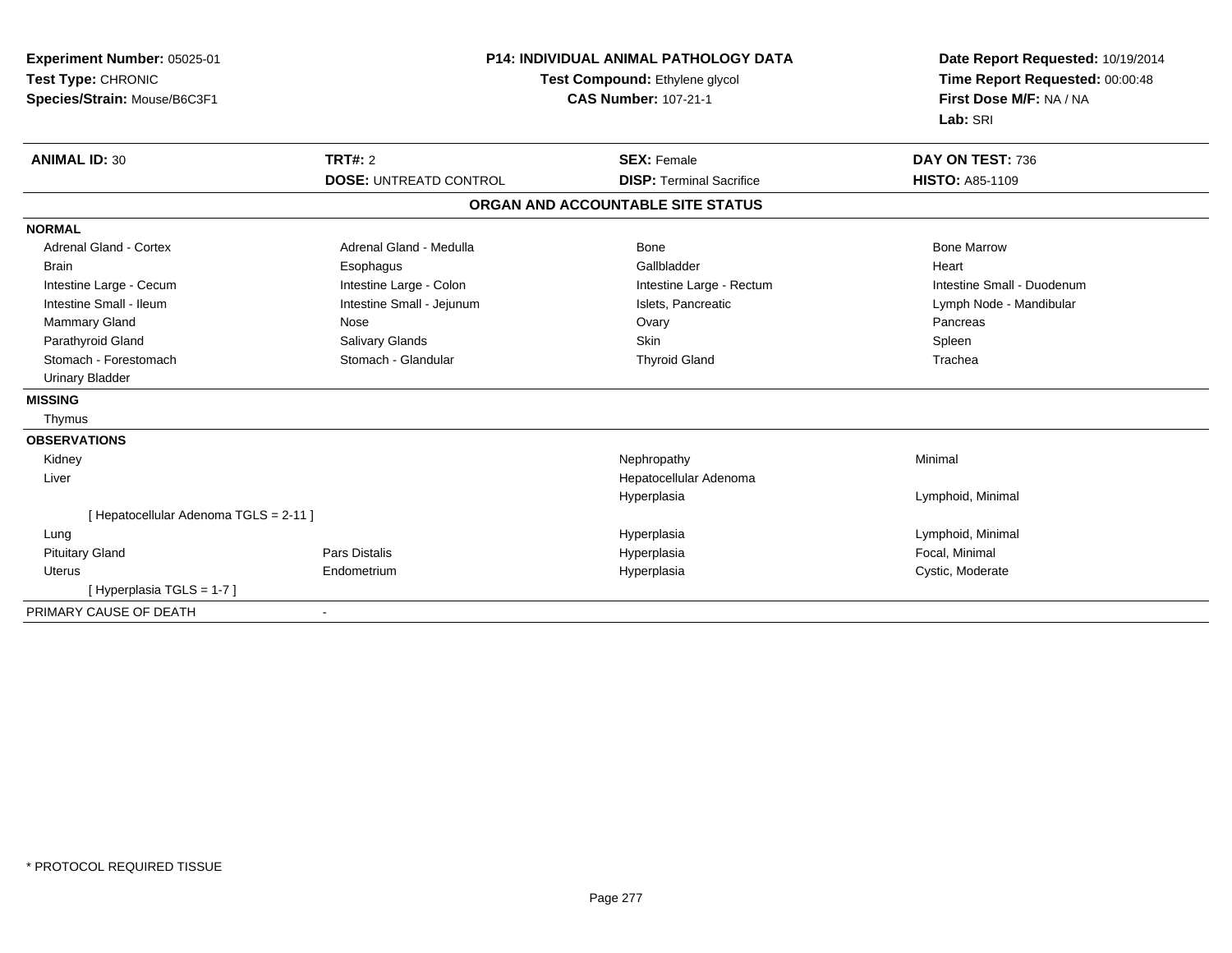| Experiment Number: 05025-01       | <b>P14: INDIVIDUAL ANIMAL PATHOLOGY DATA</b><br>Test Compound: Ethylene glycol |                                   | Date Report Requested: 10/19/2014<br>Time Report Requested: 00:00:48 |
|-----------------------------------|--------------------------------------------------------------------------------|-----------------------------------|----------------------------------------------------------------------|
| Test Type: CHRONIC                |                                                                                |                                   |                                                                      |
| Species/Strain: Mouse/B6C3F1      | <b>CAS Number: 107-21-1</b>                                                    |                                   | First Dose M/F: NA / NA                                              |
|                                   |                                                                                |                                   | Lab: SRI                                                             |
| <b>ANIMAL ID: 31</b>              | <b>TRT#: 2</b>                                                                 | <b>SEX: Female</b>                | DAY ON TEST: 606                                                     |
|                                   | <b>DOSE: UNTREATD CONTROL</b>                                                  | <b>DISP: Moribund</b>             | <b>HISTO: A85-1110</b>                                               |
|                                   |                                                                                | ORGAN AND ACCOUNTABLE SITE STATUS |                                                                      |
| <b>NORMAL</b>                     |                                                                                |                                   |                                                                      |
| <b>Adrenal Gland - Cortex</b>     | Adrenal Gland - Medulla                                                        | Bone                              | <b>Bone Marrow</b>                                                   |
| <b>Brain</b>                      | Esophagus                                                                      | Gallbladder                       | Heart                                                                |
| Intestine Large - Cecum           | Intestine Large - Colon                                                        | Intestine Large - Rectum          | Intestine Small - Duodenum                                           |
| Intestine Small - Ileum           | Intestine Small - Jejunum                                                      | Islets, Pancreatic                | Kidney                                                               |
| Lung                              | Lymph Node - Mandibular                                                        | Mammary Gland                     | Nose                                                                 |
| Pancreas                          | Salivary Glands                                                                | Stomach - Forestomach             | Stomach - Glandular                                                  |
| Thymus                            | Trachea                                                                        | <b>Urinary Bladder</b>            |                                                                      |
| <b>OBSERVATIONS</b>               |                                                                                |                                   |                                                                      |
| Liver                             |                                                                                | Inflammation                      | Multifocal, Minimal                                                  |
| Ovary                             |                                                                                | Cystadenoma                       | Papillary                                                            |
| [Cystadenoma TGLS = 3-7]          |                                                                                |                                   |                                                                      |
| Parathyroid Gland                 |                                                                                | Cyst                              | Minimal                                                              |
| <b>Pituitary Gland</b>            | <b>Pars Distalis</b>                                                           | Adenoma                           |                                                                      |
| Skin                              |                                                                                | Inflammation                      | Chronic, Minimal                                                     |
| [Inflammation TGLS = $1-11$ ]     |                                                                                |                                   |                                                                      |
| Spleen                            |                                                                                | <b>Depletion Cellular</b>         | Minimal                                                              |
| [ Depletion Cellular TGLS = 4-8 ] |                                                                                |                                   |                                                                      |
| <b>Thyroid Gland</b>              | <b>Follicular Cel</b>                                                          | Hyperplasia                       | Minimal                                                              |
| Uterus                            | Endometrium                                                                    | Hyperplasia                       | Cystic, Mild                                                         |
| [Hyperplasia TGLS = 2-7]          |                                                                                |                                   |                                                                      |
| PRIMARY CAUSE OF DEATH            |                                                                                |                                   |                                                                      |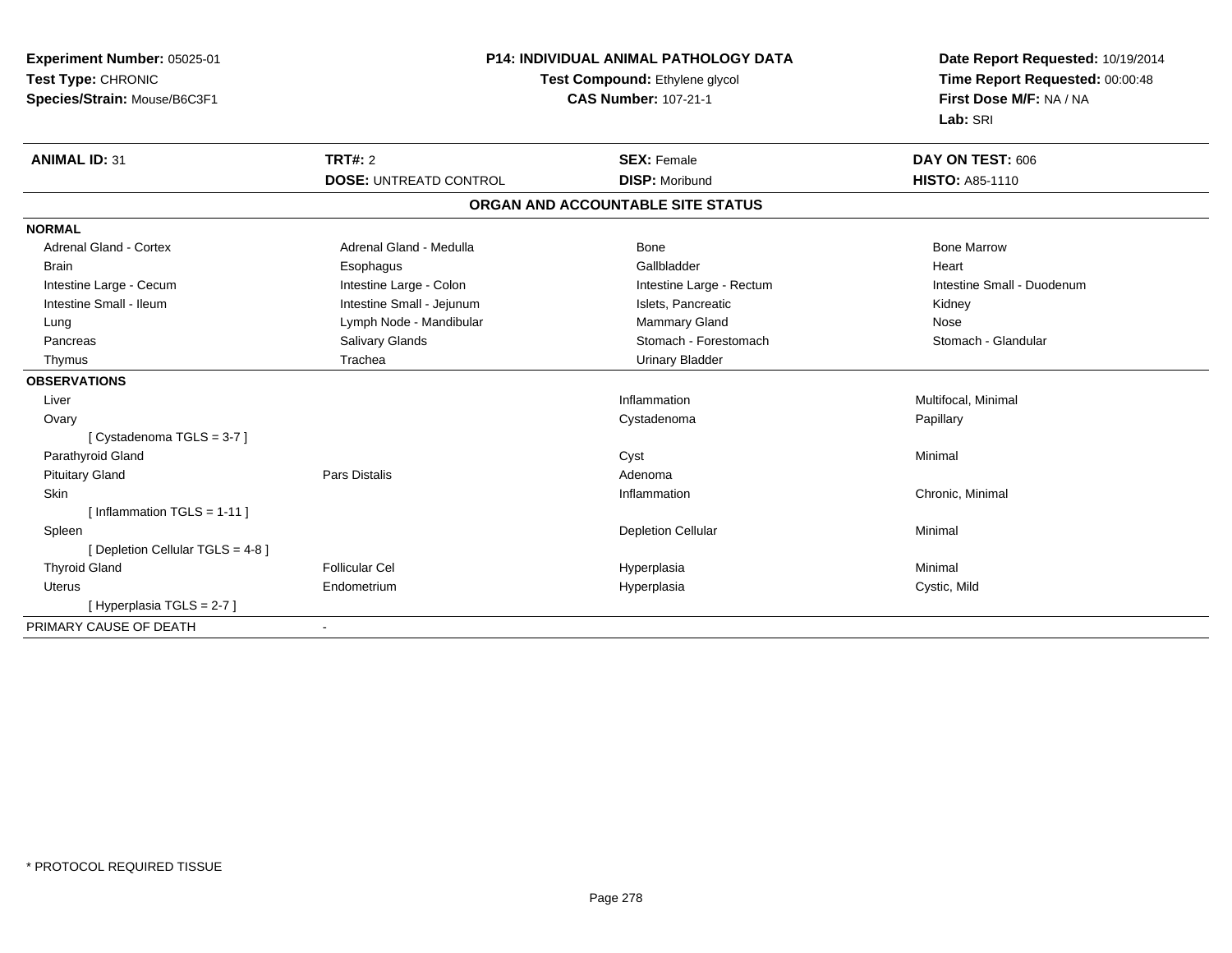| Experiment Number: 05025-01          | P14: INDIVIDUAL ANIMAL PATHOLOGY DATA |                                   | Date Report Requested: 10/19/2014                          |
|--------------------------------------|---------------------------------------|-----------------------------------|------------------------------------------------------------|
| Test Type: CHRONIC                   |                                       | Test Compound: Ethylene glycol    | Time Report Requested: 00:00:48<br>First Dose M/F: NA / NA |
| Species/Strain: Mouse/B6C3F1         |                                       | <b>CAS Number: 107-21-1</b>       |                                                            |
|                                      |                                       |                                   | Lab: SRI                                                   |
| <b>ANIMAL ID: 32</b>                 | TRT#: 2                               | <b>SEX: Female</b>                | DAY ON TEST: 655                                           |
|                                      | <b>DOSE: UNTREATD CONTROL</b>         | <b>DISP: Dead</b>                 | <b>HISTO: A85-1111</b>                                     |
|                                      |                                       | ORGAN AND ACCOUNTABLE SITE STATUS |                                                            |
| <b>NORMAL</b>                        |                                       |                                   |                                                            |
| Adrenal Gland - Cortex               | Adrenal Gland - Medulla               | <b>Bone</b>                       | <b>Bone Marrow</b>                                         |
| <b>Brain</b>                         | Esophagus                             | Gallbladder                       | Heart                                                      |
| Intestine Large - Cecum              | Intestine Large - Colon               | Intestine Large - Rectum          | Intestine Small - Duodenum                                 |
| Intestine Small - Ileum              | Intestine Small - Jejunum             | Islets, Pancreatic                | Lymph Node - Mandibular                                    |
| <b>Mammary Gland</b>                 | Ovary                                 | Pancreas                          | Parathyroid Gland                                          |
| <b>Pituitary Gland</b>               | <b>Salivary Glands</b>                | <b>Skin</b>                       | Stomach - Forestomach                                      |
| Stomach - Glandular                  | Thymus                                | <b>Thyroid Gland</b>              | Trachea                                                    |
| <b>Urinary Bladder</b>               |                                       |                                   |                                                            |
| <b>OBSERVATIONS</b>                  |                                       |                                   |                                                            |
| Kidney                               | <b>Renal Tubule</b>                   | Mineralization                    | Mild                                                       |
|                                      |                                       | Nephropathy                       | Mild                                                       |
| Liver                                |                                       | Hepatocellular Carcinoma          |                                                            |
|                                      |                                       | Hyperplasia                       | Lymphoid, Minimal                                          |
| Note: [ HEPATOCLR CARC ] TGLs = 3-12 |                                       |                                   |                                                            |
| Lung                                 |                                       | Hepatocellular Carcinoma          | Metastatic (Liver)                                         |
| Nose                                 | Nasolacrim Dct                        | Inflammation                      | Suppurative, Mild                                          |
| Spleen                               |                                       | Hematopoietic Cell Proliferation  | Moderate                                                   |
| Note: [ HEMA CELL PROL ] TGLs = 4-8  |                                       |                                   |                                                            |
| Uterus                               | Endometrium                           | Hyperplasia                       | Cystic, Moderate                                           |
|                                      | Endometrium                           | Polyp Stromal                     |                                                            |
| [ Polyp Stromal TGLS = $2-7$ ]       |                                       |                                   |                                                            |
| PRIMARY CAUSE OF DEATH               |                                       |                                   |                                                            |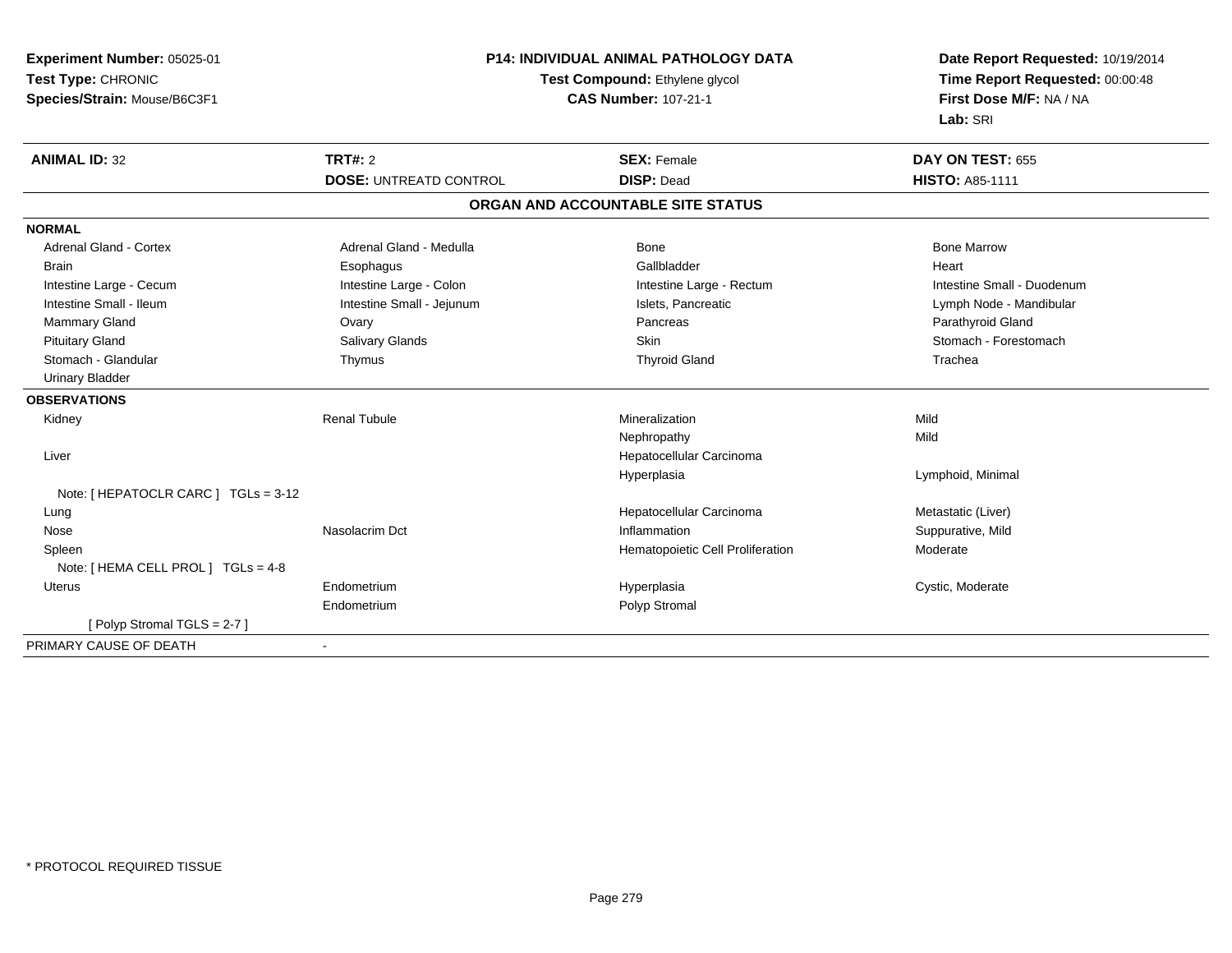| Experiment Number: 05025-01                                                     |                               | P14: INDIVIDUAL ANIMAL PATHOLOGY DATA | Date Report Requested: 10/19/2014                          |  |
|---------------------------------------------------------------------------------|-------------------------------|---------------------------------------|------------------------------------------------------------|--|
| Test Type: CHRONIC                                                              |                               | Test Compound: Ethylene glycol        | Time Report Requested: 00:00:48<br>First Dose M/F: NA / NA |  |
| Species/Strain: Mouse/B6C3F1                                                    |                               | <b>CAS Number: 107-21-1</b>           |                                                            |  |
|                                                                                 |                               |                                       | Lab: SRI                                                   |  |
| <b>ANIMAL ID: 33</b>                                                            | <b>TRT#: 2</b>                | <b>SEX: Female</b>                    | DAY ON TEST: 520                                           |  |
|                                                                                 | <b>DOSE: UNTREATD CONTROL</b> | <b>DISP: Dead</b>                     | <b>HISTO: A85-1112</b>                                     |  |
|                                                                                 |                               | ORGAN AND ACCOUNTABLE SITE STATUS     |                                                            |  |
| <b>NORMAL</b>                                                                   |                               |                                       |                                                            |  |
| Bone                                                                            | Esophagus                     | Islets, Pancreatic                    | <b>Mammary Gland</b>                                       |  |
| Parathyroid Gland                                                               | Skin                          | <b>Thyroid Gland</b>                  | Trachea                                                    |  |
| <b>Urinary Bladder</b>                                                          |                               |                                       |                                                            |  |
| <b>MISSING</b>                                                                  |                               |                                       |                                                            |  |
| Gallbladder                                                                     |                               |                                       |                                                            |  |
| <b>OBSERVATIONS</b>                                                             |                               |                                       |                                                            |  |
| <b>Adrenal Gland</b>                                                            | Cortex                        | Lymphoma Malignant Lymphocytic        |                                                            |  |
|                                                                                 | Medulla                       | Lymphoma Malignant Lymphocytic        |                                                            |  |
| <b>Bone Marrow</b>                                                              |                               | Lymphoma Malignant Lymphocytic        |                                                            |  |
| <b>Brain</b>                                                                    |                               | Hemorrhage                            | Multifocal, Marked                                         |  |
|                                                                                 |                               | Lymphoma Malignant Lymphocytic        |                                                            |  |
| Note: [HEMORRHAGE ] TGLs = 5-1                                                  |                               |                                       |                                                            |  |
| Heart                                                                           |                               | Lymphoma Malignant Lymphocytic        |                                                            |  |
| Intestine Large                                                                 | Cecum                         | Lymphoma Malignant Lymphocytic        |                                                            |  |
|                                                                                 | Colon                         | Lymphoma Malignant Lymphocytic        |                                                            |  |
|                                                                                 | Rectum                        | Lymphoma Malignant Lymphocytic        |                                                            |  |
| <b>Intestine Small</b>                                                          | Duodenum                      | Lymphoma Malignant Lymphocytic        |                                                            |  |
|                                                                                 | <b>Ileum</b>                  | Lymphoma Malignant Lymphocytic        |                                                            |  |
|                                                                                 | Jejunum                       | Lymphoma Malignant Lymphocytic        |                                                            |  |
| Kidney                                                                          |                               | Lymphoma Malignant Lymphocytic        |                                                            |  |
| Liver                                                                           |                               | Infarct                               | Marked                                                     |  |
| Note: [ INFARCT<br>$\sqrt{1}$ TGLs = 3-11<br>Note: [LYMPH MAL LYMP ] TGLs = 2-4 |                               | Lymphoma Malignant Lymphocytic        |                                                            |  |
| Lung                                                                            |                               | Hemorrhage                            | Marked                                                     |  |
|                                                                                 |                               | Lymphoma Malignant Lymphocytic        |                                                            |  |
| Note: [LYMPH MAL LYMP ] TGLs = 4-6                                              |                               |                                       |                                                            |  |
| Lymph Node                                                                      | Mesenteric                    | Angiectasis                           | Minimal                                                    |  |
|                                                                                 | Mandibular                    | Lymphoma Malignant Lymphocytic        |                                                            |  |
|                                                                                 | Mesenteric                    | Lymphoma Malignant Lymphocytic        |                                                            |  |
|                                                                                 |                               |                                       |                                                            |  |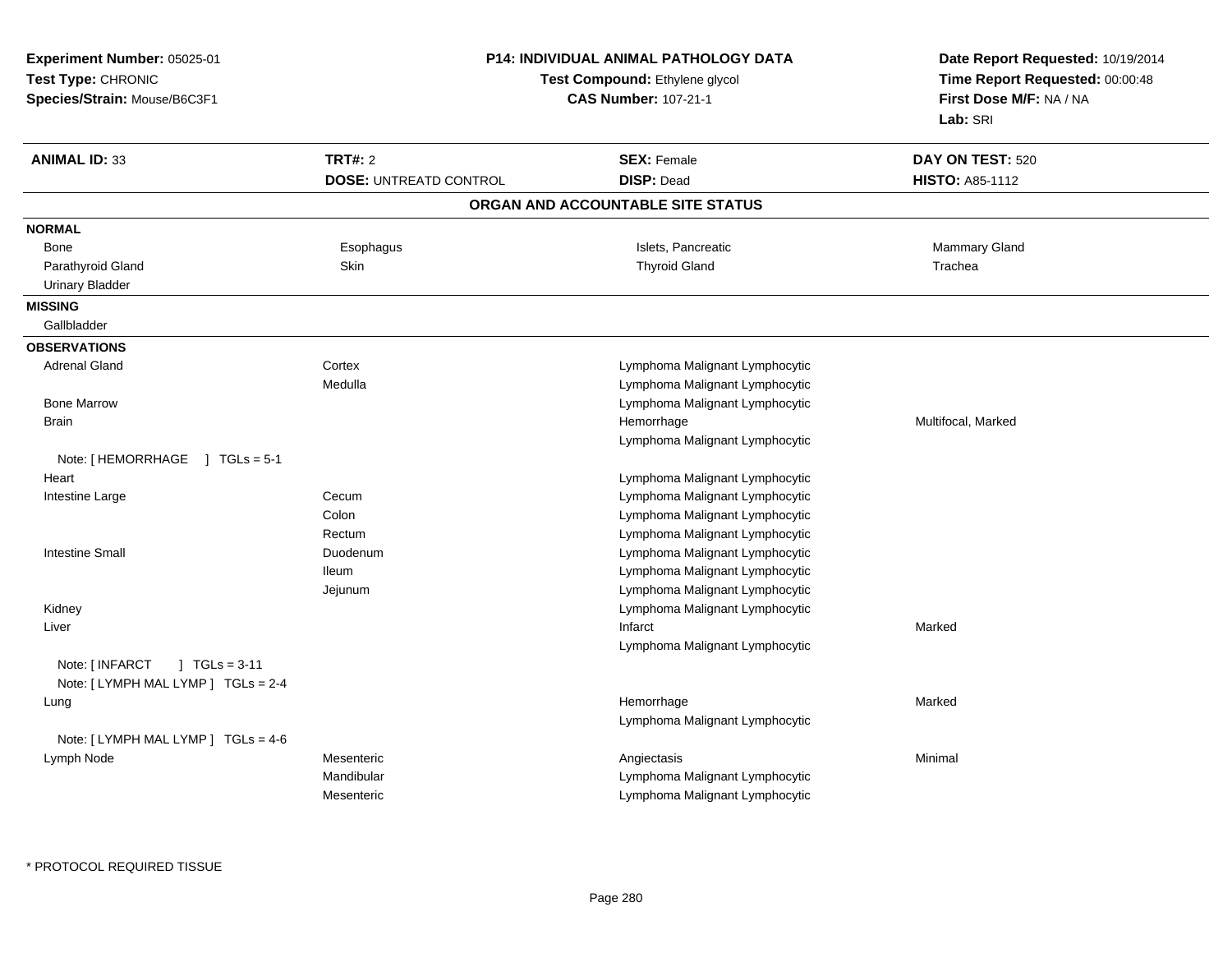**Experiment Number:** 05025-01**Test Type:** CHRONIC **Species/Strain:** Mouse/B6C3F1**P14: INDIVIDUAL ANIMAL PATHOLOGY DATATest Compound:** Ethylene glycol **CAS Number:** 107-21-1**Date Report Requested:** 10/19/2014**Time Report Requested:** 00:00:48**First Dose M/F:** NA / NA**Lab:** SRI**ANIMAL ID:** 33**TRT#:** 2 **SEX:** Female **DAY ON TEST:** 520 **DOSE:** UNTREATD CONTROL**DISP:** Dead **HISTO:** A85-1112 **ORGAN AND ACCOUNTABLE SITE STATUSMesentery**  Lymphoma Malignant Lymphocytic NoseMucosa **Mucosa** Lymphoma Malignant Lymphocytic **Ovary**  Lymphoma Malignant Lymphocytic **Oviduct**  Lymphoma Malignant Lymphocytics and the control of the control of the control of the control of the control of the control of the control of the control of the control of the control of the control of the control of the control of the control of the co **Pancreas**  Pituitary Gland Pars Distalis Hyperplasia Focal, Minimal Pars Distalis Lymphoma Malignant Lymphocytic Salivary Glands Lymphoma Malignant Lymphocytic Spleen Lymphoma Malignant Lymphocytic Note: [ LYMPH MAL LYMP ] TGLs = 1-8**Stomach**  Forestomach Lymphoma Malignant Lymphocytic **Glandular**  Lymphoma Malignant Lymphocytics and the contract of the contract of the contract of the contract of the contract of the contract of the contract of the contract of the contract of the contract of the contract of the contract of the contract of the cont Thymus Uterus Lymphoma Malignant Lymphocytic PRIMARY CAUSE OF DEATH-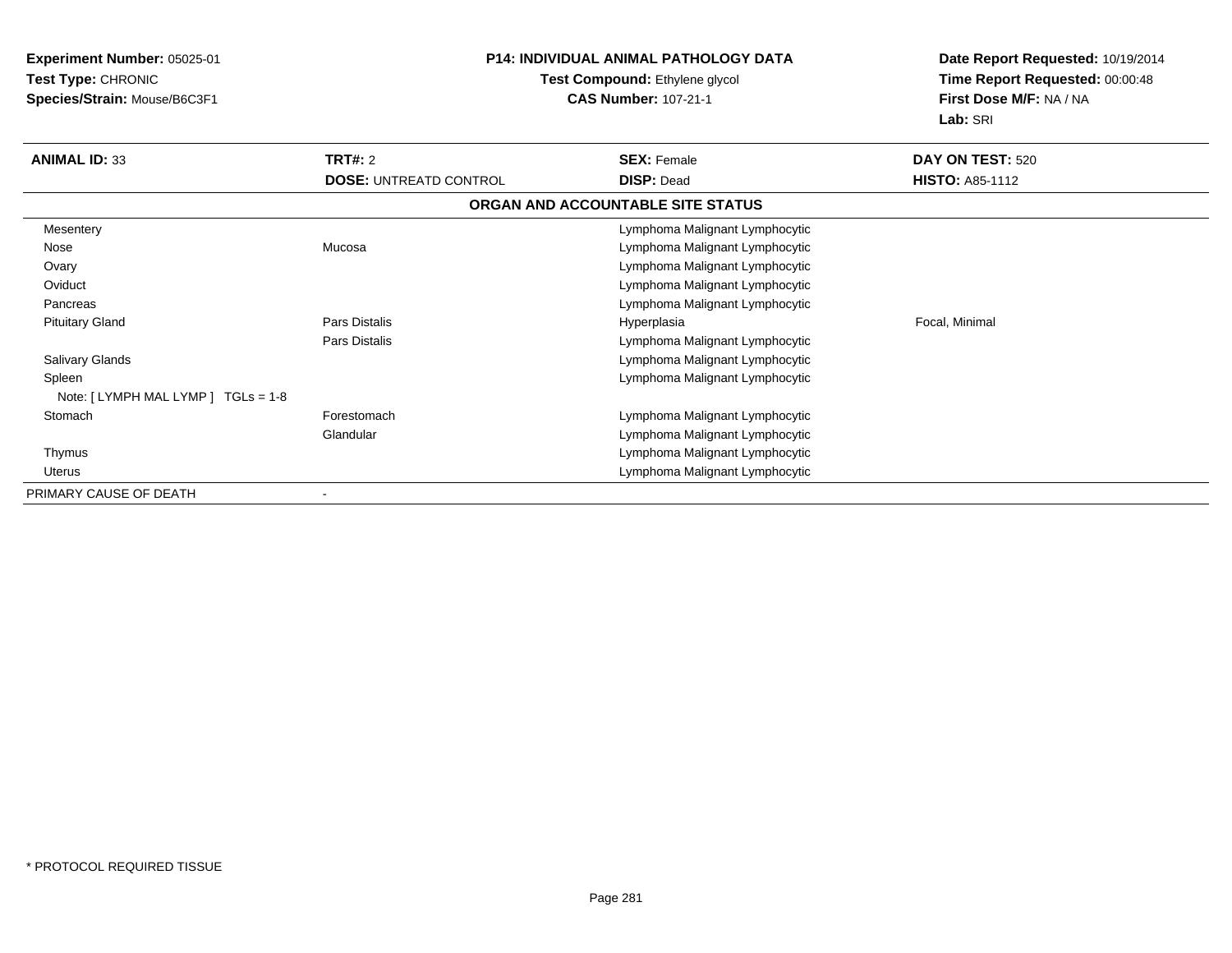| Experiment Number: 05025-01<br>Test Type: CHRONIC<br>Species/Strain: Mouse/B6C3F1 | <b>P14: INDIVIDUAL ANIMAL PATHOLOGY DATA</b><br>Test Compound: Ethylene glycol<br><b>CAS Number: 107-21-1</b> |                                   | Date Report Requested: 10/19/2014<br>Time Report Requested: 00:00:48<br>First Dose M/F: NA / NA<br>Lab: SRI |
|-----------------------------------------------------------------------------------|---------------------------------------------------------------------------------------------------------------|-----------------------------------|-------------------------------------------------------------------------------------------------------------|
| <b>ANIMAL ID: 34</b>                                                              | TRT#: 2                                                                                                       | <b>SEX: Female</b>                | DAY ON TEST: 736                                                                                            |
|                                                                                   | <b>DOSE: UNTREATD CONTROL</b>                                                                                 | <b>DISP: Terminal Sacrifice</b>   | <b>HISTO: A85-1113</b>                                                                                      |
|                                                                                   |                                                                                                               | ORGAN AND ACCOUNTABLE SITE STATUS |                                                                                                             |
| <b>NORMAL</b>                                                                     |                                                                                                               |                                   |                                                                                                             |
| <b>Adrenal Gland - Cortex</b>                                                     | Adrenal Gland - Medulla                                                                                       | Bone                              | <b>Bone Marrow</b>                                                                                          |
| <b>Brain</b>                                                                      | Esophagus                                                                                                     | Gallbladder                       | Heart                                                                                                       |
| Intestine Large - Cecum                                                           | Intestine Large - Colon                                                                                       | Intestine Large - Rectum          | Intestine Small - Duodenum                                                                                  |
| Intestine Small - Ileum                                                           | Intestine Small - Jejunum                                                                                     | Islets, Pancreatic                | Lung                                                                                                        |
| Lymph Node - Mandibular                                                           | Mammary Gland                                                                                                 | Nose                              | Ovary                                                                                                       |
| Pancreas                                                                          | Parathyroid Gland                                                                                             | <b>Pituitary Gland</b>            | Salivary Glands                                                                                             |
| Spleen                                                                            | Stomach - Forestomach                                                                                         | Stomach - Glandular               | Thymus                                                                                                      |
| Trachea                                                                           | <b>Urinary Bladder</b>                                                                                        |                                   |                                                                                                             |
| <b>OBSERVATIONS</b>                                                               |                                                                                                               |                                   |                                                                                                             |
| Kidney                                                                            |                                                                                                               | Nephropathy                       | Minimal                                                                                                     |
| Liver                                                                             |                                                                                                               | Hyperplasia                       | Lymphoid, Minimal                                                                                           |
| Skin                                                                              |                                                                                                               | Inflammation                      | Chronic, Mild                                                                                               |
| [Inflammation TGLS = $1-11$ ]                                                     |                                                                                                               |                                   |                                                                                                             |
| <b>Thyroid Gland</b>                                                              | Follicular Cel                                                                                                | Hyperplasia                       | Mild                                                                                                        |
| Uterus                                                                            | Endometrium                                                                                                   | Cyst                              | Marked                                                                                                      |
|                                                                                   | Endometrium                                                                                                   | Hyperplasia                       | Cystic, Moderate                                                                                            |
| Note: [ CYST<br>$1 TGLs = 2-7$                                                    |                                                                                                               |                                   |                                                                                                             |
| PRIMARY CAUSE OF DEATH                                                            |                                                                                                               |                                   |                                                                                                             |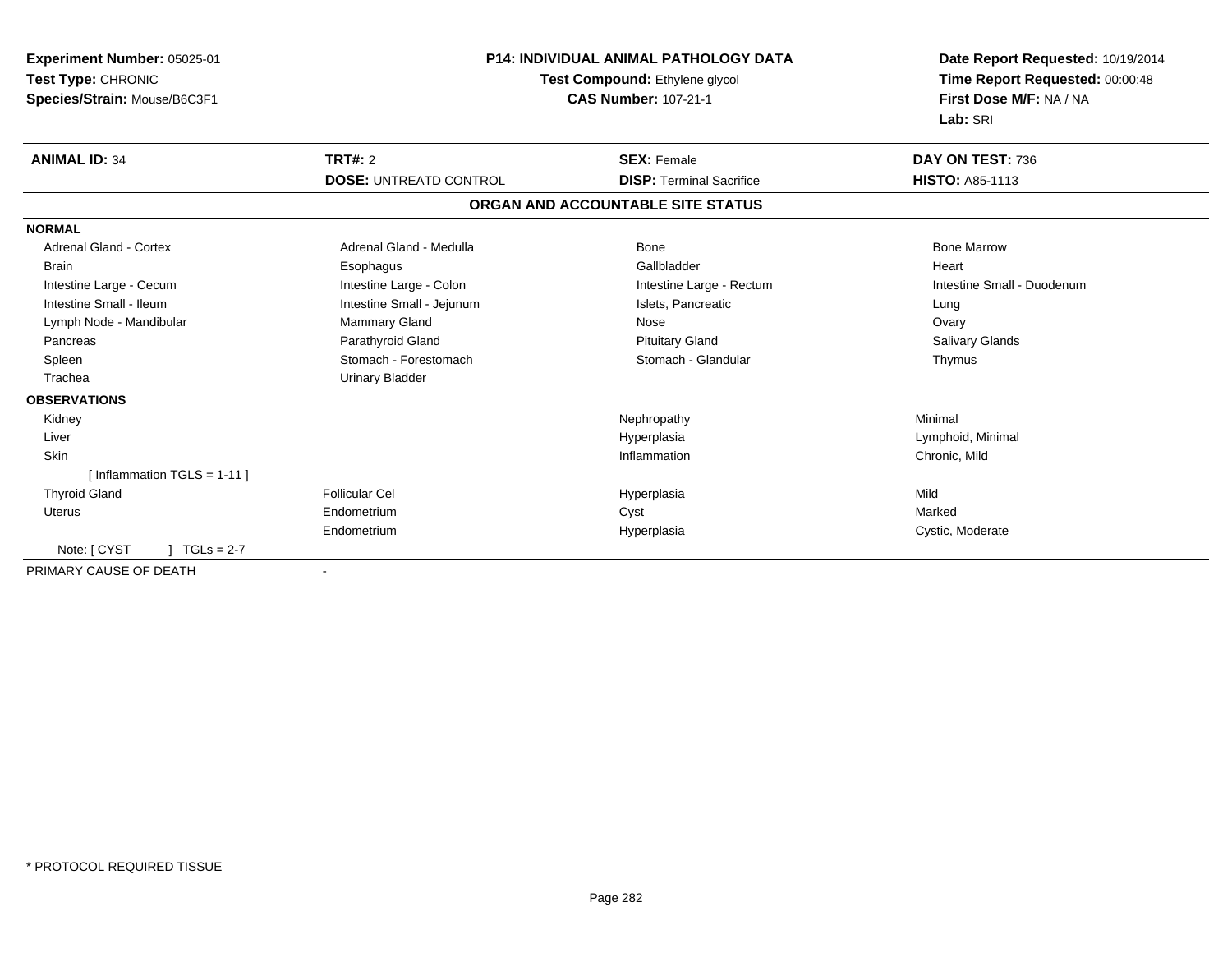| Experiment Number: 05025-01<br>Test Type: CHRONIC<br>Species/Strain: Mouse/B6C3F1 | P14: INDIVIDUAL ANIMAL PATHOLOGY DATA<br>Test Compound: Ethylene glycol<br><b>CAS Number: 107-21-1</b> |                                   | Date Report Requested: 10/19/2014<br>Time Report Requested: 00:00:48<br>First Dose M/F: NA / NA<br>Lab: SRI |
|-----------------------------------------------------------------------------------|--------------------------------------------------------------------------------------------------------|-----------------------------------|-------------------------------------------------------------------------------------------------------------|
| <b>ANIMAL ID: 35</b>                                                              | <b>TRT#: 2</b>                                                                                         | <b>SEX: Female</b>                | DAY ON TEST: 736                                                                                            |
|                                                                                   | <b>DOSE: UNTREATD CONTROL</b>                                                                          | <b>DISP: Terminal Sacrifice</b>   | <b>HISTO: A85-1114</b>                                                                                      |
|                                                                                   |                                                                                                        | ORGAN AND ACCOUNTABLE SITE STATUS |                                                                                                             |
| <b>NORMAL</b>                                                                     |                                                                                                        |                                   |                                                                                                             |
| <b>Adrenal Gland - Cortex</b>                                                     | Adrenal Gland - Medulla                                                                                | Bone                              | <b>Bone Marrow</b>                                                                                          |
| <b>Brain</b>                                                                      | Esophagus                                                                                              | Gallbladder                       | Heart                                                                                                       |
| Intestine Large - Cecum                                                           | Intestine Large - Colon                                                                                | Intestine Large - Rectum          | Intestine Small - Duodenum                                                                                  |
| Intestine Small - Ileum                                                           | Intestine Small - Jejunum                                                                              | Islets, Pancreatic                | Lung                                                                                                        |
| Mammary Gland                                                                     | Nose                                                                                                   | Pancreas                          | Parathyroid Gland                                                                                           |
| Salivary Glands                                                                   | Spleen                                                                                                 | Stomach - Forestomach             | Stomach - Glandular                                                                                         |
| Thymus                                                                            | <b>Thyroid Gland</b>                                                                                   | Trachea                           | <b>Urinary Bladder</b>                                                                                      |
| <b>MISSING</b>                                                                    |                                                                                                        |                                   |                                                                                                             |
| Lymph Node - Mandibular                                                           | <b>Pituitary Gland</b>                                                                                 |                                   |                                                                                                             |
| <b>OBSERVATIONS</b>                                                               |                                                                                                        |                                   |                                                                                                             |
| Kidney                                                                            |                                                                                                        | Nephropathy                       | Minimal                                                                                                     |
| Liver                                                                             |                                                                                                        | Hepatocellular Adenoma            |                                                                                                             |
|                                                                                   |                                                                                                        | Inflammation                      | Multifocal, Minimal                                                                                         |
| Lymph Node                                                                        | Mesenteric                                                                                             | Angiectasis                       | Mild                                                                                                        |
| Ovary                                                                             | Follicle                                                                                               | Cyst                              | Mild                                                                                                        |
| [ $Cyst TGLS = 2-7$ ]                                                             |                                                                                                        |                                   |                                                                                                             |
| Skin                                                                              |                                                                                                        | Inflammation                      | Chronic, Minimal                                                                                            |
| [Inflammation TGLS = 1-11]                                                        |                                                                                                        |                                   |                                                                                                             |
| Uterus                                                                            | Endometrium                                                                                            | Hyperplasia                       | Cystic, Moderate                                                                                            |
| PRIMARY CAUSE OF DEATH                                                            |                                                                                                        |                                   |                                                                                                             |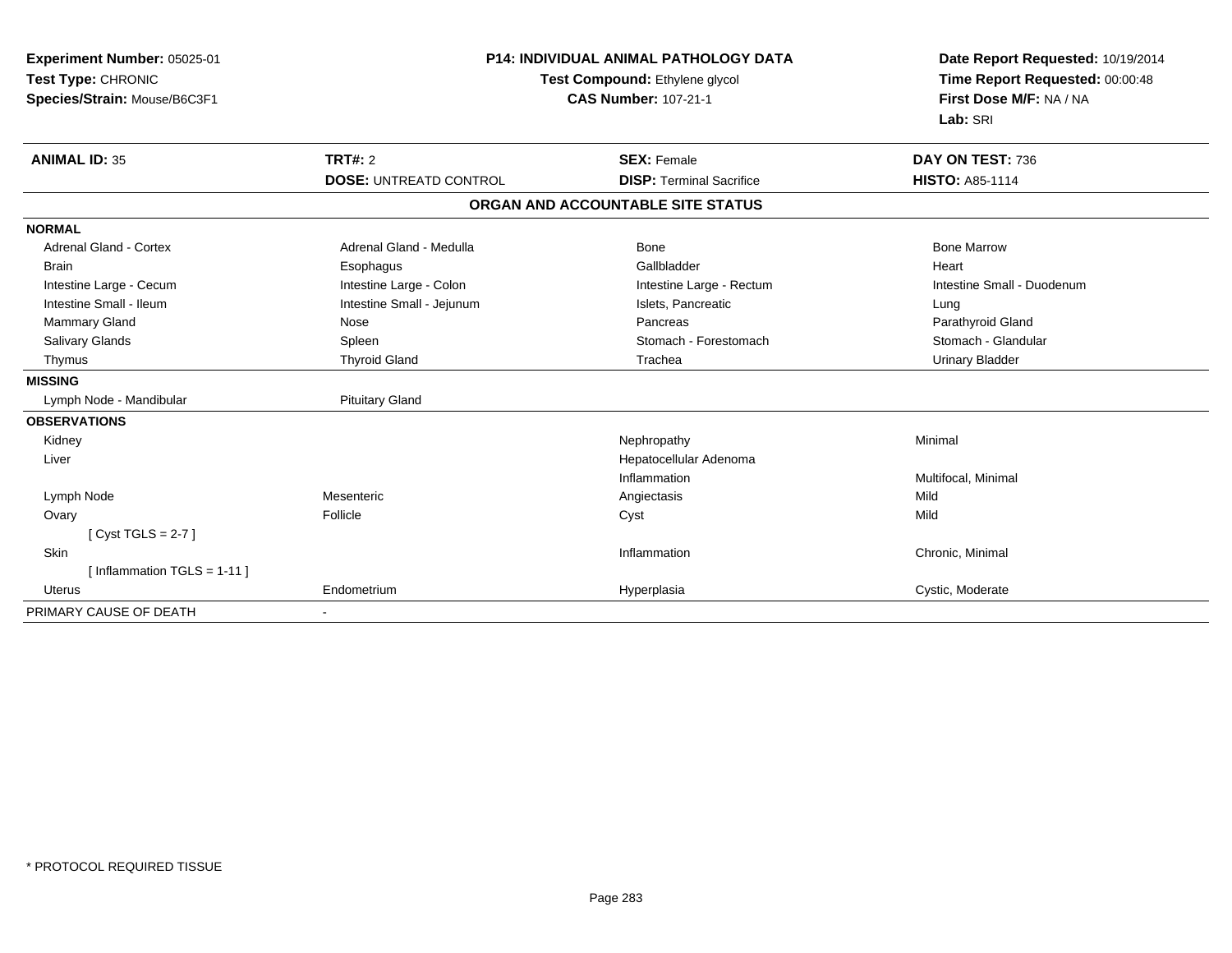| Experiment Number: 05025-01<br>Test Type: CHRONIC<br>Species/Strain: Mouse/B6C3F1 |                               | P14: INDIVIDUAL ANIMAL PATHOLOGY DATA<br>Test Compound: Ethylene glycol<br><b>CAS Number: 107-21-1</b> | Date Report Requested: 10/19/2014<br>Time Report Requested: 00:00:48<br>First Dose M/F: NA / NA<br>Lab: SRI |
|-----------------------------------------------------------------------------------|-------------------------------|--------------------------------------------------------------------------------------------------------|-------------------------------------------------------------------------------------------------------------|
| <b>ANIMAL ID: 36</b>                                                              | <b>TRT#: 2</b>                | <b>SEX: Female</b>                                                                                     | DAY ON TEST: 736                                                                                            |
|                                                                                   | <b>DOSE: UNTREATD CONTROL</b> | <b>DISP: Terminal Sacrifice</b>                                                                        | HISTO: A85-1115                                                                                             |
|                                                                                   |                               | ORGAN AND ACCOUNTABLE SITE STATUS                                                                      |                                                                                                             |
| <b>NORMAL</b>                                                                     |                               |                                                                                                        |                                                                                                             |
| <b>Adrenal Gland - Cortex</b>                                                     | Bone                          | <b>Bone Marrow</b>                                                                                     | <b>Brain</b>                                                                                                |
| Esophagus                                                                         | Gallbladder                   | Heart                                                                                                  | Intestine Large - Cecum                                                                                     |
| Intestine Large - Colon                                                           | Intestine Large - Rectum      | Intestine Small - Duodenum                                                                             | Intestine Small - Ileum                                                                                     |
| Intestine Small - Jejunum                                                         | Islets, Pancreatic            | Mammary Gland                                                                                          | Nose                                                                                                        |
| Ovary                                                                             | Pancreas                      | Parathyroid Gland                                                                                      | Stomach - Forestomach                                                                                       |
| Stomach - Glandular                                                               | Trachea                       | <b>Urinary Bladder</b>                                                                                 |                                                                                                             |
| <b>MISSING</b>                                                                    |                               |                                                                                                        |                                                                                                             |
| Adrenal Gland - Medulla                                                           |                               |                                                                                                        |                                                                                                             |
| <b>OBSERVATIONS</b>                                                               |                               |                                                                                                        |                                                                                                             |
| Kidney                                                                            |                               | Lymphoma Malignant Mixed                                                                               |                                                                                                             |
| Liver                                                                             |                               | Hepatocellular Adenoma                                                                                 |                                                                                                             |
|                                                                                   |                               | Lymphoma Malignant Mixed                                                                               |                                                                                                             |
| Note: [ HEPATOCLR ADEN ] $TGLs = 6-12$                                            |                               |                                                                                                        |                                                                                                             |
| Lung                                                                              |                               | Lymphoma Malignant Mixed                                                                               |                                                                                                             |
| Lymph Node                                                                        | Mandibular                    | Lymphoma Malignant Mixed                                                                               |                                                                                                             |
|                                                                                   | Mesenteric                    | Lymphoma Malignant Mixed                                                                               |                                                                                                             |
|                                                                                   | Pancreatic                    | Lymphoma Malignant Mixed                                                                               |                                                                                                             |
| Note: [LYMPH MAL MIXD ] TGLs = 4-5                                                |                               |                                                                                                        |                                                                                                             |
| Note: [ LYMPH MAL MIXD ] TGLs = 5-6                                               |                               |                                                                                                        |                                                                                                             |
| <b>Pituitary Gland</b>                                                            | Pars Distalis                 | Adenoma                                                                                                |                                                                                                             |
| Salivary Glands                                                                   |                               | Lymphoma Malignant Mixed                                                                               |                                                                                                             |
| <b>Skin</b>                                                                       |                               | Inflammation                                                                                           | Chronic, Minimal                                                                                            |
| [Inflammation TGLS = $1-11$ ]                                                     |                               |                                                                                                        |                                                                                                             |
| Spleen                                                                            |                               | Lymphoma Malignant Mixed                                                                               |                                                                                                             |
| [ Lymphoma Malignant Mixed TGLS = 3-8 ]                                           |                               |                                                                                                        |                                                                                                             |
| Thymus                                                                            |                               | Lymphoma Malignant Mixed                                                                               |                                                                                                             |
| Note: [ LYMPH MAL MIXD ] TGLs = 7-3                                               |                               |                                                                                                        |                                                                                                             |
| <b>Thyroid Gland</b>                                                              |                               | Degeneration                                                                                           | Cystic, Minimal                                                                                             |
| Uterus                                                                            | Endometrium                   | Hyperplasia                                                                                            | Cystic, Moderate                                                                                            |
| [Hyperplasia TGLS = 2-7]                                                          |                               |                                                                                                        |                                                                                                             |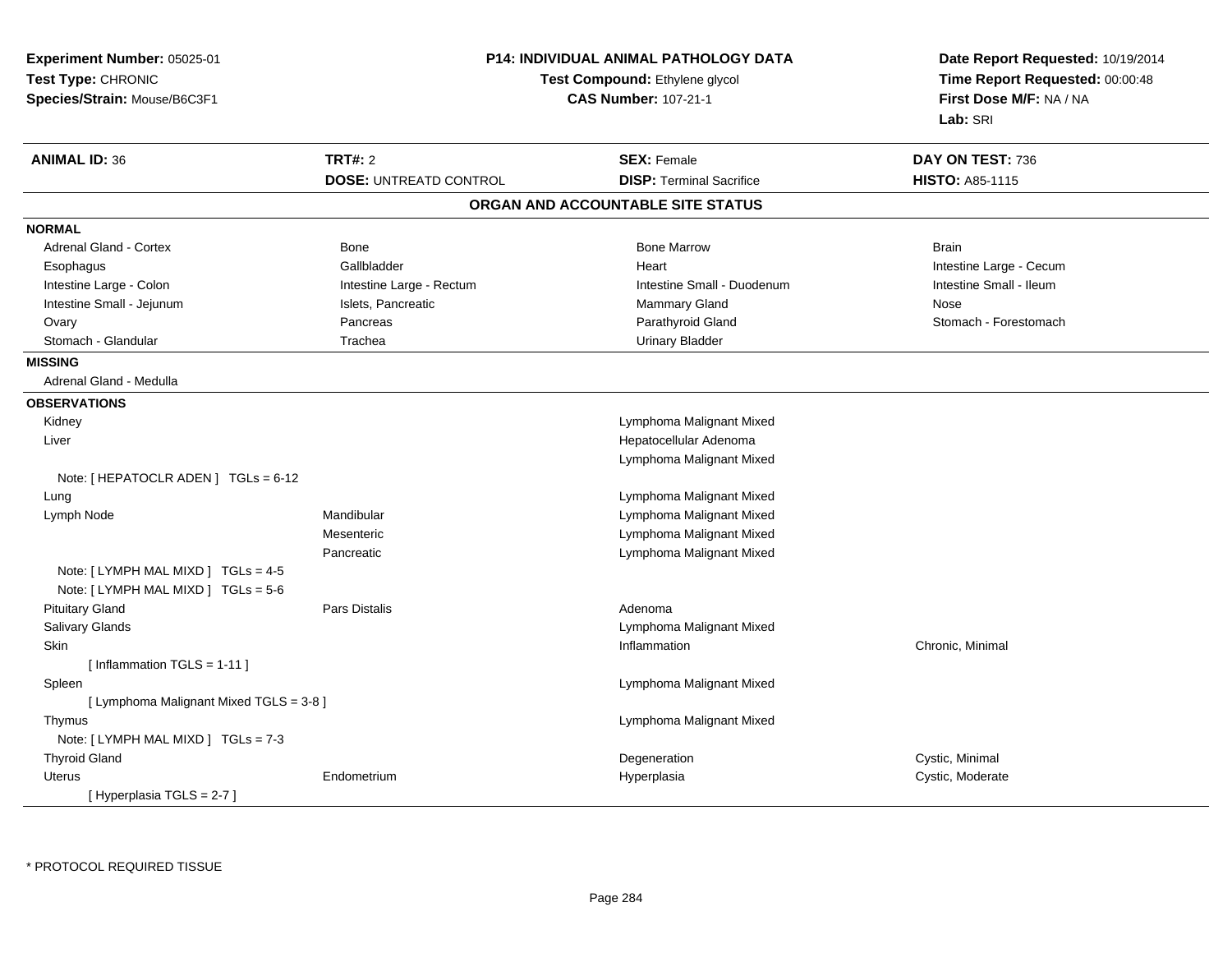| <b>Experiment Number: 05025-01</b><br>Test Type: CHRONIC<br>Species/Strain: Mouse/B6C3F1 | <b>P14: INDIVIDUAL ANIMAL PATHOLOGY DATA</b><br>Test Compound: Ethylene glycol<br><b>CAS Number: 107-21-1</b> |                                   | Date Report Requested: 10/19/2014<br>Time Report Requested: 00:00:48<br>First Dose M/F: NA / NA<br>Lab: SRI |
|------------------------------------------------------------------------------------------|---------------------------------------------------------------------------------------------------------------|-----------------------------------|-------------------------------------------------------------------------------------------------------------|
| <b>ANIMAL ID: 36</b>                                                                     | <b>TRT#:</b> 2                                                                                                | <b>SEX:</b> Female                | DAY ON TEST: 736                                                                                            |
|                                                                                          | <b>DOSE: UNTREATD CONTROL</b>                                                                                 | <b>DISP:</b> Terminal Sacrifice   | <b>HISTO: A85-1115</b>                                                                                      |
|                                                                                          |                                                                                                               | ORGAN AND ACCOUNTABLE SITE STATUS |                                                                                                             |
| PRIMARY CAUSE OF DEATH                                                                   |                                                                                                               |                                   |                                                                                                             |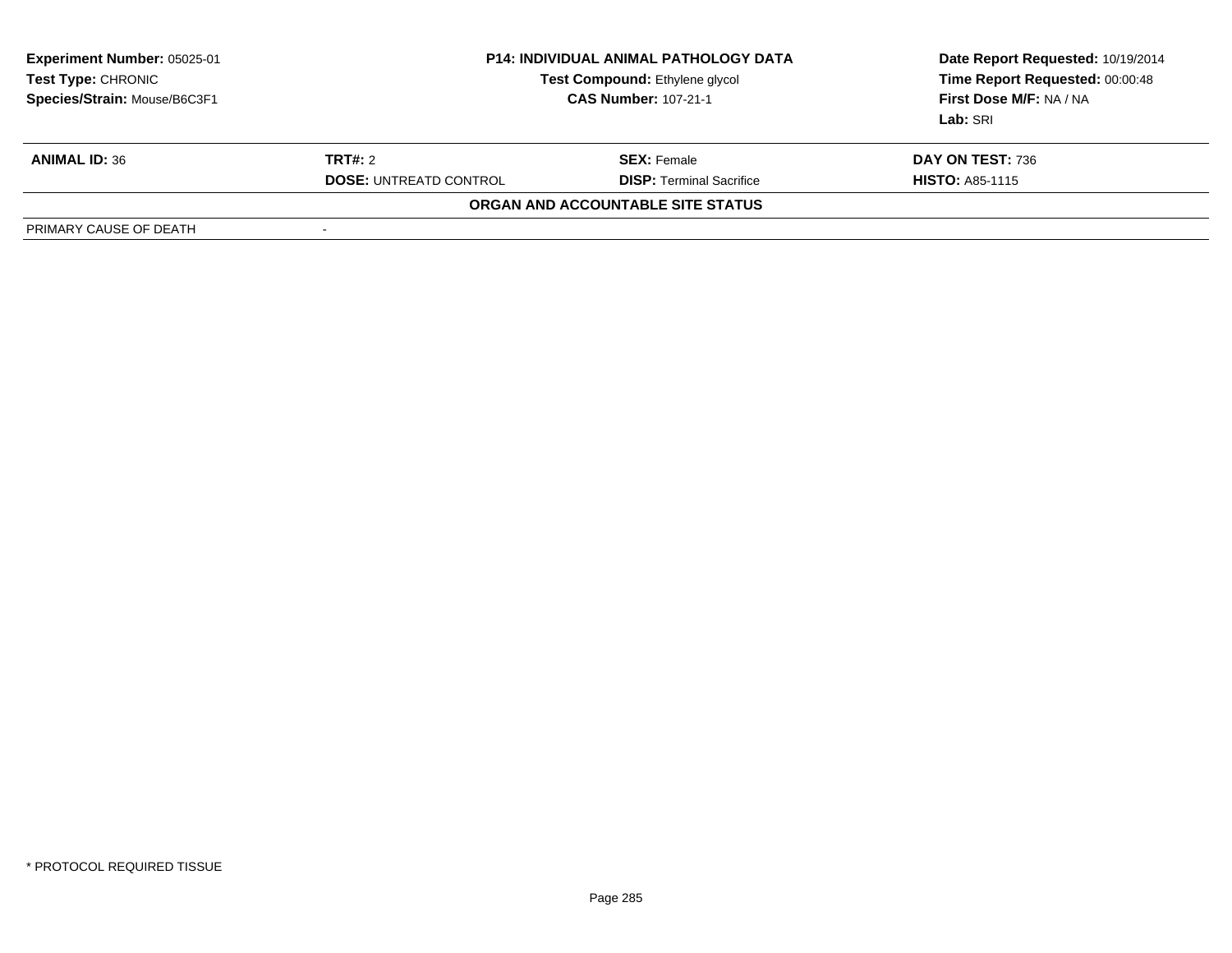| Time Report Requested: 00:00:48<br>Test Compound: Ethylene glycol<br><b>CAS Number: 107-21-1</b><br>First Dose M/F: NA / NA<br>Species/Strain: Mouse/B6C3F1<br>Lab: SRI<br><b>TRT#: 2</b><br>DAY ON TEST: 696<br><b>SEX: Female</b><br><b>DOSE: UNTREATD CONTROL</b><br><b>DISP: Moribund</b><br><b>HISTO: A85-1116</b><br>ORGAN AND ACCOUNTABLE SITE STATUS<br><b>Adrenal Gland - Cortex</b><br>Adrenal Gland - Medulla<br><b>Bone</b><br><b>Bone Marrow</b><br>Gallbladder<br>Heart<br><b>Brain</b><br>Esophagus<br>Intestine Large - Colon<br>Intestine Large - Cecum<br>Intestine Large - Rectum<br>Intestine Small - Duodenum<br>Intestine Small - Ileum<br>Intestine Small - Jejunum<br>Islets, Pancreatic<br>Nose<br>Parathyroid Gland<br>Salivary Glands<br>Pancreas<br>Ovary<br>Skin<br>Stomach - Forestomach<br><b>Thyroid Gland</b><br>Trachea<br><b>Urinary Bladder</b><br>Kidney<br>Lymphoma Malignant Lymphocytic<br>Hepatocellular Adenoma<br>Liver<br>Note: [ HEPATOCLR ADEN ] TGLs = 3-12<br>Lymphoma Malignant Lymphocytic<br>Lung<br>Mandibular<br>Lymphoma Malignant Lymphocytic<br>Lymph Node<br>Mediastinal<br>Lymphoma Malignant Lymphocytic<br>Lymphoma Malignant Lymphocytic<br>Mesenteric<br>Note: [LYMPH MAL LYMP ] TGLs = 4-6<br>Mammary Gland<br>Adenocarcinoma<br>[ Adenocarcinoma TGLS = 1-11 ]<br>Mesentery<br>Lymphoma Malignant Lymphocytic<br><b>Pituitary Gland</b><br>Pars Distalis<br>Focal, Minimal<br>Hyperplasia<br>Mild<br>Hematopoietic Cell Proliferation<br>Spleen<br>Lymphoma Malignant Lymphocytic<br>Stomach<br>Glandular<br>Lymphoma Malignant Lymphocytic<br>Thymus<br>Hyperplasia<br>Cystic, Mild<br><b>Uterus</b><br>Endometrium<br>Lymphoma Malignant Lymphocytic<br>[Hyperplasia TGLS = 2-7]<br>÷ | Experiment Number: 05025-01 | P14: INDIVIDUAL ANIMAL PATHOLOGY DATA |  | Date Report Requested: 10/19/2014 |  |
|---------------------------------------------------------------------------------------------------------------------------------------------------------------------------------------------------------------------------------------------------------------------------------------------------------------------------------------------------------------------------------------------------------------------------------------------------------------------------------------------------------------------------------------------------------------------------------------------------------------------------------------------------------------------------------------------------------------------------------------------------------------------------------------------------------------------------------------------------------------------------------------------------------------------------------------------------------------------------------------------------------------------------------------------------------------------------------------------------------------------------------------------------------------------------------------------------------------------------------------------------------------------------------------------------------------------------------------------------------------------------------------------------------------------------------------------------------------------------------------------------------------------------------------------------------------------------------------------------------------------------------------------------------------------------------------------------------------------------------------------------------|-----------------------------|---------------------------------------|--|-----------------------------------|--|
|                                                                                                                                                                                                                                                                                                                                                                                                                                                                                                                                                                                                                                                                                                                                                                                                                                                                                                                                                                                                                                                                                                                                                                                                                                                                                                                                                                                                                                                                                                                                                                                                                                                                                                                                                         | Test Type: CHRONIC          |                                       |  |                                   |  |
|                                                                                                                                                                                                                                                                                                                                                                                                                                                                                                                                                                                                                                                                                                                                                                                                                                                                                                                                                                                                                                                                                                                                                                                                                                                                                                                                                                                                                                                                                                                                                                                                                                                                                                                                                         |                             |                                       |  |                                   |  |
|                                                                                                                                                                                                                                                                                                                                                                                                                                                                                                                                                                                                                                                                                                                                                                                                                                                                                                                                                                                                                                                                                                                                                                                                                                                                                                                                                                                                                                                                                                                                                                                                                                                                                                                                                         |                             |                                       |  |                                   |  |
|                                                                                                                                                                                                                                                                                                                                                                                                                                                                                                                                                                                                                                                                                                                                                                                                                                                                                                                                                                                                                                                                                                                                                                                                                                                                                                                                                                                                                                                                                                                                                                                                                                                                                                                                                         | <b>ANIMAL ID: 37</b>        |                                       |  |                                   |  |
|                                                                                                                                                                                                                                                                                                                                                                                                                                                                                                                                                                                                                                                                                                                                                                                                                                                                                                                                                                                                                                                                                                                                                                                                                                                                                                                                                                                                                                                                                                                                                                                                                                                                                                                                                         |                             |                                       |  |                                   |  |
|                                                                                                                                                                                                                                                                                                                                                                                                                                                                                                                                                                                                                                                                                                                                                                                                                                                                                                                                                                                                                                                                                                                                                                                                                                                                                                                                                                                                                                                                                                                                                                                                                                                                                                                                                         |                             |                                       |  |                                   |  |
|                                                                                                                                                                                                                                                                                                                                                                                                                                                                                                                                                                                                                                                                                                                                                                                                                                                                                                                                                                                                                                                                                                                                                                                                                                                                                                                                                                                                                                                                                                                                                                                                                                                                                                                                                         | <b>NORMAL</b>               |                                       |  |                                   |  |
|                                                                                                                                                                                                                                                                                                                                                                                                                                                                                                                                                                                                                                                                                                                                                                                                                                                                                                                                                                                                                                                                                                                                                                                                                                                                                                                                                                                                                                                                                                                                                                                                                                                                                                                                                         |                             |                                       |  |                                   |  |
|                                                                                                                                                                                                                                                                                                                                                                                                                                                                                                                                                                                                                                                                                                                                                                                                                                                                                                                                                                                                                                                                                                                                                                                                                                                                                                                                                                                                                                                                                                                                                                                                                                                                                                                                                         |                             |                                       |  |                                   |  |
|                                                                                                                                                                                                                                                                                                                                                                                                                                                                                                                                                                                                                                                                                                                                                                                                                                                                                                                                                                                                                                                                                                                                                                                                                                                                                                                                                                                                                                                                                                                                                                                                                                                                                                                                                         |                             |                                       |  |                                   |  |
|                                                                                                                                                                                                                                                                                                                                                                                                                                                                                                                                                                                                                                                                                                                                                                                                                                                                                                                                                                                                                                                                                                                                                                                                                                                                                                                                                                                                                                                                                                                                                                                                                                                                                                                                                         |                             |                                       |  |                                   |  |
|                                                                                                                                                                                                                                                                                                                                                                                                                                                                                                                                                                                                                                                                                                                                                                                                                                                                                                                                                                                                                                                                                                                                                                                                                                                                                                                                                                                                                                                                                                                                                                                                                                                                                                                                                         |                             |                                       |  |                                   |  |
|                                                                                                                                                                                                                                                                                                                                                                                                                                                                                                                                                                                                                                                                                                                                                                                                                                                                                                                                                                                                                                                                                                                                                                                                                                                                                                                                                                                                                                                                                                                                                                                                                                                                                                                                                         |                             |                                       |  |                                   |  |
|                                                                                                                                                                                                                                                                                                                                                                                                                                                                                                                                                                                                                                                                                                                                                                                                                                                                                                                                                                                                                                                                                                                                                                                                                                                                                                                                                                                                                                                                                                                                                                                                                                                                                                                                                         |                             |                                       |  |                                   |  |
|                                                                                                                                                                                                                                                                                                                                                                                                                                                                                                                                                                                                                                                                                                                                                                                                                                                                                                                                                                                                                                                                                                                                                                                                                                                                                                                                                                                                                                                                                                                                                                                                                                                                                                                                                         | <b>OBSERVATIONS</b>         |                                       |  |                                   |  |
|                                                                                                                                                                                                                                                                                                                                                                                                                                                                                                                                                                                                                                                                                                                                                                                                                                                                                                                                                                                                                                                                                                                                                                                                                                                                                                                                                                                                                                                                                                                                                                                                                                                                                                                                                         |                             |                                       |  |                                   |  |
|                                                                                                                                                                                                                                                                                                                                                                                                                                                                                                                                                                                                                                                                                                                                                                                                                                                                                                                                                                                                                                                                                                                                                                                                                                                                                                                                                                                                                                                                                                                                                                                                                                                                                                                                                         |                             |                                       |  |                                   |  |
|                                                                                                                                                                                                                                                                                                                                                                                                                                                                                                                                                                                                                                                                                                                                                                                                                                                                                                                                                                                                                                                                                                                                                                                                                                                                                                                                                                                                                                                                                                                                                                                                                                                                                                                                                         |                             |                                       |  |                                   |  |
|                                                                                                                                                                                                                                                                                                                                                                                                                                                                                                                                                                                                                                                                                                                                                                                                                                                                                                                                                                                                                                                                                                                                                                                                                                                                                                                                                                                                                                                                                                                                                                                                                                                                                                                                                         |                             |                                       |  |                                   |  |
|                                                                                                                                                                                                                                                                                                                                                                                                                                                                                                                                                                                                                                                                                                                                                                                                                                                                                                                                                                                                                                                                                                                                                                                                                                                                                                                                                                                                                                                                                                                                                                                                                                                                                                                                                         |                             |                                       |  |                                   |  |
|                                                                                                                                                                                                                                                                                                                                                                                                                                                                                                                                                                                                                                                                                                                                                                                                                                                                                                                                                                                                                                                                                                                                                                                                                                                                                                                                                                                                                                                                                                                                                                                                                                                                                                                                                         |                             |                                       |  |                                   |  |
|                                                                                                                                                                                                                                                                                                                                                                                                                                                                                                                                                                                                                                                                                                                                                                                                                                                                                                                                                                                                                                                                                                                                                                                                                                                                                                                                                                                                                                                                                                                                                                                                                                                                                                                                                         |                             |                                       |  |                                   |  |
|                                                                                                                                                                                                                                                                                                                                                                                                                                                                                                                                                                                                                                                                                                                                                                                                                                                                                                                                                                                                                                                                                                                                                                                                                                                                                                                                                                                                                                                                                                                                                                                                                                                                                                                                                         |                             |                                       |  |                                   |  |
|                                                                                                                                                                                                                                                                                                                                                                                                                                                                                                                                                                                                                                                                                                                                                                                                                                                                                                                                                                                                                                                                                                                                                                                                                                                                                                                                                                                                                                                                                                                                                                                                                                                                                                                                                         |                             |                                       |  |                                   |  |
|                                                                                                                                                                                                                                                                                                                                                                                                                                                                                                                                                                                                                                                                                                                                                                                                                                                                                                                                                                                                                                                                                                                                                                                                                                                                                                                                                                                                                                                                                                                                                                                                                                                                                                                                                         |                             |                                       |  |                                   |  |
|                                                                                                                                                                                                                                                                                                                                                                                                                                                                                                                                                                                                                                                                                                                                                                                                                                                                                                                                                                                                                                                                                                                                                                                                                                                                                                                                                                                                                                                                                                                                                                                                                                                                                                                                                         |                             |                                       |  |                                   |  |
|                                                                                                                                                                                                                                                                                                                                                                                                                                                                                                                                                                                                                                                                                                                                                                                                                                                                                                                                                                                                                                                                                                                                                                                                                                                                                                                                                                                                                                                                                                                                                                                                                                                                                                                                                         |                             |                                       |  |                                   |  |
|                                                                                                                                                                                                                                                                                                                                                                                                                                                                                                                                                                                                                                                                                                                                                                                                                                                                                                                                                                                                                                                                                                                                                                                                                                                                                                                                                                                                                                                                                                                                                                                                                                                                                                                                                         |                             |                                       |  |                                   |  |
|                                                                                                                                                                                                                                                                                                                                                                                                                                                                                                                                                                                                                                                                                                                                                                                                                                                                                                                                                                                                                                                                                                                                                                                                                                                                                                                                                                                                                                                                                                                                                                                                                                                                                                                                                         |                             |                                       |  |                                   |  |
|                                                                                                                                                                                                                                                                                                                                                                                                                                                                                                                                                                                                                                                                                                                                                                                                                                                                                                                                                                                                                                                                                                                                                                                                                                                                                                                                                                                                                                                                                                                                                                                                                                                                                                                                                         |                             |                                       |  |                                   |  |
|                                                                                                                                                                                                                                                                                                                                                                                                                                                                                                                                                                                                                                                                                                                                                                                                                                                                                                                                                                                                                                                                                                                                                                                                                                                                                                                                                                                                                                                                                                                                                                                                                                                                                                                                                         |                             |                                       |  |                                   |  |
|                                                                                                                                                                                                                                                                                                                                                                                                                                                                                                                                                                                                                                                                                                                                                                                                                                                                                                                                                                                                                                                                                                                                                                                                                                                                                                                                                                                                                                                                                                                                                                                                                                                                                                                                                         |                             |                                       |  |                                   |  |
|                                                                                                                                                                                                                                                                                                                                                                                                                                                                                                                                                                                                                                                                                                                                                                                                                                                                                                                                                                                                                                                                                                                                                                                                                                                                                                                                                                                                                                                                                                                                                                                                                                                                                                                                                         |                             |                                       |  |                                   |  |
|                                                                                                                                                                                                                                                                                                                                                                                                                                                                                                                                                                                                                                                                                                                                                                                                                                                                                                                                                                                                                                                                                                                                                                                                                                                                                                                                                                                                                                                                                                                                                                                                                                                                                                                                                         | PRIMARY CAUSE OF DEATH      |                                       |  |                                   |  |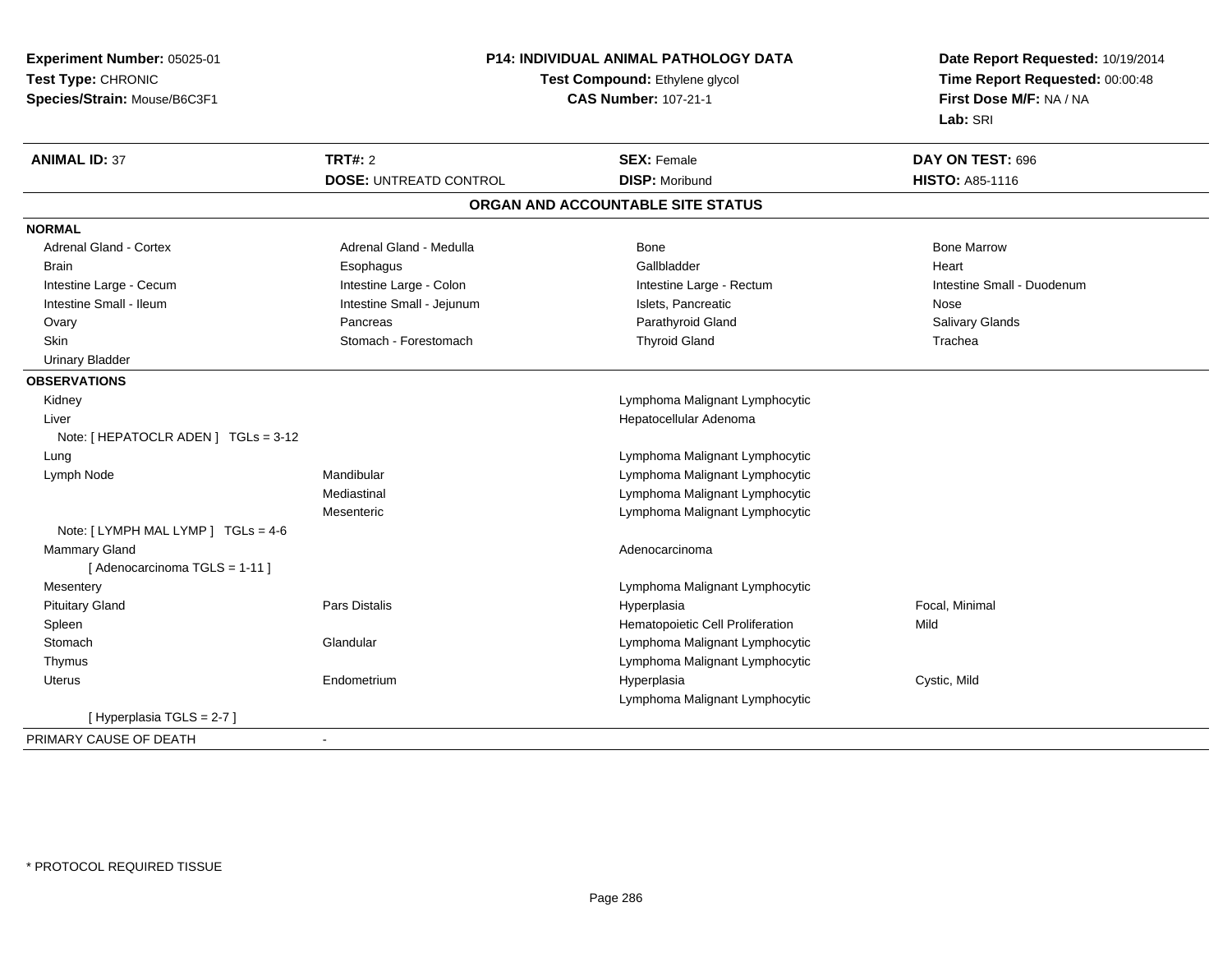| Experiment Number: 05025-01<br>Test Type: CHRONIC<br>Species/Strain: Mouse/B6C3F1 | <b>P14: INDIVIDUAL ANIMAL PATHOLOGY DATA</b><br>Test Compound: Ethylene glycol<br><b>CAS Number: 107-21-1</b> |                                   | Date Report Requested: 10/19/2014<br>Time Report Requested: 00:00:48<br>First Dose M/F: NA / NA<br>Lab: SRI |
|-----------------------------------------------------------------------------------|---------------------------------------------------------------------------------------------------------------|-----------------------------------|-------------------------------------------------------------------------------------------------------------|
| <b>ANIMAL ID: 38</b>                                                              | <b>TRT#: 2</b>                                                                                                | <b>SEX: Female</b>                | DAY ON TEST: 736                                                                                            |
|                                                                                   | <b>DOSE: UNTREATD CONTROL</b>                                                                                 | <b>DISP: Terminal Sacrifice</b>   | <b>HISTO: A85-1117</b>                                                                                      |
|                                                                                   |                                                                                                               | ORGAN AND ACCOUNTABLE SITE STATUS |                                                                                                             |
| <b>NORMAL</b>                                                                     |                                                                                                               |                                   |                                                                                                             |
| <b>Adrenal Gland - Cortex</b>                                                     | Adrenal Gland - Medulla                                                                                       | Bone                              | <b>Bone Marrow</b>                                                                                          |
| Brain                                                                             | Esophagus                                                                                                     | Gallbladder                       | Heart                                                                                                       |
| Intestine Large - Cecum                                                           | Intestine Large - Colon                                                                                       | Intestine Large - Rectum          | Intestine Small - Duodenum                                                                                  |
| Intestine Small - Ileum                                                           | Intestine Small - Jejunum                                                                                     | Islets, Pancreatic                | Lymph Node - Mandibular                                                                                     |
| Mammary Gland                                                                     | Nose                                                                                                          | Pancreas                          | Parathyroid Gland                                                                                           |
| <b>Pituitary Gland</b>                                                            | Salivary Glands                                                                                               | <b>Skin</b>                       | Stomach - Forestomach                                                                                       |
| Stomach - Glandular                                                               | Thymus                                                                                                        | <b>Thyroid Gland</b>              | Trachea                                                                                                     |
| <b>Urinary Bladder</b>                                                            |                                                                                                               |                                   |                                                                                                             |
| <b>MISSING</b>                                                                    |                                                                                                               |                                   |                                                                                                             |
| Ovary                                                                             |                                                                                                               |                                   |                                                                                                             |
| <b>OBSERVATIONS</b>                                                               |                                                                                                               |                                   |                                                                                                             |
| Kidney                                                                            |                                                                                                               | Metaplasia                        | Osseous, Minimal                                                                                            |
| Liver                                                                             |                                                                                                               | Hyperplasia                       | Lymphoid, Minimal                                                                                           |
| Lung                                                                              |                                                                                                               | Hyperplasia                       | Lymphoid, Mild                                                                                              |
| Spleen                                                                            |                                                                                                               | Lymphoma Malignant Mixed          |                                                                                                             |
| Uterus                                                                            | Endometrium                                                                                                   | Hyperplasia                       | Cystic, Marked                                                                                              |
| PRIMARY CAUSE OF DEATH                                                            |                                                                                                               |                                   |                                                                                                             |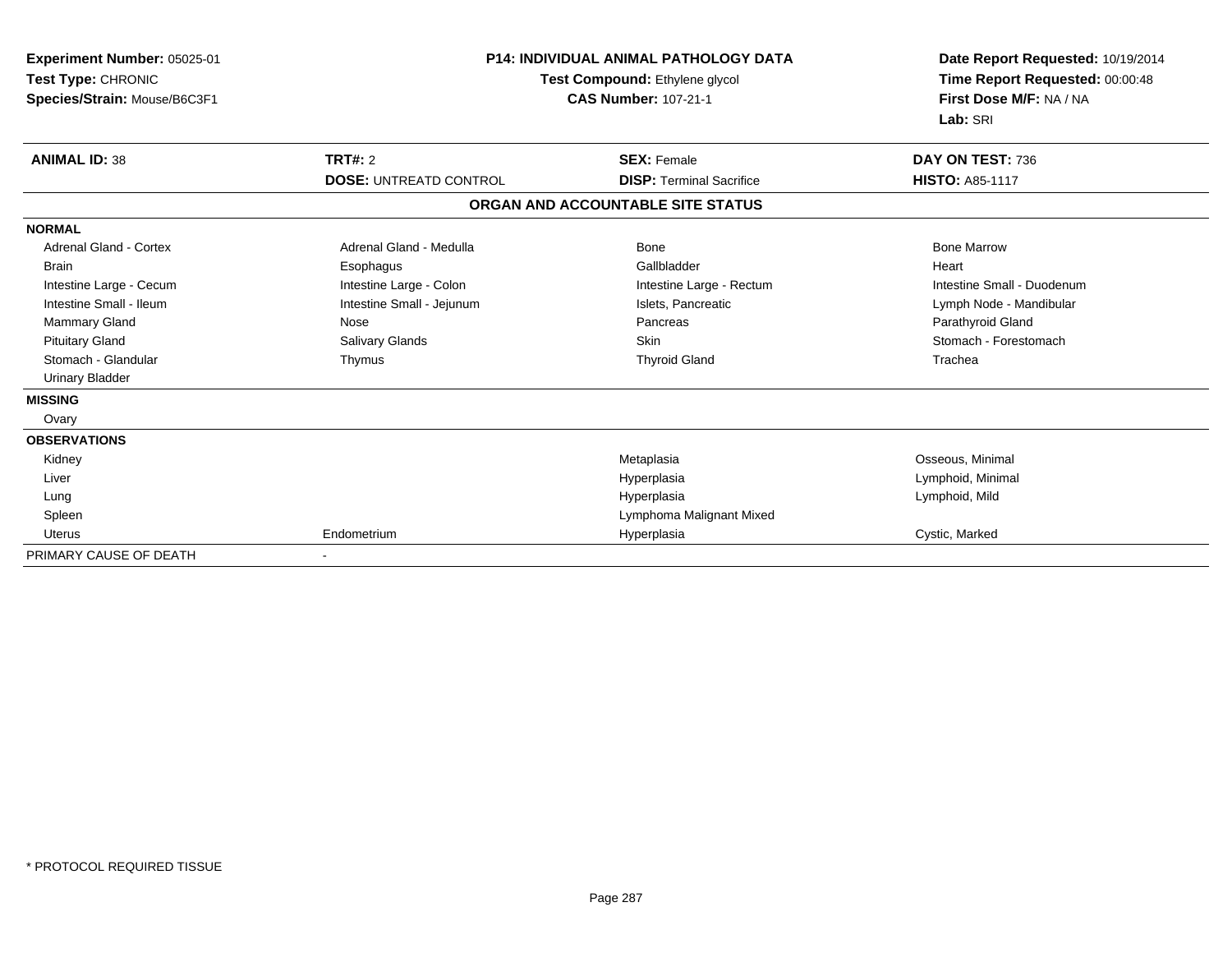| <b>Experiment Number: 05025-01</b><br>Test Type: CHRONIC | <b>P14: INDIVIDUAL ANIMAL PATHOLOGY DATA</b><br>Test Compound: Ethylene glycol |                                   | Date Report Requested: 10/19/2014<br>Time Report Requested: 00:00:48 |
|----------------------------------------------------------|--------------------------------------------------------------------------------|-----------------------------------|----------------------------------------------------------------------|
| Species/Strain: Mouse/B6C3F1                             |                                                                                | <b>CAS Number: 107-21-1</b>       | First Dose M/F: NA / NA<br>Lab: SRI                                  |
| <b>ANIMAL ID: 39</b>                                     | <b>TRT#: 2</b>                                                                 | <b>SEX: Female</b>                | DAY ON TEST: 736                                                     |
|                                                          | <b>DOSE: UNTREATD CONTROL</b>                                                  | <b>DISP: Terminal Sacrifice</b>   | <b>HISTO: A85-1118</b>                                               |
|                                                          |                                                                                | ORGAN AND ACCOUNTABLE SITE STATUS |                                                                      |
| <b>NORMAL</b>                                            |                                                                                |                                   |                                                                      |
| <b>Adrenal Gland - Cortex</b>                            | Adrenal Gland - Medulla                                                        | Bone                              | <b>Bone Marrow</b>                                                   |
| <b>Brain</b>                                             | Esophagus                                                                      | Gallbladder                       | Heart                                                                |
| Intestine Large - Cecum                                  | Intestine Large - Colon                                                        | Intestine Large - Rectum          | Intestine Small - Duodenum                                           |
| Intestine Small - Ileum                                  | Intestine Small - Jejunum                                                      | Islets, Pancreatic                | Kidney                                                               |
| Lymph Node - Mandibular                                  | <b>Mammary Gland</b>                                                           | Nose                              | Ovary                                                                |
| Pancreas                                                 | Parathyroid Gland                                                              | Salivary Glands                   | Stomach - Forestomach                                                |
| Stomach - Glandular                                      | Trachea                                                                        | <b>Urinary Bladder</b>            |                                                                      |
| <b>OBSERVATIONS</b>                                      |                                                                                |                                   |                                                                      |
| Liver                                                    |                                                                                | Inflammation                      | Multifocal, Minimal                                                  |
| Lung                                                     |                                                                                | Hyperplasia                       | Lymphoid, Minimal                                                    |
| Mesentery                                                | Fat                                                                            | <b>Necrosis</b>                   | Mild                                                                 |
| [Necrosis TGLS = $2-12$ ]                                |                                                                                |                                   |                                                                      |
| <b>Pituitary Gland</b>                                   | Pars Distalis                                                                  | Adenoma                           |                                                                      |
| Skin                                                     |                                                                                | Inflammation                      | Chronic, Minimal                                                     |
| [Inflammation TGLS = 1-11]                               |                                                                                |                                   |                                                                      |
| Spleen                                                   |                                                                                | Lymphoma Malignant Mixed          |                                                                      |
| Thymus                                                   |                                                                                | Lymphoma Malignant Mixed          |                                                                      |
| [ Lymphoma Malignant Mixed TGLS = 3-3 ]                  |                                                                                |                                   |                                                                      |
| <b>Thyroid Gland</b>                                     | <b>Follicular Cel</b>                                                          | Hyperplasia                       | Moderate                                                             |
| Uterus                                                   | Endometrium                                                                    | Hyperplasia                       | Cystic, Moderate                                                     |
| PRIMARY CAUSE OF DEATH                                   |                                                                                |                                   |                                                                      |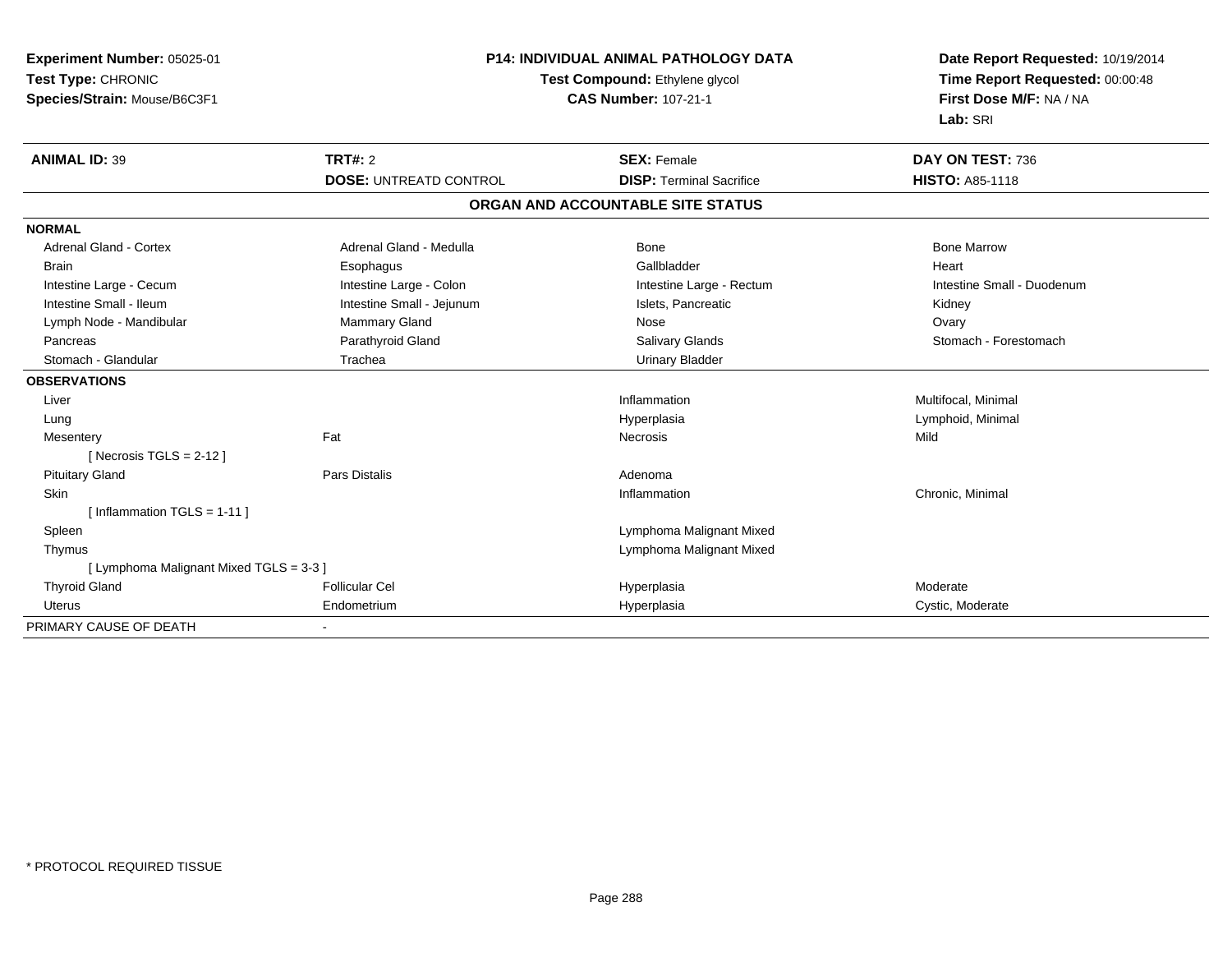| Time Report Requested: 00:00:48<br>Test Compound: Ethylene glycol<br>First Dose M/F: NA / NA<br>Species/Strain: Mouse/B6C3F1<br><b>CAS Number: 107-21-1</b><br>Lab: SRI<br><b>TRT#: 2</b><br><b>SEX: Female</b><br>DAY ON TEST: 518<br><b>DISP: Dead</b><br><b>DOSE: UNTREATD CONTROL</b><br><b>HISTO: A85-1119</b><br>ORGAN AND ACCOUNTABLE SITE STATUS<br>Adrenal Gland - Cortex<br>Adrenal Gland - Medulla<br><b>Bone</b><br><b>Bone Marrow</b><br>Gallbladder<br>Heart<br>Esophagus<br>Brain<br>Intestine Large - Colon<br>Intestine Large - Rectum<br>Intestine Small - Duodenum<br>Intestine Large - Cecum<br>Intestine Small - Jejunum<br>Intestine Small - Ileum<br>Islets, Pancreatic<br>Lymph Node - Mandibular<br>Mammary Gland<br>Pancreas<br>Parathyroid Gland<br>Nose<br>Salivary Glands<br>Stomach - Glandular<br><b>Pituitary Gland</b><br>Stomach - Forestomach<br><b>Thyroid Gland</b><br>Trachea<br><b>Urinary Bladder</b><br>Thymus<br><b>Infiltration Cellular</b><br>Mixed Cell, Mild<br>Kidney<br>Minimal<br>Nephropathy<br>Hematopoietic Cell Proliferation<br>Mild<br>Liver<br><b>Infiltration Cellular</b><br>Mixed Cell, Mild<br><b>Infiltration Cellular</b><br>Mixed Cell, Mild<br>Lung<br>Mediastinal<br>Moderate<br>Lymph Node<br>Hyperplasia<br>Marked<br>Renal<br>Hyperplasia<br>Mediastinal<br>Inflammation<br>Suppurative, Moderate<br>Note: [HYPERPLASIA ] TGLs = 5-12<br>Suppurative, Mild<br>Inflammation<br>Mesentery<br>Suppurative, Marked<br>Ovary<br>Inflammation<br>[Inflammation $TGLS = 3-13$ ]<br>Skin<br>Inflammation<br>Chronic, Mild<br>[Inflammation TGLS = $1-11$ ]<br>Marked<br>Spleen<br>Hematopoietic Cell Proliferation<br>Note: [ HEMA CELL PROL ] TGLs = 4-8<br>Endometrium<br>Cystic, Moderate<br>Uterus | Experiment Number: 05025-01 | P14: INDIVIDUAL ANIMAL PATHOLOGY DATA |             | Date Report Requested: 10/19/2014 |
|---------------------------------------------------------------------------------------------------------------------------------------------------------------------------------------------------------------------------------------------------------------------------------------------------------------------------------------------------------------------------------------------------------------------------------------------------------------------------------------------------------------------------------------------------------------------------------------------------------------------------------------------------------------------------------------------------------------------------------------------------------------------------------------------------------------------------------------------------------------------------------------------------------------------------------------------------------------------------------------------------------------------------------------------------------------------------------------------------------------------------------------------------------------------------------------------------------------------------------------------------------------------------------------------------------------------------------------------------------------------------------------------------------------------------------------------------------------------------------------------------------------------------------------------------------------------------------------------------------------------------------------------------------------------------------------------------------------------------------------------------------------------|-----------------------------|---------------------------------------|-------------|-----------------------------------|
|                                                                                                                                                                                                                                                                                                                                                                                                                                                                                                                                                                                                                                                                                                                                                                                                                                                                                                                                                                                                                                                                                                                                                                                                                                                                                                                                                                                                                                                                                                                                                                                                                                                                                                                                                                     | Test Type: CHRONIC          |                                       |             |                                   |
|                                                                                                                                                                                                                                                                                                                                                                                                                                                                                                                                                                                                                                                                                                                                                                                                                                                                                                                                                                                                                                                                                                                                                                                                                                                                                                                                                                                                                                                                                                                                                                                                                                                                                                                                                                     |                             |                                       |             |                                   |
|                                                                                                                                                                                                                                                                                                                                                                                                                                                                                                                                                                                                                                                                                                                                                                                                                                                                                                                                                                                                                                                                                                                                                                                                                                                                                                                                                                                                                                                                                                                                                                                                                                                                                                                                                                     |                             |                                       |             |                                   |
|                                                                                                                                                                                                                                                                                                                                                                                                                                                                                                                                                                                                                                                                                                                                                                                                                                                                                                                                                                                                                                                                                                                                                                                                                                                                                                                                                                                                                                                                                                                                                                                                                                                                                                                                                                     | <b>ANIMAL ID: 40</b>        |                                       |             |                                   |
|                                                                                                                                                                                                                                                                                                                                                                                                                                                                                                                                                                                                                                                                                                                                                                                                                                                                                                                                                                                                                                                                                                                                                                                                                                                                                                                                                                                                                                                                                                                                                                                                                                                                                                                                                                     |                             |                                       |             |                                   |
|                                                                                                                                                                                                                                                                                                                                                                                                                                                                                                                                                                                                                                                                                                                                                                                                                                                                                                                                                                                                                                                                                                                                                                                                                                                                                                                                                                                                                                                                                                                                                                                                                                                                                                                                                                     |                             |                                       |             |                                   |
|                                                                                                                                                                                                                                                                                                                                                                                                                                                                                                                                                                                                                                                                                                                                                                                                                                                                                                                                                                                                                                                                                                                                                                                                                                                                                                                                                                                                                                                                                                                                                                                                                                                                                                                                                                     | <b>NORMAL</b>               |                                       |             |                                   |
|                                                                                                                                                                                                                                                                                                                                                                                                                                                                                                                                                                                                                                                                                                                                                                                                                                                                                                                                                                                                                                                                                                                                                                                                                                                                                                                                                                                                                                                                                                                                                                                                                                                                                                                                                                     |                             |                                       |             |                                   |
|                                                                                                                                                                                                                                                                                                                                                                                                                                                                                                                                                                                                                                                                                                                                                                                                                                                                                                                                                                                                                                                                                                                                                                                                                                                                                                                                                                                                                                                                                                                                                                                                                                                                                                                                                                     |                             |                                       |             |                                   |
|                                                                                                                                                                                                                                                                                                                                                                                                                                                                                                                                                                                                                                                                                                                                                                                                                                                                                                                                                                                                                                                                                                                                                                                                                                                                                                                                                                                                                                                                                                                                                                                                                                                                                                                                                                     |                             |                                       |             |                                   |
|                                                                                                                                                                                                                                                                                                                                                                                                                                                                                                                                                                                                                                                                                                                                                                                                                                                                                                                                                                                                                                                                                                                                                                                                                                                                                                                                                                                                                                                                                                                                                                                                                                                                                                                                                                     |                             |                                       |             |                                   |
|                                                                                                                                                                                                                                                                                                                                                                                                                                                                                                                                                                                                                                                                                                                                                                                                                                                                                                                                                                                                                                                                                                                                                                                                                                                                                                                                                                                                                                                                                                                                                                                                                                                                                                                                                                     |                             |                                       |             |                                   |
|                                                                                                                                                                                                                                                                                                                                                                                                                                                                                                                                                                                                                                                                                                                                                                                                                                                                                                                                                                                                                                                                                                                                                                                                                                                                                                                                                                                                                                                                                                                                                                                                                                                                                                                                                                     |                             |                                       |             |                                   |
|                                                                                                                                                                                                                                                                                                                                                                                                                                                                                                                                                                                                                                                                                                                                                                                                                                                                                                                                                                                                                                                                                                                                                                                                                                                                                                                                                                                                                                                                                                                                                                                                                                                                                                                                                                     |                             |                                       |             |                                   |
|                                                                                                                                                                                                                                                                                                                                                                                                                                                                                                                                                                                                                                                                                                                                                                                                                                                                                                                                                                                                                                                                                                                                                                                                                                                                                                                                                                                                                                                                                                                                                                                                                                                                                                                                                                     | <b>OBSERVATIONS</b>         |                                       |             |                                   |
|                                                                                                                                                                                                                                                                                                                                                                                                                                                                                                                                                                                                                                                                                                                                                                                                                                                                                                                                                                                                                                                                                                                                                                                                                                                                                                                                                                                                                                                                                                                                                                                                                                                                                                                                                                     |                             |                                       |             |                                   |
|                                                                                                                                                                                                                                                                                                                                                                                                                                                                                                                                                                                                                                                                                                                                                                                                                                                                                                                                                                                                                                                                                                                                                                                                                                                                                                                                                                                                                                                                                                                                                                                                                                                                                                                                                                     |                             |                                       |             |                                   |
|                                                                                                                                                                                                                                                                                                                                                                                                                                                                                                                                                                                                                                                                                                                                                                                                                                                                                                                                                                                                                                                                                                                                                                                                                                                                                                                                                                                                                                                                                                                                                                                                                                                                                                                                                                     |                             |                                       |             |                                   |
|                                                                                                                                                                                                                                                                                                                                                                                                                                                                                                                                                                                                                                                                                                                                                                                                                                                                                                                                                                                                                                                                                                                                                                                                                                                                                                                                                                                                                                                                                                                                                                                                                                                                                                                                                                     |                             |                                       |             |                                   |
|                                                                                                                                                                                                                                                                                                                                                                                                                                                                                                                                                                                                                                                                                                                                                                                                                                                                                                                                                                                                                                                                                                                                                                                                                                                                                                                                                                                                                                                                                                                                                                                                                                                                                                                                                                     |                             |                                       |             |                                   |
|                                                                                                                                                                                                                                                                                                                                                                                                                                                                                                                                                                                                                                                                                                                                                                                                                                                                                                                                                                                                                                                                                                                                                                                                                                                                                                                                                                                                                                                                                                                                                                                                                                                                                                                                                                     |                             |                                       |             |                                   |
|                                                                                                                                                                                                                                                                                                                                                                                                                                                                                                                                                                                                                                                                                                                                                                                                                                                                                                                                                                                                                                                                                                                                                                                                                                                                                                                                                                                                                                                                                                                                                                                                                                                                                                                                                                     |                             |                                       |             |                                   |
|                                                                                                                                                                                                                                                                                                                                                                                                                                                                                                                                                                                                                                                                                                                                                                                                                                                                                                                                                                                                                                                                                                                                                                                                                                                                                                                                                                                                                                                                                                                                                                                                                                                                                                                                                                     |                             |                                       |             |                                   |
|                                                                                                                                                                                                                                                                                                                                                                                                                                                                                                                                                                                                                                                                                                                                                                                                                                                                                                                                                                                                                                                                                                                                                                                                                                                                                                                                                                                                                                                                                                                                                                                                                                                                                                                                                                     |                             |                                       |             |                                   |
|                                                                                                                                                                                                                                                                                                                                                                                                                                                                                                                                                                                                                                                                                                                                                                                                                                                                                                                                                                                                                                                                                                                                                                                                                                                                                                                                                                                                                                                                                                                                                                                                                                                                                                                                                                     |                             |                                       |             |                                   |
|                                                                                                                                                                                                                                                                                                                                                                                                                                                                                                                                                                                                                                                                                                                                                                                                                                                                                                                                                                                                                                                                                                                                                                                                                                                                                                                                                                                                                                                                                                                                                                                                                                                                                                                                                                     |                             |                                       |             |                                   |
|                                                                                                                                                                                                                                                                                                                                                                                                                                                                                                                                                                                                                                                                                                                                                                                                                                                                                                                                                                                                                                                                                                                                                                                                                                                                                                                                                                                                                                                                                                                                                                                                                                                                                                                                                                     |                             |                                       |             |                                   |
|                                                                                                                                                                                                                                                                                                                                                                                                                                                                                                                                                                                                                                                                                                                                                                                                                                                                                                                                                                                                                                                                                                                                                                                                                                                                                                                                                                                                                                                                                                                                                                                                                                                                                                                                                                     |                             |                                       |             |                                   |
|                                                                                                                                                                                                                                                                                                                                                                                                                                                                                                                                                                                                                                                                                                                                                                                                                                                                                                                                                                                                                                                                                                                                                                                                                                                                                                                                                                                                                                                                                                                                                                                                                                                                                                                                                                     |                             |                                       |             |                                   |
|                                                                                                                                                                                                                                                                                                                                                                                                                                                                                                                                                                                                                                                                                                                                                                                                                                                                                                                                                                                                                                                                                                                                                                                                                                                                                                                                                                                                                                                                                                                                                                                                                                                                                                                                                                     |                             |                                       |             |                                   |
|                                                                                                                                                                                                                                                                                                                                                                                                                                                                                                                                                                                                                                                                                                                                                                                                                                                                                                                                                                                                                                                                                                                                                                                                                                                                                                                                                                                                                                                                                                                                                                                                                                                                                                                                                                     |                             |                                       |             |                                   |
|                                                                                                                                                                                                                                                                                                                                                                                                                                                                                                                                                                                                                                                                                                                                                                                                                                                                                                                                                                                                                                                                                                                                                                                                                                                                                                                                                                                                                                                                                                                                                                                                                                                                                                                                                                     |                             |                                       | Hyperplasia |                                   |
| ä,                                                                                                                                                                                                                                                                                                                                                                                                                                                                                                                                                                                                                                                                                                                                                                                                                                                                                                                                                                                                                                                                                                                                                                                                                                                                                                                                                                                                                                                                                                                                                                                                                                                                                                                                                                  | PRIMARY CAUSE OF DEATH      |                                       |             |                                   |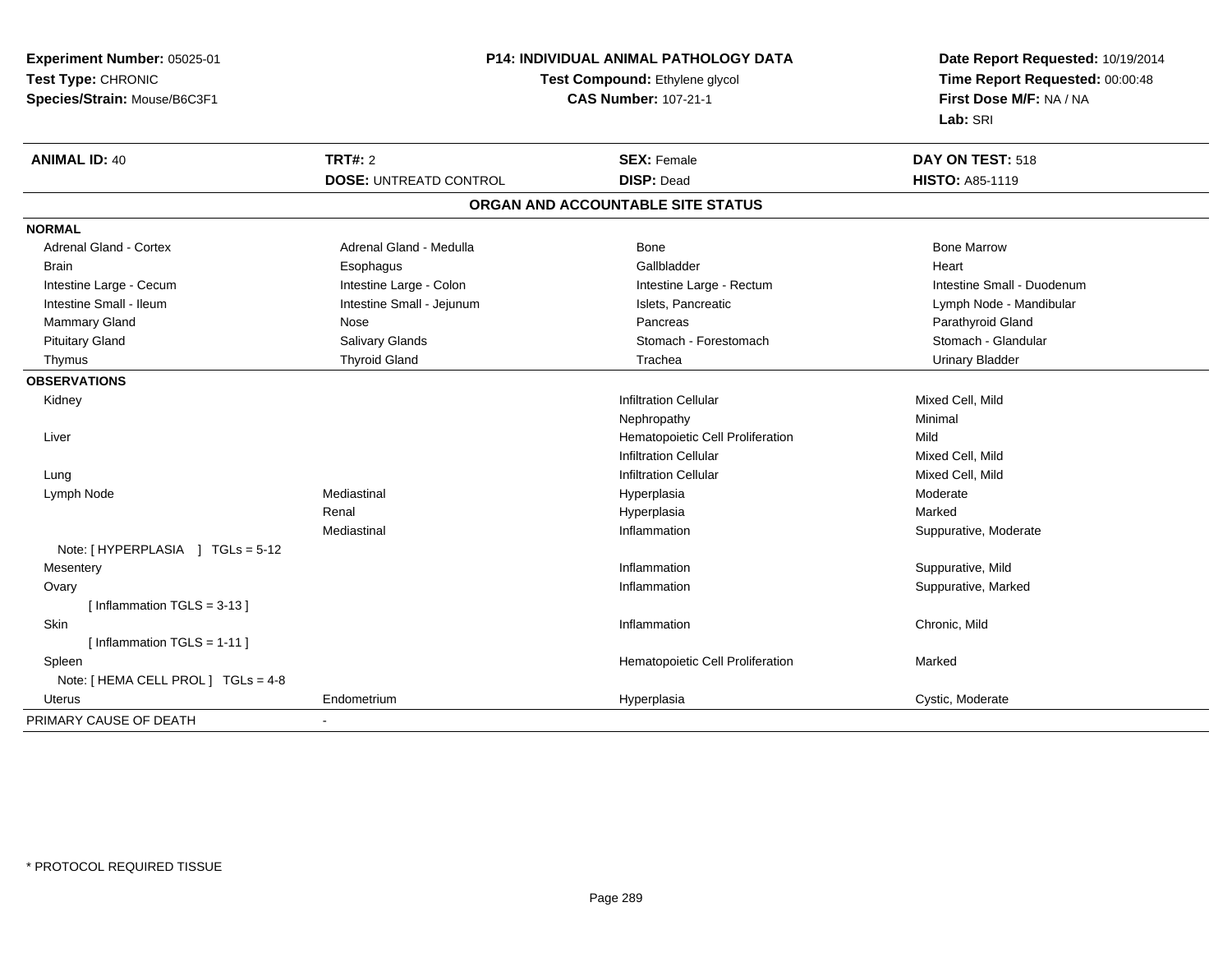| Experiment Number: 05025-01<br>Test Type: CHRONIC<br>Species/Strain: Mouse/B6C3F1 | P14: INDIVIDUAL ANIMAL PATHOLOGY DATA<br>Test Compound: Ethylene glycol<br><b>CAS Number: 107-21-1</b> |                                   | Date Report Requested: 10/19/2014<br>Time Report Requested: 00:00:48<br>First Dose M/F: NA / NA<br>Lab: SRI |
|-----------------------------------------------------------------------------------|--------------------------------------------------------------------------------------------------------|-----------------------------------|-------------------------------------------------------------------------------------------------------------|
| <b>ANIMAL ID: 41</b>                                                              | <b>TRT#: 2</b>                                                                                         | <b>SEX: Female</b>                | DAY ON TEST: 737                                                                                            |
|                                                                                   | <b>DOSE: UNTREATD CONTROL</b>                                                                          | <b>DISP: Terminal Sacrifice</b>   | <b>HISTO: A85-1120</b>                                                                                      |
|                                                                                   |                                                                                                        | ORGAN AND ACCOUNTABLE SITE STATUS |                                                                                                             |
| <b>NORMAL</b>                                                                     |                                                                                                        |                                   |                                                                                                             |
| <b>Adrenal Gland - Cortex</b>                                                     | Adrenal Gland - Medulla                                                                                | Bone                              | <b>Bone Marrow</b>                                                                                          |
| <b>Brain</b>                                                                      | Esophagus                                                                                              | Gallbladder                       | Heart                                                                                                       |
| Intestine Large - Cecum                                                           | Intestine Large - Colon                                                                                | Intestine Large - Rectum          | Intestine Small - Duodenum                                                                                  |
| Intestine Small - Ileum                                                           | Islets, Pancreatic                                                                                     | Lymph Node - Mandibular           | Mammary Gland                                                                                               |
| Nose                                                                              | Pancreas                                                                                               | Parathyroid Gland                 | Salivary Glands                                                                                             |
| Skin                                                                              | Stomach - Forestomach                                                                                  | Stomach - Glandular               | <b>Thyroid Gland</b>                                                                                        |
| Trachea                                                                           | <b>Urinary Bladder</b>                                                                                 |                                   |                                                                                                             |
| <b>OBSERVATIONS</b>                                                               |                                                                                                        |                                   |                                                                                                             |
| <b>Intestine Small</b>                                                            | Jejunum, Lymphoid Tiss                                                                                 | Lymphoma Malignant Mixed          |                                                                                                             |
| [ Lymphoma Malignant Mixed TGLS = 3-11 ]                                          |                                                                                                        |                                   |                                                                                                             |
| Kidney                                                                            |                                                                                                        | Nephropathy                       | Mild                                                                                                        |
| Liver                                                                             |                                                                                                        | Lymphoma Malignant Mixed          |                                                                                                             |
| Lung                                                                              |                                                                                                        | Hyperplasia                       | Lymphoid, Minimal                                                                                           |
| Lymph Node                                                                        | Mesenteric                                                                                             | Angiectasis                       | Minimal                                                                                                     |
|                                                                                   | Mesenteric                                                                                             | Lymphoma Malignant Mixed          |                                                                                                             |
| Ovary                                                                             | Follicle                                                                                               | Cyst                              | Moderate                                                                                                    |
| [Cyst TGLS = $1-7$ ]                                                              |                                                                                                        |                                   |                                                                                                             |
| <b>Pituitary Gland</b>                                                            | <b>Pars Distalis</b>                                                                                   | Adenoma                           |                                                                                                             |
| [Adenoma TGLS = $5-2$ ]                                                           |                                                                                                        |                                   |                                                                                                             |
| Spleen                                                                            |                                                                                                        | Lymphoma Malignant Mixed          |                                                                                                             |
| Thymus                                                                            |                                                                                                        | Lymphoma Malignant Mixed          |                                                                                                             |
| Uterus                                                                            | Endometrium                                                                                            | Hyperplasia                       | Cystic, Moderate                                                                                            |
| [Hyperplasia TGLS = 2-7]                                                          |                                                                                                        |                                   |                                                                                                             |
| PRIMARY CAUSE OF DEATH                                                            |                                                                                                        |                                   |                                                                                                             |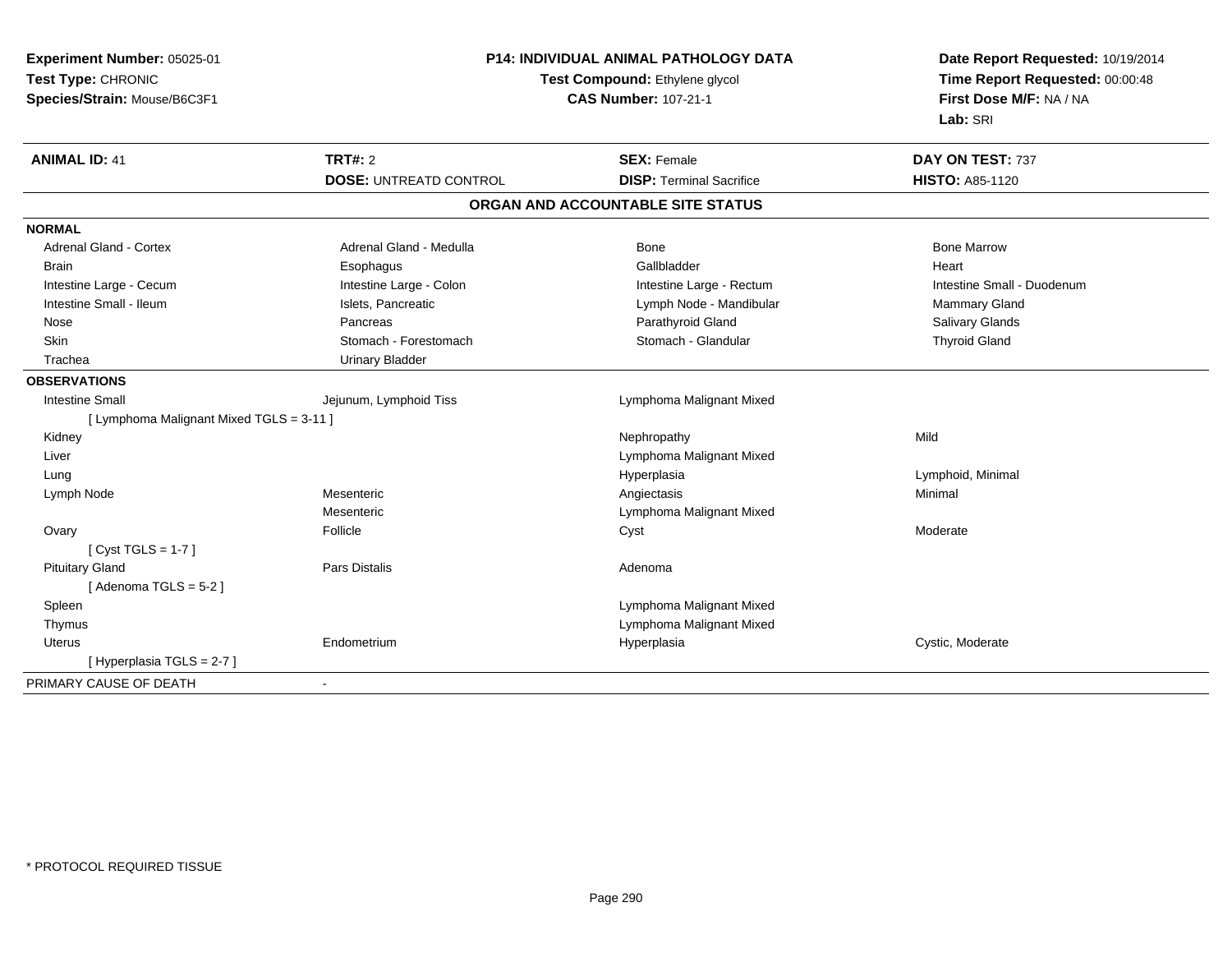| Experiment Number: 05025-01<br>Test Type: CHRONIC<br>Species/Strain: Mouse/B6C3F1 | <b>P14: INDIVIDUAL ANIMAL PATHOLOGY DATA</b><br>Test Compound: Ethylene glycol<br><b>CAS Number: 107-21-1</b> |                                   | Date Report Requested: 10/19/2014<br>Time Report Requested: 00:00:48<br>First Dose M/F: NA / NA<br>Lab: SRI |
|-----------------------------------------------------------------------------------|---------------------------------------------------------------------------------------------------------------|-----------------------------------|-------------------------------------------------------------------------------------------------------------|
| <b>ANIMAL ID: 42</b>                                                              | <b>TRT#: 2</b>                                                                                                | <b>SEX: Female</b>                | DAY ON TEST: 737                                                                                            |
|                                                                                   | <b>DOSE: UNTREATD CONTROL</b>                                                                                 | <b>DISP: Terminal Sacrifice</b>   | <b>HISTO: A85-1121</b>                                                                                      |
|                                                                                   |                                                                                                               | ORGAN AND ACCOUNTABLE SITE STATUS |                                                                                                             |
| <b>NORMAL</b>                                                                     |                                                                                                               |                                   |                                                                                                             |
| <b>Adrenal Gland - Cortex</b>                                                     | Adrenal Gland - Medulla                                                                                       | Bone                              | <b>Bone Marrow</b>                                                                                          |
| <b>Brain</b>                                                                      | Esophagus                                                                                                     | Gallbladder                       | Heart                                                                                                       |
| Intestine Large - Cecum                                                           | Intestine Large - Colon                                                                                       | Intestine Large - Rectum          | Intestine Small - Duodenum                                                                                  |
| Intestine Small - Ileum                                                           | Intestine Small - Jejunum                                                                                     | Islets, Pancreatic                | Liver                                                                                                       |
| Lymph Node - Mandibular                                                           | Mammary Gland                                                                                                 | Nose                              | Pancreas                                                                                                    |
| Parathyroid Gland                                                                 | <b>Salivary Glands</b>                                                                                        | Spleen                            | Stomach - Forestomach                                                                                       |
| Stomach - Glandular                                                               | Thymus                                                                                                        | Trachea                           | <b>Urinary Bladder</b>                                                                                      |
| <b>OBSERVATIONS</b>                                                               |                                                                                                               |                                   |                                                                                                             |
| Kidney                                                                            |                                                                                                               | Nephropathy                       | Mild                                                                                                        |
| Lung                                                                              |                                                                                                               | Alveolar/Bronchiolar Carcinoma    |                                                                                                             |
|                                                                                   | Alveolar Epith                                                                                                | Hyperplasia                       | Mild                                                                                                        |
| [ Alveolar/Bronchiolar Carcinoma TGLS = 3-6 ]                                     |                                                                                                               |                                   |                                                                                                             |
| Ovary                                                                             | Follicle                                                                                                      | Cyst                              | Mild                                                                                                        |
| <b>Pituitary Gland</b>                                                            | <b>Pars Distalis</b>                                                                                          | Adenoma                           |                                                                                                             |
| Skin                                                                              |                                                                                                               | Inflammation                      | Chronic, Minimal                                                                                            |
| [Inflammation TGLS = $1-11$ ]                                                     |                                                                                                               |                                   |                                                                                                             |
| <b>Thyroid Gland</b>                                                              |                                                                                                               | Degeneration                      | Cystic, Minimal                                                                                             |
| Uterus                                                                            | Endometrium                                                                                                   | Hyperplasia                       | Cystic, Moderate                                                                                            |
| [Hyperplasia TGLS = 2-7]                                                          |                                                                                                               |                                   |                                                                                                             |
| PRIMARY CAUSE OF DEATH                                                            | $\overline{\phantom{a}}$                                                                                      |                                   |                                                                                                             |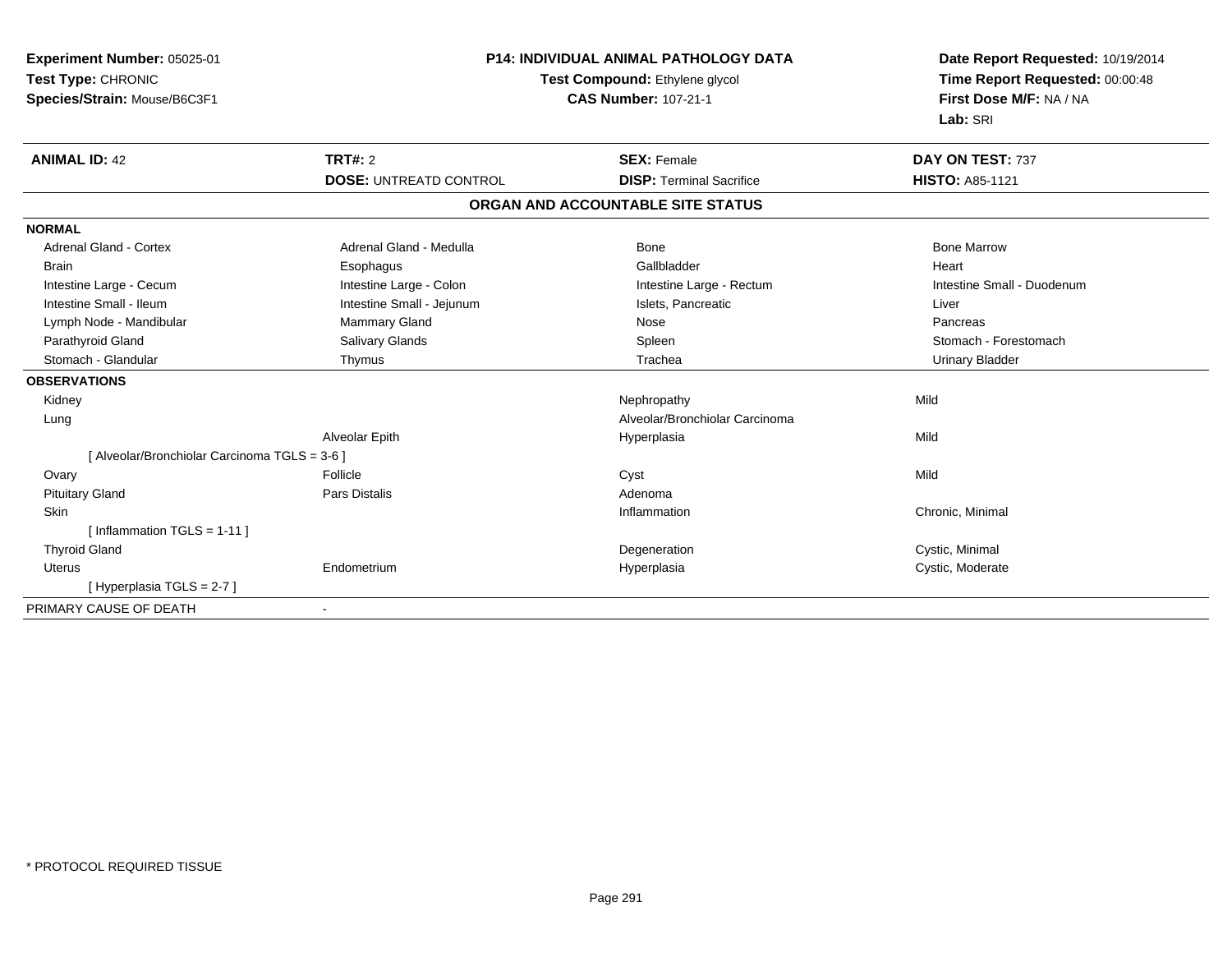| Experiment Number: 05025-01<br>Test Type: CHRONIC<br>Species/Strain: Mouse/B6C3F1 |                               | <b>P14: INDIVIDUAL ANIMAL PATHOLOGY DATA</b><br>Test Compound: Ethylene glycol<br><b>CAS Number: 107-21-1</b> | Date Report Requested: 10/19/2014<br>Time Report Requested: 00:00:48<br>First Dose M/F: NA / NA<br>Lab: SRI |
|-----------------------------------------------------------------------------------|-------------------------------|---------------------------------------------------------------------------------------------------------------|-------------------------------------------------------------------------------------------------------------|
| <b>ANIMAL ID: 43</b>                                                              | <b>TRT#: 2</b>                | <b>SEX: Female</b>                                                                                            | DAY ON TEST: 737                                                                                            |
|                                                                                   | <b>DOSE: UNTREATD CONTROL</b> | <b>DISP: Terminal Sacrifice</b>                                                                               | <b>HISTO: A85-1122</b>                                                                                      |
|                                                                                   |                               | ORGAN AND ACCOUNTABLE SITE STATUS                                                                             |                                                                                                             |
| <b>NORMAL</b>                                                                     |                               |                                                                                                               |                                                                                                             |
| Adrenal Gland - Cortex                                                            | Adrenal Gland - Medulla       | Bone                                                                                                          | <b>Bone Marrow</b>                                                                                          |
| <b>Brain</b>                                                                      | Esophagus                     | Gallbladder                                                                                                   | Heart                                                                                                       |
| Intestine Large - Cecum                                                           | Intestine Large - Colon       | Intestine Large - Rectum                                                                                      | Intestine Small - Duodenum                                                                                  |
| Intestine Small - Ileum                                                           | Intestine Small - Jejunum     | Islets, Pancreatic                                                                                            | Mammary Gland                                                                                               |
| Nose                                                                              | Parathyroid Gland             | Salivary Glands                                                                                               | <b>Skin</b>                                                                                                 |
| Stomach - Forestomach                                                             | Stomach - Glandular           | <b>Thyroid Gland</b>                                                                                          | Trachea                                                                                                     |
| <b>Urinary Bladder</b>                                                            |                               |                                                                                                               |                                                                                                             |
| <b>MISSING</b>                                                                    |                               |                                                                                                               |                                                                                                             |
| Lymph Node - Mandibular                                                           |                               |                                                                                                               |                                                                                                             |
| <b>OBSERVATIONS</b>                                                               |                               |                                                                                                               |                                                                                                             |
| Kidney                                                                            |                               | Lymphoma Malignant Mixed                                                                                      |                                                                                                             |
| Liver                                                                             |                               | Lymphoma Malignant Mixed                                                                                      |                                                                                                             |
| Lung                                                                              |                               | Hemorrhage                                                                                                    | Minimal                                                                                                     |
| [Hemorrhage TGLS = 4-6]                                                           |                               |                                                                                                               |                                                                                                             |
| Lymph Node                                                                        | Mesenteric                    | Lymphoma Malignant Mixed                                                                                      |                                                                                                             |
| [ Lymphoma Malignant Mixed TGLS = 3-11 ]                                          |                               |                                                                                                               |                                                                                                             |
| Ovary                                                                             | Follicle                      | Cyst                                                                                                          | Minimal                                                                                                     |
| Pancreas                                                                          |                               | Lymphoma Malignant Mixed                                                                                      |                                                                                                             |
| <b>Pituitary Gland</b>                                                            | Pars Distalis                 | Hyperplasia                                                                                                   | Focal, Mild                                                                                                 |
| Spleen                                                                            |                               | Lymphoma Malignant Mixed                                                                                      |                                                                                                             |
| [ Lymphoma Malignant Mixed TGLS = 2-8 ]                                           |                               |                                                                                                               |                                                                                                             |
| Thymus                                                                            |                               | Lymphoma Malignant Mixed                                                                                      |                                                                                                             |
| Tooth                                                                             | Incisor                       | Dysplasia                                                                                                     | Moderate                                                                                                    |
| <b>Uterus</b>                                                                     | Endometrium                   | Hyperplasia                                                                                                   | Cystic, Moderate                                                                                            |
|                                                                                   | Endometrium                   | Polyp Stromal                                                                                                 |                                                                                                             |
| [Hyperplasia TGLS = 1-7]                                                          |                               |                                                                                                               |                                                                                                             |
| PRIMARY CAUSE OF DEATH                                                            | $\blacksquare$                |                                                                                                               |                                                                                                             |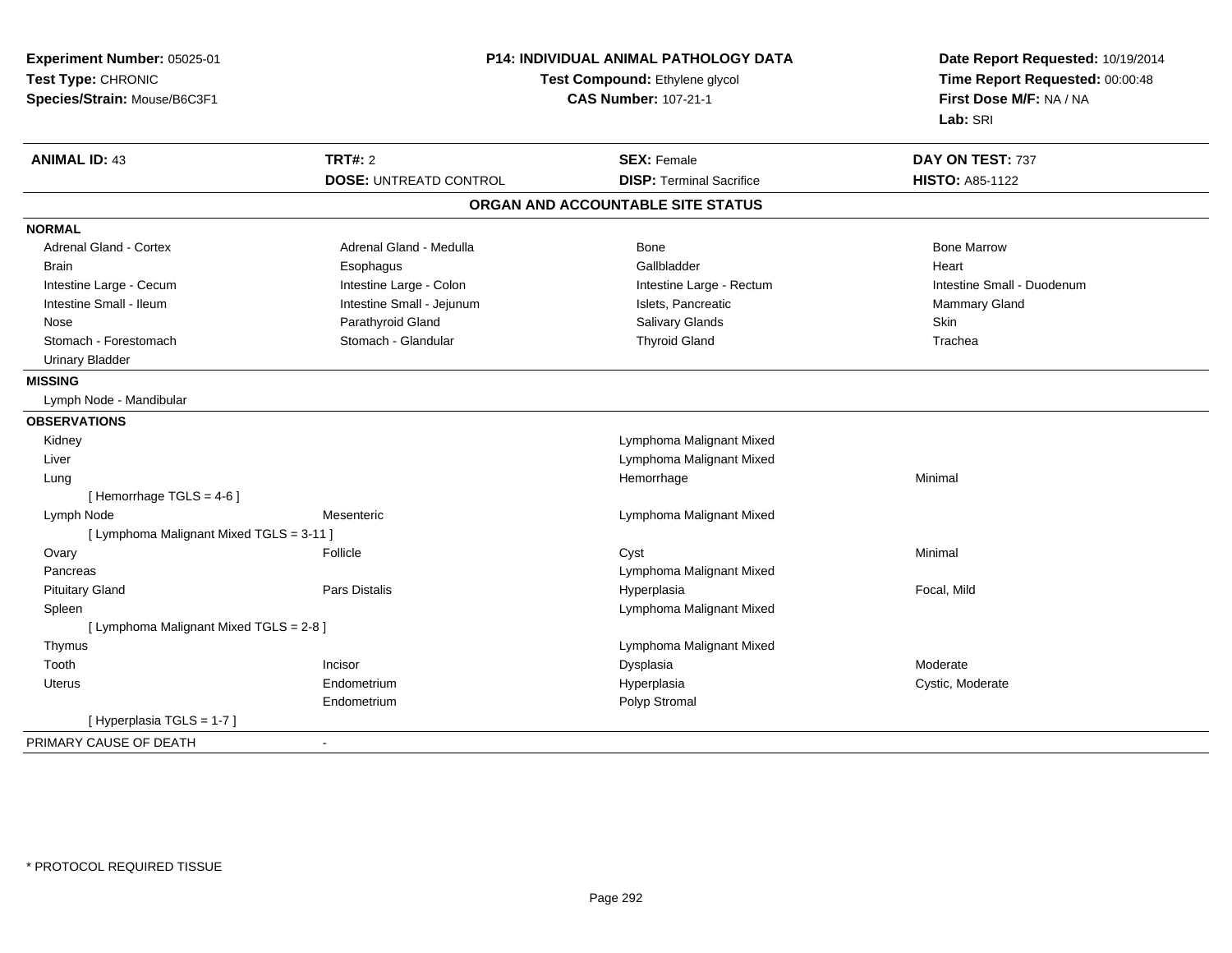| Experiment Number: 05025-01<br>Test Type: CHRONIC<br>Species/Strain: Mouse/B6C3F1 | <b>P14: INDIVIDUAL ANIMAL PATHOLOGY DATA</b><br>Test Compound: Ethylene glycol<br><b>CAS Number: 107-21-1</b> |                                   | Date Report Requested: 10/19/2014<br>Time Report Requested: 00:00:48<br>First Dose M/F: NA / NA<br>Lab: SRI |  |
|-----------------------------------------------------------------------------------|---------------------------------------------------------------------------------------------------------------|-----------------------------------|-------------------------------------------------------------------------------------------------------------|--|
| <b>ANIMAL ID: 44</b>                                                              | TRT#: 2                                                                                                       | <b>SEX: Female</b>                | DAY ON TEST: 737                                                                                            |  |
|                                                                                   | <b>DOSE: UNTREATD CONTROL</b>                                                                                 | <b>DISP: Terminal Sacrifice</b>   | <b>HISTO: A85-1123</b>                                                                                      |  |
|                                                                                   |                                                                                                               | ORGAN AND ACCOUNTABLE SITE STATUS |                                                                                                             |  |
| <b>NORMAL</b>                                                                     |                                                                                                               |                                   |                                                                                                             |  |
| <b>Adrenal Gland - Cortex</b>                                                     | Adrenal Gland - Medulla                                                                                       | <b>Bone</b>                       | <b>Bone Marrow</b>                                                                                          |  |
| <b>Brain</b>                                                                      | Esophagus                                                                                                     | Gallbladder                       | Heart                                                                                                       |  |
| Intestine Large - Cecum                                                           | Intestine Large - Colon                                                                                       | Intestine Large - Rectum          | Intestine Small - Duodenum                                                                                  |  |
| Intestine Small - Ileum                                                           | Intestine Small - Jejunum                                                                                     | Islets, Pancreatic                | Kidney                                                                                                      |  |
| Lung                                                                              | Mammary Gland                                                                                                 | Nose                              | Ovary                                                                                                       |  |
| Pancreas                                                                          | Parathyroid Gland                                                                                             | <b>Salivary Glands</b>            | Skin                                                                                                        |  |
| Stomach - Forestomach                                                             | Stomach - Glandular                                                                                           | Thymus                            | <b>Thyroid Gland</b>                                                                                        |  |
| Trachea                                                                           | <b>Urinary Bladder</b>                                                                                        |                                   |                                                                                                             |  |
| <b>MISSING</b>                                                                    |                                                                                                               |                                   |                                                                                                             |  |
| Lymph Node - Mandibular                                                           |                                                                                                               |                                   |                                                                                                             |  |
| <b>OBSERVATIONS</b>                                                               |                                                                                                               |                                   |                                                                                                             |  |
| Liver                                                                             |                                                                                                               | Inflammation                      | Multifocal, Minimal                                                                                         |  |
| Lymph Node                                                                        | Mesenteric                                                                                                    | Inflammation                      | Suppurative, Mild                                                                                           |  |
| <b>Pituitary Gland</b>                                                            | Pars Distalis                                                                                                 | Hyperplasia                       | Focal, Minimal                                                                                              |  |
| Spleen                                                                            |                                                                                                               | Hematopoietic Cell Proliferation  | Mild                                                                                                        |  |
|                                                                                   |                                                                                                               | Lymphoma Malignant Mixed          |                                                                                                             |  |
| [ Lymphoma Malignant Mixed TGLS = 3-8 ]                                           |                                                                                                               |                                   |                                                                                                             |  |
| <b>Uterus</b>                                                                     |                                                                                                               | Hydrometra                        | Moderate                                                                                                    |  |
|                                                                                   | Endometrium                                                                                                   | Hyperplasia                       | Cystic, Moderate                                                                                            |  |
|                                                                                   |                                                                                                               | Inflammation                      | Suppurative, Moderate                                                                                       |  |
| [Hydrometra TGLS = 1-7]                                                           |                                                                                                               |                                   |                                                                                                             |  |
| [ Hyperplasia TGLS = 2-7 ]                                                        |                                                                                                               |                                   |                                                                                                             |  |
| PRIMARY CAUSE OF DEATH                                                            | $\mathbf{r}$                                                                                                  |                                   |                                                                                                             |  |

-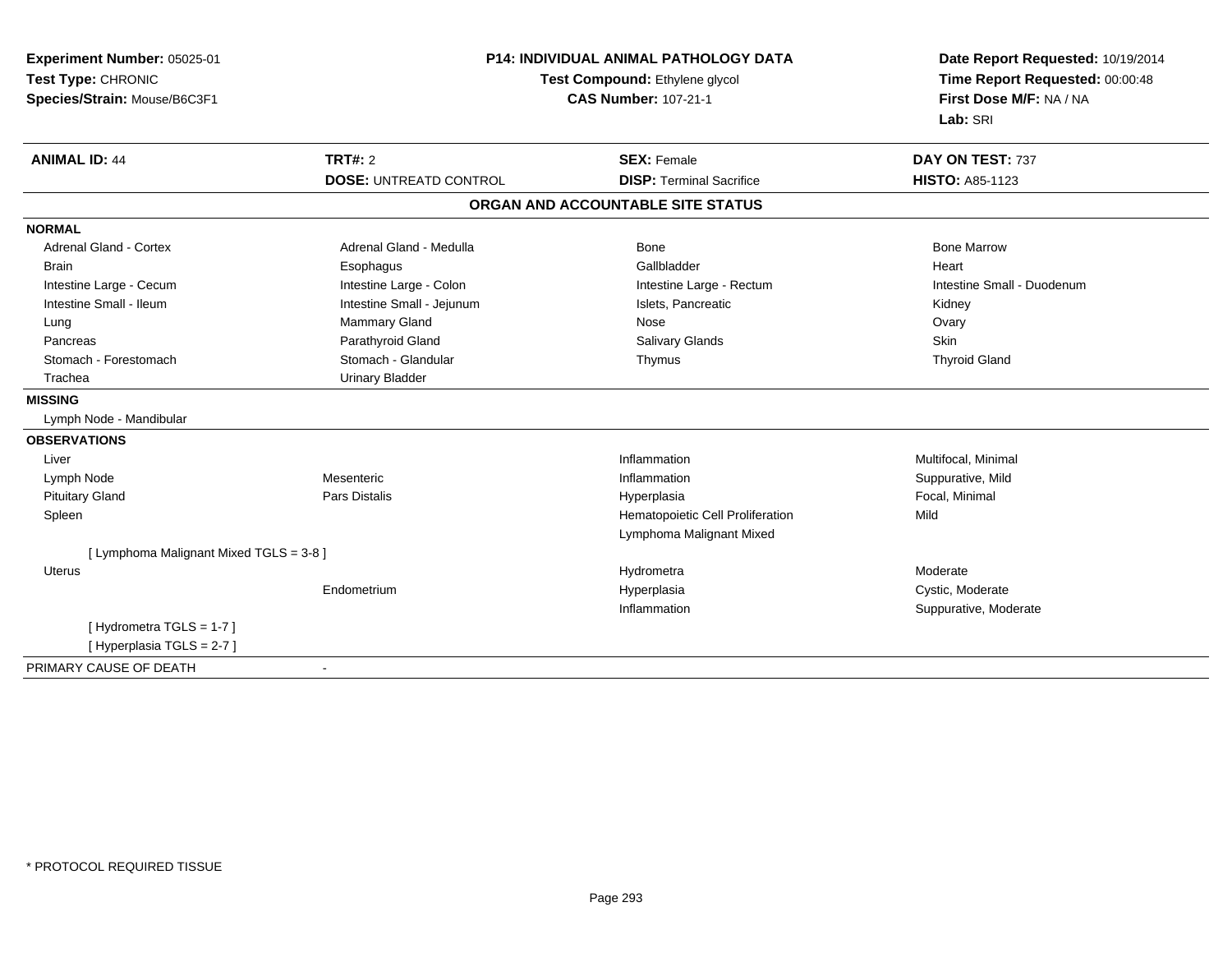| Test Type: CHRONIC<br>Test Compound: Ethylene glycol<br>Time Report Requested: 00:00:48<br><b>CAS Number: 107-21-1</b><br>First Dose M/F: NA / NA<br>Species/Strain: Mouse/B6C3F1<br>Lab: SRI<br><b>TRT#: 2</b><br><b>ANIMAL ID: 45</b><br><b>SEX: Female</b><br>DAY ON TEST: 581<br><b>DISP: Dead</b><br><b>HISTO: A85-1124</b><br><b>DOSE: UNTREATD CONTROL</b><br>ORGAN AND ACCOUNTABLE SITE STATUS<br>Adrenal Gland - Cortex<br>Bone<br><b>Bone Marrow</b><br>Adrenal Gland - Medulla<br>Gallbladder<br>Heart<br><b>Brain</b><br>Esophagus<br>Intestine Large - Cecum<br>Intestine Large - Colon<br>Intestine Small - Duodenum<br>Intestine Small - Ileum<br>Intestine Small - Jejunum<br>Islets, Pancreatic<br>Mammary Gland<br>Kidney<br>Parathyroid Gland<br><b>Pituitary Gland</b><br>Nose<br>Pancreas<br>Stomach - Forestomach<br><b>Thyroid Gland</b><br>Trachea<br>Thymus<br><b>Urinary Bladder</b><br>Intestine Large<br>Rectum<br>Lymphoma Malignant Lymphocytic<br>Lymphoma Malignant Lymphocytic<br>Liver<br>Lymphoma Malignant Lymphocytic<br>Lung<br>Mediastinum<br>Lymphoma Malignant Lymphocytic<br>[ Lymphoma Malignant Lymphocytic TGLS = 6-6 ]<br>Lymphoma Malignant Lymphocytic<br>Lymph Node<br>Mandibular<br>Mediastinal<br>Lymphoma Malignant Lymphocytic<br>Lymphoma Malignant Lymphocytic<br>Mesenteric<br>Renal<br>Lymphoma Malignant Lymphocytic<br>[ Lymphoma Malignant Lymphocytic TGLS = 7-15 ]<br>[ Lymphoma Malignant Lymphocytic TGLS = 5-14 ]<br>Lymphoma Malignant Lymphocytic<br>Mesentery<br>[ Lymphoma Malignant Lymphocytic TGLS = 4-13 ]<br>Lymphoma Malignant Lymphocytic<br>Ovary<br>Salivary Glands<br>Lymphoma Malignant Lymphocytic<br><b>Skeletal Muscle</b><br>Lymphoma Malignant Lymphocytic<br><b>Back</b><br>Skin<br>Inflammation<br>Chronic, Minimal<br><b>Subcut Tiss</b><br>Lymphoma Malignant Lymphocytic<br>Note: $\lceil$ INFLAMMATION $\lceil$ TGLs = 1-11<br>Note: [LYMPH MAL LYMP ] TGLs = 2-12<br>Spleen<br>Lymphoma Malignant Lymphocytic<br>Stomach<br>Glandular<br>Lymphoma Malignant Lymphocytic | Experiment Number: 05025-01 | <b>P14: INDIVIDUAL ANIMAL PATHOLOGY DATA</b> | Date Report Requested: 10/19/2014 |
|---------------------------------------------------------------------------------------------------------------------------------------------------------------------------------------------------------------------------------------------------------------------------------------------------------------------------------------------------------------------------------------------------------------------------------------------------------------------------------------------------------------------------------------------------------------------------------------------------------------------------------------------------------------------------------------------------------------------------------------------------------------------------------------------------------------------------------------------------------------------------------------------------------------------------------------------------------------------------------------------------------------------------------------------------------------------------------------------------------------------------------------------------------------------------------------------------------------------------------------------------------------------------------------------------------------------------------------------------------------------------------------------------------------------------------------------------------------------------------------------------------------------------------------------------------------------------------------------------------------------------------------------------------------------------------------------------------------------------------------------------------------------------------------------------------------------------------------------------------------------------------------------------------------------------------------------------------------------------------------------------------------------------------------------------------------------|-----------------------------|----------------------------------------------|-----------------------------------|
|                                                                                                                                                                                                                                                                                                                                                                                                                                                                                                                                                                                                                                                                                                                                                                                                                                                                                                                                                                                                                                                                                                                                                                                                                                                                                                                                                                                                                                                                                                                                                                                                                                                                                                                                                                                                                                                                                                                                                                                                                                                                     |                             |                                              |                                   |
|                                                                                                                                                                                                                                                                                                                                                                                                                                                                                                                                                                                                                                                                                                                                                                                                                                                                                                                                                                                                                                                                                                                                                                                                                                                                                                                                                                                                                                                                                                                                                                                                                                                                                                                                                                                                                                                                                                                                                                                                                                                                     |                             |                                              |                                   |
|                                                                                                                                                                                                                                                                                                                                                                                                                                                                                                                                                                                                                                                                                                                                                                                                                                                                                                                                                                                                                                                                                                                                                                                                                                                                                                                                                                                                                                                                                                                                                                                                                                                                                                                                                                                                                                                                                                                                                                                                                                                                     |                             |                                              |                                   |
|                                                                                                                                                                                                                                                                                                                                                                                                                                                                                                                                                                                                                                                                                                                                                                                                                                                                                                                                                                                                                                                                                                                                                                                                                                                                                                                                                                                                                                                                                                                                                                                                                                                                                                                                                                                                                                                                                                                                                                                                                                                                     |                             |                                              |                                   |
|                                                                                                                                                                                                                                                                                                                                                                                                                                                                                                                                                                                                                                                                                                                                                                                                                                                                                                                                                                                                                                                                                                                                                                                                                                                                                                                                                                                                                                                                                                                                                                                                                                                                                                                                                                                                                                                                                                                                                                                                                                                                     |                             |                                              |                                   |
|                                                                                                                                                                                                                                                                                                                                                                                                                                                                                                                                                                                                                                                                                                                                                                                                                                                                                                                                                                                                                                                                                                                                                                                                                                                                                                                                                                                                                                                                                                                                                                                                                                                                                                                                                                                                                                                                                                                                                                                                                                                                     |                             |                                              |                                   |
|                                                                                                                                                                                                                                                                                                                                                                                                                                                                                                                                                                                                                                                                                                                                                                                                                                                                                                                                                                                                                                                                                                                                                                                                                                                                                                                                                                                                                                                                                                                                                                                                                                                                                                                                                                                                                                                                                                                                                                                                                                                                     | <b>NORMAL</b>               |                                              |                                   |
|                                                                                                                                                                                                                                                                                                                                                                                                                                                                                                                                                                                                                                                                                                                                                                                                                                                                                                                                                                                                                                                                                                                                                                                                                                                                                                                                                                                                                                                                                                                                                                                                                                                                                                                                                                                                                                                                                                                                                                                                                                                                     |                             |                                              |                                   |
|                                                                                                                                                                                                                                                                                                                                                                                                                                                                                                                                                                                                                                                                                                                                                                                                                                                                                                                                                                                                                                                                                                                                                                                                                                                                                                                                                                                                                                                                                                                                                                                                                                                                                                                                                                                                                                                                                                                                                                                                                                                                     |                             |                                              |                                   |
|                                                                                                                                                                                                                                                                                                                                                                                                                                                                                                                                                                                                                                                                                                                                                                                                                                                                                                                                                                                                                                                                                                                                                                                                                                                                                                                                                                                                                                                                                                                                                                                                                                                                                                                                                                                                                                                                                                                                                                                                                                                                     |                             |                                              |                                   |
|                                                                                                                                                                                                                                                                                                                                                                                                                                                                                                                                                                                                                                                                                                                                                                                                                                                                                                                                                                                                                                                                                                                                                                                                                                                                                                                                                                                                                                                                                                                                                                                                                                                                                                                                                                                                                                                                                                                                                                                                                                                                     |                             |                                              |                                   |
|                                                                                                                                                                                                                                                                                                                                                                                                                                                                                                                                                                                                                                                                                                                                                                                                                                                                                                                                                                                                                                                                                                                                                                                                                                                                                                                                                                                                                                                                                                                                                                                                                                                                                                                                                                                                                                                                                                                                                                                                                                                                     |                             |                                              |                                   |
|                                                                                                                                                                                                                                                                                                                                                                                                                                                                                                                                                                                                                                                                                                                                                                                                                                                                                                                                                                                                                                                                                                                                                                                                                                                                                                                                                                                                                                                                                                                                                                                                                                                                                                                                                                                                                                                                                                                                                                                                                                                                     |                             |                                              |                                   |
|                                                                                                                                                                                                                                                                                                                                                                                                                                                                                                                                                                                                                                                                                                                                                                                                                                                                                                                                                                                                                                                                                                                                                                                                                                                                                                                                                                                                                                                                                                                                                                                                                                                                                                                                                                                                                                                                                                                                                                                                                                                                     |                             |                                              |                                   |
|                                                                                                                                                                                                                                                                                                                                                                                                                                                                                                                                                                                                                                                                                                                                                                                                                                                                                                                                                                                                                                                                                                                                                                                                                                                                                                                                                                                                                                                                                                                                                                                                                                                                                                                                                                                                                                                                                                                                                                                                                                                                     | <b>OBSERVATIONS</b>         |                                              |                                   |
|                                                                                                                                                                                                                                                                                                                                                                                                                                                                                                                                                                                                                                                                                                                                                                                                                                                                                                                                                                                                                                                                                                                                                                                                                                                                                                                                                                                                                                                                                                                                                                                                                                                                                                                                                                                                                                                                                                                                                                                                                                                                     |                             |                                              |                                   |
|                                                                                                                                                                                                                                                                                                                                                                                                                                                                                                                                                                                                                                                                                                                                                                                                                                                                                                                                                                                                                                                                                                                                                                                                                                                                                                                                                                                                                                                                                                                                                                                                                                                                                                                                                                                                                                                                                                                                                                                                                                                                     |                             |                                              |                                   |
|                                                                                                                                                                                                                                                                                                                                                                                                                                                                                                                                                                                                                                                                                                                                                                                                                                                                                                                                                                                                                                                                                                                                                                                                                                                                                                                                                                                                                                                                                                                                                                                                                                                                                                                                                                                                                                                                                                                                                                                                                                                                     |                             |                                              |                                   |
|                                                                                                                                                                                                                                                                                                                                                                                                                                                                                                                                                                                                                                                                                                                                                                                                                                                                                                                                                                                                                                                                                                                                                                                                                                                                                                                                                                                                                                                                                                                                                                                                                                                                                                                                                                                                                                                                                                                                                                                                                                                                     |                             |                                              |                                   |
|                                                                                                                                                                                                                                                                                                                                                                                                                                                                                                                                                                                                                                                                                                                                                                                                                                                                                                                                                                                                                                                                                                                                                                                                                                                                                                                                                                                                                                                                                                                                                                                                                                                                                                                                                                                                                                                                                                                                                                                                                                                                     |                             |                                              |                                   |
|                                                                                                                                                                                                                                                                                                                                                                                                                                                                                                                                                                                                                                                                                                                                                                                                                                                                                                                                                                                                                                                                                                                                                                                                                                                                                                                                                                                                                                                                                                                                                                                                                                                                                                                                                                                                                                                                                                                                                                                                                                                                     |                             |                                              |                                   |
|                                                                                                                                                                                                                                                                                                                                                                                                                                                                                                                                                                                                                                                                                                                                                                                                                                                                                                                                                                                                                                                                                                                                                                                                                                                                                                                                                                                                                                                                                                                                                                                                                                                                                                                                                                                                                                                                                                                                                                                                                                                                     |                             |                                              |                                   |
|                                                                                                                                                                                                                                                                                                                                                                                                                                                                                                                                                                                                                                                                                                                                                                                                                                                                                                                                                                                                                                                                                                                                                                                                                                                                                                                                                                                                                                                                                                                                                                                                                                                                                                                                                                                                                                                                                                                                                                                                                                                                     |                             |                                              |                                   |
|                                                                                                                                                                                                                                                                                                                                                                                                                                                                                                                                                                                                                                                                                                                                                                                                                                                                                                                                                                                                                                                                                                                                                                                                                                                                                                                                                                                                                                                                                                                                                                                                                                                                                                                                                                                                                                                                                                                                                                                                                                                                     |                             |                                              |                                   |
|                                                                                                                                                                                                                                                                                                                                                                                                                                                                                                                                                                                                                                                                                                                                                                                                                                                                                                                                                                                                                                                                                                                                                                                                                                                                                                                                                                                                                                                                                                                                                                                                                                                                                                                                                                                                                                                                                                                                                                                                                                                                     |                             |                                              |                                   |
|                                                                                                                                                                                                                                                                                                                                                                                                                                                                                                                                                                                                                                                                                                                                                                                                                                                                                                                                                                                                                                                                                                                                                                                                                                                                                                                                                                                                                                                                                                                                                                                                                                                                                                                                                                                                                                                                                                                                                                                                                                                                     |                             |                                              |                                   |
|                                                                                                                                                                                                                                                                                                                                                                                                                                                                                                                                                                                                                                                                                                                                                                                                                                                                                                                                                                                                                                                                                                                                                                                                                                                                                                                                                                                                                                                                                                                                                                                                                                                                                                                                                                                                                                                                                                                                                                                                                                                                     |                             |                                              |                                   |
|                                                                                                                                                                                                                                                                                                                                                                                                                                                                                                                                                                                                                                                                                                                                                                                                                                                                                                                                                                                                                                                                                                                                                                                                                                                                                                                                                                                                                                                                                                                                                                                                                                                                                                                                                                                                                                                                                                                                                                                                                                                                     |                             |                                              |                                   |
|                                                                                                                                                                                                                                                                                                                                                                                                                                                                                                                                                                                                                                                                                                                                                                                                                                                                                                                                                                                                                                                                                                                                                                                                                                                                                                                                                                                                                                                                                                                                                                                                                                                                                                                                                                                                                                                                                                                                                                                                                                                                     |                             |                                              |                                   |
|                                                                                                                                                                                                                                                                                                                                                                                                                                                                                                                                                                                                                                                                                                                                                                                                                                                                                                                                                                                                                                                                                                                                                                                                                                                                                                                                                                                                                                                                                                                                                                                                                                                                                                                                                                                                                                                                                                                                                                                                                                                                     |                             |                                              |                                   |
|                                                                                                                                                                                                                                                                                                                                                                                                                                                                                                                                                                                                                                                                                                                                                                                                                                                                                                                                                                                                                                                                                                                                                                                                                                                                                                                                                                                                                                                                                                                                                                                                                                                                                                                                                                                                                                                                                                                                                                                                                                                                     |                             |                                              |                                   |
|                                                                                                                                                                                                                                                                                                                                                                                                                                                                                                                                                                                                                                                                                                                                                                                                                                                                                                                                                                                                                                                                                                                                                                                                                                                                                                                                                                                                                                                                                                                                                                                                                                                                                                                                                                                                                                                                                                                                                                                                                                                                     |                             |                                              |                                   |
|                                                                                                                                                                                                                                                                                                                                                                                                                                                                                                                                                                                                                                                                                                                                                                                                                                                                                                                                                                                                                                                                                                                                                                                                                                                                                                                                                                                                                                                                                                                                                                                                                                                                                                                                                                                                                                                                                                                                                                                                                                                                     |                             |                                              |                                   |
|                                                                                                                                                                                                                                                                                                                                                                                                                                                                                                                                                                                                                                                                                                                                                                                                                                                                                                                                                                                                                                                                                                                                                                                                                                                                                                                                                                                                                                                                                                                                                                                                                                                                                                                                                                                                                                                                                                                                                                                                                                                                     |                             |                                              |                                   |
|                                                                                                                                                                                                                                                                                                                                                                                                                                                                                                                                                                                                                                                                                                                                                                                                                                                                                                                                                                                                                                                                                                                                                                                                                                                                                                                                                                                                                                                                                                                                                                                                                                                                                                                                                                                                                                                                                                                                                                                                                                                                     |                             |                                              |                                   |
|                                                                                                                                                                                                                                                                                                                                                                                                                                                                                                                                                                                                                                                                                                                                                                                                                                                                                                                                                                                                                                                                                                                                                                                                                                                                                                                                                                                                                                                                                                                                                                                                                                                                                                                                                                                                                                                                                                                                                                                                                                                                     |                             |                                              |                                   |
|                                                                                                                                                                                                                                                                                                                                                                                                                                                                                                                                                                                                                                                                                                                                                                                                                                                                                                                                                                                                                                                                                                                                                                                                                                                                                                                                                                                                                                                                                                                                                                                                                                                                                                                                                                                                                                                                                                                                                                                                                                                                     |                             |                                              |                                   |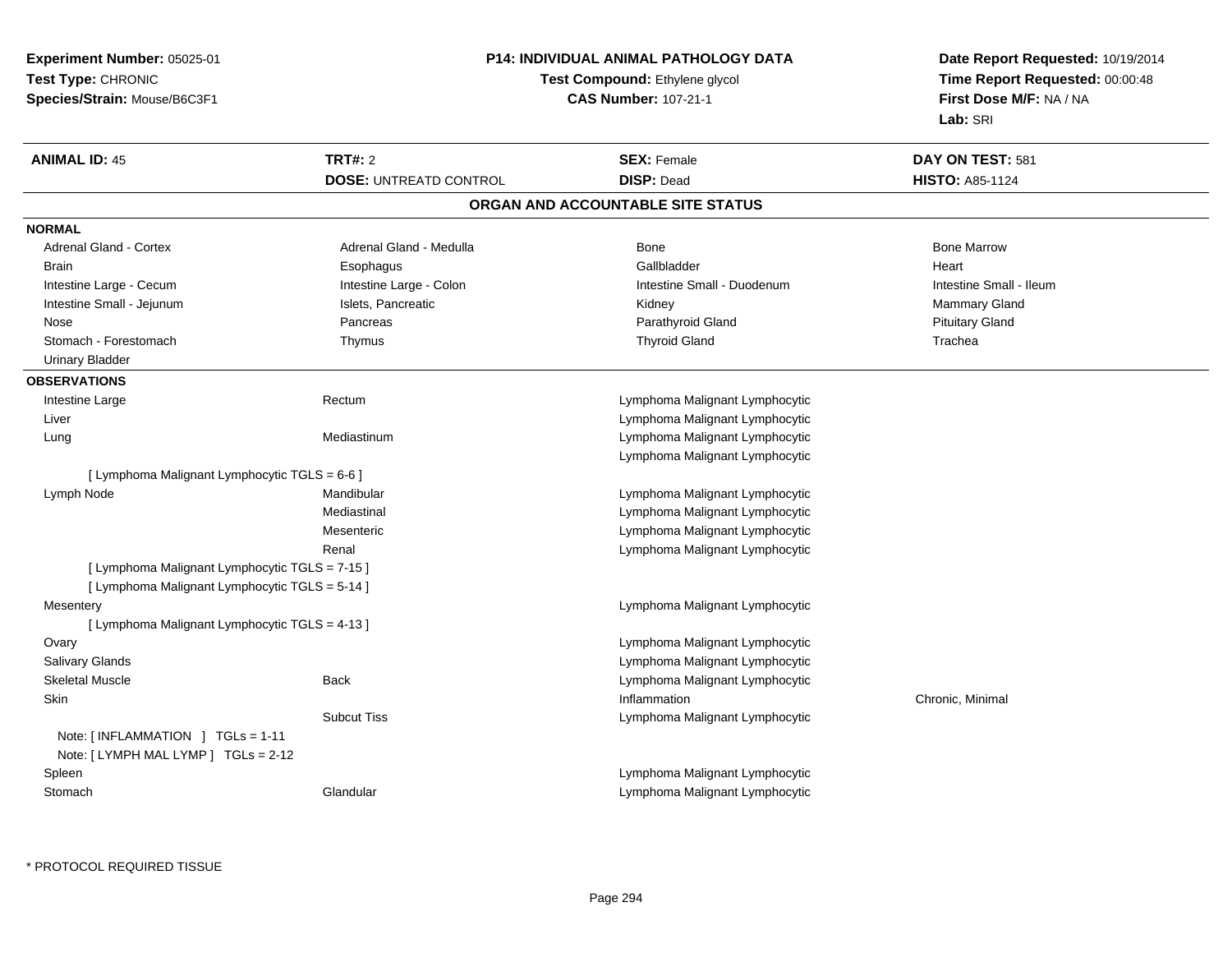| Experiment Number: 05025-01<br>Test Type: CHRONIC<br>Species/Strain: Mouse/B6C3F1 | <b>P14: INDIVIDUAL ANIMAL PATHOLOGY DATA</b><br><b>Test Compound: Ethylene glycol</b><br><b>CAS Number: 107-21-1</b> |                                   | Date Report Requested: 10/19/2014<br>Time Report Requested: 00:00:48<br>First Dose M/F: NA / NA<br>Lab: SRI |
|-----------------------------------------------------------------------------------|----------------------------------------------------------------------------------------------------------------------|-----------------------------------|-------------------------------------------------------------------------------------------------------------|
| <b>ANIMAL ID: 45</b>                                                              | TRT#: 2                                                                                                              | <b>SEX: Female</b>                | DAY ON TEST: 581                                                                                            |
|                                                                                   | <b>DOSE: UNTREATD CONTROL</b>                                                                                        | <b>DISP: Dead</b>                 | <b>HISTO: A85-1124</b>                                                                                      |
|                                                                                   |                                                                                                                      | ORGAN AND ACCOUNTABLE SITE STATUS |                                                                                                             |
| Uterus                                                                            | Endometrium                                                                                                          | Hyperplasia                       | Cystic, Moderate                                                                                            |
| [Hyperplasia TGLS = $3-7$ ]                                                       |                                                                                                                      |                                   |                                                                                                             |
| PRIMARY CAUSE OF DEATH                                                            |                                                                                                                      |                                   |                                                                                                             |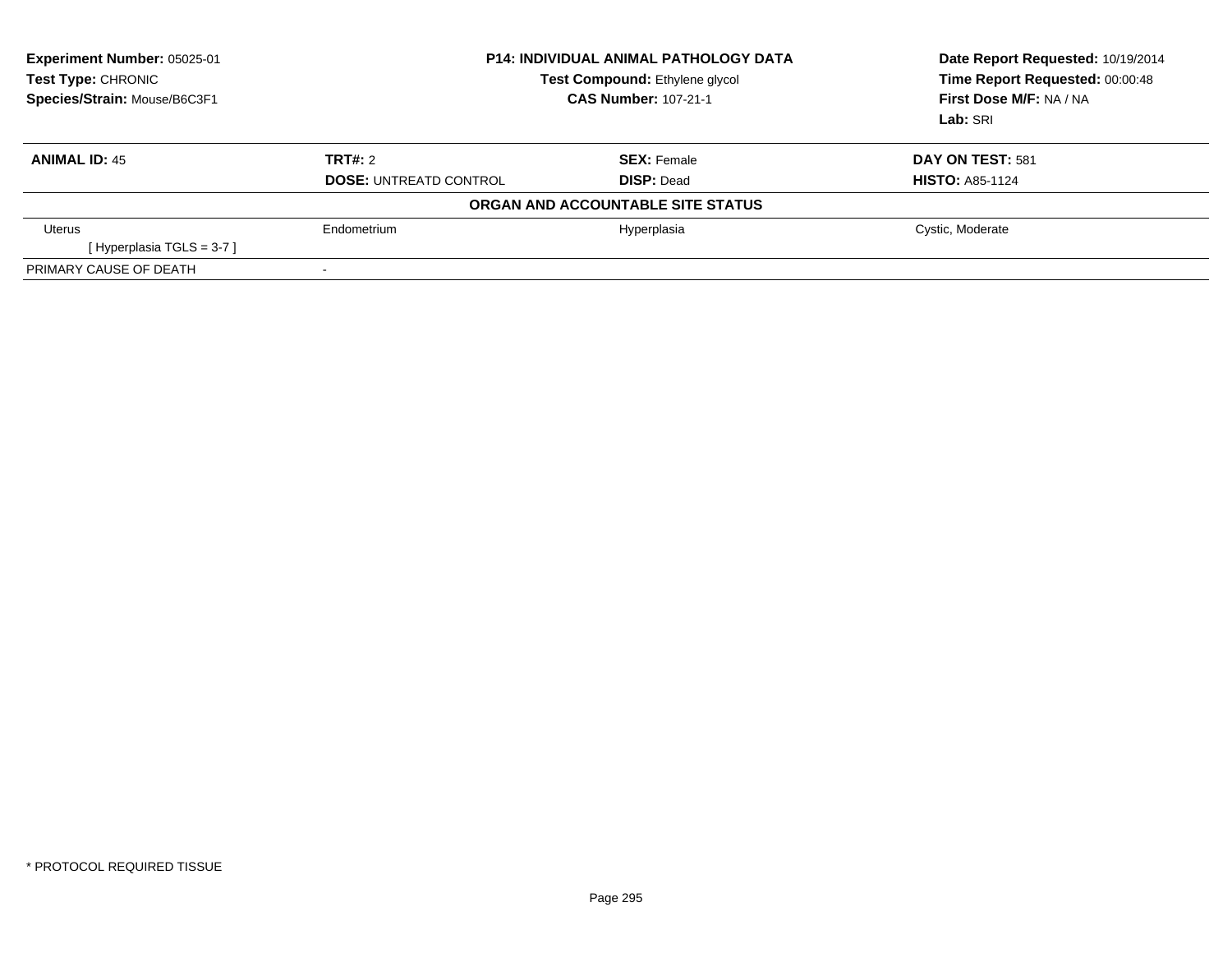| Experiment Number: 05025-01<br>Test Type: CHRONIC<br>Species/Strain: Mouse/B6C3F1 |                               | <b>P14: INDIVIDUAL ANIMAL PATHOLOGY DATA</b><br>Test Compound: Ethylene glycol<br><b>CAS Number: 107-21-1</b> | Date Report Requested: 10/19/2014<br>Time Report Requested: 00:00:48<br>First Dose M/F: NA / NA<br>Lab: SRI |  |
|-----------------------------------------------------------------------------------|-------------------------------|---------------------------------------------------------------------------------------------------------------|-------------------------------------------------------------------------------------------------------------|--|
| <b>ANIMAL ID: 46</b>                                                              | <b>TRT#: 2</b>                | <b>SEX: Female</b>                                                                                            | DAY ON TEST: 737                                                                                            |  |
|                                                                                   | <b>DOSE: UNTREATD CONTROL</b> | <b>DISP: Terminal Sacrifice</b>                                                                               | <b>HISTO: A85-1125</b>                                                                                      |  |
|                                                                                   |                               | ORGAN AND ACCOUNTABLE SITE STATUS                                                                             |                                                                                                             |  |
| <b>NORMAL</b>                                                                     |                               |                                                                                                               |                                                                                                             |  |
| Adrenal Gland - Cortex                                                            | Adrenal Gland - Medulla       | Bone                                                                                                          | <b>Bone Marrow</b>                                                                                          |  |
| <b>Brain</b>                                                                      | Esophagus                     | Gallbladder                                                                                                   | Heart                                                                                                       |  |
| Intestine Large - Cecum                                                           | Intestine Large - Colon       | Intestine Large - Rectum                                                                                      | Intestine Small - Duodenum                                                                                  |  |
| Intestine Small - Ileum                                                           | Intestine Small - Jejunum     | Islets, Pancreatic                                                                                            | Kidney                                                                                                      |  |
| Liver                                                                             | Lung                          | <b>Mammary Gland</b>                                                                                          | Nose                                                                                                        |  |
| Pancreas                                                                          | Parathyroid Gland             | <b>Salivary Glands</b>                                                                                        | <b>Skin</b>                                                                                                 |  |
| Stomach - Forestomach                                                             | Stomach - Glandular           | <b>Thyroid Gland</b>                                                                                          | Trachea                                                                                                     |  |
| <b>Urinary Bladder</b>                                                            |                               |                                                                                                               |                                                                                                             |  |
| <b>OBSERVATIONS</b>                                                               |                               |                                                                                                               |                                                                                                             |  |
| Lymph Node                                                                        | Mandibular                    | Hyperplasia                                                                                                   | Lymphoid, Mild                                                                                              |  |
| Ovary                                                                             | Follicle                      | Cyst                                                                                                          | Moderate                                                                                                    |  |
| [Cyst TGLS = $2-7$ ]                                                              |                               |                                                                                                               |                                                                                                             |  |
| <b>Pituitary Gland</b>                                                            | <b>Pars Distalis</b>          | Adenoma                                                                                                       |                                                                                                             |  |
| Spleen                                                                            |                               | Hyperplasia                                                                                                   | Lymphoid, Moderate                                                                                          |  |
| Thymus                                                                            |                               | Hyperplasia                                                                                                   | Lymphoid, Moderate                                                                                          |  |
| <b>Uterus</b>                                                                     | Endometrium                   | Hyperplasia                                                                                                   | Cystic, Moderate                                                                                            |  |
| [Hyperplasia TGLS = 1-7]                                                          |                               |                                                                                                               |                                                                                                             |  |
| PRIMARY CAUSE OF DEATH                                                            |                               |                                                                                                               |                                                                                                             |  |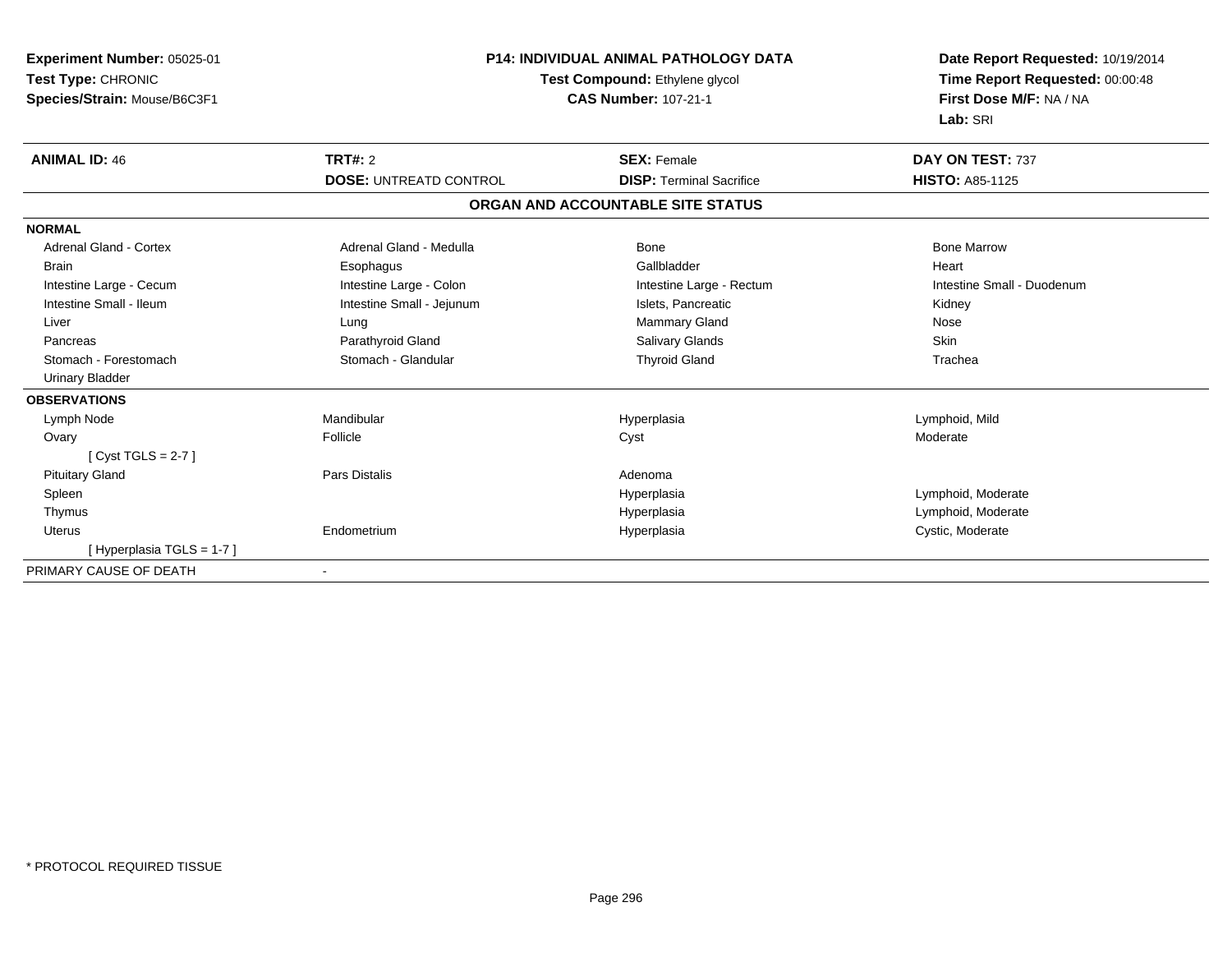| Experiment Number: 05025-01<br>Test Type: CHRONIC<br>Species/Strain: Mouse/B6C3F1 | <b>P14: INDIVIDUAL ANIMAL PATHOLOGY DATA</b><br>Test Compound: Ethylene glycol<br><b>CAS Number: 107-21-1</b> |                                   | Date Report Requested: 10/19/2014<br>Time Report Requested: 00:00:48<br>First Dose M/F: NA / NA<br>Lab: SRI |  |
|-----------------------------------------------------------------------------------|---------------------------------------------------------------------------------------------------------------|-----------------------------------|-------------------------------------------------------------------------------------------------------------|--|
| <b>ANIMAL ID: 47</b>                                                              | <b>TRT#: 2</b>                                                                                                | <b>SEX: Female</b>                | DAY ON TEST: 737                                                                                            |  |
|                                                                                   | <b>DOSE: UNTREATD CONTROL</b>                                                                                 | <b>DISP: Terminal Sacrifice</b>   | <b>HISTO: A85-1126</b>                                                                                      |  |
|                                                                                   |                                                                                                               | ORGAN AND ACCOUNTABLE SITE STATUS |                                                                                                             |  |
| <b>NORMAL</b>                                                                     |                                                                                                               |                                   |                                                                                                             |  |
| <b>Adrenal Gland - Cortex</b>                                                     | Adrenal Gland - Medulla                                                                                       | Bone                              | <b>Bone Marrow</b>                                                                                          |  |
| <b>Brain</b>                                                                      | Esophagus                                                                                                     | Gallbladder                       | Heart                                                                                                       |  |
| Intestine Large - Cecum                                                           | Intestine Large - Colon                                                                                       | Intestine Large - Rectum          | Intestine Small - Duodenum                                                                                  |  |
| Intestine Small - Ileum                                                           | Intestine Small - Jejunum                                                                                     | Islets, Pancreatic                | Lung                                                                                                        |  |
| Lymph Node - Mandibular                                                           | Mammary Gland                                                                                                 | Nose                              | Ovary                                                                                                       |  |
| Pancreas                                                                          | Parathyroid Gland                                                                                             | <b>Salivary Glands</b>            | Spleen                                                                                                      |  |
| Stomach - Forestomach                                                             | Stomach - Glandular                                                                                           | Thymus                            | <b>Thyroid Gland</b>                                                                                        |  |
| Trachea                                                                           |                                                                                                               |                                   |                                                                                                             |  |
| <b>OBSERVATIONS</b>                                                               |                                                                                                               |                                   |                                                                                                             |  |
| Kidney                                                                            |                                                                                                               | Nephropathy                       | Minimal                                                                                                     |  |
| Liver                                                                             |                                                                                                               | Hyperplasia                       | Lymphoid, Minimal                                                                                           |  |
| Mesentery                                                                         | Fat                                                                                                           | <b>Necrosis</b>                   | Mild                                                                                                        |  |
| [Necrosis TGLS = $3-12$ ]                                                         |                                                                                                               |                                   |                                                                                                             |  |
| <b>Pituitary Gland</b>                                                            | <b>Pars Distalis</b>                                                                                          | Hyperplasia                       | Focal, Minimal                                                                                              |  |
| Skin                                                                              |                                                                                                               | Inflammation                      | Chronic, Minimal                                                                                            |  |
| [ Inflammation TGLS = $1-11$ ]                                                    |                                                                                                               |                                   |                                                                                                             |  |
| <b>Urinary Bladder</b>                                                            |                                                                                                               | Hyperplasia                       | Lymphoid, Minimal                                                                                           |  |
| <b>Uterus</b>                                                                     | Endometrium                                                                                                   | Hyperplasia                       | Cystic, Marked                                                                                              |  |
| [Hyperplasia TGLS = 2-7]                                                          |                                                                                                               |                                   |                                                                                                             |  |
| PRIMARY CAUSE OF DEATH                                                            |                                                                                                               |                                   |                                                                                                             |  |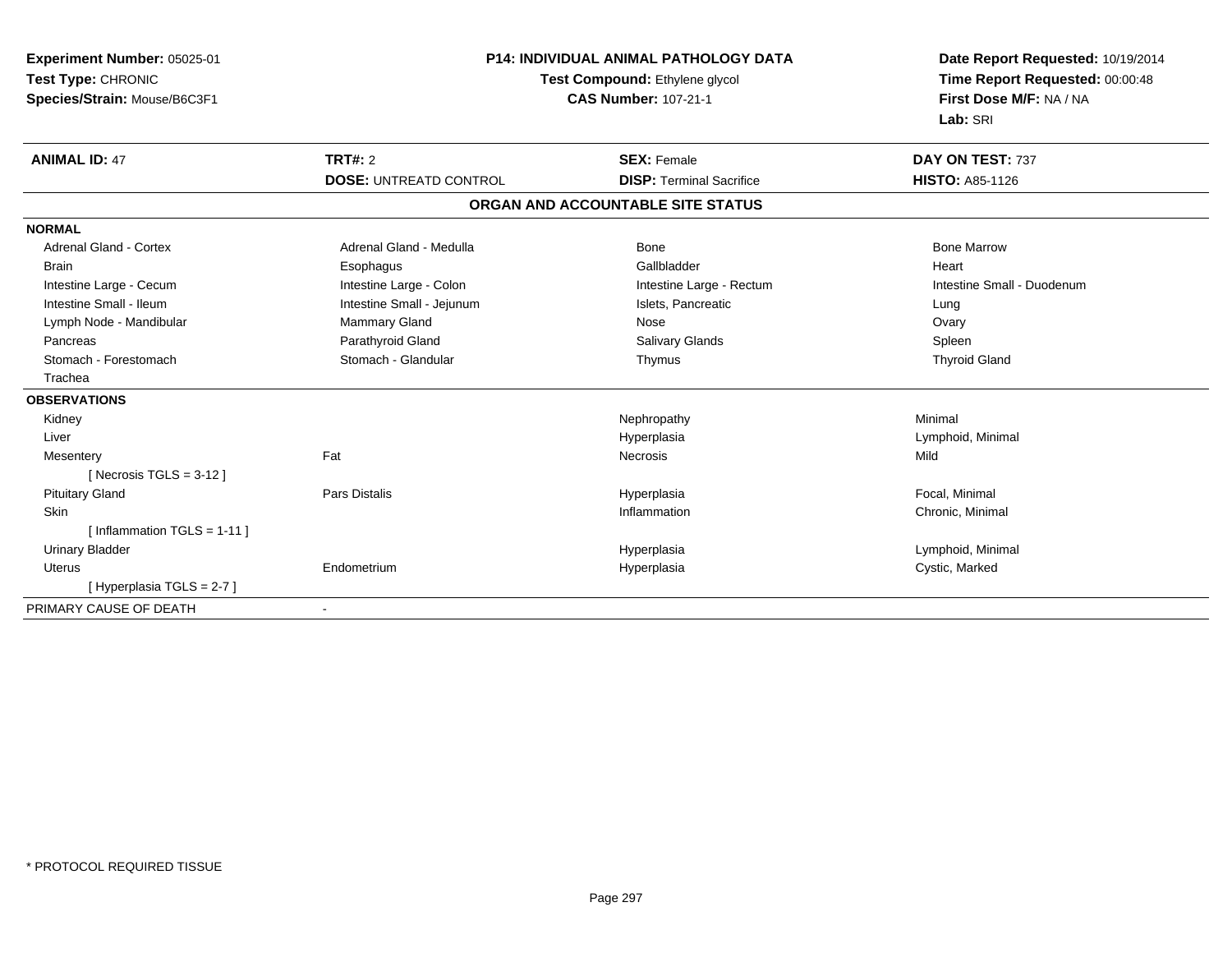| Experiment Number: 05025-01         | P14: INDIVIDUAL ANIMAL PATHOLOGY DATA<br>Test Compound: Ethylene glycol<br><b>CAS Number: 107-21-1</b> |                                   | Date Report Requested: 10/19/2014<br>Time Report Requested: 00:00:48<br>First Dose M/F: NA / NA |  |
|-------------------------------------|--------------------------------------------------------------------------------------------------------|-----------------------------------|-------------------------------------------------------------------------------------------------|--|
| Test Type: CHRONIC                  |                                                                                                        |                                   |                                                                                                 |  |
| Species/Strain: Mouse/B6C3F1        |                                                                                                        |                                   |                                                                                                 |  |
|                                     |                                                                                                        |                                   | Lab: SRI                                                                                        |  |
| <b>ANIMAL ID: 48</b>                | <b>TRT#: 2</b>                                                                                         | <b>SEX: Female</b>                | DAY ON TEST: 578                                                                                |  |
|                                     | <b>DOSE: UNTREATD CONTROL</b>                                                                          | <b>DISP: Moribund</b>             | <b>HISTO: A85-1127</b>                                                                          |  |
|                                     |                                                                                                        | ORGAN AND ACCOUNTABLE SITE STATUS |                                                                                                 |  |
| <b>NORMAL</b>                       |                                                                                                        |                                   |                                                                                                 |  |
| <b>Adrenal Gland - Cortex</b>       | Adrenal Gland - Medulla                                                                                | <b>Bone</b>                       | <b>Bone Marrow</b>                                                                              |  |
| <b>Brain</b>                        | Esophagus                                                                                              | Gallbladder                       | Intestine Large - Cecum                                                                         |  |
| Intestine Large - Rectum            | Intestine Small - Duodenum                                                                             | Intestine Small - Ileum           | Intestine Small - Jejunum                                                                       |  |
| Islets, Pancreatic                  | Lymph Node - Mandibular                                                                                | Mammary Gland                     | Nose                                                                                            |  |
| Pancreas                            | Parathyroid Gland                                                                                      | Salivary Glands                   | Skin                                                                                            |  |
| Stomach - Forestomach               | Stomach - Glandular                                                                                    | Thymus                            | Trachea                                                                                         |  |
| <b>Urinary Bladder</b>              |                                                                                                        |                                   |                                                                                                 |  |
| <b>OBSERVATIONS</b>                 |                                                                                                        |                                   |                                                                                                 |  |
| Heart                               |                                                                                                        | Inflammation                      | Suppurative, Minimal                                                                            |  |
| Intestine Large                     | Colon                                                                                                  | Inflammation                      | Suppurative, Mild                                                                               |  |
| Kidney                              |                                                                                                        | Bacterium                         | Mild                                                                                            |  |
| Liver                               |                                                                                                        | <b>Infiltration Cellular</b>      | Mixed Cell, Mild                                                                                |  |
| Lung                                |                                                                                                        | Bacterium                         | Moderate                                                                                        |  |
|                                     |                                                                                                        | Inflammation                      | Suppurative, Moderate                                                                           |  |
| Lymph Node                          | Mesenteric                                                                                             | Hyperplasia                       | Marked                                                                                          |  |
|                                     | Mediastinal                                                                                            | Inflammation                      | Suppurative, Marked                                                                             |  |
| Mesentery                           |                                                                                                        | Inflammation                      | Suppurative, Moderate                                                                           |  |
| Ovary                               |                                                                                                        | Inflammation                      | Suppurative, Marked                                                                             |  |
| [Inflammation TGLS = $1-7$ ]        |                                                                                                        |                                   |                                                                                                 |  |
| <b>Pituitary Gland</b>              | Pars Distalis                                                                                          | Adenoma                           |                                                                                                 |  |
|                                     | Pars Distalis                                                                                          | Bacterium                         | Mild                                                                                            |  |
| Spleen                              |                                                                                                        | Hematopoietic Cell Proliferation  | Moderate                                                                                        |  |
| Note: [ HEMA CELL PROL ] TGLs = 3-8 |                                                                                                        |                                   |                                                                                                 |  |
| <b>Thyroid Gland</b>                |                                                                                                        | Degeneration                      | Cystic, Minimal                                                                                 |  |
| Uterus                              | Endometrium                                                                                            | Hyperplasia                       | Cystic, Moderate                                                                                |  |
|                                     |                                                                                                        | Inflammation                      | Suppurative, Marked                                                                             |  |
| Note: [INFLAMMATION ] TGLs = 2-7    |                                                                                                        |                                   |                                                                                                 |  |
| PRIMARY CAUSE OF DEATH              | $\blacksquare$                                                                                         |                                   |                                                                                                 |  |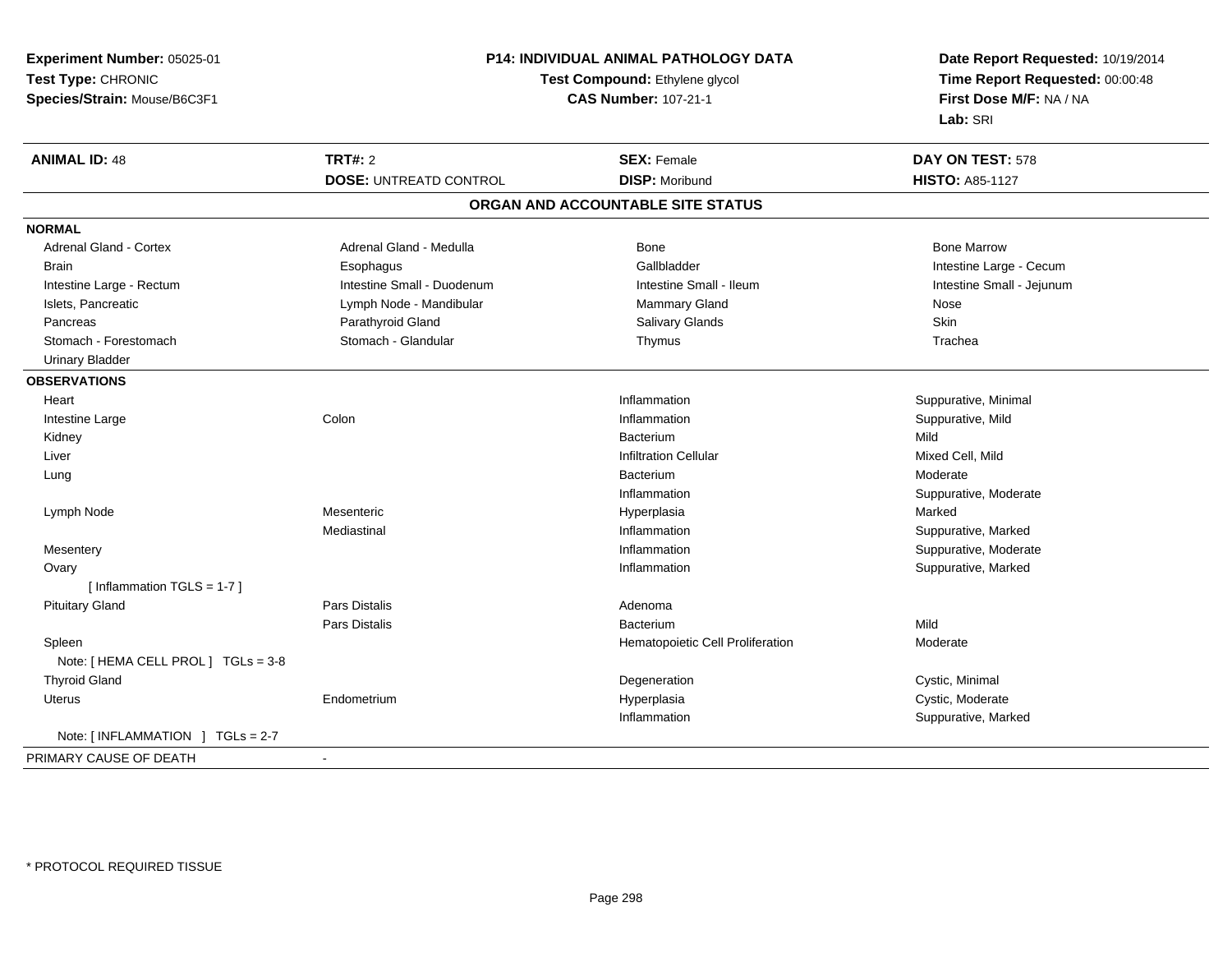| Experiment Number: 05025-01<br>Test Type: CHRONIC<br>Species/Strain: Mouse/B6C3F1 | P14: INDIVIDUAL ANIMAL PATHOLOGY DATA<br>Test Compound: Ethylene glycol<br><b>CAS Number: 107-21-1</b> |                                   | Date Report Requested: 10/19/2014<br>Time Report Requested: 00:00:48<br>First Dose M/F: NA / NA<br>Lab: SRI |  |
|-----------------------------------------------------------------------------------|--------------------------------------------------------------------------------------------------------|-----------------------------------|-------------------------------------------------------------------------------------------------------------|--|
| <b>ANIMAL ID: 49</b>                                                              | <b>TRT#: 2</b>                                                                                         | <b>SEX: Female</b>                | DAY ON TEST: 737                                                                                            |  |
|                                                                                   | <b>DOSE: UNTREATD CONTROL</b>                                                                          | <b>DISP: Terminal Sacrifice</b>   | <b>HISTO: A85-1128</b>                                                                                      |  |
|                                                                                   |                                                                                                        | ORGAN AND ACCOUNTABLE SITE STATUS |                                                                                                             |  |
| <b>NORMAL</b>                                                                     |                                                                                                        |                                   |                                                                                                             |  |
| Adrenal Gland - Cortex                                                            | Bone                                                                                                   | <b>Bone Marrow</b>                | <b>Brain</b>                                                                                                |  |
| Esophagus                                                                         | Gallbladder                                                                                            | Heart                             | Intestine Large - Cecum                                                                                     |  |
| Intestine Large - Colon                                                           | Intestine Large - Rectum                                                                               | Intestine Small - Duodenum        | Intestine Small - Ileum                                                                                     |  |
| Intestine Small - Jejunum                                                         | Islets, Pancreatic                                                                                     | Liver                             | Lung                                                                                                        |  |
| Lymph Node - Mandibular                                                           | Nose                                                                                                   | Ovary                             | Pancreas                                                                                                    |  |
| Parathyroid Gland                                                                 | Salivary Glands                                                                                        | Skin                              | Stomach - Forestomach                                                                                       |  |
| Stomach - Glandular                                                               | Trachea                                                                                                | <b>Urinary Bladder</b>            | Uterus                                                                                                      |  |
| <b>OBSERVATIONS</b>                                                               |                                                                                                        |                                   |                                                                                                             |  |
| <b>Adrenal Gland</b>                                                              | Medulla                                                                                                | Hyperplasia                       | Focal, Minimal                                                                                              |  |
| Kidney                                                                            |                                                                                                        | Nephropathy                       | Mild                                                                                                        |  |
| <b>Mammary Gland</b>                                                              |                                                                                                        | Dilatation                        | Mild                                                                                                        |  |
|                                                                                   |                                                                                                        | Hyperplasia                       | Mild                                                                                                        |  |
| Note: [ DILATATION<br>] $TGLs = 1-7$                                              |                                                                                                        |                                   |                                                                                                             |  |
| Mesentery                                                                         | Fat                                                                                                    | <b>Necrosis</b>                   | Mild                                                                                                        |  |
| Note: [ NECROSIS<br>$\sqrt{1}$ TGLs = 3-12                                        |                                                                                                        |                                   |                                                                                                             |  |
| <b>Pituitary Gland</b>                                                            | <b>Pars Distalis</b>                                                                                   | Adenoma                           |                                                                                                             |  |
| Note: [ ADENOMA<br>$1 TGLs = 5-2$                                                 |                                                                                                        |                                   |                                                                                                             |  |
| Spleen                                                                            |                                                                                                        | Hyperplasia                       | Lymphoid, Moderate                                                                                          |  |
| Note: [HYPERPLASIA ] TGLs = 4-8                                                   |                                                                                                        |                                   |                                                                                                             |  |
| Thymus                                                                            |                                                                                                        | Hyperplasia                       | Lymphoid, Mild                                                                                              |  |
| <b>Thyroid Gland</b>                                                              | <b>Follicular Cel</b>                                                                                  | Hyperplasia                       | Minimal                                                                                                     |  |
| PRIMARY CAUSE OF DEATH                                                            | $\blacksquare$                                                                                         |                                   |                                                                                                             |  |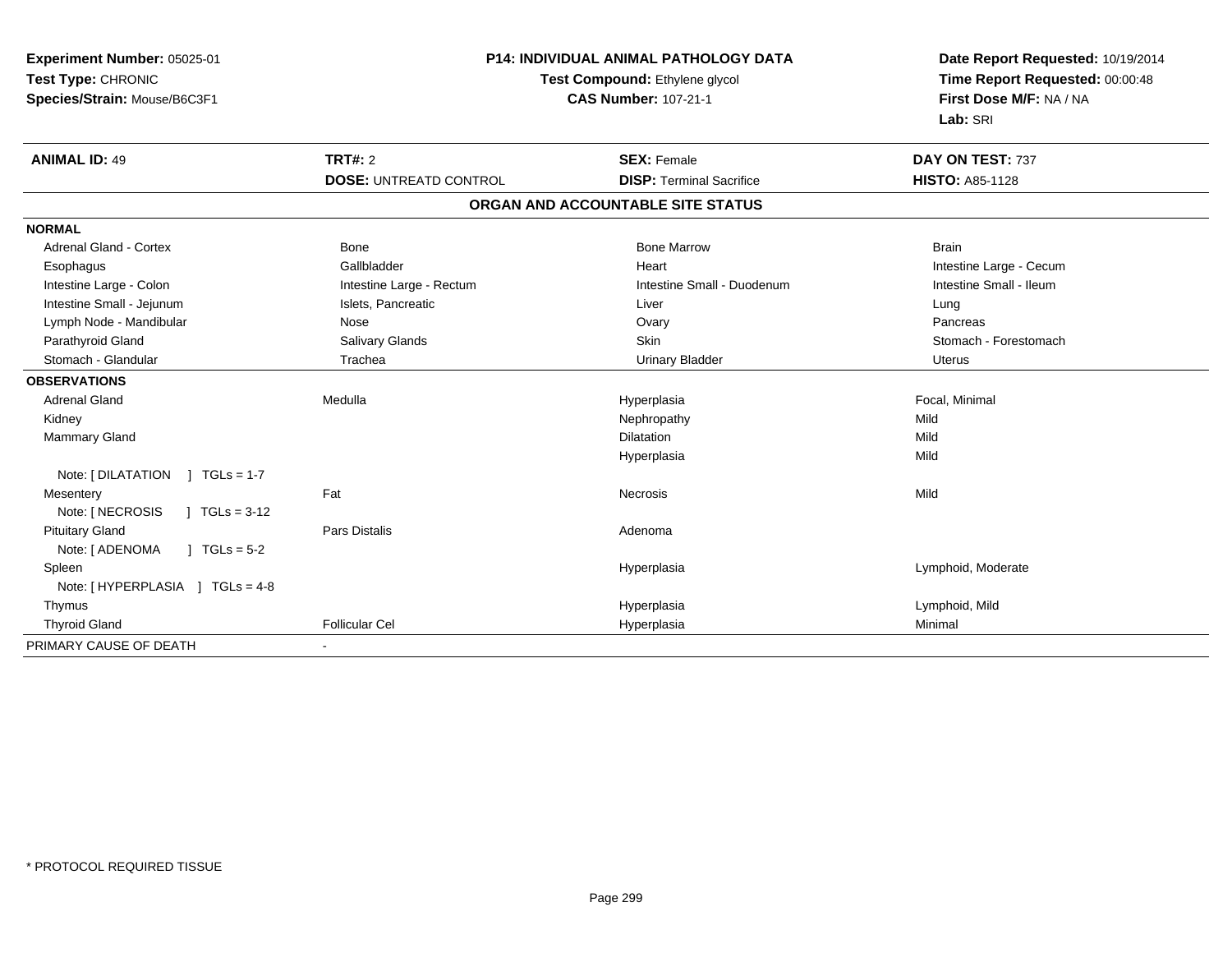| Experiment Number: 05025-01<br>Test Type: CHRONIC<br>Species/Strain: Mouse/B6C3F1                                                                                   | <b>P14: INDIVIDUAL ANIMAL PATHOLOGY DATA</b><br>Test Compound: Ethylene glycol<br><b>CAS Number: 107-21-1</b>                |                                                                                                                       | Date Report Requested: 10/19/2014<br>Time Report Requested: 00:00:48<br>First Dose M/F: NA / NA<br>Lab: SRI                            |  |
|---------------------------------------------------------------------------------------------------------------------------------------------------------------------|------------------------------------------------------------------------------------------------------------------------------|-----------------------------------------------------------------------------------------------------------------------|----------------------------------------------------------------------------------------------------------------------------------------|--|
| <b>ANIMAL ID: 50</b>                                                                                                                                                | <b>TRT#: 2</b><br><b>DOSE: UNTREATD CONTROL</b>                                                                              | <b>SEX: Female</b><br><b>DISP: Terminal Sacrifice</b>                                                                 | DAY ON TEST: 737<br><b>HISTO: A85-1129</b>                                                                                             |  |
|                                                                                                                                                                     |                                                                                                                              | ORGAN AND ACCOUNTABLE SITE STATUS                                                                                     |                                                                                                                                        |  |
| <b>NORMAL</b>                                                                                                                                                       |                                                                                                                              |                                                                                                                       |                                                                                                                                        |  |
| <b>Adrenal Gland - Cortex</b><br><b>Brain</b><br>Intestine Large - Colon<br>Intestine Small - Jejunum<br>Mammary Gland<br>Parathyroid Gland<br><b>Thyroid Gland</b> | Adrenal Gland - Medulla<br>Esophagus<br>Intestine Large - Rectum<br>Islets, Pancreatic<br>Nose<br>Salivary Glands<br>Trachea | Bone<br>Gallbladder<br>Intestine Small - Duodenum<br>Lung<br>Ovary<br>Stomach - Forestomach<br><b>Urinary Bladder</b> | <b>Bone Marrow</b><br>Intestine Large - Cecum<br>Intestine Small - Ileum<br>Lymph Node - Mandibular<br>Pancreas<br>Stomach - Glandular |  |
| <b>OBSERVATIONS</b><br>Heart<br>Kidney<br>Liver<br><b>Pituitary Gland</b>                                                                                           | Artery, Media<br><b>Pars Distalis</b>                                                                                        | Hyperplasia<br>Nephropathy<br>Inflammation<br>Adenoma                                                                 | Mild<br>Minimal<br>Multifocal, Minimal                                                                                                 |  |
| Skin<br>[Inflammation $TGLS = 2-12$ ]<br>Spleen<br>[Fibrosis TGLS = $4-13$ ]                                                                                        |                                                                                                                              | Inflammation<br>Fibrosis                                                                                              | Chronic, Minimal<br>Focal, Moderate                                                                                                    |  |
| Thymus<br><b>Uterus</b><br>[Hyperplasia TGLS = 3-7]                                                                                                                 | Endometrium                                                                                                                  | Hyperplasia<br>Hyperplasia                                                                                            | Lymphoid, Moderate<br>Cystic, Moderate                                                                                                 |  |
| PRIMARY CAUSE OF DEATH                                                                                                                                              | $\overline{\phantom{a}}$                                                                                                     |                                                                                                                       |                                                                                                                                        |  |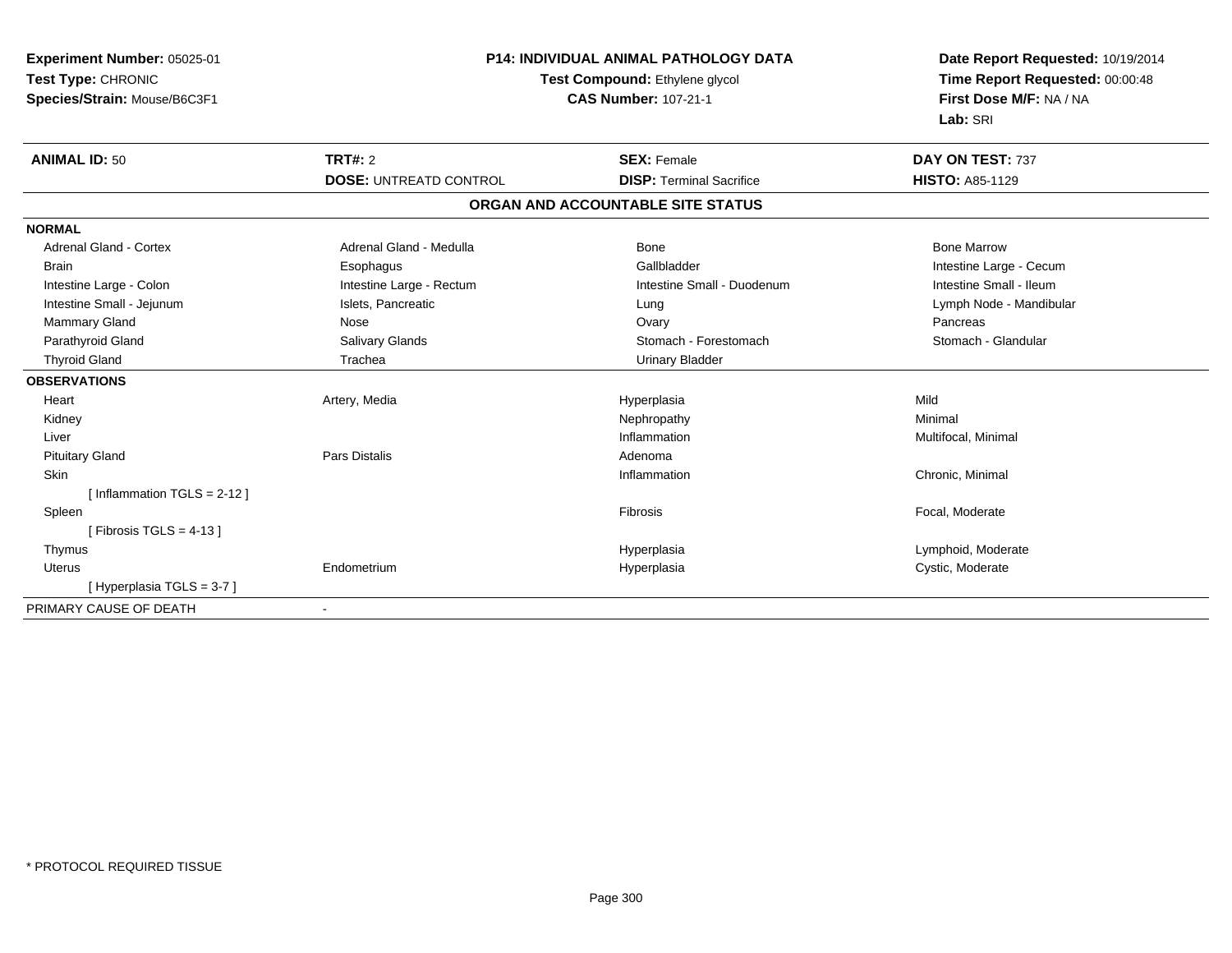| Experiment Number: 05025-01<br>Test Type: CHRONIC<br>Species/Strain: Mouse/B6C3F1 |                           | <b>P14: INDIVIDUAL ANIMAL PATHOLOGY DATA</b><br>Test Compound: Ethylene glycol<br><b>CAS Number: 107-21-1</b> | Date Report Requested: 10/19/2014<br>Time Report Requested: 00:00:48<br>First Dose M/F: NA / NA<br>Lab: SRI |
|-----------------------------------------------------------------------------------|---------------------------|---------------------------------------------------------------------------------------------------------------|-------------------------------------------------------------------------------------------------------------|
| <b>ANIMAL ID: 61</b>                                                              | <b>TRT#: 4</b>            | <b>SEX: Female</b>                                                                                            | DAY ON TEST: 736                                                                                            |
|                                                                                   | <b>DOSE: 5.0%</b>         | <b>DISP: Terminal Sacrifice</b>                                                                               | HISTO: A85-1140                                                                                             |
|                                                                                   |                           | ORGAN AND ACCOUNTABLE SITE STATUS                                                                             |                                                                                                             |
| <b>NORMAL</b>                                                                     |                           |                                                                                                               |                                                                                                             |
| Adrenal Gland - Cortex                                                            | Adrenal Gland - Medulla   | Bone                                                                                                          | <b>Bone Marrow</b>                                                                                          |
| Brain                                                                             | Esophagus                 | Gallbladder                                                                                                   | Heart                                                                                                       |
| Intestine Large - Cecum                                                           | Intestine Large - Colon   | Intestine Large - Rectum                                                                                      | Intestine Small - Duodenum                                                                                  |
| Intestine Small - Ileum                                                           | Intestine Small - Jejunum | Islets, Pancreatic                                                                                            | Lymph Node - Mandibular                                                                                     |
| Nose                                                                              | Pancreas                  | Salivary Glands                                                                                               | Spleen                                                                                                      |
| Stomach - Forestomach                                                             | Stomach - Glandular       | Thymus                                                                                                        | <b>Thyroid Gland</b>                                                                                        |
| Trachea                                                                           | <b>Urinary Bladder</b>    |                                                                                                               |                                                                                                             |
| <b>MISSING</b>                                                                    |                           |                                                                                                               |                                                                                                             |
| Parathyroid Gland                                                                 |                           |                                                                                                               |                                                                                                             |
| <b>OBSERVATIONS</b>                                                               |                           |                                                                                                               |                                                                                                             |
| Kidney                                                                            |                           | Nephropathy                                                                                                   | Minimal                                                                                                     |
| Liver                                                                             |                           | Fatty Change                                                                                                  | Minimal                                                                                                     |
|                                                                                   |                           | Hepatocellular Adenoma                                                                                        |                                                                                                             |
|                                                                                   |                           | Hyperplasia                                                                                                   | Lymphoid, Mild                                                                                              |
|                                                                                   |                           | Inflammation                                                                                                  | Multifocal, Minimal                                                                                         |
| [ Hepatocellular Adenoma TGLS = 2-12 ]                                            |                           |                                                                                                               |                                                                                                             |
| Lung                                                                              |                           | Alveolar/Bronchiolar Adenoma                                                                                  |                                                                                                             |
|                                                                                   |                           | Hyperplasia                                                                                                   | Lymphoid, Minimal                                                                                           |
| Note: [ ALV BRON ADEN ] TGLs = 3-6                                                |                           |                                                                                                               |                                                                                                             |
| Mammary Gland                                                                     |                           | Dilatation                                                                                                    | Minimal                                                                                                     |
| Ovary                                                                             | Follicle                  | Cyst                                                                                                          | Mild                                                                                                        |
| <b>Pituitary Gland</b>                                                            | Pars Distalis             | Hyperplasia                                                                                                   | Focal, Mild                                                                                                 |
| Skin                                                                              |                           | Inflammation                                                                                                  | Chronic, Minimal                                                                                            |
| Note: $\lceil$ INFLAMMATION $\lceil$ TGLs = 1-11                                  |                           |                                                                                                               |                                                                                                             |
| Uterus                                                                            | Endometrium               | Hyperplasia                                                                                                   | Cystic, Mild                                                                                                |
| PRIMARY CAUSE OF DEATH                                                            |                           |                                                                                                               |                                                                                                             |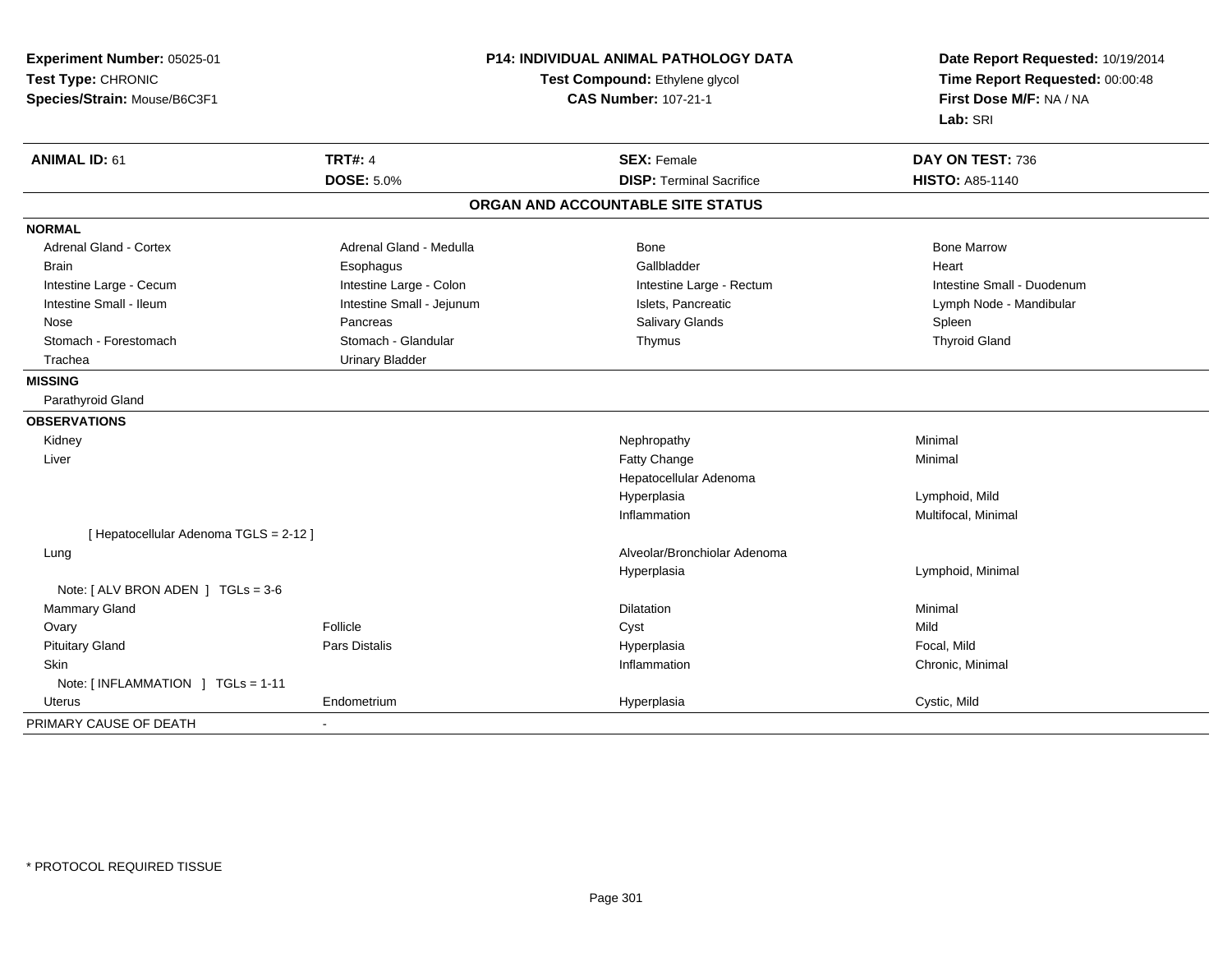| Experiment Number: 05025-01                     | <b>P14: INDIVIDUAL ANIMAL PATHOLOGY DATA</b><br>Test Compound: Ethylene glycol |                                   | Date Report Requested: 10/19/2014 |  |
|-------------------------------------------------|--------------------------------------------------------------------------------|-----------------------------------|-----------------------------------|--|
| Test Type: CHRONIC                              |                                                                                |                                   | Time Report Requested: 00:00:48   |  |
| Species/Strain: Mouse/B6C3F1                    | <b>CAS Number: 107-21-1</b>                                                    |                                   | First Dose M/F: NA / NA           |  |
|                                                 |                                                                                |                                   | Lab: SRI                          |  |
| <b>ANIMAL ID: 62</b>                            | <b>TRT#: 4</b>                                                                 | <b>SEX: Female</b>                | DAY ON TEST: 736                  |  |
|                                                 | <b>DOSE: 5.0%</b>                                                              | <b>DISP: Terminal Sacrifice</b>   | <b>HISTO: A85-1141</b>            |  |
|                                                 |                                                                                | ORGAN AND ACCOUNTABLE SITE STATUS |                                   |  |
| <b>NORMAL</b>                                   |                                                                                |                                   |                                   |  |
| <b>Adrenal Gland - Cortex</b>                   | Adrenal Gland - Medulla                                                        | Bone                              | <b>Bone Marrow</b>                |  |
| <b>Brain</b>                                    | Esophagus                                                                      | Gallbladder                       | Heart                             |  |
| Intestine Large - Cecum                         | Intestine Large - Colon                                                        | Intestine Large - Rectum          | Intestine Small - Duodenum        |  |
| Intestine Small - Jejunum                       | Islets, Pancreatic                                                             | Lymph Node - Mandibular           | <b>Mammary Gland</b>              |  |
| Nose                                            | Pancreas                                                                       | Parathyroid Gland                 | Salivary Glands                   |  |
| Skin                                            | Spleen                                                                         | Stomach - Forestomach             | Stomach - Glandular               |  |
| Thymus                                          | <b>Thyroid Gland</b>                                                           | Trachea                           | <b>Urinary Bladder</b>            |  |
| <b>OBSERVATIONS</b>                             |                                                                                |                                   |                                   |  |
| <b>Intestine Small</b>                          | Ileum, Lymphoid Tiss                                                           | Inflammation                      | Granulomatous, Mild               |  |
| Kidney                                          |                                                                                | Nephropathy                       | Minimal                           |  |
| Liver                                           |                                                                                | Hyperplasia                       | Lymphoid, Mild                    |  |
| Lung                                            | Artery, Media                                                                  | Hyperplasia                       | Minimal                           |  |
|                                                 |                                                                                | Hyperplasia                       | Lymphoid, Mild                    |  |
| Ovary                                           |                                                                                | Cystadenoma                       | Papillary                         |  |
|                                                 |                                                                                |                                   |                                   |  |
| <b>Pituitary Gland</b>                          | <b>Pars Distalis</b>                                                           | Hyperplasia                       | Focal, Minimal                    |  |
| Uterus                                          | Endometrium                                                                    | Hyperplasia                       | Cystic, Moderate                  |  |
|                                                 |                                                                                | Leiomyosarcoma                    |                                   |  |
| Note: [ LEIOMYOSAR<br>$1 \text{ TGLs} = 2-11+7$ |                                                                                |                                   |                                   |  |
| PRIMARY CAUSE OF DEATH                          |                                                                                |                                   |                                   |  |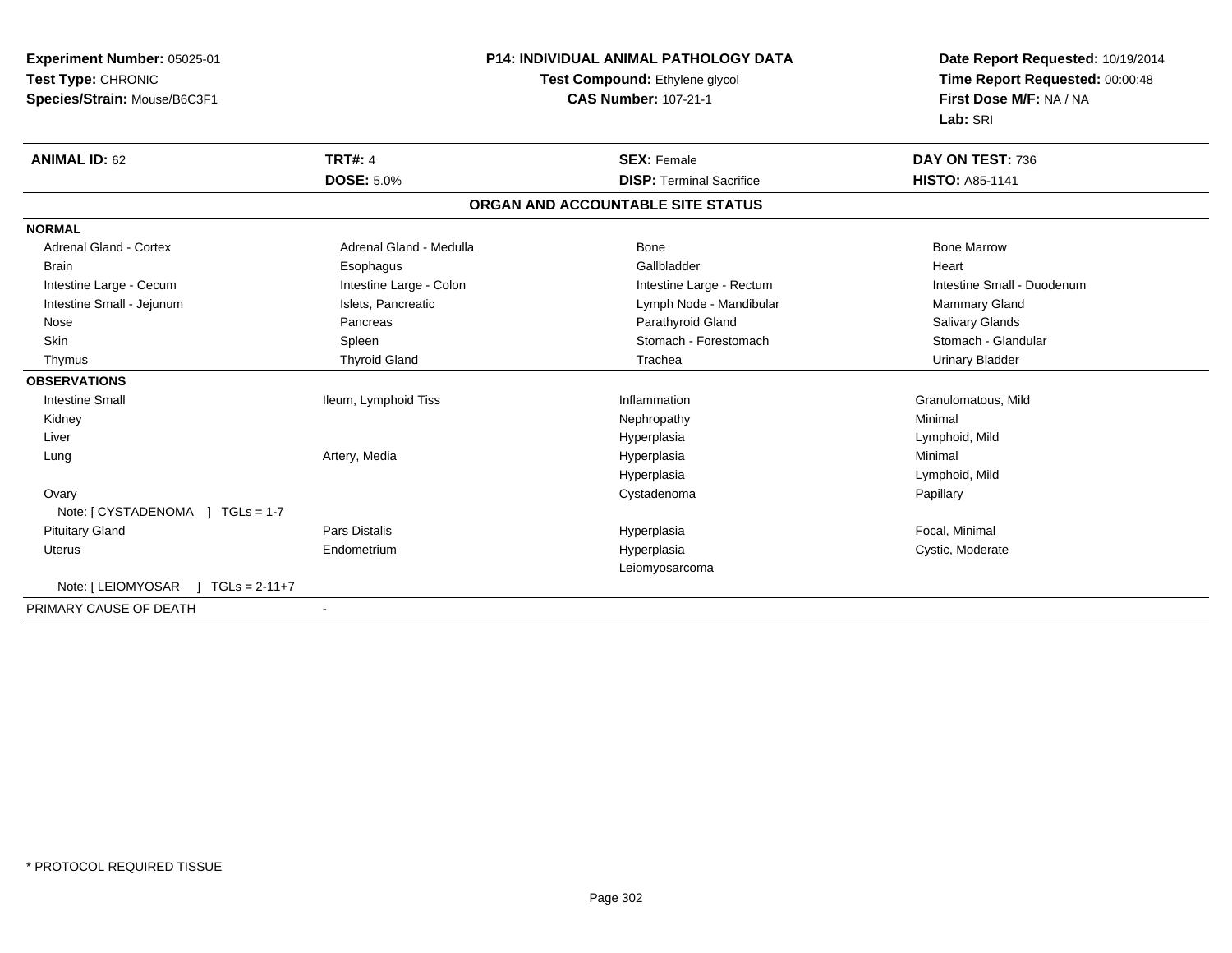| <b>Experiment Number: 05025-01</b> | <b>P14: INDIVIDUAL ANIMAL PATHOLOGY DATA</b> |                                   | Date Report Requested: 10/19/2014 |  |
|------------------------------------|----------------------------------------------|-----------------------------------|-----------------------------------|--|
| Test Type: CHRONIC                 |                                              | Test Compound: Ethylene glycol    | Time Report Requested: 00:00:48   |  |
| Species/Strain: Mouse/B6C3F1       | <b>CAS Number: 107-21-1</b>                  |                                   | First Dose M/F: NA / NA           |  |
|                                    |                                              |                                   | Lab: SRI                          |  |
| <b>ANIMAL ID: 63</b>               | <b>TRT#: 4</b>                               | <b>SEX: Female</b>                | DAY ON TEST: 736                  |  |
|                                    | <b>DOSE: 5.0%</b>                            | <b>DISP: Terminal Sacrifice</b>   | <b>HISTO: A85-1142</b>            |  |
|                                    |                                              | ORGAN AND ACCOUNTABLE SITE STATUS |                                   |  |
| <b>NORMAL</b>                      |                                              |                                   |                                   |  |
| <b>Adrenal Gland - Cortex</b>      | Adrenal Gland - Medulla                      | Bone                              | <b>Bone Marrow</b>                |  |
| <b>Brain</b>                       | Esophagus                                    | Gallbladder                       | Heart                             |  |
| Intestine Large - Cecum            | Intestine Large - Colon                      | Intestine Large - Rectum          | Intestine Small - Duodenum        |  |
| Intestine Small - Ileum            | Intestine Small - Jejunum                    | Islets, Pancreatic                | Kidney                            |  |
| Lymph Node - Mandibular            | Mammary Gland                                | Nose                              | Ovary                             |  |
| Parathyroid Gland                  | <b>Pituitary Gland</b>                       | <b>Salivary Glands</b>            | Spleen                            |  |
| Stomach - Forestomach              | Stomach - Glandular                          | Thymus                            | <b>Thyroid Gland</b>              |  |
| Trachea                            |                                              |                                   |                                   |  |
| <b>OBSERVATIONS</b>                |                                              |                                   |                                   |  |
| Liver                              |                                              | Inflammation                      | Multifocal, Mild                  |  |
| Lung                               | Artery, Media                                | Hyperplasia                       | Mild                              |  |
|                                    |                                              | Hyperplasia                       | Lymphoid, Moderate                |  |
| Pancreas                           |                                              | Atrophy                           | Focal, Marked                     |  |
|                                    | Duct                                         | <b>Dilatation</b>                 | Moderate                          |  |
| Note: $[DILATATION] TGLs = 3-5$    |                                              |                                   |                                   |  |
| Skin                               |                                              | Inflammation                      | Chronic, Minimal                  |  |
| Note: [ INFLAMMATION ] TGLs = 1-11 |                                              |                                   |                                   |  |
| <b>Urinary Bladder</b>             |                                              | Hyperplasia                       | Lymphoid, Mild                    |  |
| <b>Uterus</b>                      | Endometrium                                  | Hyperplasia                       | Cystic, Moderate                  |  |
|                                    |                                              |                                   |                                   |  |
| PRIMARY CAUSE OF DEATH             | $\blacksquare$                               |                                   |                                   |  |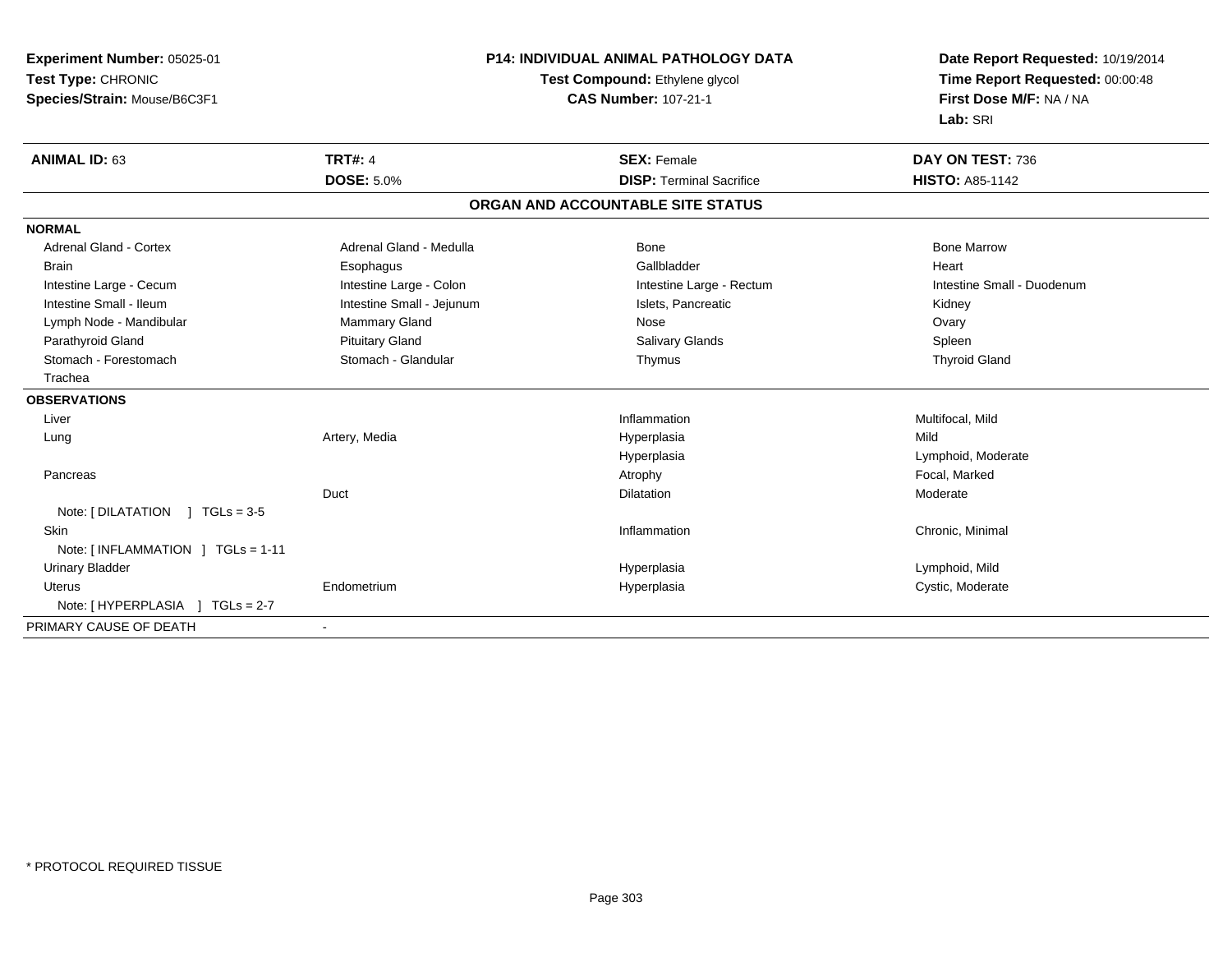| Experiment Number: 05025-01                 | P14: INDIVIDUAL ANIMAL PATHOLOGY DATA<br>Test Compound: Ethylene glycol |                                   | Date Report Requested: 10/19/2014<br>Time Report Requested: 00:00:48 |  |
|---------------------------------------------|-------------------------------------------------------------------------|-----------------------------------|----------------------------------------------------------------------|--|
| Test Type: CHRONIC                          |                                                                         |                                   |                                                                      |  |
| Species/Strain: Mouse/B6C3F1                |                                                                         | <b>CAS Number: 107-21-1</b>       | First Dose M/F: NA / NA                                              |  |
|                                             |                                                                         |                                   | Lab: SRI                                                             |  |
| <b>ANIMAL ID: 64</b>                        | <b>TRT#: 4</b>                                                          | <b>SEX: Female</b>                | DAY ON TEST: 639                                                     |  |
|                                             | <b>DOSE: 5.0%</b>                                                       | <b>DISP: Moribund</b>             | <b>HISTO: A85-1143</b>                                               |  |
|                                             |                                                                         | ORGAN AND ACCOUNTABLE SITE STATUS |                                                                      |  |
| <b>NORMAL</b>                               |                                                                         |                                   |                                                                      |  |
| Adrenal Gland - Cortex                      | Adrenal Gland - Medulla                                                 | Bone                              | <b>Bone Marrow</b>                                                   |  |
| <b>Brain</b>                                | Esophagus                                                               | Gallbladder                       | Heart                                                                |  |
| Intestine Large - Cecum                     | Intestine Large - Colon                                                 | Intestine Large - Rectum          | Intestine Small - Duodenum                                           |  |
| Intestine Small - Ileum                     | Intestine Small - Jejunum                                               | Islets, Pancreatic                | Lymph Node - Mandibular                                              |  |
| Mammary Gland                               | Nose                                                                    | Ovary                             | <b>Pituitary Gland</b>                                               |  |
| Salivary Glands                             | Skin                                                                    | Stomach - Forestomach             | Stomach - Glandular                                                  |  |
| Trachea                                     | <b>Urinary Bladder</b>                                                  |                                   |                                                                      |  |
| <b>MISSING</b>                              |                                                                         |                                   |                                                                      |  |
| Parathyroid Gland                           |                                                                         |                                   |                                                                      |  |
| <b>OBSERVATIONS</b>                         |                                                                         |                                   |                                                                      |  |
| Kidney                                      |                                                                         | Lymphoma Malignant Mixed          |                                                                      |  |
| Note: [ LYMPH MAL MIXD ] TGLs = 1-11+8      |                                                                         |                                   |                                                                      |  |
| Liver                                       | Centrilobular, Hepatocyte                                               | Degeneration                      | Hyaline, Mild                                                        |  |
|                                             |                                                                         | Hepatocellular Adenoma            |                                                                      |  |
|                                             |                                                                         | Lymphoma Malignant Mixed          |                                                                      |  |
| [Degeneration TGLS = 3-13]                  |                                                                         |                                   |                                                                      |  |
| [ Hepatocellular Adenoma TGLS = 2-12,3-13 ] |                                                                         |                                   |                                                                      |  |
| Lung                                        | Artery, Media                                                           | Hyperplasia                       | Mild                                                                 |  |
|                                             |                                                                         | Lymphoma Malignant Mixed          |                                                                      |  |
| Lymph Node                                  | Mesenteric                                                              | Lymphoma Malignant Mixed          |                                                                      |  |
|                                             | Renal                                                                   | Lymphoma Malignant Mixed          |                                                                      |  |
| Note: [ LYMPH MAL MIXD ] TGLs = 5-14        |                                                                         |                                   |                                                                      |  |
| Note: [ LYMPH MAL MIXD ] TGLs = 4-6         |                                                                         |                                   |                                                                      |  |
| Pancreas                                    |                                                                         | Lymphoma Malignant Mixed          |                                                                      |  |
| Spleen                                      |                                                                         | Hematopoietic Cell Proliferation  | Moderate                                                             |  |
| Thymus                                      |                                                                         | Lymphoma Malignant Mixed          |                                                                      |  |
| Note: [LYMPH MAL MIXD ] TGLs = 6-15         |                                                                         |                                   |                                                                      |  |
| <b>Thyroid Gland</b>                        | <b>Follicular Cel</b>                                                   | Hyperplasia                       | Minimal                                                              |  |
| Uterus                                      | Endometrium                                                             | Hyperplasia                       | Cystic, Mild                                                         |  |

PRIMARY CAUSE OF DEATH-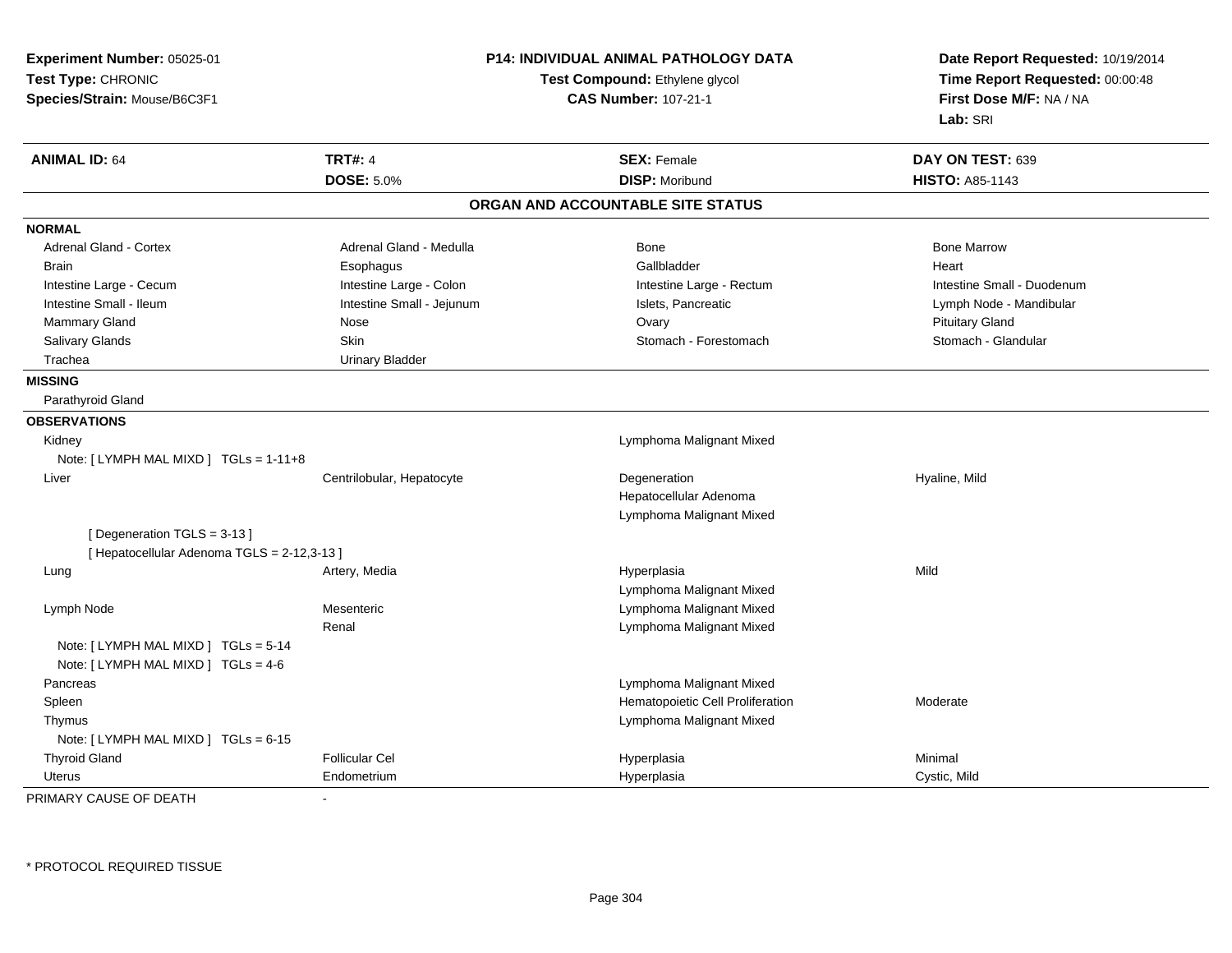| <b>Experiment Number: 05025-01</b><br><b>Test Type: CHRONIC</b><br>Species/Strain: Mouse/B6C3F1 |                                     | <b>P14: INDIVIDUAL ANIMAL PATHOLOGY DATA</b><br><b>Test Compound: Ethylene glycol</b><br><b>CAS Number: 107-21-1</b> | Date Report Requested: 10/19/2014<br>Time Report Requested: 00:00:48<br>First Dose M/F: NA / NA<br>Lab: SRI |
|-------------------------------------------------------------------------------------------------|-------------------------------------|----------------------------------------------------------------------------------------------------------------------|-------------------------------------------------------------------------------------------------------------|
| <b>ANIMAL ID: 64</b>                                                                            | <b>TRT#: 4</b><br><b>DOSE: 5.0%</b> | <b>SEX:</b> Female<br><b>DISP: Moribund</b><br>ORGAN AND ACCOUNTABLE SITE STATUS                                     | DAY ON TEST: 639<br><b>HISTO: A85-1143</b>                                                                  |
|                                                                                                 |                                     |                                                                                                                      |                                                                                                             |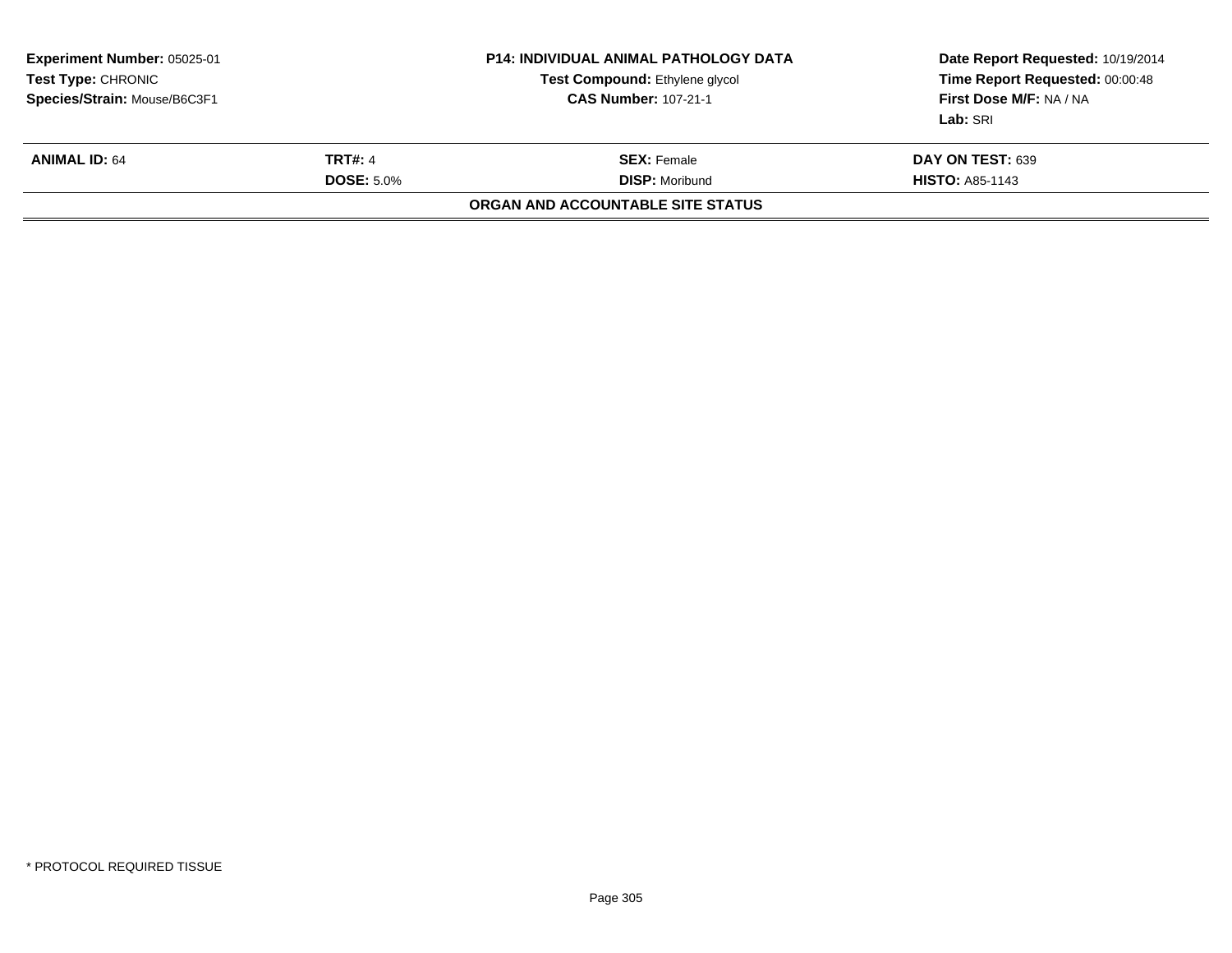| Experiment Number: 05025-01                          | <b>P14: INDIVIDUAL ANIMAL PATHOLOGY DATA</b> | Date Report Requested: 10/19/2014<br>Time Report Requested: 00:00:48<br>First Dose M/F: NA / NA |  |
|------------------------------------------------------|----------------------------------------------|-------------------------------------------------------------------------------------------------|--|
| Test Type: CHRONIC                                   | Test Compound: Ethylene glycol               |                                                                                                 |  |
| Species/Strain: Mouse/B6C3F1                         | <b>CAS Number: 107-21-1</b>                  |                                                                                                 |  |
|                                                      |                                              | Lab: SRI                                                                                        |  |
| <b>TRT#: 4</b><br><b>ANIMAL ID: 65</b>               | <b>SEX: Female</b>                           | DAY ON TEST: 736                                                                                |  |
| <b>DOSE: 5.0%</b>                                    | <b>DISP: Terminal Sacrifice</b>              | <b>HISTO: A85-1144</b>                                                                          |  |
|                                                      | ORGAN AND ACCOUNTABLE SITE STATUS            |                                                                                                 |  |
| <b>NORMAL</b>                                        |                                              |                                                                                                 |  |
| Adrenal Gland - Cortex<br>Adrenal Gland - Medulla    | Bone                                         | <b>Bone Marrow</b>                                                                              |  |
| <b>Brain</b><br>Esophagus                            | Gallbladder                                  | Heart                                                                                           |  |
| Intestine Large - Cecum<br>Intestine Large - Colon   | Intestine Large - Rectum                     | Intestine Small - Duodenum                                                                      |  |
| Intestine Small - Ileum<br>Intestine Small - Jejunum | Islets, Pancreatic                           | Kidney                                                                                          |  |
| Lymph Node - Mandibular<br>Nose                      | Ovary                                        | Pancreas                                                                                        |  |
| Parathyroid Gland<br><b>Salivary Glands</b>          | Spleen                                       | Stomach - Forestomach                                                                           |  |
| Stomach - Glandular<br>Thymus                        | <b>Thyroid Gland</b>                         | Trachea                                                                                         |  |
| <b>Urinary Bladder</b>                               |                                              |                                                                                                 |  |
| <b>OBSERVATIONS</b>                                  |                                              |                                                                                                 |  |
| Liver                                                | <b>Infiltration Cellular</b>                 | Mixed Cell, Mild                                                                                |  |
|                                                      | Inflammation                                 | Multifocal, Minimal                                                                             |  |
|                                                      | Necrosis                                     | Multifocal, Minimal                                                                             |  |
| Lung                                                 | Hyperplasia                                  | Lymphoid, Minimal                                                                               |  |
| Mammary Gland                                        | <b>Dilatation</b>                            | Moderate                                                                                        |  |
| Mesentery                                            | Sarcoma                                      |                                                                                                 |  |
| <b>Pituitary Gland</b><br><b>Pars Distalis</b>       | Adenoma                                      |                                                                                                 |  |
| Note: [ ADENOMA<br>$1 TGLs = 4-2$                    |                                              |                                                                                                 |  |
| <b>Skeletal Muscle</b><br>Abdominal                  | Sarcoma                                      |                                                                                                 |  |
| Note: [ SARCOMA<br>$1 TGLs = 3-12$                   |                                              |                                                                                                 |  |
| <b>Skin</b>                                          | Inflammation                                 | Chronic, Minimal                                                                                |  |
| Note: [INFLAMMATION ] TGLs = 1-11                    |                                              |                                                                                                 |  |
| Tooth<br>Incisor                                     | Dysplasia                                    | Minimal                                                                                         |  |
| Endometrium<br>Uterus                                | Hyperplasia                                  | Cystic, Mild                                                                                    |  |
|                                                      |                                              |                                                                                                 |  |
| PRIMARY CAUSE OF DEATH<br>$\sim$                     |                                              |                                                                                                 |  |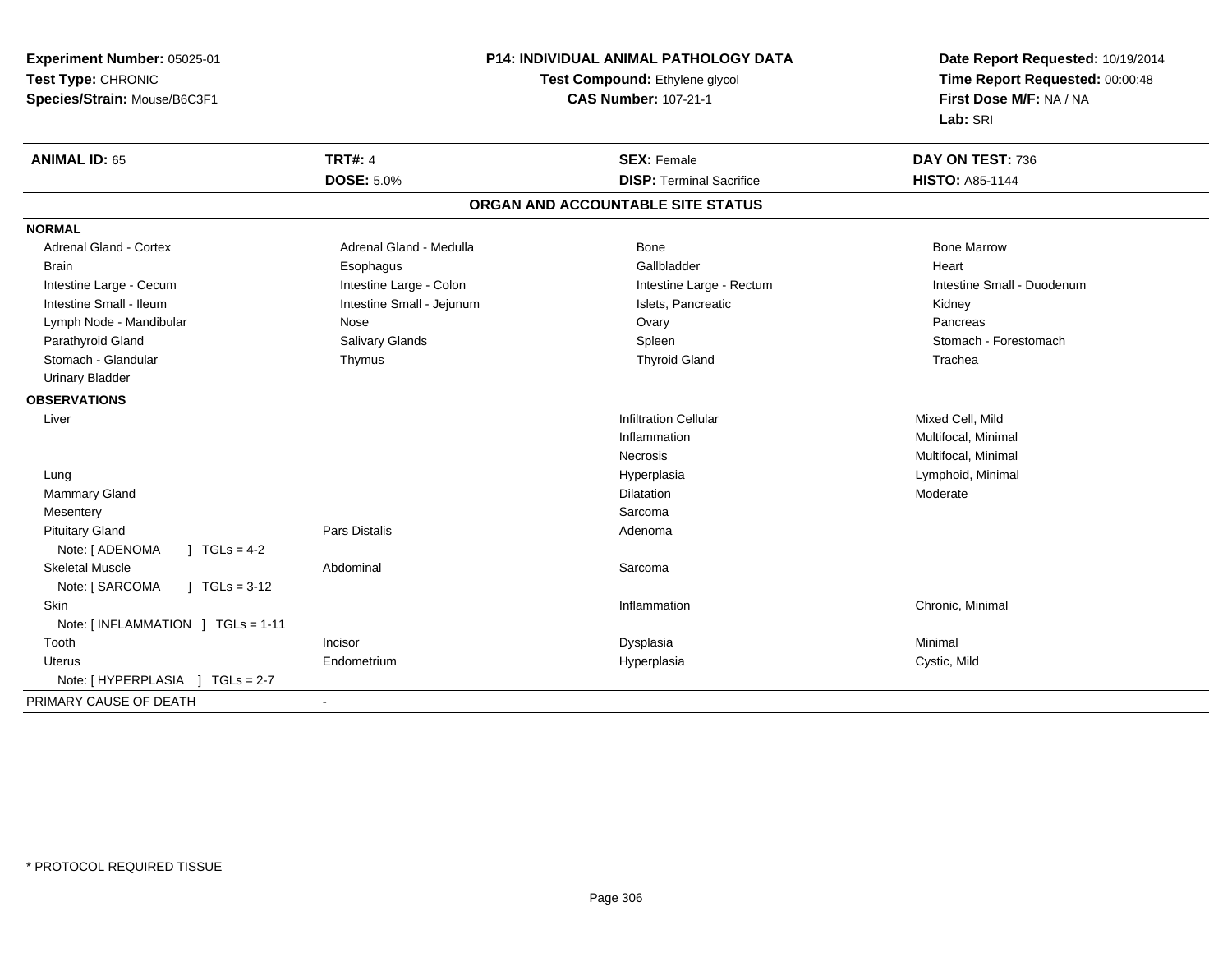**Experiment Number:** 05025-01**Test Type:** CHRONIC **Species/Strain:** Mouse/B6C3F1**P14: INDIVIDUAL ANIMAL PATHOLOGY DATATest Compound:** Ethylene glycol **CAS Number:** 107-21-1**Date Report Requested:** 10/19/2014**Time Report Requested:** 00:00:48**First Dose M/F:** NA / NA**Lab:** SRI**ANIMAL ID:** 66**TRT#:** 4 **SEX:** Female **DAY ON TEST:** 469 **DOSE:** 5.0%**DISP:** Moribund **HISTO:** A84031144 **ORGAN AND ACCOUNTABLE SITE STATUSNORMALAdrenal Gland - Cortex** Adrenal Gland - Medulla **Bone Adrenal Gland - Cortex Adrenal Gland - Cortex Adrenal Gland - Medulla** Bone Marrow Esophagus Gallbladder Gallbladder Annual Heart Heart Intestine Large - Cecum Intestine Small - Jejunum Intestine Large - Colon **Intestine Large - Rectum** Intestine Small - Duodenum Intestine Small - Duodenum Islets, Pancreatic **Notation Community Community** Lymph Node - Mandibular Nose Nose Pancreas Pancreas Parathyroid Gland Spleen (Suit and Salivary Glands School School School Skin Spleen Spleen Spleen Spleen Spleen **Uterus** Stomach - Forestomach **Stomach - Stomach - Glandular** Trachea Uterus - Trachea **OBSERVATIONS** Brainn and the compression of the compression of the compression of the compression of the compression of the compression Note: [ COMPRESSION ] TGLs = 5-1 Intestine Small IleumAmyloid Deposition and the control of the Minimal Minimal Moderate and Minimal Moderate and Minimal Moderate a<br>
Pigmentation Moderate and Minimal Moderate and Moderate and Minimal Moderate and Minimal Minimal Minimal Mini Kidney Renal Tubule Pigmentation Moderate Liver Centrilobular, Hepatocytee and the Degeneration description of the Hyaline, Mild Lung Artery, Media Hyperplasia Mild Mammary Glandd and the control of the control of the control of the Dilatation and the control of the Moderate of the control of the control of the control of the control of the control of the control of the control of the control of t Note: [ DILATATION ] TGLs = 1-8 Ovaryy the control of the control of the control of the control of the control of the control of the control of the control of the control of the control of the control of the control of the control of the control of the contro Cystadenoma **Papillary Papillary** Note: [ CYSTADENOMA ] TGLs = 2-7.1 Pituitary Glandd and a state of Pars Intermed and the extension of Adenoma Note: [ ADENOMA ] TGLs = 3-1 Thymuss the contract of the contract of the contract of the contract of the contract of the contract of the contract of the contract of the contract of the contract of the contract of the contract of the contract of the contract Mild Thyroid Gland C Cell Hyperplasia Mild Urinary Bladder Inflammation Chronic, Moderate Transit Epithe Metaplasia Squamous, Mild Ulcerr Mild PRIMARY CAUSE OF DEATH-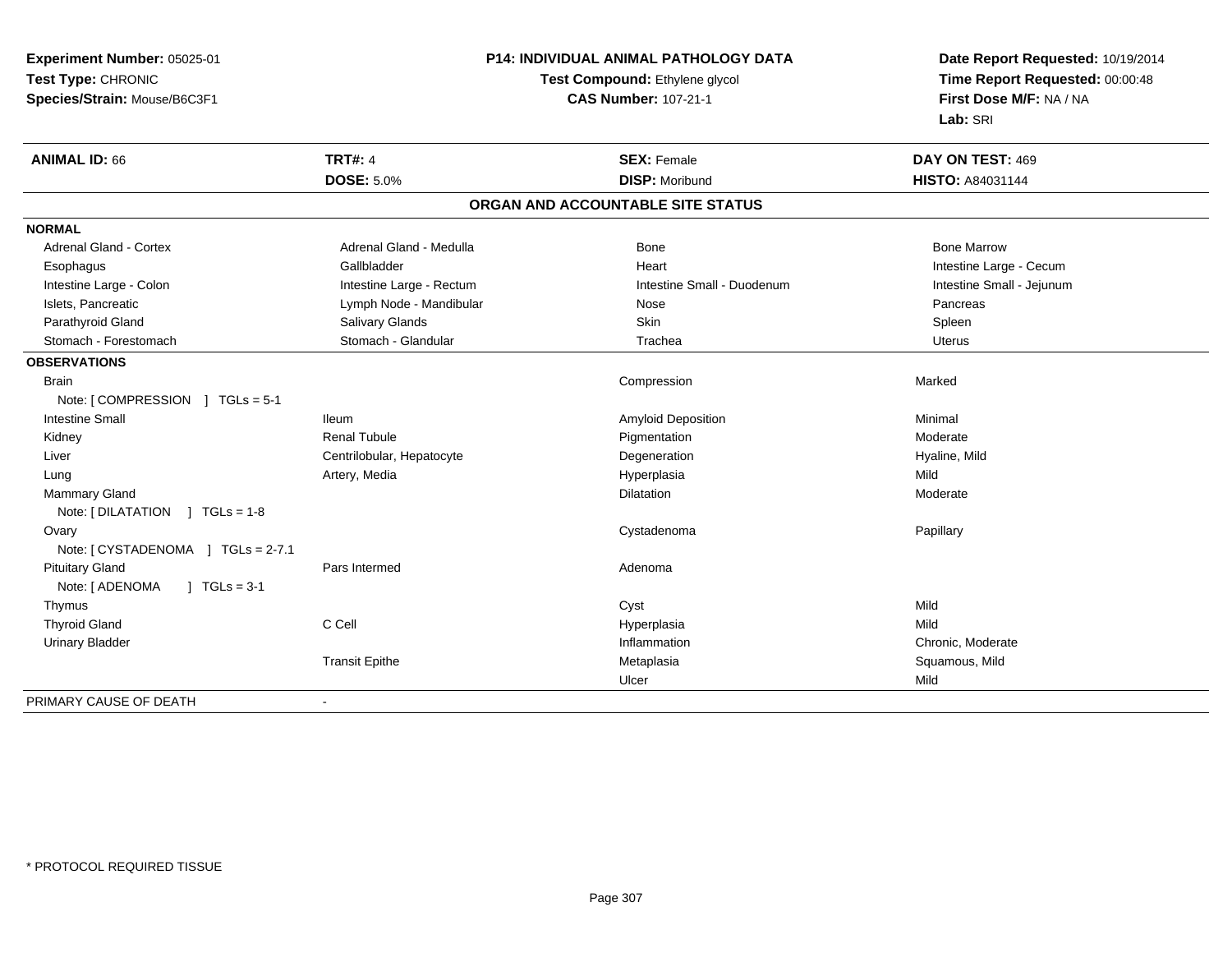| Experiment Number: 05025-01      | <b>P14: INDIVIDUAL ANIMAL PATHOLOGY DATA</b><br>Test Compound: Ethylene glycol |                                   | Date Report Requested: 10/19/2014 |  |
|----------------------------------|--------------------------------------------------------------------------------|-----------------------------------|-----------------------------------|--|
| Test Type: CHRONIC               |                                                                                |                                   | Time Report Requested: 00:00:48   |  |
| Species/Strain: Mouse/B6C3F1     |                                                                                | <b>CAS Number: 107-21-1</b>       | First Dose M/F: NA / NA           |  |
|                                  |                                                                                |                                   | Lab: SRI                          |  |
| <b>ANIMAL ID: 67</b>             | <b>TRT#: 4</b>                                                                 | <b>SEX: Female</b>                | DAY ON TEST: 682                  |  |
|                                  | <b>DOSE: 5.0%</b>                                                              | <b>DISP: Moribund</b>             | <b>HISTO: A85-1146</b>            |  |
|                                  |                                                                                | ORGAN AND ACCOUNTABLE SITE STATUS |                                   |  |
| <b>NORMAL</b>                    |                                                                                |                                   |                                   |  |
| <b>Adrenal Gland - Cortex</b>    | Adrenal Gland - Medulla                                                        | <b>Bone</b>                       | <b>Bone Marrow</b>                |  |
| <b>Brain</b>                     | Esophagus                                                                      | Gallbladder                       | Heart                             |  |
| Intestine Large - Cecum          | Intestine Large - Colon                                                        | Intestine Large - Rectum          | Intestine Small - Duodenum        |  |
| Intestine Small - Ileum          | Intestine Small - Jejunum                                                      | Islets, Pancreatic                | Kidney                            |  |
| Lung                             | <b>Mammary Gland</b>                                                           | Nose                              | Pancreas                          |  |
| Parathyroid Gland                | Salivary Glands                                                                | <b>Skin</b>                       | Stomach - Forestomach             |  |
| Stomach - Glandular              | Thymus                                                                         | <b>Thyroid Gland</b>              | Trachea                           |  |
| <b>Urinary Bladder</b>           |                                                                                |                                   |                                   |  |
| <b>OBSERVATIONS</b>              |                                                                                |                                   |                                   |  |
| Liver                            | Centrilobular, Hepatocyte                                                      | Degeneration                      | Hyaline, Mild                     |  |
|                                  |                                                                                | Hyperplasia                       | Lymphoid, Minimal                 |  |
| Lymph Node                       | Mandibular                                                                     | Hyperplasia                       | Lymphoid, Mild                    |  |
| Ovary                            |                                                                                | Cystadenoma                       | Papillary                         |  |
| Note: $[CYSTADENOMA] TGLs = 2-7$ |                                                                                |                                   |                                   |  |
| <b>Pituitary Gland</b>           | <b>Pars Distalis</b>                                                           | Hyperplasia                       | Focal, Minimal                    |  |
| Spleen                           |                                                                                | Hyperplasia                       | Lymphoid, Mild                    |  |
| <b>Uterus</b>                    | Endometrium                                                                    | Hyperplasia                       | Cystic, Minimal                   |  |
| PRIMARY CAUSE OF DEATH           |                                                                                |                                   |                                   |  |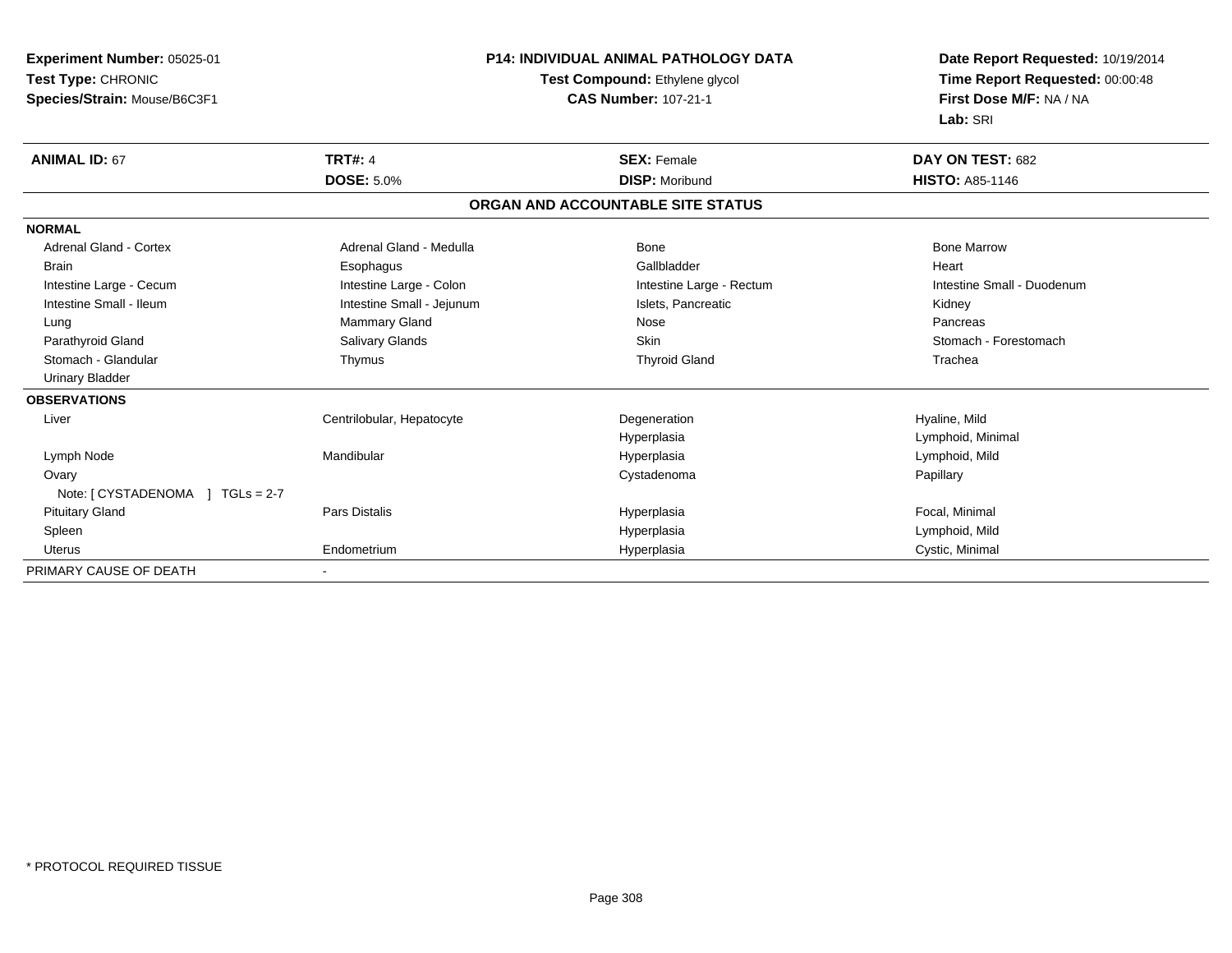| Experiment Number: 05025-01                                | P14: INDIVIDUAL ANIMAL PATHOLOGY DATA<br>Test Compound: Ethylene glycol<br><b>CAS Number: 107-21-1</b> |                                          | Date Report Requested: 10/19/2014<br>Time Report Requested: 00:00:48<br>First Dose M/F: NA / NA |
|------------------------------------------------------------|--------------------------------------------------------------------------------------------------------|------------------------------------------|-------------------------------------------------------------------------------------------------|
| Test Type: CHRONIC                                         |                                                                                                        |                                          |                                                                                                 |
| Species/Strain: Mouse/B6C3F1                               |                                                                                                        |                                          |                                                                                                 |
|                                                            |                                                                                                        |                                          | Lab: SRI                                                                                        |
| <b>TRT#: 4</b><br><b>ANIMAL ID: 68</b>                     |                                                                                                        | <b>SEX: Female</b>                       | DAY ON TEST: 391                                                                                |
| <b>DOSE: 5.0%</b>                                          |                                                                                                        | <b>DISP: Dead</b>                        | HISTO: A83030346                                                                                |
|                                                            |                                                                                                        | ORGAN AND ACCOUNTABLE SITE STATUS        |                                                                                                 |
| <b>NORMAL</b>                                              |                                                                                                        |                                          |                                                                                                 |
| Bone<br>Adrenal Gland - Medulla                            |                                                                                                        | <b>Bone Marrow</b>                       | <b>Brain</b>                                                                                    |
| Heart<br>Esophagus                                         |                                                                                                        | Intestine Large - Cecum                  | Intestine Large - Colon                                                                         |
| Intestine Large - Rectum                                   | Intestine Small - Duodenum                                                                             | Intestine Small - Ileum                  | Intestine Small - Jejunum                                                                       |
| Islets, Pancreatic<br><b>Mammary Gland</b>                 |                                                                                                        | Nose                                     | Ovary                                                                                           |
| Parathyroid Gland<br>Pancreas                              |                                                                                                        | <b>Salivary Glands</b>                   | Skin                                                                                            |
| Spleen                                                     | Stomach - Forestomach                                                                                  | Stomach - Glandular                      | Thymus                                                                                          |
| <b>Thyroid Gland</b><br>Trachea                            |                                                                                                        | <b>Urinary Bladder</b>                   |                                                                                                 |
| <b>MISSING</b>                                             |                                                                                                        |                                          |                                                                                                 |
| Gallbladder                                                | Lymph Node - Mandibular                                                                                | <b>Pituitary Gland</b>                   |                                                                                                 |
| <b>OBSERVATIONS</b>                                        |                                                                                                        |                                          |                                                                                                 |
| <b>Adrenal Gland</b><br>Cortex                             |                                                                                                        | <b>Accessory Adrenal Cortical Nodule</b> | Minimal                                                                                         |
| Kidney                                                     |                                                                                                        | Nephropathy                              | Minimal                                                                                         |
| Liver                                                      |                                                                                                        | Fatty Change                             | Minimal                                                                                         |
| Artery, Media<br>Lung                                      |                                                                                                        | Hyperplasia                              | Mild                                                                                            |
|                                                            |                                                                                                        | <b>Infiltration Cellular</b>             | Mixed Cell, Minimal                                                                             |
| Artery                                                     |                                                                                                        | Inflammation                             | Mild                                                                                            |
| Lymph Node                                                 |                                                                                                        |                                          |                                                                                                 |
| Note: ALTHOUGH MANDIBULAR IS MISSING MESENTERIC IS NORMAL. |                                                                                                        |                                          |                                                                                                 |
| <b>Uterus</b>                                              |                                                                                                        | Angiectasis                              | Mild                                                                                            |
|                                                            |                                                                                                        | Hemorrhage                               | Mild                                                                                            |
| Note: [ ANGIECTASIS ] TGLs = 1-7                           |                                                                                                        |                                          |                                                                                                 |
| Note: [HEMORRHAGE ] TGLs = 2-7                             |                                                                                                        |                                          |                                                                                                 |
| PRIMARY CAUSE OF DEATH                                     |                                                                                                        |                                          |                                                                                                 |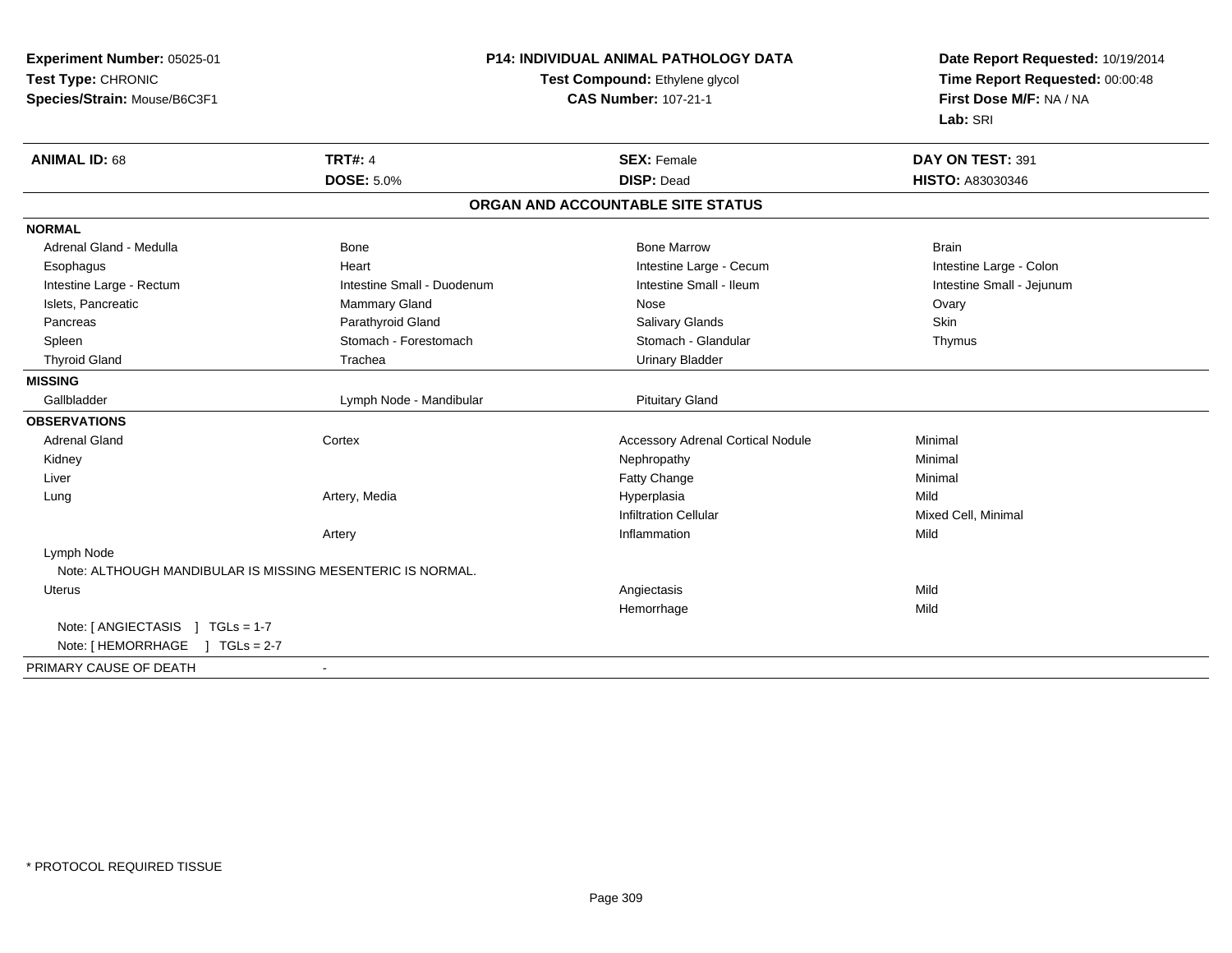| Experiment Number: 05025-01<br>Test Type: CHRONIC<br>Species/Strain: Mouse/B6C3F1 |                           | <b>P14: INDIVIDUAL ANIMAL PATHOLOGY DATA</b><br>Test Compound: Ethylene glycol<br><b>CAS Number: 107-21-1</b> | Date Report Requested: 10/19/2014<br>Time Report Requested: 00:00:48<br>First Dose M/F: NA / NA<br>Lab: SRI |
|-----------------------------------------------------------------------------------|---------------------------|---------------------------------------------------------------------------------------------------------------|-------------------------------------------------------------------------------------------------------------|
| <b>ANIMAL ID: 69</b>                                                              | <b>TRT#: 4</b>            | <b>SEX: Female</b>                                                                                            | DAY ON TEST: 736                                                                                            |
|                                                                                   | <b>DOSE: 5.0%</b>         | <b>DISP: Terminal Sacrifice</b>                                                                               | <b>HISTO: A85-1148</b>                                                                                      |
|                                                                                   |                           | ORGAN AND ACCOUNTABLE SITE STATUS                                                                             |                                                                                                             |
| <b>NORMAL</b>                                                                     |                           |                                                                                                               |                                                                                                             |
| Adrenal Gland - Cortex                                                            | Adrenal Gland - Medulla   | <b>Bone</b>                                                                                                   | <b>Bone Marrow</b>                                                                                          |
| <b>Brain</b>                                                                      | Esophagus                 | Gallbladder                                                                                                   | Heart                                                                                                       |
| Intestine Large - Cecum                                                           | Intestine Large - Colon   | Intestine Large - Rectum                                                                                      | Intestine Small - Duodenum                                                                                  |
| Intestine Small - Ileum                                                           | Intestine Small - Jejunum | Islets, Pancreatic                                                                                            | Kidney                                                                                                      |
| Mammary Gland                                                                     | Nose                      | Ovary                                                                                                         | Pancreas                                                                                                    |
| Salivary Glands                                                                   | Skin                      | Spleen                                                                                                        | Stomach - Forestomach                                                                                       |
| Stomach - Glandular                                                               | Trachea                   | <b>Urinary Bladder</b>                                                                                        |                                                                                                             |
| <b>MISSING</b>                                                                    |                           |                                                                                                               |                                                                                                             |
| Parathyroid Gland                                                                 | <b>Pituitary Gland</b>    | Thymus                                                                                                        |                                                                                                             |
| <b>OBSERVATIONS</b>                                                               |                           |                                                                                                               |                                                                                                             |
| Eye                                                                               |                           | Cataract                                                                                                      | Mild                                                                                                        |
|                                                                                   | Cornea                    | Inflammation                                                                                                  | Minimal                                                                                                     |
|                                                                                   |                           | <b>Retinal Detachment</b>                                                                                     | Moderate                                                                                                    |
| Note: [ CATARACT<br>$1 TGLs = 1-11$                                               |                           |                                                                                                               |                                                                                                             |
| <b>Harderian Gland</b>                                                            |                           | Carcinoma                                                                                                     |                                                                                                             |
| Note: [ CARCINOMA<br>$1 TGLs = 4-13$                                              |                           |                                                                                                               |                                                                                                             |
| Liver                                                                             |                           | Hepatocellular Adenoma                                                                                        |                                                                                                             |
|                                                                                   |                           | Inflammation                                                                                                  | Multifocal, Minimal                                                                                         |
| Note: [ HEPATOCLR ADEN ] TGLs = 5-4.1                                             |                           |                                                                                                               |                                                                                                             |
| Lung                                                                              |                           | Hyperplasia                                                                                                   | Macrophage, Minimal                                                                                         |
|                                                                                   |                           | Pigmentation                                                                                                  | Minimal                                                                                                     |
| Lymph Node                                                                        | Mandibular                | Hyperplasia                                                                                                   | Lymphoid, Moderate                                                                                          |
| <b>Thyroid Gland</b>                                                              |                           | Inflammation                                                                                                  | Focal, Minimal                                                                                              |
| <b>Uterus</b>                                                                     | Endometrium               | Hyperplasia                                                                                                   | Cystic, Mild                                                                                                |
| PRIMARY CAUSE OF DEATH                                                            |                           |                                                                                                               |                                                                                                             |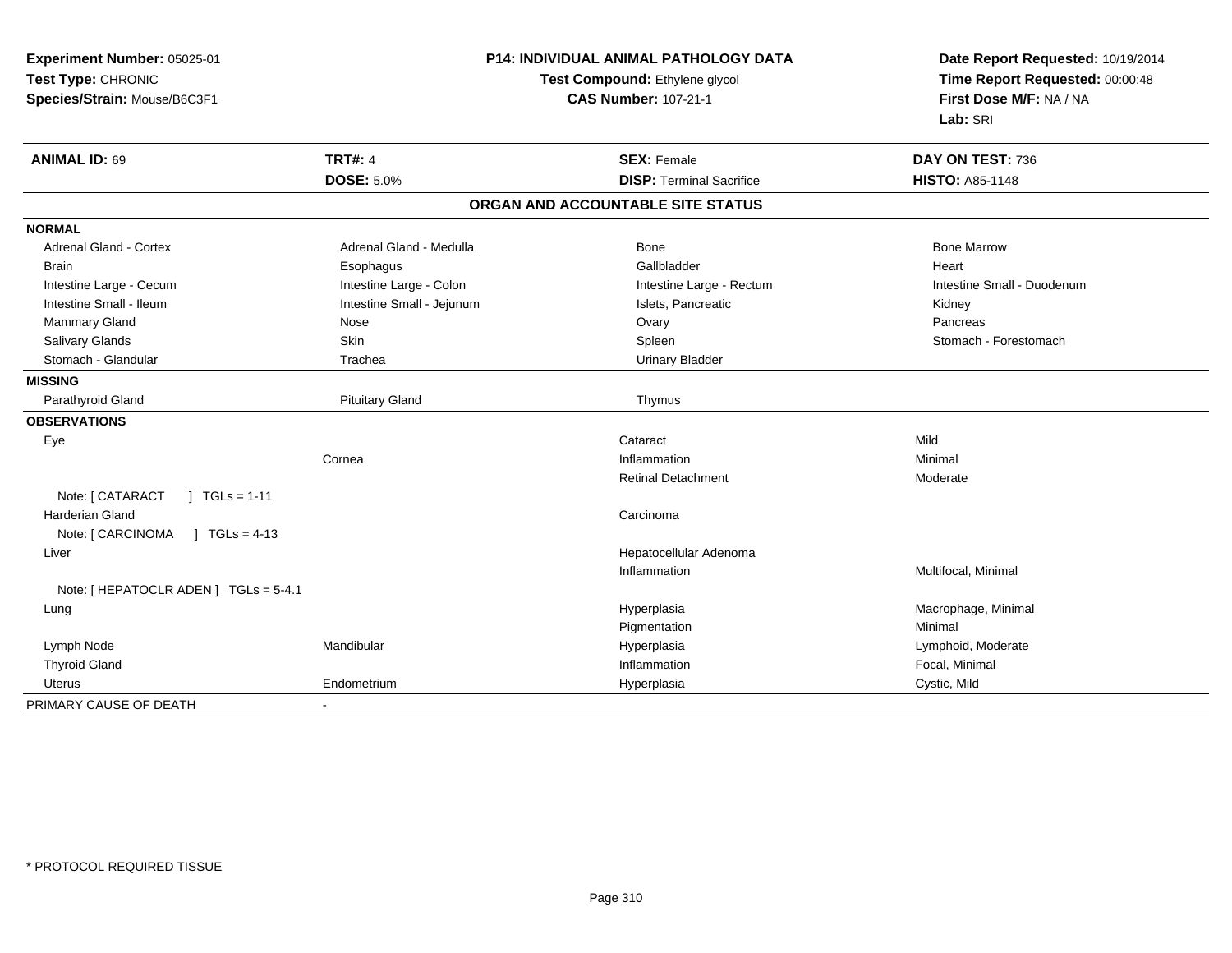**Experiment Number:** 05025-01**Test Type:** CHRONIC **Species/Strain:** Mouse/B6C3F1**P14: INDIVIDUAL ANIMAL PATHOLOGY DATATest Compound:** Ethylene glycol **CAS Number:** 107-21-1**Date Report Requested:** 10/19/2014**Time Report Requested:** 00:00:48**First Dose M/F:** NA / NA**Lab:** SRI**ANIMAL ID:** 70**TRT#:** 4 **SEX:** Female **DAY ON TEST:** 659 **DOSE:** 5.0%**28 Morris 19 Mars 20 Mars 20 Mars 20 Mars 20 Mars 20 Mars 20 Mars 20 Mars 20 Mars 20 Mars 20 Mars 20 Mars 20 Mars 20 Mars 20 Mars 20 Mars 20 Mars 20 Mars 20 Mars 20 Mars 20 Mars 20 Mars 20 Mars 20 Mars 20 Mars 20 Mars 20 ORGAN AND ACCOUNTABLE SITE STATUSNORMALAdrenal Gland - Cortex** Adrenal Gland - Medulla **Adrenal Gland - Medulla** Bone Bone Bone Bone Bone Marrow Brain Esophagus Esophagus Gallbladder Gallbladder Gallbladder Heart Intestine Large - Cecum **Intestine Large - Colon** Intestine Large - Colon Intestine Large - Rectum Intestine Large - Rectum Intestine Small - Duodenum Intestine Small - Ileum **Intestine Small - Jejunum** Intestine Small - Jejunum Islets, Pancreatic Lymph Node - Mandibular Mammary Gland Nose Ovary Pancreas Parathyroid Gland Phillip Communication of Pituitary Gland Pitus School Salivary Glands Skin Skin Skin Skin Skin **Thyroid Gland** Stomach - Forestomach Stomach - Stomach - Glandular Thymus Thymus Thymus Thymus Thymus Thymus Thymus Thymus Thymus Thymus Thymus Thymus Thymus Thymus Thymus Thymus Thymus Thymus Thymus Thymus Thymus Thymus Thymus Thymus Th Trachea Urinary Bladder**OBSERVATIONS** Kidneyy the controller of the controller of the controller of the Nephropathy the controller of the Minimal Minimal  $\lambda$  Liver Centrilobular, HepatocyteDegeneration **Hyaline**, Minimal Hepatocellular CarcinomaInfiltration Cellular Mixed Cell, Minimal Note: [ HEPATOCLR CARC ] TGLs = 4-11 Lung Artery, Media Hyperplasia Minimal Lymph Node Mesenteric Hyperplasia Lymphoid, Mild SpleenHematopoietic Cell Proliferation Moderate Note: [ HEMA CELL PROL ] TGLs = 3-8 Uterus Endometrium Hyperplasia Cystic, Moderate Note: [ HYPERPLASIA ] TGLs = 2-7PRIMARY CAUSE OF DEATH-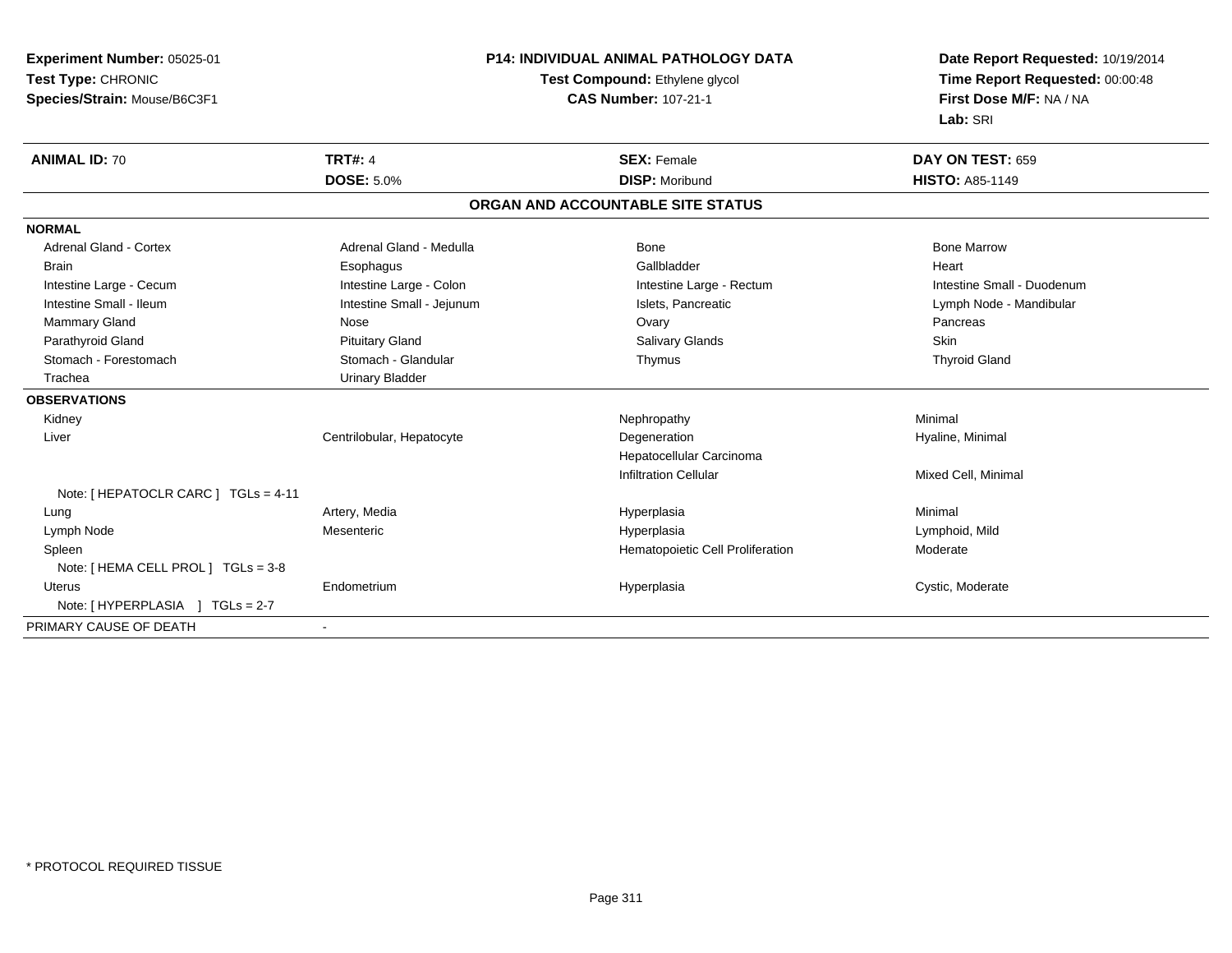| Experiment Number: 05025-01<br>Test Type: CHRONIC<br>Species/Strain: Mouse/B6C3F1 |                           | <b>P14: INDIVIDUAL ANIMAL PATHOLOGY DATA</b><br>Test Compound: Ethylene glycol<br><b>CAS Number: 107-21-1</b> | Date Report Requested: 10/19/2014<br>Time Report Requested: 00:00:48<br>First Dose M/F: NA / NA<br>Lab: SRI |
|-----------------------------------------------------------------------------------|---------------------------|---------------------------------------------------------------------------------------------------------------|-------------------------------------------------------------------------------------------------------------|
| <b>ANIMAL ID: 71</b>                                                              | <b>TRT#: 4</b>            | <b>SEX: Female</b>                                                                                            | DAY ON TEST: 736                                                                                            |
|                                                                                   | <b>DOSE: 5.0%</b>         | <b>DISP: Terminal Sacrifice</b>                                                                               | <b>HISTO: A85-1150</b>                                                                                      |
|                                                                                   |                           | ORGAN AND ACCOUNTABLE SITE STATUS                                                                             |                                                                                                             |
| <b>NORMAL</b>                                                                     |                           |                                                                                                               |                                                                                                             |
| Adrenal Gland - Medulla                                                           | Bone                      | <b>Bone Marrow</b>                                                                                            | <b>Brain</b>                                                                                                |
| Esophagus                                                                         | Gallbladder               | Heart                                                                                                         | Intestine Large - Cecum                                                                                     |
| Intestine Large - Colon                                                           | Intestine Large - Rectum  | Intestine Small - Duodenum                                                                                    | Intestine Small - Ileum                                                                                     |
| Intestine Small - Jejunum                                                         | Islets, Pancreatic        | Lung                                                                                                          | Lymph Node - Mandibular                                                                                     |
| Mammary Gland                                                                     | Nose                      | Ovary                                                                                                         | Pancreas                                                                                                    |
| Parathyroid Gland                                                                 | Salivary Glands           | <b>Skin</b>                                                                                                   | Spleen                                                                                                      |
| Stomach - Forestomach                                                             | Stomach - Glandular       | Thymus                                                                                                        | <b>Thyroid Gland</b>                                                                                        |
| Trachea                                                                           | <b>Urinary Bladder</b>    |                                                                                                               |                                                                                                             |
| <b>OBSERVATIONS</b>                                                               |                           |                                                                                                               |                                                                                                             |
| <b>Adrenal Gland</b>                                                              | Cortex, Subcapsular       | Hyperplasia                                                                                                   | Focal, Mild                                                                                                 |
| Kidney                                                                            |                           | Nephropathy                                                                                                   | Minimal                                                                                                     |
| Liver                                                                             | Centrilobular, Hepatocyte | Degeneration                                                                                                  | Hyaline, Mild                                                                                               |
|                                                                                   | Hepatocyte                | Erythrophagocytosis                                                                                           | Mild                                                                                                        |
| <b>Pituitary Gland</b>                                                            | <b>Pars Distalis</b>      | Adenoma                                                                                                       |                                                                                                             |
| <b>Uterus</b>                                                                     | Endometrium               | Hyperplasia                                                                                                   | Cystic, Moderate                                                                                            |
| Note: [HYPERPLASIA ] TGLs = 2-7                                                   |                           |                                                                                                               |                                                                                                             |
| PRIMARY CAUSE OF DEATH                                                            |                           |                                                                                                               |                                                                                                             |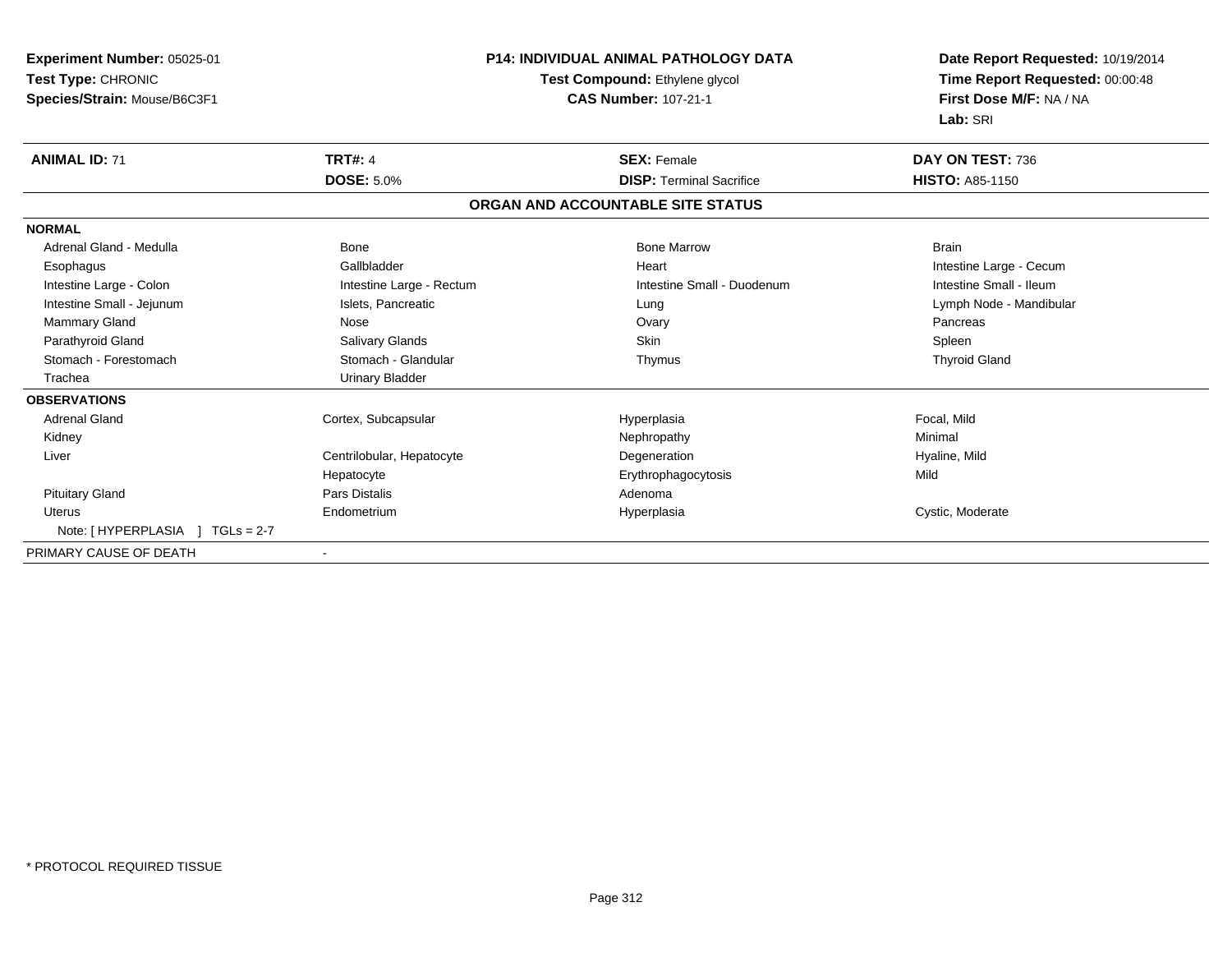| Test Type: CHRONIC<br>Test Compound: Ethylene glycol<br>Time Report Requested: 00:00:48<br>First Dose M/F: NA / NA<br>Species/Strain: Mouse/B6C3F1<br><b>CAS Number: 107-21-1</b><br>Lab: SRI<br><b>TRT#: 4</b><br><b>ANIMAL ID: 72</b><br><b>SEX: Female</b><br>DAY ON TEST: 736<br><b>DOSE: 5.0%</b><br><b>DISP: Terminal Sacrifice</b><br>HISTO: A85-1151<br>ORGAN AND ACCOUNTABLE SITE STATUS<br><b>NORMAL</b><br>Adrenal Gland - Cortex<br>Adrenal Gland - Medulla<br><b>Bone Marrow</b><br>Bone<br>Gallbladder<br><b>Brain</b><br>Esophagus<br>Heart<br>Intestine Large - Cecum<br>Intestine Large - Colon<br>Intestine Large - Rectum<br>Intestine Small - Duodenum<br>Intestine Small - Jejunum<br>Islets, Pancreatic<br>Liver<br>Lymph Node - Mandibular<br>Mammary Gland<br>Pancreas<br>Parathyroid Gland<br>Nose<br>Salivary Glands<br>Spleen<br>Stomach - Forestomach<br>Thymus |
|---------------------------------------------------------------------------------------------------------------------------------------------------------------------------------------------------------------------------------------------------------------------------------------------------------------------------------------------------------------------------------------------------------------------------------------------------------------------------------------------------------------------------------------------------------------------------------------------------------------------------------------------------------------------------------------------------------------------------------------------------------------------------------------------------------------------------------------------------------------------------------------------|
|                                                                                                                                                                                                                                                                                                                                                                                                                                                                                                                                                                                                                                                                                                                                                                                                                                                                                             |
|                                                                                                                                                                                                                                                                                                                                                                                                                                                                                                                                                                                                                                                                                                                                                                                                                                                                                             |
|                                                                                                                                                                                                                                                                                                                                                                                                                                                                                                                                                                                                                                                                                                                                                                                                                                                                                             |
|                                                                                                                                                                                                                                                                                                                                                                                                                                                                                                                                                                                                                                                                                                                                                                                                                                                                                             |
|                                                                                                                                                                                                                                                                                                                                                                                                                                                                                                                                                                                                                                                                                                                                                                                                                                                                                             |
|                                                                                                                                                                                                                                                                                                                                                                                                                                                                                                                                                                                                                                                                                                                                                                                                                                                                                             |
|                                                                                                                                                                                                                                                                                                                                                                                                                                                                                                                                                                                                                                                                                                                                                                                                                                                                                             |
|                                                                                                                                                                                                                                                                                                                                                                                                                                                                                                                                                                                                                                                                                                                                                                                                                                                                                             |
|                                                                                                                                                                                                                                                                                                                                                                                                                                                                                                                                                                                                                                                                                                                                                                                                                                                                                             |
|                                                                                                                                                                                                                                                                                                                                                                                                                                                                                                                                                                                                                                                                                                                                                                                                                                                                                             |
|                                                                                                                                                                                                                                                                                                                                                                                                                                                                                                                                                                                                                                                                                                                                                                                                                                                                                             |
|                                                                                                                                                                                                                                                                                                                                                                                                                                                                                                                                                                                                                                                                                                                                                                                                                                                                                             |
|                                                                                                                                                                                                                                                                                                                                                                                                                                                                                                                                                                                                                                                                                                                                                                                                                                                                                             |
| Trachea<br><b>Urinary Bladder</b>                                                                                                                                                                                                                                                                                                                                                                                                                                                                                                                                                                                                                                                                                                                                                                                                                                                           |
| <b>OBSERVATIONS</b>                                                                                                                                                                                                                                                                                                                                                                                                                                                                                                                                                                                                                                                                                                                                                                                                                                                                         |
| <b>Intestine Small</b><br>Moderate<br>lleum<br>Amyloid Deposition                                                                                                                                                                                                                                                                                                                                                                                                                                                                                                                                                                                                                                                                                                                                                                                                                           |
| Nephropathy<br>Minimal<br>Kidney                                                                                                                                                                                                                                                                                                                                                                                                                                                                                                                                                                                                                                                                                                                                                                                                                                                            |
| Hyperplasia<br>Mild<br>Artery, Media<br>Lung                                                                                                                                                                                                                                                                                                                                                                                                                                                                                                                                                                                                                                                                                                                                                                                                                                                |
| Hyperplasia<br>Lymphoid, Mild                                                                                                                                                                                                                                                                                                                                                                                                                                                                                                                                                                                                                                                                                                                                                                                                                                                               |
| Lymph Node<br>Angiectasis<br>Minimal<br>Mesenteric                                                                                                                                                                                                                                                                                                                                                                                                                                                                                                                                                                                                                                                                                                                                                                                                                                          |
| Note: [ANGIECTASIS ] TGLs = 3-6                                                                                                                                                                                                                                                                                                                                                                                                                                                                                                                                                                                                                                                                                                                                                                                                                                                             |
| Cystadenoma<br>Papillary<br>Ovary                                                                                                                                                                                                                                                                                                                                                                                                                                                                                                                                                                                                                                                                                                                                                                                                                                                           |
| Note: [CYSTADENOMA ] TGLs = 2-7                                                                                                                                                                                                                                                                                                                                                                                                                                                                                                                                                                                                                                                                                                                                                                                                                                                             |
| <b>Pituitary Gland</b><br>Focal, Mild<br>Pars Distalis<br>Hyperplasia                                                                                                                                                                                                                                                                                                                                                                                                                                                                                                                                                                                                                                                                                                                                                                                                                       |
| <b>Skin</b><br>Inflammation<br>Chronic, Minimal                                                                                                                                                                                                                                                                                                                                                                                                                                                                                                                                                                                                                                                                                                                                                                                                                                             |
| Note: [INFLAMMATION ] TGLs = 1-11                                                                                                                                                                                                                                                                                                                                                                                                                                                                                                                                                                                                                                                                                                                                                                                                                                                           |
| Glandular<br>Focal, Minimal<br>Stomach<br>Inflammation                                                                                                                                                                                                                                                                                                                                                                                                                                                                                                                                                                                                                                                                                                                                                                                                                                      |
| Epithelium, Glandular<br>Squamous, Minimal<br>Metaplasia                                                                                                                                                                                                                                                                                                                                                                                                                                                                                                                                                                                                                                                                                                                                                                                                                                    |
| <b>Thyroid Gland</b><br><b>Follicular Cel</b><br>Adenoma                                                                                                                                                                                                                                                                                                                                                                                                                                                                                                                                                                                                                                                                                                                                                                                                                                    |
| Endometrium<br>Hyperplasia<br>Cystic, Moderate<br>Uterus                                                                                                                                                                                                                                                                                                                                                                                                                                                                                                                                                                                                                                                                                                                                                                                                                                    |
| Polyp Stromal<br>Endometrium                                                                                                                                                                                                                                                                                                                                                                                                                                                                                                                                                                                                                                                                                                                                                                                                                                                                |
| PRIMARY CAUSE OF DEATH                                                                                                                                                                                                                                                                                                                                                                                                                                                                                                                                                                                                                                                                                                                                                                                                                                                                      |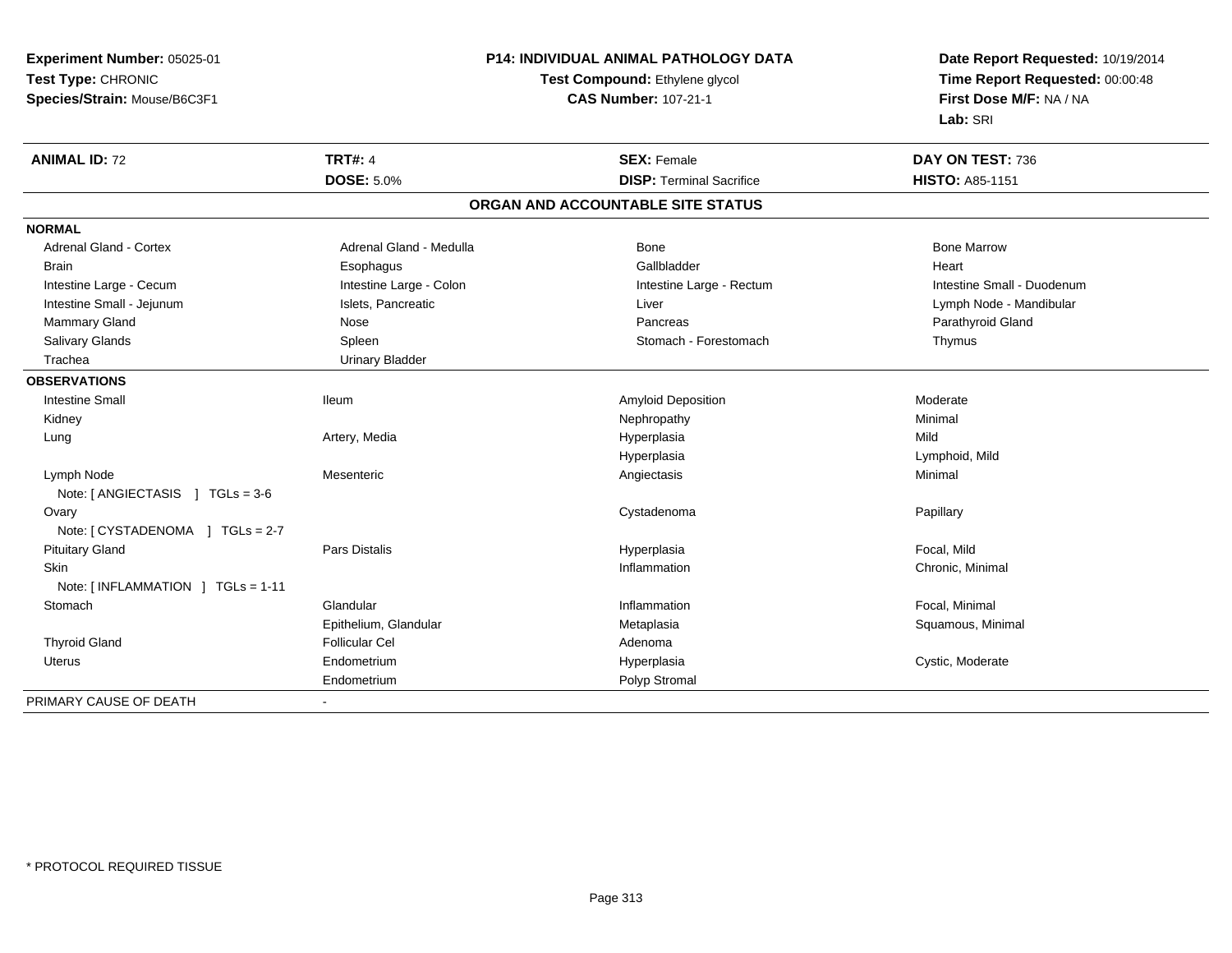| Experiment Number: 05025-01       | <b>P14: INDIVIDUAL ANIMAL PATHOLOGY DATA</b> |                                       | Date Report Requested: 10/19/2014 |
|-----------------------------------|----------------------------------------------|---------------------------------------|-----------------------------------|
| Test Type: CHRONIC                |                                              | <b>Test Compound: Ethylene glycol</b> | Time Report Requested: 00:00:48   |
| Species/Strain: Mouse/B6C3F1      | <b>CAS Number: 107-21-1</b>                  |                                       | First Dose M/F: NA / NA           |
|                                   |                                              |                                       | Lab: SRI                          |
| <b>ANIMAL ID: 73</b>              | <b>TRT#: 4</b>                               | <b>SEX: Female</b>                    | DAY ON TEST: 736                  |
|                                   | <b>DOSE: 5.0%</b>                            | <b>DISP: Terminal Sacrifice</b>       | <b>HISTO: A85-1152</b>            |
|                                   |                                              | ORGAN AND ACCOUNTABLE SITE STATUS     |                                   |
| <b>NORMAL</b>                     |                                              |                                       |                                   |
| Adrenal Gland - Medulla           | Bone                                         | <b>Bone Marrow</b>                    | <b>Brain</b>                      |
| Esophagus                         | Gallbladder                                  | Heart                                 | Intestine Large - Cecum           |
| Intestine Large - Colon           | Intestine Large - Rectum                     | Intestine Small - Duodenum            | Intestine Small - Ileum           |
| Intestine Small - Jejunum         | Islets, Pancreatic                           | Lung                                  | Lymph Node - Mandibular           |
| Nose                              | Ovary                                        | Pancreas                              | Parathyroid Gland                 |
| Salivary Glands                   | Skin                                         | Spleen                                | Stomach - Forestomach             |
| Stomach - Glandular               | Thymus                                       | Trachea                               | <b>Urinary Bladder</b>            |
| <b>OBSERVATIONS</b>               |                                              |                                       |                                   |
| <b>Adrenal Gland</b>              | Cortex                                       | <b>Amyloid Deposition</b>             | Minimal                           |
| Kidney                            | <b>Renal Tubule</b>                          | <b>Dilatation</b>                     | Minimal                           |
|                                   |                                              | Nephropathy                           | Mild                              |
| Liver                             |                                              | Inflammation                          | Multifocal, Minimal               |
|                                   |                                              | Necrosis                              | Multifocal, Mild                  |
| Lymph Node                        | Mesenteric                                   | Angiectasis                           | Minimal                           |
| Mammary Gland                     |                                              | <b>Dilatation</b>                     | Mild                              |
| Oviduct                           |                                              | Hyperplasia                           | Cystic, Moderate                  |
| <b>Pituitary Gland</b>            | Pars Distalis                                | Adenoma                               |                                   |
| Note: [ ADENOMA<br>$1 TGLs = 2-2$ |                                              |                                       |                                   |
| <b>Thyroid Gland</b>              | <b>Follicular Cel</b>                        | Adenoma                               |                                   |
| <b>Uterus</b>                     | Endometrium                                  | Hyperplasia                           | Cystic, Moderate                  |
| Note: [HYPERPLASIA ] TGLs = 3-7   |                                              |                                       |                                   |
| PRIMARY CAUSE OF DEATH            | $\blacksquare$                               |                                       |                                   |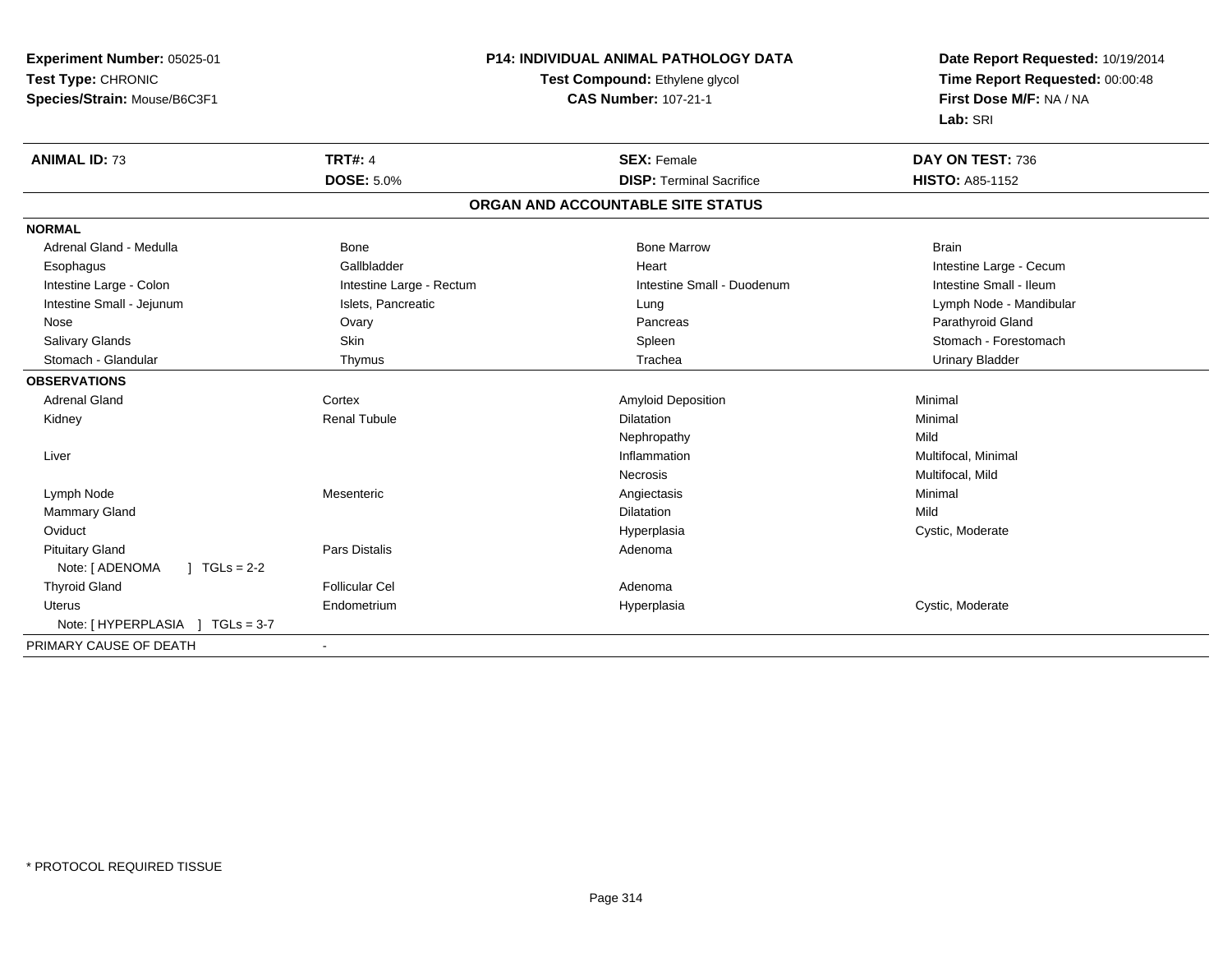| <b>Experiment Number: 05025-01</b>                   |                             | <b>P14: INDIVIDUAL ANIMAL PATHOLOGY DATA</b> | Date Report Requested: 10/19/2014 |  |
|------------------------------------------------------|-----------------------------|----------------------------------------------|-----------------------------------|--|
| Test Type: CHRONIC<br>Test Compound: Ethylene glycol |                             |                                              | Time Report Requested: 00:00:48   |  |
| Species/Strain: Mouse/B6C3F1                         | <b>CAS Number: 107-21-1</b> |                                              | First Dose M/F: NA / NA           |  |
|                                                      |                             |                                              | Lab: SRI                          |  |
| <b>ANIMAL ID: 74</b>                                 | <b>TRT#: 4</b>              | <b>SEX: Female</b>                           | DAY ON TEST: 736                  |  |
|                                                      | <b>DOSE: 5.0%</b>           | <b>DISP: Terminal Sacrifice</b>              | <b>HISTO: A85-1153</b>            |  |
|                                                      |                             | ORGAN AND ACCOUNTABLE SITE STATUS            |                                   |  |
| <b>NORMAL</b>                                        |                             |                                              |                                   |  |
| <b>Adrenal Gland - Cortex</b>                        | <b>Bone</b>                 | <b>Bone Marrow</b>                           | <b>Brain</b>                      |  |
| Esophagus                                            | Gallbladder                 | Heart                                        | Intestine Large - Cecum           |  |
| Intestine Large - Colon                              | Intestine Large - Rectum    | Intestine Small - Duodenum                   | Intestine Small - Ileum           |  |
| Islets, Pancreatic                                   | Lung                        | Lymph Node - Mandibular                      | Mammary Gland                     |  |
| Nose                                                 | Ovary                       | Pancreas                                     | Parathyroid Gland                 |  |
| <b>Salivary Glands</b>                               | Spleen                      | Stomach - Forestomach                        | Thymus                            |  |
| <b>Thyroid Gland</b>                                 | Trachea                     | <b>Urinary Bladder</b>                       |                                   |  |
| <b>OBSERVATIONS</b>                                  |                             |                                              |                                   |  |
| <b>Adrenal Gland</b>                                 | Medulla                     | <b>Ectopic Tissue</b>                        | Minimal                           |  |
| <b>Intestine Small</b>                               | Jejunum                     | <b>Amyloid Deposition</b>                    | Minimal                           |  |
| Kidney                                               |                             | Nephropathy                                  | Minimal                           |  |
| Liver                                                |                             | Hepatocellular Adenoma                       |                                   |  |
| Note: [ HEPATOCLR ADEN ] TGLs = 2-11                 |                             |                                              |                                   |  |
| <b>Pituitary Gland</b>                               | <b>Pars Distalis</b>        | Adenoma                                      |                                   |  |
| Skin                                                 | <b>Subcut Tiss</b>          | Inflammation                                 | Chronic, Mild                     |  |
| Stomach                                              | Epithelium, Glandular       | Degeneration                                 | Hyaline, Mild                     |  |
| <b>Uterus</b>                                        | Endometrium                 | Hyperplasia                                  | Cystic, Marked                    |  |
|                                                      |                             |                                              |                                   |  |
| PRIMARY CAUSE OF DEATH                               |                             |                                              |                                   |  |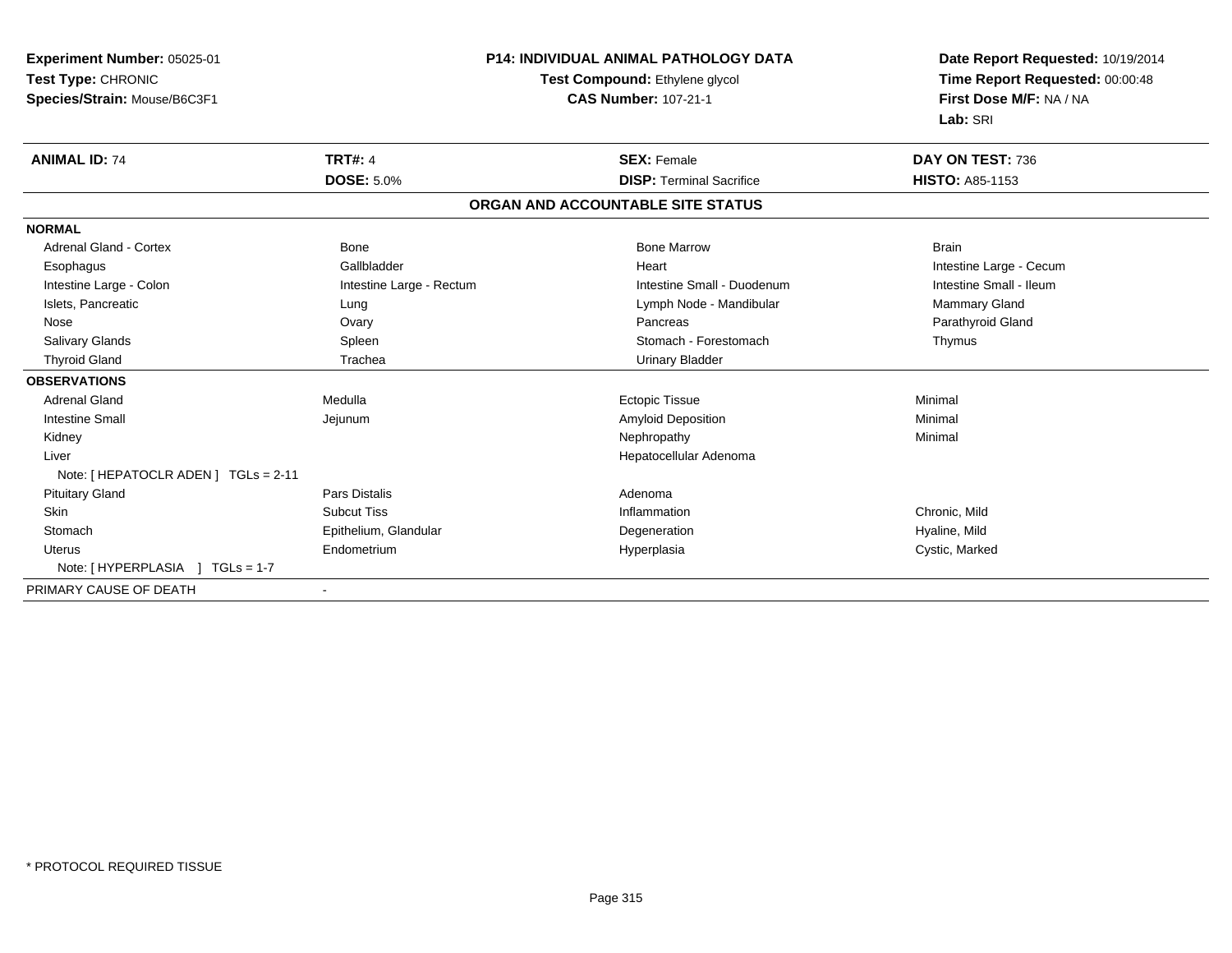| Experiment Number: 05025-01                        | P14: INDIVIDUAL ANIMAL PATHOLOGY DATA<br>Test Compound: Ethylene glycol |                                   | Date Report Requested: 10/19/2014 |  |
|----------------------------------------------------|-------------------------------------------------------------------------|-----------------------------------|-----------------------------------|--|
| Test Type: CHRONIC                                 |                                                                         |                                   | Time Report Requested: 00:00:48   |  |
| Species/Strain: Mouse/B6C3F1                       |                                                                         | <b>CAS Number: 107-21-1</b>       | First Dose M/F: NA / NA           |  |
|                                                    |                                                                         |                                   | Lab: SRI                          |  |
| <b>TRT#: 4</b><br><b>ANIMAL ID: 75</b>             |                                                                         | <b>SEX: Female</b>                | DAY ON TEST: 736                  |  |
| <b>DOSE: 5.0%</b>                                  |                                                                         | <b>DISP: Terminal Sacrifice</b>   | <b>HISTO: A85-1154</b>            |  |
|                                                    |                                                                         | ORGAN AND ACCOUNTABLE SITE STATUS |                                   |  |
| <b>NORMAL</b>                                      |                                                                         |                                   |                                   |  |
| Adrenal Gland - Cortex                             | Adrenal Gland - Medulla                                                 | Bone                              | <b>Bone Marrow</b>                |  |
| <b>Brain</b><br>Esophagus                          |                                                                         | Gallbladder                       | Heart                             |  |
| Intestine Large - Colon<br>Intestine Large - Cecum |                                                                         | Intestine Large - Rectum          | Intestine Small - Duodenum        |  |
| Intestine Small - Ileum                            | Intestine Small - Jejunum                                               | Islets, Pancreatic                | Lymph Node - Mandibular           |  |
| Mammary Gland<br>Nose                              |                                                                         | Pancreas                          | Parathyroid Gland                 |  |
| <b>Pituitary Gland</b><br><b>Salivary Glands</b>   |                                                                         | Stomach - Forestomach             | Stomach - Glandular               |  |
| Trachea<br>Thymus                                  |                                                                         | <b>Urinary Bladder</b>            |                                   |  |
| <b>OBSERVATIONS</b>                                |                                                                         |                                   |                                   |  |
| Kidney                                             |                                                                         | Nephropathy                       | Minimal                           |  |
| <b>Renal Tubule</b>                                |                                                                         | Pigmentation                      | Mild                              |  |
| Centrilobular, Hepatocyte<br>Liver                 |                                                                         | Degeneration                      | Hyaline, Minimal                  |  |
| Artery, Media<br>Lung                              |                                                                         | Hyperplasia                       | Mild                              |  |
| Ovary                                              |                                                                         | Angiectasis                       | Mild                              |  |
| Follicle                                           |                                                                         | Cyst                              | Mild                              |  |
|                                                    |                                                                         | Hemorrhage                        | Moderate                          |  |
| Note: [ ANGIECTASIS ] TGLs = 2-7                   |                                                                         |                                   |                                   |  |
| Skin<br><b>Subcut Tiss</b>                         |                                                                         | Inflammation                      | Chronic, Mild                     |  |
|                                                    |                                                                         | Inflammation                      | Chronic, Minimal                  |  |
| Note: [ INFLAMMATION ] TGLs = 1-11                 |                                                                         |                                   |                                   |  |
| Spleen                                             |                                                                         | Hematopoietic Cell Proliferation  | Moderate                          |  |
| Note: [ HEMA CELL PROL ] TGLs = 4-8                |                                                                         |                                   |                                   |  |
| <b>Thyroid Gland</b>                               |                                                                         | Degeneration                      | Cystic, Minimal                   |  |
| <b>Uterus</b><br>Endometrium                       |                                                                         | Hyperplasia                       | Cystic, Mild                      |  |
| Note: [HYPERPLASIA ] TGLs = 3-7                    |                                                                         |                                   |                                   |  |
| PRIMARY CAUSE OF DEATH<br>$\sim$                   |                                                                         |                                   |                                   |  |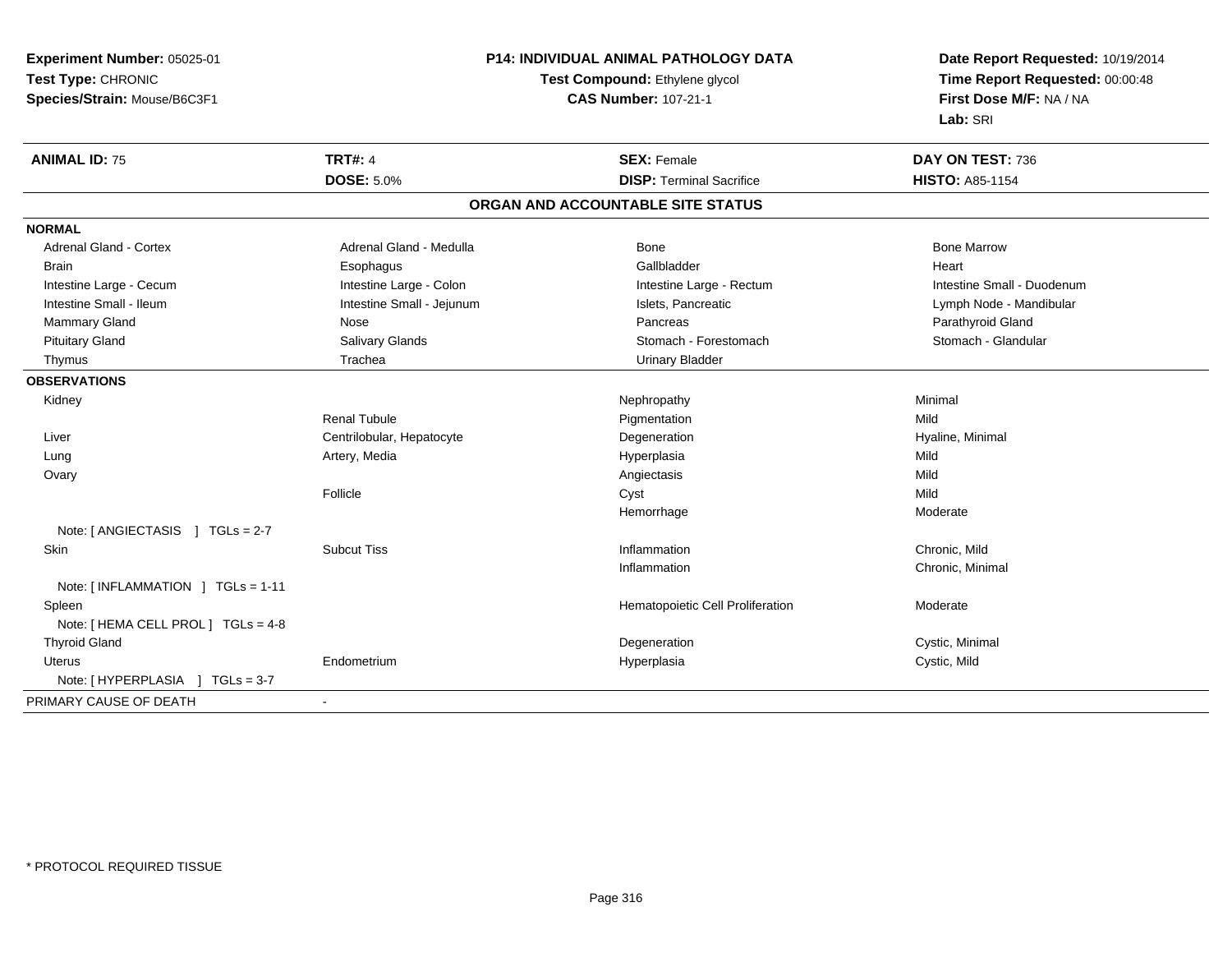|                                                          |                                   | Date Report Requested: 10/19/2014                          |  |
|----------------------------------------------------------|-----------------------------------|------------------------------------------------------------|--|
| Test Type: CHRONIC                                       | Test Compound: Ethylene glycol    | Time Report Requested: 00:00:48<br>First Dose M/F: NA / NA |  |
| Species/Strain: Mouse/B6C3F1                             | <b>CAS Number: 107-21-1</b>       |                                                            |  |
|                                                          |                                   | Lab: SRI                                                   |  |
| <b>TRT#: 4</b><br><b>ANIMAL ID: 76</b>                   | <b>SEX: Female</b>                | DAY ON TEST: 736                                           |  |
| <b>DOSE: 5.0%</b>                                        | <b>DISP: Terminal Sacrifice</b>   | <b>HISTO: A85-1155</b>                                     |  |
|                                                          | ORGAN AND ACCOUNTABLE SITE STATUS |                                                            |  |
| <b>NORMAL</b>                                            |                                   |                                                            |  |
| <b>Adrenal Gland - Cortex</b><br>Adrenal Gland - Medulla | Bone                              | <b>Bone Marrow</b>                                         |  |
| <b>Brain</b><br>Esophagus                                | Gallbladder                       | Heart                                                      |  |
| Intestine Large - Colon<br>Intestine Large - Cecum       | Intestine Large - Rectum          | Intestine Small - Duodenum                                 |  |
| Intestine Small - Ileum<br>Intestine Small - Jejunum     | Islets, Pancreatic                | Lymph Node - Mandibular                                    |  |
| Mammary Gland<br>Nose                                    | Ovary                             | Pancreas                                                   |  |
| Parathyroid Gland<br><b>Pituitary Gland</b>              | Salivary Glands                   | Skin                                                       |  |
| Stomach - Forestomach<br>Stomach - Glandular             | <b>Thyroid Gland</b>              | Trachea                                                    |  |
| <b>OBSERVATIONS</b>                                      |                                   |                                                            |  |
| Kidney                                                   | Nephropathy                       | Minimal                                                    |  |
| Centrilobular, Hepatocyte<br>Liver                       | Degeneration                      | Hyaline, Minimal                                           |  |
|                                                          | Hepatocellular Adenoma            |                                                            |  |
|                                                          | Hyperplasia                       | Lymphoid, Minimal                                          |  |
|                                                          | Inflammation                      | Multifocal, Minimal                                        |  |
| Note: [HEPATOCLR ADEN] TGLs = 2-11                       |                                   |                                                            |  |
| Artery, Media<br>Lung                                    | Hyperplasia                       | Mild                                                       |  |
|                                                          | Hyperplasia                       | Lymphoid, Mild                                             |  |
| Mediastinal<br>Lymph Node                                | Hyperplasia                       | Lymphoid, Mild                                             |  |
| Mesenteric                                               | Hyperplasia                       | Lymphoid, Mild                                             |  |
| Spleen                                                   | Hyperplasia                       | Lymphoid, Moderate                                         |  |
| Thymus                                                   | Hyperplasia                       | Lymphoid, Moderate                                         |  |
| <b>Urinary Bladder</b>                                   | Hyperplasia                       | Lymphoid, Mild                                             |  |
| <b>Uterus</b>                                            | Hydrometra                        | Moderate                                                   |  |
| Endometrium                                              | Hyperplasia                       | Cystic, Moderate                                           |  |
| Note: [HYDROMETRA ] TGLs = 1-7                           |                                   |                                                            |  |
| PRIMARY CAUSE OF DEATH<br>$\overline{\phantom{a}}$       |                                   |                                                            |  |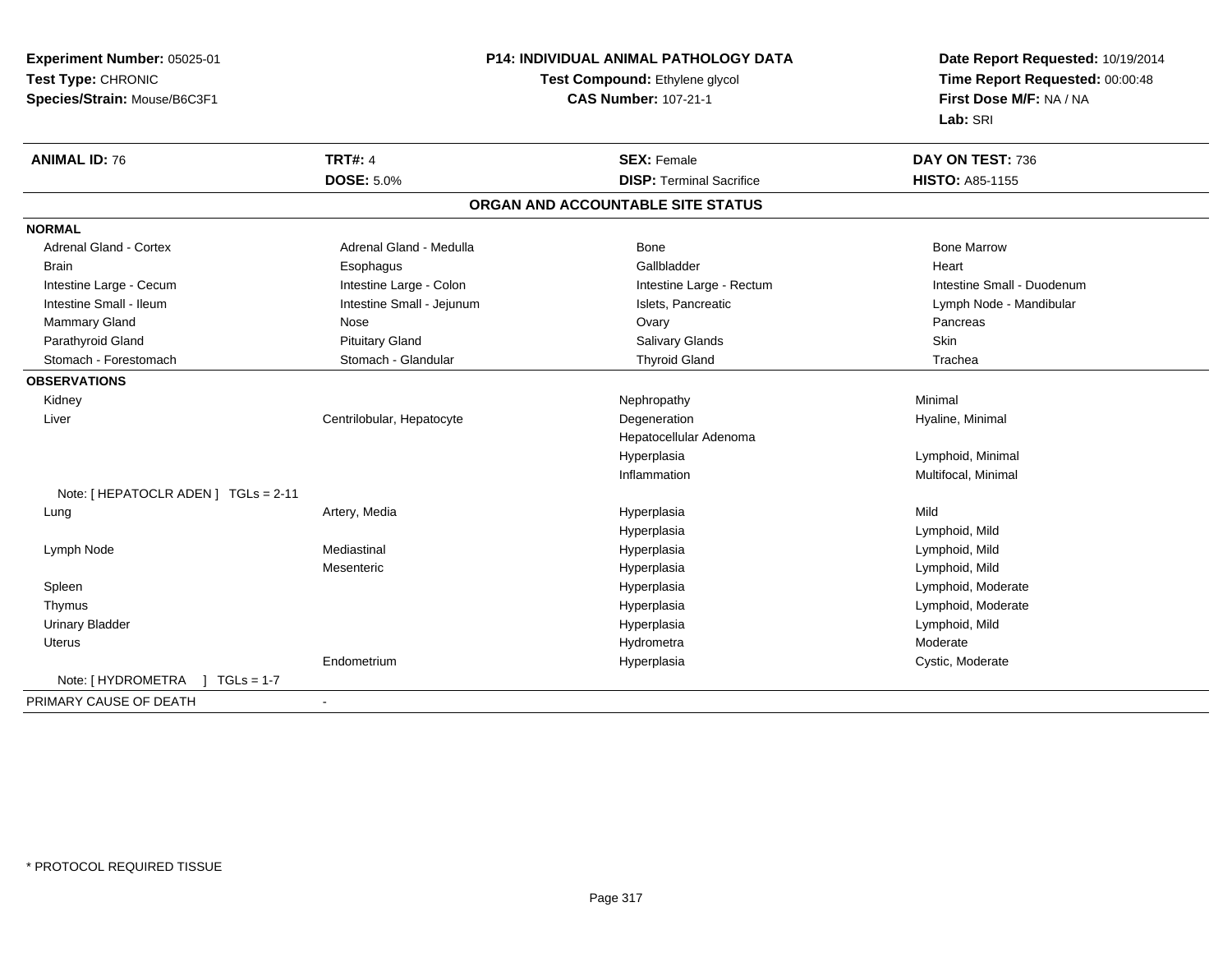**Experiment Number:** 05025-01**Test Type:** CHRONIC **Species/Strain:** Mouse/B6C3F1**P14: INDIVIDUAL ANIMAL PATHOLOGY DATATest Compound:** Ethylene glycol **CAS Number:** 107-21-1**Date Report Requested:** 10/19/2014**Time Report Requested:** 00:00:48**First Dose M/F:** NA / NA**Lab:** SRI**ANIMAL ID:** 77**TRT#:** 4 **SEX:** Female **DAY ON TEST:** 500 **DOSE:** 5.0% **DISP:** Moribund **HISTO:** A85-1156 **ORGAN AND ACCOUNTABLE SITE STATUSNORMAL**Adrenal Gland - Medulla Newslett Communication of Bone Brain Brain Brain Brain Brain Esophagus Brain Esophagus Intestine Small - Ileum Heart **Intestine Large - Colon** Intestine Colon Intestine Small - Duodenum Intestine Small - Duodenum Intestine Small - Jejunum Islets, Pancreatic Lung Lymph Node - Mandibular Mammary Gland Nose Nose Records and December 2012 (Nose Pancreas Parathyroid Gland Parathyroid Gland Parathyroid Gland Parathyroid Gland Parathyroid Gland Parathyroid Gland Parathyroid Gland Parathyroid Gland Parathyroid G Salivary Glands **Stomach - Stomach - Forestomach Stomach Stomach - Stomach - Glandular Stomach - Glandular Thymus** Thyroid Gland **Trachea** Trachea **Trachea** Trachea Urinary Bladder **OBSERVATIONS** Adrenal Gland Cortex Lymphoma Malignant Histiocytic Bone Marrow Lymphoma Malignant Histiocytic Gallbladder**Inflammation Inflammation** n Mild Intestine Large Cecum Edema Mild Rectum Edema Moderate Kidney Renal TubuleDegeneration **Degeneration Hyaline, Moderate** Pelvis Dilatationn Mild Nephropathyy Mild Note: [ DILATATION ] TGLs = 8-8Note: [ DEGEN ] TGLs = 7-8 Liver Lymphoma Malignant HistiocyticNote: [ LYMPH MAL HIST ] TGLs = 9-4**Mesentery** y and the control of the control of the control of the control of the control of the control of the control of the control of the control of the control of the control of the control of the control of the control of the co a and a studies of the state of the Mild Lymphoma Malignant Histiocytic Lymphoma Malignant Histiocytic Ovary Pituitary Gland Pars Distalis Hyperplasia Focal, Minimal Skinn and the Subcut Tiss the Subset of the Subcut Tiss of the Subset of the Subset of the Subset of the Subset of Tis Note: [ EDEMA ] TGLs = 1-7+11 SpleenHematopoietic Cell Proliferation Marked Lymphoma Malignant HistiocyticNote: [ LYMPH MAL HIST ] TGLs = 6-8 Uteruss and the contract of the contract of the contract of the contract of the contract of the contract of the contract of the contract of the contract of the contract of the contract of the contract of the contract of the cont a Mild EndometriumHyperplasia Cystic, Mild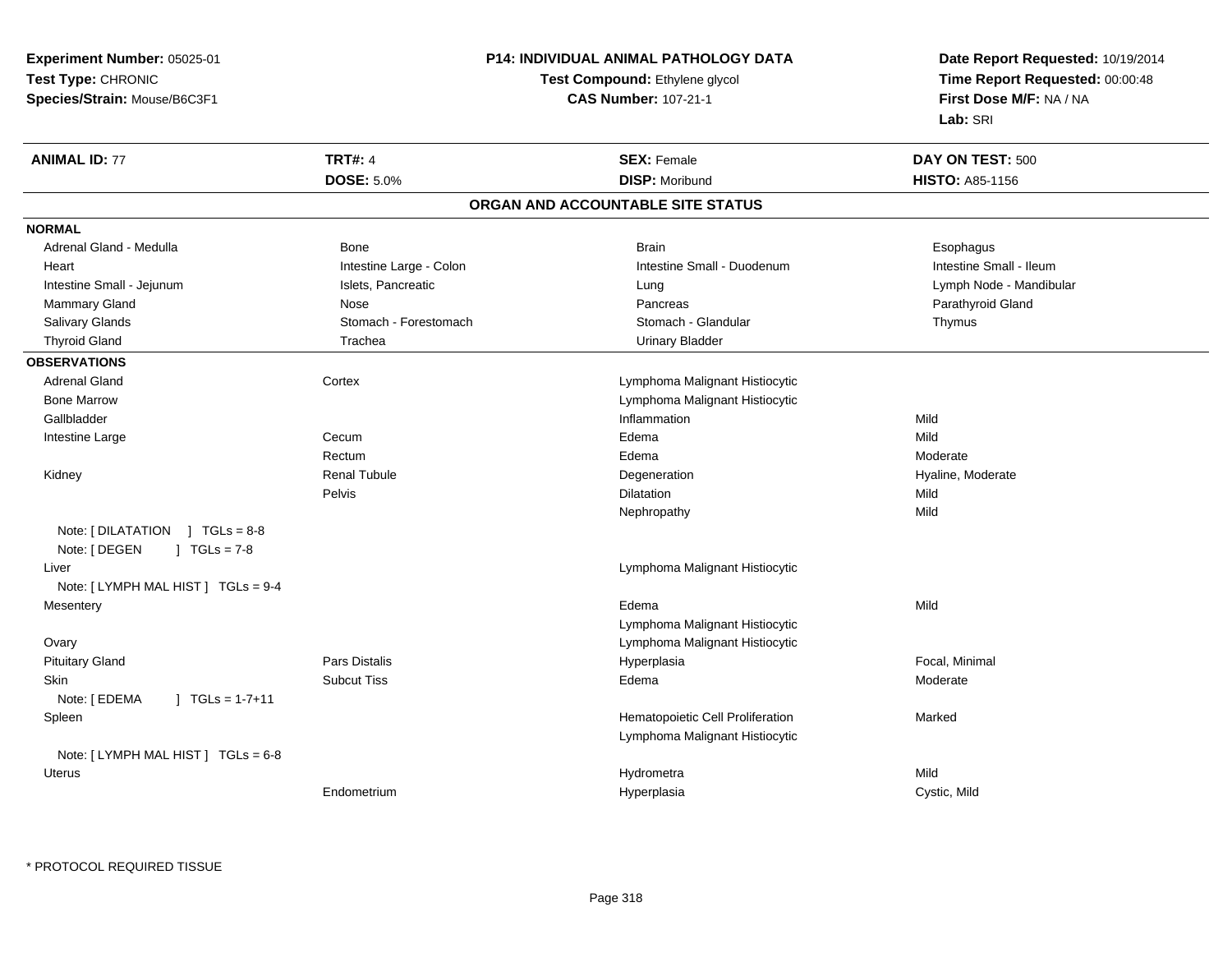| Experiment Number: 05025-01<br>Test Type: CHRONIC<br>Species/Strain: Mouse/B6C3F1 |                          | <b>P14: INDIVIDUAL ANIMAL PATHOLOGY DATA</b><br>Test Compound: Ethylene glycol<br><b>CAS Number: 107-21-1</b> | Date Report Requested: 10/19/2014<br>Time Report Requested: 00:00:48<br>First Dose M/F: NA / NA<br>Lab: SRI |
|-----------------------------------------------------------------------------------|--------------------------|---------------------------------------------------------------------------------------------------------------|-------------------------------------------------------------------------------------------------------------|
| <b>ANIMAL ID: 77</b>                                                              | <b>TRT#: 4</b>           | <b>SEX: Female</b>                                                                                            | <b>DAY ON TEST: 500</b>                                                                                     |
|                                                                                   | <b>DOSE: 5.0%</b>        | <b>DISP: Moribund</b>                                                                                         | <b>HISTO: A85-1156</b>                                                                                      |
|                                                                                   |                          | ORGAN AND ACCOUNTABLE SITE STATUS                                                                             |                                                                                                             |
|                                                                                   |                          | Lymphoma Malignant Histiocytic                                                                                |                                                                                                             |
| Note: $[LYMPH MAL HIST] TGLs = 4-7$                                               |                          |                                                                                                               |                                                                                                             |
| [ Lymphoma Malignant Histiocytic TGLS = 5-7 ]                                     |                          |                                                                                                               |                                                                                                             |
| PRIMARY CAUSE OF DEATH                                                            | $\overline{\phantom{a}}$ |                                                                                                               |                                                                                                             |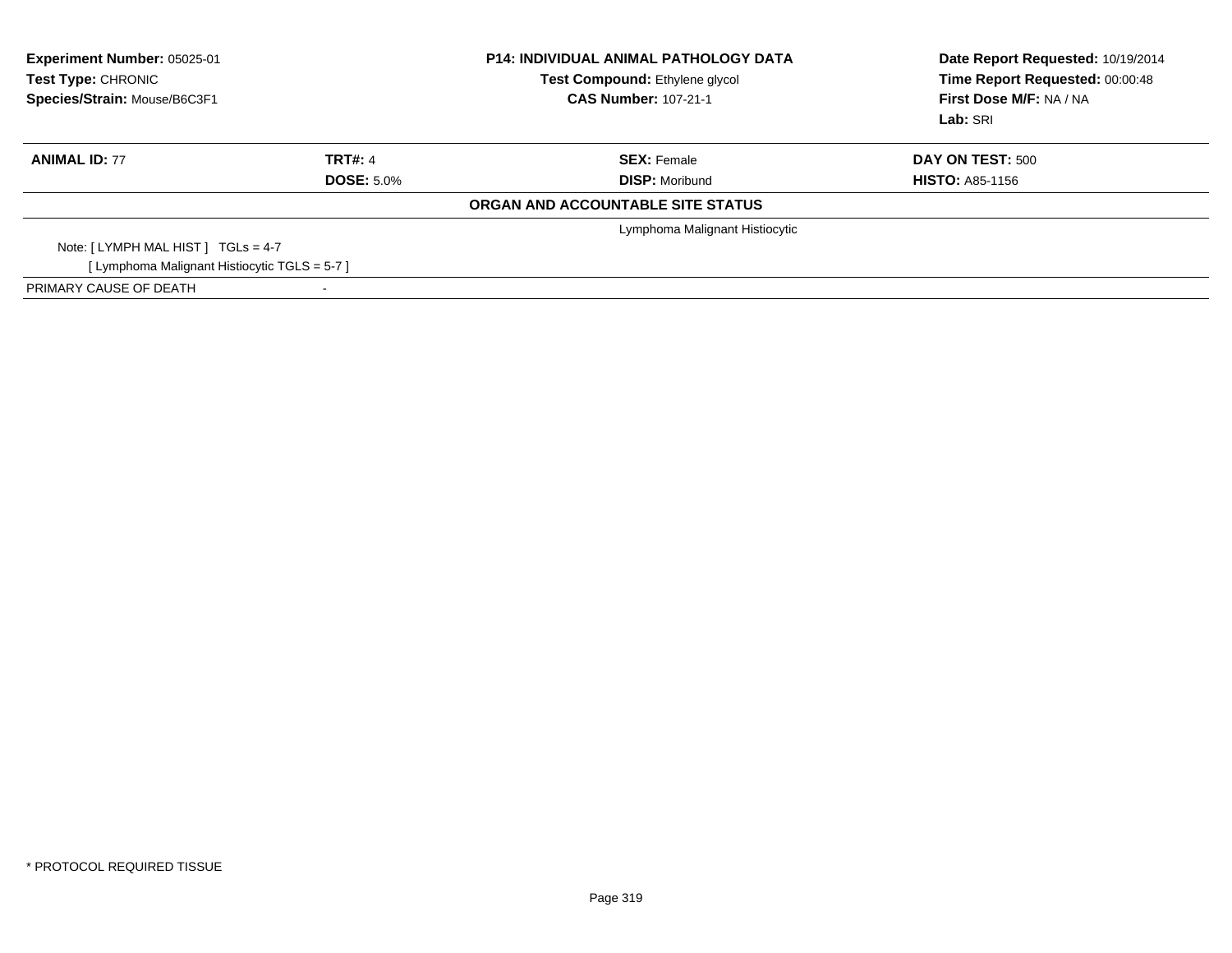| Experiment Number: 05025-01     | <b>P14: INDIVIDUAL ANIMAL PATHOLOGY DATA</b><br>Test Compound: Ethylene glycol |                                   | Date Report Requested: 10/19/2014 |  |
|---------------------------------|--------------------------------------------------------------------------------|-----------------------------------|-----------------------------------|--|
| Test Type: CHRONIC              |                                                                                |                                   | Time Report Requested: 00:00:48   |  |
| Species/Strain: Mouse/B6C3F1    |                                                                                | <b>CAS Number: 107-21-1</b>       | First Dose M/F: NA / NA           |  |
|                                 |                                                                                |                                   | Lab: SRI                          |  |
| <b>ANIMAL ID: 78</b>            | <b>TRT#: 4</b>                                                                 | <b>SEX: Female</b>                | DAY ON TEST: 736                  |  |
|                                 | <b>DOSE: 5.0%</b>                                                              | <b>DISP: Terminal Sacrifice</b>   | <b>HISTO: A85-1157</b>            |  |
|                                 |                                                                                | ORGAN AND ACCOUNTABLE SITE STATUS |                                   |  |
| <b>NORMAL</b>                   |                                                                                |                                   |                                   |  |
| Adrenal Gland - Medulla         | <b>Bone</b>                                                                    | <b>Bone Marrow</b>                | <b>Brain</b>                      |  |
| Esophagus                       | Gallbladder                                                                    | Heart                             | Intestine Large - Cecum           |  |
| Intestine Large - Colon         | Intestine Large - Rectum                                                       | Intestine Small - Duodenum        | Intestine Small - Ileum           |  |
| Intestine Small - Jejunum       | Islets, Pancreatic                                                             | Kidney                            | Lung                              |  |
| Lymph Node - Mandibular         | Mammary Gland                                                                  | Nose                              | Ovary                             |  |
| Pancreas                        | Parathyroid Gland                                                              | Salivary Glands                   | Skin                              |  |
| Spleen                          | Stomach - Forestomach                                                          | Stomach - Glandular               | Trachea                           |  |
| <b>Urinary Bladder</b>          |                                                                                |                                   |                                   |  |
| <b>OBSERVATIONS</b>             |                                                                                |                                   |                                   |  |
| <b>Adrenal Gland</b>            | Cortex                                                                         | Vacuolization Cytoplasmic         | Focal, Mild                       |  |
| Liver                           |                                                                                | Inflammation                      | Multifocal, Minimal               |  |
| Lymph Node                      | Mesenteric                                                                     | Lymphoma Malignant Mixed          |                                   |  |
| <b>Pituitary Gland</b>          | <b>Pars Distalis</b>                                                           | Adenoma                           |                                   |  |
| Thymus                          |                                                                                | Hyperplasia                       | Lymphoid, Mild                    |  |
| <b>Thyroid Gland</b>            | <b>Follicular Cel</b>                                                          | Hyperplasia                       | Marked                            |  |
| Uterus                          | Endometrium                                                                    | Hyperplasia                       | Cystic, Moderate                  |  |
| Note: [HYPERPLASIA ] TGLs = 2-7 |                                                                                |                                   |                                   |  |
| PRIMARY CAUSE OF DEATH          |                                                                                |                                   |                                   |  |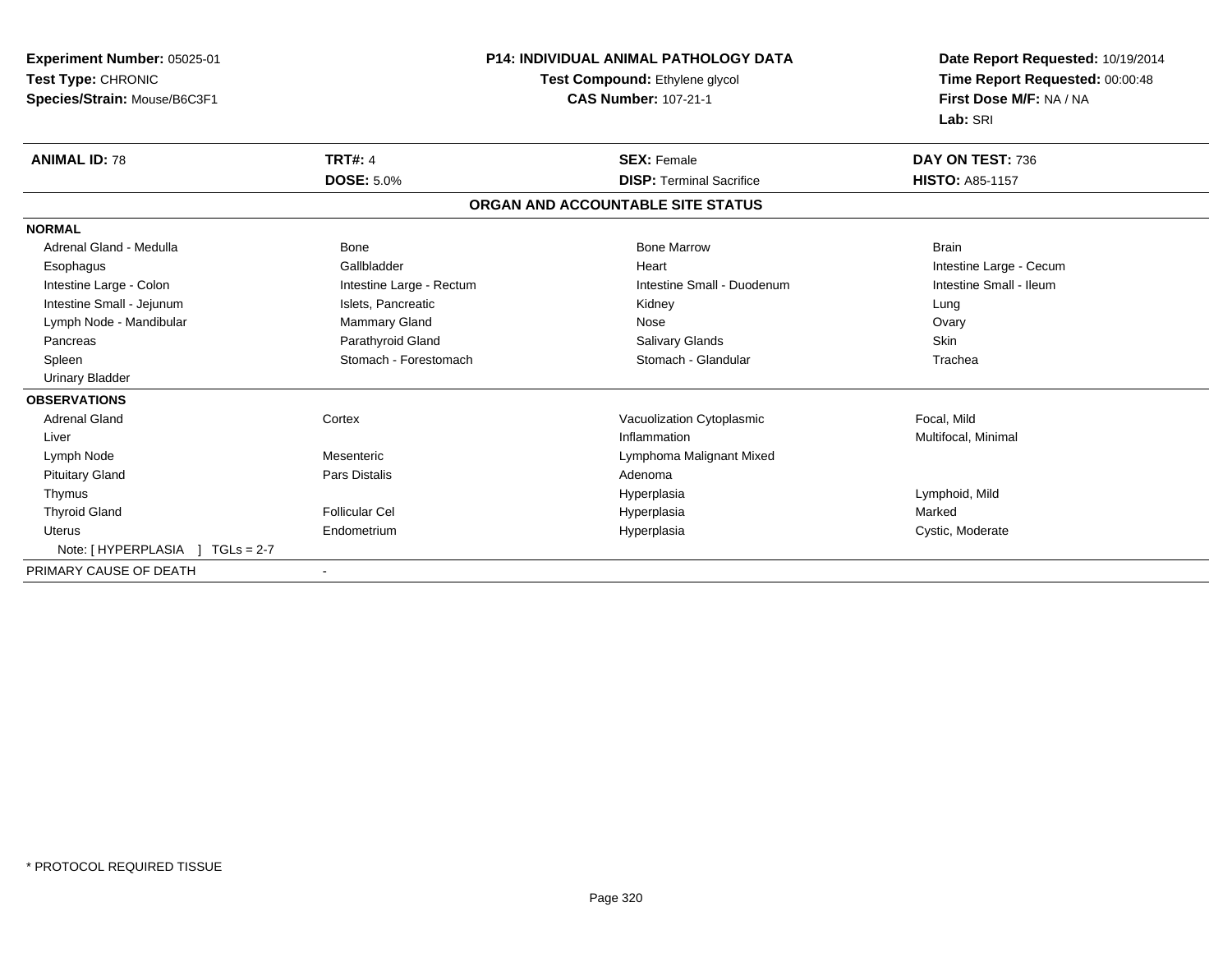| Experiment Number: 05025-01               |                           | P14: INDIVIDUAL ANIMAL PATHOLOGY DATA | Date Report Requested: 10/19/2014                                      |  |
|-------------------------------------------|---------------------------|---------------------------------------|------------------------------------------------------------------------|--|
| Test Type: CHRONIC                        |                           | Test Compound: Ethylene glycol        | Time Report Requested: 00:00:48<br>First Dose M/F: NA / NA<br>Lab: SRI |  |
| Species/Strain: Mouse/B6C3F1              |                           | <b>CAS Number: 107-21-1</b>           |                                                                        |  |
|                                           |                           |                                       |                                                                        |  |
| <b>ANIMAL ID: 79</b>                      | <b>TRT#: 4</b>            | <b>SEX: Female</b>                    | DAY ON TEST: 736                                                       |  |
|                                           | <b>DOSE: 5.0%</b>         | <b>DISP: Terminal Sacrifice</b>       | <b>HISTO: A85-1158</b>                                                 |  |
|                                           |                           | ORGAN AND ACCOUNTABLE SITE STATUS     |                                                                        |  |
| <b>NORMAL</b>                             |                           |                                       |                                                                        |  |
| <b>Adrenal Gland - Cortex</b>             | Adrenal Gland - Medulla   | Bone                                  | <b>Bone Marrow</b>                                                     |  |
| Brain                                     | Esophagus                 | Gallbladder                           | Heart                                                                  |  |
| Intestine Large - Cecum                   | Intestine Large - Colon   | Intestine Large - Rectum              | Intestine Small - Duodenum                                             |  |
| Intestine Small - Ileum                   | Intestine Small - Jejunum | Islets, Pancreatic                    | <b>Mammary Gland</b>                                                   |  |
| Nose                                      | Ovary                     | Pancreas                              | Parathyroid Gland                                                      |  |
| Salivary Glands                           | Skin                      | Stomach - Forestomach                 | Stomach - Glandular                                                    |  |
| Thymus                                    | <b>Thyroid Gland</b>      | Trachea                               | <b>Urinary Bladder</b>                                                 |  |
| <b>OBSERVATIONS</b>                       |                           |                                       |                                                                        |  |
| Kidney                                    |                           | Nephropathy                           | Minimal                                                                |  |
| Liver                                     | Centrilobular, Hepatocyte | Degeneration                          | Hyaline, Minimal                                                       |  |
|                                           |                           | Hepatocellular Adenoma                |                                                                        |  |
|                                           |                           | Inflammation                          | Multifocal, Minimal                                                    |  |
| Note: [ HEPATOCLR ADEN ] TGLs = 4-22      |                           |                                       |                                                                        |  |
| Lung                                      |                           | Carcinoma                             | Metastatic (Uncertain Primary Site)                                    |  |
|                                           | Artery, Media             | Hyperplasia                           | Mild                                                                   |  |
| Note: [ CARCINOMA<br>$J \cdot TGLs = 3-6$ |                           |                                       |                                                                        |  |
| Lymph Node                                | Mandibular                | Hyperplasia                           | Lymphoid, Mild                                                         |  |
|                                           | Mediastinal               | Hyperplasia                           | Lymphoid, Minimal                                                      |  |
|                                           | Mesenteric                | Hyperplasia                           | Lymphoid, Mild                                                         |  |
| Mesentery                                 | Fat                       | Necrosis                              | Moderate                                                               |  |
| Note: [ NECROSIS<br>$] TGLs = 2-11$       |                           |                                       |                                                                        |  |
| <b>Pituitary Gland</b>                    | Pars Distalis             | Hyperplasia                           | Focal, Mild                                                            |  |
| Spleen                                    |                           | Hyperplasia                           | Lymphoid, Mild                                                         |  |
| <b>Uterus</b>                             | Endometrium               | Hyperplasia                           | Cystic, Moderate                                                       |  |
| Note: [HYPERPLASIA ] TGLs = 1-7           |                           |                                       |                                                                        |  |
| PRIMARY CAUSE OF DEATH                    | $\blacksquare$            |                                       |                                                                        |  |
|                                           |                           |                                       |                                                                        |  |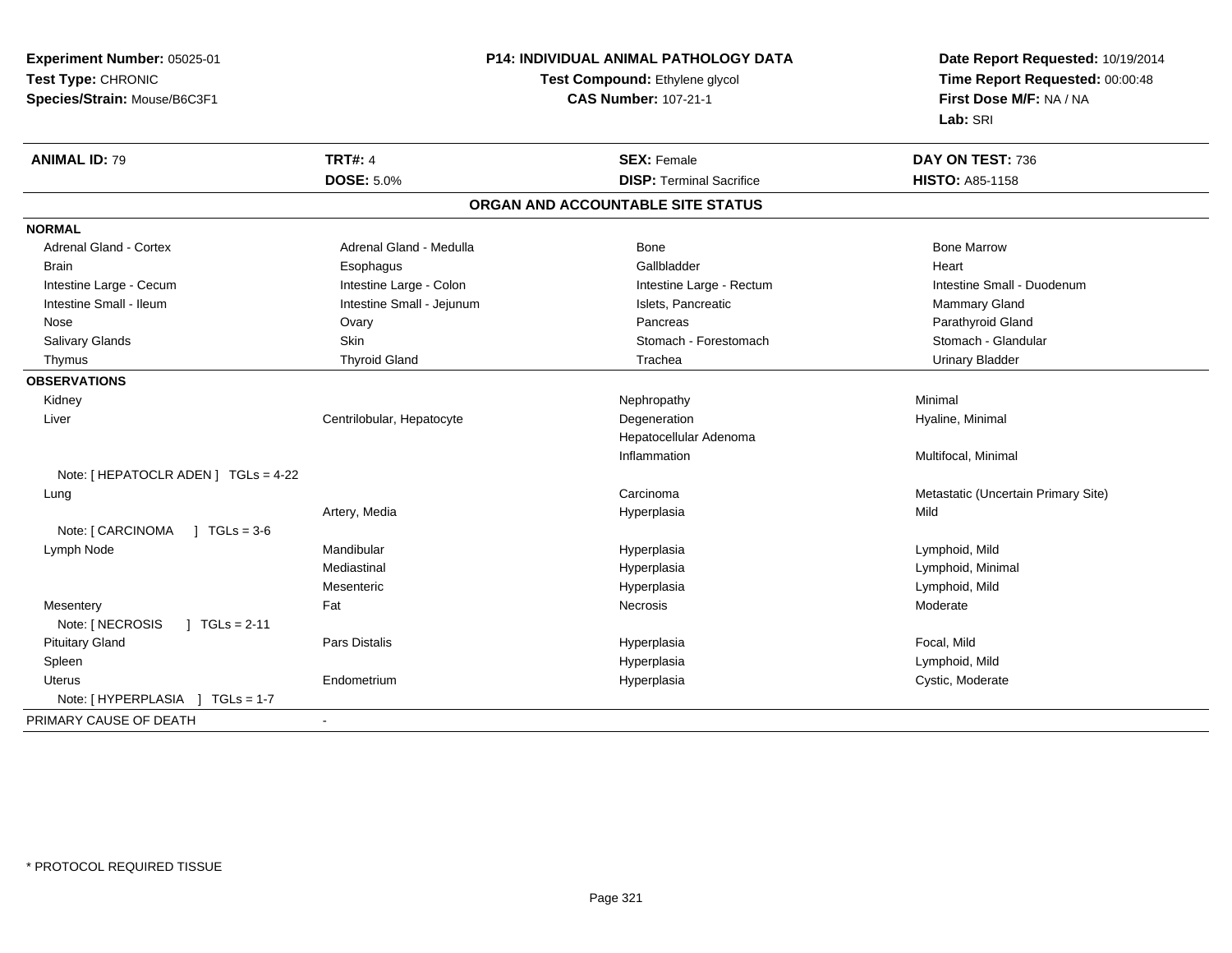**Experiment Number:** 05025-01**Test Type:** CHRONIC **Species/Strain:** Mouse/B6C3F1**P14: INDIVIDUAL ANIMAL PATHOLOGY DATATest Compound:** Ethylene glycol **CAS Number:** 107-21-1**Date Report Requested:** 10/19/2014**Time Report Requested:** 00:00:48**First Dose M/F:** NA / NA**Lab:** SRI**ANIMAL ID:** 80**TRT#:** 4 **SEX:** Female **DAY ON TEST:** 736 **DOSE:** 5.0%**DISP:** Terminal Sacrifice **HISTO:** A85-1159 **ORGAN AND ACCOUNTABLE SITE STATUSNORMALAdrenal Gland - Cortex** Adrenal Gland - Medulla **Bone Adrenal Gland - Cortex Adrenal Gland - Cortex Adrenal Gland - Medulla** Bone Marrow Brain Esophagus Esophagus Gallbladder Gallbladder Gallbladder Heart Intestine Large - Colon **Intestine Large - Rectum** Intestine Small - Duodenum Intestine Small - Intestine Small - Jejunum Islets, Pancreatic **Mannus Mammary Gland Community Community** Parathyroid Gland Parathyroid Gland Salivary Glands Stomach - Forestomach **Stomach - Glandular** Stomach - Glandular Thyroid Gland Theorem Cland Trachea Urinary Bladder**OBSERVATIONS** Intestine Large Cecum, Lymphoid Tiss Hyperplasia Lymphoid, Mild Intestine Small Ileum, Lymphoid Tiss Hyperplasia Lymphoid, Mild Kidneyy the controller of the controller of the controller of the Nephropathy the controller of the Minimal Minimal  $\lambda$  Liverr and the congression of the congression of the congression of the congression of the congression of the congression n Mild Centrilobular, HepatocyteDegeneration Minimal Degeneration Controller and Minimal Hyaline, Minimal Degeneration Controller and Minimal Controller and Minimal Degeneration Controller and Minimal Degeneration Controller and Minimal Degeneration Cont HepatocyteErythrophagocytosis Media, Portal Vein Hyperplasia Mild Hyperplasia Lymphoid, Mild Lungg and the set of the set of the set of the Hyperplasia set of the set of the Lymphoid, Mild and the set of the set of the set of the set of the set of the set of the set of the set of the set of the set of the set of the s Lymph Node Mandibular Hyperplasia Lymphoid, Mild Mesenteric Hyperplasia Lymphoid, Mild Nosee en and the settlement of the settlement of the settlement of the Sudate Minimal Section of the Minimal Section of the Minimal Section of the Sudate of the Sudate of the Sudate of the Sudate of the Sudate of the Sudate of Lumenn and the control of the Foreign Body and the control of the Minimal Minimal of the Foreign Body and the control of  $\Gamma$  Ovaryy and the control of the control of the control of the control of the control of the control of the control of the control of the control of the control of the control of the control of the control of the control of the co n Moderate Mineralization Pancreas Hyperplasia Lymphoid, Mild Pituitary Glandd and the contract of Pars Distalis and the contract of Adenoma and Adenoma and the Adenoma and the Adenoma and  $\lambda$  Skin Subcut Tiss Hyperplasia Lymphoid, Mild Spleenn and the settlement of the settlement of the Hyperplasia controller that the settlement of the Lymphoid, Mild Thymus HyperplasiaHyperplasia **Manufather Community** Lymphoid, Mild Uterus Endometrium Hyperplasia Cystic, Mild Note: [ HYPERPLASIA ] TGLs = 1-7PRIMARY CAUSE OF DEATH-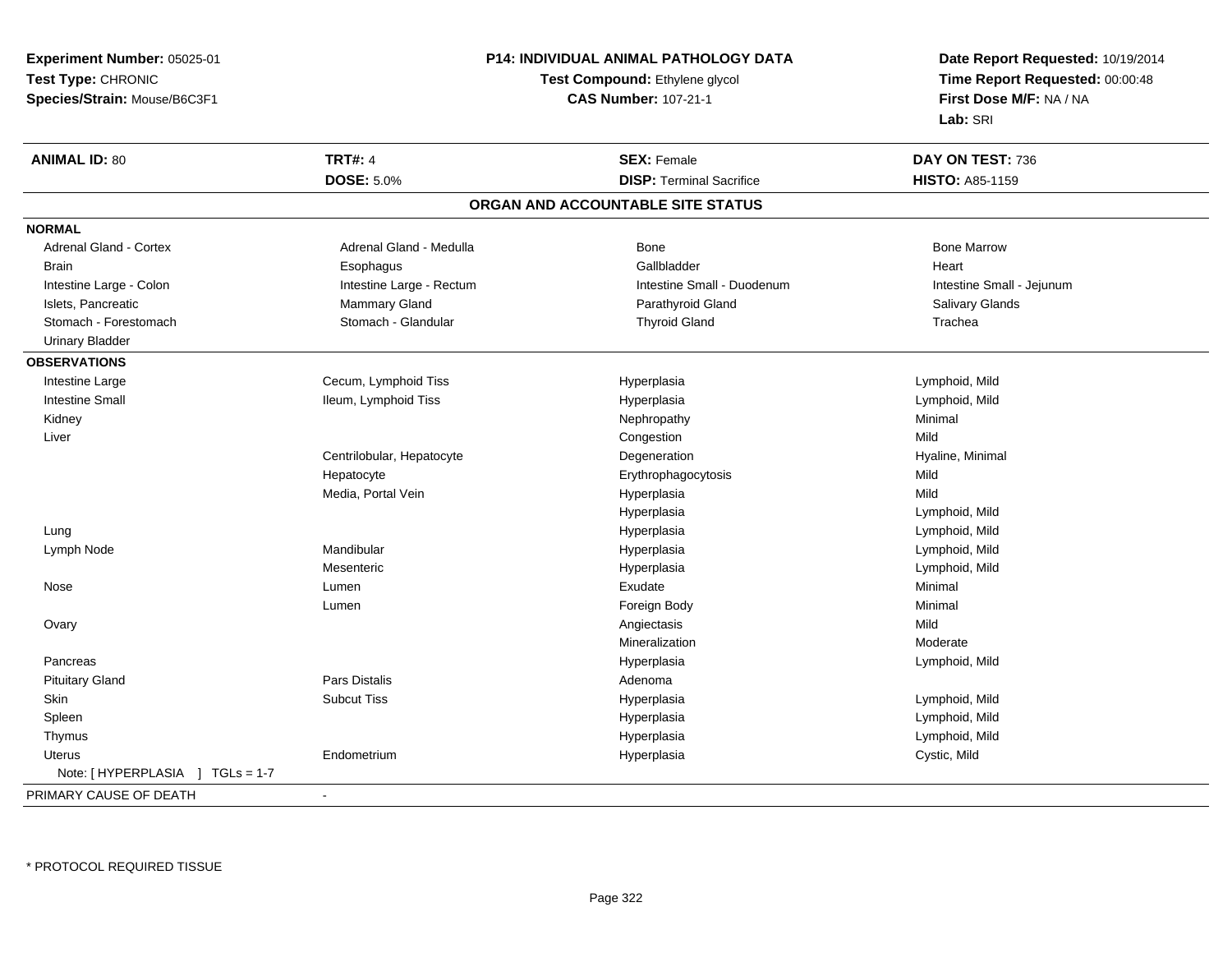**Experiment Number:** 05025-01**Test Type:** CHRONIC**Species/Strain:** Mouse/B6C3F1

## **P14: INDIVIDUAL ANIMAL PATHOLOGY DATA**

## **Test Compound:** Ethylene glycol **CAS Number:** 107-21-1

**Date Report Requested:** 10/19/2014 **Time Report Requested:** 00:00:48**First Dose M/F:** NA / NA**Lab:** SRI

| <b>ANIMAL ID: 81</b>                           | <b>TRT#: 4</b>             | <b>SEX: Female</b>                | DAY ON TEST: 708        |
|------------------------------------------------|----------------------------|-----------------------------------|-------------------------|
|                                                | <b>DOSE: 5.0%</b>          | <b>DISP: Moribund</b>             | <b>HISTO: A85-1160</b>  |
|                                                |                            | ORGAN AND ACCOUNTABLE SITE STATUS |                         |
| <b>NORMAL</b>                                  |                            |                                   |                         |
| Adrenal Gland - Medulla                        | Bone                       | <b>Bone Marrow</b>                | <b>Brain</b>            |
| Esophagus                                      | Gallbladder                | Heart                             | Intestine Large - Cecum |
| Intestine Large - Rectum                       | Intestine Small - Duodenum | Intestine Small - Ileum           | Islets, Pancreatic      |
| Mammary Gland                                  | Nose                       | Parathyroid Gland                 | <b>Pituitary Gland</b>  |
| <b>Skin</b>                                    | Stomach - Forestomach      | Stomach - Glandular               | Thymus                  |
| <b>Thyroid Gland</b>                           | Trachea                    | <b>Urinary Bladder</b>            |                         |
| <b>OBSERVATIONS</b>                            |                            |                                   |                         |
| <b>Adrenal Gland</b>                           | Cortex                     | Inflammation                      | Suppurative, Mild       |
|                                                | Cortex                     | Vacuolization Cytoplasmic         | Focal, Minimal          |
| Intestine Large                                | Colon                      | Lymphoma Malignant Mixed          |                         |
| <b>Intestine Small</b>                         | Jejunum                    | Lymphoma Malignant Mixed          |                         |
| Note: [LYMPH MAL MIXD ] TGLs = 6-12            |                            |                                   |                         |
| Kidney                                         |                            | Lymphoma Malignant Mixed          |                         |
| Liver                                          |                            | Hematopoietic Cell Proliferation  | Mild                    |
| Lung                                           | Artery, Media              | Hyperplasia                       | Mild                    |
|                                                |                            | Lymphoma Malignant Mixed          |                         |
| Lymph Node                                     | Mandibular                 | Lymphoma Malignant Mixed          |                         |
|                                                | Mesenteric                 | Lymphoma Malignant Mixed          |                         |
| Note: [LYMPH MAL MIXD ] TGLs = 5-6             |                            |                                   |                         |
| Mesentery                                      |                            | Lymphoma Malignant Mixed          |                         |
| Ovary                                          |                            | Lymphoma Malignant Mixed          |                         |
| Pancreas                                       |                            | Lymphoma Malignant Mixed          |                         |
| <b>Salivary Glands</b>                         |                            | Lymphoma Malignant Mixed          |                         |
| Spleen                                         |                            | Hematopoietic Cell Proliferation  | Moderate                |
|                                                |                            | Lymphoma Malignant Mixed          |                         |
| Note: [LYMPH MAL MIXD ] TGLs = 4-8             |                            |                                   |                         |
| Uterus                                         |                            | Hydrometra                        | Moderate                |
|                                                | Endometrium                | Hyperplasia                       | Cystic, Moderate        |
| Note: [ HYDROMETRA<br>$1 \text{ TGLs} = 2,3-7$ |                            |                                   |                         |
| PRIMARY CAUSE OF DEATH                         | $\blacksquare$             |                                   |                         |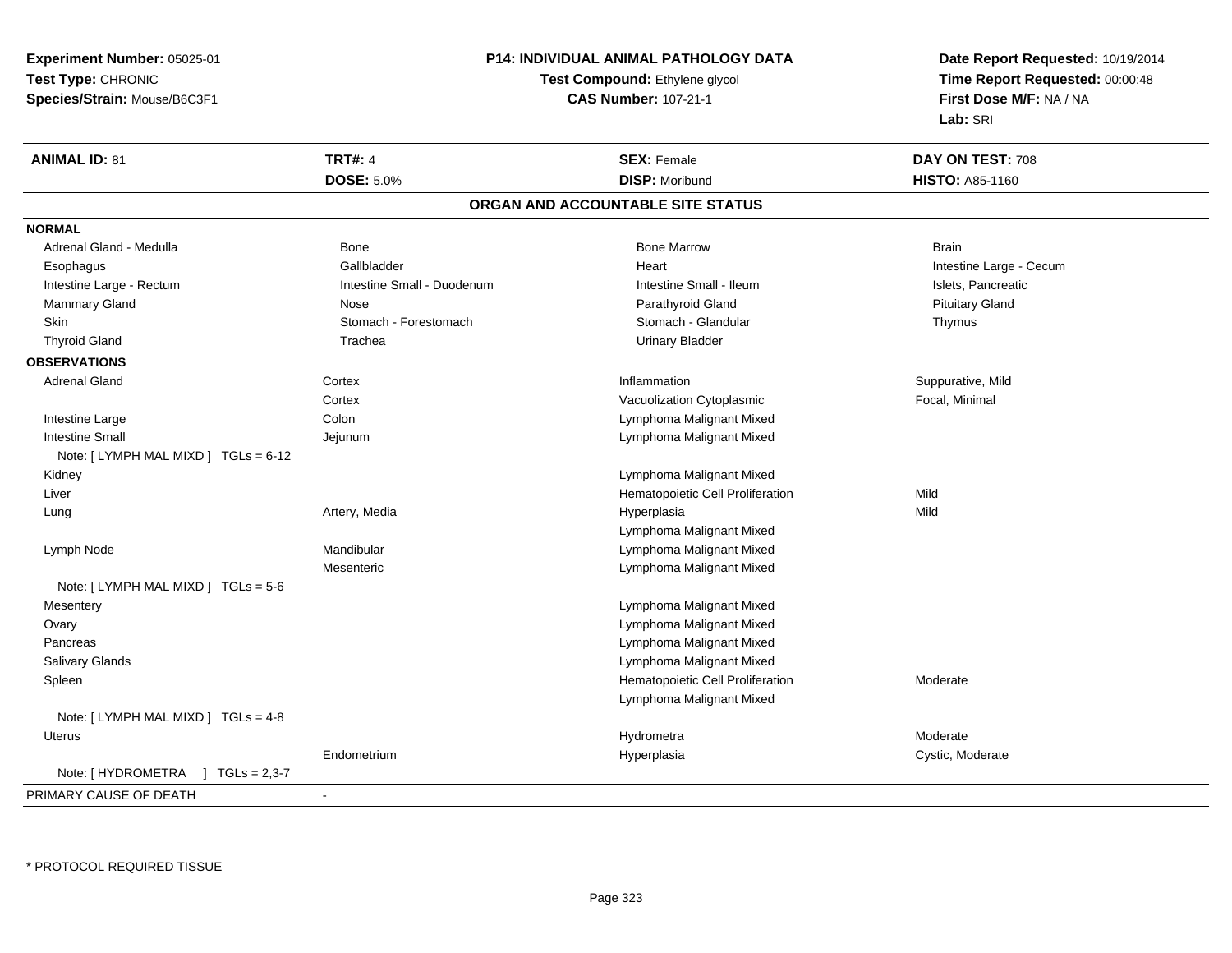**Experiment Number:** 05025-01**Test Type:** CHRONIC **Species/Strain:** Mouse/B6C3F1**P14: INDIVIDUAL ANIMAL PATHOLOGY DATATest Compound:** Ethylene glycol **CAS Number:** 107-21-1**Date Report Requested:** 10/19/2014**Time Report Requested:** 00:00:48**First Dose M/F:** NA / NA**Lab:** SRI**ANIMAL ID:** 82**TRT#:** 4 **SEX:** Female **DAY ON TEST:** 736 **DOSE:** 5.0%**DISP:** Terminal Sacrifice **HISTO:** A85-1161 **ORGAN AND ACCOUNTABLE SITE STATUSNORMAL**Adrenal Gland - Cortex **Administrative Cortex** Bone Bone Marrow Bone Marrow Bone Marrow **Esophagus** Esophagus Intestine Large - Colon Gallbladder **East Community Community** Heart Intestine Large - Cecum Intestine Large - Cecum Intestine Small - Jejunum Intestine Large - Rectum **Intestine Small - Duodenum** Intestine Small - Ileum Intestine Small - Ileum Islets, Pancreatic **Mammary Gland** Kidney **Commary Commary Commary Commary Commary Commary Commary Commary Commary Commary Commary Commary Commary Commary Commary Commary Commary Commary Commary Commary Commary Commary Com** Salivary Glands Nose Pancreas Parathyroid Gland Salivary GlandsStomach - Glandular Skin Stomach - Forestomach Spleen Stomach - Forestomach - Stomach - Forestomach - Stomach - Forestomach - Glandular Thymus Trachea Urinary Bladder**OBSERVATIONS** Adrenal Gland Medulla Hyperplasia Focal, Minimal Brain Meninges Hyperplasia Lymphoid, Minimal Liver Centrilobular, HepatocyteDegeneration **Hyaline**, Minimal Inflammation Multifocal, Mild Lungg and the set of the set of the set of the Hyperplasia set of the set of the Lymphoid, Mild and the set of the set of the set of the set of the set of the set of the set of the set of the set of the set of the set of the s Ovaryy **Follicle** e and the contract of the Cyst and the Cyst of the Cyst and the Minimal Minimal of the Minimal of the Cyst and the Cyst and the Cyst and the Cyst and the Cyst and the Cyst and the Cyst and the Cyst and the Cyst and the Cys Pituitary Glandd and the contract of Pars Distalis and the contract of Adenoma and Adenoma and the Adenoma and the Adenoma and  $\lambda$  Thyroid Glandd and the set of the Follicular Cel the set of the Second Adenomal Adenomal Second Second Second Second Second Second Second Second Second Second Second Second Second Second Second Second Second Second Second Second Second Uterus Endometrium Hyperplasia Cystic, Moderate Note: [ HYPERPLASIA ] TGLs = 2-7PRIMARY CAUSE OF DEATH-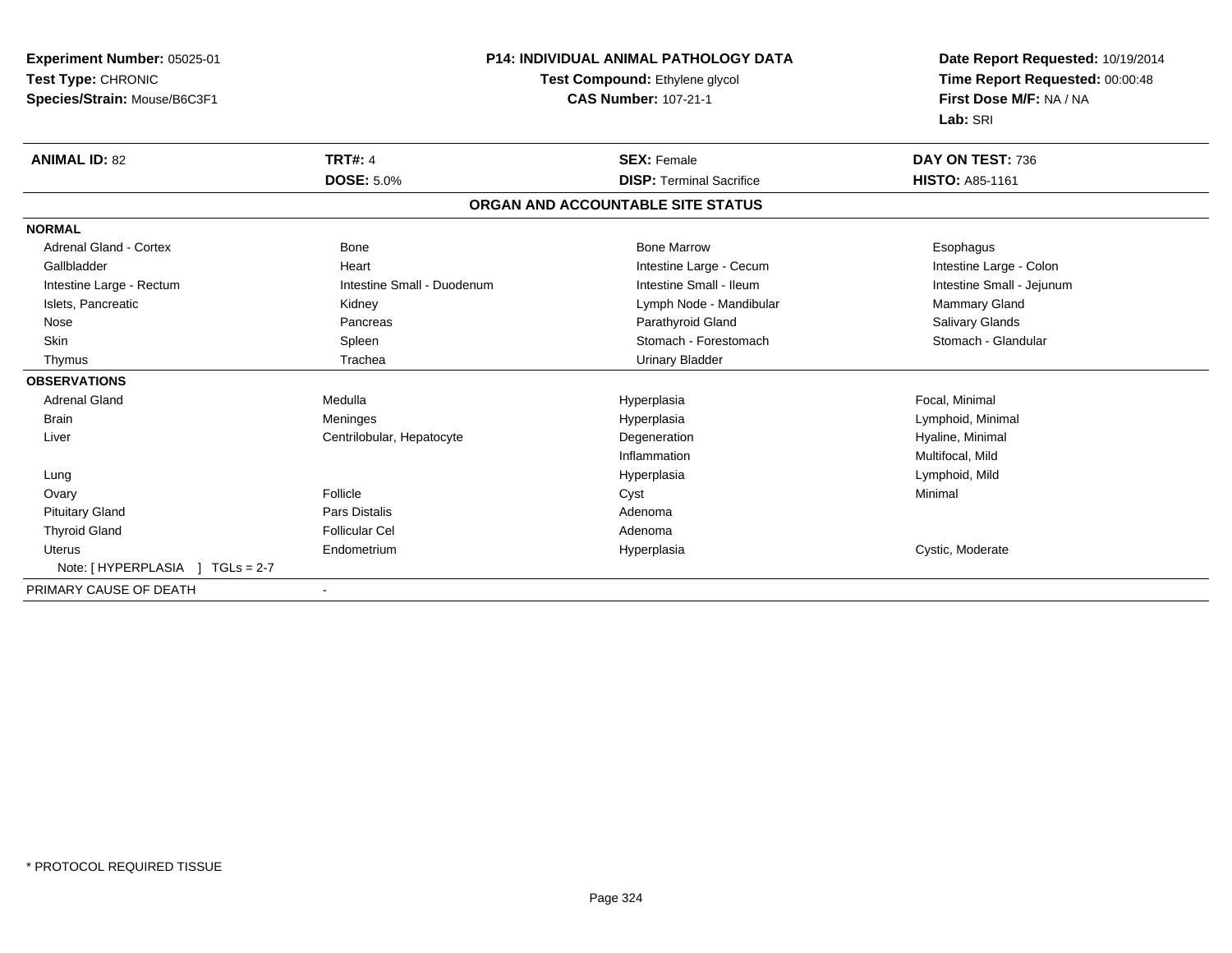| <b>Experiment Number: 05025-01</b>      | <b>P14: INDIVIDUAL ANIMAL PATHOLOGY DATA</b> |                                   | Date Report Requested: 10/19/2014<br>Time Report Requested: 00:00:48 |  |
|-----------------------------------------|----------------------------------------------|-----------------------------------|----------------------------------------------------------------------|--|
| Test Type: CHRONIC                      |                                              | Test Compound: Ethylene glycol    |                                                                      |  |
| Species/Strain: Mouse/B6C3F1            |                                              | <b>CAS Number: 107-21-1</b>       | First Dose M/F: NA / NA                                              |  |
|                                         |                                              |                                   | Lab: SRI                                                             |  |
| <b>ANIMAL ID: 83</b>                    | <b>TRT#: 4</b>                               | <b>SEX: Female</b>                | DAY ON TEST: 737                                                     |  |
|                                         | <b>DOSE: 5.0%</b>                            | <b>DISP: Terminal Sacrifice</b>   | HISTO: A85-1162                                                      |  |
|                                         |                                              | ORGAN AND ACCOUNTABLE SITE STATUS |                                                                      |  |
| <b>NORMAL</b>                           |                                              |                                   |                                                                      |  |
| Adrenal Gland - Cortex                  | Adrenal Gland - Medulla                      | Bone                              | <b>Bone Marrow</b>                                                   |  |
| Esophagus                               | Gallbladder                                  | Heart                             | Intestine Large - Cecum                                              |  |
| Intestine Large - Colon                 | Intestine Large - Rectum                     | Intestine Small - Duodenum        | Intestine Small - Ileum                                              |  |
| Intestine Small - Jejunum               | Islets, Pancreatic                           | Kidney                            | Lung                                                                 |  |
| Lymph Node - Mandibular                 | <b>Mammary Gland</b>                         | Nose                              | Pancreas                                                             |  |
| Parathyroid Gland                       | Salivary Glands                              | Skin                              | Spleen                                                               |  |
| Stomach - Forestomach                   | Stomach - Glandular                          | Trachea                           | <b>Urinary Bladder</b>                                               |  |
| <b>OBSERVATIONS</b>                     |                                              |                                   |                                                                      |  |
| <b>Brain</b>                            |                                              | Compression                       | Mild                                                                 |  |
| Liver                                   | Centrilobular, Hepatocyte                    | Degeneration                      | Hyaline, Minimal                                                     |  |
|                                         |                                              | Fatty Change                      | Mild                                                                 |  |
|                                         |                                              | Inflammation                      | Multifocal, Minimal                                                  |  |
| Lymph Node                              | Mesenteric                                   | Hyperplasia                       | Lymphoid, Minimal                                                    |  |
| Ovary                                   | Follicle                                     | Cyst                              | Moderate                                                             |  |
| Note: [ CYST<br>$1 TGLs = 2-7$          |                                              |                                   |                                                                      |  |
| <b>Pituitary Gland</b>                  | <b>Pars Distalis</b>                         | Adenoma                           |                                                                      |  |
| Note: [ ADENOMA<br>$J \cdot TGLs = 3-2$ |                                              |                                   |                                                                      |  |
| Thymus                                  |                                              | Hyperplasia                       | Lymphoid, Mild                                                       |  |
| <b>Thyroid Gland</b>                    | <b>Follicular Cel</b>                        | Hyperplasia                       | Mild                                                                 |  |
| Uterus                                  | Endometrium                                  | Hyperplasia                       | Cystic, Mild                                                         |  |
| PRIMARY CAUSE OF DEATH                  |                                              |                                   |                                                                      |  |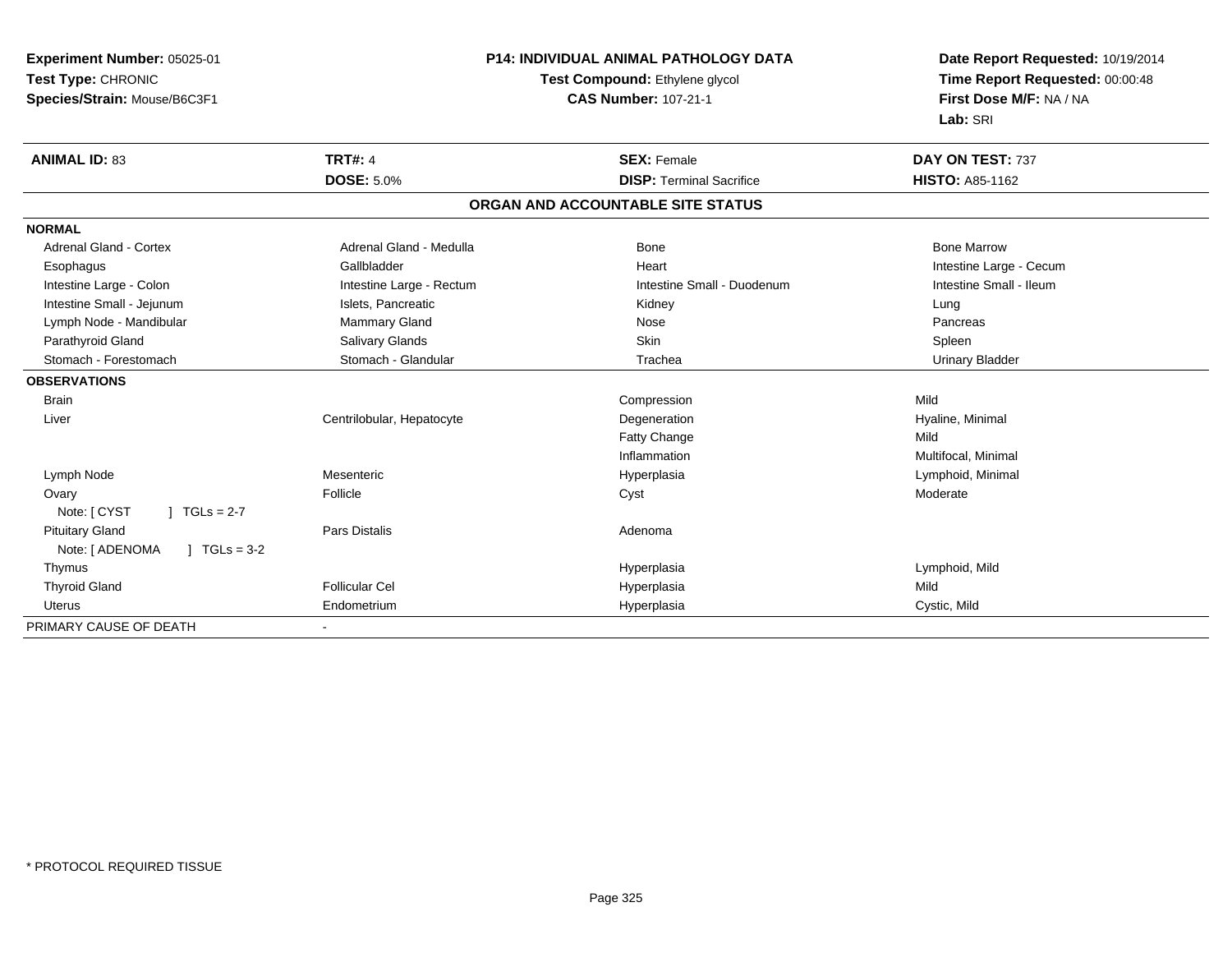| Experiment Number: 05025-01<br>Test Type: CHRONIC<br>Species/Strain: Mouse/B6C3F1 |                           | <b>P14: INDIVIDUAL ANIMAL PATHOLOGY DATA</b><br>Test Compound: Ethylene glycol<br><b>CAS Number: 107-21-1</b> | Date Report Requested: 10/19/2014<br>Time Report Requested: 00:00:48<br>First Dose M/F: NA / NA<br>Lab: SRI |
|-----------------------------------------------------------------------------------|---------------------------|---------------------------------------------------------------------------------------------------------------|-------------------------------------------------------------------------------------------------------------|
| <b>ANIMAL ID: 84</b>                                                              | <b>TRT#: 4</b>            | <b>SEX: Female</b>                                                                                            | DAY ON TEST: 737                                                                                            |
|                                                                                   | <b>DOSE: 5.0%</b>         | <b>DISP: Terminal Sacrifice</b>                                                                               | HISTO: A85-1163                                                                                             |
|                                                                                   |                           | ORGAN AND ACCOUNTABLE SITE STATUS                                                                             |                                                                                                             |
| <b>NORMAL</b>                                                                     |                           |                                                                                                               |                                                                                                             |
| <b>Adrenal Gland - Cortex</b>                                                     | Adrenal Gland - Medulla   | Bone                                                                                                          | <b>Bone Marrow</b>                                                                                          |
| <b>Brain</b>                                                                      | Esophagus                 | Gallbladder                                                                                                   | Heart                                                                                                       |
| Intestine Large - Cecum                                                           | Intestine Large - Colon   | Intestine Large - Rectum                                                                                      | Intestine Small - Duodenum                                                                                  |
| Intestine Small - Ileum                                                           | Intestine Small - Jejunum | Islets, Pancreatic                                                                                            | Mammary Gland                                                                                               |
| Nose                                                                              | Ovary                     | Pancreas                                                                                                      | Skin                                                                                                        |
| Spleen                                                                            | Stomach - Forestomach     | Stomach - Glandular                                                                                           | Thymus                                                                                                      |
| Trachea                                                                           | <b>Urinary Bladder</b>    |                                                                                                               |                                                                                                             |
| <b>MISSING</b>                                                                    |                           |                                                                                                               |                                                                                                             |
| Parathyroid Gland                                                                 |                           |                                                                                                               |                                                                                                             |
| <b>OBSERVATIONS</b>                                                               |                           |                                                                                                               |                                                                                                             |
| Kidney                                                                            |                           | Lymphoma Malignant Mixed                                                                                      |                                                                                                             |
| Note: [LYMPH MAL MIXD ] TGLs = 4-12                                               |                           |                                                                                                               |                                                                                                             |
| Liver                                                                             |                           | <b>Basophilic Focus</b>                                                                                       | Mild                                                                                                        |
|                                                                                   |                           | Lymphoma Malignant Mixed                                                                                      |                                                                                                             |
| Note: [LYMPH MAL MIXD ] TGLs = 5-13                                               |                           |                                                                                                               |                                                                                                             |
| Lung                                                                              | Artery, Media             | Hyperplasia                                                                                                   | Mild                                                                                                        |
|                                                                                   |                           | Lymphoma Malignant Mixed                                                                                      |                                                                                                             |
| Lymph Node                                                                        | Mandibular                | Lymphoma Malignant Mixed                                                                                      |                                                                                                             |
|                                                                                   | Mesenteric                | Lymphoma Malignant Mixed                                                                                      |                                                                                                             |
|                                                                                   | Pancreatic                | Lymphoma Malignant Mixed                                                                                      |                                                                                                             |
| Note: [LYMPH MAL MIXD ] TGLs = 3-5                                                |                           |                                                                                                               |                                                                                                             |
| <b>Pituitary Gland</b>                                                            | Pars Distalis             | Adenoma                                                                                                       |                                                                                                             |
| <b>Salivary Glands</b>                                                            |                           | Lymphoma Malignant Mixed                                                                                      |                                                                                                             |
| <b>Thyroid Gland</b>                                                              |                           | Degeneration                                                                                                  | Cystic, Minimal                                                                                             |
| <b>Uterus</b>                                                                     | Endometrium               | Hyperplasia                                                                                                   | Cystic, Moderate                                                                                            |
| Note: [HYPERPLASIA ] TGLs = 2-7                                                   |                           |                                                                                                               |                                                                                                             |
| PRIMARY CAUSE OF DEATH                                                            |                           |                                                                                                               |                                                                                                             |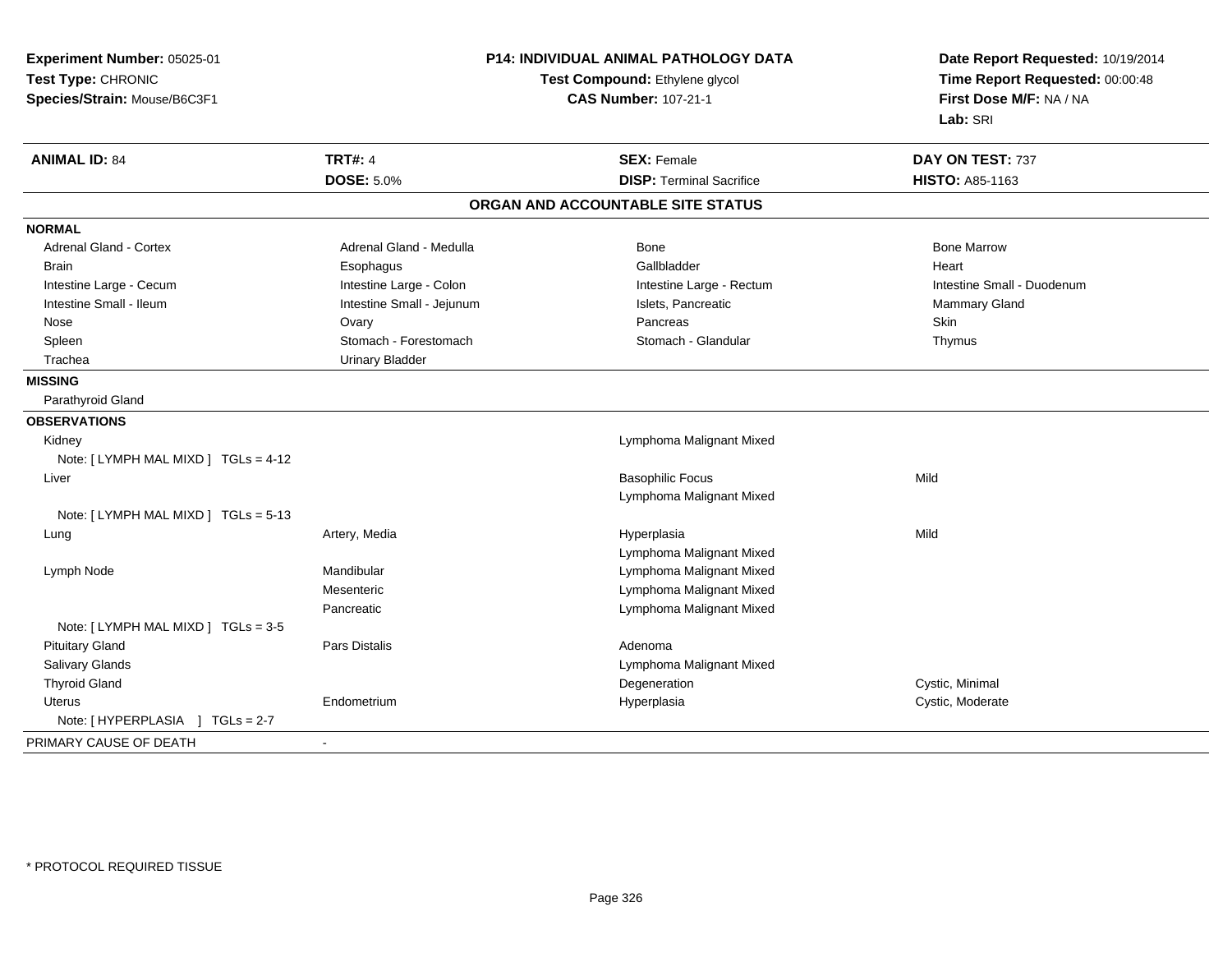| Experiment Number: 05025-01  | <b>P14: INDIVIDUAL ANIMAL PATHOLOGY DATA</b> |                                   | Date Report Requested: 10/19/2014                          |
|------------------------------|----------------------------------------------|-----------------------------------|------------------------------------------------------------|
| Test Type: CHRONIC           |                                              | Test Compound: Ethylene glycol    |                                                            |
| Species/Strain: Mouse/B6C3F1 |                                              | <b>CAS Number: 107-21-1</b>       | Time Report Requested: 00:00:48<br>First Dose M/F: NA / NA |
|                              |                                              |                                   | Lab: SRI                                                   |
| <b>ANIMAL ID: 85</b>         | <b>TRT#: 4</b>                               | <b>SEX: Female</b>                | DAY ON TEST: 737                                           |
|                              | <b>DOSE: 5.0%</b>                            | <b>DISP: Terminal Sacrifice</b>   | <b>HISTO: A85-1164</b>                                     |
|                              |                                              | ORGAN AND ACCOUNTABLE SITE STATUS |                                                            |
| <b>NORMAL</b>                |                                              |                                   |                                                            |
| Adrenal Gland - Medulla      | Bone                                         | <b>Bone Marrow</b>                | <b>Brain</b>                                               |
| Esophagus                    | Gallbladder                                  | Heart                             | Intestine Large - Cecum                                    |
| Intestine Large - Colon      | Intestine Large - Rectum                     | Intestine Small - Duodenum        | Intestine Small - Ileum                                    |
| Intestine Small - Jejunum    | Islets, Pancreatic                           | Kidney                            | Mammary Gland                                              |
| Nose                         | Ovary                                        | Pancreas                          | Parathyroid Gland                                          |
| <b>Pituitary Gland</b>       | Salivary Glands                              | <b>Skin</b>                       | Stomach - Forestomach                                      |
| Stomach - Glandular          | <b>Thyroid Gland</b>                         | Trachea                           | <b>Urinary Bladder</b>                                     |
| <b>OBSERVATIONS</b>          |                                              |                                   |                                                            |
| <b>Adrenal Gland</b>         | Cortex                                       | Hyperplasia                       | Focal, Moderate                                            |
| Liver                        |                                              | Hyperplasia                       | Lymphoid, Minimal                                          |
| Lung                         |                                              | Hyperplasia                       | Lymphoid, Mild                                             |
| Lymph Node                   | Mesenteric                                   | Angiectasis                       | Minimal                                                    |
|                              | Mandibular                                   | Hyperplasia                       | Lymphoid, Mild                                             |
|                              | Mesenteric                                   | Hyperplasia                       | Lymphoid, Mild                                             |
| Spleen                       |                                              | Hyperplasia                       | Lymphoid, Mild                                             |
| Thymus                       |                                              | Hyperplasia                       | Lymphoid, Mild                                             |
| <b>Uterus</b>                | Endometrium                                  | Hyperplasia                       | Cystic, Mild                                               |
| PRIMARY CAUSE OF DEATH       |                                              |                                   |                                                            |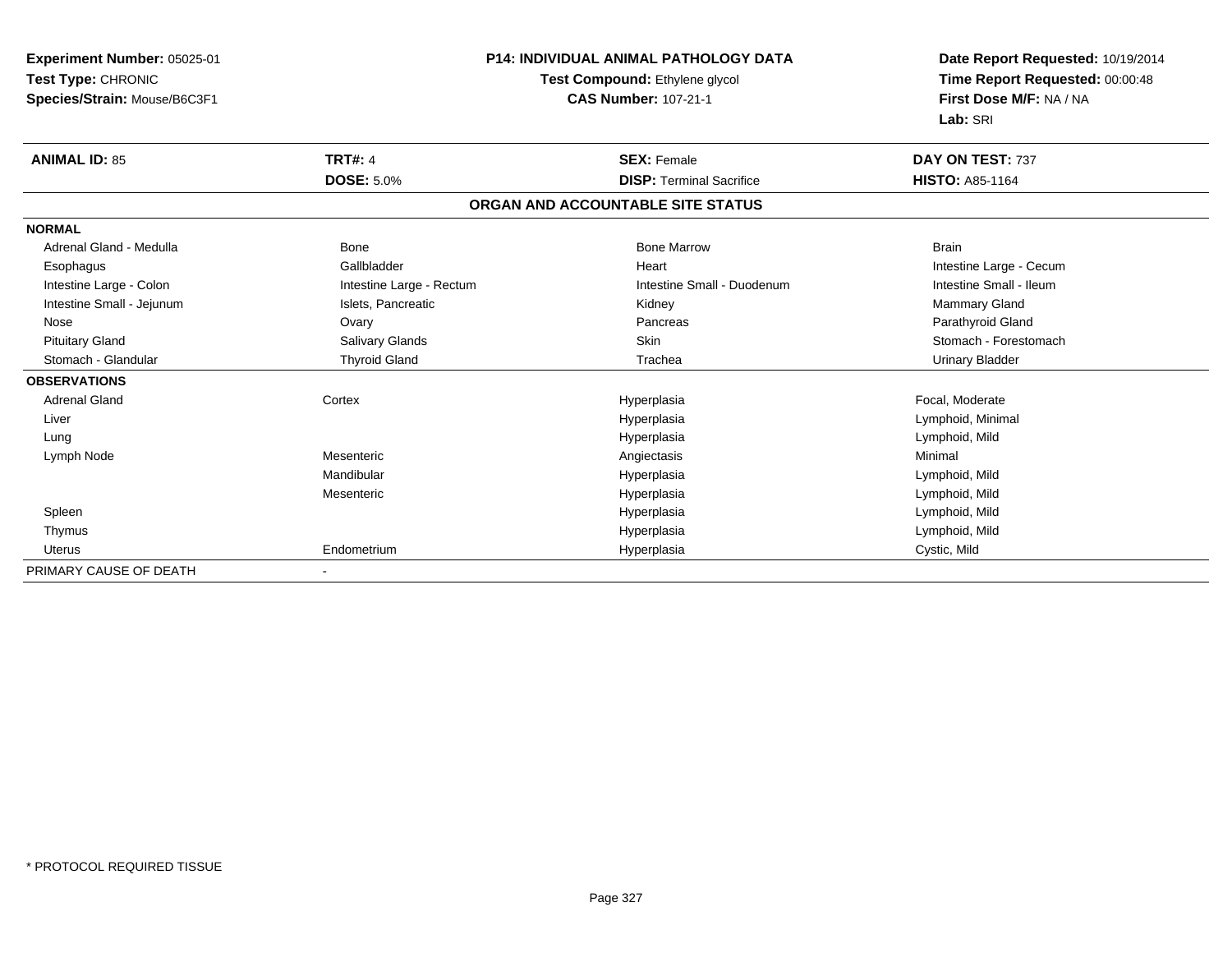| Experiment Number: 05025-01<br>Test Type: CHRONIC<br>Species/Strain: Mouse/B6C3F1 |                              | <b>P14: INDIVIDUAL ANIMAL PATHOLOGY DATA</b><br>Test Compound: Ethylene glycol<br><b>CAS Number: 107-21-1</b> | Date Report Requested: 10/19/2014<br>Time Report Requested: 00:00:48<br>First Dose M/F: NA / NA<br>Lab: SRI |
|-----------------------------------------------------------------------------------|------------------------------|---------------------------------------------------------------------------------------------------------------|-------------------------------------------------------------------------------------------------------------|
| <b>ANIMAL ID: 86</b>                                                              | <b>TRT#: 4</b>               | <b>SEX: Female</b>                                                                                            | DAY ON TEST: 737                                                                                            |
|                                                                                   | <b>DOSE: 5.0%</b>            | <b>DISP: Terminal Sacrifice</b>                                                                               | <b>HISTO: A85-1165</b>                                                                                      |
|                                                                                   |                              | ORGAN AND ACCOUNTABLE SITE STATUS                                                                             |                                                                                                             |
| <b>NORMAL</b>                                                                     |                              |                                                                                                               |                                                                                                             |
| <b>Adrenal Gland - Cortex</b>                                                     | Adrenal Gland - Medulla      | Bone                                                                                                          | <b>Bone Marrow</b>                                                                                          |
| <b>Brain</b>                                                                      | Esophagus                    | Gallbladder                                                                                                   | Heart                                                                                                       |
| Intestine Large - Cecum                                                           | Intestine Large - Colon      | Intestine Large - Rectum                                                                                      | Intestine Small - Duodenum                                                                                  |
| Intestine Small - Ileum                                                           | Intestine Small - Jejunum    | Islets, Pancreatic                                                                                            | Lymph Node - Mandibular                                                                                     |
| Mammary Gland                                                                     | Nose                         | Pancreas                                                                                                      | Parathyroid Gland                                                                                           |
| <b>Salivary Glands</b>                                                            | Skin                         | Stomach - Forestomach                                                                                         | Trachea                                                                                                     |
| <b>Urinary Bladder</b>                                                            |                              |                                                                                                               |                                                                                                             |
| <b>MISSING</b>                                                                    |                              |                                                                                                               |                                                                                                             |
| Ovary                                                                             |                              |                                                                                                               |                                                                                                             |
| <b>OBSERVATIONS</b>                                                               |                              |                                                                                                               |                                                                                                             |
| Kidney                                                                            |                              | Nephropathy                                                                                                   | Minimal                                                                                                     |
| Liver                                                                             |                              | Hyperplasia                                                                                                   | Lymphoid, Minimal                                                                                           |
| Lung                                                                              | Artery, Media                | Hyperplasia                                                                                                   | Mild                                                                                                        |
|                                                                                   |                              | Hyperplasia                                                                                                   | Lymphoid, Mild                                                                                              |
| <b>Pituitary Gland</b>                                                            | Pars Distalis                | Adenoma                                                                                                       |                                                                                                             |
| Note: [ ADENOMA<br>$1 TGLs = 2-2$                                                 |                              |                                                                                                               |                                                                                                             |
| Spleen                                                                            |                              | Hyperplasia                                                                                                   | Lymphoid, Mild                                                                                              |
| Stomach                                                                           | Glandular                    | Hyperplasia                                                                                                   | Lymphoid, Minimal                                                                                           |
| Thymus                                                                            |                              | Hyperplasia                                                                                                   | Lymphoid, Minimal                                                                                           |
| <b>Thyroid Gland</b>                                                              |                              | Hyperplasia                                                                                                   | Lymphoid, Mild                                                                                              |
| <b>Uterus</b>                                                                     | Endometrium                  | Hyperplasia                                                                                                   | Cystic, Moderate                                                                                            |
| PRIMARY CAUSE OF DEATH                                                            | $\qquad \qquad \blacksquare$ |                                                                                                               |                                                                                                             |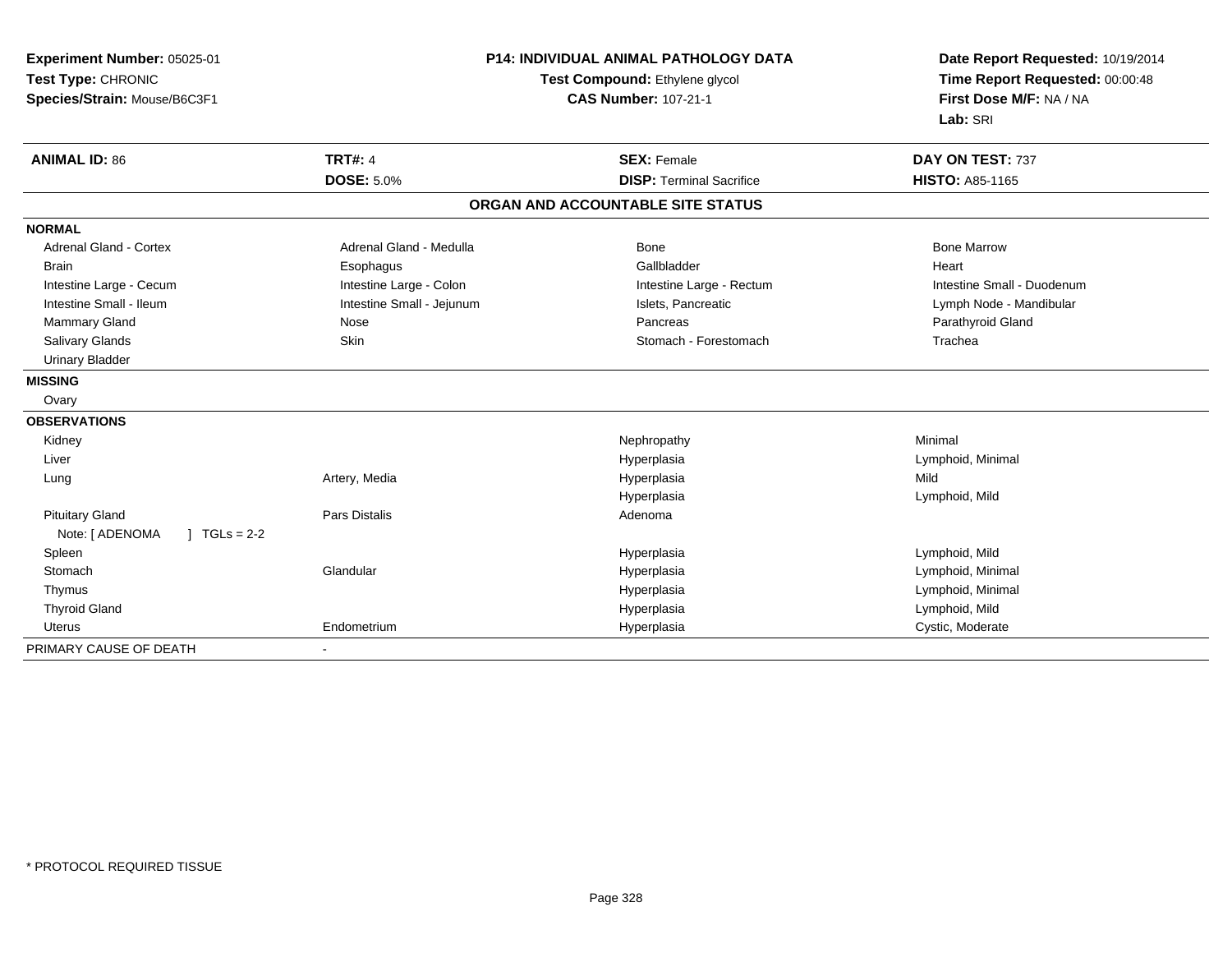**Experiment Number:** 05025-01**Test Type:** CHRONIC**Species/Strain:** Mouse/B6C3F1

## **P14: INDIVIDUAL ANIMAL PATHOLOGY DATA**

## **Test Compound:** Ethylene glycol **CAS Number:** 107-21-1

**Date Report Requested:** 10/19/2014**Time Report Requested:** 00:00:48**First Dose M/F:** NA / NA**Lab:** SRI

| <b>TRT#: 4</b><br><b>ANIMAL ID: 87</b><br><b>SEX: Female</b>                      | DAY ON TEST: 541        |
|-----------------------------------------------------------------------------------|-------------------------|
| <b>DOSE: 5.0%</b><br><b>DISP: Moribund</b>                                        | <b>HISTO: A85-1166</b>  |
| ORGAN AND ACCOUNTABLE SITE STATUS                                                 |                         |
| <b>NORMAL</b>                                                                     |                         |
| Adrenal Gland - Cortex<br>Adrenal Gland - Medulla<br><b>Bone</b>                  | <b>Brain</b>            |
| Gallbladder<br>Heart<br>Esophagus                                                 | Intestine Large - Cecum |
| Intestine Large - Colon<br>Intestine Large - Rectum<br>Intestine Small - Duodenum | Intestine Small - Ileum |
| Intestine Small - Jejunum<br>Islets, Pancreatic<br><b>Mammary Gland</b>           | Nose                    |
| Parathyroid Gland<br><b>Pituitary Gland</b><br>Pancreas                           | Salivary Glands         |
| Stomach - Glandular<br>Trachea<br>Stomach - Forestomach                           | <b>Urinary Bladder</b>  |
| <b>OBSERVATIONS</b>                                                               |                         |
| <b>Bone Marrow</b><br>Hyperplasia                                                 | Neutrophil, Moderate    |
| <b>Renal Tubule</b><br>Degeneration<br>Kidney                                     | Hyaline, Mild           |
| Nephropathy                                                                       | Mild                    |
| Degeneration<br>Liver<br>Centrilobular, Hepatocyte                                | Hyaline, Mild           |
| <b>Infiltration Cellular</b>                                                      | Mixed Cell, Mild        |
| Inflammation                                                                      | Multifocal, Mild        |
| Artery, Media<br>Hyperplasia<br>Lung                                              | Minimal                 |
| Hyperplasia                                                                       | Lymphoid, Mild          |
| <b>Iliac</b><br>Hyperplasia<br>Lymph Node                                         | Moderate                |
| Inguinal<br>Hyperplasia                                                           | Mild                    |
| Mandibular<br>Hyperplasia                                                         | Mild                    |
| Mediastinal<br>Hyperplasia                                                        | Mild                    |
| Mesenteric<br>Hyperplasia                                                         | Mild                    |
| Renal<br>Hyperplasia                                                              | Moderate                |
| Note: [HYPERPLASIA ] TGLs = 5-6                                                   |                         |
| Note: [HYPERPLASIA ] TGLs = 1-14                                                  |                         |
| [Hyperplasia TGLS = 7-13]                                                         |                         |
| [ Hyperplasia TGLS = 6-12 ]                                                       |                         |
| Inflammation<br>Mesentery                                                         | Suppurative, Marked     |
| Ovary<br>Inflammation                                                             | Suppurative, Marked     |
| Note: [INFLAMMATION ] TGLs = 3-7                                                  |                         |
| Skin<br>Inflammation                                                              | Chronic, Moderate       |
| Note: [ INFLAMMATION ] TGLs = 2-11                                                |                         |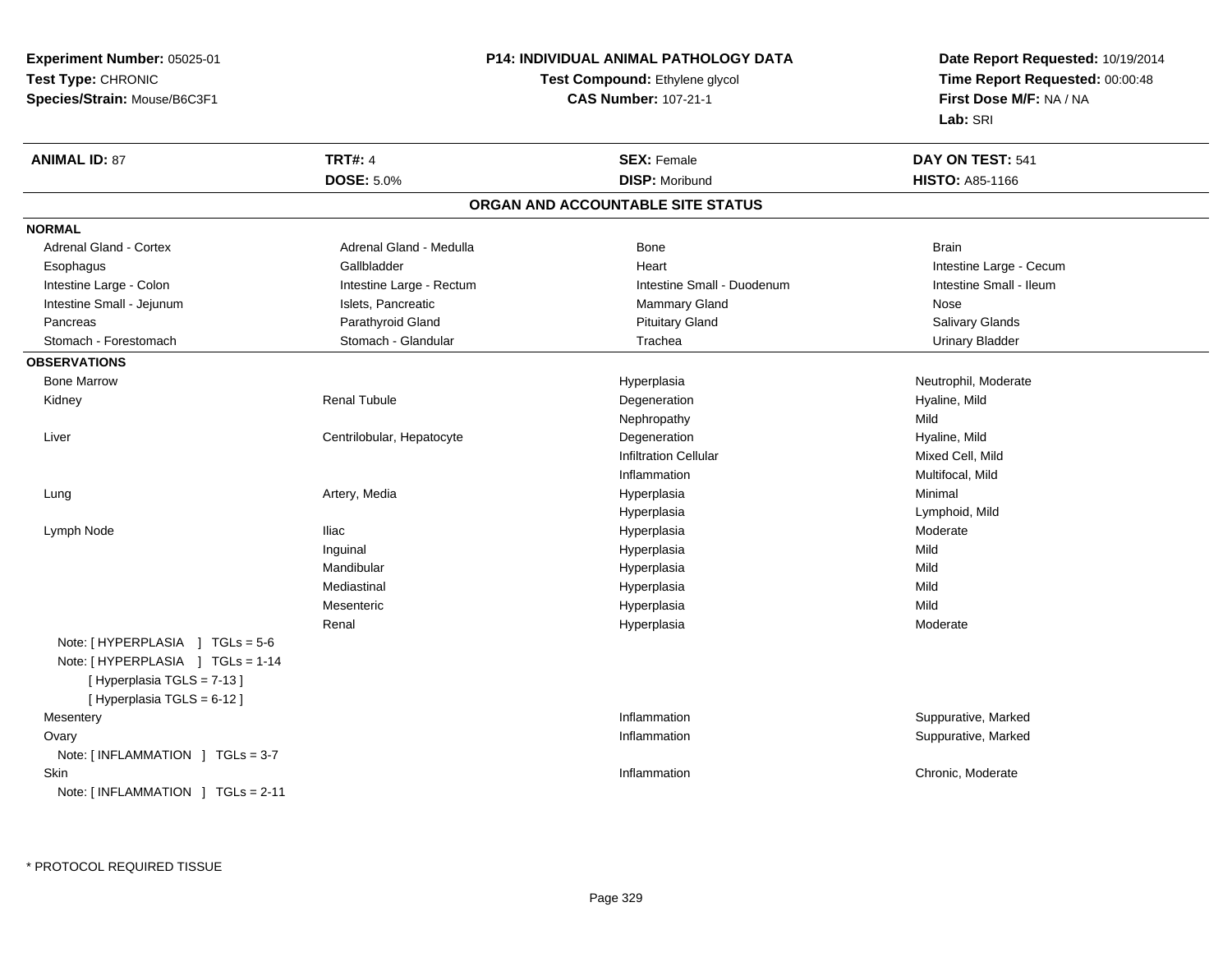| Experiment Number: 05025-01<br>Test Type: CHRONIC<br>Species/Strain: Mouse/B6C3F1 |                   | <b>P14: INDIVIDUAL ANIMAL PATHOLOGY DATA</b><br>Test Compound: Ethylene glycol<br><b>CAS Number: 107-21-1</b> | Date Report Requested: 10/19/2014<br>Time Report Requested: 00:00:48<br>First Dose M/F: NA / NA<br>Lab: SRI |
|-----------------------------------------------------------------------------------|-------------------|---------------------------------------------------------------------------------------------------------------|-------------------------------------------------------------------------------------------------------------|
| <b>ANIMAL ID: 87</b>                                                              | <b>TRT#: 4</b>    | <b>SEX: Female</b>                                                                                            | DAY ON TEST: 541                                                                                            |
|                                                                                   | <b>DOSE: 5.0%</b> | <b>DISP: Moribund</b>                                                                                         | <b>HISTO: A85-1166</b>                                                                                      |
|                                                                                   |                   | ORGAN AND ACCOUNTABLE SITE STATUS                                                                             |                                                                                                             |
| Spleen                                                                            |                   | Hematopoietic Cell Proliferation                                                                              | Marked                                                                                                      |
|                                                                                   |                   | Hyperplasia                                                                                                   | Lymphoid, Mild                                                                                              |
| Note: [ HEMA CELL PROL ] TGLs = 4-8                                               |                   |                                                                                                               |                                                                                                             |
| Thymus                                                                            |                   | Hyperplasia                                                                                                   | Mild                                                                                                        |
| <b>Thyroid Gland</b>                                                              |                   | Degeneration                                                                                                  | Cystic, Mild                                                                                                |
| Uterus                                                                            | Endometrium       | Hyperplasia                                                                                                   | Cystic, Moderate                                                                                            |
|                                                                                   |                   | Inflammation                                                                                                  | Suppurative, Mild                                                                                           |
| PRIMARY CAUSE OF DEATH                                                            |                   |                                                                                                               |                                                                                                             |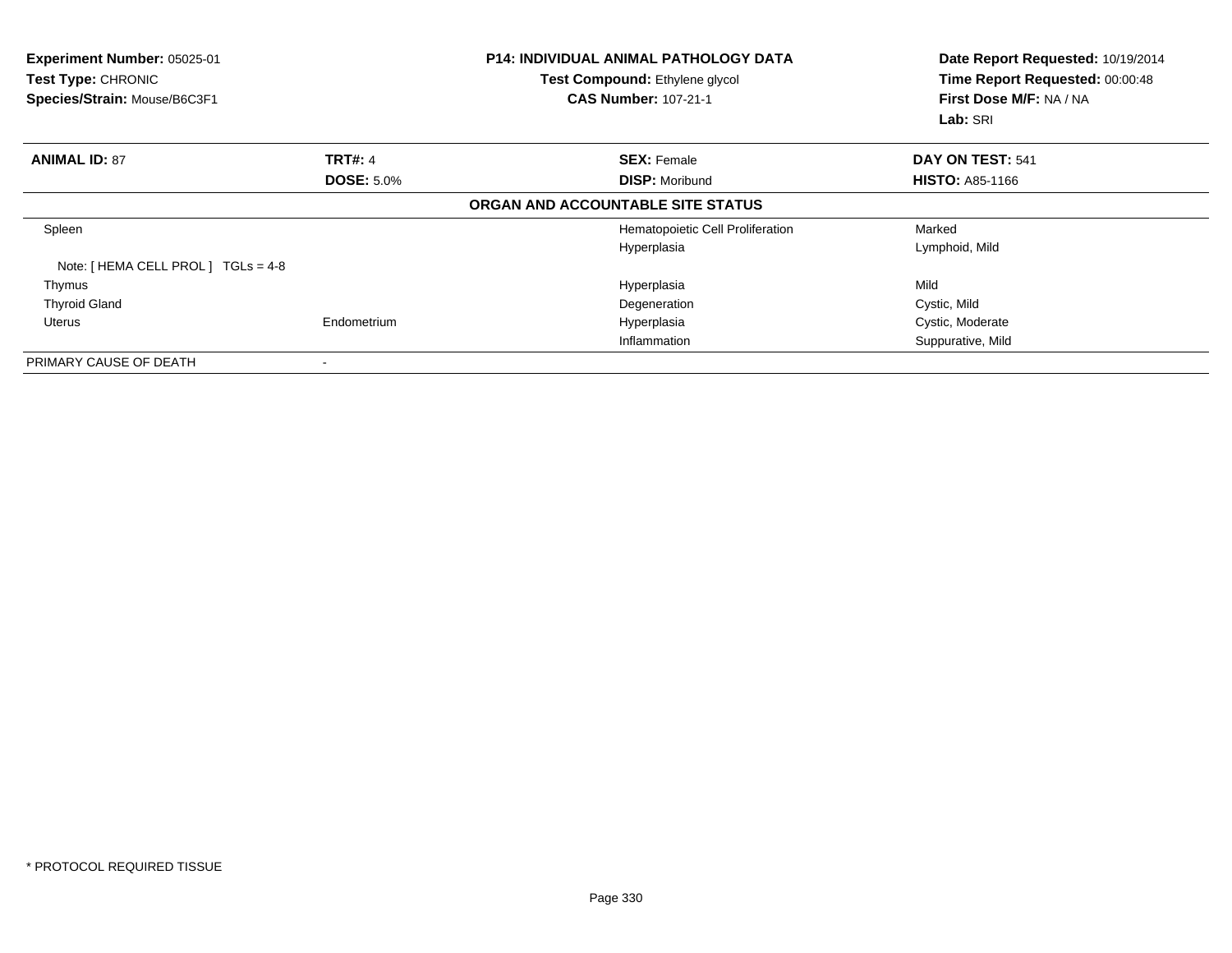| Experiment Number: 05025-01       | <b>P14: INDIVIDUAL ANIMAL PATHOLOGY DATA</b> |                                   | Date Report Requested: 10/19/2014 |
|-----------------------------------|----------------------------------------------|-----------------------------------|-----------------------------------|
| Test Type: CHRONIC                |                                              | Test Compound: Ethylene glycol    | Time Report Requested: 00:00:48   |
| Species/Strain: Mouse/B6C3F1      |                                              | <b>CAS Number: 107-21-1</b>       | First Dose M/F: NA / NA           |
|                                   |                                              |                                   | Lab: SRI                          |
| <b>ANIMAL ID: 88</b>              | <b>TRT#: 4</b>                               | <b>SEX: Female</b>                | DAY ON TEST: 737                  |
|                                   | <b>DOSE: 5.0%</b>                            | <b>DISP: Terminal Sacrifice</b>   | HISTO: A85-1167                   |
|                                   |                                              | ORGAN AND ACCOUNTABLE SITE STATUS |                                   |
| <b>NORMAL</b>                     |                                              |                                   |                                   |
| Adrenal Gland - Cortex            | Adrenal Gland - Medulla                      | Bone                              | <b>Bone Marrow</b>                |
| <b>Brain</b>                      | Esophagus                                    | Gallbladder                       | Heart                             |
| Intestine Large - Cecum           | Intestine Large - Colon                      | Intestine Large - Rectum          | Intestine Small - Duodenum        |
| Intestine Small - Ileum           | Intestine Small - Jejunum                    | Islets, Pancreatic                | Lymph Node - Mandibular           |
| Mammary Gland                     | Nose                                         | Pancreas                          | Salivary Glands                   |
| Stomach - Forestomach             | Trachea                                      | <b>Urinary Bladder</b>            |                                   |
| <b>MISSING</b>                    |                                              |                                   |                                   |
| Parathyroid Gland                 | Thymus                                       |                                   |                                   |
| <b>OBSERVATIONS</b>               |                                              |                                   |                                   |
| Kidney                            |                                              | Nephropathy                       | Moderate                          |
| Liver                             | Centrilobular, Hepatocyte                    | Degeneration                      | Hyaline, Minimal                  |
| Lung                              |                                              | Hyperplasia                       | Lymphoid, Mild                    |
| Ovary                             |                                              | Angiectasis                       | Moderate                          |
|                                   |                                              | Hemorrhage                        | Mild                              |
| <b>Pituitary Gland</b>            | <b>Pars Distalis</b>                         | Hyperplasia                       | Focal, Minimal                    |
| <b>Skin</b>                       |                                              | Inflammation                      | Chronic, Minimal                  |
| Note: [INFLAMMATION ] TGLs = 1-11 |                                              |                                   |                                   |
| Spleen<br>Stomach                 |                                              | Hematopoietic Cell Proliferation  | Mild<br>Mild                      |
|                                   | Glandular, Mucosa                            | Cyst                              |                                   |
| <b>Thyroid Gland</b>              | <b>Follicular Cel</b>                        | Hyperplasia                       | Mild                              |
| <b>Uterus</b>                     | Endometrium                                  | Hyperplasia                       | Cystic, Moderate                  |
|                                   |                                              |                                   |                                   |
| PRIMARY CAUSE OF DEATH            |                                              |                                   |                                   |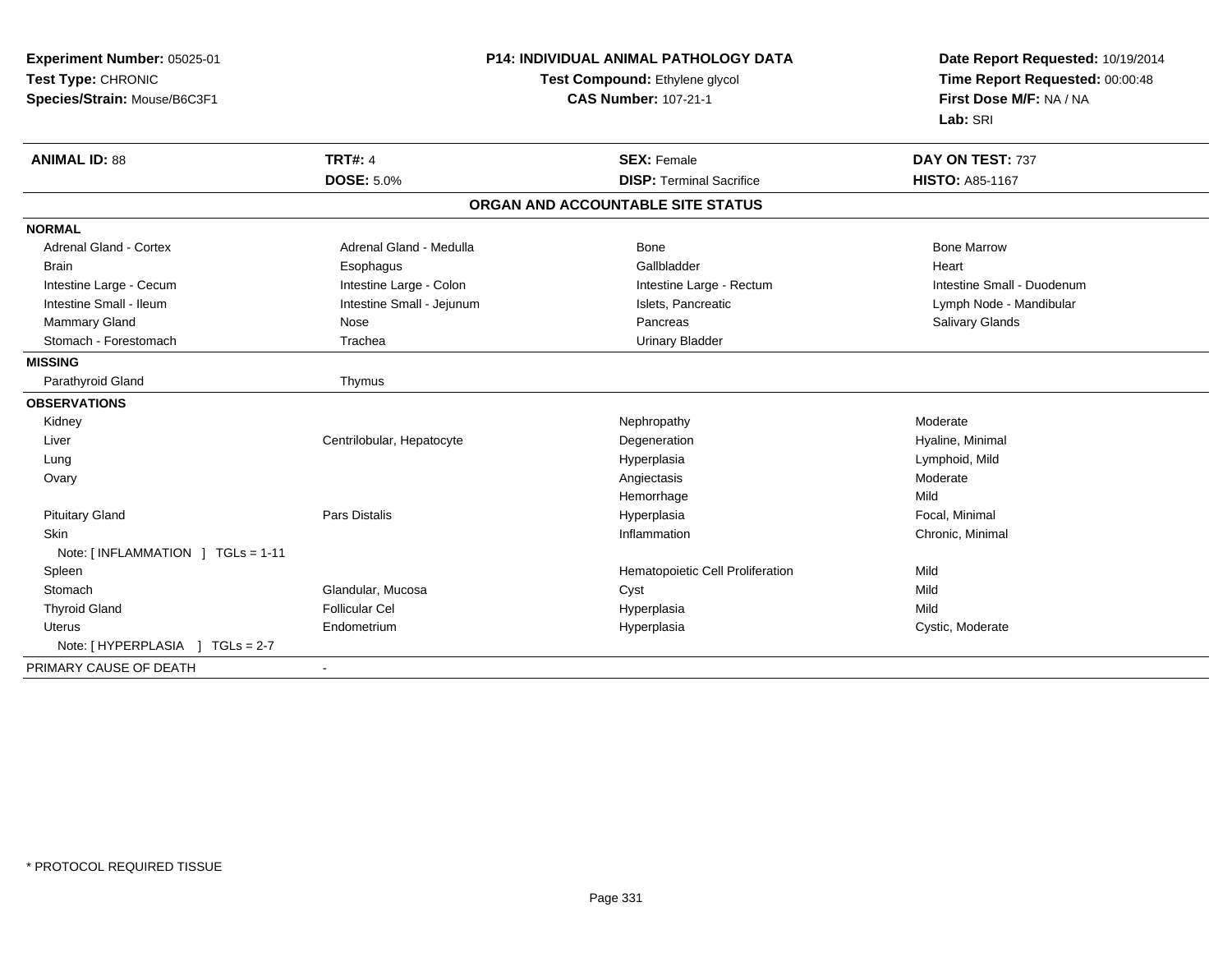**Experiment Number:** 05025-01**Test Type:** CHRONIC **Species/Strain:** Mouse/B6C3F1**P14: INDIVIDUAL ANIMAL PATHOLOGY DATATest Compound:** Ethylene glycol **CAS Number:** 107-21-1**Date Report Requested:** 10/19/2014**Time Report Requested:** 00:00:48**First Dose M/F:** NA / NA**Lab:** SRI**ANIMAL ID:** 89**TRT#:** 4 **SEX:** Female **DAY ON TEST:** 665 **DOSE:** 5.0%**DISP:** Moribund **HISTO:** A85-1168 **ORGAN AND ACCOUNTABLE SITE STATUSNORMALAdrenal Gland - Cortex** Adrenal Gland - Medulla **Adrenal Gland - Medulla** Bone Bone Bone Bone Bone Marrow Brain Esophagus Esophagus Gallbladder Gallbladder Gallbladder Heart Intestine Large - Cecum **Intestine Large - Colon** Intestine Large - Colon Intestine Large - Rectum Intestine Large - Rectum Intestine Small - Duodenum Intestine Small - Ileum **Intestine Small - Intestine Small - Jejunum** Intestine Small - Islets, Pancreatic **Intestine Small** - Lung Parathyroid Gland Lymph Node - Mandibular **Mammary Gland** Mose Parathyroid Mose Parathyroid Gland Nose Stomach - Glandular Salivary Glands **Skin** Skin Skin Stomach - Forestomach - Stomach - Stomach - Stomach - Stomach - Glandular Stomach - Glandular Stomach - Stomach - Stomach - Stomach - Stomach - Stomach - Stomach - Stomach - Stomach - Stoma Thymus Trachea Urinary Bladder**OBSERVATIONS** Kidneyy the controller of the controller of the controller of the Nephropathy the controller of the Minimal Minimal  $\lambda$  Liver Centrilobular, HepatocyteDegeneration **Hyaline**, Mild Hepatocellular CarcinomaInflammation Multifocal, Minimal Note: [ HEPATOCLR CARC ] TGLs = 2-12 Lymph Node Mesenteric Angiectasis Minimal Ovaryy and the control of the control of the control of the control of the control of the control of the control of  $\lambda$  Pancreass and the control of the control of the control of the control of the control of the control of the control of the control of the control of the control of the control of the control of the control of the control of the co e Mild Pituitary Gland Pars Distalis Hyperplasia Focal, Minimal Spleen Hematopoietic Cell Proliferation Moderate Thyroid Gland Follicular Cel Hyperplasia Minimal Uterus Endometrium Hyperplasia Cystic, Mild PRIMARY CAUSE OF DEATH-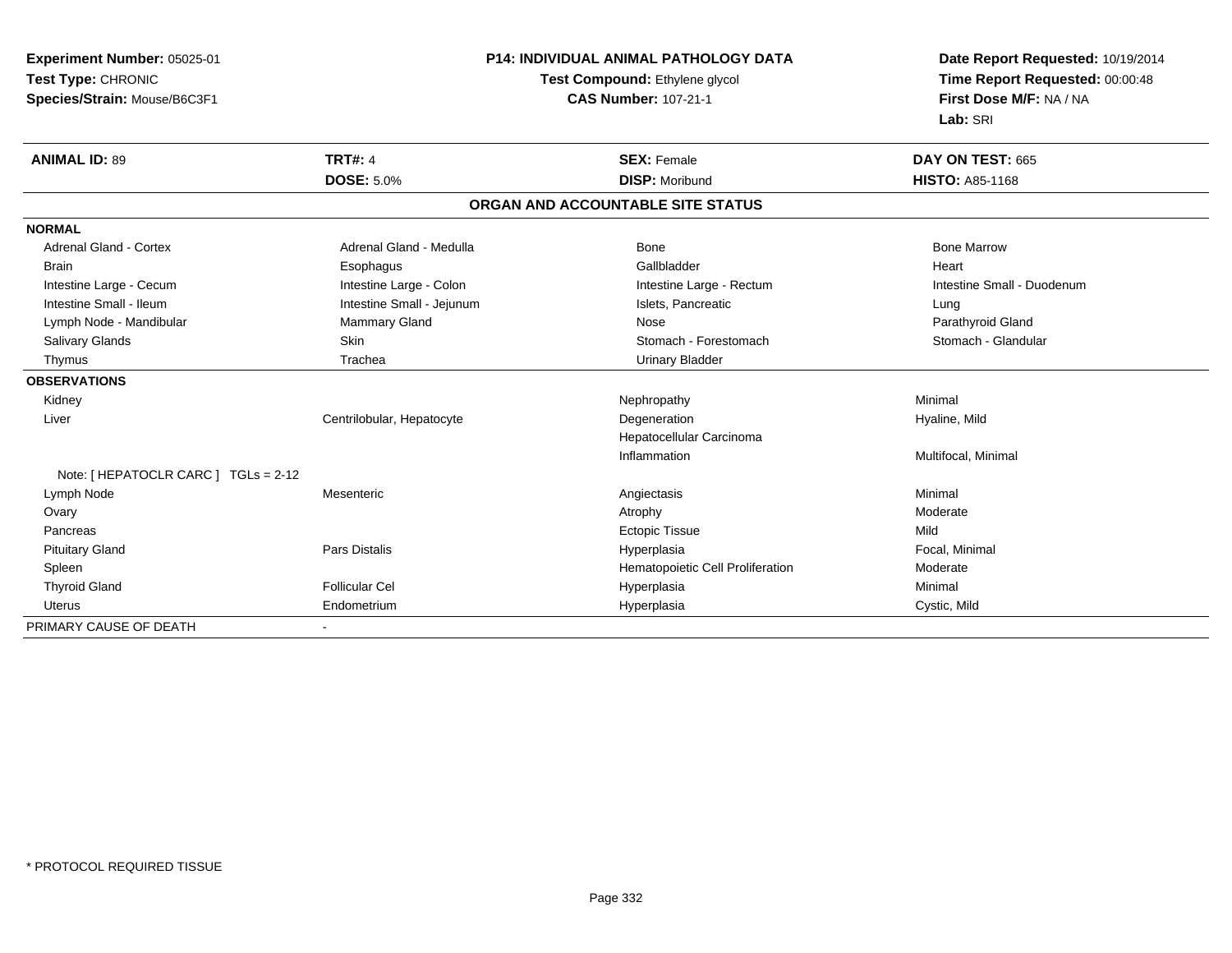| Experiment Number: 05025-01        |                                | <b>P14: INDIVIDUAL ANIMAL PATHOLOGY DATA</b> | Date Report Requested: 10/19/2014 |
|------------------------------------|--------------------------------|----------------------------------------------|-----------------------------------|
| Test Type: CHRONIC                 | Test Compound: Ethylene glycol |                                              | Time Report Requested: 00:00:48   |
| Species/Strain: Mouse/B6C3F1       |                                | <b>CAS Number: 107-21-1</b>                  | First Dose M/F: NA / NA           |
|                                    |                                |                                              | Lab: SRI                          |
| <b>ANIMAL ID: 90</b>               | <b>TRT#: 4</b>                 | <b>SEX: Female</b>                           | DAY ON TEST: 665                  |
|                                    | <b>DOSE: 5.0%</b>              | <b>DISP: Moribund</b>                        | <b>HISTO: A85-1169</b>            |
|                                    |                                | ORGAN AND ACCOUNTABLE SITE STATUS            |                                   |
| <b>NORMAL</b>                      |                                |                                              |                                   |
| Adrenal Gland - Cortex             | Adrenal Gland - Medulla        | Bone                                         | <b>Bone Marrow</b>                |
| <b>Brain</b>                       | Esophagus                      | Gallbladder                                  | Heart                             |
| Intestine Large - Cecum            | Intestine Large - Colon        | Intestine Large - Rectum                     | Intestine Small - Duodenum        |
| Intestine Small - Ileum            | Intestine Small - Jejunum      | Islets, Pancreatic                           | Kidney                            |
| Lung                               | Lymph Node - Mandibular        | Mammary Gland                                | Nose                              |
| Ovary                              | Pancreas                       | Parathyroid Gland                            | <b>Pituitary Gland</b>            |
| Salivary Glands                    | <b>Skin</b>                    | Spleen                                       | Stomach - Forestomach             |
| Stomach - Glandular                | Thymus                         | <b>Thyroid Gland</b>                         | Trachea                           |
| <b>Urinary Bladder</b>             |                                |                                              |                                   |
| <b>OBSERVATIONS</b>                |                                |                                              |                                   |
| Liver                              | Centrilobular, Hepatocyte      | Degeneration                                 | Hyaline, Mild                     |
| Uterus                             |                                | Adenocarcinoma                               |                                   |
|                                    | Endometrium                    | Hyperplasia                                  | Cystic, Moderate                  |
| Note: [ ADENOCARC<br>$TGLs = 2-12$ |                                |                                              |                                   |
| PRIMARY CAUSE OF DEATH             |                                |                                              |                                   |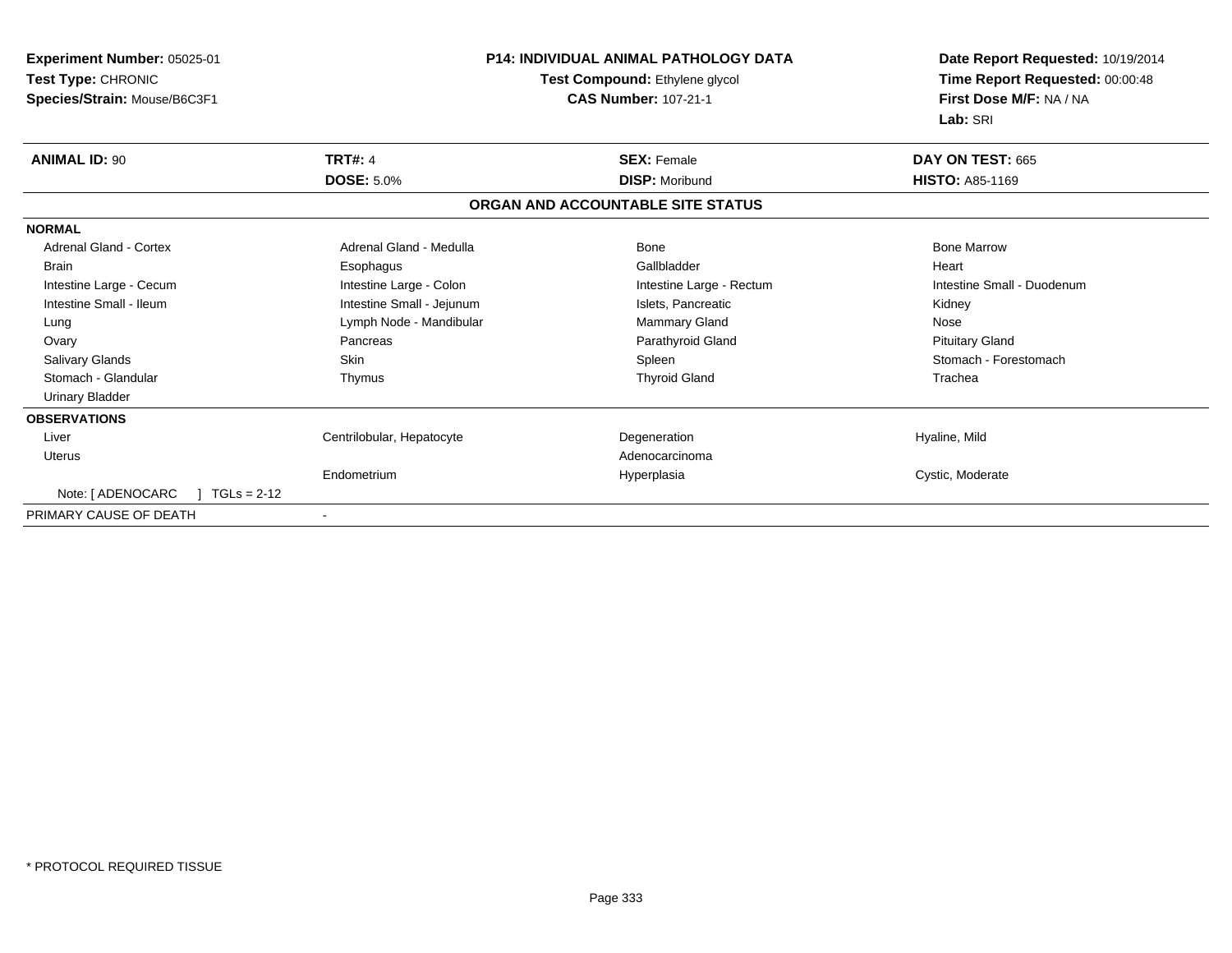| Experiment Number: 05025-01              |                           | <b>P14: INDIVIDUAL ANIMAL PATHOLOGY DATA</b> | Date Report Requested: 10/19/2014 |  |
|------------------------------------------|---------------------------|----------------------------------------------|-----------------------------------|--|
| Test Type: CHRONIC                       |                           | Test Compound: Ethylene glycol               | Time Report Requested: 00:00:48   |  |
| Species/Strain: Mouse/B6C3F1             |                           | <b>CAS Number: 107-21-1</b>                  | First Dose M/F: NA / NA           |  |
|                                          |                           |                                              | Lab: SRI                          |  |
| <b>ANIMAL ID: 91</b>                     | <b>TRT#: 4</b>            | <b>SEX: Female</b>                           | DAY ON TEST: 737                  |  |
|                                          | <b>DOSE: 5.0%</b>         | <b>DISP: Terminal Sacrifice</b>              | <b>HISTO: A85-1170</b>            |  |
|                                          |                           | ORGAN AND ACCOUNTABLE SITE STATUS            |                                   |  |
| <b>NORMAL</b>                            |                           |                                              |                                   |  |
| Adrenal Gland - Cortex                   | Adrenal Gland - Medulla   | <b>Bone</b>                                  | <b>Bone Marrow</b>                |  |
| <b>Brain</b>                             | Esophagus                 | Gallbladder                                  | Heart                             |  |
| Intestine Large - Cecum                  | Intestine Large - Colon   | Intestine Large - Rectum                     | Intestine Small - Duodenum        |  |
| Intestine Small - Ileum                  | Intestine Small - Jejunum | Islets. Pancreatic                           | Kidney                            |  |
| Lymph Node - Mandibular                  | Nose                      | Ovary                                        | Parathyroid Gland                 |  |
| <b>Salivary Glands</b>                   | Skin                      | Stomach - Forestomach                        | Stomach - Glandular               |  |
| Thymus                                   | Trachea                   | <b>Urinary Bladder</b>                       |                                   |  |
| <b>OBSERVATIONS</b>                      |                           |                                              |                                   |  |
| Liver                                    |                           | Hyperplasia                                  | Lymphoid, Minimal                 |  |
|                                          |                           | Inflammation                                 | Multifocal, Minimal               |  |
| Lung                                     |                           | Hyperplasia                                  | Lymphoid, Mild                    |  |
| Lymph Node                               | Mesenteric                | Angiectasis                                  | Mild                              |  |
| <b>Mammary Gland</b>                     |                           | Dilatation                                   | Mild                              |  |
| Pancreas                                 | Duct                      | Dilatation                                   | Multiple, Moderate                |  |
|                                          | <b>Acinar Cell</b>        | Hypoplasia                                   | Focal, Moderate                   |  |
| Note: $[ DILATATION ] TGLs = 2-11$       |                           |                                              |                                   |  |
| <b>Pituitary Gland</b>                   | <b>Pars Distalis</b>      | Adenoma                                      |                                   |  |
| Note: [ ADENOMA<br>$\sqrt{ }$ TGLs = 3-2 |                           |                                              |                                   |  |
| Spleen                                   |                           | Hyperplasia                                  | Lymphoid, Mild                    |  |
| <b>Thyroid Gland</b>                     | <b>Follicular Cel</b>     | Hyperplasia                                  | Moderate                          |  |
| Uterus                                   | Endometrium               | Hyperplasia                                  | Cystic, Mild                      |  |
| Note: [ HYPERPLASIA ] TGLs = 1-7         |                           |                                              |                                   |  |
| PRIMARY CAUSE OF DEATH                   |                           |                                              |                                   |  |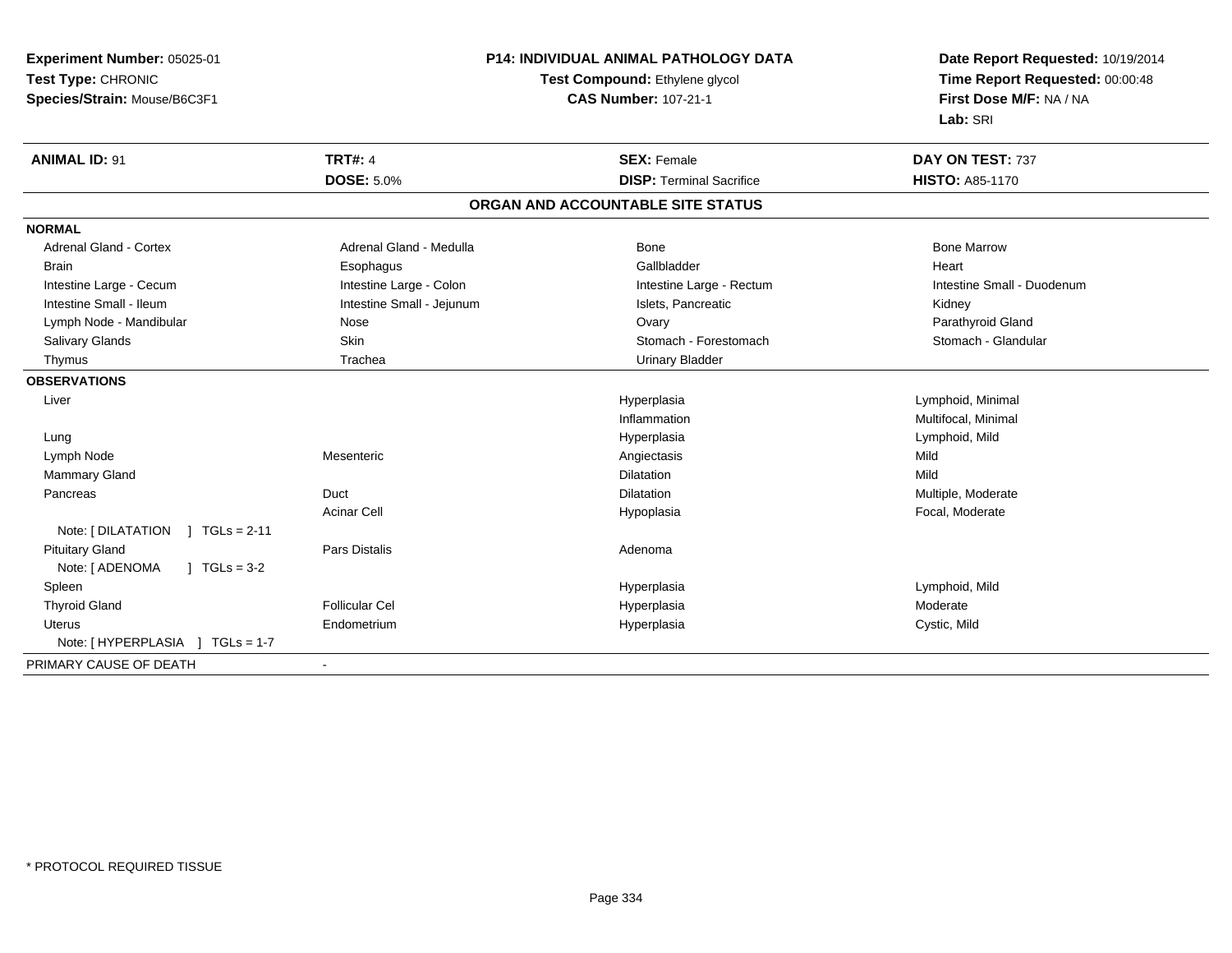| Experiment Number: 05025-01         | <b>P14: INDIVIDUAL ANIMAL PATHOLOGY DATA</b><br>Test Compound: Ethylene glycol |                                   | Date Report Requested: 10/19/2014<br>Time Report Requested: 00:00:48 |  |
|-------------------------------------|--------------------------------------------------------------------------------|-----------------------------------|----------------------------------------------------------------------|--|
| Test Type: CHRONIC                  |                                                                                |                                   |                                                                      |  |
| Species/Strain: Mouse/B6C3F1        |                                                                                | <b>CAS Number: 107-21-1</b>       | First Dose M/F: NA / NA                                              |  |
|                                     |                                                                                |                                   | Lab: SRI                                                             |  |
| <b>ANIMAL ID: 92</b>                | <b>TRT#: 4</b>                                                                 | <b>SEX: Female</b>                | DAY ON TEST: 737                                                     |  |
|                                     | <b>DOSE: 5.0%</b>                                                              | <b>DISP: Terminal Sacrifice</b>   | <b>HISTO: A85-1171</b>                                               |  |
|                                     |                                                                                | ORGAN AND ACCOUNTABLE SITE STATUS |                                                                      |  |
| <b>NORMAL</b>                       |                                                                                |                                   |                                                                      |  |
| Adrenal Gland - Cortex              | Adrenal Gland - Medulla                                                        | Bone                              | <b>Bone Marrow</b>                                                   |  |
| <b>Brain</b>                        | Esophagus                                                                      | Gallbladder                       | Heart                                                                |  |
| Intestine Large - Cecum             | Intestine Large - Colon                                                        | Intestine Large - Rectum          | Intestine Small - Duodenum                                           |  |
| Intestine Small - Ileum             | Intestine Small - Jejunum                                                      | Islets. Pancreatic                | Kidney                                                               |  |
| Lung                                | Lymph Node - Mandibular                                                        | Mammary Gland                     | Nose                                                                 |  |
| Ovary                               | Pancreas                                                                       | <b>Pituitary Gland</b>            | <b>Salivary Glands</b>                                               |  |
| <b>Skin</b>                         | Spleen                                                                         | Stomach - Forestomach             | Thymus                                                               |  |
| Trachea                             | <b>Urinary Bladder</b>                                                         |                                   |                                                                      |  |
| <b>MISSING</b>                      |                                                                                |                                   |                                                                      |  |
| Parathyroid Gland                   |                                                                                |                                   |                                                                      |  |
| <b>OBSERVATIONS</b>                 |                                                                                |                                   |                                                                      |  |
| Liver                               | Centrilobular, Hepatocyte                                                      | Degeneration                      | Hyaline, Minimal                                                     |  |
|                                     |                                                                                | Inflammation                      | Multifocal, Minimal                                                  |  |
| Lymph Node                          | Mesenteric                                                                     | Hyperplasia                       | Lymphoid, Mild                                                       |  |
| Stomach                             | Glandular                                                                      | Inflammation                      | Focal, Mild                                                          |  |
| <b>Thyroid Gland</b>                | <b>Follicular Cel</b>                                                          | Hyperplasia                       | Mild                                                                 |  |
| <b>Uterus</b>                       | Endometrium                                                                    | Hyperplasia                       | Cystic, Moderate                                                     |  |
| Note: [ HYPERPLASIA<br>$TGLs = 2-7$ |                                                                                |                                   |                                                                      |  |
| PRIMARY CAUSE OF DEATH              |                                                                                |                                   |                                                                      |  |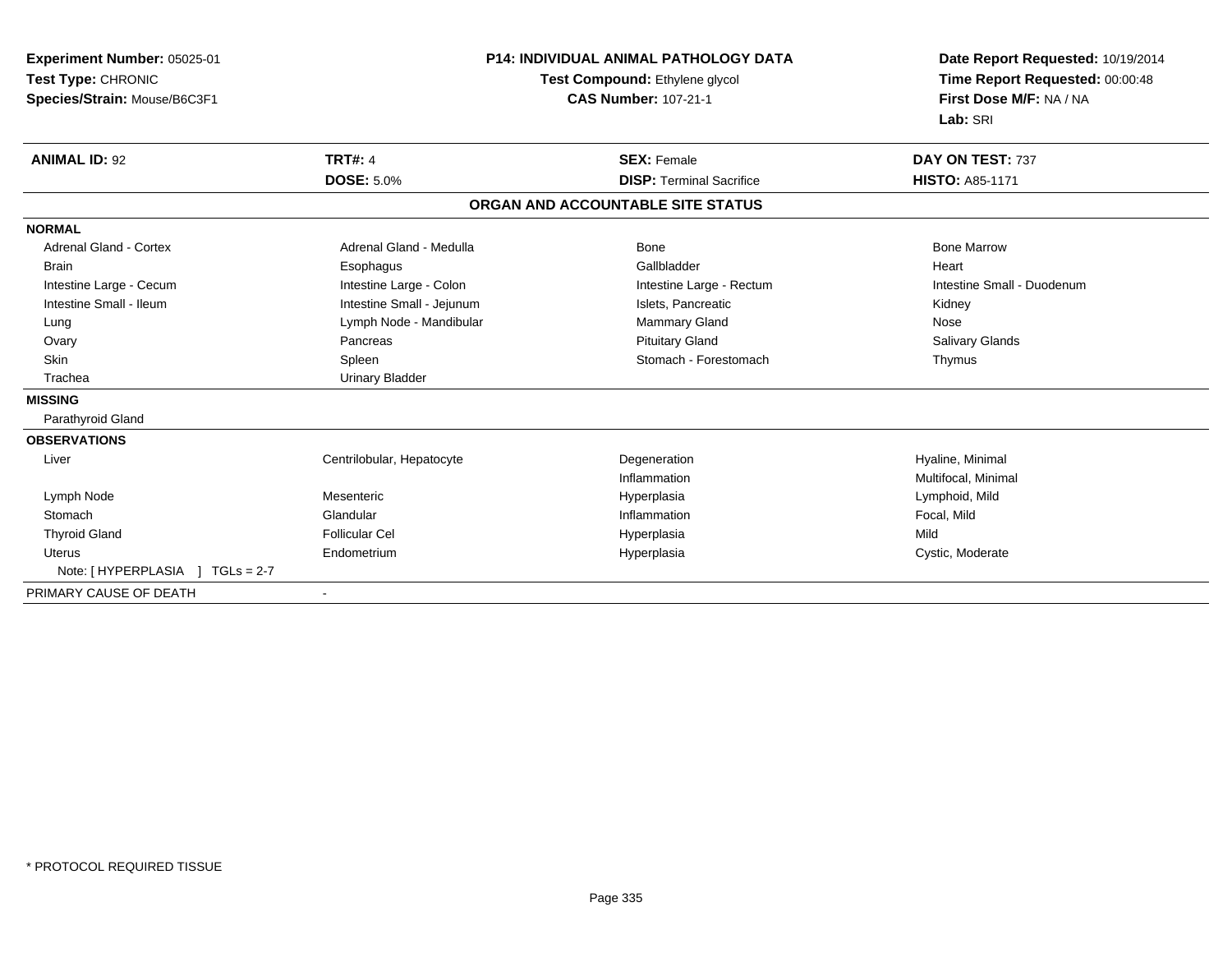| Experiment Number: 05025-01    | <b>P14: INDIVIDUAL ANIMAL PATHOLOGY DATA</b><br>Test Compound: Ethylene glycol |                                   | Date Report Requested: 10/19/2014 |  |
|--------------------------------|--------------------------------------------------------------------------------|-----------------------------------|-----------------------------------|--|
| Test Type: CHRONIC             |                                                                                |                                   | Time Report Requested: 00:00:48   |  |
| Species/Strain: Mouse/B6C3F1   |                                                                                | <b>CAS Number: 107-21-1</b>       | First Dose M/F: NA / NA           |  |
|                                |                                                                                |                                   | Lab: SRI                          |  |
| <b>ANIMAL ID: 93</b>           | <b>TRT#: 4</b>                                                                 | <b>SEX: Female</b>                | DAY ON TEST: 737                  |  |
|                                | <b>DOSE: 5.0%</b>                                                              | <b>DISP: Terminal Sacrifice</b>   | <b>HISTO: A85-1172</b>            |  |
|                                |                                                                                | ORGAN AND ACCOUNTABLE SITE STATUS |                                   |  |
| <b>NORMAL</b>                  |                                                                                |                                   |                                   |  |
| <b>Adrenal Gland - Cortex</b>  | Adrenal Gland - Medulla                                                        | <b>Bone</b>                       | <b>Bone Marrow</b>                |  |
| <b>Brain</b>                   | Esophagus                                                                      | Gallbladder                       | Heart                             |  |
| Intestine Large - Cecum        | Intestine Large - Colon                                                        | Intestine Large - Rectum          | Intestine Small - Duodenum        |  |
| Intestine Small - Ileum        | Intestine Small - Jejunum                                                      | Islets, Pancreatic                | Kidney                            |  |
| Lung                           | Lymph Node - Mandibular                                                        | <b>Mammary Gland</b>              | Nose                              |  |
| Pancreas                       | Parathyroid Gland                                                              | <b>Pituitary Gland</b>            | Salivary Glands                   |  |
| <b>Skin</b>                    | Stomach - Forestomach                                                          | Thymus                            | Trachea                           |  |
| <b>Urinary Bladder</b>         |                                                                                |                                   |                                   |  |
| <b>OBSERVATIONS</b>            |                                                                                |                                   |                                   |  |
| Liver                          | Centrilobular, Hepatocyte                                                      | Degeneration                      | Hyaline, Minimal                  |  |
|                                |                                                                                | Inflammation                      | Multifocal, Minimal               |  |
| Ovary                          | Follicle                                                                       | Cyst                              | Moderate                          |  |
| Note: [ CYST<br>$1 TGLs = 1-7$ |                                                                                |                                   |                                   |  |
| Spleen                         |                                                                                | Hyperplasia                       | Lymphoid, Mild                    |  |
| Stomach                        | Glandular                                                                      | Inflammation                      | Focal, Mild                       |  |
| <b>Thyroid Gland</b>           | <b>Follicular Cel</b>                                                          | Hyperplasia                       | Minimal                           |  |
|                                |                                                                                | Inflammation                      | Focal, Mild                       |  |
| <b>Uterus</b>                  | Endometrium                                                                    | Hyperplasia                       | Cystic, Moderate                  |  |
| PRIMARY CAUSE OF DEATH         |                                                                                |                                   |                                   |  |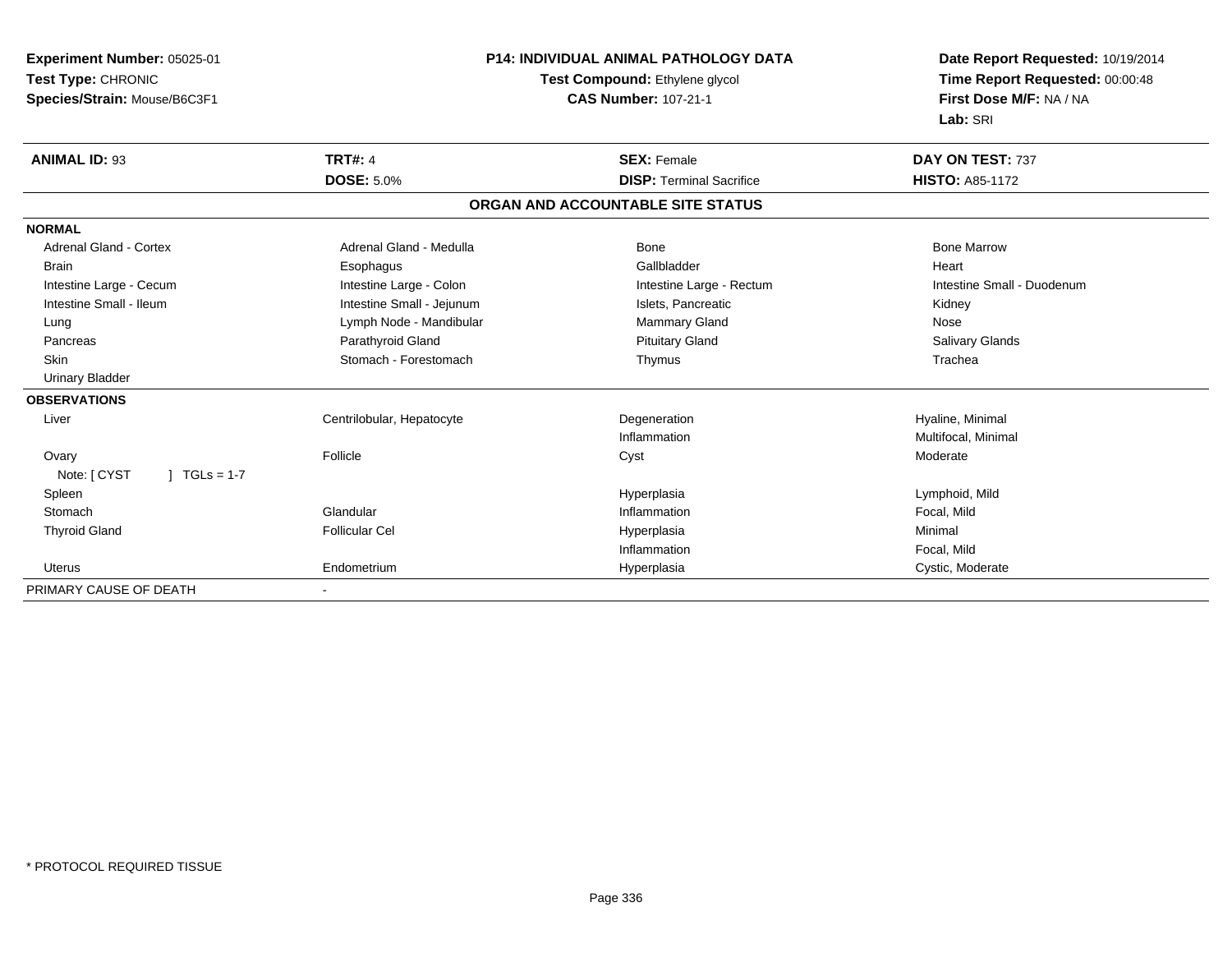**Experiment Number:** 05025-01**Test Type:** CHRONIC **Species/Strain:** Mouse/B6C3F1**P14: INDIVIDUAL ANIMAL PATHOLOGY DATATest Compound:** Ethylene glycol **CAS Number:** 107-21-1**Date Report Requested:** 10/19/2014**Time Report Requested:** 00:00:48**First Dose M/F:** NA / NA**Lab:** SRI**ANIMAL ID:** 94**TRT#:** 4 **SEX:** Female **DAY ON TEST:** 665 **DOSE:** 5.0%**28 Morris 19 Mars 2015 Morris 19 Mars 2015 P. Morris 19 Mars 2016 P. A. 2016 P. A. 2016 P. A. 2016 P. A. 2016 ORGAN AND ACCOUNTABLE SITE STATUSNORMALAdrenal Gland - Cortex** Adrenal Gland - Medulla **Bone Marrow Esophagus** Bone Marrow **Esophagus** Esophagus Gallbladder **Eart** Heart Heart Heart Intestine Large - Rectum Intestine Large - Rectum Intestine Small - Duodenum Lymph Node - Mandibular Intestine Small - Ileum Intestine Small - Jejunum Intestine Small - Jejunum Islets, Pancreatic Mammary Gland Nose Nose Nose and Development of Nose Ovary Nammary Gland Parathyroid Gland Nose and Development of Nose of Nose and Development of Nose of Nose and Development of Nose of Nose and Development of Nose and De Stomach - Glandular Pituitary Gland Skin Stomach - Forestomach - Stomach - Stomach - Stomach - Stomach - Forestomach Thyroid Gland Trachea **OBSERVATIONS** Bonee Cranium Hyperostosis Mild Note: [ HYPEROSTOSIS ] TGLs = 4-12 Brainn and the compression of the compression of the compression of the compression of the compression of the compression Note: [ COMPRESSION ] TGLs = 5-1 Intestine Largee Cecum Lymphoma Malignant Mixed Colon Lymphoma Malignant Mixed Kidney Lymphoma Malignant MixedNephropathyy the contract of the Minimal Minimal Section 1996 and the contract of the Minimal Section 1997 and the contract of the contract of the contract of the contract of the contract of the contract of the contract of the contra Note: [ LYMPH MAL MIXD ] TGLs = 2-11 Liver Centrilobular, HepatocyteDegeneration **Hyaline**, Minimal Inflammation Multifocal, Minimal Lung Lymphoma Malignant Mixed Note: [ LYMPH MAL MIXD ] TGLs = 3-6 Lymph Node Bronchial Lymphoma Malignant Mixed Mediastinal Lymphoma Malignant Mixed Lymphoma Malignant MixedMesenteric Lymphoma Malignant Mixed**Mesentery**  Lymphoma Malignant Mixed Pancreas Lymphoma Malignant Mixed Salivary Glandsn metal distribution and the Hematopoietic Cell Proliferation and Moderate Moderate SpleenLymphoma Malignant MixedNote: [ HEMA CELL PROL ] TGLs = 1-8 ThymusLymphoma Malignant Mixed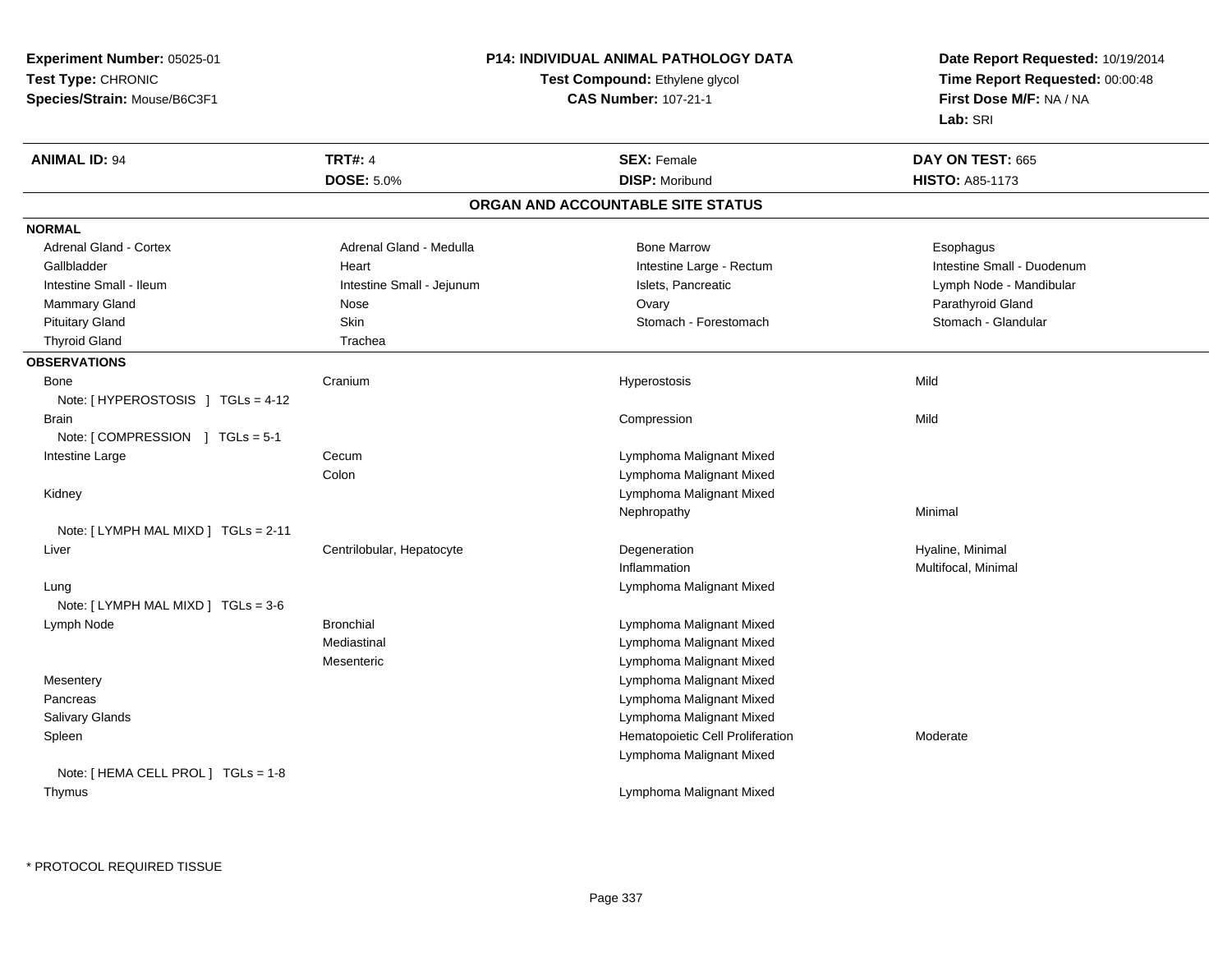| Experiment Number: 05025-01<br>Test Type: CHRONIC<br>Species/Strain: Mouse/B6C3F1 |                          | <b>P14: INDIVIDUAL ANIMAL PATHOLOGY DATA</b><br>Test Compound: Ethylene glycol<br><b>CAS Number: 107-21-1</b> | Date Report Requested: 10/19/2014<br>Time Report Requested: 00:00:48<br>First Dose M/F: NA / NA<br>Lab: SRI |  |
|-----------------------------------------------------------------------------------|--------------------------|---------------------------------------------------------------------------------------------------------------|-------------------------------------------------------------------------------------------------------------|--|
| <b>ANIMAL ID: 94</b>                                                              | <b>TRT#: 4</b>           | <b>SEX: Female</b>                                                                                            | DAY ON TEST: 665                                                                                            |  |
|                                                                                   | <b>DOSE: 5.0%</b>        | <b>DISP:</b> Moribund                                                                                         | <b>HISTO: A85-1173</b>                                                                                      |  |
|                                                                                   |                          | ORGAN AND ACCOUNTABLE SITE STATUS                                                                             |                                                                                                             |  |
| Urinary Bladder                                                                   |                          | Lymphoma Malignant Mixed                                                                                      |                                                                                                             |  |
| Uterus                                                                            | Endometrium              | Hyperplasia                                                                                                   | Cystic, Mild                                                                                                |  |
| PRIMARY CAUSE OF DEATH                                                            | $\overline{\phantom{0}}$ |                                                                                                               |                                                                                                             |  |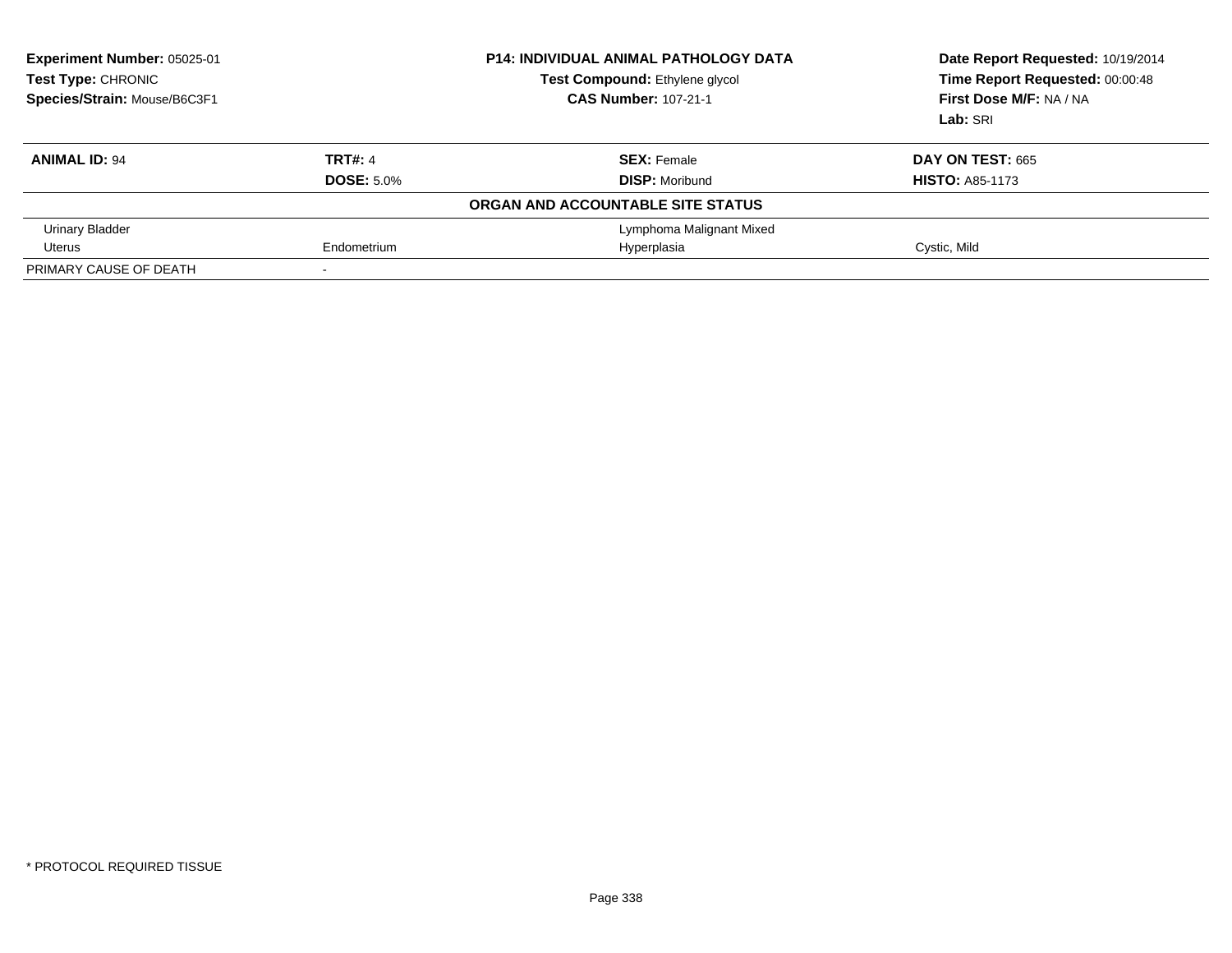| Experiment Number: 05025-01           | <b>P14: INDIVIDUAL ANIMAL PATHOLOGY DATA</b> |                                   | Date Report Requested: 10/19/2014 |  |
|---------------------------------------|----------------------------------------------|-----------------------------------|-----------------------------------|--|
| Test Type: CHRONIC                    |                                              | Test Compound: Ethylene glycol    | Time Report Requested: 00:00:48   |  |
| Species/Strain: Mouse/B6C3F1          |                                              | <b>CAS Number: 107-21-1</b>       | First Dose M/F: NA / NA           |  |
|                                       |                                              |                                   | Lab: SRI                          |  |
| <b>ANIMAL ID: 95</b>                  | <b>TRT#: 4</b>                               | <b>SEX: Female</b>                | DAY ON TEST: 634                  |  |
|                                       | <b>DOSE: 5.0%</b>                            | <b>DISP: Moribund</b>             | <b>HISTO: A85-1174</b>            |  |
|                                       |                                              | ORGAN AND ACCOUNTABLE SITE STATUS |                                   |  |
| <b>NORMAL</b>                         |                                              |                                   |                                   |  |
| Adrenal Gland - Medulla               | <b>Bone</b>                                  | <b>Bone Marrow</b>                | <b>Brain</b>                      |  |
| Esophagus                             | Gallbladder                                  | Heart                             | Intestine Large - Cecum           |  |
| Intestine Large - Colon               | Intestine Large - Rectum                     | Intestine Small - Duodenum        | Intestine Small - Ileum           |  |
| Intestine Small - Jejunum             | Islets, Pancreatic                           | Lung                              | Lymph Node - Mandibular           |  |
| Nose                                  | Pancreas                                     | Salivary Glands                   | Skin                              |  |
| Stomach - Forestomach                 | Thymus                                       | <b>Thyroid Gland</b>              | Trachea                           |  |
| <b>Urinary Bladder</b>                |                                              |                                   |                                   |  |
| <b>MISSING</b>                        |                                              |                                   |                                   |  |
| Parathyroid Gland                     |                                              |                                   |                                   |  |
| <b>OBSERVATIONS</b>                   |                                              |                                   |                                   |  |
| <b>Adrenal Gland</b>                  | Cortex                                       | Angiectasis                       | Moderate                          |  |
| Kidney                                |                                              | Nephropathy                       | Mild                              |  |
| Liver                                 | Centrilobular, Hepatocyte                    | Degeneration                      | Hyaline, Mild                     |  |
|                                       |                                              | Hematopoietic Cell Proliferation  | Mild                              |  |
| Mammary Gland                         |                                              | Adenoacanthoma                    |                                   |  |
| Note: [ ADENOACANTHOMA ] TGLs = 1-11  |                                              |                                   |                                   |  |
| Mesentery                             |                                              | Inflammation                      | Suppurative, Marked               |  |
| Ovary                                 |                                              | Inflammation                      | Suppurative, Marked               |  |
| Note: $[INFLAMMATION] TGLs = 2-7,3-7$ |                                              |                                   |                                   |  |
| <b>Pituitary Gland</b>                | Pars Distalis                                | Hyperplasia                       | Focal, Minimal                    |  |
| Spleen                                |                                              | Hematopoietic Cell Proliferation  | Marked                            |  |
| Note: [ HEMA CELL PROL ] TGLs = 4-8   |                                              |                                   |                                   |  |
| Stomach                               | Glandular                                    | Mineralization                    | Minimal                           |  |
| Uterus                                | Endometrium                                  | Hyperplasia                       | Cystic, Moderate                  |  |
| PRIMARY CAUSE OF DEATH                |                                              |                                   |                                   |  |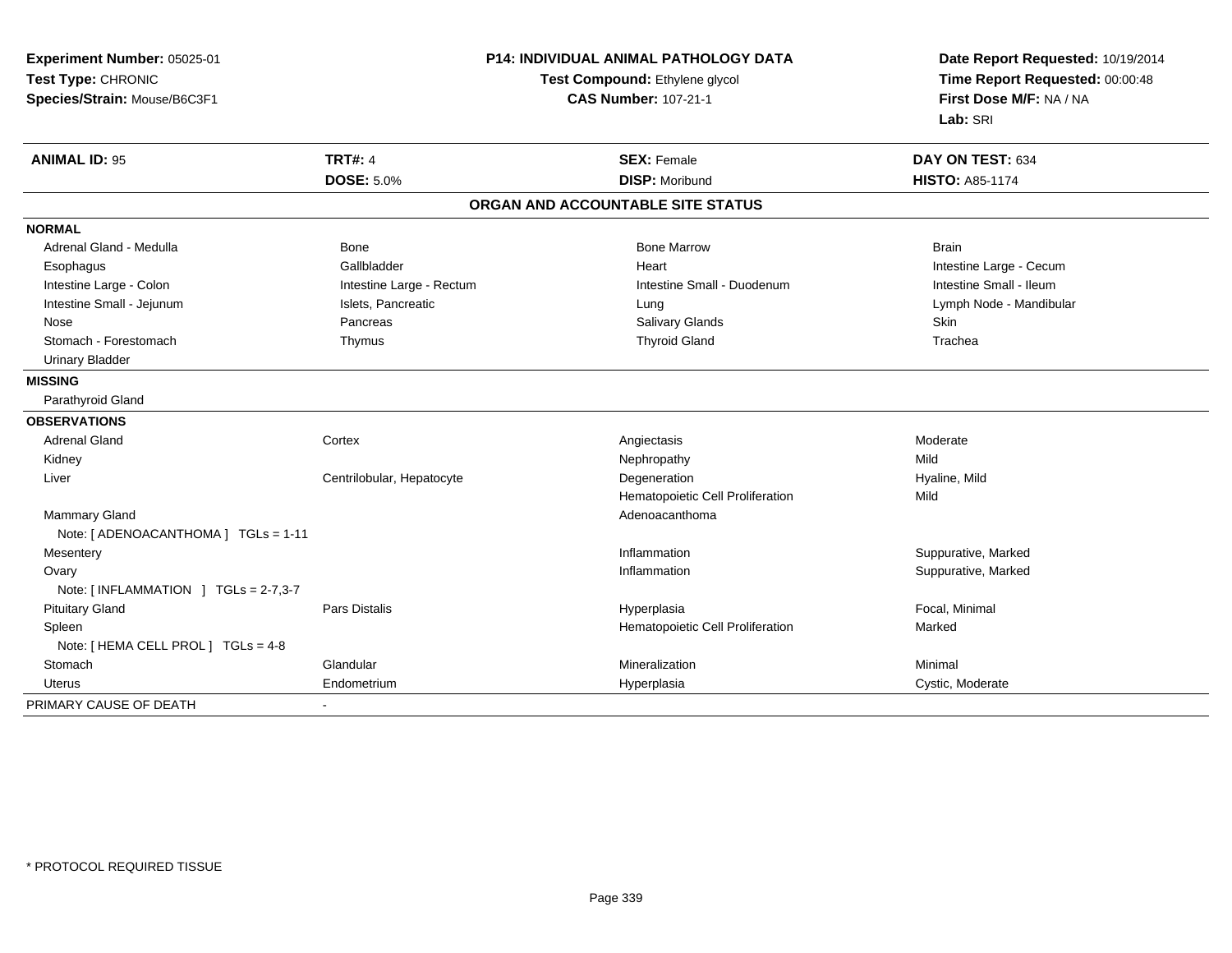| Experiment Number: 05025-01       | <b>P14: INDIVIDUAL ANIMAL PATHOLOGY DATA</b> |                                   | Date Report Requested: 10/19/2014 |  |
|-----------------------------------|----------------------------------------------|-----------------------------------|-----------------------------------|--|
| Test Type: CHRONIC                |                                              | Test Compound: Ethylene glycol    | Time Report Requested: 00:00:48   |  |
| Species/Strain: Mouse/B6C3F1      |                                              | <b>CAS Number: 107-21-1</b>       | First Dose M/F: NA / NA           |  |
|                                   |                                              |                                   | Lab: SRI                          |  |
| <b>ANIMAL ID: 96</b>              | <b>TRT#: 4</b>                               | <b>SEX: Female</b>                | DAY ON TEST: 457                  |  |
|                                   | <b>DOSE: 5.0%</b>                            | <b>DISP: Moribund</b>             | <b>HISTO: A84031145</b>           |  |
|                                   |                                              | ORGAN AND ACCOUNTABLE SITE STATUS |                                   |  |
| <b>NORMAL</b>                     |                                              |                                   |                                   |  |
| <b>Adrenal Gland - Cortex</b>     | Adrenal Gland - Medulla                      | <b>Bone</b>                       | <b>Bone Marrow</b>                |  |
| <b>Brain</b>                      | Esophagus                                    | Gallbladder                       | Heart                             |  |
| Intestine Large - Cecum           | Intestine Large - Colon                      | Intestine Large - Rectum          | Intestine Small - Duodenum        |  |
| Intestine Small - Ileum           | Intestine Small - Jejunum                    | Islets, Pancreatic                | Kidney                            |  |
| Lymph Node - Mandibular           | Mammary Gland                                | Nose                              | Pancreas                          |  |
| Parathyroid Gland                 | <b>Pituitary Gland</b>                       | <b>Salivary Glands</b>            | <b>Skin</b>                       |  |
| Spleen                            | Stomach - Forestomach                        | Stomach - Glandular               | Thymus                            |  |
| <b>Thyroid Gland</b>              | Trachea                                      | <b>Urinary Bladder</b>            |                                   |  |
| <b>OBSERVATIONS</b>               |                                              |                                   |                                   |  |
| Liver                             | Centrilobular, Hepatocyte                    | Degeneration                      | Hyaline, Mild                     |  |
|                                   |                                              | Inflammation                      | Multifocal, Mild                  |  |
| Lung                              | Artery, Media                                | Hyperplasia                       | Minimal                           |  |
|                                   |                                              | Mineralization                    | Minimal                           |  |
| Ovary                             |                                              | <b>Teratoma Nos</b>               |                                   |  |
| Note: [ TERATOMA NOS ] TGLs = 1-7 |                                              |                                   |                                   |  |
| <b>Uterus</b>                     | Endometrium                                  | Hyperplasia                       | Cystic, Minimal                   |  |
| PRIMARY CAUSE OF DEATH            |                                              |                                   |                                   |  |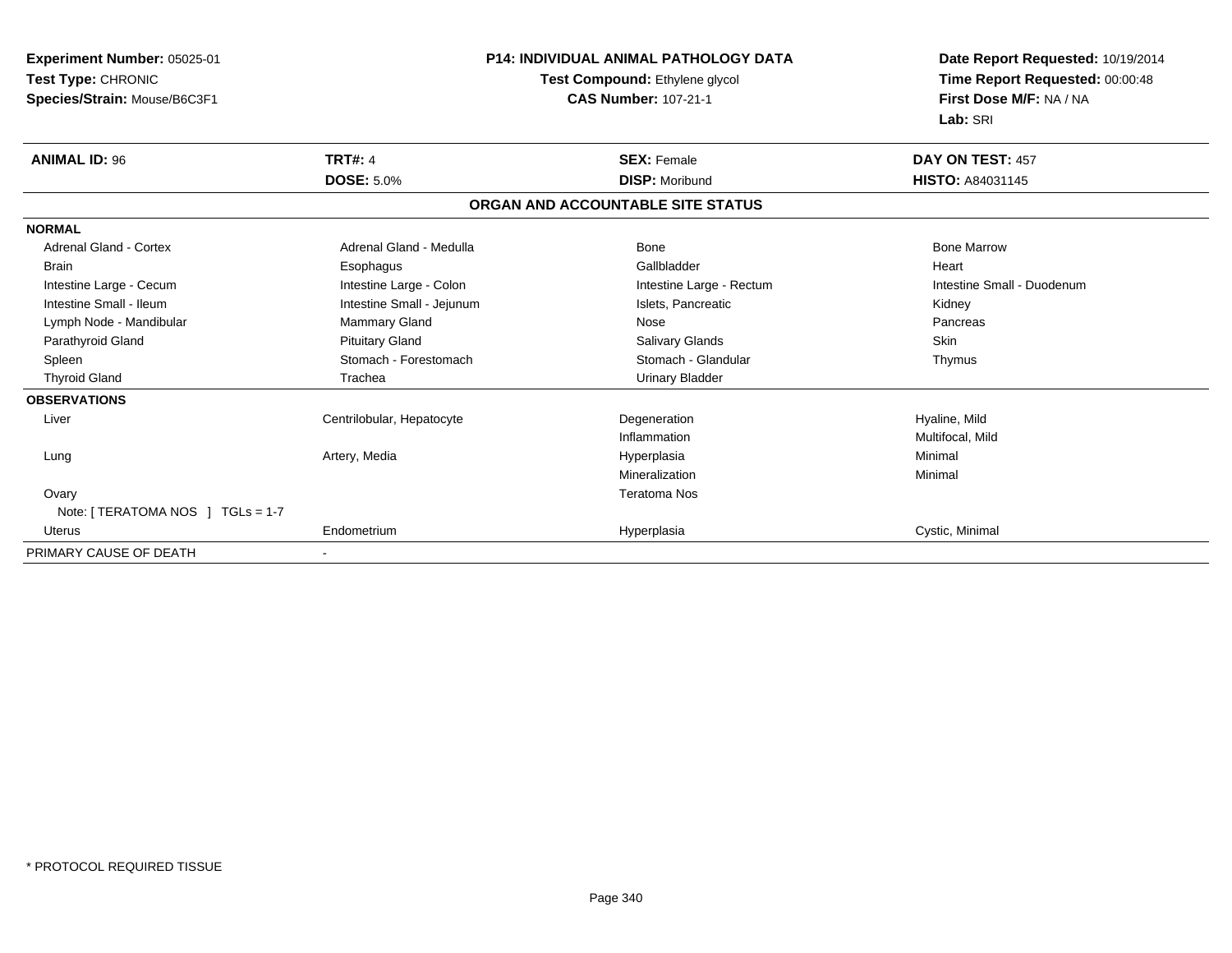| Experiment Number: 05025-01          | <b>P14: INDIVIDUAL ANIMAL PATHOLOGY DATA</b><br>Test Compound: Ethylene glycol |                                   | Date Report Requested: 10/19/2014 |  |
|--------------------------------------|--------------------------------------------------------------------------------|-----------------------------------|-----------------------------------|--|
| Test Type: CHRONIC                   |                                                                                |                                   | Time Report Requested: 00:00:48   |  |
| Species/Strain: Mouse/B6C3F1         |                                                                                | <b>CAS Number: 107-21-1</b>       | First Dose M/F: NA / NA           |  |
|                                      |                                                                                |                                   | Lab: SRI                          |  |
| <b>ANIMAL ID: 97</b>                 | <b>TRT#: 4</b>                                                                 | <b>SEX: Female</b>                | DAY ON TEST: 737                  |  |
|                                      | <b>DOSE: 5.0%</b>                                                              | <b>DISP: Terminal Sacrifice</b>   | <b>HISTO: A85-1176</b>            |  |
|                                      |                                                                                | ORGAN AND ACCOUNTABLE SITE STATUS |                                   |  |
| <b>NORMAL</b>                        |                                                                                |                                   |                                   |  |
| Adrenal Gland - Cortex               | Adrenal Gland - Medulla                                                        | <b>Bone</b>                       | <b>Bone Marrow</b>                |  |
| <b>Brain</b>                         | Esophagus                                                                      | Gallbladder                       | Heart                             |  |
| Intestine Large - Cecum              | Intestine Large - Colon                                                        | Intestine Large - Rectum          | Intestine Small - Duodenum        |  |
| Intestine Small - Ileum              | Intestine Small - Jejunum                                                      | Islets, Pancreatic                | Lymph Node - Mandibular           |  |
| Mammary Gland                        | Nose                                                                           | Ovary                             | Parathyroid Gland                 |  |
| Salivary Glands                      | Skin                                                                           | Spleen                            | Stomach - Forestomach             |  |
| Thymus                               | <b>Thyroid Gland</b>                                                           | Trachea                           | <b>Urinary Bladder</b>            |  |
| <b>OBSERVATIONS</b>                  |                                                                                |                                   |                                   |  |
| Kidney                               |                                                                                | Nephropathy                       | Minimal                           |  |
| Liver                                | Centrilobular, Hepatocyte                                                      | Degeneration                      | Hyaline, Minimal                  |  |
|                                      |                                                                                | Hepatocellular Adenoma            |                                   |  |
| Note: [ HEPATOCLR ADEN ] TGLs = 5-13 |                                                                                |                                   |                                   |  |
| Lung                                 | Artery, Media                                                                  | Hyperplasia                       | Minimal                           |  |
|                                      |                                                                                | Hyperplasia                       | Lymphoid, Minimal                 |  |
| Pancreas                             |                                                                                | Atrophy                           | Focal, Mild                       |  |
|                                      | Duct                                                                           | Dilatation                        | Mild                              |  |
| Note: $[DILATATION] TGLs = 4-5$      |                                                                                |                                   |                                   |  |
| <b>Pituitary Gland</b>               | Pars Distalis                                                                  | Hyperplasia                       | Focal, Minimal                    |  |
| Stomach                              | Glandular                                                                      | Inflammation                      | Focal, Minimal                    |  |
| <b>Uterus</b>                        | Endometrium                                                                    | Hyperplasia                       | Cystic, Moderate                  |  |
| Note: [HYPERPLASIA ] TGLs = 3-7      |                                                                                |                                   |                                   |  |
| PRIMARY CAUSE OF DEATH               |                                                                                |                                   |                                   |  |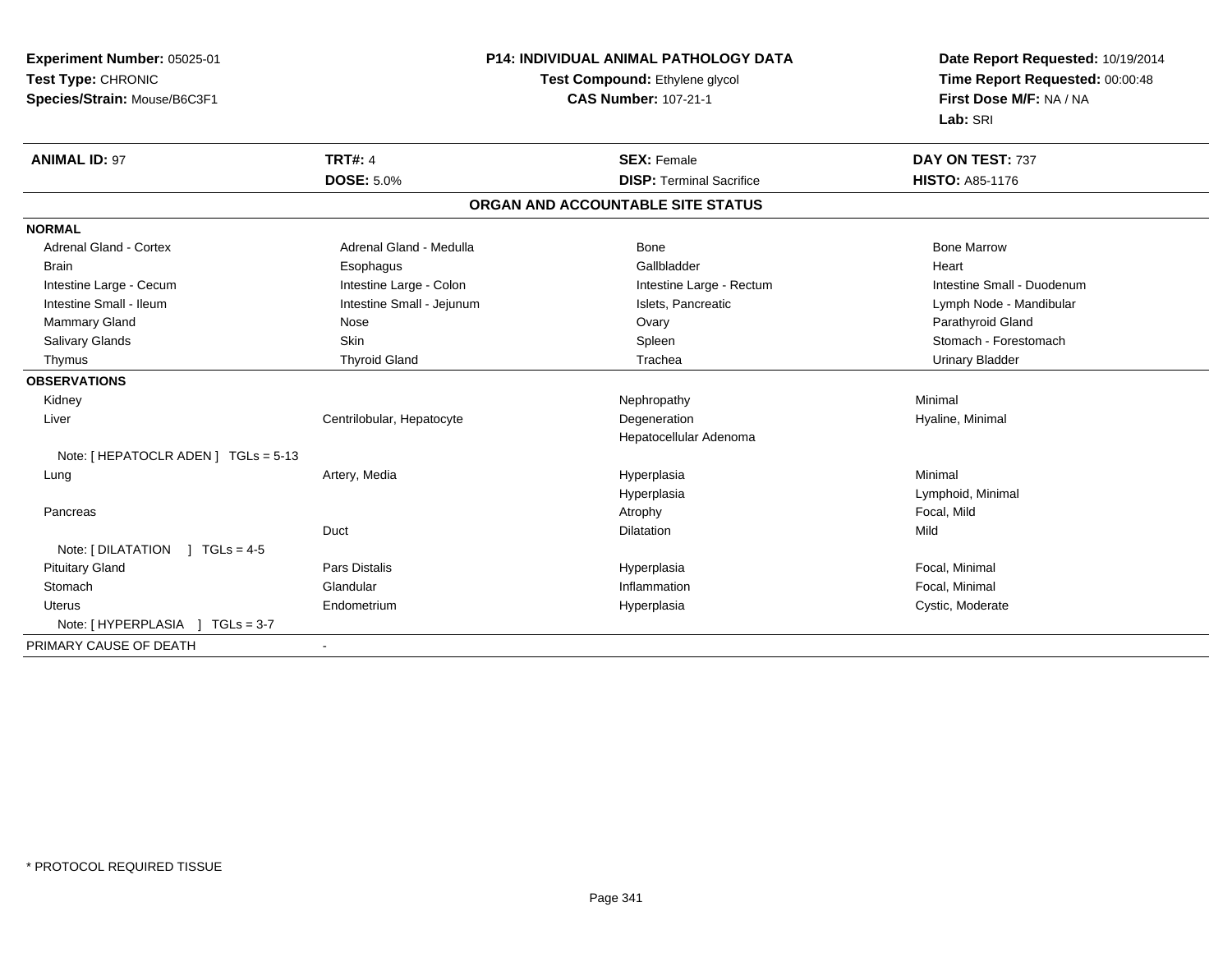| Experiment Number: 05025-01     |                           | <b>P14: INDIVIDUAL ANIMAL PATHOLOGY DATA</b> | Date Report Requested: 10/19/2014 |  |
|---------------------------------|---------------------------|----------------------------------------------|-----------------------------------|--|
| Test Type: CHRONIC              |                           | Test Compound: Ethylene glycol               | Time Report Requested: 00:00:48   |  |
| Species/Strain: Mouse/B6C3F1    |                           | <b>CAS Number: 107-21-1</b>                  | First Dose M/F: NA / NA           |  |
|                                 |                           |                                              | Lab: SRI                          |  |
| <b>ANIMAL ID: 98</b>            | <b>TRT#: 4</b>            | <b>SEX: Female</b>                           | DAY ON TEST: 737                  |  |
|                                 | <b>DOSE: 5.0%</b>         | <b>DISP: Terminal Sacrifice</b>              | <b>HISTO: A85-1177</b>            |  |
|                                 |                           | ORGAN AND ACCOUNTABLE SITE STATUS            |                                   |  |
| <b>NORMAL</b>                   |                           |                                              |                                   |  |
| <b>Adrenal Gland - Cortex</b>   | Adrenal Gland - Medulla   | <b>Bone</b>                                  | <b>Bone Marrow</b>                |  |
| <b>Brain</b>                    | Esophagus                 | Gallbladder                                  | Heart                             |  |
| Intestine Large - Cecum         | Intestine Large - Colon   | Intestine Large - Rectum                     | Intestine Small - Duodenum        |  |
| Intestine Small - Ileum         | Intestine Small - Jejunum | Islets, Pancreatic                           | Kidney                            |  |
| Lymph Node - Mandibular         | <b>Mammary Gland</b>      | Nose                                         | Pancreas                          |  |
| Parathyroid Gland               | Salivary Glands           | <b>Skin</b>                                  | Spleen                            |  |
| Stomach - Forestomach           | Thymus                    | Trachea                                      | <b>Urinary Bladder</b>            |  |
| <b>OBSERVATIONS</b>             |                           |                                              |                                   |  |
| Liver                           | Centrilobular, Hepatocyte | Degeneration                                 | Hyaline, Minimal                  |  |
|                                 |                           | Inflammation                                 | Multifocal, Mild                  |  |
| Lung                            |                           | Hyperplasia                                  | Lymphoid, Minimal                 |  |
| Ovary                           | Follicle                  | Cyst                                         | Moderate                          |  |
| Note: [ CYST<br>$1 TGLs = 2-7$  |                           |                                              |                                   |  |
| <b>Pituitary Gland</b>          | <b>Pars Distalis</b>      | Hyperplasia                                  | Focal, Minimal                    |  |
| Stomach                         | Glandular, Mucosa         | Cyst                                         | Mild                              |  |
|                                 | Glandular                 | Mineralization                               | Minimal                           |  |
| <b>Thyroid Gland</b>            | <b>Follicular Cel</b>     | Hyperplasia                                  | Minimal                           |  |
| <b>Uterus</b>                   | Endometrium               | Hyperplasia                                  | Cystic, Moderate                  |  |
| Note: [HYPERPLASIA ] TGLs = 3-7 |                           |                                              |                                   |  |
| PRIMARY CAUSE OF DEATH          |                           |                                              |                                   |  |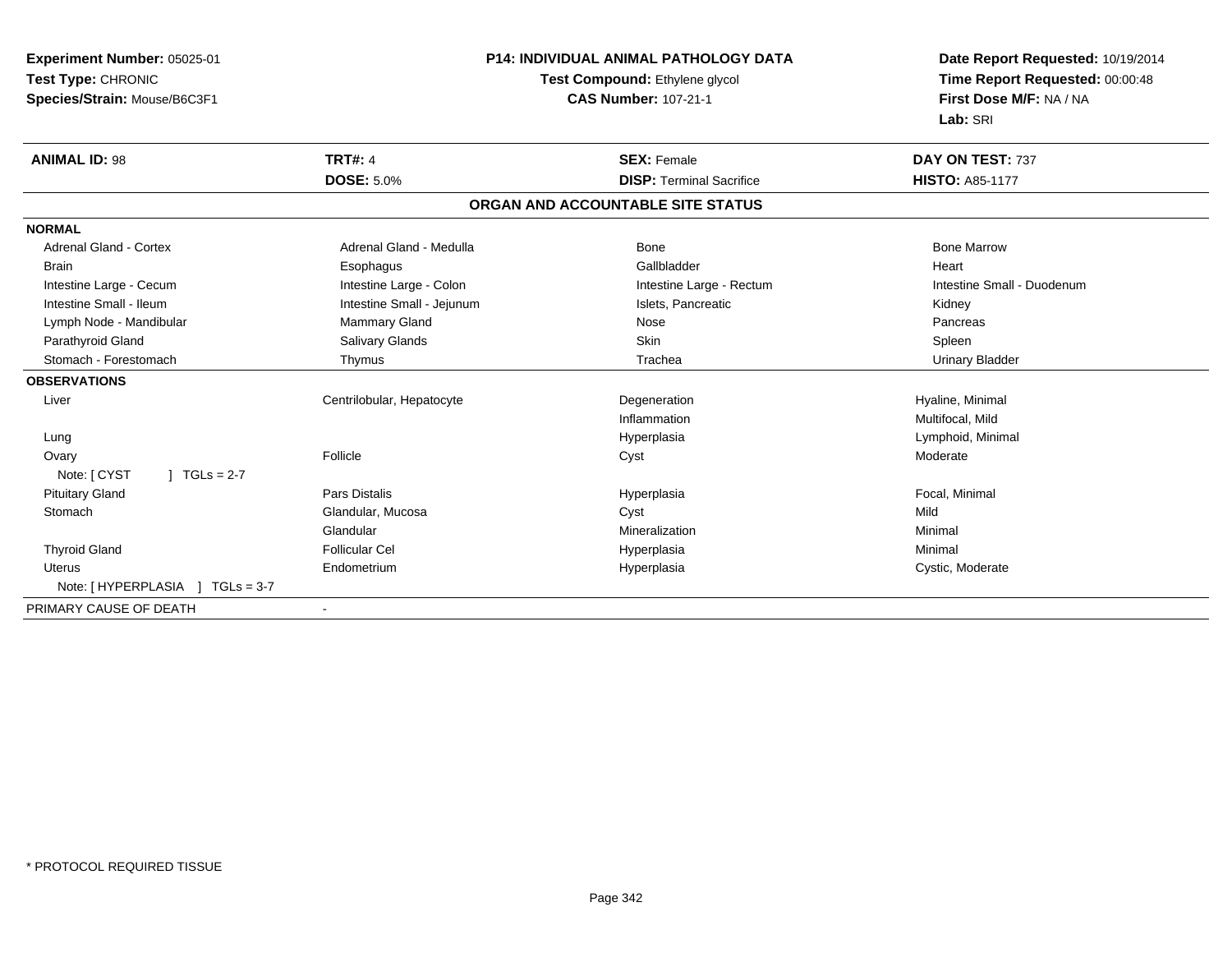| Experiment Number: 05025-01         | <b>P14: INDIVIDUAL ANIMAL PATHOLOGY DATA</b><br>Test Compound: Ethylene glycol |                                   | Date Report Requested: 10/19/2014<br>Time Report Requested: 00:00:48 |
|-------------------------------------|--------------------------------------------------------------------------------|-----------------------------------|----------------------------------------------------------------------|
| Test Type: CHRONIC                  |                                                                                |                                   |                                                                      |
| Species/Strain: Mouse/B6C3F1        |                                                                                | <b>CAS Number: 107-21-1</b>       | First Dose M/F: NA / NA                                              |
|                                     |                                                                                |                                   | Lab: SRI                                                             |
| <b>ANIMAL ID: 99</b>                | <b>TRT#: 4</b>                                                                 | <b>SEX: Female</b>                | DAY ON TEST: 738                                                     |
|                                     | <b>DOSE: 5.0%</b>                                                              | <b>DISP: Terminal Sacrifice</b>   | <b>HISTO: A85-1178</b>                                               |
|                                     |                                                                                | ORGAN AND ACCOUNTABLE SITE STATUS |                                                                      |
| <b>NORMAL</b>                       |                                                                                |                                   |                                                                      |
| <b>Adrenal Gland - Cortex</b>       | Bone                                                                           | <b>Bone Marrow</b>                | <b>Brain</b>                                                         |
| Esophagus                           | Gallbladder                                                                    | Heart                             | Intestine Large - Cecum                                              |
| Intestine Large - Colon             | Intestine Large - Rectum                                                       | Intestine Small - Duodenum        | Intestine Small - Ileum                                              |
| Intestine Small - Jejunum           | Islets, Pancreatic                                                             | Lung                              | Lymph Node - Mandibular                                              |
| Mammary Gland                       | Nose                                                                           | Pancreas                          | Parathyroid Gland                                                    |
| Salivary Glands                     | Stomach - Forestomach                                                          | Stomach - Glandular               | Trachea                                                              |
| <b>Urinary Bladder</b>              |                                                                                |                                   |                                                                      |
| <b>MISSING</b>                      |                                                                                |                                   |                                                                      |
| Ovary                               | <b>Pituitary Gland</b>                                                         | Thymus                            |                                                                      |
| <b>OBSERVATIONS</b>                 |                                                                                |                                   |                                                                      |
| <b>Adrenal Gland</b>                | Medulla                                                                        | <b>Ectopic Tissue</b>             | Minimal                                                              |
| Kidney                              |                                                                                | Nephropathy                       | Minimal                                                              |
| Liver                               | Centrilobular, Hepatocyte                                                      | Degeneration                      | Hyaline, Minimal                                                     |
|                                     |                                                                                | Inflammation                      | Multifocal, Mild                                                     |
|                                     |                                                                                | Pigmentation                      | Mild                                                                 |
| Skin                                |                                                                                | Inflammation                      | Chronic, Minimal                                                     |
| Note: [INFLAMMATION ] TGLs = 1-11   |                                                                                |                                   |                                                                      |
| Spleen                              |                                                                                | Hematopoietic Cell Proliferation  | Moderate                                                             |
| Note: [ HEMA CELL PROL ] TGLs = 3-8 |                                                                                |                                   |                                                                      |
| <b>Thyroid Gland</b>                | <b>Follicular Cel</b>                                                          | Hyperplasia                       | Moderate                                                             |
|                                     |                                                                                | Inflammation                      | Focal, Minimal                                                       |
| <b>Uterus</b>                       | Endometrium                                                                    | Cyst                              | Moderate                                                             |
|                                     | Endometrium                                                                    | Hyperplasia                       | Cystic, Moderate                                                     |
| Note: [ CYST<br>] $TGLs = 2-7$      |                                                                                |                                   |                                                                      |
| PRIMARY CAUSE OF DEATH              | $\sim$                                                                         |                                   |                                                                      |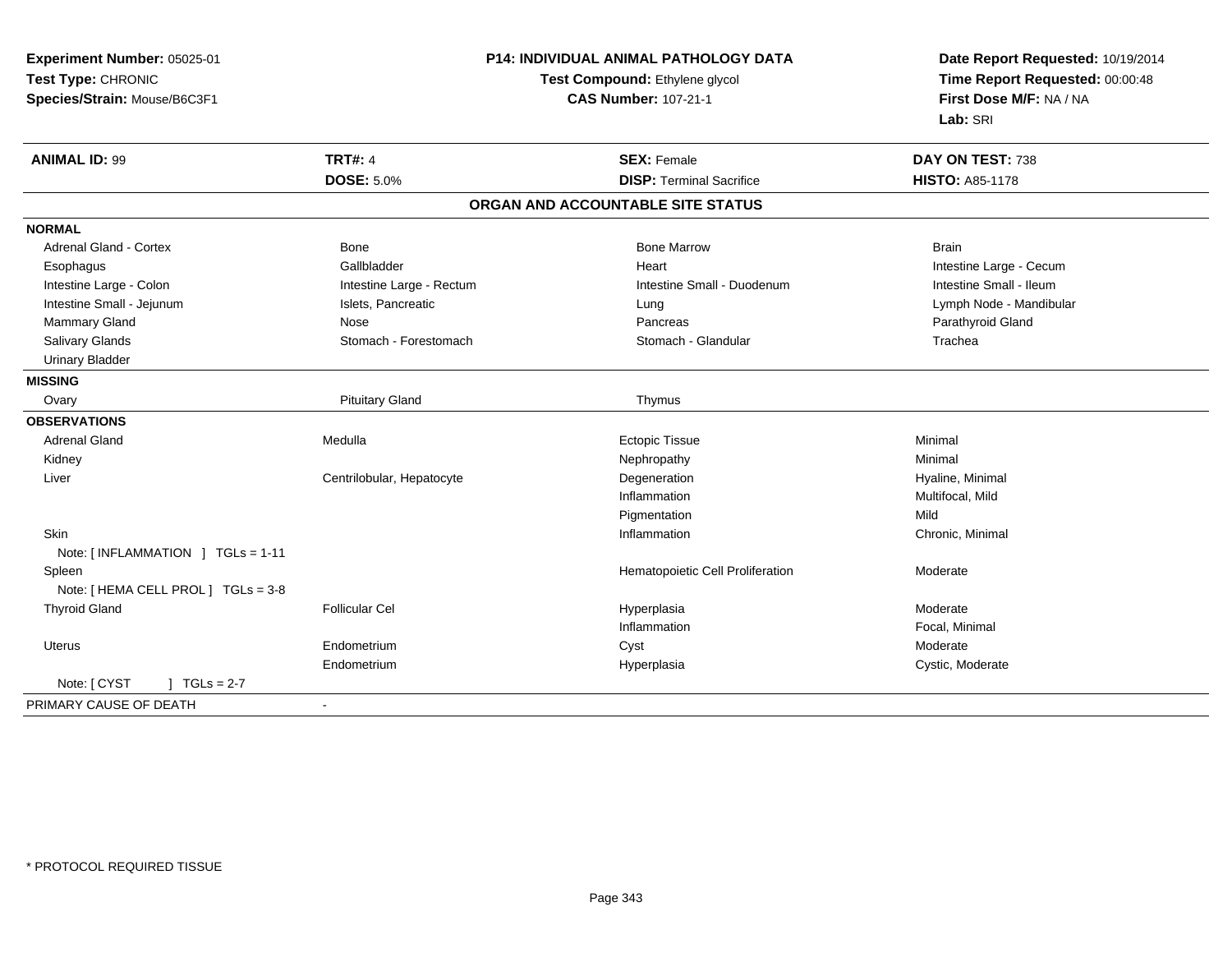| Experiment Number: 05025-01    | <b>P14: INDIVIDUAL ANIMAL PATHOLOGY DATA</b><br>Test Compound: Ethylene glycol |                                   | Date Report Requested: 10/19/2014 |  |
|--------------------------------|--------------------------------------------------------------------------------|-----------------------------------|-----------------------------------|--|
| Test Type: CHRONIC             |                                                                                |                                   | Time Report Requested: 00:00:48   |  |
| Species/Strain: Mouse/B6C3F1   |                                                                                | <b>CAS Number: 107-21-1</b>       | First Dose M/F: NA / NA           |  |
|                                |                                                                                |                                   | Lab: SRI                          |  |
| <b>ANIMAL ID: 100</b>          | <b>TRT#: 4</b>                                                                 | <b>SEX: Female</b>                | DAY ON TEST: 738                  |  |
|                                | <b>DOSE: 5.0%</b>                                                              | <b>DISP: Terminal Sacrifice</b>   | <b>HISTO: A85-1179</b>            |  |
|                                |                                                                                | ORGAN AND ACCOUNTABLE SITE STATUS |                                   |  |
| <b>NORMAL</b>                  |                                                                                |                                   |                                   |  |
| <b>Adrenal Gland - Cortex</b>  | Adrenal Gland - Medulla                                                        | Bone                              | <b>Bone Marrow</b>                |  |
| <b>Brain</b>                   | Esophagus                                                                      | Gallbladder                       | Heart                             |  |
| Intestine Large - Cecum        | Intestine Large - Colon                                                        | Intestine Large - Rectum          | Intestine Small - Duodenum        |  |
| Intestine Small - Ileum        | Intestine Small - Jejunum                                                      | Islets, Pancreatic                | Kidney                            |  |
| Lymph Node - Mandibular        | Nose                                                                           | Pancreas                          | Parathyroid Gland                 |  |
| Salivary Glands                | <b>Skin</b>                                                                    | Spleen                            | Stomach - Forestomach             |  |
| Stomach - Glandular            | Thymus                                                                         | <b>Thyroid Gland</b>              | Trachea                           |  |
| <b>OBSERVATIONS</b>            |                                                                                |                                   |                                   |  |
| Liver                          |                                                                                | Inflammation                      | Multifocal, Minimal               |  |
| Lung                           | Artery, Media                                                                  | Hyperplasia                       | Minimal                           |  |
| <b>Mammary Gland</b>           |                                                                                | <b>Dilatation</b>                 | Mild                              |  |
| Ovary                          | Follicle                                                                       | Cyst                              | Moderate                          |  |
| <b>Pituitary Gland</b>         | <b>Pars Distalis</b>                                                           | Adenoma                           |                                   |  |
| <b>Urinary Bladder</b>         |                                                                                | Hyperplasia                       | Lymphoid, Mild                    |  |
| <b>Uterus</b>                  | Endometrium                                                                    | Cyst                              | Moderate                          |  |
|                                | Endometrium                                                                    | Hyperplasia                       | Cystic, Moderate                  |  |
| Note: [ CYST<br>$1 TGLs = 2-7$ |                                                                                |                                   |                                   |  |
|                                |                                                                                |                                   |                                   |  |
| PRIMARY CAUSE OF DEATH         |                                                                                |                                   |                                   |  |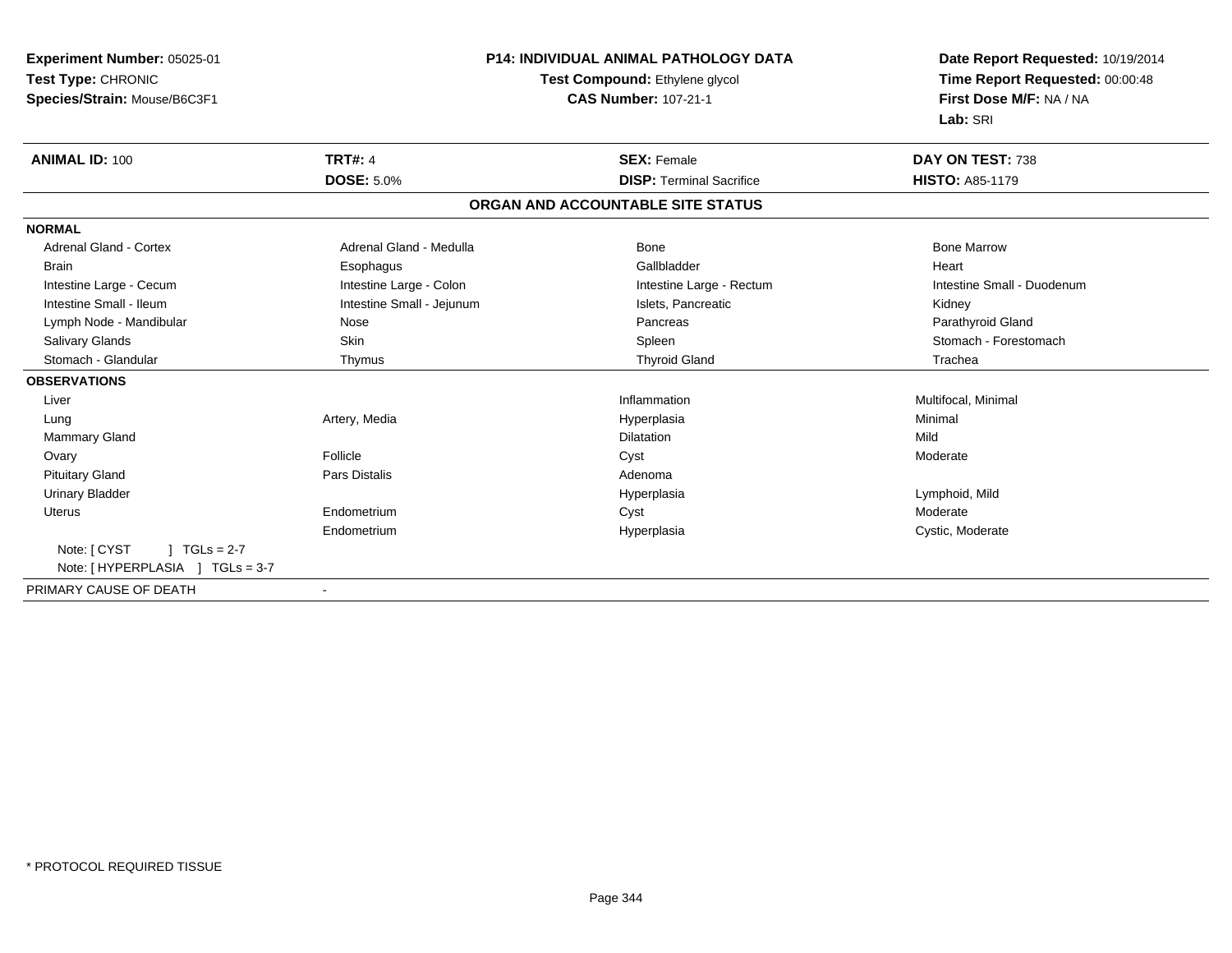| Experiment Number: 05025-01         | <b>P14: INDIVIDUAL ANIMAL PATHOLOGY DATA</b><br>Test Compound: Ethylene glycol |                                   | Date Report Requested: 10/19/2014 |
|-------------------------------------|--------------------------------------------------------------------------------|-----------------------------------|-----------------------------------|
| Test Type: CHRONIC                  |                                                                                |                                   | Time Report Requested: 00:00:48   |
| Species/Strain: Mouse/B6C3F1        |                                                                                | <b>CAS Number: 107-21-1</b>       | First Dose M/F: NA / NA           |
|                                     |                                                                                |                                   | Lab: SRI                          |
| <b>ANIMAL ID: 101</b>               | <b>TRT#: 4</b>                                                                 | <b>SEX: Female</b>                | DAY ON TEST: 738                  |
|                                     | <b>DOSE: 5.0%</b>                                                              | <b>DISP: Terminal Sacrifice</b>   | <b>HISTO: A85-1180</b>            |
|                                     |                                                                                | ORGAN AND ACCOUNTABLE SITE STATUS |                                   |
| <b>NORMAL</b>                       |                                                                                |                                   |                                   |
| <b>Adrenal Gland - Cortex</b>       | Adrenal Gland - Medulla                                                        | Bone                              | <b>Bone Marrow</b>                |
| <b>Brain</b>                        | Esophagus                                                                      | Gallbladder                       | Heart                             |
| Intestine Large - Cecum             | Intestine Large - Colon                                                        | Intestine Large - Rectum          | Intestine Small - Duodenum        |
| Intestine Small - Ileum             | Intestine Small - Jejunum                                                      | Islets, Pancreatic                | Liver                             |
| Lung                                | Lymph Node - Mandibular                                                        | Mammary Gland                     | Nose                              |
| Pancreas                            | Parathyroid Gland                                                              | <b>Pituitary Gland</b>            | Salivary Glands                   |
| Spleen                              | Stomach - Forestomach                                                          | Stomach - Glandular               | Thymus                            |
| Trachea                             | <b>Urinary Bladder</b>                                                         |                                   |                                   |
| <b>OBSERVATIONS</b>                 |                                                                                |                                   |                                   |
| Kidney                              |                                                                                | Nephropathy                       | Minimal                           |
| Ovary                               |                                                                                | Atrophy                           | Moderate                          |
|                                     |                                                                                | Fibrosis                          | Focal, Moderate                   |
|                                     |                                                                                | Mineralization                    | Moderate                          |
| <b>Skin</b>                         |                                                                                | Inflammation                      | Chronic, Minimal                  |
| Note: [INFLAMMATION ] TGLs = 1-11   |                                                                                |                                   |                                   |
| <b>Thyroid Gland</b>                |                                                                                | Degeneration                      | Cystic, Minimal                   |
|                                     | <b>Follicular Cel</b>                                                          | Hyperplasia                       | Minimal                           |
| Uterus                              | Endometrium                                                                    | Hyperplasia                       | Cystic, Moderate                  |
| Note: [ HYPERPLASIA<br>$TGLs = 2-7$ |                                                                                |                                   |                                   |
| PRIMARY CAUSE OF DEATH              |                                                                                |                                   |                                   |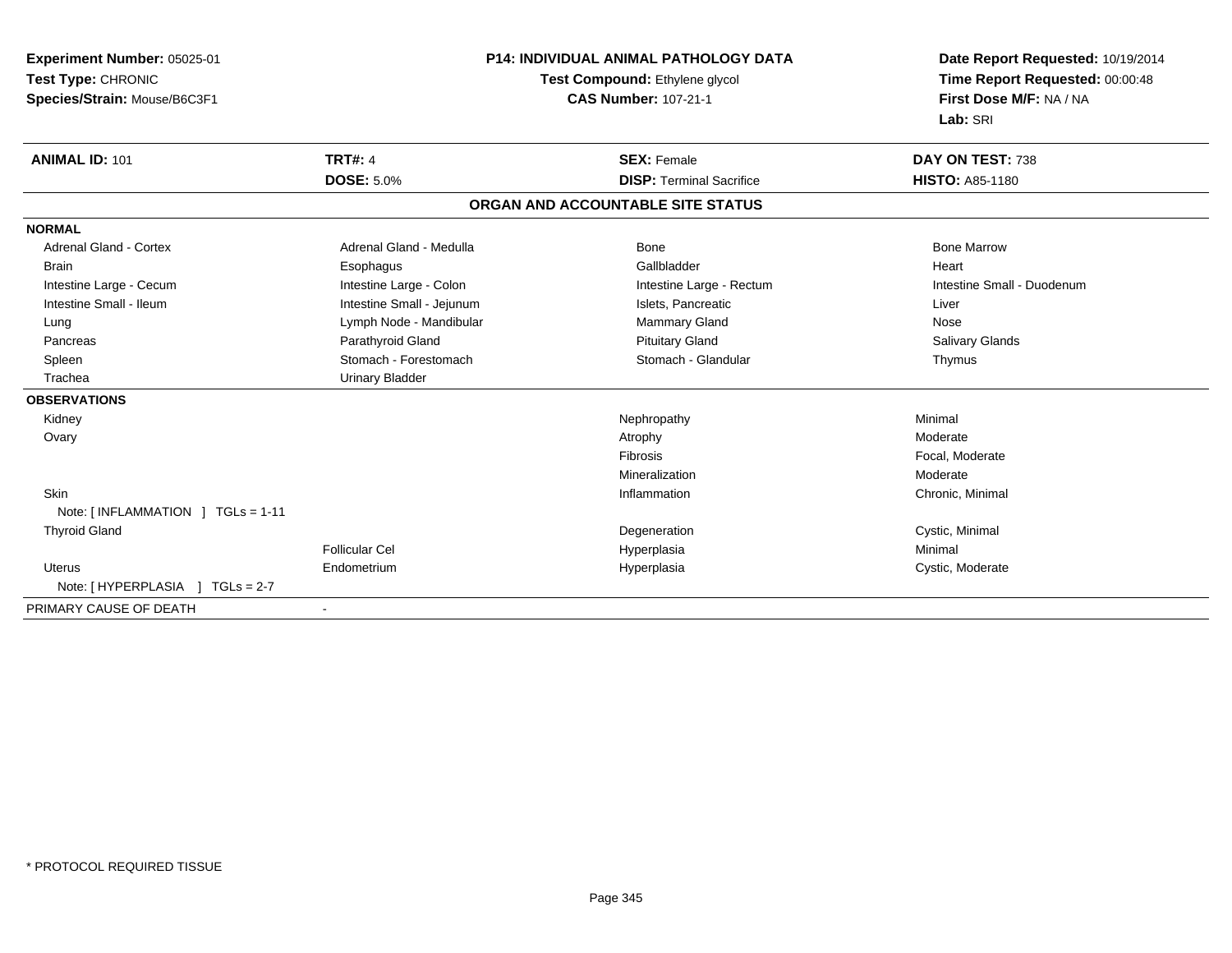| Experiment Number: 05025-01<br>Test Type: CHRONIC<br>Species/Strain: Mouse/B6C3F1 |                           | <b>P14: INDIVIDUAL ANIMAL PATHOLOGY DATA</b><br>Test Compound: Ethylene glycol<br><b>CAS Number: 107-21-1</b> | Date Report Requested: 10/19/2014<br>Time Report Requested: 00:00:48<br>First Dose M/F: NA / NA<br>Lab: SRI |
|-----------------------------------------------------------------------------------|---------------------------|---------------------------------------------------------------------------------------------------------------|-------------------------------------------------------------------------------------------------------------|
| <b>ANIMAL ID: 102</b>                                                             | <b>TRT#: 4</b>            | <b>SEX: Female</b>                                                                                            | DAY ON TEST: 738                                                                                            |
|                                                                                   | <b>DOSE: 5.0%</b>         | <b>DISP: Terminal Sacrifice</b>                                                                               | <b>HISTO: A85-1181</b>                                                                                      |
|                                                                                   |                           | ORGAN AND ACCOUNTABLE SITE STATUS                                                                             |                                                                                                             |
| <b>NORMAL</b>                                                                     |                           |                                                                                                               |                                                                                                             |
| <b>Adrenal Gland - Cortex</b>                                                     | Adrenal Gland - Medulla   | Bone                                                                                                          | <b>Bone Marrow</b>                                                                                          |
| <b>Brain</b>                                                                      | Esophagus                 | Gallbladder                                                                                                   | Heart                                                                                                       |
| Intestine Large - Cecum                                                           | Intestine Large - Colon   | Intestine Large - Rectum                                                                                      | Intestine Small - Duodenum                                                                                  |
| Intestine Small - Ileum                                                           | Intestine Small - Jejunum | Islets, Pancreatic                                                                                            | Lymph Node - Mandibular                                                                                     |
| Mammary Gland                                                                     | Nose                      | Pancreas                                                                                                      | Salivary Glands                                                                                             |
| Skin                                                                              | Stomach - Forestomach     | Stomach - Glandular                                                                                           | Thymus                                                                                                      |
| <b>Thyroid Gland</b>                                                              | Trachea                   | <b>Urinary Bladder</b>                                                                                        | <b>Uterus</b>                                                                                               |
| <b>MISSING</b>                                                                    |                           |                                                                                                               |                                                                                                             |
| Parathyroid Gland                                                                 |                           |                                                                                                               |                                                                                                             |
| <b>OBSERVATIONS</b>                                                               |                           |                                                                                                               |                                                                                                             |
| Kidney                                                                            |                           | Nephropathy                                                                                                   | Minimal                                                                                                     |
| Liver                                                                             | Centrilobular, Hepatocyte | Degeneration                                                                                                  | Hyaline, Minimal                                                                                            |
|                                                                                   |                           | Hyperplasia                                                                                                   | Lymphoid, Minimal                                                                                           |
|                                                                                   |                           | Inflammation                                                                                                  | Multifocal, Minimal                                                                                         |
| Lung                                                                              | Artery, Media             | Hyperplasia                                                                                                   | Minimal                                                                                                     |
|                                                                                   |                           | Hyperplasia                                                                                                   | Lymphoid, Mild                                                                                              |
| Ovary                                                                             | Follicle                  | Cyst                                                                                                          | Mild                                                                                                        |
| Note: [ CYST<br>$1 TGLs = 2-7$                                                    |                           |                                                                                                               |                                                                                                             |
| <b>Pituitary Gland</b>                                                            | Pars Distalis             | Adenoma                                                                                                       |                                                                                                             |
| Spleen                                                                            |                           | Lymphoma Malignant Mixed                                                                                      |                                                                                                             |
| Tooth                                                                             | Incisor                   | Dysplasia                                                                                                     | Mild                                                                                                        |
| PRIMARY CAUSE OF DEATH                                                            | $\blacksquare$            |                                                                                                               |                                                                                                             |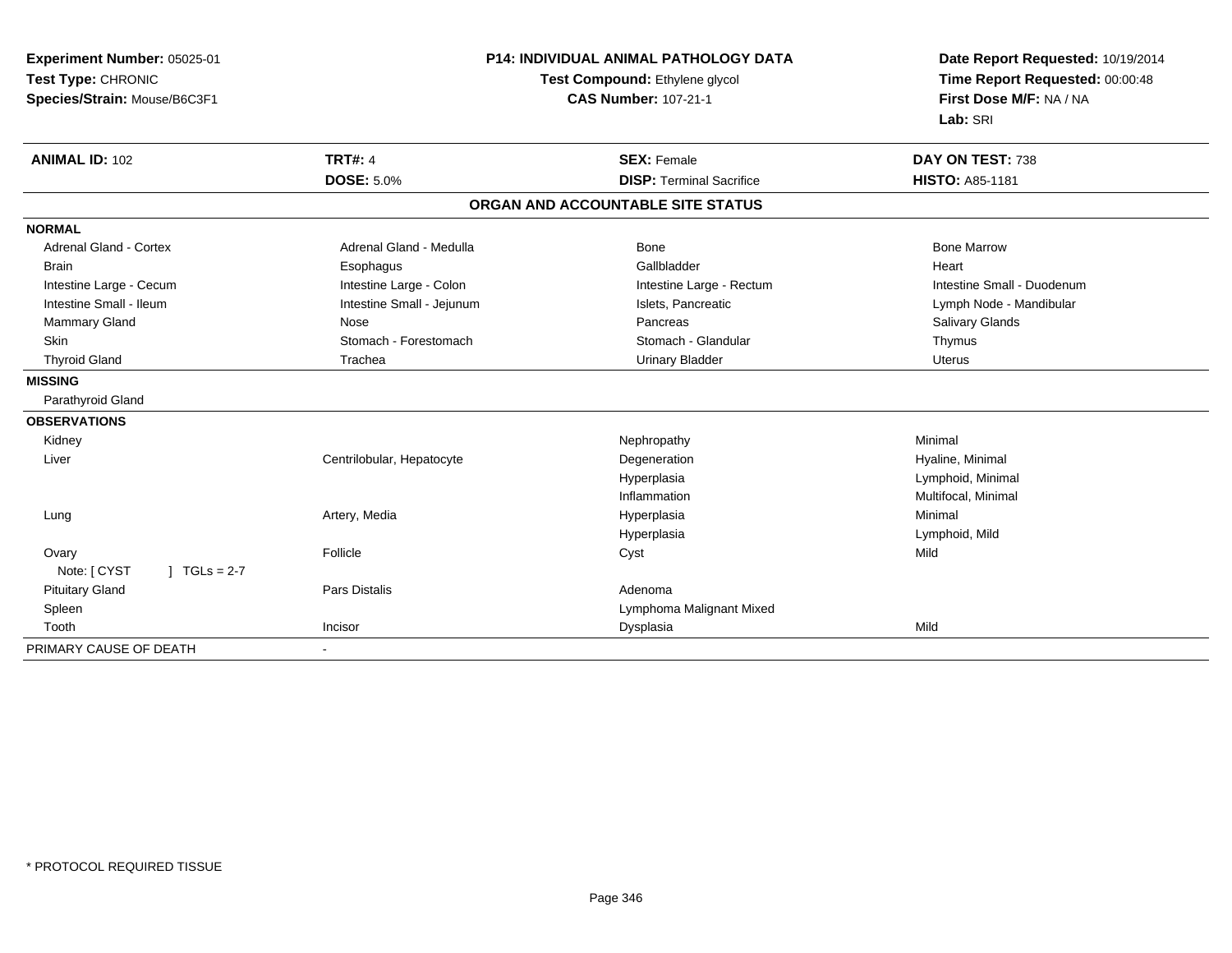| Experiment Number: 05025-01          | P14: INDIVIDUAL ANIMAL PATHOLOGY DATA |                                   | Date Report Requested: 10/19/2014 |
|--------------------------------------|---------------------------------------|-----------------------------------|-----------------------------------|
| Test Type: CHRONIC                   |                                       | Test Compound: Ethylene glycol    | Time Report Requested: 00:00:48   |
| Species/Strain: Mouse/B6C3F1         |                                       | <b>CAS Number: 107-21-1</b>       | First Dose M/F: NA / NA           |
|                                      |                                       |                                   | Lab: SRI                          |
| <b>ANIMAL ID: 103</b>                | <b>TRT#: 4</b>                        | <b>SEX: Female</b>                | DAY ON TEST: 738                  |
|                                      | <b>DOSE: 5.0%</b>                     | <b>DISP: Terminal Sacrifice</b>   | <b>HISTO: A85-1182</b>            |
|                                      |                                       | ORGAN AND ACCOUNTABLE SITE STATUS |                                   |
| <b>NORMAL</b>                        |                                       |                                   |                                   |
| Adrenal Gland - Cortex               | Adrenal Gland - Medulla               | Bone                              | <b>Bone Marrow</b>                |
| <b>Brain</b>                         | Esophagus                             | Gallbladder                       | Heart                             |
| Intestine Large - Cecum              | Intestine Large - Colon               | Intestine Large - Rectum          | Intestine Small - Duodenum        |
| Intestine Small - Ileum              | Intestine Small - Jejunum             | Islets, Pancreatic                | Lymph Node - Mandibular           |
| Mammary Gland                        | Nose                                  | Pancreas                          | Parathyroid Gland                 |
| Salivary Glands                      | Skin                                  | Stomach - Forestomach             | Stomach - Glandular               |
| Thymus                               | <b>Thyroid Gland</b>                  | Trachea                           |                                   |
| <b>OBSERVATIONS</b>                  |                                       |                                   |                                   |
| Kidney                               |                                       | Cyst                              | Mild                              |
|                                      |                                       | Nephropathy                       | Minimal                           |
| Note: [ CYST<br>$1 TGLs = 4-8.1$     |                                       |                                   |                                   |
| Liver                                |                                       | Hyperplasia                       | Lymphoid, Mild                    |
| Lung                                 | Artery, Media                         | Hyperplasia                       | Minimal                           |
|                                      |                                       | Hyperplasia                       | Lymphoid, Mild                    |
| Ovary                                | Follicle                              | Cyst                              | Marked                            |
| Note: [ CYST<br>$J \cdot TGLS = 2-7$ |                                       |                                   |                                   |
| <b>Pituitary Gland</b>               | Pars Distalis                         | Adenoma                           |                                   |
| Spleen                               |                                       | Hyperplasia                       | Lymphoid, Moderate                |
| <b>Urinary Bladder</b>               |                                       | Hyperplasia                       | Lymphoid, Minimal                 |
| <b>Uterus</b>                        | Endometrium                           | Hyperplasia                       | Cystic, Moderate                  |
|                                      |                                       |                                   |                                   |
| PRIMARY CAUSE OF DEATH               |                                       |                                   |                                   |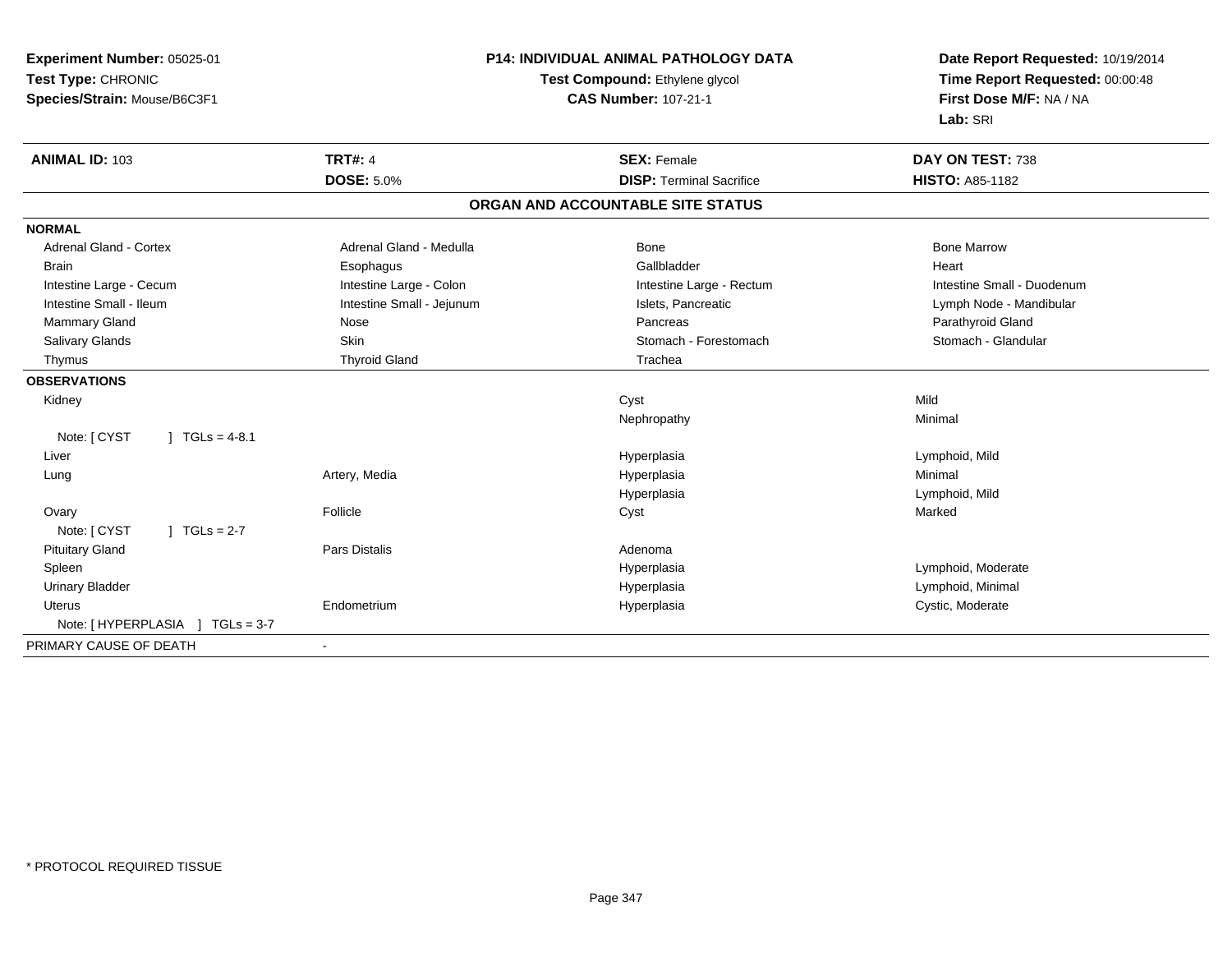| <b>Experiment Number: 05025-01</b>                             | <b>P14: INDIVIDUAL ANIMAL PATHOLOGY DATA</b> |                                   | Date Report Requested: 10/19/2014 |  |
|----------------------------------------------------------------|----------------------------------------------|-----------------------------------|-----------------------------------|--|
| Test Type: CHRONIC                                             |                                              | Test Compound: Ethylene glycol    | Time Report Requested: 00:00:48   |  |
| Species/Strain: Mouse/B6C3F1                                   |                                              | <b>CAS Number: 107-21-1</b>       | First Dose M/F: NA / NA           |  |
|                                                                |                                              |                                   | Lab: SRI                          |  |
| <b>ANIMAL ID: 104</b>                                          | <b>TRT#: 4</b>                               | <b>SEX: Female</b>                | DAY ON TEST: 738                  |  |
|                                                                | <b>DOSE: 5.0%</b>                            | <b>DISP: Terminal Sacrifice</b>   | <b>HISTO: A85-1183</b>            |  |
|                                                                |                                              | ORGAN AND ACCOUNTABLE SITE STATUS |                                   |  |
| <b>NORMAL</b>                                                  |                                              |                                   |                                   |  |
| <b>Adrenal Gland - Cortex</b>                                  | Adrenal Gland - Medulla                      | Bone                              | <b>Bone Marrow</b>                |  |
| <b>Brain</b>                                                   | Esophagus                                    | Gallbladder                       | Heart                             |  |
| Intestine Large - Cecum                                        | Intestine Large - Colon                      | Intestine Large - Rectum          | Intestine Small - Duodenum        |  |
| Intestine Small - Ileum                                        | Intestine Small - Jejunum                    | Islets, Pancreatic                | Kidney                            |  |
| Liver                                                          | Lymph Node - Mandibular                      | Mammary Gland                     | Nose                              |  |
| Ovary                                                          | Pancreas                                     | Parathyroid Gland                 | <b>Pituitary Gland</b>            |  |
| <b>Salivary Glands</b>                                         | Skin                                         | Spleen                            | Stomach - Forestomach             |  |
| Stomach - Glandular                                            | Thymus                                       | Trachea                           | <b>Urinary Bladder</b>            |  |
| <b>OBSERVATIONS</b>                                            |                                              |                                   |                                   |  |
| <b>Harderian Gland</b><br>Note: [ CARCINOMA<br>$] TGLs = 3-11$ |                                              | Carcinoma                         |                                   |  |
| Lung                                                           |                                              | Carcinoma                         | Metastatic (Harderian Gland)      |  |
|                                                                | Artery, Media                                | Hyperplasia                       | Minimal                           |  |
| Note: [ CARCINOMA<br>$1 TGLs = 4-6$                            |                                              |                                   |                                   |  |
| <b>Thyroid Gland</b>                                           | <b>Follicular Cel</b>                        | Hyperplasia                       | Mild                              |  |
| <b>Uterus</b>                                                  |                                              | Angiectasis                       | Moderate                          |  |
|                                                                |                                              | Hemorrhage                        | Moderate                          |  |
|                                                                | Endometrium                                  | Hyperplasia                       | Cystic, Moderate                  |  |
| Note: $[$ ANGIECTASIS $]$ TGLs = 1-7                           |                                              |                                   |                                   |  |
| Note: [HYPERPLASIA ] TGLs = 2-7                                |                                              |                                   |                                   |  |
| PRIMARY CAUSE OF DEATH                                         |                                              |                                   |                                   |  |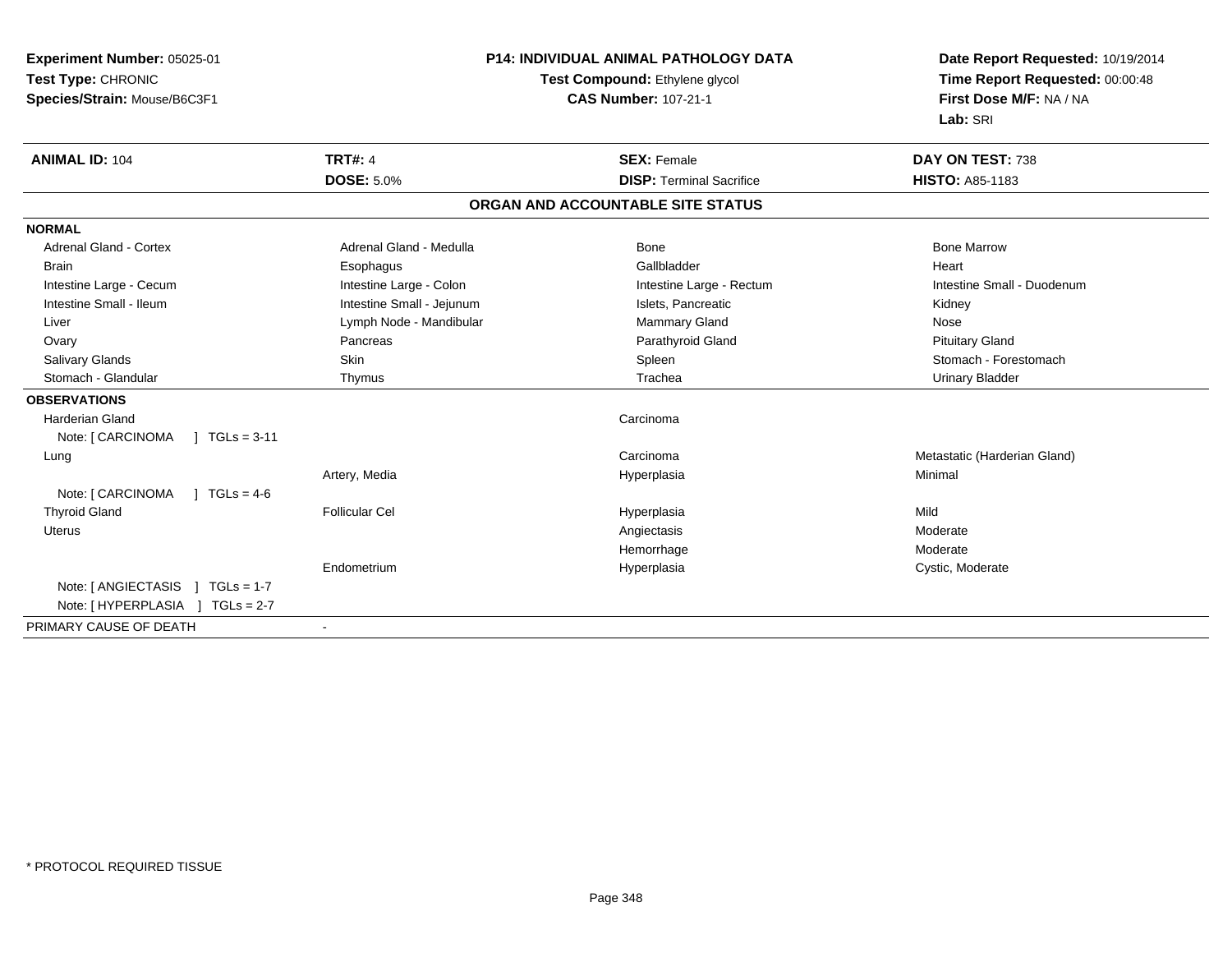| Experiment Number: 05025-01     | <b>P14: INDIVIDUAL ANIMAL PATHOLOGY DATA</b><br>Test Compound: Ethylene glycol |                                   | Date Report Requested: 10/19/2014<br>Time Report Requested: 00:00:48 |
|---------------------------------|--------------------------------------------------------------------------------|-----------------------------------|----------------------------------------------------------------------|
| Test Type: CHRONIC              |                                                                                |                                   |                                                                      |
| Species/Strain: Mouse/B6C3F1    |                                                                                | <b>CAS Number: 107-21-1</b>       | First Dose M/F: NA / NA                                              |
|                                 |                                                                                |                                   | Lab: SRI                                                             |
| <b>ANIMAL ID: 105</b>           | <b>TRT#: 4</b>                                                                 | <b>SEX: Female</b>                | DAY ON TEST: 738                                                     |
|                                 | <b>DOSE: 5.0%</b>                                                              | <b>DISP: Terminal Sacrifice</b>   | <b>HISTO: A85-1184</b>                                               |
|                                 |                                                                                | ORGAN AND ACCOUNTABLE SITE STATUS |                                                                      |
| <b>NORMAL</b>                   |                                                                                |                                   |                                                                      |
| <b>Adrenal Gland - Cortex</b>   | Adrenal Gland - Medulla                                                        | <b>Bone</b>                       | <b>Bone Marrow</b>                                                   |
| <b>Brain</b>                    | Esophagus                                                                      | Gallbladder                       | Heart                                                                |
| Intestine Large - Cecum         | Intestine Large - Colon                                                        | Intestine Large - Rectum          | Intestine Small - Duodenum                                           |
| Intestine Small - Ileum         | Intestine Small - Jejunum                                                      | Islets, Pancreatic                | Liver                                                                |
| Lymph Node - Mandibular         | Mammary Gland                                                                  | Nose                              | Ovary                                                                |
| Pancreas                        | Parathyroid Gland                                                              | <b>Salivary Glands</b>            | Skin                                                                 |
| Stomach - Forestomach           | Stomach - Glandular                                                            | Thymus                            | Trachea                                                              |
| Urinary Bladder                 |                                                                                |                                   |                                                                      |
| <b>OBSERVATIONS</b>             |                                                                                |                                   |                                                                      |
| Kidney                          |                                                                                | Nephropathy                       | Minimal                                                              |
| Lung                            |                                                                                | Hyperplasia                       | Lymphoid, Mild                                                       |
| <b>Pituitary Gland</b>          | <b>Pars Distalis</b>                                                           | Adenoma                           |                                                                      |
| Spleen                          |                                                                                | Hyperplasia                       | Lymphoid, Mild                                                       |
| <b>Thyroid Gland</b>            | <b>Follicular Cel</b>                                                          | Hyperplasia                       | Minimal                                                              |
| Tooth                           | Incisor                                                                        | Dysplasia                         | Minimal                                                              |
| <b>Uterus</b>                   |                                                                                | Hydrometra                        | Moderate                                                             |
|                                 | Endometrium                                                                    | Hyperplasia                       | Cystic, Moderate                                                     |
| Note: [HYPERPLASIA ] TGLs = 3-7 |                                                                                |                                   |                                                                      |
| Note: [HYDROMETRA ] TGLs = 2-7  |                                                                                |                                   |                                                                      |
| PRIMARY CAUSE OF DEATH          |                                                                                |                                   |                                                                      |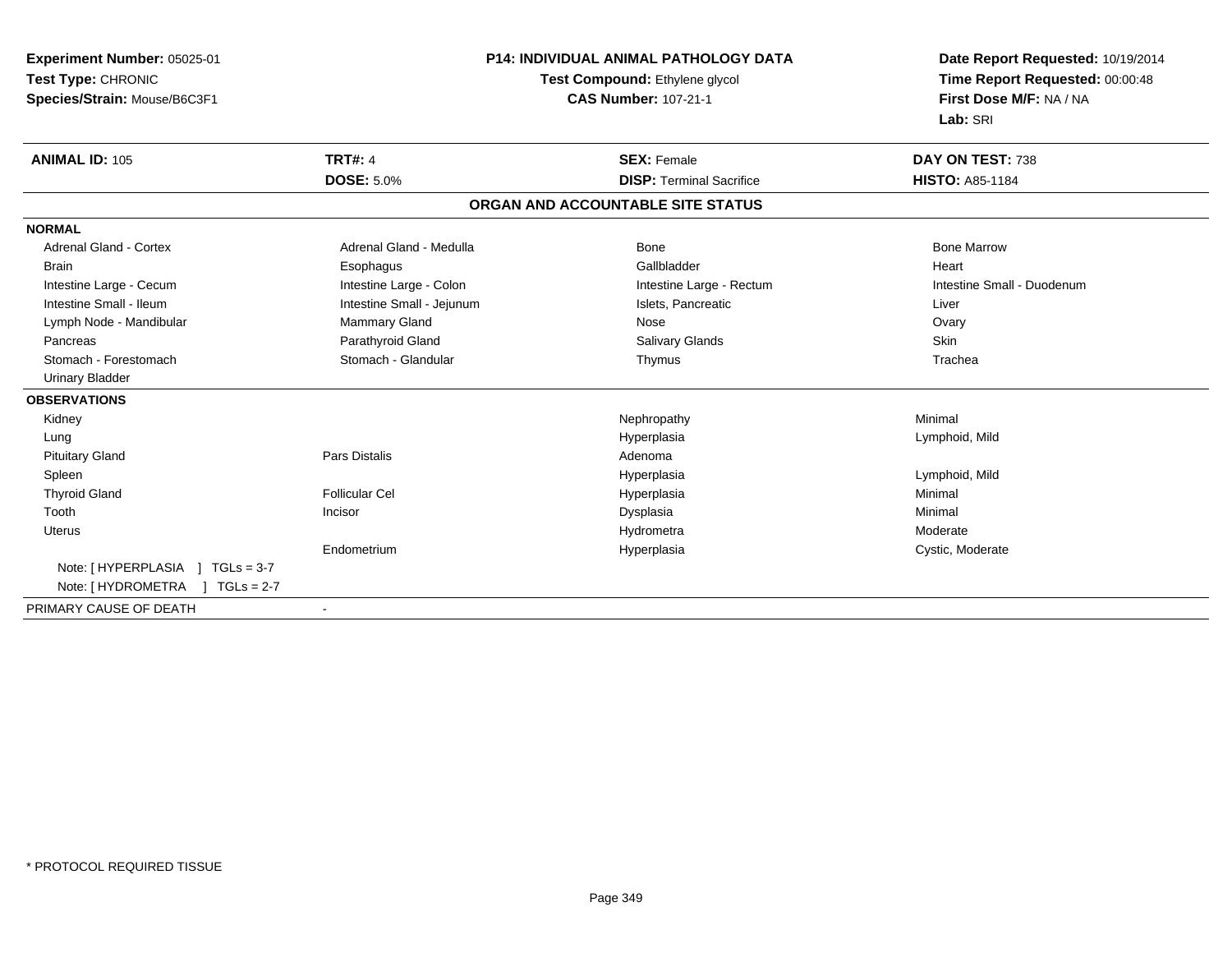| Experiment Number: 05025-01          | <b>P14: INDIVIDUAL ANIMAL PATHOLOGY DATA</b><br>Test Compound: Ethylene glycol |                                   | Date Report Requested: 10/19/2014 |  |
|--------------------------------------|--------------------------------------------------------------------------------|-----------------------------------|-----------------------------------|--|
| Test Type: CHRONIC                   |                                                                                |                                   | Time Report Requested: 00:00:48   |  |
| Species/Strain: Mouse/B6C3F1         |                                                                                | <b>CAS Number: 107-21-1</b>       | First Dose M/F: NA / NA           |  |
|                                      |                                                                                |                                   | Lab: SRI                          |  |
| <b>ANIMAL ID: 106</b>                | <b>TRT#: 4</b>                                                                 | <b>SEX: Female</b>                | DAY ON TEST: 738                  |  |
|                                      | <b>DOSE: 5.0%</b>                                                              | <b>DISP: Terminal Sacrifice</b>   | <b>HISTO: A85-1185</b>            |  |
|                                      |                                                                                | ORGAN AND ACCOUNTABLE SITE STATUS |                                   |  |
| <b>NORMAL</b>                        |                                                                                |                                   |                                   |  |
| <b>Adrenal Gland - Cortex</b>        | Adrenal Gland - Medulla                                                        | Bone                              | <b>Bone Marrow</b>                |  |
| <b>Brain</b>                         | Esophagus                                                                      | Gallbladder                       | Heart                             |  |
| Intestine Large - Cecum              | Intestine Large - Colon                                                        | Intestine Large - Rectum          | Intestine Small - Duodenum        |  |
| Intestine Small - Ileum              | Intestine Small - Jejunum                                                      | Islets, Pancreatic                | Kidney                            |  |
| Lymph Node - Mandibular              | <b>Mammary Gland</b>                                                           | Nose                              | Ovary                             |  |
| Parathyroid Gland                    | Salivary Glands                                                                | <b>Skin</b>                       | Spleen                            |  |
| Stomach - Glandular                  | Thymus                                                                         | <b>Thyroid Gland</b>              | Trachea                           |  |
| <b>Urinary Bladder</b>               |                                                                                |                                   |                                   |  |
| <b>OBSERVATIONS</b>                  |                                                                                |                                   |                                   |  |
| Liver                                |                                                                                | Hyperplasia                       | Lymphoid, Minimal                 |  |
| Lung                                 |                                                                                | Hyperplasia                       | Lymphoid, Minimal                 |  |
| Lymph Node                           | Mesenteric                                                                     | Angiectasis                       | Minimal                           |  |
| Note: $[$ ANGIECTASIS $]$ TGLs = 3-6 |                                                                                |                                   |                                   |  |
| Pancreas                             |                                                                                | Hyperplasia                       | Lymphoid, Mild                    |  |
| <b>Pituitary Gland</b>               | <b>Pars Distalis</b>                                                           | Hyperplasia                       | Focal, Mild                       |  |
| Stomach                              | Forestomach                                                                    | Inflammation                      | Focal, Minimal                    |  |
| <b>Uterus</b>                        | Endometrium                                                                    | Hyperplasia                       | Cystic, Moderate                  |  |
|                                      |                                                                                |                                   |                                   |  |
| PRIMARY CAUSE OF DEATH               |                                                                                |                                   |                                   |  |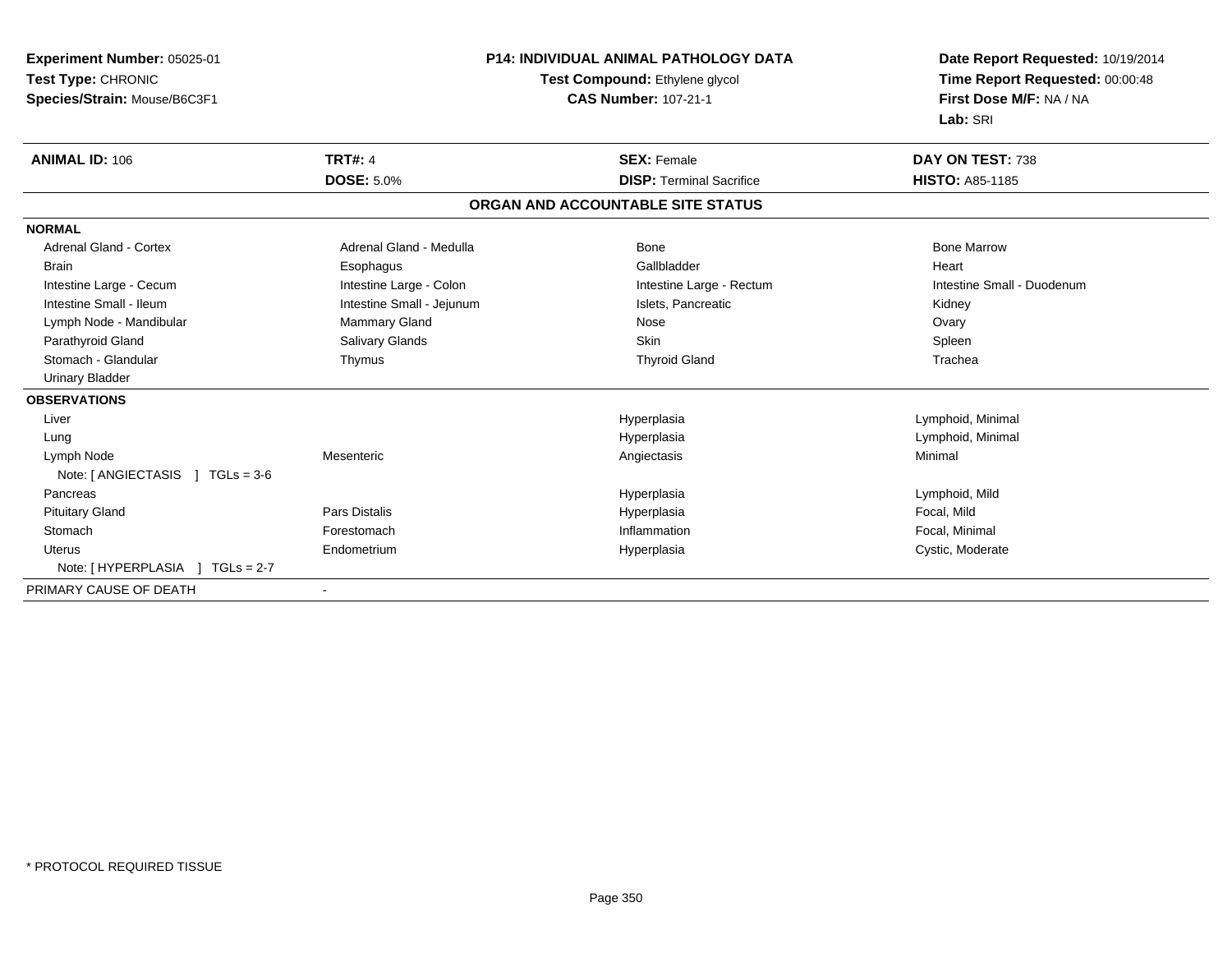| Experiment Number: 05025-01           | <b>P14: INDIVIDUAL ANIMAL PATHOLOGY DATA</b><br>Test Compound: Ethylene glycol |                                   | Date Report Requested: 10/19/2014 |  |
|---------------------------------------|--------------------------------------------------------------------------------|-----------------------------------|-----------------------------------|--|
| Test Type: CHRONIC                    |                                                                                |                                   | Time Report Requested: 00:00:48   |  |
| Species/Strain: Mouse/B6C3F1          |                                                                                | <b>CAS Number: 107-21-1</b>       | First Dose M/F: NA / NA           |  |
|                                       |                                                                                |                                   | Lab: SRI                          |  |
| <b>ANIMAL ID: 107</b>                 | <b>TRT#: 4</b>                                                                 | <b>SEX: Female</b>                | DAY ON TEST: 738                  |  |
|                                       | <b>DOSE: 5.0%</b>                                                              | <b>DISP: Terminal Sacrifice</b>   | <b>HISTO: A85-1186</b>            |  |
|                                       |                                                                                | ORGAN AND ACCOUNTABLE SITE STATUS |                                   |  |
| <b>NORMAL</b>                         |                                                                                |                                   |                                   |  |
| Adrenal Gland - Cortex                | Adrenal Gland - Medulla                                                        | <b>Bone</b>                       | <b>Bone Marrow</b>                |  |
| <b>Brain</b>                          | Esophagus                                                                      | Gallbladder                       | Heart                             |  |
| Intestine Large - Cecum               | Intestine Large - Colon                                                        | Intestine Large - Rectum          | Intestine Small - Duodenum        |  |
| Intestine Small - Ileum               | Intestine Small - Jejunum                                                      | Islets, Pancreatic                | Lung                              |  |
| Lymph Node - Mandibular               | Mammary Gland                                                                  | Nose                              | Ovary                             |  |
| Pancreas                              | Parathyroid Gland                                                              | <b>Pituitary Gland</b>            | <b>Salivary Glands</b>            |  |
| <b>Skin</b>                           | Stomach - Forestomach                                                          | Stomach - Glandular               | Thymus                            |  |
| <b>Thyroid Gland</b>                  | Trachea                                                                        | <b>Urinary Bladder</b>            |                                   |  |
| <b>OBSERVATIONS</b>                   |                                                                                |                                   |                                   |  |
| Kidney                                |                                                                                | Nephropathy                       | Minimal                           |  |
| Liver                                 | Centrilobular, Hepatocyte                                                      | Degeneration                      | Hyaline, Minimal                  |  |
|                                       |                                                                                | Hyperplasia                       | Lymphoid, Minimal                 |  |
| Spleen                                |                                                                                | Hematopoietic Cell Proliferation  | Mild                              |  |
|                                       |                                                                                | Hyperplasia                       | Lymphoid, Mild                    |  |
| <b>Uterus</b>                         | Endometrium                                                                    | Hyperplasia                       | Cystic, Moderate                  |  |
|                                       |                                                                                | Inflammation                      | Suppurative, Mild                 |  |
| Note: [ HYPERPLASIA<br>$TGLs = 1-7.1$ |                                                                                |                                   |                                   |  |
| PRIMARY CAUSE OF DEATH                |                                                                                |                                   |                                   |  |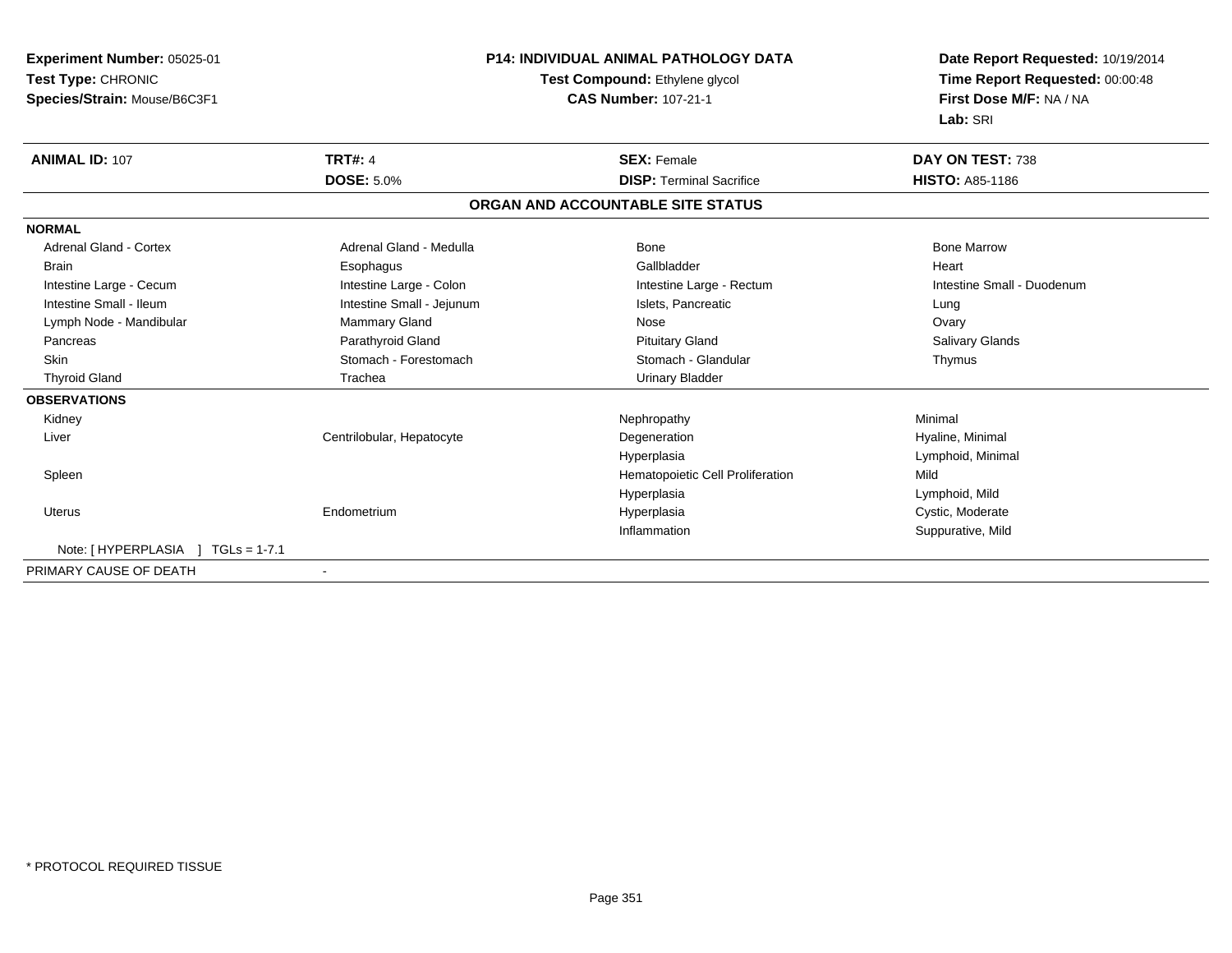| Test Compound: Ethylene glycol<br>Time Report Requested: 00:00:48<br><b>CAS Number: 107-21-1</b><br>First Dose M/F: NA / NA<br>Species/Strain: Mouse/B6C3F1<br>Lab: SRI<br><b>ANIMAL ID: 108</b><br><b>TRT#: 4</b><br><b>SEX: Female</b><br>DAY ON TEST: 738<br><b>DOSE: 5.0%</b><br><b>DISP: Terminal Sacrifice</b><br><b>HISTO: A85-1187</b><br>ORGAN AND ACCOUNTABLE SITE STATUS<br>Adrenal Gland - Cortex<br>Adrenal Gland - Medulla<br><b>Bone Marrow</b><br>Bone<br>Gallbladder<br><b>Brain</b><br>Esophagus<br>Heart<br>Intestine Large - Colon<br>Intestine Small - Duodenum<br>Intestine Large - Cecum<br>Intestine Large - Rectum<br>Intestine Small - Ileum<br>Intestine Small - Jejunum<br>Islets, Pancreatic<br>Lymph Node - Mandibular<br>Ovary<br>Mammary Gland<br>Nose<br>Parathyroid Gland<br>Stomach - Glandular<br>Salivary Glands<br>Skin<br>Thymus<br>Trachea<br>Moderate<br>Kidney<br>Nephropathy<br>Liver<br>Hepatocellular Carcinoma<br>Infarct<br>Marked<br>Multifocal, Minimal<br>Inflammation<br>[ Hepatocellular Carcinoma TGLS = 4-11 ]<br>[ Infarct TGLS = $4-11$ ]<br>Mild<br>Artery, Media<br>Hyperplasia<br>Lung<br>Hyperplasia<br>Lymphoid, Mild<br>Atrophy<br>Focal, Marked<br>Pancreas<br>Duct<br>Dilatation<br>Marked<br>Note: $[DILATATION] TGLs = 2-5$<br>Focal, Mild<br><b>Pituitary Gland</b><br>Pars Distalis<br>Hyperplasia<br>Spleen<br>Hyperplasia<br>Lymphoid, Mild<br>Note: [HYPERPLASIA ] TGLs = 3-8<br>Stomach<br>Forestomach, Mucosa<br>Hyperplasia<br>Papillary, Minimal<br>Inflammation<br>Focal, Minimal<br>Forestomach<br><b>Thyroid Gland</b><br>Mild<br><b>Follicular Cel</b><br>Hyperplasia<br><b>Urinary Bladder</b><br>Hyperplasia<br>Lymphoid, Mild<br>Cystic, Moderate<br><b>Uterus</b><br>Endometrium<br>Hyperplasia<br>Note: [HYPERPLASIA ] TGLs = 1-7<br>$\blacksquare$ | Experiment Number: 05025-01 | P14: INDIVIDUAL ANIMAL PATHOLOGY DATA | Date Report Requested: 10/19/2014 |
|-----------------------------------------------------------------------------------------------------------------------------------------------------------------------------------------------------------------------------------------------------------------------------------------------------------------------------------------------------------------------------------------------------------------------------------------------------------------------------------------------------------------------------------------------------------------------------------------------------------------------------------------------------------------------------------------------------------------------------------------------------------------------------------------------------------------------------------------------------------------------------------------------------------------------------------------------------------------------------------------------------------------------------------------------------------------------------------------------------------------------------------------------------------------------------------------------------------------------------------------------------------------------------------------------------------------------------------------------------------------------------------------------------------------------------------------------------------------------------------------------------------------------------------------------------------------------------------------------------------------------------------------------------------------------------------------------------------------------------------------------------------------------------------------------------------------------------------------|-----------------------------|---------------------------------------|-----------------------------------|
|                                                                                                                                                                                                                                                                                                                                                                                                                                                                                                                                                                                                                                                                                                                                                                                                                                                                                                                                                                                                                                                                                                                                                                                                                                                                                                                                                                                                                                                                                                                                                                                                                                                                                                                                                                                                                                         | Test Type: CHRONIC          |                                       |                                   |
|                                                                                                                                                                                                                                                                                                                                                                                                                                                                                                                                                                                                                                                                                                                                                                                                                                                                                                                                                                                                                                                                                                                                                                                                                                                                                                                                                                                                                                                                                                                                                                                                                                                                                                                                                                                                                                         |                             |                                       |                                   |
|                                                                                                                                                                                                                                                                                                                                                                                                                                                                                                                                                                                                                                                                                                                                                                                                                                                                                                                                                                                                                                                                                                                                                                                                                                                                                                                                                                                                                                                                                                                                                                                                                                                                                                                                                                                                                                         |                             |                                       |                                   |
|                                                                                                                                                                                                                                                                                                                                                                                                                                                                                                                                                                                                                                                                                                                                                                                                                                                                                                                                                                                                                                                                                                                                                                                                                                                                                                                                                                                                                                                                                                                                                                                                                                                                                                                                                                                                                                         |                             |                                       |                                   |
|                                                                                                                                                                                                                                                                                                                                                                                                                                                                                                                                                                                                                                                                                                                                                                                                                                                                                                                                                                                                                                                                                                                                                                                                                                                                                                                                                                                                                                                                                                                                                                                                                                                                                                                                                                                                                                         |                             |                                       |                                   |
|                                                                                                                                                                                                                                                                                                                                                                                                                                                                                                                                                                                                                                                                                                                                                                                                                                                                                                                                                                                                                                                                                                                                                                                                                                                                                                                                                                                                                                                                                                                                                                                                                                                                                                                                                                                                                                         |                             |                                       |                                   |
|                                                                                                                                                                                                                                                                                                                                                                                                                                                                                                                                                                                                                                                                                                                                                                                                                                                                                                                                                                                                                                                                                                                                                                                                                                                                                                                                                                                                                                                                                                                                                                                                                                                                                                                                                                                                                                         | <b>NORMAL</b>               |                                       |                                   |
|                                                                                                                                                                                                                                                                                                                                                                                                                                                                                                                                                                                                                                                                                                                                                                                                                                                                                                                                                                                                                                                                                                                                                                                                                                                                                                                                                                                                                                                                                                                                                                                                                                                                                                                                                                                                                                         |                             |                                       |                                   |
|                                                                                                                                                                                                                                                                                                                                                                                                                                                                                                                                                                                                                                                                                                                                                                                                                                                                                                                                                                                                                                                                                                                                                                                                                                                                                                                                                                                                                                                                                                                                                                                                                                                                                                                                                                                                                                         |                             |                                       |                                   |
|                                                                                                                                                                                                                                                                                                                                                                                                                                                                                                                                                                                                                                                                                                                                                                                                                                                                                                                                                                                                                                                                                                                                                                                                                                                                                                                                                                                                                                                                                                                                                                                                                                                                                                                                                                                                                                         |                             |                                       |                                   |
|                                                                                                                                                                                                                                                                                                                                                                                                                                                                                                                                                                                                                                                                                                                                                                                                                                                                                                                                                                                                                                                                                                                                                                                                                                                                                                                                                                                                                                                                                                                                                                                                                                                                                                                                                                                                                                         |                             |                                       |                                   |
|                                                                                                                                                                                                                                                                                                                                                                                                                                                                                                                                                                                                                                                                                                                                                                                                                                                                                                                                                                                                                                                                                                                                                                                                                                                                                                                                                                                                                                                                                                                                                                                                                                                                                                                                                                                                                                         |                             |                                       |                                   |
|                                                                                                                                                                                                                                                                                                                                                                                                                                                                                                                                                                                                                                                                                                                                                                                                                                                                                                                                                                                                                                                                                                                                                                                                                                                                                                                                                                                                                                                                                                                                                                                                                                                                                                                                                                                                                                         |                             |                                       |                                   |
|                                                                                                                                                                                                                                                                                                                                                                                                                                                                                                                                                                                                                                                                                                                                                                                                                                                                                                                                                                                                                                                                                                                                                                                                                                                                                                                                                                                                                                                                                                                                                                                                                                                                                                                                                                                                                                         |                             |                                       |                                   |
|                                                                                                                                                                                                                                                                                                                                                                                                                                                                                                                                                                                                                                                                                                                                                                                                                                                                                                                                                                                                                                                                                                                                                                                                                                                                                                                                                                                                                                                                                                                                                                                                                                                                                                                                                                                                                                         | <b>OBSERVATIONS</b>         |                                       |                                   |
|                                                                                                                                                                                                                                                                                                                                                                                                                                                                                                                                                                                                                                                                                                                                                                                                                                                                                                                                                                                                                                                                                                                                                                                                                                                                                                                                                                                                                                                                                                                                                                                                                                                                                                                                                                                                                                         |                             |                                       |                                   |
|                                                                                                                                                                                                                                                                                                                                                                                                                                                                                                                                                                                                                                                                                                                                                                                                                                                                                                                                                                                                                                                                                                                                                                                                                                                                                                                                                                                                                                                                                                                                                                                                                                                                                                                                                                                                                                         |                             |                                       |                                   |
|                                                                                                                                                                                                                                                                                                                                                                                                                                                                                                                                                                                                                                                                                                                                                                                                                                                                                                                                                                                                                                                                                                                                                                                                                                                                                                                                                                                                                                                                                                                                                                                                                                                                                                                                                                                                                                         |                             |                                       |                                   |
|                                                                                                                                                                                                                                                                                                                                                                                                                                                                                                                                                                                                                                                                                                                                                                                                                                                                                                                                                                                                                                                                                                                                                                                                                                                                                                                                                                                                                                                                                                                                                                                                                                                                                                                                                                                                                                         |                             |                                       |                                   |
|                                                                                                                                                                                                                                                                                                                                                                                                                                                                                                                                                                                                                                                                                                                                                                                                                                                                                                                                                                                                                                                                                                                                                                                                                                                                                                                                                                                                                                                                                                                                                                                                                                                                                                                                                                                                                                         |                             |                                       |                                   |
|                                                                                                                                                                                                                                                                                                                                                                                                                                                                                                                                                                                                                                                                                                                                                                                                                                                                                                                                                                                                                                                                                                                                                                                                                                                                                                                                                                                                                                                                                                                                                                                                                                                                                                                                                                                                                                         |                             |                                       |                                   |
|                                                                                                                                                                                                                                                                                                                                                                                                                                                                                                                                                                                                                                                                                                                                                                                                                                                                                                                                                                                                                                                                                                                                                                                                                                                                                                                                                                                                                                                                                                                                                                                                                                                                                                                                                                                                                                         |                             |                                       |                                   |
|                                                                                                                                                                                                                                                                                                                                                                                                                                                                                                                                                                                                                                                                                                                                                                                                                                                                                                                                                                                                                                                                                                                                                                                                                                                                                                                                                                                                                                                                                                                                                                                                                                                                                                                                                                                                                                         |                             |                                       |                                   |
|                                                                                                                                                                                                                                                                                                                                                                                                                                                                                                                                                                                                                                                                                                                                                                                                                                                                                                                                                                                                                                                                                                                                                                                                                                                                                                                                                                                                                                                                                                                                                                                                                                                                                                                                                                                                                                         |                             |                                       |                                   |
|                                                                                                                                                                                                                                                                                                                                                                                                                                                                                                                                                                                                                                                                                                                                                                                                                                                                                                                                                                                                                                                                                                                                                                                                                                                                                                                                                                                                                                                                                                                                                                                                                                                                                                                                                                                                                                         |                             |                                       |                                   |
|                                                                                                                                                                                                                                                                                                                                                                                                                                                                                                                                                                                                                                                                                                                                                                                                                                                                                                                                                                                                                                                                                                                                                                                                                                                                                                                                                                                                                                                                                                                                                                                                                                                                                                                                                                                                                                         |                             |                                       |                                   |
|                                                                                                                                                                                                                                                                                                                                                                                                                                                                                                                                                                                                                                                                                                                                                                                                                                                                                                                                                                                                                                                                                                                                                                                                                                                                                                                                                                                                                                                                                                                                                                                                                                                                                                                                                                                                                                         |                             |                                       |                                   |
|                                                                                                                                                                                                                                                                                                                                                                                                                                                                                                                                                                                                                                                                                                                                                                                                                                                                                                                                                                                                                                                                                                                                                                                                                                                                                                                                                                                                                                                                                                                                                                                                                                                                                                                                                                                                                                         |                             |                                       |                                   |
|                                                                                                                                                                                                                                                                                                                                                                                                                                                                                                                                                                                                                                                                                                                                                                                                                                                                                                                                                                                                                                                                                                                                                                                                                                                                                                                                                                                                                                                                                                                                                                                                                                                                                                                                                                                                                                         |                             |                                       |                                   |
|                                                                                                                                                                                                                                                                                                                                                                                                                                                                                                                                                                                                                                                                                                                                                                                                                                                                                                                                                                                                                                                                                                                                                                                                                                                                                                                                                                                                                                                                                                                                                                                                                                                                                                                                                                                                                                         |                             |                                       |                                   |
|                                                                                                                                                                                                                                                                                                                                                                                                                                                                                                                                                                                                                                                                                                                                                                                                                                                                                                                                                                                                                                                                                                                                                                                                                                                                                                                                                                                                                                                                                                                                                                                                                                                                                                                                                                                                                                         |                             |                                       |                                   |
|                                                                                                                                                                                                                                                                                                                                                                                                                                                                                                                                                                                                                                                                                                                                                                                                                                                                                                                                                                                                                                                                                                                                                                                                                                                                                                                                                                                                                                                                                                                                                                                                                                                                                                                                                                                                                                         |                             |                                       |                                   |
|                                                                                                                                                                                                                                                                                                                                                                                                                                                                                                                                                                                                                                                                                                                                                                                                                                                                                                                                                                                                                                                                                                                                                                                                                                                                                                                                                                                                                                                                                                                                                                                                                                                                                                                                                                                                                                         |                             |                                       |                                   |
|                                                                                                                                                                                                                                                                                                                                                                                                                                                                                                                                                                                                                                                                                                                                                                                                                                                                                                                                                                                                                                                                                                                                                                                                                                                                                                                                                                                                                                                                                                                                                                                                                                                                                                                                                                                                                                         |                             |                                       |                                   |
|                                                                                                                                                                                                                                                                                                                                                                                                                                                                                                                                                                                                                                                                                                                                                                                                                                                                                                                                                                                                                                                                                                                                                                                                                                                                                                                                                                                                                                                                                                                                                                                                                                                                                                                                                                                                                                         |                             |                                       |                                   |
|                                                                                                                                                                                                                                                                                                                                                                                                                                                                                                                                                                                                                                                                                                                                                                                                                                                                                                                                                                                                                                                                                                                                                                                                                                                                                                                                                                                                                                                                                                                                                                                                                                                                                                                                                                                                                                         | PRIMARY CAUSE OF DEATH      |                                       |                                   |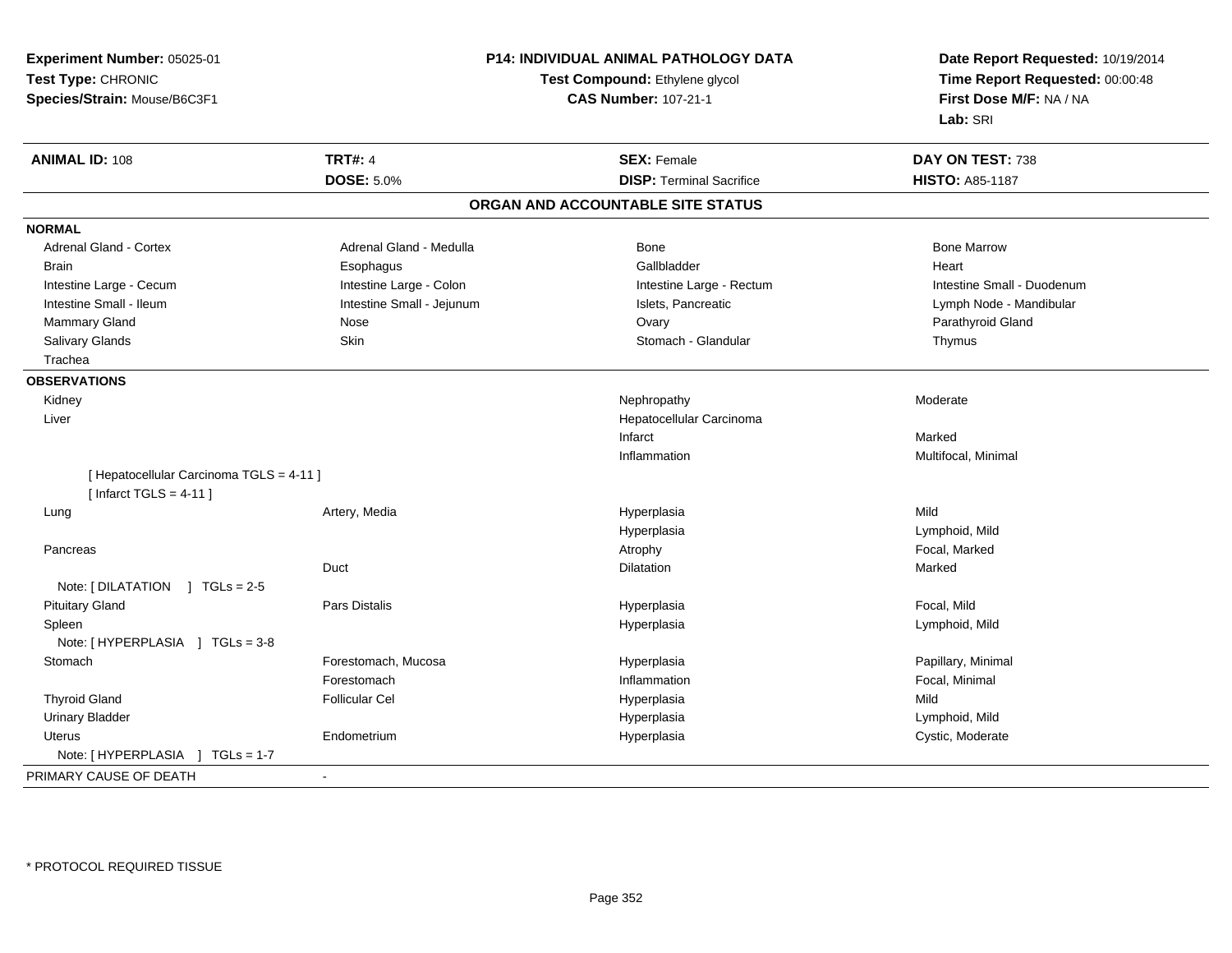| Experiment Number: 05025-01          | P14: INDIVIDUAL ANIMAL PATHOLOGY DATA<br>Test Compound: Ethylene glycol<br><b>CAS Number: 107-21-1</b> |                                   | Date Report Requested: 10/19/2014<br>Time Report Requested: 00:00:48<br>First Dose M/F: NA / NA |
|--------------------------------------|--------------------------------------------------------------------------------------------------------|-----------------------------------|-------------------------------------------------------------------------------------------------|
| Test Type: CHRONIC                   |                                                                                                        |                                   |                                                                                                 |
| Species/Strain: Mouse/B6C3F1         |                                                                                                        |                                   |                                                                                                 |
|                                      |                                                                                                        |                                   | Lab: SRI                                                                                        |
| <b>ANIMAL ID: 109</b>                | <b>TRT#: 4</b>                                                                                         | <b>SEX: Female</b>                | DAY ON TEST: 738                                                                                |
|                                      | <b>DOSE: 5.0%</b>                                                                                      | <b>DISP: Terminal Sacrifice</b>   | <b>HISTO: A85-1188</b>                                                                          |
|                                      |                                                                                                        | ORGAN AND ACCOUNTABLE SITE STATUS |                                                                                                 |
| <b>NORMAL</b>                        |                                                                                                        |                                   |                                                                                                 |
| <b>Adrenal Gland - Cortex</b>        | Adrenal Gland - Medulla                                                                                | Bone                              | <b>Brain</b>                                                                                    |
| Esophagus                            | Gallbladder                                                                                            | Heart                             | Intestine Large - Cecum                                                                         |
| Intestine Large - Colon              | Intestine Large - Rectum                                                                               | Intestine Small - Duodenum        | Intestine Small - Ileum                                                                         |
| Intestine Small - Jejunum            | Islets, Pancreatic                                                                                     | Mammary Gland                     | Nose                                                                                            |
| Pancreas                             | Parathyroid Gland                                                                                      | Salivary Glands                   | Thymus                                                                                          |
| <b>Thyroid Gland</b>                 | Trachea                                                                                                | <b>Urinary Bladder</b>            |                                                                                                 |
| <b>OBSERVATIONS</b>                  |                                                                                                        |                                   |                                                                                                 |
| <b>Blood Vessel</b>                  | <b>Mesent Artery</b>                                                                                   | Inflammation                      | Chronic, Moderate                                                                               |
| <b>Bone Marrow</b>                   |                                                                                                        | Hyperplasia                       | Neutrophil, Moderate                                                                            |
| Kidney                               |                                                                                                        | <b>Infiltration Cellular</b>      | Mixed Cell, Mild                                                                                |
|                                      |                                                                                                        | Nephropathy                       | Mild                                                                                            |
| Liver                                |                                                                                                        | <b>Infiltration Cellular</b>      | Mixed Cell, Mild                                                                                |
|                                      |                                                                                                        | Inflammation                      | Multifocal, Mild                                                                                |
| Lung                                 | Artery, Media                                                                                          | Hyperplasia                       | Minimal                                                                                         |
|                                      |                                                                                                        | Hyperplasia                       | Lymphoid, Mild                                                                                  |
| Lymph Node                           | Mandibular                                                                                             | Hyperplasia                       | Mild                                                                                            |
|                                      | Mesenteric                                                                                             | Hyperplasia                       | Mild                                                                                            |
| Ovary                                |                                                                                                        | Inflammation                      | Suppurative, Marked                                                                             |
| Note: [INFLAMMATION ] TGLs = 1-7,2-7 |                                                                                                        |                                   |                                                                                                 |
| <b>Pituitary Gland</b>               | Pars Distalis                                                                                          | Adenoma                           |                                                                                                 |
| <b>Skin</b>                          |                                                                                                        | Inflammation                      | Chronic, Minimal                                                                                |
| Spleen                               |                                                                                                        | Hematopoietic Cell Proliferation  | Moderate                                                                                        |
| Note: [ HEMA CELL PROL ] TGLs = 3-8  |                                                                                                        |                                   |                                                                                                 |
| Stomach                              | Forestomach                                                                                            | Mineralization                    | Minimal                                                                                         |
|                                      | Glandular                                                                                              | Mineralization                    | Mild                                                                                            |
| Uterus                               | Endometrium                                                                                            | Hyperplasia                       | Cystic, Moderate                                                                                |
|                                      |                                                                                                        | Inflammation                      | Suppurative, Mild                                                                               |
| PRIMARY CAUSE OF DEATH               | $\overline{\phantom{a}}$                                                                               |                                   |                                                                                                 |
|                                      |                                                                                                        |                                   |                                                                                                 |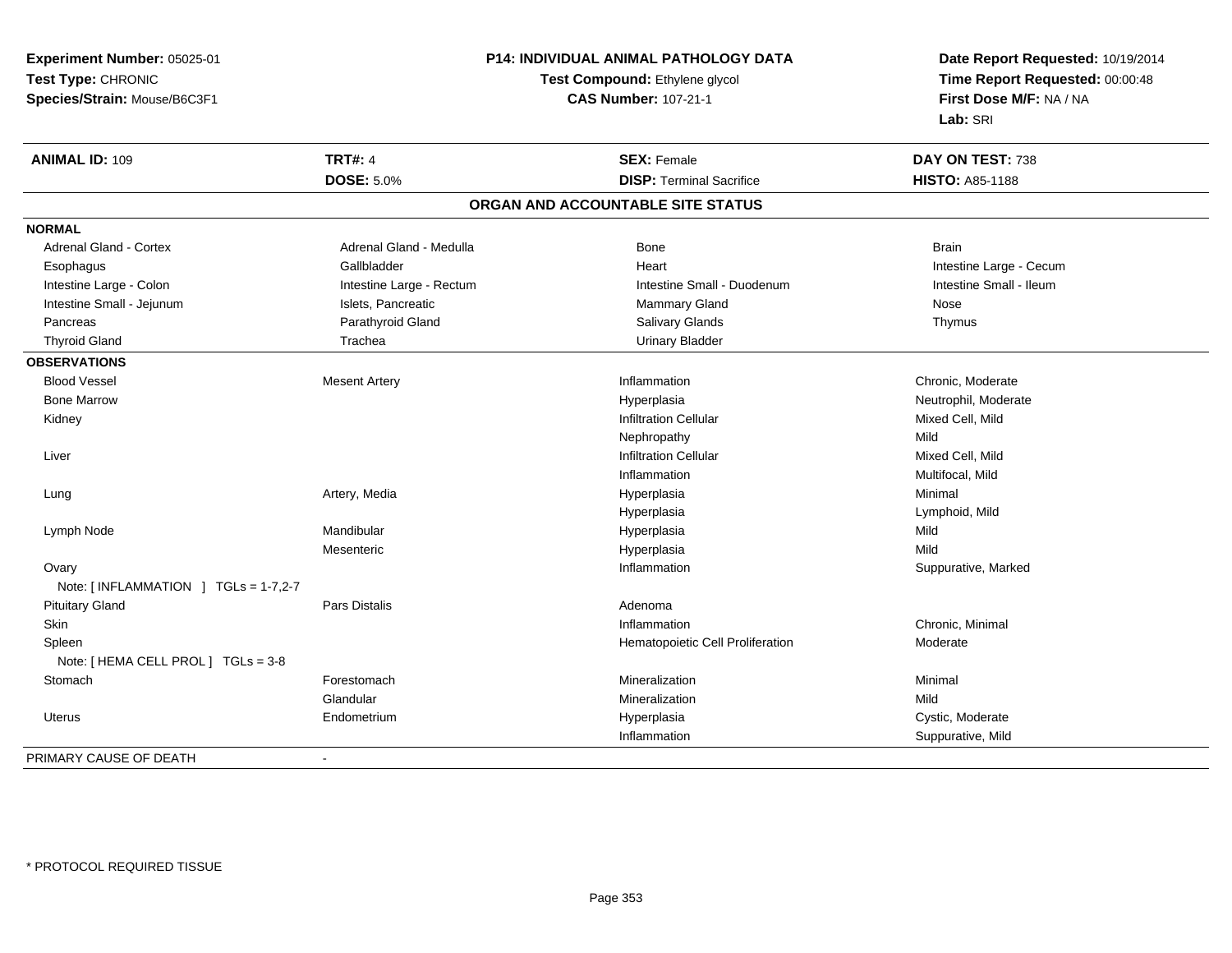| Experiment Number: 05025-01         | <b>P14: INDIVIDUAL ANIMAL PATHOLOGY DATA</b> |                                   | Date Report Requested: 10/19/2014 |
|-------------------------------------|----------------------------------------------|-----------------------------------|-----------------------------------|
| Test Type: CHRONIC                  |                                              | Test Compound: Ethylene glycol    | Time Report Requested: 00:00:48   |
| Species/Strain: Mouse/B6C3F1        |                                              | <b>CAS Number: 107-21-1</b>       | First Dose M/F: NA / NA           |
|                                     |                                              |                                   | Lab: SRI                          |
| <b>ANIMAL ID: 110</b>               | <b>TRT#: 4</b>                               | <b>SEX: Female</b>                | DAY ON TEST: 738                  |
|                                     | <b>DOSE: 5.0%</b>                            | <b>DISP: Terminal Sacrifice</b>   | <b>HISTO: A85-1189</b>            |
|                                     |                                              | ORGAN AND ACCOUNTABLE SITE STATUS |                                   |
| <b>NORMAL</b>                       |                                              |                                   |                                   |
| Adrenal Gland - Cortex              | Adrenal Gland - Medulla                      | Bone                              | <b>Bone Marrow</b>                |
| <b>Brain</b>                        | Esophagus                                    | Gallbladder                       | Heart                             |
| Intestine Large - Cecum             | Intestine Large - Colon                      | Intestine Large - Rectum          | Intestine Small - Duodenum        |
| Intestine Small - Jejunum           | Islets, Pancreatic                           | Kidney                            | Mammary Gland                     |
| Nose                                | Ovary                                        | Pancreas                          | Parathyroid Gland                 |
| Salivary Glands                     | Spleen                                       | Stomach - Forestomach             | Thymus                            |
| <b>Thyroid Gland</b>                | Trachea                                      | <b>Urinary Bladder</b>            |                                   |
| <b>OBSERVATIONS</b>                 |                                              |                                   |                                   |
| <b>Intestine Small</b>              | Ileum, Lymphoid Tiss                         | Hyperplasia                       | Lymphoid, Mild                    |
| Liver                               | Centrilobular, Hepatocyte                    | Degeneration                      | Hyaline, Minimal                  |
|                                     |                                              | Inflammation                      | Multifocal, Minimal               |
| Lung                                | Artery, Media                                | Hyperplasia                       | Minimal                           |
| Lymph Node                          | Mandibular                                   | Hyperplasia                       | Lymphoid, Moderate                |
| <b>Pituitary Gland</b>              | Pars Distalis                                | Hyperplasia                       | Focal, Minimal                    |
| <b>Skin</b>                         |                                              | Inflammation                      | Chronic, Minimal                  |
| Note: [INFLAMMATION ] TGLs = 2-12   |                                              |                                   |                                   |
| Stomach                             | Epithelium, Glandular                        | Degeneration                      | Hyaline, Mild                     |
| Uterus                              | Endometrium                                  | Hyperplasia                       | Cystic, Moderate                  |
| Note: [ HYPERPLASIA<br>$TGLs = 3-7$ |                                              |                                   |                                   |
| PRIMARY CAUSE OF DEATH              |                                              |                                   |                                   |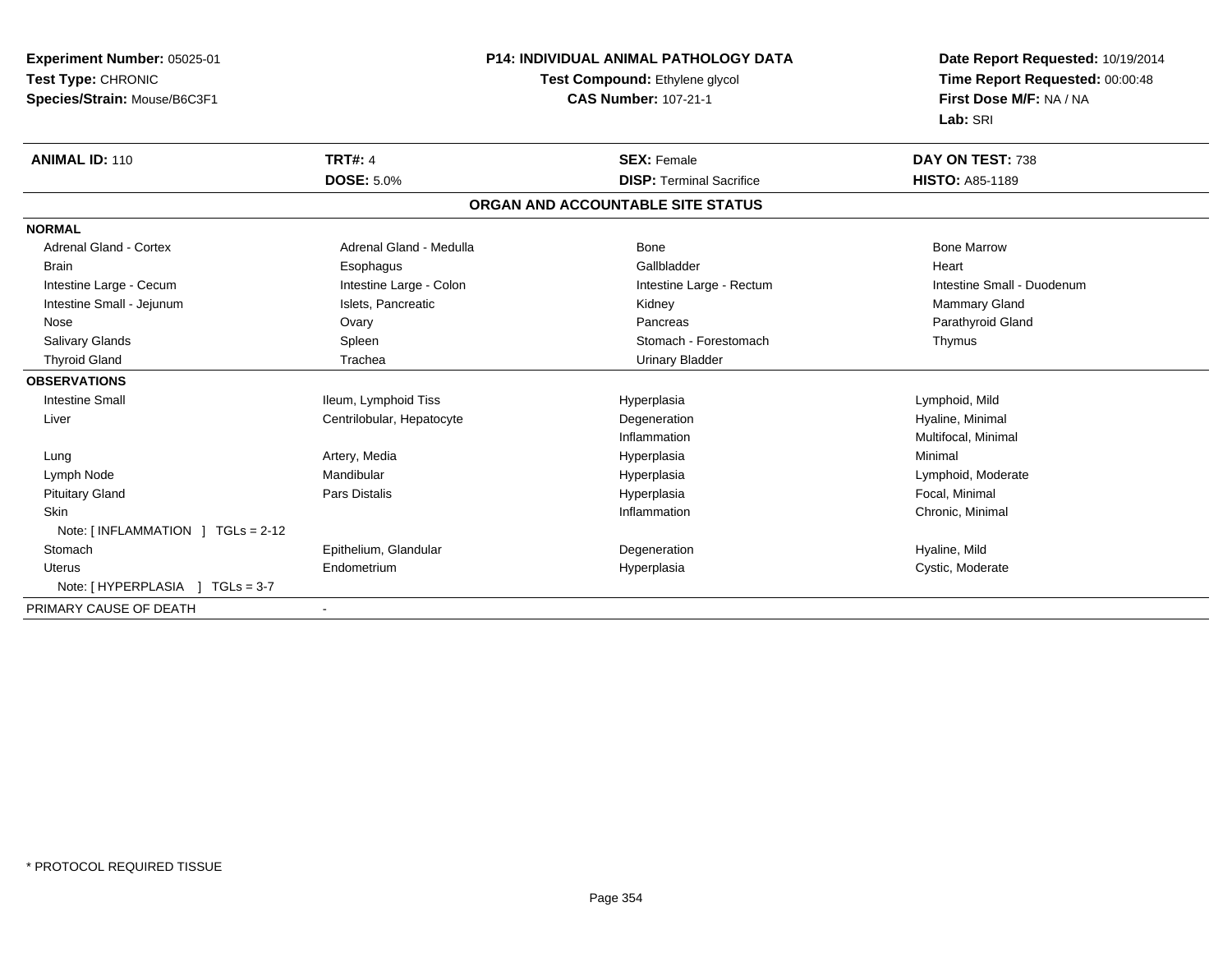| Experiment Number: 05025-01<br>Test Type: CHRONIC<br>Species/Strain: Mouse/B6C3F1 |                   | <b>P14: INDIVIDUAL ANIMAL PATHOLOGY DATA</b><br>Test Compound: Ethylene glycol<br><b>CAS Number: 107-21-1</b> | Date Report Requested: 10/19/2014<br>Time Report Requested: 00:00:48<br>First Dose M/F: NA / NA<br>Lab: SRI |
|-----------------------------------------------------------------------------------|-------------------|---------------------------------------------------------------------------------------------------------------|-------------------------------------------------------------------------------------------------------------|
| <b>ANIMAL ID: 121</b>                                                             | TRT#: 6           | <b>SEX: Female</b>                                                                                            | DAY ON TEST: 736                                                                                            |
|                                                                                   | <b>DOSE: 2.5%</b> | <b>DISP:</b> Terminal Sacrifice                                                                               | <b>HISTO: A85-1200</b>                                                                                      |
|                                                                                   |                   | ORGAN AND ACCOUNTABLE SITE STATUS                                                                             |                                                                                                             |
| <b>NORMAL</b>                                                                     |                   |                                                                                                               |                                                                                                             |
| Lung                                                                              | Skin              | <b>Thyroid Gland</b>                                                                                          |                                                                                                             |
| <b>OBSERVATIONS</b>                                                               |                   |                                                                                                               |                                                                                                             |
| Kidney                                                                            |                   | Nephropathy                                                                                                   | Minimal                                                                                                     |
| Liver                                                                             |                   | Hyperplasia                                                                                                   | Lymphoid, Mild                                                                                              |
|                                                                                   |                   | Inflammation                                                                                                  | Multifocal, Minimal                                                                                         |
| Uterus                                                                            | Endometrium       | Hyperplasia                                                                                                   | Cystic, Marked                                                                                              |
| [Hyperplasia TGLS = $2-7$ ]                                                       |                   |                                                                                                               |                                                                                                             |
| PRIMARY CAUSE OF DEATH                                                            |                   |                                                                                                               |                                                                                                             |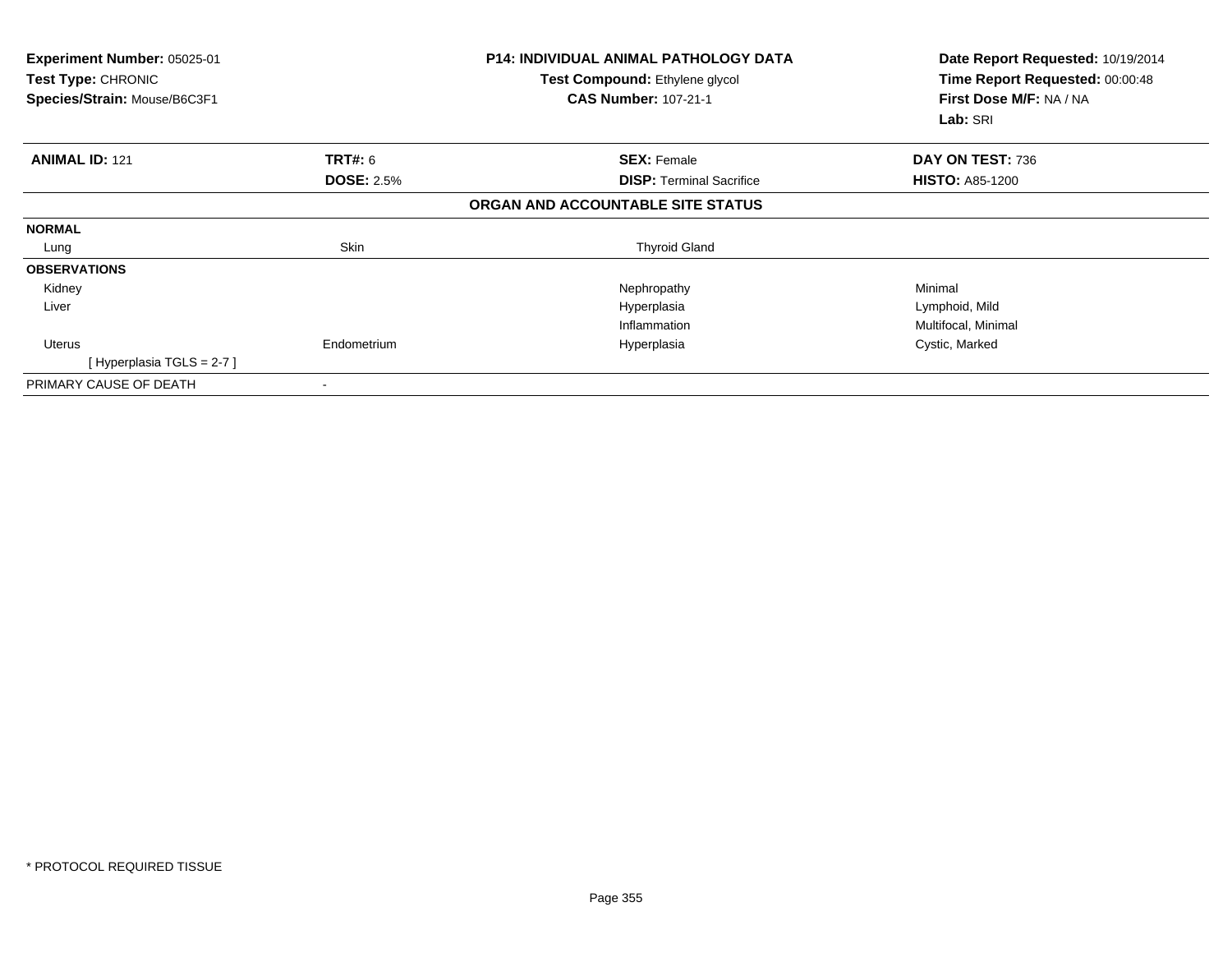| Experiment Number: 05025-01                     |                           | P14: INDIVIDUAL ANIMAL PATHOLOGY DATA | Date Report Requested: 10/19/2014<br>Time Report Requested: 00:00:48 |
|-------------------------------------------------|---------------------------|---------------------------------------|----------------------------------------------------------------------|
| Test Type: CHRONIC                              |                           | Test Compound: Ethylene glycol        |                                                                      |
| Species/Strain: Mouse/B6C3F1                    |                           | <b>CAS Number: 107-21-1</b>           | First Dose M/F: NA / NA                                              |
|                                                 |                           |                                       | Lab: SRI                                                             |
| <b>ANIMAL ID: 122</b>                           | <b>TRT#: 6</b>            | <b>SEX: Female</b>                    | DAY ON TEST: 691                                                     |
|                                                 | <b>DOSE: 2.5%</b>         | <b>DISP: Dead</b>                     | <b>HISTO: A85-1201</b>                                               |
|                                                 |                           | ORGAN AND ACCOUNTABLE SITE STATUS     |                                                                      |
| <b>NORMAL</b>                                   |                           |                                       |                                                                      |
| <b>Adrenal Gland - Cortex</b>                   | Adrenal Gland - Medulla   | Bone                                  | <b>Bone Marrow</b>                                                   |
| <b>Brain</b>                                    | Esophagus                 | Gallbladder                           | Heart                                                                |
| Intestine Large - Cecum                         | Intestine Large - Colon   | Intestine Large - Rectum              | Intestine Small - Duodenum                                           |
| Intestine Small - Ileum                         | Intestine Small - Jejunum | Islets, Pancreatic                    | Lung                                                                 |
| Lymph Node - Mandibular                         | Mammary Gland             | Nose                                  | Ovary                                                                |
| Pancreas                                        | <b>Pituitary Gland</b>    | Salivary Glands                       | Skin                                                                 |
| Stomach - Forestomach                           | Stomach - Glandular       | Thymus                                | Trachea                                                              |
| <b>Urinary Bladder</b>                          |                           |                                       |                                                                      |
| <b>MISSING</b>                                  |                           |                                       |                                                                      |
| Parathyroid Gland                               |                           |                                       |                                                                      |
| <b>OBSERVATIONS</b>                             |                           |                                       |                                                                      |
| Kidney                                          |                           | Nephropathy                           | Minimal                                                              |
| Liver                                           |                           | Fatty Change                          | Mild                                                                 |
|                                                 |                           | Hepatocellular Carcinoma              |                                                                      |
|                                                 |                           | Hyperplasia                           | Lymphoid, Mild                                                       |
|                                                 |                           | Necrosis                              | Multifocal, Mild                                                     |
| Note: [ HEPATOCLR CARC ] TGLs = 3-12            |                           |                                       |                                                                      |
| Spleen                                          |                           | Hematopoietic Cell Proliferation      | Moderate                                                             |
|                                                 |                           | Hyperplasia                           | Lymphoid, Mild                                                       |
| [ Hematopoietic Cell Proliferation TGLS = 2-8 ] |                           |                                       |                                                                      |
| <b>Thyroid Gland</b>                            | <b>Follicular Cel</b>     | Hyperplasia                           | Minimal                                                              |
| Uterus                                          | Endometrium               | Hyperplasia                           | Cystic, Moderate                                                     |
| PRIMARY CAUSE OF DEATH                          | $\blacksquare$            |                                       |                                                                      |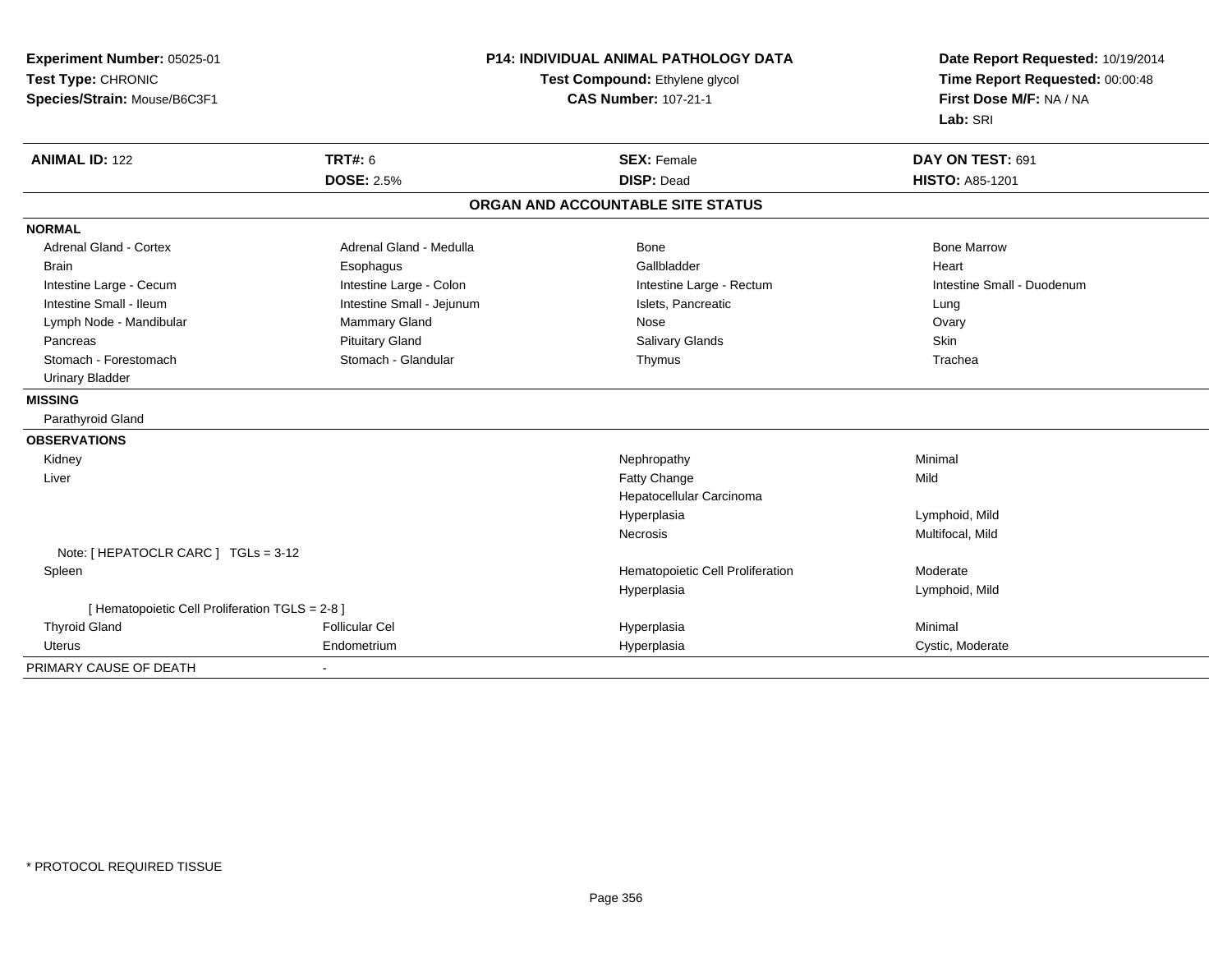| Experiment Number: 05025-01<br>Test Type: CHRONIC<br>Species/Strain: Mouse/B6C3F1 |                       | <b>P14: INDIVIDUAL ANIMAL PATHOLOGY DATA</b><br>Test Compound: Ethylene glycol<br><b>CAS Number: 107-21-1</b> | Date Report Requested: 10/19/2014<br>Time Report Requested: 00:00:48<br>First Dose M/F: NA / NA<br>Lab: SRI |
|-----------------------------------------------------------------------------------|-----------------------|---------------------------------------------------------------------------------------------------------------|-------------------------------------------------------------------------------------------------------------|
| <b>ANIMAL ID: 123</b>                                                             | <b>TRT#: 6</b>        | <b>SEX: Female</b>                                                                                            | DAY ON TEST: 736                                                                                            |
|                                                                                   | <b>DOSE: 2.5%</b>     | <b>DISP: Terminal Sacrifice</b>                                                                               | <b>HISTO: A85-1202</b>                                                                                      |
|                                                                                   |                       | ORGAN AND ACCOUNTABLE SITE STATUS                                                                             |                                                                                                             |
| <b>NORMAL</b>                                                                     |                       |                                                                                                               |                                                                                                             |
| Skin                                                                              |                       |                                                                                                               |                                                                                                             |
| <b>OBSERVATIONS</b>                                                               |                       |                                                                                                               |                                                                                                             |
| Kidney                                                                            |                       | Nephropathy                                                                                                   | Minimal                                                                                                     |
| Liver                                                                             |                       | Hepatocellular Carcinoma                                                                                      |                                                                                                             |
| [ Hepatocellular Carcinoma TGLS = 4-12 ]                                          |                       |                                                                                                               |                                                                                                             |
| Lung                                                                              | Artery, Media         | Hyperplasia                                                                                                   | Minimal                                                                                                     |
|                                                                                   |                       | Hyperplasia                                                                                                   | Lymphoid, Minimal                                                                                           |
| Pancreas                                                                          | Duct                  | <b>Dilatation</b>                                                                                             | Marked                                                                                                      |
| [Dilatation TGLS = $2-5$ ]                                                        |                       |                                                                                                               |                                                                                                             |
| Spleen                                                                            |                       | Hyperplasia                                                                                                   | Lymphoid, Mild                                                                                              |
| [Hyperplasia TGLS = 3-8]                                                          |                       |                                                                                                               |                                                                                                             |
| <b>Thyroid Gland</b>                                                              | <b>Follicular Cel</b> | Hyperplasia                                                                                                   | Minimal                                                                                                     |
| PRIMARY CAUSE OF DEATH                                                            |                       |                                                                                                               |                                                                                                             |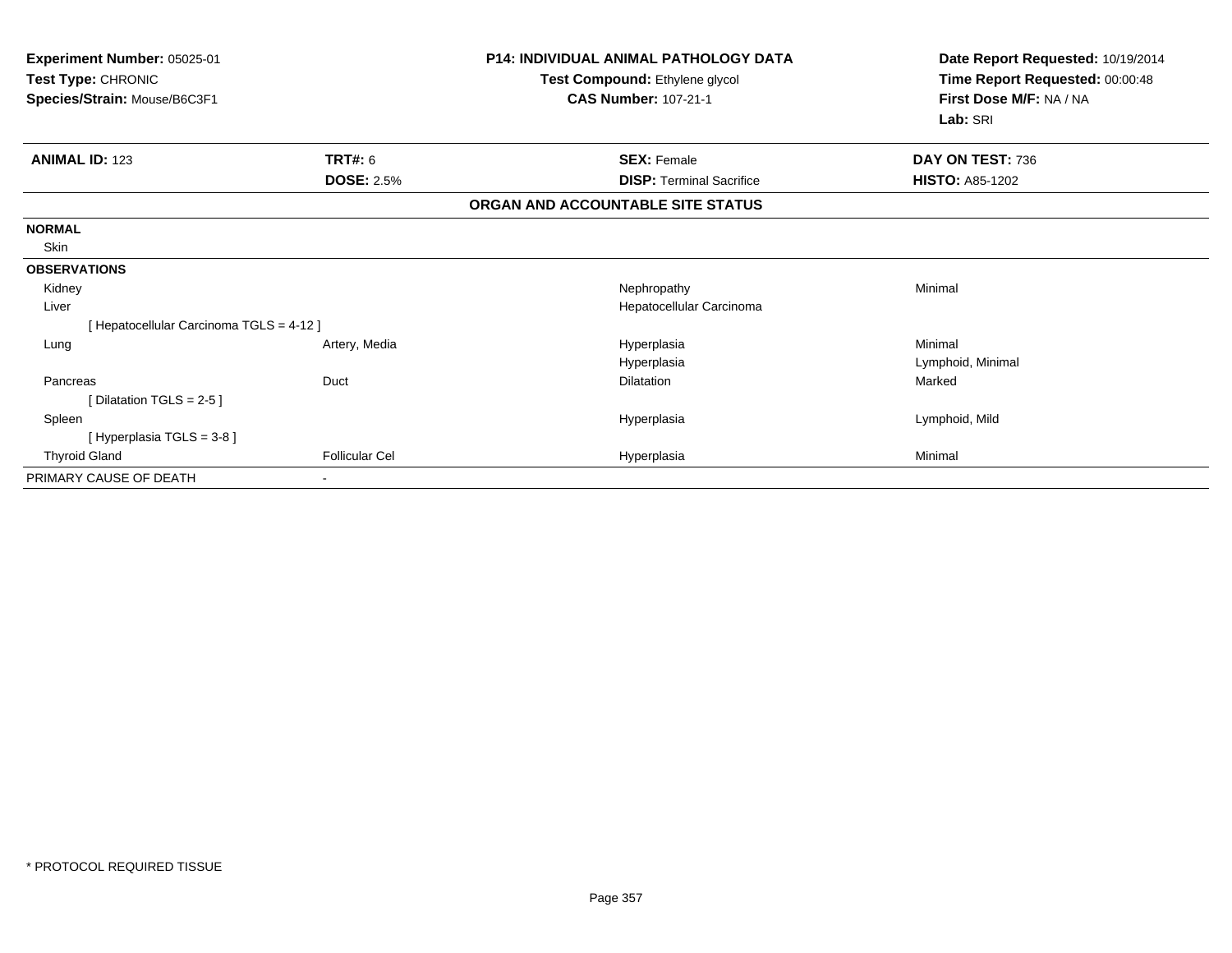| Experiment Number: 05025-01<br>Test Type: CHRONIC<br>Species/Strain: Mouse/B6C3F1 |                       | <b>P14: INDIVIDUAL ANIMAL PATHOLOGY DATA</b><br>Test Compound: Ethylene glycol<br><b>CAS Number: 107-21-1</b> | Date Report Requested: 10/19/2014<br>Time Report Requested: 00:00:48<br>First Dose M/F: NA / NA<br>Lab: SRI |
|-----------------------------------------------------------------------------------|-----------------------|---------------------------------------------------------------------------------------------------------------|-------------------------------------------------------------------------------------------------------------|
| <b>ANIMAL ID: 124</b>                                                             | TRT#: 6               | <b>SEX: Female</b>                                                                                            | DAY ON TEST: 736                                                                                            |
|                                                                                   | <b>DOSE: 2.5%</b>     | <b>DISP:</b> Terminal Sacrifice                                                                               | <b>HISTO: A85-1203</b>                                                                                      |
|                                                                                   |                       | ORGAN AND ACCOUNTABLE SITE STATUS                                                                             |                                                                                                             |
| <b>NORMAL</b>                                                                     |                       |                                                                                                               |                                                                                                             |
| Kidney                                                                            | Lung                  |                                                                                                               |                                                                                                             |
| <b>OBSERVATIONS</b>                                                               |                       |                                                                                                               |                                                                                                             |
| Liver                                                                             |                       | <b>Infiltration Cellular</b>                                                                                  | Mixed Cell, Minimal                                                                                         |
| Skin                                                                              | <b>Subcut Tiss</b>    | Fibrosarcoma                                                                                                  |                                                                                                             |
| [Fibrosarcoma TGLS = 1-11]                                                        |                       |                                                                                                               |                                                                                                             |
| Spleen                                                                            |                       | Hematopoietic Cell Proliferation                                                                              | Moderate                                                                                                    |
| [ Hematopoietic Cell Proliferation TGLS = 4-8 ]                                   |                       |                                                                                                               |                                                                                                             |
| <b>Thyroid Gland</b>                                                              | <b>Follicular Cel</b> | Hyperplasia                                                                                                   | Minimal                                                                                                     |
| Uterus                                                                            | Endometrium           | Hyperplasia                                                                                                   | Cystic, Moderate                                                                                            |
| [Hyperplasia TGLS = $3-7$ ]                                                       |                       |                                                                                                               |                                                                                                             |
| PRIMARY CAUSE OF DEATH                                                            |                       |                                                                                                               |                                                                                                             |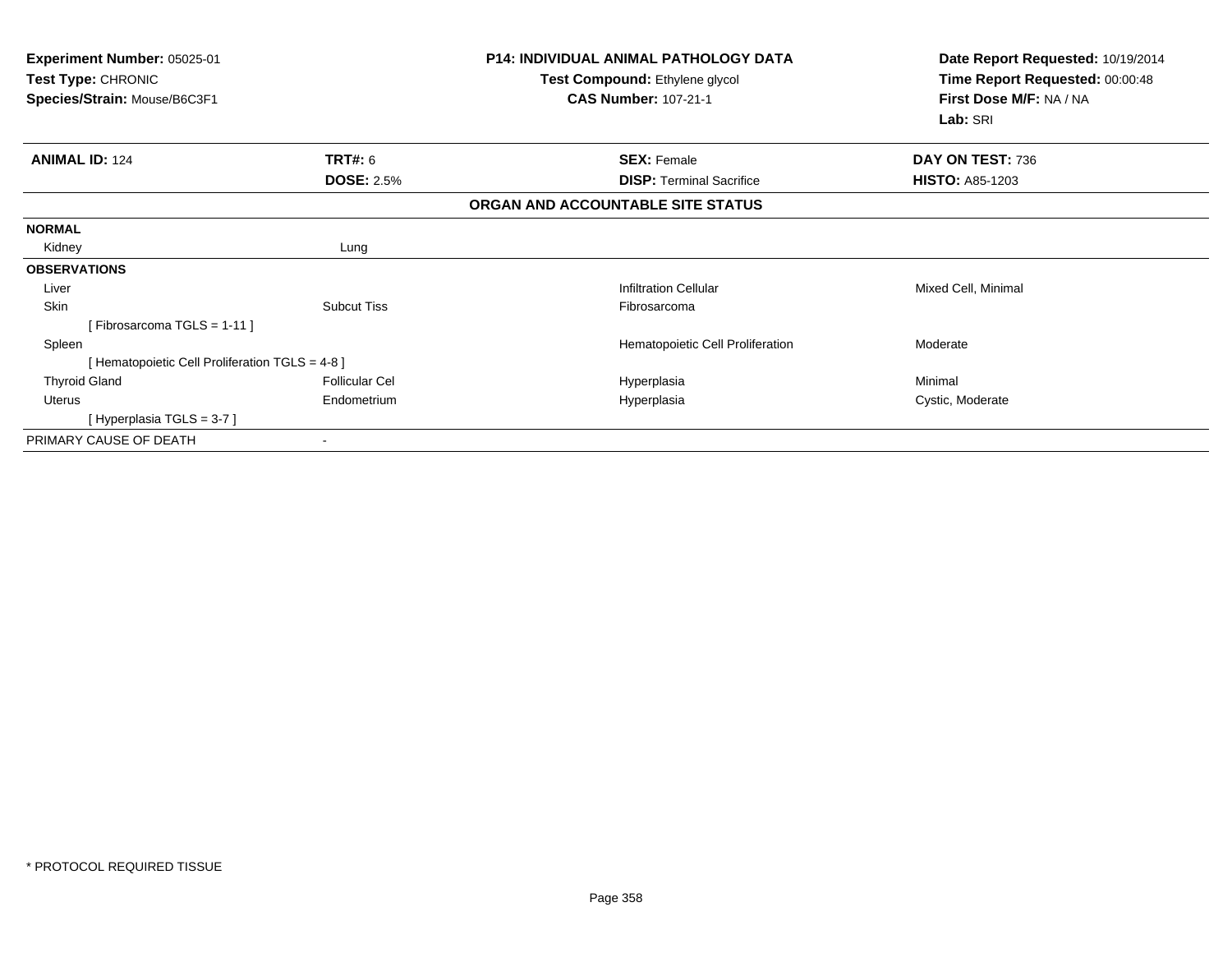| Experiment Number: 05025-01<br>Test Type: CHRONIC<br>Species/Strain: Mouse/B6C3F1 |                       | <b>P14: INDIVIDUAL ANIMAL PATHOLOGY DATA</b><br>Test Compound: Ethylene glycol<br><b>CAS Number: 107-21-1</b> | Date Report Requested: 10/19/2014<br>Time Report Requested: 00:00:48<br>First Dose M/F: NA / NA<br>Lab: SRI |
|-----------------------------------------------------------------------------------|-----------------------|---------------------------------------------------------------------------------------------------------------|-------------------------------------------------------------------------------------------------------------|
| <b>ANIMAL ID: 125</b>                                                             | <b>TRT#: 6</b>        | <b>SEX: Female</b>                                                                                            | DAY ON TEST: 736                                                                                            |
|                                                                                   | <b>DOSE: 2.5%</b>     | <b>DISP:</b> Terminal Sacrifice                                                                               | <b>HISTO: A85-1204</b>                                                                                      |
|                                                                                   |                       | ORGAN AND ACCOUNTABLE SITE STATUS                                                                             |                                                                                                             |
| <b>NORMAL</b>                                                                     |                       |                                                                                                               |                                                                                                             |
| Kidney                                                                            | Lung                  |                                                                                                               |                                                                                                             |
| <b>OBSERVATIONS</b>                                                               |                       |                                                                                                               |                                                                                                             |
| Liver                                                                             |                       | Inflammation                                                                                                  | Multifocal, Minimal                                                                                         |
| <b>Thyroid Gland</b>                                                              | <b>Follicular Cel</b> | Hyperplasia                                                                                                   | Minimal                                                                                                     |
|                                                                                   |                       | Inflammation                                                                                                  | Focal, Minimal                                                                                              |
| Uterus                                                                            | Endometrium           | Hyperplasia                                                                                                   | Cystic, Moderate                                                                                            |
| [Hyperplasia TGLS = $1-7$ ]                                                       |                       |                                                                                                               |                                                                                                             |
| PRIMARY CAUSE OF DEATH                                                            |                       |                                                                                                               |                                                                                                             |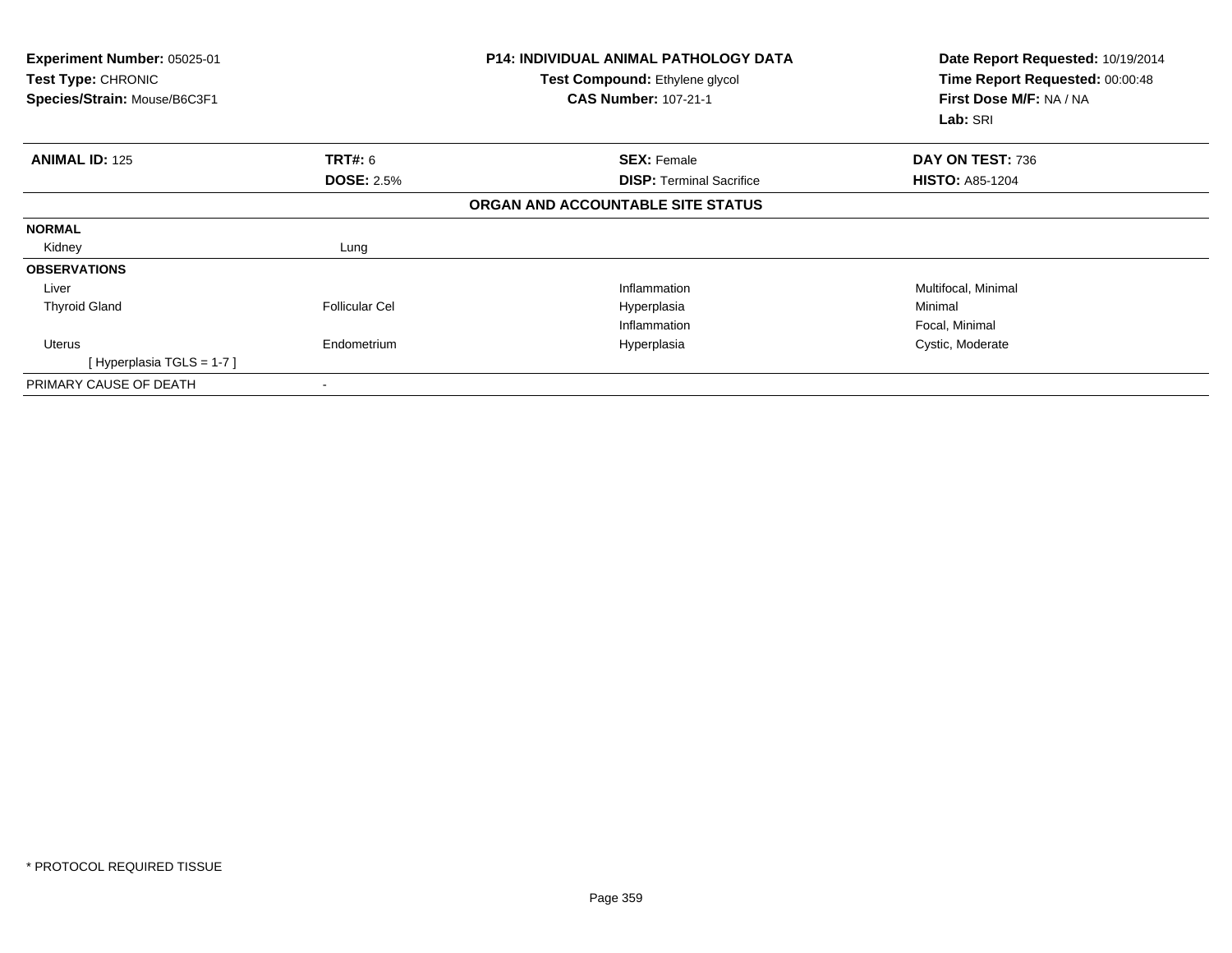| Experiment Number: 05025-01<br>Test Type: CHRONIC<br>Species/Strain: Mouse/B6C3F1 |                        | <b>P14: INDIVIDUAL ANIMAL PATHOLOGY DATA</b><br>Test Compound: Ethylene glycol<br><b>CAS Number: 107-21-1</b> | Date Report Requested: 10/19/2014<br>Time Report Requested: 00:00:48<br>First Dose M/F: NA / NA |
|-----------------------------------------------------------------------------------|------------------------|---------------------------------------------------------------------------------------------------------------|-------------------------------------------------------------------------------------------------|
|                                                                                   |                        |                                                                                                               | Lab: SRI                                                                                        |
| <b>ANIMAL ID: 126</b>                                                             | TRT#: 6                | <b>SEX: Female</b>                                                                                            | DAY ON TEST: 736                                                                                |
|                                                                                   | <b>DOSE: 2.5%</b>      | <b>DISP:</b> Terminal Sacrifice                                                                               | <b>HISTO: A85-1205</b>                                                                          |
|                                                                                   |                        | ORGAN AND ACCOUNTABLE SITE STATUS                                                                             |                                                                                                 |
| <b>NORMAL</b>                                                                     |                        |                                                                                                               |                                                                                                 |
| Skin                                                                              | <b>Thyroid Gland</b>   |                                                                                                               |                                                                                                 |
| <b>OBSERVATIONS</b>                                                               |                        |                                                                                                               |                                                                                                 |
| Kidney                                                                            |                        | Nephropathy                                                                                                   | Minimal                                                                                         |
| Liver                                                                             |                        | Hyperplasia                                                                                                   | Lymphoid, Minimal                                                                               |
| Lung                                                                              | <b>Bronchiole</b>      | <b>Bronchiectasis</b>                                                                                         | Minimal                                                                                         |
|                                                                                   | Artery, Media          | Hyperplasia                                                                                                   | Mild                                                                                            |
|                                                                                   | Bronchiole, Epithelium | Hyperplasia                                                                                                   | Minimal                                                                                         |
|                                                                                   |                        | Hyperplasia                                                                                                   | Lymphoid, Mild                                                                                  |
| <b>Uterus</b>                                                                     | Endometrium            | Hyperplasia                                                                                                   | Cystic, Moderate                                                                                |
| [Hyperplasia TGLS = $2-7$ ]                                                       |                        |                                                                                                               |                                                                                                 |
| PRIMARY CAUSE OF DEATH                                                            | $\blacksquare$         |                                                                                                               |                                                                                                 |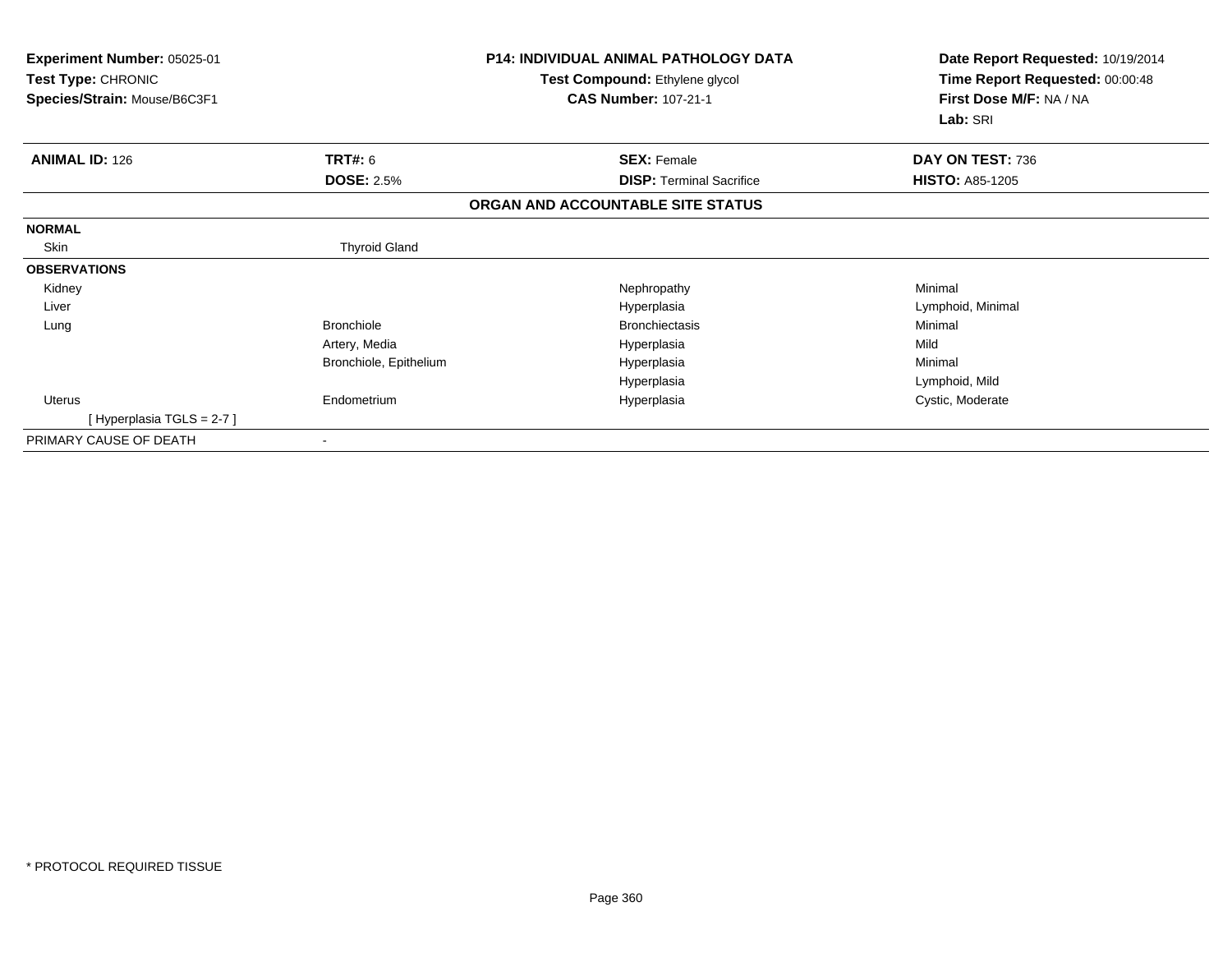| Experiment Number: 05025-01                     | <b>P14: INDIVIDUAL ANIMAL PATHOLOGY DATA</b> |                                   | Date Report Requested: 10/19/2014 |  |
|-------------------------------------------------|----------------------------------------------|-----------------------------------|-----------------------------------|--|
| Test Type: CHRONIC                              |                                              | Test Compound: Ethylene glycol    | Time Report Requested: 00:00:48   |  |
| Species/Strain: Mouse/B6C3F1                    |                                              | <b>CAS Number: 107-21-1</b>       | First Dose M/F: NA / NA           |  |
|                                                 |                                              |                                   | Lab: SRI                          |  |
| <b>ANIMAL ID: 127</b>                           | <b>TRT#: 6</b>                               | <b>SEX: Female</b>                | DAY ON TEST: 681                  |  |
|                                                 | <b>DOSE: 2.5%</b>                            | <b>DISP: Moribund</b>             | <b>HISTO: A85-1206</b>            |  |
|                                                 |                                              | ORGAN AND ACCOUNTABLE SITE STATUS |                                   |  |
| <b>NORMAL</b>                                   |                                              |                                   |                                   |  |
| <b>Adrenal Gland - Cortex</b>                   | Adrenal Gland - Medulla                      | <b>Bone</b>                       | <b>Brain</b>                      |  |
| Esophagus                                       | Gallbladder                                  | Heart                             | Intestine Large - Cecum           |  |
| Intestine Large - Colon                         | Intestine Large - Rectum                     | Intestine Small - Duodenum        | Intestine Small - Ileum           |  |
| Intestine Small - Jejunum                       | Islets, Pancreatic                           | Lung                              | Lymph Node - Mandibular           |  |
| Mammary Gland                                   | Nose                                         | Pancreas                          | Parathyroid Gland                 |  |
| Salivary Glands                                 | Skin                                         | Stomach - Forestomach             | Stomach - Glandular               |  |
| Thymus                                          | <b>Thyroid Gland</b>                         | Trachea                           | <b>Urinary Bladder</b>            |  |
| <b>OBSERVATIONS</b>                             |                                              |                                   |                                   |  |
| <b>Bone Marrow</b>                              |                                              | Hyperplasia                       | Neutrophil, Mild                  |  |
| Kidney                                          |                                              | Nephropathy                       | Moderate                          |  |
| Note: [ NEPHROPATHY ] TGLs = 4-8                |                                              |                                   |                                   |  |
| Liver                                           | Centrilobular, Hepatocyte                    | Degeneration                      | Hyaline, Minimal                  |  |
| Mesentery                                       |                                              | Inflammation                      | Suppurative, Mild                 |  |
| Ovary                                           |                                              | Inflammation                      | Suppurative, Marked               |  |
| [Inflammation $TGLS = 2-7, 1-7$ ]               |                                              |                                   |                                   |  |
| <b>Pituitary Gland</b>                          | <b>Pars Distalis</b>                         | Adenoma                           |                                   |  |
| Spleen                                          |                                              | Hematopoietic Cell Proliferation  | Moderate                          |  |
| [ Hematopoietic Cell Proliferation TGLS = 3-8 ] |                                              |                                   |                                   |  |
| <b>Uterus</b>                                   | Endometrium                                  | Hyperplasia                       | Cystic, Minimal                   |  |
| PRIMARY CAUSE OF DEATH                          |                                              |                                   |                                   |  |

-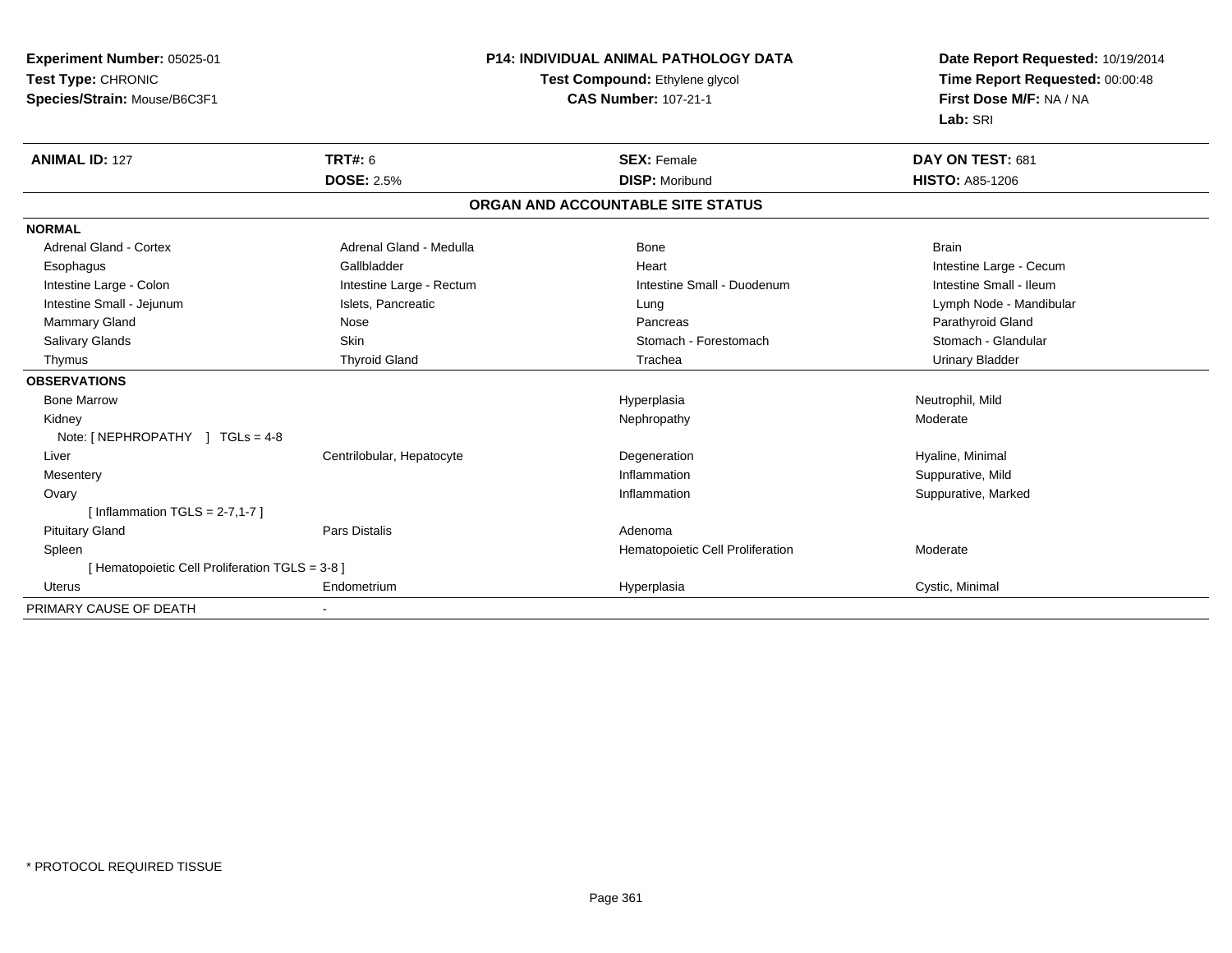| Experiment Number: 05025-01<br><b>Test Type: CHRONIC</b><br>Species/Strain: Mouse/B6C3F1 |                       | <b>P14: INDIVIDUAL ANIMAL PATHOLOGY DATA</b><br>Test Compound: Ethylene glycol<br><b>CAS Number: 107-21-1</b> | Date Report Requested: 10/19/2014<br>Time Report Requested: 00:00:48<br>First Dose M/F: NA / NA<br>Lab: SRI |
|------------------------------------------------------------------------------------------|-----------------------|---------------------------------------------------------------------------------------------------------------|-------------------------------------------------------------------------------------------------------------|
| <b>ANIMAL ID: 128</b>                                                                    | TRT#: 6               | <b>SEX: Female</b>                                                                                            | DAY ON TEST: 736                                                                                            |
|                                                                                          | <b>DOSE: 2.5%</b>     | <b>DISP: Terminal Sacrifice</b>                                                                               | <b>HISTO: A85-1207</b>                                                                                      |
|                                                                                          |                       | ORGAN AND ACCOUNTABLE SITE STATUS                                                                             |                                                                                                             |
| <b>NORMAL</b>                                                                            |                       |                                                                                                               |                                                                                                             |
| Skin                                                                                     |                       |                                                                                                               |                                                                                                             |
| <b>OBSERVATIONS</b>                                                                      |                       |                                                                                                               |                                                                                                             |
| Kidney                                                                                   |                       | Metaplasia                                                                                                    | Osseous, Minimal                                                                                            |
|                                                                                          |                       | Nephropathy                                                                                                   | Minimal                                                                                                     |
| Liver                                                                                    |                       | Hyperplasia                                                                                                   | Lymphoid, Minimal                                                                                           |
|                                                                                          |                       | Inflammation                                                                                                  | Multifocal, Minimal                                                                                         |
| Lung                                                                                     |                       | Hyperplasia                                                                                                   | Lymphoid, Minimal                                                                                           |
| <b>Thyroid Gland</b>                                                                     | <b>Follicular Cel</b> | Hyperplasia                                                                                                   | Minimal                                                                                                     |
| PRIMARY CAUSE OF DEATH                                                                   |                       |                                                                                                               |                                                                                                             |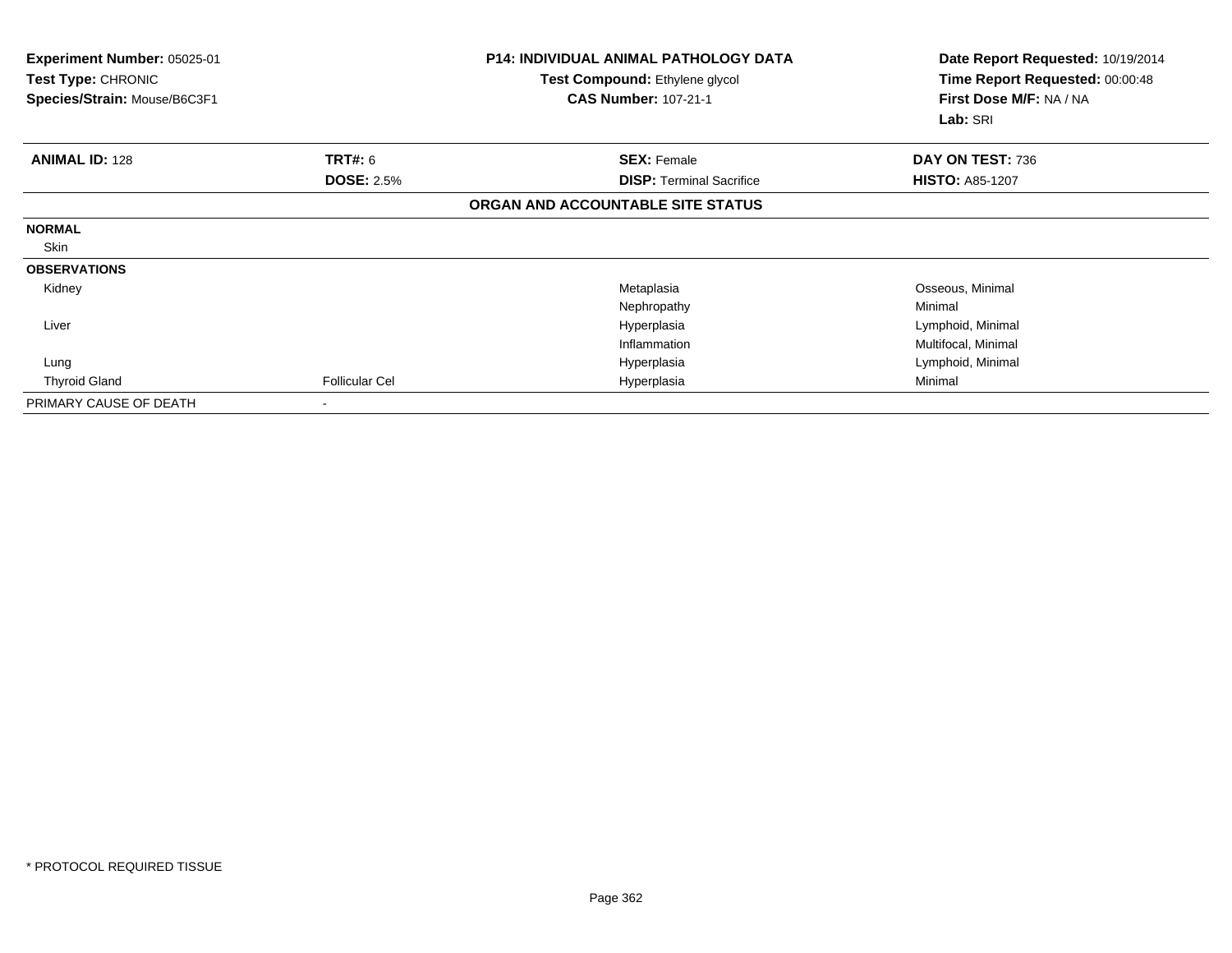**Experiment Number:** 05025-01**Test Type:** CHRONIC**Species/Strain:** Mouse/B6C3F1

# **P14: INDIVIDUAL ANIMAL PATHOLOGY DATA**

### **Test Compound:** Ethylene glycol **CAS Number:** 107-21-1

**Date Report Requested:** 10/19/2014**Time Report Requested:** 00:00:48**First Dose M/F:** NA / NA**Lab:** SRI

| <b>ANIMAL ID: 129</b>                           | <b>TRT#: 6</b>        | <b>SEX: Female</b>               | DAY ON TEST: 736       |  |  |
|-------------------------------------------------|-----------------------|----------------------------------|------------------------|--|--|
|                                                 | <b>DOSE: 2.5%</b>     | <b>DISP: Terminal Sacrifice</b>  | <b>HISTO: A85-1208</b> |  |  |
| <b>OBSERVATIONS</b>                             |                       |                                  |                        |  |  |
| Kidney                                          |                       | Nephropathy                      | Mild                   |  |  |
| Liver                                           |                       | Lymphoma Malignant Lymphocytic   |                        |  |  |
| Lung                                            |                       | Alveolar/Bronchiolar Carcinoma   |                        |  |  |
|                                                 |                       | Hemorrhage                       | Minimal                |  |  |
|                                                 |                       | Hyperplasia                      | Lymphoid, Minimal      |  |  |
|                                                 |                       | Hyperplasia                      | Macrophage, Mild       |  |  |
| Note: $[ALV$ BRON CARC $]$ TGLs = 6-6           |                       |                                  |                        |  |  |
| Note: [HEMORRHAGE ] TGLs = 5-6                  |                       |                                  |                        |  |  |
| [Hemorrhage TGLS = $5-6$ ]                      |                       |                                  |                        |  |  |
| Mesentery                                       |                       | Cyst                             | Mild                   |  |  |
|                                                 |                       | Lymphoma Malignant Lymphocytic   |                        |  |  |
| [ $Cyst TGLS = 4-12$ ]                          |                       |                                  |                        |  |  |
| Skin                                            |                       | Inflammation                     | Chronic, Minimal       |  |  |
| [Inflammation TGLS = $1-11$ ]                   |                       |                                  |                        |  |  |
| Spleen                                          |                       | Hematopoietic Cell Proliferation | Moderate               |  |  |
| [ Hematopoietic Cell Proliferation TGLS = 3-8 ] |                       |                                  |                        |  |  |
| <b>Thyroid Gland</b>                            | <b>Follicular Cel</b> | Hyperplasia                      | Minimal                |  |  |
|                                                 |                       | Inflammation                     | Focal, Minimal         |  |  |
| Uterus                                          | Endometrium           | Hyperplasia                      | Cystic, Moderate       |  |  |
| [Hyperplasia TGLS = 2-7]                        |                       |                                  |                        |  |  |
| PRIMARY CAUSE OF DEATH                          |                       |                                  |                        |  |  |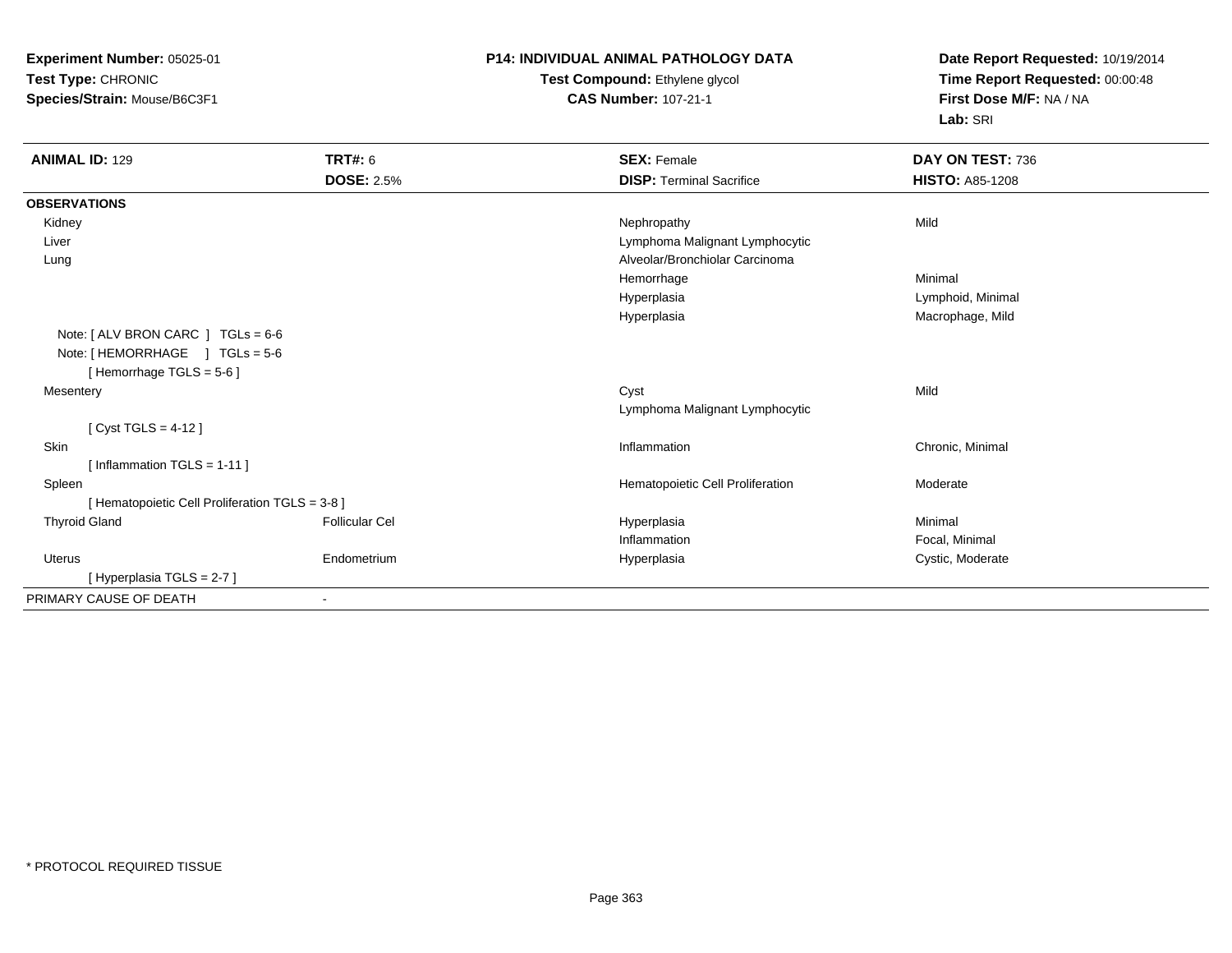| Experiment Number: 05025-01<br>Test Type: CHRONIC<br>Species/Strain: Mouse/B6C3F1 |                       | <b>P14: INDIVIDUAL ANIMAL PATHOLOGY DATA</b><br>Test Compound: Ethylene glycol<br><b>CAS Number: 107-21-1</b> | Date Report Requested: 10/19/2014<br>Time Report Requested: 00:00:48<br>First Dose M/F: NA / NA<br>Lab: SRI |
|-----------------------------------------------------------------------------------|-----------------------|---------------------------------------------------------------------------------------------------------------|-------------------------------------------------------------------------------------------------------------|
| <b>ANIMAL ID: 130</b>                                                             | TRT#: 6               | <b>SEX: Female</b>                                                                                            | DAY ON TEST: 736                                                                                            |
|                                                                                   | <b>DOSE: 2.5%</b>     | <b>DISP: Terminal Sacrifice</b>                                                                               | <b>HISTO: A85-1209</b>                                                                                      |
|                                                                                   |                       | ORGAN AND ACCOUNTABLE SITE STATUS                                                                             |                                                                                                             |
| <b>NORMAL</b>                                                                     |                       |                                                                                                               |                                                                                                             |
| Lung                                                                              |                       |                                                                                                               |                                                                                                             |
| <b>OBSERVATIONS</b>                                                               |                       |                                                                                                               |                                                                                                             |
| Kidney                                                                            |                       | Nephropathy                                                                                                   | Minimal                                                                                                     |
| Liver                                                                             |                       | Hepatocellular Adenoma                                                                                        |                                                                                                             |
|                                                                                   |                       | Inflammation                                                                                                  | Multifocal, Minimal                                                                                         |
| Skin                                                                              | <b>Subcut Tiss</b>    | Fibrosarcoma                                                                                                  |                                                                                                             |
| [Fibrosarcoma TGLS = 1-11]                                                        |                       |                                                                                                               |                                                                                                             |
| <b>Thyroid Gland</b>                                                              | <b>Follicular Cel</b> | Hyperplasia                                                                                                   | Mild                                                                                                        |
| <b>Uterus</b>                                                                     | Endometrium           | Hyperplasia                                                                                                   | Cystic, Moderate                                                                                            |
| [Hyperplasia TGLS = 2-7 ]                                                         |                       |                                                                                                               |                                                                                                             |
| PRIMARY CAUSE OF DEATH                                                            |                       |                                                                                                               |                                                                                                             |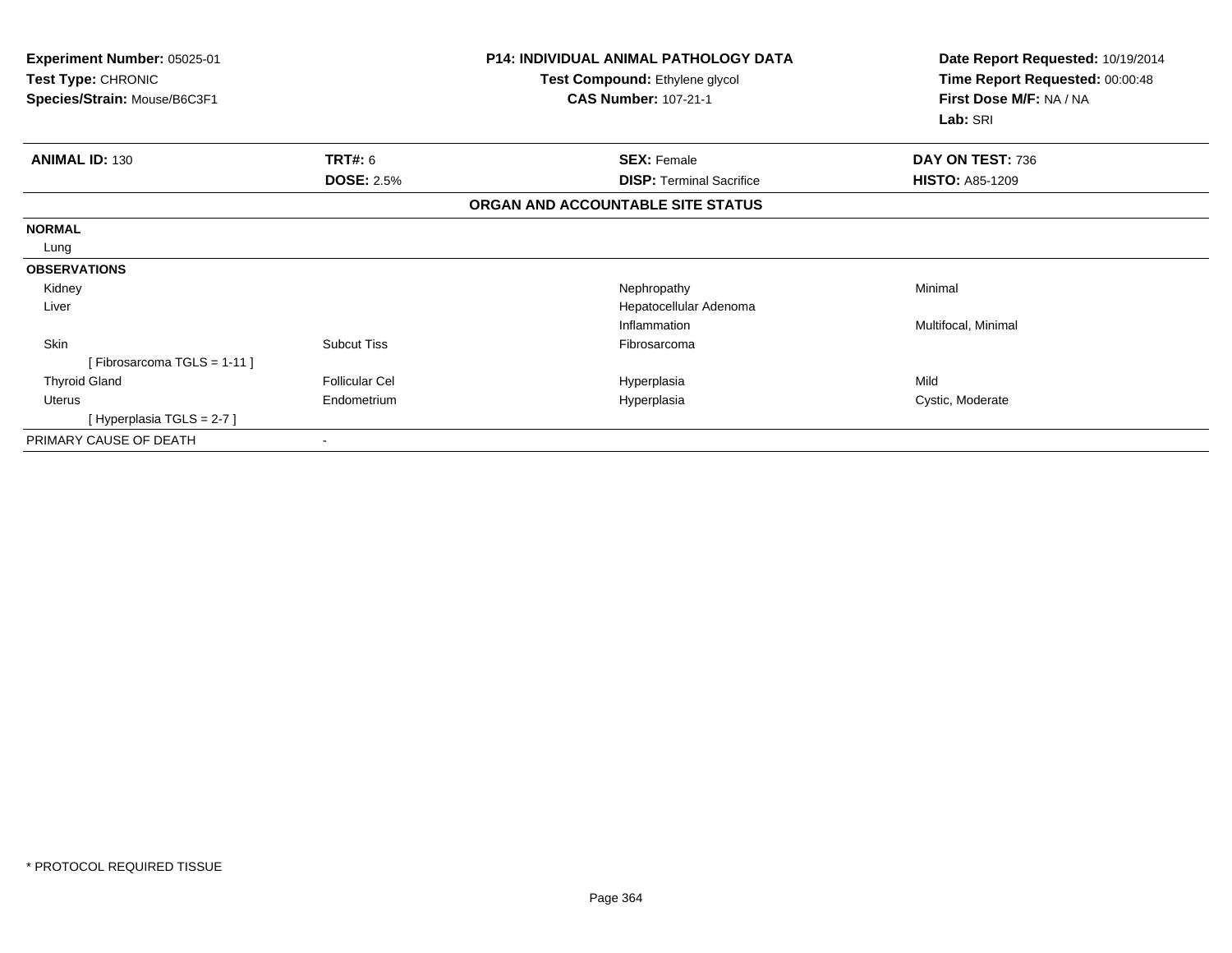| Test Type: CHRONIC<br>First Dose M/F: NA / NA<br>Species/Strain: Mouse/B6C3F1<br><b>CAS Number: 107-21-1</b><br>Lab: SRI<br><b>ANIMAL ID: 131</b><br><b>TRT#: 6</b><br><b>SEX: Female</b><br>DAY ON TEST: 644<br><b>DOSE: 2.5%</b><br><b>DISP: Moribund</b><br><b>HISTO: A85-1210</b><br>ORGAN AND ACCOUNTABLE SITE STATUS<br><b>NORMAL</b><br>Adrenal Gland - Medulla<br>Bone<br>Intestine Large - Cecum<br>Intestine Small - Duodenum<br>Intestine Small - Jejunum<br>Islets, Pancreatic<br><b>MISSING</b><br>Parathyroid Gland<br><b>OBSERVATIONS</b><br><b>Adrenal Gland</b><br>Cortex<br>Lymphoma Malignant Lymphocytic<br><b>Bone Marrow</b><br>Lymphoma Malignant Lymphocytic<br>Lymphoma Malignant Lymphocytic<br>Brain<br>Lymphoma Malignant Lymphocytic<br>Esophagus<br>Gallbladder<br>Lymphoma Malignant Lymphocytic<br>Lymphoma Malignant Lymphocytic<br>Heart<br>Colon<br>Lymphoma Malignant Lymphocytic<br>Intestine Large<br>Lymphoma Malignant Lymphocytic<br>Rectum<br><b>Intestine Small</b><br>Lymphoma Malignant Lymphocytic<br><b>Ileum</b><br>Lymphoma Malignant Lymphocytic<br>Kidney<br>Liver<br>Lymphoma Malignant Lymphocytic<br>Artery, Media<br>Minimal<br>Lung<br>Hyperplasia<br>Lymphoma Malignant Lymphocytic<br>Lymphoma Malignant Lymphocytic<br>Lymph Node<br>Axillary<br>Deep Cervical<br>Lymphoma Malignant Lymphocytic<br><b>Iliac</b><br>Lymphoma Malignant Lymphocytic<br>Mandibular<br>Lymphoma Malignant Lymphocytic<br>Mediastinal<br>Lymphoma Malignant Lymphocytic<br>Mesenteric<br>Lymphoma Malignant Lymphocytic<br>Note: $[LYMPH MALLYMP]$ TGLs = 9-14<br>Note: [ LYMPH MAL LYMP ] TGLs = 11-15<br>Note: [ LYMPH MAL LYMP ] TGLs = 3-12<br>Note: [LYMPH MAL LYMP ] TGLs = 2-11<br>Note: [LYMPH MAL LYMP ] TGLs = 8-6<br>Note: [ LYMPH MAL LYMP ] TGLs = 1-4 | Experiment Number: 05025-01 |  | P14: INDIVIDUAL ANIMAL PATHOLOGY DATA | Date Report Requested: 10/19/2014 |  |
|------------------------------------------------------------------------------------------------------------------------------------------------------------------------------------------------------------------------------------------------------------------------------------------------------------------------------------------------------------------------------------------------------------------------------------------------------------------------------------------------------------------------------------------------------------------------------------------------------------------------------------------------------------------------------------------------------------------------------------------------------------------------------------------------------------------------------------------------------------------------------------------------------------------------------------------------------------------------------------------------------------------------------------------------------------------------------------------------------------------------------------------------------------------------------------------------------------------------------------------------------------------------------------------------------------------------------------------------------------------------------------------------------------------------------------------------------------------------------------------------------------------------------------------------------------------------------------------------------------------------------------------------------------------------------------------------------------------------------------------------------------------------------------------------------------|-----------------------------|--|---------------------------------------|-----------------------------------|--|
|                                                                                                                                                                                                                                                                                                                                                                                                                                                                                                                                                                                                                                                                                                                                                                                                                                                                                                                                                                                                                                                                                                                                                                                                                                                                                                                                                                                                                                                                                                                                                                                                                                                                                                                                                                                                            |                             |  | Test Compound: Ethylene glycol        | Time Report Requested: 00:00:48   |  |
|                                                                                                                                                                                                                                                                                                                                                                                                                                                                                                                                                                                                                                                                                                                                                                                                                                                                                                                                                                                                                                                                                                                                                                                                                                                                                                                                                                                                                                                                                                                                                                                                                                                                                                                                                                                                            |                             |  |                                       |                                   |  |
|                                                                                                                                                                                                                                                                                                                                                                                                                                                                                                                                                                                                                                                                                                                                                                                                                                                                                                                                                                                                                                                                                                                                                                                                                                                                                                                                                                                                                                                                                                                                                                                                                                                                                                                                                                                                            |                             |  |                                       |                                   |  |
|                                                                                                                                                                                                                                                                                                                                                                                                                                                                                                                                                                                                                                                                                                                                                                                                                                                                                                                                                                                                                                                                                                                                                                                                                                                                                                                                                                                                                                                                                                                                                                                                                                                                                                                                                                                                            |                             |  |                                       |                                   |  |
|                                                                                                                                                                                                                                                                                                                                                                                                                                                                                                                                                                                                                                                                                                                                                                                                                                                                                                                                                                                                                                                                                                                                                                                                                                                                                                                                                                                                                                                                                                                                                                                                                                                                                                                                                                                                            |                             |  |                                       |                                   |  |
|                                                                                                                                                                                                                                                                                                                                                                                                                                                                                                                                                                                                                                                                                                                                                                                                                                                                                                                                                                                                                                                                                                                                                                                                                                                                                                                                                                                                                                                                                                                                                                                                                                                                                                                                                                                                            |                             |  |                                       |                                   |  |
|                                                                                                                                                                                                                                                                                                                                                                                                                                                                                                                                                                                                                                                                                                                                                                                                                                                                                                                                                                                                                                                                                                                                                                                                                                                                                                                                                                                                                                                                                                                                                                                                                                                                                                                                                                                                            |                             |  |                                       |                                   |  |
|                                                                                                                                                                                                                                                                                                                                                                                                                                                                                                                                                                                                                                                                                                                                                                                                                                                                                                                                                                                                                                                                                                                                                                                                                                                                                                                                                                                                                                                                                                                                                                                                                                                                                                                                                                                                            |                             |  |                                       |                                   |  |
|                                                                                                                                                                                                                                                                                                                                                                                                                                                                                                                                                                                                                                                                                                                                                                                                                                                                                                                                                                                                                                                                                                                                                                                                                                                                                                                                                                                                                                                                                                                                                                                                                                                                                                                                                                                                            |                             |  |                                       |                                   |  |
|                                                                                                                                                                                                                                                                                                                                                                                                                                                                                                                                                                                                                                                                                                                                                                                                                                                                                                                                                                                                                                                                                                                                                                                                                                                                                                                                                                                                                                                                                                                                                                                                                                                                                                                                                                                                            |                             |  |                                       |                                   |  |
|                                                                                                                                                                                                                                                                                                                                                                                                                                                                                                                                                                                                                                                                                                                                                                                                                                                                                                                                                                                                                                                                                                                                                                                                                                                                                                                                                                                                                                                                                                                                                                                                                                                                                                                                                                                                            |                             |  |                                       |                                   |  |
|                                                                                                                                                                                                                                                                                                                                                                                                                                                                                                                                                                                                                                                                                                                                                                                                                                                                                                                                                                                                                                                                                                                                                                                                                                                                                                                                                                                                                                                                                                                                                                                                                                                                                                                                                                                                            |                             |  |                                       |                                   |  |
|                                                                                                                                                                                                                                                                                                                                                                                                                                                                                                                                                                                                                                                                                                                                                                                                                                                                                                                                                                                                                                                                                                                                                                                                                                                                                                                                                                                                                                                                                                                                                                                                                                                                                                                                                                                                            |                             |  |                                       |                                   |  |
|                                                                                                                                                                                                                                                                                                                                                                                                                                                                                                                                                                                                                                                                                                                                                                                                                                                                                                                                                                                                                                                                                                                                                                                                                                                                                                                                                                                                                                                                                                                                                                                                                                                                                                                                                                                                            |                             |  |                                       |                                   |  |
|                                                                                                                                                                                                                                                                                                                                                                                                                                                                                                                                                                                                                                                                                                                                                                                                                                                                                                                                                                                                                                                                                                                                                                                                                                                                                                                                                                                                                                                                                                                                                                                                                                                                                                                                                                                                            |                             |  |                                       |                                   |  |
|                                                                                                                                                                                                                                                                                                                                                                                                                                                                                                                                                                                                                                                                                                                                                                                                                                                                                                                                                                                                                                                                                                                                                                                                                                                                                                                                                                                                                                                                                                                                                                                                                                                                                                                                                                                                            |                             |  |                                       |                                   |  |
|                                                                                                                                                                                                                                                                                                                                                                                                                                                                                                                                                                                                                                                                                                                                                                                                                                                                                                                                                                                                                                                                                                                                                                                                                                                                                                                                                                                                                                                                                                                                                                                                                                                                                                                                                                                                            |                             |  |                                       |                                   |  |
|                                                                                                                                                                                                                                                                                                                                                                                                                                                                                                                                                                                                                                                                                                                                                                                                                                                                                                                                                                                                                                                                                                                                                                                                                                                                                                                                                                                                                                                                                                                                                                                                                                                                                                                                                                                                            |                             |  |                                       |                                   |  |
|                                                                                                                                                                                                                                                                                                                                                                                                                                                                                                                                                                                                                                                                                                                                                                                                                                                                                                                                                                                                                                                                                                                                                                                                                                                                                                                                                                                                                                                                                                                                                                                                                                                                                                                                                                                                            |                             |  |                                       |                                   |  |
|                                                                                                                                                                                                                                                                                                                                                                                                                                                                                                                                                                                                                                                                                                                                                                                                                                                                                                                                                                                                                                                                                                                                                                                                                                                                                                                                                                                                                                                                                                                                                                                                                                                                                                                                                                                                            |                             |  |                                       |                                   |  |
|                                                                                                                                                                                                                                                                                                                                                                                                                                                                                                                                                                                                                                                                                                                                                                                                                                                                                                                                                                                                                                                                                                                                                                                                                                                                                                                                                                                                                                                                                                                                                                                                                                                                                                                                                                                                            |                             |  |                                       |                                   |  |
|                                                                                                                                                                                                                                                                                                                                                                                                                                                                                                                                                                                                                                                                                                                                                                                                                                                                                                                                                                                                                                                                                                                                                                                                                                                                                                                                                                                                                                                                                                                                                                                                                                                                                                                                                                                                            |                             |  |                                       |                                   |  |
|                                                                                                                                                                                                                                                                                                                                                                                                                                                                                                                                                                                                                                                                                                                                                                                                                                                                                                                                                                                                                                                                                                                                                                                                                                                                                                                                                                                                                                                                                                                                                                                                                                                                                                                                                                                                            |                             |  |                                       |                                   |  |
|                                                                                                                                                                                                                                                                                                                                                                                                                                                                                                                                                                                                                                                                                                                                                                                                                                                                                                                                                                                                                                                                                                                                                                                                                                                                                                                                                                                                                                                                                                                                                                                                                                                                                                                                                                                                            |                             |  |                                       |                                   |  |
|                                                                                                                                                                                                                                                                                                                                                                                                                                                                                                                                                                                                                                                                                                                                                                                                                                                                                                                                                                                                                                                                                                                                                                                                                                                                                                                                                                                                                                                                                                                                                                                                                                                                                                                                                                                                            |                             |  |                                       |                                   |  |
|                                                                                                                                                                                                                                                                                                                                                                                                                                                                                                                                                                                                                                                                                                                                                                                                                                                                                                                                                                                                                                                                                                                                                                                                                                                                                                                                                                                                                                                                                                                                                                                                                                                                                                                                                                                                            |                             |  |                                       |                                   |  |
|                                                                                                                                                                                                                                                                                                                                                                                                                                                                                                                                                                                                                                                                                                                                                                                                                                                                                                                                                                                                                                                                                                                                                                                                                                                                                                                                                                                                                                                                                                                                                                                                                                                                                                                                                                                                            |                             |  |                                       |                                   |  |
|                                                                                                                                                                                                                                                                                                                                                                                                                                                                                                                                                                                                                                                                                                                                                                                                                                                                                                                                                                                                                                                                                                                                                                                                                                                                                                                                                                                                                                                                                                                                                                                                                                                                                                                                                                                                            |                             |  |                                       |                                   |  |
|                                                                                                                                                                                                                                                                                                                                                                                                                                                                                                                                                                                                                                                                                                                                                                                                                                                                                                                                                                                                                                                                                                                                                                                                                                                                                                                                                                                                                                                                                                                                                                                                                                                                                                                                                                                                            |                             |  |                                       |                                   |  |
|                                                                                                                                                                                                                                                                                                                                                                                                                                                                                                                                                                                                                                                                                                                                                                                                                                                                                                                                                                                                                                                                                                                                                                                                                                                                                                                                                                                                                                                                                                                                                                                                                                                                                                                                                                                                            |                             |  |                                       |                                   |  |
|                                                                                                                                                                                                                                                                                                                                                                                                                                                                                                                                                                                                                                                                                                                                                                                                                                                                                                                                                                                                                                                                                                                                                                                                                                                                                                                                                                                                                                                                                                                                                                                                                                                                                                                                                                                                            |                             |  |                                       |                                   |  |
|                                                                                                                                                                                                                                                                                                                                                                                                                                                                                                                                                                                                                                                                                                                                                                                                                                                                                                                                                                                                                                                                                                                                                                                                                                                                                                                                                                                                                                                                                                                                                                                                                                                                                                                                                                                                            |                             |  |                                       |                                   |  |
|                                                                                                                                                                                                                                                                                                                                                                                                                                                                                                                                                                                                                                                                                                                                                                                                                                                                                                                                                                                                                                                                                                                                                                                                                                                                                                                                                                                                                                                                                                                                                                                                                                                                                                                                                                                                            |                             |  |                                       |                                   |  |
|                                                                                                                                                                                                                                                                                                                                                                                                                                                                                                                                                                                                                                                                                                                                                                                                                                                                                                                                                                                                                                                                                                                                                                                                                                                                                                                                                                                                                                                                                                                                                                                                                                                                                                                                                                                                            |                             |  |                                       |                                   |  |
|                                                                                                                                                                                                                                                                                                                                                                                                                                                                                                                                                                                                                                                                                                                                                                                                                                                                                                                                                                                                                                                                                                                                                                                                                                                                                                                                                                                                                                                                                                                                                                                                                                                                                                                                                                                                            |                             |  |                                       |                                   |  |
|                                                                                                                                                                                                                                                                                                                                                                                                                                                                                                                                                                                                                                                                                                                                                                                                                                                                                                                                                                                                                                                                                                                                                                                                                                                                                                                                                                                                                                                                                                                                                                                                                                                                                                                                                                                                            |                             |  |                                       |                                   |  |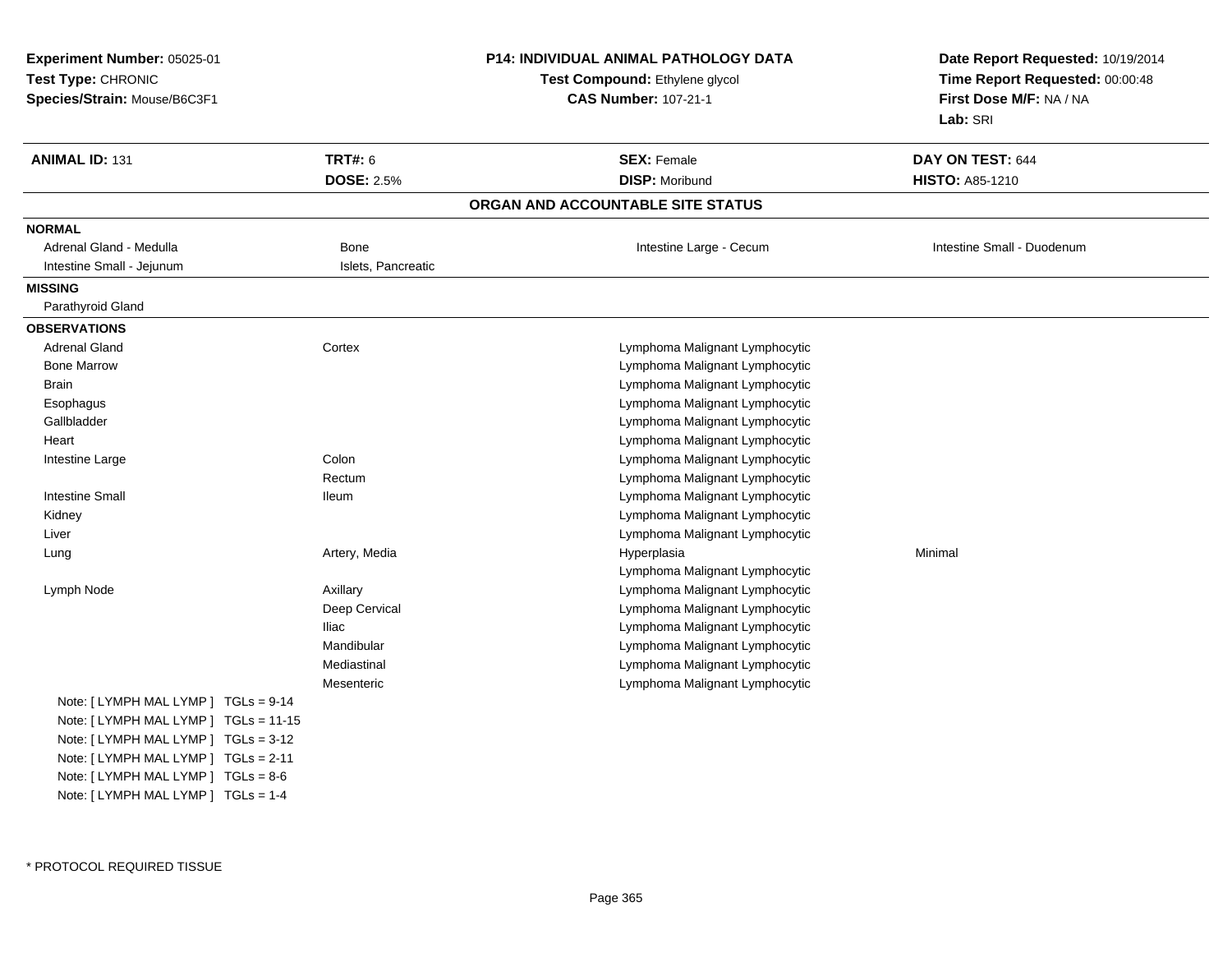**Experiment Number:** 05025-01**Test Type:** CHRONIC**Species/Strain:** Mouse/B6C3F1

#### **P14: INDIVIDUAL ANIMAL PATHOLOGY DATA**

### **Test Compound:** Ethylene glycol **CAS Number:** 107-21-1

**Date Report Requested:** 10/19/2014**Time Report Requested:** 00:00:48**First Dose M/F:** NA / NA**Lab:** SRI

| <b>ANIMAL ID: 131</b>                            | <b>TRT#: 6</b>     | <b>SEX: Female</b>                | DAY ON TEST: 644       |
|--------------------------------------------------|--------------------|-----------------------------------|------------------------|
|                                                  | <b>DOSE: 2.5%</b>  | <b>DISP: Moribund</b>             | <b>HISTO: A85-1210</b> |
|                                                  |                    | ORGAN AND ACCOUNTABLE SITE STATUS |                        |
| Mammary Gland                                    |                    | Lymphoma Malignant Lymphocytic    |                        |
| Mesentery<br>Note: [LYMPH MAL LYMP ] TGLs = 6-13 |                    | Lymphoma Malignant Lymphocytic    |                        |
| Nose                                             | Mucosa             | Lymphoma Malignant Lymphocytic    |                        |
| Pancreas                                         |                    | Lymphoma Malignant Lymphocytic    |                        |
| Note: $[LYMPH MALLYMP]$ TGLs = 4-5               |                    |                                   |                        |
| <b>Pituitary Gland</b>                           | Pars Distalis      | Focal Cellular Change             | Minimal                |
| <b>Salivary Glands</b>                           |                    | Lymphoma Malignant Lymphocytic    |                        |
| <b>Skeletal Muscle</b>                           |                    | Lymphoma Malignant Lymphocytic    |                        |
| <b>Skin</b>                                      | <b>Subcut Tiss</b> | Lymphoma Malignant Lymphocytic    |                        |
| Spleen                                           |                    | Lymphoma Malignant Lymphocytic    |                        |
| Note: $[LYMPH MALLYMP]$ TGLs = 5-8               |                    |                                   |                        |
| Stomach                                          | Forestomach        | Lymphoma Malignant Lymphocytic    |                        |
|                                                  | Glandular          | Lymphoma Malignant Lymphocytic    |                        |
| Thymus                                           |                    | Lymphoma Malignant Lymphocytic    |                        |
| <b>Thyroid Gland</b>                             |                    | Lymphoma Malignant Lymphocytic    |                        |
| Trachea                                          |                    | Lymphoma Malignant Lymphocytic    |                        |
| <b>Urinary Bladder</b>                           |                    | Lymphoma Malignant Lymphocytic    |                        |
| Uterus                                           | Endometrium        | Hyperplasia                       | Cystic, Mild           |
|                                                  |                    | Lymphoma Malignant Lymphocytic    |                        |
| PRIMARY CAUSE OF DEATH                           |                    |                                   |                        |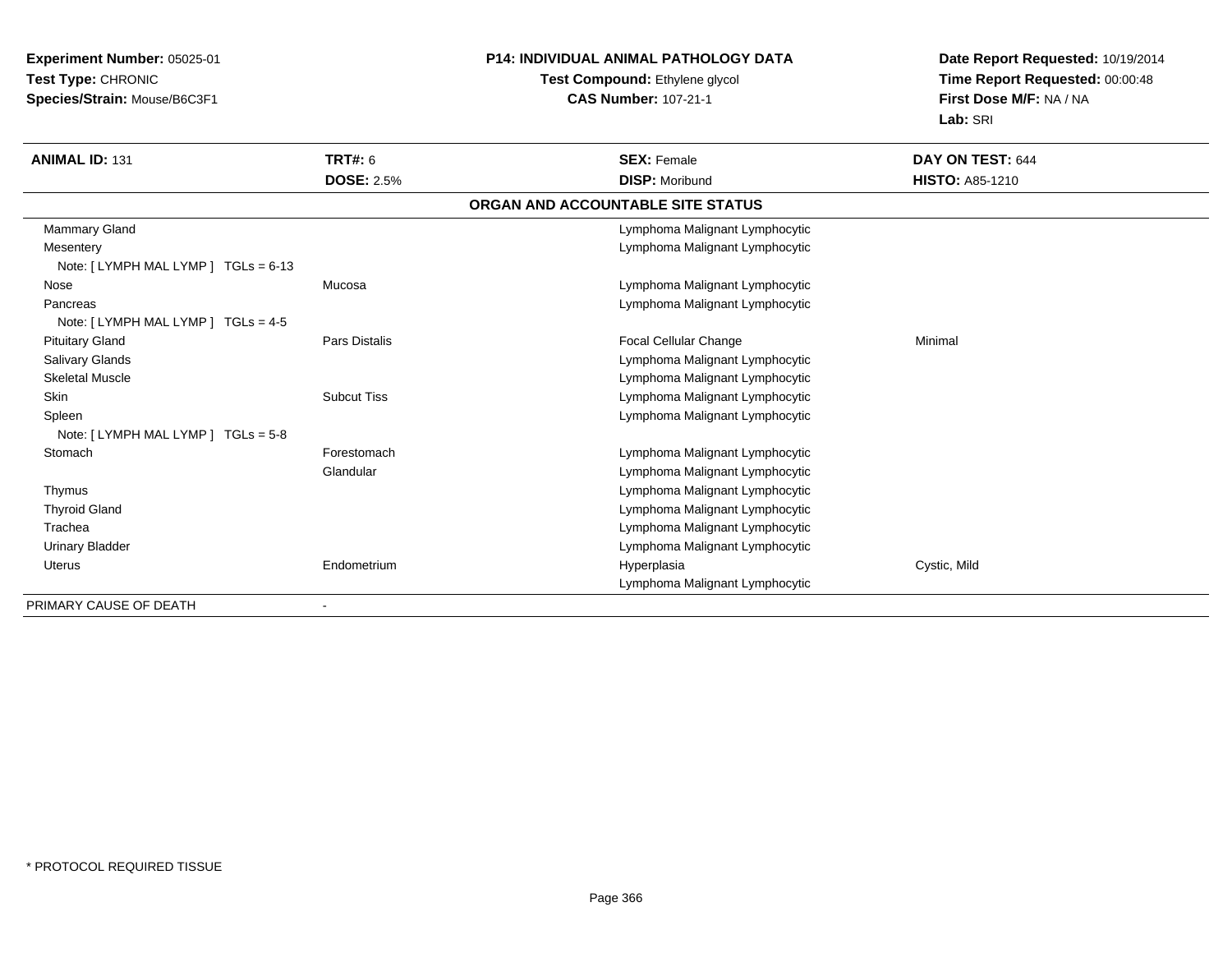| Experiment Number: 05025-01<br>Test Type: CHRONIC<br>Species/Strain: Mouse/B6C3F1 |                          | <b>P14: INDIVIDUAL ANIMAL PATHOLOGY DATA</b><br>Test Compound: Ethylene glycol<br><b>CAS Number: 107-21-1</b> | Date Report Requested: 10/19/2014<br>Time Report Requested: 00:00:48<br>First Dose M/F: NA / NA<br>Lab: SRI |
|-----------------------------------------------------------------------------------|--------------------------|---------------------------------------------------------------------------------------------------------------|-------------------------------------------------------------------------------------------------------------|
| <b>ANIMAL ID: 132</b>                                                             | TRT#: 6                  | <b>SEX: Female</b>                                                                                            | DAY ON TEST: 736                                                                                            |
|                                                                                   | <b>DOSE: 2.5%</b>        | <b>DISP: Terminal Sacrifice</b>                                                                               | <b>HISTO: A85-1211</b>                                                                                      |
|                                                                                   |                          | ORGAN AND ACCOUNTABLE SITE STATUS                                                                             |                                                                                                             |
| <b>NORMAL</b>                                                                     |                          |                                                                                                               |                                                                                                             |
| Lung                                                                              | <b>Thyroid Gland</b>     |                                                                                                               |                                                                                                             |
| <b>OBSERVATIONS</b>                                                               |                          |                                                                                                               |                                                                                                             |
| Kidney                                                                            |                          | Nephropathy                                                                                                   | Minimal                                                                                                     |
| Liver                                                                             |                          | Lymphoma Malignant Mixed                                                                                      |                                                                                                             |
| Skin                                                                              |                          | Inflammation                                                                                                  | Chronic, Minimal                                                                                            |
| [Inflammation TGLS = 1-11]                                                        |                          |                                                                                                               |                                                                                                             |
| <b>Uterus</b>                                                                     | Endometrium              | Hyperplasia                                                                                                   | Cystic, Moderate                                                                                            |
|                                                                                   |                          | Inflammation                                                                                                  | Suppurative, Minimal                                                                                        |
| [Hyperplasia TGLS = 2-7 ]                                                         |                          |                                                                                                               |                                                                                                             |
| PRIMARY CAUSE OF DEATH                                                            | $\overline{\phantom{a}}$ |                                                                                                               |                                                                                                             |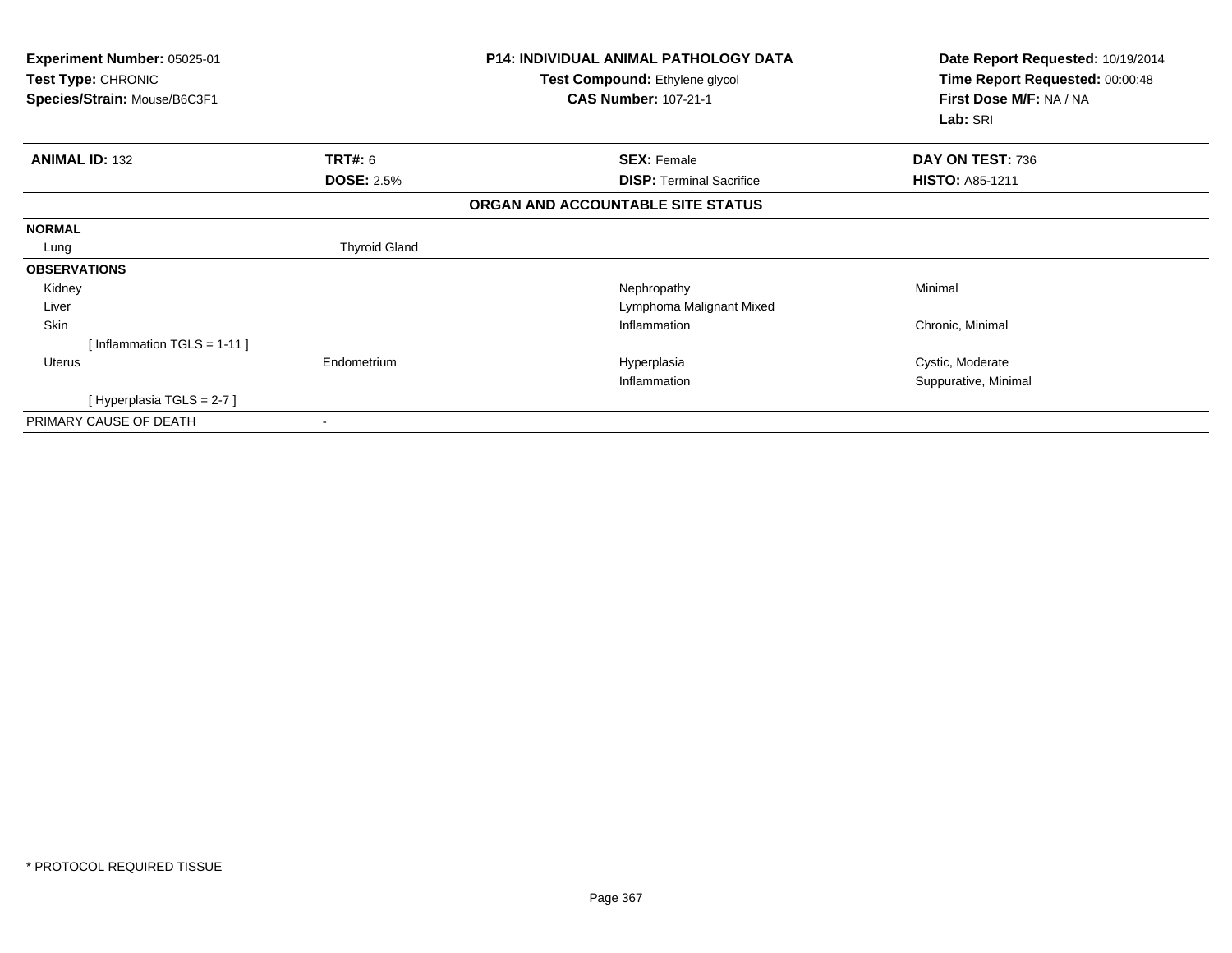| Experiment Number: 05025-01<br><b>Test Type: CHRONIC</b><br>Species/Strain: Mouse/B6C3F1 |                   | <b>P14: INDIVIDUAL ANIMAL PATHOLOGY DATA</b><br><b>Test Compound: Ethylene glycol</b><br><b>CAS Number: 107-21-1</b> | Date Report Requested: 10/19/2014<br>Time Report Requested: 00:00:48<br>First Dose M/F: NA / NA<br>Lab: SRI |
|------------------------------------------------------------------------------------------|-------------------|----------------------------------------------------------------------------------------------------------------------|-------------------------------------------------------------------------------------------------------------|
| <b>ANIMAL ID: 133</b>                                                                    | TRT#: 6           | <b>SEX: Female</b>                                                                                                   | DAY ON TEST: 736                                                                                            |
|                                                                                          | <b>DOSE: 2.5%</b> | <b>DISP: Terminal Sacrifice</b>                                                                                      | <b>HISTO: A85-1212</b>                                                                                      |
|                                                                                          |                   | ORGAN AND ACCOUNTABLE SITE STATUS                                                                                    |                                                                                                             |
| <b>NORMAL</b>                                                                            |                   |                                                                                                                      |                                                                                                             |
| Kidney                                                                                   | Skin              |                                                                                                                      |                                                                                                             |
| <b>OBSERVATIONS</b>                                                                      |                   |                                                                                                                      |                                                                                                             |
| Liver                                                                                    |                   | Hepatocellular Adenoma                                                                                               |                                                                                                             |
|                                                                                          |                   | Hyperplasia                                                                                                          | Lymphoid, Minimal                                                                                           |
| Note: [ HEPATOCLR ADEN ] TGLs = 3-12                                                     |                   |                                                                                                                      |                                                                                                             |
| Lung                                                                                     | Artery, Media     | Hyperplasia                                                                                                          | Minimal                                                                                                     |
| <b>Thyroid Gland</b>                                                                     | C Cell            | Hyperplasia                                                                                                          | Minimal                                                                                                     |
| Uterus                                                                                   | Endometrium       | Hyperplasia                                                                                                          | Cystic, Mild                                                                                                |
| Note: [HYPERPLASIA ] TGLs = 2-7                                                          |                   |                                                                                                                      |                                                                                                             |
| PRIMARY CAUSE OF DEATH                                                                   |                   |                                                                                                                      |                                                                                                             |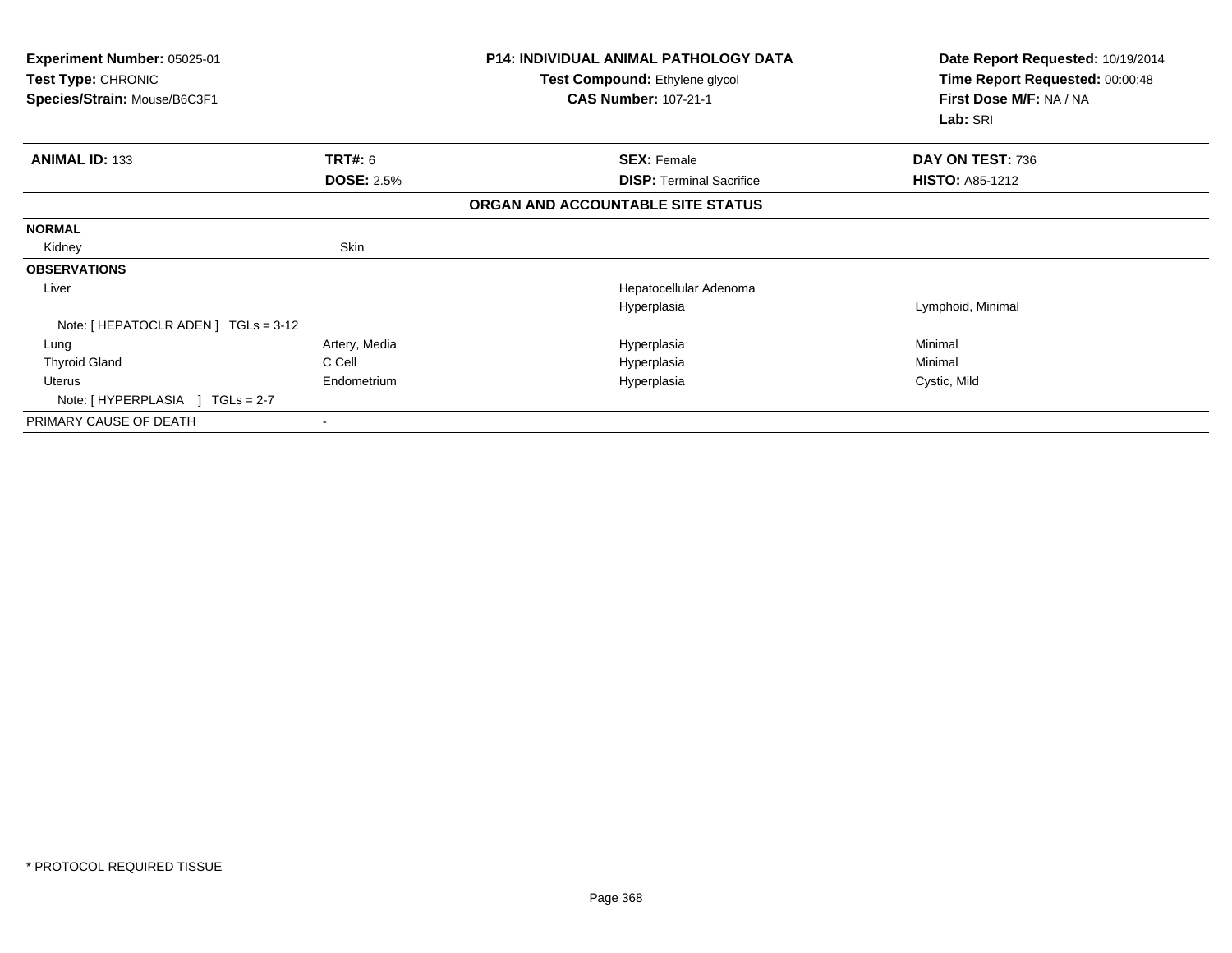| <b>Experiment Number: 05025-01</b><br><b>Test Type: CHRONIC</b><br>Species/Strain: Mouse/B6C3F1 |                   | <b>P14: INDIVIDUAL ANIMAL PATHOLOGY DATA</b><br>Test Compound: Ethylene glycol<br><b>CAS Number: 107-21-1</b> | Date Report Requested: 10/19/2014<br>Time Report Requested: 00:00:48<br>First Dose M/F: NA / NA<br>Lab: SRI |
|-------------------------------------------------------------------------------------------------|-------------------|---------------------------------------------------------------------------------------------------------------|-------------------------------------------------------------------------------------------------------------|
| <b>ANIMAL ID: 134</b>                                                                           | <b>TRT#: 6</b>    | <b>SEX: Female</b>                                                                                            | DAY ON TEST: 736                                                                                            |
|                                                                                                 | <b>DOSE: 2.5%</b> | <b>DISP:</b> Terminal Sacrifice                                                                               | <b>HISTO: A85-1213</b>                                                                                      |
|                                                                                                 |                   | ORGAN AND ACCOUNTABLE SITE STATUS                                                                             |                                                                                                             |
| <b>NORMAL</b>                                                                                   |                   |                                                                                                               |                                                                                                             |
| <b>Thyroid Gland</b>                                                                            |                   |                                                                                                               |                                                                                                             |
| <b>OBSERVATIONS</b>                                                                             |                   |                                                                                                               |                                                                                                             |
| Kidney                                                                                          |                   | Nephropathy                                                                                                   | Minimal                                                                                                     |
| Liver                                                                                           |                   | Hyperplasia                                                                                                   | Lymphoid, Minimal                                                                                           |
| Lung                                                                                            |                   | Hyperplasia                                                                                                   | Lymphoid, Minimal                                                                                           |
| Uterus                                                                                          | Endometrium       | Hyperplasia                                                                                                   | Cystic, Moderate                                                                                            |
| [Hyperplasia TGLS = $1-7$ ]                                                                     |                   |                                                                                                               |                                                                                                             |
| PRIMARY CAUSE OF DEATH                                                                          |                   |                                                                                                               |                                                                                                             |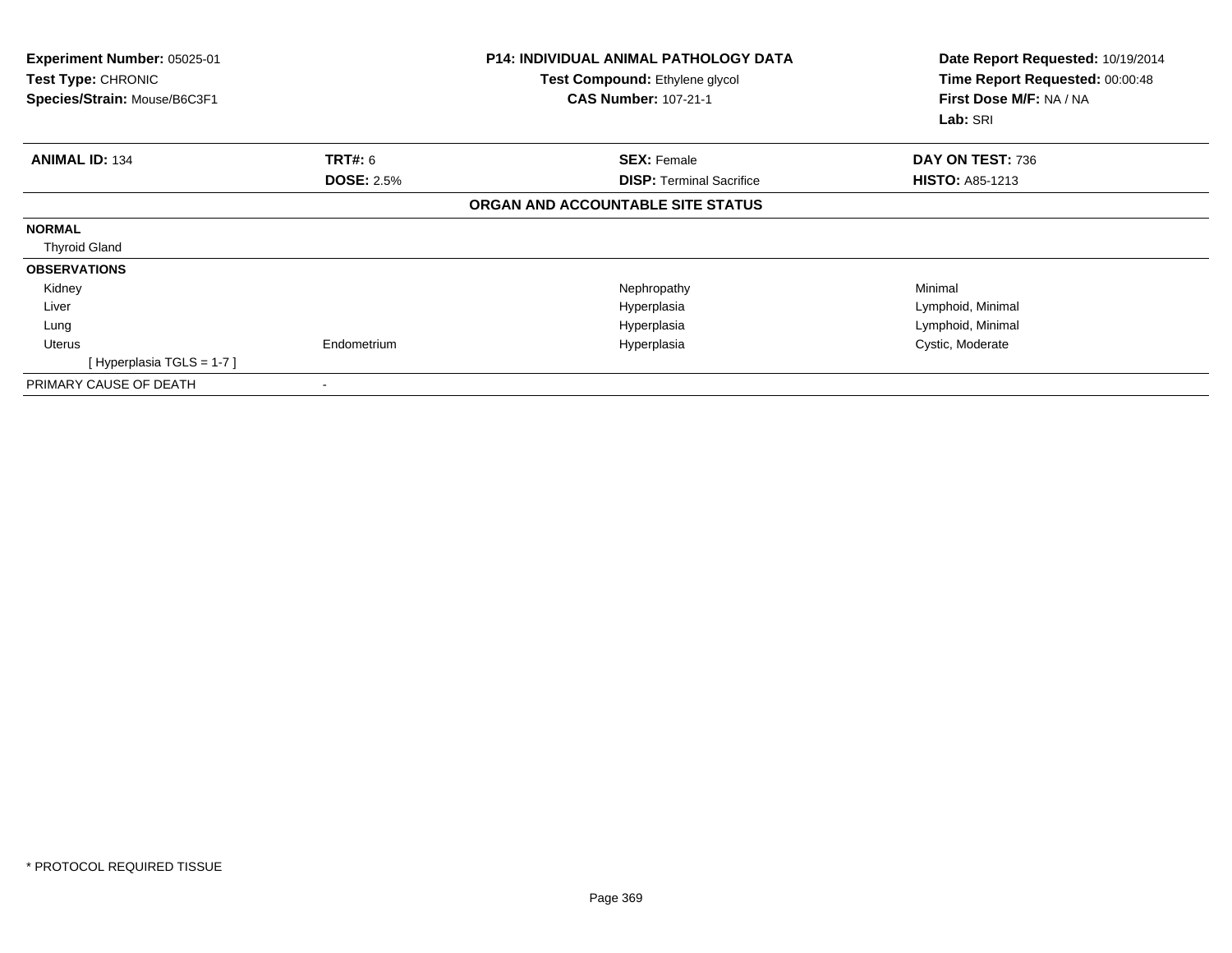| <b>Experiment Number: 05025-01</b><br>Test Type: CHRONIC<br>Species/Strain: Mouse/B6C3F1 |                       | <b>P14: INDIVIDUAL ANIMAL PATHOLOGY DATA</b><br>Test Compound: Ethylene glycol<br><b>CAS Number: 107-21-1</b> | Date Report Requested: 10/19/2014<br>Time Report Requested: 00:00:48<br>First Dose M/F: NA / NA<br>Lab: SRI |  |
|------------------------------------------------------------------------------------------|-----------------------|---------------------------------------------------------------------------------------------------------------|-------------------------------------------------------------------------------------------------------------|--|
| <b>ANIMAL ID: 135</b>                                                                    | <b>TRT#: 6</b>        | <b>SEX: Female</b>                                                                                            | DAY ON TEST: 736                                                                                            |  |
|                                                                                          | <b>DOSE: 2.5%</b>     | <b>DISP:</b> Terminal Sacrifice                                                                               | <b>HISTO: A85-1214</b>                                                                                      |  |
|                                                                                          |                       | ORGAN AND ACCOUNTABLE SITE STATUS                                                                             |                                                                                                             |  |
| <b>NORMAL</b>                                                                            |                       |                                                                                                               |                                                                                                             |  |
| Kidney                                                                                   |                       |                                                                                                               |                                                                                                             |  |
| <b>OBSERVATIONS</b>                                                                      |                       |                                                                                                               |                                                                                                             |  |
| Liver                                                                                    |                       | Inflammation                                                                                                  | Multifocal, Minimal                                                                                         |  |
| Lung                                                                                     | Artery, Media         | Hyperplasia                                                                                                   | Minimal                                                                                                     |  |
|                                                                                          |                       | Hyperplasia                                                                                                   | Lymphoid, Minimal                                                                                           |  |
| Lymph Node                                                                               | Mandibular            | Lymphoma Malignant Lymphocytic                                                                                |                                                                                                             |  |
| [ Lymphoma Malignant Lymphocytic TGLS = 1-11 ]                                           |                       |                                                                                                               |                                                                                                             |  |
| <b>Thyroid Gland</b>                                                                     | <b>Follicular Cel</b> | Hyperplasia                                                                                                   | Mild                                                                                                        |  |
| PRIMARY CAUSE OF DEATH                                                                   |                       |                                                                                                               |                                                                                                             |  |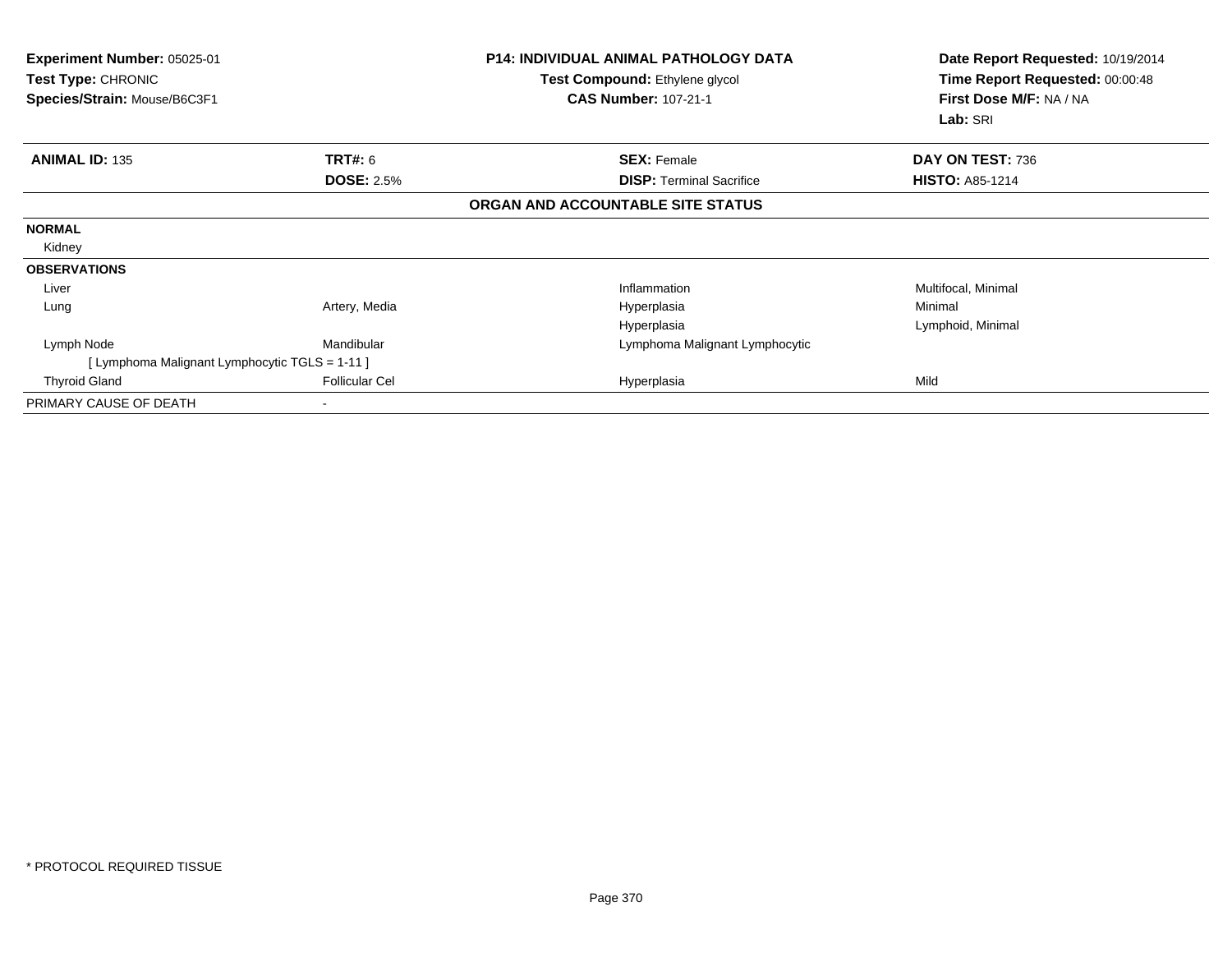| <b>Experiment Number: 05025-01</b><br>Test Type: CHRONIC<br>Species/Strain: Mouse/B6C3F1 | <b>P14: INDIVIDUAL ANIMAL PATHOLOGY DATA</b><br>Test Compound: Ethylene glycol<br><b>CAS Number: 107-21-1</b> |  | Date Report Requested: 10/19/2014<br>Time Report Requested: 00:00:48<br>First Dose M/F: NA / NA<br>Lab: SRI |                         |
|------------------------------------------------------------------------------------------|---------------------------------------------------------------------------------------------------------------|--|-------------------------------------------------------------------------------------------------------------|-------------------------|
| <b>ANIMAL ID: 136</b>                                                                    | <b>TRT#: 6</b>                                                                                                |  | <b>SEX: Female</b>                                                                                          | DAY ON TEST: 367        |
|                                                                                          | <b>DOSE: 2.5%</b>                                                                                             |  | <b>DISP: Moribund</b>                                                                                       | <b>HISTO: A83030019</b> |
|                                                                                          |                                                                                                               |  | ORGAN AND ACCOUNTABLE SITE STATUS                                                                           |                         |
| <b>NORMAL</b>                                                                            |                                                                                                               |  |                                                                                                             |                         |
| <b>Adrenal Gland - Cortex</b>                                                            | Adrenal Gland - Medulla                                                                                       |  | <b>Bone Marrow</b>                                                                                          | <b>Brain</b>            |
| Esophagus                                                                                | Gallbladder                                                                                                   |  | Heart                                                                                                       | Intestine Large - Cecum |
| Intestine Large - Colon                                                                  | Intestine Large - Rectum                                                                                      |  | Intestine Small - Duodenum                                                                                  | Intestine Small - Ileum |
| Intestine Small - Jejunum                                                                | Islets, Pancreatic                                                                                            |  | <b>Mammary Gland</b>                                                                                        | Nose                    |
| Pancreas                                                                                 | Parathyroid Gland                                                                                             |  | <b>Pituitary Gland</b>                                                                                      | Salivary Glands         |
| <b>Skin</b>                                                                              | Spleen                                                                                                        |  | Stomach - Forestomach                                                                                       | Stomach - Glandular     |
| Thymus                                                                                   | <b>Thyroid Gland</b>                                                                                          |  | Trachea                                                                                                     | <b>Urinary Bladder</b>  |
| <b>MISSING</b>                                                                           |                                                                                                               |  |                                                                                                             |                         |
| Lymph Node - Mandibular                                                                  |                                                                                                               |  |                                                                                                             |                         |
| <b>OBSERVATIONS</b>                                                                      |                                                                                                               |  |                                                                                                             |                         |
| <b>Bone</b>                                                                              |                                                                                                               |  | Osteosarcoma                                                                                                |                         |
| Note: OSTEOSARCOMA IS ON SLIDE 12                                                        |                                                                                                               |  |                                                                                                             |                         |
| Kidney                                                                                   |                                                                                                               |  | Osteosarcoma                                                                                                | Metastatic (Bone)       |
| Liver                                                                                    |                                                                                                               |  | Inflammation                                                                                                | Multifocal, Minimal     |
| Lung                                                                                     |                                                                                                               |  | Osteosarcoma                                                                                                | Metastatic (Bone)       |
| [Osteosarcoma TGLS = 1-4]                                                                |                                                                                                               |  |                                                                                                             |                         |
| <b>Uterus</b>                                                                            | Endometrium                                                                                                   |  | Hyperplasia                                                                                                 | Cystic, Mild            |
| PRIMARY CAUSE OF DEATH                                                                   |                                                                                                               |  |                                                                                                             |                         |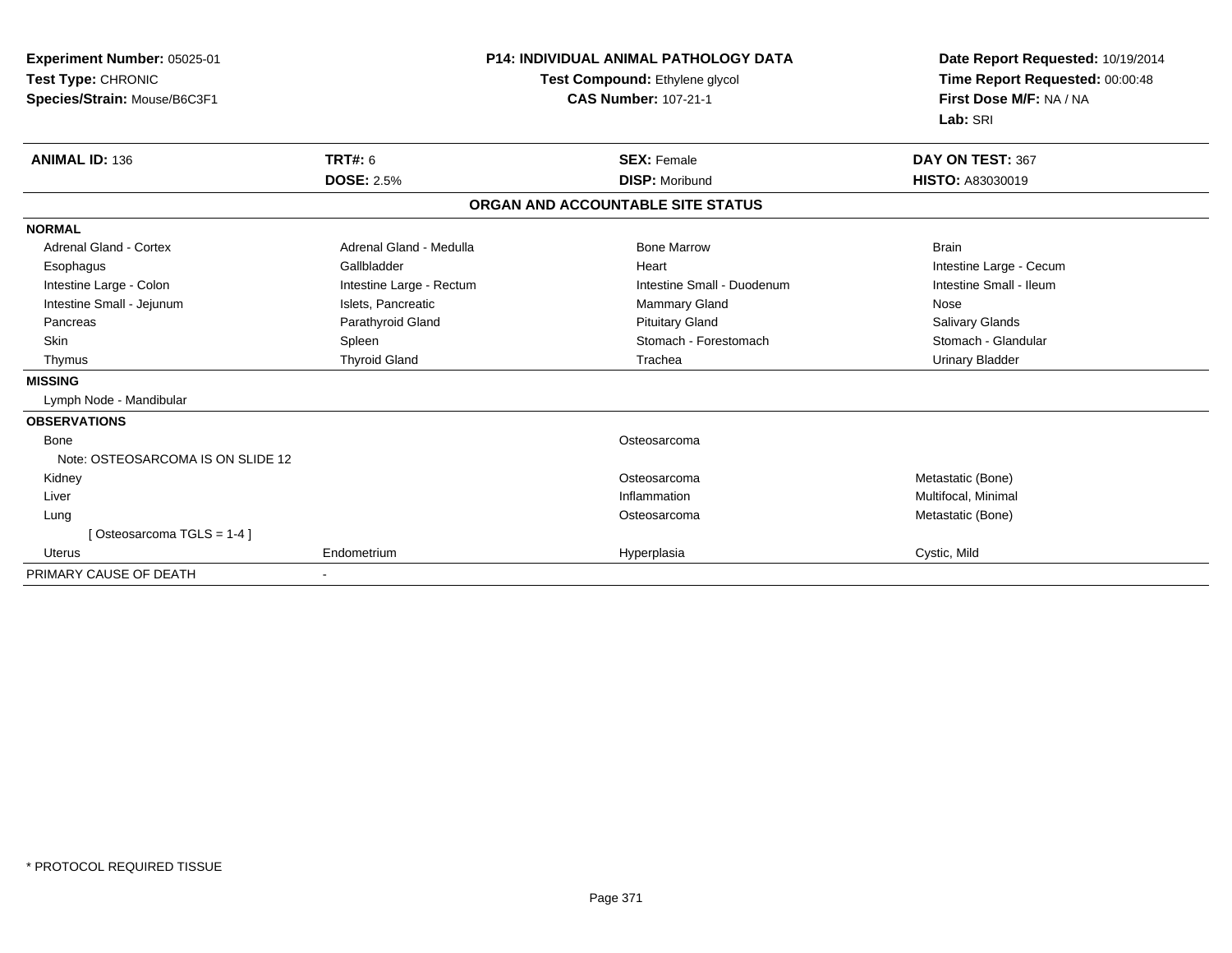| Time Report Requested: 00:00:48<br>Test Type: CHRONIC<br>Test Compound: Ethylene glycol<br>First Dose M/F: NA / NA<br>Species/Strain: Mouse/B6C3F1<br><b>CAS Number: 107-21-1</b><br>Lab: SRI<br><b>TRT#: 6</b><br><b>ANIMAL ID: 137</b><br><b>SEX: Female</b><br>DAY ON TEST: 638<br><b>DISP: Moribund</b><br><b>DOSE: 2.5%</b><br><b>HISTO: A85-1216</b><br>ORGAN AND ACCOUNTABLE SITE STATUS<br><b>NORMAL</b><br>Adrenal Gland - Medulla<br><b>Bone Marrow</b><br>Bone<br><b>Brain</b><br>Gallbladder<br>Intestine Large - Cecum<br>Esophagus<br>Heart<br>Intestine Small - Ileum<br>Intestine Small - Duodenum<br>Intestine Large - Colon<br>Intestine Large - Rectum<br>Intestine Small - Jejunum<br>Islets, Pancreatic<br>Mammary Gland<br>Lymph Node - Mandibular<br>Salivary Glands<br>Skin<br>Stomach - Forestomach<br>Nose<br>Stomach - Glandular<br><b>Thyroid Gland</b><br>Trachea<br>Thymus<br><b>MISSING</b><br>Parathyroid Gland<br><b>OBSERVATIONS</b><br><b>Adrenal Gland</b><br>Cortex<br>Hematopoietic Cell Proliferation<br>Mild | <b>Experiment Number: 05025-01</b> | P14: INDIVIDUAL ANIMAL PATHOLOGY DATA |  | Date Report Requested: 10/19/2014 |  |
|------------------------------------------------------------------------------------------------------------------------------------------------------------------------------------------------------------------------------------------------------------------------------------------------------------------------------------------------------------------------------------------------------------------------------------------------------------------------------------------------------------------------------------------------------------------------------------------------------------------------------------------------------------------------------------------------------------------------------------------------------------------------------------------------------------------------------------------------------------------------------------------------------------------------------------------------------------------------------------------------------------------------------------------------------|------------------------------------|---------------------------------------|--|-----------------------------------|--|
|                                                                                                                                                                                                                                                                                                                                                                                                                                                                                                                                                                                                                                                                                                                                                                                                                                                                                                                                                                                                                                                      |                                    |                                       |  |                                   |  |
|                                                                                                                                                                                                                                                                                                                                                                                                                                                                                                                                                                                                                                                                                                                                                                                                                                                                                                                                                                                                                                                      |                                    |                                       |  |                                   |  |
|                                                                                                                                                                                                                                                                                                                                                                                                                                                                                                                                                                                                                                                                                                                                                                                                                                                                                                                                                                                                                                                      |                                    |                                       |  |                                   |  |
|                                                                                                                                                                                                                                                                                                                                                                                                                                                                                                                                                                                                                                                                                                                                                                                                                                                                                                                                                                                                                                                      |                                    |                                       |  |                                   |  |
|                                                                                                                                                                                                                                                                                                                                                                                                                                                                                                                                                                                                                                                                                                                                                                                                                                                                                                                                                                                                                                                      |                                    |                                       |  |                                   |  |
|                                                                                                                                                                                                                                                                                                                                                                                                                                                                                                                                                                                                                                                                                                                                                                                                                                                                                                                                                                                                                                                      |                                    |                                       |  |                                   |  |
|                                                                                                                                                                                                                                                                                                                                                                                                                                                                                                                                                                                                                                                                                                                                                                                                                                                                                                                                                                                                                                                      |                                    |                                       |  |                                   |  |
|                                                                                                                                                                                                                                                                                                                                                                                                                                                                                                                                                                                                                                                                                                                                                                                                                                                                                                                                                                                                                                                      |                                    |                                       |  |                                   |  |
|                                                                                                                                                                                                                                                                                                                                                                                                                                                                                                                                                                                                                                                                                                                                                                                                                                                                                                                                                                                                                                                      |                                    |                                       |  |                                   |  |
|                                                                                                                                                                                                                                                                                                                                                                                                                                                                                                                                                                                                                                                                                                                                                                                                                                                                                                                                                                                                                                                      |                                    |                                       |  |                                   |  |
|                                                                                                                                                                                                                                                                                                                                                                                                                                                                                                                                                                                                                                                                                                                                                                                                                                                                                                                                                                                                                                                      |                                    |                                       |  |                                   |  |
|                                                                                                                                                                                                                                                                                                                                                                                                                                                                                                                                                                                                                                                                                                                                                                                                                                                                                                                                                                                                                                                      |                                    |                                       |  |                                   |  |
|                                                                                                                                                                                                                                                                                                                                                                                                                                                                                                                                                                                                                                                                                                                                                                                                                                                                                                                                                                                                                                                      |                                    |                                       |  |                                   |  |
|                                                                                                                                                                                                                                                                                                                                                                                                                                                                                                                                                                                                                                                                                                                                                                                                                                                                                                                                                                                                                                                      |                                    |                                       |  |                                   |  |
|                                                                                                                                                                                                                                                                                                                                                                                                                                                                                                                                                                                                                                                                                                                                                                                                                                                                                                                                                                                                                                                      |                                    |                                       |  |                                   |  |
|                                                                                                                                                                                                                                                                                                                                                                                                                                                                                                                                                                                                                                                                                                                                                                                                                                                                                                                                                                                                                                                      |                                    |                                       |  |                                   |  |
|                                                                                                                                                                                                                                                                                                                                                                                                                                                                                                                                                                                                                                                                                                                                                                                                                                                                                                                                                                                                                                                      |                                    |                                       |  |                                   |  |
| Kidney<br>Inflammation<br>Suppurative, Moderate                                                                                                                                                                                                                                                                                                                                                                                                                                                                                                                                                                                                                                                                                                                                                                                                                                                                                                                                                                                                      |                                    |                                       |  |                                   |  |
| Mild<br>Nephropathy                                                                                                                                                                                                                                                                                                                                                                                                                                                                                                                                                                                                                                                                                                                                                                                                                                                                                                                                                                                                                                  |                                    |                                       |  |                                   |  |
| Liver<br>Hematopoietic Cell Proliferation<br>Moderate                                                                                                                                                                                                                                                                                                                                                                                                                                                                                                                                                                                                                                                                                                                                                                                                                                                                                                                                                                                                |                                    |                                       |  |                                   |  |
| Hepatocellular Adenoma                                                                                                                                                                                                                                                                                                                                                                                                                                                                                                                                                                                                                                                                                                                                                                                                                                                                                                                                                                                                                               |                                    |                                       |  |                                   |  |
| <b>Infiltration Cellular</b><br>Mixed Cell, Mild                                                                                                                                                                                                                                                                                                                                                                                                                                                                                                                                                                                                                                                                                                                                                                                                                                                                                                                                                                                                     |                                    |                                       |  |                                   |  |
| Note: [ HEPATOCLR ADEN ] TGLs = 4-11                                                                                                                                                                                                                                                                                                                                                                                                                                                                                                                                                                                                                                                                                                                                                                                                                                                                                                                                                                                                                 |                                    |                                       |  |                                   |  |
| Hemorrhage<br>Mild<br>Lung                                                                                                                                                                                                                                                                                                                                                                                                                                                                                                                                                                                                                                                                                                                                                                                                                                                                                                                                                                                                                           |                                    |                                       |  |                                   |  |
| Inflammation<br>Mediastinum<br>Suppurative, Moderate                                                                                                                                                                                                                                                                                                                                                                                                                                                                                                                                                                                                                                                                                                                                                                                                                                                                                                                                                                                                 |                                    |                                       |  |                                   |  |
| Mediastinal<br>Lymph Node<br>Hyperplasia<br>Mild                                                                                                                                                                                                                                                                                                                                                                                                                                                                                                                                                                                                                                                                                                                                                                                                                                                                                                                                                                                                     |                                    |                                       |  |                                   |  |
| Mesenteric<br>Lymphoma Malignant Mixed                                                                                                                                                                                                                                                                                                                                                                                                                                                                                                                                                                                                                                                                                                                                                                                                                                                                                                                                                                                                               |                                    |                                       |  |                                   |  |
| Note: [LYMPH MAL MIXD ] TGLs = 3-6                                                                                                                                                                                                                                                                                                                                                                                                                                                                                                                                                                                                                                                                                                                                                                                                                                                                                                                                                                                                                   |                                    |                                       |  |                                   |  |
| Suppurative, Moderate<br>Inflammation<br>Mesentery                                                                                                                                                                                                                                                                                                                                                                                                                                                                                                                                                                                                                                                                                                                                                                                                                                                                                                                                                                                                   |                                    |                                       |  |                                   |  |
| Inflammation<br>Suppurative, Marked<br>Ovary                                                                                                                                                                                                                                                                                                                                                                                                                                                                                                                                                                                                                                                                                                                                                                                                                                                                                                                                                                                                         |                                    |                                       |  |                                   |  |
| [Inflammation TGLS = $2-7$ ]                                                                                                                                                                                                                                                                                                                                                                                                                                                                                                                                                                                                                                                                                                                                                                                                                                                                                                                                                                                                                         |                                    |                                       |  |                                   |  |
| Inflammation<br>Suppurative, Moderate<br>Pancreas                                                                                                                                                                                                                                                                                                                                                                                                                                                                                                                                                                                                                                                                                                                                                                                                                                                                                                                                                                                                    |                                    |                                       |  |                                   |  |
| <b>Pituitary Gland</b><br>Pars Distalis<br>Focal Cellular Change<br>Minimal                                                                                                                                                                                                                                                                                                                                                                                                                                                                                                                                                                                                                                                                                                                                                                                                                                                                                                                                                                          |                                    |                                       |  |                                   |  |
| Hematopoietic Cell Proliferation<br>Spleen<br>Moderate                                                                                                                                                                                                                                                                                                                                                                                                                                                                                                                                                                                                                                                                                                                                                                                                                                                                                                                                                                                               |                                    |                                       |  |                                   |  |
| <b>Urinary Bladder</b><br>Inflammation<br>Chronic, Minimal                                                                                                                                                                                                                                                                                                                                                                                                                                                                                                                                                                                                                                                                                                                                                                                                                                                                                                                                                                                           |                                    |                                       |  |                                   |  |
| <b>Uterus</b><br>Endometrium<br>Hyperplasia<br>Cystic, Mild                                                                                                                                                                                                                                                                                                                                                                                                                                                                                                                                                                                                                                                                                                                                                                                                                                                                                                                                                                                          |                                    |                                       |  |                                   |  |

PRIMARY CAUSE OF DEATH-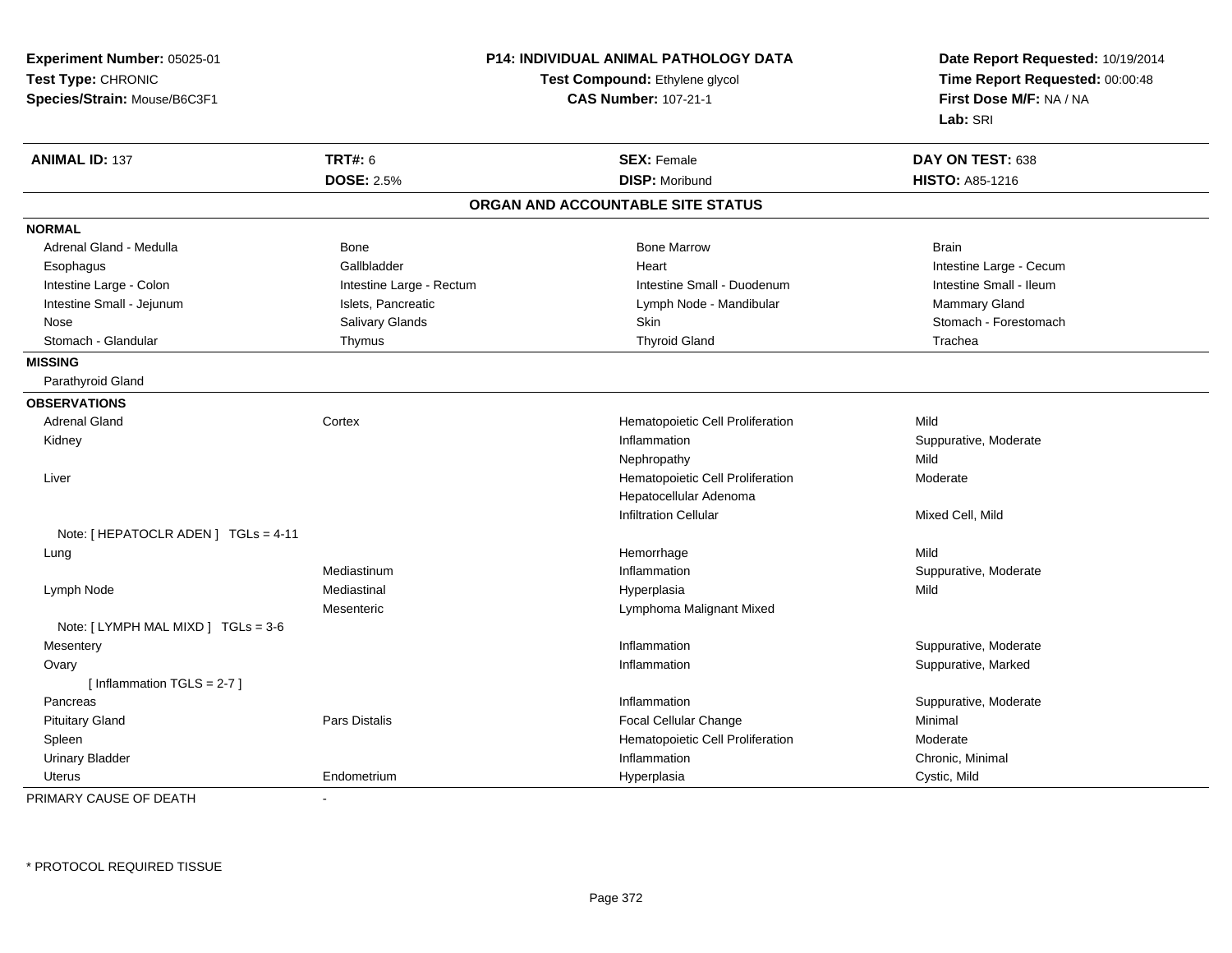| <b>Experiment Number: 05025-01</b><br><b>Test Type: CHRONIC</b><br>Species/Strain: Mouse/B6C3F1 |                              | <b>P14: INDIVIDUAL ANIMAL PATHOLOGY DATA</b><br><b>Test Compound: Ethylene glycol</b><br><b>CAS Number: 107-21-1</b> | Date Report Requested: 10/19/2014<br>Time Report Requested: 00:00:48<br>First Dose M/F: NA / NA<br>Lab: SRI |
|-------------------------------------------------------------------------------------------------|------------------------------|----------------------------------------------------------------------------------------------------------------------|-------------------------------------------------------------------------------------------------------------|
| <b>ANIMAL ID: 137</b>                                                                           | TRT#: 6<br><b>DOSE: 2.5%</b> | <b>SEX:</b> Female<br><b>DISP: Moribund</b>                                                                          | DAY ON TEST: 638<br><b>HISTO: A85-1216</b>                                                                  |
|                                                                                                 |                              | ORGAN AND ACCOUNTABLE SITE STATUS                                                                                    |                                                                                                             |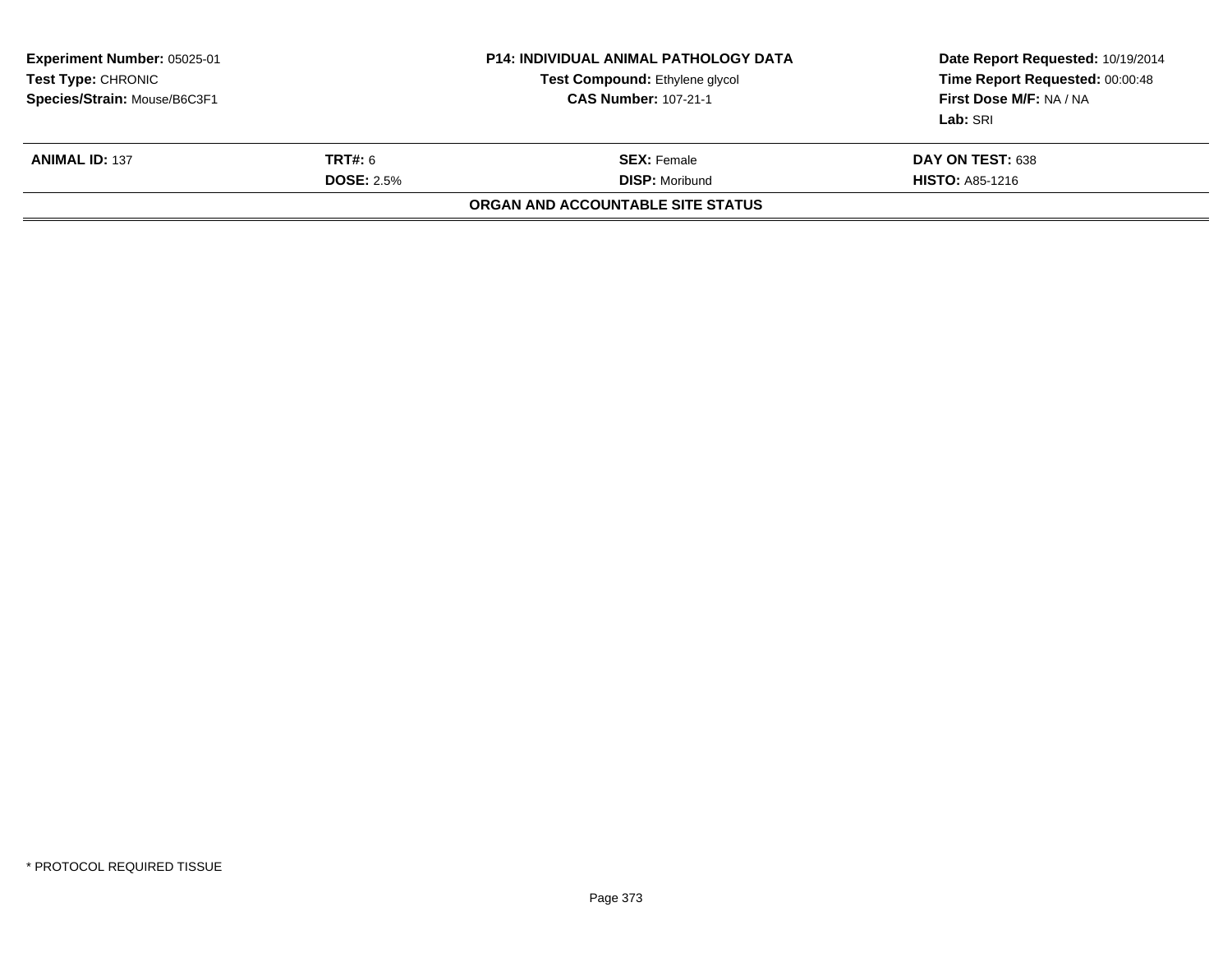| Experiment Number: 05025-01          |                                                               | P14: INDIVIDUAL ANIMAL PATHOLOGY DATA | Date Report Requested: 10/19/2014 |
|--------------------------------------|---------------------------------------------------------------|---------------------------------------|-----------------------------------|
| Test Type: CHRONIC                   | Test Compound: Ethylene glycol<br><b>CAS Number: 107-21-1</b> |                                       | Time Report Requested: 00:00:48   |
| Species/Strain: Mouse/B6C3F1         |                                                               |                                       | First Dose M/F: NA / NA           |
|                                      |                                                               |                                       | Lab: SRI                          |
| <b>ANIMAL ID: 138</b>                | <b>TRT#: 6</b>                                                | <b>SEX: Female</b>                    | DAY ON TEST: 639                  |
|                                      | <b>DOSE: 2.5%</b>                                             | <b>DISP: Dead</b>                     | <b>HISTO: A85-1217</b>            |
|                                      |                                                               | ORGAN AND ACCOUNTABLE SITE STATUS     |                                   |
| <b>NORMAL</b>                        |                                                               |                                       |                                   |
| <b>Adrenal Gland - Cortex</b>        | Adrenal Gland - Medulla                                       | Bone                                  | <b>Bone Marrow</b>                |
| <b>Brain</b>                         | Esophagus                                                     | Gallbladder                           | Heart                             |
| Intestine Large - Cecum              | Intestine Large - Colon                                       | Intestine Large - Rectum              | Intestine Small - Duodenum        |
| Intestine Small - Ileum              | Intestine Small - Jejunum                                     | Islets, Pancreatic                    | Mammary Gland                     |
| Nose                                 | Pancreas                                                      | Salivary Glands                       | Skin                              |
| Stomach - Forestomach                | Stomach - Glandular                                           | Trachea                               | <b>Urinary Bladder</b>            |
| <b>MISSING</b>                       |                                                               |                                       |                                   |
| Parathyroid Gland                    |                                                               |                                       |                                   |
| <b>OBSERVATIONS</b>                  |                                                               |                                       |                                   |
| Kidney                               |                                                               | Lymphoma Malignant Mixed              |                                   |
|                                      |                                                               | Nephropathy                           | Mild                              |
| Liver                                |                                                               | Lymphoma Malignant Mixed              |                                   |
| Lung                                 |                                                               | Hyperplasia                           | Macrophage, Moderate              |
|                                      |                                                               | Lymphoma Malignant Mixed              |                                   |
| Lymph Node                           | Mandibular                                                    | Hyperplasia                           | Lymphoid, Mild                    |
|                                      | Mesenteric                                                    | Hyperplasia                           | Lymphoid, Mild                    |
|                                      | Renal                                                         | Lymphoma Malignant Mixed              |                                   |
| Note: [ LYMPH MAL MIXD ] TGLs = 2-11 |                                                               |                                       |                                   |
| Mesentery                            |                                                               | Lymphoma Malignant Mixed              |                                   |
| Ovary                                |                                                               | Lymphoma Malignant Mixed              |                                   |
| <b>Pituitary Gland</b>               | Pars Nervosa                                                  | Inflammation                          | Focal, Mild                       |
| Spleen                               |                                                               | Hematopoietic Cell Proliferation      | Moderate                          |
| Thymus                               |                                                               | Lymphoma Malignant Mixed              |                                   |
| Note: [LYMPH MAL MIXD ] TGLs = 5-12  |                                                               |                                       |                                   |
| <b>Thyroid Gland</b>                 |                                                               | Degeneration                          | Cystic, Minimal                   |
| Uterus                               | Endometrium                                                   | Hyperplasia                           | Cystic, Moderate                  |
| Note: [HYPERPLASIA ]<br>$TGLs = 1-7$ |                                                               |                                       |                                   |
| PRIMARY CAUSE OF DEATH               |                                                               |                                       |                                   |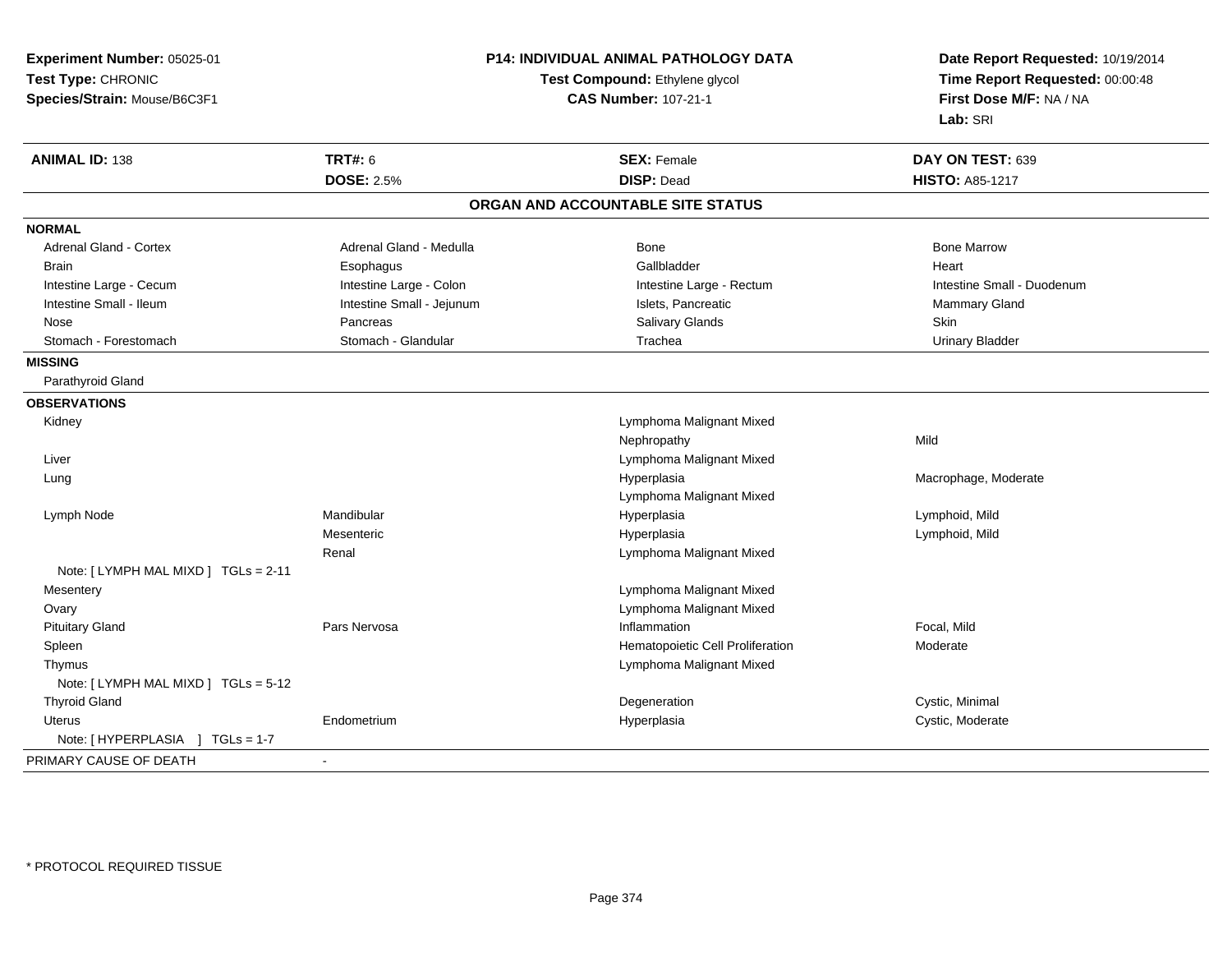| Experiment Number: 05025-01            |                                | <b>P14: INDIVIDUAL ANIMAL PATHOLOGY DATA</b> | Date Report Requested: 10/19/2014 |
|----------------------------------------|--------------------------------|----------------------------------------------|-----------------------------------|
| Test Type: CHRONIC                     | Test Compound: Ethylene glycol |                                              | Time Report Requested: 00:00:48   |
| Species/Strain: Mouse/B6C3F1           |                                | <b>CAS Number: 107-21-1</b>                  | First Dose M/F: NA / NA           |
|                                        |                                |                                              | Lab: SRI                          |
| <b>ANIMAL ID: 139</b>                  | <b>TRT#: 6</b>                 | <b>SEX: Female</b>                           | DAY ON TEST: 500                  |
|                                        | <b>DOSE: 2.5%</b>              | <b>DISP: Moribund</b>                        | HISTO: A85-1218                   |
|                                        |                                | ORGAN AND ACCOUNTABLE SITE STATUS            |                                   |
| <b>NORMAL</b>                          |                                |                                              |                                   |
| Adrenal Gland - Cortex                 | Bone                           | <b>Bone Marrow</b>                           | Esophagus                         |
| Gallbladder                            | Heart                          | Intestine Large - Cecum                      | Intestine Large - Colon           |
| Intestine Large - Rectum               | Intestine Small - Duodenum     | Intestine Small - Ileum                      | Intestine Small - Jejunum         |
| Islets, Pancreatic                     | Liver                          | Lung                                         | Lymph Node - Mandibular           |
| Nose                                   | Ovary                          | Pancreas                                     | Parathyroid Gland                 |
| Salivary Glands                        | <b>Skin</b>                    | Spleen                                       | Stomach - Forestomach             |
| Stomach - Glandular                    | Thymus                         | Trachea                                      | <b>Urinary Bladder</b>            |
| <b>OBSERVATIONS</b>                    |                                |                                              |                                   |
| <b>Adrenal Gland</b>                   | Medulla                        | Pheochromocytoma Benign                      |                                   |
| Note: $[$ PHEOCHROM BGN $]$ TGLs = 2-3 |                                |                                              |                                   |
| <b>Brain</b>                           |                                | Compression                                  | Marked                            |
| [Compression TGLS = 4-1]               |                                |                                              |                                   |
| Kidney                                 |                                | Nephropathy                                  | Minimal                           |
| <b>Mammary Gland</b>                   |                                | Dilatation                                   | Mild                              |
| [ Dilatation TGLS = $1-7$ ]            |                                |                                              |                                   |
| <b>Pituitary Gland</b>                 | <b>Pars Distalis</b>           | Carcinoma                                    |                                   |
| [Carcinoma TGLS = 3-2]                 |                                |                                              |                                   |
| <b>Thyroid Gland</b>                   | <b>Follicular Cel</b>          | Hyperplasia                                  | Minimal                           |
| <b>Uterus</b>                          | Endometrium                    | Hyperplasia                                  | Cystic, Moderate                  |
|                                        |                                | Inflammation                                 | Suppurative, Minimal              |
| PRIMARY CAUSE OF DEATH                 |                                |                                              |                                   |

-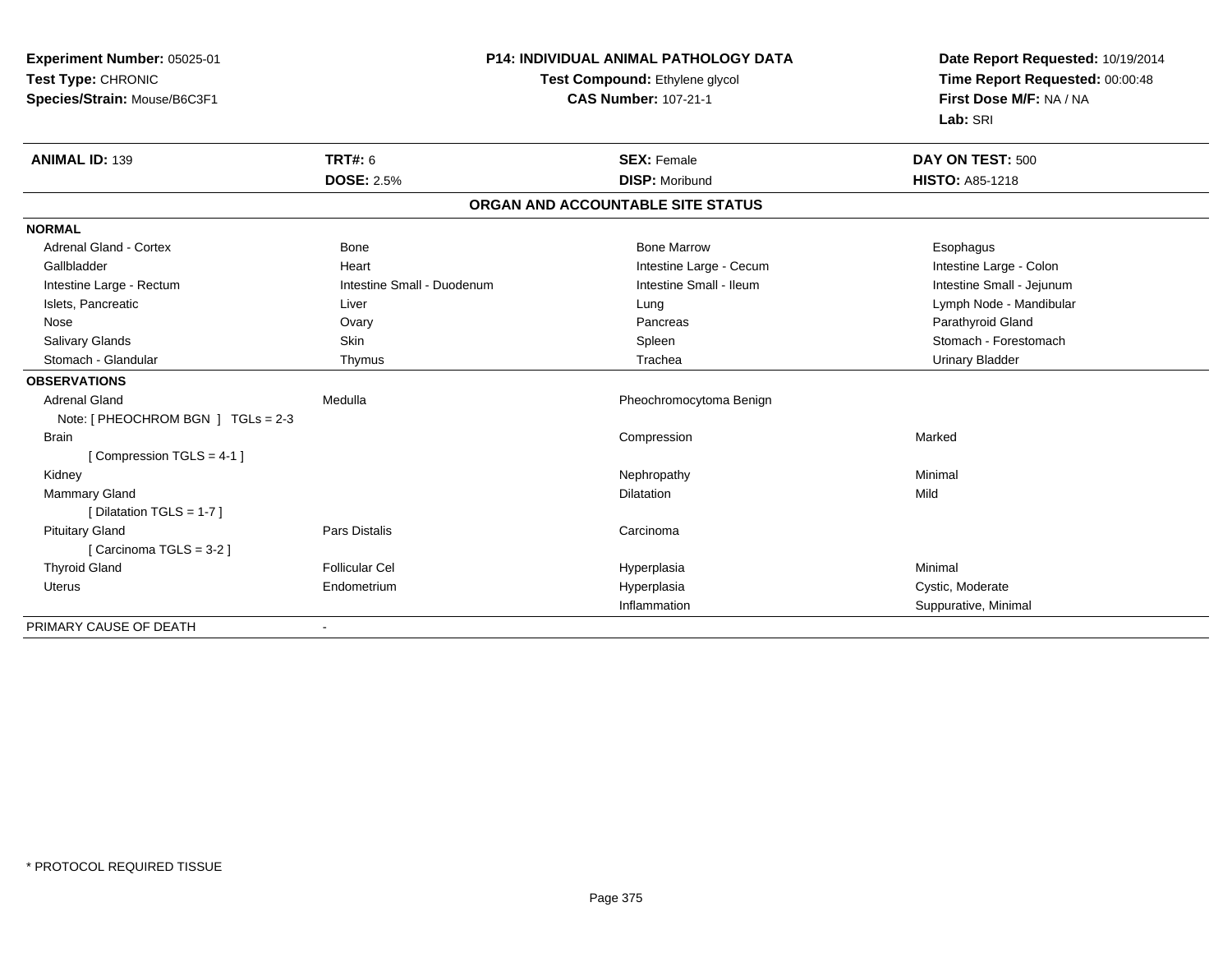| Experiment Number: 05025-01<br>Test Type: CHRONIC<br>Species/Strain: Mouse/B6C3F1 |                       | <b>P14: INDIVIDUAL ANIMAL PATHOLOGY DATA</b><br>Test Compound: Ethylene glycol<br><b>CAS Number: 107-21-1</b> | Date Report Requested: 10/19/2014<br>Time Report Requested: 00:00:48<br>First Dose M/F: NA / NA<br>Lab: SRI |
|-----------------------------------------------------------------------------------|-----------------------|---------------------------------------------------------------------------------------------------------------|-------------------------------------------------------------------------------------------------------------|
| <b>ANIMAL ID: 140</b>                                                             | <b>TRT#: 6</b>        | <b>SEX: Female</b>                                                                                            | DAY ON TEST: 736                                                                                            |
|                                                                                   | <b>DOSE: 2.5%</b>     | <b>DISP:</b> Terminal Sacrifice                                                                               | <b>HISTO: A85-1219</b>                                                                                      |
|                                                                                   |                       | ORGAN AND ACCOUNTABLE SITE STATUS                                                                             |                                                                                                             |
| <b>NORMAL</b>                                                                     |                       |                                                                                                               |                                                                                                             |
| Skin                                                                              |                       |                                                                                                               |                                                                                                             |
| <b>OBSERVATIONS</b>                                                               |                       |                                                                                                               |                                                                                                             |
| Kidney                                                                            |                       | Nephropathy                                                                                                   | Minimal                                                                                                     |
| Liver                                                                             |                       | Inflammation                                                                                                  | Multifocal, Minimal                                                                                         |
| Lung                                                                              |                       | Hyperplasia                                                                                                   | Lymphoid, Minimal                                                                                           |
| <b>Thyroid Gland</b>                                                              | <b>Follicular Cel</b> | Hyperplasia                                                                                                   | Minimal                                                                                                     |
| Uterus                                                                            | Endometrium           | Hyperplasia                                                                                                   | Cystic, Moderate                                                                                            |
| [Hyperplasia TGLS = $2-7$ ]                                                       |                       |                                                                                                               |                                                                                                             |
| PRIMARY CAUSE OF DEATH                                                            |                       |                                                                                                               |                                                                                                             |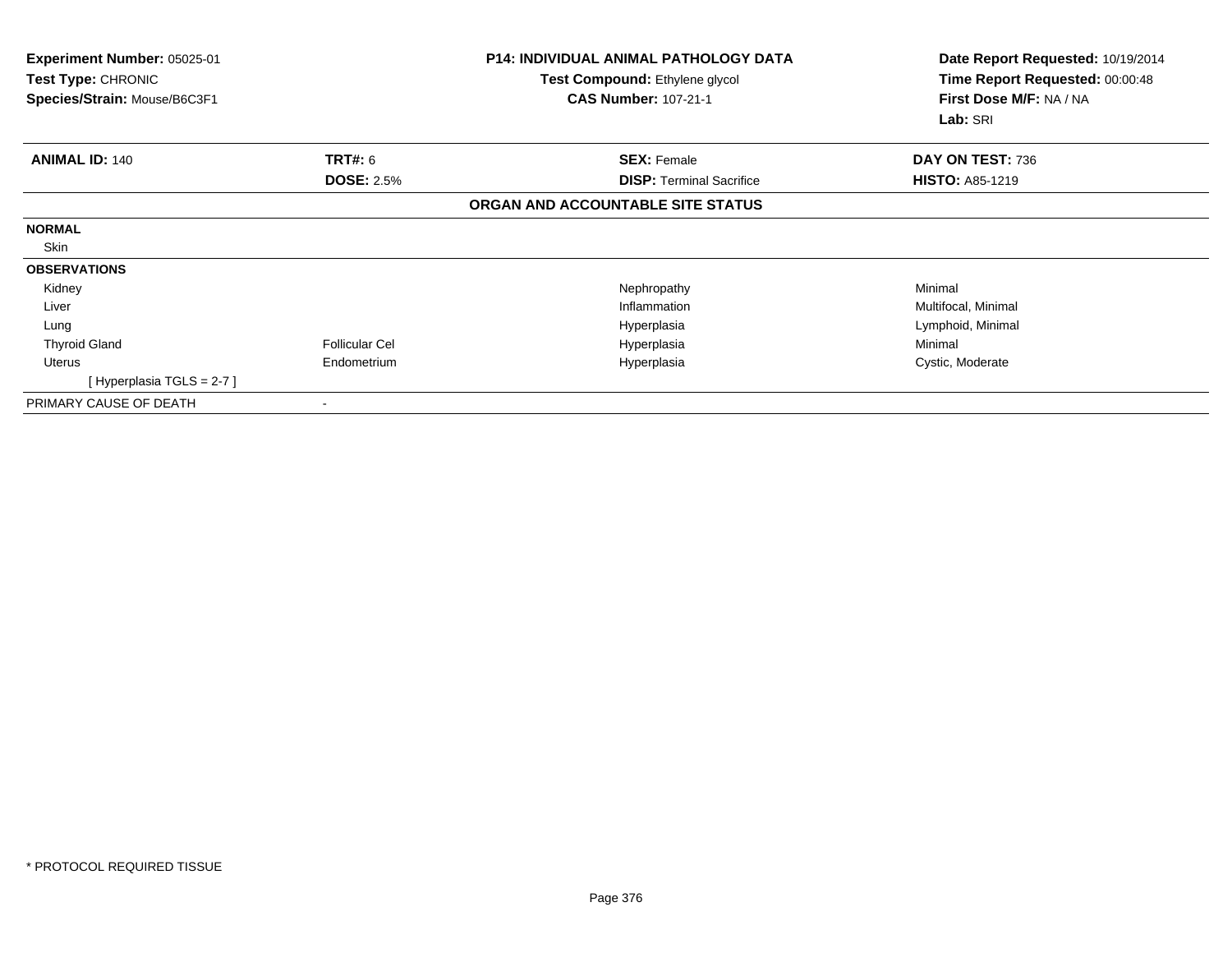| Experiment Number: 05025-01<br>Test Type: CHRONIC<br>Species/Strain: Mouse/B6C3F1 |                       | <b>P14: INDIVIDUAL ANIMAL PATHOLOGY DATA</b><br>Test Compound: Ethylene glycol<br><b>CAS Number: 107-21-1</b> | Date Report Requested: 10/19/2014<br>Time Report Requested: 00:00:48<br>First Dose M/F: NA / NA |
|-----------------------------------------------------------------------------------|-----------------------|---------------------------------------------------------------------------------------------------------------|-------------------------------------------------------------------------------------------------|
|                                                                                   |                       |                                                                                                               | Lab: SRI                                                                                        |
| <b>ANIMAL ID: 141</b>                                                             | <b>TRT#: 6</b>        | <b>SEX: Female</b>                                                                                            | DAY ON TEST: 736                                                                                |
|                                                                                   | <b>DOSE: 2.5%</b>     | <b>DISP:</b> Terminal Sacrifice                                                                               | <b>HISTO: A85-1220</b>                                                                          |
|                                                                                   |                       | ORGAN AND ACCOUNTABLE SITE STATUS                                                                             |                                                                                                 |
| <b>NORMAL</b>                                                                     |                       |                                                                                                               |                                                                                                 |
| Kidney                                                                            | Skin                  |                                                                                                               |                                                                                                 |
| <b>OBSERVATIONS</b>                                                               |                       |                                                                                                               |                                                                                                 |
| Liver                                                                             |                       | Fatty Change                                                                                                  | Mild                                                                                            |
| Lung                                                                              |                       | Hyperplasia                                                                                                   | Lymphoid, Minimal                                                                               |
|                                                                                   |                       | Inflammation                                                                                                  | Granulomatous, Minimal                                                                          |
| Ovary                                                                             |                       | Cystadenoma                                                                                                   | Papillary                                                                                       |
| <b>Thyroid Gland</b>                                                              | <b>Follicular Cel</b> | Hyperplasia                                                                                                   | Minimal                                                                                         |
|                                                                                   |                       | Inflammation                                                                                                  | Focal, Minimal                                                                                  |
| Uterus<br>Note: $[HYPERPLASIA] TGLs = 2-7$                                        | Endometrium           | Hyperplasia                                                                                                   | Cystic, Minimal                                                                                 |
| PRIMARY CAUSE OF DEATH                                                            |                       |                                                                                                               |                                                                                                 |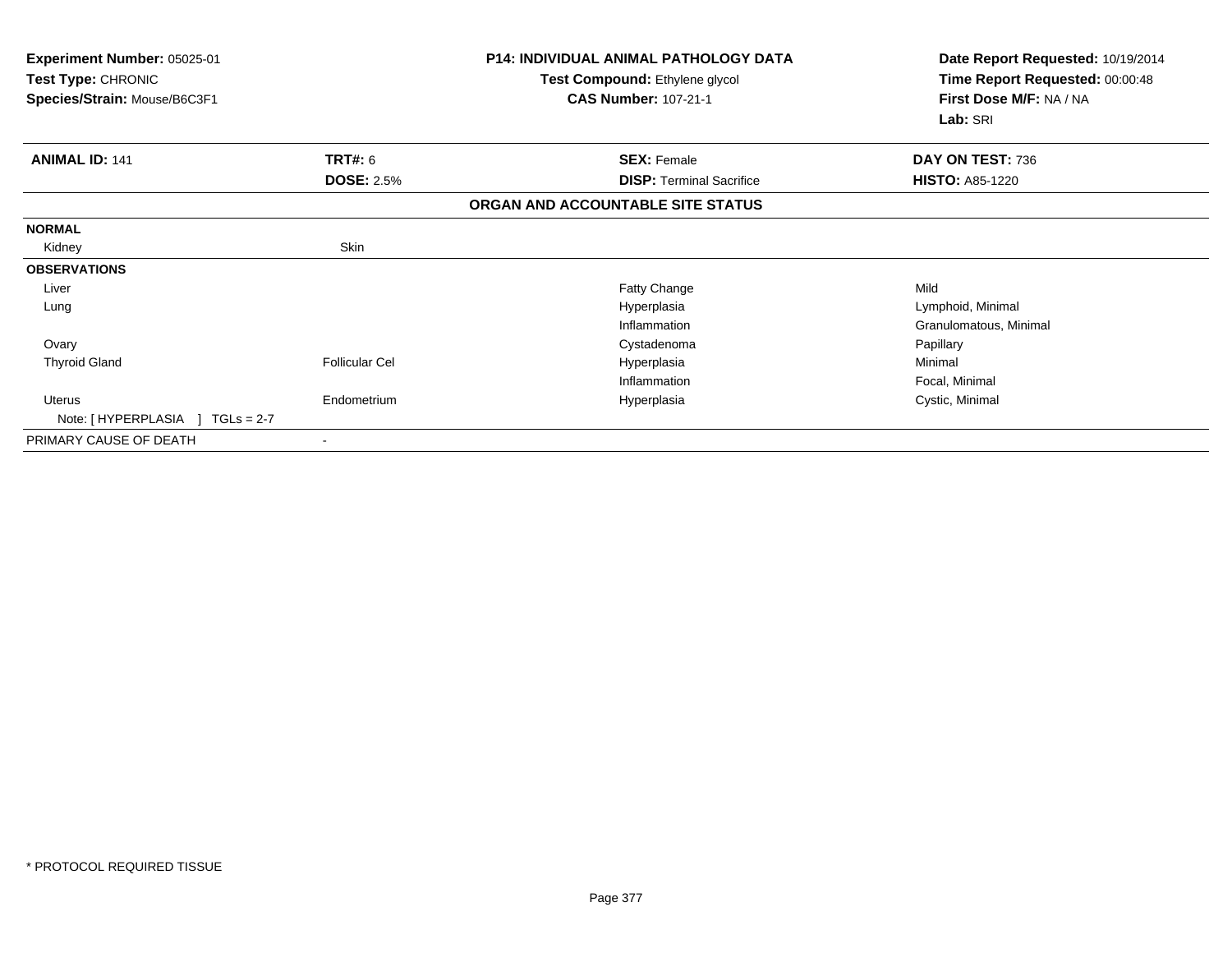| Experiment Number: 05025-01<br>Test Type: CHRONIC<br>Species/Strain: Mouse/B6C3F1 |                   | <b>P14: INDIVIDUAL ANIMAL PATHOLOGY DATA</b><br>Test Compound: Ethylene glycol<br><b>CAS Number: 107-21-1</b> | Date Report Requested: 10/19/2014<br>Time Report Requested: 00:00:48<br>First Dose M/F: NA / NA<br>Lab: SRI |
|-----------------------------------------------------------------------------------|-------------------|---------------------------------------------------------------------------------------------------------------|-------------------------------------------------------------------------------------------------------------|
| <b>ANIMAL ID: 142</b>                                                             | TRT#: 6           | <b>SEX: Female</b>                                                                                            | DAY ON TEST: 736                                                                                            |
|                                                                                   | <b>DOSE: 2.5%</b> | <b>DISP: Terminal Sacrifice</b>                                                                               | <b>HISTO: A85-1221</b>                                                                                      |
|                                                                                   |                   | ORGAN AND ACCOUNTABLE SITE STATUS                                                                             |                                                                                                             |
| <b>NORMAL</b>                                                                     |                   |                                                                                                               |                                                                                                             |
| <b>Thyroid Gland</b>                                                              |                   |                                                                                                               |                                                                                                             |
| <b>OBSERVATIONS</b>                                                               |                   |                                                                                                               |                                                                                                             |
| Kidney                                                                            |                   | Nephropathy                                                                                                   | Minimal                                                                                                     |
| Liver                                                                             |                   | Hyperplasia                                                                                                   | Lymphoid, Minimal                                                                                           |
|                                                                                   |                   | Inflammation                                                                                                  | Multifocal, Minimal                                                                                         |
| Lung                                                                              |                   | Hemorrhage                                                                                                    | Minimal                                                                                                     |
| Skin                                                                              |                   | Inflammation                                                                                                  | Chronic, Minimal                                                                                            |
| [Inflammation TGLS = 1-11]                                                        |                   |                                                                                                               |                                                                                                             |
| <b>Uterus</b>                                                                     | Endometrium       | Hyperplasia                                                                                                   | Cystic, Moderate                                                                                            |
| [Hyperplasia TGLS = 2-7 ]                                                         |                   |                                                                                                               |                                                                                                             |
| PRIMARY CAUSE OF DEATH                                                            |                   |                                                                                                               |                                                                                                             |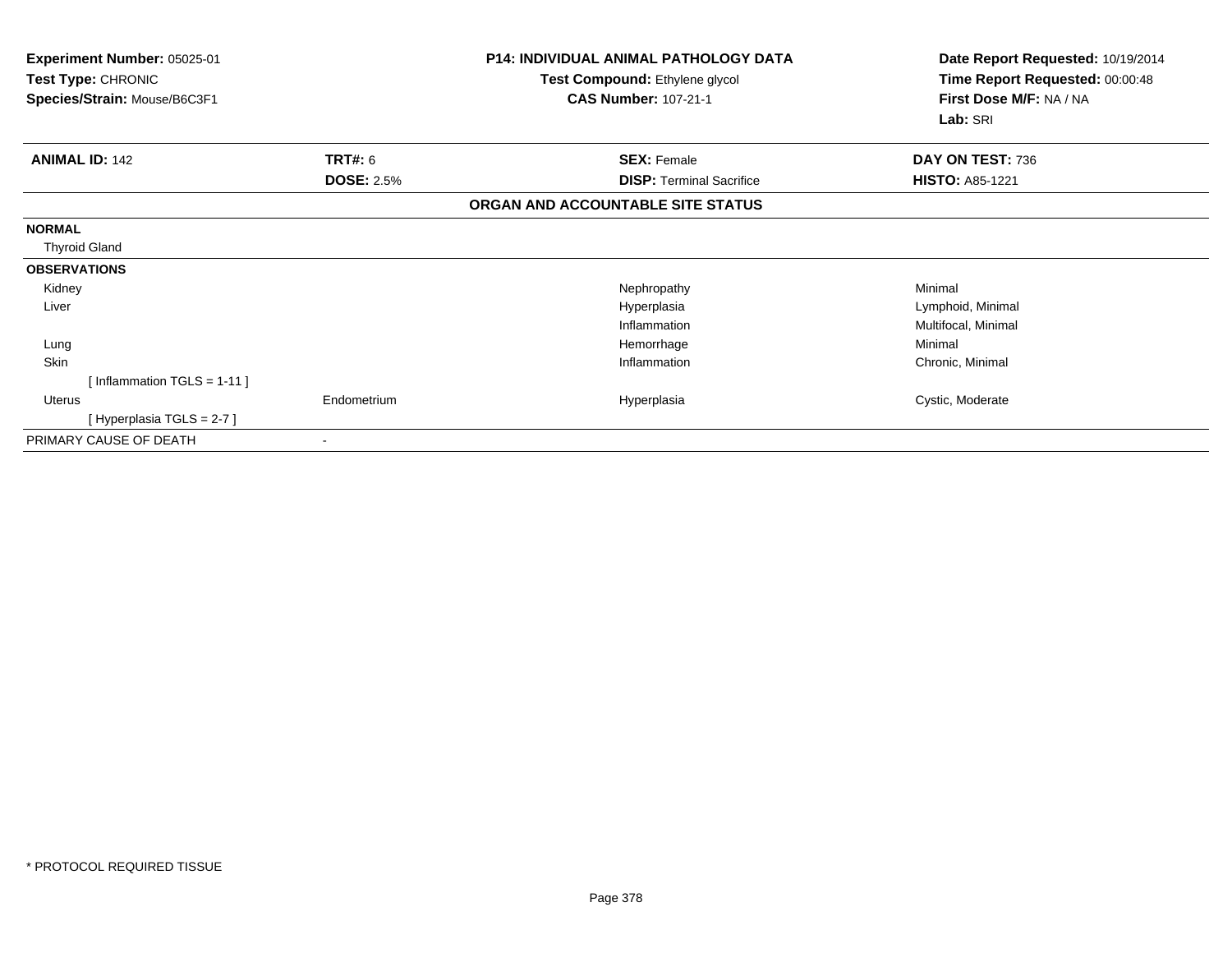| <b>Experiment Number: 05025-01</b><br>Test Type: CHRONIC<br>Species/Strain: Mouse/B6C3F1 |                       | <b>P14: INDIVIDUAL ANIMAL PATHOLOGY DATA</b><br>Test Compound: Ethylene glycol<br><b>CAS Number: 107-21-1</b> | Date Report Requested: 10/19/2014<br>Time Report Requested: 00:00:48<br>First Dose M/F: NA / NA<br>Lab: SRI |
|------------------------------------------------------------------------------------------|-----------------------|---------------------------------------------------------------------------------------------------------------|-------------------------------------------------------------------------------------------------------------|
|                                                                                          |                       |                                                                                                               |                                                                                                             |
| <b>ANIMAL ID: 143</b>                                                                    | <b>TRT#: 6</b>        | <b>SEX: Female</b>                                                                                            | DAY ON TEST: 737                                                                                            |
|                                                                                          | <b>DOSE: 2.5%</b>     | <b>DISP:</b> Terminal Sacrifice                                                                               | <b>HISTO: A85-1222</b>                                                                                      |
|                                                                                          |                       | ORGAN AND ACCOUNTABLE SITE STATUS                                                                             |                                                                                                             |
| <b>NORMAL</b>                                                                            |                       |                                                                                                               |                                                                                                             |
| Kidney                                                                                   | Lung                  |                                                                                                               |                                                                                                             |
| <b>OBSERVATIONS</b>                                                                      |                       |                                                                                                               |                                                                                                             |
| Liver                                                                                    |                       | Inflammation                                                                                                  | Multifocal, Minimal                                                                                         |
| <b>Pituitary Gland</b>                                                                   | Pars Distalis         | Adenoma                                                                                                       |                                                                                                             |
| [Adenoma TGLS = $2-2$ ]                                                                  |                       |                                                                                                               |                                                                                                             |
| <b>Thyroid Gland</b>                                                                     | <b>Follicular Cel</b> | Hyperplasia                                                                                                   | Moderate                                                                                                    |
| Uterus                                                                                   | Endometrium           | Hyperplasia                                                                                                   | Cystic, Moderate                                                                                            |
| [Hyperplasia TGLS = $1-7$ ]                                                              |                       |                                                                                                               |                                                                                                             |
| PRIMARY CAUSE OF DEATH                                                                   |                       |                                                                                                               |                                                                                                             |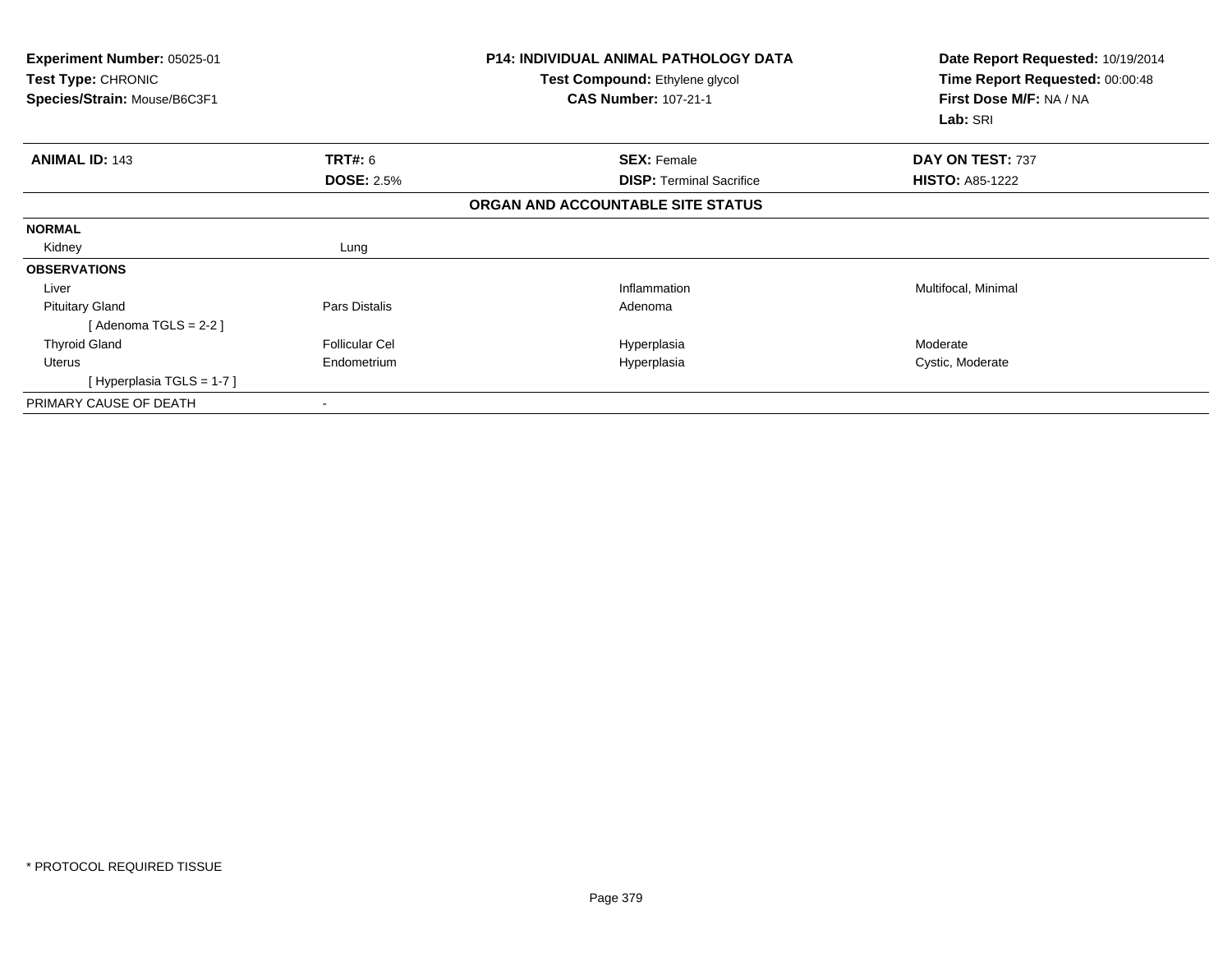| <b>Experiment Number: 05025-01</b><br>Test Type: CHRONIC<br>Species/Strain: Mouse/B6C3F1 |                      | <b>P14: INDIVIDUAL ANIMAL PATHOLOGY DATA</b><br>Test Compound: Ethylene glycol<br><b>CAS Number: 107-21-1</b> | Date Report Requested: 10/19/2014<br>Time Report Requested: 00:00:48<br>First Dose M/F: NA / NA<br>Lab: SRI |
|------------------------------------------------------------------------------------------|----------------------|---------------------------------------------------------------------------------------------------------------|-------------------------------------------------------------------------------------------------------------|
| <b>ANIMAL ID: 144</b>                                                                    | <b>TRT#: 6</b>       | <b>SEX: Female</b>                                                                                            | DAY ON TEST: 737                                                                                            |
|                                                                                          | <b>DOSE: 2.5%</b>    | <b>DISP:</b> Terminal Sacrifice                                                                               | <b>HISTO: A85-1223</b>                                                                                      |
|                                                                                          |                      | ORGAN AND ACCOUNTABLE SITE STATUS                                                                             |                                                                                                             |
| <b>NORMAL</b>                                                                            |                      |                                                                                                               |                                                                                                             |
| Lung                                                                                     | <b>Thyroid Gland</b> |                                                                                                               |                                                                                                             |
| <b>OBSERVATIONS</b>                                                                      |                      |                                                                                                               |                                                                                                             |
| Kidney                                                                                   |                      | Nephropathy                                                                                                   | Minimal                                                                                                     |
| Liver                                                                                    |                      | Hepatocellular Carcinoma                                                                                      |                                                                                                             |
|                                                                                          |                      | Inflammation                                                                                                  | Multifocal, Minimal                                                                                         |
| [ Hepatocellular Carcinoma TGLS = 2-11 ]                                                 |                      |                                                                                                               |                                                                                                             |
| Uterus                                                                                   | Endometrium          | Hyperplasia                                                                                                   | Cystic, Moderate                                                                                            |
| [Hyperplasia TGLS = 1-7]                                                                 |                      |                                                                                                               |                                                                                                             |
| PRIMARY CAUSE OF DEATH                                                                   |                      |                                                                                                               |                                                                                                             |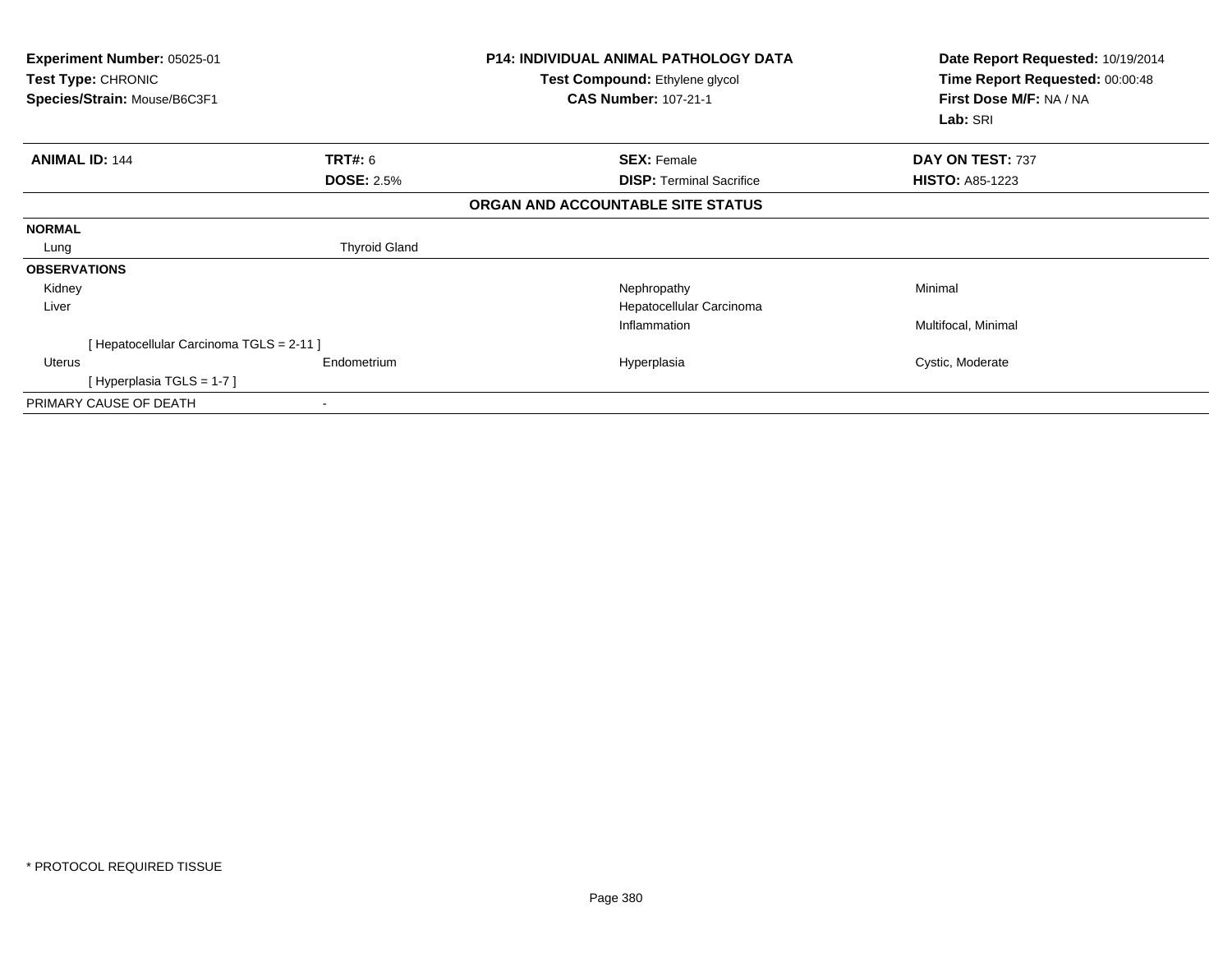| Experiment Number: 05025-01<br>Test Type: CHRONIC<br>Species/Strain: Mouse/B6C3F1 |                   | <b>P14: INDIVIDUAL ANIMAL PATHOLOGY DATA</b><br>Test Compound: Ethylene glycol<br><b>CAS Number: 107-21-1</b> | Date Report Requested: 10/19/2014<br>Time Report Requested: 00:00:48<br>First Dose M/F: NA / NA<br>Lab: SRI |
|-----------------------------------------------------------------------------------|-------------------|---------------------------------------------------------------------------------------------------------------|-------------------------------------------------------------------------------------------------------------|
| <b>ANIMAL ID: 145</b>                                                             | <b>TRT#: 6</b>    | <b>SEX: Female</b>                                                                                            | DAY ON TEST: 737                                                                                            |
|                                                                                   | <b>DOSE: 2.5%</b> | <b>DISP: Terminal Sacrifice</b>                                                                               | <b>HISTO: A85-1224</b>                                                                                      |
|                                                                                   |                   | ORGAN AND ACCOUNTABLE SITE STATUS                                                                             |                                                                                                             |
| <b>NORMAL</b>                                                                     |                   |                                                                                                               |                                                                                                             |
| Lung                                                                              | Mesentery         |                                                                                                               |                                                                                                             |
| <b>OBSERVATIONS</b>                                                               |                   |                                                                                                               |                                                                                                             |
| Kidney                                                                            |                   | Nephropathy                                                                                                   | Minimal                                                                                                     |
| Liver                                                                             |                   | Hepatocellular Carcinoma                                                                                      |                                                                                                             |
|                                                                                   |                   | Hyperplasia                                                                                                   | Lymphoid, Mild                                                                                              |
|                                                                                   |                   | <b>Infiltration Cellular</b>                                                                                  | Mixed Cell, Mild                                                                                            |
|                                                                                   |                   | Inflammation                                                                                                  | Multifocal, Minimal                                                                                         |
| Note: [ HEPATOCLR CARC ] TGLs = 5-12                                              |                   |                                                                                                               |                                                                                                             |
| Mesentery                                                                         |                   |                                                                                                               |                                                                                                             |
| Note: [HEMANGIOSARC ] TGLs = 4-11                                                 |                   |                                                                                                               |                                                                                                             |
| Spleen                                                                            |                   | Hematopoietic Cell Proliferation                                                                              | Moderate                                                                                                    |
| Note: [ HEMA CELL PROL ] TGLs = 3-8                                               |                   |                                                                                                               |                                                                                                             |
| <b>Thyroid Gland</b>                                                              | Follicular Cel    | Hyperplasia                                                                                                   | Mild                                                                                                        |
| <b>Uterus</b>                                                                     | Endometrium       | Hyperplasia                                                                                                   | Cystic, Mild                                                                                                |
| [Hyperplasia TGLS = 2-7]                                                          |                   |                                                                                                               |                                                                                                             |
| PRIMARY CAUSE OF DEATH                                                            | ٠                 |                                                                                                               |                                                                                                             |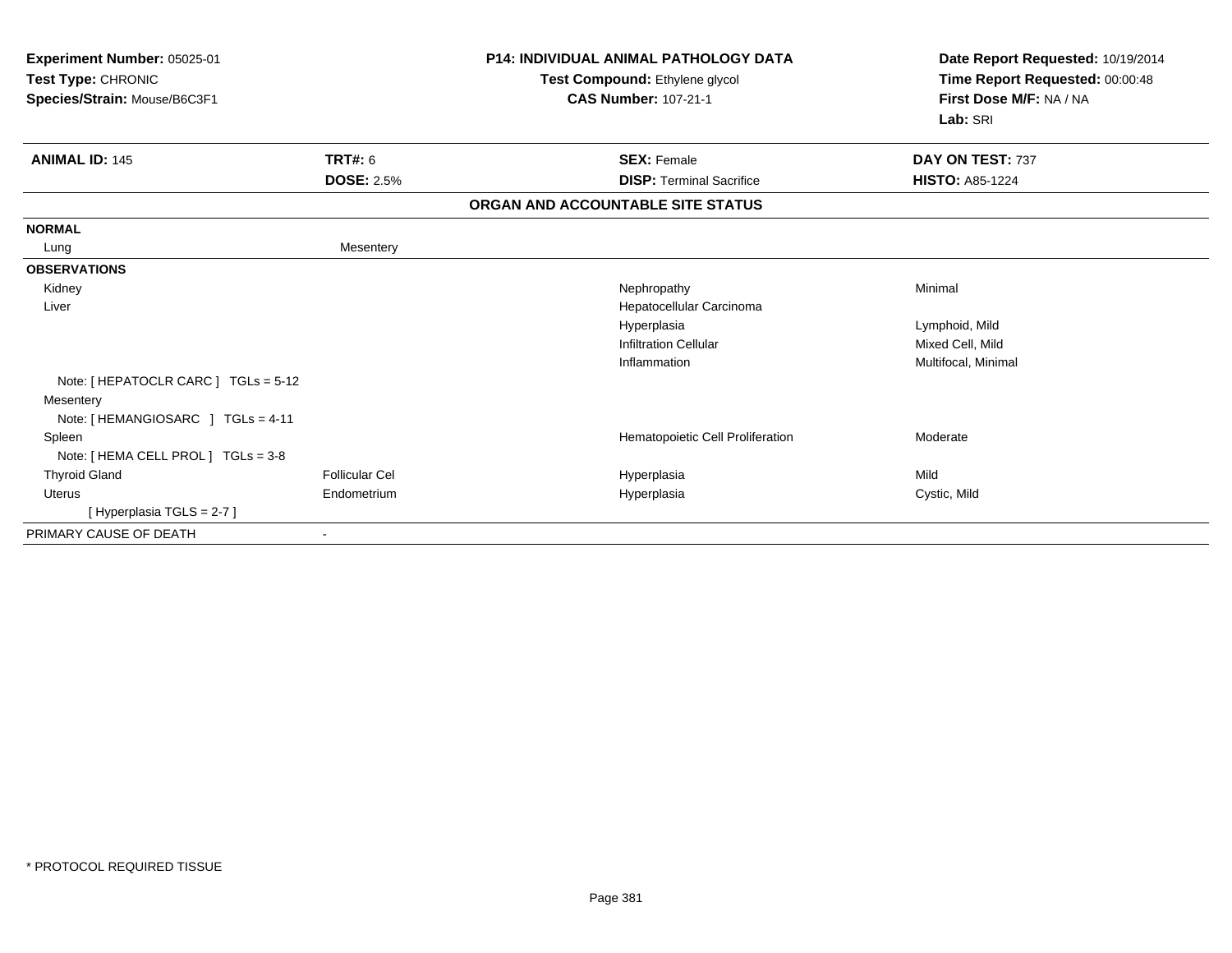| Experiment Number: 05025-01<br>Test Type: CHRONIC<br>Species/Strain: Mouse/B6C3F1 |                       | <b>P14: INDIVIDUAL ANIMAL PATHOLOGY DATA</b><br>Test Compound: Ethylene glycol<br><b>CAS Number: 107-21-1</b> | Date Report Requested: 10/19/2014<br>Time Report Requested: 00:00:48<br>First Dose M/F: NA / NA<br>Lab: SRI |
|-----------------------------------------------------------------------------------|-----------------------|---------------------------------------------------------------------------------------------------------------|-------------------------------------------------------------------------------------------------------------|
| <b>ANIMAL ID: 146</b>                                                             | <b>TRT#: 6</b>        | <b>SEX: Female</b>                                                                                            | DAY ON TEST: 737                                                                                            |
|                                                                                   | <b>DOSE: 2.5%</b>     | <b>DISP: Terminal Sacrifice</b>                                                                               | <b>HISTO: A85-1225</b>                                                                                      |
|                                                                                   |                       | ORGAN AND ACCOUNTABLE SITE STATUS                                                                             |                                                                                                             |
| <b>NORMAL</b>                                                                     |                       |                                                                                                               |                                                                                                             |
| Kidney                                                                            |                       |                                                                                                               |                                                                                                             |
| <b>OBSERVATIONS</b>                                                               |                       |                                                                                                               |                                                                                                             |
| Liver                                                                             |                       | Hyperplasia                                                                                                   | Lymphoid, Mild                                                                                              |
|                                                                                   |                       | Inflammation                                                                                                  | Multifocal, Mild                                                                                            |
| Lung                                                                              | Artery, Media         | Hyperplasia                                                                                                   | Minimal                                                                                                     |
|                                                                                   |                       | Hyperplasia                                                                                                   | Lymphoid, Mild                                                                                              |
| <b>Thyroid Gland</b>                                                              | <b>Follicular Cel</b> | Adenoma                                                                                                       |                                                                                                             |
| Uterus                                                                            | Endometrium           | Hyperplasia                                                                                                   | Cystic, Moderate                                                                                            |
| [Hyperplasia TGLS = $1-7$ ]                                                       |                       |                                                                                                               |                                                                                                             |
| PRIMARY CAUSE OF DEATH                                                            |                       |                                                                                                               |                                                                                                             |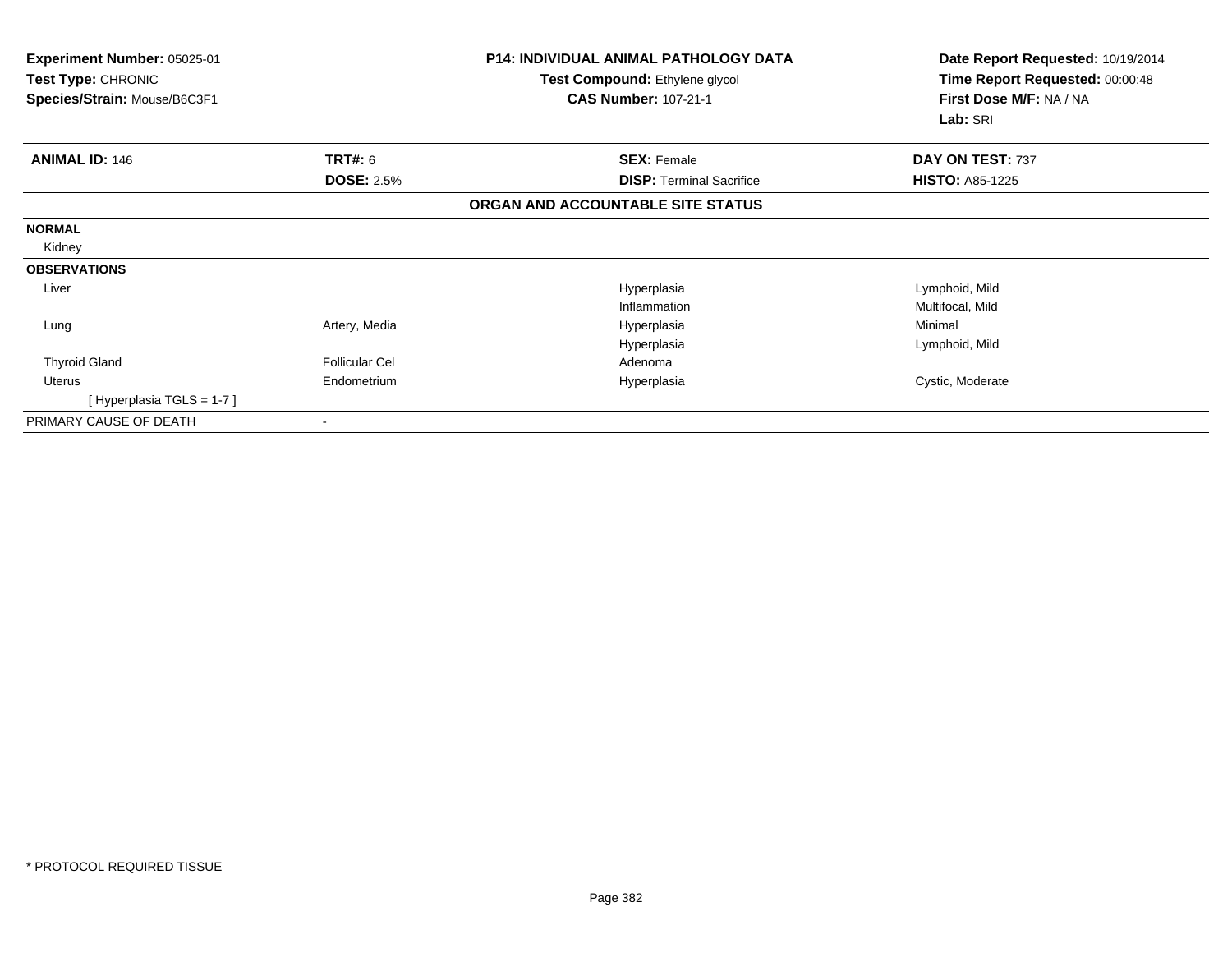| Experiment Number: 05025-01                       |                                | <b>P14: INDIVIDUAL ANIMAL PATHOLOGY DATA</b> | Date Report Requested: 10/19/2014 |
|---------------------------------------------------|--------------------------------|----------------------------------------------|-----------------------------------|
| Test Type: CHRONIC                                | Test Compound: Ethylene glycol |                                              | Time Report Requested: 00:00:48   |
| Species/Strain: Mouse/B6C3F1                      |                                | <b>CAS Number: 107-21-1</b>                  | First Dose M/F: NA / NA           |
|                                                   |                                |                                              | Lab: SRI                          |
| <b>ANIMAL ID: 147</b>                             | TRT#: 6                        | <b>SEX: Female</b>                           | DAY ON TEST: 579                  |
|                                                   | <b>DOSE: 2.5%</b>              | <b>DISP: Moribund</b>                        | <b>HISTO: A85-1226</b>            |
|                                                   |                                | ORGAN AND ACCOUNTABLE SITE STATUS            |                                   |
| <b>NORMAL</b>                                     |                                |                                              |                                   |
| <b>Adrenal Gland - Cortex</b>                     | Adrenal Gland - Medulla        | Bone                                         | <b>Bone Marrow</b>                |
| <b>Brain</b>                                      | Esophagus                      | Gallbladder                                  | Heart                             |
| Intestine Large - Cecum                           | Intestine Large - Colon        | Intestine Large - Rectum                     | Intestine Small - Duodenum        |
| Intestine Small - Ileum                           | Intestine Small - Jejunum      | Islets, Pancreatic                           | Lung                              |
| Lymph Node - Mandibular                           | Mammary Gland                  | Nose                                         | Pancreas                          |
| Parathyroid Gland                                 | <b>Pituitary Gland</b>         | <b>Salivary Glands</b>                       | Skin                              |
| Stomach - Forestomach                             | Stomach - Glandular            | Thymus                                       | <b>Thyroid Gland</b>              |
| Trachea                                           | <b>Urinary Bladder</b>         |                                              |                                   |
| <b>OBSERVATIONS</b>                               |                                |                                              |                                   |
| Kidney                                            |                                | Inflammation                                 | Suppurative, Mild                 |
|                                                   |                                | Nephropathy                                  | Moderate                          |
| Note: $[NEPHROPATHY]$ TGLs = 4-8                  |                                |                                              |                                   |
| Liver                                             |                                | <b>Infiltration Cellular</b>                 | Mixed Cell, Minimal               |
| Mesentery                                         |                                | Inflammation                                 | Suppurative, Moderate             |
| Ovary                                             | Follicle                       | Cyst                                         | Moderate                          |
|                                                   |                                | Inflammation                                 | Suppurative, Marked               |
| [Cyst TGLS = $2-7$ ]<br>[Inflammation TGLS = 3-7] |                                |                                              |                                   |
| Spleen                                            |                                | Hematopoietic Cell Proliferation             | Moderate                          |
| Note: [ HEMA CELL PROL ] TGLs = 5-8               |                                |                                              |                                   |
| <b>Uterus</b>                                     | Endometrium                    | Hyperplasia                                  | Cystic, Moderate                  |
| PRIMARY CAUSE OF DEATH                            |                                |                                              |                                   |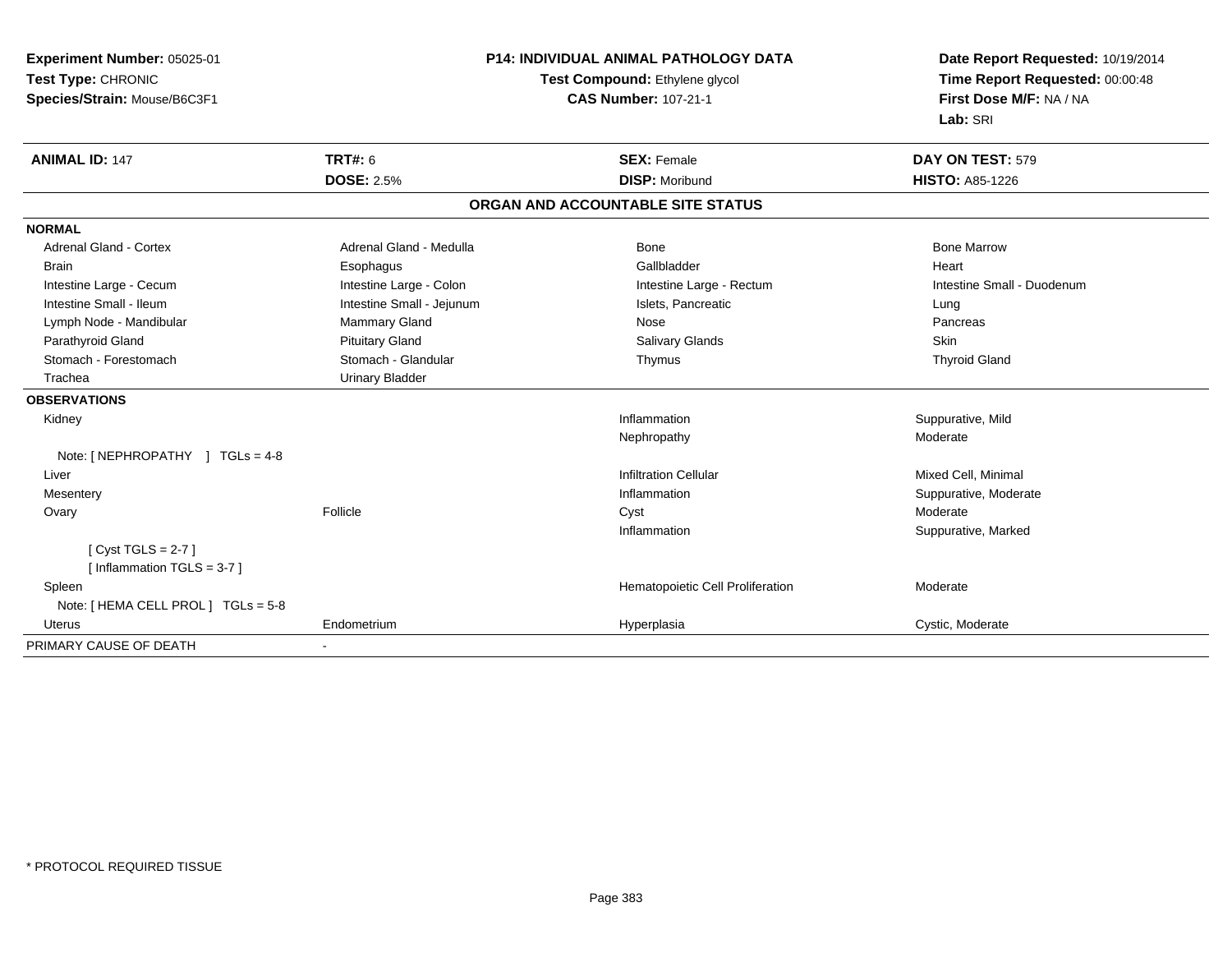| Experiment Number: 05025-01<br><b>Test Type: CHRONIC</b><br>Species/Strain: Mouse/B6C3F1 |                       | <b>P14: INDIVIDUAL ANIMAL PATHOLOGY DATA</b><br><b>Test Compound: Ethylene glycol</b><br><b>CAS Number: 107-21-1</b> | Date Report Requested: 10/19/2014<br>Time Report Requested: 00:00:48<br>First Dose M/F: NA / NA<br>Lab: SRI |
|------------------------------------------------------------------------------------------|-----------------------|----------------------------------------------------------------------------------------------------------------------|-------------------------------------------------------------------------------------------------------------|
| <b>ANIMAL ID: 148</b>                                                                    | <b>TRT#: 6</b>        | <b>SEX: Female</b>                                                                                                   | DAY ON TEST: 737                                                                                            |
|                                                                                          | <b>DOSE: 2.5%</b>     | <b>DISP: Terminal Sacrifice</b>                                                                                      | <b>HISTO: A85-1227</b>                                                                                      |
|                                                                                          |                       | ORGAN AND ACCOUNTABLE SITE STATUS                                                                                    |                                                                                                             |
| <b>NORMAL</b>                                                                            |                       |                                                                                                                      |                                                                                                             |
| Skin                                                                                     |                       |                                                                                                                      |                                                                                                             |
| <b>OBSERVATIONS</b>                                                                      |                       |                                                                                                                      |                                                                                                             |
| Kidney                                                                                   |                       | Nephropathy                                                                                                          | Minimal                                                                                                     |
| Liver                                                                                    |                       | Inflammation                                                                                                         | Multifocal, Minimal                                                                                         |
| Lung                                                                                     |                       | Inflammation                                                                                                         | Granulomatous, Minimal                                                                                      |
| <b>Thyroid Gland</b>                                                                     | <b>Follicular Cel</b> | Hyperplasia                                                                                                          | Minimal                                                                                                     |
| Uterus                                                                                   | Endometrium           | Hyperplasia                                                                                                          | Cystic, Moderate                                                                                            |
| [Hyperplasia TGLS = 3-7 ]                                                                |                       |                                                                                                                      |                                                                                                             |
| PRIMARY CAUSE OF DEATH                                                                   |                       |                                                                                                                      |                                                                                                             |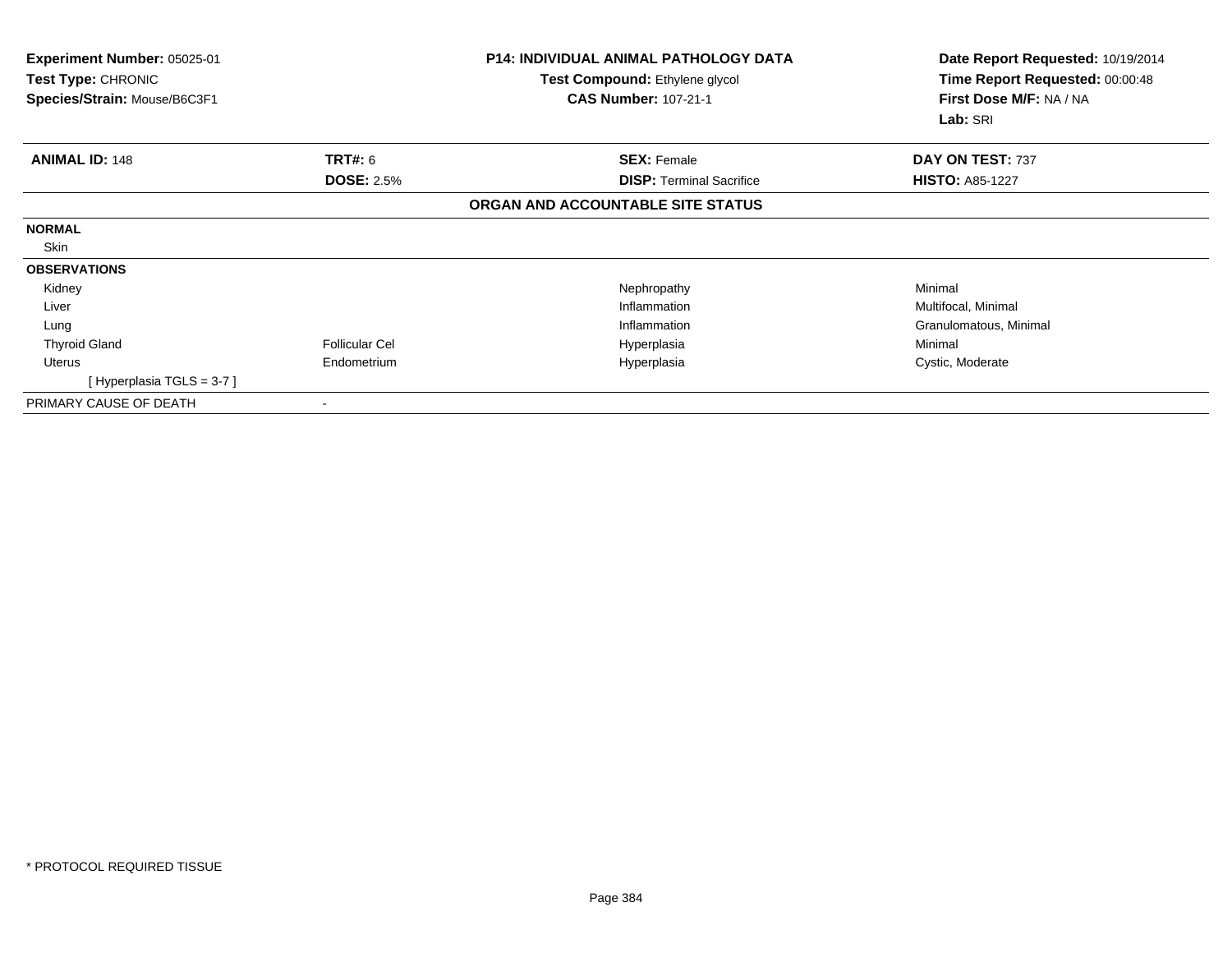| Experiment Number: 05025-01                              | P14: INDIVIDUAL ANIMAL PATHOLOGY DATA |                                 |
|----------------------------------------------------------|---------------------------------------|---------------------------------|
| Test Type: CHRONIC                                       | Test Compound: Ethylene glycol        | Time Report Requested: 00:00:48 |
| Species/Strain: Mouse/B6C3F1                             | <b>CAS Number: 107-21-1</b>           | First Dose M/F: NA / NA         |
|                                                          |                                       | Lab: SRI                        |
| <b>ANIMAL ID: 149</b><br><b>TRT#: 6</b>                  | <b>SEX: Female</b>                    | DAY ON TEST: 700                |
| <b>DOSE: 2.5%</b>                                        | <b>DISP: Moribund</b>                 | <b>HISTO: A85-1228</b>          |
|                                                          | ORGAN AND ACCOUNTABLE SITE STATUS     |                                 |
| <b>NORMAL</b>                                            |                                       |                                 |
| <b>Adrenal Gland - Cortex</b><br>Adrenal Gland - Medulla | Bone                                  | <b>Bone Marrow</b>              |
| <b>Brain</b><br>Esophagus                                | Gallbladder                           | Heart                           |
| Intestine Large - Colon<br>Intestine Large - Cecum       | Intestine Large - Rectum              | Intestine Small - Duodenum      |
| Intestine Small - Ileum<br>Intestine Small - Jejunum     | Islets, Pancreatic                    | Liver                           |
| Mammary Gland<br>Lymph Node - Mandibular                 | Nose                                  | Pancreas                        |
| Parathyroid Gland<br>Salivary Glands                     | Skin                                  | Stomach - Forestomach           |
| Stomach - Glandular<br>Thymus                            | Trachea                               | <b>Urinary Bladder</b>          |
| <b>OBSERVATIONS</b>                                      |                                       |                                 |
| <b>Harderian Gland</b>                                   | Carcinoma                             |                                 |
| [Carcinoma TGLS = $8-12$ ]                               |                                       |                                 |
| Kidney                                                   | Metaplasia                            | Osseous, Minimal                |
|                                                          | Nephropathy                           | Mild                            |
| Lung                                                     | Carcinoma                             | Metastatic (Harderian Gland)    |
| Note: [ CARCINOMA<br>$1 TGLs = 7-6$                      |                                       |                                 |
| Follicle<br>Ovary                                        | Cyst                                  | Minimal                         |
| <b>Pars Distalis</b><br><b>Pituitary Gland</b>           | Adenoma                               |                                 |
| Spleen                                                   | Hematopoietic Cell Proliferation      | Moderate                        |
|                                                          | Hyperplasia                           | Lymphoid, Moderate              |
| [ Hematopoietic Cell Proliferation TGLS = 3-8 ]          |                                       |                                 |
| [Hyperplasia TGLS = 3-8]                                 |                                       |                                 |
| <b>Thyroid Gland</b><br><b>Follicular Cel</b>            | Hyperplasia                           | Mild                            |
| Endometrium<br>Uterus                                    | Hyperplasia                           | Cystic, Mild                    |
| [Hyperplasia TGLS = 2-7]                                 |                                       |                                 |
| PRIMARY CAUSE OF DEATH<br>$\blacksquare$                 |                                       |                                 |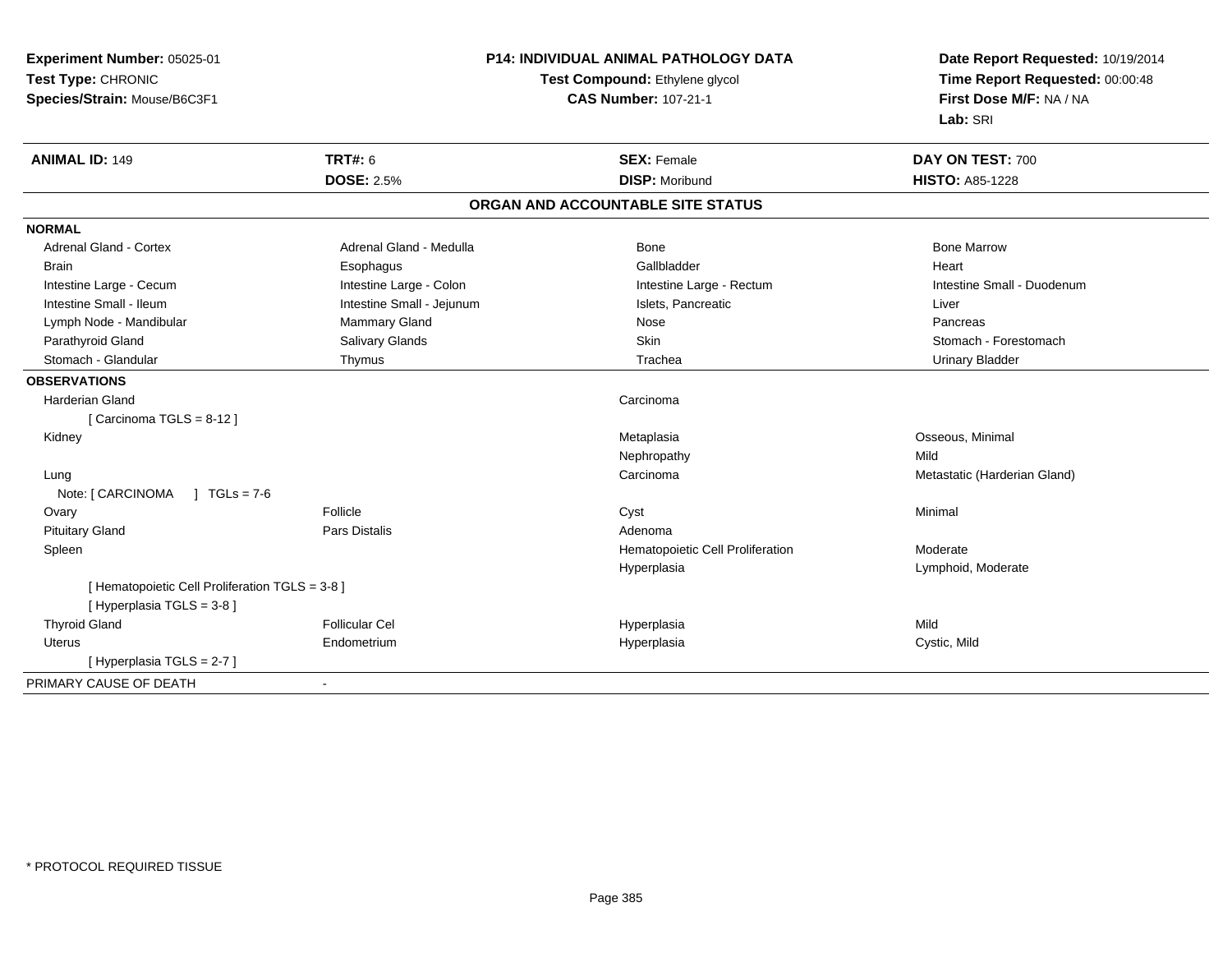**Experiment Number:** 05025-01**Test Type:** CHRONIC**Species/Strain:** Mouse/B6C3F1

# **P14: INDIVIDUAL ANIMAL PATHOLOGY DATA**

**Test Compound:** Ethylene glycol **CAS Number:** 107-21-1

**Date Report Requested:** 10/19/2014**Time Report Requested:** 00:00:48**First Dose M/F:** NA / NA**Lab:** SRI

| <b>ANIMAL ID: 150</b> |                                                       | TRT#: 6               | <b>SEX: Female</b>               | DAY ON TEST: 738       |
|-----------------------|-------------------------------------------------------|-----------------------|----------------------------------|------------------------|
|                       |                                                       | <b>DOSE: 2.5%</b>     | <b>DISP:</b> Terminal Sacrifice  | <b>HISTO: A85-1229</b> |
| <b>OBSERVATIONS</b>   |                                                       |                       |                                  |                        |
| Kidney                |                                                       |                       | Lymphoma Malignant Histiocytic   |                        |
|                       |                                                       |                       | Nephropathy                      | Minimal                |
| Liver                 |                                                       |                       | Lymphoma Malignant Histiocytic   |                        |
|                       | [Lymphoma Malignant Histiocytic TGLS = 6-14,5-4,7-13] |                       |                                  |                        |
| Lung                  |                                                       |                       | Lymphoma Malignant Histiocytic   |                        |
| Skin                  |                                                       |                       | Inflammation                     | Chronic, Mild          |
|                       | [Inflammation TGLS = $1-11$ ]                         |                       |                                  |                        |
| Spleen                |                                                       |                       | Hematopoietic Cell Proliferation | Moderate               |
|                       | [ Hematopoietic Cell Proliferation TGLS = 4-8 ]       |                       |                                  |                        |
| <b>Thyroid Gland</b>  |                                                       | <b>Follicular Cel</b> | Hyperplasia                      | Mild                   |
| Uterus                |                                                       | Endometrium           | Hyperplasia                      | Cystic, Marked         |
|                       |                                                       | Endometrium           | Lymphoma Malignant Histiocytic   |                        |
|                       | [Hyperplasia TGLS = 2-7]                              |                       |                                  |                        |
|                       | [ Lymphoma Malignant Histiocytic TGLS = 3-12 ]        |                       |                                  |                        |
|                       | PRIMARY CAUSE OF DEATH                                |                       |                                  |                        |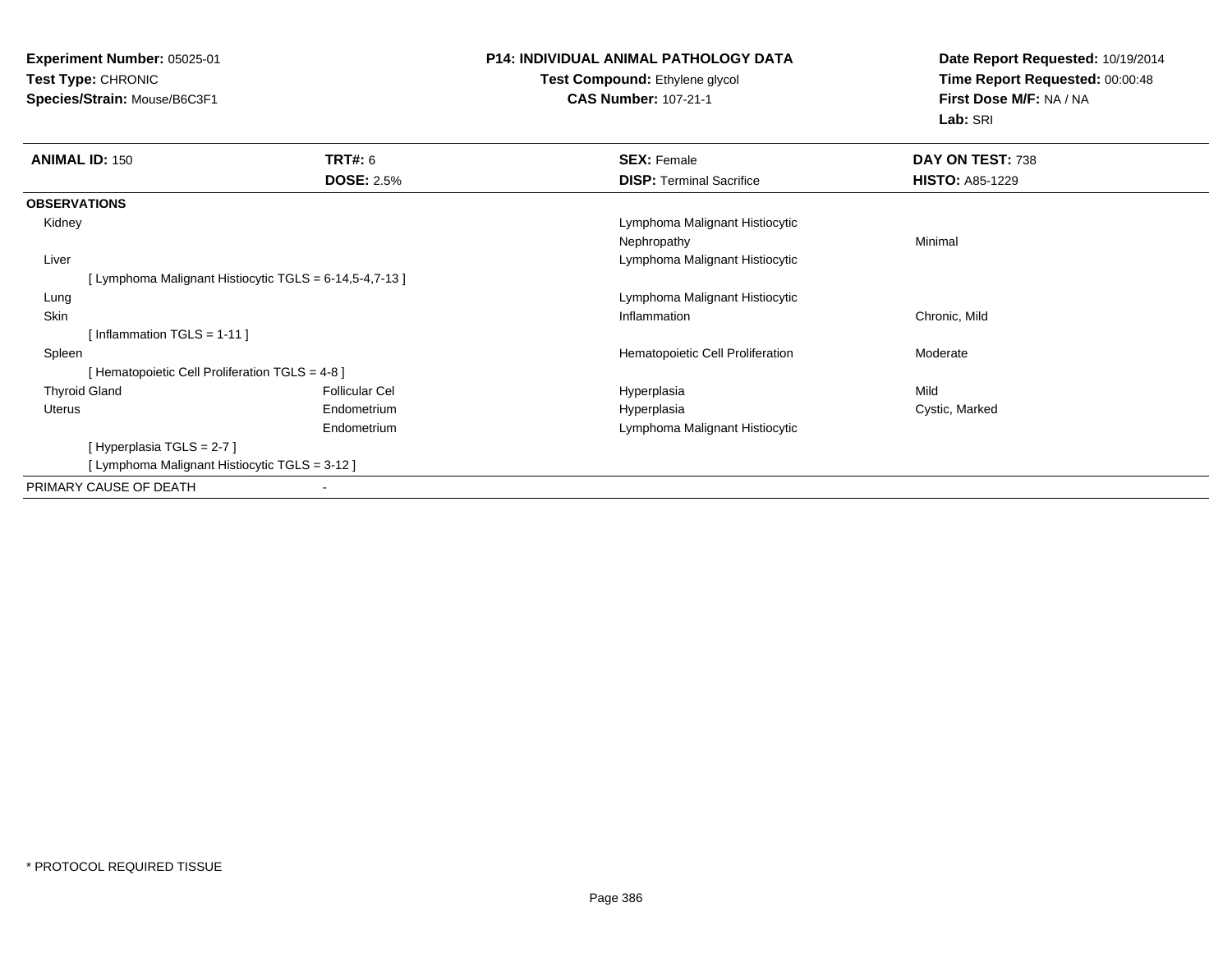| Experiment Number: 05025-01                     | <b>P14: INDIVIDUAL ANIMAL PATHOLOGY DATA</b><br>Test Compound: Ethylene glycol |                                   | Date Report Requested: 10/19/2014 |  |
|-------------------------------------------------|--------------------------------------------------------------------------------|-----------------------------------|-----------------------------------|--|
| Test Type: CHRONIC                              |                                                                                |                                   | Time Report Requested: 00:00:48   |  |
| Species/Strain: Mouse/B6C3F1                    |                                                                                | <b>CAS Number: 107-21-1</b>       | First Dose M/F: NA / NA           |  |
|                                                 |                                                                                |                                   | Lab: SRI                          |  |
| <b>ANIMAL ID: 151</b>                           | <b>TRT#: 6</b>                                                                 | <b>SEX: Female</b>                | DAY ON TEST: 511                  |  |
|                                                 | <b>DOSE: 2.5%</b>                                                              | <b>DISP: Moribund</b>             | <b>HISTO: A85-1230</b>            |  |
|                                                 |                                                                                | ORGAN AND ACCOUNTABLE SITE STATUS |                                   |  |
| <b>NORMAL</b>                                   |                                                                                |                                   |                                   |  |
| <b>Adrenal Gland - Cortex</b>                   | Adrenal Gland - Medulla                                                        | <b>Bone</b>                       | <b>Bone Marrow</b>                |  |
| <b>Brain</b>                                    | Esophagus                                                                      | Gallbladder                       | Heart                             |  |
| Intestine Large - Cecum                         | Intestine Large - Colon                                                        | Intestine Large - Rectum          | Intestine Small - Duodenum        |  |
| Intestine Small - Ileum                         | Intestine Small - Jejunum                                                      | Islets, Pancreatic                | Kidney                            |  |
| Liver                                           | Lung                                                                           | Lymph Node - Mandibular           | Mammary Gland                     |  |
| Nose                                            | Ovary                                                                          | Pancreas                          | Parathyroid Gland                 |  |
| <b>Salivary Glands</b>                          | <b>Skin</b>                                                                    | Stomach - Forestomach             | Stomach - Glandular               |  |
| Thymus                                          | <b>Thyroid Gland</b>                                                           | Trachea                           | <b>Urinary Bladder</b>            |  |
| <b>OBSERVATIONS</b>                             |                                                                                |                                   |                                   |  |
| <b>Pituitary Gland</b>                          | Pars Distalis                                                                  | Hyperplasia                       | Focal, Minimal                    |  |
| Spleen                                          |                                                                                | Hematopoietic Cell Proliferation  | Moderate                          |  |
| [ Hematopoietic Cell Proliferation TGLS = 3-8 ] |                                                                                |                                   |                                   |  |
| Uterus                                          |                                                                                | Hemorrhage                        | Marked                            |  |
|                                                 | Endometrium                                                                    | Hyperplasia                       | Cystic, Moderate                  |  |
| [Hemorrhage TGLS = $1-11$ ]                     |                                                                                |                                   |                                   |  |
| [Hyperplasia TGLS = 2-7]                        |                                                                                |                                   |                                   |  |
| PRIMARY CAUSE OF DEATH                          |                                                                                |                                   |                                   |  |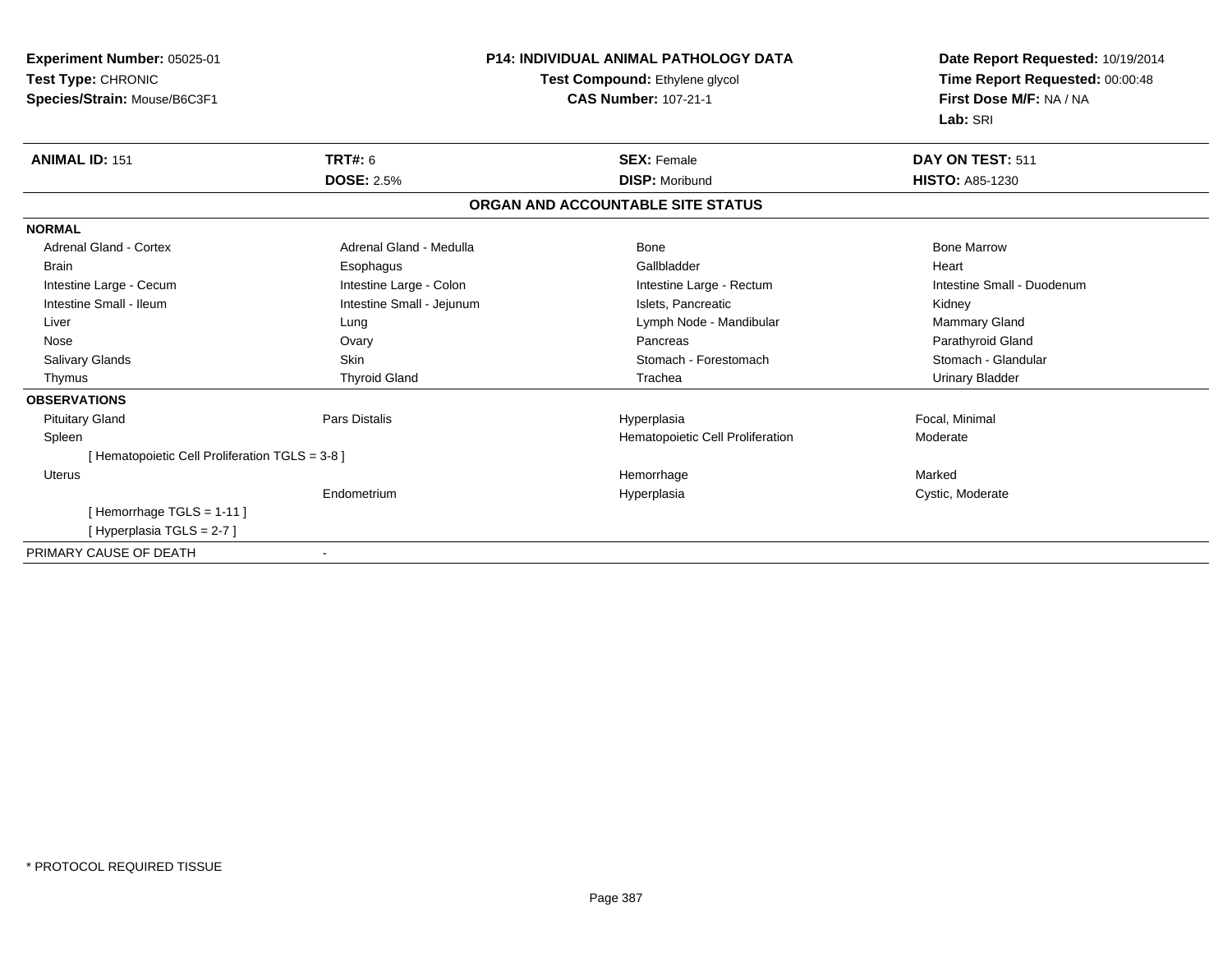| Experiment Number: 05025-01<br>Test Type: CHRONIC<br>Species/Strain: Mouse/B6C3F1 |                   | <b>P14: INDIVIDUAL ANIMAL PATHOLOGY DATA</b><br>Test Compound: Ethylene glycol<br><b>CAS Number: 107-21-1</b> | Date Report Requested: 10/19/2014<br>Time Report Requested: 00:00:48<br>First Dose M/F: NA / NA<br>Lab: SRI |  |
|-----------------------------------------------------------------------------------|-------------------|---------------------------------------------------------------------------------------------------------------|-------------------------------------------------------------------------------------------------------------|--|
| <b>ANIMAL ID: 152</b>                                                             | TRT#: 6           | <b>SEX: Female</b>                                                                                            | DAY ON TEST: 737                                                                                            |  |
|                                                                                   | <b>DOSE: 2.5%</b> | <b>DISP: Terminal Sacrifice</b>                                                                               | <b>HISTO: A85-1231</b>                                                                                      |  |
|                                                                                   |                   | ORGAN AND ACCOUNTABLE SITE STATUS                                                                             |                                                                                                             |  |
| <b>NORMAL</b>                                                                     |                   |                                                                                                               |                                                                                                             |  |
| <b>Thyroid Gland</b>                                                              |                   |                                                                                                               |                                                                                                             |  |
| <b>OBSERVATIONS</b>                                                               |                   |                                                                                                               |                                                                                                             |  |
| Kidney                                                                            |                   | Nephropathy                                                                                                   | Minimal                                                                                                     |  |
| Liver                                                                             |                   | Inflammation                                                                                                  | Multifocal, Minimal                                                                                         |  |
| Lung                                                                              | Artery, Media     | Hyperplasia                                                                                                   | Minimal                                                                                                     |  |
| Ovary                                                                             |                   | Granuloma                                                                                                     | Moderate                                                                                                    |  |
|                                                                                   |                   | Hyperplasia                                                                                                   | Lymphoid, Moderate                                                                                          |  |
|                                                                                   |                   | Inflammation                                                                                                  | Chronic, Moderate                                                                                           |  |
| [Granuloma TGLS = $4-7$ ]                                                         |                   |                                                                                                               |                                                                                                             |  |
| Uterus                                                                            |                   | Hydrometra                                                                                                    | Moderate                                                                                                    |  |
|                                                                                   | Endometrium       | Hyperplasia                                                                                                   | Cystic, Moderate                                                                                            |  |
| [Hydrometra TGLS = 2-7]                                                           |                   |                                                                                                               |                                                                                                             |  |
| [Hyperplasia TGLS = 1-7]                                                          |                   |                                                                                                               |                                                                                                             |  |
| PRIMARY CAUSE OF DEATH                                                            |                   |                                                                                                               |                                                                                                             |  |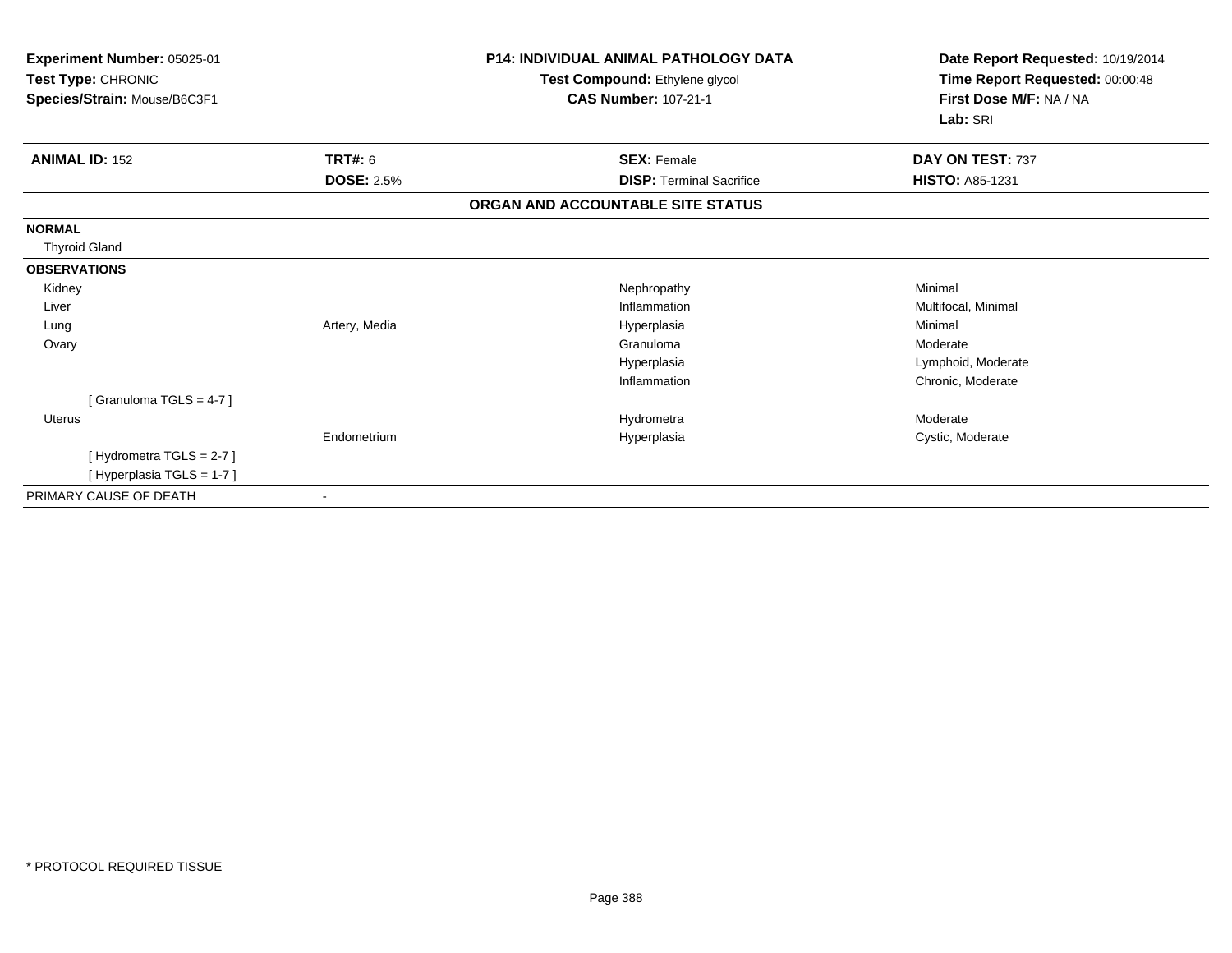| Experiment Number: 05025-01<br>Test Type: CHRONIC<br>Species/Strain: Mouse/B6C3F1 |                      | <b>P14: INDIVIDUAL ANIMAL PATHOLOGY DATA</b><br>Test Compound: Ethylene glycol<br><b>CAS Number: 107-21-1</b> | Date Report Requested: 10/19/2014<br>Time Report Requested: 00:00:48<br>First Dose M/F: NA / NA<br>Lab: SRI |  |
|-----------------------------------------------------------------------------------|----------------------|---------------------------------------------------------------------------------------------------------------|-------------------------------------------------------------------------------------------------------------|--|
| <b>ANIMAL ID: 153</b>                                                             | TRT#: 6              | <b>SEX: Female</b>                                                                                            | DAY ON TEST: 737                                                                                            |  |
|                                                                                   | <b>DOSE: 2.5%</b>    | <b>DISP: Terminal Sacrifice</b>                                                                               | <b>HISTO: A85-1232</b>                                                                                      |  |
|                                                                                   |                      | ORGAN AND ACCOUNTABLE SITE STATUS                                                                             |                                                                                                             |  |
| <b>NORMAL</b>                                                                     |                      |                                                                                                               |                                                                                                             |  |
| Kidney                                                                            | <b>Thyroid Gland</b> |                                                                                                               |                                                                                                             |  |
| <b>OBSERVATIONS</b>                                                               |                      |                                                                                                               |                                                                                                             |  |
| Liver                                                                             |                      | Hepatocellular Adenoma                                                                                        |                                                                                                             |  |
|                                                                                   |                      | Hyperplasia                                                                                                   | Lymphoid, Minimal                                                                                           |  |
| [ Hepatocellular Adenoma TGLS = 5-14 ]                                            |                      |                                                                                                               |                                                                                                             |  |
| Lung                                                                              |                      | Alveolar/Bronchiolar Adenoma                                                                                  |                                                                                                             |  |
|                                                                                   |                      | Hyperplasia                                                                                                   | Lymphoid, Mild                                                                                              |  |
| Note: $[ALV$ BRON ADEN $]$ TGLs = 6-6                                             |                      |                                                                                                               |                                                                                                             |  |
| <b>Pituitary Gland</b>                                                            | <b>Pars Distalis</b> | Adenoma                                                                                                       |                                                                                                             |  |
| [Adenoma TGLS = $4-2$ ]                                                           |                      |                                                                                                               |                                                                                                             |  |
| Skin                                                                              | <b>Subcut Tiss</b>   | Hemangiosarcoma                                                                                               |                                                                                                             |  |
|                                                                                   |                      | Inflammation                                                                                                  | Chronic, Minimal                                                                                            |  |
| [Hemangiosarcoma TGLS = 3-13]                                                     |                      |                                                                                                               |                                                                                                             |  |
| [Inflammation TGLS = $1-11$ ]                                                     |                      |                                                                                                               |                                                                                                             |  |
| Spleen                                                                            |                      | Hemangiosarcoma                                                                                               |                                                                                                             |  |
| [Hemangiosarcoma TGLS = 2-12]                                                     |                      |                                                                                                               |                                                                                                             |  |
| PRIMARY CAUSE OF DEATH                                                            |                      |                                                                                                               |                                                                                                             |  |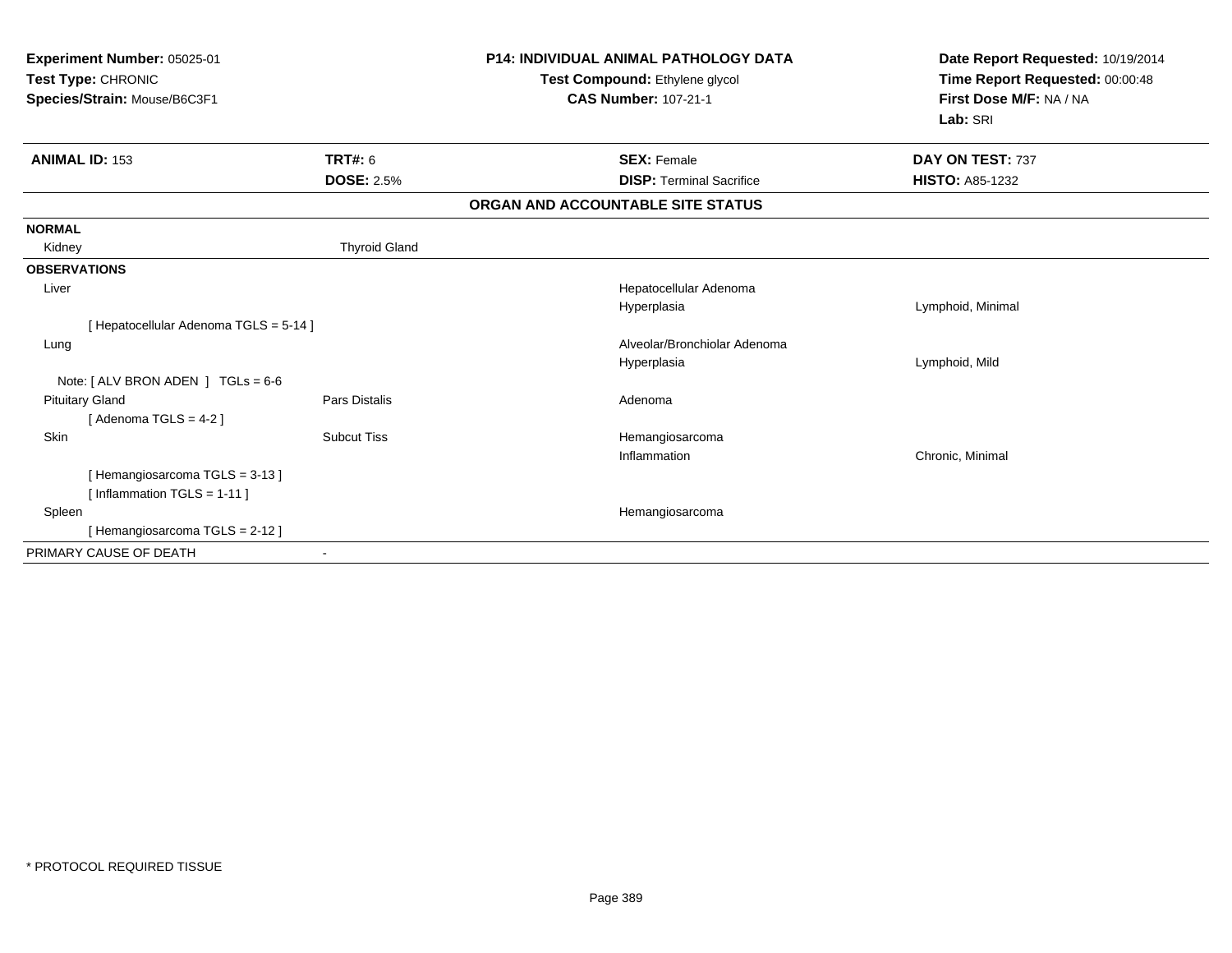| Experiment Number: 05025-01                        |                            | <b>P14: INDIVIDUAL ANIMAL PATHOLOGY DATA</b> | Date Report Requested: 10/19/2014<br>Time Report Requested: 00:00:48 |
|----------------------------------------------------|----------------------------|----------------------------------------------|----------------------------------------------------------------------|
| Test Type: CHRONIC                                 |                            | Test Compound: Ethylene glycol               |                                                                      |
| Species/Strain: Mouse/B6C3F1                       |                            | <b>CAS Number: 107-21-1</b>                  | First Dose M/F: NA / NA                                              |
|                                                    |                            |                                              | Lab: SRI                                                             |
| <b>ANIMAL ID: 154</b>                              | <b>TRT#: 6</b>             | <b>SEX: Female</b>                           | DAY ON TEST: 665                                                     |
|                                                    | <b>DOSE: 2.5%</b>          | <b>DISP: Moribund</b>                        | <b>HISTO: A85-1233</b>                                               |
|                                                    |                            | ORGAN AND ACCOUNTABLE SITE STATUS            |                                                                      |
| <b>NORMAL</b>                                      |                            |                                              |                                                                      |
| Adrenal Gland - Cortex                             | Adrenal Gland - Medulla    | Bone                                         | <b>Brain</b>                                                         |
| Esophagus                                          | Heart                      | Intestine Large - Cecum                      | Intestine Large - Colon                                              |
| Intestine Large - Rectum                           | Intestine Small - Duodenum | Intestine Small - Ileum                      | Intestine Small - Jejunum                                            |
| Islets, Pancreatic                                 | Mammary Gland              | Salivary Glands                              | Skin                                                                 |
| Stomach - Forestomach                              | Stomach - Glandular        | Trachea                                      |                                                                      |
| <b>MISSING</b>                                     |                            |                                              |                                                                      |
| Parathyroid Gland                                  |                            |                                              |                                                                      |
| <b>OBSERVATIONS</b>                                |                            |                                              |                                                                      |
| <b>Bone Marrow</b>                                 |                            | Lymphoma Malignant Histiocytic               |                                                                      |
| Gallbladder                                        |                            | Lymphoma Malignant Histiocytic               |                                                                      |
| Kidney                                             |                            | Lymphoma Malignant Histiocytic               |                                                                      |
|                                                    |                            | Nephropathy                                  | Minimal                                                              |
| Liver                                              |                            | Hematopoietic Cell Proliferation             | Moderate                                                             |
|                                                    |                            | Hepatocellular Adenoma                       |                                                                      |
|                                                    |                            | Lymphoma Malignant Histiocytic               |                                                                      |
| Note: [ LYMPH MAL HIST ] TGLs = 5-4                |                            |                                              |                                                                      |
| Note: [ HEPATOCLR ADEN ] TGLs = 7-4                |                            |                                              |                                                                      |
| Lung                                               | Artery, Media              | Hyperplasia                                  | Mild                                                                 |
|                                                    |                            | Lymphoma Malignant Histiocytic               |                                                                      |
| Lymph Node                                         | Inguinal                   | Lymphoma Malignant Histiocytic               |                                                                      |
|                                                    | Mandibular                 | Lymphoma Malignant Histiocytic               |                                                                      |
|                                                    | Mediastinal                | Lymphoma Malignant Histiocytic               |                                                                      |
|                                                    | Mesenteric                 | Lymphoma Malignant Histiocytic               |                                                                      |
| Mesentery                                          |                            | Lymphoma Malignant Histiocytic               |                                                                      |
| [ Lymphoma Malignant Histiocytic TGLS = 2-11,8-3 ] |                            |                                              |                                                                      |
| Nose                                               | Mucosa                     | Lymphoma Malignant Histiocytic               |                                                                      |
| Ovary                                              | Follicle                   | Cyst                                         | Moderate                                                             |
|                                                    |                            | Lymphoma Malignant Histiocytic               |                                                                      |
| Note: [ CYST<br>$\sqrt{1}$ TGLs = 1-7              |                            |                                              |                                                                      |
| Pancreas                                           |                            | Lymphoma Malignant Histiocytic               |                                                                      |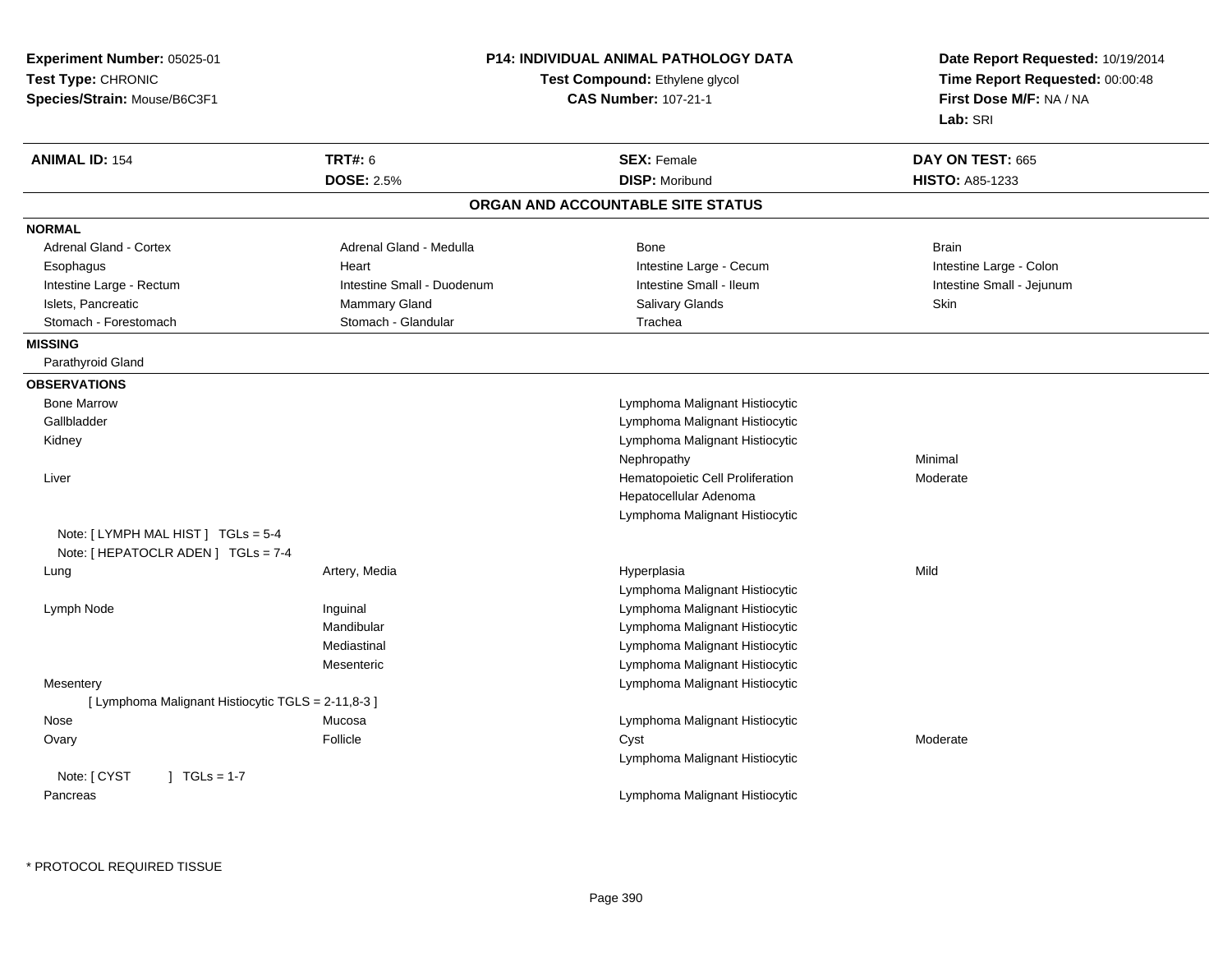| <b>Experiment Number: 05025-01</b><br><b>Test Type: CHRONIC</b><br>Species/Strain: Mouse/B6C3F1 |                       | <b>P14: INDIVIDUAL ANIMAL PATHOLOGY DATA</b><br>Test Compound: Ethylene glycol<br><b>CAS Number: 107-21-1</b> | Date Report Requested: 10/19/2014<br>Time Report Requested: 00:00:48<br>First Dose M/F: NA / NA<br>Lab: SRI |
|-------------------------------------------------------------------------------------------------|-----------------------|---------------------------------------------------------------------------------------------------------------|-------------------------------------------------------------------------------------------------------------|
| <b>ANIMAL ID: 154</b>                                                                           | <b>TRT#: 6</b>        | <b>SEX: Female</b>                                                                                            | DAY ON TEST: 665                                                                                            |
|                                                                                                 | <b>DOSE: 2.5%</b>     | <b>DISP: Moribund</b>                                                                                         | <b>HISTO: A85-1233</b>                                                                                      |
|                                                                                                 |                       | ORGAN AND ACCOUNTABLE SITE STATUS                                                                             |                                                                                                             |
| Note: [ LYMPH MAL HIST ] TGLs = 3-5                                                             |                       |                                                                                                               |                                                                                                             |
| <b>Pituitary Gland</b>                                                                          | Pars Distalis         | Adenoma                                                                                                       |                                                                                                             |
| Spleen                                                                                          |                       | Hematopoietic Cell Proliferation                                                                              | Moderate                                                                                                    |
|                                                                                                 |                       | Lymphoma Malignant Histiocytic                                                                                |                                                                                                             |
| Note: [LYMPH MAL HIST] TGLs = 4-8                                                               |                       |                                                                                                               |                                                                                                             |
| Thymus                                                                                          |                       | Lymphoma Malignant Histiocytic                                                                                |                                                                                                             |
| <b>Thyroid Gland</b>                                                                            | <b>Follicular Cel</b> | Hyperplasia                                                                                                   | Minimal                                                                                                     |
| Urinary Bladder                                                                                 |                       | Lymphoma Malignant Histiocytic                                                                                |                                                                                                             |
| Uterus                                                                                          |                       | Lymphoma Malignant Histiocytic                                                                                |                                                                                                             |
| PRIMARY CAUSE OF DEATH                                                                          |                       |                                                                                                               |                                                                                                             |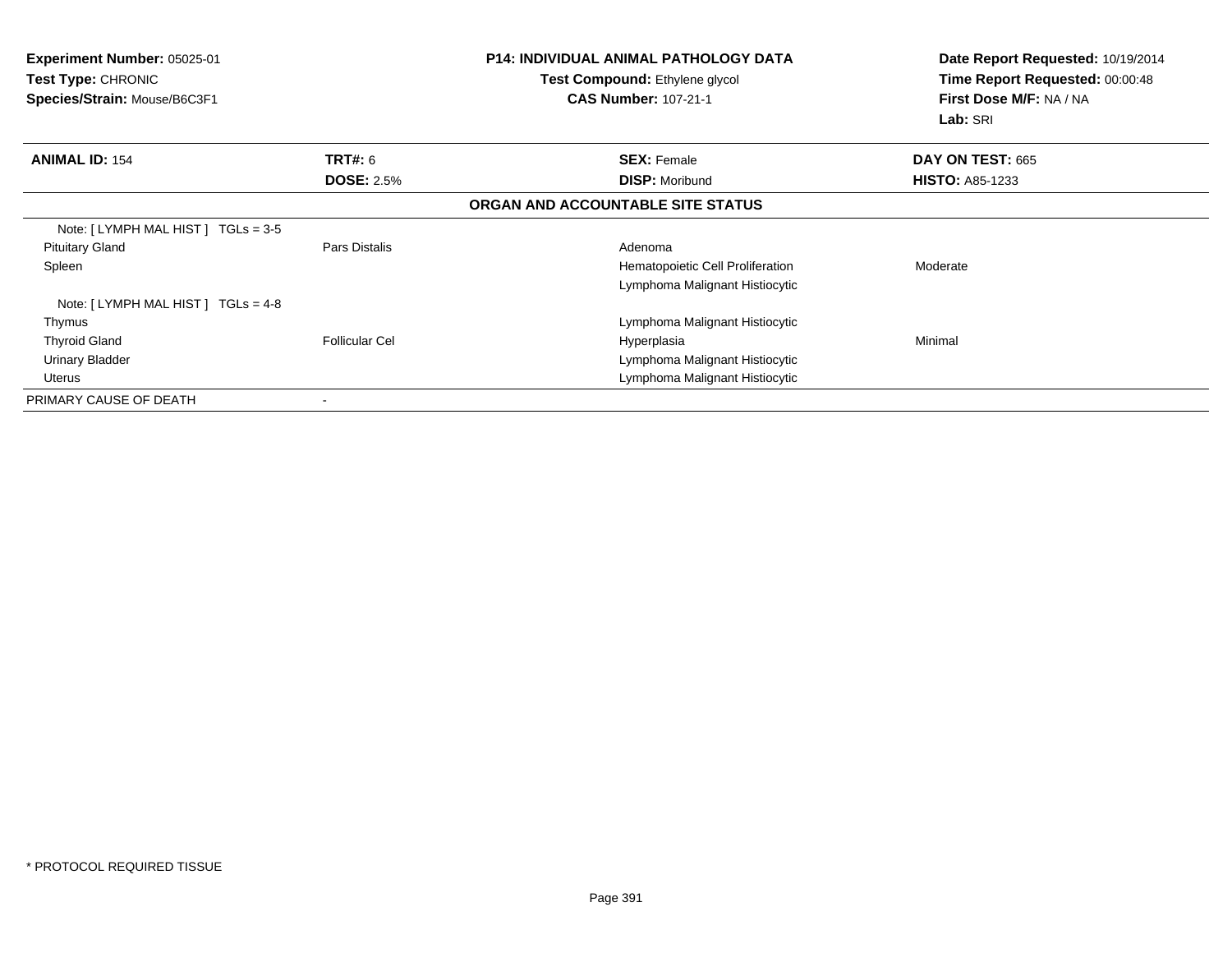| <b>Experiment Number: 05025-01</b> | <b>P14: INDIVIDUAL ANIMAL PATHOLOGY DATA</b> | Date Report Requested: 10/19/2014 |                                 |
|------------------------------------|----------------------------------------------|-----------------------------------|---------------------------------|
| Test Type: CHRONIC                 |                                              | Test Compound: Ethylene glycol    | Time Report Requested: 00:00:49 |
| Species/Strain: Mouse/B6C3F1       | <b>CAS Number: 107-21-1</b>                  |                                   | First Dose M/F: NA / NA         |
|                                    |                                              |                                   | Lab: SRI                        |
| <b>ANIMAL ID: 155</b>              | <b>TRT#: 6</b>                               | <b>SEX: Female</b>                | DAY ON TEST: 708                |
|                                    | <b>DOSE: 2.5%</b>                            | <b>DISP: Dead</b>                 | <b>HISTO: A85-1234</b>          |
|                                    |                                              | ORGAN AND ACCOUNTABLE SITE STATUS |                                 |
| <b>NORMAL</b>                      |                                              |                                   |                                 |
| Adrenal Gland - Cortex             | Adrenal Gland - Medulla                      | Bone                              | <b>Bone Marrow</b>              |
| <b>Brain</b>                       | Esophagus                                    | Gallbladder                       | Heart                           |
| Islets, Pancreatic                 | Lymph Node - Mandibular                      | Mammary Gland                     | Nose                            |
| Pancreas                           | Parathyroid Gland                            | Salivary Glands                   | Skin                            |
| <b>Thyroid Gland</b>               | Trachea                                      | <b>Urinary Bladder</b>            | <b>Uterus</b>                   |
| <b>MISSING</b>                     |                                              |                                   |                                 |
| <b>Pituitary Gland</b>             | Spleen                                       | Thymus                            |                                 |
| <b>AUTO PRECLUDES DIAG.</b>        |                                              |                                   |                                 |
| Intestine Large - Cecum            | Intestine Large - Colon                      | Intestine Large - Rectum          | Intestine Small - Duodenum      |
| Intestine Small - Ileum            | Intestine Small - Jejunum                    | Kidney                            | Stomach - Forestomach           |
| Stomach - Glandular                |                                              |                                   |                                 |
| <b>OBSERVATIONS</b>                |                                              |                                   |                                 |
| Liver                              |                                              | Hematopoietic Cell Proliferation  | Moderate                        |
|                                    |                                              | <b>Infiltration Cellular</b>      | Mixed Cell, Mild                |
| Lung                               | Artery, Media                                | Hyperplasia                       | Minimal                         |
|                                    |                                              | Hyperplasia                       | Lymphoid, Mild                  |
|                                    |                                              | <b>Infiltration Cellular</b>      | Mixed Cell, Moderate            |
| Lymph Node                         | <b>Iliac</b>                                 | Hyperplasia                       | Moderate                        |
|                                    | Mediastinal                                  | Hyperplasia                       | Moderate                        |
|                                    | Mesenteric                                   | Hyperplasia                       | Moderate                        |
|                                    | Pancreatic                                   | Hyperplasia                       | Marked                          |
|                                    | Renal                                        | Hyperplasia                       | Marked                          |
| [Hyperplasia TGLS = 2-5]           |                                              |                                   |                                 |
| [ Hyperplasia TGLS = 5-11 ]        |                                              |                                   |                                 |
| [ Hyperplasia TGLS = 4-6 ]         |                                              |                                   |                                 |
| [ Hyperplasia TGLS = 6-12 ]        |                                              |                                   |                                 |
| [Hyperplasia TGLS = 7-3]           |                                              |                                   |                                 |
| Mesentery                          |                                              | Inflammation                      | Suppurative, Marked             |
| Ovary                              |                                              | Inflammation                      | Suppurative, Marked             |
| [Inflammation TGLS = $1-13$ ]      |                                              |                                   |                                 |
|                                    |                                              |                                   |                                 |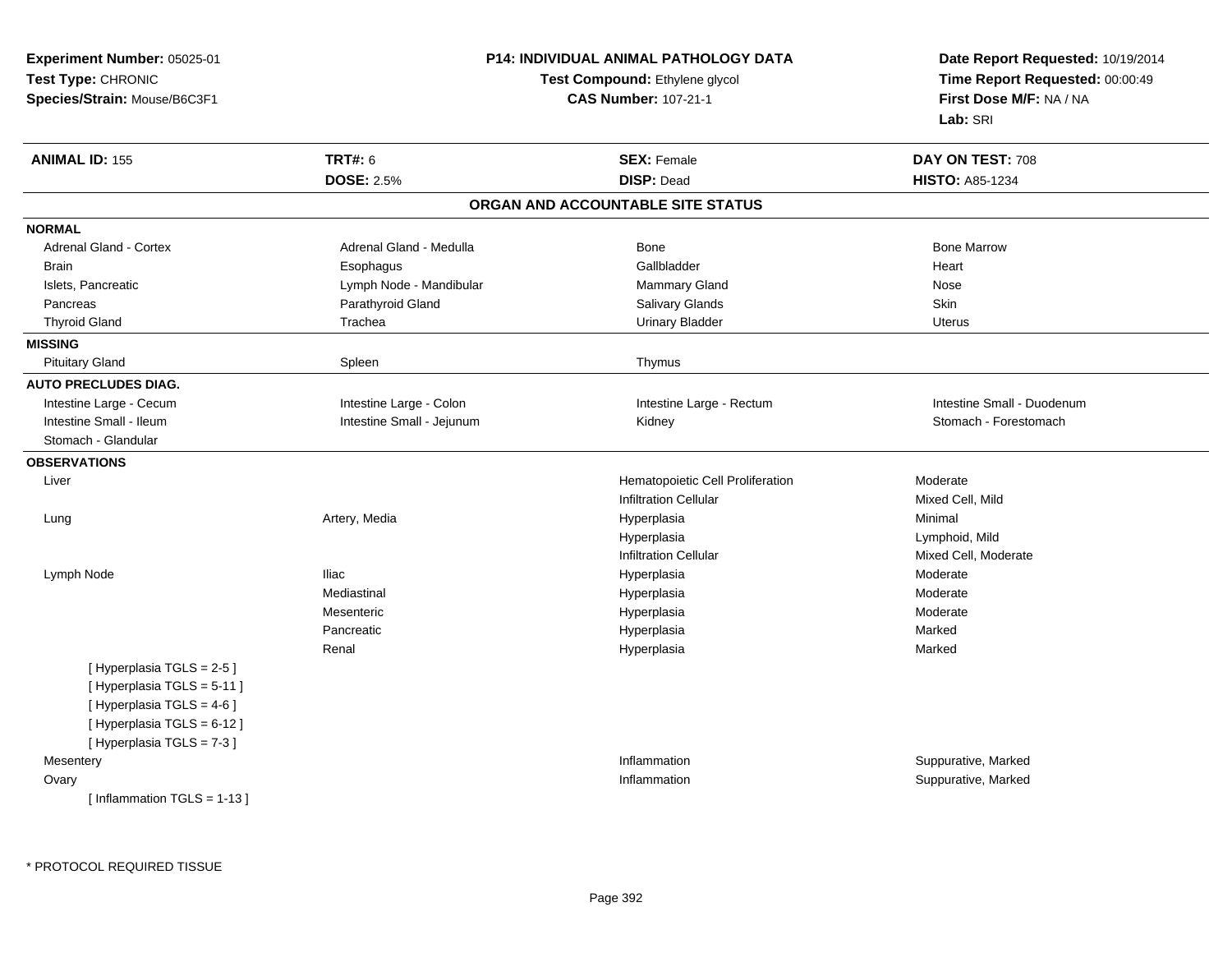| <b>Experiment Number: 05025-01</b><br>Test Type: CHRONIC<br>Species/Strain: Mouse/B6C3F1 |                   | <b>P14: INDIVIDUAL ANIMAL PATHOLOGY DATA</b><br>Test Compound: Ethylene glycol<br><b>CAS Number: 107-21-1</b> | Date Report Requested: 10/19/2014<br>Time Report Requested: 00:00:49<br>First Dose M/F: NA / NA<br>Lab: SRI |
|------------------------------------------------------------------------------------------|-------------------|---------------------------------------------------------------------------------------------------------------|-------------------------------------------------------------------------------------------------------------|
| <b>ANIMAL ID: 155</b>                                                                    | TRT#: 6           | <b>SEX: Female</b>                                                                                            | DAY ON TEST: 708                                                                                            |
|                                                                                          | <b>DOSE: 2.5%</b> | <b>DISP: Dead</b>                                                                                             | <b>HISTO: A85-1234</b>                                                                                      |
|                                                                                          |                   | ORGAN AND ACCOUNTABLE SITE STATUS                                                                             |                                                                                                             |
| PRIMARY CAUSE OF DEATH                                                                   | -                 |                                                                                                               |                                                                                                             |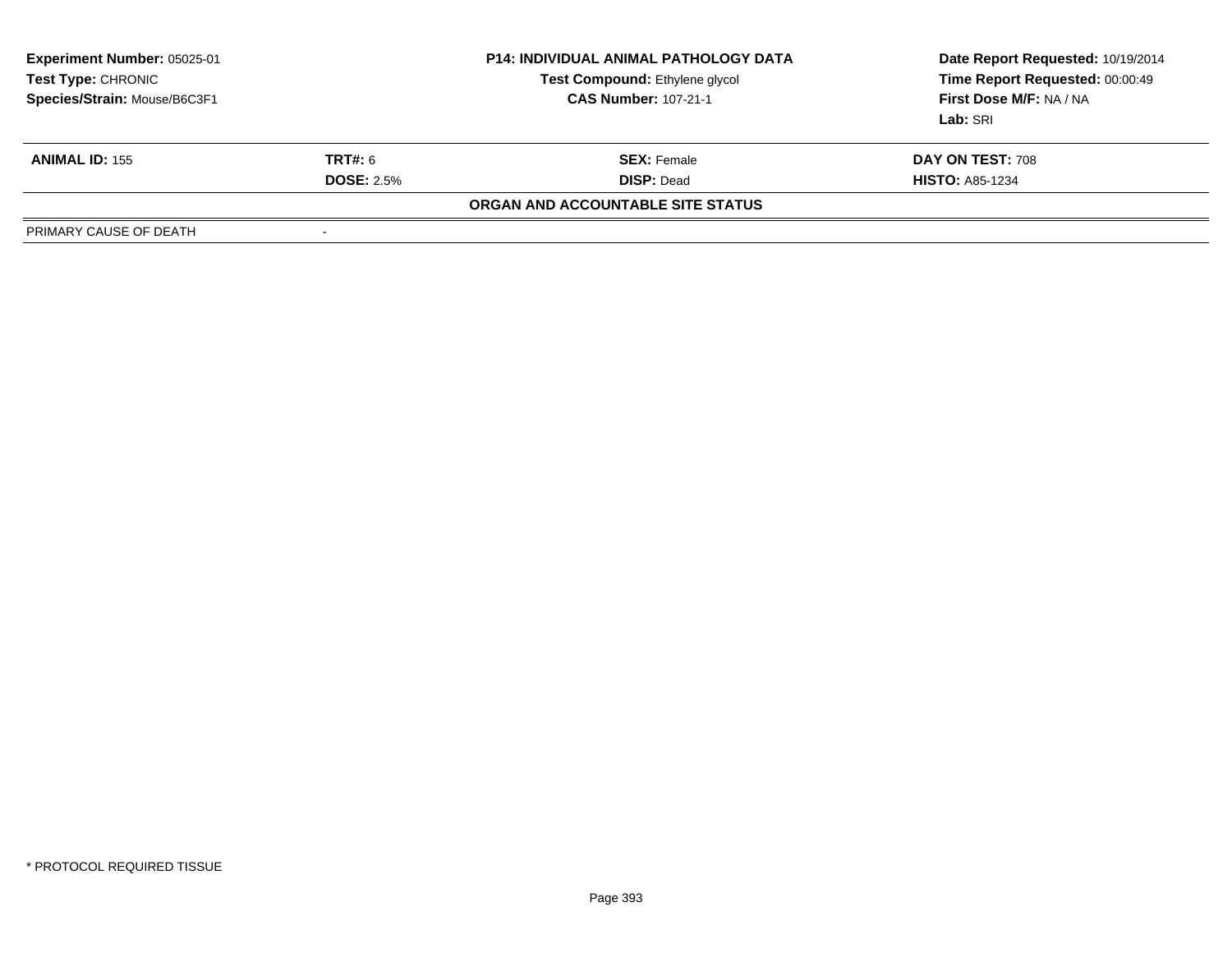| Experiment Number: 05025-01<br>Test Type: CHRONIC<br>Species/Strain: Mouse/B6C3F1 |                                     | P14: INDIVIDUAL ANIMAL PATHOLOGY DATA<br>Test Compound: Ethylene glycol<br><b>CAS Number: 107-21-1</b> | Date Report Requested: 10/19/2014<br>Time Report Requested: 00:00:49<br>First Dose M/F: NA / NA<br>Lab: SRI |  |
|-----------------------------------------------------------------------------------|-------------------------------------|--------------------------------------------------------------------------------------------------------|-------------------------------------------------------------------------------------------------------------|--|
|                                                                                   |                                     |                                                                                                        |                                                                                                             |  |
| <b>ANIMAL ID: 156</b>                                                             | <b>TRT#: 6</b><br><b>DOSE: 2.5%</b> | <b>SEX: Female</b><br><b>DISP:</b> Terminal Sacrifice                                                  | DAY ON TEST: 737<br><b>HISTO: A85-1235</b>                                                                  |  |
|                                                                                   |                                     | ORGAN AND ACCOUNTABLE SITE STATUS                                                                      |                                                                                                             |  |
| <b>NORMAL</b>                                                                     |                                     |                                                                                                        |                                                                                                             |  |
| Skin                                                                              |                                     |                                                                                                        |                                                                                                             |  |
| <b>OBSERVATIONS</b>                                                               |                                     |                                                                                                        |                                                                                                             |  |
| Kidney                                                                            |                                     | Nephropathy                                                                                            | Minimal                                                                                                     |  |
| Liver                                                                             |                                     | Hyperplasia                                                                                            | Lymphoid, Minimal                                                                                           |  |
| Lung                                                                              |                                     | Hyperplasia                                                                                            | Lymphoid, Minimal                                                                                           |  |
| Ovary                                                                             | Follicle                            | Cyst                                                                                                   | Moderate                                                                                                    |  |
| $1 TGLs = 2-7$<br>Note: [ CYST                                                    |                                     |                                                                                                        |                                                                                                             |  |
| <b>Thyroid Gland</b>                                                              | <b>Follicular Cel</b>               | Hyperplasia                                                                                            | Minimal                                                                                                     |  |
| Uterus<br>Note: [HYPERPLASIA ] TGLs = 3-7                                         | Endometrium                         | Hyperplasia                                                                                            | Cystic, Moderate                                                                                            |  |
| PRIMARY CAUSE OF DEATH                                                            |                                     |                                                                                                        |                                                                                                             |  |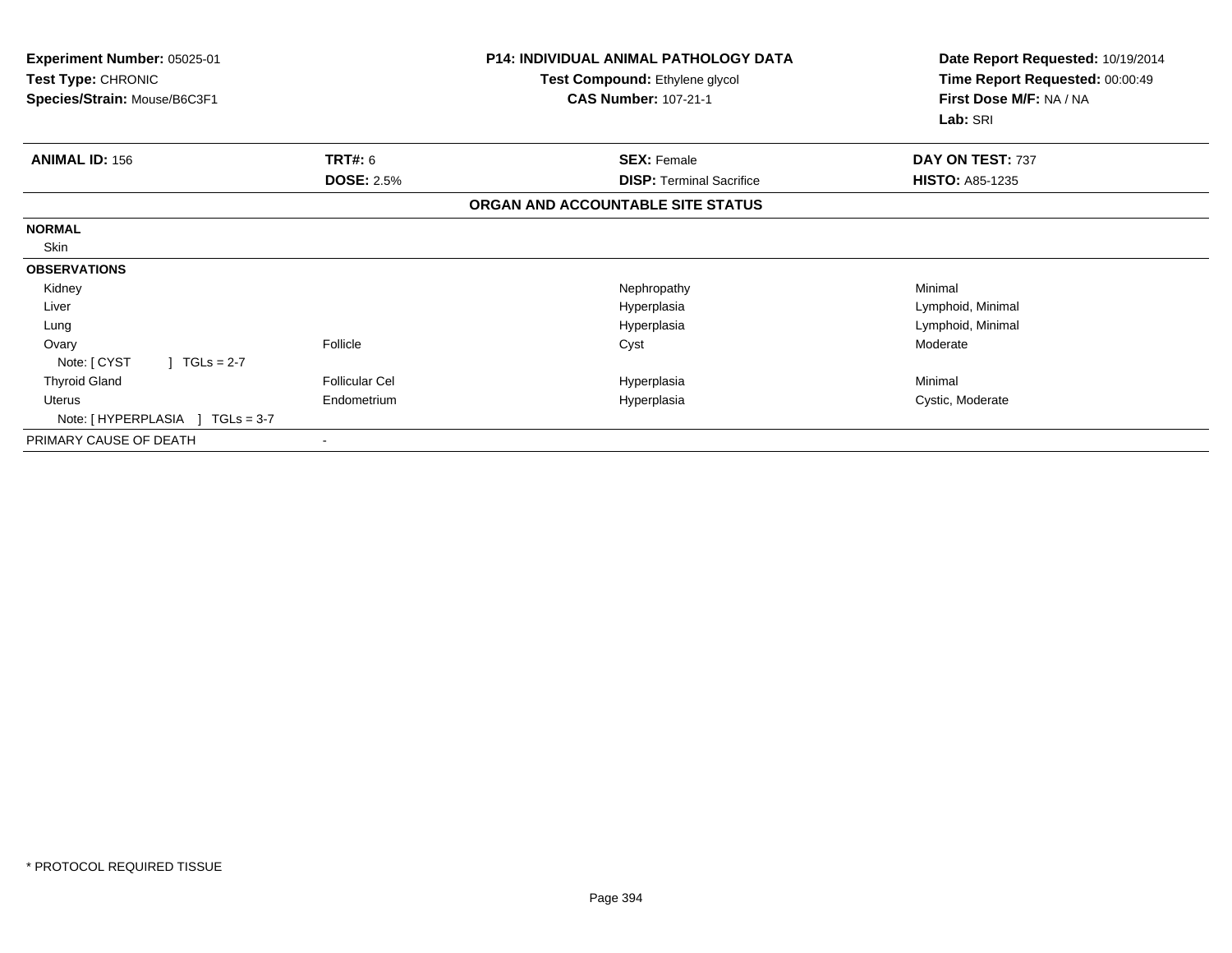| <b>Experiment Number: 05025-01</b><br>Test Type: CHRONIC<br>Species/Strain: Mouse/B6C3F1 |                       | <b>P14: INDIVIDUAL ANIMAL PATHOLOGY DATA</b><br>Test Compound: Ethylene glycol<br><b>CAS Number: 107-21-1</b> | Date Report Requested: 10/19/2014<br>Time Report Requested: 00:00:49<br>First Dose M/F: NA / NA<br>Lab: SRI |  |
|------------------------------------------------------------------------------------------|-----------------------|---------------------------------------------------------------------------------------------------------------|-------------------------------------------------------------------------------------------------------------|--|
| <b>ANIMAL ID: 157</b>                                                                    | <b>TRT#: 6</b>        | <b>SEX: Female</b>                                                                                            | DAY ON TEST: 737                                                                                            |  |
|                                                                                          | <b>DOSE: 2.5%</b>     | <b>DISP:</b> Terminal Sacrifice                                                                               | <b>HISTO: A85-1236</b>                                                                                      |  |
| <b>OBSERVATIONS</b>                                                                      |                       |                                                                                                               |                                                                                                             |  |
| Kidney                                                                                   |                       | Nephropathy                                                                                                   | Minimal                                                                                                     |  |
| Liver                                                                                    |                       | Hyperplasia                                                                                                   | Lymphoid, Minimal                                                                                           |  |
| Lung                                                                                     |                       | Hyperplasia                                                                                                   | Lymphoid, Mild                                                                                              |  |
| <b>Thyroid Gland</b>                                                                     | <b>Follicular Cel</b> | Hyperplasia                                                                                                   | Mild                                                                                                        |  |
| Uterus                                                                                   | Endometrium           | Hyperplasia                                                                                                   | Cystic, Moderate                                                                                            |  |
| [Hyperplasia TGLS = 1-7]                                                                 |                       |                                                                                                               |                                                                                                             |  |
| PRIMARY CAUSE OF DEATH                                                                   |                       |                                                                                                               |                                                                                                             |  |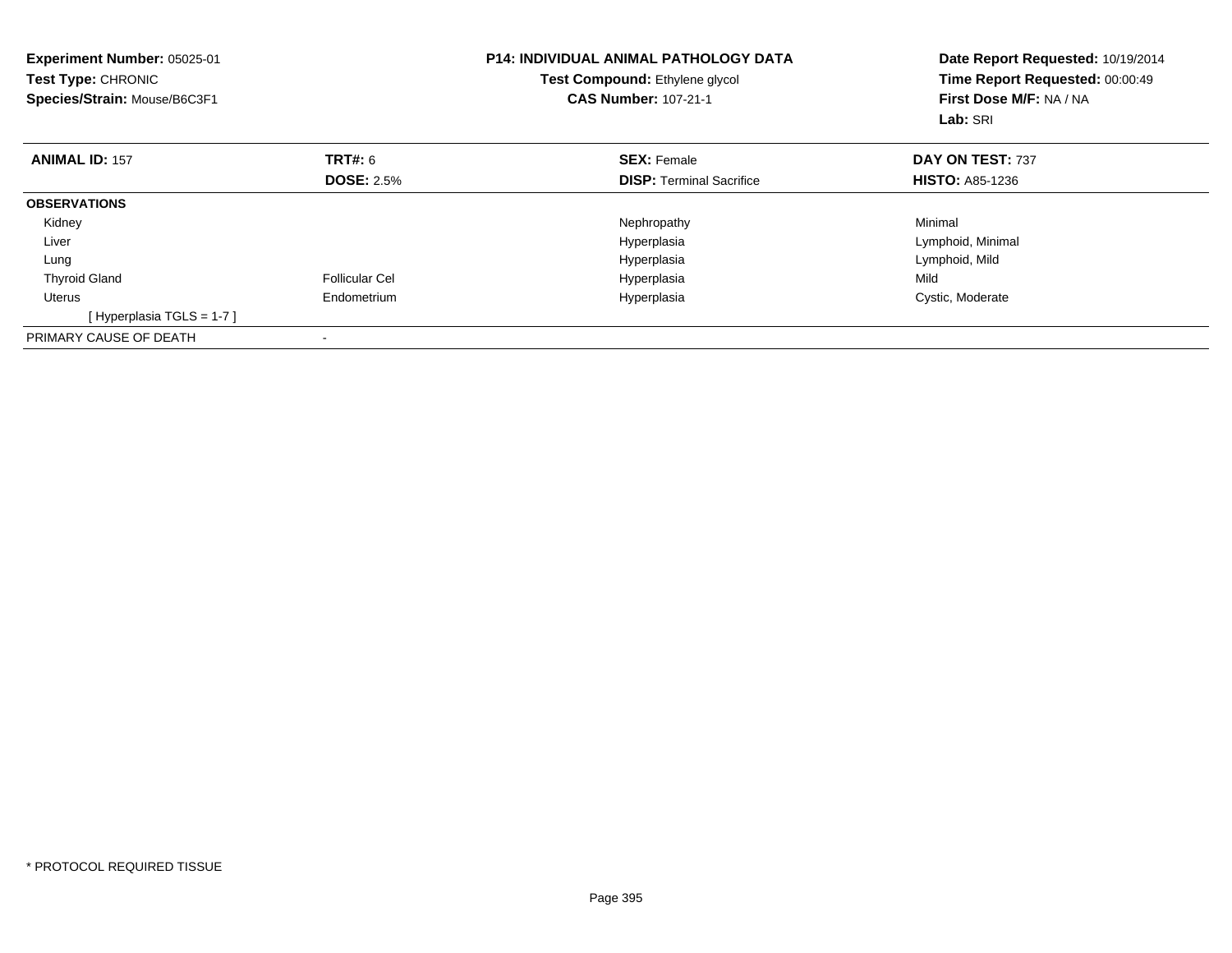| Experiment Number: 05025-01                         | <b>P14: INDIVIDUAL ANIMAL PATHOLOGY DATA</b><br>Test Compound: Ethylene glycol<br><b>CAS Number: 107-21-1</b> |                                   | Date Report Requested: 10/19/2014<br>Time Report Requested: 00:00:49 |
|-----------------------------------------------------|---------------------------------------------------------------------------------------------------------------|-----------------------------------|----------------------------------------------------------------------|
| Test Type: CHRONIC                                  |                                                                                                               |                                   |                                                                      |
| Species/Strain: Mouse/B6C3F1                        |                                                                                                               |                                   | First Dose M/F: NA / NA                                              |
|                                                     |                                                                                                               |                                   | Lab: SRI                                                             |
| <b>ANIMAL ID: 158</b>                               | <b>TRT#: 6</b>                                                                                                | <b>SEX: Female</b>                | DAY ON TEST: 538                                                     |
|                                                     | <b>DOSE: 2.5%</b>                                                                                             | <b>DISP: Dead</b>                 | <b>HISTO: A85-1237</b>                                               |
|                                                     |                                                                                                               | ORGAN AND ACCOUNTABLE SITE STATUS |                                                                      |
| <b>NORMAL</b>                                       |                                                                                                               |                                   |                                                                      |
| <b>Adrenal Gland - Cortex</b>                       | Adrenal Gland - Medulla                                                                                       | <b>Bone</b>                       | <b>Bone Marrow</b>                                                   |
| <b>Brain</b>                                        | Esophagus                                                                                                     | Gallbladder                       | Heart                                                                |
| Islets, Pancreatic                                  | Lymph Node - Mandibular                                                                                       | Mammary Gland                     | Nose                                                                 |
| Pancreas                                            | Parathyroid Gland                                                                                             | <b>Pituitary Gland</b>            | Salivary Glands                                                      |
| Skin                                                | Stomach - Forestomach                                                                                         | Stomach - Glandular               | <b>Thyroid Gland</b>                                                 |
| Trachea                                             | <b>Urinary Bladder</b>                                                                                        |                                   |                                                                      |
| <b>MISSING</b>                                      |                                                                                                               |                                   |                                                                      |
| Thymus                                              |                                                                                                               |                                   |                                                                      |
| <b>AUTO PRECLUDES DIAG.</b>                         |                                                                                                               |                                   |                                                                      |
| Intestine Large - Cecum                             | Intestine Large - Colon                                                                                       | Intestine Large - Rectum          | Intestine Small - Duodenum                                           |
| Intestine Small - Ileum                             | Intestine Small - Jejunum                                                                                     |                                   |                                                                      |
| <b>OBSERVATIONS</b>                                 |                                                                                                               |                                   |                                                                      |
| Kidney                                              |                                                                                                               | Nephropathy                       | Mild                                                                 |
| Liver                                               |                                                                                                               | Hematopoietic Cell Proliferation  | Mild                                                                 |
|                                                     |                                                                                                               | <b>Infiltration Cellular</b>      | Mixed Cell, Mild                                                     |
| Lung                                                |                                                                                                               | <b>Infiltration Cellular</b>      | Mixed Cell, Mild                                                     |
| Lymph Node                                          | <b>Iliac</b>                                                                                                  | Hyperplasia                       | Moderate                                                             |
|                                                     | Mesenteric                                                                                                    | Hyperplasia                       | Moderate                                                             |
|                                                     | Renal                                                                                                         | Hyperplasia                       | Moderate                                                             |
| Note: [HYPERPLASIA ] TGLs = 5-12                    |                                                                                                               |                                   |                                                                      |
| Note: [HYPERPLASIA ] TGLs = 4-11                    |                                                                                                               |                                   |                                                                      |
| Mesentery                                           |                                                                                                               | Inflammation                      | Suppurative, Marked                                                  |
| Ovary                                               |                                                                                                               | Inflammation                      | Suppurative, Marked                                                  |
| Note: $\lceil$ INFLAMMATION $\lceil$ TGLs = 1-7,2-7 |                                                                                                               |                                   |                                                                      |
| Oviduct                                             |                                                                                                               | Inflammation                      | Suppurative, Moderate                                                |
| Spleen                                              |                                                                                                               | Hematopoietic Cell Proliferation  | Moderate                                                             |
| Note: [ HEMA CELL PROL ] TGLs = 3-8                 |                                                                                                               |                                   |                                                                      |
| Uterus                                              | Endometrium                                                                                                   | Hyperplasia                       | Cystic, Moderate                                                     |
| PRIMARY CAUSE OF DEATH                              |                                                                                                               |                                   |                                                                      |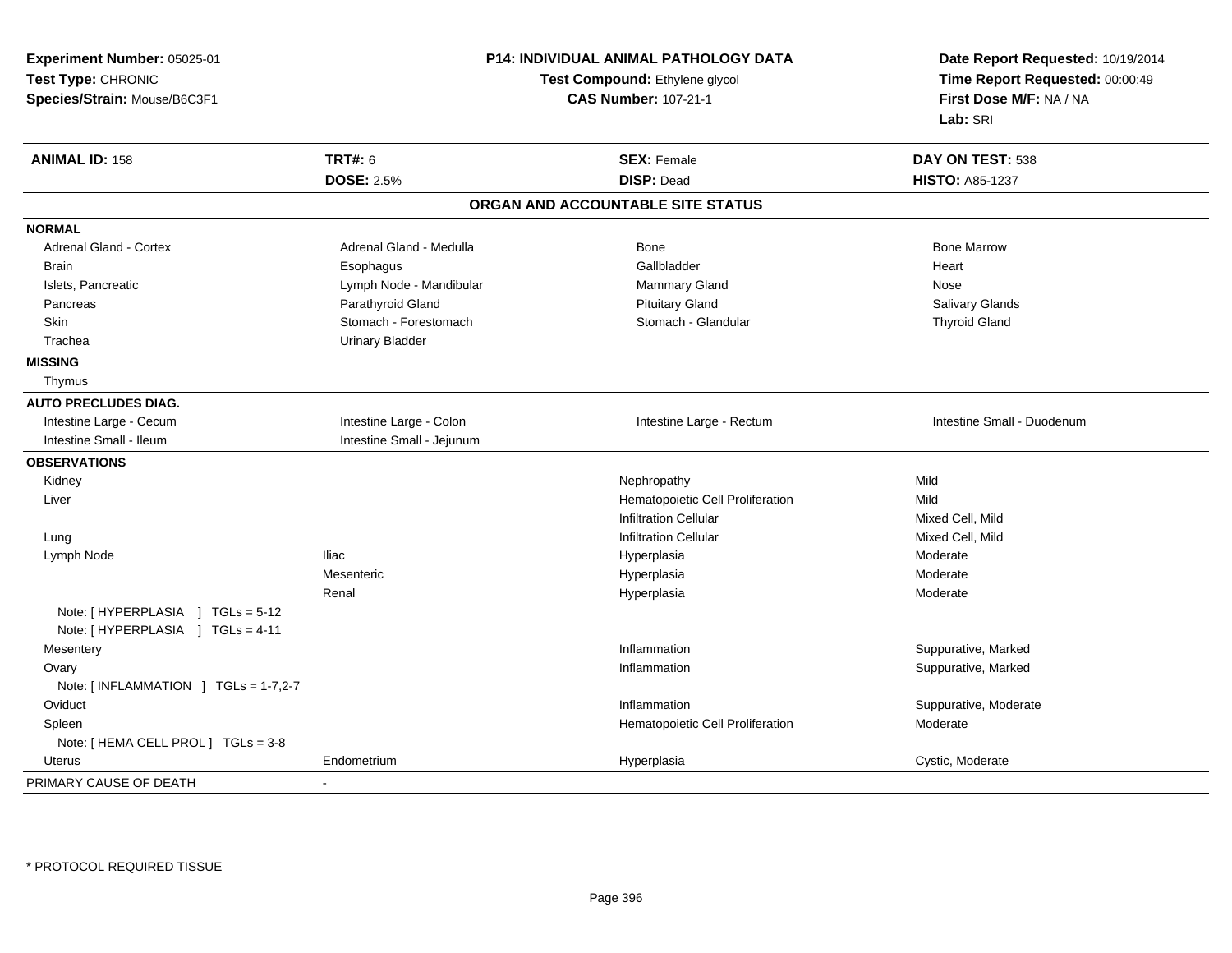**Experiment Number:** 05025-01**Test Type:** CHRONIC **Species/Strain:** Mouse/B6C3F1**P14: INDIVIDUAL ANIMAL PATHOLOGY DATATest Compound:** Ethylene glycol **CAS Number:** 107-21-1**Date Report Requested:** 10/19/2014**Time Report Requested:** 00:00:49**First Dose M/F:** NA / NA**Lab:** SRI**ANIMAL ID:** 159**TRT#:** 6 **SEX:** Female **SEX: Female DAY ON TEST:** 535 **DOSE:** 2.5% **DISP:** Dead **HISTO:** A85-1238 **ORGAN AND ACCOUNTABLE SITE STATUSNORMALAdrenal Gland - Cortex** Adrenal Gland - Medulla **Adrenal Gland - Medulla** Bone Bone Bone Bone Bone Marrow Brain Esophagus Esophagus Gallbladder Gallbladder Gallbladder Heart Intestine Large - Cecum **Intestine Large - Colon** Intestine Large - Colon Intestine Large - Rectum Intestine Large - Rectum Intestine Small - Duodenum Lymph Node - Mandibular Intestine Small - Ileum **Intestine Small - Intestine Small - Jejunum** Islets, Pancreatic Lymph Node - Mandibular Mammary Gland Nose Nose Records and December 2012 (Nose Pancreas Parathyroid Gland Parathyroid Gland Parathyroid Gland Parathyroid Gland Parathyroid Gland Parathyroid Gland Parathyroid Gland Parathyroid Gland Parathyroid G Pituitary Gland Sulvary Glands Salivary Glands Stomach - Forestomach Skin Stomach - Forestomach - Stomach - Forestomach Stomach - Glandular Thymus Trachea Urinary Bladder**OBSERVATIONS** Kidneyy the controller of the controller of the controller of the controller of the controller of the controller of the controller of the controller of the controller of the controller of the controller of the controller of the Mixed Cell, Moderate LiverInfiltration Cellular Mixed Cell, Moderate (1996), and the control of the control of the control of the control of the control of the control of the control of the control of the control of the control of the control of th Suppurative, Moderate Lungg is a state of the set of the set of the set of the set of the set of the set of the set of the set of the set of the set of the set of the set of the set of the set of the set of the set of the set of the set of the set Lymph Node Renal Hyperplasia Moderate Note: [ HYPERPLASIA ] TGLs = 4-11 Mesenteryy the control of the control of the control of the control of the control of the control of the control of the control of the control of the control of the control of the control of the control of the control of the contro Inflammation **Example 2018** Suppurative, Moderate<br>
Inflammation **Suppurative** Suppurative Marked Ovaryy the control of the control of the control of the control of the control of the control of the control of the control of the control of the control of the control of the control of the control of the control of the contro Suppurative, Marked  $[$  Inflammation TGLS = 1-7,2-7  $]$ **Oviduct** t the contract of the contract of the contract of the contract of the contract of the contract of the contract of the contract of the contract of the contract of the contract of the contract of the contract of the contract Inflammation **Suppurative, Moderate**  SpleenHematopoietic Cell Proliferation Moderate Note: [ HEMA CELL PROL ] TGLs = 3-8 Thyroid Gland Follicular Cel Hyperplasia Minimal Uterus Endometrium Hyperplasia Cystic, Mild PRIMARY CAUSE OF DEATH-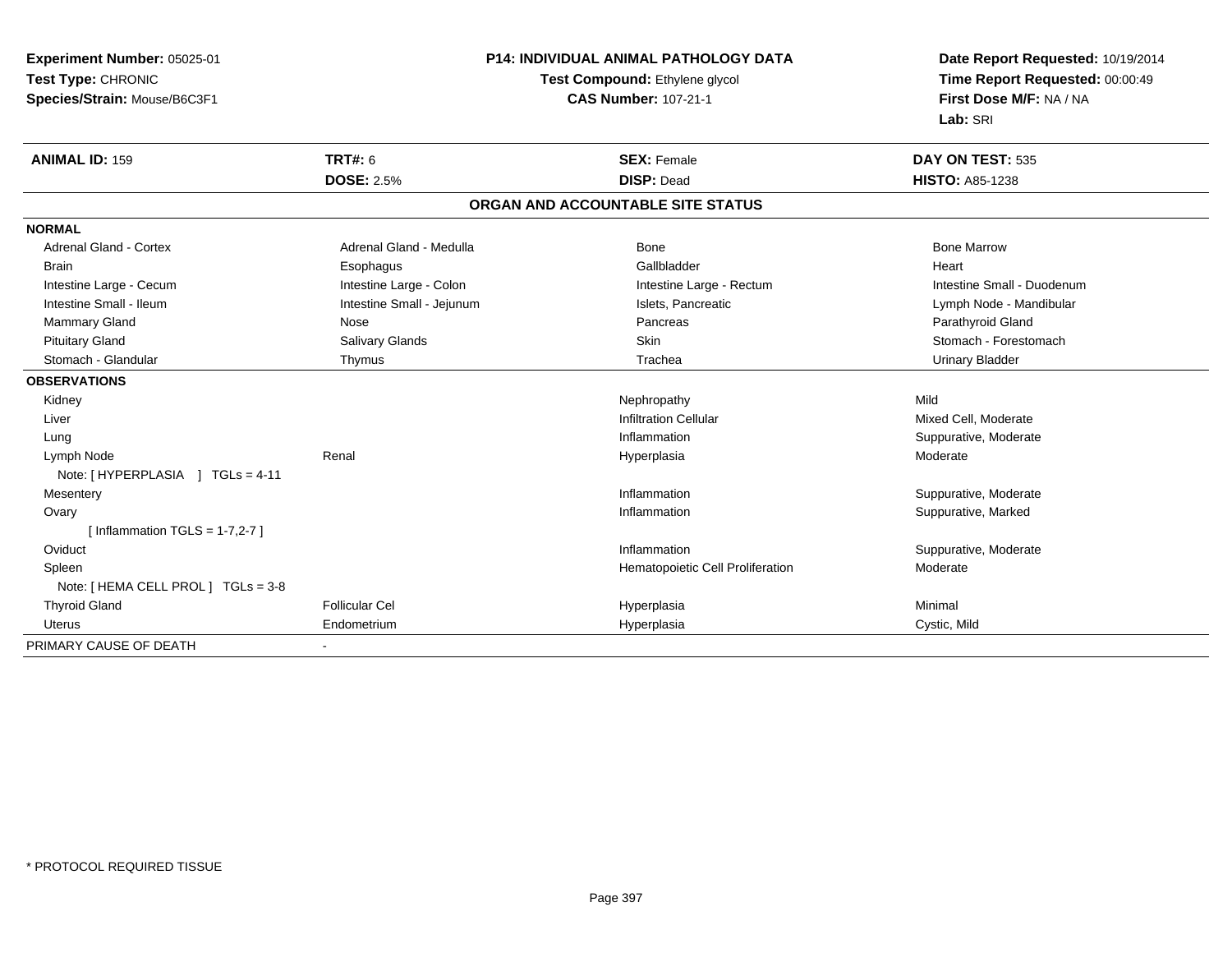**Experiment Number:** 05025-01**Test Type:** CHRONIC**Species/Strain:** Mouse/B6C3F1

## **P14: INDIVIDUAL ANIMAL PATHOLOGY DATA**

### **Test Compound:** Ethylene glycol **CAS Number:** 107-21-1

**Date Report Requested:** 10/19/2014**Time Report Requested:** 00:00:49**First Dose M/F:** NA / NA**Lab:** SRI

| <b>ANIMAL ID: 160</b>               | <b>TRT#: 6</b>            | <b>SEX: Female</b>                | DAY ON TEST: 490           |
|-------------------------------------|---------------------------|-----------------------------------|----------------------------|
|                                     | <b>DOSE: 2.5%</b>         | <b>DISP: Moribund</b>             | HISTO: A84031146           |
|                                     |                           | ORGAN AND ACCOUNTABLE SITE STATUS |                            |
| <b>NORMAL</b>                       |                           |                                   |                            |
| Adrenal Gland - Cortex              | Adrenal Gland - Medulla   | <b>Bone</b>                       | <b>Bone Marrow</b>         |
| <b>Brain</b>                        | Esophagus                 | Gallbladder                       | Heart                      |
| Intestine Large - Cecum             | Intestine Large - Colon   | Intestine Large - Rectum          | Intestine Small - Duodenum |
| Intestine Small - Ileum             | Intestine Small - Jejunum | Islets, Pancreatic                | Kidney                     |
| Lymph Node - Mandibular             | Mammary Gland             | Nose                              | Pancreas                   |
| Parathyroid Gland                   | <b>Pituitary Gland</b>    | Salivary Glands                   | Skin                       |
| Stomach - Forestomach               | Stomach - Glandular       | Thymus                            | Trachea                    |
| <b>Urinary Bladder</b>              |                           |                                   |                            |
| <b>OBSERVATIONS</b>                 |                           |                                   |                            |
| Liver                               |                           | Hematopoietic Cell Proliferation  | Mild                       |
|                                     |                           | <b>Infiltration Cellular</b>      | Mixed Cell, Mild           |
| Lung                                | Mediastinum               | Inflammation                      | Suppurative, Moderate      |
| Lymph Node                          | <b>Iliac</b>              | Hyperplasia                       | Moderate                   |
|                                     | Mediastinal               | Hyperplasia                       | Moderate                   |
|                                     | Mesenteric                | Hyperplasia                       | Lymphoid, Mild             |
|                                     | Renal                     | Hyperplasia                       | Moderate                   |
| Note: [HYPERPLASIA ] TGLs = 9-24    |                           |                                   |                            |
| Note: [HYPERPLASIA ] TGLs = 8-23    |                           |                                   |                            |
| Mesentery                           |                           | Inflammation                      | Suppurative, Moderate      |
| Note: [ INFLAMMATION ] TGLs = 5-22  |                           |                                   |                            |
| Ovary                               |                           | Inflammation                      | Suppurative, Marked        |
| [Inflammation TGLS = $3-7,4-7$ ]    |                           |                                   |                            |
| Oviduct                             |                           | Inflammation                      | Suppurative, Marked        |
| <b>Skeletal Muscle</b>              |                           | Inflammation                      | Suppurative, Marked        |
| Note: [INFLAMMATION ] TGLs = 5-22   |                           |                                   |                            |
| Spleen                              |                           | Hematopoietic Cell Proliferation  | Marked                     |
| Note: [ HEMA CELL PROL ] TGLs = 6-2 |                           |                                   |                            |
| <b>Thyroid Gland</b>                |                           | Degeneration                      | Cystic, Minimal            |
| Uterus                              | Endometrium               | Hyperplasia                       | Cystic, Moderate           |
|                                     |                           | Inflammation                      | Suppurative, Mild          |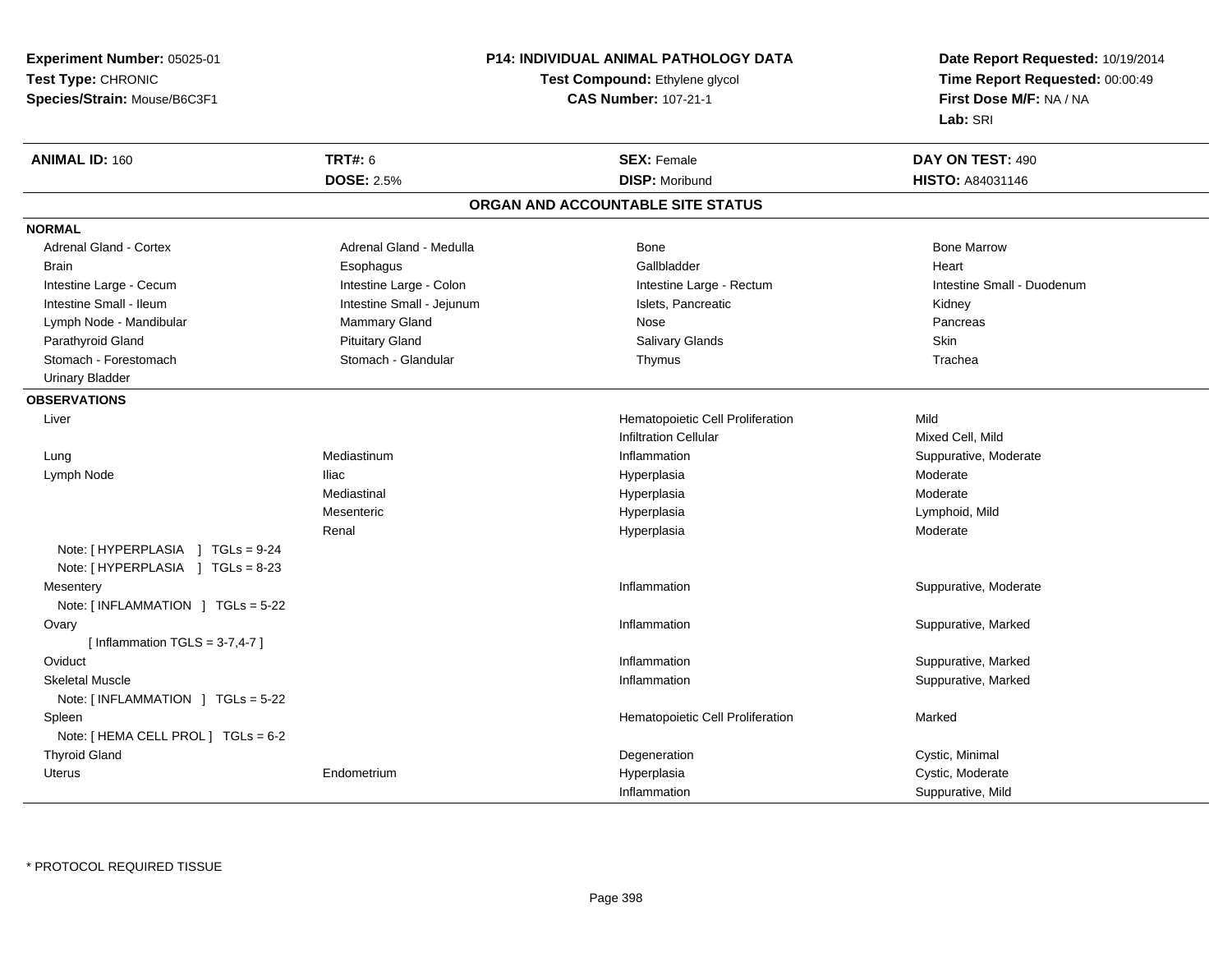| <b>Experiment Number: 05025-01</b><br><b>Test Type: CHRONIC</b><br>Species/Strain: Mouse/B6C3F1 |                   | <b>P14: INDIVIDUAL ANIMAL PATHOLOGY DATA</b><br>Test Compound: Ethylene glycol<br><b>CAS Number: 107-21-1</b> | Date Report Requested: 10/19/2014<br>Time Report Requested: 00:00:49<br><b>First Dose M/F: NA / NA</b><br>Lab: SRI |
|-------------------------------------------------------------------------------------------------|-------------------|---------------------------------------------------------------------------------------------------------------|--------------------------------------------------------------------------------------------------------------------|
| <b>ANIMAL ID: 160</b>                                                                           | <b>TRT#:</b> 6    | <b>SEX: Female</b>                                                                                            | DAY ON TEST: 490                                                                                                   |
|                                                                                                 | <b>DOSE: 2.5%</b> | <b>DISP:</b> Moribund                                                                                         | <b>HISTO: A84031146</b>                                                                                            |
|                                                                                                 |                   | ORGAN AND ACCOUNTABLE SITE STATUS                                                                             |                                                                                                                    |
| PRIMARY CAUSE OF DEATH                                                                          |                   |                                                                                                               |                                                                                                                    |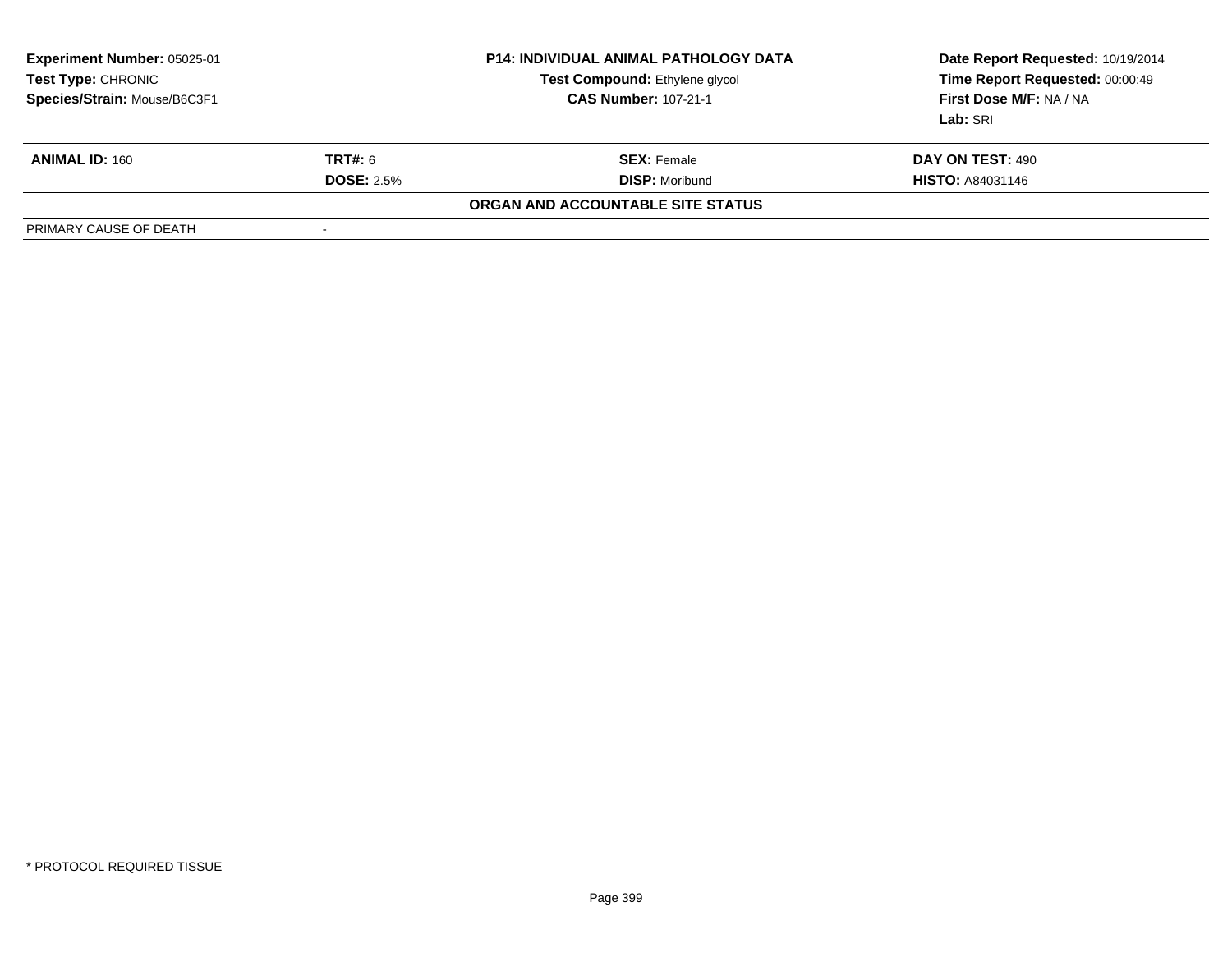| Experiment Number: 05025-01<br>Test Type: CHRONIC<br>Species/Strain: Mouse/B6C3F1 |                   | <b>P14: INDIVIDUAL ANIMAL PATHOLOGY DATA</b><br>Test Compound: Ethylene glycol<br><b>CAS Number: 107-21-1</b> | Date Report Requested: 10/19/2014<br>Time Report Requested: 00:00:49<br>First Dose M/F: NA / NA<br>Lab: SRI |
|-----------------------------------------------------------------------------------|-------------------|---------------------------------------------------------------------------------------------------------------|-------------------------------------------------------------------------------------------------------------|
| <b>ANIMAL ID: 161</b>                                                             | TRT#: 6           | <b>SEX: Female</b>                                                                                            | DAY ON TEST: 737                                                                                            |
|                                                                                   | <b>DOSE: 2.5%</b> | <b>DISP: Terminal Sacrifice</b>                                                                               | <b>HISTO: A85-1240</b>                                                                                      |
|                                                                                   |                   | ORGAN AND ACCOUNTABLE SITE STATUS                                                                             |                                                                                                             |
| <b>NORMAL</b>                                                                     |                   |                                                                                                               |                                                                                                             |
| Lung                                                                              | Skin              | <b>Thyroid Gland</b>                                                                                          |                                                                                                             |
| <b>OBSERVATIONS</b>                                                               |                   |                                                                                                               |                                                                                                             |
| Kidney                                                                            |                   | Metaplasia                                                                                                    | Osseous, Minimal                                                                                            |
| Liver                                                                             |                   | Hematopoietic Cell Proliferation                                                                              | Minimal                                                                                                     |
|                                                                                   |                   | Hepatocellular Adenoma                                                                                        |                                                                                                             |
|                                                                                   |                   | Inflammation                                                                                                  | Multifocal, Minimal                                                                                         |
| [Inflammation TGLS = $6-13$ ]                                                     |                   |                                                                                                               |                                                                                                             |
| Ovary                                                                             | Follicle          | Cyst                                                                                                          | Moderate                                                                                                    |
| [Cyst TGLS = $3-7$ ]                                                              |                   |                                                                                                               |                                                                                                             |
| Spleen                                                                            |                   | Hyperplasia                                                                                                   | Lymphoid, Mild                                                                                              |
| [Hyperplasia TGLS = 5-8]                                                          |                   |                                                                                                               |                                                                                                             |
| <b>Uterus</b>                                                                     | Endometrium       | Hyperplasia                                                                                                   | Cystic, Moderate                                                                                            |
| [Hyperplasia TGLS = 4-7]                                                          |                   |                                                                                                               |                                                                                                             |
| PRIMARY CAUSE OF DEATH                                                            |                   |                                                                                                               |                                                                                                             |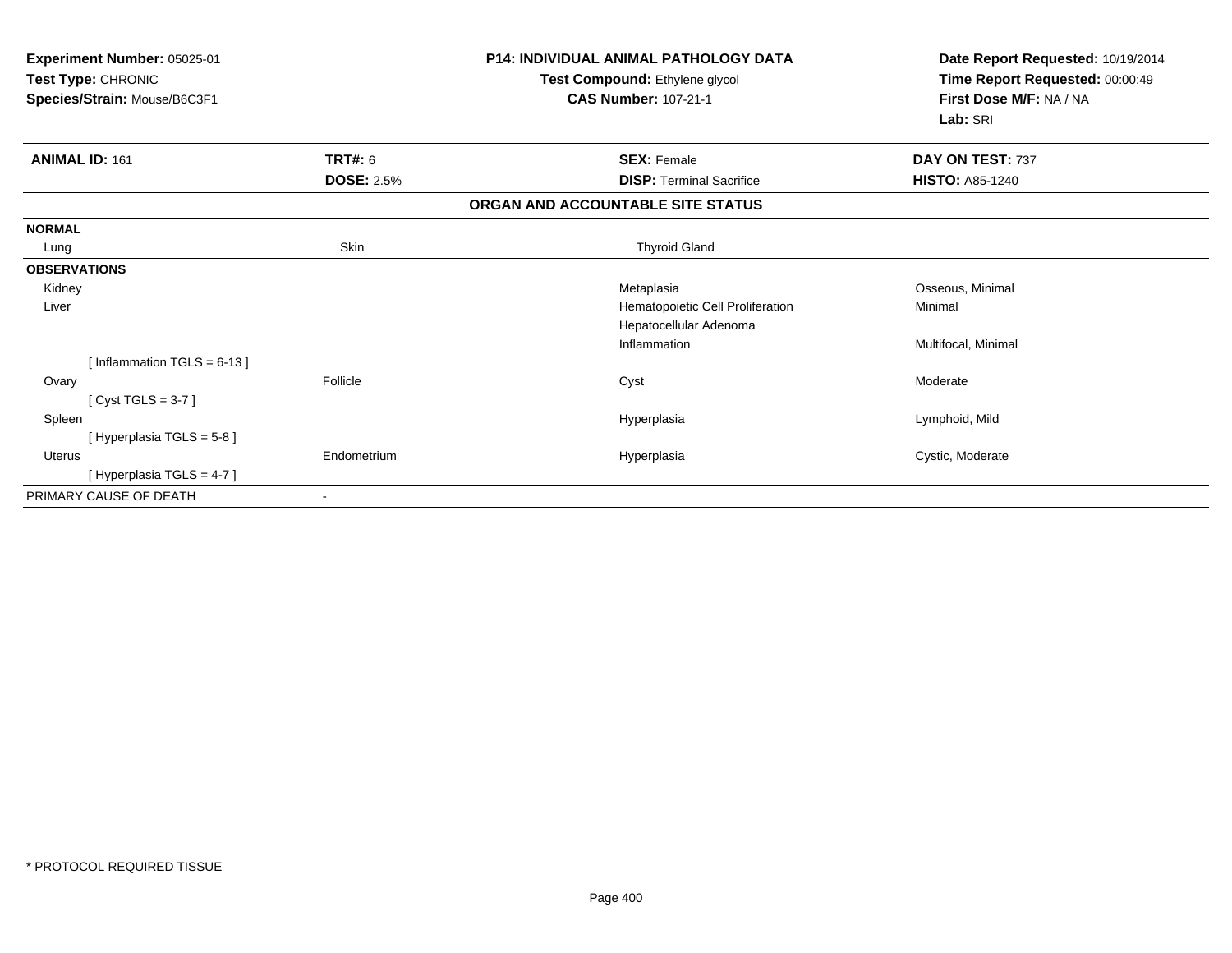| Experiment Number: 05025-01            |                          | <b>P14: INDIVIDUAL ANIMAL PATHOLOGY DATA</b> | Date Report Requested: 10/19/2014 |
|----------------------------------------|--------------------------|----------------------------------------------|-----------------------------------|
| Test Type: CHRONIC                     |                          | Test Compound: Ethylene glycol               | Time Report Requested: 00:00:49   |
| Species/Strain: Mouse/B6C3F1           |                          | <b>CAS Number: 107-21-1</b>                  | First Dose M/F: NA / NA           |
|                                        |                          |                                              | Lab: SRI                          |
| <b>ANIMAL ID: 162</b>                  | <b>TRT#: 6</b>           | <b>SEX: Female</b>                           | DAY ON TEST: 634                  |
|                                        | <b>DOSE: 2.5%</b>        | <b>DISP: Moribund</b>                        | <b>HISTO: A85-1241</b>            |
|                                        |                          | ORGAN AND ACCOUNTABLE SITE STATUS            |                                   |
| <b>NORMAL</b>                          |                          |                                              |                                   |
| <b>Adrenal Gland - Cortex</b>          | Adrenal Gland - Medulla  | Bone                                         | <b>Bone Marrow</b>                |
| <b>Brain</b>                           | Esophagus                | Gallbladder                                  | Intestine Large - Cecum           |
| Intestine Large - Colon                | Intestine Large - Rectum | Intestine Small - Duodenum                   | Intestine Small - Ileum           |
| Intestine Small - Jejunum              | Islets, Pancreatic       | Lung                                         | Lymph Node - Mandibular           |
| Nose                                   | Ovary                    | Pancreas                                     | Parathyroid Gland                 |
| <b>Pituitary Gland</b>                 | <b>Salivary Glands</b>   | <b>Skin</b>                                  | Stomach - Forestomach             |
| Stomach - Glandular                    | Thymus                   | <b>Thyroid Gland</b>                         | Trachea                           |
| <b>Urinary Bladder</b>                 |                          |                                              |                                   |
| <b>OBSERVATIONS</b>                    |                          |                                              |                                   |
| Heart                                  |                          | <b>Infiltration Cellular</b>                 | Mixed Cell, Moderate              |
| Kidney                                 |                          | Nephropathy                                  | Minimal                           |
| Liver                                  |                          | Hepatocellular Adenoma                       |                                   |
|                                        |                          | <b>Infiltration Cellular</b>                 | Mixed Cell, Mild                  |
| [ Hepatocellular Adenoma TGLS = 3-12 ] |                          |                                              |                                   |
| Lymph Node                             | Inguinal                 | Hyperplasia                                  | Lymphoid, Moderate                |
| Mammary Gland                          |                          | Adenocarcinoma                               |                                   |
| [ Adenocarcinoma TGLS = 1-11 ]         |                          |                                              |                                   |
| Spleen                                 |                          | Hematopoietic Cell Proliferation             | Mild                              |
|                                        |                          | Hyperplasia                                  | Lymphoid, Mild                    |
| Uterus                                 | Endometrium              | Hyperplasia                                  | Cystic, Moderate                  |
| PRIMARY CAUSE OF DEATH                 | $\blacksquare$           |                                              |                                   |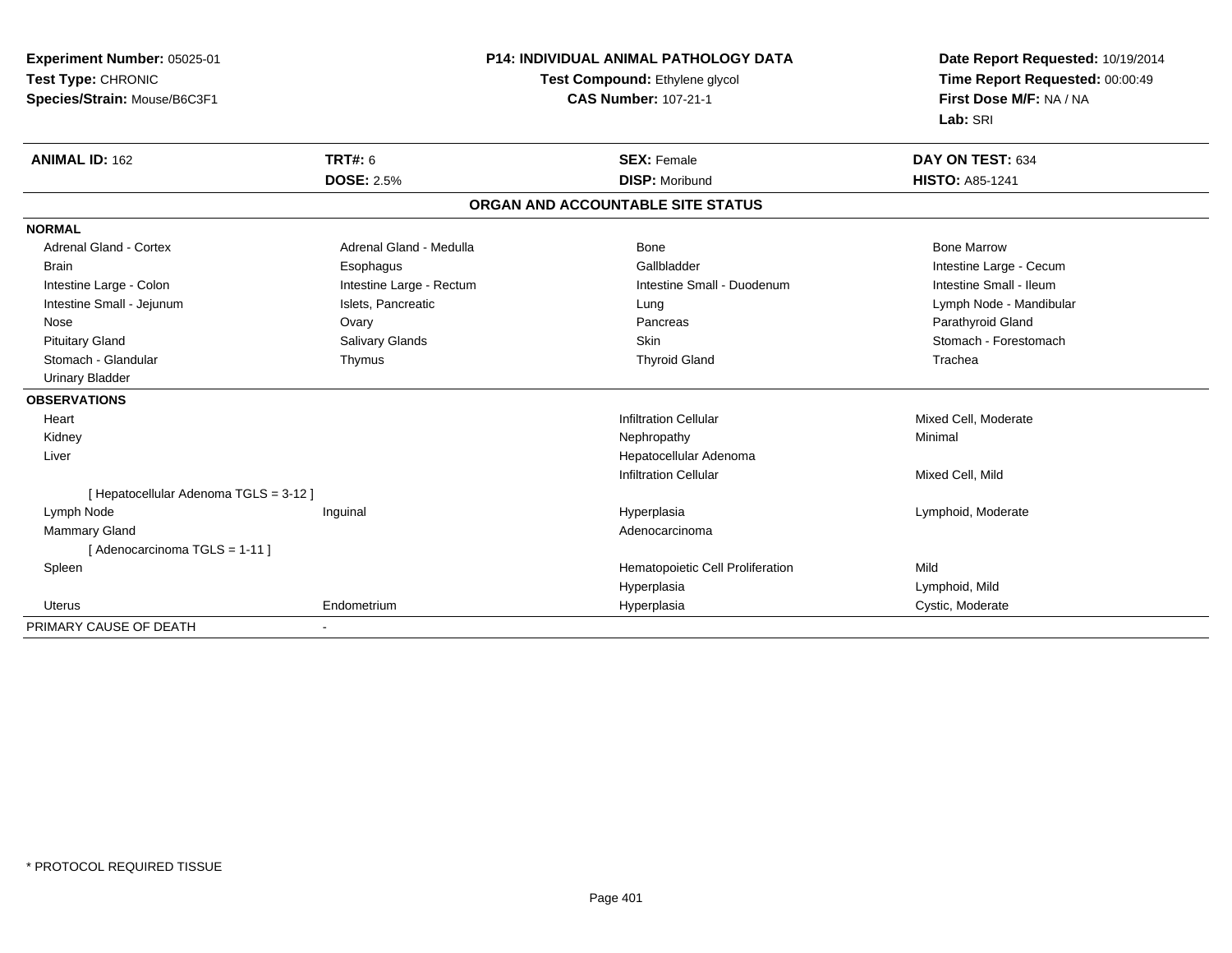| Experiment Number: 05025-01<br>Test Type: CHRONIC<br>Species/Strain: Mouse/B6C3F1 |                   | <b>P14: INDIVIDUAL ANIMAL PATHOLOGY DATA</b><br>Test Compound: Ethylene glycol<br><b>CAS Number: 107-21-1</b> | Date Report Requested: 10/19/2014<br>Time Report Requested: 00:00:49<br>First Dose M/F: NA / NA<br>Lab: SRI |
|-----------------------------------------------------------------------------------|-------------------|---------------------------------------------------------------------------------------------------------------|-------------------------------------------------------------------------------------------------------------|
| <b>ANIMAL ID: 163</b>                                                             | <b>TRT#: 6</b>    | <b>SEX: Female</b>                                                                                            | DAY ON TEST: 738                                                                                            |
|                                                                                   | <b>DOSE: 2.5%</b> | <b>DISP: Terminal Sacrifice</b>                                                                               | <b>HISTO: A85-1242</b>                                                                                      |
|                                                                                   |                   | ORGAN AND ACCOUNTABLE SITE STATUS                                                                             |                                                                                                             |
| <b>NORMAL</b>                                                                     |                   |                                                                                                               |                                                                                                             |
| <b>Thyroid Gland</b>                                                              |                   |                                                                                                               |                                                                                                             |
| <b>OBSERVATIONS</b>                                                               |                   |                                                                                                               |                                                                                                             |
| Kidney                                                                            |                   | Nephropathy                                                                                                   | Mild                                                                                                        |
| Liver                                                                             |                   | <b>Fibrosis</b>                                                                                               | Moderate                                                                                                    |
|                                                                                   |                   | Hepatocellular Adenoma                                                                                        |                                                                                                             |
|                                                                                   |                   | Hyperplasia                                                                                                   | Lymphoid, Mild                                                                                              |
|                                                                                   |                   | Infarct                                                                                                       | Moderate                                                                                                    |
|                                                                                   |                   | Inflammation                                                                                                  | Multifocal, Mild                                                                                            |
|                                                                                   |                   | Mineralization                                                                                                | Moderate                                                                                                    |
| Note: [ INFARCT<br>$1 TGLs = 4-12$                                                |                   |                                                                                                               |                                                                                                             |
| [ Hepatocellular Adenoma TGLS = 4-12 ]                                            |                   |                                                                                                               |                                                                                                             |
| Lung                                                                              | Artery, Media     | Hyperplasia                                                                                                   | Minimal                                                                                                     |
|                                                                                   |                   | Hyperplasia                                                                                                   | Lymphoid, Minimal                                                                                           |
| Ovary                                                                             | Follicle          | Cyst                                                                                                          | Mild                                                                                                        |
| [Cyst TGLS = $2-7,3-7$ ]                                                          |                   |                                                                                                               |                                                                                                             |
| Skin                                                                              |                   | Inflammation                                                                                                  | Chronic, Minimal                                                                                            |
| [ Inflammation $TGLS = 1-11$ ]                                                    |                   |                                                                                                               |                                                                                                             |
| PRIMARY CAUSE OF DEATH                                                            |                   |                                                                                                               |                                                                                                             |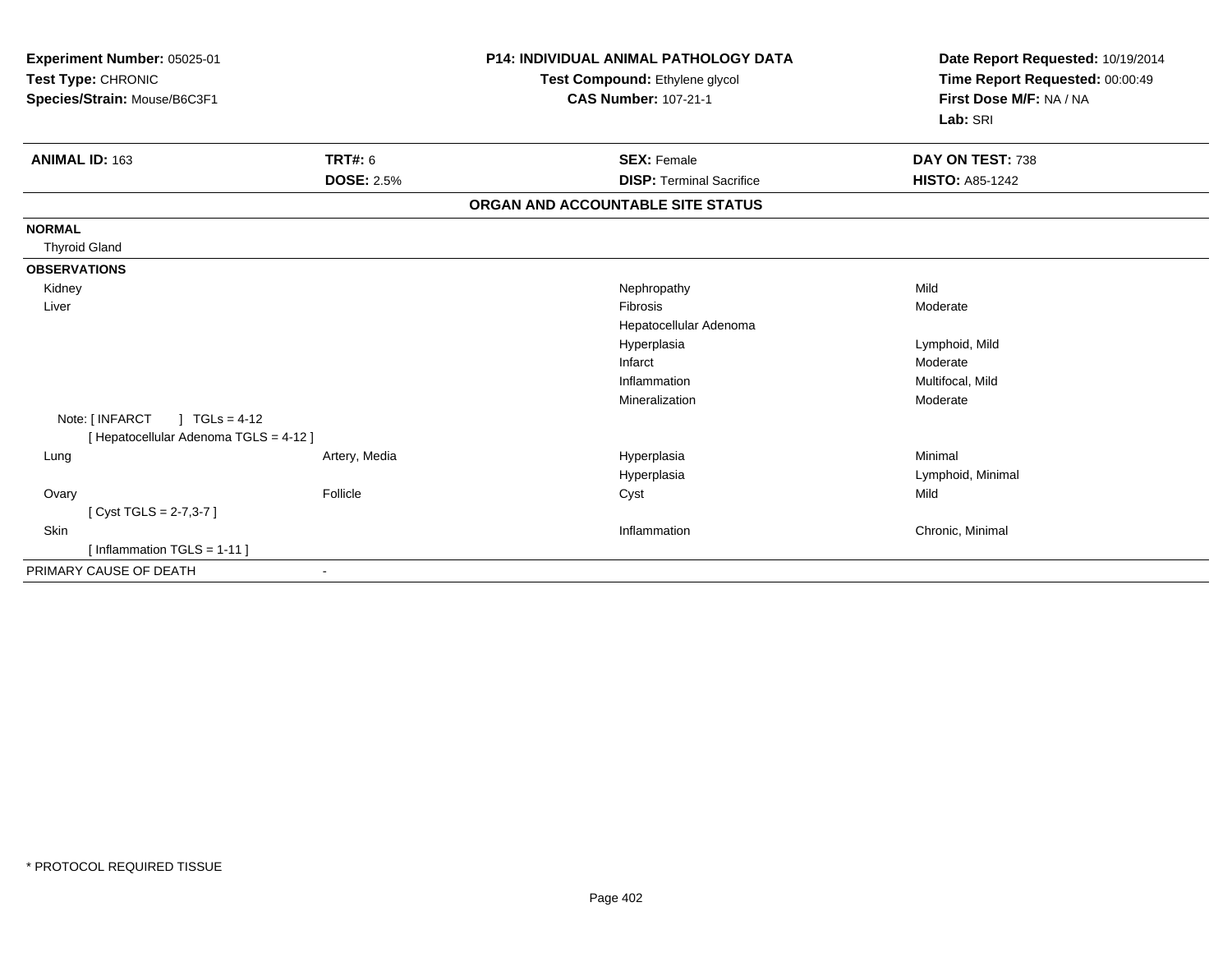| Experiment Number: 05025-01<br>Test Type: CHRONIC<br>Species/Strain: Mouse/B6C3F1 |                          | P14: INDIVIDUAL ANIMAL PATHOLOGY DATA<br>Test Compound: Ethylene glycol<br><b>CAS Number: 107-21-1</b> | Date Report Requested: 10/19/2014<br>Time Report Requested: 00:00:49<br>First Dose M/F: NA / NA<br>Lab: SRI |
|-----------------------------------------------------------------------------------|--------------------------|--------------------------------------------------------------------------------------------------------|-------------------------------------------------------------------------------------------------------------|
| <b>ANIMAL ID: 164</b>                                                             | <b>TRT#: 6</b>           | <b>SEX: Female</b>                                                                                     | DAY ON TEST: 612                                                                                            |
|                                                                                   | <b>DOSE: 2.5%</b>        | <b>DISP: Dead</b>                                                                                      | <b>HISTO: A85-1243</b>                                                                                      |
|                                                                                   |                          | ORGAN AND ACCOUNTABLE SITE STATUS                                                                      |                                                                                                             |
| <b>NORMAL</b>                                                                     |                          |                                                                                                        |                                                                                                             |
| Adrenal Gland - Cortex                                                            | Adrenal Gland - Medulla  | <b>Bone</b>                                                                                            | <b>Bone Marrow</b>                                                                                          |
| Esophagus                                                                         | Gallbladder              | Heart                                                                                                  | Intestine Large - Colon                                                                                     |
| Islets, Pancreatic                                                                | Mammary Gland            | Nose                                                                                                   | Ovary                                                                                                       |
| Pancreas                                                                          | Parathyroid Gland        | Thymus                                                                                                 | <b>Thyroid Gland</b>                                                                                        |
| Trachea                                                                           | <b>Urinary Bladder</b>   |                                                                                                        |                                                                                                             |
| <b>MISSING</b>                                                                    |                          |                                                                                                        |                                                                                                             |
| Lymph Node - Mandibular                                                           |                          |                                                                                                        |                                                                                                             |
| <b>AUTO PRECLUDES DIAG.</b>                                                       |                          |                                                                                                        |                                                                                                             |
| Intestine Large - Cecum                                                           | Intestine Large - Rectum | Intestine Small - Duodenum                                                                             | Intestine Small - Ileum                                                                                     |
| Intestine Small - Jejunum                                                         |                          |                                                                                                        |                                                                                                             |
| <b>OBSERVATIONS</b>                                                               |                          |                                                                                                        |                                                                                                             |
| <b>Brain</b>                                                                      | Artery                   | Inflammation                                                                                           | Chronic, Mild                                                                                               |
|                                                                                   |                          | Lymphoma Malignant Lymphocytic                                                                         |                                                                                                             |
| Kidney                                                                            |                          | Lymphoma Malignant Lymphocytic                                                                         |                                                                                                             |
| Liver                                                                             |                          | Hepatocellular Carcinoma                                                                               |                                                                                                             |
|                                                                                   |                          | Lymphoma Malignant Lymphocytic                                                                         |                                                                                                             |
| [ Hepatocellular Carcinoma TGLS = 2-11 ]                                          |                          |                                                                                                        |                                                                                                             |
| Lung                                                                              |                          | Congestion                                                                                             | Mild                                                                                                        |
|                                                                                   |                          | Lymphoma Malignant Lymphocytic                                                                         |                                                                                                             |
| [Congestion TGLS = $4-6$ ]                                                        |                          |                                                                                                        |                                                                                                             |
| Lymph Node                                                                        | Mesenteric               | Lymphoma Malignant Lymphocytic                                                                         |                                                                                                             |
| Mesentery                                                                         |                          | Lymphoma Malignant Lymphocytic                                                                         |                                                                                                             |
| <b>Pituitary Gland</b>                                                            | Pars Distalis            | Adenoma                                                                                                |                                                                                                             |
| Salivary Glands                                                                   |                          | Lymphoma Malignant Lymphocytic                                                                         |                                                                                                             |
| Skin                                                                              | <b>Subcut Tiss</b>       | Lymphoma Malignant Lymphocytic                                                                         |                                                                                                             |
| Spleen                                                                            |                          | Lymphoma Malignant Lymphocytic                                                                         |                                                                                                             |
| Stomach                                                                           | Forestomach              | Lymphoma Malignant Lymphocytic                                                                         |                                                                                                             |
|                                                                                   | Glandular                | Lymphoma Malignant Lymphocytic                                                                         |                                                                                                             |
| <b>Uterus</b>                                                                     | Endometrium              | Hyperplasia                                                                                            | Cystic, Moderate                                                                                            |
|                                                                                   |                          | Lymphoma Malignant Lymphocytic                                                                         |                                                                                                             |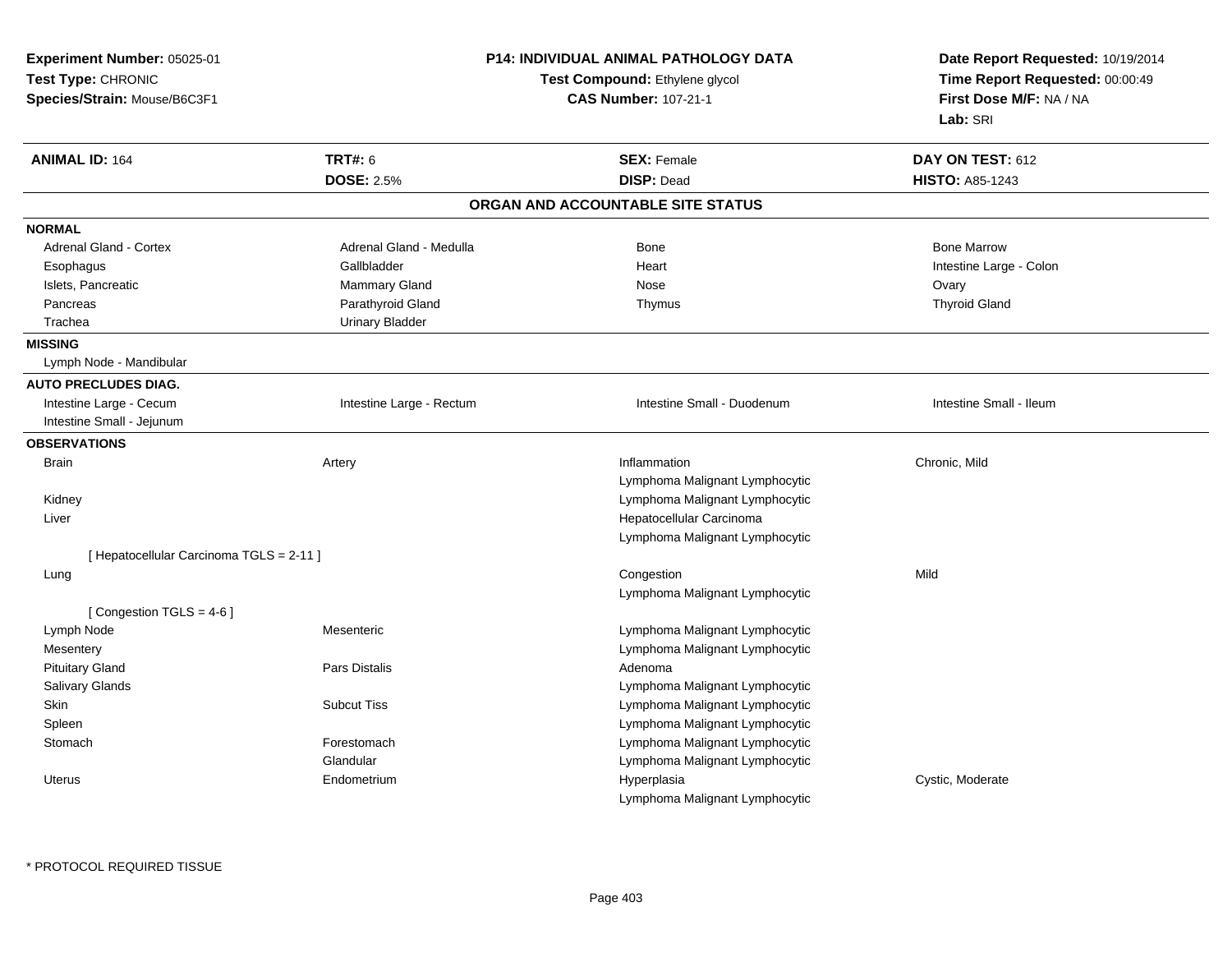| <b>Experiment Number: 05025-01</b><br>Test Type: CHRONIC<br>Species/Strain: Mouse/B6C3F1 |                          | <b>P14: INDIVIDUAL ANIMAL PATHOLOGY DATA</b><br><b>Test Compound: Ethylene glycol</b><br><b>CAS Number: 107-21-1</b> | Date Report Requested: 10/19/2014<br>Time Report Requested: 00:00:49<br>First Dose M/F: NA / NA<br>Lab: SRI |
|------------------------------------------------------------------------------------------|--------------------------|----------------------------------------------------------------------------------------------------------------------|-------------------------------------------------------------------------------------------------------------|
| <b>ANIMAL ID: 164</b>                                                                    | <b>TRT#: 6</b>           | <b>SEX: Female</b>                                                                                                   | <b>DAY ON TEST: 612</b>                                                                                     |
|                                                                                          | <b>DOSE: 2.5%</b>        | <b>DISP: Dead</b>                                                                                                    | <b>HISTO: A85-1243</b>                                                                                      |
|                                                                                          |                          | ORGAN AND ACCOUNTABLE SITE STATUS                                                                                    |                                                                                                             |
| [Hyperplasia TGLS = $1-7$ ]                                                              |                          |                                                                                                                      |                                                                                                             |
| PRIMARY CAUSE OF DEATH                                                                   | $\overline{\phantom{a}}$ |                                                                                                                      |                                                                                                             |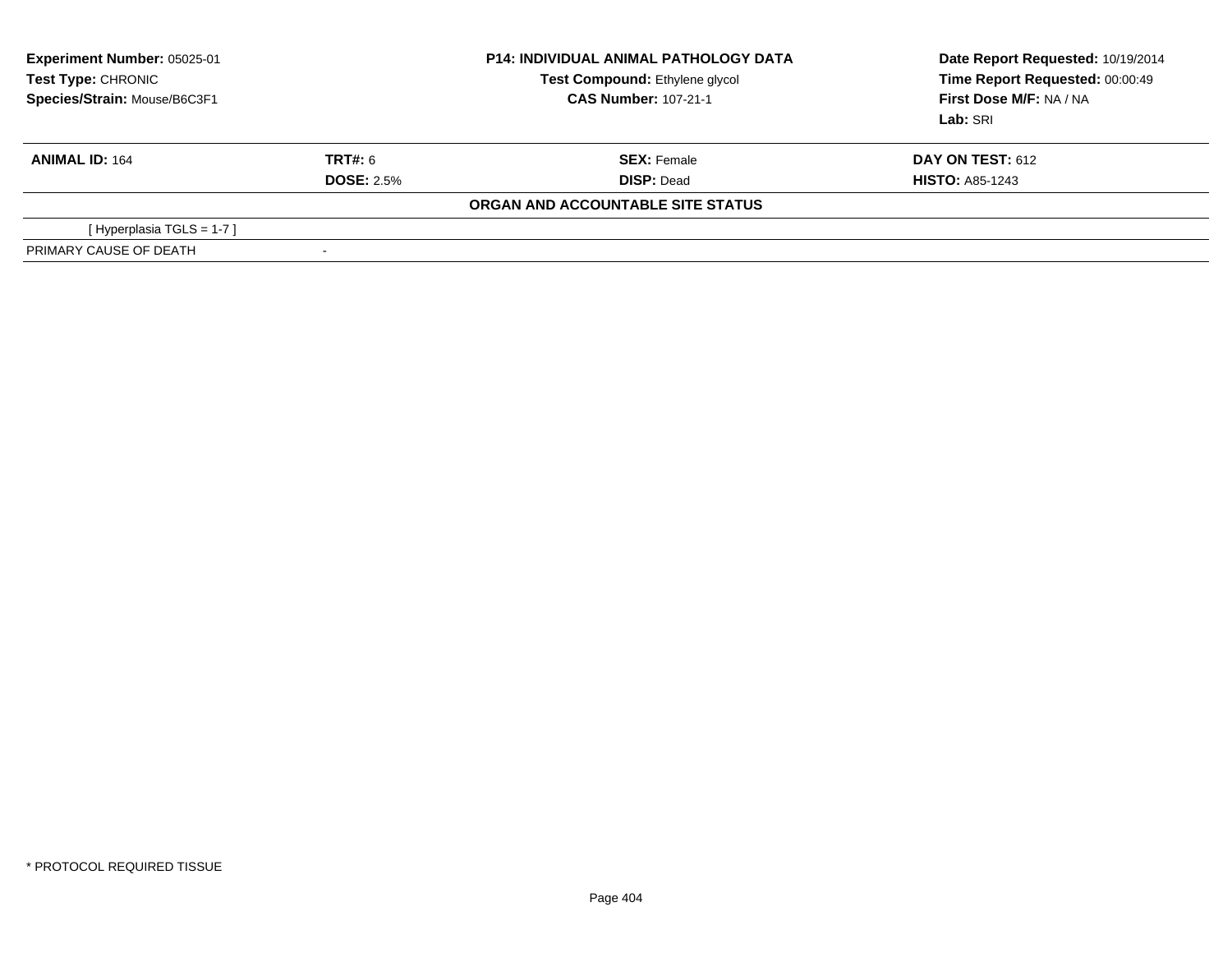| Experiment Number: 05025-01                                          |                             | P14: INDIVIDUAL ANIMAL PATHOLOGY DATA | Date Report Requested: 10/19/2014<br>Time Report Requested: 00:00:49 |
|----------------------------------------------------------------------|-----------------------------|---------------------------------------|----------------------------------------------------------------------|
| Test Type: CHRONIC                                                   |                             | Test Compound: Ethylene glycol        |                                                                      |
| Species/Strain: Mouse/B6C3F1                                         | <b>CAS Number: 107-21-1</b> |                                       | First Dose M/F: NA / NA                                              |
|                                                                      |                             |                                       | Lab: SRI                                                             |
| <b>ANIMAL ID: 165</b>                                                | <b>TRT#: 6</b>              | <b>SEX: Female</b>                    | DAY ON TEST: 730                                                     |
|                                                                      | <b>DOSE: 2.5%</b>           | <b>DISP: Dead</b>                     | <b>HISTO: A85-1244</b>                                               |
|                                                                      |                             | ORGAN AND ACCOUNTABLE SITE STATUS     |                                                                      |
| <b>NORMAL</b>                                                        |                             |                                       |                                                                      |
| <b>Adrenal Gland - Cortex</b>                                        | Adrenal Gland - Medulla     | Bone                                  | <b>Bone Marrow</b>                                                   |
| Esophagus                                                            | Gallbladder                 | Heart                                 | Intestine Large - Colon                                              |
| Islets, Pancreatic                                                   | Kidney                      | Lymph Node - Mandibular               | Mammary Gland                                                        |
| Nose                                                                 | Pancreas                    | Parathyroid Gland                     | Salivary Glands                                                      |
| Skin                                                                 | Stomach - Forestomach       | Stomach - Glandular                   | Thymus                                                               |
| <b>Thyroid Gland</b>                                                 | Trachea                     | <b>Urinary Bladder</b>                |                                                                      |
| <b>AUTO PRECLUDES DIAG.</b>                                          |                             |                                       |                                                                      |
| Intestine Large - Cecum                                              | Intestine Large - Rectum    | Intestine Small - Duodenum            | Intestine Small - Ileum                                              |
| Intestine Small - Jejunum                                            |                             |                                       |                                                                      |
| <b>OBSERVATIONS</b>                                                  |                             |                                       |                                                                      |
| <b>Brain</b>                                                         | Meninges                    | <b>Infiltration Cellular</b>          | Mixed Cell, Minimal                                                  |
| Liver                                                                |                             | Hematopoietic Cell Proliferation      | Mild                                                                 |
|                                                                      |                             | Hyperplasia                           | Lymphoid, Minimal                                                    |
|                                                                      |                             | <b>Infiltration Cellular</b>          | Mixed Cell, Moderate                                                 |
| Lung                                                                 |                             | Alveolar/Bronchiolar Carcinoma        |                                                                      |
|                                                                      |                             | <b>Infiltration Cellular</b>          | Mixed Cell, Marked                                                   |
|                                                                      | Mediastinum                 | Inflammation                          | Suppurative, Moderate                                                |
| Note: [ ALV BRON CARC ] TGLs = 8-11                                  |                             |                                       |                                                                      |
| Lymph Node                                                           | <b>Iliac</b>                | Hyperplasia                           | Moderate                                                             |
|                                                                      | Renal                       | Hyperplasia                           | Moderate                                                             |
|                                                                      | Mediastinal                 | Inflammation                          | Suppurative, Moderate                                                |
| Note: [HYPERPLASIA ] TGLs = 7-15<br>Note: [HYPERPLASIA ] TGLs = 6-14 |                             |                                       |                                                                      |
| Mesentery                                                            |                             | Inflammation                          | Suppurative, Marked                                                  |
| Ovary                                                                |                             | Inflammation                          | Suppurative, Marked                                                  |
| [Inflammation TGLS = $2-7,3-7$ ]                                     |                             |                                       |                                                                      |
| <b>Pituitary Gland</b>                                               | Pars Distalis               | Hyperplasia                           | Focal, Mild                                                          |
| Spleen                                                               |                             | Hematopoietic Cell Proliferation      | Moderate                                                             |
| Note: [ HEMA CELL PROL ] TGLs = 5-8                                  |                             |                                       |                                                                      |
| Uterus                                                               |                             | Angiectasis                           | Moderate                                                             |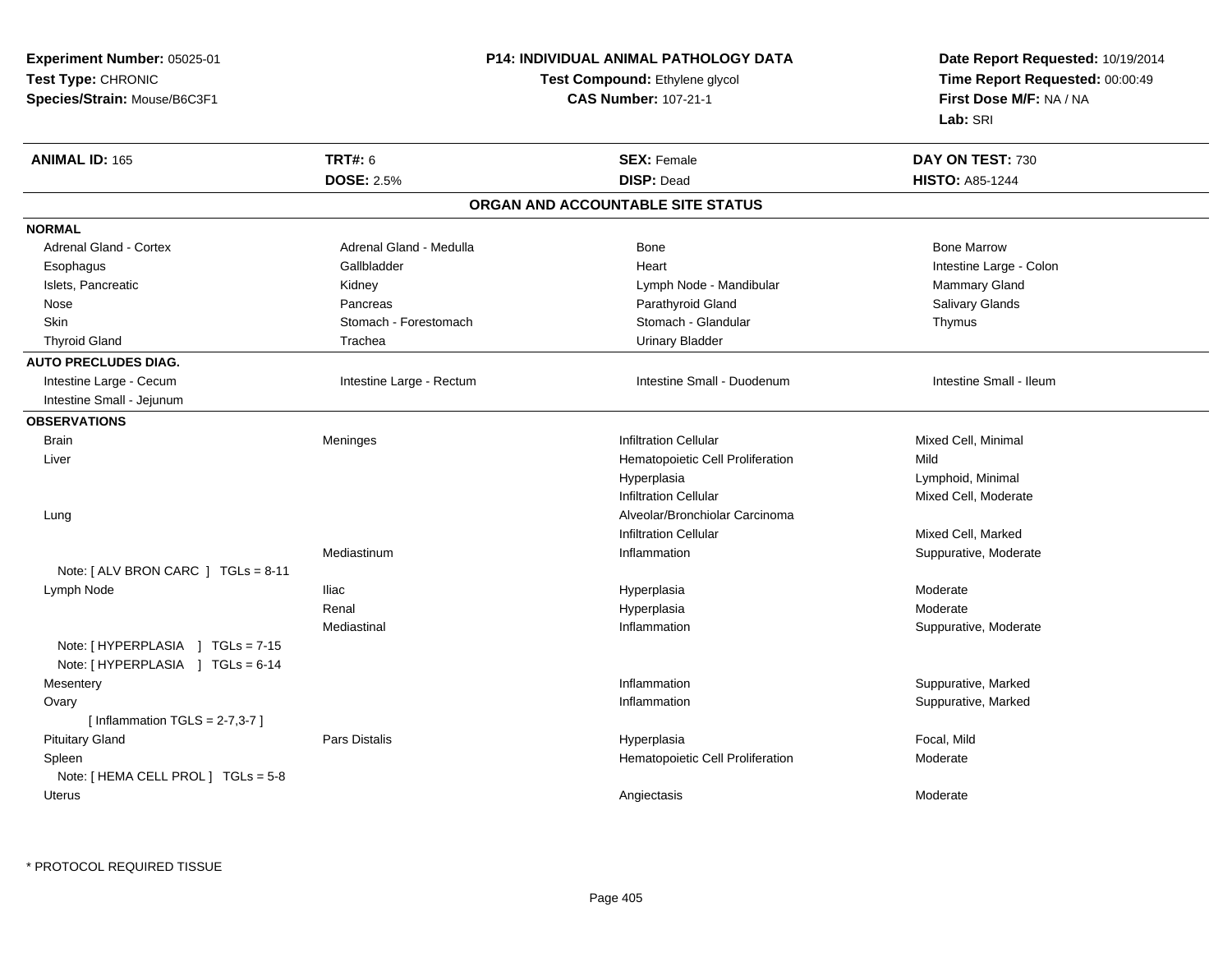| Experiment Number: 05025-01<br>Test Type: CHRONIC<br>Species/Strain: Mouse/B6C3F1 |                   | <b>P14: INDIVIDUAL ANIMAL PATHOLOGY DATA</b><br><b>Test Compound: Ethylene glycol</b><br><b>CAS Number: 107-21-1</b> | Date Report Requested: 10/19/2014<br>Time Report Requested: 00:00:49<br>First Dose M/F: NA / NA<br>Lab: SRI |  |
|-----------------------------------------------------------------------------------|-------------------|----------------------------------------------------------------------------------------------------------------------|-------------------------------------------------------------------------------------------------------------|--|
| <b>ANIMAL ID: 165</b>                                                             | TRT#: 6           | <b>SEX: Female</b>                                                                                                   | DAY ON TEST: 730                                                                                            |  |
|                                                                                   | <b>DOSE: 2.5%</b> | <b>DISP: Dead</b>                                                                                                    | <b>HISTO: A85-1244</b>                                                                                      |  |
|                                                                                   |                   | ORGAN AND ACCOUNTABLE SITE STATUS                                                                                    |                                                                                                             |  |
|                                                                                   |                   | Inflammation                                                                                                         | Suppurative, Mild                                                                                           |  |
|                                                                                   | Endometrium       | Polyp Stromal                                                                                                        |                                                                                                             |  |
| Note: $[ANGIECTASIS]$ TGLs = 4-7+13                                               |                   |                                                                                                                      |                                                                                                             |  |
| PRIMARY CAUSE OF DEATH                                                            |                   |                                                                                                                      |                                                                                                             |  |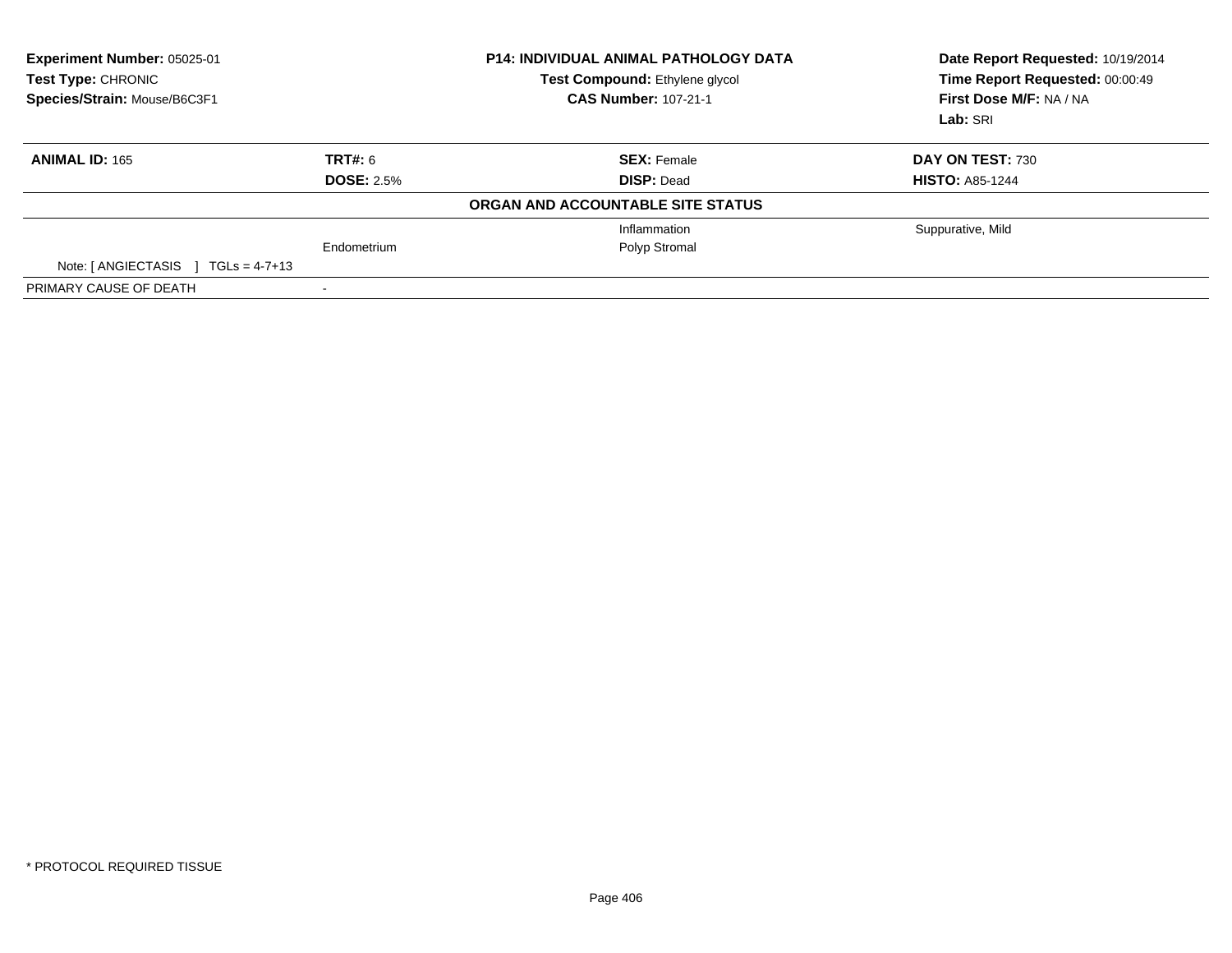| Experiment Number: 05025-01<br>Test Type: CHRONIC<br>Species/Strain: Mouse/B6C3F1 |                   | <b>P14: INDIVIDUAL ANIMAL PATHOLOGY DATA</b><br>Test Compound: Ethylene glycol<br><b>CAS Number: 107-21-1</b> | Date Report Requested: 10/19/2014<br>Time Report Requested: 00:00:49<br>First Dose M/F: NA / NA<br>Lab: SRI |
|-----------------------------------------------------------------------------------|-------------------|---------------------------------------------------------------------------------------------------------------|-------------------------------------------------------------------------------------------------------------|
| <b>ANIMAL ID: 166</b>                                                             | <b>TRT#: 6</b>    | <b>SEX: Female</b>                                                                                            | DAY ON TEST: 738                                                                                            |
|                                                                                   | <b>DOSE: 2.5%</b> | <b>DISP: Terminal Sacrifice</b>                                                                               | <b>HISTO: A85-1245</b>                                                                                      |
|                                                                                   |                   | ORGAN AND ACCOUNTABLE SITE STATUS                                                                             |                                                                                                             |
| <b>NORMAL</b>                                                                     |                   |                                                                                                               |                                                                                                             |
| <b>Thyroid Gland</b>                                                              |                   |                                                                                                               |                                                                                                             |
| <b>OBSERVATIONS</b>                                                               |                   |                                                                                                               |                                                                                                             |
| Kidney                                                                            |                   | Nephropathy                                                                                                   | Mild                                                                                                        |
| Liver                                                                             |                   | Hepatocellular Carcinoma                                                                                      |                                                                                                             |
|                                                                                   |                   | Hyperplasia                                                                                                   | Lymphoid, Minimal                                                                                           |
| Note: [HEPATOCLR CARC ] TGLs = 3-11                                               |                   |                                                                                                               |                                                                                                             |
| Lung                                                                              |                   | Alveolar/Bronchiolar Adenoma                                                                                  |                                                                                                             |
|                                                                                   |                   | Hyperplasia                                                                                                   | Lymphoid, Mild                                                                                              |
| Note: $[ALV$ BRON ADEN $]$ TGLs = 4-6                                             |                   |                                                                                                               |                                                                                                             |
| <b>Pituitary Gland</b>                                                            | Pars Distalis     | Adenoma                                                                                                       |                                                                                                             |
| Note: [ ADENOMA<br>$1 TGLs = 5-2$                                                 |                   |                                                                                                               |                                                                                                             |
| Spleen                                                                            |                   | Hematopoietic Cell Proliferation                                                                              | Moderate                                                                                                    |
|                                                                                   |                   | Hyperplasia                                                                                                   | Lymphoid, Mild                                                                                              |
| [ Hyperplasia TGLS = 2-8 ]                                                        |                   |                                                                                                               |                                                                                                             |
| Uterus                                                                            | Endometrium       | Hyperplasia                                                                                                   | Cystic, Mild                                                                                                |
| [Hyperplasia TGLS = 1-7]                                                          |                   |                                                                                                               |                                                                                                             |
| PRIMARY CAUSE OF DEATH                                                            |                   |                                                                                                               |                                                                                                             |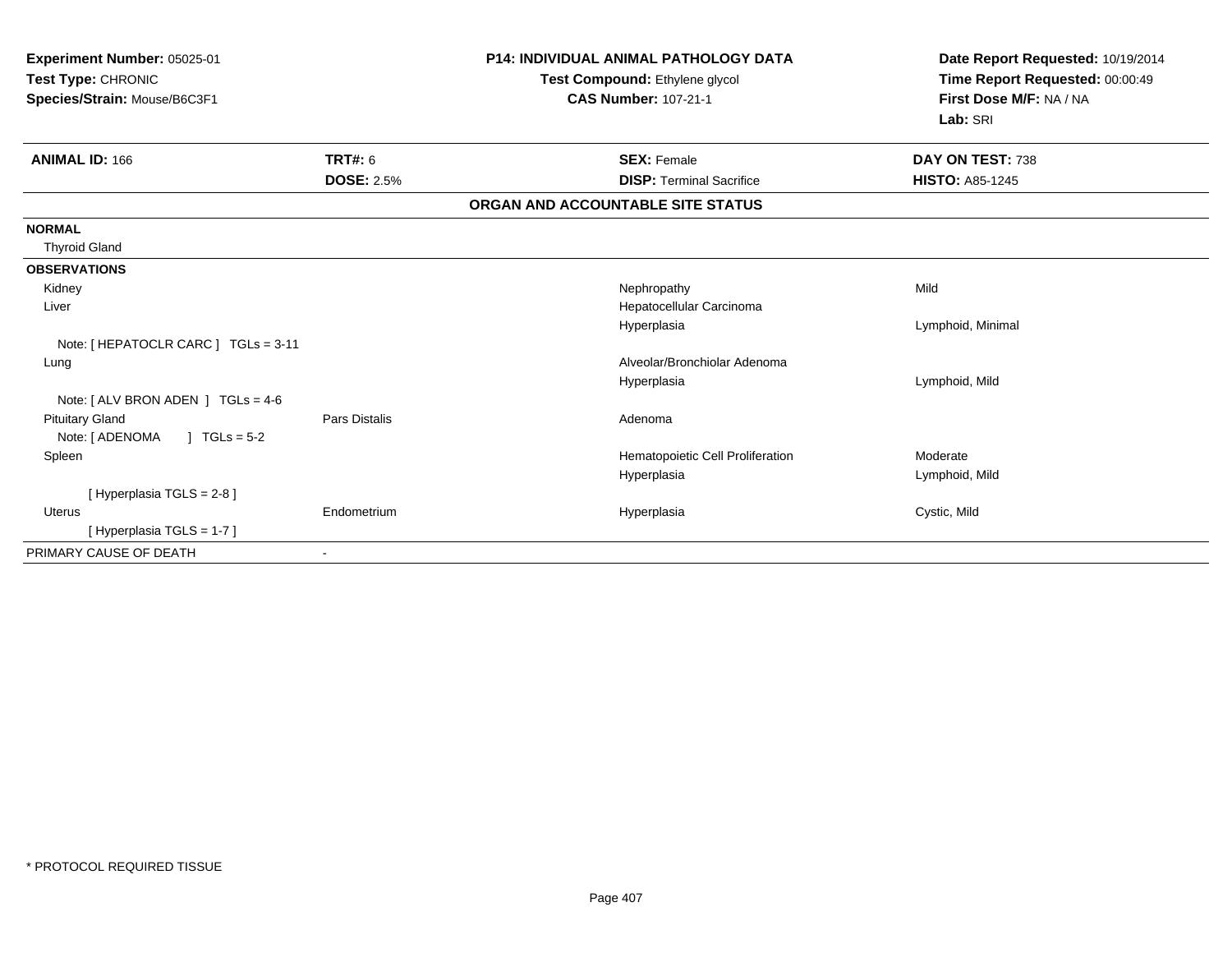| Experiment Number: 05025-01<br><b>Test Type: CHRONIC</b><br>Species/Strain: Mouse/B6C3F1 |                       | <b>P14: INDIVIDUAL ANIMAL PATHOLOGY DATA</b><br>Test Compound: Ethylene glycol<br><b>CAS Number: 107-21-1</b> | Date Report Requested: 10/19/2014<br>Time Report Requested: 00:00:49<br>First Dose M/F: NA / NA |
|------------------------------------------------------------------------------------------|-----------------------|---------------------------------------------------------------------------------------------------------------|-------------------------------------------------------------------------------------------------|
|                                                                                          |                       |                                                                                                               | Lab: SRI                                                                                        |
| <b>ANIMAL ID: 167</b>                                                                    | TRT#: 6               | <b>SEX: Female</b>                                                                                            | DAY ON TEST: 738                                                                                |
|                                                                                          | <b>DOSE: 2.5%</b>     | <b>DISP: Terminal Sacrifice</b>                                                                               | <b>HISTO: A85-1246</b>                                                                          |
|                                                                                          |                       | ORGAN AND ACCOUNTABLE SITE STATUS                                                                             |                                                                                                 |
| <b>NORMAL</b>                                                                            |                       |                                                                                                               |                                                                                                 |
| Lung                                                                                     | Skin                  |                                                                                                               |                                                                                                 |
| <b>OBSERVATIONS</b>                                                                      |                       |                                                                                                               |                                                                                                 |
| Kidney                                                                                   |                       | Nephropathy                                                                                                   | Minimal                                                                                         |
| Liver                                                                                    |                       | Inflammation                                                                                                  | Multifocal, Minimal                                                                             |
| <b>Thyroid Gland</b>                                                                     | <b>Follicular Cel</b> | Hyperplasia                                                                                                   | Mild                                                                                            |
| Uterus                                                                                   |                       | Hydrometra                                                                                                    | Mild                                                                                            |
|                                                                                          | Endometrium           | Hyperplasia                                                                                                   | Cystic, Moderate                                                                                |
| [Hydrometra TGLS = $2-7$ ]                                                               |                       |                                                                                                               |                                                                                                 |
| [Hyperplasia TGLS = 3-7]                                                                 |                       |                                                                                                               |                                                                                                 |
| PRIMARY CAUSE OF DEATH                                                                   |                       |                                                                                                               |                                                                                                 |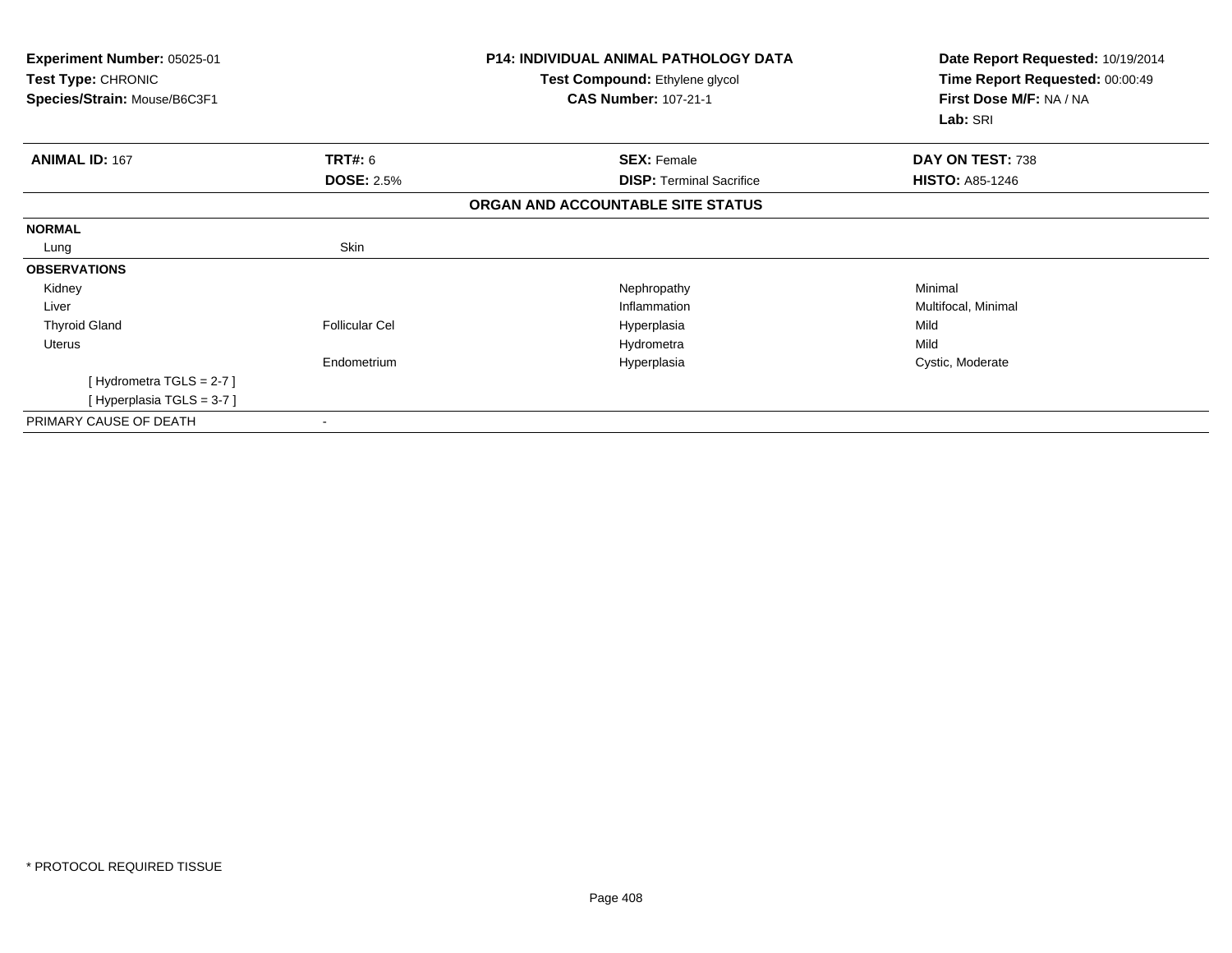| Experiment Number: 05025-01          |                                | <b>P14: INDIVIDUAL ANIMAL PATHOLOGY DATA</b> | Date Report Requested: 10/19/2014 |
|--------------------------------------|--------------------------------|----------------------------------------------|-----------------------------------|
| Test Type: CHRONIC                   | Test Compound: Ethylene glycol |                                              | Time Report Requested: 00:00:49   |
| Species/Strain: Mouse/B6C3F1         |                                | <b>CAS Number: 107-21-1</b>                  | First Dose M/F: NA / NA           |
|                                      |                                |                                              | Lab: SRI                          |
| <b>ANIMAL ID: 168</b>                | <b>TRT#: 6</b>                 | <b>SEX: Female</b>                           | DAY ON TEST: 665                  |
|                                      | <b>DOSE: 2.5%</b>              | <b>DISP: Moribund</b>                        | <b>HISTO: A85-1247</b>            |
|                                      |                                | ORGAN AND ACCOUNTABLE SITE STATUS            |                                   |
| <b>NORMAL</b>                        |                                |                                              |                                   |
| <b>Adrenal Gland - Cortex</b>        | Adrenal Gland - Medulla        | Bone                                         | <b>Bone Marrow</b>                |
| <b>Brain</b>                         | Esophagus                      | Gallbladder                                  | Heart                             |
| Intestine Large - Cecum              | Intestine Large - Colon        | Intestine Large - Rectum                     | Intestine Small - Duodenum        |
| Islets, Pancreatic                   | Kidney                         | Lung                                         | Lymph Node - Mandibular           |
| Mammary Gland                        | Nose                           | Pancreas                                     | Parathyroid Gland                 |
| <b>Pituitary Gland</b>               | <b>Salivary Glands</b>         | Skin                                         | Stomach - Forestomach             |
| Stomach - Glandular                  | Thymus                         | Trachea                                      | <b>Urinary Bladder</b>            |
| <b>Uterus</b>                        |                                |                                              |                                   |
| <b>OBSERVATIONS</b>                  |                                |                                              |                                   |
| <b>Intestine Small</b>               | <b>Ileum</b>                   | <b>Dilatation</b>                            | Moderate                          |
|                                      | Jejunum                        | Dilatation                                   | Moderate                          |
|                                      | <b>Ileum</b>                   | Inflammation                                 | Chronic, Marked                   |
| Note: [ DILATATION<br>$1 TGLs = 2-5$ |                                |                                              |                                   |
| Note: $[DILATATION] TGLs = 3-5$      |                                |                                              |                                   |
| Note: [INFLAMMATION ] TGLs = 4-11    |                                |                                              |                                   |
| Liver                                |                                | Inflammation                                 | Multifocal, Minimal               |
| Ovary                                | Follicle                       | Cyst                                         | Marked                            |
| [Cyst TGLS = $1-7$ ]                 |                                |                                              |                                   |
| Spleen                               |                                | Hematopoietic Cell Proliferation             | Mild                              |
| <b>Thyroid Gland</b>                 |                                | Degeneration                                 | Cystic, Minimal                   |
|                                      | <b>Follicular Cel</b>          | Hyperplasia                                  | Mild                              |
| Tooth                                | Incisor                        | Dysplasia                                    | Minimal                           |
| PRIMARY CAUSE OF DEATH               | $\blacksquare$                 |                                              |                                   |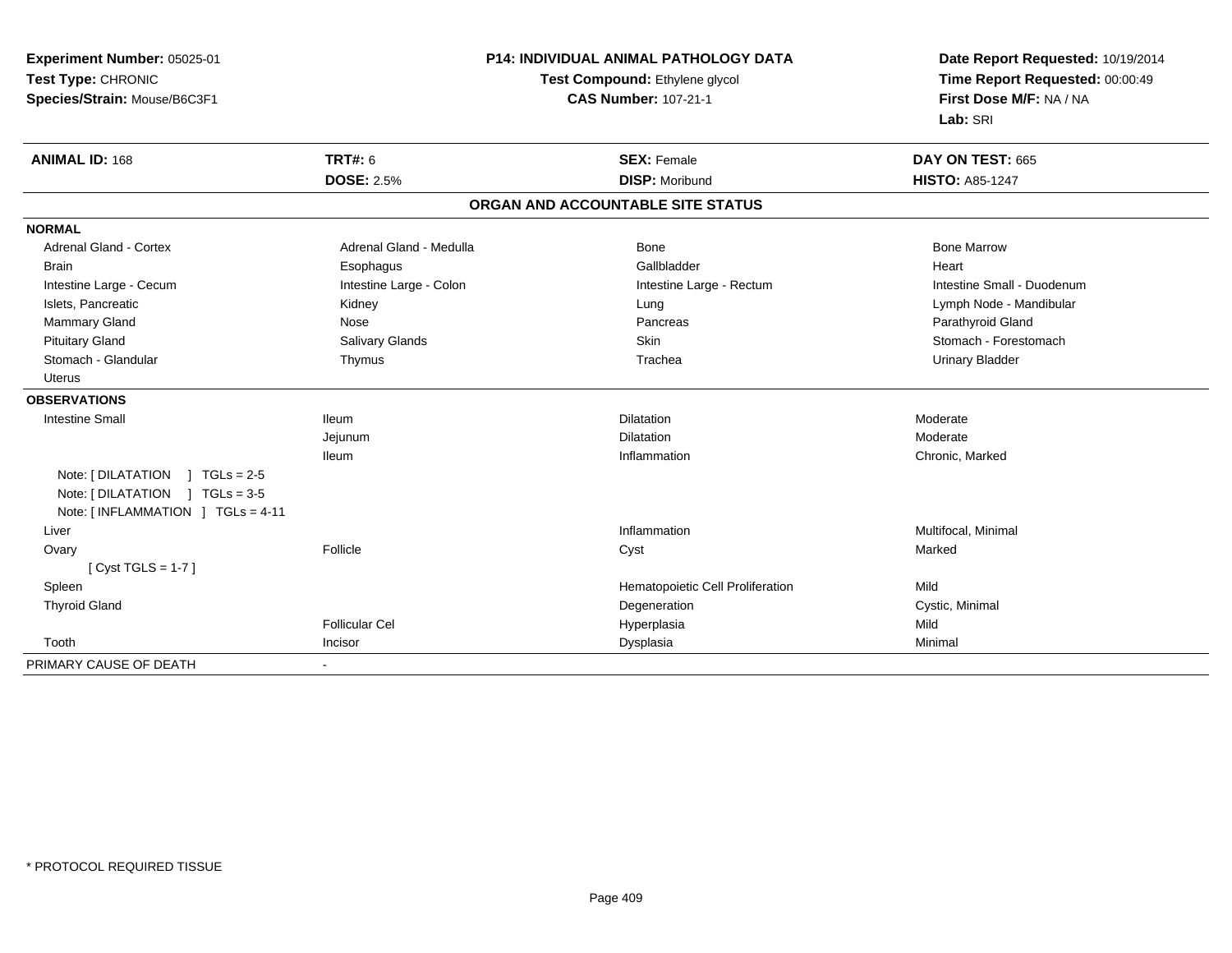**Experiment Number:** 05025-01**Test Type:** CHRONIC**Species/Strain:** Mouse/B6C3F1

## **P14: INDIVIDUAL ANIMAL PATHOLOGY DATATest Compound:** Ethylene glycol **CAS Number:** 107-21-1

**Date Report Requested:** 10/19/2014**Time Report Requested:** 00:00:49**First Dose M/F:** NA / NA**Lab:** SRI

| <b>ANIMAL ID: 169</b>                      | <b>TRT#: 6</b>    | <b>SEX: Female</b>              | DAY ON TEST: 738       |
|--------------------------------------------|-------------------|---------------------------------|------------------------|
|                                            | <b>DOSE: 2.5%</b> | <b>DISP: Terminal Sacrifice</b> | <b>HISTO: A85-1248</b> |
| <b>OBSERVATIONS</b>                        |                   |                                 |                        |
| Eye                                        |                   | Atrophy                         | Marked                 |
|                                            |                   | Fibrosis                        | Moderate               |
| [Atrophy TGLS = $5-12$ ]                   |                   |                                 |                        |
| <b>Harderian Gland</b>                     |                   | Adenoma                         |                        |
| [Adenoma TGLS = $4-11$ ]                   |                   |                                 |                        |
| Kidney                                     |                   | Nephropathy                     | Mild                   |
| Liver                                      |                   | Hyperplasia                     | Lymphoid, Mild         |
| Lung                                       |                   | Alveolar/Bronchiolar Adenoma    |                        |
| [Alveolar/Bronchiolar Adenoma TGLS = 3-6 ] |                   |                                 |                        |
| Ovary                                      | Follicle          | Cyst                            | Moderate               |
| [Cyst TGLS = $2-7$ ]                       |                   |                                 |                        |
| <b>Thyroid Gland</b>                       |                   | Degeneration                    | Cystic, Mild           |
| <b>Tissue NOS</b>                          | Abdominal         | <b>Infiltration Cellular</b>    | Lymphocyte, Moderate   |
| Note: [ INFILTRAT CELL ] TGLs = 1-62       |                   |                                 |                        |
| Note: TISSUE NOS IS ABDOMINAL FLUID SMEAR  |                   |                                 |                        |
| PRIMARY CAUSE OF DEATH                     |                   |                                 |                        |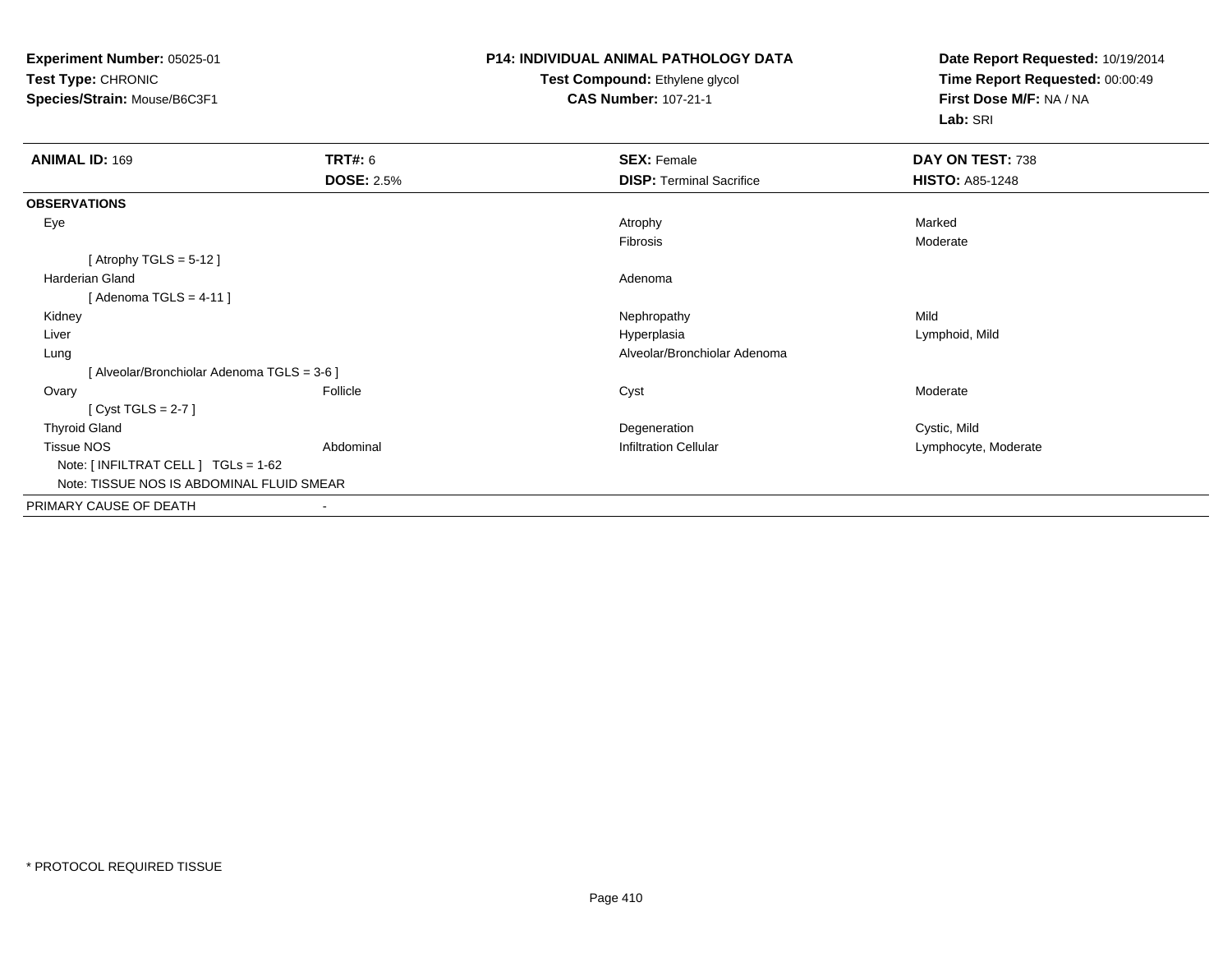| Experiment Number: 05025-01<br>Test Type: CHRONIC |                           | P14: INDIVIDUAL ANIMAL PATHOLOGY DATA<br>Test Compound: Ethylene glycol | Date Report Requested: 10/19/2014<br>Time Report Requested: 00:00:49 |
|---------------------------------------------------|---------------------------|-------------------------------------------------------------------------|----------------------------------------------------------------------|
| Species/Strain: Mouse/B6C3F1                      |                           | <b>CAS Number: 107-21-1</b>                                             | First Dose M/F: NA / NA<br>Lab: SRI                                  |
| <b>ANIMAL ID: 170</b>                             | <b>TRT#: 6</b>            | <b>SEX: Female</b>                                                      | DAY ON TEST: 548                                                     |
|                                                   | <b>DOSE: 2.5%</b>         | <b>DISP: Dead</b>                                                       | <b>HISTO: A85-1249</b>                                               |
|                                                   |                           | ORGAN AND ACCOUNTABLE SITE STATUS                                       |                                                                      |
| <b>NORMAL</b>                                     |                           |                                                                         |                                                                      |
| <b>Adrenal Gland - Cortex</b>                     | Adrenal Gland - Medulla   | <b>Bone</b>                                                             | <b>Bone Marrow</b>                                                   |
| <b>Brain</b>                                      | Esophagus                 | Gallbladder                                                             | Heart                                                                |
| Intestine Large - Cecum                           | Intestine Large - Colon   | Intestine Large - Rectum                                                | Intestine Small - Duodenum                                           |
| Intestine Small - Ileum                           | Intestine Small - Jejunum | Islets, Pancreatic                                                      | Lymph Node - Mandibular                                              |
| <b>Mammary Gland</b>                              | Nose                      | Pancreas                                                                | <b>Pituitary Gland</b>                                               |
| Salivary Glands                                   | <b>Skin</b>               | Stomach - Forestomach                                                   | Stomach - Glandular                                                  |
| Thymus                                            | <b>Thyroid Gland</b>      | Trachea                                                                 | <b>Urinary Bladder</b>                                               |
| <b>MISSING</b>                                    |                           |                                                                         |                                                                      |
| Parathyroid Gland                                 |                           |                                                                         |                                                                      |
| <b>OBSERVATIONS</b>                               |                           |                                                                         |                                                                      |
| Kidney                                            |                           | Nephropathy                                                             | Moderate                                                             |
| Liver                                             |                           | <b>Infiltration Cellular</b>                                            | Mixed Cell, Minimal                                                  |
| Lung                                              |                           | Alveolar/Bronchiolar Adenoma                                            |                                                                      |
| Note: [ ALV BRON ADEN ] TGLs = 5-6                |                           |                                                                         |                                                                      |
| Mesentery                                         |                           | Inflammation                                                            | Suppurative, Moderate                                                |
| Ovary                                             |                           | Inflammation                                                            | Suppurative, Marked                                                  |
| [Inflammation TGLS = $1-7,2-7$ ]                  |                           |                                                                         |                                                                      |
| Oviduct                                           |                           | Inflammation                                                            | Suppurative, Moderate                                                |
| Spleen                                            |                           | Hematopoietic Cell Proliferation                                        | Moderate                                                             |
| Note: [ HEMA CELL PROL ] TGLs = 3-8               |                           |                                                                         |                                                                      |
| Uterus                                            | Endometrium               | Hyperplasia                                                             | Cystic, Moderate                                                     |
|                                                   |                           | Inflammation                                                            | Suppurative, Mild                                                    |
| PRIMARY CAUSE OF DEATH                            |                           |                                                                         |                                                                      |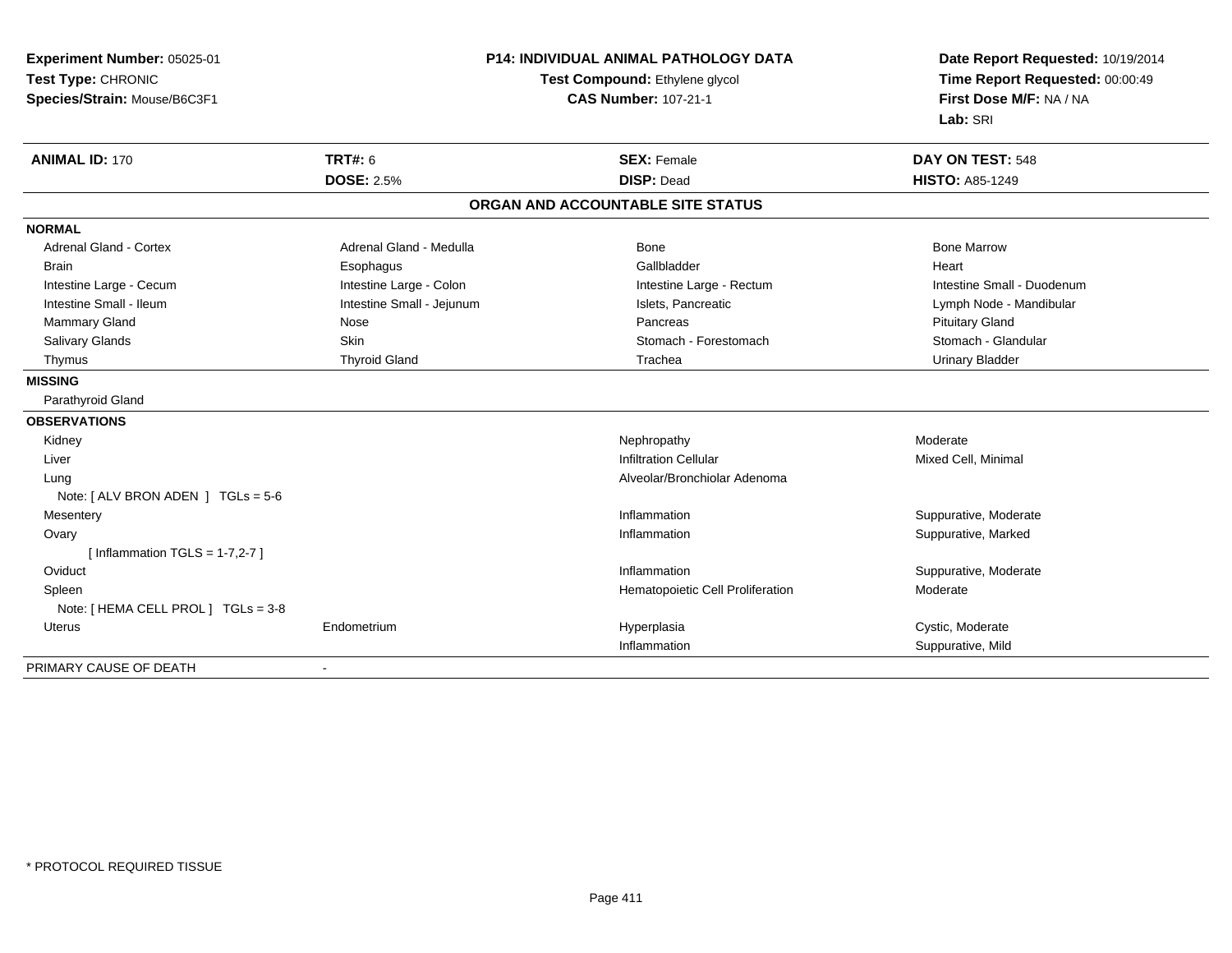| Experiment Number: 05025-01   | <b>P14: INDIVIDUAL ANIMAL PATHOLOGY DATA</b> |                                   | Date Report Requested: 10/19/2014 |
|-------------------------------|----------------------------------------------|-----------------------------------|-----------------------------------|
| Test Type: CHRONIC            |                                              | Test Compound: Ethylene glycol    | Time Report Requested: 00:00:49   |
| Species/Strain: Mouse/B6C3F1  |                                              | <b>CAS Number: 107-21-1</b>       | First Dose M/F: NA / NA           |
|                               |                                              |                                   | Lab: SRI                          |
| <b>ANIMAL ID: 173</b>         | <b>TRT#: 6</b>                               | <b>SEX: Female</b>                | <b>DAY ON TEST: 98</b>            |
|                               | <b>DOSE: 2.5%</b>                            | <b>DISP: Dead</b>                 | <b>HISTO: A83027733</b>           |
|                               |                                              | ORGAN AND ACCOUNTABLE SITE STATUS |                                   |
| <b>NORMAL</b>                 |                                              |                                   |                                   |
| <b>Adrenal Gland - Cortex</b> | Adrenal Gland - Medulla                      | <b>Bone</b>                       | <b>Bone Marrow</b>                |
| <b>Brain</b>                  | Esophagus                                    | Gallbladder                       | Heart                             |
| Intestine Large - Colon       | Intestine Large - Rectum                     | Intestine Small - Duodenum        | Islets, Pancreatic                |
| Lymph Node - Mandibular       | Mammary Gland                                | Nose                              | Ovary                             |
| Pancreas                      | <b>Pituitary Gland</b>                       | Salivary Glands                   | <b>Skin</b>                       |
| Spleen                        | Stomach - Glandular                          | Thymus                            | <b>Thyroid Gland</b>              |
| Trachea                       | <b>Urinary Bladder</b>                       | <b>Uterus</b>                     |                                   |
| <b>MISSING</b>                |                                              |                                   |                                   |
| Intestine Large - Cecum       | Intestine Small - Ileum                      | Intestine Small - Jejunum         | Parathyroid Gland                 |
| <b>OBSERVATIONS</b>           |                                              |                                   |                                   |
| Kidney                        | <b>Renal Tubule</b>                          | <b>Dilatation</b>                 | Minimal                           |
|                               | <b>Renal Tubule</b>                          | Vacuolization Cytoplasmic         | Mild                              |
| Liver                         |                                              | Inflammation                      | Multifocal, Minimal               |
| Lung                          |                                              | Congestion                        | Mild                              |
|                               |                                              | Hemorrhage                        | Moderate                          |
| [Congestion TGLS = 2-4]       |                                              |                                   |                                   |
| [Hemorrhage TGLS = 2-4]       |                                              |                                   |                                   |
| Stomach                       | Forestomach                                  | Inflammation                      | Focal, Minimal                    |
| PRIMARY CAUSE OF DEATH        |                                              |                                   |                                   |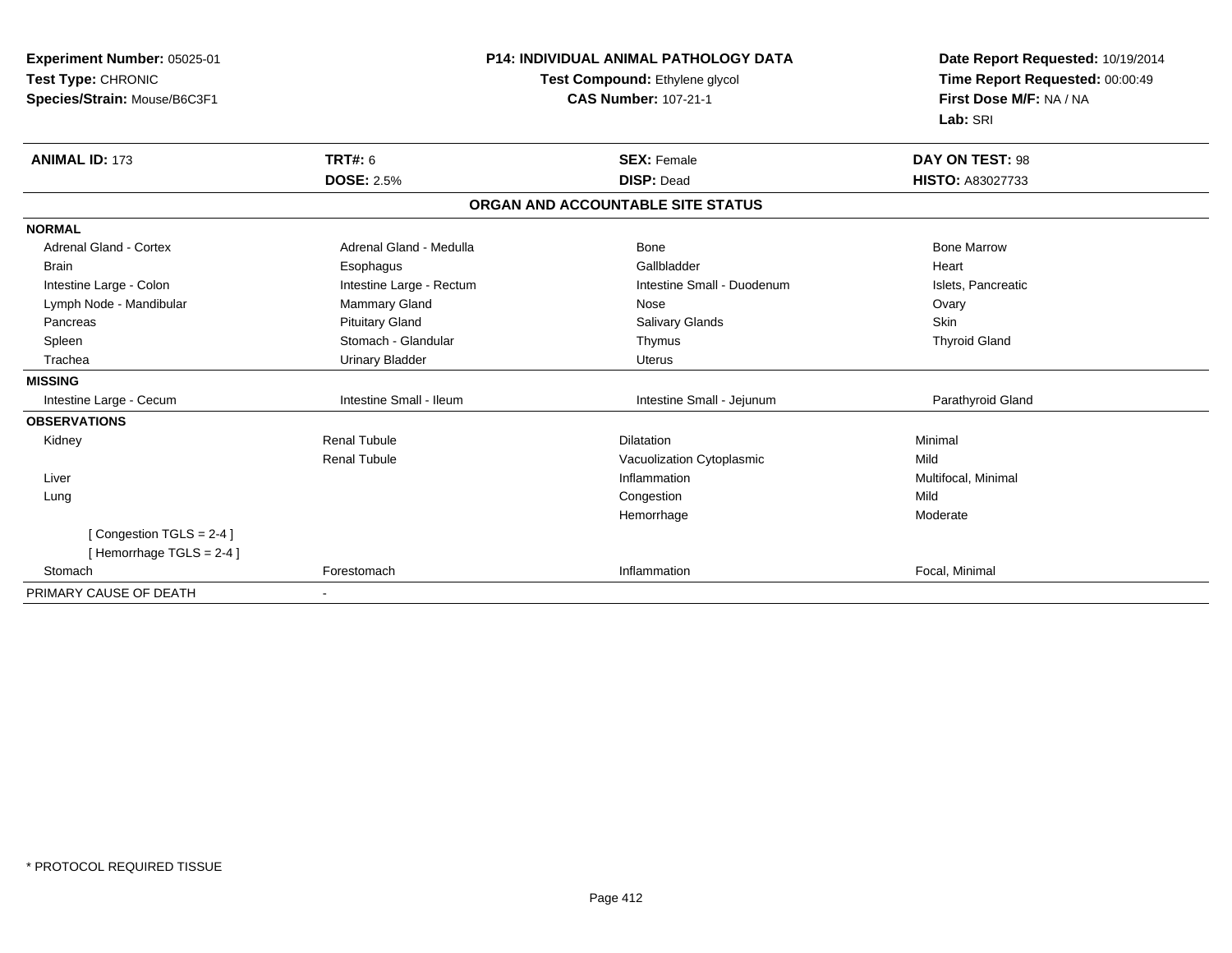**Experiment Number:** 05025-01**Test Type:** CHRONIC **Species/Strain:** Mouse/B6C3F1**P14: INDIVIDUAL ANIMAL PATHOLOGY DATATest Compound:** Ethylene glycol **CAS Number:** 107-21-1**Date Report Requested:** 10/19/2014**Time Report Requested:** 00:00:49**First Dose M/F:** NA / NA**Lab:** SRI**ANIMAL ID:** 181**TRT#:** 8 **SEX:** Female **DAY ON TEST:** 688 **DOSE:** 1.25% **DISP:** Dead **HISTO:** A85-1260 **ORGAN AND ACCOUNTABLE SITE STATUSNORMALAdrenal Gland - Cortex** Adrenal Gland - Medulla **Adrenal Gland - Medulla** Bone Bone Bone Bone Bone Marrow Brain Esophagus Esophagus Gallbladder Gallbladder Gallbladder Heart Intestine Large - Cecum **Intestine Large - Rectum** Intestine Small - Duodenum Intestine Small - Ileum Intestine Small - Ileum Intestine Small - Jejunum Islets, Pancreatic Kidney Lymph Node - Mandibular Mammary Gland Nose Nose Research Communication of the Parathyroid Gland Pituitary Gland Pituitary Gland Pituitary Gland Salivary Glands Salivary School School School School Spleen School Spleen Stomach - Forestomach - Stomach - Forestomach Stomach - Glandular Thymus Thymus The Theorem The Trachea **OBSERVATIONS** Intestine Large Colon Sarcoma Liver Infiltration Cellular Mixed Cell, Minimal Lungg and the settlement of the settlement of the Hyperplasia and the Hyperplasia controller than  $\mathsf{Lym}$  phoid, Minimal  $\mathsf{Lym}$  phoid, Minimal  $\mathsf{dy}$  Lymph Node Mesenteric Angiectasis Mild Note: [ ANGIECTASIS ] TGLs = 2-6**Mesentery** y and the same of the same of the same of the same of the same of the same of the Sarcoma  $\sim$  Sarcoma of the same of the same of the same of the same of the same of the same of the same of the same of the same of the same Angiectasis Ovaryy and the control of the control of the control of the control of the control of the control of the control of the control of the control of the control of the control of the control of the control of the control of the co Pancreass and the contract of the contract of the contract of the contract of the contract of the contract of the contract of the contract of the contract of the contract of the contract of the contract of the contract of the cont  $[$  Sarcoma TGLS = 1-5  $]$  Skeletal Musclee Sarcoma Neck Neck Sarcoma Sarcoma Sarcoma Sarcoma Sarcoma Sarcoma Sarcoma Sarcoma Sarcoma Sarcoma Sarcoma Sarcoma Sarcoma Sarcoma Sarcoma Sarcoma Sarcoma Sarcoma Sarcoma Sarcoma Sarcoma Sarcoma Sarcoma Sarcoma Sarcoma Sa Thoracic Sarcoma $[$  Sarcoma TGLS = 4-12  $]$ [ Sarcoma TGLS = 3-11 ] Thyroid Glandd and the contract of the contract of the contract of the contract of the contract of the contract of the contract of  $\sim$  Cystic, Minimal d Tissue NOSS Show the Superintendial Contract Contract Contract Contract Contract Contract Contract Contract Contract Contract Contract Contract Contract Contract Contract Contract Contract Contract Contract Contract Contract Contrac Urinary Bladder Transit Epithe Hyperplasia Minimal Uterus Endometrium Hyperplasia Cystic, Mild PRIMARY CAUSE OF DEATH-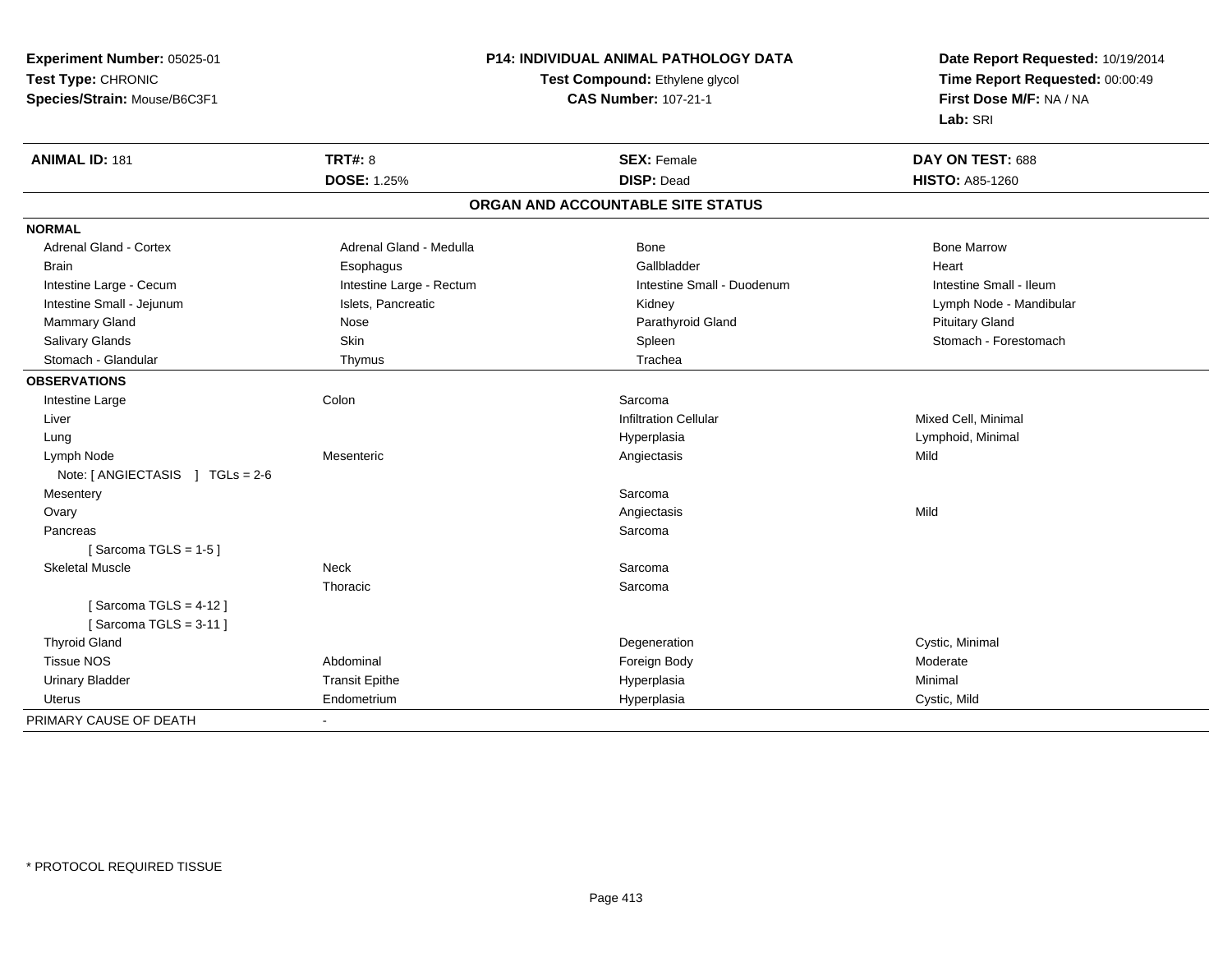| Experiment Number: 05025-01<br>Test Type: CHRONIC<br>Species/Strain: Mouse/B6C3F1 |                    | <b>P14: INDIVIDUAL ANIMAL PATHOLOGY DATA</b><br>Test Compound: Ethylene glycol<br><b>CAS Number: 107-21-1</b> | Date Report Requested: 10/19/2014<br>Time Report Requested: 00:00:49<br>First Dose M/F: NA / NA<br>Lab: SRI |
|-----------------------------------------------------------------------------------|--------------------|---------------------------------------------------------------------------------------------------------------|-------------------------------------------------------------------------------------------------------------|
| <b>ANIMAL ID: 182</b>                                                             | <b>TRT#: 8</b>     | <b>SEX: Female</b>                                                                                            | DAY ON TEST: 736                                                                                            |
|                                                                                   | <b>DOSE: 1.25%</b> | <b>DISP: Terminal Sacrifice</b>                                                                               | <b>HISTO: A85-1261</b>                                                                                      |
|                                                                                   |                    | ORGAN AND ACCOUNTABLE SITE STATUS                                                                             |                                                                                                             |
| <b>NORMAL</b>                                                                     |                    |                                                                                                               |                                                                                                             |
| Skin                                                                              |                    |                                                                                                               |                                                                                                             |
| <b>OBSERVATIONS</b>                                                               |                    |                                                                                                               |                                                                                                             |
| Kidney                                                                            |                    | Nephropathy                                                                                                   | Mild                                                                                                        |
| Liver                                                                             |                    | Lymphoma Malignant Lymphocytic                                                                                |                                                                                                             |
| Lung                                                                              |                    | Lymphoma Malignant Lymphocytic                                                                                |                                                                                                             |
| Lymph Node                                                                        | Mesenteric         | Angiectasis                                                                                                   | Mild                                                                                                        |
| Note: $[$ ANGIECTASIS $]$ TGLs = 6-6                                              |                    |                                                                                                               |                                                                                                             |
| Ovary                                                                             | Follicle           | Cyst                                                                                                          | Moderate                                                                                                    |
| [Cyst TGLS = $3-7$ ]                                                              |                    |                                                                                                               |                                                                                                             |
| Spleen                                                                            |                    | Lymphoma Malignant Lymphocytic                                                                                |                                                                                                             |
| Note: [ LYMPH MAL LYMP ] TGLs = 5-8                                               |                    |                                                                                                               |                                                                                                             |
| <b>Thyroid Gland</b>                                                              |                    | Degeneration                                                                                                  | Cystic, Minimal                                                                                             |
| Uterus                                                                            | Endometrium        | Hyperplasia                                                                                                   | Cystic, Moderate                                                                                            |
|                                                                                   | Endometrium        | Polyp Stromal                                                                                                 |                                                                                                             |
| [Hyperplasia TGLS = 4-7]                                                          |                    |                                                                                                               |                                                                                                             |
| PRIMARY CAUSE OF DEATH                                                            |                    |                                                                                                               |                                                                                                             |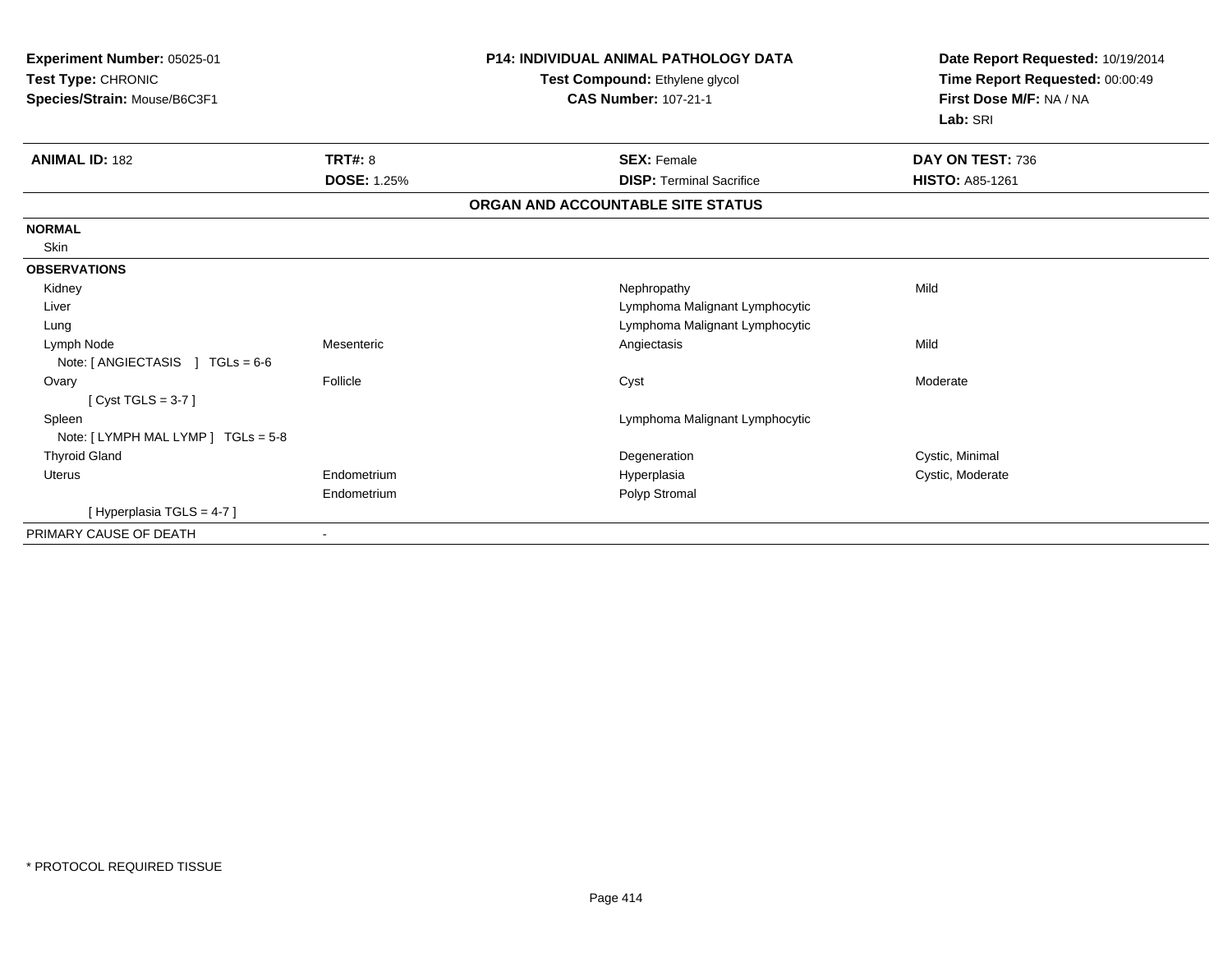| <b>Experiment Number: 05025-01</b><br>Test Type: CHRONIC<br>Species/Strain: Mouse/B6C3F1 |                      | <b>P14: INDIVIDUAL ANIMAL PATHOLOGY DATA</b><br>Test Compound: Ethylene glycol<br><b>CAS Number: 107-21-1</b> | Date Report Requested: 10/19/2014<br>Time Report Requested: 00:00:49<br>First Dose M/F: NA / NA<br>Lab: SRI |
|------------------------------------------------------------------------------------------|----------------------|---------------------------------------------------------------------------------------------------------------|-------------------------------------------------------------------------------------------------------------|
| <b>ANIMAL ID: 183</b>                                                                    | <b>TRT#: 8</b>       | <b>SEX: Female</b>                                                                                            | DAY ON TEST: 736                                                                                            |
|                                                                                          | <b>DOSE: 1.25%</b>   | <b>DISP:</b> Terminal Sacrifice                                                                               | <b>HISTO: A85-1262</b>                                                                                      |
|                                                                                          |                      | ORGAN AND ACCOUNTABLE SITE STATUS                                                                             |                                                                                                             |
| <b>NORMAL</b>                                                                            |                      |                                                                                                               |                                                                                                             |
| Skin                                                                                     | <b>Thyroid Gland</b> |                                                                                                               |                                                                                                             |
| <b>OBSERVATIONS</b>                                                                      |                      |                                                                                                               |                                                                                                             |
| Kidney                                                                                   |                      | Nephropathy                                                                                                   | Minimal                                                                                                     |
| Liver                                                                                    |                      | Cyst                                                                                                          | Marked                                                                                                      |
| [ Cyst TGLS = $3-12$ ]                                                                   |                      |                                                                                                               |                                                                                                             |
| Lung                                                                                     |                      | Hyperplasia                                                                                                   | Lymphoid, Minimal                                                                                           |
| Uterus                                                                                   | Endometrium          | Hyperplasia                                                                                                   | Cystic, Mild                                                                                                |
| [Hyperplasia TGLS = $2-7$ ]                                                              |                      |                                                                                                               |                                                                                                             |
| PRIMARY CAUSE OF DEATH                                                                   |                      |                                                                                                               |                                                                                                             |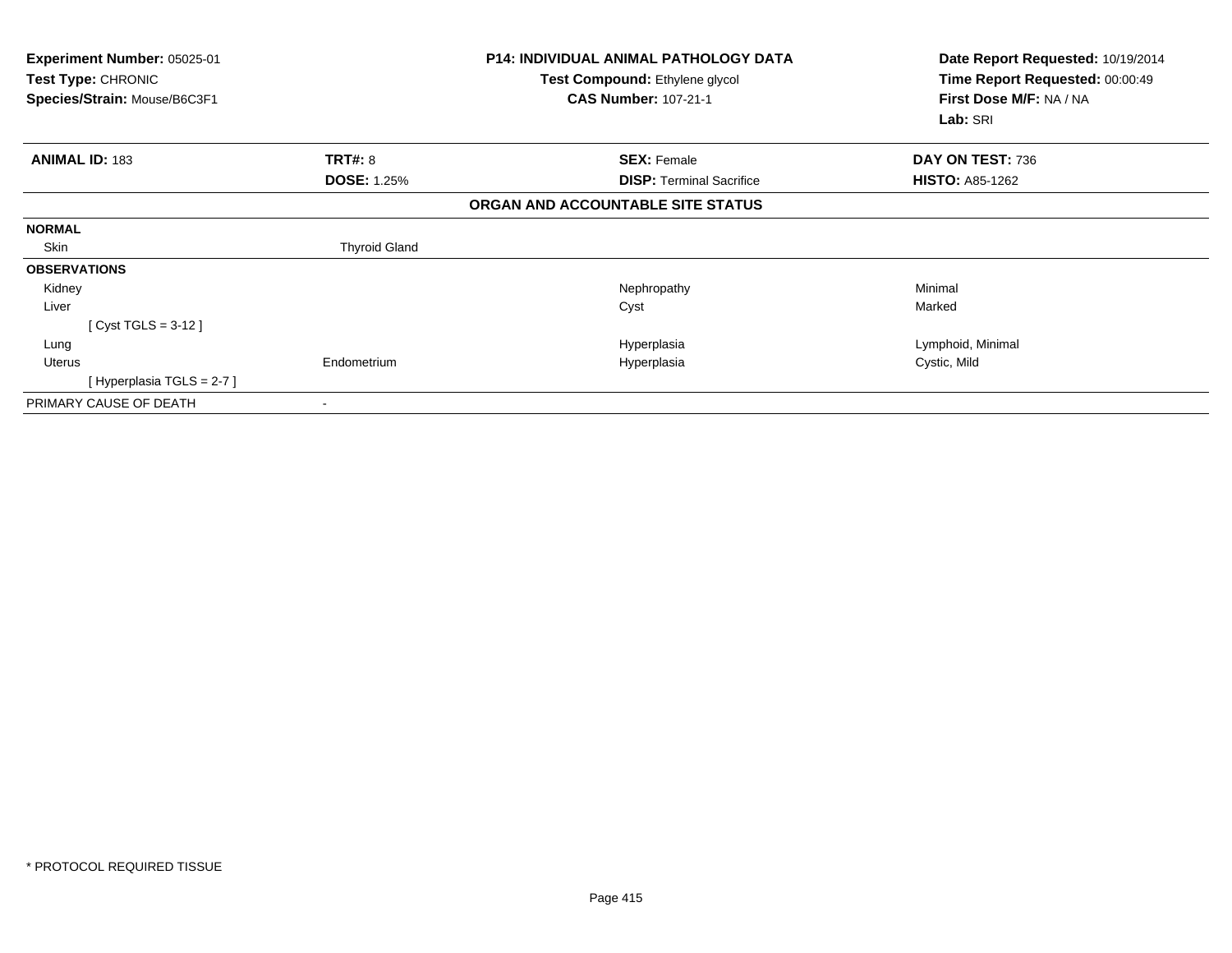| Experiment Number: 05025-01                   |                                | <b>P14: INDIVIDUAL ANIMAL PATHOLOGY DATA</b> | Date Report Requested: 10/19/2014 |
|-----------------------------------------------|--------------------------------|----------------------------------------------|-----------------------------------|
| Test Type: CHRONIC                            | Test Compound: Ethylene glycol |                                              | Time Report Requested: 00:00:49   |
| Species/Strain: Mouse/B6C3F1                  |                                | <b>CAS Number: 107-21-1</b>                  | First Dose M/F: NA / NA           |
|                                               |                                |                                              | Lab: SRI                          |
| <b>ANIMAL ID: 184</b>                         | <b>TRT#: 8</b>                 | <b>SEX: Female</b>                           | DAY ON TEST: 696                  |
|                                               | <b>DOSE: 1.25%</b>             | <b>DISP: Moribund</b>                        | <b>HISTO: A85-1263</b>            |
|                                               |                                | ORGAN AND ACCOUNTABLE SITE STATUS            |                                   |
| <b>NORMAL</b>                                 |                                |                                              |                                   |
| <b>Adrenal Gland - Cortex</b>                 | Adrenal Gland - Medulla        | Bone                                         | <b>Bone Marrow</b>                |
| <b>Brain</b>                                  | Esophagus                      | Gallbladder                                  | Heart                             |
| Intestine Large - Cecum                       | Intestine Large - Colon        | Intestine Large - Rectum                     | Intestine Small - Duodenum        |
| Intestine Small - Ileum                       | Intestine Small - Jejunum      | Islets, Pancreatic                           | Lymph Node - Mandibular           |
| <b>Mammary Gland</b>                          | Nose                           | Ovary                                        | Pancreas                          |
| <b>Pituitary Gland</b>                        | Salivary Glands                | Skin                                         | Spleen                            |
| Stomach - Forestomach                         | Stomach - Glandular            | <b>Thyroid Gland</b>                         | Trachea                           |
| <b>Urinary Bladder</b>                        |                                |                                              |                                   |
| <b>MISSING</b>                                |                                |                                              |                                   |
| Parathyroid Gland                             |                                |                                              |                                   |
| <b>OBSERVATIONS</b>                           |                                |                                              |                                   |
| Kidney                                        |                                | Nephropathy                                  | Mild                              |
| Liver                                         |                                | Hyperplasia                                  | Lymphoid, Mild                    |
| Lung                                          |                                | Alveolar/Bronchiolar Carcinoma               |                                   |
|                                               |                                | Hyperplasia                                  | Lymphoid, Moderate                |
|                                               |                                | Hyperplasia                                  | Macrophage, Marked                |
| [ Alveolar/Bronchiolar Carcinoma TGLS = 2-6 ] |                                |                                              |                                   |
| [ Hyperplasia TGLS = 1-6 ]                    |                                |                                              |                                   |
| [ Hyperplasia TGLS = 1-6 ]                    |                                |                                              |                                   |
| Thymus                                        |                                | Cyst                                         | Minimal                           |
| <b>Uterus</b>                                 | Endometrium                    | Hyperplasia                                  | Cystic, Mild                      |

-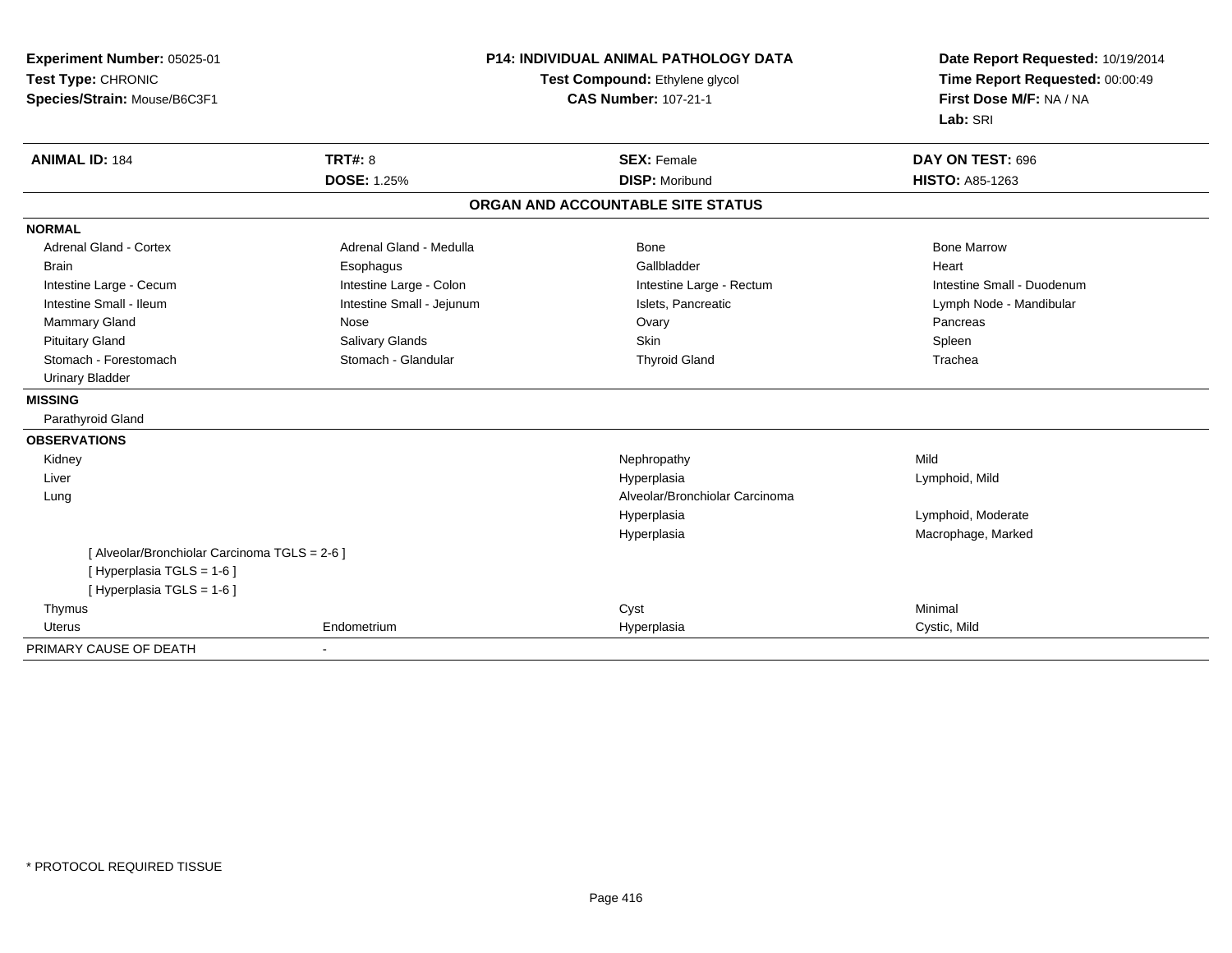| Experiment Number: 05025-01<br>Test Type: CHRONIC<br>Species/Strain: Mouse/B6C3F1 |                    | <b>P14: INDIVIDUAL ANIMAL PATHOLOGY DATA</b><br>Test Compound: Ethylene glycol<br><b>CAS Number: 107-21-1</b> | Date Report Requested: 10/19/2014<br>Time Report Requested: 00:00:49<br>First Dose M/F: NA / NA<br>Lab: SRI |
|-----------------------------------------------------------------------------------|--------------------|---------------------------------------------------------------------------------------------------------------|-------------------------------------------------------------------------------------------------------------|
| <b>ANIMAL ID: 185</b>                                                             | <b>TRT#: 8</b>     | <b>SEX: Female</b>                                                                                            | DAY ON TEST: 736                                                                                            |
|                                                                                   | <b>DOSE: 1.25%</b> | <b>DISP:</b> Terminal Sacrifice                                                                               | <b>HISTO: A85-1264</b>                                                                                      |
|                                                                                   |                    | ORGAN AND ACCOUNTABLE SITE STATUS                                                                             |                                                                                                             |
| <b>NORMAL</b>                                                                     |                    |                                                                                                               |                                                                                                             |
| Kidney                                                                            | Liver              | <b>Thyroid Gland</b>                                                                                          |                                                                                                             |
| <b>OBSERVATIONS</b>                                                               |                    |                                                                                                               |                                                                                                             |
| Lung                                                                              | Artery, Media      | Hyperplasia                                                                                                   | Mild                                                                                                        |
|                                                                                   |                    | Hyperplasia                                                                                                   | Lymphoid, Mild                                                                                              |
| <b>Uterus</b><br>Note: [HYPERPLASIA ]<br>$TGLs = 1-7$                             | Endometrium        | Hyperplasia                                                                                                   | Cystic, Moderate                                                                                            |
| PRIMARY CAUSE OF DEATH                                                            |                    |                                                                                                               |                                                                                                             |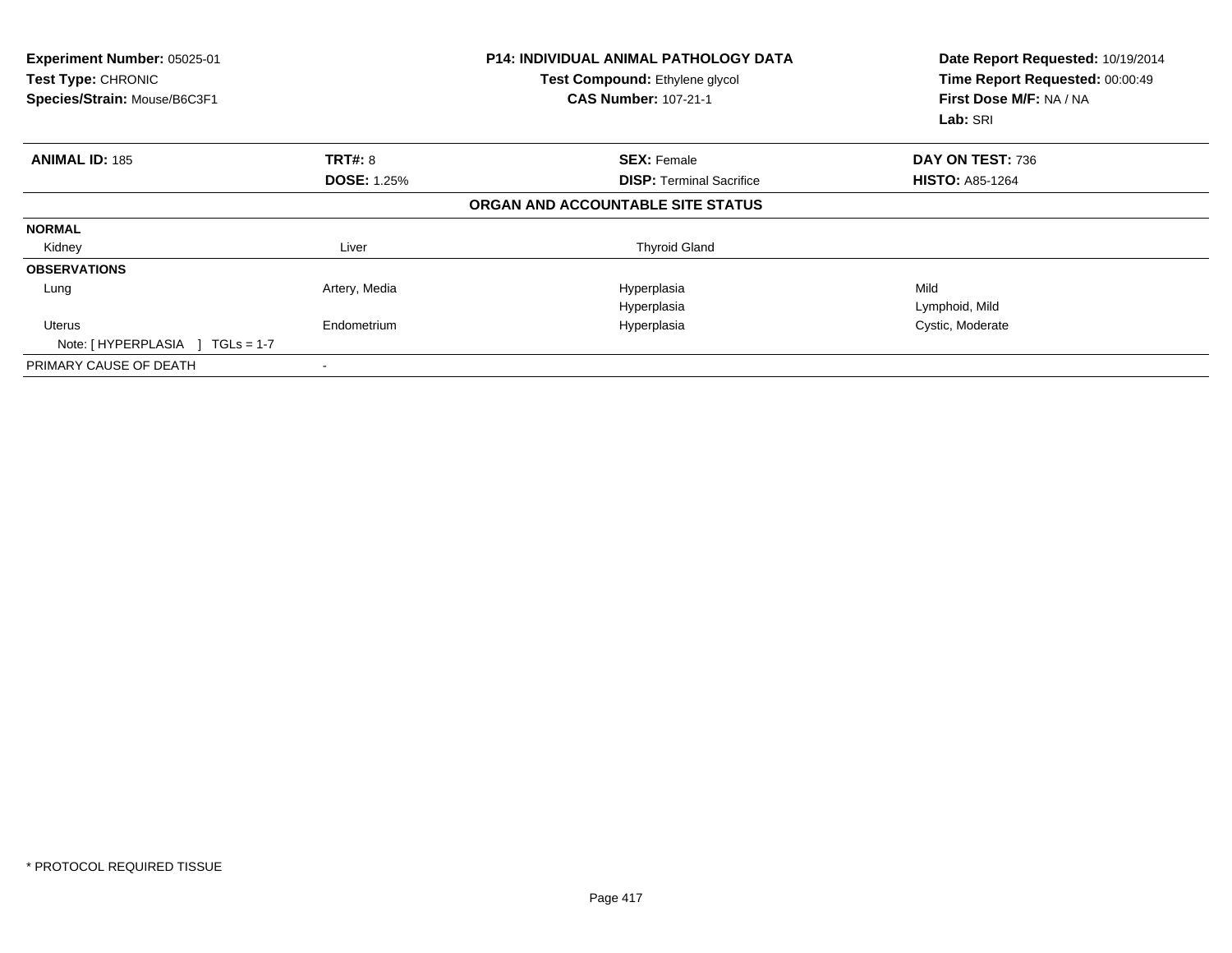**Experiment Number:** 05025-01**Test Type:** CHRONIC **Species/Strain:** Mouse/B6C3F1**P14: INDIVIDUAL ANIMAL PATHOLOGY DATATest Compound:** Ethylene glycol **CAS Number:** 107-21-1**Date Report Requested:** 10/19/2014**Time Report Requested:** 00:00:49**First Dose M/F:** NA / NA**Lab:** SRI**ANIMAL ID:** 186**6 DAY ON TEST:** 663 **DOSE:** 1.25% **DISP:** Dead **HISTO:** A85-1265 **ORGAN AND ACCOUNTABLE SITE STATUSNORMALAdrenal Gland - Cortex** Adrenal Gland - Medulla **Bone Adrenal Gland - Cortex Adrenal Gland - Cortex Adrenal Gland - Medulla** Bone Marrow Brain Esophagus Esophagus Gallbladder Gallbladder Gallbladder Heart Intestine Large - Cecum **Intestine Large - Colon** Intestine Large - Colon Intestine Large - Rectum Intestine Large - Rectum Intestine Small - Duodenum Intestine Small - Jejunum **Intestine Small - Jejunum** Islets, Pancreatic **Nose** Mammary Gland Nose **Skin** Parathyroid Gland Phillip Communication of Pituitary Gland Pitus School Salivary Glands Skin Skin Skin Skin Skin **Thyroid Gland** Stomach - Forestomach **Stomach - Stomach - Glandular** Thymus Thymus Thymus Thymus Thymus Thymus Thymus Thymus The Glandular Thymus Thymus Thymus Thymus Thymus Thymus The Glandular The Glandular Thymus Thymus Thymus Thymus Trachea Urinary Bladder**OBSERVATIONS** Intestine Small Ileum Lymphoma Malignant Mixed Kidneyy the controller of the controller of the controller of the Nephropathy the controller of the Minimal Minimal  $\lambda$  Liver Lymphoma Malignant Mixed Lymphoma Malignant Mixed Lung Lymph Node Axillary Lymphoma Malignant Mixed Iliac Lymphoma Malignant Mixed Lymphoma Malignant MixedMandibular Lymphoma Malignant MixedMediastinal Lymphoma Malignant MixedMesenteric Lymphoma Malignant MixedRenal Lymphoma Malignant MixedThoracic[ Lymphoma Malignant Mixed TGLS = 3-13 ][ Lymphoma Malignant Mixed TGLS = 8-16 ][ Lymphoma Malignant Mixed TGLS = 7-15 ][ Lymphoma Malignant Mixed TGLS = 10-18 ][ Lymphoma Malignant Mixed TGLS = 9-17 ][ Lymphoma Malignant Mixed TGLS = 4-14 ]**Ovary** y the control of the control of the control of the control of the control of the control of the control of the control of the control of the control of the control of the control of the control of the control of the contro Inflammation **Suppurative, Marked** Note: [ INFLAMMATION ] TGLs = 5-7 Pancreas Lymphoma Malignant Mixed Lymphoma Malignant Mixed SpleenNote: [ LYMPH MAL MIXD ] TGLs = 6-8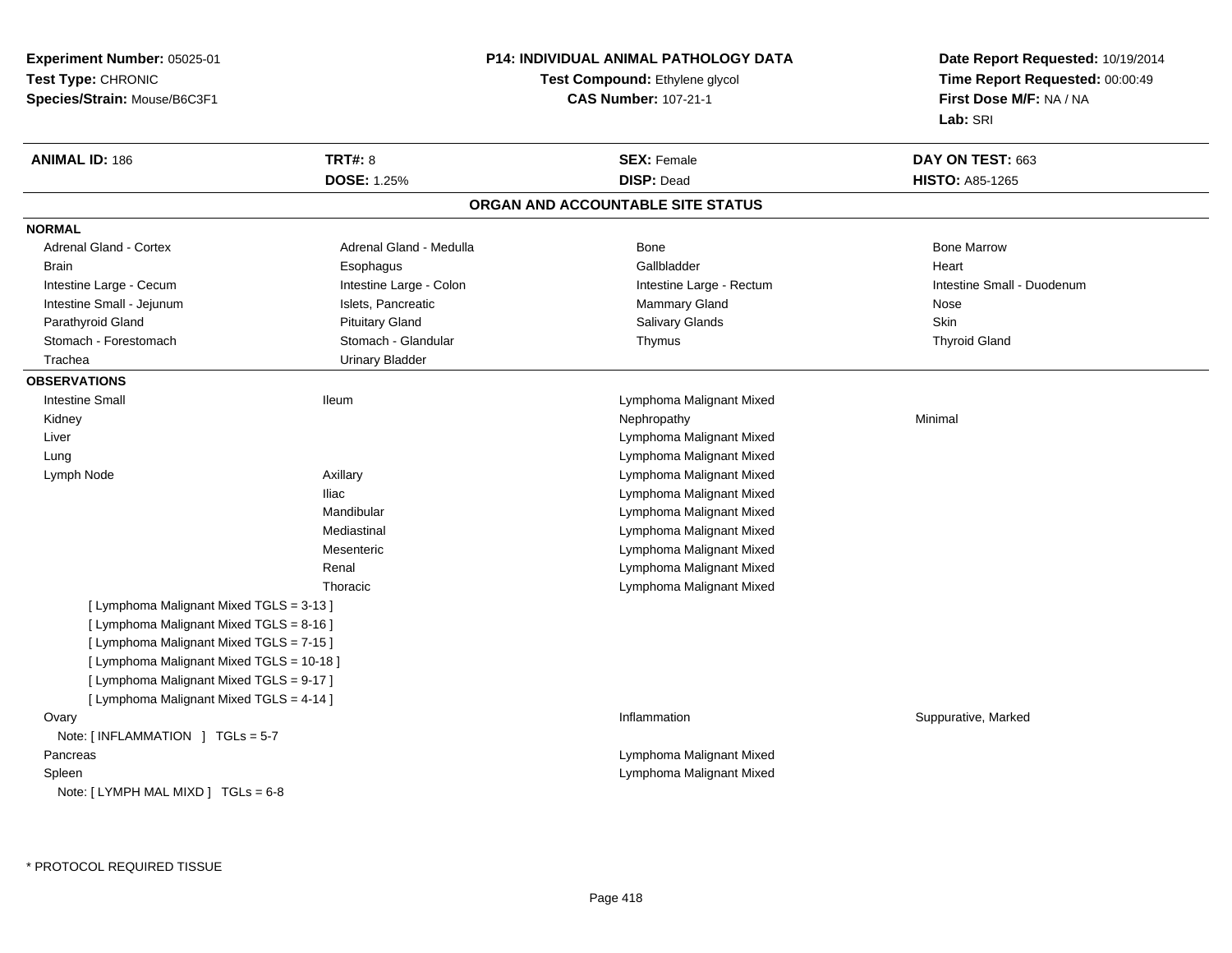| Experiment Number: 05025-01<br><b>Test Type: CHRONIC</b><br>Species/Strain: Mouse/B6C3F1 |                    | <b>P14: INDIVIDUAL ANIMAL PATHOLOGY DATA</b><br>Test Compound: Ethylene glycol<br><b>CAS Number: 107-21-1</b> | Date Report Requested: 10/19/2014<br>Time Report Requested: 00:00:49<br>First Dose M/F: NA / NA<br>Lab: SRI |
|------------------------------------------------------------------------------------------|--------------------|---------------------------------------------------------------------------------------------------------------|-------------------------------------------------------------------------------------------------------------|
| <b>ANIMAL ID: 186</b>                                                                    | TRT#: 8            | <b>SEX: Female</b>                                                                                            | DAY ON TEST: 663                                                                                            |
|                                                                                          | <b>DOSE: 1.25%</b> | <b>DISP: Dead</b>                                                                                             | <b>HISTO: A85-1265</b>                                                                                      |
|                                                                                          |                    | ORGAN AND ACCOUNTABLE SITE STATUS                                                                             |                                                                                                             |
| Uterus                                                                                   | Endometrium        | Hyperplasia                                                                                                   | Cystic, Mild                                                                                                |
|                                                                                          |                    | Inflammation                                                                                                  | Suppurative, Mild                                                                                           |
| PRIMARY CAUSE OF DEATH                                                                   |                    |                                                                                                               |                                                                                                             |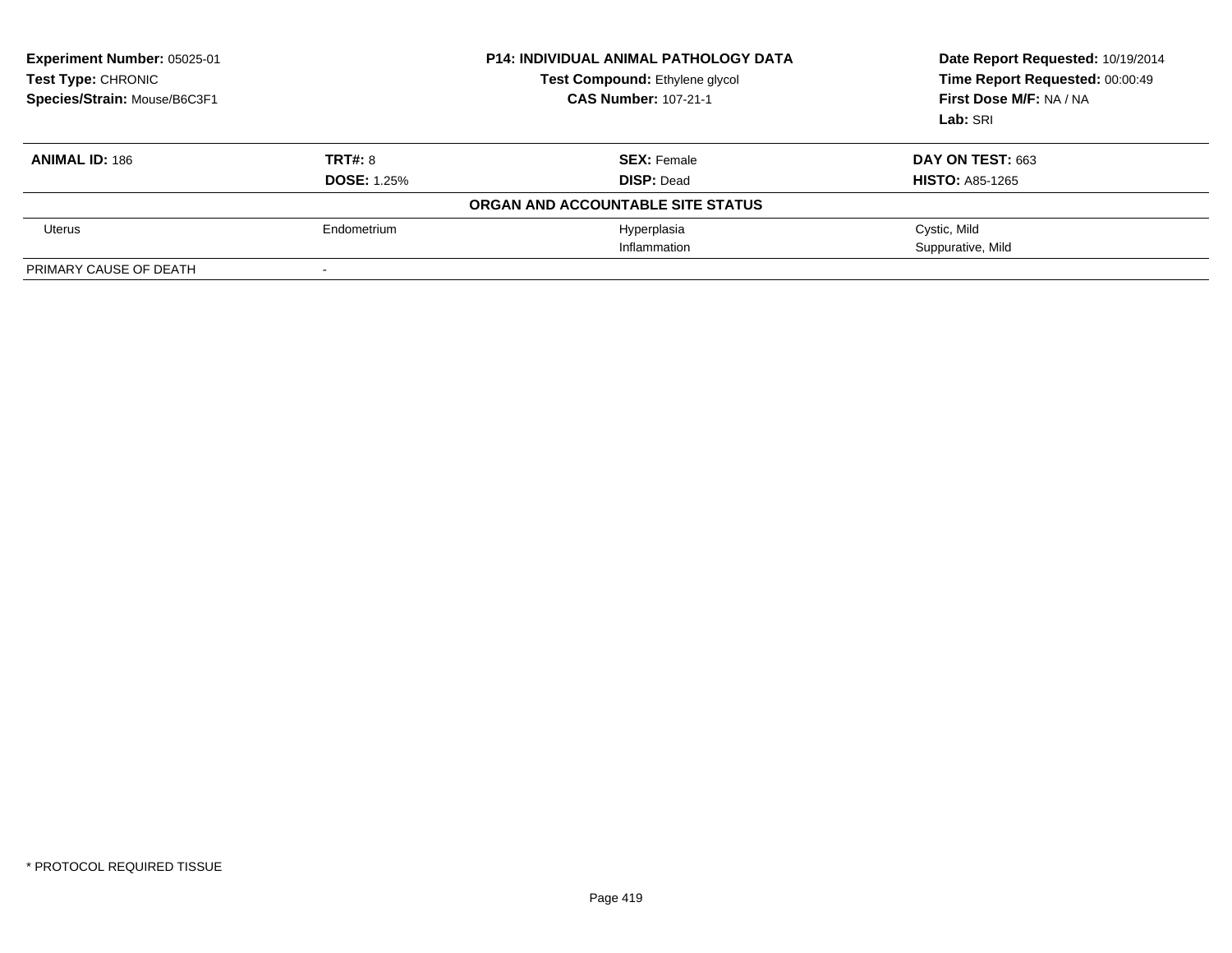| Experiment Number: 05025-01<br>Test Type: CHRONIC<br>Species/Strain: Mouse/B6C3F1 |                    | <b>P14: INDIVIDUAL ANIMAL PATHOLOGY DATA</b><br>Test Compound: Ethylene glycol<br><b>CAS Number: 107-21-1</b> | Date Report Requested: 10/19/2014<br>Time Report Requested: 00:00:49<br>First Dose M/F: NA / NA<br>Lab: SRI |
|-----------------------------------------------------------------------------------|--------------------|---------------------------------------------------------------------------------------------------------------|-------------------------------------------------------------------------------------------------------------|
| <b>ANIMAL ID: 187</b>                                                             | TRT#: 8            | <b>SEX: Female</b>                                                                                            | DAY ON TEST: 736                                                                                            |
|                                                                                   | <b>DOSE: 1.25%</b> | <b>DISP: Terminal Sacrifice</b>                                                                               | <b>HISTO: A85-1266</b>                                                                                      |
|                                                                                   |                    | ORGAN AND ACCOUNTABLE SITE STATUS                                                                             |                                                                                                             |
| <b>NORMAL</b>                                                                     |                    |                                                                                                               |                                                                                                             |
| Kidney                                                                            | Liver              | Lung                                                                                                          | Skin                                                                                                        |
| <b>Thyroid Gland</b>                                                              |                    |                                                                                                               |                                                                                                             |
| <b>OBSERVATIONS</b>                                                               |                    |                                                                                                               |                                                                                                             |
| Spleen                                                                            |                    | Hyperplasia                                                                                                   | Lymphoid, Moderate                                                                                          |
| [Hyperplasia TGLS = $5-8$ ]                                                       |                    |                                                                                                               |                                                                                                             |
| Uterus                                                                            |                    | Hydrometra                                                                                                    | Moderate                                                                                                    |
|                                                                                   | Endometrium        | Hyperplasia                                                                                                   | Cystic, Moderate                                                                                            |
| [Hydrometra TGLS = $3-7$ ]                                                        |                    |                                                                                                               |                                                                                                             |
| [Hyperplasia TGLS = 4-7]                                                          |                    |                                                                                                               |                                                                                                             |
| PRIMARY CAUSE OF DEATH                                                            |                    |                                                                                                               |                                                                                                             |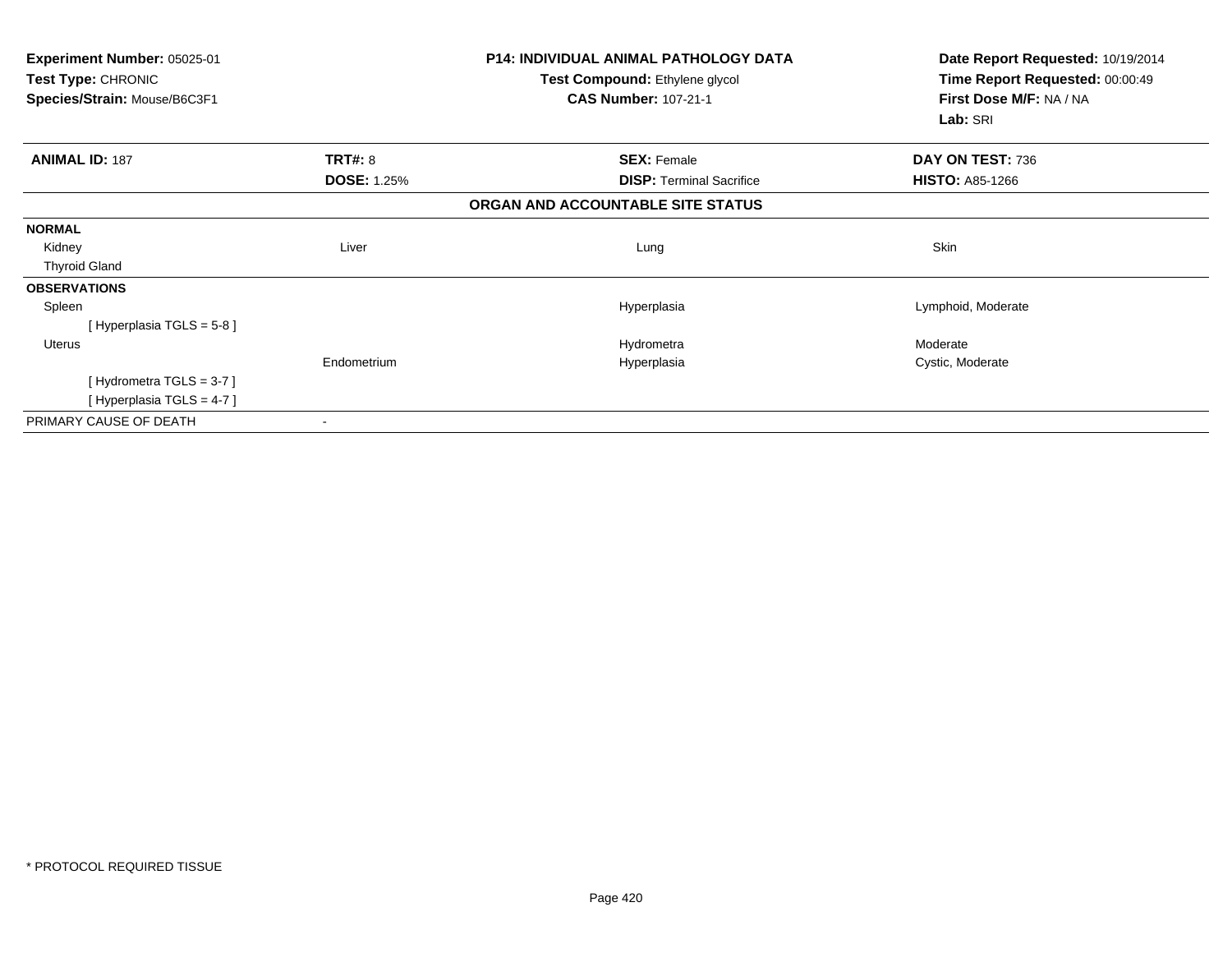| Experiment Number: 05025-01<br>Test Type: CHRONIC<br>Species/Strain: Mouse/B6C3F1 |                    | <b>P14: INDIVIDUAL ANIMAL PATHOLOGY DATA</b><br>Test Compound: Ethylene glycol<br><b>CAS Number: 107-21-1</b> | Date Report Requested: 10/19/2014<br>Time Report Requested: 00:00:49<br>First Dose M/F: NA / NA<br>Lab: SRI |
|-----------------------------------------------------------------------------------|--------------------|---------------------------------------------------------------------------------------------------------------|-------------------------------------------------------------------------------------------------------------|
| <b>ANIMAL ID: 188</b>                                                             | <b>TRT#: 8</b>     | <b>SEX: Female</b>                                                                                            | DAY ON TEST: 736                                                                                            |
|                                                                                   | <b>DOSE: 1.25%</b> | <b>DISP:</b> Terminal Sacrifice                                                                               | <b>HISTO: A85-1267</b>                                                                                      |
|                                                                                   |                    | ORGAN AND ACCOUNTABLE SITE STATUS                                                                             |                                                                                                             |
| <b>NORMAL</b>                                                                     |                    |                                                                                                               |                                                                                                             |
| Kidney                                                                            | Liver              | Skin                                                                                                          |                                                                                                             |
| <b>OBSERVATIONS</b>                                                               |                    |                                                                                                               |                                                                                                             |
| Lung                                                                              |                    | Alveolar/Bronchiolar Adenoma                                                                                  |                                                                                                             |
| <b>Thyroid Gland</b>                                                              | Follicular Cel     | Hyperplasia                                                                                                   | Minimal                                                                                                     |
| Uterus                                                                            | Endometrium        | Hyperplasia                                                                                                   | Cystic, Moderate                                                                                            |
| [Hyperplasia TGLS = $2-7$ ]                                                       |                    |                                                                                                               |                                                                                                             |
| PRIMARY CAUSE OF DEATH                                                            |                    |                                                                                                               |                                                                                                             |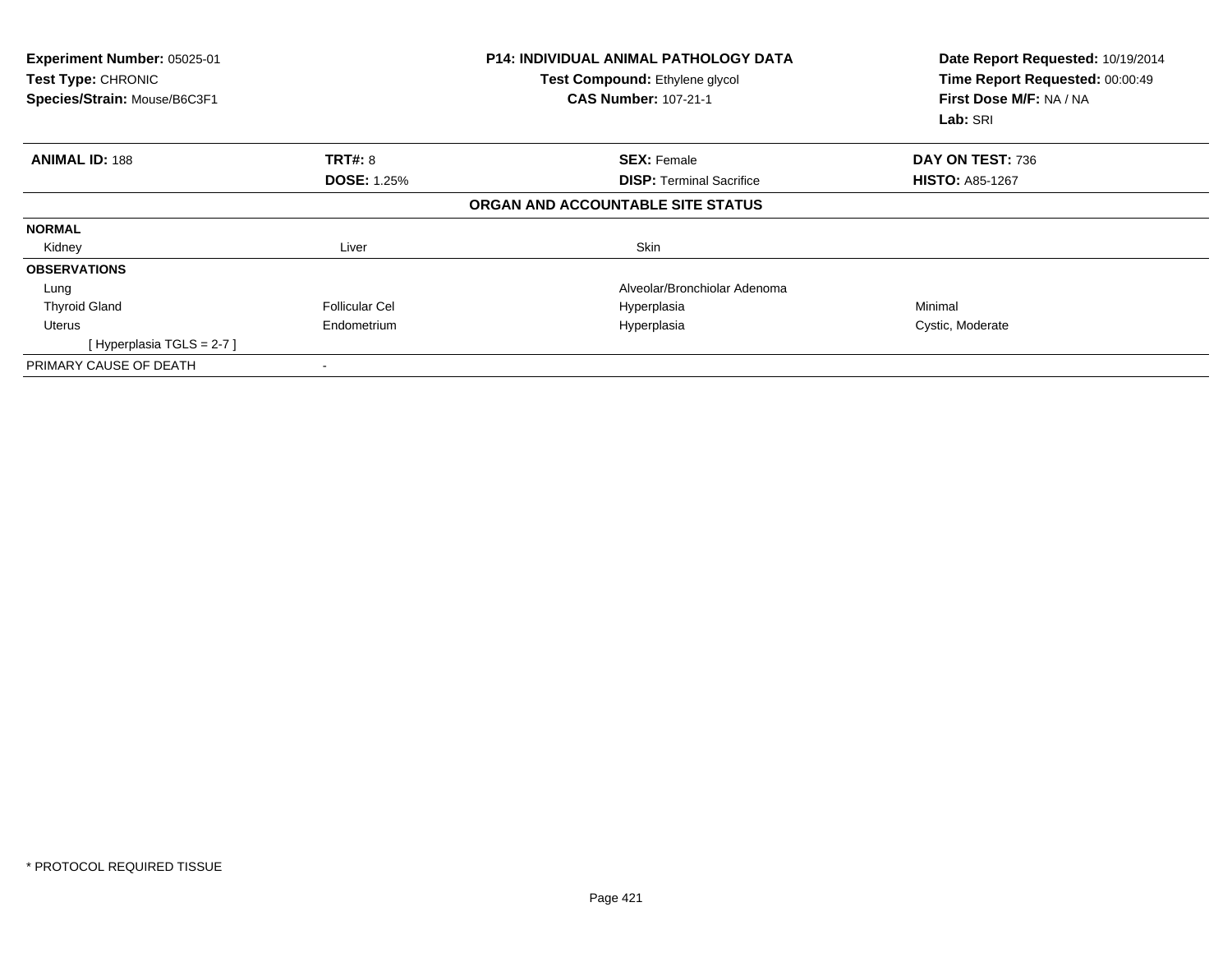| <b>Experiment Number: 05025-01</b><br>Test Type: CHRONIC<br>Species/Strain: Mouse/B6C3F1 |                                      | <b>P14: INDIVIDUAL ANIMAL PATHOLOGY DATA</b><br>Test Compound: Ethylene glycol<br><b>CAS Number: 107-21-1</b> | Date Report Requested: 10/19/2014<br>Time Report Requested: 00:00:49<br>First Dose M/F: NA / NA<br>Lab: SRI |
|------------------------------------------------------------------------------------------|--------------------------------------|---------------------------------------------------------------------------------------------------------------|-------------------------------------------------------------------------------------------------------------|
| <b>ANIMAL ID: 189</b>                                                                    | <b>TRT#: 8</b><br><b>DOSE: 1.25%</b> | <b>SEX: Female</b><br><b>DISP:</b> Terminal Sacrifice                                                         | DAY ON TEST: 736<br><b>HISTO: A85-1268</b>                                                                  |
|                                                                                          |                                      |                                                                                                               |                                                                                                             |
|                                                                                          |                                      | ORGAN AND ACCOUNTABLE SITE STATUS                                                                             |                                                                                                             |
| <b>NORMAL</b>                                                                            |                                      |                                                                                                               |                                                                                                             |
| Kidney                                                                                   | Skin                                 |                                                                                                               |                                                                                                             |
| <b>OBSERVATIONS</b>                                                                      |                                      |                                                                                                               |                                                                                                             |
| Liver                                                                                    |                                      | Hyperplasia                                                                                                   | Lymphoid, Mild                                                                                              |
|                                                                                          |                                      | Inflammation                                                                                                  | Multifocal, Minimal                                                                                         |
| Lung                                                                                     | Artery, Media                        | Hyperplasia                                                                                                   | Minimal                                                                                                     |
| Spleen                                                                                   |                                      | Hematopoietic Cell Proliferation                                                                              | Moderate                                                                                                    |
|                                                                                          |                                      | Lymphoma Malignant Mixed                                                                                      |                                                                                                             |
| [ Lymphoma Malignant Mixed TGLS = 3-8 ]                                                  |                                      |                                                                                                               |                                                                                                             |
| <b>Thyroid Gland</b>                                                                     | Follicular Cel                       | Hyperplasia                                                                                                   | Moderate                                                                                                    |
| Uterus                                                                                   | Endometrium                          | Hyperplasia                                                                                                   | Cystic, Moderate                                                                                            |
| [Hyperplasia TGLS = 2-7]                                                                 |                                      |                                                                                                               |                                                                                                             |
| PRIMARY CAUSE OF DEATH                                                                   |                                      |                                                                                                               |                                                                                                             |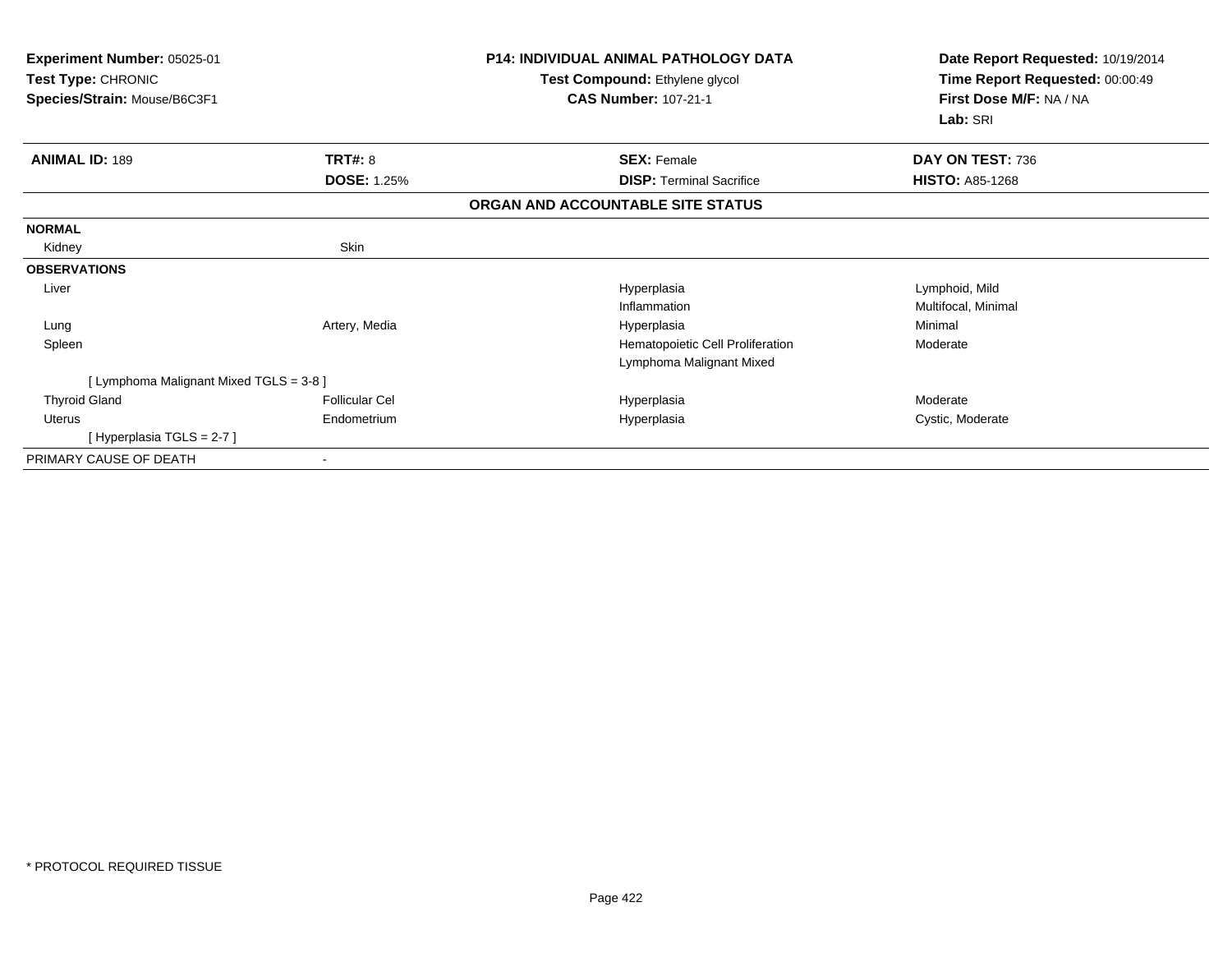**Experiment Number:** 05025-01**Test Type:** CHRONIC **Species/Strain:** Mouse/B6C3F1**P14: INDIVIDUAL ANIMAL PATHOLOGY DATATest Compound:** Ethylene glycol **CAS Number:** 107-21-1**Date Report Requested:** 10/19/2014**Time Report Requested:** 00:00:49**First Dose M/F:** NA / NA**Lab:** SRI**ANIMAL ID:** 190**C TRT#:** 8 **SEX:** Female **DAY ON TEST:** 539 **DOSE:** 1.25% **DISP:** Moribund **HISTO:** A85-1269 **ORGAN AND ACCOUNTABLE SITE STATUSNORMALAdrenal Gland - Cortex** Adrenal Gland - Medulla **Adrenal Gland - Medulla** Bone Bone Bone Bone Bone Marrow Brain Esophagus Esophagus Gallbladder Gallbladder Gallbladder Heart Intestine Large - Cecum **Intestine Large - Colon** Intestine Large - Colon Intestine Large - Rectum Intestine Large - Rectum Intestine Small - Duodenum Intestine Small - Ileum **Intestine Small - Intestine Small - Jejunum** Intestine Small - Jejunum Islets, Pancreatic Kidney Kidney Lung **Lymph Node - Mandibular Mammary Gland Mammary Gland Nose Salivary Glands**  Pancreas Parathyroid Gland Pituitary Gland Salivary GlandsSkin Stomach - Forestomach Stomach Stomach Stomach Stomach Stomach Stomach - Glandular Thymus Thyroid Gland Trachea Urinary Bladder**OBSERVATIONS** Liverr and the control of the control of the control of the control of the control of the control of the control of Lymphoid, Minimal Lymph Node Mediastinal Angiectasis Mild **Ovary** y and the control of the control of the control of the control of the control of the control of the control of the control of the control of the control of the control of the control of the control of the control of the co Moderate Folliclee which is not constant to the Cyst constant of the constant of the Moderate of the Moderate of the Cyst constant of the Cyst constant of the Cyst constant of the Cyst constant of the Cyst constant of the Cyst constant of Hemorrhagee Marked Thrombosis MarkedNote: [THROMBUS ] TGLs = 5-7 [ Thrombosis  $TGLS = 5-7$  ] SpleenHematopoietic Cell Proliferation **Moderate**<br>
Angiectasis Mild Uteruss and the control of the control of the control of the control of the control of the control of the control of the control of the control of the control of the control of the control of the control of the control of the co Marked Hemorrhagee Marked Hydrometra Moderate Endometrium Hyperplasia Cystic, Marked Endometrium Polyp Stromal Note: [ HYDROMETRA ] TGLs = 3-7 Note: [ POLYP STROMAL ] TGLs = 2-11PRIMARY CAUSE OF DEATH-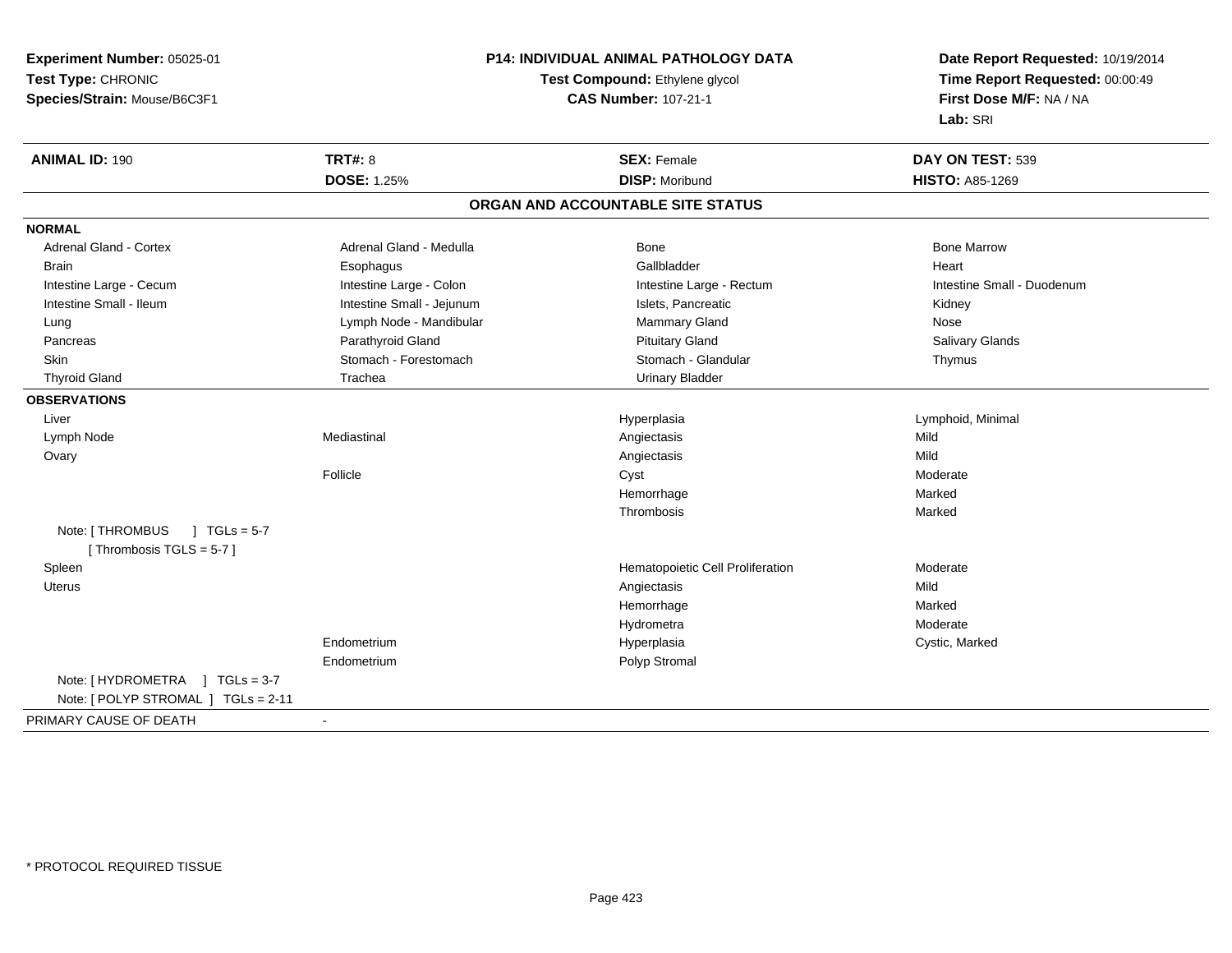| Experiment Number: 05025-01<br>Test Type: CHRONIC<br>Species/Strain: Mouse/B6C3F1 |                    | <b>P14: INDIVIDUAL ANIMAL PATHOLOGY DATA</b><br>Test Compound: Ethylene glycol<br><b>CAS Number: 107-21-1</b> | Date Report Requested: 10/19/2014<br>Time Report Requested: 00:00:49<br>First Dose M/F: NA / NA<br>Lab: SRI |
|-----------------------------------------------------------------------------------|--------------------|---------------------------------------------------------------------------------------------------------------|-------------------------------------------------------------------------------------------------------------|
| <b>ANIMAL ID: 191</b>                                                             | <b>TRT#: 8</b>     | <b>SEX: Female</b>                                                                                            | DAY ON TEST: 736                                                                                            |
|                                                                                   | <b>DOSE: 1.25%</b> | <b>DISP:</b> Terminal Sacrifice                                                                               | <b>HISTO: A85-1270</b>                                                                                      |
|                                                                                   |                    | ORGAN AND ACCOUNTABLE SITE STATUS                                                                             |                                                                                                             |
| <b>NORMAL</b>                                                                     |                    |                                                                                                               |                                                                                                             |
| Kidney                                                                            | Lung               | Skin                                                                                                          |                                                                                                             |
| <b>OBSERVATIONS</b>                                                               |                    |                                                                                                               |                                                                                                             |
| Liver                                                                             |                    | Hepatocellular Adenoma                                                                                        |                                                                                                             |
| [ Hepatocellular Adenoma TGLS = 2-12 ]                                            |                    |                                                                                                               |                                                                                                             |
| <b>Thyroid Gland</b>                                                              |                    | Degeneration                                                                                                  | Cystic, Minimal                                                                                             |
| PRIMARY CAUSE OF DEATH                                                            |                    |                                                                                                               |                                                                                                             |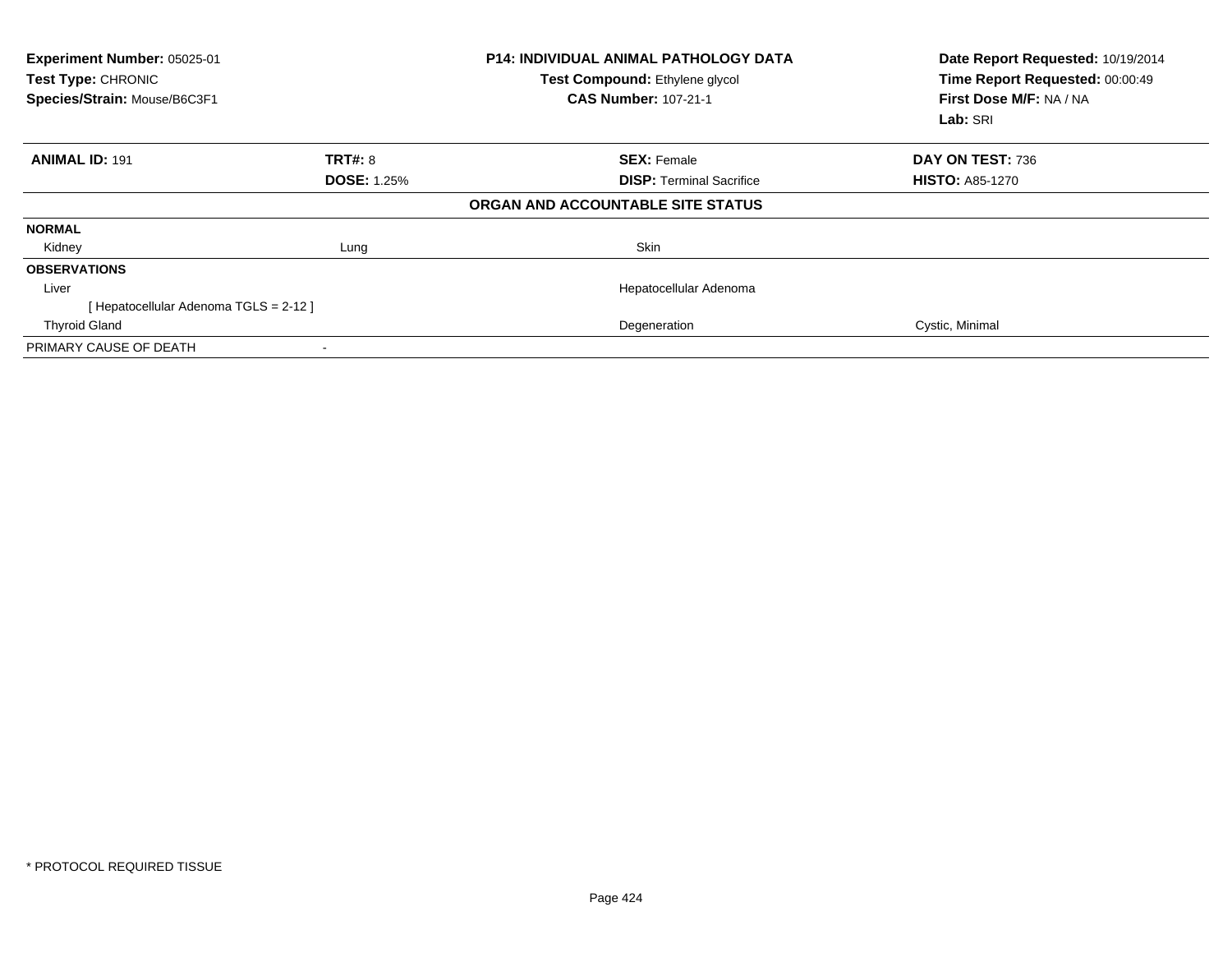| Experiment Number: 05025-01                  | P14: INDIVIDUAL ANIMAL PATHOLOGY DATA<br>Test Compound: Ethylene glycol |                                   | Date Report Requested: 10/19/2014<br>Time Report Requested: 00:00:49 |  |
|----------------------------------------------|-------------------------------------------------------------------------|-----------------------------------|----------------------------------------------------------------------|--|
| Test Type: CHRONIC                           |                                                                         |                                   |                                                                      |  |
| Species/Strain: Mouse/B6C3F1                 |                                                                         | <b>CAS Number: 107-21-1</b>       | First Dose M/F: NA / NA                                              |  |
|                                              |                                                                         |                                   | Lab: SRI                                                             |  |
| <b>ANIMAL ID: 192</b>                        | <b>TRT#: 8</b>                                                          | <b>SEX: Female</b>                | DAY ON TEST: 679                                                     |  |
|                                              | <b>DOSE: 1.25%</b>                                                      | <b>DISP: Dead</b>                 | <b>HISTO: A85-1271</b>                                               |  |
|                                              |                                                                         | ORGAN AND ACCOUNTABLE SITE STATUS |                                                                      |  |
| <b>NORMAL</b>                                |                                                                         |                                   |                                                                      |  |
| Adrenal Gland - Medulla                      | Bone                                                                    | <b>Bone Marrow</b>                | <b>Brain</b>                                                         |  |
| Esophagus                                    | Heart                                                                   | Islets, Pancreatic                | Kidney                                                               |  |
| Lymph Node - Mandibular                      | Mammary Gland                                                           | Nose                              | Parathyroid Gland                                                    |  |
| <b>Pituitary Gland</b>                       | Salivary Glands                                                         | Skin                              | Spleen                                                               |  |
| Stomach - Forestomach                        | Stomach - Glandular                                                     | <b>Thyroid Gland</b>              | Trachea                                                              |  |
| <b>Urinary Bladder</b>                       | <b>Uterus</b>                                                           |                                   |                                                                      |  |
| <b>AUTO PRECLUDES DIAG.</b>                  |                                                                         |                                   |                                                                      |  |
| Gallbladder                                  | Intestine Large - Cecum                                                 | Intestine Large - Colon           | Intestine Large - Rectum                                             |  |
| Intestine Small - Duodenum                   | Intestine Small - Ileum                                                 | Intestine Small - Jejunum         | Thymus                                                               |  |
| <b>OBSERVATIONS</b>                          |                                                                         |                                   |                                                                      |  |
| <b>Adrenal Gland</b>                         | Cortex                                                                  | Focal Cellular Change             | Mild                                                                 |  |
| Liver                                        |                                                                         | Adenocarcinoma                    | Metastatic (Ovary), Multiple (Ovary)                                 |  |
|                                              |                                                                         | Hepatocellular Adenoma            |                                                                      |  |
|                                              |                                                                         | Hepatocellular Carcinoma          |                                                                      |  |
|                                              |                                                                         | Necrosis                          | Multifocal, Minimal                                                  |  |
| Note: [ HEPATOCLR CARC ] TGLs = 5-13         |                                                                         |                                   |                                                                      |  |
| Note: [ NECROSIS<br>$J \text{ TGLs} = 8-4$   |                                                                         |                                   |                                                                      |  |
| Lung                                         |                                                                         | Adenocarcinoma                    | Metastatic (Ovary), > Five (Ovary), Multiple (Ovary)                 |  |
| Note: [ ADENOCARC<br>] $TGLs = 6-6$          |                                                                         |                                   |                                                                      |  |
| Lymph Node                                   | Mediastinal                                                             | Adenocarcinoma                    | Metastatic (Ovary)                                                   |  |
| Note: [ ADENOCARC<br>$J \text{ TGLs} = 7-14$ |                                                                         |                                   |                                                                      |  |
| Mesentery                                    |                                                                         | Adenocarcinoma                    | Metastatic (Ovary), Multiple (Ovary)                                 |  |
| Note: [ ADENOCARC<br>J TGLs = $2-11,4-12$    |                                                                         |                                   |                                                                      |  |
| Ovary                                        |                                                                         | Adenocarcinoma                    |                                                                      |  |
| [Adenocarcinoma TGLS = 9-7]                  |                                                                         |                                   |                                                                      |  |
| Pancreas                                     |                                                                         | Adenocarcinoma                    | Metastatic (Ovary)                                                   |  |
| Note: [ ADENOCARC<br>$\int$ TGLs = 4-12      |                                                                         |                                   |                                                                      |  |
| PRIMARY CAUSE OF DEATH                       | $\blacksquare$                                                          |                                   |                                                                      |  |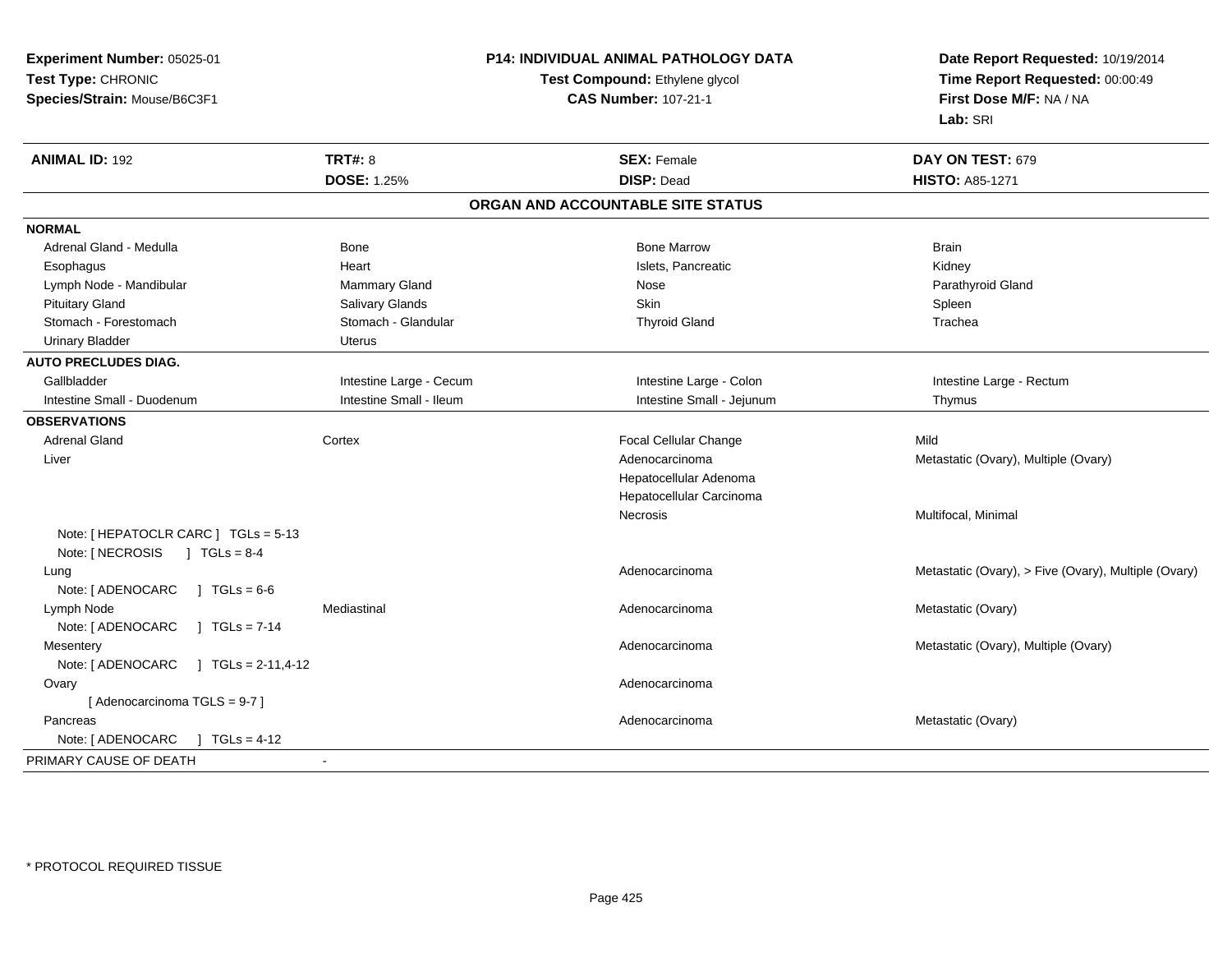| Experiment Number: 05025-01          | <b>P14: INDIVIDUAL ANIMAL PATHOLOGY DATA</b> |                                   | Date Report Requested: 10/19/2014                          |
|--------------------------------------|----------------------------------------------|-----------------------------------|------------------------------------------------------------|
| Test Type: CHRONIC                   |                                              | Test Compound: Ethylene glycol    | Time Report Requested: 00:00:49<br>First Dose M/F: NA / NA |
| Species/Strain: Mouse/B6C3F1         |                                              | <b>CAS Number: 107-21-1</b>       |                                                            |
|                                      |                                              |                                   | Lab: SRI                                                   |
| <b>ANIMAL ID: 193</b>                | TRT#: 8                                      | <b>SEX: Female</b>                | DAY ON TEST: 543                                           |
|                                      | <b>DOSE: 1.25%</b>                           | <b>DISP: Dead</b>                 | <b>HISTO: A85-1272</b>                                     |
|                                      |                                              | ORGAN AND ACCOUNTABLE SITE STATUS |                                                            |
| <b>NORMAL</b>                        |                                              |                                   |                                                            |
| <b>Adrenal Gland - Cortex</b>        | Adrenal Gland - Medulla                      | <b>Bone</b>                       | <b>Bone Marrow</b>                                         |
| <b>Brain</b>                         | Esophagus                                    | Gallbladder                       | Heart                                                      |
| Intestine Large - Cecum              | Intestine Large - Colon                      | Intestine Large - Rectum          | Intestine Small - Duodenum                                 |
| Intestine Small - Ileum              | Intestine Small - Jejunum                    | Islets, Pancreatic                | Liver                                                      |
| Lung                                 | Lymph Node - Mandibular                      | <b>Mammary Gland</b>              | Nose                                                       |
| Ovary                                | Pancreas                                     | Parathyroid Gland                 | <b>Salivary Glands</b>                                     |
| Stomach - Forestomach                | Stomach - Glandular                          | Thymus                            | <b>Thyroid Gland</b>                                       |
| Trachea                              | <b>Urinary Bladder</b>                       |                                   |                                                            |
| <b>OBSERVATIONS</b>                  |                                              |                                   |                                                            |
| Kidney                               |                                              | Metaplasia                        | Osseous, Minimal                                           |
| <b>Pituitary Gland</b>               | Pars Distalis                                | <b>Necrosis</b>                   | Focal, Minimal                                             |
| <b>Skin</b>                          |                                              | Inflammation                      | Chronic, Minimal                                           |
| Note: [INFLAMMATION ] TGLs = 1-11    |                                              |                                   |                                                            |
| Spleen                               |                                              | Hematopoietic Cell Proliferation  | Mild                                                       |
| Uterus                               |                                              | Angiectasis                       | Moderate                                                   |
|                                      |                                              | Hydrometra                        | Marked                                                     |
|                                      |                                              | Inflammation                      | Suppurative, Moderate                                      |
|                                      |                                              | Thrombosis                        | Mild                                                       |
| Note: [ HYDROMETRA<br>$1 TGLs = 2-7$ |                                              |                                   |                                                            |
| PRIMARY CAUSE OF DEATH               |                                              |                                   |                                                            |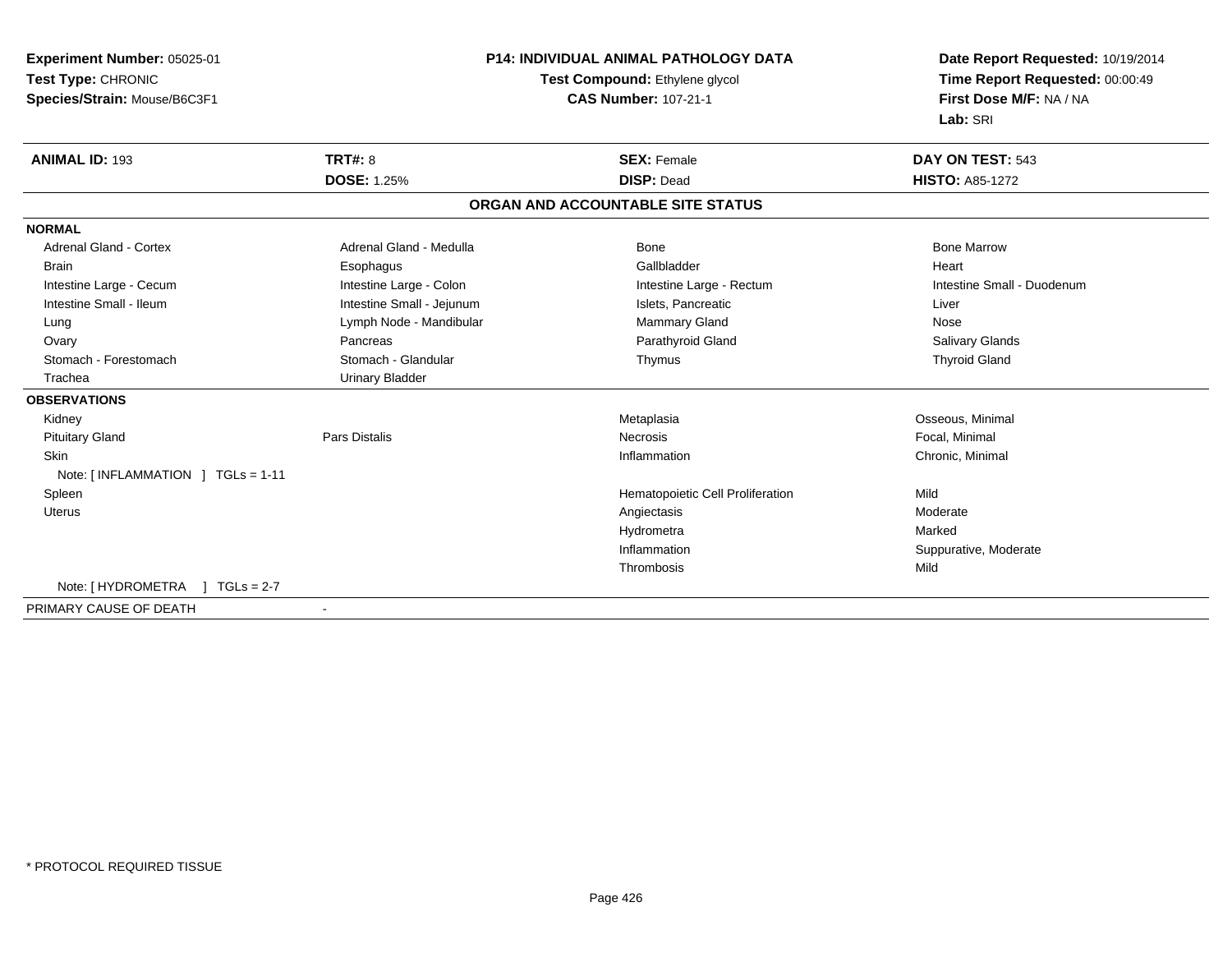**Experiment Number:** 05025-01**Test Type:** CHRONIC **Species/Strain:** Mouse/B6C3F1**P14: INDIVIDUAL ANIMAL PATHOLOGY DATATest Compound:** Ethylene glycol **CAS Number:** 107-21-1**Date Report Requested:** 10/19/2014**Time Report Requested:** 00:00:49**First Dose M/F:** NA / NA**Lab:** SRI**ANIMAL ID:** 194**TRT#:** 8 **SEX:** Female **DAY ON TEST:** 535 **DOSE:** 1.25% **DISP:** Moribund **HISTO:** A85-1273 **ORGAN AND ACCOUNTABLE SITE STATUSNORMALAdrenal Gland - Cortex** Adrenal Gland - Medulla **Bone Adrenal Gland - Cortex Adrenal Gland - Cortex Adrenal Gland - Medulla** Bone Marrow Brain Esophagus Esophagus Gallbladder Gallbladder Gallbladder Heart Intestine Large - Cecum **Intestine Large - Colon** Intestine Large - Colon Intestine Large - Rectum Intestine Large - Rectum Intestine Small - Duodenum Intestine Small - Ileum **Intestine Small - Jejunum** Intestine Small - Jejunum Islets, Pancreatic Lymph Node - Mandibular Mammary Gland Nose Nose Nose Research Communication of Parathyroid Gland Salivary Glands Salivary Glands Nose Skin Stomach - Forestomach Stomach Stomach Stomach Stomach Stomach Stomach - Glandular Thymus Thyroid Gland Trachea Urinary Bladder**OBSERVATIONS** Kidneyy and the state of the state of the state of the state of the state of the state of the state of the state of the state of the state of the state of the state of the state of the state of the state of the state of the stat m Minimal Inflammation Suppurative, Moderate Liver Basophilic Focus Moderaten Moderate Hematopoietic Cell ProliferationInfiltration Cellular Mixed Cell, Mild Lung Artery, Media Hyperplasia Mild Hyperplasia Lymphoid, Mild Mesenteryy the control of the control of the control of the control of the control of the control of the control of the control of the control of the control of the control of the control of the control of the control of the contro Inflammation **Suppurative, Moderate**  Ovaryy the control of the control of the control of the control of the control of the control of the control of the control of the control of the control of the control of the control of the control of the control of the contro Inflammation **Suppurative, Marked** [ Inflammation TGLS = 1-7 ] Pancreass the control of the control of the control of the control of the control of the control of the control of the control of the control of the control of the control of the control of the control of the control of the contro Inflammation **Suppurative, Mild**<br>
Focal Cellular Change **Suppurative**, Mild Pituitary GlandPars Distalis **Focal Cellular Change** Focal Cellular Change SpleenHematopoietic Cell Proliferation Moderate Note: [ HEMA CELL PROL ] TGLs = 2-8 Uterus Endometrium Hyperplasia Cystic, Mild Inflammation Suppurative, Minimal PRIMARY CAUSE OF DEATH-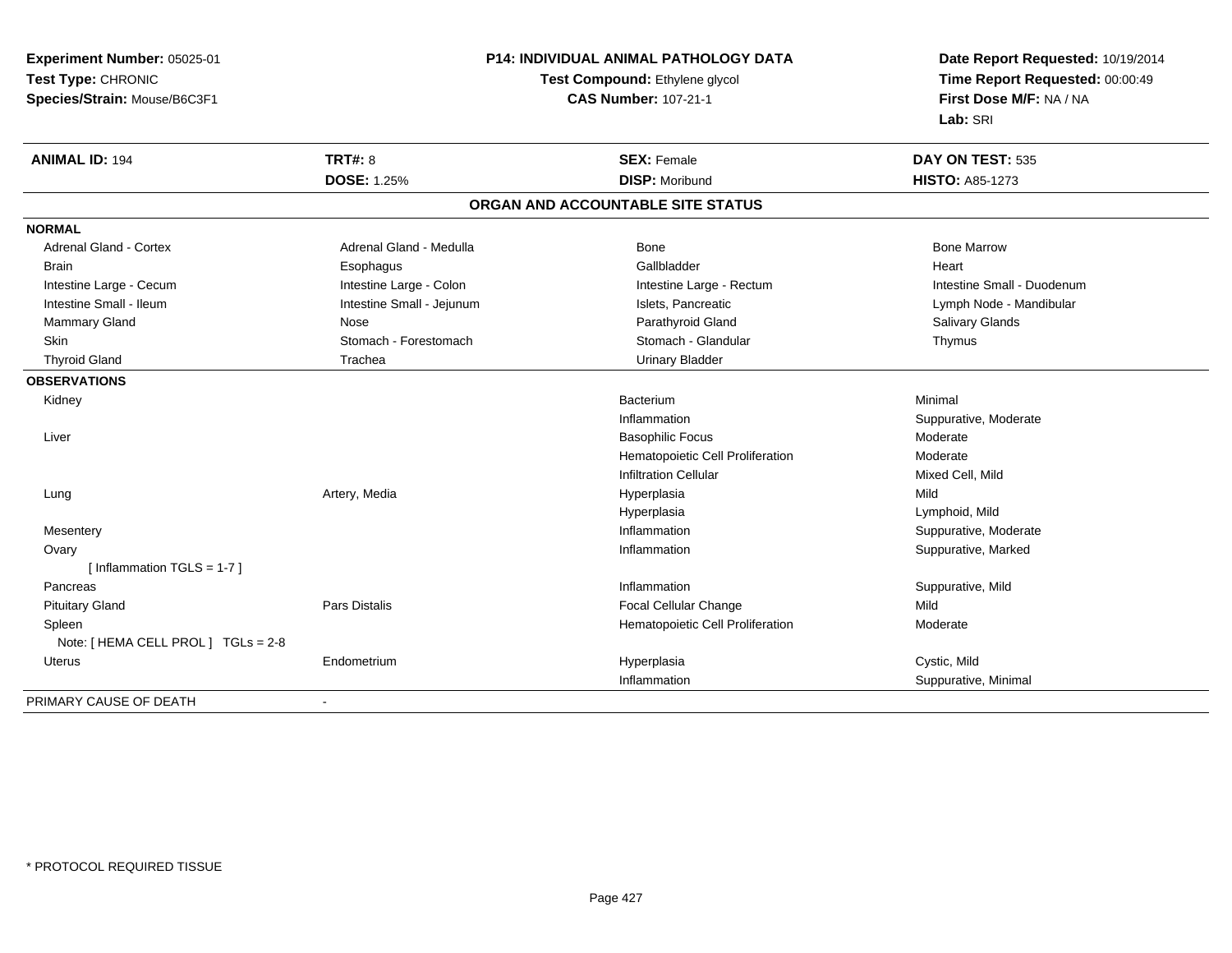| <b>Experiment Number: 05025-01</b><br>Test Type: CHRONIC<br>Species/Strain: Mouse/B6C3F1 |                    | <b>P14: INDIVIDUAL ANIMAL PATHOLOGY DATA</b><br>Test Compound: Ethylene glycol<br><b>CAS Number: 107-21-1</b> | Date Report Requested: 10/19/2014<br>Time Report Requested: 00:00:49<br>First Dose M/F: NA / NA<br>Lab: SRI |
|------------------------------------------------------------------------------------------|--------------------|---------------------------------------------------------------------------------------------------------------|-------------------------------------------------------------------------------------------------------------|
|                                                                                          |                    |                                                                                                               |                                                                                                             |
| <b>ANIMAL ID: 195</b>                                                                    | TRT#: 8            | <b>SEX: Female</b>                                                                                            | DAY ON TEST: 736                                                                                            |
|                                                                                          | <b>DOSE: 1.25%</b> | <b>DISP: Terminal Sacrifice</b>                                                                               | <b>HISTO: A85-1274</b>                                                                                      |
|                                                                                          |                    | ORGAN AND ACCOUNTABLE SITE STATUS                                                                             |                                                                                                             |
| <b>NORMAL</b>                                                                            |                    |                                                                                                               |                                                                                                             |
| Lung                                                                                     | Skin               | <b>Thyroid Gland</b>                                                                                          |                                                                                                             |
| <b>OBSERVATIONS</b>                                                                      |                    |                                                                                                               |                                                                                                             |
| Harderian Gland                                                                          |                    | Adenoma                                                                                                       |                                                                                                             |
| [Adenoma TGLS = $5-12$ ]                                                                 |                    |                                                                                                               |                                                                                                             |
| Kidney                                                                                   |                    | Nephropathy                                                                                                   | Minimal                                                                                                     |
| Liver                                                                                    |                    | Hyperplasia                                                                                                   | Lymphoid, Minimal                                                                                           |
| Ovary                                                                                    | Follicle           | Cyst                                                                                                          | Multiple, Moderate                                                                                          |
|                                                                                          |                    | Cystadenoma                                                                                                   | Papillary                                                                                                   |
| [ Cyst TGLS = $2-7,3-7$ ]                                                                |                    |                                                                                                               |                                                                                                             |
| Uterus                                                                                   | Endometrium        | Hyperplasia                                                                                                   | Cystic, Moderate                                                                                            |
| [Hyperplasia TGLS = 4-7]                                                                 |                    |                                                                                                               |                                                                                                             |
| PRIMARY CAUSE OF DEATH                                                                   |                    |                                                                                                               |                                                                                                             |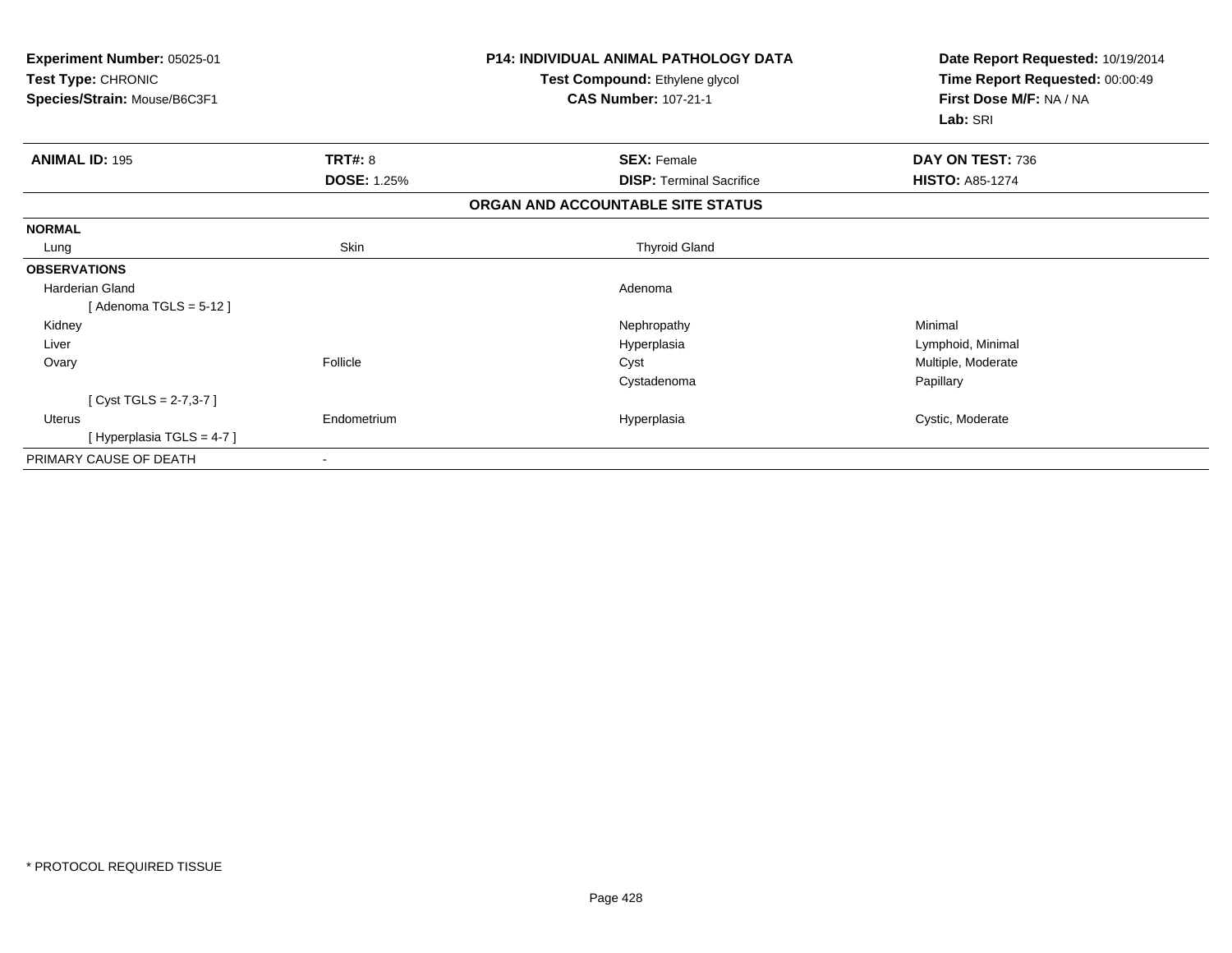| Experiment Number: 05025-01<br>Test Type: CHRONIC<br>Species/Strain: Mouse/B6C3F1 |                    | <b>P14: INDIVIDUAL ANIMAL PATHOLOGY DATA</b><br>Test Compound: Ethylene glycol<br><b>CAS Number: 107-21-1</b> | Date Report Requested: 10/19/2014<br>Time Report Requested: 00:00:49<br>First Dose M/F: NA / NA<br>Lab: SRI |
|-----------------------------------------------------------------------------------|--------------------|---------------------------------------------------------------------------------------------------------------|-------------------------------------------------------------------------------------------------------------|
| <b>ANIMAL ID: 196</b>                                                             | TRT#: 8            | <b>SEX: Female</b>                                                                                            | DAY ON TEST: 736                                                                                            |
|                                                                                   | <b>DOSE: 1.25%</b> | <b>DISP:</b> Terminal Sacrifice                                                                               | <b>HISTO: A85-1275</b>                                                                                      |
|                                                                                   |                    | ORGAN AND ACCOUNTABLE SITE STATUS                                                                             |                                                                                                             |
| <b>NORMAL</b>                                                                     |                    |                                                                                                               |                                                                                                             |
| Kidney                                                                            | Lung               | <b>Thyroid Gland</b>                                                                                          |                                                                                                             |
| <b>OBSERVATIONS</b>                                                               |                    |                                                                                                               |                                                                                                             |
| Liver                                                                             |                    | Hyperplasia                                                                                                   | Lymphoid, Minimal                                                                                           |
| Uterus                                                                            | Endometrium        | Hyperplasia                                                                                                   | Cystic, Moderate                                                                                            |
| [Hyperplasia TGLS = $1-7$ ]                                                       |                    |                                                                                                               |                                                                                                             |
| PRIMARY CAUSE OF DEATH                                                            |                    |                                                                                                               |                                                                                                             |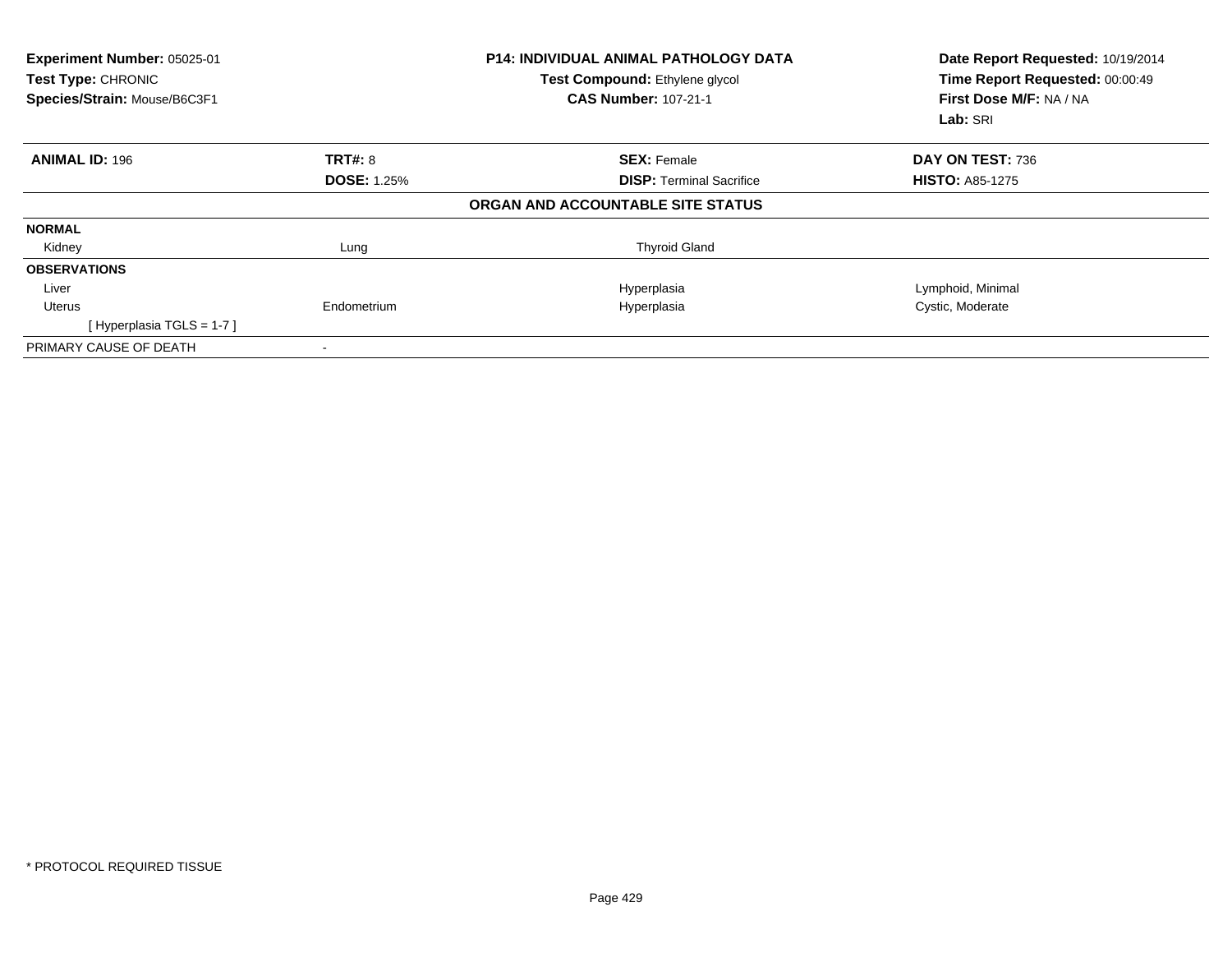| Experiment Number: 05025-01<br>Test Type: CHRONIC<br>Species/Strain: Mouse/B6C3F1 | P14: INDIVIDUAL ANIMAL PATHOLOGY DATA<br>Test Compound: Ethylene glycol<br><b>CAS Number: 107-21-1</b> |                                   | Date Report Requested: 10/19/2014<br>Time Report Requested: 00:00:49<br>First Dose M/F: NA / NA<br>Lab: SRI |
|-----------------------------------------------------------------------------------|--------------------------------------------------------------------------------------------------------|-----------------------------------|-------------------------------------------------------------------------------------------------------------|
| <b>ANIMAL ID: 197</b>                                                             | TRT#: 8                                                                                                | <b>SEX: Female</b>                | DAY ON TEST: 561                                                                                            |
|                                                                                   | <b>DOSE: 1.25%</b>                                                                                     | <b>DISP: Dead</b>                 | <b>HISTO: A85-1276</b>                                                                                      |
|                                                                                   |                                                                                                        | ORGAN AND ACCOUNTABLE SITE STATUS |                                                                                                             |
| <b>NORMAL</b>                                                                     |                                                                                                        |                                   |                                                                                                             |
| Adrenal Gland - Cortex                                                            | Bone                                                                                                   | <b>Bone Marrow</b>                | <b>Brain</b>                                                                                                |
| Esophagus                                                                         | Gallbladder                                                                                            | Heart                             | Intestine Large - Cecum                                                                                     |
| Intestine Large - Colon                                                           | Intestine Large - Rectum                                                                               | Intestine Small - Duodenum        | Intestine Small - Ileum                                                                                     |
| Intestine Small - Jejunum                                                         | Islets, Pancreatic                                                                                     | Liver                             | Lung                                                                                                        |
| Lymph Node - Mandibular                                                           | Mammary Gland                                                                                          | Nose                              | Ovary                                                                                                       |
| Pancreas                                                                          | Parathyroid Gland                                                                                      | <b>Pituitary Gland</b>            | Salivary Glands                                                                                             |
| <b>Skin</b>                                                                       | Spleen                                                                                                 | Stomach - Forestomach             | Stomach - Glandular                                                                                         |
| Thymus                                                                            | <b>Thyroid Gland</b>                                                                                   | Trachea                           | <b>Urinary Bladder</b>                                                                                      |
| <b>Uterus</b>                                                                     |                                                                                                        |                                   |                                                                                                             |
| <b>OBSERVATIONS</b>                                                               |                                                                                                        |                                   |                                                                                                             |
| <b>Adrenal Gland</b>                                                              | Medulla                                                                                                | Hyperplasia                       | Focal, Mild                                                                                                 |
| Kidney                                                                            |                                                                                                        | Nephropathy                       | Minimal                                                                                                     |
| Tooth                                                                             | Incisor                                                                                                | Dysplasia                         | Minimal                                                                                                     |
| PRIMARY CAUSE OF DEATH                                                            |                                                                                                        |                                   |                                                                                                             |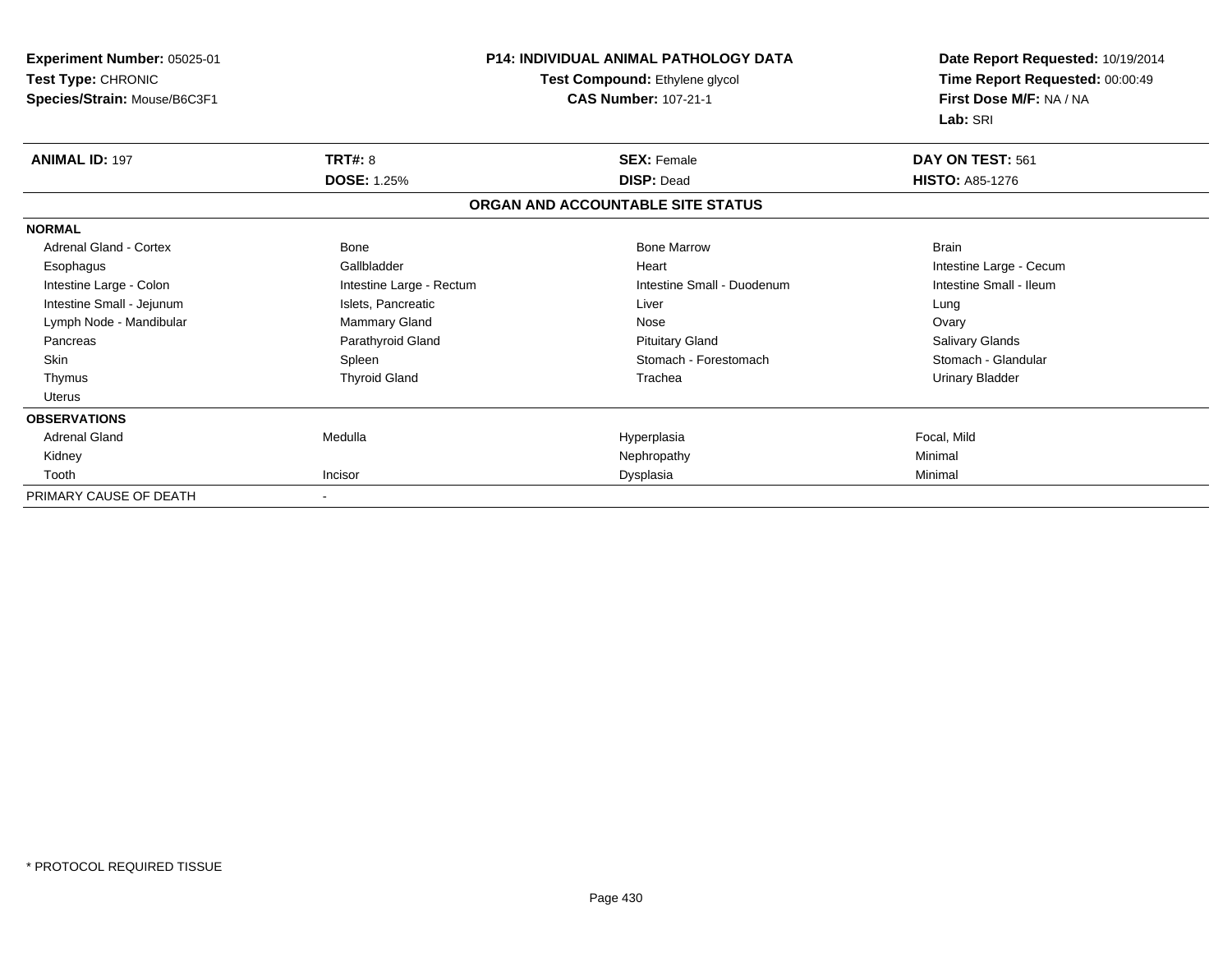**Experiment Number:** 05025-01**Test Type:** CHRONIC**Species/Strain:** Mouse/B6C3F1

# **P14: INDIVIDUAL ANIMAL PATHOLOGY DATA**

### **Test Compound:** Ethylene glycol **CAS Number:** 107-21-1

**Date Report Requested:** 10/19/2014**Time Report Requested:** 00:00:49**First Dose M/F:** NA / NA**Lab:** SRI

| <b>ANIMAL ID: 198</b>                        | <b>TRT#: 8</b>             | <b>SEX: Female</b>                | DAY ON TEST: 718          |  |
|----------------------------------------------|----------------------------|-----------------------------------|---------------------------|--|
|                                              | <b>DOSE: 1.25%</b>         | <b>DISP: Dead</b>                 | <b>HISTO: A85-1277</b>    |  |
|                                              |                            | ORGAN AND ACCOUNTABLE SITE STATUS |                           |  |
| <b>NORMAL</b>                                |                            |                                   |                           |  |
| Adrenal Gland - Medulla                      | <b>Bone Marrow</b>         | <b>Brain</b>                      | Esophagus                 |  |
| Gallbladder                                  | Heart                      | Intestine Large - Cecum           | Intestine Large - Colon   |  |
| Intestine Large - Rectum                     | Intestine Small - Duodenum | Intestine Small - Ileum           | Intestine Small - Jejunum |  |
| Islets, Pancreatic                           | Lymph Node - Mandibular    | Mammary Gland                     | Nose                      |  |
| Pancreas                                     | Parathyroid Gland          | Salivary Glands                   | Skin                      |  |
| Stomach - Forestomach                        | Stomach - Glandular        | Thymus                            | <b>Thyroid Gland</b>      |  |
| Trachea                                      | <b>Urinary Bladder</b>     |                                   |                           |  |
| <b>OBSERVATIONS</b>                          |                            |                                   |                           |  |
| <b>Adrenal Gland</b>                         | Cortex                     | <b>Infiltration Cellular</b>      | Mixed Cell, Moderate      |  |
| <b>Blood Vessel</b>                          | Aorta                      | Thrombosis                        | Marked                    |  |
| Bone                                         | Femur                      | Hyperostosis                      | Moderate                  |  |
| Kidney                                       |                            | <b>Infiltration Cellular</b>      | Mixed Cell, Moderate      |  |
|                                              |                            | Inflammation                      | Suppurative, Mild         |  |
|                                              |                            | <b>Necrosis</b>                   | Multifocal, Mild          |  |
| Liver                                        |                            | Congestion                        | Marked                    |  |
|                                              |                            | Hematopoietic Cell Proliferation  | Moderate                  |  |
|                                              |                            | <b>Infiltration Cellular</b>      | Mixed Cell, Marked        |  |
| Note: [CONGESTION ] TGLs = 5-4               |                            |                                   |                           |  |
| Lung                                         | Artery, Media              | Hyperplasia                       | Mild                      |  |
|                                              |                            | Hyperplasia                       | Lymphoid, Mild            |  |
|                                              |                            | <b>Infiltration Cellular</b>      | Mixed Cell, Moderate      |  |
| Mesentery                                    |                            | Inflammation                      | Suppurative, Moderate     |  |
| Ovary                                        |                            | Inflammation                      | Suppurative, Marked       |  |
| [Inflammation $TGLS = 2-7,3-7$ ]             |                            |                                   |                           |  |
| <b>Pituitary Gland</b>                       | Pars Intermed              | Adenoma                           |                           |  |
| $\sqrt{1 + 1}$ TGLs = 6-2<br>Note: [ ADENOMA |                            |                                   |                           |  |
| Spleen                                       |                            | Hematopoietic Cell Proliferation  | Moderate                  |  |
| Note: [ HEMA CELL PROL ] TGLs = 4-8          |                            |                                   |                           |  |
| Tooth                                        | Incisor                    | Dysplasia                         | Mild                      |  |
|                                              | Incisor                    | Inflammation                      | Suppurative, Moderate     |  |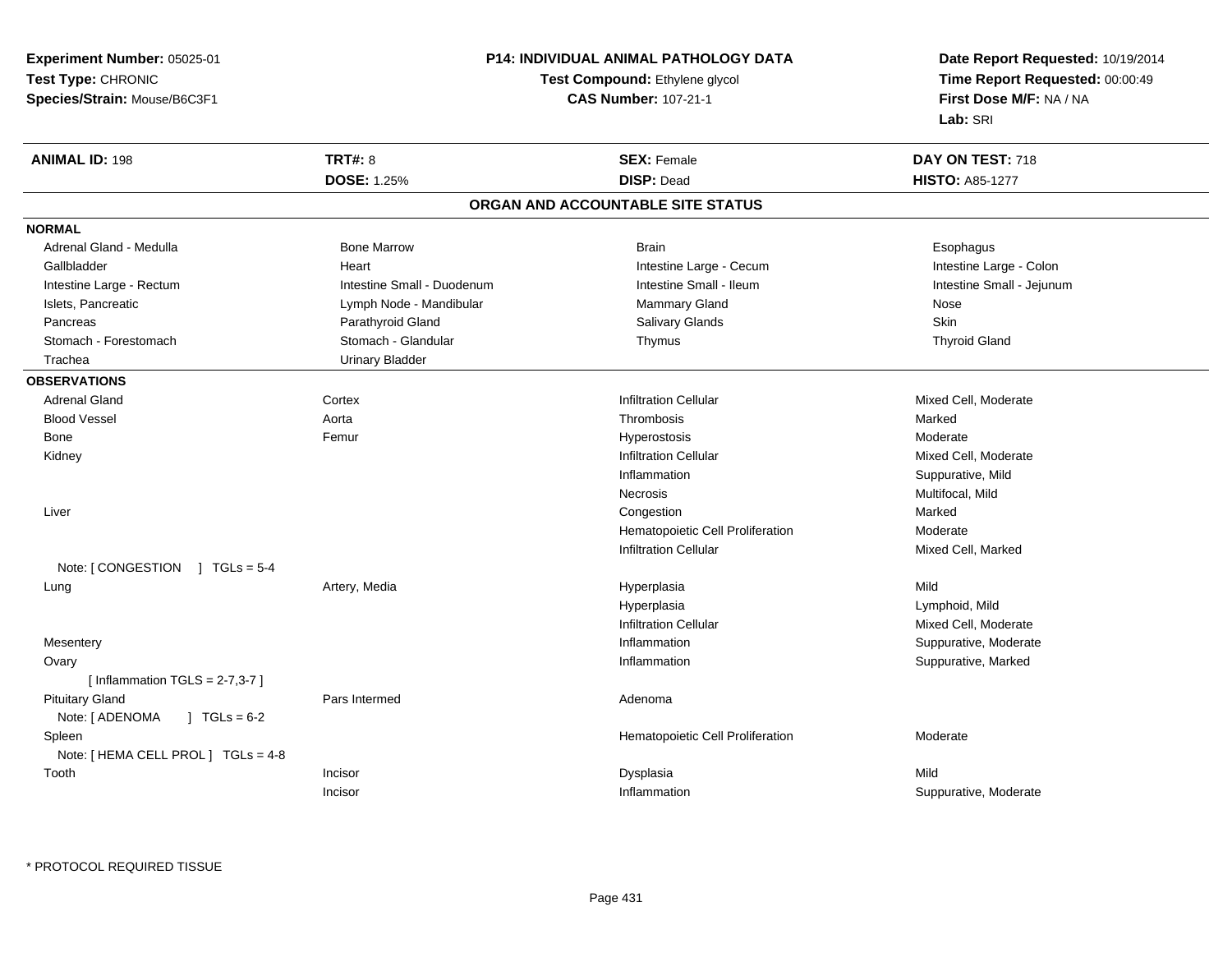| Experiment Number: 05025-01<br><b>Test Type: CHRONIC</b><br>Species/Strain: Mouse/B6C3F1 |                    | <b>P14: INDIVIDUAL ANIMAL PATHOLOGY DATA</b><br><b>Test Compound: Ethylene glycol</b><br><b>CAS Number: 107-21-1</b> | Date Report Requested: 10/19/2014<br>Time Report Requested: 00:00:49<br>First Dose M/F: NA / NA<br>Lab: SRI |
|------------------------------------------------------------------------------------------|--------------------|----------------------------------------------------------------------------------------------------------------------|-------------------------------------------------------------------------------------------------------------|
| <b>ANIMAL ID: 198</b>                                                                    | <b>TRT#: 8</b>     | <b>SEX: Female</b>                                                                                                   | <b>DAY ON TEST: 718</b>                                                                                     |
|                                                                                          | <b>DOSE: 1.25%</b> | <b>DISP: Dead</b>                                                                                                    | <b>HISTO: A85-1277</b>                                                                                      |
|                                                                                          |                    | ORGAN AND ACCOUNTABLE SITE STATUS                                                                                    |                                                                                                             |
| Uterus                                                                                   | Endometrium        | Hyperplasia                                                                                                          | Cystic, Mild                                                                                                |
| PRIMARY CAUSE OF DEATH                                                                   |                    |                                                                                                                      |                                                                                                             |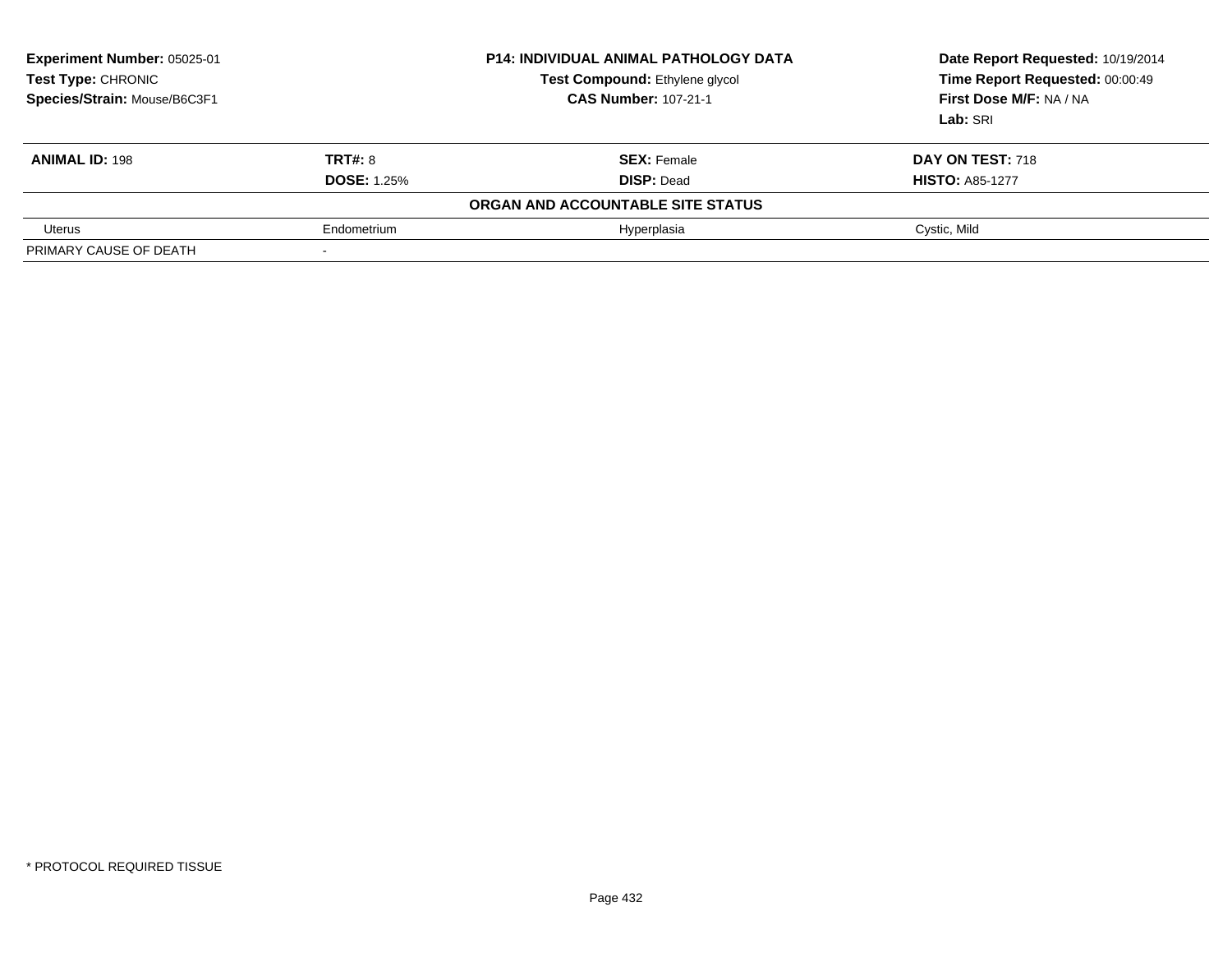| Experiment Number: 05025-01<br>Test Type: CHRONIC<br>Species/Strain: Mouse/B6C3F1 |                       | <b>P14: INDIVIDUAL ANIMAL PATHOLOGY DATA</b><br>Test Compound: Ethylene glycol<br><b>CAS Number: 107-21-1</b> | Date Report Requested: 10/19/2014<br>Time Report Requested: 00:00:49<br>First Dose M/F: NA / NA<br>Lab: SRI |
|-----------------------------------------------------------------------------------|-----------------------|---------------------------------------------------------------------------------------------------------------|-------------------------------------------------------------------------------------------------------------|
| <b>ANIMAL ID: 199</b>                                                             | <b>TRT#: 8</b>        | <b>SEX: Female</b>                                                                                            | DAY ON TEST: 736                                                                                            |
|                                                                                   | <b>DOSE: 1.25%</b>    | <b>DISP:</b> Terminal Sacrifice                                                                               | <b>HISTO: A85-1278</b>                                                                                      |
|                                                                                   |                       | ORGAN AND ACCOUNTABLE SITE STATUS                                                                             |                                                                                                             |
| <b>NORMAL</b>                                                                     |                       |                                                                                                               |                                                                                                             |
| Kidney                                                                            | Lung                  | Skin                                                                                                          |                                                                                                             |
| <b>OBSERVATIONS</b>                                                               |                       |                                                                                                               |                                                                                                             |
| Liver                                                                             |                       | Inflammation                                                                                                  | Multifocal, Minimal                                                                                         |
| <b>Thyroid Gland</b>                                                              | <b>Follicular Cel</b> | Hyperplasia                                                                                                   | Minimal                                                                                                     |
| <b>Uterus</b>                                                                     | Endometrium           | Hyperplasia                                                                                                   | Cystic, Marked                                                                                              |
| [Hyperplasia TGLS = 2-7]                                                          |                       |                                                                                                               |                                                                                                             |
| PRIMARY CAUSE OF DEATH                                                            |                       |                                                                                                               |                                                                                                             |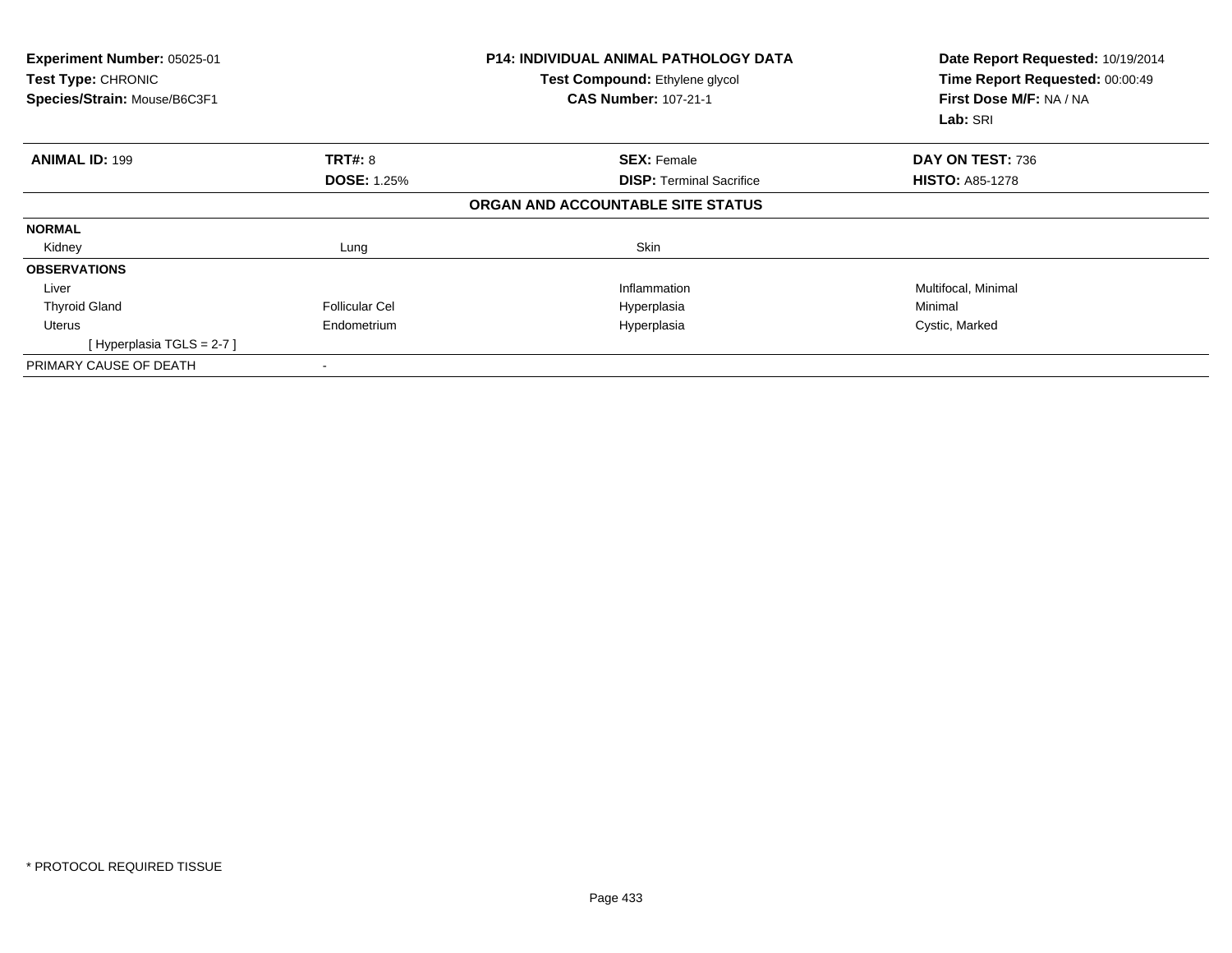| Experiment Number: 05025-01   |                           | <b>P14: INDIVIDUAL ANIMAL PATHOLOGY DATA</b> | Date Report Requested: 10/19/2014 |  |
|-------------------------------|---------------------------|----------------------------------------------|-----------------------------------|--|
| Test Type: CHRONIC            |                           | Test Compound: Ethylene glycol               | Time Report Requested: 00:00:49   |  |
| Species/Strain: Mouse/B6C3F1  |                           | <b>CAS Number: 107-21-1</b>                  | First Dose M/F: NA / NA           |  |
|                               |                           |                                              | Lab: SRI                          |  |
| <b>ANIMAL ID: 200</b>         | <b>TRT#: 8</b>            | <b>SEX: Female</b>                           | DAY ON TEST: 472                  |  |
|                               | <b>DOSE: 1.25%</b>        | <b>DISP: Dead</b>                            | <b>HISTO: A84031147</b>           |  |
|                               |                           | ORGAN AND ACCOUNTABLE SITE STATUS            |                                   |  |
| <b>NORMAL</b>                 |                           |                                              |                                   |  |
| Adrenal Gland - Cortex        | Adrenal Gland - Medulla   | Bone                                         | <b>Bone Marrow</b>                |  |
| <b>Brain</b>                  | Esophagus                 | Gallbladder                                  | Heart                             |  |
| Intestine Large - Cecum       | Intestine Large - Colon   | Intestine Large - Rectum                     | Intestine Small - Duodenum        |  |
| Intestine Small - Ileum       | Intestine Small - Jejunum | Kidney                                       | Lymph Node - Mandibular           |  |
| Mammary Gland                 | Nose                      | Parathyroid Gland                            | <b>Pituitary Gland</b>            |  |
| <b>Salivary Glands</b>        | Skin                      | Spleen                                       | Stomach - Forestomach             |  |
| Stomach - Glandular           | Thymus                    | <b>Thyroid Gland</b>                         | Trachea                           |  |
| <b>AUTO PRECLUDES DIAG.</b>   |                           |                                              |                                   |  |
| Islets, Pancreatic            | Pancreas                  | <b>Urinary Bladder</b>                       |                                   |  |
| <b>OBSERVATIONS</b>           |                           |                                              |                                   |  |
| Liver                         |                           | <b>Infiltration Cellular</b>                 | Mixed Cell, Mild                  |  |
| Lung                          |                           | Alveolar/Bronchiolar Adenoma                 |                                   |  |
|                               |                           | Congestion                                   | Moderate                          |  |
| Ovary                         |                           | Inflammation                                 | Suppurative, Marked               |  |
| [Inflammation TGLS = $2-22$ ] |                           |                                              |                                   |  |
| <b>Uterus</b>                 |                           | Inflammation                                 | Suppurative, Moderate             |  |
| PRIMARY CAUSE OF DEATH        |                           |                                              |                                   |  |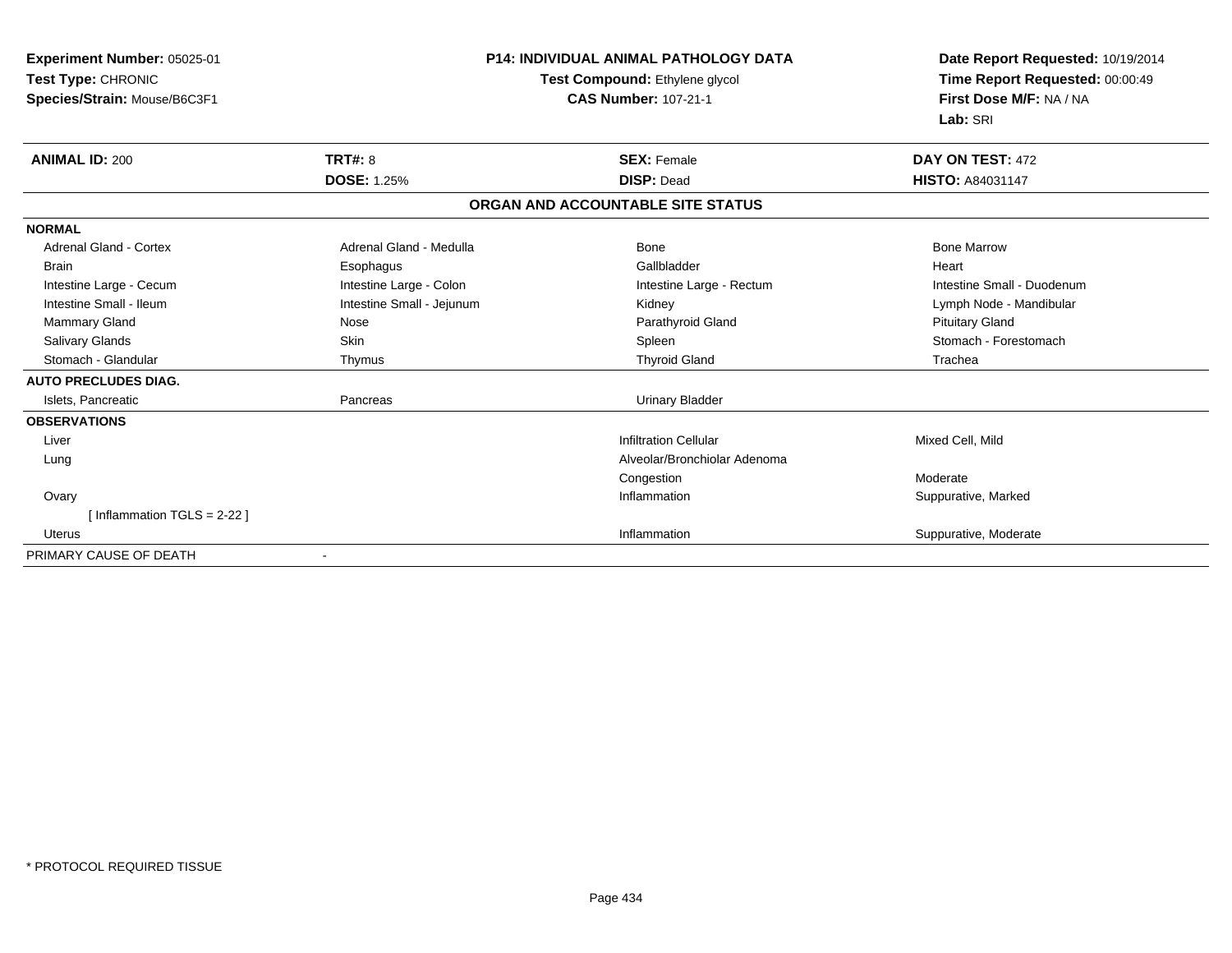| <b>Experiment Number: 05025-01</b>             |                                | P14: INDIVIDUAL ANIMAL PATHOLOGY DATA | Date Report Requested: 10/19/2014 |  |
|------------------------------------------------|--------------------------------|---------------------------------------|-----------------------------------|--|
| Test Type: CHRONIC                             | Test Compound: Ethylene glycol |                                       | Time Report Requested: 00:00:49   |  |
| Species/Strain: Mouse/B6C3F1                   |                                | <b>CAS Number: 107-21-1</b>           | First Dose M/F: NA / NA           |  |
|                                                |                                |                                       | Lab: SRI                          |  |
| <b>ANIMAL ID: 201</b>                          | <b>TRT#: 8</b>                 | <b>SEX: Female</b>                    | DAY ON TEST: 644                  |  |
|                                                | <b>DOSE: 1.25%</b>             | <b>DISP: Moribund</b>                 | <b>HISTO: A85-1280</b>            |  |
|                                                |                                | ORGAN AND ACCOUNTABLE SITE STATUS     |                                   |  |
| <b>NORMAL</b>                                  |                                |                                       |                                   |  |
| <b>Adrenal Gland - Cortex</b>                  | Adrenal Gland - Medulla        | Bone                                  | <b>Bone Marrow</b>                |  |
| Esophagus                                      | Gallbladder                    | Heart                                 | Intestine Large - Cecum           |  |
| Intestine Large - Colon                        | Intestine Large - Rectum       | Intestine Small - Duodenum            | Intestine Small - Ileum           |  |
| Intestine Small - Jejunum                      | Islets, Pancreatic             | Kidney                                | Liver                             |  |
| Lymph Node - Mandibular                        | Mammary Gland                  | Nose                                  | Ovary                             |  |
| Pancreas                                       | Parathyroid Gland              | <b>Salivary Glands</b>                | <b>Skin</b>                       |  |
| Stomach - Forestomach                          | Stomach - Glandular            | Thymus                                | Trachea                           |  |
| <b>Urinary Bladder</b>                         |                                |                                       |                                   |  |
| <b>OBSERVATIONS</b>                            |                                |                                       |                                   |  |
| <b>Brain</b>                                   |                                | Compression                           | Moderate                          |  |
| Note: $\lceil$ COMPRESSION $\lceil$ TGLs = 2-1 |                                |                                       |                                   |  |
| Lung                                           |                                | Alveolar/Bronchiolar Adenoma          |                                   |  |
| <b>Pituitary Gland</b>                         | <b>Pars Distalis</b>           | Adenoma                               |                                   |  |
| $1 TGLs = 1-2$<br>Note: [ ADENOMA              |                                |                                       |                                   |  |
| Spleen                                         |                                | Hematopoietic Cell Proliferation      | Mild                              |  |
| <b>Thyroid Gland</b>                           | <b>Follicular Cel</b>          | Adenoma                               |                                   |  |
|                                                | <b>Follicular Cel</b>          | Hyperplasia                           | Mild                              |  |
| Uterus                                         | Endometrium                    | Hyperplasia                           | Cystic, Mild                      |  |
| PRIMARY CAUSE OF DEATH                         |                                |                                       |                                   |  |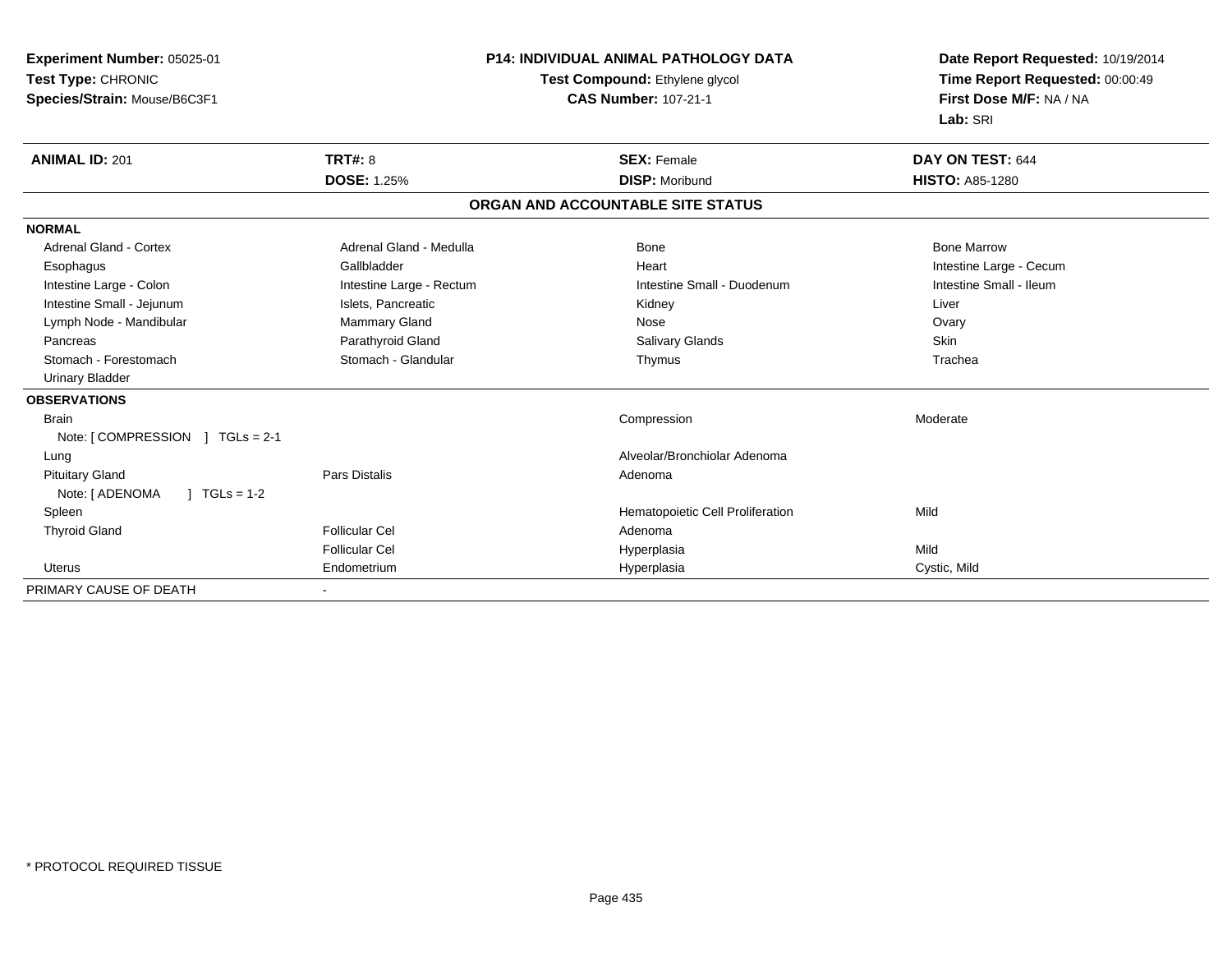**Experiment Number:** 05025-01**Test Type:** CHRONIC **Species/Strain:** Mouse/B6C3F1**P14: INDIVIDUAL ANIMAL PATHOLOGY DATATest Compound:** Ethylene glycol **CAS Number:** 107-21-1**Date Report Requested:** 10/19/2014**Time Report Requested:** 00:00:49**First Dose M/F:** NA / NA**Lab:** SRI**ANIMAL ID:** 202**TRT#:** 8 **SEX:** Female **DAY ON TEST:** 554 **DOSE:** 1.25% **DISP:** Dead **HISTO:** A85-1281 **ORGAN AND ACCOUNTABLE SITE STATUSNORMALAdrenal Gland - Cortex** Adrenal Gland - Medulla **Bone Adrenal Gland - Cortex Adrenal Gland - Cortex Adrenal Gland - Medulla** Bone Marrow Brain Esophagus Esophagus Gallbladder Gallbladder Gallbladder Heart Intestine Large - Cecum **Intestine Large - Colon** Intestine Large - Colon Intestine Large - Rectum Intestine Large - Rectum Intestine Small - Duodenum Intestine Small - Ileum **Intestine Small - Intestine Small - Jejunum** Intestine Small - Islets, Pancreatic **Intestine Small - Islets**, Pancreatic Kidney Lung **Lymph Node - Mandibular Mammary Gland Mammary Gland Nose Salivary Glands**  Pancreas Parathyroid Gland Pituitary Gland Salivary GlandsSkin Stomach - Forestomach Stomach Stomach Stomach Stomach Stomach Stomach - Glandular Thymus Thyroid Gland **Trachea** Trachea **Trachea** Trachea Urinary Bladder **OBSERVATIONS** Liver Hematopoietic Cell Proliferation Moderate Infiltration Cellular Mixed Cell, Moderate Lymph Node Mediastinal Hyperplasia Moderate Mediastinal Inflammation Suppurative, Moderate Renal Inflammation Suppurative, Moderate Note: [ INFLAMMATION ] TGLs = 6-11 Note: [ INFLAMMATION ] TGLs = 5-3**Mesentery** y the control of the control of the control of the control of the control of the control of the control of the control of the control of the control of the control of the control of the control of the control of the contro Inflammation **Suppurative, Moderate**  Ovaryy the control of the control of the control of the control of the control of the control of the control of the control of the control of the control of the control of the control of the control of the control of the contro Inflammation **Suppurative, Marked**  $[$  Inflammation TGLS = 3-7,2-7  $]$  SpleenHematopoietic Cell Proliferation Moderate Note: [ HEMA CELL PROL ] TGLs = 4-8 Uterus Endometriumm and the Hyperplasia Cystic, Moderate Cystic, Moderate PRIMARY CAUSE OF DEATH-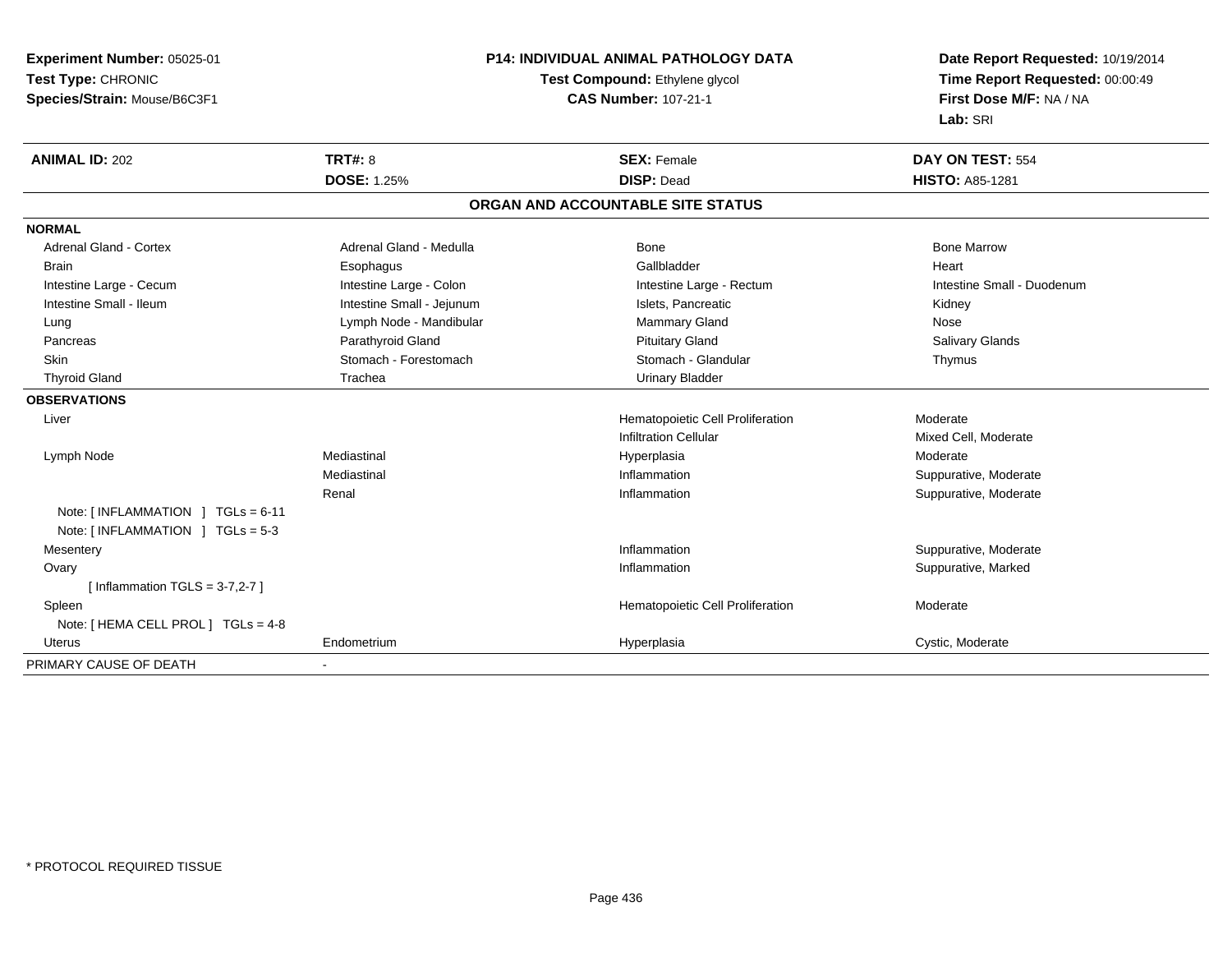| Experiment Number: 05025-01<br>Test Type: CHRONIC<br>Species/Strain: Mouse/B6C3F1 |                    | <b>P14: INDIVIDUAL ANIMAL PATHOLOGY DATA</b><br>Test Compound: Ethylene glycol<br><b>CAS Number: 107-21-1</b> | Date Report Requested: 10/19/2014<br>Time Report Requested: 00:00:49<br>First Dose M/F: NA / NA<br>Lab: SRI |
|-----------------------------------------------------------------------------------|--------------------|---------------------------------------------------------------------------------------------------------------|-------------------------------------------------------------------------------------------------------------|
| <b>ANIMAL ID: 203</b>                                                             | TRT#: 8            | <b>SEX: Female</b>                                                                                            | DAY ON TEST: 736                                                                                            |
|                                                                                   | <b>DOSE: 1.25%</b> | <b>DISP: Terminal Sacrifice</b>                                                                               | <b>HISTO: A85-1282</b>                                                                                      |
|                                                                                   |                    | ORGAN AND ACCOUNTABLE SITE STATUS                                                                             |                                                                                                             |
| <b>NORMAL</b>                                                                     |                    |                                                                                                               |                                                                                                             |
| Kidney                                                                            | Lung               | <b>Thyroid Gland</b>                                                                                          |                                                                                                             |
| <b>OBSERVATIONS</b>                                                               |                    |                                                                                                               |                                                                                                             |
| Liver                                                                             |                    | Inflammation                                                                                                  | Multifocal, Minimal                                                                                         |
| Uterus                                                                            | Endometrium        | Hyperplasia                                                                                                   | Cystic, Moderate                                                                                            |
|                                                                                   |                    | Inflammation                                                                                                  | Suppurative, Mild                                                                                           |
| [Inflammation TGLS = $1-7$ ]                                                      |                    |                                                                                                               |                                                                                                             |
| PRIMARY CAUSE OF DEATH                                                            |                    |                                                                                                               |                                                                                                             |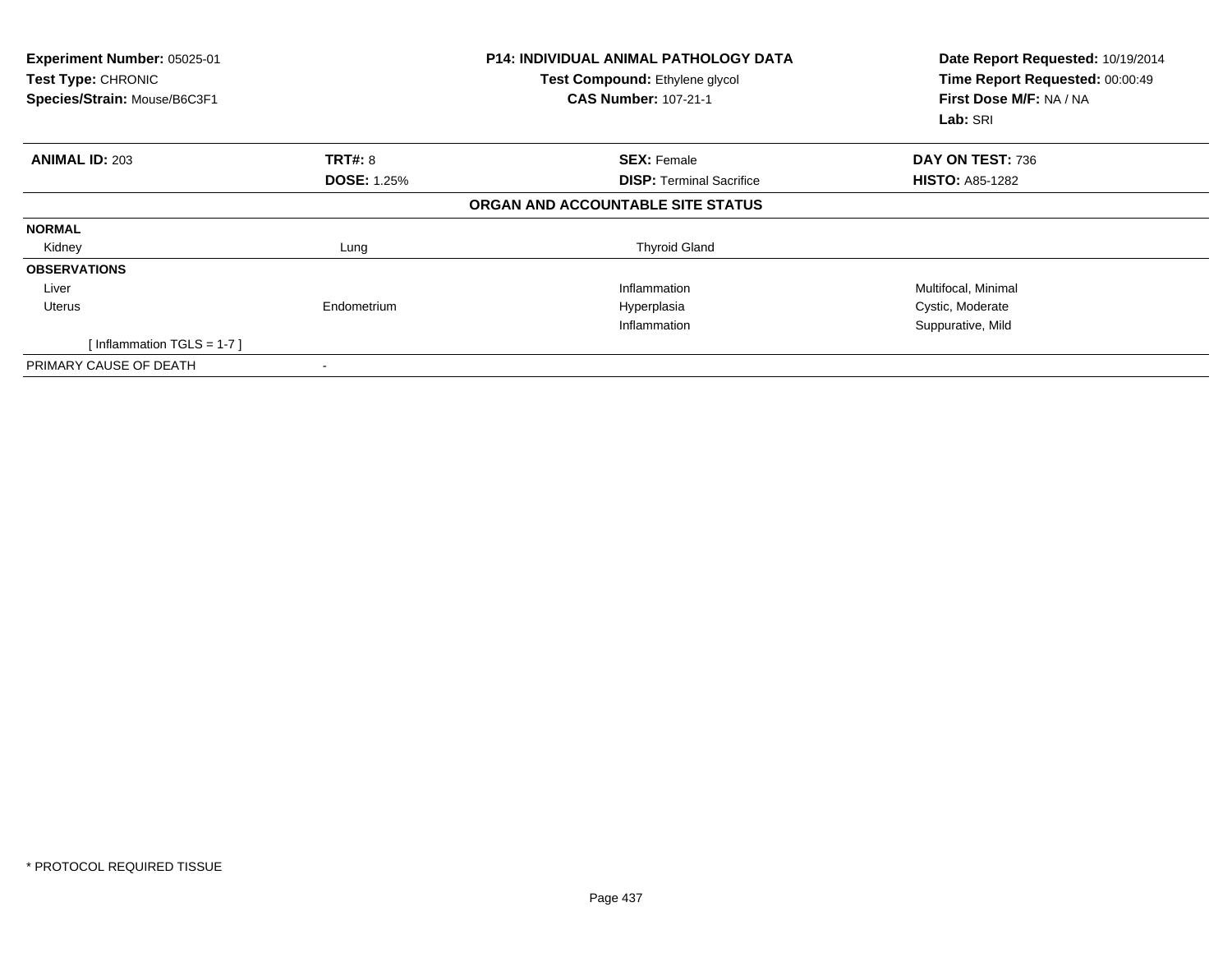| Experiment Number: 05025-01<br><b>Test Type: CHRONIC</b><br>Species/Strain: Mouse/B6C3F1 |                       | P14: INDIVIDUAL ANIMAL PATHOLOGY DATA<br>Test Compound: Ethylene glycol<br><b>CAS Number: 107-21-1</b> | Date Report Requested: 10/19/2014<br>Time Report Requested: 00:00:49<br>First Dose M/F: NA / NA<br>Lab: SRI |
|------------------------------------------------------------------------------------------|-----------------------|--------------------------------------------------------------------------------------------------------|-------------------------------------------------------------------------------------------------------------|
| <b>ANIMAL ID: 204</b>                                                                    | <b>TRT#: 8</b>        | <b>SEX: Female</b>                                                                                     | DAY ON TEST: 736                                                                                            |
|                                                                                          | <b>DOSE: 1.25%</b>    | <b>DISP: Terminal Sacrifice</b>                                                                        | <b>HISTO: A85-1283</b>                                                                                      |
|                                                                                          |                       | ORGAN AND ACCOUNTABLE SITE STATUS                                                                      |                                                                                                             |
| <b>NORMAL</b>                                                                            |                       |                                                                                                        |                                                                                                             |
| Kidney                                                                                   | Lung                  |                                                                                                        |                                                                                                             |
| <b>OBSERVATIONS</b>                                                                      |                       |                                                                                                        |                                                                                                             |
| Liver                                                                                    |                       | Hepatocellular Carcinoma                                                                               |                                                                                                             |
| [ Hepatocellular Carcinoma TGLS = 3-12 ]                                                 |                       |                                                                                                        |                                                                                                             |
| Skin                                                                                     |                       | Inflammation                                                                                           | Chronic, Minimal                                                                                            |
| [Inflammation TGLS = $1-11$ ]                                                            |                       |                                                                                                        |                                                                                                             |
| <b>Thyroid Gland</b>                                                                     | <b>Follicular Cel</b> | Hyperplasia                                                                                            | Minimal                                                                                                     |
| Uterus                                                                                   | Endometrium           | Hyperplasia                                                                                            | Cystic, Moderate                                                                                            |
| [Hyperplasia TGLS = $2-7$ ]                                                              |                       |                                                                                                        |                                                                                                             |
| PRIMARY CAUSE OF DEATH                                                                   |                       |                                                                                                        |                                                                                                             |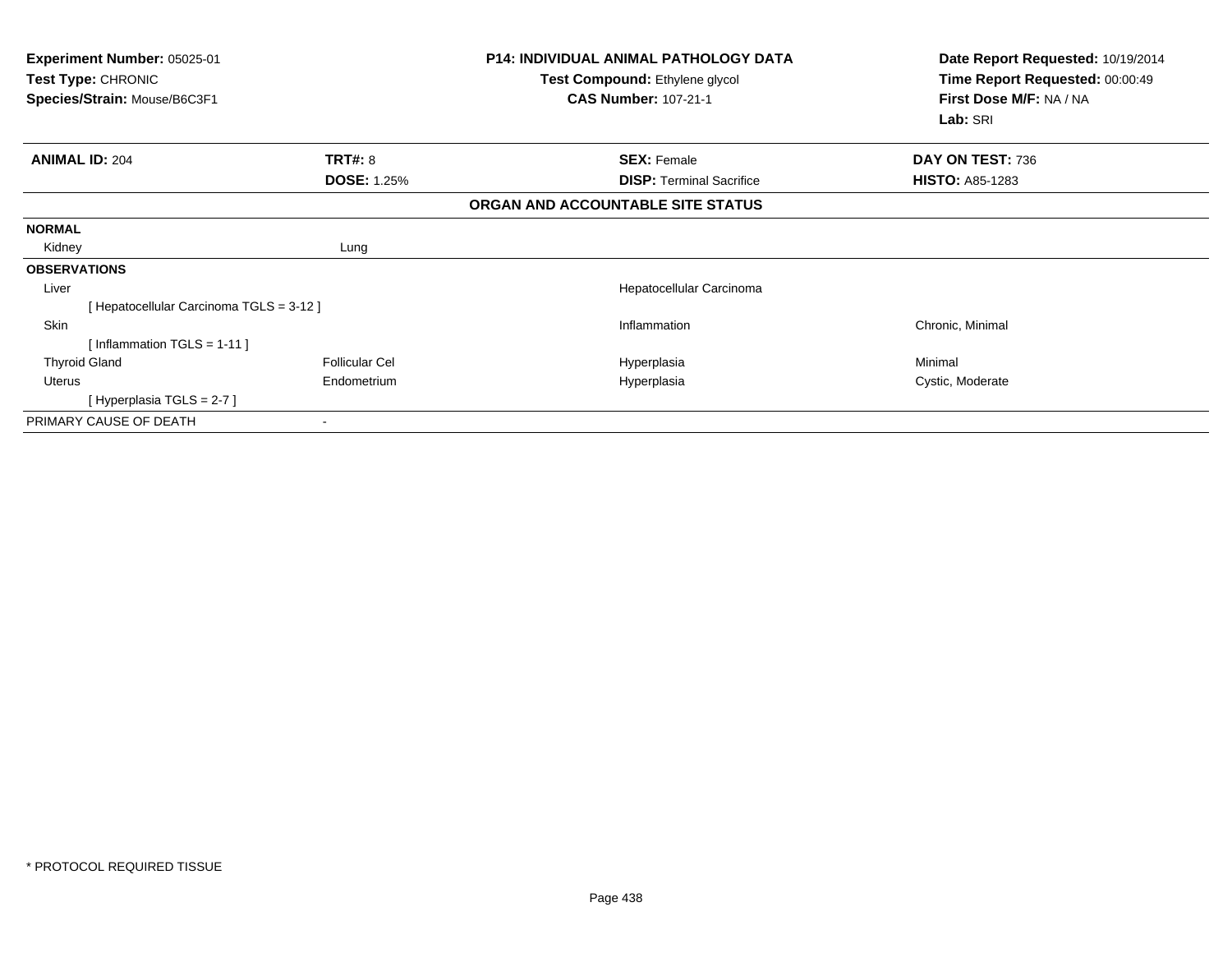**Experiment Number:** 05025-01**Test Type:** CHRONIC **Species/Strain:** Mouse/B6C3F1**P14: INDIVIDUAL ANIMAL PATHOLOGY DATATest Compound:** Ethylene glycol **CAS Number:** 107-21-1**Date Report Requested:** 10/19/2014**Time Report Requested:** 00:00:49**First Dose M/F:** NA / NA**Lab:** SRI**ANIMAL ID:** 205**TRT#:** 8 **SEX:** Female **SEX: Female DAY ON TEST:** 696 **DOSE:** 1.25%**DISP:** Moribund **HISTO:** A85-1284 **ORGAN AND ACCOUNTABLE SITE STATUSNORMALAdrenal Gland - Cortex** Adrenal Gland - Medulla **Bone Adrenal Gland - Cortex Adrenal Gland - Cortex Adrenal Gland - Medulla** Bone Marrow Esophagus Gallbladder Gallbladder Annual Heart Heart Intestine Large - Cecum Intestine Small - Ileum Intestine Large - Colon **Intestine Large - Rectum** Intestine Small - Duodenum Intestine Small - Duodenum Intestine Small - Jejunum **Intestine Small - Jejunum** Islets, Pancreatic **Nose** Mammary Gland Nose **Skin**  Pancreas Parathyroid Gland Salivary Glands Skin**Urinary Bladder** Stomach - Forestomach **Stomach - Stomach - Glandular** Trachea Urinary Bladder Trachea **OBSERVATIONS** Brain Lymphoma Malignant Histiocytic Kidney Renal Tubule Degeneration Hyaline, Minimal Liver Lymphoma Malignant HistiocyticNote: [ LYMPH MAL HIST ] TGLs = 8-4 Lung Lymphoma Malignant Histiocytic Lymph Node Axillary Lymphoma Malignant Histiocytic Iliac Lymphoma Malignant Histiocytic Inguinal Lymphoma Malignant Histiocytic**Lymphoma Malignant Histiocytic CO** Mandibular Lymphoma Malignant HistiocyticMediastinal Lymphoma Malignant Histiocytic MesentericRenal Lymphoma Malignant Histiocytic[ Lymphoma Malignant Histiocytic TGLS = 4-4 ][ Lymphoma Malignant Histiocytic TGLS = 12-3 ][ Lymphoma Malignant Histiocytic TGLS = 10-15 ][ Lymphoma Malignant Histiocytic TGLS = 5-13 ][ Lymphoma Malignant Histiocytic TGLS = 7-6 ][ Lymphoma Malignant Histiocytic TGLS = 9-14 ][ Lymphoma Malignant Histiocytic TGLS = 3-16 ]**Ovary**  Lymphoma Malignant Histiocytic Pituitary Glandd and the contract of Pars Distalis and the contract of Adenoma and Adenoma and the Adenoma and the Adenoma and  $\lambda$ Lymphoma Malignant Histiocyticn Moderate Cell Proliferation and Moderate Cell Proliferation and Moderate Cell Proliferation and Moderate Cell Proliferation and Moderate Cell Proliferation and Moderate Cell Proliferation and Moderate Cell Proliferation Spleen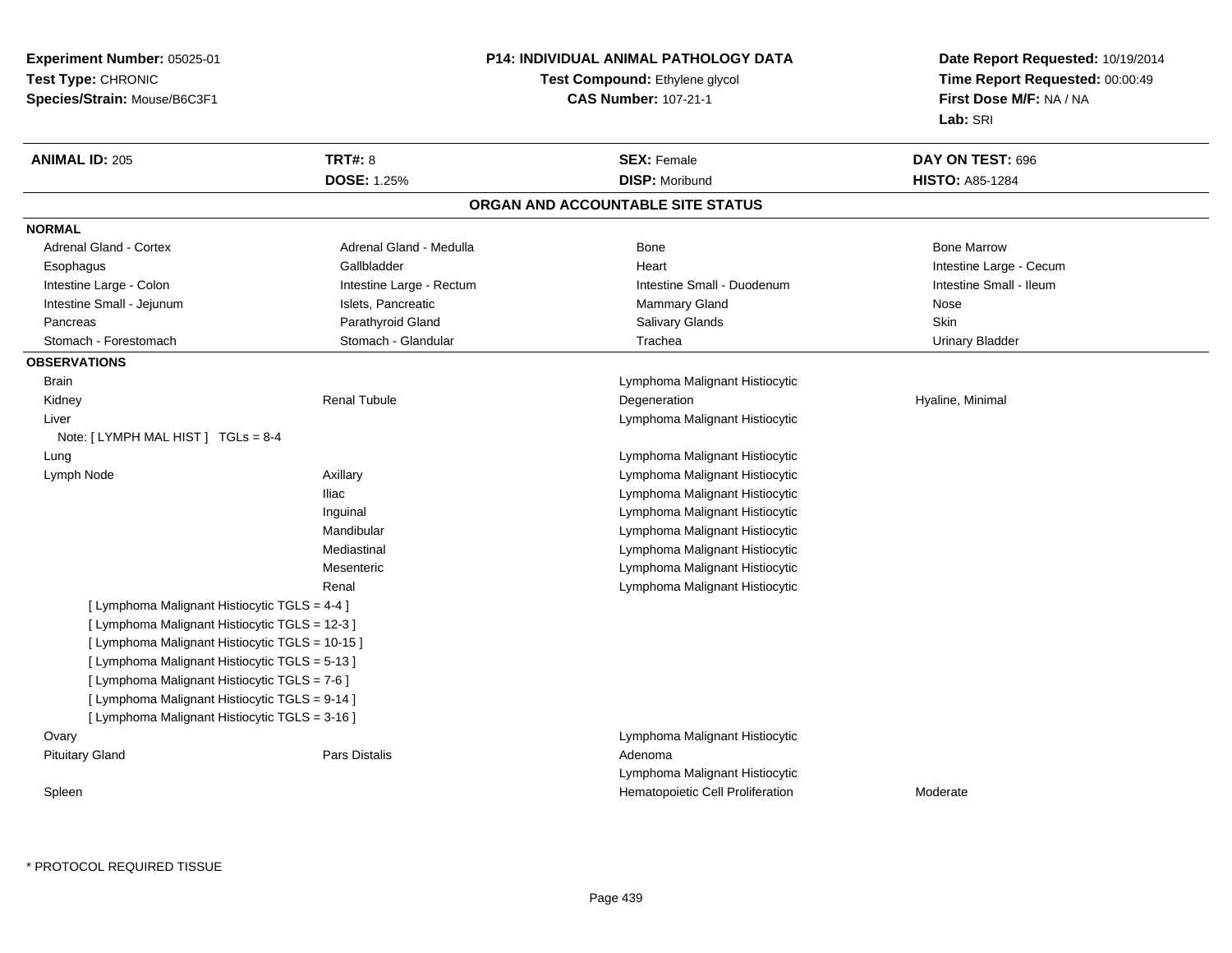| Experiment Number: 05025-01<br><b>Test Type: CHRONIC</b><br>Species/Strain: Mouse/B6C3F1 |                    | <b>P14: INDIVIDUAL ANIMAL PATHOLOGY DATA</b><br><b>Test Compound:</b> Ethylene glycol<br><b>CAS Number: 107-21-1</b> | Date Report Requested: 10/19/2014<br>Time Report Requested: 00:00:49<br><b>First Dose M/F: NA / NA</b><br>Lab: SRI |
|------------------------------------------------------------------------------------------|--------------------|----------------------------------------------------------------------------------------------------------------------|--------------------------------------------------------------------------------------------------------------------|
| <b>ANIMAL ID: 205</b>                                                                    | TRT#: 8            | <b>SEX: Female</b>                                                                                                   | DAY ON TEST: 696                                                                                                   |
|                                                                                          | <b>DOSE: 1.25%</b> | <b>DISP: Moribund</b>                                                                                                | <b>HISTO: A85-1284</b>                                                                                             |
|                                                                                          |                    | ORGAN AND ACCOUNTABLE SITE STATUS                                                                                    |                                                                                                                    |
|                                                                                          |                    | Lymphoma Malignant Histiocytic                                                                                       |                                                                                                                    |
| [ Lymphoma Malignant Histiocytic TGLS = 6-8 ]                                            |                    |                                                                                                                      |                                                                                                                    |
| Thymus                                                                                   |                    | Lymphoma Malignant Histiocytic                                                                                       |                                                                                                                    |
| <b>Thyroid Gland</b>                                                                     |                    | Degeneration                                                                                                         | Cystic, Mild                                                                                                       |
| Uterus                                                                                   | Endometrium        | Hyperplasia                                                                                                          | Cystic, Mild                                                                                                       |
| PRIMARY CAUSE OF DEATH                                                                   |                    |                                                                                                                      |                                                                                                                    |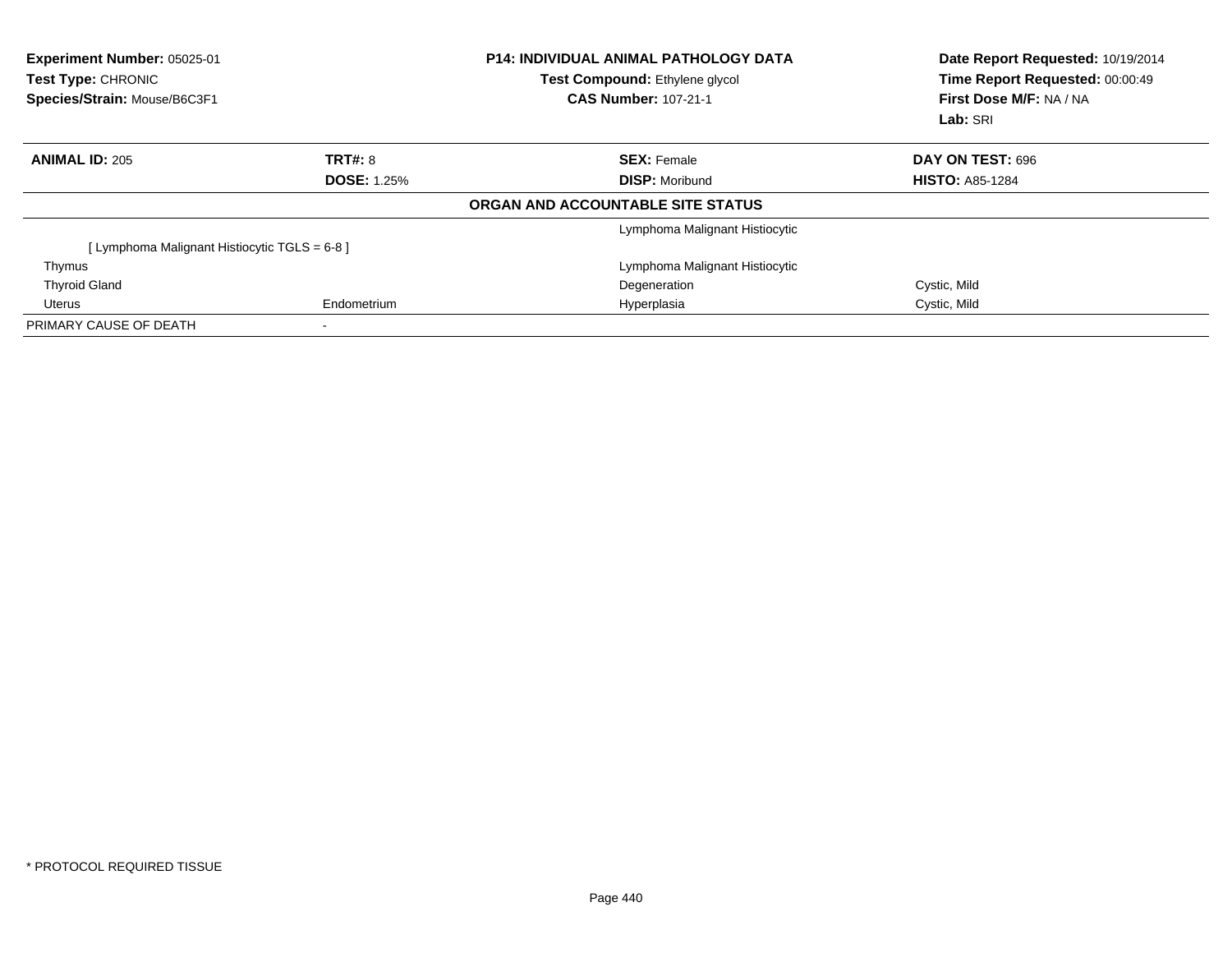| Experiment Number: 05025-01<br>Test Type: CHRONIC<br>Species/Strain: Mouse/B6C3F1 |                       | <b>P14: INDIVIDUAL ANIMAL PATHOLOGY DATA</b><br>Test Compound: Ethylene glycol<br><b>CAS Number: 107-21-1</b> | Date Report Requested: 10/19/2014<br>Time Report Requested: 00:00:49<br>First Dose M/F: NA / NA<br>Lab: SRI |
|-----------------------------------------------------------------------------------|-----------------------|---------------------------------------------------------------------------------------------------------------|-------------------------------------------------------------------------------------------------------------|
| <b>ANIMAL ID: 206</b>                                                             | TRT#: 8               | <b>SEX: Female</b>                                                                                            | DAY ON TEST: 736                                                                                            |
|                                                                                   | <b>DOSE: 1.25%</b>    | <b>DISP: Terminal Sacrifice</b>                                                                               | <b>HISTO: A85-1285</b>                                                                                      |
|                                                                                   |                       | ORGAN AND ACCOUNTABLE SITE STATUS                                                                             |                                                                                                             |
| <b>NORMAL</b>                                                                     |                       |                                                                                                               |                                                                                                             |
| Liver                                                                             | Skin                  |                                                                                                               |                                                                                                             |
| <b>OBSERVATIONS</b>                                                               |                       |                                                                                                               |                                                                                                             |
| Kidney                                                                            |                       | Nephropathy                                                                                                   | Minimal                                                                                                     |
| Lung                                                                              | Artery, Media         | Hyperplasia                                                                                                   | Mild                                                                                                        |
|                                                                                   |                       | Hyperplasia                                                                                                   | Lymphoid, Minimal                                                                                           |
| <b>Thyroid Gland</b>                                                              | <b>Follicular Cel</b> | Hyperplasia                                                                                                   | Minimal                                                                                                     |
| PRIMARY CAUSE OF DEATH                                                            |                       |                                                                                                               |                                                                                                             |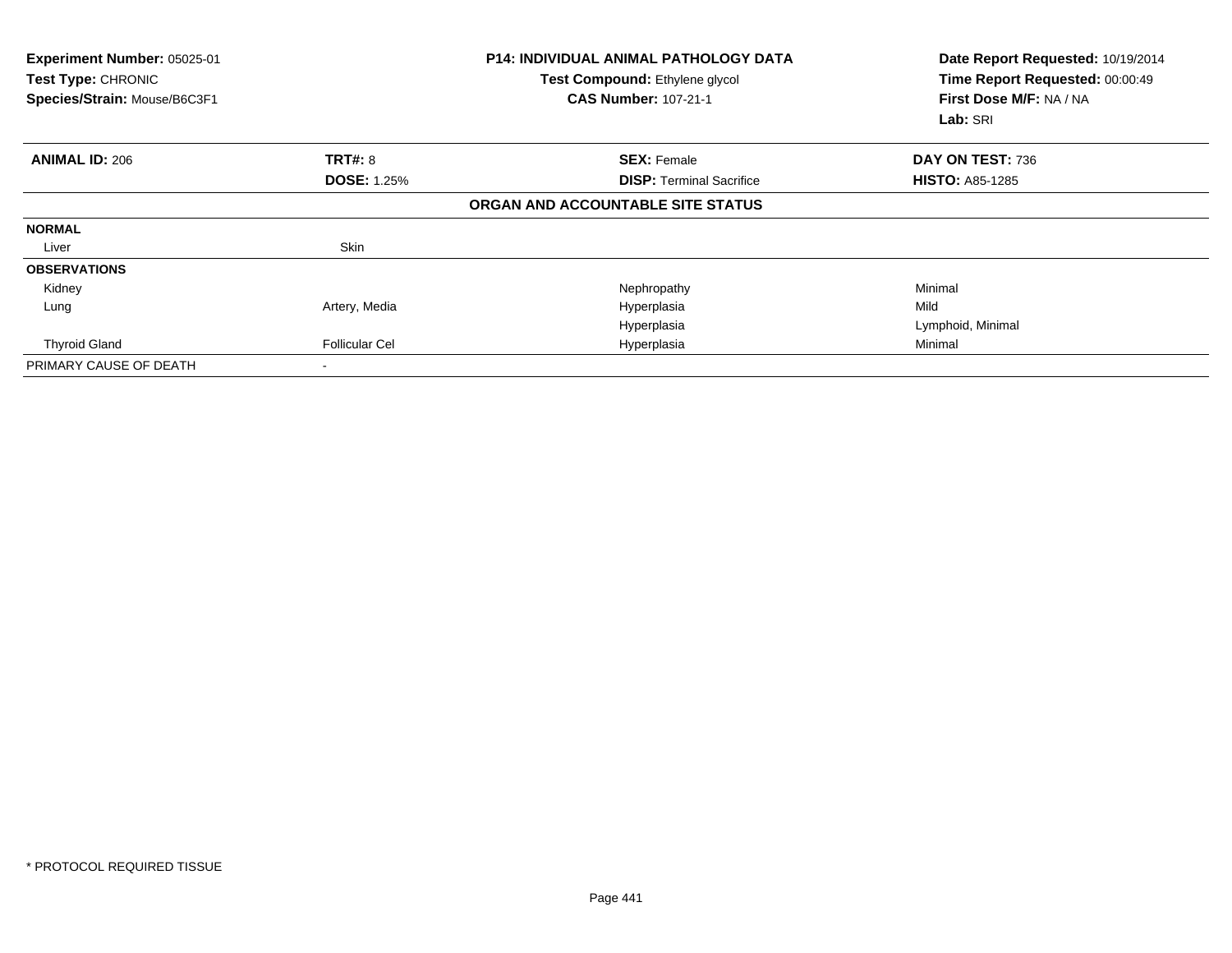| Experiment Number: 05025-01                           |                           | <b>P14: INDIVIDUAL ANIMAL PATHOLOGY DATA</b> | Date Report Requested: 10/19/2014<br>Time Report Requested: 00:00:49 |
|-------------------------------------------------------|---------------------------|----------------------------------------------|----------------------------------------------------------------------|
| Test Type: CHRONIC                                    |                           | Test Compound: Ethylene glycol               |                                                                      |
| Species/Strain: Mouse/B6C3F1                          |                           | <b>CAS Number: 107-21-1</b>                  | First Dose M/F: NA / NA                                              |
|                                                       |                           |                                              | Lab: SRI                                                             |
| <b>ANIMAL ID: 207</b>                                 | <b>TRT#: 8</b>            | <b>SEX: Female</b>                           | DAY ON TEST: 725                                                     |
|                                                       | <b>DOSE: 1.25%</b>        | <b>DISP: Dead</b>                            | <b>HISTO: A85-1286</b>                                               |
|                                                       |                           | ORGAN AND ACCOUNTABLE SITE STATUS            |                                                                      |
| <b>NORMAL</b>                                         |                           |                                              |                                                                      |
| <b>Adrenal Gland - Cortex</b>                         | Adrenal Gland - Medulla   | Bone                                         | <b>Bone Marrow</b>                                                   |
| <b>Brain</b>                                          | Esophagus                 | Gallbladder                                  | Heart                                                                |
| Intestine Large - Cecum                               | Intestine Large - Colon   | Intestine Large - Rectum                     | Intestine Small - Duodenum                                           |
| Intestine Small - Ileum                               | Intestine Small - Jejunum | Islets, Pancreatic                           | Kidney                                                               |
| Lung                                                  | Lymph Node - Mandibular   | Mammary Gland                                | Nose                                                                 |
| Ovary                                                 | Pancreas                  | Parathyroid Gland                            | <b>Salivary Glands</b>                                               |
| Spleen                                                | Stomach - Forestomach     | Stomach - Glandular                          | Thymus                                                               |
| <b>Thyroid Gland</b>                                  | Trachea                   | <b>Urinary Bladder</b>                       |                                                                      |
| <b>OBSERVATIONS</b>                                   |                           |                                              |                                                                      |
| Liver                                                 |                           | Hepatocellular Carcinoma                     |                                                                      |
|                                                       |                           | <b>Infiltration Cellular</b>                 | Mixed Cell, Mild                                                     |
| Note: [ HEPATOCLR CARC ] TGLs = 4-13                  |                           |                                              |                                                                      |
| <b>Pituitary Gland</b>                                | <b>Pars Distalis</b>      | Adenoma                                      |                                                                      |
| <b>Skin</b>                                           |                           | Inflammation                                 | Chronic, Mild                                                        |
| Note: $\lceil$ INFLAMMATION $\lceil$ TGLs = 1-11,2-12 |                           |                                              |                                                                      |
| <b>Tissue NOS</b>                                     |                           | Sarcoma                                      |                                                                      |
| Note: [ SARCOMA<br>$\sqrt{1}$ TGLs = 5-14             |                           |                                              |                                                                      |
| <b>Uterus</b>                                         | Endometrium               | Hyperplasia                                  | Cystic, Moderate                                                     |
| Note: [ HYPERPLASIA ] TGLs = 3-7                      |                           |                                              |                                                                      |
| PRIMARY CAUSE OF DEATH                                | $\blacksquare$            |                                              |                                                                      |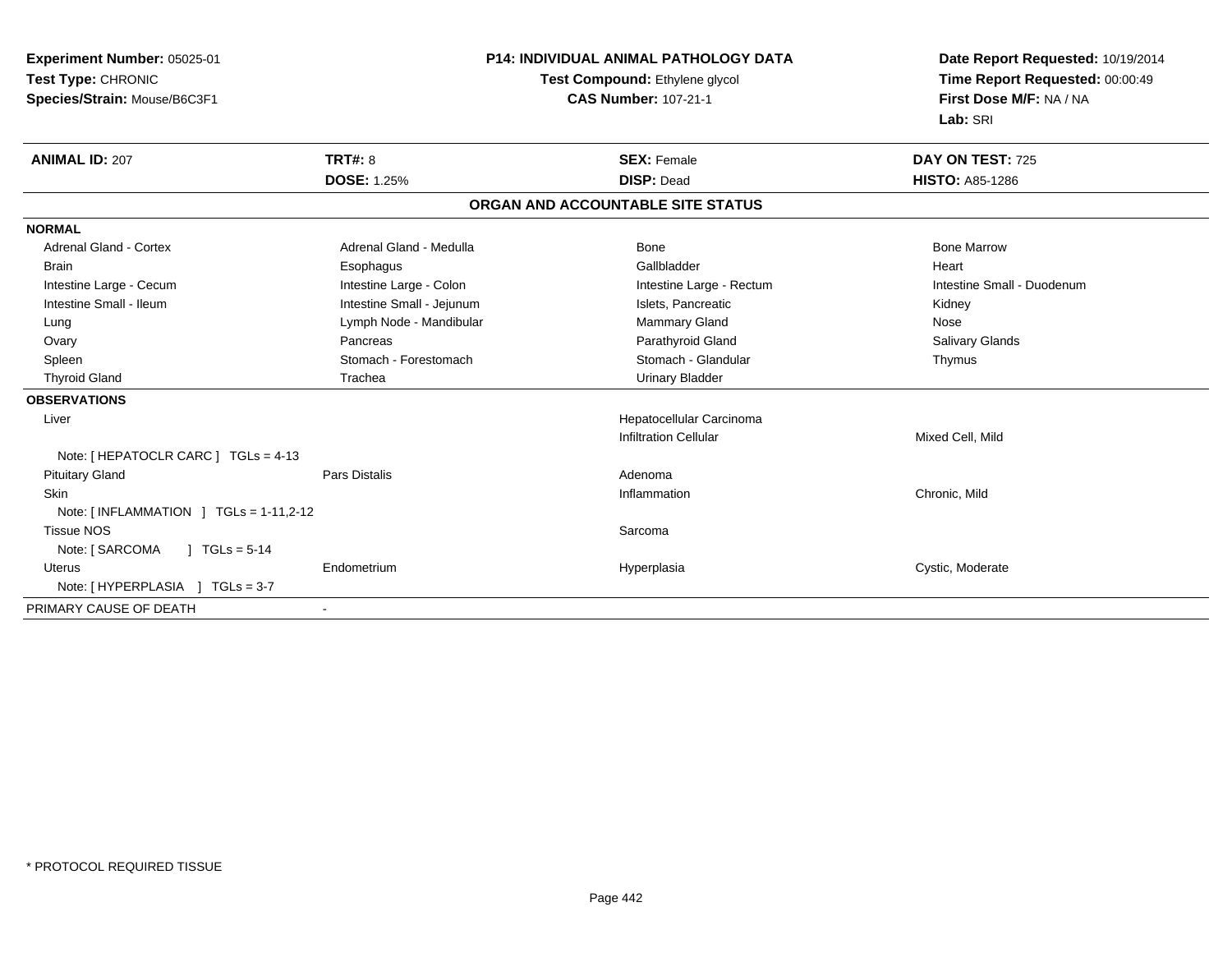| Experiment Number: 05025-01<br><b>Test Type: CHRONIC</b><br>Species/Strain: Mouse/B6C3F1 |                      | <b>P14: INDIVIDUAL ANIMAL PATHOLOGY DATA</b><br>Test Compound: Ethylene glycol<br><b>CAS Number: 107-21-1</b> | Date Report Requested: 10/19/2014<br>Time Report Requested: 00:00:49<br>First Dose M/F: NA / NA<br>Lab: SRI |
|------------------------------------------------------------------------------------------|----------------------|---------------------------------------------------------------------------------------------------------------|-------------------------------------------------------------------------------------------------------------|
| <b>ANIMAL ID: 208</b>                                                                    | <b>TRT#: 8</b>       | <b>SEX: Female</b>                                                                                            | DAY ON TEST: 736                                                                                            |
|                                                                                          | <b>DOSE: 1.25%</b>   | <b>DISP: Terminal Sacrifice</b>                                                                               | <b>HISTO: A85-1287</b>                                                                                      |
|                                                                                          |                      | ORGAN AND ACCOUNTABLE SITE STATUS                                                                             |                                                                                                             |
| <b>NORMAL</b>                                                                            |                      |                                                                                                               |                                                                                                             |
| Skin                                                                                     | <b>Thyroid Gland</b> |                                                                                                               |                                                                                                             |
| <b>OBSERVATIONS</b>                                                                      |                      |                                                                                                               |                                                                                                             |
| Kidney                                                                                   |                      | Nephropathy                                                                                                   | Minimal                                                                                                     |
| Liver                                                                                    |                      | Hyperplasia                                                                                                   | Lymphoid, Mild                                                                                              |
|                                                                                          |                      | Inflammation                                                                                                  | Multifocal, Mild                                                                                            |
| Lung                                                                                     | Artery, Media        | Hyperplasia                                                                                                   | Mild                                                                                                        |
|                                                                                          |                      | Hyperplasia                                                                                                   | Lymphoid, Mild                                                                                              |
| <b>Uterus</b>                                                                            | Endometrium          | Hyperplasia                                                                                                   | Cystic, Mild                                                                                                |
| [Hyperplasia TGLS = 2-7]                                                                 |                      |                                                                                                               |                                                                                                             |
| PRIMARY CAUSE OF DEATH                                                                   |                      |                                                                                                               |                                                                                                             |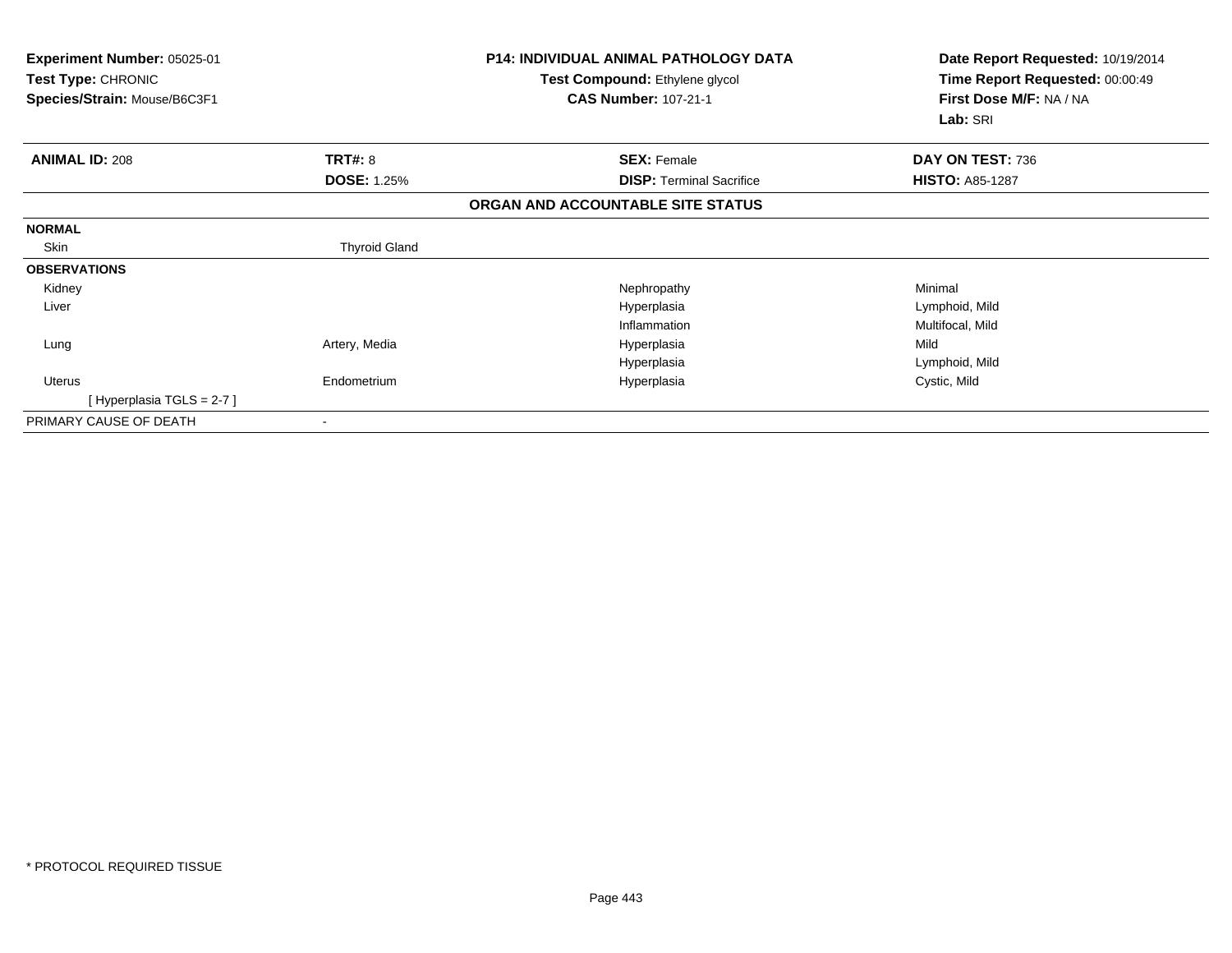| Experiment Number: 05025-01<br>Test Type: CHRONIC<br>Species/Strain: Mouse/B6C3F1 |                     | <b>P14: INDIVIDUAL ANIMAL PATHOLOGY DATA</b><br>Test Compound: Ethylene glycol<br><b>CAS Number: 107-21-1</b> | Date Report Requested: 10/19/2014<br>Time Report Requested: 00:00:49<br>First Dose M/F: NA / NA<br>Lab: SRI |
|-----------------------------------------------------------------------------------|---------------------|---------------------------------------------------------------------------------------------------------------|-------------------------------------------------------------------------------------------------------------|
| <b>ANIMAL ID: 209</b>                                                             | <b>TRT#: 8</b>      | <b>SEX: Female</b>                                                                                            | DAY ON TEST: 736                                                                                            |
|                                                                                   | <b>DOSE: 1.25%</b>  | <b>DISP:</b> Terminal Sacrifice                                                                               | <b>HISTO: A85-1288</b>                                                                                      |
|                                                                                   |                     | ORGAN AND ACCOUNTABLE SITE STATUS                                                                             |                                                                                                             |
| <b>NORMAL</b>                                                                     |                     |                                                                                                               |                                                                                                             |
| Liver                                                                             | Lung                | Skin                                                                                                          | <b>Thyroid Gland</b>                                                                                        |
| <b>OBSERVATIONS</b>                                                               |                     |                                                                                                               |                                                                                                             |
| Kidney                                                                            | <b>Renal Tubule</b> | Hyperplasia                                                                                                   | Moderate                                                                                                    |
| Lymph Node                                                                        | Mediastinal         | Hyperplasia                                                                                                   | Lymphoid, Mild                                                                                              |
| [Hyperplasia TGLS = $2-3$ ]                                                       |                     |                                                                                                               |                                                                                                             |
| PRIMARY CAUSE OF DEATH                                                            |                     |                                                                                                               |                                                                                                             |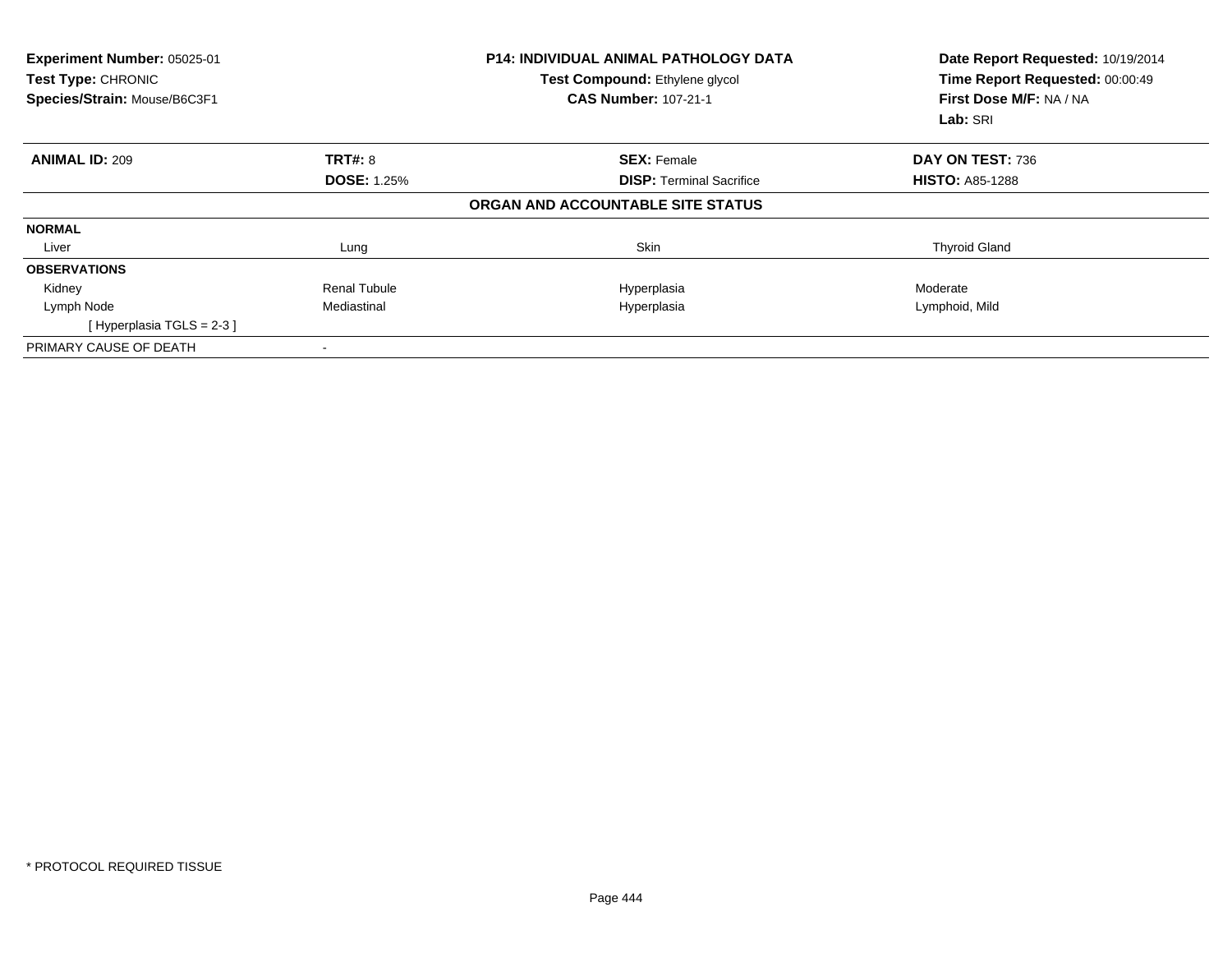| <b>Experiment Number: 05025-01</b><br>Test Type: CHRONIC<br>Species/Strain: Mouse/B6C3F1 |                       | <b>P14: INDIVIDUAL ANIMAL PATHOLOGY DATA</b><br>Test Compound: Ethylene glycol<br><b>CAS Number: 107-21-1</b> | Date Report Requested: 10/19/2014<br>Time Report Requested: 00:00:49<br>First Dose M/F: NA / NA<br>Lab: SRI |
|------------------------------------------------------------------------------------------|-----------------------|---------------------------------------------------------------------------------------------------------------|-------------------------------------------------------------------------------------------------------------|
| <b>ANIMAL ID: 210</b>                                                                    | TRT#: 8               | <b>SEX: Female</b>                                                                                            | DAY ON TEST: 737                                                                                            |
|                                                                                          | <b>DOSE: 1.25%</b>    | <b>DISP: Terminal Sacrifice</b>                                                                               | <b>HISTO: A85-1289</b>                                                                                      |
|                                                                                          |                       | ORGAN AND ACCOUNTABLE SITE STATUS                                                                             |                                                                                                             |
| <b>NORMAL</b>                                                                            |                       |                                                                                                               |                                                                                                             |
| Lung                                                                                     | Skin                  |                                                                                                               |                                                                                                             |
| <b>OBSERVATIONS</b>                                                                      |                       |                                                                                                               |                                                                                                             |
| Kidney                                                                                   |                       | Nephropathy                                                                                                   | Minimal                                                                                                     |
| Liver                                                                                    | <b>Bile Duct</b>      | Hyperplasia                                                                                                   | Minimal                                                                                                     |
|                                                                                          |                       | Hyperplasia                                                                                                   | Lymphoid, Minimal                                                                                           |
| Pancreas<br>Note: [ ATROPHY<br>$TGLs = 4-5$                                              |                       | Atrophy                                                                                                       | Diffuse, Marked                                                                                             |
| <b>Thyroid Gland</b>                                                                     | <b>Follicular Cel</b> | Hyperplasia                                                                                                   | Mild                                                                                                        |
| Uterus                                                                                   |                       | Angiectasis                                                                                                   | Mild                                                                                                        |
|                                                                                          | Endometrium           | Hyperplasia                                                                                                   | Cystic, Moderate                                                                                            |
| [Hyperplasia TGLS = 3-7]                                                                 |                       |                                                                                                               |                                                                                                             |
| PRIMARY CAUSE OF DEATH                                                                   |                       |                                                                                                               |                                                                                                             |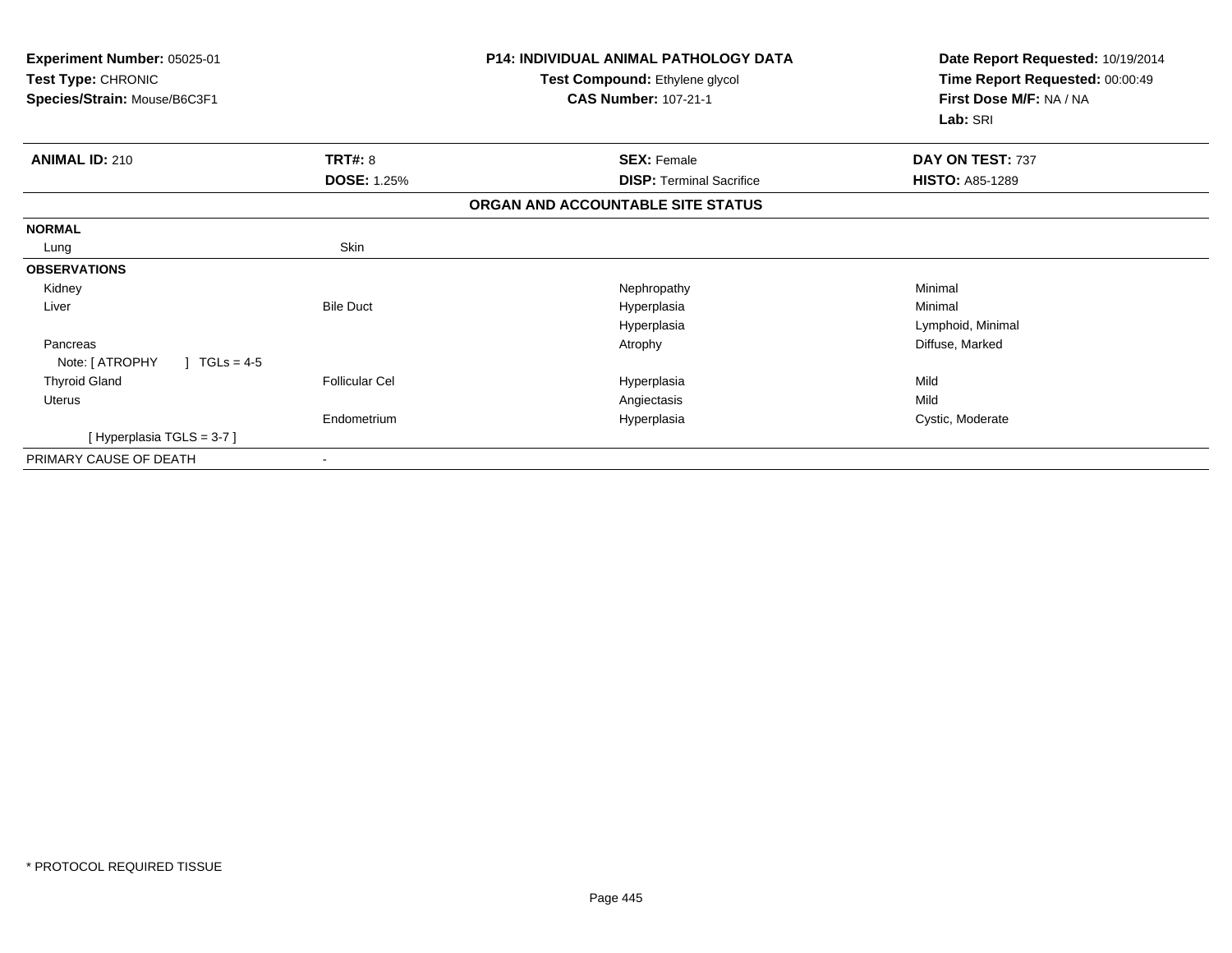**Experiment Number:** 05025-01**Test Type:** CHRONIC **Species/Strain:** Mouse/B6C3F1**P14: INDIVIDUAL ANIMAL PATHOLOGY DATATest Compound:** Ethylene glycol **CAS Number:** 107-21-1**Date Report Requested:** 10/19/2014**Time Report Requested:** 00:00:49**First Dose M/F:** NA / NA**Lab:** SRI**ANIMAL ID:** 211**TRT#:** 8 **SEX:** Female **DAY ON TEST:** 737 **DOSE:** 1.25%**DISP:** Terminal Sacrifice **HISTO:** A85-1290 **OBSERVATIONS** Kidneyy the controller of the controller of the controller of the Nephropathy the controller of the Minimal Minimal  $\lambda$  Liverr and the control of the control of the control of the control of the control of the control of the control of Lymphoid, Mild Lung Alveolar/Bronchiolar Carcinoma Hyperplasia Lymphoid, Mild Hyperplasia Macrophage, Moderate [ Alveolar/Bronchiolar Carcinoma TGLS = 3-6 ] Skinn and the control of the control of the control of the control of the control of the control of the control of the control of the control of the control of the control of the control of the control of the control of the co [ Inflammation TGLS = 1-11 ] Spleen Lymphoma Malignant Mixed [ Lymphoma Malignant Mixed TGLS = 2-8 ] Thyroid Gland Follicular Cel Hyperplasia Minimal PRIMARY CAUSE OF DEATH-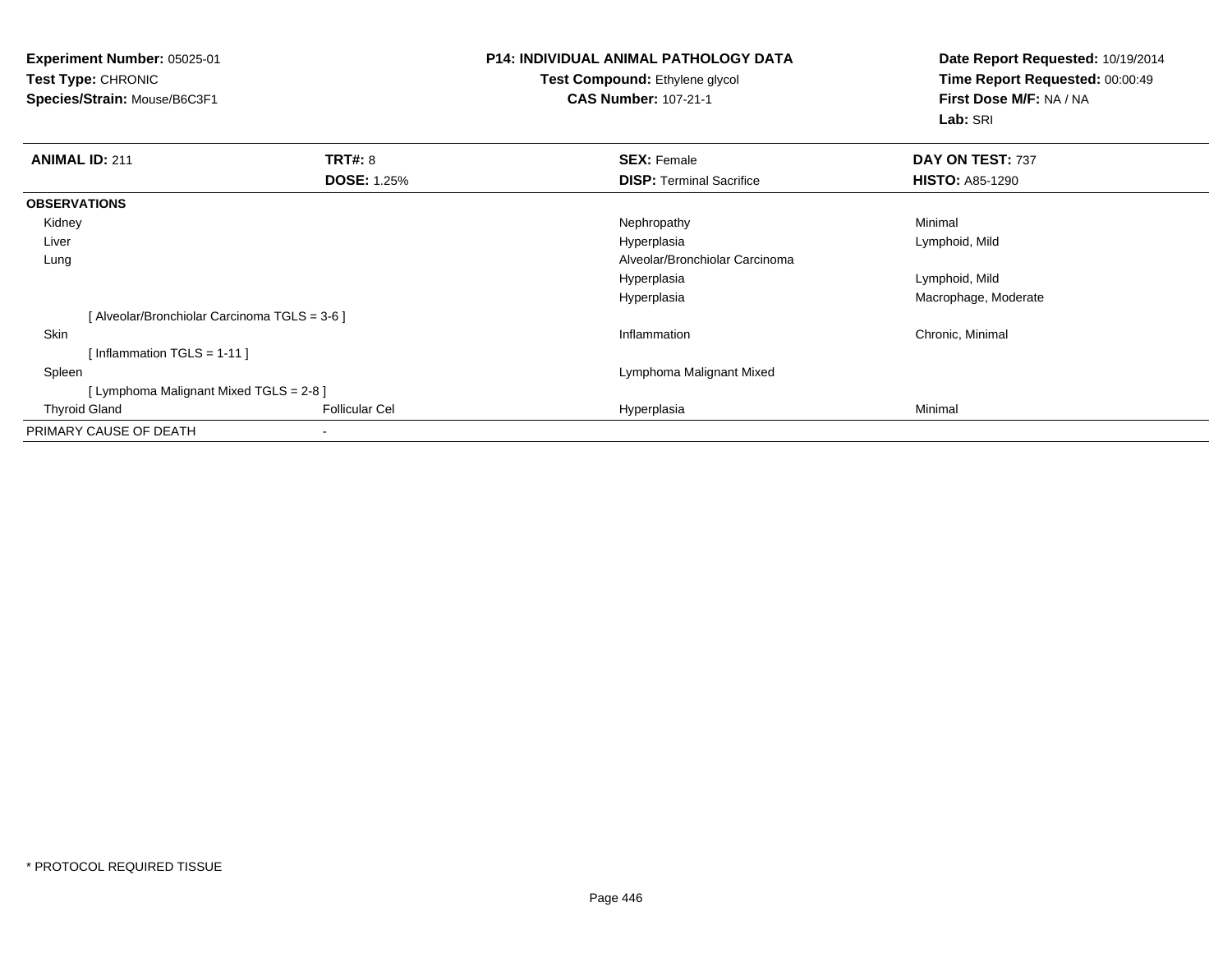| Experiment Number: 05025-01   | P14: INDIVIDUAL ANIMAL PATHOLOGY DATA |                                   | Date Report Requested: 10/19/2014                          |
|-------------------------------|---------------------------------------|-----------------------------------|------------------------------------------------------------|
| Test Type: CHRONIC            |                                       | Test Compound: Ethylene glycol    | Time Report Requested: 00:00:49<br>First Dose M/F: NA / NA |
| Species/Strain: Mouse/B6C3F1  |                                       | <b>CAS Number: 107-21-1</b>       |                                                            |
|                               |                                       |                                   | Lab: SRI                                                   |
| <b>ANIMAL ID: 212</b>         | <b>TRT#: 8</b>                        | <b>SEX: Female</b>                | DAY ON TEST: 594                                           |
|                               | <b>DOSE: 1.25%</b>                    | <b>DISP: Moribund</b>             | <b>HISTO: A85-1291</b>                                     |
|                               |                                       | ORGAN AND ACCOUNTABLE SITE STATUS |                                                            |
| <b>NORMAL</b>                 |                                       |                                   |                                                            |
| <b>Adrenal Gland - Cortex</b> | Adrenal Gland - Medulla               | Bone                              | <b>Bone Marrow</b>                                         |
| Esophagus                     | Gallbladder                           | Heart                             | Intestine Large - Cecum                                    |
| Intestine Large - Colon       | Intestine Large - Rectum              | Intestine Small - Ileum           | Intestine Small - Jejunum                                  |
| Kidney                        | Mammary Gland                         | Nose                              | Ovary                                                      |
| Pancreas                      | Parathyroid Gland                     | <b>Pituitary Gland</b>            | Salivary Glands                                            |
| Skin                          | Stomach - Forestomach                 | Stomach - Glandular               | <b>Thyroid Gland</b>                                       |
| Trachea                       | <b>Urinary Bladder</b>                |                                   |                                                            |
| <b>MISSING</b>                |                                       |                                   |                                                            |
| Intestine Small - Duodenum    |                                       |                                   |                                                            |
| <b>OBSERVATIONS</b>           |                                       |                                   |                                                            |
| <b>Brain</b>                  |                                       | <b>Gliosis</b>                    | Mild                                                       |
|                               | Artery, Meninges                      | Inflammation                      | Chronic, Mild                                              |
|                               |                                       | <b>Necrosis</b>                   | Focal, Mild                                                |
| Islets, Pancreatic            |                                       | Adenoma                           |                                                            |
| Liver                         |                                       | Hyperplasia                       | Lymphoid, Minimal                                          |
|                               |                                       | Inflammation                      | Multifocal, Minimal                                        |
| Lung                          |                                       | Congestion                        | Moderate                                                   |
|                               |                                       | Hyperplasia                       | Lymphoid, Mild                                             |
| Lymph Node                    | Mandibular                            | Hyperplasia                       | Lymphoid, Mild                                             |
|                               | Mediastinal                           | Hyperplasia                       | Lymphoid, Moderate                                         |
| Spleen                        |                                       | Lymphoma Malignant Mixed          |                                                            |
| Thymus                        |                                       | Hyperplasia                       | Lymphoid, Moderate                                         |
| Tooth                         | Incisor                               | Dysplasia                         | Minimal                                                    |
| <b>Uterus</b>                 | Endometrium                           | Hyperplasia                       | Cystic, Mild                                               |
| PRIMARY CAUSE OF DEATH        |                                       |                                   |                                                            |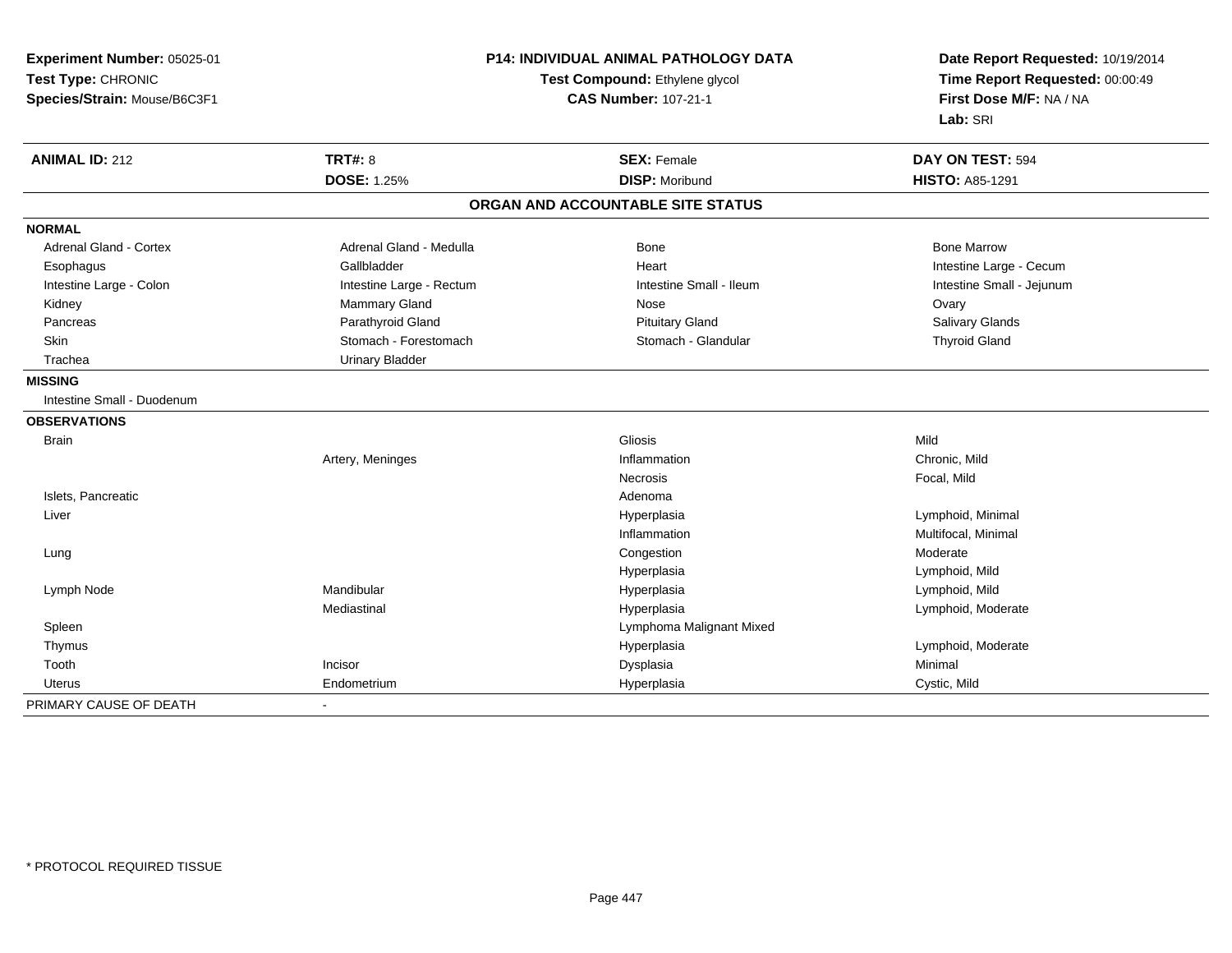| Experiment Number: 05025-01<br>Test Type: CHRONIC |                           | <b>P14: INDIVIDUAL ANIMAL PATHOLOGY DATA</b> | Date Report Requested: 10/19/2014<br>Time Report Requested: 00:00:49 |
|---------------------------------------------------|---------------------------|----------------------------------------------|----------------------------------------------------------------------|
|                                                   |                           | Test Compound: Ethylene glycol               |                                                                      |
| Species/Strain: Mouse/B6C3F1                      |                           | <b>CAS Number: 107-21-1</b>                  | First Dose M/F: NA / NA                                              |
|                                                   |                           |                                              | Lab: SRI                                                             |
| <b>ANIMAL ID: 213</b>                             | <b>TRT#: 8</b>            | <b>SEX: Female</b>                           | DAY ON TEST: 612                                                     |
|                                                   | <b>DOSE: 1.25%</b>        | <b>DISP: Moribund</b>                        | <b>HISTO: A85-1292</b>                                               |
|                                                   |                           | ORGAN AND ACCOUNTABLE SITE STATUS            |                                                                      |
| <b>NORMAL</b>                                     |                           |                                              |                                                                      |
| <b>Adrenal Gland - Cortex</b>                     | Adrenal Gland - Medulla   | <b>Bone</b>                                  | <b>Bone Marrow</b>                                                   |
| <b>Brain</b>                                      | Esophagus                 | Gallbladder                                  | Heart                                                                |
| Intestine Large - Cecum                           | Intestine Large - Colon   | Intestine Large - Rectum                     | Intestine Small - Duodenum                                           |
| Intestine Small - Ileum                           | Intestine Small - Jejunum | Islets, Pancreatic                           | Lung                                                                 |
| Lymph Node - Mandibular                           | Mammary Gland             | Nose                                         | Parathyroid Gland                                                    |
| <b>Salivary Glands</b>                            | Skin                      | Spleen                                       | Stomach - Forestomach                                                |
| Stomach - Glandular                               | Thymus                    | Trachea                                      | <b>Urinary Bladder</b>                                               |
| <b>OBSERVATIONS</b>                               |                           |                                              |                                                                      |
| Kidney                                            |                           | Nephropathy                                  | Marked                                                               |
| Note: $[NEPHROPATHY]$ TGLs = 2-8                  |                           |                                              |                                                                      |
| Liver                                             |                           | Inflammation                                 | Multifocal, Minimal                                                  |
| Ovary                                             |                           | Inflammation                                 | Suppurative, Marked                                                  |
| [Inflammation TGLS = $1-7$ ]                      |                           |                                              |                                                                      |
| Pancreas                                          |                           | Atrophy                                      | Focal, Mild                                                          |
| <b>Pituitary Gland</b>                            | Pars Distalis             | <b>Focal Cellular Change</b>                 | Minimal                                                              |
| <b>Thyroid Gland</b>                              |                           | Degeneration                                 | Cystic, Minimal                                                      |
| Tooth                                             | Incisor                   | Dysplasia                                    | Minimal                                                              |
| <b>Uterus</b>                                     | Endometrium               | Hyperplasia                                  | Cystic, Mild                                                         |
| PRIMARY CAUSE OF DEATH                            |                           |                                              |                                                                      |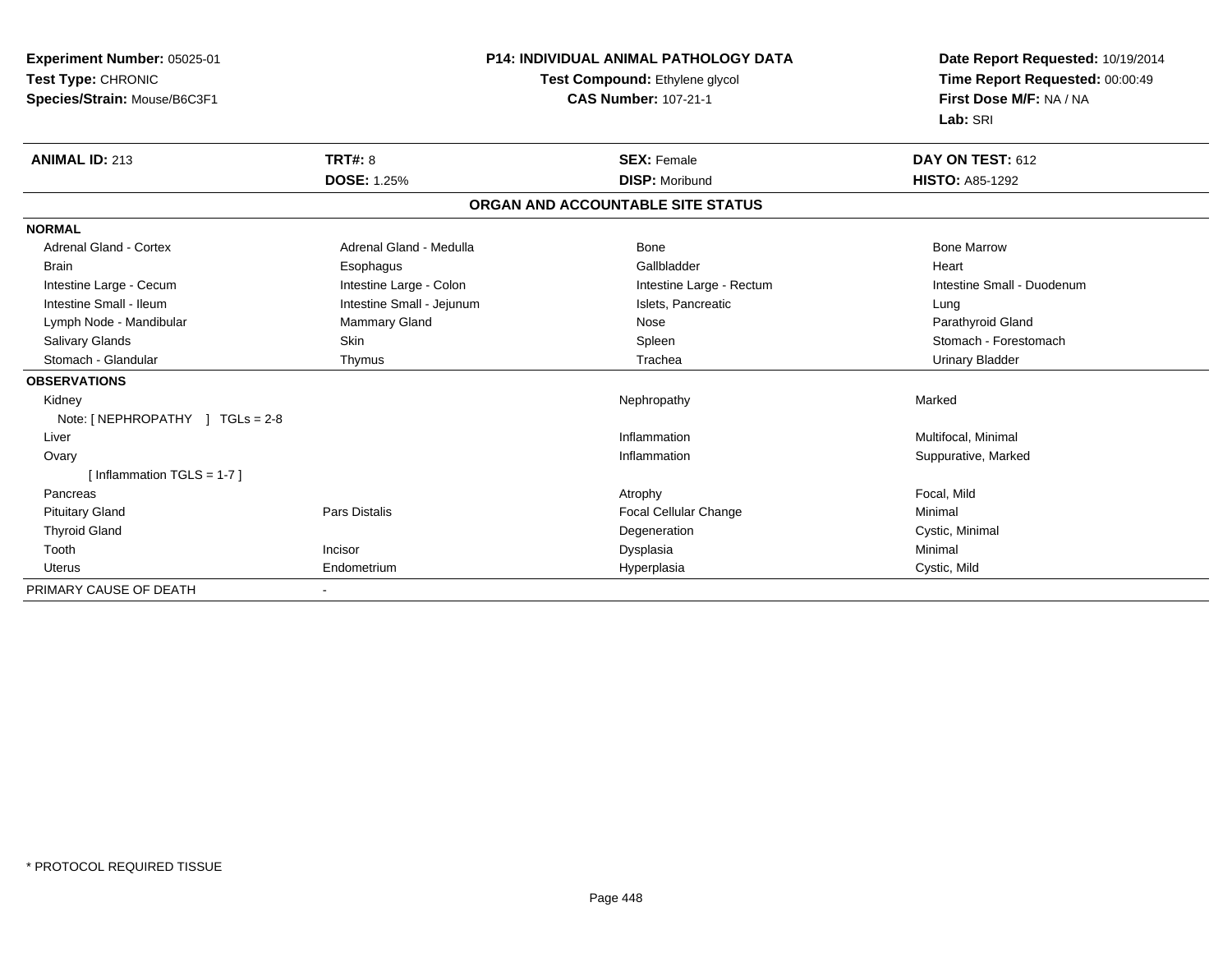**Experiment Number:** 05025-01**Test Type:** CHRONIC**Species/Strain:** Mouse/B6C3F1

#### **P14: INDIVIDUAL ANIMAL PATHOLOGY DATA**

#### **Test Compound:** Ethylene glycol **CAS Number:** 107-21-1

**Date Report Requested:** 10/19/2014**Time Report Requested:** 00:00:49**First Dose M/F:** NA / NA**Lab:** SRI

| <b>ANIMAL ID: 214</b>               | <b>TRT#: 8</b>           | <b>SEX: Female</b>                | DAY ON TEST: 633        |
|-------------------------------------|--------------------------|-----------------------------------|-------------------------|
|                                     | <b>DOSE: 1.25%</b>       | <b>DISP: Moribund</b>             | <b>HISTO: A85-1293</b>  |
|                                     |                          | ORGAN AND ACCOUNTABLE SITE STATUS |                         |
| <b>NORMAL</b>                       |                          |                                   |                         |
| <b>Adrenal Gland - Cortex</b>       | <b>Blood</b>             | <b>Bone</b>                       | <b>Brain</b>            |
| Esophagus                           | Gallbladder              | Heart                             | Intestine Large - Cecum |
| Intestine Large - Colon             | Intestine Large - Rectum | Intestine Small - Duodenum        | Intestine Small - Ileum |
| Islets, Pancreatic                  | Lymph Node - Mandibular  | <b>Mammary Gland</b>              | Nose                    |
| Pancreas                            | Parathyroid Gland        | <b>Pituitary Gland</b>            | <b>Salivary Glands</b>  |
| <b>Skin</b>                         | Stomach - Forestomach    | Stomach - Glandular               | Thymus                  |
| <b>Thyroid Gland</b>                | Trachea                  | <b>Urinary Bladder</b>            |                         |
| <b>OBSERVATIONS</b>                 |                          |                                   |                         |
| <b>Adrenal Gland</b>                | Medulla                  | Pheochromocytoma Benign           |                         |
| <b>Bone Marrow</b>                  |                          | Hyperplasia                       | Neutrophil, Moderate    |
| <b>Intestine Small</b>              | Jejunum                  | Amyloid Deposition                | Moderate                |
| Kidney                              | Renal Tubule             | Degeneration                      | Hyaline, Mild           |
|                                     |                          | <b>Infiltration Cellular</b>      | Mixed Cell, Mild        |
|                                     | Capsule                  | Inflammation                      | Suppurative, Mild       |
|                                     |                          | Nephropathy                       | Moderate                |
| Note: [NEPHROPATHY ] TGLs = 5-8,6-8 |                          |                                   |                         |
| Liver                               |                          | Hematopoietic Cell Proliferation  | Mild                    |
|                                     |                          | <b>Infiltration Cellular</b>      | Mixed Cell, Mild        |
| Lung                                |                          | <b>Infiltration Cellular</b>      | Mixed Cell, Mild        |
| Lymph Node                          | Mediastinal              | Hyperplasia                       | Moderate                |
|                                     | Mesenteric               | Hyperplasia                       | Moderate                |
|                                     | Renal                    | Hyperplasia                       | Moderate                |
| Note: [HYPERPLASIA ] TGLs = 7-12    |                          |                                   |                         |
| Note: [HYPERPLASIA ] TGLs = 8-3     |                          |                                   |                         |
| Mesentery                           |                          | Inflammation                      | Suppurative, Moderate   |
| Ovary                               |                          | Inflammation                      | Suppurative, Marked     |
| [Inflammation TGLS = $3-7,4-7$ ]    |                          |                                   |                         |
| Spleen                              |                          | Hematopoietic Cell Proliferation  | Moderate                |
| Note: [ HEMA CELL PROL ] TGLs = 9-8 |                          |                                   |                         |
| Uterus                              | Endometrium              | Hyperplasia                       | Cystic, Mild            |

\* PROTOCOL REQUIRED TISSUE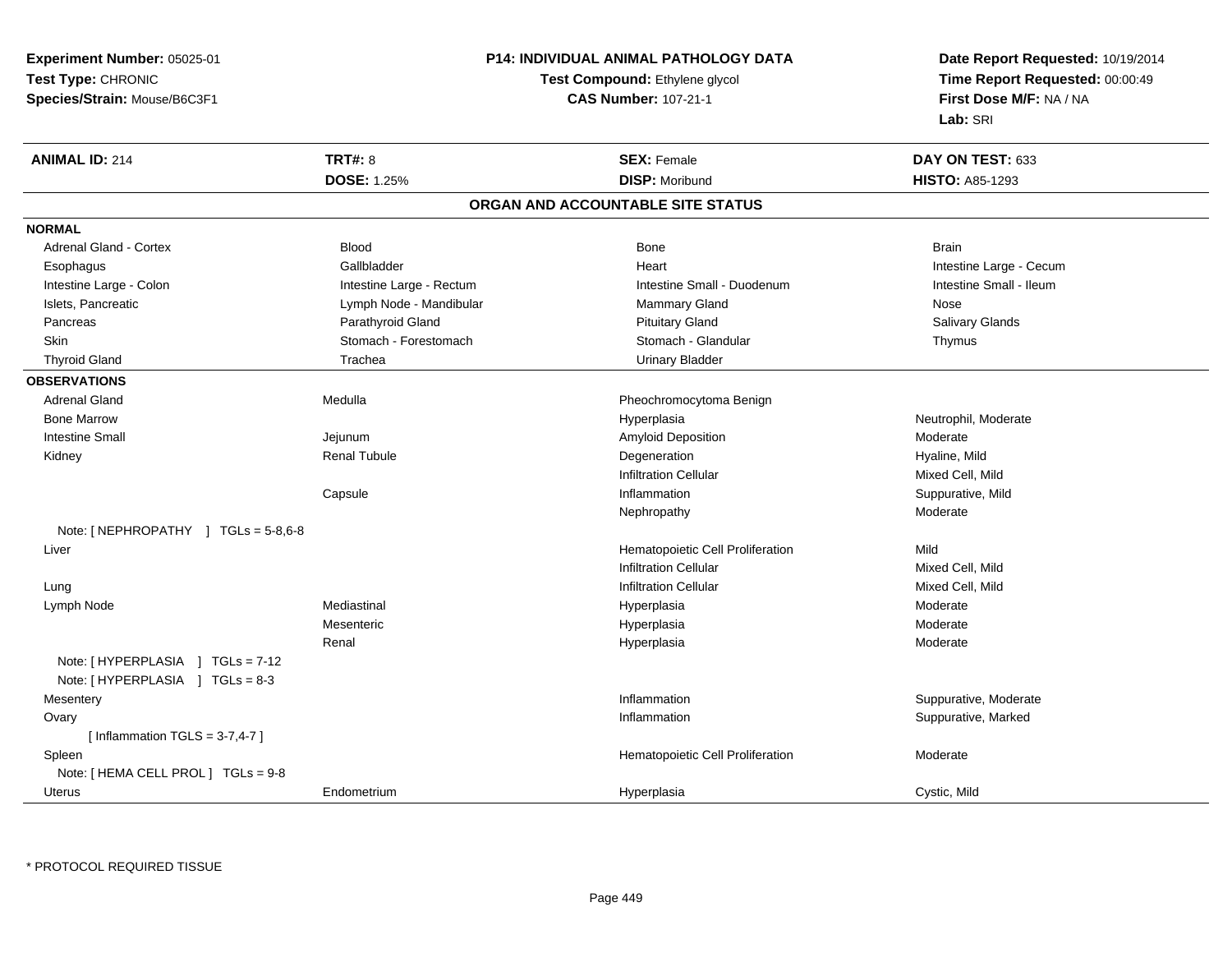| <b>Experiment Number: 05025-01</b><br>Test Type: CHRONIC<br>Species/Strain: Mouse/B6C3F1 |                          | <b>P14: INDIVIDUAL ANIMAL PATHOLOGY DATA</b><br>Test Compound: Ethylene glycol<br><b>CAS Number: 107-21-1</b> | Date Report Requested: 10/19/2014<br>Time Report Requested: 00:00:49<br>First Dose M/F: NA / NA<br>Lab: SRI |
|------------------------------------------------------------------------------------------|--------------------------|---------------------------------------------------------------------------------------------------------------|-------------------------------------------------------------------------------------------------------------|
| <b>ANIMAL ID: 214</b>                                                                    | TRT#: 8                  | <b>SEX:</b> Female                                                                                            | DAY ON TEST: 633                                                                                            |
|                                                                                          | <b>DOSE: 1.25%</b>       | <b>DISP: Moribund</b>                                                                                         | <b>HISTO: A85-1293</b>                                                                                      |
|                                                                                          |                          | ORGAN AND ACCOUNTABLE SITE STATUS                                                                             |                                                                                                             |
| PRIMARY CAUSE OF DEATH                                                                   | $\overline{\phantom{a}}$ |                                                                                                               |                                                                                                             |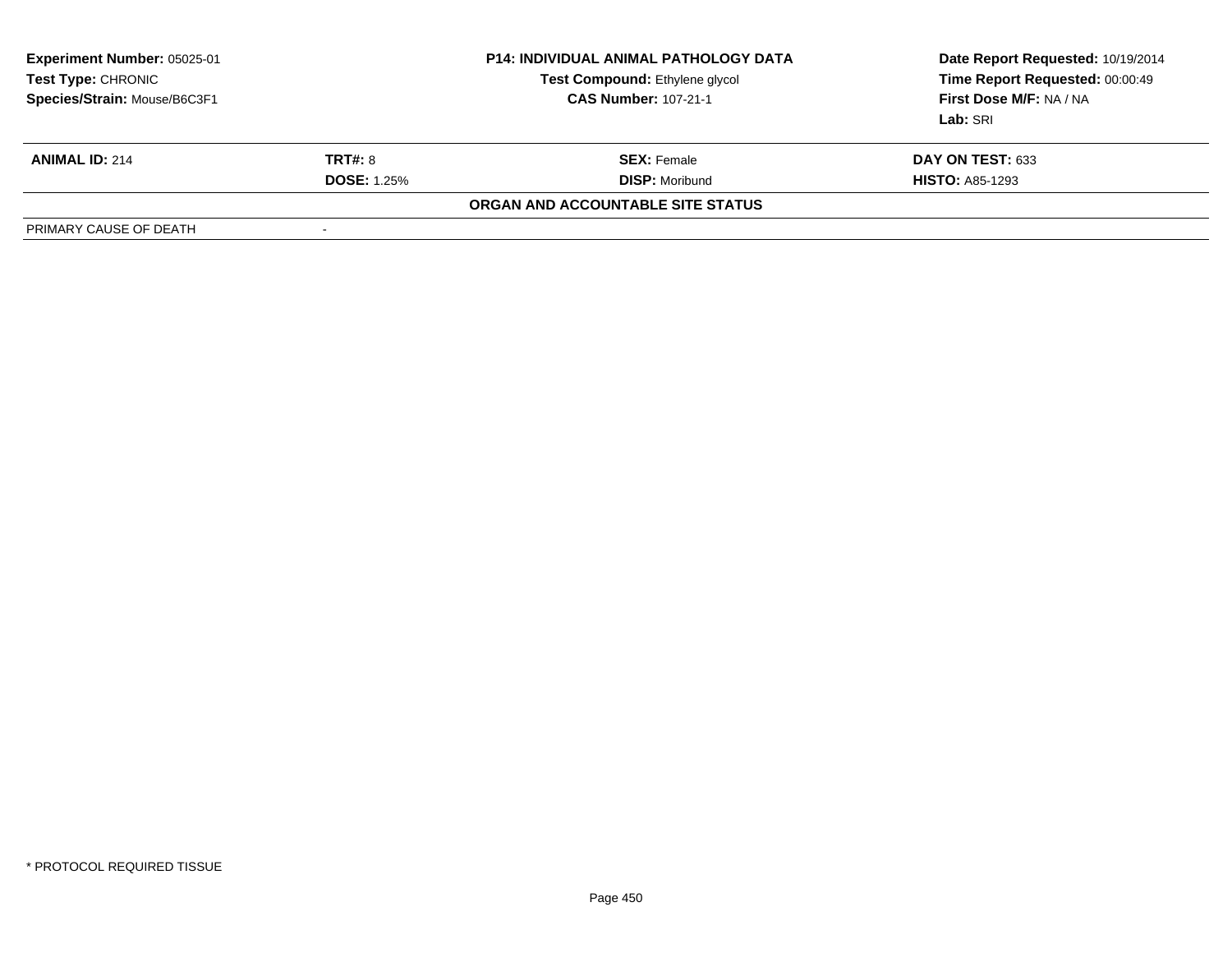| <b>Experiment Number: 05025-01</b><br>Test Type: CHRONIC<br>Species/Strain: Mouse/B6C3F1 |                      | <b>P14: INDIVIDUAL ANIMAL PATHOLOGY DATA</b><br>Test Compound: Ethylene glycol<br><b>CAS Number: 107-21-1</b> | Date Report Requested: 10/19/2014<br>Time Report Requested: 00:00:49<br>First Dose M/F: NA / NA<br>Lab: SRI |
|------------------------------------------------------------------------------------------|----------------------|---------------------------------------------------------------------------------------------------------------|-------------------------------------------------------------------------------------------------------------|
| <b>ANIMAL ID: 215</b>                                                                    | TRT#: 8              | <b>SEX: Female</b>                                                                                            | DAY ON TEST: 737                                                                                            |
|                                                                                          | <b>DOSE: 1.25%</b>   | <b>DISP:</b> Terminal Sacrifice                                                                               | <b>HISTO: A85-1294</b>                                                                                      |
|                                                                                          |                      | ORGAN AND ACCOUNTABLE SITE STATUS                                                                             |                                                                                                             |
| <b>NORMAL</b>                                                                            |                      |                                                                                                               |                                                                                                             |
| Skin                                                                                     | <b>Thyroid Gland</b> |                                                                                                               |                                                                                                             |
| <b>OBSERVATIONS</b>                                                                      |                      |                                                                                                               |                                                                                                             |
| Kidney                                                                                   |                      | Lymphoma Malignant Mixed                                                                                      |                                                                                                             |
| Liver                                                                                    |                      | Hyperplasia                                                                                                   | Lymphoid, Minimal                                                                                           |
| Lung                                                                                     |                      | Hyperplasia                                                                                                   | Lymphoid, Minimal                                                                                           |
| Uterus                                                                                   | Endometrium          | Hyperplasia                                                                                                   | Cystic, Moderate                                                                                            |
| Note: [HYPERPLASIA ]<br>$TGLs = 3-7$                                                     |                      |                                                                                                               |                                                                                                             |
| PRIMARY CAUSE OF DEATH                                                                   |                      |                                                                                                               |                                                                                                             |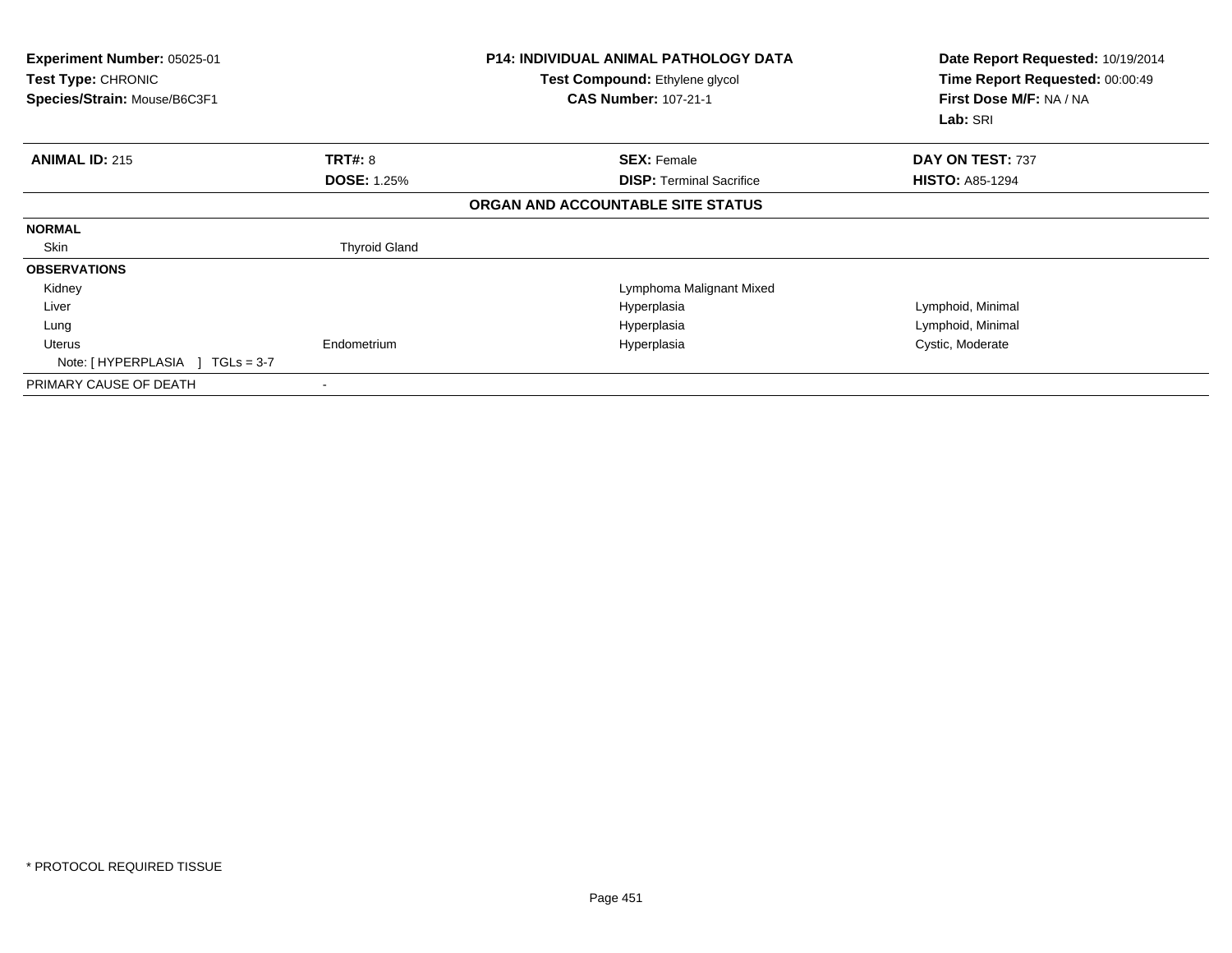| Experiment Number: 05025-01                     | <b>P14: INDIVIDUAL ANIMAL PATHOLOGY DATA</b> |                                   | Date Report Requested: 10/19/2014 |
|-------------------------------------------------|----------------------------------------------|-----------------------------------|-----------------------------------|
| Test Type: CHRONIC                              |                                              | Test Compound: Ethylene glycol    | Time Report Requested: 00:00:49   |
| Species/Strain: Mouse/B6C3F1                    |                                              | <b>CAS Number: 107-21-1</b>       | First Dose M/F: NA / NA           |
|                                                 |                                              |                                   | Lab: SRI                          |
| <b>ANIMAL ID: 216</b>                           | <b>TRT#: 8</b>                               | <b>SEX: Female</b>                | DAY ON TEST: 476                  |
|                                                 | <b>DOSE: 1.25%</b>                           | <b>DISP: Dead</b>                 | HISTO: A84031148                  |
|                                                 |                                              | ORGAN AND ACCOUNTABLE SITE STATUS |                                   |
| <b>NORMAL</b>                                   |                                              |                                   |                                   |
| <b>Adrenal Gland - Cortex</b>                   | Adrenal Gland - Medulla                      | <b>Bone</b>                       | <b>Bone Marrow</b>                |
| Brain                                           | Esophagus                                    | Heart                             | Intestine Large - Cecum           |
| Intestine Large - Colon                         | Intestine Large - Rectum                     | Intestine Small - Duodenum        | Intestine Small - Ileum           |
| Intestine Small - Jejunum                       | Islets, Pancreatic                           | Lymph Node - Mandibular           | Mammary Gland                     |
| Nose                                            | Ovary                                        | Pancreas                          | Parathyroid Gland                 |
| <b>Pituitary Gland</b>                          | Salivary Glands                              | <b>Skin</b>                       | Stomach - Forestomach             |
| Stomach - Glandular                             | Thymus                                       | <b>Thyroid Gland</b>              | Trachea                           |
| <b>Urinary Bladder</b>                          |                                              |                                   |                                   |
| <b>MISSING</b>                                  |                                              |                                   |                                   |
| Gallbladder                                     |                                              |                                   |                                   |
| <b>OBSERVATIONS</b>                             |                                              |                                   |                                   |
| Kidney                                          | <b>Renal Tubule</b>                          | Degeneration                      | Hyaline, Mild                     |
| Liver                                           |                                              | Angiectasis                       | Moderate                          |
|                                                 |                                              | Lymphoma Malignant Histiocytic    |                                   |
| [Angiectasis TGLS = 8-5]                        |                                              |                                   |                                   |
| [ Lymphoma Malignant Histiocytic TGLS = 8-5 ]   |                                              |                                   |                                   |
| Lung                                            | Artery, Media                                | Hyperplasia                       | Minimal                           |
|                                                 |                                              | Lymphoma Malignant Histiocytic    |                                   |
| Spleen                                          |                                              | Hematopoietic Cell Proliferation  | Moderate                          |
| [ Hematopoietic Cell Proliferation TGLS = 5-2 ] |                                              |                                   |                                   |
| <b>Uterus</b>                                   | Endometrium                                  | Hyperplasia                       | Cystic, Moderate                  |
|                                                 |                                              | Lymphoma Malignant Histiocytic    |                                   |
| [Hyperplasia TGLS = 3-7]                        |                                              |                                   |                                   |
| [ Lymphoma Malignant Histiocytic TGLS = 4-22 ]  |                                              |                                   |                                   |
| PRIMARY CAUSE OF DEATH                          | $\overline{\phantom{a}}$                     |                                   |                                   |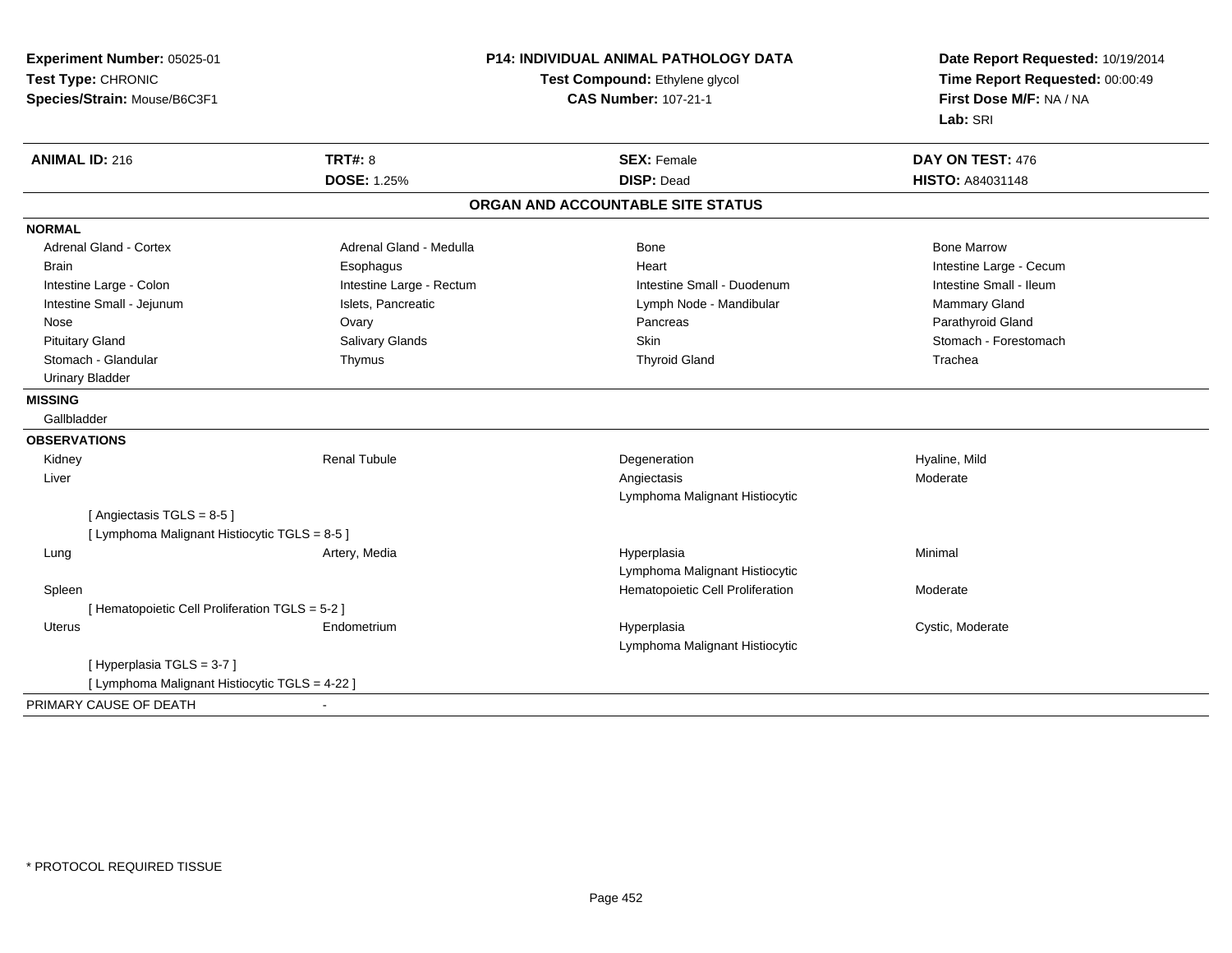**Experiment Number:** 05025-01**Test Type:** CHRONIC**Species/Strain:** Mouse/B6C3F1

## **P14: INDIVIDUAL ANIMAL PATHOLOGY DATA**

### **Test Compound:** Ethylene glycol **CAS Number:** 107-21-1

**Date Report Requested:** 10/19/2014**Time Report Requested:** 00:00:49**First Dose M/F:** NA / NA**Lab:** SRI

| <b>ANIMAL ID: 217</b>                          | TRT#: 8               | <b>SEX: Female</b>              | DAY ON TEST: 737       |
|------------------------------------------------|-----------------------|---------------------------------|------------------------|
|                                                | <b>DOSE: 1.25%</b>    | <b>DISP: Terminal Sacrifice</b> | <b>HISTO: A85-1296</b> |
| <b>OBSERVATIONS</b>                            |                       |                                 |                        |
| Kidney                                         |                       | Lymphoma Malignant Mixed        |                        |
| Liver                                          |                       | Lymphoma Malignant Mixed        |                        |
| Note: [ LYMPH MAL MIXD ] TGLs = 6-12,7-13,8-14 |                       |                                 |                        |
| Lung                                           |                       | Lymphoma Malignant Mixed        |                        |
| Lymph Node                                     | <b>Iliac</b>          | Lymphoma Malignant Mixed        |                        |
|                                                | Lumbar                | Lymphoma Malignant Mixed        |                        |
|                                                | Mandibular            | Lymphoma Malignant Mixed        |                        |
|                                                | Mediastinal           | Lymphoma Malignant Mixed        |                        |
|                                                | Mesenteric            | Lymphoma Malignant Mixed        |                        |
| Note: [ LYMPH MAL MIXD ] TGLs = 11-15          |                       |                                 |                        |
| Note: [LYMPH MAL MIXD ] TGLs = 9-3             |                       |                                 |                        |
| [ Lymphoma Malignant Mixed TGLS = 10-16 ]      |                       |                                 |                        |
| [ Lymphoma Malignant Mixed TGLS = 5-6 ]        |                       |                                 |                        |
| [ Lymphoma Malignant Mixed TGLS = 2-4 ]        |                       |                                 |                        |
| Skin                                           | <b>Subcut Tiss</b>    | Lymphoma Malignant Mixed        |                        |
| Note: [LYMPH MAL MIXD ] TGLs = 1-11            |                       |                                 |                        |
| Spleen                                         |                       | Lymphoma Malignant Mixed        |                        |
| Note: [LYMPH MAL MIXD ] TGLs = 4-8             |                       |                                 |                        |
| <b>Thyroid Gland</b>                           | <b>Follicular Cel</b> | Hyperplasia                     | Minimal                |
| Uterus                                         | Endometrium           | Hyperplasia                     | Cystic, Moderate       |
| Note: [HYPERPLASIA ] TGLs = 3-7                |                       |                                 |                        |
| PRIMARY CAUSE OF DEATH                         |                       |                                 |                        |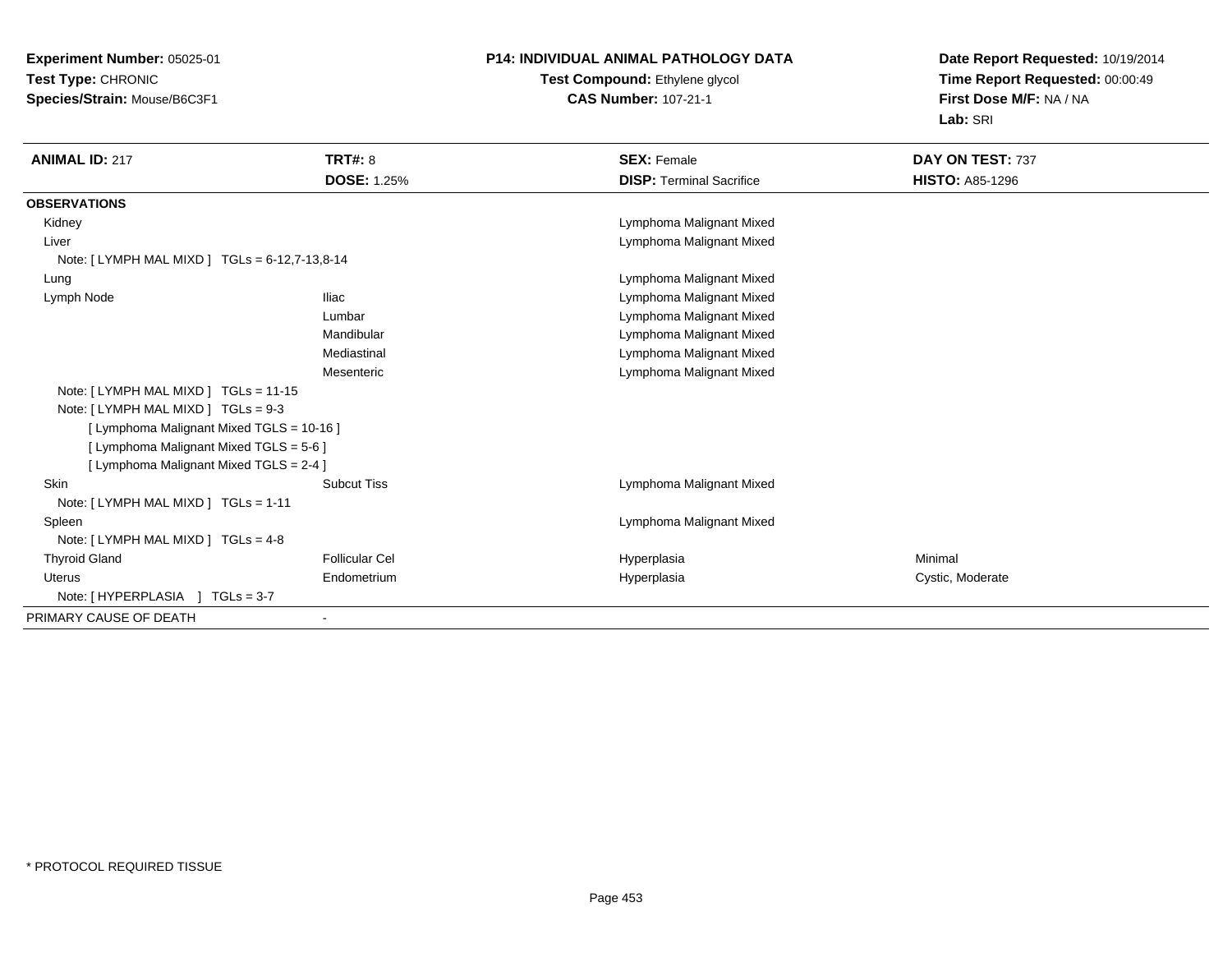| Experiment Number: 05025-01<br>Test Type: CHRONIC<br>Species/Strain: Mouse/B6C3F1 |                       | P14: INDIVIDUAL ANIMAL PATHOLOGY DATA<br>Test Compound: Ethylene glycol<br><b>CAS Number: 107-21-1</b> | Date Report Requested: 10/19/2014<br>Time Report Requested: 00:00:49<br>First Dose M/F: NA / NA<br>Lab: SRI |
|-----------------------------------------------------------------------------------|-----------------------|--------------------------------------------------------------------------------------------------------|-------------------------------------------------------------------------------------------------------------|
| <b>ANIMAL ID: 218</b>                                                             | <b>TRT#: 8</b>        | <b>SEX: Female</b>                                                                                     | DAY ON TEST: 737                                                                                            |
|                                                                                   | DOSE: 1.25%           | <b>DISP: Terminal Sacrifice</b>                                                                        | <b>HISTO: A85-1297</b>                                                                                      |
|                                                                                   |                       | ORGAN AND ACCOUNTABLE SITE STATUS                                                                      |                                                                                                             |
| <b>NORMAL</b>                                                                     |                       |                                                                                                        |                                                                                                             |
| Skin                                                                              |                       |                                                                                                        |                                                                                                             |
| <b>OBSERVATIONS</b>                                                               |                       |                                                                                                        |                                                                                                             |
| Kidney                                                                            |                       | Nephropathy                                                                                            | Mild                                                                                                        |
| Liver                                                                             |                       | Hematopoietic Cell Proliferation                                                                       | Marked                                                                                                      |
|                                                                                   |                       | Hepatocellular Adenoma                                                                                 |                                                                                                             |
|                                                                                   |                       | Hyperplasia                                                                                            | Lymphoid, Mild                                                                                              |
|                                                                                   |                       | <b>Infiltration Cellular</b>                                                                           | Mixed Cell, Mild                                                                                            |
| Note: [ HEPATOCLR ADEN ] TGLs = 7-12                                              |                       |                                                                                                        |                                                                                                             |
| Lung                                                                              |                       | Hyperplasia                                                                                            | Lymphoid, Minimal                                                                                           |
|                                                                                   |                       | <b>Infiltration Cellular</b>                                                                           | Mixed Cell, Minimal                                                                                         |
| Lymph Node                                                                        | <b>Iliac</b>          | Hyperplasia                                                                                            | Moderate                                                                                                    |
| Note: [HYPERPLASIA ] TGLs = 9-3<br>Note: [HYPERPLASIA ] TGLs = 8-13               | Mediastinal           | Hyperplasia                                                                                            | Moderate                                                                                                    |
| Ovary<br>[Inflammation TGLS = $2-7,3-7$ ]                                         |                       | Inflammation                                                                                           | Suppurative, Marked                                                                                         |
| Pancreas                                                                          |                       | Atrophy                                                                                                | Diffuse, Marked                                                                                             |
|                                                                                   | Duct                  | Dilatation                                                                                             | Moderate                                                                                                    |
| Note: [ ATROPHY<br>$1 TGLs = 5-5$<br>[Atrophy TGLS = $5-5$ ]                      |                       |                                                                                                        |                                                                                                             |
| Spleen                                                                            |                       | Hematopoietic Cell Proliferation                                                                       | Marked                                                                                                      |
|                                                                                   |                       | Hyperplasia                                                                                            | Lymphoid, Mild                                                                                              |
| Note: [ HEMA CELL PROL ] TGLs = 10-8                                              |                       |                                                                                                        |                                                                                                             |
| <b>Thyroid Gland</b>                                                              | <b>Follicular Cel</b> | Hyperplasia                                                                                            | Minimal                                                                                                     |
| <b>Uterus</b>                                                                     | Endometrium           | Hyperplasia                                                                                            | Cystic, Moderate                                                                                            |
|                                                                                   |                       | Inflammation                                                                                           | Suppurative, Moderate                                                                                       |
| Note: [INFLAMMATION ] TGLs = 4-7<br>[Inflammation TGLS = $4-7$ ]                  |                       |                                                                                                        |                                                                                                             |
| PRIMARY CAUSE OF DEATH                                                            |                       |                                                                                                        |                                                                                                             |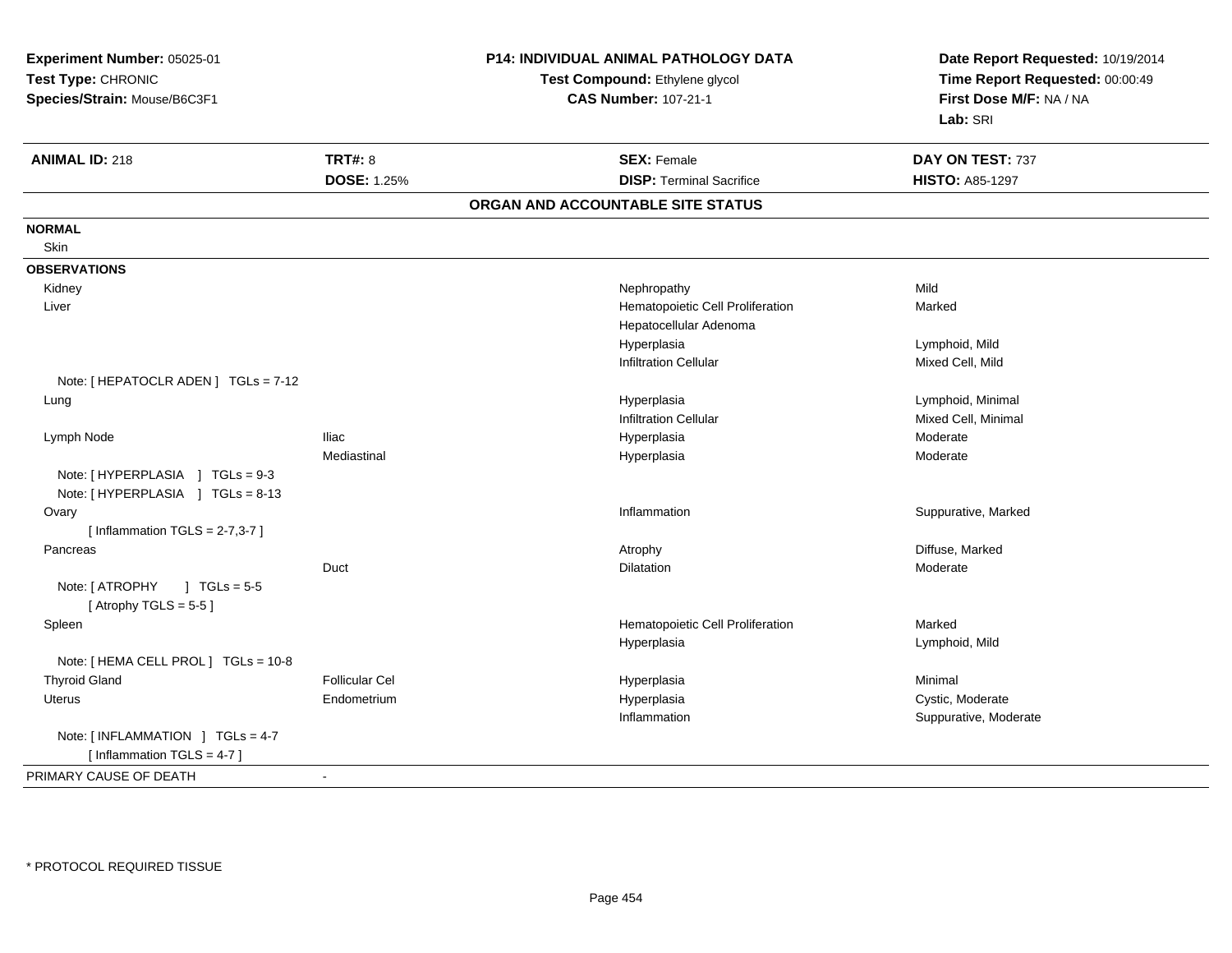| Experiment Number: 05025-01<br>Test Type: CHRONIC<br>Species/Strain: Mouse/B6C3F1 |                       | <b>P14: INDIVIDUAL ANIMAL PATHOLOGY DATA</b><br>Test Compound: Ethylene glycol<br><b>CAS Number: 107-21-1</b> | Date Report Requested: 10/19/2014<br>Time Report Requested: 00:00:49<br>First Dose M/F: NA / NA<br>Lab: SRI |
|-----------------------------------------------------------------------------------|-----------------------|---------------------------------------------------------------------------------------------------------------|-------------------------------------------------------------------------------------------------------------|
| <b>ANIMAL ID: 219</b>                                                             | <b>TRT#: 8</b>        | <b>SEX: Female</b>                                                                                            | DAY ON TEST: 737                                                                                            |
|                                                                                   | <b>DOSE: 1.25%</b>    | <b>DISP:</b> Terminal Sacrifice                                                                               | <b>HISTO: A85-1298</b>                                                                                      |
|                                                                                   |                       | ORGAN AND ACCOUNTABLE SITE STATUS                                                                             |                                                                                                             |
| <b>NORMAL</b>                                                                     |                       |                                                                                                               |                                                                                                             |
| Lung                                                                              |                       |                                                                                                               |                                                                                                             |
| <b>OBSERVATIONS</b>                                                               |                       |                                                                                                               |                                                                                                             |
| Kidney                                                                            |                       | Lymphoma Malignant Lymphocytic                                                                                |                                                                                                             |
|                                                                                   |                       | Nephropathy                                                                                                   | Minimal                                                                                                     |
| Liver                                                                             |                       | Hyperplasia                                                                                                   | Lymphoid, Minimal                                                                                           |
| <b>Thyroid Gland</b>                                                              | <b>Follicular Cel</b> | Hyperplasia                                                                                                   | Mild                                                                                                        |
| Uterus                                                                            | Endometrium           | Hyperplasia                                                                                                   | Cystic, Moderate                                                                                            |
| [Hyperplasia TGLS = $1-7,2-7$ ]                                                   |                       |                                                                                                               |                                                                                                             |
| PRIMARY CAUSE OF DEATH                                                            |                       |                                                                                                               |                                                                                                             |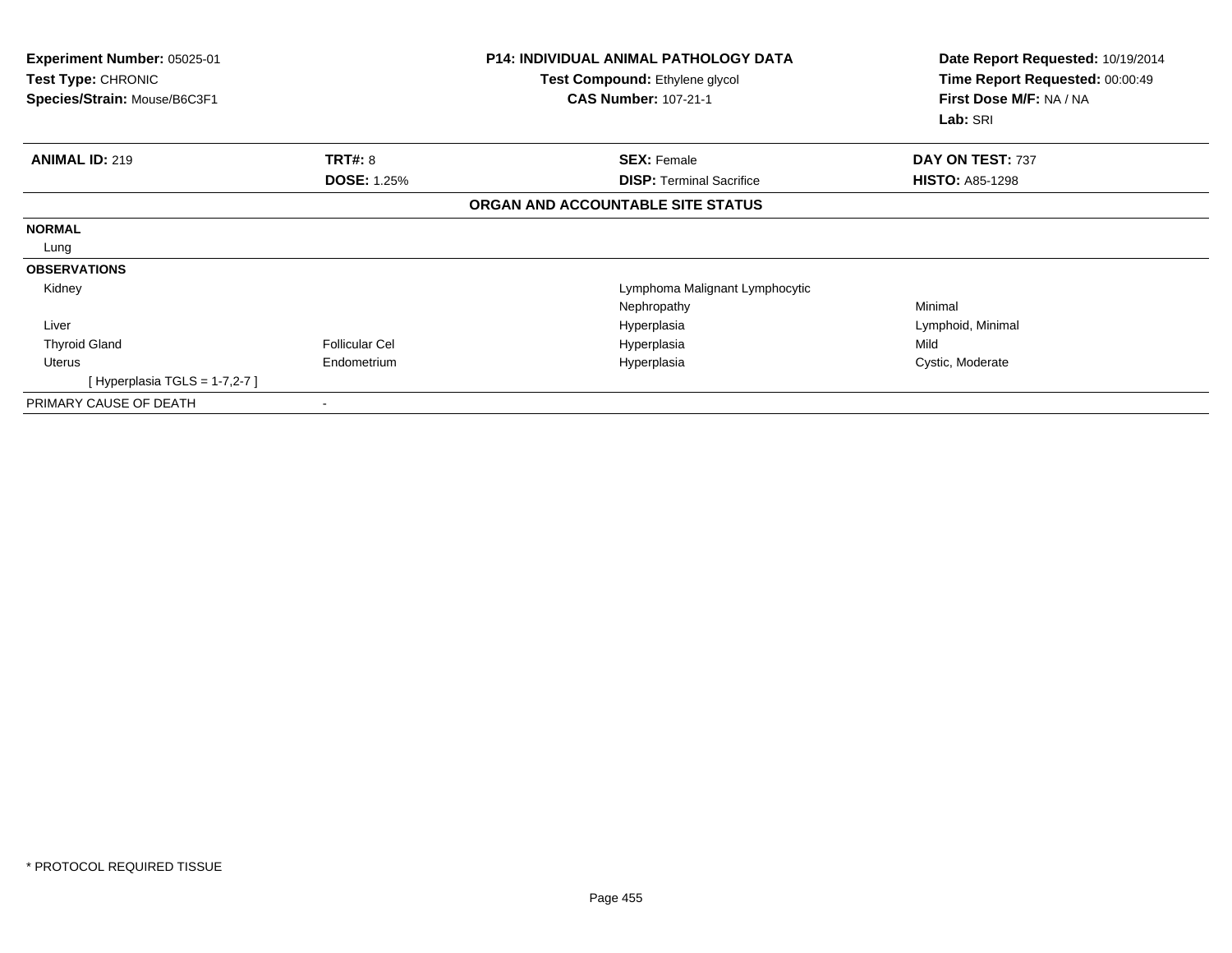| Experiment Number: 05025-01   |                          | <b>P14: INDIVIDUAL ANIMAL PATHOLOGY DATA</b> | Date Report Requested: 10/19/2014 |
|-------------------------------|--------------------------|----------------------------------------------|-----------------------------------|
| Test Type: CHRONIC            |                          | Test Compound: Ethylene glycol               | Time Report Requested: 00:00:49   |
| Species/Strain: Mouse/B6C3F1  |                          | <b>CAS Number: 107-21-1</b>                  | First Dose M/F: NA / NA           |
|                               |                          |                                              | Lab: SRI                          |
| <b>ANIMAL ID: 220</b>         | TRT#: 8                  | <b>SEX: Female</b>                           | DAY ON TEST: 577                  |
|                               | <b>DOSE: 1.25%</b>       | <b>DISP: Dead</b>                            | <b>HISTO: A85-1299</b>            |
|                               |                          | ORGAN AND ACCOUNTABLE SITE STATUS            |                                   |
| <b>NORMAL</b>                 |                          |                                              |                                   |
| <b>Adrenal Gland - Cortex</b> | Adrenal Gland - Medulla  | Bone                                         | <b>Bone Marrow</b>                |
| Esophagus                     | Gallbladder              | Heart                                        | Intestine Large - Cecum           |
| Intestine Large - Colon       | Intestine Large - Rectum | Intestine Small - Duodenum                   | Intestine Small - Ileum           |
| Intestine Small - Jejunum     | Islets, Pancreatic       | Kidney                                       | Lung                              |
| Lymph Node - Mandibular       | Mammary Gland            | Nose                                         | Ovary                             |
| Pancreas                      | Parathyroid Gland        | <b>Pituitary Gland</b>                       | Salivary Glands                   |
| <b>Skin</b>                   | Spleen                   | Stomach - Forestomach                        | Stomach - Glandular               |
| Thymus                        | <b>Urinary Bladder</b>   | Uterus                                       |                                   |
| <b>OBSERVATIONS</b>           |                          |                                              |                                   |
| <b>Blood Vessel</b>           | <b>Mesent Artery</b>     | Inflammation                                 | Chronic, Mild                     |
| <b>Brain</b>                  |                          | <b>Infiltration Cellular</b>                 | Lymphocyte, Minimal               |
| Liver                         |                          | <b>Infiltration Cellular</b>                 | Mixed Cell, Minimal               |
| <b>Thyroid Gland</b>          |                          | Degeneration                                 | Cystic, Minimal                   |
| Trachea                       | Artery, Peritrach Tiss   | Inflammation                                 | Chronic, Mild                     |
| PRIMARY CAUSE OF DEATH        |                          |                                              |                                   |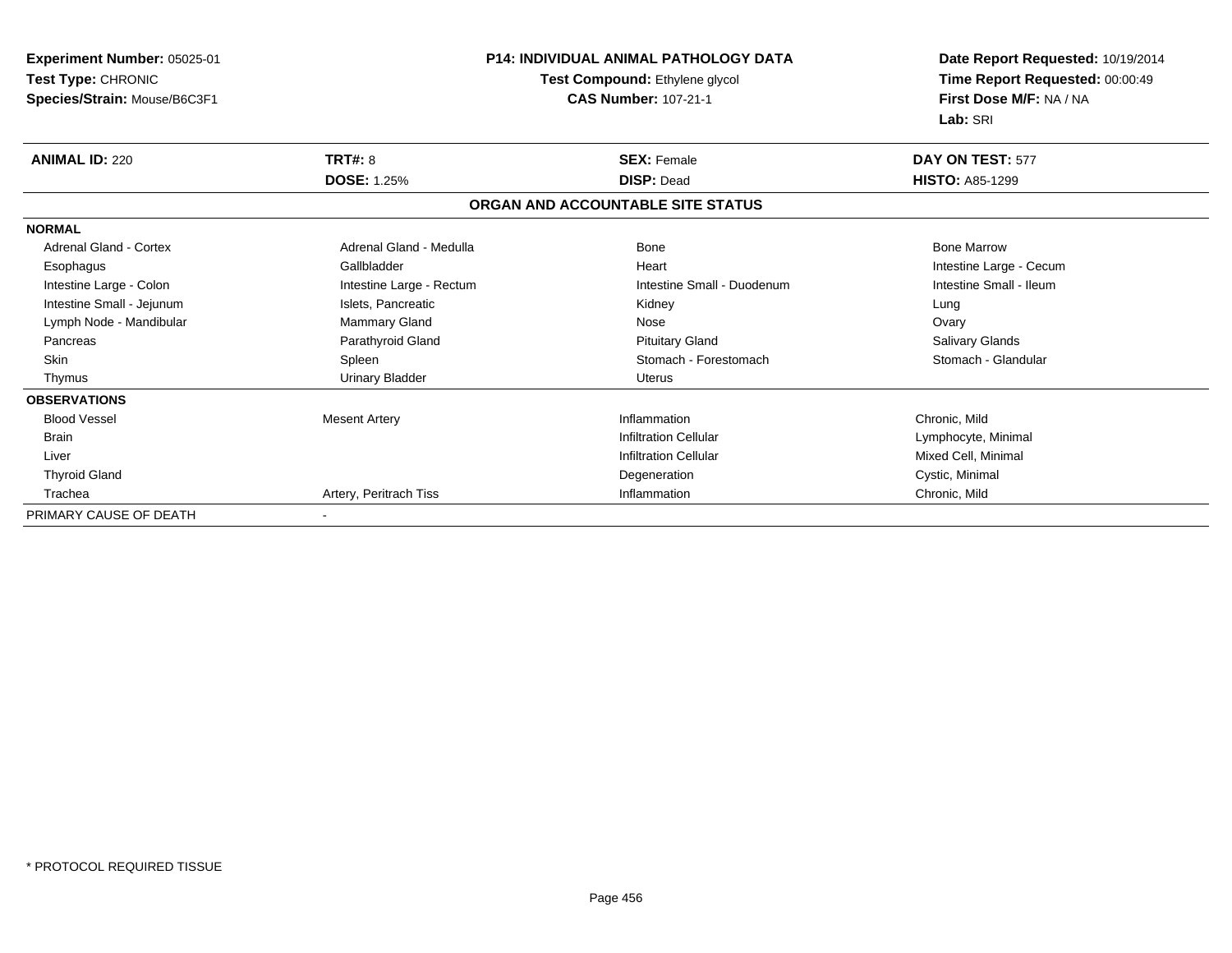| Experiment Number: 05025-01<br><b>Test Type: CHRONIC</b><br>Species/Strain: Mouse/B6C3F1 |                       | <b>P14: INDIVIDUAL ANIMAL PATHOLOGY DATA</b><br>Test Compound: Ethylene glycol<br><b>CAS Number: 107-21-1</b> | Date Report Requested: 10/19/2014<br>Time Report Requested: 00:00:49<br>First Dose M/F: NA / NA<br>Lab: SRI |  |
|------------------------------------------------------------------------------------------|-----------------------|---------------------------------------------------------------------------------------------------------------|-------------------------------------------------------------------------------------------------------------|--|
| <b>ANIMAL ID: 221</b>                                                                    | TRT#: 8               | <b>SEX: Female</b>                                                                                            | DAY ON TEST: 737                                                                                            |  |
|                                                                                          | <b>DOSE: 1.25%</b>    | <b>DISP: Terminal Sacrifice</b>                                                                               | <b>HISTO: A85-1300</b>                                                                                      |  |
|                                                                                          |                       | ORGAN AND ACCOUNTABLE SITE STATUS                                                                             |                                                                                                             |  |
| <b>NORMAL</b>                                                                            |                       |                                                                                                               |                                                                                                             |  |
| Skin                                                                                     |                       |                                                                                                               |                                                                                                             |  |
| <b>OBSERVATIONS</b>                                                                      |                       |                                                                                                               |                                                                                                             |  |
| Kidney                                                                                   |                       | Nephropathy                                                                                                   | Minimal                                                                                                     |  |
| Liver                                                                                    |                       | Hyperplasia                                                                                                   | Lymphoid, Minimal                                                                                           |  |
| Lung                                                                                     | Artery, Media         | Hyperplasia                                                                                                   | Minimal                                                                                                     |  |
|                                                                                          |                       | Hyperplasia                                                                                                   | Lymphoid, Minimal                                                                                           |  |
| <b>Thyroid Gland</b>                                                                     | <b>Follicular Cel</b> | Hyperplasia                                                                                                   | Minimal                                                                                                     |  |
| <b>Uterus</b>                                                                            | Endometrium           | Hyperplasia                                                                                                   | Cystic, Moderate                                                                                            |  |
| [Hyperplasia TGLS = 2-7]                                                                 |                       |                                                                                                               |                                                                                                             |  |
| PRIMARY CAUSE OF DEATH                                                                   |                       |                                                                                                               |                                                                                                             |  |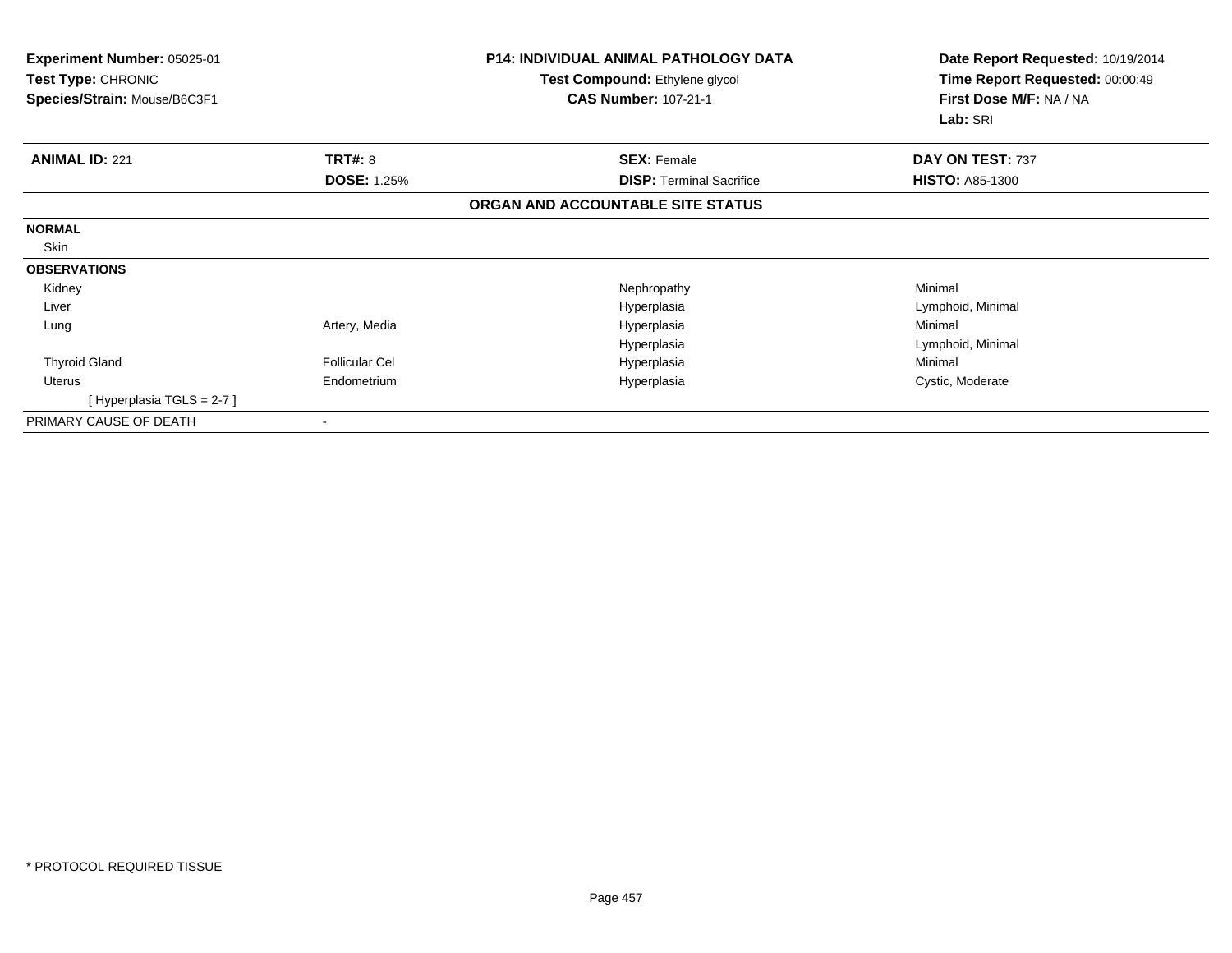| <b>Experiment Number: 05025-01</b><br><b>Test Type: CHRONIC</b><br>Species/Strain: Mouse/B6C3F1 |                       | P14: INDIVIDUAL ANIMAL PATHOLOGY DATA<br><b>Test Compound: Ethylene glycol</b><br><b>CAS Number: 107-21-1</b> | Date Report Requested: 10/19/2014<br>Time Report Requested: 00:00:49<br>First Dose M/F: NA / NA<br>Lab: SRI |
|-------------------------------------------------------------------------------------------------|-----------------------|---------------------------------------------------------------------------------------------------------------|-------------------------------------------------------------------------------------------------------------|
| <b>ANIMAL ID: 222</b>                                                                           | <b>TRT#: 8</b>        | <b>SEX: Female</b>                                                                                            | DAY ON TEST: 737                                                                                            |
|                                                                                                 | <b>DOSE: 1.25%</b>    | <b>DISP: Terminal Sacrifice</b>                                                                               | <b>HISTO: A85-1301</b>                                                                                      |
| <b>OBSERVATIONS</b>                                                                             |                       |                                                                                                               |                                                                                                             |
| Kidney                                                                                          |                       | Nephropathy                                                                                                   | Minimal                                                                                                     |
| Liver                                                                                           |                       | Hepatocellular Adenoma                                                                                        |                                                                                                             |
| [Hepatocellular Adenoma TGLS = 4-11]                                                            |                       |                                                                                                               |                                                                                                             |
| Lung                                                                                            |                       | Hyperplasia                                                                                                   | Lymphoid, Mild                                                                                              |
| Ovary                                                                                           | Follicle              | Cyst                                                                                                          | Moderate                                                                                                    |
| [Cyst TGLS = 1-7]                                                                               |                       |                                                                                                               |                                                                                                             |
| <b>Thyroid Gland</b>                                                                            | <b>Follicular Cel</b> | Hyperplasia                                                                                                   | Minimal                                                                                                     |
| Uterus                                                                                          | Endometrium           | Hyperplasia                                                                                                   | Cystic, Moderate                                                                                            |
| Note: [HYPERPLASIA ]<br>$TGLs = 2-7,3-7$                                                        |                       |                                                                                                               |                                                                                                             |
| PRIMARY CAUSE OF DEATH                                                                          |                       |                                                                                                               |                                                                                                             |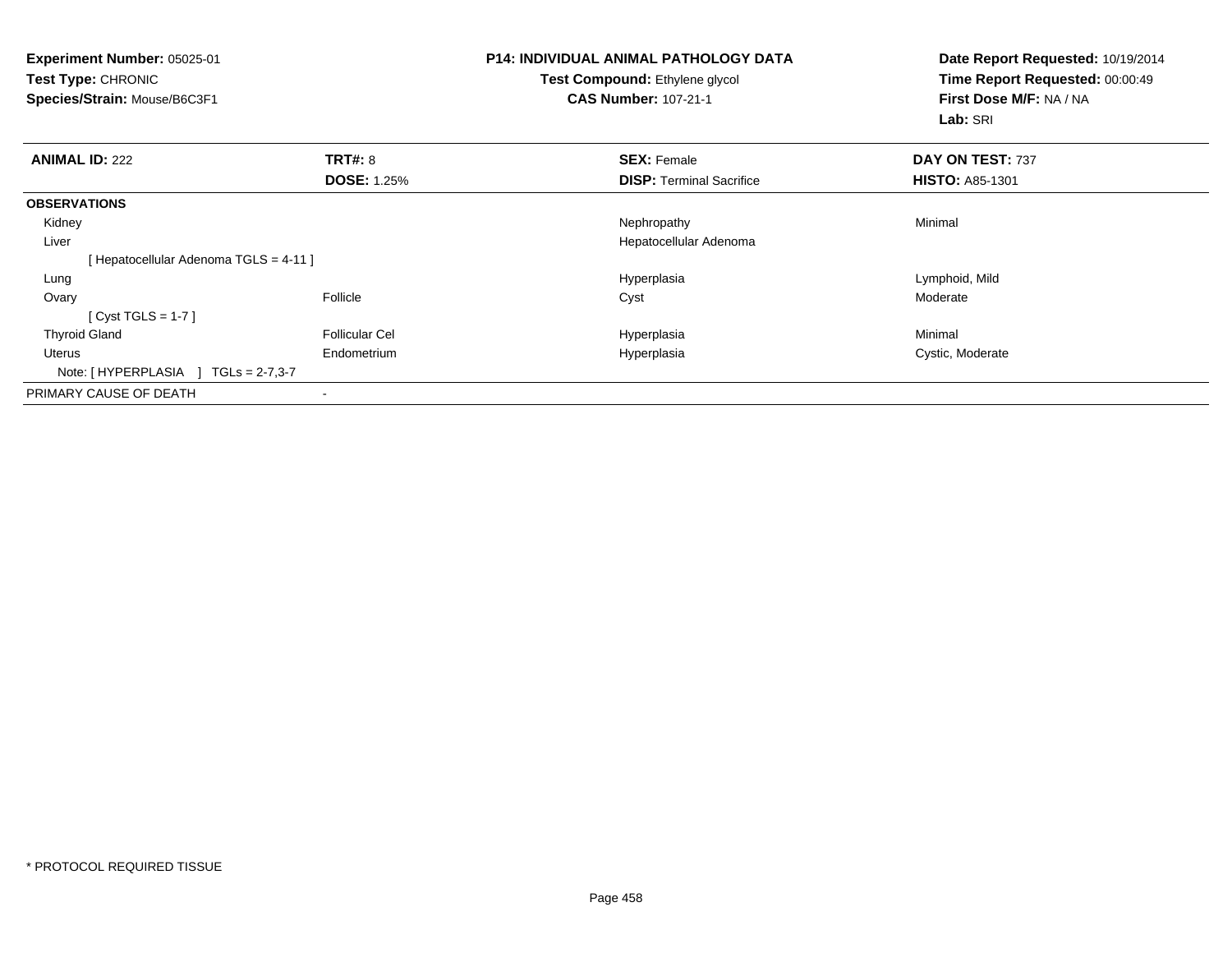| Experiment Number: 05025-01<br><b>Test Type: CHRONIC</b><br>Species/Strain: Mouse/B6C3F1 |                       | <b>P14: INDIVIDUAL ANIMAL PATHOLOGY DATA</b><br>Test Compound: Ethylene glycol<br><b>CAS Number: 107-21-1</b> | Date Report Requested: 10/19/2014<br>Time Report Requested: 00:00:49<br>First Dose M/F: NA / NA<br>Lab: SRI |
|------------------------------------------------------------------------------------------|-----------------------|---------------------------------------------------------------------------------------------------------------|-------------------------------------------------------------------------------------------------------------|
| <b>ANIMAL ID: 223</b>                                                                    | TRT#: 8               | <b>SEX: Female</b>                                                                                            | DAY ON TEST: 737                                                                                            |
|                                                                                          | <b>DOSE: 1.25%</b>    | <b>DISP: Terminal Sacrifice</b>                                                                               | <b>HISTO: A85-1302</b>                                                                                      |
|                                                                                          |                       | ORGAN AND ACCOUNTABLE SITE STATUS                                                                             |                                                                                                             |
| <b>NORMAL</b>                                                                            |                       |                                                                                                               |                                                                                                             |
| Kidney                                                                                   | Skin                  |                                                                                                               |                                                                                                             |
| <b>OBSERVATIONS</b>                                                                      |                       |                                                                                                               |                                                                                                             |
| Liver                                                                                    |                       | Inflammation                                                                                                  | Multifocal, Minimal                                                                                         |
| Lung                                                                                     |                       | Lymphoma Malignant Lymphocytic                                                                                |                                                                                                             |
| Spleen                                                                                   |                       | Lymphoma Malignant Lymphocytic                                                                                |                                                                                                             |
| Note: [LYMPH MAL LYMP ] TGLs = 3-8                                                       |                       |                                                                                                               |                                                                                                             |
| <b>Thyroid Gland</b>                                                                     | <b>Follicular Cel</b> | Hyperplasia                                                                                                   | Minimal                                                                                                     |
| Uterus                                                                                   | Endometrium           | Hyperplasia                                                                                                   | Cystic, Moderate                                                                                            |
| [Hyperplasia TGLS = 2-7]                                                                 |                       |                                                                                                               |                                                                                                             |
| PRIMARY CAUSE OF DEATH                                                                   |                       |                                                                                                               |                                                                                                             |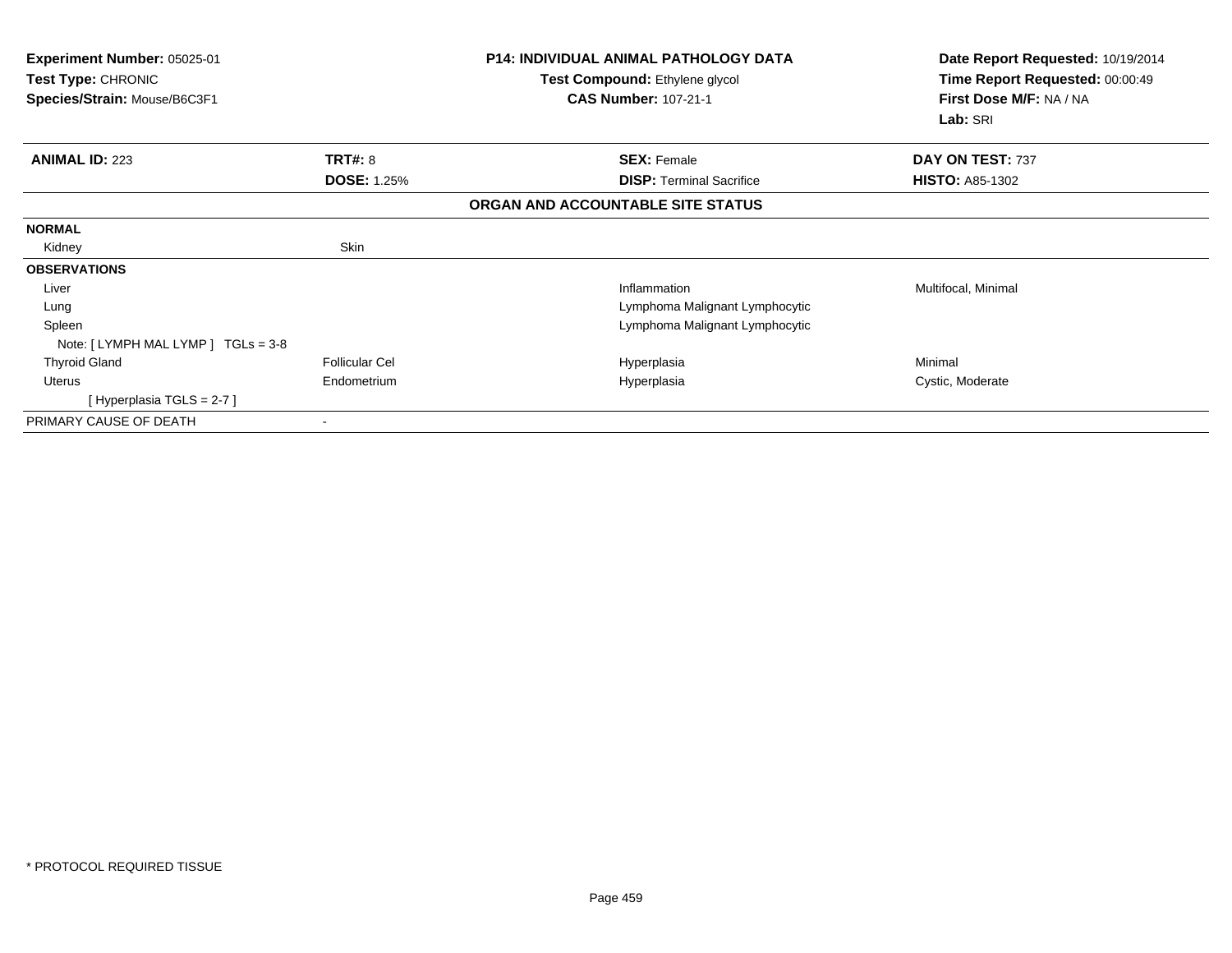| Experiment Number: 05025-01<br>Test Type: CHRONIC<br>Species/Strain: Mouse/B6C3F1 |                      | <b>P14: INDIVIDUAL ANIMAL PATHOLOGY DATA</b><br>Test Compound: Ethylene glycol<br><b>CAS Number: 107-21-1</b> | Date Report Requested: 10/19/2014<br>Time Report Requested: 00:00:49<br>First Dose M/F: NA / NA<br>Lab: SRI |
|-----------------------------------------------------------------------------------|----------------------|---------------------------------------------------------------------------------------------------------------|-------------------------------------------------------------------------------------------------------------|
| <b>ANIMAL ID: 224</b>                                                             | TRT#: 8              | <b>SEX: Female</b>                                                                                            | DAY ON TEST: 737                                                                                            |
|                                                                                   | <b>DOSE: 1.25%</b>   | <b>DISP:</b> Terminal Sacrifice                                                                               | <b>HISTO: A85-1303</b>                                                                                      |
|                                                                                   |                      | ORGAN AND ACCOUNTABLE SITE STATUS                                                                             |                                                                                                             |
| <b>NORMAL</b><br><b>Thyroid Gland</b>                                             |                      |                                                                                                               |                                                                                                             |
| <b>OBSERVATIONS</b>                                                               |                      |                                                                                                               |                                                                                                             |
| Kidney                                                                            |                      | Nephropathy                                                                                                   | Minimal                                                                                                     |
| Liver                                                                             |                      | Hepatocellular Adenoma                                                                                        |                                                                                                             |
|                                                                                   |                      | Hyperplasia                                                                                                   | Lymphoid, Minimal                                                                                           |
| Note: [ HEPATOCLR ADEN ] TGLs = 3-13                                              |                      |                                                                                                               |                                                                                                             |
| Lung                                                                              | Artery, Media        | Hyperplasia                                                                                                   | Minimal                                                                                                     |
|                                                                                   |                      | Hyperplasia                                                                                                   | Lymphoid, Minimal                                                                                           |
| <b>Pituitary Gland</b>                                                            | <b>Pars Distalis</b> | Adenoma                                                                                                       |                                                                                                             |
| [Adenoma TGLS = $4-2$ ]                                                           |                      |                                                                                                               |                                                                                                             |
| <b>Skin</b>                                                                       |                      | Inflammation                                                                                                  | Chronic, Mild                                                                                               |
| [Inflammation TGLS = $1-11$ ]                                                     |                      |                                                                                                               |                                                                                                             |
| Spleen                                                                            |                      | Lymphoma Malignant Mixed                                                                                      |                                                                                                             |
| [ Lymphoma Malignant Mixed TGLS = 5-8 ]                                           |                      |                                                                                                               |                                                                                                             |
| PRIMARY CAUSE OF DEATH                                                            |                      |                                                                                                               |                                                                                                             |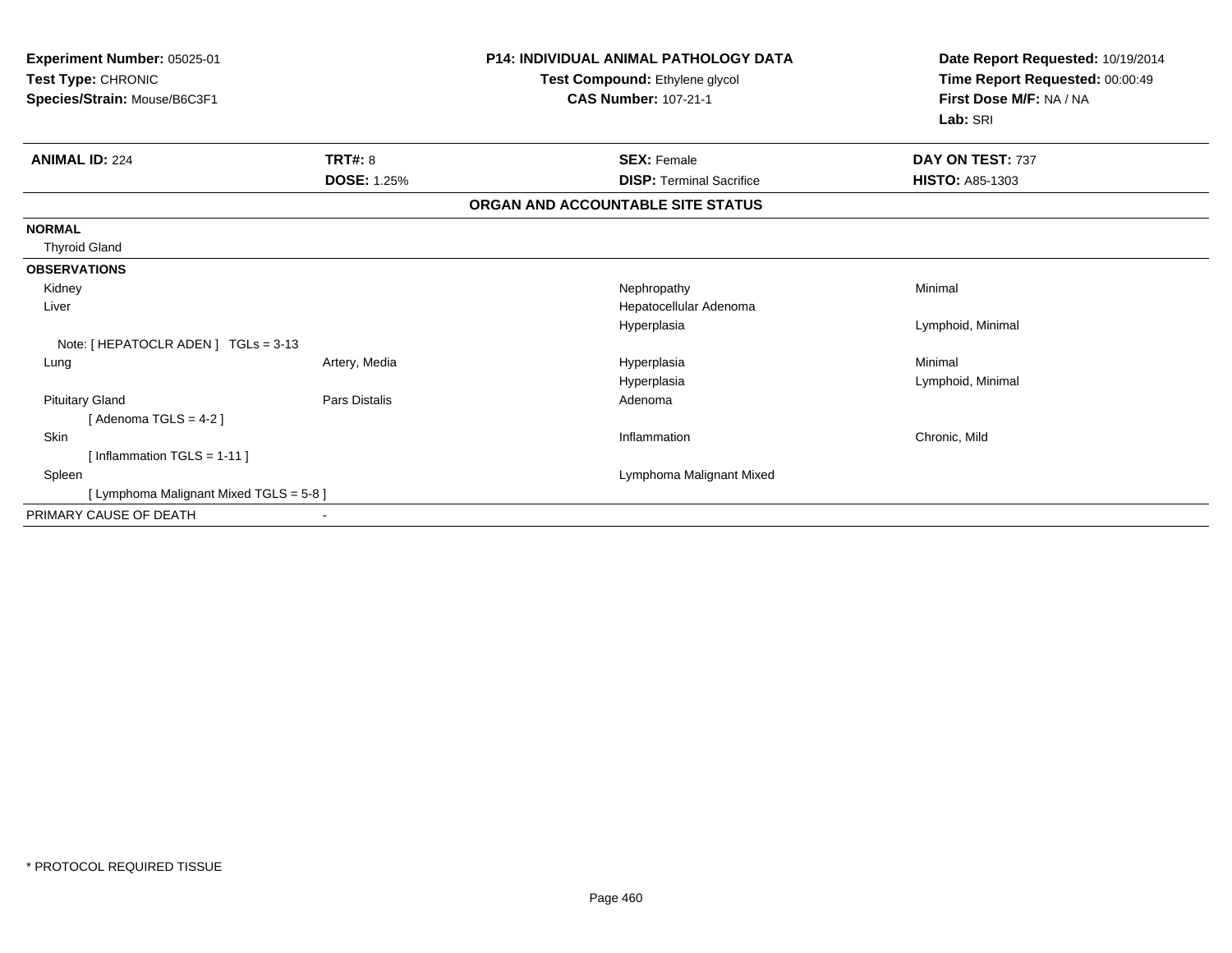| Experiment Number: 05025-01<br>Test Type: CHRONIC<br>Species/Strain: Mouse/B6C3F1 |                    | <b>P14: INDIVIDUAL ANIMAL PATHOLOGY DATA</b><br>Test Compound: Ethylene glycol<br><b>CAS Number: 107-21-1</b> | Date Report Requested: 10/19/2014<br>Time Report Requested: 00:00:49<br>First Dose M/F: NA / NA<br>Lab: SRI |
|-----------------------------------------------------------------------------------|--------------------|---------------------------------------------------------------------------------------------------------------|-------------------------------------------------------------------------------------------------------------|
| <b>ANIMAL ID: 225</b>                                                             | <b>TRT#: 8</b>     | <b>SEX: Female</b>                                                                                            | DAY ON TEST: 738                                                                                            |
|                                                                                   | <b>DOSE: 1.25%</b> | <b>DISP:</b> Terminal Sacrifice                                                                               | <b>HISTO: A85-1304</b>                                                                                      |
|                                                                                   |                    | ORGAN AND ACCOUNTABLE SITE STATUS                                                                             |                                                                                                             |
| <b>NORMAL</b>                                                                     |                    |                                                                                                               |                                                                                                             |
| Kidney                                                                            | Liver              | Lung                                                                                                          | <b>Thyroid Gland</b>                                                                                        |
| <b>OBSERVATIONS</b>                                                               |                    |                                                                                                               |                                                                                                             |
| <b>Pituitary Gland</b>                                                            | Pars Distalis      | Adenoma                                                                                                       |                                                                                                             |
| [Adenoma TGLS = $3-2$ ]                                                           |                    |                                                                                                               |                                                                                                             |
| Uterus                                                                            | Endometrium        | Hyperplasia                                                                                                   | Cystic, Marked                                                                                              |
| [Hyperplasia TGLS = $1-7,2-7$ ]                                                   |                    |                                                                                                               |                                                                                                             |
| PRIMARY CAUSE OF DEATH                                                            |                    |                                                                                                               |                                                                                                             |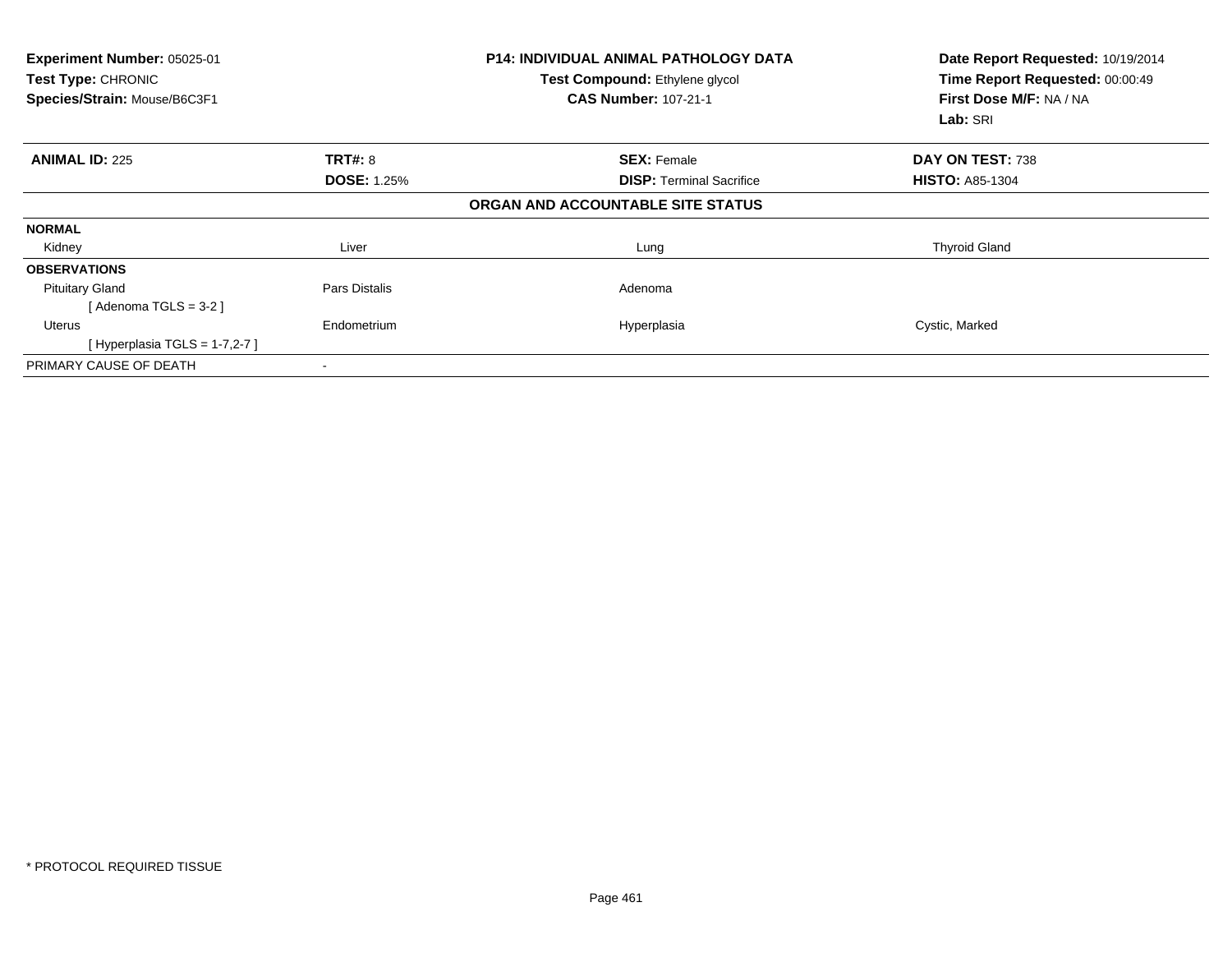| Experiment Number: 05025-01<br>Test Type: CHRONIC<br>Species/Strain: Mouse/B6C3F1 |                       | <b>P14: INDIVIDUAL ANIMAL PATHOLOGY DATA</b><br>Test Compound: Ethylene glycol<br><b>CAS Number: 107-21-1</b> | Date Report Requested: 10/19/2014<br>Time Report Requested: 00:00:49<br>First Dose M/F: NA / NA<br>Lab: SRI |
|-----------------------------------------------------------------------------------|-----------------------|---------------------------------------------------------------------------------------------------------------|-------------------------------------------------------------------------------------------------------------|
| <b>ANIMAL ID: 226</b>                                                             | <b>TRT#: 8</b>        | <b>SEX: Female</b>                                                                                            | DAY ON TEST: 738                                                                                            |
|                                                                                   | <b>DOSE: 1.25%</b>    | <b>DISP: Terminal Sacrifice</b>                                                                               | <b>HISTO: A85-1305</b>                                                                                      |
|                                                                                   |                       | ORGAN AND ACCOUNTABLE SITE STATUS                                                                             |                                                                                                             |
| <b>NORMAL</b>                                                                     |                       |                                                                                                               |                                                                                                             |
| Liver                                                                             | Skin                  |                                                                                                               |                                                                                                             |
| <b>OBSERVATIONS</b>                                                               |                       |                                                                                                               |                                                                                                             |
| Kidney                                                                            |                       | Nephropathy                                                                                                   | Minimal                                                                                                     |
| Lung                                                                              |                       | Alveolar/Bronchiolar Adenoma                                                                                  |                                                                                                             |
| Note: $\lceil$ ALV BRON ADEN $\lceil$ TGLs = 3-6                                  |                       |                                                                                                               |                                                                                                             |
| <b>Thyroid Gland</b>                                                              | <b>Follicular Cel</b> | Hyperplasia                                                                                                   | Minimal                                                                                                     |
| Uterus                                                                            |                       | Angiectasis                                                                                                   | Marked                                                                                                      |
|                                                                                   | Endometrium           | Hyperplasia                                                                                                   | Cystic, Marked                                                                                              |
| [Hyperplasia TGLS = $2-7$ ]                                                       |                       |                                                                                                               |                                                                                                             |
| PRIMARY CAUSE OF DEATH                                                            |                       |                                                                                                               |                                                                                                             |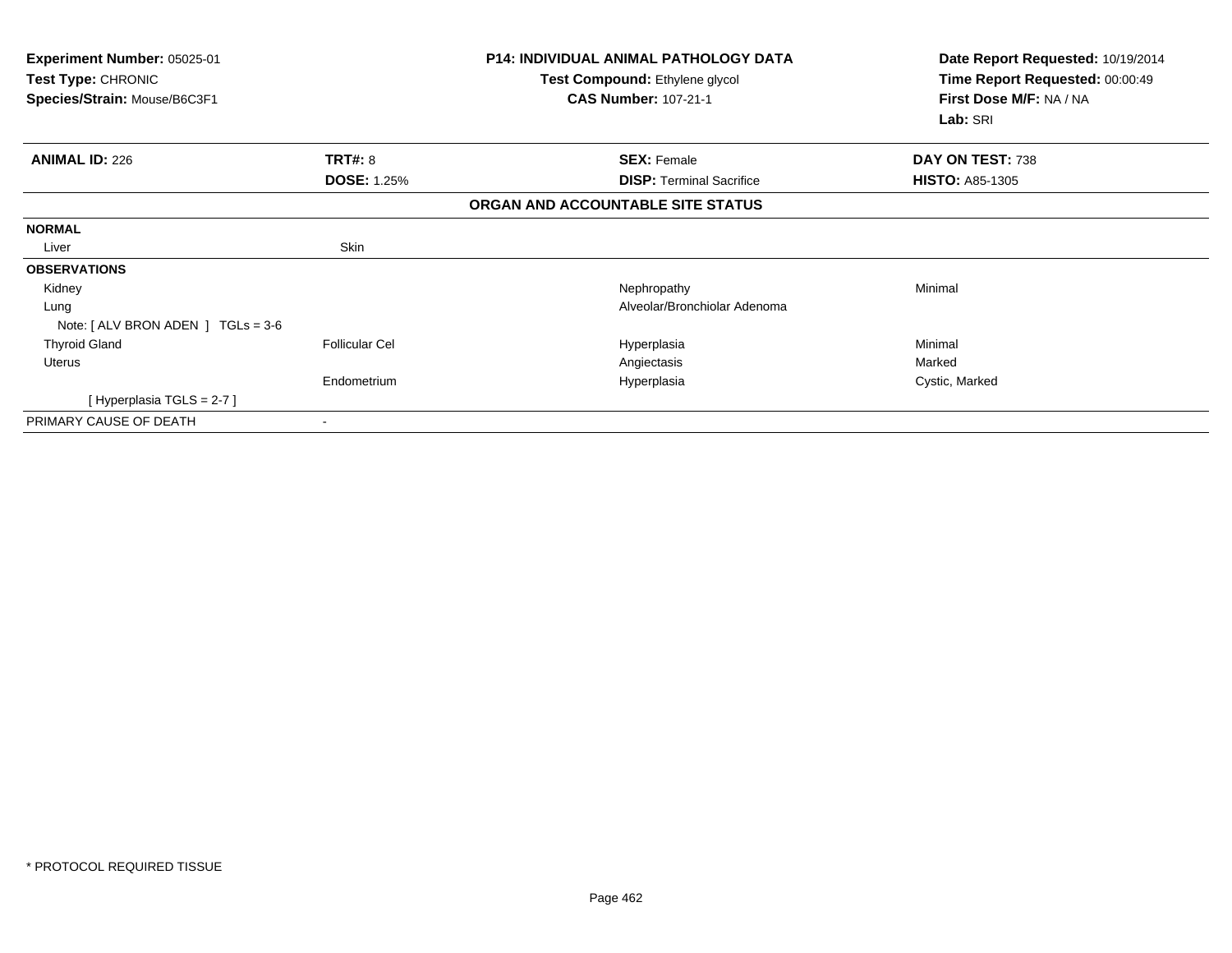**Experiment Number:** 05025-01**Test Type:** CHRONIC**Species/Strain:** Mouse/B6C3F1

# **P14: INDIVIDUAL ANIMAL PATHOLOGY DATA**

### **Test Compound:** Ethylene glycol **CAS Number:** 107-21-1

**Date Report Requested:** 10/19/2014**Time Report Requested:** 00:00:49**First Dose M/F:** NA / NA**Lab:** SRI

| <b>ANIMAL ID: 227</b>          | TRT#: 8               | <b>SEX: Female</b>              | DAY ON TEST: 738       |  |
|--------------------------------|-----------------------|---------------------------------|------------------------|--|
|                                | <b>DOSE: 1.25%</b>    | <b>DISP: Terminal Sacrifice</b> | <b>HISTO: A85-1306</b> |  |
| <b>OBSERVATIONS</b>            |                       |                                 |                        |  |
| Kidney                         |                       | Nephropathy                     | Mild                   |  |
| Liver                          |                       | Hepatocellular Carcinoma        | Multiple, Two          |  |
|                                |                       | Infarct                         | Moderate               |  |
|                                |                       | Inflammation                    | Multifocal, Minimal    |  |
| [ Infarct TGLS = $1-11,2-12$ ] |                       |                                 |                        |  |
| Lung                           | Artery, Media         | Hyperplasia                     | Minimal                |  |
|                                |                       | Hyperplasia                     | Lymphoid, Minimal      |  |
| <b>Thyroid Gland</b>           | <b>Follicular Cel</b> | Hyperplasia                     | Mild                   |  |
| Uterus                         |                       | Hydrometra                      | Mild                   |  |
|                                | Endometrium           | Hyperplasia                     | Cystic, Moderate       |  |
|                                | Endometrium           | Polyp Stromal                   |                        |  |
| Note: [HYDROMETRA ] TGLs = 3-7 |                       |                                 |                        |  |
| PRIMARY CAUSE OF DEATH         |                       |                                 |                        |  |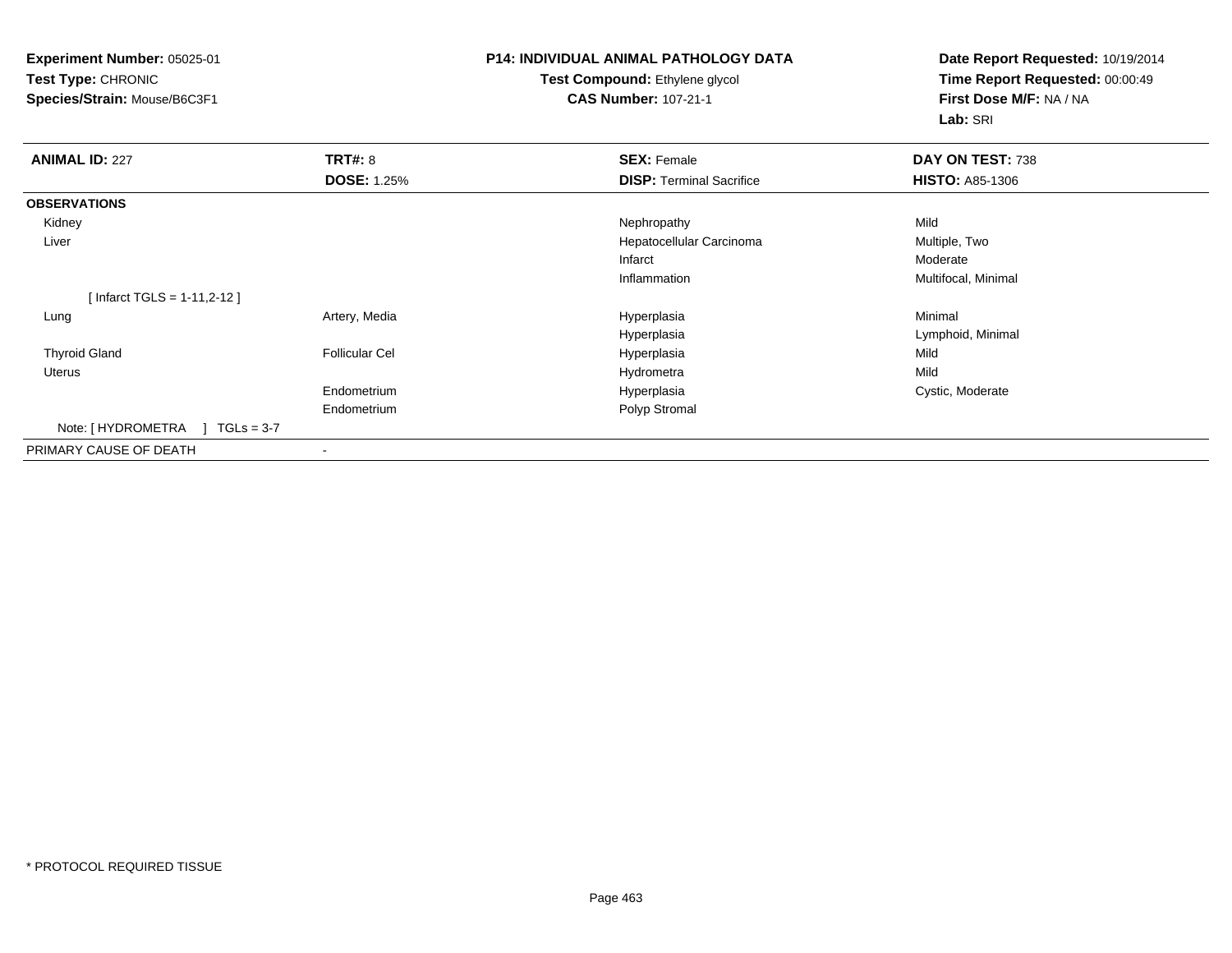|                    | <b>P14: INDIVIDUAL ANIMAL PATHOLOGY DATA</b><br>Test Compound: Ethylene glycol<br><b>CAS Number: 107-21-1</b> | Date Report Requested: 10/19/2014<br>Time Report Requested: 00:00:49<br>First Dose M/F: NA / NA<br>Lab: SRI |
|--------------------|---------------------------------------------------------------------------------------------------------------|-------------------------------------------------------------------------------------------------------------|
| TRT#: 8            | <b>SEX: Female</b>                                                                                            | DAY ON TEST: 738                                                                                            |
| <b>DOSE: 1.25%</b> | <b>DISP: Terminal Sacrifice</b>                                                                               | <b>HISTO: A85-1307</b>                                                                                      |
|                    | ORGAN AND ACCOUNTABLE SITE STATUS                                                                             |                                                                                                             |
|                    |                                                                                                               |                                                                                                             |
| Lung               | <b>Skin</b>                                                                                                   | <b>Thyroid Gland</b>                                                                                        |
|                    |                                                                                                               |                                                                                                             |
|                    | Carcinoma                                                                                                     |                                                                                                             |
|                    |                                                                                                               |                                                                                                             |
|                    | Hematopoietic Cell Proliferation                                                                              | Moderate                                                                                                    |
|                    | <b>Infiltration Cellular</b>                                                                                  | Mixed Cell, Mild                                                                                            |
|                    | Inflammation                                                                                                  | Suppurative, Moderate                                                                                       |
|                    |                                                                                                               |                                                                                                             |
|                    |                                                                                                               | Moderate                                                                                                    |
|                    |                                                                                                               | Suppurative, Marked                                                                                         |
|                    |                                                                                                               |                                                                                                             |
|                    |                                                                                                               |                                                                                                             |
|                    |                                                                                                               | Moderate                                                                                                    |
|                    |                                                                                                               |                                                                                                             |
|                    |                                                                                                               | Cystic, Moderate<br>Suppurative, Mild                                                                       |
|                    |                                                                                                               |                                                                                                             |
|                    |                                                                                                               |                                                                                                             |
|                    | Follicle<br>Endometrium                                                                                       | Cyst<br>Inflammation<br>Hematopoietic Cell Proliferation<br>Hyperplasia<br>Inflammation                     |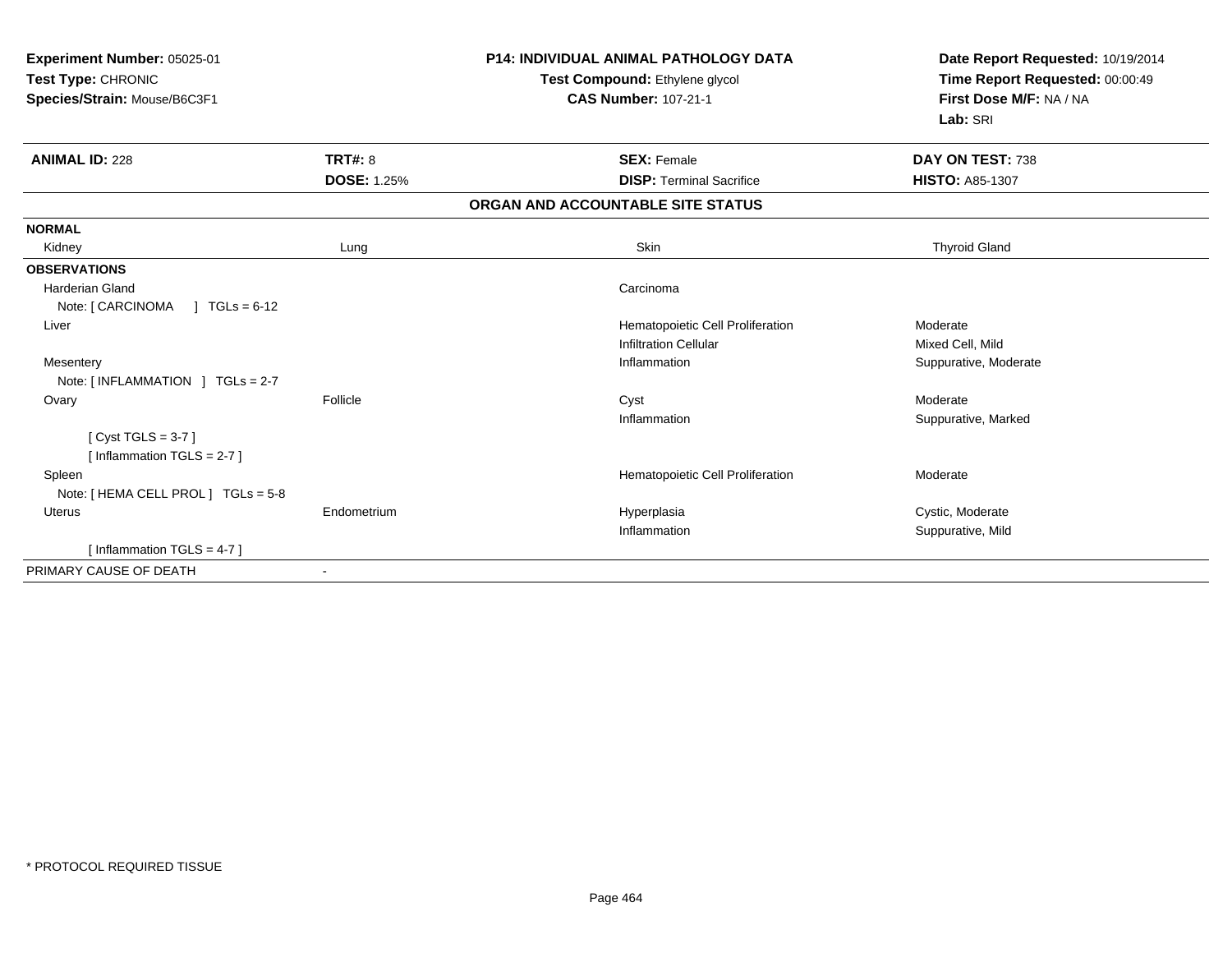| Experiment Number: 05025-01<br>Test Type: CHRONIC<br>Species/Strain: Mouse/B6C3F1 | <b>P14: INDIVIDUAL ANIMAL PATHOLOGY DATA</b><br>Test Compound: Ethylene glycol<br><b>CAS Number: 107-21-1</b> |                                   | Date Report Requested: 10/19/2014<br>Time Report Requested: 00:00:49<br>First Dose M/F: NA / NA<br>Lab: SRI |
|-----------------------------------------------------------------------------------|---------------------------------------------------------------------------------------------------------------|-----------------------------------|-------------------------------------------------------------------------------------------------------------|
| <b>ANIMAL ID: 229</b>                                                             | <b>TRT#: 8</b>                                                                                                | <b>SEX: Female</b>                | DAY ON TEST: 533                                                                                            |
|                                                                                   | <b>DOSE: 1.25%</b>                                                                                            | <b>DISP: Moribund</b>             | <b>HISTO: A85-1308</b>                                                                                      |
|                                                                                   |                                                                                                               | ORGAN AND ACCOUNTABLE SITE STATUS |                                                                                                             |
| <b>NORMAL</b>                                                                     |                                                                                                               |                                   |                                                                                                             |
| <b>Adrenal Gland - Cortex</b>                                                     | Adrenal Gland - Medulla                                                                                       | <b>Bone Marrow</b>                | <b>Brain</b>                                                                                                |
| Esophagus                                                                         | Gallbladder                                                                                                   | Heart                             | Intestine Large - Cecum                                                                                     |
| Intestine Large - Colon                                                           | Intestine Large - Rectum                                                                                      | Intestine Small - Duodenum        | Intestine Small - Ileum                                                                                     |
| Intestine Small - Jejunum                                                         | Islets, Pancreatic                                                                                            | Kidney                            | Lung                                                                                                        |
| Lymph Node - Mandibular                                                           | Mammary Gland                                                                                                 | Nose                              | Pancreas                                                                                                    |
| <b>Pituitary Gland</b>                                                            | Salivary Glands                                                                                               | Skin                              | Spleen                                                                                                      |
| Stomach - Forestomach                                                             | Stomach - Glandular                                                                                           | Thymus                            | <b>Thyroid Gland</b>                                                                                        |
| Trachea                                                                           | <b>Urinary Bladder</b>                                                                                        |                                   |                                                                                                             |
| <b>MISSING</b>                                                                    |                                                                                                               |                                   |                                                                                                             |
| Parathyroid Gland                                                                 |                                                                                                               |                                   |                                                                                                             |
| <b>OBSERVATIONS</b>                                                               |                                                                                                               |                                   |                                                                                                             |
| Bone                                                                              |                                                                                                               | Osteosarcoma                      |                                                                                                             |
| Note: [ OSTEOSARC<br>$1 TGLs = 2-11$                                              |                                                                                                               |                                   |                                                                                                             |
| Liver                                                                             |                                                                                                               | Inflammation                      | Multifocal, Mild                                                                                            |
|                                                                                   |                                                                                                               | <b>Necrosis</b>                   | Multifocal, Mild                                                                                            |
| Ovary                                                                             | Follicle                                                                                                      | Cyst                              | Mild                                                                                                        |
|                                                                                   |                                                                                                               | Inflammation                      | Suppurative, Moderate                                                                                       |
|                                                                                   |                                                                                                               | Lymphoma Malignant Mixed          |                                                                                                             |
| Note: [INFLAMMATION ] TGLs = 1-7<br>[ $Cyst TGLS = 1-7$ ]                         |                                                                                                               |                                   |                                                                                                             |
| <b>Skeletal Muscle</b>                                                            |                                                                                                               | Osteosarcoma                      | Metastatic (Bone)                                                                                           |
| Note: [ OSTEOSARC<br>$1 TGLs = 2-12$                                              |                                                                                                               |                                   |                                                                                                             |
| Uterus                                                                            | Endometrium                                                                                                   | Hyperplasia                       | Cystic, Mild                                                                                                |
| PRIMARY CAUSE OF DEATH                                                            | $\blacksquare$                                                                                                |                                   |                                                                                                             |